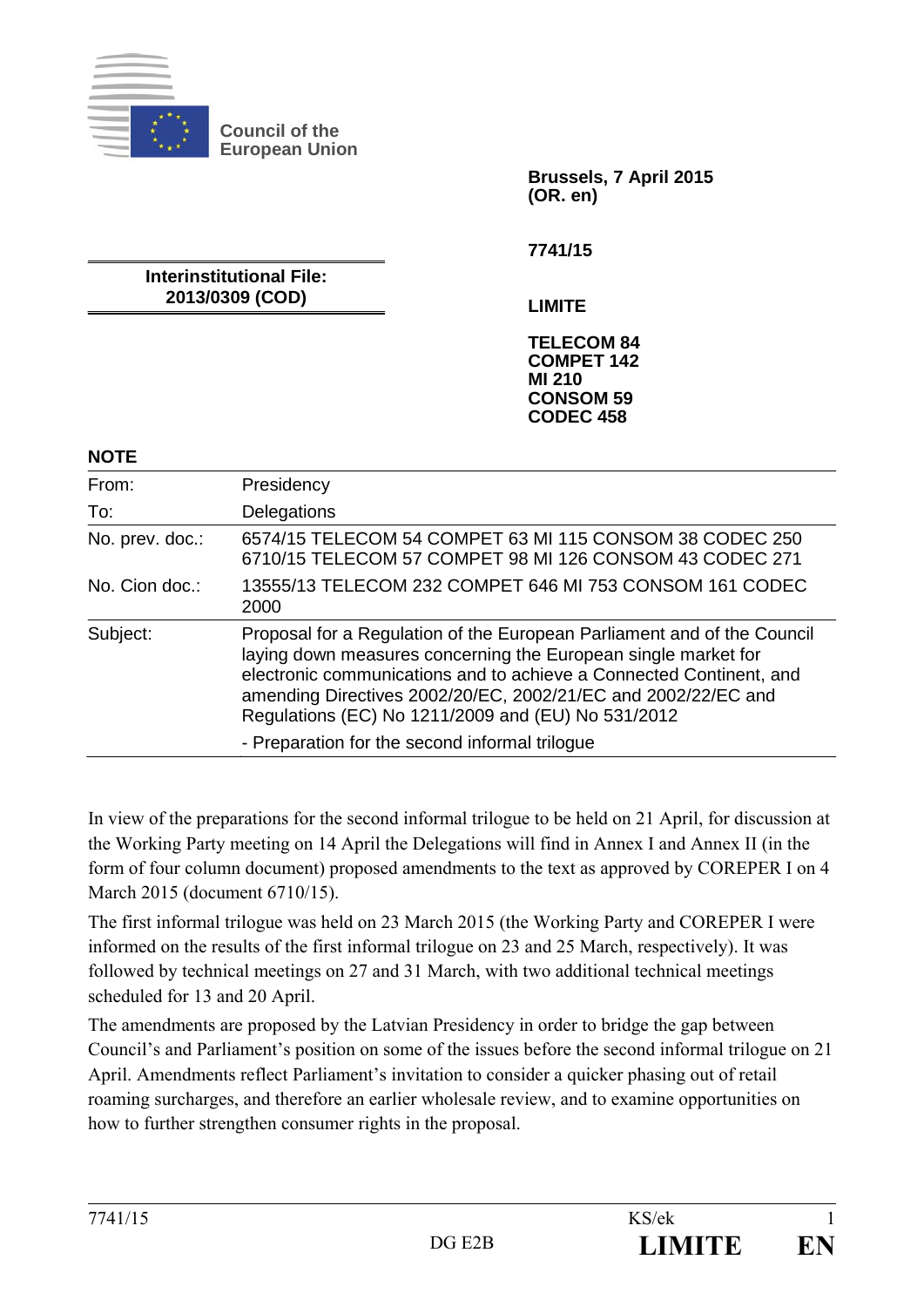Before examination of the amendments, the Working Party will be further debriefed on the results of the two technical meetings and reasoning for the amendments as proposed by the Presidency. At the Working Party meeting of 14 April, the delegations are invited to express their views on the proposed amendments (compared to the previous text (document 6710/15) additions are marked with **bold** and deletions are marked with strikethrough).

 $\frac{1}{2}$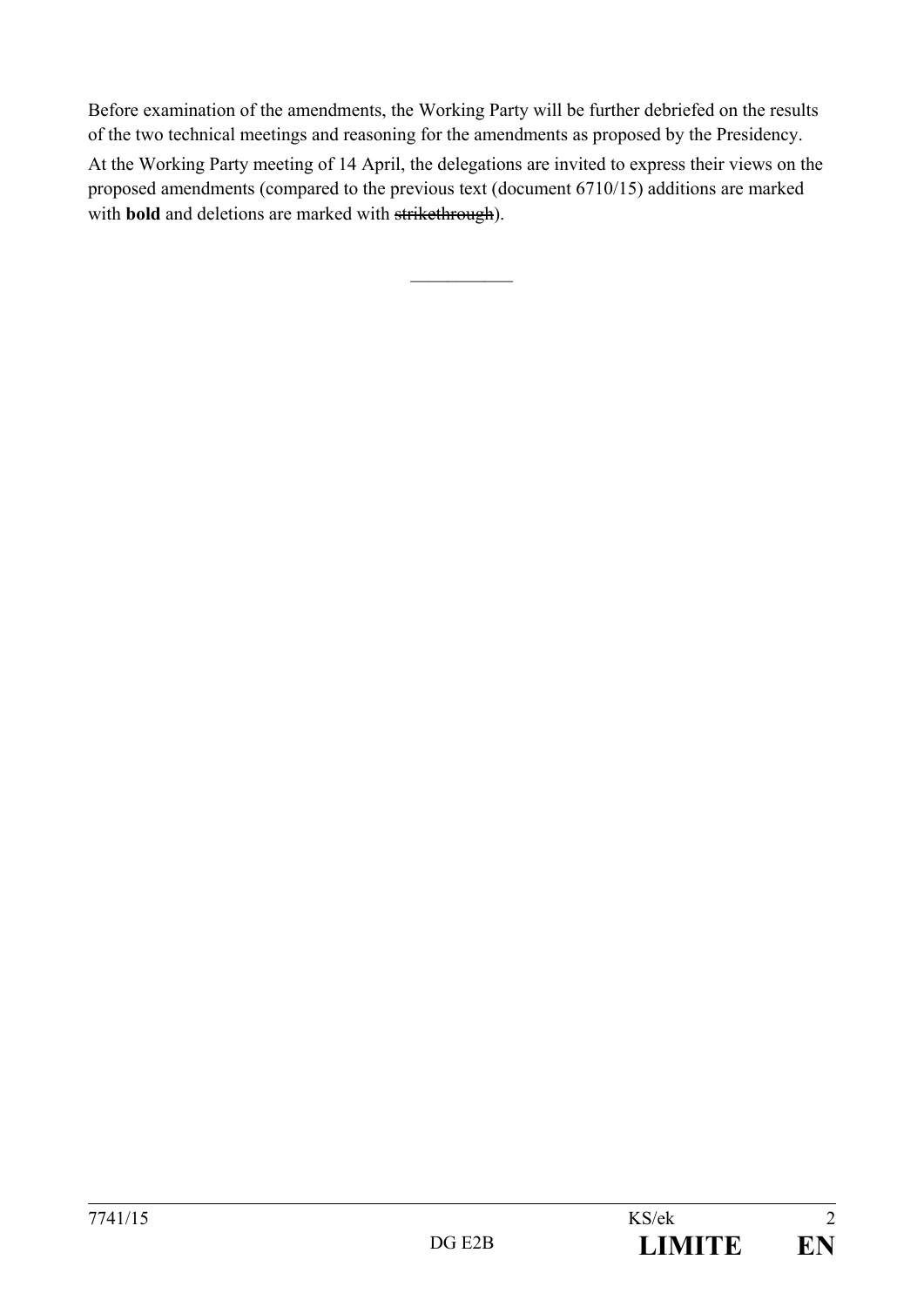# Proposal for a

# REGULATION OF THE EUROPEAN PARLIAMENT AND OF THE COUNCIL

laying down measures concerning open internet and amending Regulation (EU) No 531/2012 of the European Parliament and of the Council of 13 June 2012 on roaming on public mobile communications networks within the Union

(Text with EEA relevance)

# THE EUROPEAN PARLIAMENT AND THE COUNCIL OF THE EUROPEAN UNION,

Having regard to the Treaty on the Functioning of the European Union, and in particular Article 114 thereof,

Having regard to the proposal from the European Commission,

After transmission of the draft legislative act to the national Parliaments,

Having regard to the opinion of the European Economic and Social Committee<sup>1</sup>,

Having regard to the opinion of the Committee of the Regions<sup>2</sup>,

Acting in accordance with the ordinary legislative procedure,

Whereas:

(1) This Regulation aims at harmonising rules on safeguarding access to open internet by ensuring end-users' right to access and distribute information and lawful content, run applications and use services of their choice, as well as by establishing common rules on traffic management which not only protect end-users but simultaneously guarantee the continued functioning of the Internet ecosystem as an engine of innovation. Reforms in the field of roaming should give end-users the confidence to stay connected when they travel in the Union, and should become over time a driver of convergent pricing and other conditions in the Union.

 $\frac{1}{1}$ OJ  $C$ , , p. .  $\overline{2}$ 

OJ  $C$ , , p. .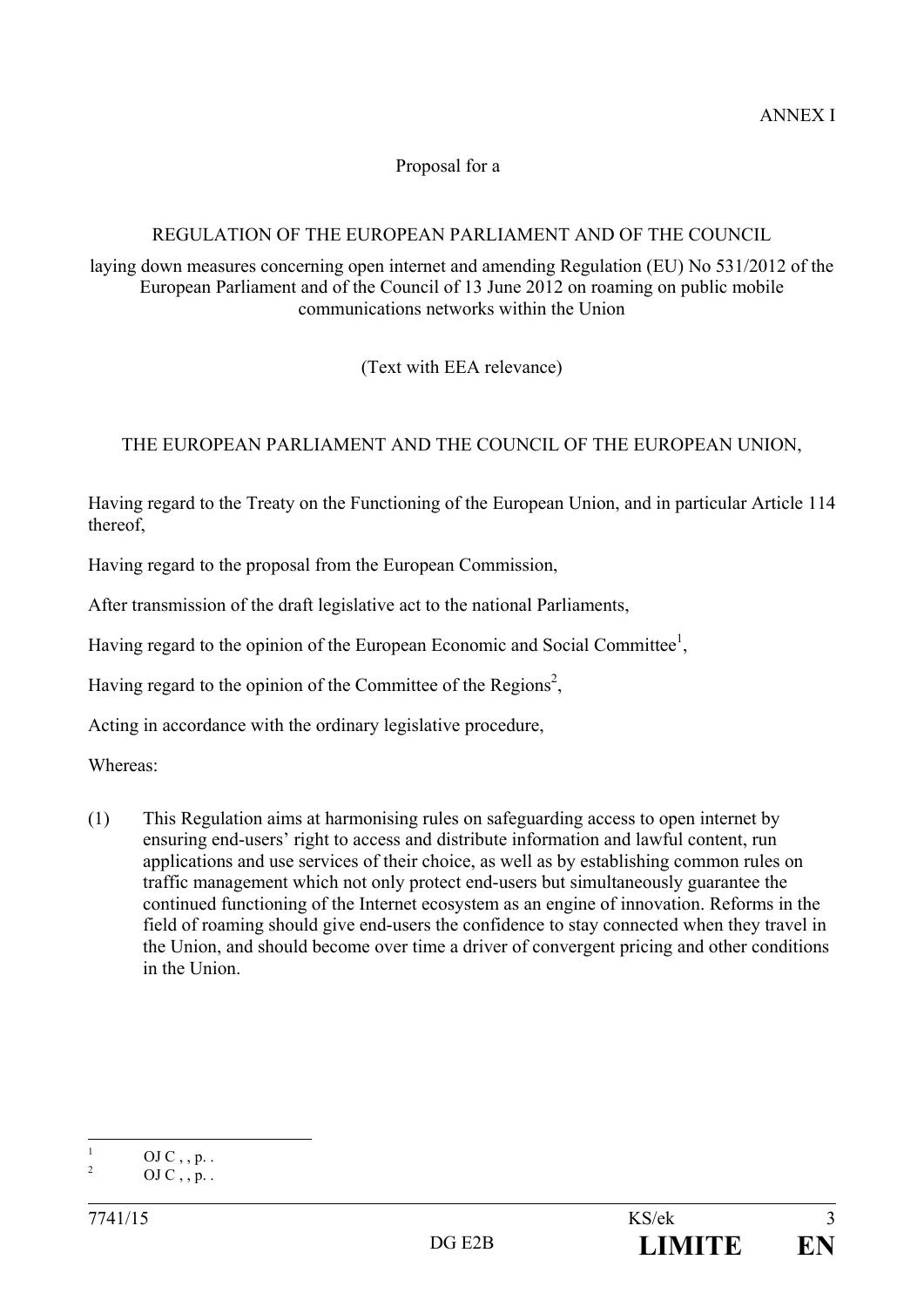- (2) The measures provided in this Regulation respect the principle of technological neutrality, that is to say they neither impose nor discriminate in favour of the use of a particular type of technology.
- (3) The internet has developed over the past decades as an open platform for innovation with low access barriers for end-users, content and application providers and internet service providers. The existing regulatory framework aims at promoting the ability of end-users to access and distribute information or run applications and services of their choice. However, a significant number of end-users are affected by traffic management practices which block or slow down specific applications. These tendencies require common rules at the Union level to maintain the open internet and to avoid fragmentation of the single market resulting from individual Member States' measures.
- (4) End-users should be free to choose between various types of terminal equipment (defined in Directive 2008/63/EC on competition in the markets in telecommunications terminal equipment) to access the internet. Providers of internet access service should not impose restrictions on the use of terminal equipment connecting to the network, in addition to those imposed by terminal equipment's manufacturers or distributors in compliance with Union law.
- (5) Internet access service is any service that provides connectivity to the internet, irrespective of the network technology and terminal equipment used by end-user. However, for reasons outside the control of internet access service providers, some end points of the internet may not always be accessible, for instance due to measures taken by public authorities. Therefore, a provider is deemed to comply with its obligation related to the offering an internet access service within the meaning of this Regulation when that service provides connectivity to substantially all end points of the internet.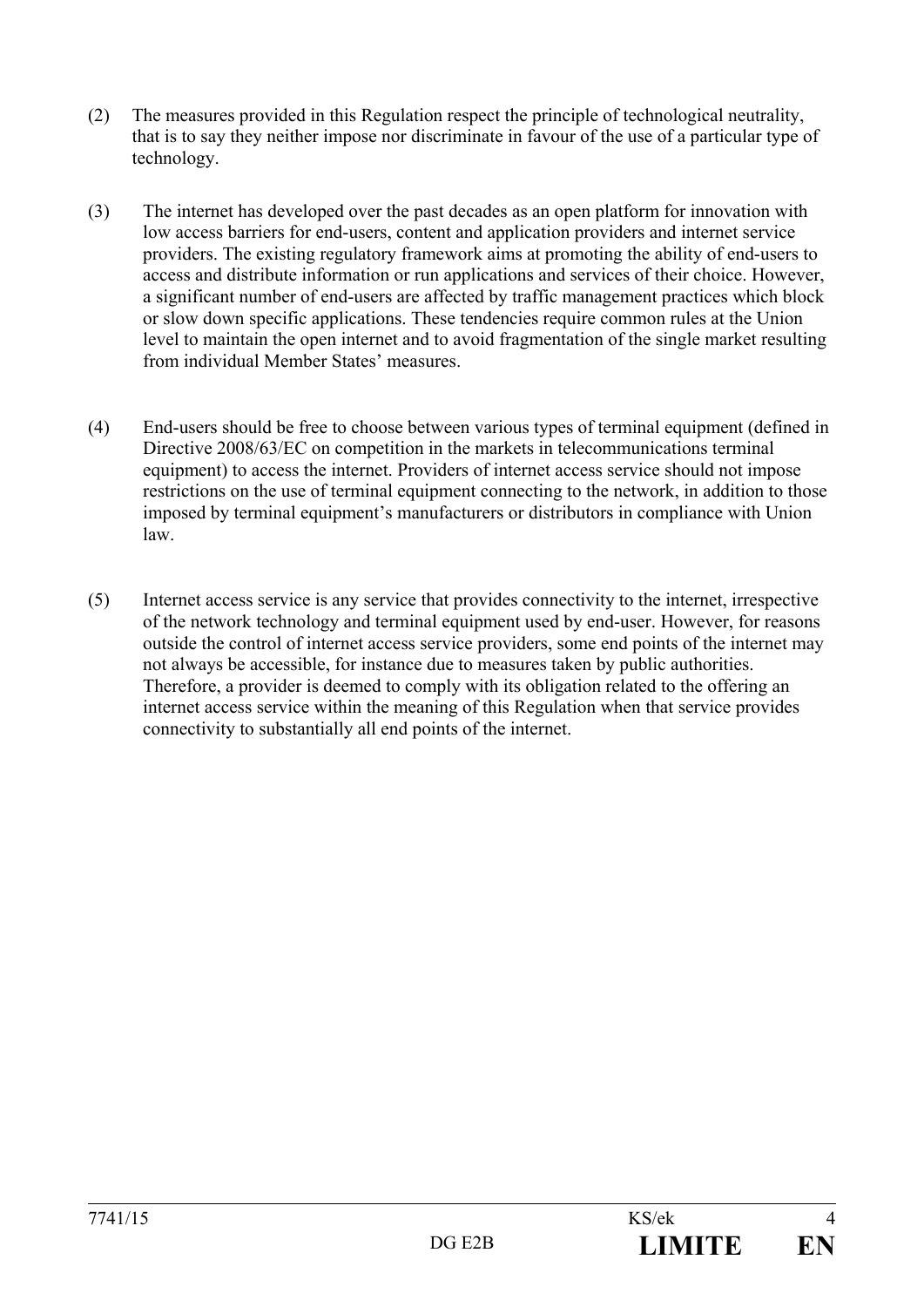- $(6)$  In order to exercise their right set out in Article 3(1), end-users should be free to agree with providers of internet access services on tariffs with specific data volumes and speeds or on other technical or commercial characteristics of the internet access service. Such agreements, as well as commercial practices conducted by providers of internet access service, should not limit the exercise of the right set out in Article 3(1) and thus circumvent provisions of this Regulation on safeguarding internet access. Commercial practices should not, given their scale, lead to situations where end-users' choice is significantly reduced in practice. Since the right to open internet is based on end-user's choice to access preferred content and information, such practices would therefore result in undermining the essence of this right.
- (7) There is demand on the part of content, applications and services providers, as well as on the part of end-users, for the provision of electronic communication services other than internet access services, based on specific quality of service levels. Agreements in this respect could also play an important role in the provision of services with a public interest as well as in the development of new services such as machine-to-machine communications. At the same time, such agreements should allow providers of electronic communications to the public to better balance traffic and prevent network congestion. End-users, including providers of content, applications and services**,** should therefore remain free to conclude agreements with providers of electronic communications to the public, which require specific levels of quality of service. Such services should not be offered as a replacement for internet access services, and their provision should not impair in a material manner the availability and quality of internet access services for other end-users. National regulatory authorities should ensure that providers of electronic communications to the public comply with this requirement, as set out in Article 4. In this respect, national regulatory authorities should assess whether the negative impact on the availability and quality of internet access services is material by analysing, inter alia, quality parameters such as timing and reliability parameters (latency, jitter, packet loss), levels and effects of congestion in the network, actual versus advertised speeds, performance of internet access services compared with services other than internet access services, and quality as perceived by end-users.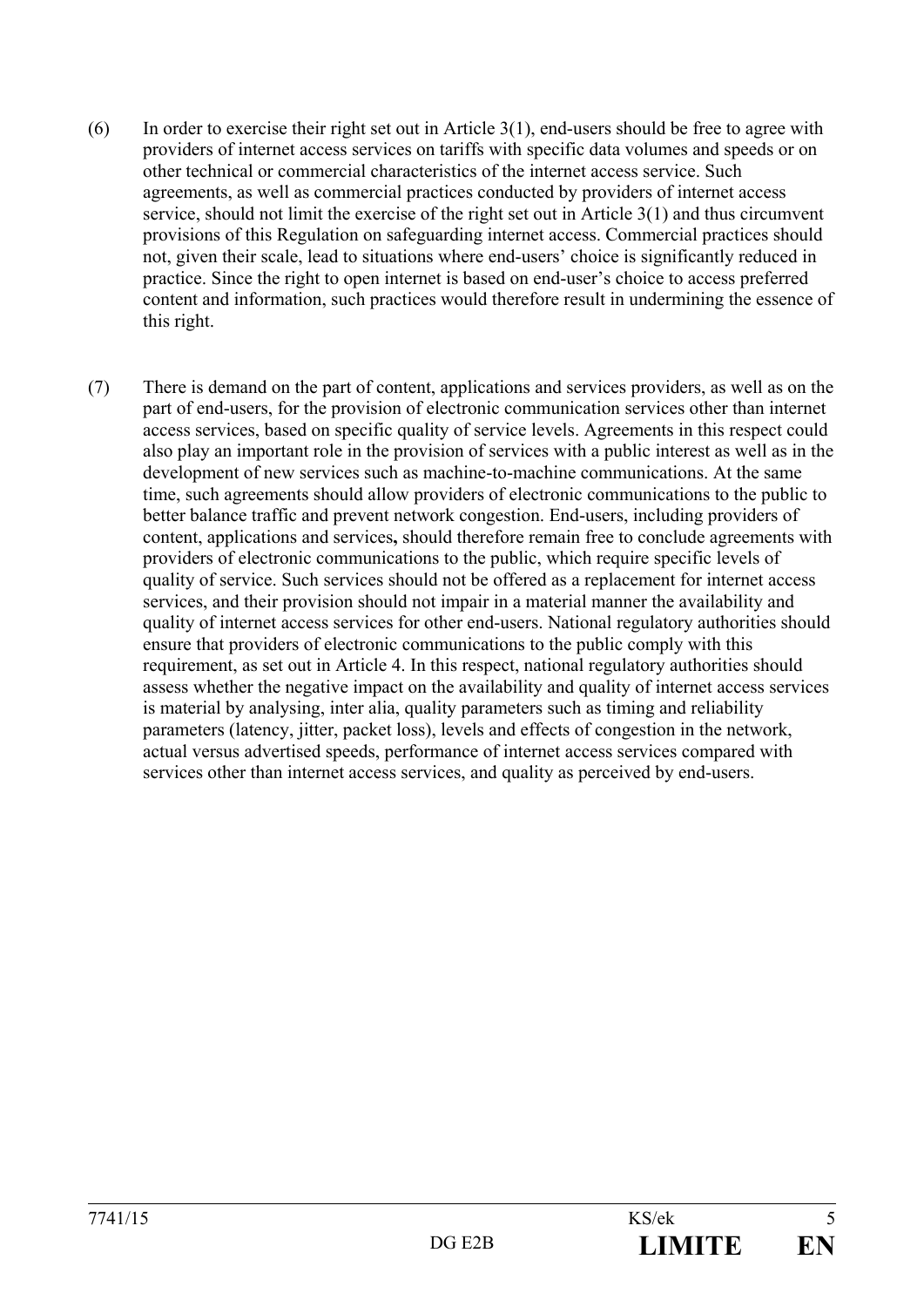- (8) End-users should have rights to access their preferred content and information, to use and provide preferred services and applications, as well as terminal equipment. Reasonable traffic management contributes to an efficient use of network resources and thus also protects the freedom of internet access service providers to conduct a business. Innovation by content service and application providers should be fostered. In order to be considered reasonable, traffic management measures applied by providers of internet access services should be transparent, proportionate, non-discriminatory and should not constitute anticompetitive behaviour. The requirement for traffic management measures to be nondiscriminatory does not preclude providers of internet access services to implement traffic management measures which take into account objectively different quality of service requirements of certain traffic (for example, latency or high bandwidth). Blocking, slowing down, altering, degrading or discriminating against specific content, applications or services should be prohibited, subject to justified and defined exceptions laid down in this Regulation. Content, services and applications should be protected because of the negative impact of blocking or other restrictive measures on end-user choice and innovation. Rules against altering content, services or applications refer to a modification of the content of the communication, but do not ban non-discriminatory data compression techniques which reduce the size of a data file without any modification of the content. Such compression enables a more efficient use of scarce resources and serves the end-users' interest in reducing data volumes, increasing speed and enhancing the experience of using the content, services or applications in question.
- (9) Providers of internet access service may be subject to legal obligations requiring, for example, blocking of specific content, applications or services. Those legal obligations should be laid down in Union or national legislation (for example, Union or national legislation related to the lawfulness of information, content, applications or services**,** or legislation related to public safety), in compliance with Union law, or they should be established in measures implementing or applying such legislation, such as national measures of general application, courts orders, decisions of public authorities vested with relevant powers**,** or other measures ensuring compliance with such legislation (for example, obligations to comply with court orders or orders by public authorities requiring to block unlawful content). The requirement to comply with Union law relates, among others, to the compliance with the requirements of the Charter of Fundamental rights of the European Union in relation to limitations of fundamental rights and freedoms. Reasonable traffic management should also allow actions to protect the integrity of the network, for instance in preventing cyber-attacks through the spread of malicious software or end-users' identity theft through spyware. In the operation of their networks, providers of internet access services should be allowed to implement reasonable traffic management measures to avoid congestion of the network. Exceptionally, more restrictive traffic management measures affecting certain categories of content, applications or services may be necessary for the purpose of preventing network congestion, i.e. situations where congestion is pending. Moreover, minimising the effects of actual network congestion should be considered reasonable provided that network congestion occurs only temporarily or in exceptional circumstances. This includes situations, especially in mobile access networks, where despite operators' efforts to ensure the most efficient use of the resources available and thus prevent congestion, demand occasionally exceeds the available capacity of the network, for example in large sport events, public demonstrations and other situations where a large number of users is trying to make use of the network at the same time.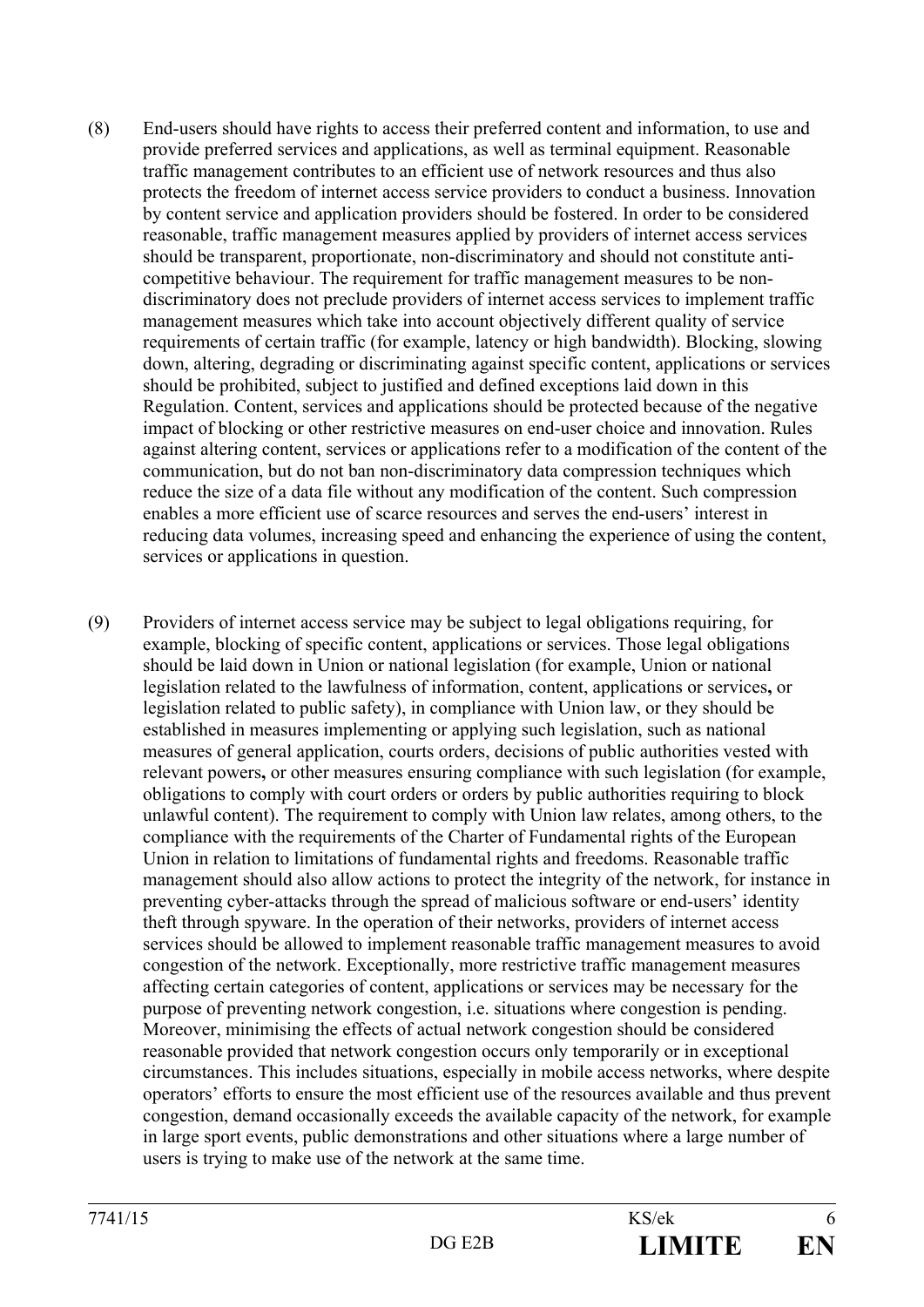- **(9a) For the purposes of this Regulation, prior explicit consent should mean any freely given specific and informed indication of end-user's wishes by which the end-user signifies his unambiguous agreement to allow the provider of internet access services to prevent the transmission of unsolicited communication or to implement parental control measures. In addition, it is also important to recall that according to Article 20**  of the Universal Service Directive<sup>3</sup>, contracts for services providing connection to a **public communications network and/or publicly available electronic communications services should inform consumers and other end-users so requesting about, inter alia, any conditions which limit access to and/or use of services and applications. Finally, and for the purposes of giving effect to the provision requiring a prior explicit consent of the end-user for the implementation of parental control measures by the provider of the internet access services, this Regulation should be applied in accordance with national rules. Therefore, this Regulation does not affect national rules which define, for example, parental rights and obligations. In this respect, and by way of an example, the aim of parental control measures could be to prevent the access of minors to content, applications and services, such as those involving pornography or gratuitous violence, which might seriously impair minors' physical, mental or moral development.**
- (10) This Regulation does not seek to regulate the lawfulness of the information, content, application or services, nor the procedures, requirements and safeguards related thereto. These matters remain thus subject to Union legislation or national legislation in compliance with Union law, including measures giving effect to such Union or national legislation (for example, court orders, administrative decisions or other measures implementing**,** applying or ensuring compliance with such legislation). If those measures prohibit end-users to access unlawful content (such as, for example, child pornography), end-users should abide by those obligations by virtue of and in accordance with that Union or national law.
- (11) National regulatory authorities play an essential role in ensuring that end-users are effectively able to exercise the right to avail of open internet access. To this end, national regulatory authorities should have monitoring and reporting obligations, and should ensure compliance of providers of electronic communications to the public with the obligation to ensure sufficient network capacity for the provision of non-discriminatory internet access services of high quality which should not be impaired by provision of services with a specific level of quality. National regulatory authorities should enforce compliance with Article 3, and should have powers to impose minimum quality of service requirements on all or individual providers of electronic communications to the public if this is necessary to prevent degradation of the quality of service of internet access services for other end-users. In doing so, national regulatory authorities should take utmost account of relevant guidance from BEREC.

 $\frac{1}{3}$ 

**Directive 2002/22/EC of the European Parliament and of the Council of 7 March 2002 on universal service and users' rights relating to electronic communications networks and services (Universal Service Directive) (OJ L OJ L 108, 24.4.2002, p. 51).**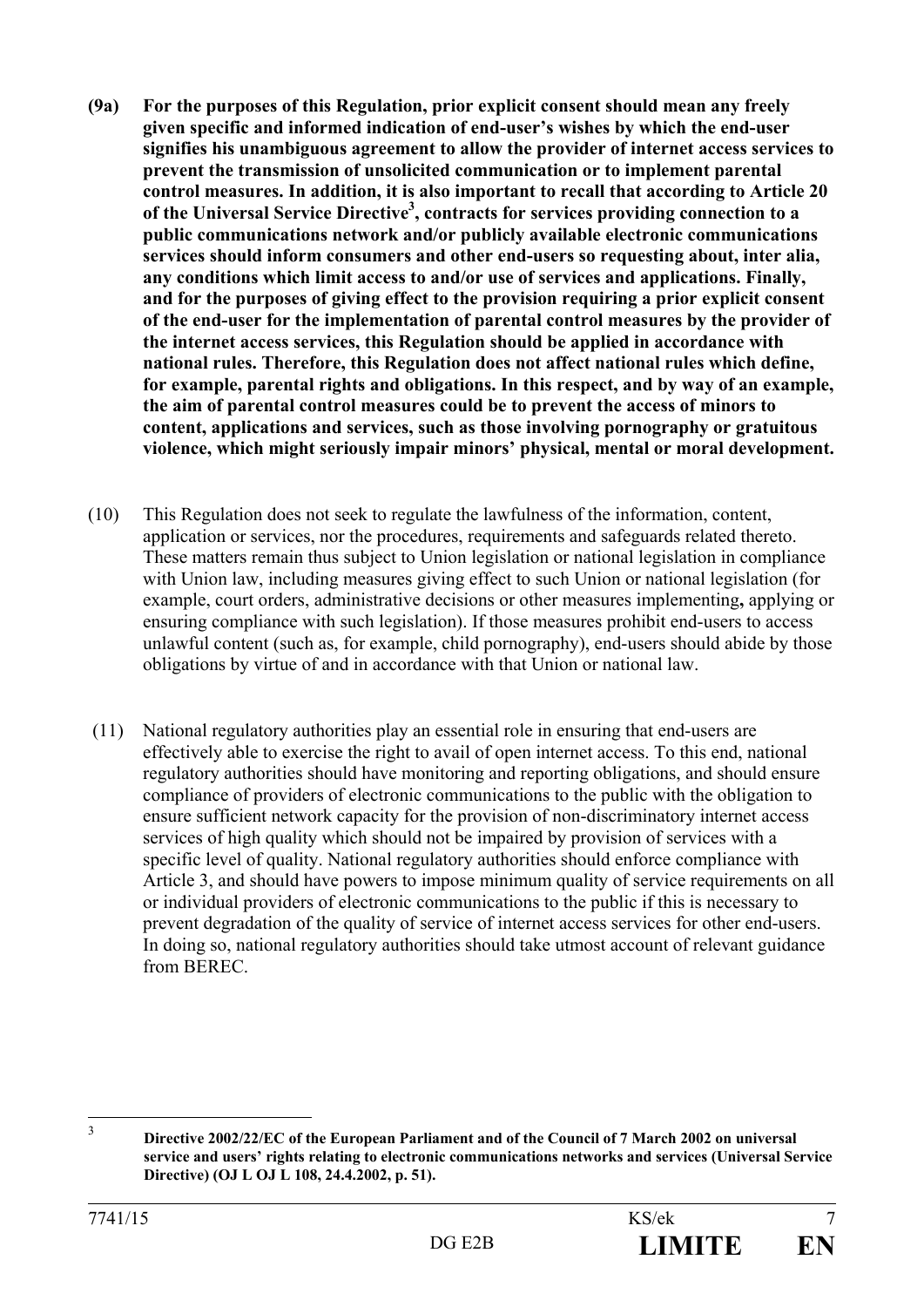- (12) The mobile communications market remains fragmented in the Union, with no mobile network covering all Member States. As a consequence, in order to provide mobile communications services to their domestic customers travelling within the Union, roaming providers have to purchase wholesale roaming services from operators in a visited Member State.
- (13) Regulation No 531/2012 establishes the policy objective that the difference between roaming and domestic tariffs should approach zero. However, the ultimate aim of eliminating the difference between domestic charges and roaming charges cannot be attained in a sustainable manner with the observed level of wholesale charges. Therefore, a transitional period is needed, allowing roaming providers to adapt to wholesale market conditions while providing their customers with a possibility to satisfy their communications needs. During the period concerned, roaming providers should offer roaming services at levels not exceeding those applicable for domestic services, with a possibility to add a surcharge. The relevant domestic retail price should be equal to the retail per-unit domestic charge. However, in situations where there are no specific domestic retail prices that could be used as a basis for a regulated roaming service (for example, in case of domestic unlimited tariff plans, bundles or domestic tariffs which do not include data), the domestic retail price should be deemed to be the same charging mechanism as if the customer would be consuming the domestic tariff in his Member State.
- (14) Moreover, with a view to ensuring basic mobile phone usage for consumers when periodically travelling, the Regulation should determine the minimum level of a basic roaming allowance. This transitory basic roaming allowance should be simple and transparent, and set at a level which ensures that consumers' basic communication needs are facilitated while travelling within the EU, until the necessary review of underlying wholesale roaming market conditions has been undertaken. The basic roaming allowance should mirror the variety of services included in the tariff plan of the customer, and should take account of the average travelling and domestic consumption patterns of all Europeans, it being understood that such an average pattern will not reflect the practices of all individual consumers.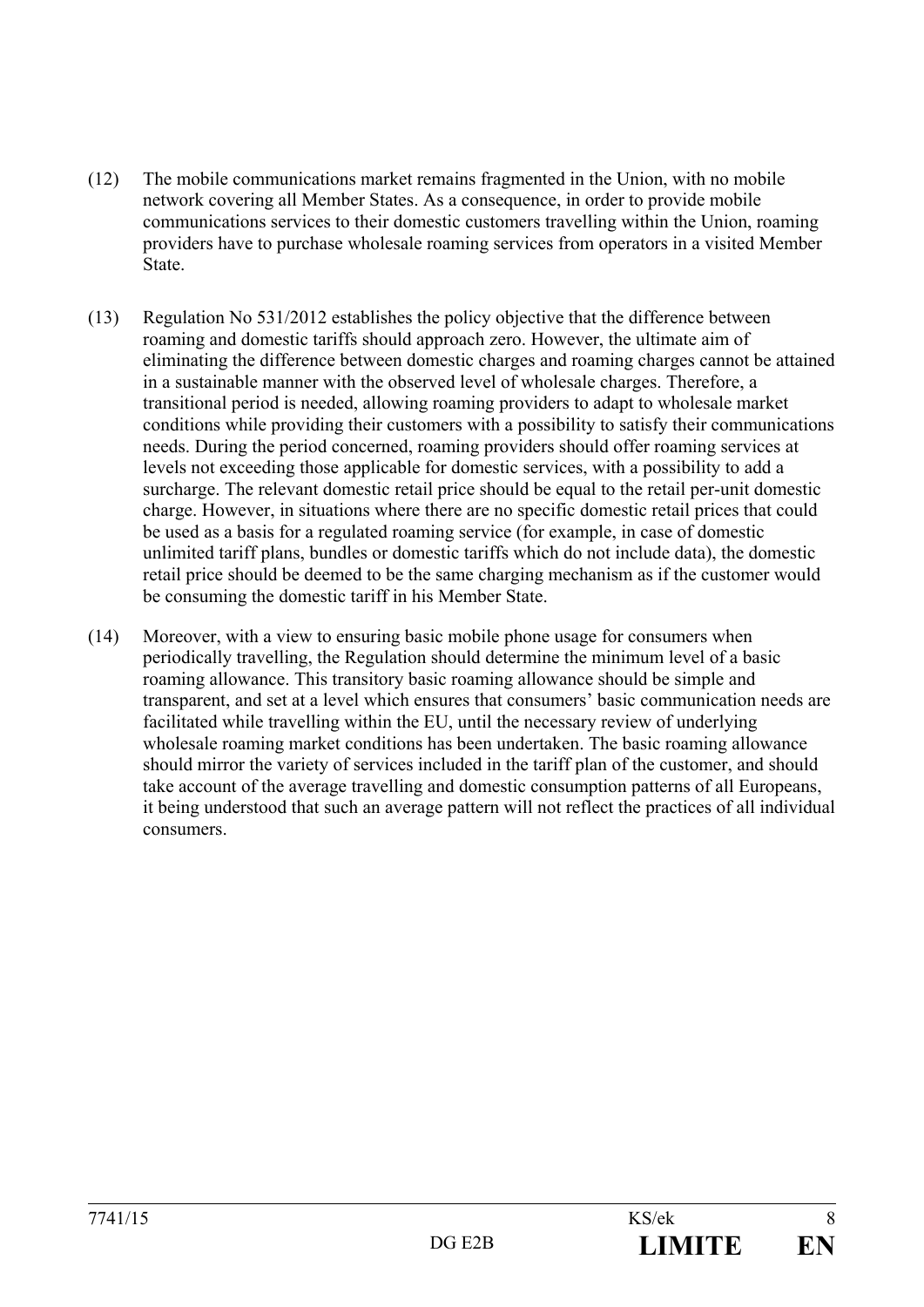- (15) With a view to improving competition in the retail roaming market, Regulation (EU) No 531/2012 requires domestic providers to enable their customers to access regulated voice, SMS and roaming services, provided as a bundle by any alternative roaming provider. Given that the retail roaming regime set out in Articles 6a and 6b of this Regulation is expected to substantially decrease the retail roaming charges set out in Articles 8, 10 and 13 of Regulation (EU) No 531/2012, it would no longer be proportionate to oblige operators to implement this type of separate sale of regulated roaming services. Providers which have already enabled their customers to access regulated voice, SMS and roaming services, provided as a bundle by any alternative roaming provider, may continue to do so. On the other hand, while the basic roaming allowance and the mechanism which limits the surcharge over the domestic retail price provide data roaming customers with certain safeguards against excessive roaming charges, it may not allow roaming customers to confidently replicate the domestic consumption patterns for data roaming services. Given the increasing demand and importance of data roaming services, roaming customers should be provided with alternative ways of accessing data roaming services when travelling. Therefore, the obligation on domestic and roaming providers not to prevent customers from accessing regulated data roaming services provided directly on a visited network by an alternative roaming provider as provided for in Regulation (EU) No 531/2012 should be maintained.
- (16) In accordance with the calling party pays principle mobile customers do not pay for receiving domestic mobile calls, instead the cost of terminating a call in the network of the called party is covered in the retail charge of the calling party. The convergence of mobile termination rates across the Member States should allow for the implementation of the same principle for regulated roaming calls. However, since this is not yet the case, this Regulation allows roaming providers, after the respective basic roaming allowance is exceeded, to charge a retail roaming fee for incoming calls, provided it does not exceed the average maximum wholesale mobile termination rate set across the Union. This is considered to be a transitory regime until the Commission addresses this outstanding issue. In addition, in order to prevent anomalous or abusive usage of regulated roaming calls received, roaming providers may apply appropriate usage policies. These usage policies may include limitations on the volumes of roaming calls received in case those volumes significantly exceed the average volumes of domestic calls received.
- (17) Regulation (EU) No 531/2012 should therefore be amended accordingly.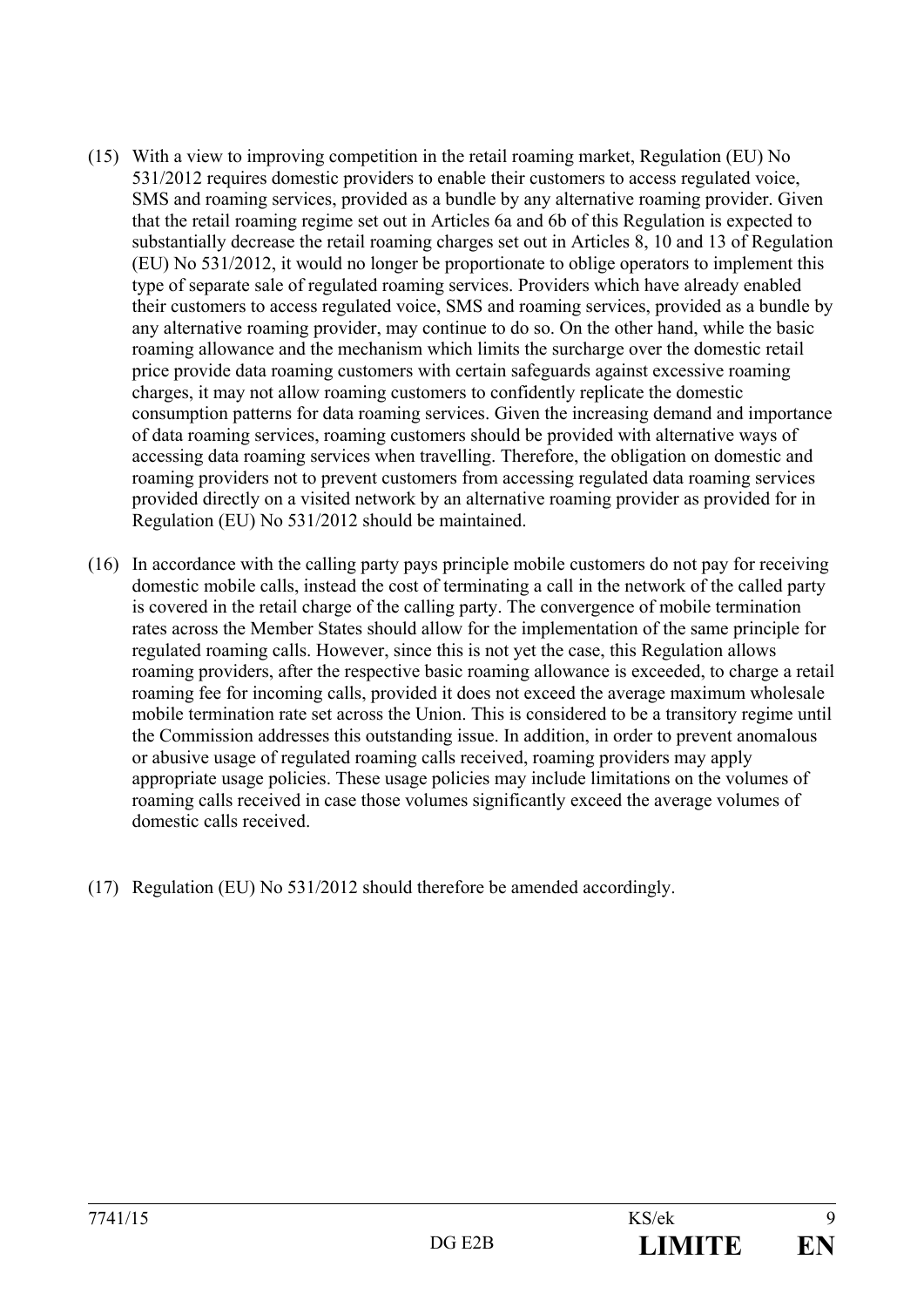- (18) This Regulation should constitute a specific measure within the meaning of Article 1(5) of Directive 2002/21/EC<sup>4</sup>. Therefore, where providers of Union-wide roaming services make changes to their retail roaming tariffs and to accompanying roaming usage policies in order to comply with the requirements of this Regulation, such changes should not trigger for mobile customers any right under national laws transposing the current regulatory framework for electronic communications to withdraw from their contracts.
- **(18a) In order to strengthen the rights of end-users, including the rights of roaming customers, laid down in this Regulation, this Regulation lays down in relation to internet access services and regulated retail roaming services specific information requirements for contracts and specific transparency requirements. It also establishes a complaint mechanism in relation to end-users' right to access open internet. Taking into account that roaming customers are enabled to control their consumption of regulated data roaming services by Regulation 531/2012, this Regulation should ensure that roaming customers have access to a facility which allows them to control their consumption of voice calls and SMS messages as well. Finally, since this Regulation constitutes a specific measure in relation to the Framework Directive and the Specific**  Directives<sup>5</sup>, the information and transparency requirements in relation to internet **access service and regulated retail roaming services complement those Directives. Those Directives should be without prejudice to this Regulation.**
- (19) This Regulation complies with the fundamental rights and observes the principles recognised in particular by the Charter of Fundamental Rights of the European Union, notably the protection of personal data, the freedom of expression and information, the freedom to conduct a business, non-discrimination and consumer protection.
- (20) Since the objective of this Regulation, namely to establish common rules necessary for safeguarding open internet and decreasing retail roaming charges, cannot be sufficiently achieved by the Member States and can therefore, by reason of its scale and effects, be better achieved at Union level, the Union may adopt measures in accordance with the principle of subsidiarity as set out in Article 5 of the Treaty on European Union. In accordance with the principle of proportionality, as set out in that Article, this Regulation does not go beyond what is necessary in order to achieve that objective.

# HAVE ADOPTED THIS REGULATION:

 $\frac{1}{4}$ 

Directive 2002/21/EC of the European Parliament and of the Council of 7 March 2002 on a common regulatory framework for electronic communications networks and services (Framework Directive) (OJ L 108, 24.4.2002, p. 33).<br>**5** Directive 2002/20

**Directive 2002/20/EC of the European Parliament and of the Council of 7 March 2002 on the authorisation of electronic communications networks and services (Authorisation Directive), Directive 2002/19/EC of the European Parliament and of the Council of 7 March 2002 on access to, and interconnection of, electronic communications networks and associated facilities (Access Directive), Directive 2002/22/EC of the European Parliament and of the Council of 7 March 2002 on universal service and users' rights relating to electronic communications networks and services (Universal Service Directive), and Directive 97/66/EC of the European Parliament and of the Council of 15 December 1997 concerning the processing of personal data and the protection of privacy in the telecommunications sector.**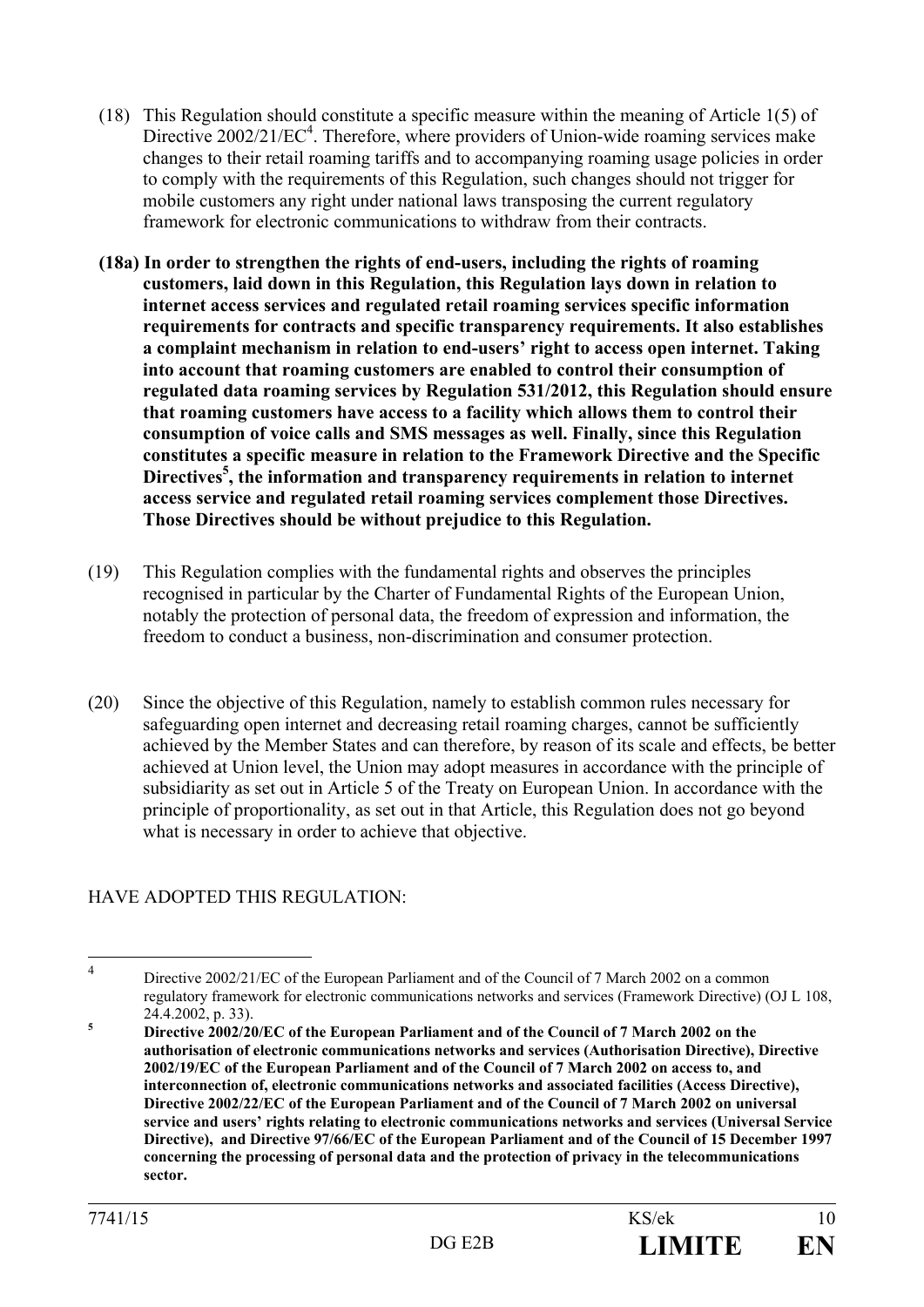# *Article 1 – Objective and scope*

1. This Regulation establishes common rules on open internet access safeguarding related enduser's rights and ensuring non-discriminatory treatment of traffic in provision of internet access services.

2. This Regulation sets up a new retail pricing mechanism which decreases retail charges for Unionwide regulated roaming services **with a view to phasing out retail roaming surcharges**.

#### *Article 2 – Definitions*

For the purposes of this Regulation, the definitions set out in Directive 2002/21/EC shall apply.

The following definitions shall also apply:

(1) "internet access service" means a publicly available electronic communications service that provides access to the internet, and thereby connectivity to substantially all end points of the internet, irrespective of the network technology and terminal equipment used;

(2) "provider of electronic communications to the public" means an undertaking providing public electronic communications networks or publicly available electronic communications services.

*Article 3 – Safeguarding of open internet access* 

1. End-users shall have the right to access and distribute information and content, use and provide applications and services and use terminal equipment of their choice, irrespective of the end-user's or provider's location or the location, origin or destination of the service, information or content, via their internet access service in accordance with this Article.

2. Providers of internet access services and end-users may agree on commercial and technical conditions and characteristics of internet access services, such as price, volume and speed. Such agreements, and any commercial practices conducted by providers of internet access services, shall not limit the exercise of the right of end-users set out in paragraph 1.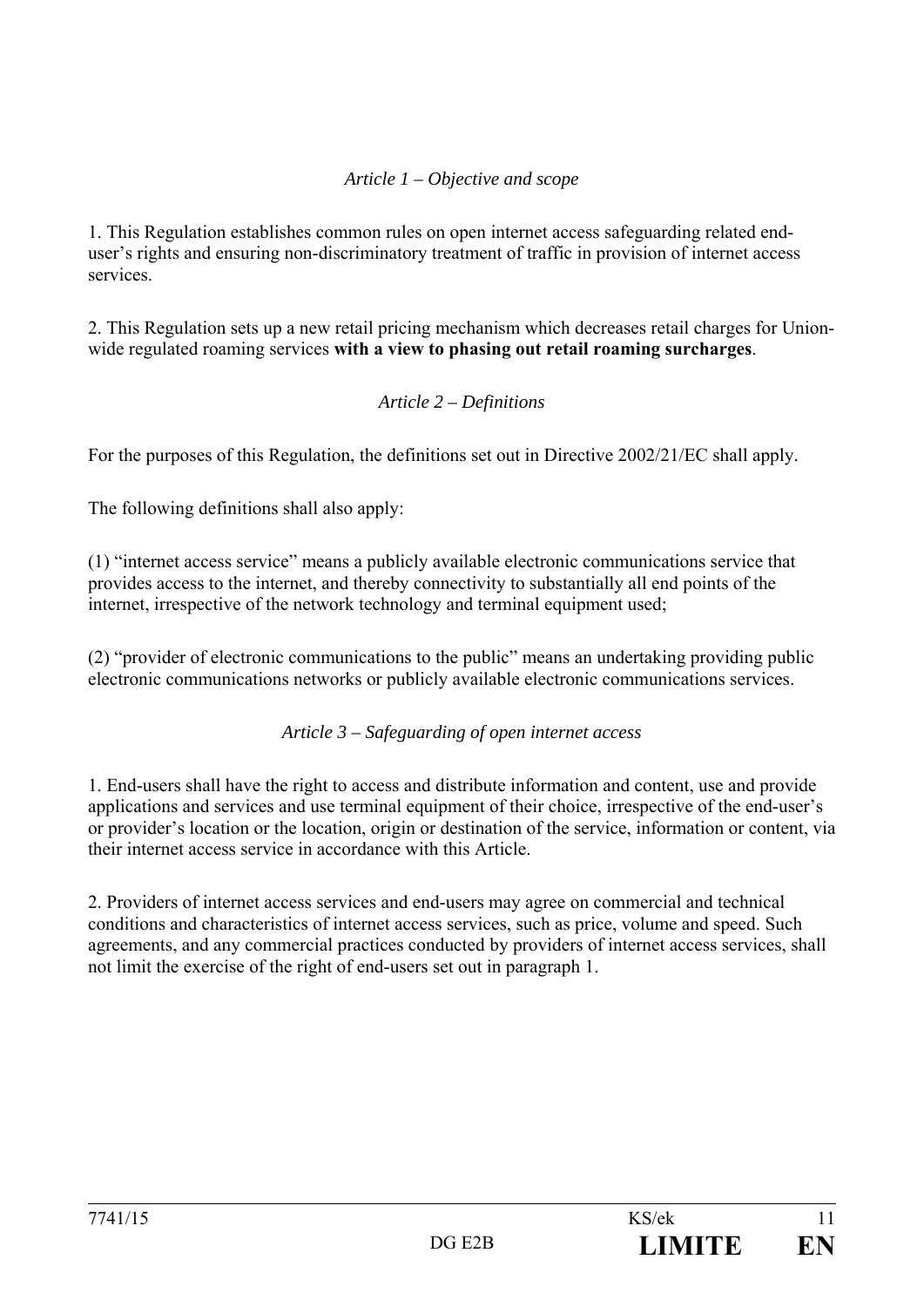3. Providers of electronic communications to the public, including providers of internet access services, shall be free to enter into agreements with end-users, including providers of content, applications and services to deliver a service other than internet access services, which requires a specific level of quality. Providers of electronic communications to the public, including providers of internet access services, shall ensure that sufficient network capacity is available so that the availability and quality of internet access services for other end-users are not impaired in a material manner.

4. Subject to this paragraph, providers of internet access services shall equally treat equivalent types of traffic when providing internet access services.

Providers of internet access services may implement traffic management measures. Such measures shall be transparent, non-discriminatory, proportionate and shall not constitute anti-competitive behaviour. When implementing these measures, providers of internet access services shall not block, slow down, alter, degrade or discriminate against specific content, applications or services, except as necessary, and only for as long as necessary, to:

a) comply with legal obligations to which the internet access service provider is subject;

b) preserve the integrity and security of the network, services provided via this network, and the end-users' terminal equipment;

c) prevent pending network congestion and mitigate the effects of exceptional or temporary network congestion, provided that equivalent types of traffic are treated equally;

d) **subject to a prior** comply with an explicit request from **consent of** the end-user, in order to prevent transmission of unsolicited communication within the meaning of Article 13 of Directive 2002/58/EC6 or implement parental control measures. **The end-user shall be given the possibility to withdraw this consent at any time.**

The legal obligations referred to in point (a) shall be laid down in Union legislation or national legislation, in compliance with Union law, or in measures giving effect to such Union or national legislation, including orders by courts or public authorities vested with relevant powers.

5. Traffic management measures may only entail processing of personal data that is necessary and proportionate to achieve the objectives of paragraph  $4(a-d)$ . Such processing shall be carried out in accordance with Directive 95/46. Traffic management measures shall also comply with Directive 2002/58.

6. Paragraph 1 is without prejudice to Union law or national law, in compliance with Union law, related to the lawfulness of the information, content, application or services.

 $\frac{1}{6}$ 

Directive 2002/58/EC of the European Parliament and of the Council of 12 July 2002 concerning the processing of personal data and the protection of privacy in the electronic communications sector (Directive on privacy and electronic communications) (OJ L 201 , 31.07.2002, p. 37).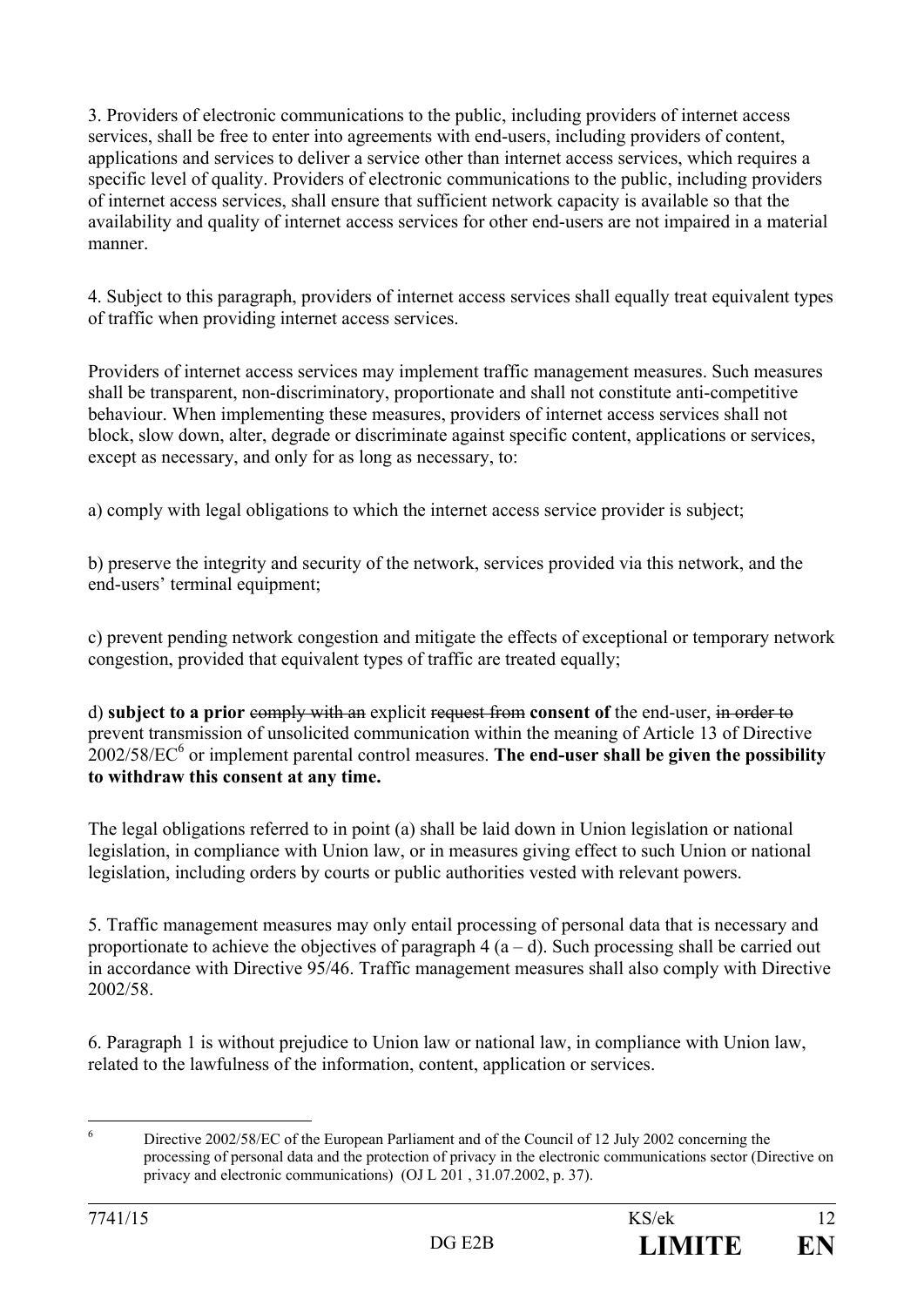# *Article 4 – Safeguards for quality of service and the availability of internet access services*

1. National regulatory authorities shall closely monitor and ensure compliance with Article 3, and shall promote the continued availability of internet access services at levels of quality that reflects advances in technology. For those purposes national regulatory authorities may impose technical characteristics and minimum quality of service requirements. National regulatory authorities shall publish reports on an annual basis regarding their monitoring and findings, and provide those reports to the Commission and BEREC.

2. Providers of electronic communication services to the public, including providers of internet access services, shall make available, at the request of the national regulatory authority, information about how their network traffic and capacity are managed, as well as justifications for any traffic management measures applied. Article 5 of the Framework Directive shall apply, mutatis mutandis, in respect of the provision of information under this Article.

#### **2a. Providers of internet access services shall ensure that a contract which includes an internet access service shall specify the following information:**

**(a) information on any traffic management measures applied by that provider, and information on how those measures could impact on internet access service quality, and protection of personal data and affect end-users' exercise of the right in Article 3(1).** 

**(b) a clear and comprehensible explanation as to how any volume limitation, speed and other quality of service parameters may in practice have an impact on internet access services, in particular the use of content, applications and services.** 

**Providers of internet access services shall publish the information referred to in first subparagraph.** 

**2b. National regulatory authorities shall put in place transparent, simple and efficient procedures to address complaints of end-users relating to rights and obligations under Article 3. National regulatory authorities shall respond to these complaints without undue delay.** 

**2c. Providers of internet access services shall put in place transparent, simple and efficient procedures to address complaints of end-users relating to rights and obligations under Article 3. Such procedures shall be without prejudice to the end-users' right to refer the matter to the national regulatory authority.** 

3. No later than nine months after this Regulation enters into force, in order to contribute to the consistent application of this Regulation, BEREC shall, after consulting stakeholders and in close cooperation with the Commission, lay down guidelines for the implementation of the obligations of national competent authorities under this Article, including with respect to the application of traffic management measures set out in Article 3(4) and for monitoring of compliance.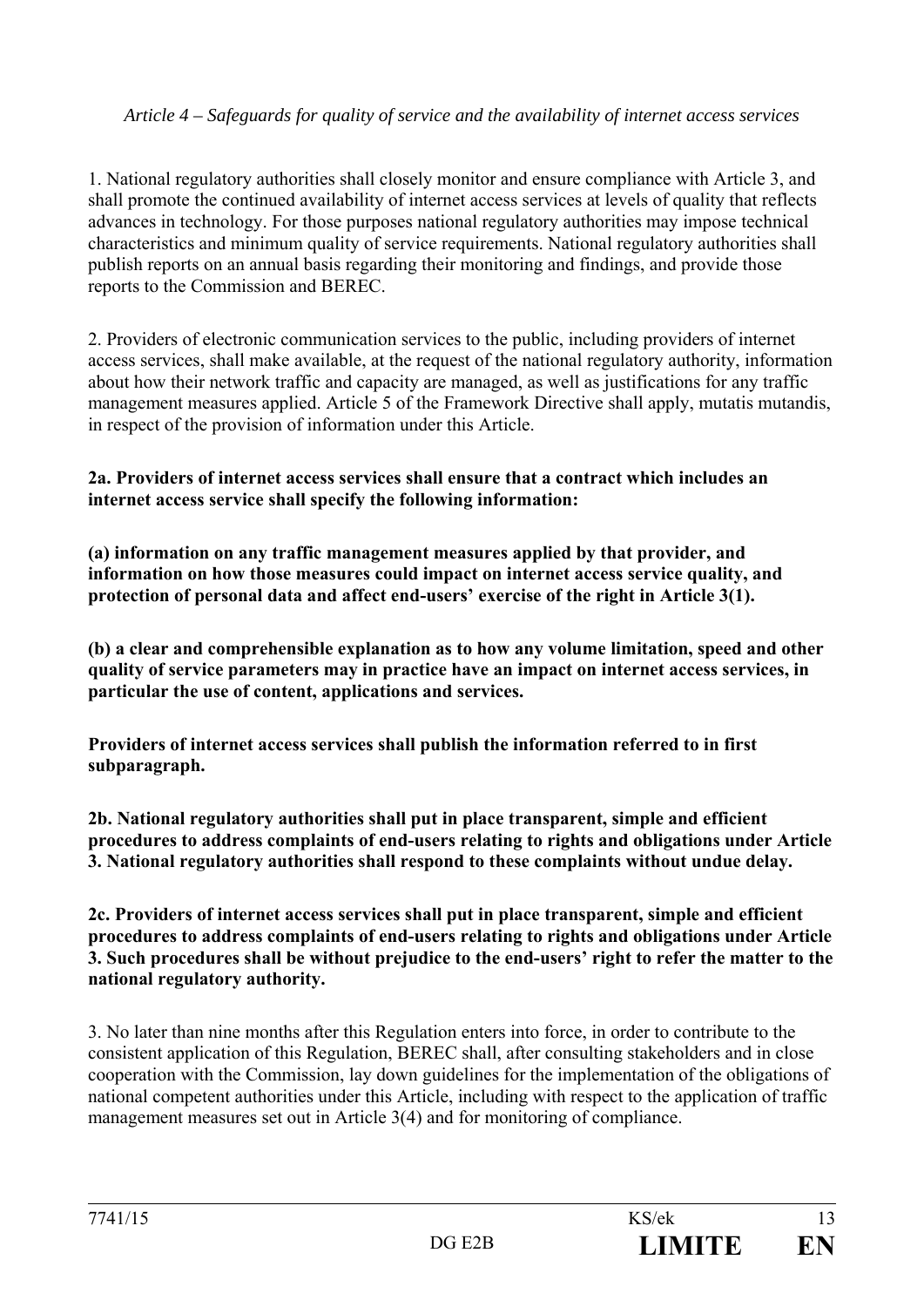# *Article 5 – Penalties*

Member States shall lay down the rules on penalties applicable to infringements of the provisions in Articles 3 and 4 and shall take all measures necessary to ensure that they are implemented. The penalties provided for must be effective, proportionate and dissuasive. Member States shall notify those provisions to the Commission by 30 June **April** 2016 at the latest and shall notify it without delay of any subsequent amendment affecting them.

#### *Article 6 – Amendments to Regulation (EU) No 531/2012*

Regulation (EU) No 531/2012 is amended as follows:

- (1) In Article 1, paragraph 7 is deleted.
- (2) In Article 2, paragraph 2 is amended as follows:
	- a) points (i), (l) and (n) are deleted;
	- b) the following points are added:
		- (r) *"domestic retail price" means roaming provider's retail per unit domestic charge applicable to calls made and SMS sent (both originated and terminated on different public communications networks within the same Member State), and to data consumed by a customer. In case there is no specific domestic retail price per unit, the domestic retail price shall be deemed to be the same charging mechanism as if the customer would be consuming the domestic tariff in his Member State;*
		- (s) *"basic roaming allowance" means a certain number of minutes of regulated roaming voice calls made and received, a certain number of regulated roaming SMS sent and a certain amount of megabytes of regulated data roaming services, which the roaming provider must offer to its roaming customers for a certain number of not necessarily consecutive days per calendar year at a price which shall not exceed the respective domestic retail price;*
		- (t) *"separate sale of regulated retail data roaming services" means the provision of regulated data roaming services provided to roaming customers directly on a visited network by an alternative roaming provider*.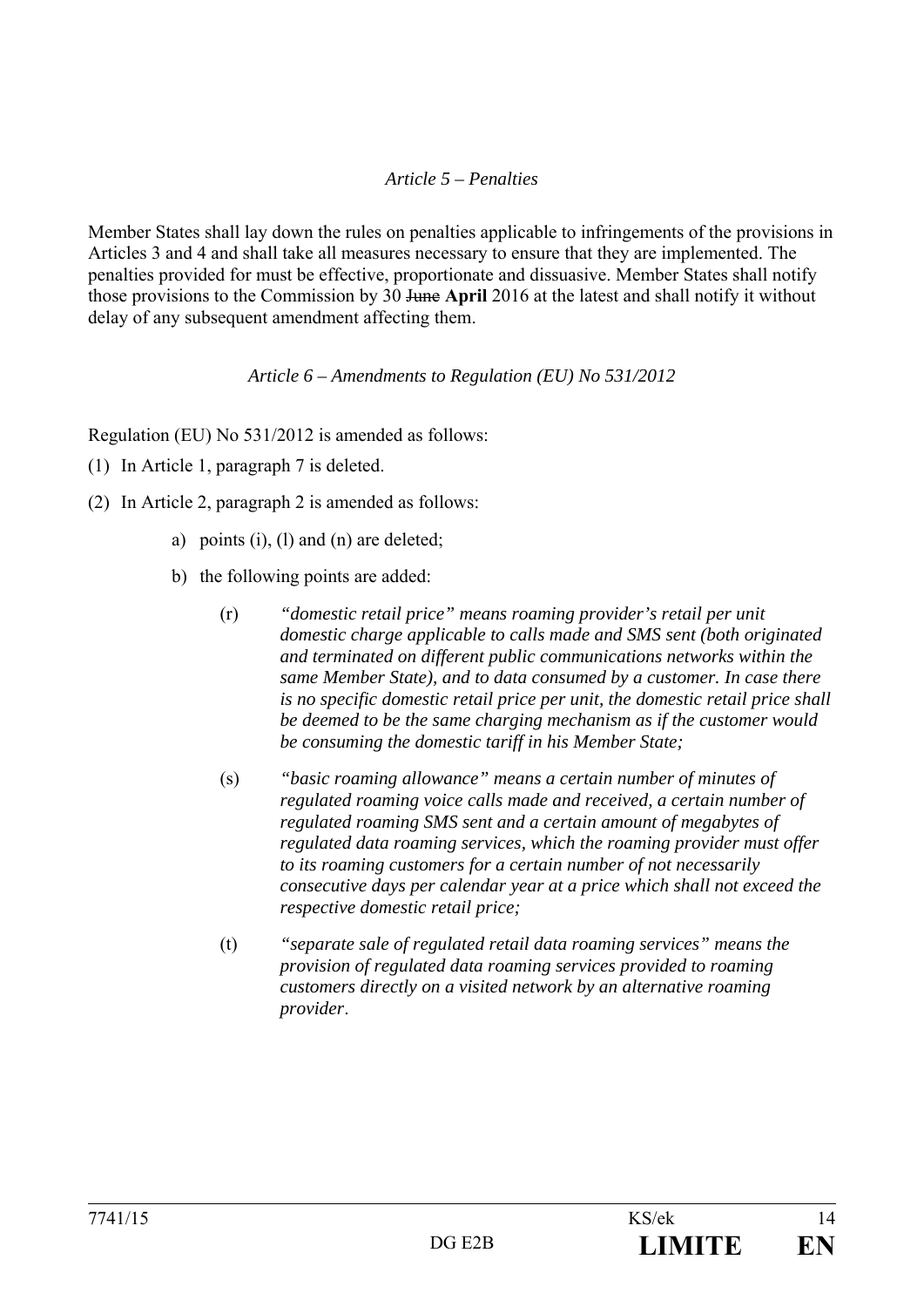- (3) Article 4 is amended as follows:
	- (a) the title of Article 4 is replaced by the following:

Separate sale of regulated retail *data* roaming services.

- (b) paragraph 1, the first subparagraph is deleted;
- (c) paragraphs 4 and 5 are deleted.
- (4) Article 5 is amended as follows:
	- (a) the title of Article 5 is replaced by the following:

Implementation of separate sale of regulated retail *data* roaming services.

(b)paragraph 1 is replaced by the following:

Domestic providers shall implement the *obligation related to* separate sale of regulated retail *data* roaming services provided for in Article 4 so that roaming customers can use separate regulated *data* roaming services. Domestic providers shall meet all reasonable requests for access to facilities and related support services relevant for the separate sale of regulated retail *data* roaming services. Access to those facilities and support services that are necessary for the separate sale of regulated *data* roaming services, including user authentication services, shall be free of charge and shall not entail any direct charges to roaming customers.

(c) paragraph 2 is replaced by the following:

In order to ensure consistent and simultaneous implementation across the Union of the separate sale of regulated retail *data* roaming services, the Commission shall, by means of implementing acts and after having consulted BEREC, adopt detailed rules on a technical solution for the implementation of the separate sale of regulated retail *data* roaming services. Those implementing acts shall be adopted in accordance with the examination procedure referred to in Article 6(2).

(d) in paragraph 3, the introduction is amended as follows:

The technical solution to implement the separate sale of regulated retail *data* roaming services shall meet the following criteria:

(5) Articles 8, 10 and 13 are deleted and replaced as follows: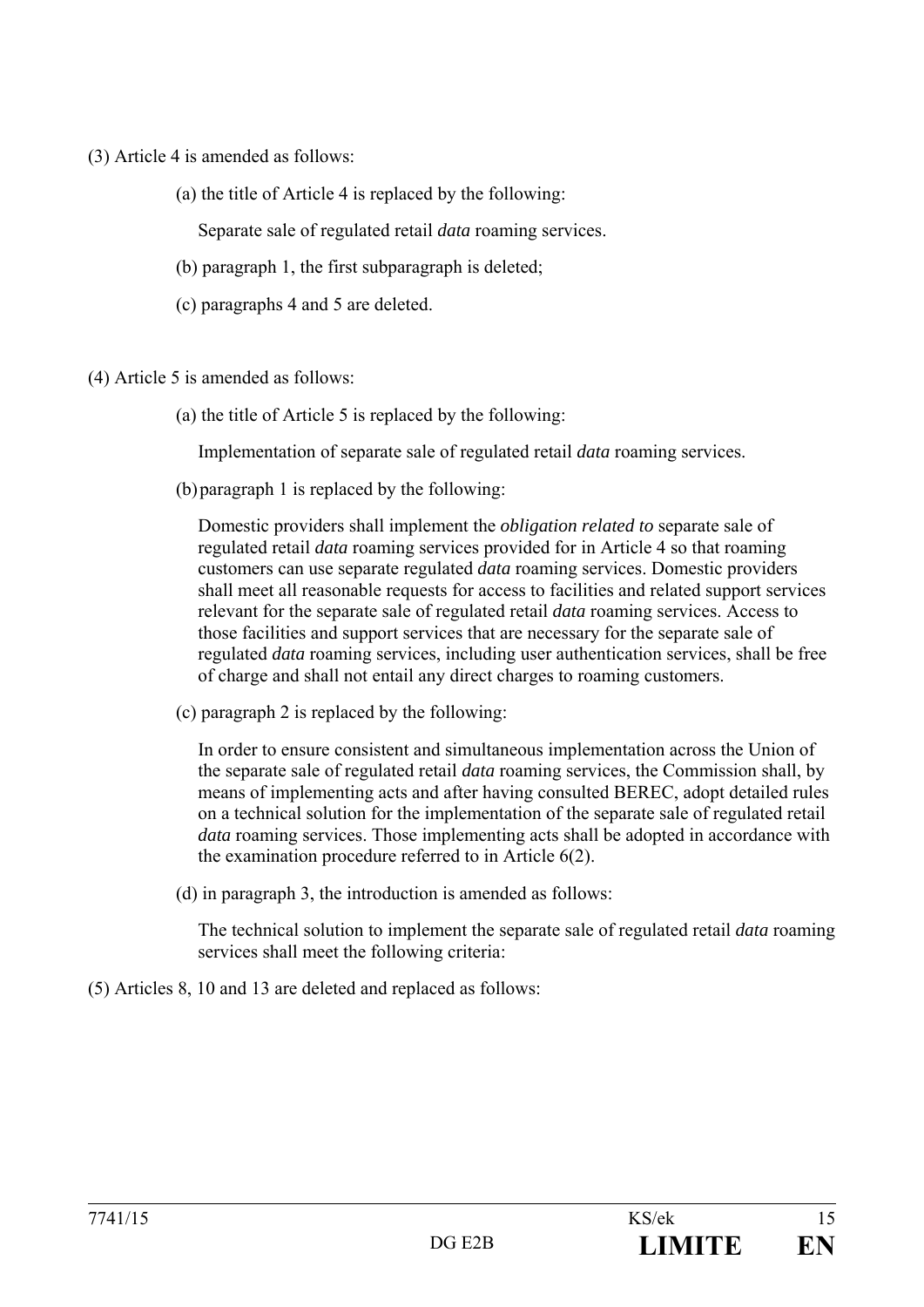### *Article 6a*

#### *Retail roaming charges*

*1. Roaming providers shall include in all tariff plans containing regulated roaming services a basic roaming allowance referred to in Article 6b(1). For consumption within the basic allowance, roaming providers may not levy any surcharge in comparison to the domestic retail price for mobile communications services on roaming customers in any Member State for any regulated roaming call made or received, for any regulated roaming SMS/MMS message sent and for any regulated data roaming services used, nor any general charge to enable the terminal equipment or service to be used abroad.* 

*2. Without prejudice to the third subparagraph, if roaming providers apply a surcharge for the consumption of regulated roaming services in excess of the basic roaming allowance, it shall meet the following requirements:* 

*(a) the surcharge applied for regulated roaming calls made, regulated roaming SMS messages sent and regulated data roaming services shall not exceed the maximum wholesale charges provided for in Articles 7(2), 9(1) and 12(1), respectively.* 

*(b) the surcharge applied for regulated roaming calls received shall not exceed the weighted average of maximum mobile termination rates across the Union set out in accordance with paragraph 3.* 

*Roaming providers may implement usage policies necessary to prevent anomalous or abusive usage of calls received.* 

*Roaming providers shall not apply any surcharge to a regulated roaming SMS message received or to a roaming voicemail message received. This shall be without prejudice to other applicable charges such as those for listening to such messages.* 

*Roaming providers shall charge roaming calls made and received on a per second basis. Roaming providers may apply an initial minimum charging period not exceeding 30 seconds to calls made. Roaming providers shall charge its customers for the provision of regulated data roaming services on a per-kilobyte basis, except for Multimedia Messaging Service (MMS) messages which may be charged on a per-unit basis.* 

*This paragraph shall not preclude offers which provide roaming customers, for a per diem or any other fixed periodic charge, a certain volume allowance consistent with ordinary domestic usage and typical travel periods provided that the amount of the consumption of the full amount of the volume included in the offer leads to a unit price per regulated roaming calls made, calls received, SMS messages sent and data roaming services which does not exceed the respective domestic retail price and the maximum surcharge as set out in the first subparagraph.*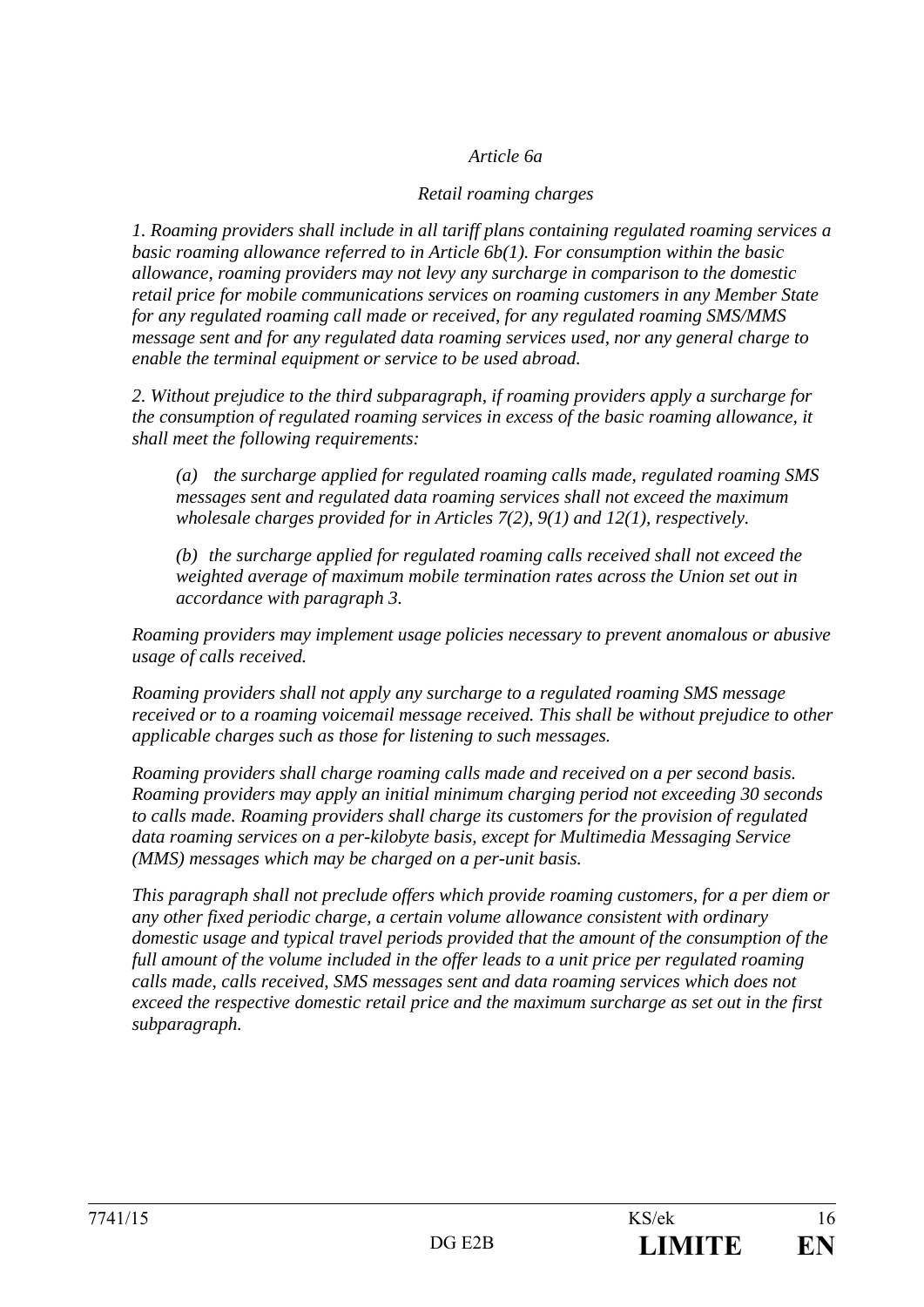*3. By 1 January 2016, BEREC shall set out the weighted average of maximum mobile termination rates referred to in point (b) of paragraph 2 on the basis of (i) the maximum level of mobile termination rates imposed in the market for wholesale voice call termination on individual mobile networks by the national regulatory authorities in accordance with Articles 7 and 16 of the Framework Directive and Article 13 of Directive 2002/19/EC, and (ii) total number of subscribers in Member States. At the request from BEREC, national regulatory authorities shall communicate to BEREC the information referred to in (ii). BEREC shall review the average of maximum mobile termination rates set out in accordance with this Article every year from the date of application of this Regulation.*

*Decisions taken by the Board of Regulators of BEREC for the purposes of this paragraph may be subject of proceedings before the Court of Justice of the European Union.* 

*4. Roaming providers may offer and roaming customers may deliberately choose a roaming tariff other than the one set out in paragraphs 1 and 2, by virtue of which roaming customers benefit from a different tariff for regulated roaming service than they would have been accorded in the absence of such a choice. The roaming provider shall remind those roaming customers of the nature of the roaming advantages which would thereby be lost.* 

*Without prejudice to the previous subparagraph, roaming providers shall apply the tariff set out in paragraphs 1 and 2 to all existing and new roaming customers automatically.* 

*When roaming customers deliberately choose to switch from or back to the tariff set out in paragraphs 1 and 2, any switch shall be made within one working day of receipt of the request and shall be free of charge. Roaming providers may delay a switch until the previous roaming tariff has been effective for a minimum specified period not exceeding two months.* 

*5. Roaming providers shall ensure that a contract which includes any type of regulated retail roaming service shall specify the main characteristics of that regulated retail roaming service provided, including in particular:* 

*(a) the specific tariff plan or tariff plans and, for each such tariff plan, the types of services offered, including the volumes of communications;* 

*(b) any restrictions, including the basic roaming allowance, imposed on the consumption of regulated retail roaming services provided at the applicable domestic price level. The information on the basic roaming allowance shall include the volume of the allowance and the availability in the number of days, and the charges which apply in excess of the basic roaming allowance within the EU (in the currency of the home bill provided by the customer's domestic provider).* 

*Roaming providers shall publish the information referred to in first subparagraph.*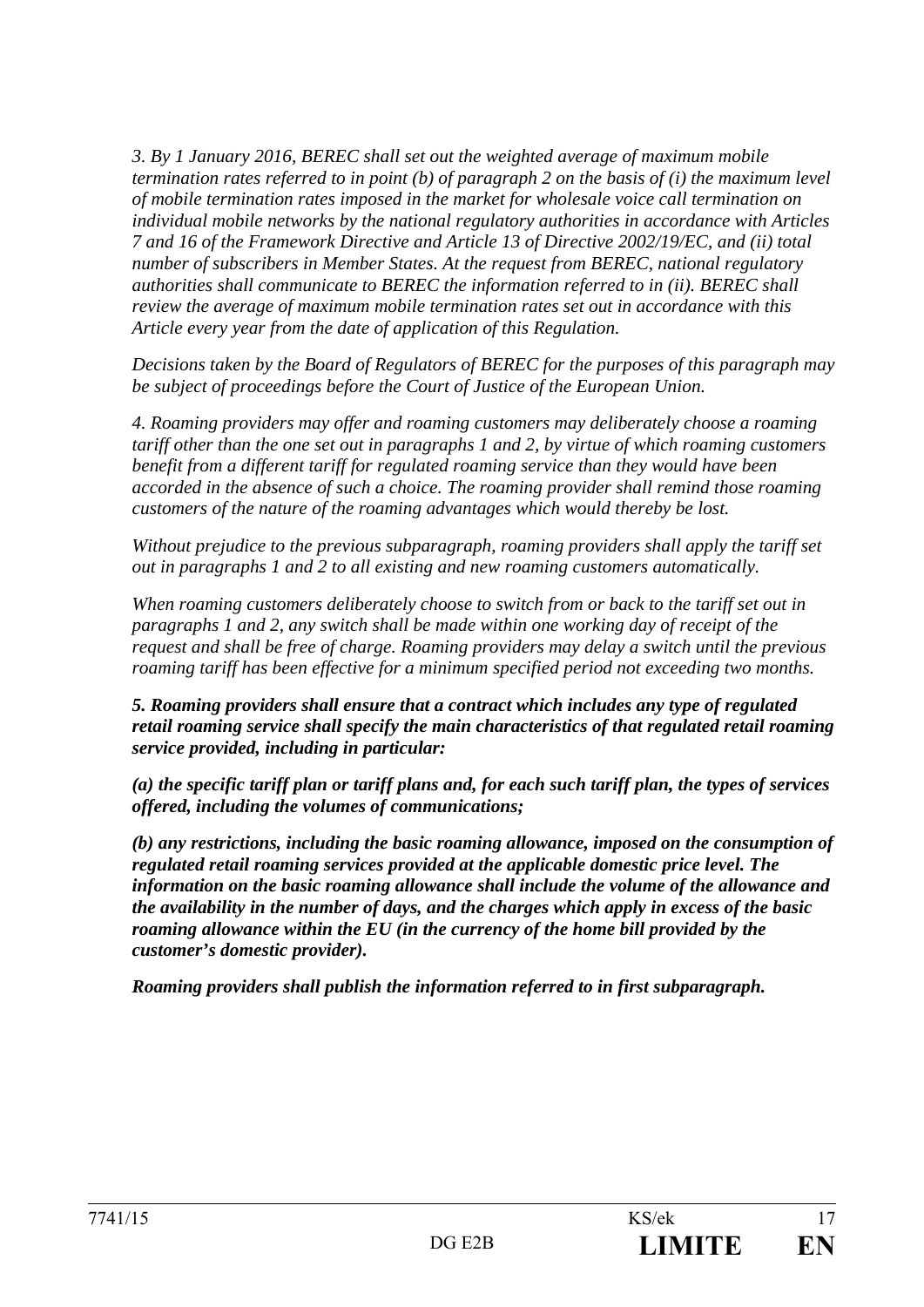#### *Article 6b*

#### *Basic roaming allowance*

*1. The basic roaming allowance shall be available at minimum for [a] 7 days per calendar year and shall allow a minimum daily consumption of [b] 5 minutes of regulated roaming voice calls made,*  $\overline{\text{+b+5}}$  *minutes of regulated roaming voice calls received,*  $\overline{\text{+c+5}}$  *regulated roaming SMS messages sent and [d] 10 megabytes of regulated data roaming services.* 

*2. Roaming providers shall publish and include in their contracts detailed quantified information on how the basic roaming allowance is applied, by reference to its main pricing or volume parameters.* 

(6) In Article 14, paragraphs 1 and 3 are replaced as follows:

1. To alert roaming customers to the fact that they *may* be subject to roaming charges when making or receiving a call or when sending an SMS message, each roaming provider shall, except when the customer has notified the roaming provider that he does not require this service, provide the customer, automatically by means of a Message Service, without undue delay and free of charge, when he enters a Member State other than that of his domestic provider, with basic personalised pricing information on the roaming charges (including VAT) that apply to the making and receiving of calls and to the sending of SMS messages by that customer in the visited Member State.

That basic personalised information shall include *information on the basic roaming allowance (volume and availability in number of days) and on the charges which apply in excess of the basic roaming allowance within the EU* (in the currency of the home bill provided by the customer's domestic provider) to which the customer may be subject under his tariff scheme for:

(a) making regulated roaming calls within the visited Member State and back to the Member State of his domestic provider, as well as for regulated roaming calls received; and

(b) sending regulated roaming SMS messages while in the visited Member State.

# *[Subparagraphs 3-5 unchanged]*

The first, second, fourth and fifth subparagraphs, *with exception of the reference to the basic roaming allowance therein,* shall also apply to voice and SMS roaming services used by roaming customers travelling outside the Union and provided by a roaming provider.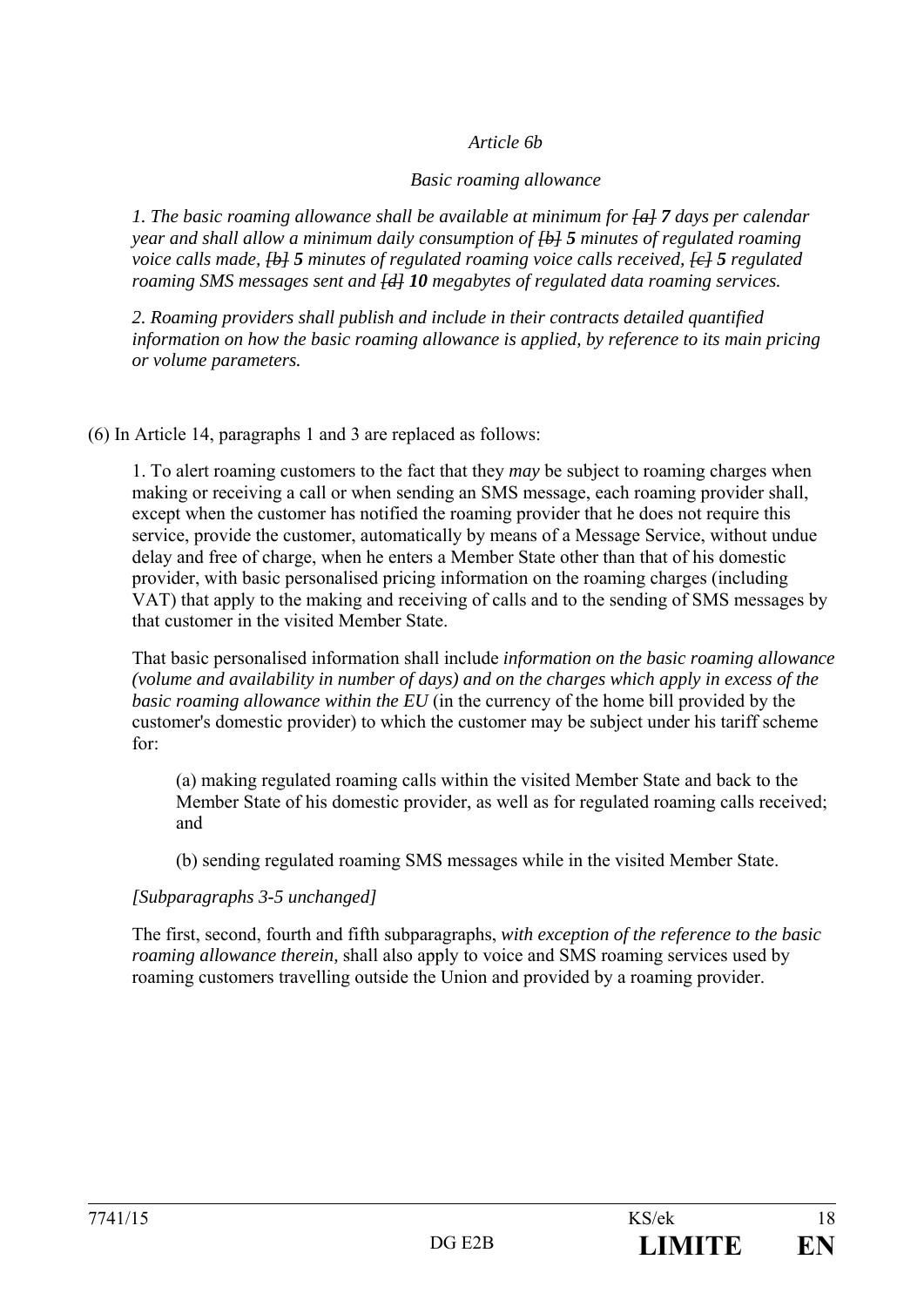3. Roaming providers shall provide all users with full information on applicable roaming charges, when subscriptions are taken out. They shall also provide their roaming customers with updates on applicable roaming charges without undue delay each time there is a change in these charges.

They shall send a reminder at reasonable intervals thereafter to all customers who have opted for another tariff*.*

### **(6a) In Article 14, paragraphs 5 and 6 are added:**

*5. Roaming providers shall offer end-users the facility to monitor and control their usage of regulated roaming calls and roaming SMS messages billed on time or volume consumption. This facility shall include:* 

*(a) for pre-paid and post-paid services, access to timely post-processed information on their service consumption free of charge;* 

*(b) for post-paid services, the ability to set free of charge a predefined financial limit on their usage, to request notification when a predefined proportion of the cap and the cap itself has been reached, the procedure to be followed to continue usage if the cap is exceeded, and the applicable tariff plans;* 

*(c) itemised bills on a durable medium.* 

*6. No later than nine months after this Regulation enters into force, in order to contribute to a consistent application of paragraph 5, BEREC shall lay down guidelines on the facility allowing end-users to monitor and control their usage of regulated roaming calls and SMS messages.* 

(7) In Article 15, paragraphs 2 and 6 are replaced as follows:

2. An automatic message from the roaming provider shall inform the roaming customer that the latter is *using regulated data roaming services and provide basic personalised information on the basic roaming allowance (volume and availability in number of days) and on the charges which apply in excess of the basic roaming allowance* (in the currency of the home bill provided by the customer's domestic provider), expressed in price per megabyte, applicable to the provision of regulated data roaming services to that roaming customer in the Member State concerned, except where the customer has notified the roaming provider that he does not require that information.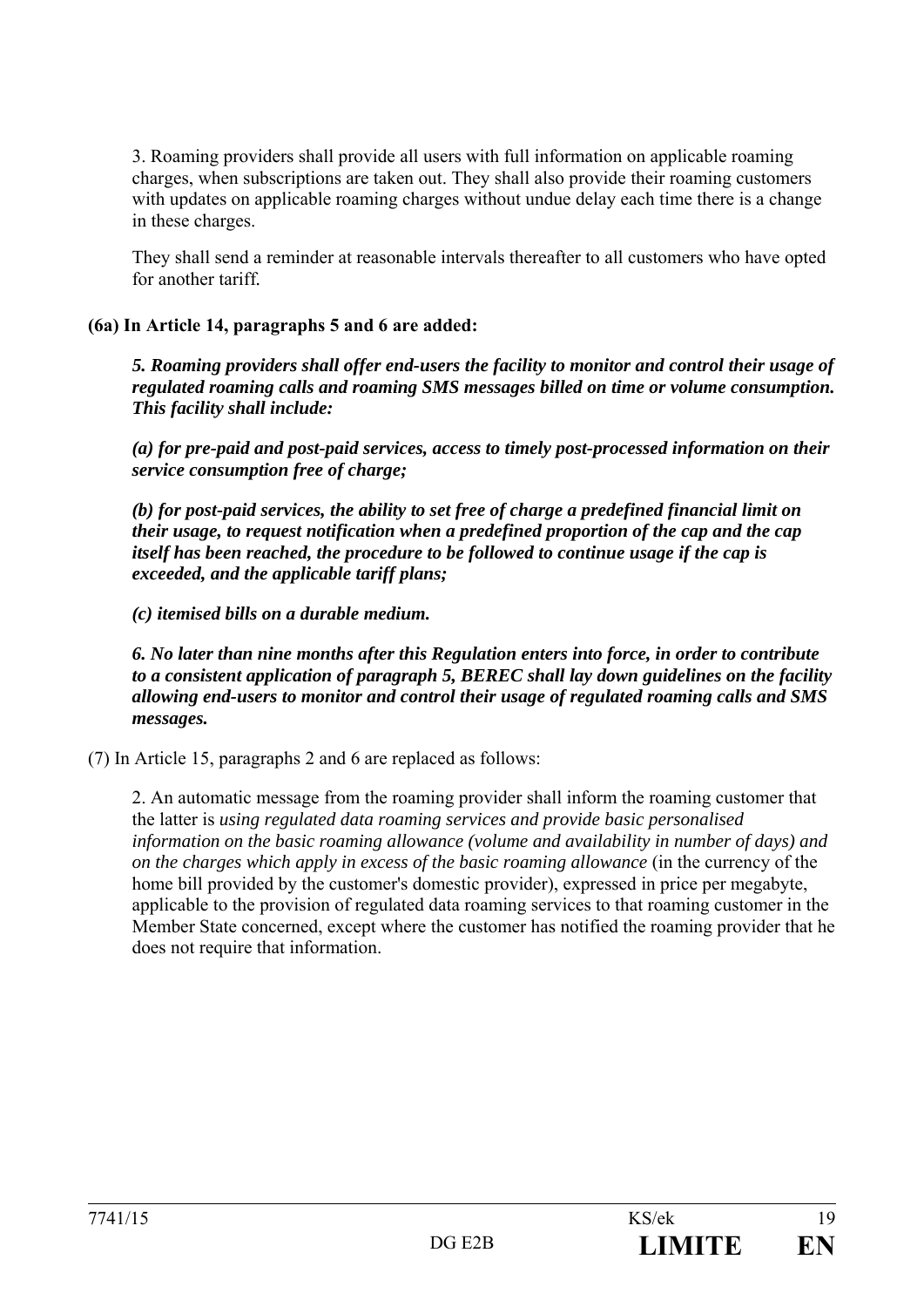*The basic personalised information* shall be delivered to the roaming customer's mobile device, for example by an SMS message, an e-mail or a pop-up window on the mobile device, every time the roaming customer enters a Member State other than that of his domestic provider and initiates for the first time a data roaming service in that particular Member State. It shall be provided free of charge at the moment the roaming customer initiates a regulated data roaming service, by an appropriate means adapted to facilitate its receipt and easy comprehension.

# *[Subparagraph 3 unchanged]*

6. This Article, with the exception of paragraph 5 *and of the reference to the basic roaming allowance in paragraph 2*, and subject to the second and third subparagraph of this paragraph, shall also apply to data roaming services used by roaming customers travelling outside the Union and provided by a roaming provider.

*[Subparagraphs 2 and 3 unchanged]*

(8) Article 16 is amended as follows:

a) in the first paragraph, the following subparagraph is added:

*National regulatory authorities shall monitor in particular whether roaming providers availing of Article 6a(4) engage in business practices which amount to circumvention of Articles 6a and 6b.* 

b) paragraph 2 is replaced by the following:

*National regulatory authorities shall make up-to-date information on the application of this Regulation, in particular Articles 6a, 6b, 7, 9, and 12 publicly available in a manner that enables interested parties to have easy access to it.* 

(9) Article 19 is replaced by the following:

*1. Upon entry into force of this Regulation, the Commission shall initiate a review of the wholesale roaming market with a view to assessing measures necessary, if any, to ensure phasing out of retail roaming surcharges. The Commission shall review, inter alia, the degree of competition in national wholesale markets, and in particular assess the level of wholesale costs incurred and wholesale charges applied, and the competitive situation of operators with limited geographic scope, including the effects of commercial agreements on competition as well as the ability of operators to take advantage of economies of scale. The Commission shall also assess the competition developments in the retail roaming markets. In particular, the review shall take into account the extent to which roaming providers have supplemented the basic roaming allowance, also in light of the BEREC assessment referred to paragraph 5, and the development of the level of the roaming surcharges.*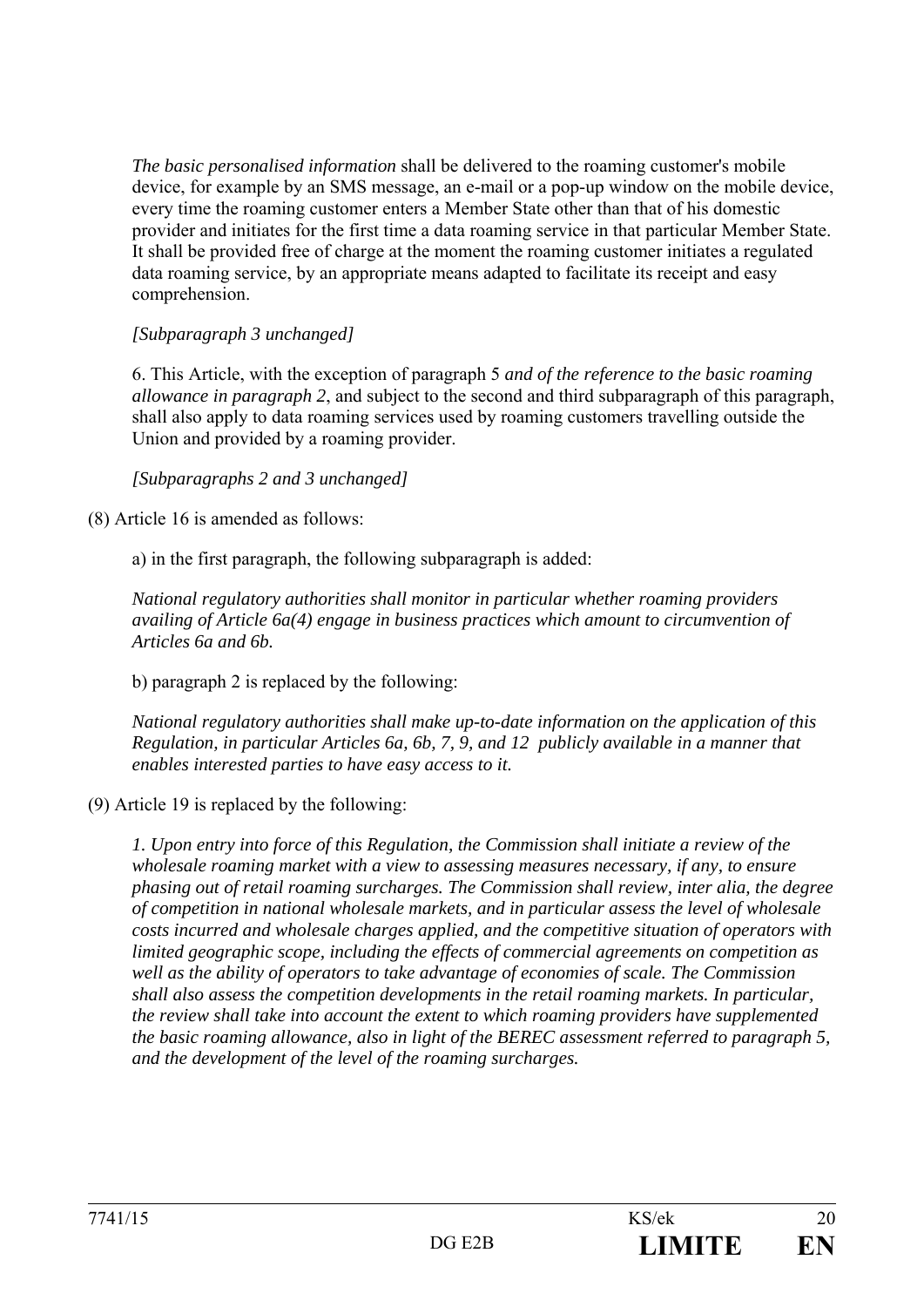*2. The Commission shall, by 30 June 2018 31 December 2017, after a public consultation, report to the European Parliament and the Council on the findings of the review referred to in paragraph 1.* 

*3. If the report referred to in paragraph 2 shows that there is no level playing field between roaming providers and consequently that there is a need to amend wholesale roaming charges or to provide for another solution to address the issues identified at wholesale level with a view to phase out retail roaming surcharges, the Commission shall, after consulting BEREC, make appropriate legislative proposals to the European Parliament and the Council to address this situation.* 

4. In addition, the Commission shall submit a report to the European Parliament and the Council every two years after the report referred to in paragraph 2. Each report shall include a summary of the monitoring of the provision of roaming services in the Union and an assessment of the progress towards achieving the objectives of this Regulation.

5. In order to assess the competitive developments in the Union-wide roaming markets, BEREC shall regularly collect data from national regulatory authorities on the development of retail and wholesale charges for regulated voice, SMS and data roaming services. Those data shall be notified to the Commission at least twice a year. The Commission shall make them public.

*On the basis of collected data, BEREC shall also report regularly on the evolution of pricing and consumption patterns in the Member States both for domestic and roaming services and the evolution of actual wholesale roaming rates for unbalanced traffic between roaming providers. BEREC shall annually publish information on market developments and provide their assessment on how these developments might affect the volume and availability of the basic roaming allowance.* 

BEREC shall also annually collect information from national regulatory authorities on transparency and comparability of different tariffs offered by operators to their customers. The Commission shall make those data and findings public.

# *Article 7 – Review clause*

The Commission shall review articles 3, 4 and 5 of this Regulation and report to the European Parliament and the Council. The first report shall be submitted no later than 30 June 2018. Subsequent reports shall be submitted every four years thereafter. The Commission shall, if necessary, submit appropriate proposals with a view to amending this Regulation.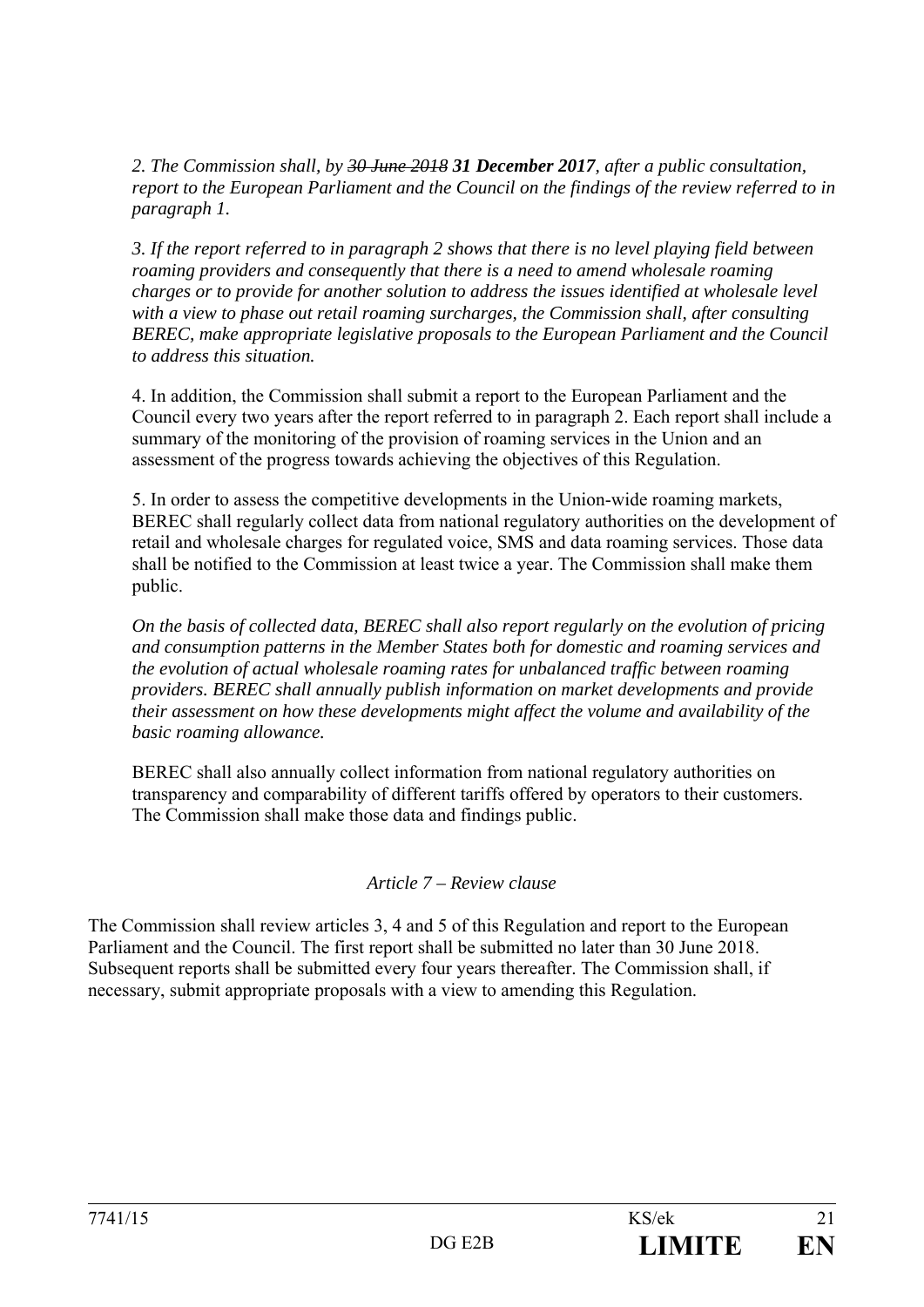### *Article 8 – Entry into force*

1. This Regulation shall enter into force on the twentieth day following that of its publication in the Official Journal of the European Union.

2. It shall apply from 30 June **April** 2016, except for the following:

(a) point (c) of Article 6(4) which shall apply from the date of entry into force of this Regulation.

(b) Article 6(5), (6) and (7) shall apply to contracts, which include regulated roaming services and which were concluded before the date of entry into force of this Regulation, from <del>1 January 2017</del> 30 **October 2016**.

3. The provisions of Regulation 1203/2012 related to the technical modality for the implementation of accessing local data roaming services on a visited network shall continue to apply for the purposes of separate sale of retail regulated data roaming services until the adoption of the implementing act referred to in point (c) of Article 6(4) of this Regulation.

This Regulation shall be binding in its entirety and directly applicable in all Member States.

Done at Brussels,

*For the European Parliament For the Council The President The President* 

 $\mathcal{L}_\text{max}$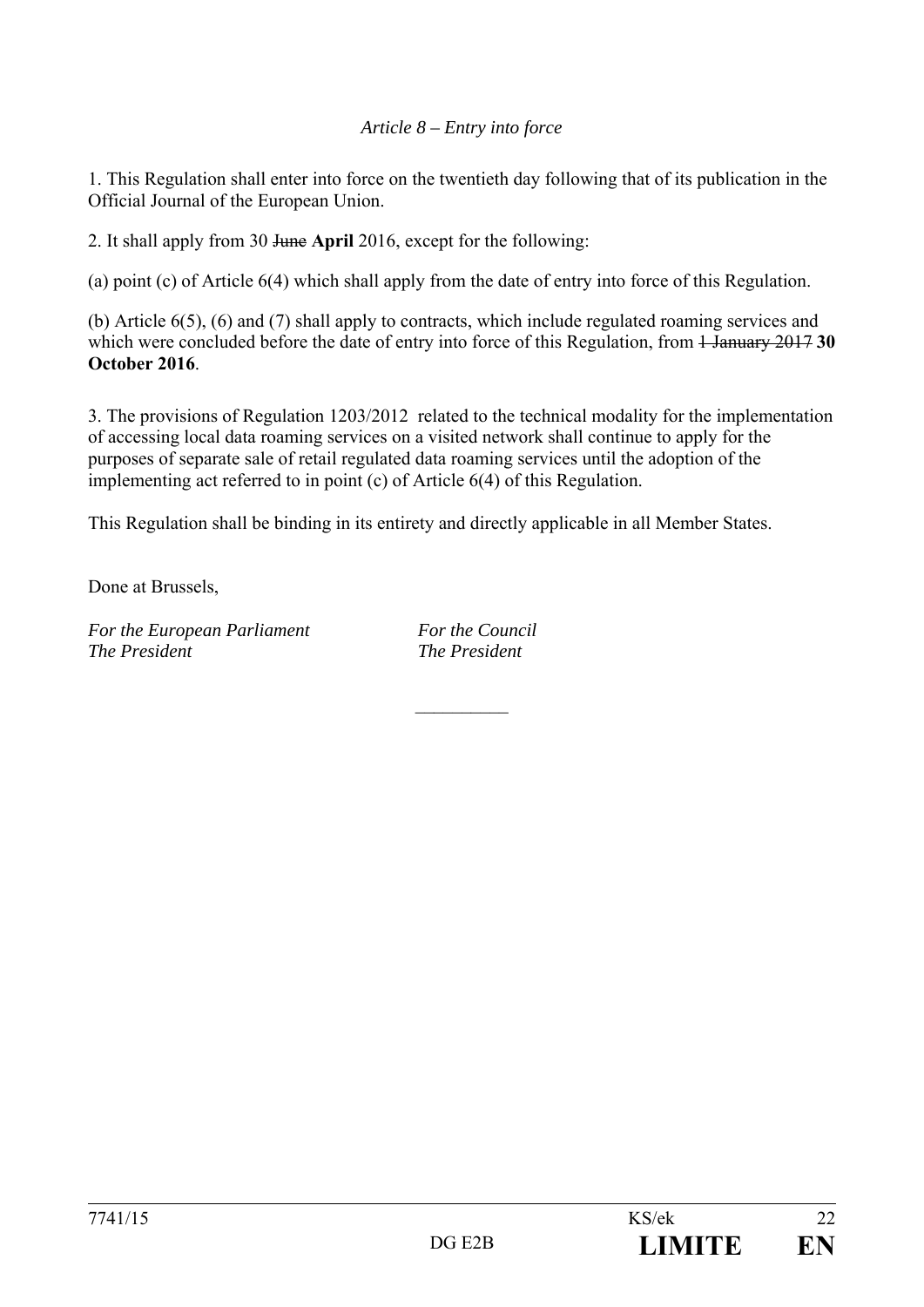#### Proposal for a

#### **REGULATION OF THE EUROPEAN PARLIAMENT AND OF THE COUNCIL**

laying down measures concerning the European single market for electronic communications and to achieve a Connected Continent, and amending Directives 2002/20/EC, 2002/21/EC and 2002/22/EC and Regulations (EC) No 1211/2009 and (EU) No 531/2012

| <b>COMMISSION</b>                                                                                                                                                                                                                                                       | <b>EUROPEAN PARLIAMENT</b>                                                                                                                                                                                                                                                                                | <b>COUNCIL</b>                                                                                                                                                                                                                                                                                                                                                                                                            | <b>COMMENTS-</b><br>Compromise proposals by<br>the Presidency |
|-------------------------------------------------------------------------------------------------------------------------------------------------------------------------------------------------------------------------------------------------------------------------|-----------------------------------------------------------------------------------------------------------------------------------------------------------------------------------------------------------------------------------------------------------------------------------------------------------|---------------------------------------------------------------------------------------------------------------------------------------------------------------------------------------------------------------------------------------------------------------------------------------------------------------------------------------------------------------------------------------------------------------------------|---------------------------------------------------------------|
| <b>Title</b>                                                                                                                                                                                                                                                            | <b>Title</b>                                                                                                                                                                                                                                                                                              | <b>Title</b>                                                                                                                                                                                                                                                                                                                                                                                                              |                                                               |
| Proposal for a                                                                                                                                                                                                                                                          | Proposal for a                                                                                                                                                                                                                                                                                            | Proposal for a                                                                                                                                                                                                                                                                                                                                                                                                            |                                                               |
| <b>REGULATION OF THE EUROPEAN</b><br>PARLIAMENT<br>OF.<br>THE<br>AND<br><b>COUNCIL</b>                                                                                                                                                                                  | REGULATION OF THE EUROPEAN<br><b>PARLIAMENT</b><br>OF<br>AND<br><b>THE</b><br><b>COUNCIL</b>                                                                                                                                                                                                              | REGULATION OF THE EUROPEAN PARLIAMENT<br>AND OF THE COUNCIL                                                                                                                                                                                                                                                                                                                                                               |                                                               |
| laying down measures concerning the<br>European single market for electronic<br>communications and to achieve a<br>Connected Continent, and amending<br>Directives 2002/20/EC, 2002/21/EC<br>and $2002/22/EC$ and Regulations (EC)<br>No 1211/2009 and (EU) No 531/2012 | laying down measures concerning the<br>European single market for electronic<br>communications and to achieve a<br>Connected Continent, and amending<br>Directives 2002/20/EC, 2002/21/EC and<br>2002/22/EC and Regulations (EC) No<br>1211/2009 and (EU) No 531/2012 and<br><b>Decision 243/2012/EU.</b> | laying down measures concerning the European single<br>market for electronic communications and to achieve a<br>Connected Continent, open internet and amending<br>Directives 2002/20/EC, 2002/21/EC and 2002/22/EC<br>and Regulations (EC) No 1211/2009 and (EU) No<br>531/2012 of the European Parliament and of the<br>Council of 13 June 2012 on roaming on public mobile<br>communications networks within the Union |                                                               |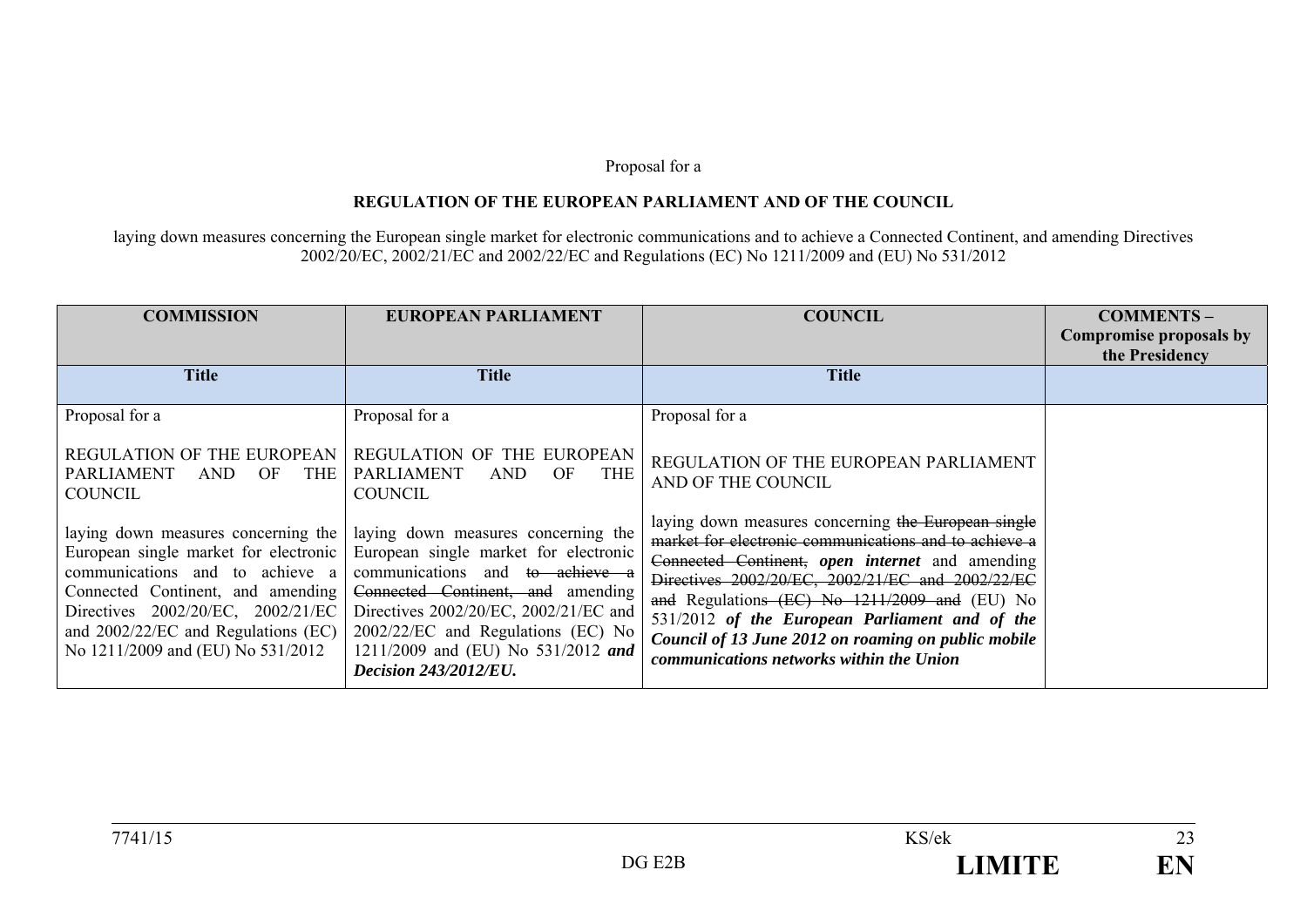| (1) Europe has to tap all sources of     |                                               | deleted |  |
|------------------------------------------|-----------------------------------------------|---------|--|
|                                          | (1) Europe has to tap all sources of          |         |  |
| growth to exit the crisis, create jobs   | growth to exit the crisis, create jobs and    |         |  |
| and regain its competitiveness.          | regain its competitiveness. Restoring         |         |  |
| Restoring growth and job creation in     | growth and job creation in the Union is       |         |  |
| the Union is the aim of the Europe       | the aim of the Europe 2020 Strategy.          |         |  |
| 2020 Strategy. The 2013 Spring           | <b>Furthermore, the Digital Sphere has</b>    |         |  |
| Council<br>stressed<br>European<br>the   | become a part of the public space             |         |  |
| importance of the digital single market  |                                               |         |  |
| for growth and called for concrete       | where new forms of cross-border trade         |         |  |
| measures, in order to establish a single | are established, and business                 |         |  |
| information<br>and<br>market<br>in       | opportunities for European companies          |         |  |
| communications technology (ICT) as       | in the global digital economy are being       |         |  |
| early as possible. In line with the      | created along with innovative market          |         |  |
| objectives of the Europe 2020 Strategy   | development and social and cultural           |         |  |
| and with this call, this regulation aims | <i>interaction</i> . The 2013 Spring European |         |  |
|                                          | Council stressed the importance of the        |         |  |
| at establishing a single market for      | digital single market for growth and          |         |  |
| electronic<br>communications<br>by       | called for concrete measures, in order to     |         |  |
| completing and adapting the existing     | establish a single market in information      |         |  |
| Union Regulatory Framework for           | and communications technology (ICT)           |         |  |
| Electronic Communications.               | as early as possible. In line with the        |         |  |
|                                          | objectives of the Europe 2020 Strategy        |         |  |
|                                          | and with this call, this regulation aims at   |         |  |
|                                          | establishing contributing to the              |         |  |
|                                          | establishment of a single market for          |         |  |
|                                          | electronic communications by                  |         |  |
|                                          | completing and adapting the existing          |         |  |
|                                          | Union Regulatory Framework for                |         |  |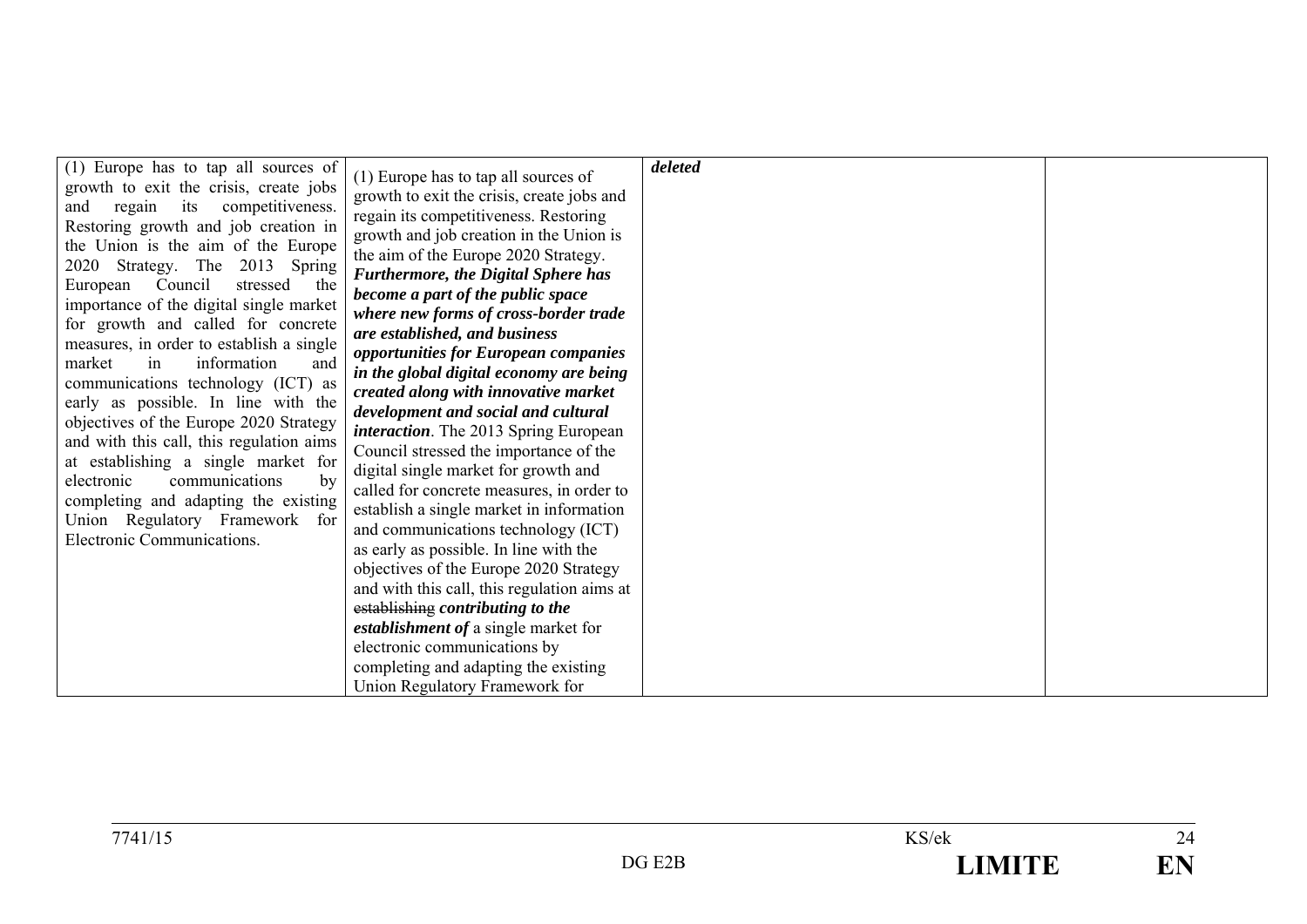| <b>Electronic Communications (Directives)</b>            |  |
|----------------------------------------------------------|--|
|                                                          |  |
| $2002/19/EC^7$ , $2002/20/EC^8$ ,                        |  |
| $2002/21/EC^9$ , $2002/22/EC^{10}$ ,                     |  |
| $2002/58/EC^{11}$ of the European                        |  |
| Parliament and of the Council,                           |  |
| Commission Directive $2002/77/EC^{12}$ , as              |  |
| well as Regulations (EC) No                              |  |
| $1211/2009^{13}$ , (EU) No 531/2012 <sup>14</sup> of the |  |
| European Parliament and of the Council                   |  |
| and Decision No 243/2012/EU of the                       |  |
| European Parliament and of the                           |  |
| Council <sup>15</sup> ) in certain respects, and by      |  |

<sup>7</sup> Directive 2002/19/EC of the European Parliament and of the Council of 7 March 2002 on access to, and interconnection of, electronic communications networks and associated facilities (Access Directive) (OJ L 108, 24.4.2002, p. 7).<br><sup>8</sup> Directive 2002/20/EC of the European Parliament and of the Council of 7 March 2002 on the authorisation of electronic co and services (Authorisation Directive) (OJ L 108, 24.4.2002, p. 21).<br><sup>9</sup> Directive 2002/21/EC of the European Parliament and of the Council of 7 March 2002 on a common regulatory framework for electronic communications networks and services (Framework Directive) (OJ L 108, 24.4.2002, p. 33). <sup>10</sup> Directive 2002/22/EC of the European Parliament and of the Council of 7 March 2002 on universal service and users' rights relating to electronic communications networks and services (Universal Service Directive) (OJ L 108, 24.4.2002, p. 51).  $11$  Directive 2002/58/EC of the European Parliament and of the Council of 12 July 2002 concerning the processing of personal data and the protection of privacy in the electronic communications sector (E-Privacy Directive) (OJ L 201, 31.7.2002, p. 37). <sup>12</sup> Commission Directive 2002/77/EC of 16 September 2002 on competition in the markets for electronic communications networks and service (OJ L 249, 17.9.2002, p. 21).  $R$ egulation (EC) No 1211/2009 of the European Parliament and of the Council of 25 November 2009 establishing the Body of European Regulators for Electronic Communications (BEREC) and the Office (OJ L 337, 18.12.2009, p. 1).  $14$  Regulation (EU) No 531/2012 of the European Parliament and of the Council of 13 June 2012 on roaming on public mobile communications networks within the Union (OJ L 172, 30.6.2012, p. 10). <sup>15</sup> Decision No 243/2012/EU of the European Parliament and of the Council of 14 March 2012 establishing a multiannual radio spectrum policy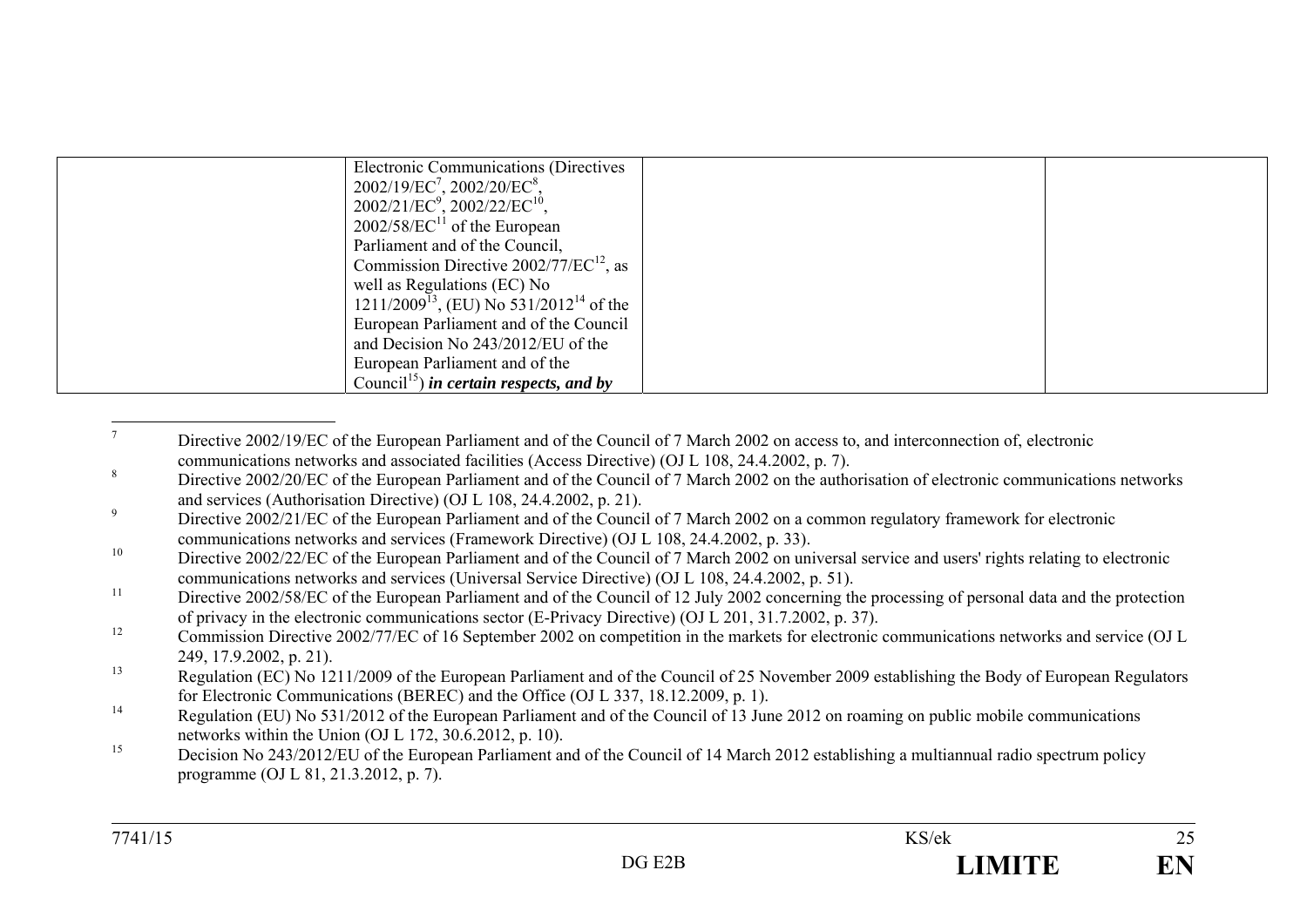|                                          | defining the overall content, aim and<br>timing of the next review of that<br>framework. |         |
|------------------------------------------|------------------------------------------------------------------------------------------|---------|
| (2) The Digital Agenda for Europe        | (2) The Digital Agenda for Europe                                                        | deleted |
| (DAE), one of the flagship initiatives   | (DAE), one of the flagship initiatives of                                                |         |
| of Europe 2020 Strategy, has already     | Europe 2020 Strategy, has already                                                        |         |
| recognised the role of ICT and network   | recognised the role of ICT and network                                                   |         |
| connectivity as an indispensable basis   | connectivity as an indispensable basis                                                   |         |
| for the development of our economy       | for the development of our economy and                                                   |         |
| and society. For Europe to reap the      | society. For Europe to reap the benefits                                                 |         |
| benefits of digital transformation, the  | of digital transformation, the Union                                                     |         |
| Union needs a dynamic single market      | needs a dynamic single market in                                                         |         |
| in electronic communications for all     | electronic communications for all                                                        |         |
| sectors and across all of Europe. Such a | sectors and across all of Europe. Such a                                                 |         |
| truly single communications market       | truly single communications market will                                                  |         |
| will be the backbone of an innovative    | be the backbone of an innovative and                                                     |         |
| and 'smart' digital economy and a        | 'smart' digital economy and a foundation                                                 |         |
| foundation of the digital single market  | of the digital single market where online                                                |         |
| where online services can freely flow    | services can freely flow across borders                                                  |         |
| across borders.                          | within a single, open, standardised and                                                  |         |
|                                          | interoperable framework.                                                                 |         |
| (3) In a seamless single market in       | $(3)$ In a seamless single market in                                                     | deleted |
| communications.<br>the<br>electronic     | electronic communications. The freedom                                                   |         |
| freedom<br>provide<br>to<br>electronic   | to provide electronic communications                                                     |         |
| communications networks and services     | networks and services to every customer                                                  |         |
| to every customer in the Union and the   | in the Union and the right of each user to                                               |         |
| right of each end-user to choose the     | choose the best offer available on the                                                   |         |
| best offer available on the market       | market should be ensured and should not                                                  |         |
| should be ensured and should not be      | be hindered by the fragmentation of                                                      |         |
| hindered by the fragmentation of         | markets along national borders. The                                                      |         |
| markets along national borders. The      | current regulatory framework<br>for                                                      |         |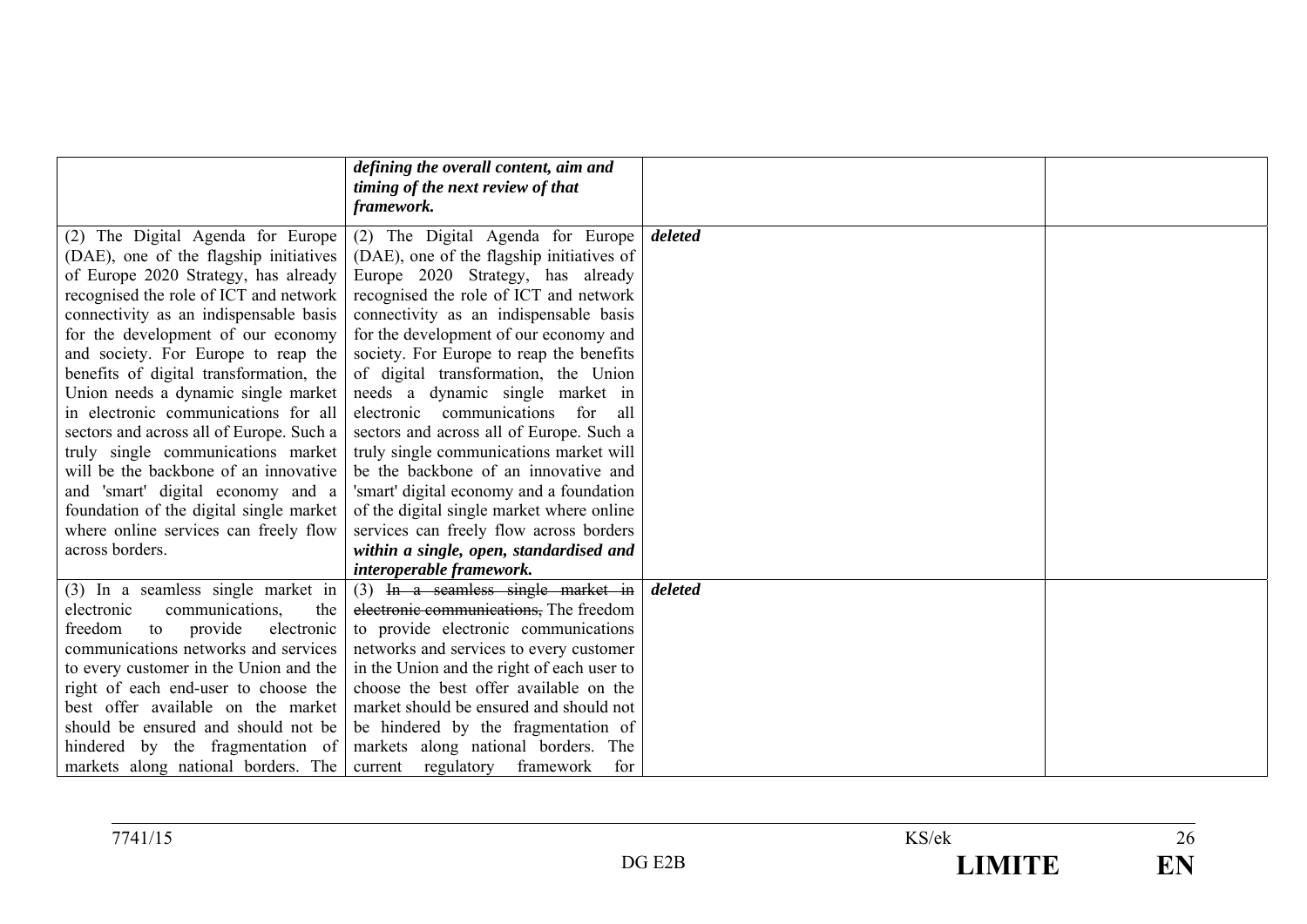| current regulatory framework for        | while<br>electronic<br>communications,                    |
|-----------------------------------------|-----------------------------------------------------------|
| electronic communications does not      | recognising<br>and<br>allowing<br>for                     |
| fully address such fragmentation, with  | objectively different conditions in the                   |
| national, rather than Union-wide        | <b>Member States, does not fully address</b>              |
| general authorisation regimes, national | such fragmentation with due to other                      |
| assignment<br>schemes,<br>spectrum      | <i>causes, with diverging national<del>, rather</del></i> |
| of Access<br>differences<br>products    | then Union-wide implementation of the                     |
| available<br>for<br>electronic          | general authorisation regimes regime,                     |
| communications providers in different   | national spectrum assignment schemes,                     |
| Member States, and different sets of    | differences of access products available                  |
| sector-specific<br>consumer<br>rules    | for electronic communications providers                   |
| applicable. The Union rules in many     | in different and different sets of sector-                |
| cases merely define a baseline, and are | specific consumer rules applicable. For                   |
| often implemented in diverging ways     | example, while Directive 2020/20/EC                       |
| by the Member States.                   | (Authorisation Directive) limits the type                 |
|                                         | of information which may be required,                     |
|                                         | 12 Member States, and different sets of                   |
|                                         | sector-specific consumer rules                            |
|                                         | applicable. The Union rules in many                       |
|                                         | cases merely define a baseline, and are                   |
|                                         | often implemented in diverging ways                       |
|                                         | demand additional detail such as a                        |
|                                         | categorisation of the intended types of                   |
|                                         | activities, the geographical scope of the                 |
|                                         | activity, the targeted market, the                        |
|                                         | company structure, including names of                     |
|                                         | shareholders and of shareholders of                       |
|                                         | shareholders, Chamber of Commerce                         |
|                                         | certification and a criminal records of                   |
|                                         | the representative of the undertaking.                    |
|                                         | Additional requirements such as these                     |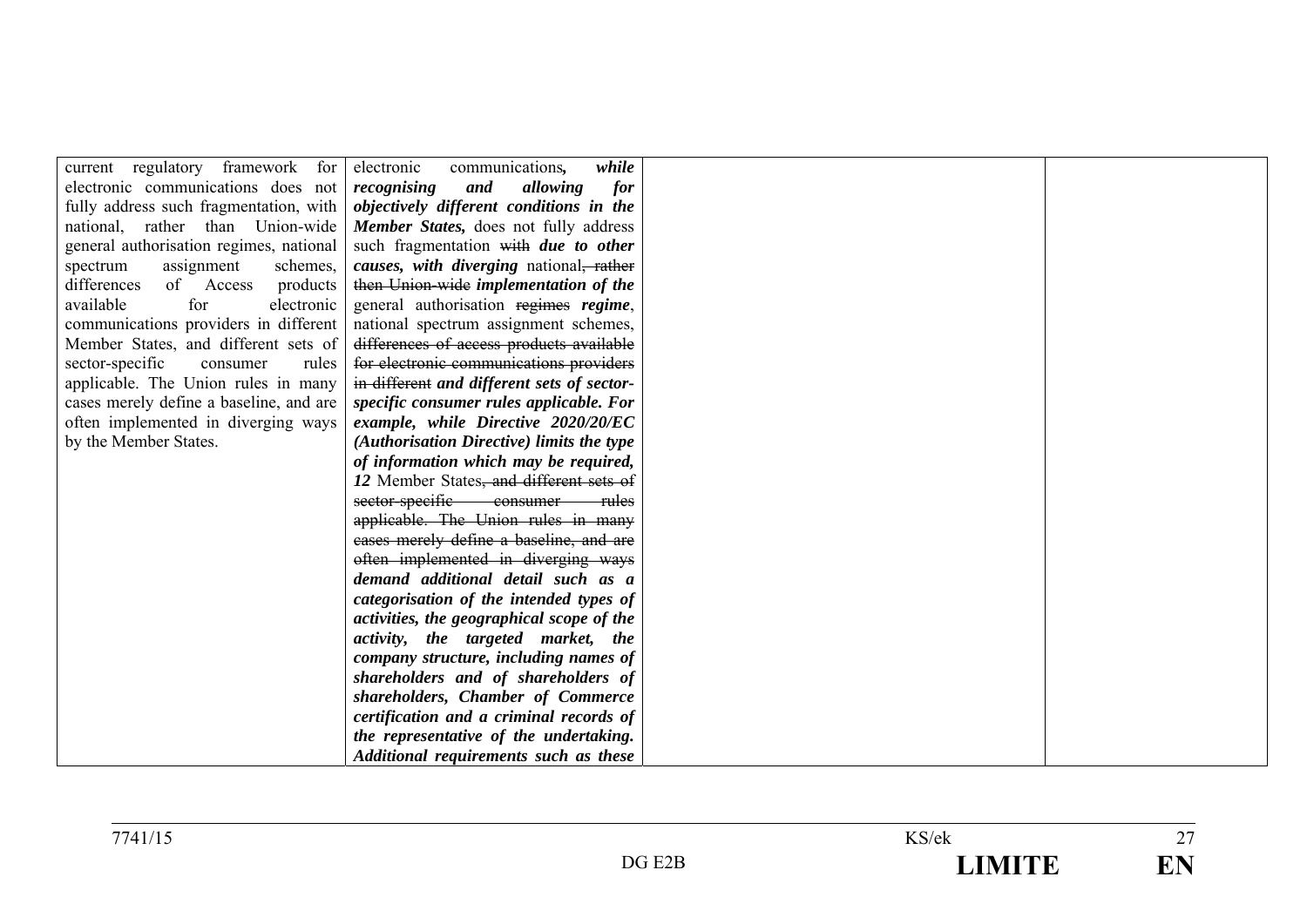|                                          | underline the importance of a firm             |         |  |
|------------------------------------------|------------------------------------------------|---------|--|
|                                          | Member States<br>by<br>the<br>policy           |         |  |
|                                          | Commission regarding infringement              |         |  |
|                                          | procedures.                                    |         |  |
| (4) A truly single market for electronic | (4) A truly single market for electronic       | deleted |  |
| should<br>communications<br>promote      | should<br>communications<br>promote            |         |  |
| competition, investment and innovation   | competition, <i>coordination</i> , investment, |         |  |
| in new and enhanced networks and         | innovation <i>and more capacity</i> in new     |         |  |
| services by fostering market integration | and enhanced networks and services by          |         |  |
| and cross-border service offerings. It   | fostering market integration and cross-        |         |  |
| should thus help to achieve the          | border service offerings, and should           |         |  |
| ambitious<br>broadband<br>high-speed     | reduce to a minimum unnecessary                |         |  |
| targets set out in the DAE. The          | regulatory burdens on undertakings. It         |         |  |
| availability of<br>digital<br>growing    | should thus help to achieve, and even          |         |  |
| infrastructures and services should in   | the ambitious high-speed<br>surpass,           |         |  |
| turn increase consumer choice, quality   | broadband targets set out in the DAE           |         |  |
| of service and diversity of content, and | and facilitate the emergence of services       |         |  |
| contribute to territorial and social     | and applications that are able to exploit      |         |  |
| cohesion, as well as<br>facilitating     | open data and formats in an                    |         |  |
| mobility across the Union.               | interoperable, standardised and safe           |         |  |
|                                          | way, ensuring that they are available at       |         |  |
|                                          | same functional and non-<br><i>the</i>         |         |  |
|                                          | functional levels throughout the Union.        |         |  |
|                                          | The growing availability of digital            |         |  |
|                                          | infrastructures and services should in         |         |  |
|                                          | turn increase consumer choice, quality         |         |  |
|                                          | of service and diversity of content, and       |         |  |
|                                          | contribute to territorial and social           |         |  |
|                                          | cohesion, as well as facilitating mobility     |         |  |
|                                          | across the Union.                              |         |  |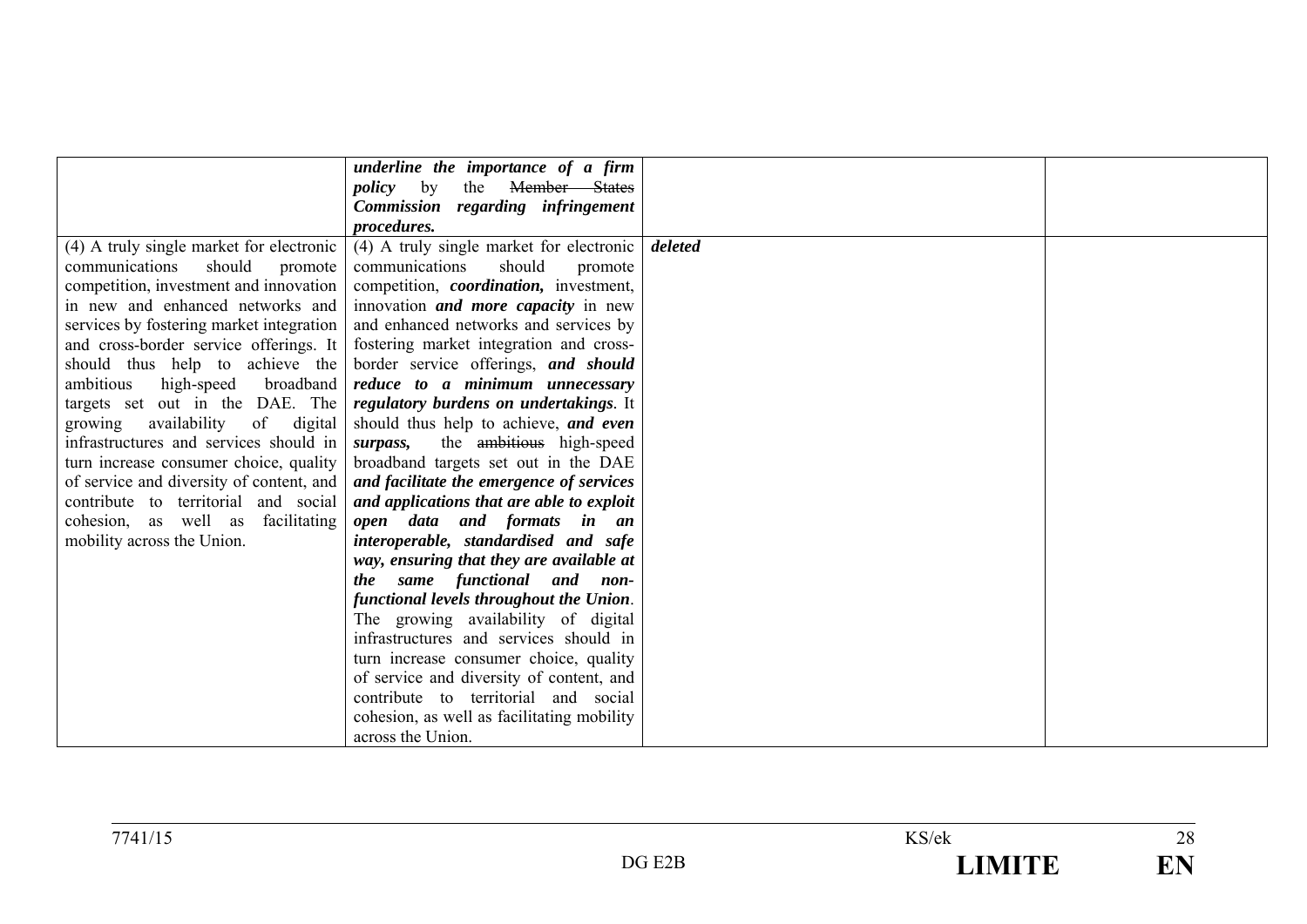| (4a) As the European Parliament's                                    |  |
|----------------------------------------------------------------------|--|
| Directorate-General for Internal                                     |  |
| Policies (Policy Department B -                                      |  |
| Structural and Cohesion Policies)                                    |  |
| stresses in its 2013 study entitled                                  |  |
| 'Internet, Digital Agenda<br>and                                     |  |
| <b>Economic Development of European</b>                              |  |
| Regions' ('the study'), a favourable                                 |  |
| regional context in terms of acceptance                              |  |
| and receptiveness of ICT and                                         |  |
| information society development is an                                |  |
| <i>important or even decisive factor as this</i>                     |  |
| is the privileged place where demand                                 |  |
| for ICT development can emerge.                                      |  |
| (4b) As the study notes, the regional                                |  |
| level is pertinent for identifying the                               |  |
| <i>opportunities offered</i><br>$\mathbf{b}\mathbf{v}$<br><i>the</i> |  |
| Information Society and for carrying                                 |  |
| out plans and programmes in support                                  |  |
| of it. The study also points out that the                            |  |
| interplay between the different levels of                            |  |
| governance yields great potential for                                |  |
| growth. Top-down initiatives and                                     |  |
| bottom-up projects should be combined,                               |  |
| or at least developed in parallel, in                                |  |
| order to attain the objective of creating                            |  |
| a common digital market.                                             |  |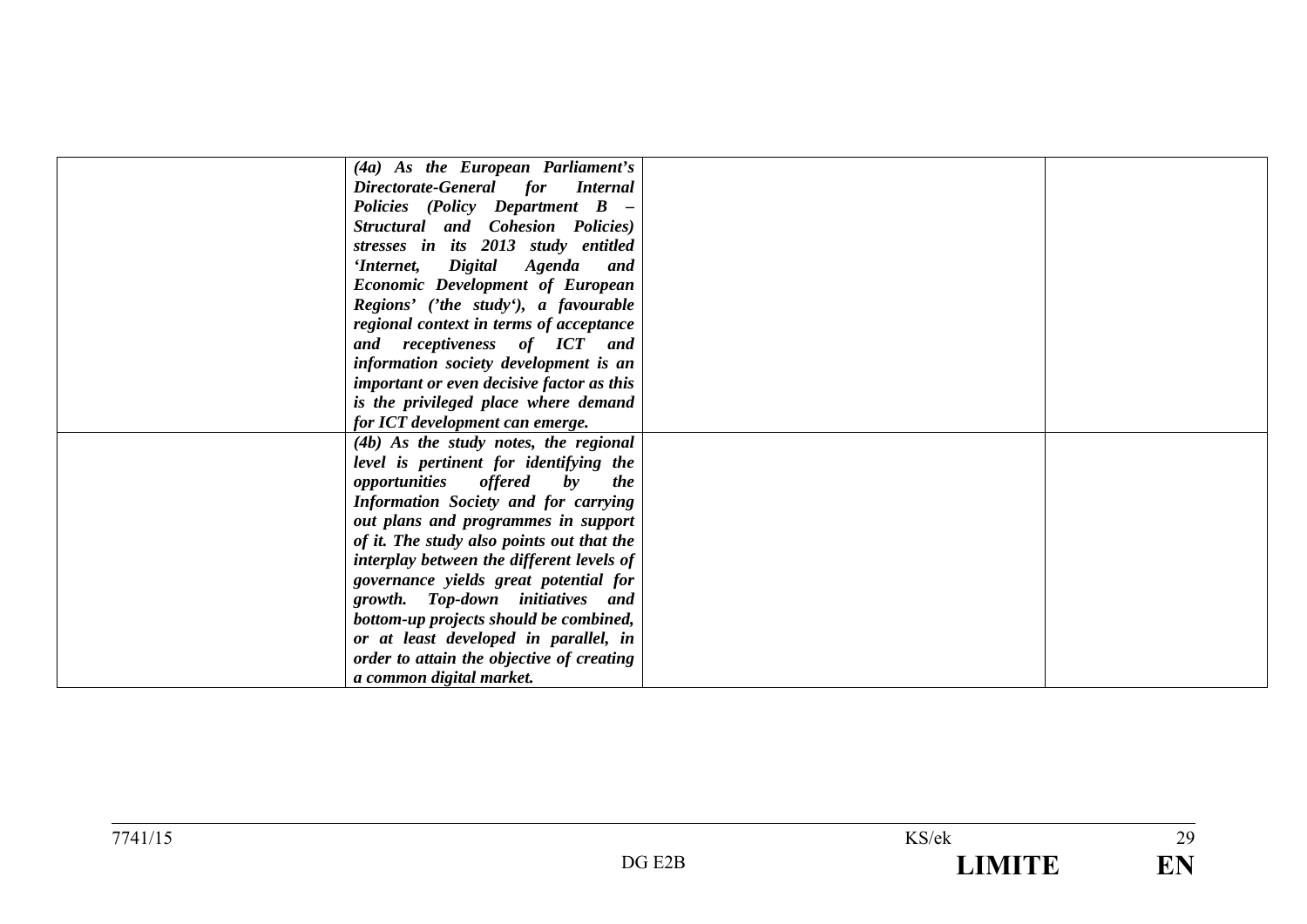| $(4c)$ If a European single market for     |  |
|--------------------------------------------|--|
| electronic communications is to be         |  |
| established and territorial and social     |  |
| cohesion are to be strengthened,           |  |
| investment priority $(2)(a)$ laid down in  |  |
| Article 5 of Regulation (EU) No            |  |
| 1301/2013 of the European Parliament       |  |
| and of the Council <sup>16</sup> should be |  |
| implemented with a view to improving       |  |
| broadband access and high-speed            |  |
| networks and supporting the use of new     |  |
| technologies and networks in the digital   |  |
| economy and all European regions           |  |
| should be put in a position to make        |  |
| investments in this area, as specified in  |  |
| <b>Article 4 of that Regulation.</b>       |  |
|                                            |  |

**<sup>16</sup>** *Regulation (EU) No 1301/2013 of the European Parliament and of the Council of 17 December 2013 on the European Regional Development Fund and on specific provisions concerning the Investment for growth and jobs goal and repealing Regulation (EC) No 1080/2006 (OJ L 347, 20.12.2013, p. 289).*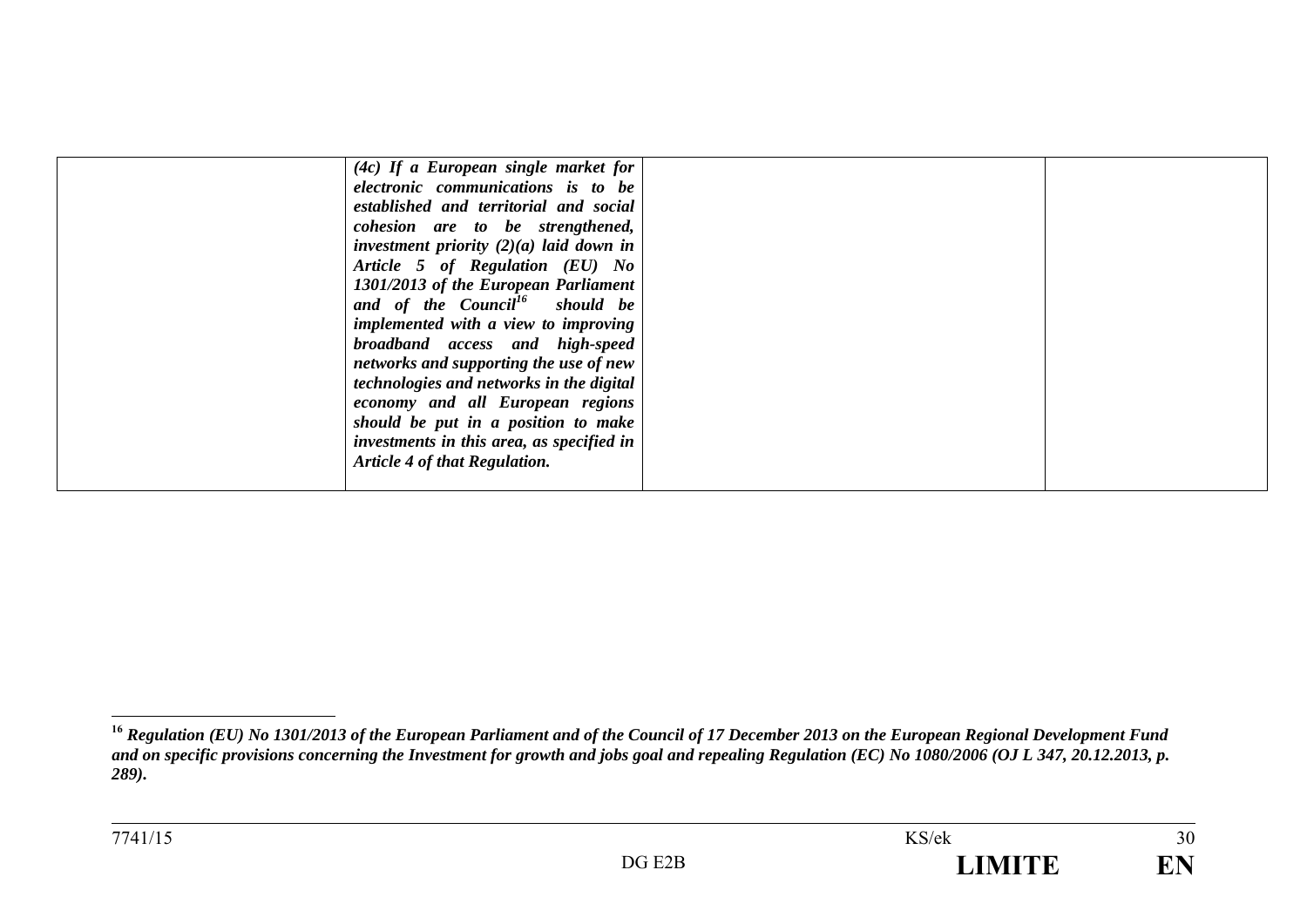| (4d)<br>Investment in the latest        |  |
|-----------------------------------------|--|
| infrastructure, which is essential if   |  |
| people in the Union are to be in a      |  |
| position to take advantage of new,      |  |
| <i>innovative</i> services must not be  |  |
| restricted to central or densely        |  |
| populated areas where it is certain to  |  |
| yield a return. Such investment must    |  |
| also be made at the same time in        |  |
| outlying and outermost regions, which   |  |
| are less densely populated and less     |  |
| developed, so that these regions do not |  |
| fall even further behind.               |  |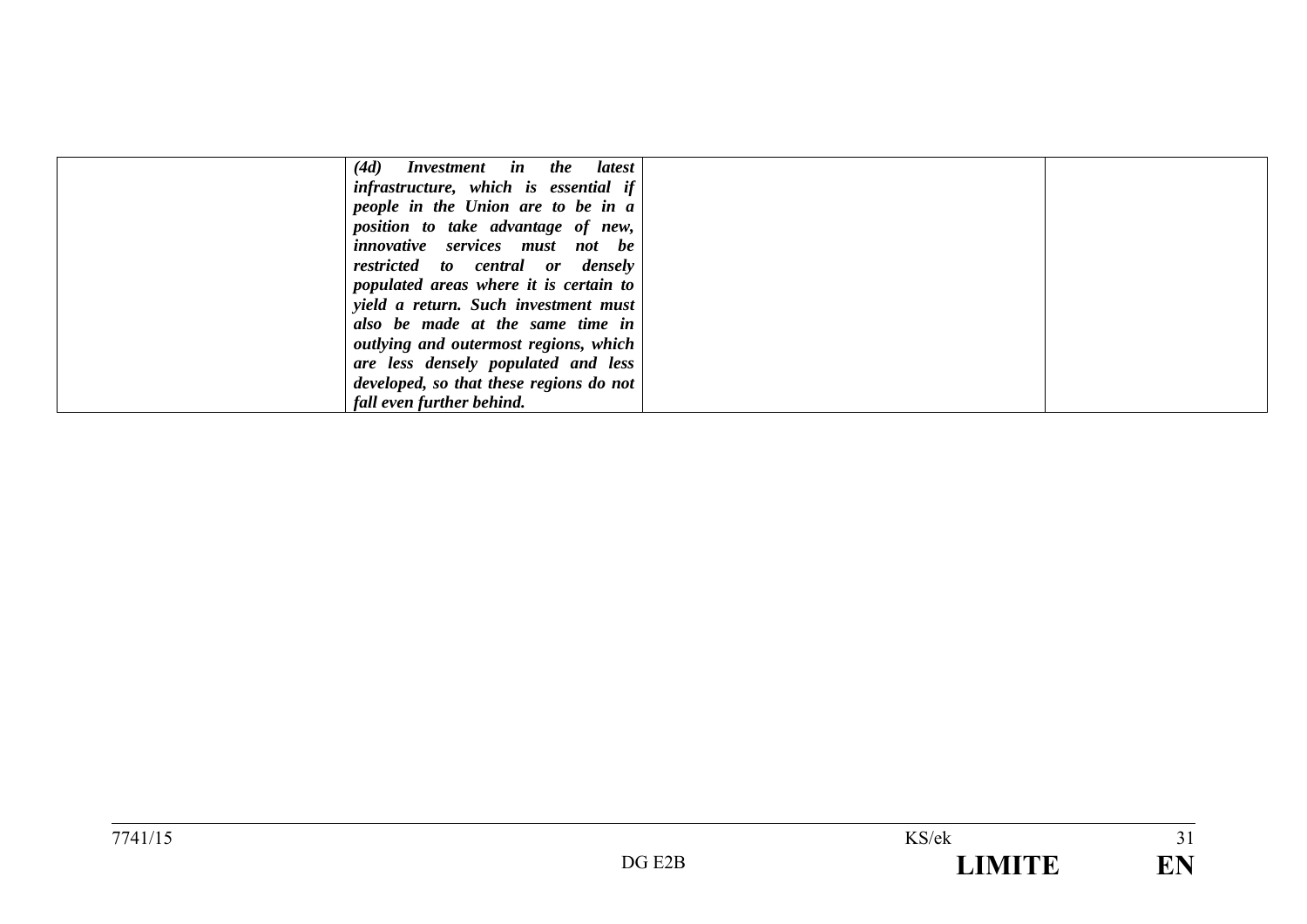|                                         | (5) The benefits arising from a single $(5)$ The benefits arising from a single | deleted |  |
|-----------------------------------------|---------------------------------------------------------------------------------|---------|--|
| market for electronic communications    | market for electronic communications                                            |         |  |
| should extend to the wider digital      | should extend to the wider digital                                              |         |  |
| that includes<br>Union<br>ecosystem     | includes<br>Union<br>ecosystem<br>that                                          |         |  |
| equipment manufacturers, content and    | equipment manufacturers, content and                                            |         |  |
| application providers and the wider     | application <i>and software</i> providers and                                   |         |  |
| economy, covering sectors such as       | the wider economy, covering sectors                                             |         |  |
| banking, automotive, logistics, retail, | such as <i>education</i> , banking, automotive,                                 |         |  |
| energy and transport, which rely on     | logistics, retail, energy, <i>medicine</i> ,                                    |         |  |
| connectivity<br>to<br>enhance<br>their  | <i>mobility</i> and transport, <i>and the</i>                                   |         |  |
| productivity through, for example,      | intelligent management of emergencies                                           |         |  |
| cloud<br>applications,<br>ubiquitous    | and natural disasters, which rely on                                            |         |  |
| connected objects and possibilities for | connectivity and broadband to enhance                                           |         |  |
| integrated service provision for        | their productivity, quality and end-user                                        |         |  |
| different parts of the company. Public  | <i>provision</i> through, for<br>example,                                       |         |  |
| administrations and the health sector   | ubiquitous cloud applications, <i>advanced</i>                                  |         |  |
| should also benefit from a wider        | analysis<br><b>of</b><br>big<br>data<br>from                                    |         |  |
| availability of e-government and e-     | communications networks, connected                                              |         |  |
| health services. The offer of cultural  | and<br>interoperable<br>objects<br>and                                          |         |  |
| content and services, and cultural      | possibilities for integrated <i>cross-border</i>                                |         |  |
| diversity in general, may be also       | service provision provision for different                                       |         |  |
| enhanced in a single market for         | parts of the company, against a                                                 |         |  |
| The<br>communications.<br>electronic    | background of open-standard system                                              |         |  |
| provision of connectivity through       | <i>interoperability</i> and<br>open<br>data.                                    |         |  |
| electronic communications networks      | Citizens, public administrations and the                                        |         |  |
| and services is of such importance to   | health sector should also benefit from a                                        |         |  |
| the wider economy and society that      | wider availability of e-government and                                          |         |  |
| unjustified sector-specific burdens,    | e-health services. The offer of cultural                                        |         |  |
| whether regulatory or otherwise,        | and educational content and services,                                           |         |  |
| should be avoided.                      | and cultural diversity in general, may be                                       |         |  |
|                                         | also enhanced in a single market for                                            |         |  |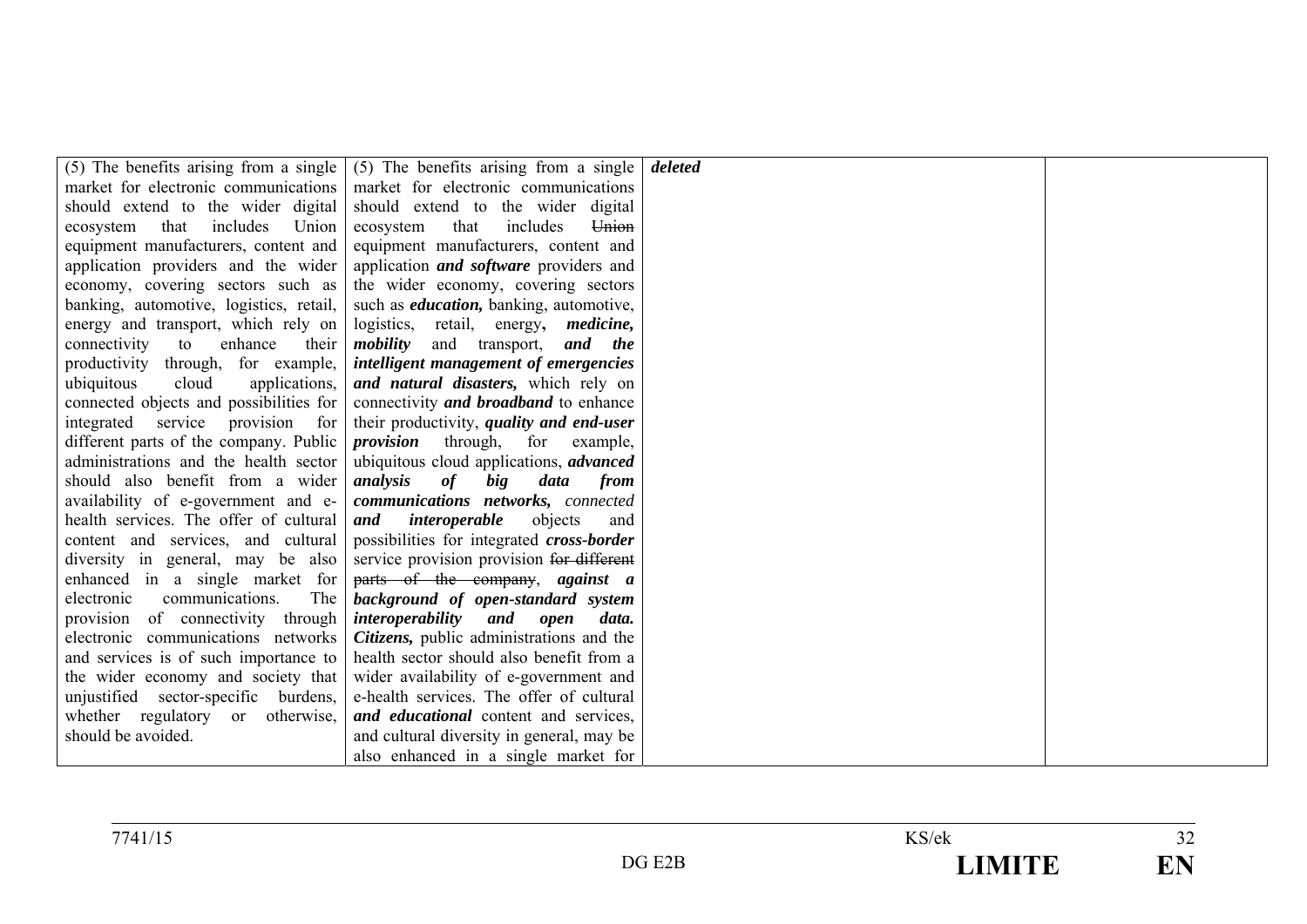|                                            | The<br>electronic<br>communications.            |                                                             |  |
|--------------------------------------------|-------------------------------------------------|-------------------------------------------------------------|--|
|                                            | of<br>connectivity<br>provision                 |                                                             |  |
|                                            | <i>communications</i> through electronic        |                                                             |  |
|                                            | communications networks and services            |                                                             |  |
|                                            | is of such importance to the wider              |                                                             |  |
|                                            | economy and society and to the smart            |                                                             |  |
|                                            | cities of the future that unjustified           |                                                             |  |
|                                            | sector-specific<br>burdens.<br>whether          |                                                             |  |
|                                            | regulatory or otherwise, should be              |                                                             |  |
|                                            | avoided.                                        |                                                             |  |
| (6) This Regulation aims at the            | (6) This Regulation aims at <i>moving</i>       | $(6)$ (1) This Regulation aims at the completion of the     |  |
| completion of the single electronic        | further towards the completion of the           | single electronic communications market through action      |  |
| communications market through action       | electronic<br>single<br>communications          | on three broad, inter-related axes. First, it should secure |  |
| on three broad, inter-related axes. First, | market through action on three broad,           | the freedom to provide electronic communications            |  |
| it should secure the freedom to provide    | inter-related axes. First, it should secure     | services across borders and networks in different           |  |
| electronic communications services         | <i>affirm</i> the freedom to provide electronic | Member States, building on the concept of a single EU       |  |
| across borders and networks in             | communications services across borders          | authorisation which puts in place the conditions for        |  |
| different Member States, building on       | and networks in different Member                | ensuring greater consistency and predictability in the      |  |
| the concept of a single EU                 | States, building on the concept of a            | content and implementation of sector-specific               |  |
| authorisation which puts in place the      | single EU authorisation which puts in           | regulation throughout the Union.                            |  |
| conditions for ensuring greater            | place the conditions for ensuring greater       | Second, it is necessary to enable access on much more       |  |
| consistency and predictability in the      | consistency and predictability in the           | convergent terms and conditions to essential inputs for     |  |
| content and implementation of sector-      | content and implementation of sector-           | the cross-border provision of electronic                    |  |
| specific regulation throughout the         | specific regulation throughout the Union        | communications networks and services, not only for          |  |
| Union.                                     | by harmonising and simplifying the              | wireless broadband communications, for which both           |  |
| Second, it is necessary to enable access   | application of the general authorisation        | licensed and unlicensed spectrum is key, but also for       |  |
| on much more convergent terms and          | scheme. Second, it is necessary to              | fixed line connectivity. Third, in the interests of         |  |
| conditions to essential inputs for the     | enable access on much more convergent           | aligning business conditions and building the digital       |  |
| cross-border provision of electronic       | terms and conditions to essential inputs        | confidence of citizens, this Regulation should              |  |
| communications<br>networks<br>and          | for the cross-border provision of               | harmonise rules on the protection of end-users,             |  |
| services, not only for wireless            | electronic communications networks and          | especially consumers. This includes rules on                |  |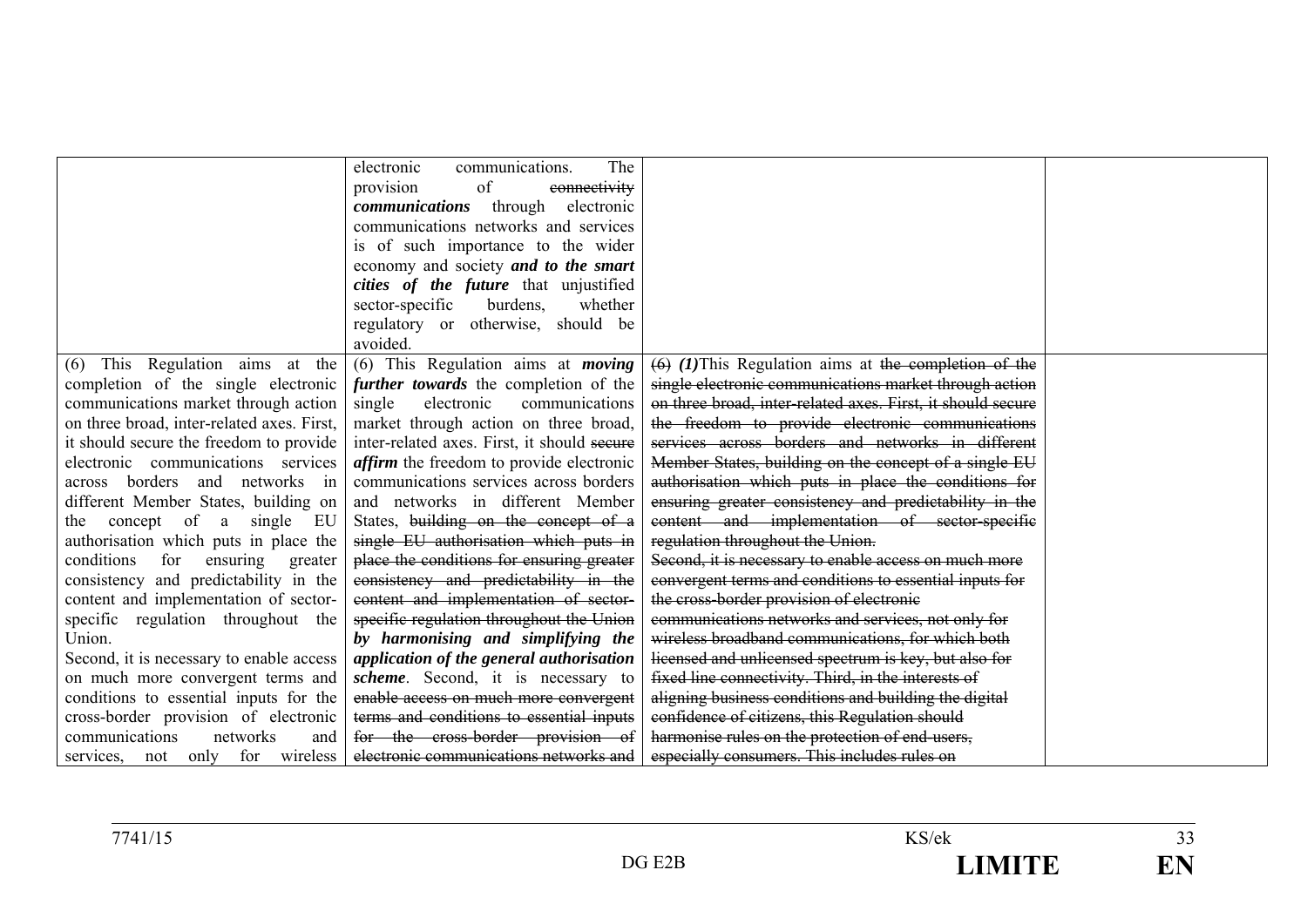| broadband communications, for which       | services, not only address the conditions    | nondiscrimination, contractual information, termination  |  |
|-------------------------------------------|----------------------------------------------|----------------------------------------------------------|--|
| both licensed and unlicensed spectrum     | and procedures for granting spectrum         | of contracts and switching, in addition to rules on      |  |
| is key, but also for fixed line           | <i>licenses</i> for<br>wireless<br>broadband | access to online content, applications and services and  |  |
| connectivity. Third, in the interests of  | for which both<br>communications,            | on traffic management which not only protect end-users   |  |
| business conditions and<br>aligning       | licensed and as well as the use of           | but simultaneously guarantee the continued functioning   |  |
| the digital confidence of<br>building     | unlicensed spectrum is key, but also for     | of the Internet ecosystem as an engine of                |  |
| Regulation<br>this<br>should<br>citizens, | fixed line connectivity. Third, in the       | innovation harmonising rules on safeguarding access      |  |
| harmonise rules on the protection of      | interests of aligning business conditions    | to open internet by ensuring end-users' right to access  |  |
| end-users, especially consumers. This     | and building the digital confidence of       | and distribute information and lawful content, run       |  |
| includes rules on nondiscrimination,      | citizens,<br>this Regulation<br>should       | applications and use services of their choice, as well   |  |
| contractual information, termination of   | <i>address</i> rules<br>harmonise<br>on the  | as by establishing common rules on traffic               |  |
| contracts and switching, in addition to   | of end-users,<br>protection<br>especially    | management which not only protect end-users but          |  |
| rules on access to online content,        | consumers. This includes rules on non-       | simultaneously guarantee the continued functioning of    |  |
| applications and services and on traffic  | discrimination, contractual information,     | the Internet ecosystem as an engine of innovation. In    |  |
| management which not only protect         | termination of contracts and switching,      | addition, further Reforms in the field of roaming should |  |
| end-users but simultaneously guarantee    | in addition to rules on access to online     | give end-users the confidence to stay connected when     |  |
| the continued functioning of the          | content, applications and services and on    | they travel in the Union, and should become over time a  |  |
| Internet ecosystem as an engine of        | traffic<br>management<br>and shared,         | driver of convergent pricing and other conditions in the |  |
| innovation. In addition, further reforms  | common standards on user privacy and         | Union.                                                   |  |
| in the field of roaming should give end-  | data protection and security, which not      |                                                          |  |
| users the confidence to stay connected    | end-users<br>only<br>protect<br>but          |                                                          |  |
| when they travel in the Union, and        | simultaneously guarantee the continued       |                                                          |  |
| should become over time a driver of       | functioning of the Internet ecosystem as     |                                                          |  |
| convergent<br>pricing<br>and<br>other     | an engine of innovation. In addition,        |                                                          |  |
| conditions in the Union.                  | further reforms in the field of roaming      |                                                          |  |
|                                           | should give users the confidence to stay     |                                                          |  |
|                                           | connected when they travel in the            |                                                          |  |
|                                           | Union, and should become over time a         |                                                          |  |
|                                           | driver of convergent pricing and other       |                                                          |  |
|                                           | eonditions without being subject to          |                                                          |  |
|                                           | additional charges over and above the        |                                                          |  |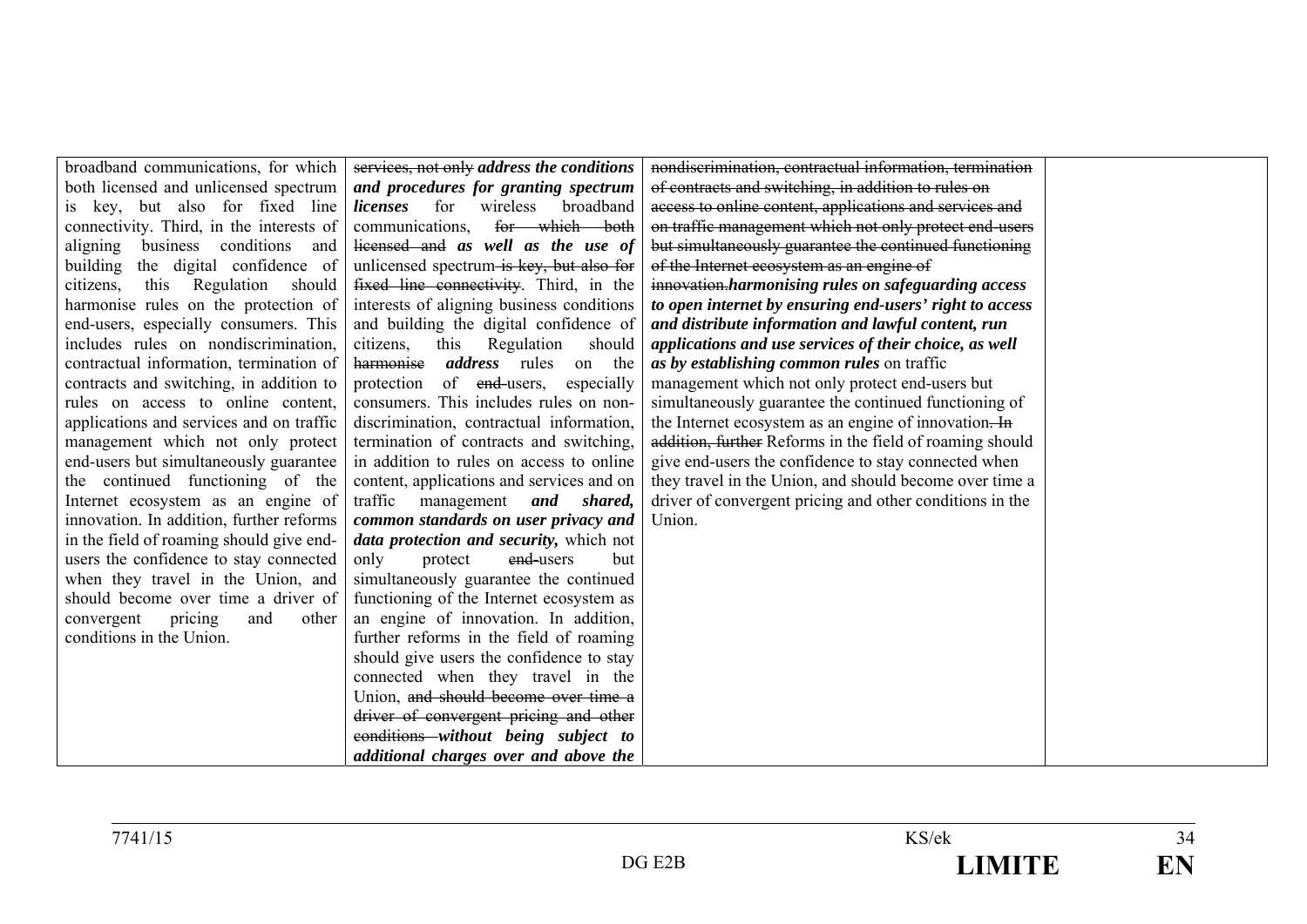|                                               | tariffs which they pay in the Union                                       |         |  |
|-----------------------------------------------|---------------------------------------------------------------------------|---------|--|
|                                               | <b>Member State where their contract was</b>                              |         |  |
|                                               | concluded.                                                                |         |  |
|                                               | (7) This Regulation should therefore (7) This Regulation should therefore | deleted |  |
| complement the existing Union                 | complement <i>supplement</i> the existing                                 |         |  |
| regulatory framework (Directive               | Union regulatory framework (Directive                                     |         |  |
| 2002/19/EC of the<br>European                 | 2002/19/EC of the European Parliament                                     |         |  |
| Parliament and of the Council <sup>17</sup> , | and of the Council <sup><math>H</math></sup> , Directive                  |         |  |
| Directive $2002/20$ /EC of the European       | 2002/20/EC of the European Parliament                                     |         |  |
| Parliament and of the Council <sup>18</sup> , | and of the Council <sup>18</sup> , Directive                              |         |  |
| Directive $2002/21/EC$ of the European        | 2002/21/EC of the European Parliament                                     |         |  |
| Parliament and of the Council <sup>19</sup> , | and of the Council <sup>19</sup> , Directive                              |         |  |
| Directive $2002/22/EC$ of the European        | 2002/22/EC of the European Parliament                                     |         |  |
| Parliament and of the Council <sup>20</sup> , | and of the Council <sup>20</sup> , Directive                              |         |  |
| Directive 2002/58/EC of the European          | 2002/58/EC of the European Parliament                                     |         |  |
| Parliament and of the Council <sup>21</sup> , | and of the Council <sup>21</sup> , Commission                             |         |  |
| Commission Directive $2002/77/EC^{22}$ ,      | Directive $2002/77/EC^{22}$ , as well as                                  |         |  |
| as well as Regulation (EC) No                 | Regulation (EC) No 1211/2009 of the                                       |         |  |

<sup>&</sup>lt;sup>17</sup> Directive 2002/19/EC of the European Parliament and of the Council of 7 March 2002 on access to, and interconnection of, electronic communications networks and associated facilities (Access Directive) (OJ L 108, 24.4.2002, p. 7).

<sup>&</sup>lt;sup>18</sup>Directive 2002/20/EC of the European Parliament and of the Council of 7 March 2002 on the authorisation of electronic communications networks and services (Authorisation Directive) (OJ L 108, 24.4.2002, p. 21).

<sup>&</sup>lt;sup>19</sup> Directive 2002/21/EC of the European Parliament and of the Council of 7 March 2002 on a common regulatory framework for electronic communications networks and services (Framework Directive) (OJ L 108, 24.4.2002, p. 33).

<sup>&</sup>lt;sup>20</sup> Directive 2002/22/EC of the European Parliament and of the Council of 7 March 2002 on universal service and users' rights relating to electronic communications networks and services (Universal Service Directive) (OJ L 108, 24.4.2002, p. 51).

<sup>&</sup>lt;sup>21</sup> Directive 2002/58/EC of the European Parliament and of the Council of 12 July 2002 concerning the processing of personal data and the protection of privacy in the electronic communications sector (E-Privacy Directive) (OJ L 201, 31.7.2002, p. 37)

<sup>&</sup>lt;sup>22</sup> Commission Directive 2002/77/EC of 16 September 2002 on competition in the markets for electronic communications networks and service (OJ L 249, 17.9.2002, p. 21.)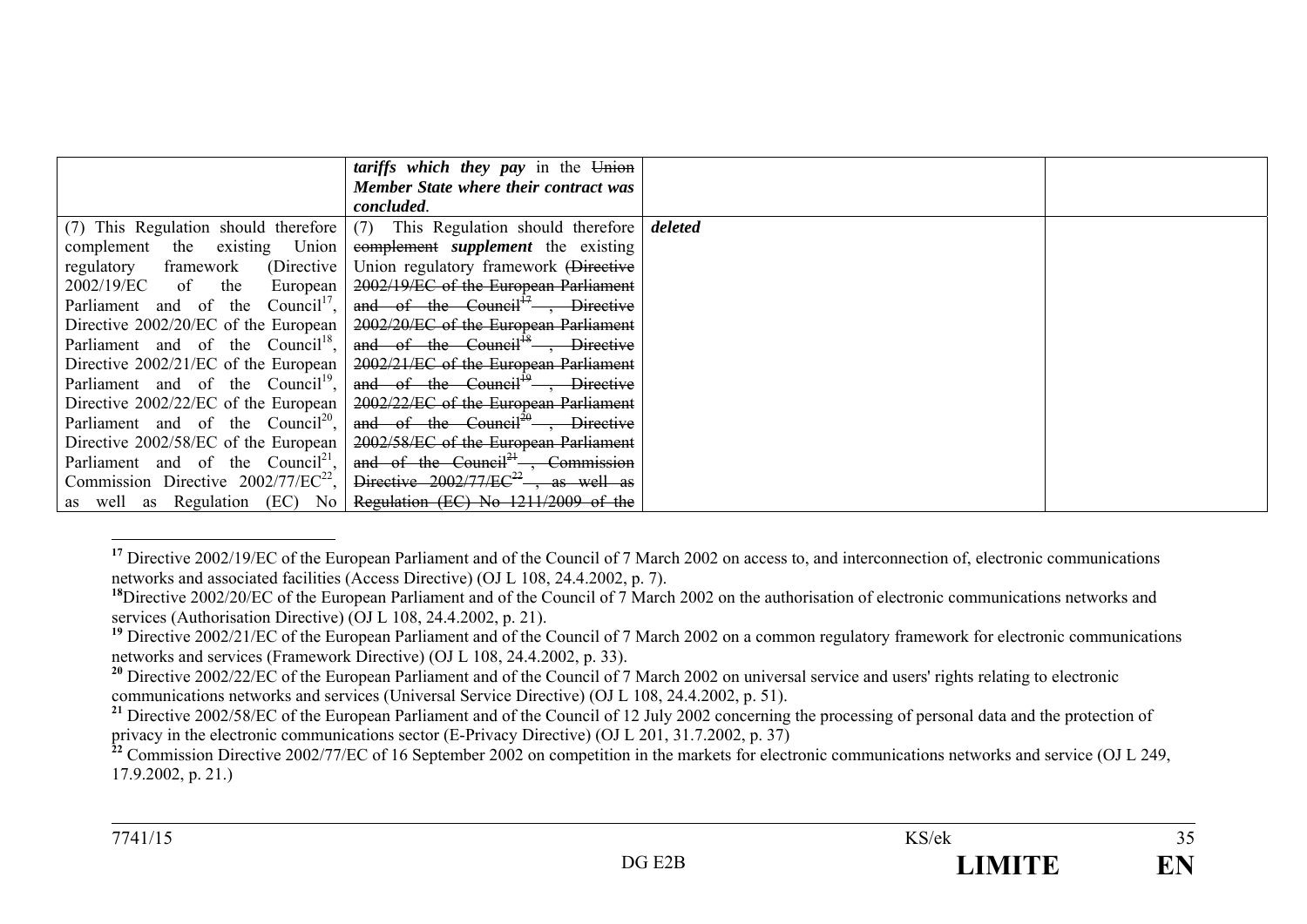|                                                 | 1211/2009 of the European Parliament   European Parliament and of the                                  |
|-------------------------------------------------|--------------------------------------------------------------------------------------------------------|
|                                                 | and of the Council <sup>23</sup> , Regulation (EU) $\left $ Council <sup>23</sup> , Regulation (EU) No |
| No $531/2012$ of the European                   | 531/2012 of the European Parliament                                                                    |
| Parliament and of the Council <sup>24</sup> and | and of the Council <sup>24</sup> and Decision No                                                       |
| Decision No $243/2012/EU$ of the                | 243/2012/EU of the European                                                                            |
| European Parliament <sup>25</sup> ) and the     | $Parti$ <sub>3</sub> <sup>25</sup> ) and the applicable national                                       |
|                                                 | applicable national legislations adopted   legislations adopted in conformity with                     |
|                                                 | in conformity with Union law, by Union law, by <i>introducing certain</i>                              |
|                                                 | establishing specific rights and <i>targeted measures</i> establishing specific                        |
| obligations for both electronic                 | rights and obligations for both electronic                                                             |
| communications providers and end-               | communications providers and end-                                                                      |
| users, by making consequential                  | users, by making consequential                                                                         |
|                                                 | amendments to the existing Directives amendments to the existing Directives                            |
| and to Regulation (EU) No $531/2012$ in         | and to Regulation (EU) No 531/2012 in                                                                  |
|                                                 | order to secure greater convergence as order to secure greater convergence as                          |
| well as some substantive changes                | well as some substantive changes                                                                       |
| consistent with a more competitive              | consistent with a more competitive                                                                     |
| Single Market.                                  | Single Market.                                                                                         |
|                                                 |                                                                                                        |

<sup>&</sup>lt;sup>23</sup> Regulation (EC) No 1211/2009 of the European Parliament and of the Council of 25 November 2009 establishing the Body of European Regulators for Electronic Communications (BEREC) and the Office (OJ L 337, 18.12.2009, p. 1).

<sup>&</sup>lt;sup>24</sup> Regulation (EU) No 531/2012 of the European Parliament and of the Council of 13 June 2012 on roaming on public mobile communications networks within the Union (OJ L 172, 30.6.2012, p. 10.)

<sup>&</sup>lt;sup>25</sup> Decision No 243/2012/EU of the European Parliament and of the Council of 14 March 2012 establishing a multiannual radio spectrum policy programme (OJ L 81, 21.3.2012, p. 7)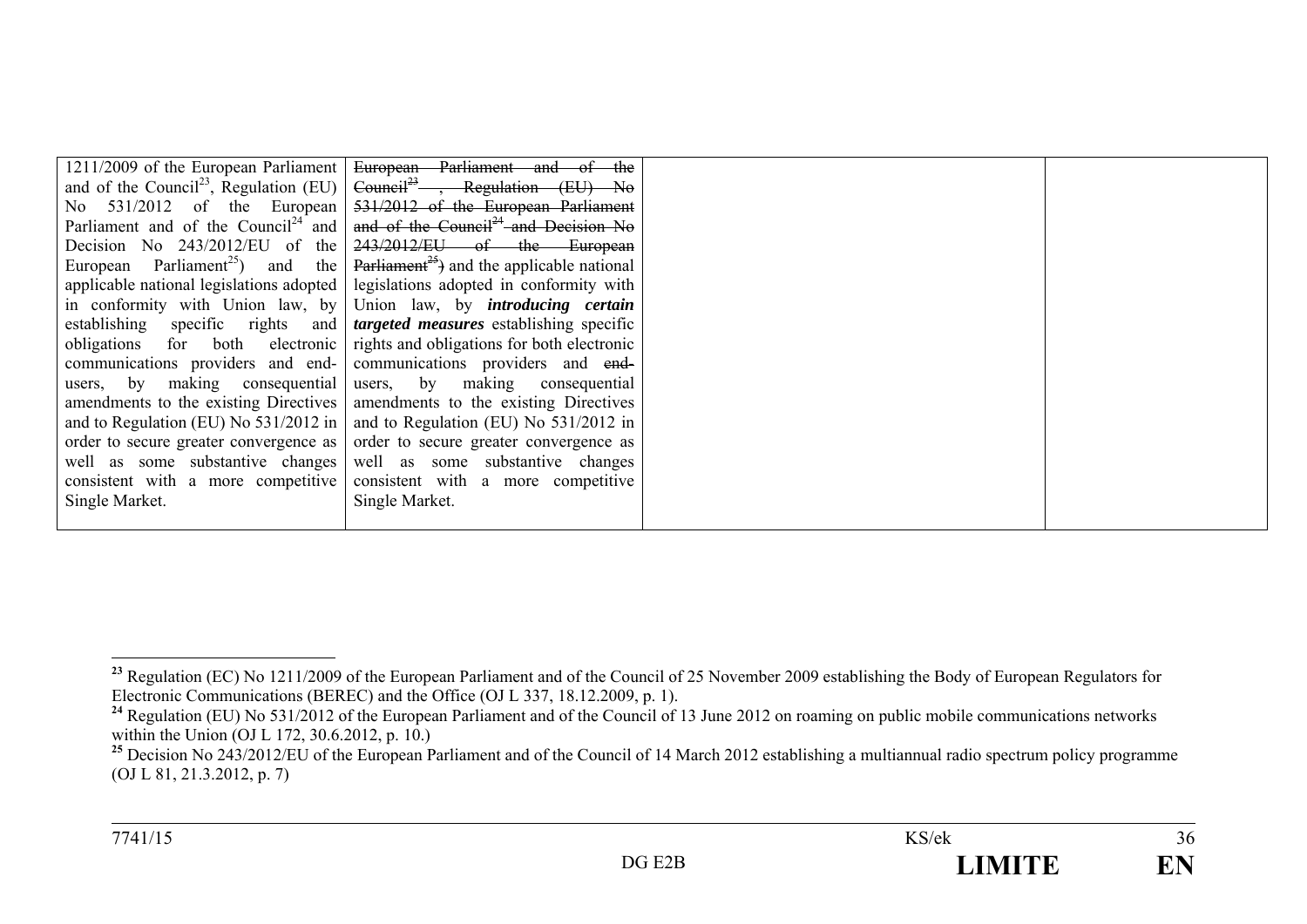| (8) The measures provided in this $\int$ [no change]<br>Regulation respect the principle of<br>technological neutrality, that is to say<br>they neither impose nor discriminate in<br>favour of the use of a particular type of                                                                                                                                                                                                                                                                                                                                                                                                                                                                                                                                                                                                                                                                                                              |                                                                                                                                                                                                                                                                                                                                                                                                                                                                                                                                                                                                                                                                                                                                                                                                                                                                                                                                                                                                   | $(8)$ (2) The measures provided in this Regulation<br>respect the principle of technological neutrality, that is<br>to say they neither impose nor discriminate in favour of<br>the use of a particular type of technology. |  |
|----------------------------------------------------------------------------------------------------------------------------------------------------------------------------------------------------------------------------------------------------------------------------------------------------------------------------------------------------------------------------------------------------------------------------------------------------------------------------------------------------------------------------------------------------------------------------------------------------------------------------------------------------------------------------------------------------------------------------------------------------------------------------------------------------------------------------------------------------------------------------------------------------------------------------------------------|---------------------------------------------------------------------------------------------------------------------------------------------------------------------------------------------------------------------------------------------------------------------------------------------------------------------------------------------------------------------------------------------------------------------------------------------------------------------------------------------------------------------------------------------------------------------------------------------------------------------------------------------------------------------------------------------------------------------------------------------------------------------------------------------------------------------------------------------------------------------------------------------------------------------------------------------------------------------------------------------------|-----------------------------------------------------------------------------------------------------------------------------------------------------------------------------------------------------------------------------|--|
| technology.                                                                                                                                                                                                                                                                                                                                                                                                                                                                                                                                                                                                                                                                                                                                                                                                                                                                                                                                  |                                                                                                                                                                                                                                                                                                                                                                                                                                                                                                                                                                                                                                                                                                                                                                                                                                                                                                                                                                                                   |                                                                                                                                                                                                                             |  |
| $(9)$ The provision of cross-border<br>electronic communications is still<br>subject to greater burdens than those<br>confined to the national borders. In<br>particular, cross-border providers still<br>need to notify and pay fees in<br>individual host Member States. Holders<br>of a single EU authorisation should be<br>subject to a single notification system<br>in the Member State of their main<br>establishment (home Member State),<br>which will reduce the administrative<br>burden for cross-border operators. The<br>single EU authorisation should apply to<br>any undertaking that provides or<br>provide<br>electronic<br>intends<br>to<br>communications services and networks<br>in more than one Member State,<br>thereby entitling it to enjoy the rights<br>attached to the freedom to provide<br>electronic communications services<br>and networks in accordance with this<br>Regulation in any Member State. A | The provision of cross-border<br>(9)<br>electronic communications is still<br>subject to greater burdens than those<br>confined to the national borders. In<br>particular, cross-border providers still<br>need to notify and pay fees in individual<br>host Member States. Holders of a single<br>$EU$ A certain degree of harmonisation<br>of the general authorisation should be<br>subject to a single notification system in<br>the Member State of their main<br>establishment (home Member State).<br>which will reduce the administrative<br>burden for cross-border operators. The<br>single EU authorisation should apply to<br>any undertaking that provides or intends,<br>involving the Body of European<br>for<br>Electronic<br><b>Regulators</b><br><b>Communications</b> ( <b>BEREC</b> )<br>as the<br>recipient of notifications,<br>should<br>the<br>further<br>practical<br>ensure<br><i>effectiveness of the freedom to provide</i><br>electronic communications services and | deleted                                                                                                                                                                                                                     |  |
| single EU authorisation defining the                                                                                                                                                                                                                                                                                                                                                                                                                                                                                                                                                                                                                                                                                                                                                                                                                                                                                                         | networks in more than one Member                                                                                                                                                                                                                                                                                                                                                                                                                                                                                                                                                                                                                                                                                                                                                                                                                                                                                                                                                                  |                                                                                                                                                                                                                             |  |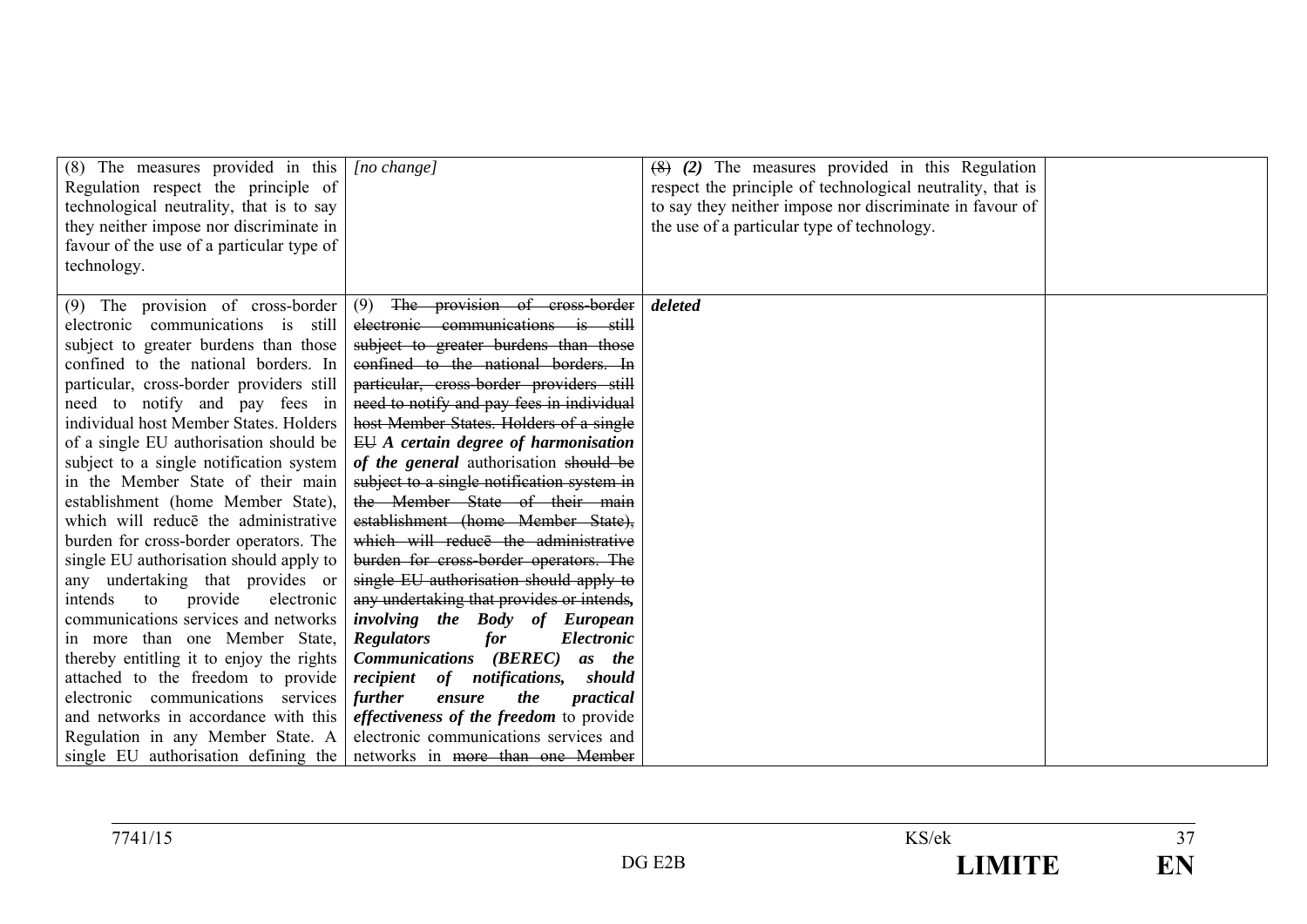| framework applicable<br>legal<br>to      | State, thereby entitling it to enjoy the  |  |
|------------------------------------------|-------------------------------------------|--|
| electronic communications operators      | rights attached to the freedom to provide |  |
| providing services across Member         | electronic communications services and    |  |
| States on the basis of a general         | networks in accordance with this          |  |
| authorisation in the home Member         | Regulation in any Member State. A         |  |
| State should ensure the effectiveness of | single EU authorisation defining the      |  |
| the freedom to provide electronic        | legal framework applicable to electronic  |  |
| communications services and networks     | communications operators providing        |  |
| in the whole Union.                      | services across Member States on the      |  |
|                                          | basis of a general authorisation in the   |  |
|                                          | home Member State should ensure the       |  |
|                                          | effectiveness of the freedom to provide   |  |
|                                          | electronic communications services and    |  |
|                                          | networks in the whole Union.the whole     |  |
|                                          | Union. Furthermore, notification is not   |  |
|                                          | mandatory in order to benefit from the    |  |
|                                          | general authorisation scheme and not      |  |
|                                          | all Member States require it. As a        |  |
|                                          | notification requirement imposes an       |  |
|                                          | administrative burden on the operator,    |  |
|                                          | Member States requiring notification      |  |
|                                          | should show that it is justified, in line |  |
|                                          | with Union policy on abolishing           |  |
|                                          | unnecessary regulatory burdens. The       |  |
|                                          | Commission should be required to          |  |
|                                          | evaluate such requirements and, where     |  |
|                                          | appropriate, be empowered to request      |  |
|                                          | their removal.                            |  |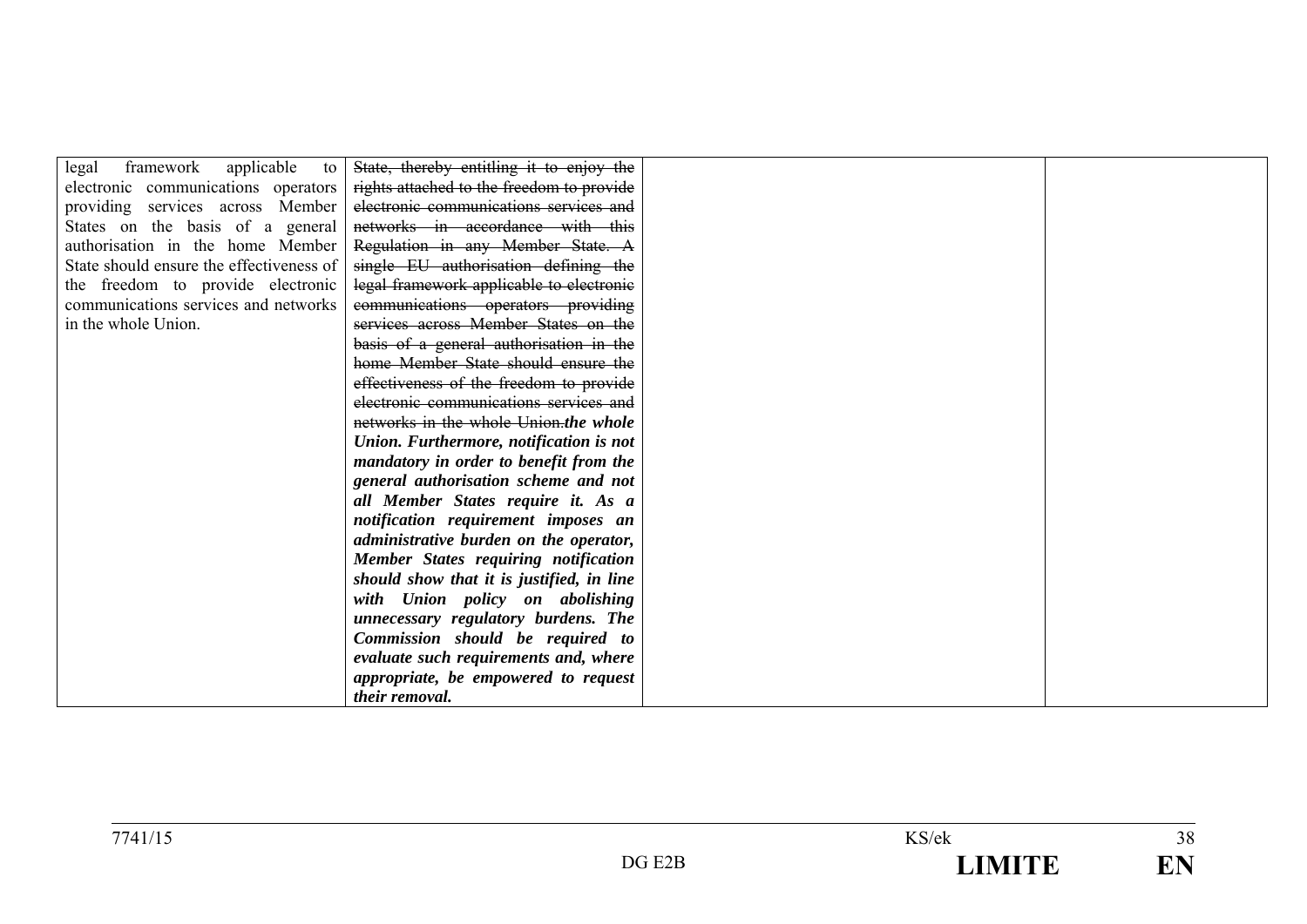| $(10)$ The provision of electronic <i>deleted</i> | deleted |  |
|---------------------------------------------------|---------|--|
| communications services or networks               |         |  |
| across borders may take different                 |         |  |
| forms, depending on several factors               |         |  |
| such as the kind of network or services           |         |  |
| provided, the extent of the physical              |         |  |
| infrastructure needed or the number of            |         |  |
| subscribers in the different Member               |         |  |
| States. The intention to provide                  |         |  |
| electronic communications services                |         |  |
| cross-border or to operate an electronic          |         |  |
| communications network in more than               |         |  |
| one Member State may be                           |         |  |
| demonstrated by activities such as                |         |  |
| negotiation of agreements on access to            |         |  |
| networks in a given Member State or               |         |  |
| marketing via an internet site in the             |         |  |
| language of the targeted Member State.            |         |  |
|                                                   |         |  |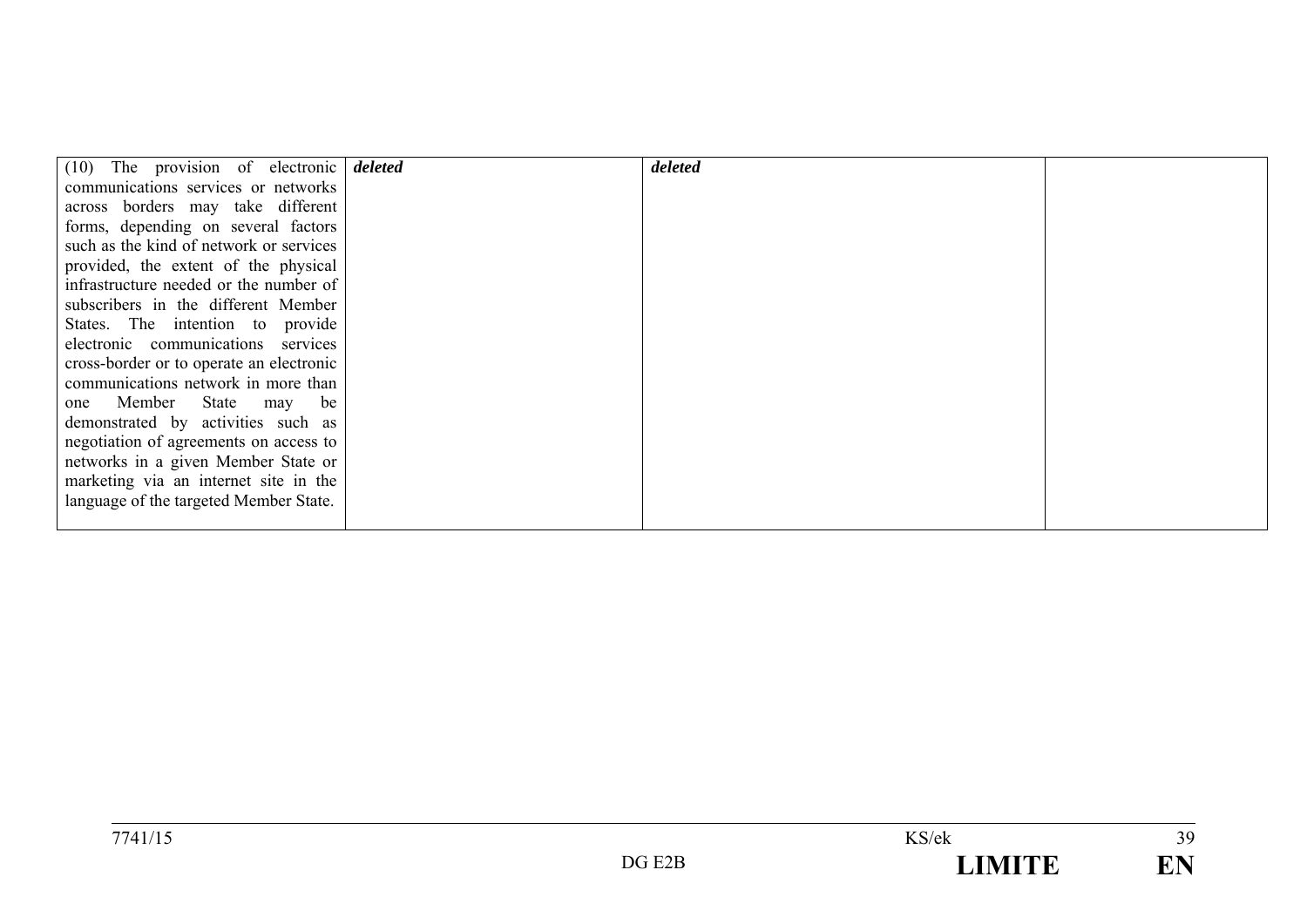| (11) Irrespective of how the provider $\vert$ <i>deleted</i> | deleted |  |
|--------------------------------------------------------------|---------|--|
| chooses to operate electronic                                |         |  |
| communications networks or provide                           |         |  |
| electronic communications services                           |         |  |
|                                                              |         |  |
| across borders, the regulatory regime                        |         |  |
| applicable to a European electronic                          |         |  |
| communications provider should be                            |         |  |
| neutral vis-à-vis the commercial                             |         |  |
| choices which underlie the organisation                      |         |  |
| of functions and activities across                           |         |  |
| Member States. Therefore, regardless                         |         |  |
| of the corporate structure of the                            |         |  |
| undertaking, the home Member State                           |         |  |
| of a European electronic                                     |         |  |
| communications provider should be                            |         |  |
| considered to be the Member State                            |         |  |
| where the strategic decisions                                |         |  |
| concerning the provision of electronic                       |         |  |
| communications networks or services                          |         |  |
| are taken.                                                   |         |  |
|                                                              |         |  |
|                                                              |         |  |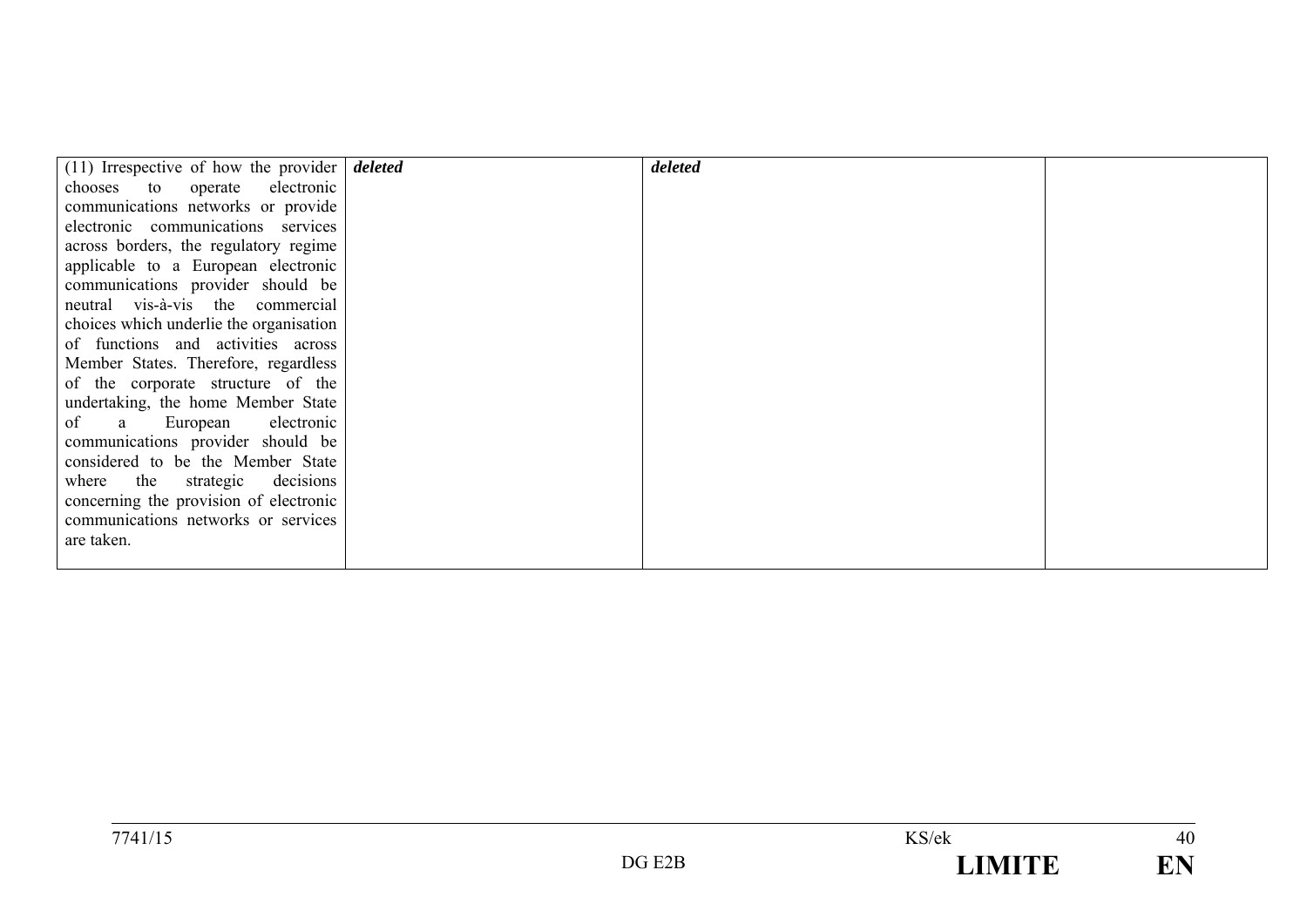|                                          |         | deleted |  |
|------------------------------------------|---------|---------|--|
| $(12)$ The single EU authorisation       | deleted |         |  |
| should be based on the general           |         |         |  |
| authorisation in the home Member         |         |         |  |
| State. It should not be made subject to  |         |         |  |
| conditions which are already applicable  |         |         |  |
| by virtue of other existing national law |         |         |  |
| which is not specific to the electronic  |         |         |  |
| communications sector. In addition, the  |         |         |  |
| provisions of this Regulation and        |         |         |  |
| Regulation (EU) No. 531/2012 should      |         |         |  |
| also apply to European electronic        |         |         |  |
| communications providers.                |         |         |  |
|                                          |         |         |  |
|                                          |         |         |  |
|                                          | deleted | deleted |  |
| $(13)$ Most sector-specific conditions,  |         |         |  |
| for example concerning access to or      |         |         |  |
| security and integrity of networks or    |         |         |  |
| access to emergency services, are        |         |         |  |
| strongly linked to the place where such  |         |         |  |
| network is located or the service is     |         |         |  |
| provided. Consequently a European        |         |         |  |
| electronic communications provider       |         |         |  |
| may be subject to conditions applicable  |         |         |  |
| in the Member States where it operates,  |         |         |  |
| to the extent that this Regulation does  |         |         |  |
| not provide otherwise.                   |         |         |  |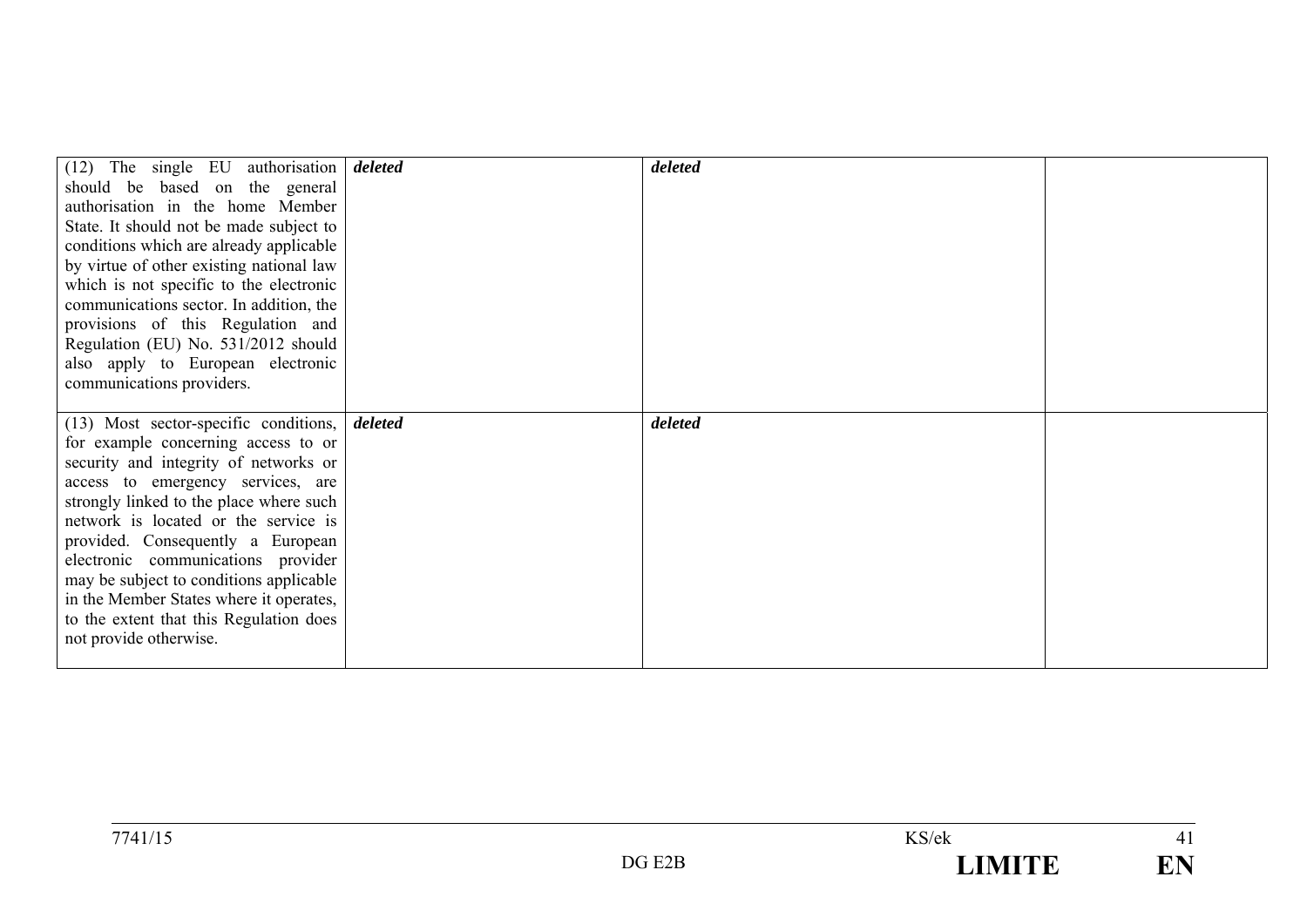| (14) Where Member States require         | $[no \space change]$ | deleted |  |
|------------------------------------------|----------------------|---------|--|
| contribution from the sector in order to |                      |         |  |
| finance universal service obligations    |                      |         |  |
| and to the administrative costs of the   |                      |         |  |
| national regulatory authorities, the     |                      |         |  |
| criteria and procedures<br>for           |                      |         |  |
| apportioning contributions should be     |                      |         |  |
| proportionate and non-discriminatory     |                      |         |  |
| with regard to European electronic       |                      |         |  |
| communications providers, so as not to   |                      |         |  |
| hinder cross-border market entry, in     |                      |         |  |
| particular of new entrants and smaller   |                      |         |  |
| operators; individual undertakings'      |                      |         |  |
| contributions should therefore take into |                      |         |  |
| account the contributor's market share   |                      |         |  |
| in terms of turnover realised in the     |                      |         |  |
| relevant Member State and should be      |                      |         |  |
| subject to the application of a de       |                      |         |  |
| minimis threshold.                       |                      |         |  |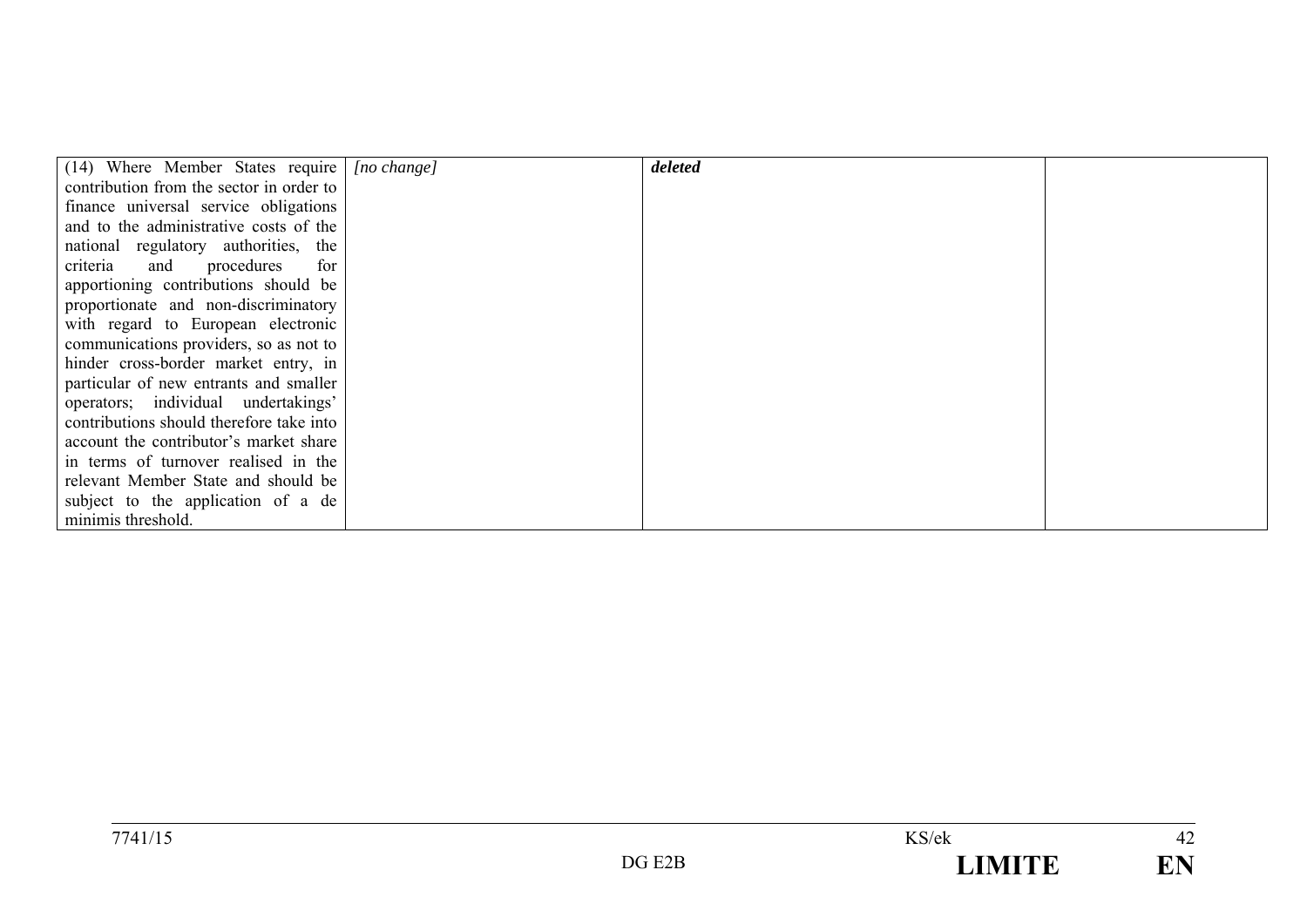| $(15)$ It is necessary to ensure that in | $(15)$ It is necessary to ensure that in  | deleted |  |
|------------------------------------------|-------------------------------------------|---------|--|
| similar circumstances there is no        | similar circumstances there is no         |         |  |
| discrimination in the treatment of any   | discrimination in the treatment of any    |         |  |
| European electronic communications       | European electronic communications        |         |  |
| provider by different Member States      | provider by different Member States and   |         |  |
| and that consistent regulatory practices | that consistent regulatory practices are  |         |  |
| are applied in the single market, in     | applied in the single market, in          |         |  |
| particular as regards measures falling   | particular as regards measures falling    |         |  |
| within the scope of Articles 15 or 16 of | within the scope of Articles 15 or 16 of  |         |  |
| EN 18 EN Directive 2002/21/EC, or        | EN 18 EN Directive 2002/21/EC, or         |         |  |
| Articles 5 or 8 of Directive             | Articles 5 or 8 of Directive 2002/19/EC.  |         |  |
| 2002/19/EC.<br>European<br>electronic    | European electronic communications        |         |  |
| communications providers<br>should       | providers should therefore have a right   |         |  |
| therefore have a right to equal          | to equal treatment by the different       |         |  |
| treatment by the different Member        | Member States in objectively equivalent   |         |  |
| objectively equivalent<br>States in      | situations in order to enable more        |         |  |
| situations in order to enable more       | integrated multi-territorial operations.  |         |  |
| integrated multi-territorial operations. | Furthermore, there should be specifice    |         |  |
| Furthermore, there should be specifice   | procedures at Union level for the review  |         |  |
| procedures at Union level for the        | of draft decisions on remedies within the |         |  |
| review of draft decisions on remedies    | meaning of Article 7a of Directive        |         |  |
| within the meaning of Article 7a of      | 2002/21/EC in such cases, in order to     |         |  |
| Directive 2002/21/EC in such cases, in   | avoid unjustified divergences in          |         |  |
| order to avoid unjustified divergences   | obligations applicable to European        |         |  |
| in obligations applicable to European    | electronic communications providers in    |         |  |
| electronic communications providers in   | different Member States. The principle    |         |  |
| different Member States.                 | of equal treatment is a general           |         |  |
|                                          | principle of European Union law           |         |  |
|                                          | enshrined in Articles 20 and 21 of the    |         |  |
|                                          | Charter of Fundamental Rights of the      |         |  |
|                                          | European Union. According to settled      |         |  |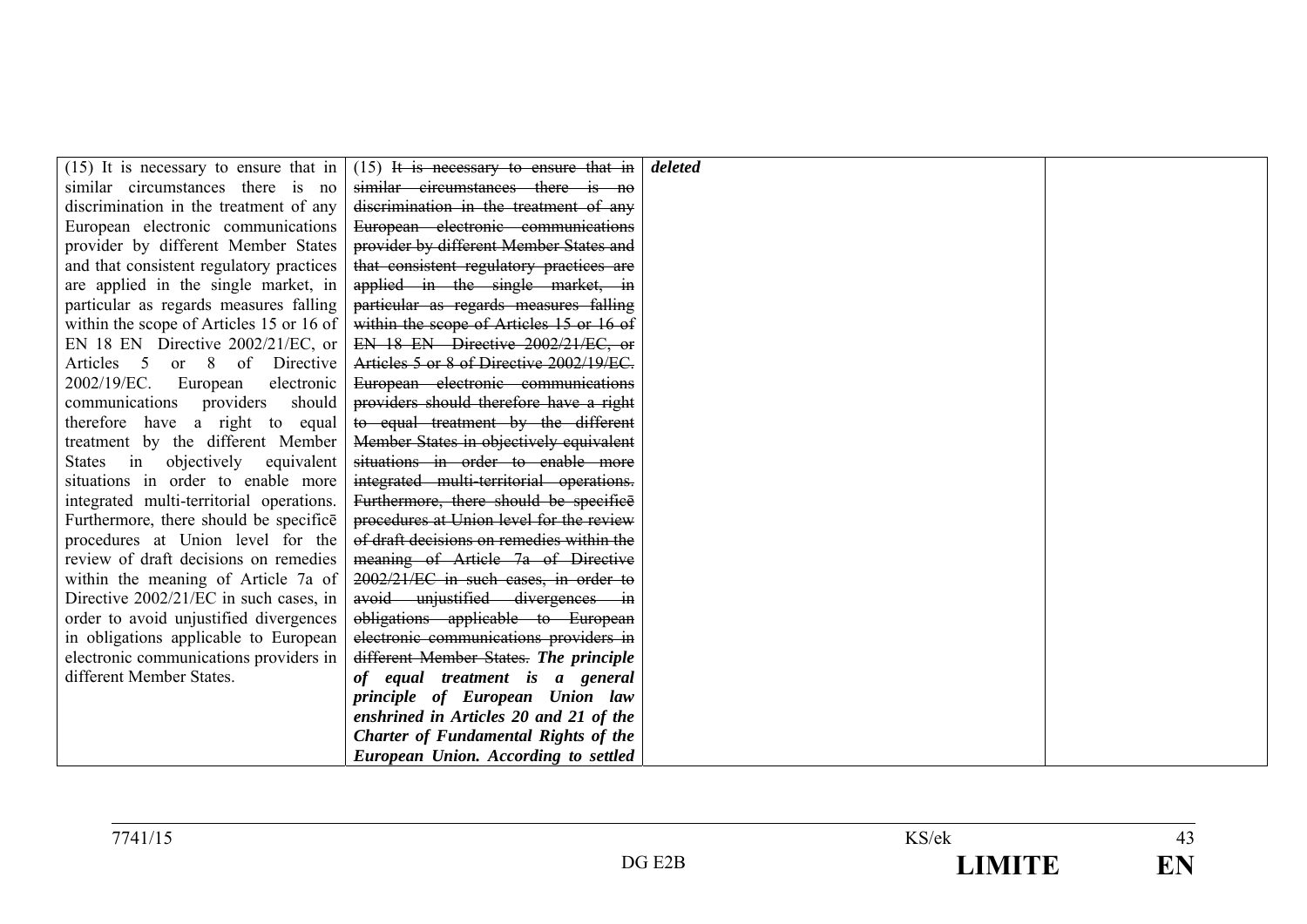| case-law, that principle requires that    |  |
|-------------------------------------------|--|
| comparable situations must not be         |  |
| treated differently and that different    |  |
| situations must not be treated in the     |  |
| same way unless such treatment is         |  |
| objectively justified. It is necessary to |  |
| ensure that in similar circumstances      |  |
| there is no discrimination in the         |  |
| <i>treatment</i> of any electronic        |  |
| communications provider by different      |  |
| Member States and that consistent         |  |
| regulatory practices are applied in the   |  |
| single market, in particular as regards   |  |
| measures falling within the scope of      |  |
| Articles 15 or 16 of Directive            |  |
| $2002/21/EC$ , or Articles 5 or 8 of      |  |
| Directive 2002/19/EC.                     |  |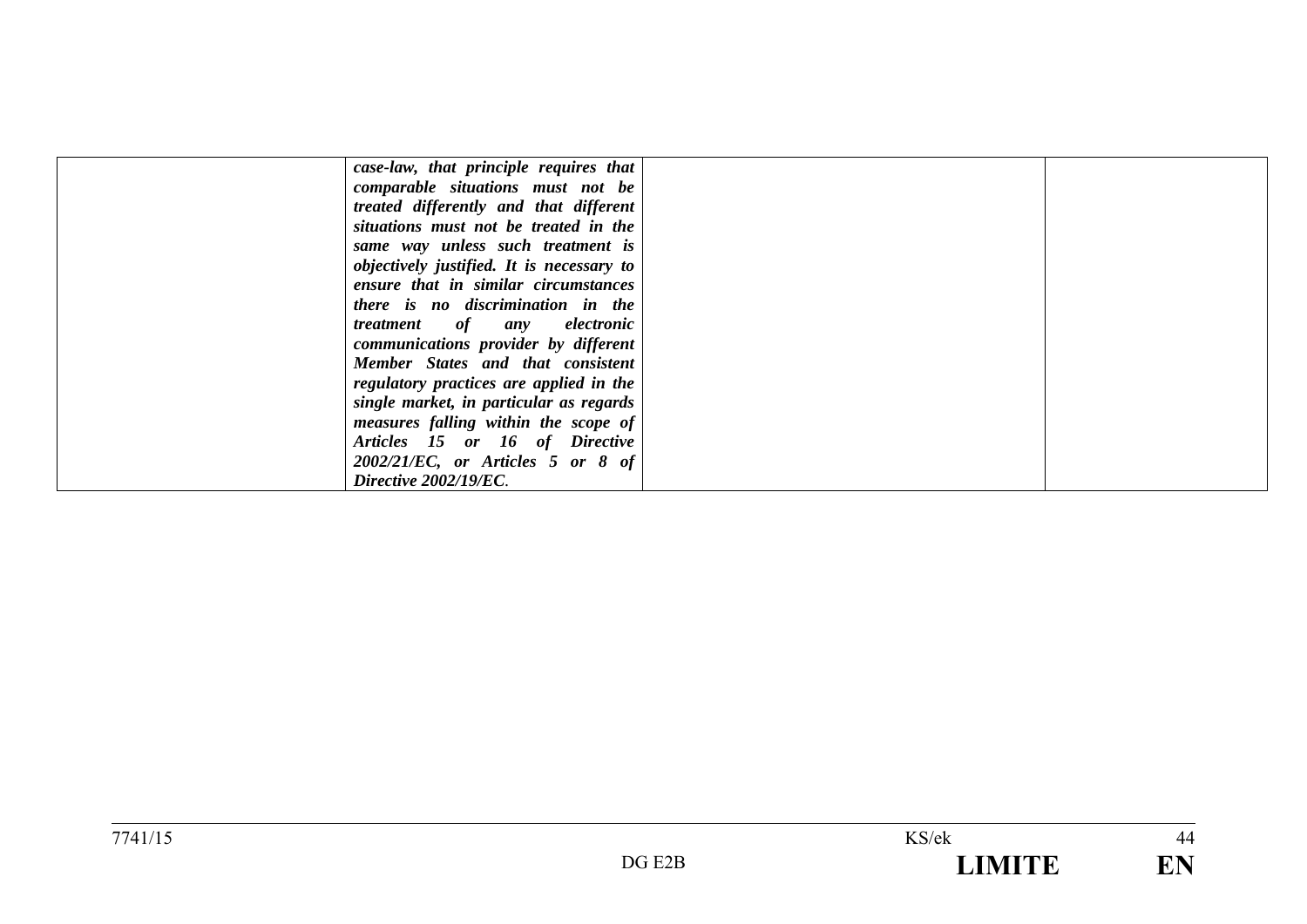| $(16)$ An allocation of regulatory and $\frac{d}{dt}$ <i>deleted</i> | deleted |  |
|----------------------------------------------------------------------|---------|--|
| supervisory competences should be                                    |         |  |
| established between the home and any                                 |         |  |
| host Member State of European                                        |         |  |
| electronic communications providers                                  |         |  |
| with a view to reducing the barriers to                              |         |  |
| entry while ensuring that the applicable                             |         |  |
| conditions for the provision of                                      |         |  |
| electronic communications services                                   |         |  |
| and networks by these providers are                                  |         |  |
| properly enforced. Therefore, while                                  |         |  |
| each national regulatory authority                                   |         |  |
| should supervise compliance with the                                 |         |  |
| conditions applicable in its territory in                            |         |  |
| accordance with Union legislation,                                   |         |  |
| including by means of sanctions and                                  |         |  |
| interim measures, only the national                                  |         |  |
| regulatory authority in the home                                     |         |  |
| Member State should be entitled to                                   |         |  |
| suspend or withdraw the rights of a                                  |         |  |
| European electronic communications                                   |         |  |
| provider to provide electronic                                       |         |  |
| communications networks and services                                 |         |  |
| in the whole Union or part thereof.                                  |         |  |
|                                                                      |         |  |
|                                                                      |         |  |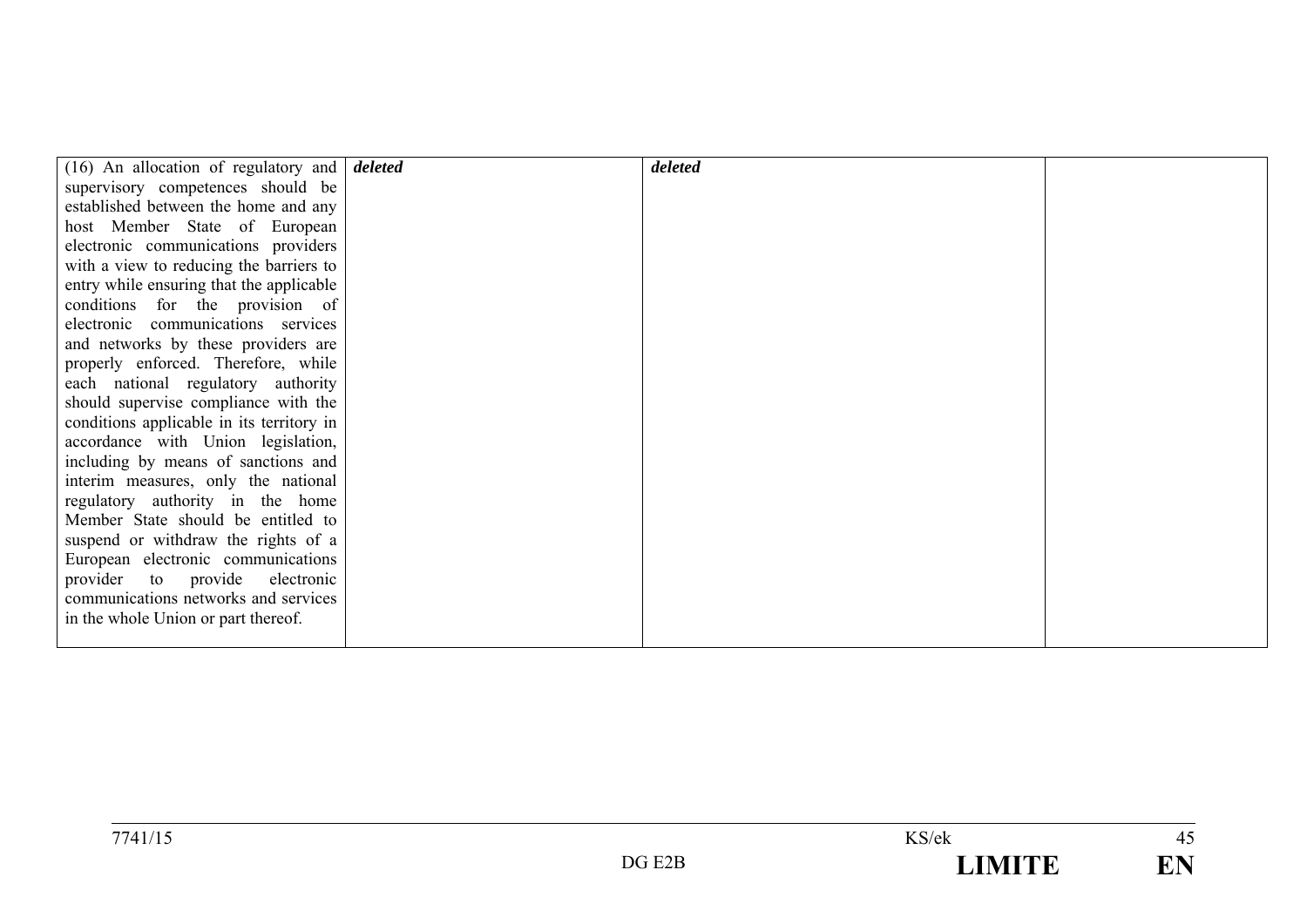| $(17)$ Radio spectrum is a public good   | (17) Radio spectrum is a public good                     | deleted |  |
|------------------------------------------|----------------------------------------------------------|---------|--|
| and an essential resource for the        | and an essential <i>finite</i> resource <i>vital for</i> |         |  |
| internal market for mobile, wireless     | the achievement of a wide range of                       |         |  |
| broadband<br>satellite<br>and            | social, cultural and economic values for                 |         |  |
| the<br>Union.<br>communications<br>in    | the internal market for mobile, wireless                 |         |  |
| Development of wireless broadband        | broadband, <i>broadcasting</i> and satellite             |         |  |
| communications contributes to the        | communications in the Union. Radio                       |         |  |
| implementation of the Digital Agenda     | spectrum policy in the Union should                      |         |  |
| for Europe and in particular to the aim  | contribute to the freedom of expression,                 |         |  |
| of securing access to broadband at a     | including the freedom of opinion and                     |         |  |
| speed of no less than 30 Mbps by 2020    | the freedom to disseminate information                   |         |  |
| for all Union citizens and of providing  | and ideas, irrespective of borders, as                   |         |  |
| the Union with the highest possible      | well as freedom and plurality of the                     |         |  |
| broadband<br>speed<br>and<br>capacity.   | <i>media</i> . Development of wireless                   |         |  |
| However, the Union has fallen behind     | broadband communications contributes                     |         |  |
| other major global regions - North       | to the implementation of the Digital                     |         |  |
| America, Africa and parts of Asia - in   | Agenda for Europe and in particular to                   |         |  |
| terms of the roll-out and penetration of | the aim of securing access to broadband                  |         |  |
| the latest generation of wireless        | at a speed of no less than 30 Mbps by                    |         |  |
| broadband technologies that are          | 2020 for all Union citizens and of                       |         |  |
| necessary to achieve those policy        | providing the Union with the highest                     |         |  |
| goals. The piecemeal process of          | possible broadband speed and capacity.                   |         |  |
| authorising and making available the     | However, <i>while some regions of</i> the                |         |  |
| 800 MHz band for wireless broadband      | Union has fallen behind other major                      |         |  |
| communications, with over half of the    | global regions - North America, Africa                   |         |  |
| Member States seeking a derogation or    | and parts of Asia - in terms of the roll-                |         |  |
| otherwise failing to do so by the        | out and penetration of the latest                        |         |  |
| deadline laid down in the Radio          | generation of are far advanced, both                     |         |  |
| Spectrum Policy Programme (RSPP)         | with respect to the policy goals of the                  |         |  |
| Decision 243/2012 of the European        | Digital Agenda for Europe and                            |         |  |
| Parliament and the Council testifies to  | globally, others have been lagging                       |         |  |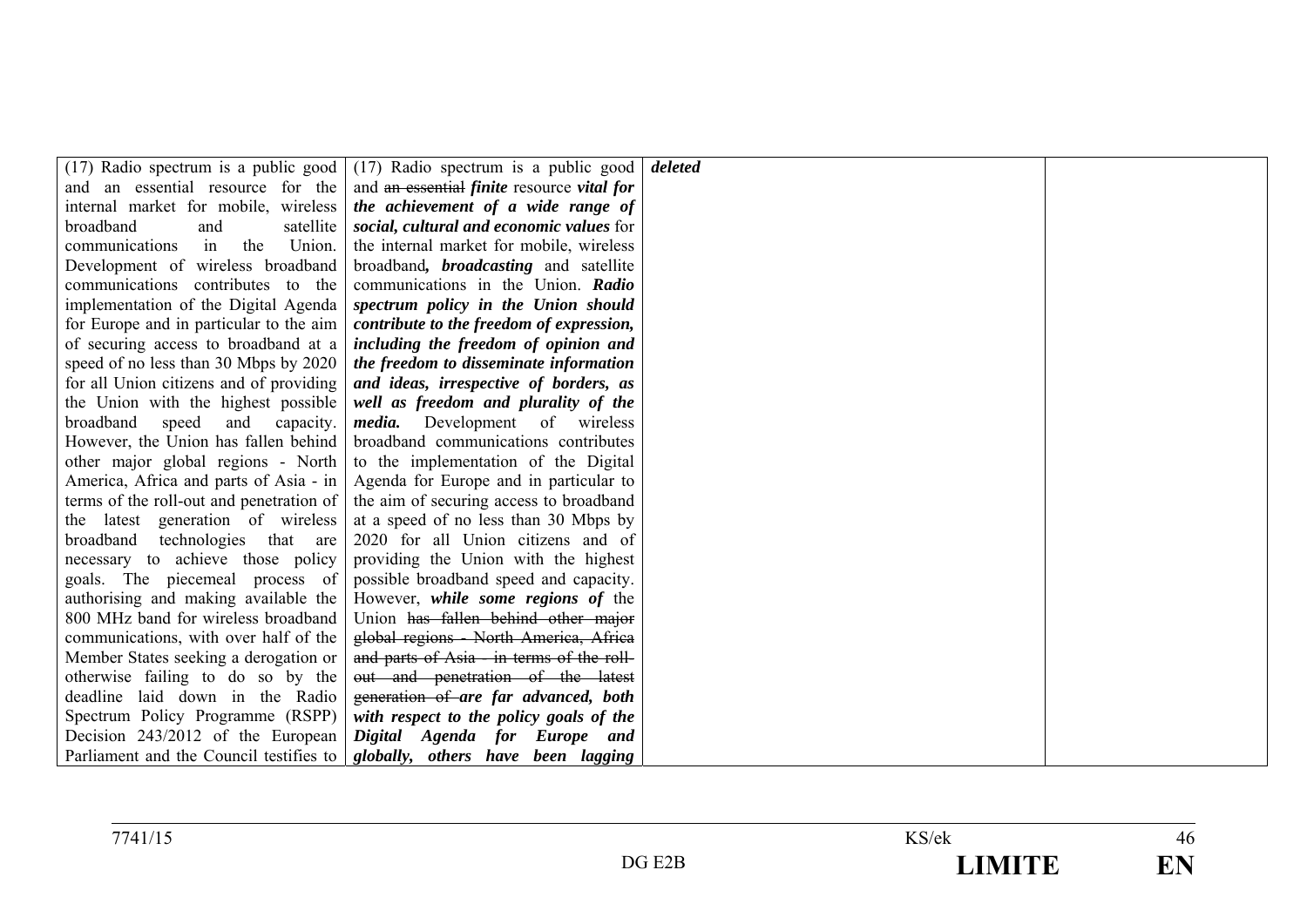|                                            | the urgency of action even within the <i>behind. In particular this is partly due</i> |
|--------------------------------------------|---------------------------------------------------------------------------------------|
| term of the current RSPP. Union            | to the fragmentation of the Union                                                     |
| measures to harmonise the conditions       | process for making available spectrum                                                 |
| of availability and efficient use of radio | particularly suitable for high speed                                                  |
| spectrum for wireless broadband            | wireless broadband technologies that are                                              |
| communications pursuant to Decision        | necessary to achieve access, which                                                    |
| 676/2002/EC of the<br>European             | <i>jeopardises the achievement of those</i>                                           |
| Parliament and the Council have not        | policy goals for the Union as a whole.                                                |
| been sufficient to address this problem.   | The piecemeal process of authorising                                                  |
|                                            | and making available the 800 MHz band                                                 |
|                                            | for wireless broadband communications,                                                |
|                                            | with over half of the Member States                                                   |
|                                            | seeking having been granted a                                                         |
|                                            | derogation by the Commission or                                                       |
|                                            | otherwise failing to do so by the                                                     |
|                                            | deadline laid down in the Radio                                                       |
|                                            | Spectrum Policy Programme (RSPP)                                                      |
|                                            | Decision 243/2012 of the European                                                     |
|                                            | Parliament and the Council, testifies to                                              |
|                                            | the urgency of action even within the                                                 |
|                                            | term of the current Radio Spectrum                                                    |
|                                            | Policy Programme. It also indicates a                                                 |
|                                            | need for improvement in the                                                           |
|                                            | Commission's exercise of its powers, of                                               |
|                                            | crucial importance for the loyal                                                      |
|                                            | implementation of Union measures and                                                  |
|                                            | sincere cooperation between Member                                                    |
|                                            | States. Stringent efforts by the                                                      |
|                                            | Commission to enforce already adopted                                                 |
|                                            | Union measures to harmonise the                                                       |
|                                            | conditions of availability and efficient                                              |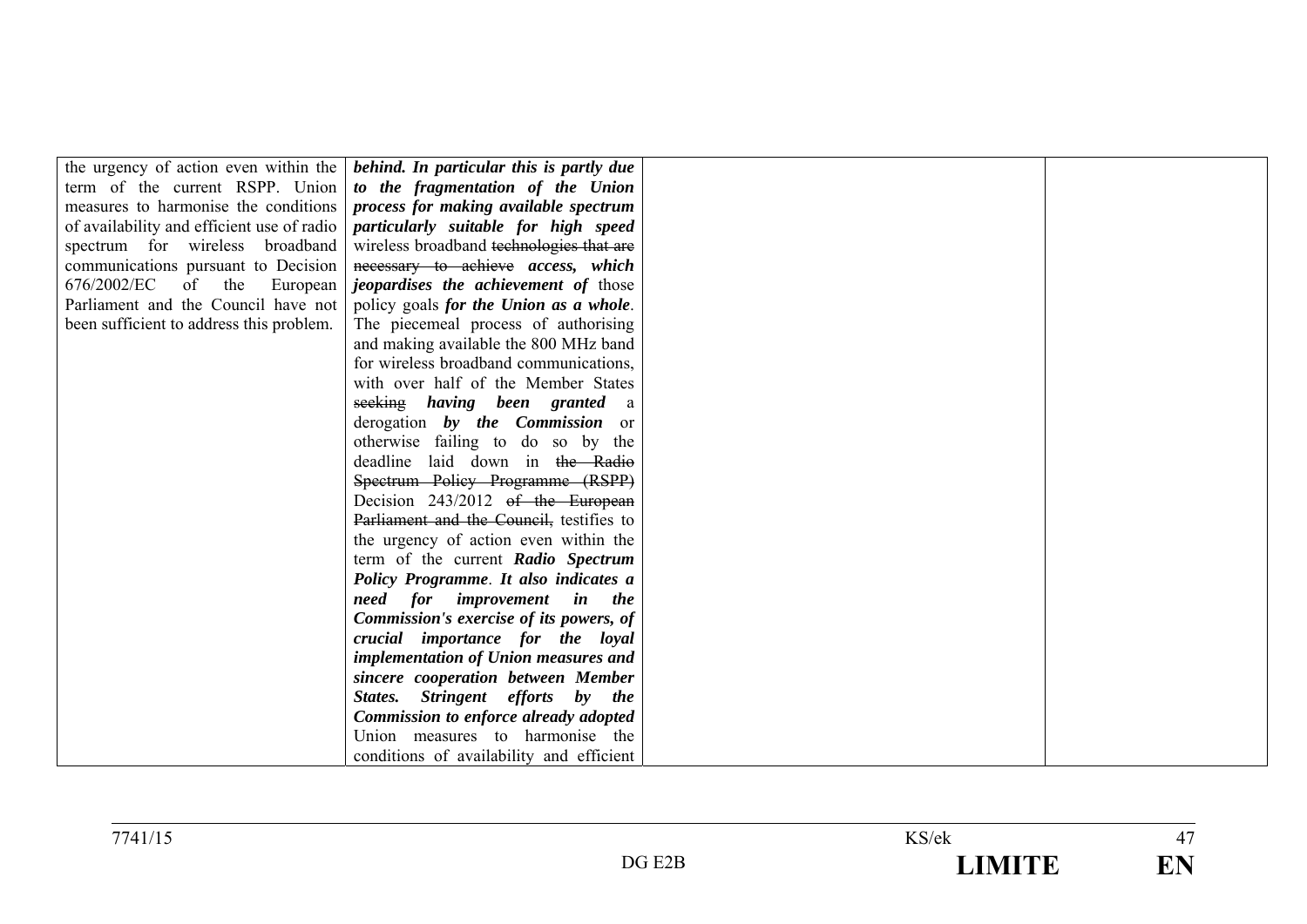|                                          | use of radio spectrum for wireless                                       |         |  |
|------------------------------------------|--------------------------------------------------------------------------|---------|--|
|                                          | broadband communications pursuant to                                     |         |  |
|                                          | Decision 676/2002/EC of the European                                     |         |  |
|                                          | Parliament and of the Council have not                                   |         |  |
|                                          | been sufficient to address should, by                                    |         |  |
|                                          | themselves, contribute substantially to                                  |         |  |
|                                          | <i>addressing</i> this problem.                                          |         |  |
|                                          |                                                                          |         |  |
|                                          | (17a) Trading and leasing of spectrum                                    |         |  |
|                                          | harmonised for wireless broadband                                        |         |  |
|                                          | communications increases flexibility                                     |         |  |
|                                          | and leads to more efficient allocation of                                |         |  |
|                                          | spectrum resources. It should therefore                                  |         |  |
|                                          | be further facilitated and stimulated,                                   |         |  |
|                                          | including by ensuring that all rights of                                 |         |  |
|                                          | use, including those already granted,                                    |         |  |
|                                          | are of a sufficiently long duration.                                     |         |  |
| (18) The application of various national | (18) The application of various national                                 | deleted |  |
| policies creates inconsistencies and     | policies creates inconsistencies and                                     |         |  |
| fragmentation of the internal market     | fragmentation of the internal market                                     |         |  |
| which hamper the roll-out of Union-      | which hamper the roll-out of Union-                                      |         |  |
| wide services and the completion of the  | wide services and the completion of the                                  |         |  |
| internal market for wireless broadband   | internal market for wireless broadband                                   |         |  |
| communications. It could in particular   | communications. It could in particular                                   |         |  |
| create unequal conditions for access to  | create unequal conditions for access to                                  |         |  |
| such services, hamper competition        | such services, hamper competition                                        |         |  |
| between undertakings established in      | between undertakings established in                                      |         |  |
| different Member States and stifle       | different Member States and stifle                                       |         |  |
| advanced<br>investments<br>in<br>more    | investments in more advanced networks                                    |         |  |
| networks and technologies and the        | and technologies and the emergence of                                    |         |  |
|                                          | emergence of innovative services, innovative services, thereby depriving |         |  |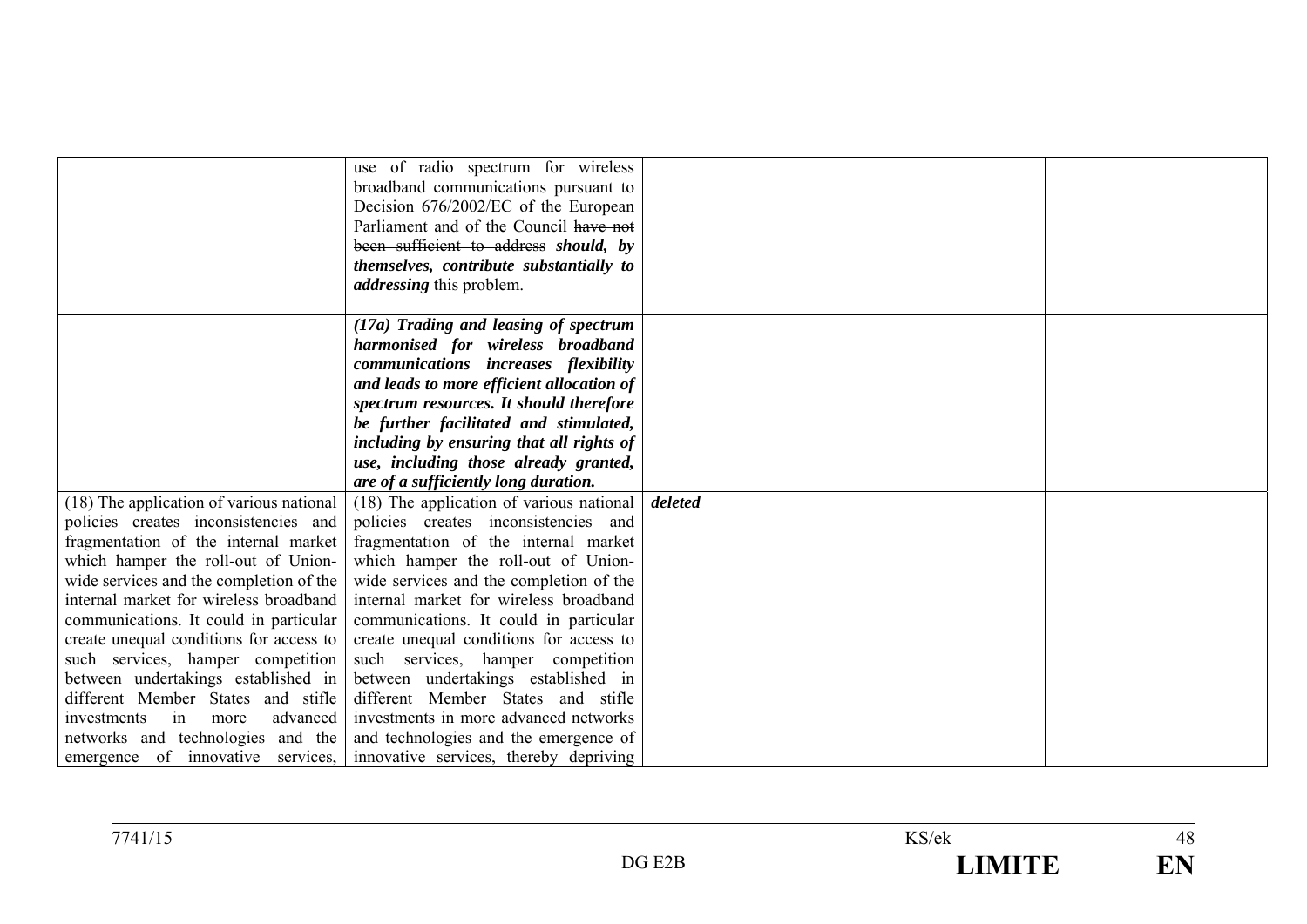| depriving<br>thereby                     | citizens and citizens and businesses of ubiquitous                                 |         |  |
|------------------------------------------|------------------------------------------------------------------------------------|---------|--|
|                                          | businesses of ubiquitous integrated integrated high-quality services and           |         |  |
| high-quality services and wireless       | wireless<br>broadband<br>operators<br>0f                                           |         |  |
| broadband operators of increased         | increased efficiency gains from large-                                             |         |  |
| efficiency gains from largescale more    | scale more integrated operations.                                                  |         |  |
|                                          | integrated operations. Therefore, action   Therefore, action at Union level        |         |  |
| at Union level regarding certain aspects | regarding certain aspects of radio                                                 |         |  |
| of radio spectrum assignment should      | spectrum assignment should accompany                                               |         |  |
| accompany the development of wide        | the development of wide integrated                                                 |         |  |
| integrated coverage of advanced          | coverage<br>wireless<br>of<br>advanced                                             |         |  |
| wireless broadband communications        | broadband<br>communications<br>services                                            |         |  |
| services throughout the Union. At the    | throughout the Union. At the same time,                                            |         |  |
| same time, Member States should          | sufficient flexibility is needed to                                                |         |  |
| retain the right to adopt measures to    | accommodate<br>national<br>specific                                                |         |  |
| organise their radio spectrum for public | requirements and Member States should                                              |         |  |
| order, public security purposes and      | retain the right to adopt measures to                                              |         |  |
| defence.                                 | organise their radio spectrum for                                                  |         |  |
|                                          | <i>purposes of public order, public security</i>                                   |         |  |
|                                          | purposes and defence and defence,                                                  |         |  |
|                                          | safeguarding and promoting general                                                 |         |  |
|                                          | interest objectives such as linguistic                                             |         |  |
|                                          | and cultural diversity and media                                                   |         |  |
|                                          | pluralism.                                                                         |         |  |
| communications<br>Electronic<br>(19)     | (19) Electronic communications services                                            | deleted |  |
| services providers, including mobile     | providers, including mobile operators or                                           |         |  |
| operators or consortia of such           | consortia of such operators should be                                              |         |  |
| should be<br>able<br>to<br>operators,    | able to collectively organise the                                                  |         |  |
| collectively organise the efficient and  | efficient,<br>technologically<br>modern,                                           |         |  |
| affordable coverage of a vast part of    | <i>advanced</i> and affordable coverage of a                                       |         |  |
|                                          | the Union's territory to the long-term   vast part of the Union's territory to the |         |  |
|                                          | benefit of end users, and therefore use   long-term benefit of end users, and      |         |  |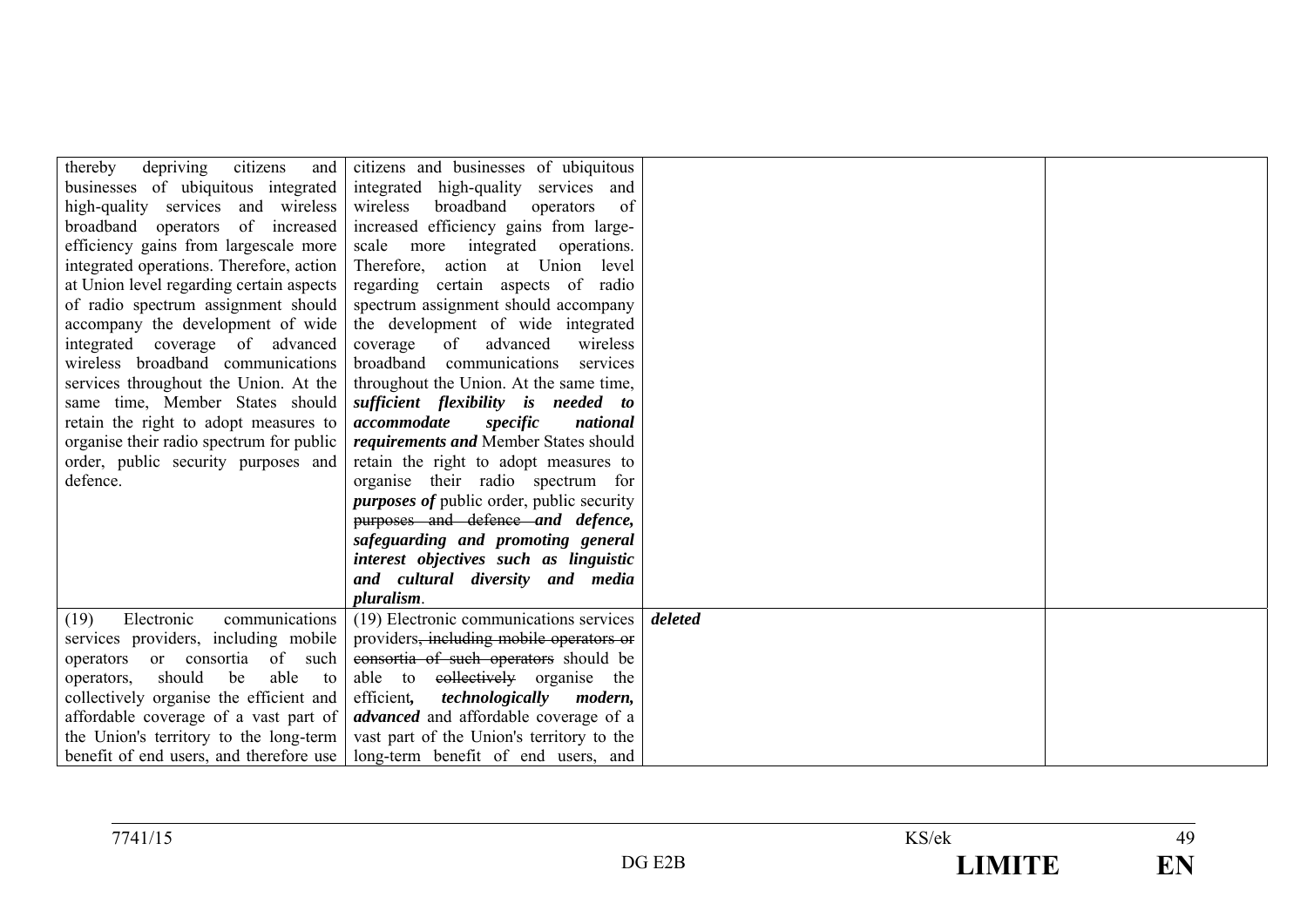|                                            | radio spectrum across several Member therefore use radio spectrum across |         |  |
|--------------------------------------------|--------------------------------------------------------------------------|---------|--|
| similar<br>conditions,<br>States<br>with   | several Member States with similar                                       |         |  |
| procedures, costs, timing, duration in     | conditions, procedures, costs, timing,                                   |         |  |
| harmonised<br>bands,<br>and<br>with        | duration in harmonised bands, and with                                   |         |  |
| radio<br>complementary<br>spectrum         | complementary<br>radio<br>spectrum                                       |         |  |
| packages, such as a combination of         | packages, such as a combination of                                       |         |  |
| lower and higher frequencies for           | lower and higher frequencies for                                         |         |  |
| coverage of densely and less densely       | coverage of densely and less densely                                     |         |  |
| populated areas. Initiatives in favour of  | populated areas. Initiatives in favour of                                |         |  |
| greater coordination and consistency       | greater coordination and consistency                                     |         |  |
| would also enhance the predictability      | would also enhance the predictability of                                 |         |  |
| the<br>network<br>οf<br>investment         | the network investment environment.                                      |         |  |
| environment. Such predictability would     | Such predictability would also be greatly                                |         |  |
| also be greatly favoured by a clear        | favoured by a clear policy in favour of                                  |         |  |
| policy in favour of long-term duration     | long-term duration of rights of use                                      |         |  |
| of rights of use related to radio          | related to radio spectrum, without                                       |         |  |
| spectrum, without prejudice to the         | prejudice to the indefinite character of                                 |         |  |
| indefinite character of such rights in     | such rights in some Member States, and                                   |         |  |
| some Member States, and linked in its      | linked in its turn to elear <i>improved</i>                              |         |  |
| turn to clear conditions for the transfer, | conditions for the transfer, lease or                                    |         |  |
| lease or sharing of part of all of the     | sharing of part of all of the radio                                      |         |  |
| radio spectrum subject to such an          | spectrum subject to such an individual                                   |         |  |
| individual right of use.                   | right of use.                                                            |         |  |
| (20) Coordination and consistency of       | (20) Coordination and consistency of                                     | deleted |  |
| rights of use for radio spectrum should    | rights of use for radio spectrum should                                  |         |  |
| be improved, at least for the bands        | be improved <del>, at least for the bands</del>                          |         |  |
| which have been harmonised for             | which have been harmonised for                                           |         |  |
| wireless fixed, nomadic and mobile         | wireless fixed, nomadic and mobile                                       |         |  |
| broadband<br>communications.<br>This       | broadband communications.<br>This                                        |         |  |
| includes the bands identified at ITU       | includes the bands identified at ITU                                     |         |  |
| for<br>level<br>International<br>Mobile    | for<br>International<br>Mobile<br>level                                  |         |  |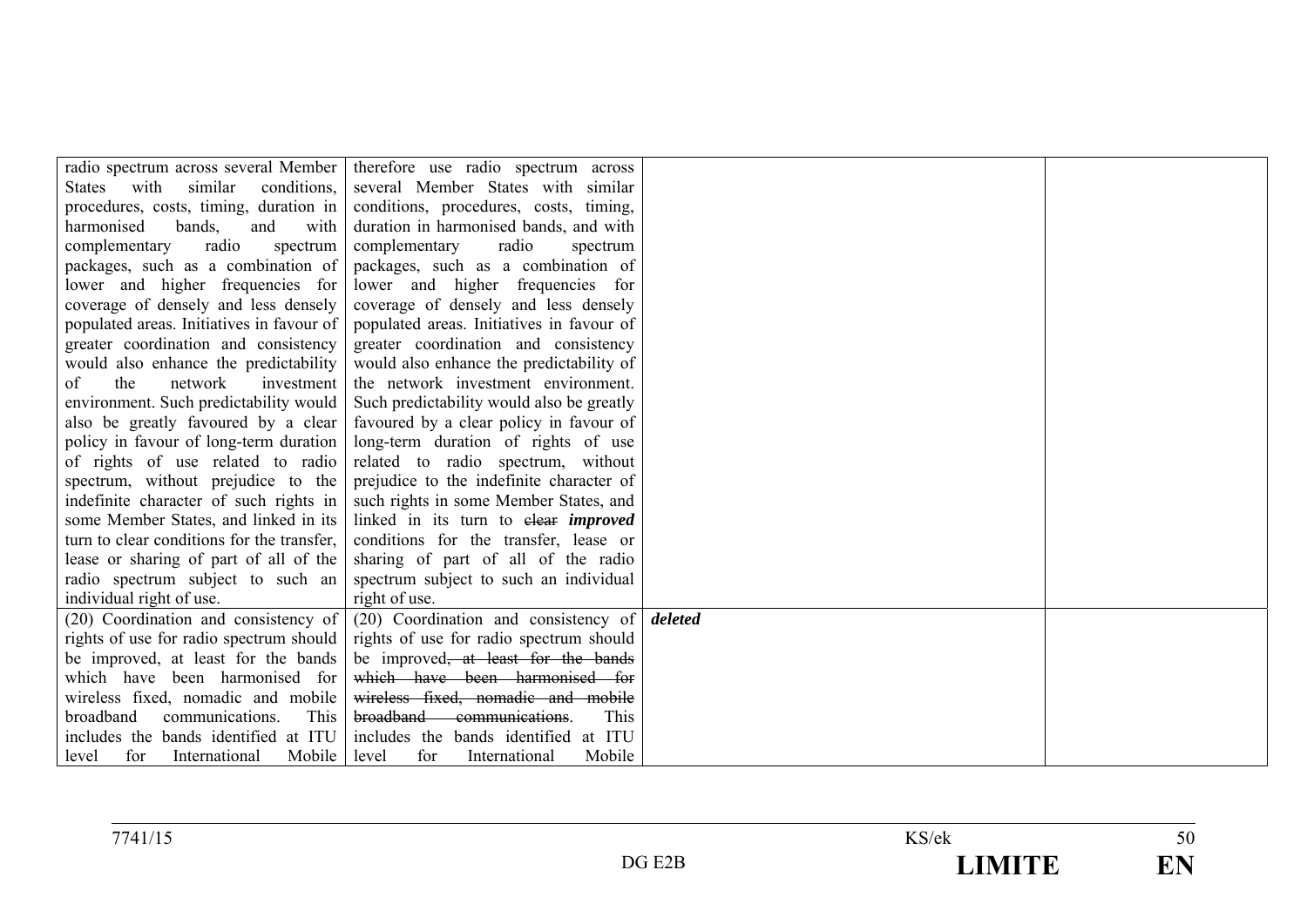| Telecommunications (IMT) Advanced         | Telecommunications (IMT) Advanced         |         |  |
|-------------------------------------------|-------------------------------------------|---------|--|
| systems, as well as bands used for        | systems, as well as bands used for radio  |         |  |
| radio local area networks (RLAN) such     | local area networks (RLAN) such as 2.4    |         |  |
| as 2.4 GHz and 5 GHz. It should also      | GHz and 5 GHz. It should also extend to   |         |  |
| bands that may be<br>extend to            | bands that may be harmonised in the       |         |  |
| harmonised in the future for wireless     | for<br>wireless<br>broadband<br>future    |         |  |
| broadband<br>communications,<br>as        | communications, as envisaged in Article   |         |  |
| envisaged in Article 3(b) of the RSPP     | $3(b)$ of the RSPP and in the RSPG        |         |  |
| and in the RSPG Opinion on "Strategic     | Opinion on 'Strategic challenges facing   |         |  |
| challenges facing Europe in addressing    | Europe in addressing the growing radio    |         |  |
| the growing radio spectrum demand for     | spectrum<br>demand<br>for<br>wireless     |         |  |
| wireless broadband" adopted on 13         | broadband' adopted on 13 June 2013,       |         |  |
| June 2013, such as, in the near future,   | such as, in the near future, the 700 MHz, |         |  |
| the 700 MHz, 1.5 GHz and 3.8-4.2          | 1.5 GHz and 3.8-4.2 GHz bands.            |         |  |
| GHz bands.                                | Considering the significant societal,     |         |  |
|                                           | cultural, social and economic impact of   |         |  |
|                                           | decisions regarding spectrum, such        |         |  |
|                                           | decisions should take due account of      |         |  |
|                                           | the considerations mentioned in Article   |         |  |
|                                           | 8a of Directive 2002/21/EC and, where     |         |  |
|                                           | relevant, of the general-interest         |         |  |
|                                           | objectives mentioned in Article 9(4) of   |         |  |
|                                           | that Directive.                           |         |  |
| (21) Consistency between the different    | [no change]                               | deleted |  |
| national radio spectrum assignment        |                                           |         |  |
| procedures would be favoured by more      |                                           |         |  |
| explicit provisions on the criteria       |                                           |         |  |
| relevant to the timing of authorisation   |                                           |         |  |
| procedures; the duration for which the    |                                           |         |  |
| rights of use are granted, fees and their |                                           |         |  |
| payment modalities; capacity and          |                                           |         |  |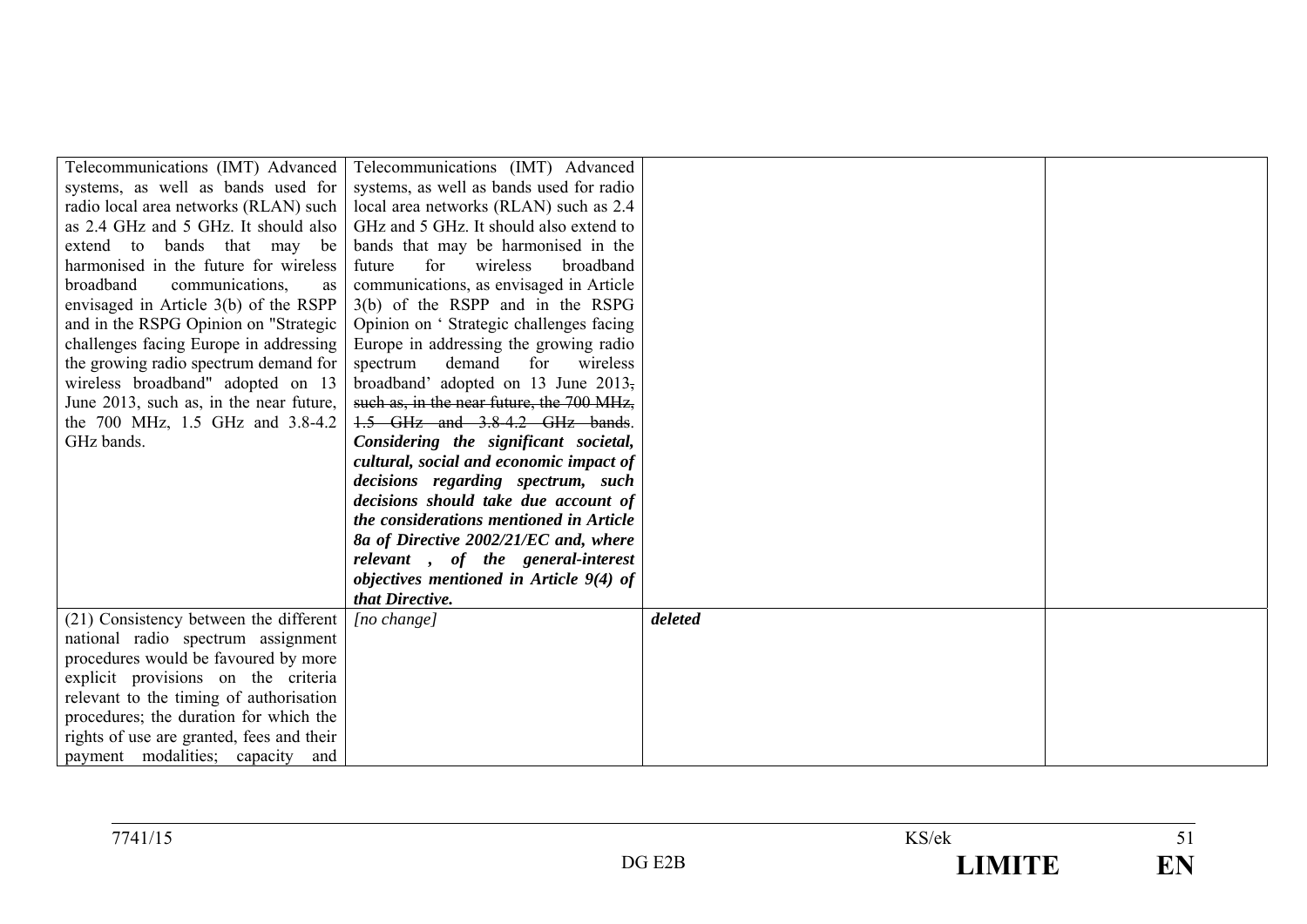| coverage obligations; definition of the  |                      |         |  |
|------------------------------------------|----------------------|---------|--|
| range of radio spectrum and spectrum     |                      |         |  |
| blocks subject to a granting procedure;  |                      |         |  |
| objective threshold requirements for     |                      |         |  |
| the promotion of effective competition;  |                      |         |  |
| conditions for the tradability of rights |                      |         |  |
| of use, including sharing conditions.    |                      |         |  |
| (22) Limitation of the burden of fees to | [no change]          | deleted |  |
| what is required by optimal radio        |                      |         |  |
| spectrum management, with a balance      |                      |         |  |
| between immediate payments and           |                      |         |  |
| periodic fees, would encourage           |                      |         |  |
| infrastructure<br>investment in<br>and   |                      |         |  |
| technology roll-out, and pass-on of the  |                      |         |  |
| attendant cost advantages to end users.  |                      |         |  |
| (23) More synchronised radio spectrum    | $[no \space change]$ | deleted |  |
| assignments and consequential wireless   |                      |         |  |
| broadband roll-out across the Union      |                      |         |  |
| should support the achievement of        |                      |         |  |
| scale effects in related industries such |                      |         |  |
| as for network equipment and terminal    |                      |         |  |
| devices. Such industries could in turn   |                      |         |  |
| take into account Union initiatives and  |                      |         |  |
| policies regarding radio spectrum use,   |                      |         |  |
| to a greater extent than has recently    |                      |         |  |
| been the case. A harmonisation           |                      |         |  |
| procedure for the EN 20 EN timetables    |                      |         |  |
| for assignment and minimum or            |                      |         |  |
| common duration of rights of use in      |                      |         |  |
| such bands should therefore be           |                      |         |  |
| established.                             |                      |         |  |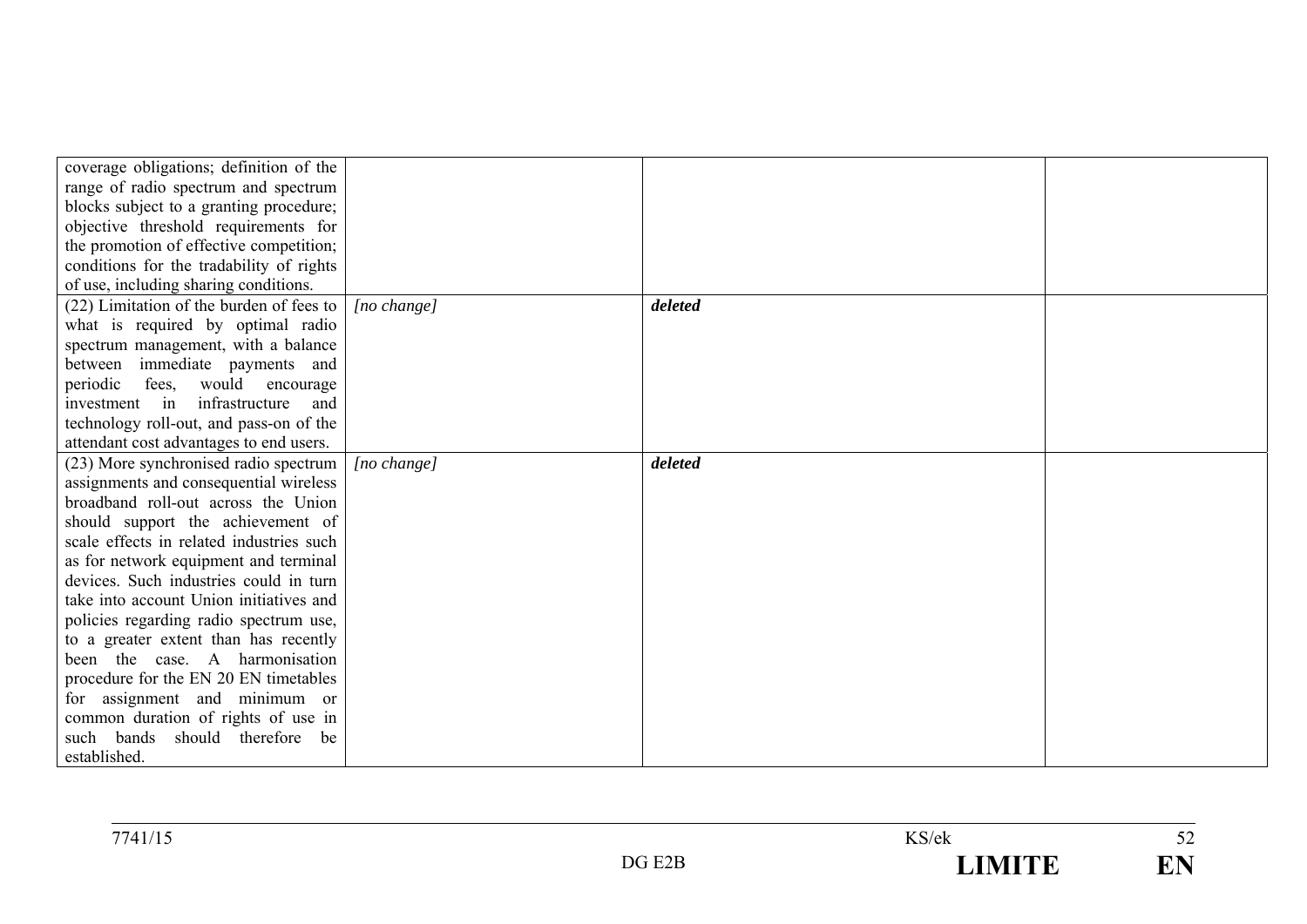| (24) As regards the other main           | $(24)$ As regards the other main                                                | deleted |  |
|------------------------------------------|---------------------------------------------------------------------------------|---------|--|
| substantive conditions which may be      | substantive conditions which may be                                             |         |  |
| attached to rights of use of radio       | attached to rights of use of radio                                              |         |  |
| spectrum for wireless broadband, the     | spectrum for wireless broadband, The                                            |         |  |
| convergent application by individual     | convergent application by individual                                            |         |  |
| Member States of the regulatory          | Member States of the regulatory                                                 |         |  |
| principles and criteria set down in this | principles and criteria set down in this                                        |         |  |
| Regulation would be favoured by a        | Regulation the Union regulatory                                                 |         |  |
| coordination mechanism whereby the       | <i>framework</i> would be favoured by a                                         |         |  |
| Commission and the competent             | coordination mechanism whereby the                                              |         |  |
| authorities of the other Member States   | Commission<br>the<br>and<br>competent                                           |         |  |
| have an opportunity to comment in        | authorities of the other Member States                                          |         |  |
| advance of the granting of rights of use | have an opportunity to comment in                                               |         |  |
| by a given Member State and whereby      | advance of the granting of rights of use                                        |         |  |
| the Commission has an opportunity,       | by a given Member State and whereby                                             |         |  |
| taking into account the views of the     | the Commission has an opportunity,                                              |         |  |
| Member<br>forestall<br>States,<br>to     | taking into account the views of the                                            |         |  |
| implementation of any proposal which     | Member<br>States,<br>forestall<br>to                                            |         |  |
| appears to be non-compliant with         | implementation of any proposal which                                            |         |  |
| Union law.                               | appears to be non-compliant with Union                                          |         |  |
|                                          | law.                                                                            |         |  |
| $(25)$ Considering the massive growth in | (25) Considering the massive growth in                                          | deleted |  |
| radio spectrum demand for wireless       | radio spectrum demand for wireless                                              |         |  |
| broadband, solutions for alternative     | broadband, solutions for alternative                                            |         |  |
| spectrally efficient access to wireless  | spectrally efficient access to wireless                                         |         |  |
| broadband should be promoted. This       | broadband<br>should<br>be<br>promoted.                                          |         |  |
| includes the use of low-power wireless   | encouraged and not prevented. This                                              |         |  |
| access systems with a smallarea          | currently includes but is not restricted                                        |         |  |
| operating range such as so called        | to the use of low-power wireless access                                         |         |  |
| "hotspots" of radio local area networks  | systems with a small-area operating                                             |         |  |
|                                          | (RLAN, also known as 'Wi-Fi'), as well   range such as so called ' hotspots' of |         |  |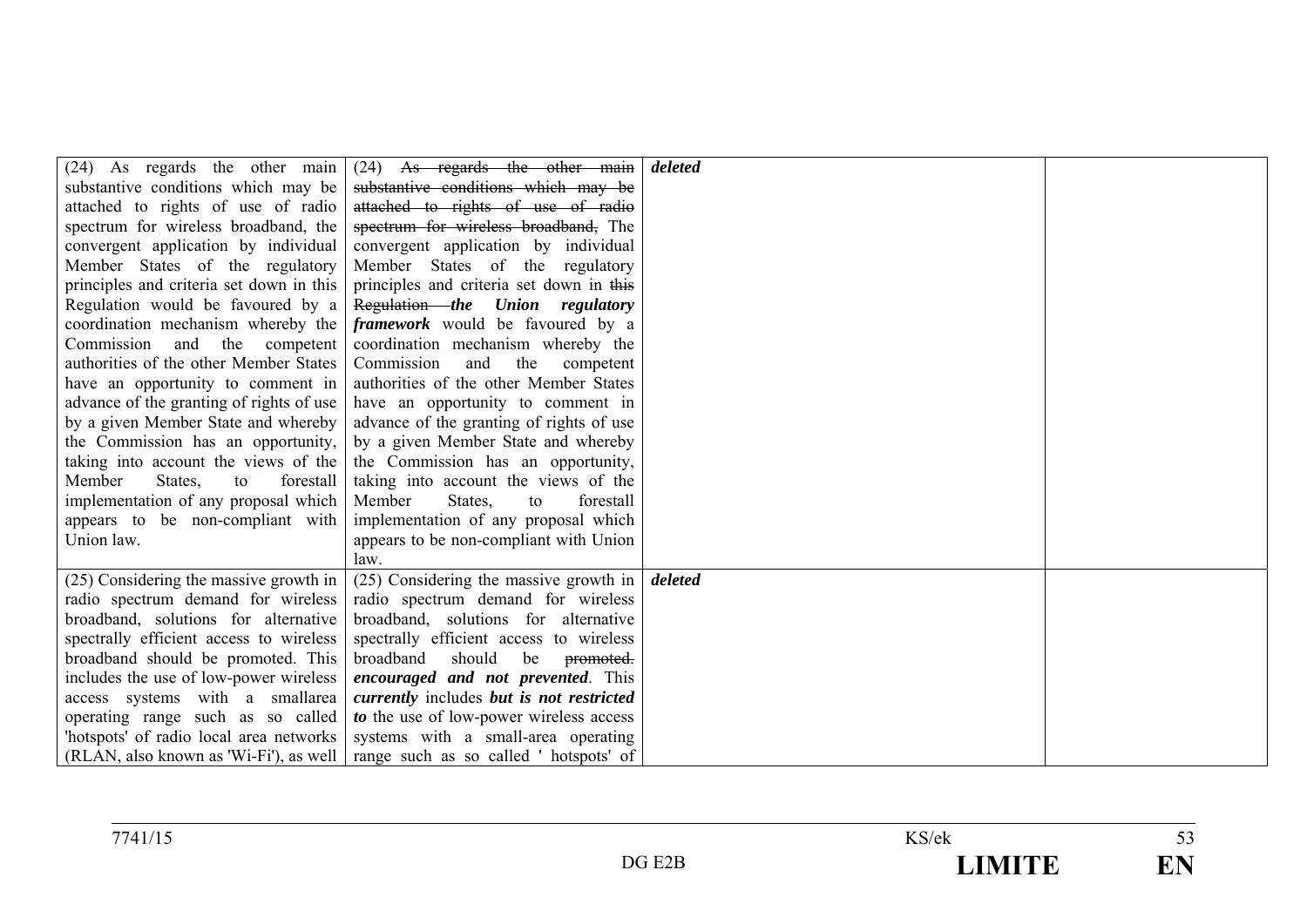| as networks of low-power small size      | radio local area networks (RLAN, also   |         |  |
|------------------------------------------|-----------------------------------------|---------|--|
| cellular Access points (also called)     | known as 'Wi-Fi'), as well as networks  |         |  |
| femto-, pico- or metrocells).            | of low-power small size cellular access |         |  |
|                                          | points (also called femto-, pico- or    |         |  |
|                                          | metrocells). Dynamic spectrum access,   |         |  |
|                                          | including on a licence-exempt basis     |         |  |
|                                          | and other innovative technologies and   |         |  |
|                                          | uses of spectrum should be encouraged   |         |  |
|                                          | and made possible.                      |         |  |
| (26) Complementary wireless access       | $[no \space change]$                    | deleted |  |
| systems such as RLAN, in particular      |                                         |         |  |
| publicly accessible RLAN access          |                                         |         |  |
| points, increasingly allow access to the |                                         |         |  |
| internet for end users and allow mobile  |                                         |         |  |
| traffic off-loading by mobile operators, |                                         |         |  |
| using harmonised radio spectrum          |                                         |         |  |
| without requiring<br>resources<br>an     |                                         |         |  |
| individual authorisation or right of use |                                         |         |  |
| of the radio spectrum.                   |                                         |         |  |
| (27) Most RLAN access points are so      | $[no \space change]$                    | deleted |  |
| far used by private users as a local     |                                         |         |  |
| wireless extension of their fixed        |                                         |         |  |
| broadband connection. If end users,      |                                         |         |  |
| within the limits of their own internet  |                                         |         |  |
| subscription, choose to share access to  |                                         |         |  |
| their RLAN with others, the              |                                         |         |  |
| availability of a large number of such   |                                         |         |  |
| access points, particularly in densely   |                                         |         |  |
| populated areas, should maximise         |                                         |         |  |
| wireless data capacity through radio     |                                         |         |  |
| spectrum re-use and create a cost-       |                                         |         |  |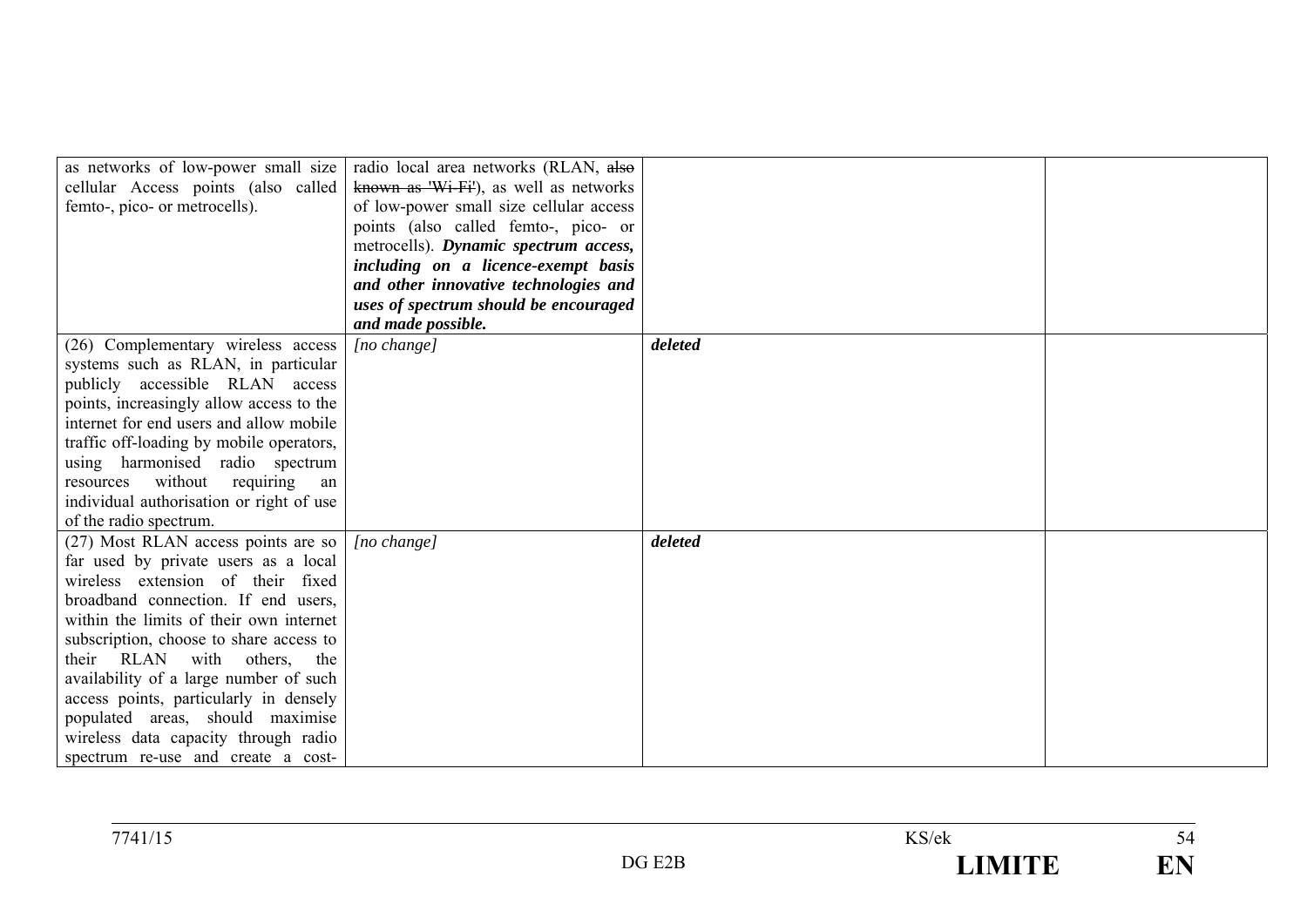| effective<br>complementary<br>wireless    |             |         |  |
|-------------------------------------------|-------------|---------|--|
| broadband infrastructure accessible to    |             |         |  |
| other end users. Therefore, unnecessary   |             |         |  |
| restrictions for end users to share       |             |         |  |
| access to their own RLAN access           |             |         |  |
| points with other end users or to         |             |         |  |
| connect to such Access points, should     |             |         |  |
| be removed or prevented.                  |             |         |  |
| In<br>addition,<br>(28)<br>unnecessary    | [no change] | deleted |  |
| restrictions to the deployment and        |             |         |  |
| interlinkage of RLAN access points        |             |         |  |
| should also be removed. Public            |             |         |  |
| authorities or providers of publice       |             |         |  |
| services increasingly use RLAN access     |             |         |  |
| points in their premises for their own    |             |         |  |
| purposes, for example for use by their    |             |         |  |
| personnel, to better facilitate cost-     |             |         |  |
| effective onsite access by citizens to e- |             |         |  |
| Government services, or to support        |             |         |  |
| provision of smart public services with   |             |         |  |
| real-time information, such as for        |             |         |  |
| public transport or traffic management.   |             |         |  |
| Such bodies could also provide access     |             |         |  |
| to such access points for citizens in     |             |         |  |
| general as an ancillary service to        |             |         |  |
| services offered to the public on such    |             |         |  |
| premises, and should be enabled to do     |             |         |  |
| so in conformity with competition and     |             |         |  |
| publice procurement rules. The making     |             |         |  |
| available of local access to electronic   |             |         |  |
| communications networks within or         |             |         |  |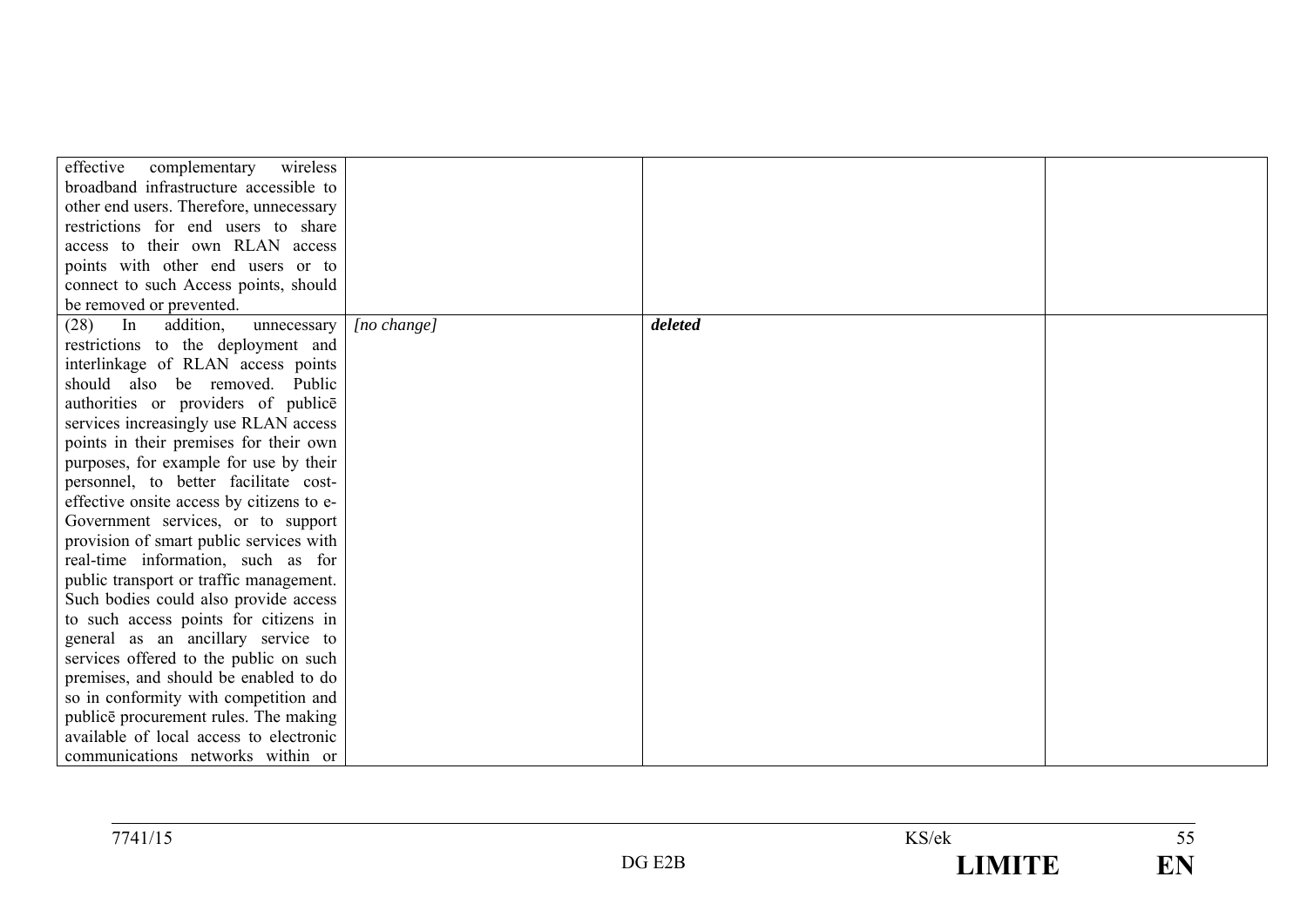| around a private property or a limited   |                      |         |  |
|------------------------------------------|----------------------|---------|--|
| public area as an ancillary service to   |                      |         |  |
| another activity that is not dependant   |                      |         |  |
| on such an access, such as RLAN          |                      |         |  |
| hotspots made available to customers     |                      |         |  |
| of other commercial activities or to the |                      |         |  |
| general public in that area, should not  |                      |         |  |
| qualify such a provider as an electronic |                      |         |  |
| communications provider.                 |                      |         |  |
| (29) Low power small-area wireless       | $[no \space change]$ | deleted |  |
| access points are very small and         |                      |         |  |
| unobtrusive equipment similar to         |                      |         |  |
| domestic Wi-Fi routers, for which        |                      |         |  |
| technical characteristics EN 21 EN       |                      |         |  |
| should be specified at Union level for   |                      |         |  |
| their deployment and use in different    |                      |         |  |
| local contexts subject to general        |                      |         |  |
| without<br>undue<br>authorisation.       |                      |         |  |
| restrictions from individual planning or |                      |         |  |
| other permits. The proportionality of    |                      |         |  |
| measures specifying the technical        |                      |         |  |
| characteristics for such use to benefit  |                      |         |  |
| from general authorisation should be     |                      |         |  |
| ensured through characteristics which    |                      |         |  |
| are significantly more restrictive than  |                      |         |  |
| the applicable maximum thresholds in     |                      |         |  |
| Union measures regarding parameters      |                      |         |  |
| such as power output.                    |                      |         |  |
| (30) Member States should ensure that    | deleted              | deleted |  |
| the management of radio spectrum at      |                      |         |  |
| national level does not prevent other    |                      |         |  |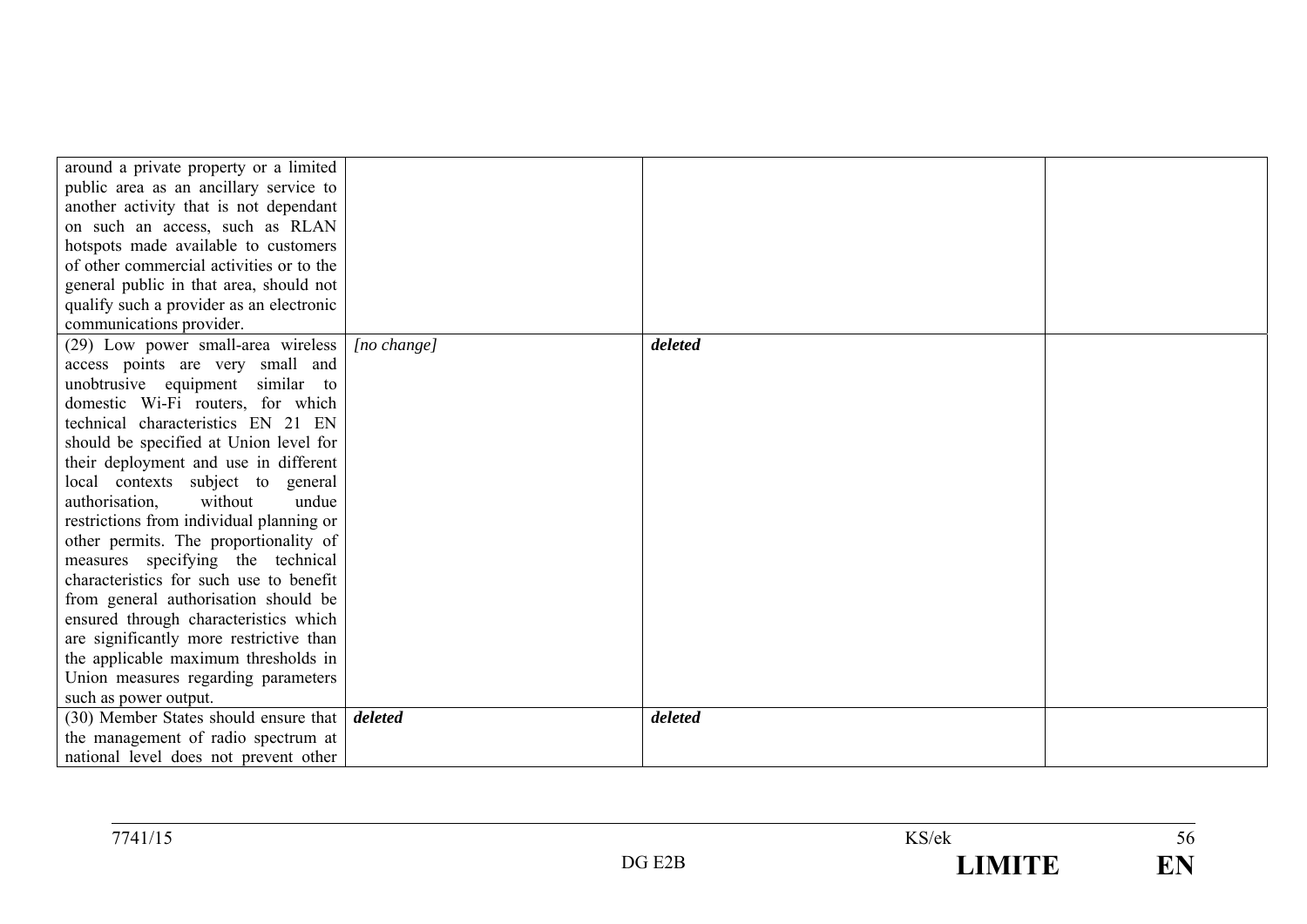| Member States from using the radio<br>spectrum to which they are entitled, or<br>from complying with their obligations<br>as regards bands for which the use is<br>harmonised at Union level. Building on<br>the existing activities of the RSPG, a<br>coordination mechanism is necessary<br>to ensure that each Member State has<br>equitable access to radio spectrum and |         |         |  |
|------------------------------------------------------------------------------------------------------------------------------------------------------------------------------------------------------------------------------------------------------------------------------------------------------------------------------------------------------------------------------|---------|---------|--|
| that the outcomes of coordination are                                                                                                                                                                                                                                                                                                                                        |         |         |  |
| consistent and enforceable.                                                                                                                                                                                                                                                                                                                                                  |         |         |  |
|                                                                                                                                                                                                                                                                                                                                                                              |         |         |  |
| $(31)$ Experience in the implementation                                                                                                                                                                                                                                                                                                                                      | deleted | deleted |  |
| of the Union's regulatory framework                                                                                                                                                                                                                                                                                                                                          |         |         |  |
| indicates that existing provisions<br>requiring the consistent application of                                                                                                                                                                                                                                                                                                |         |         |  |
| regulatory measures together with the                                                                                                                                                                                                                                                                                                                                        |         |         |  |
| goal of contributing to the development                                                                                                                                                                                                                                                                                                                                      |         |         |  |
| of the internal market have not created                                                                                                                                                                                                                                                                                                                                      |         |         |  |
| sufficient incentives to design access                                                                                                                                                                                                                                                                                                                                       |         |         |  |
| products on the basis of harmonised                                                                                                                                                                                                                                                                                                                                          |         |         |  |
| standards and processes, in particular                                                                                                                                                                                                                                                                                                                                       |         |         |  |
| in relation to fixed networks. When                                                                                                                                                                                                                                                                                                                                          |         |         |  |
| operating in different Member States,                                                                                                                                                                                                                                                                                                                                        |         |         |  |
| operators have difficulties in finding                                                                                                                                                                                                                                                                                                                                       |         |         |  |
| access inputs with the right quality and                                                                                                                                                                                                                                                                                                                                     |         |         |  |
| network and service interoperability                                                                                                                                                                                                                                                                                                                                         |         |         |  |
| levels, and when they are available,                                                                                                                                                                                                                                                                                                                                         |         |         |  |
| such inputs exhibit different technical                                                                                                                                                                                                                                                                                                                                      |         |         |  |
| features. This increases costs and                                                                                                                                                                                                                                                                                                                                           |         |         |  |
| constitutes an obstacle to the provision                                                                                                                                                                                                                                                                                                                                     |         |         |  |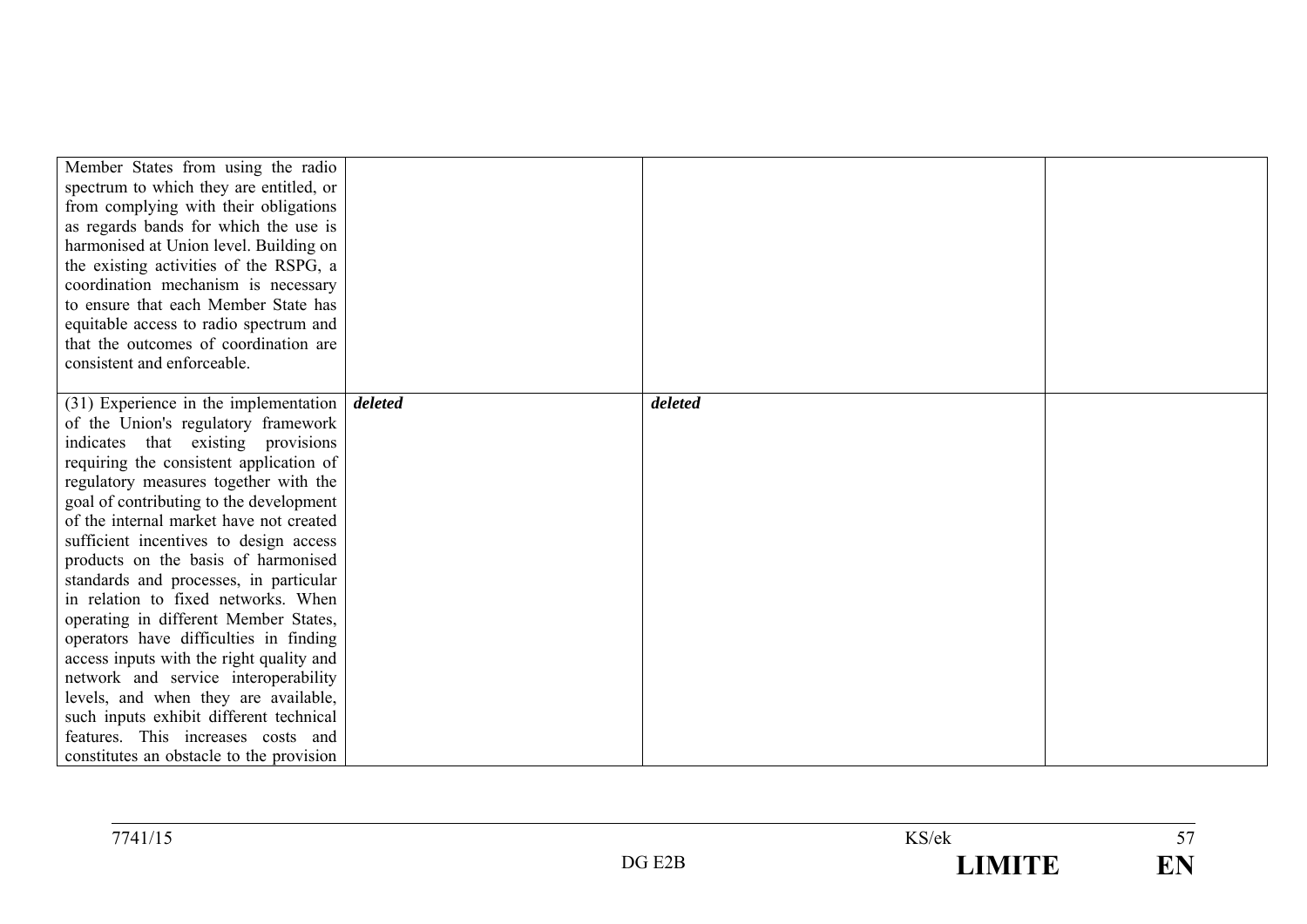| of services across national borders.                                  |         |  |
|-----------------------------------------------------------------------|---------|--|
|                                                                       |         |  |
| $(32)$ The integration of the single deleted                          | deleted |  |
| market for electronic communications                                  |         |  |
| be accelerated<br>would<br>through                                    |         |  |
| establishment of a framework to define                                |         |  |
| certain key European virtual products,                                |         |  |
| which are particularly important for                                  |         |  |
| providers of electronic communication                                 |         |  |
| services to provide cross-border                                      |         |  |
| services and to adopt a pan-Union                                     |         |  |
| strategy in an increasingly all-IP                                    |         |  |
| environment, based on key parameters                                  |         |  |
| and minimum characteristics.                                          |         |  |
|                                                                       |         |  |
| $(33)$ The operational needs served by <i>deleted</i>                 | deleted |  |
| various virtual products should be                                    |         |  |
| addressed. European virtual broadband                                 |         |  |
| access products should be available in                                |         |  |
| cases where an operator with                                          |         |  |
| significant market power has been                                     |         |  |
| required under the terms of the<br>Framework Directive and the Access |         |  |
| Directive to provide access on                                        |         |  |
| regulated terms at a specific access                                  |         |  |
| point in its network. First, efficient                                |         |  |
| cross-border entry should be facilitated                              |         |  |
| by harmonised products that enable                                    |         |  |
| initial provision by cross-border                                     |         |  |
| providers of services to their end                                    |         |  |
| customers without delay and with a                                    |         |  |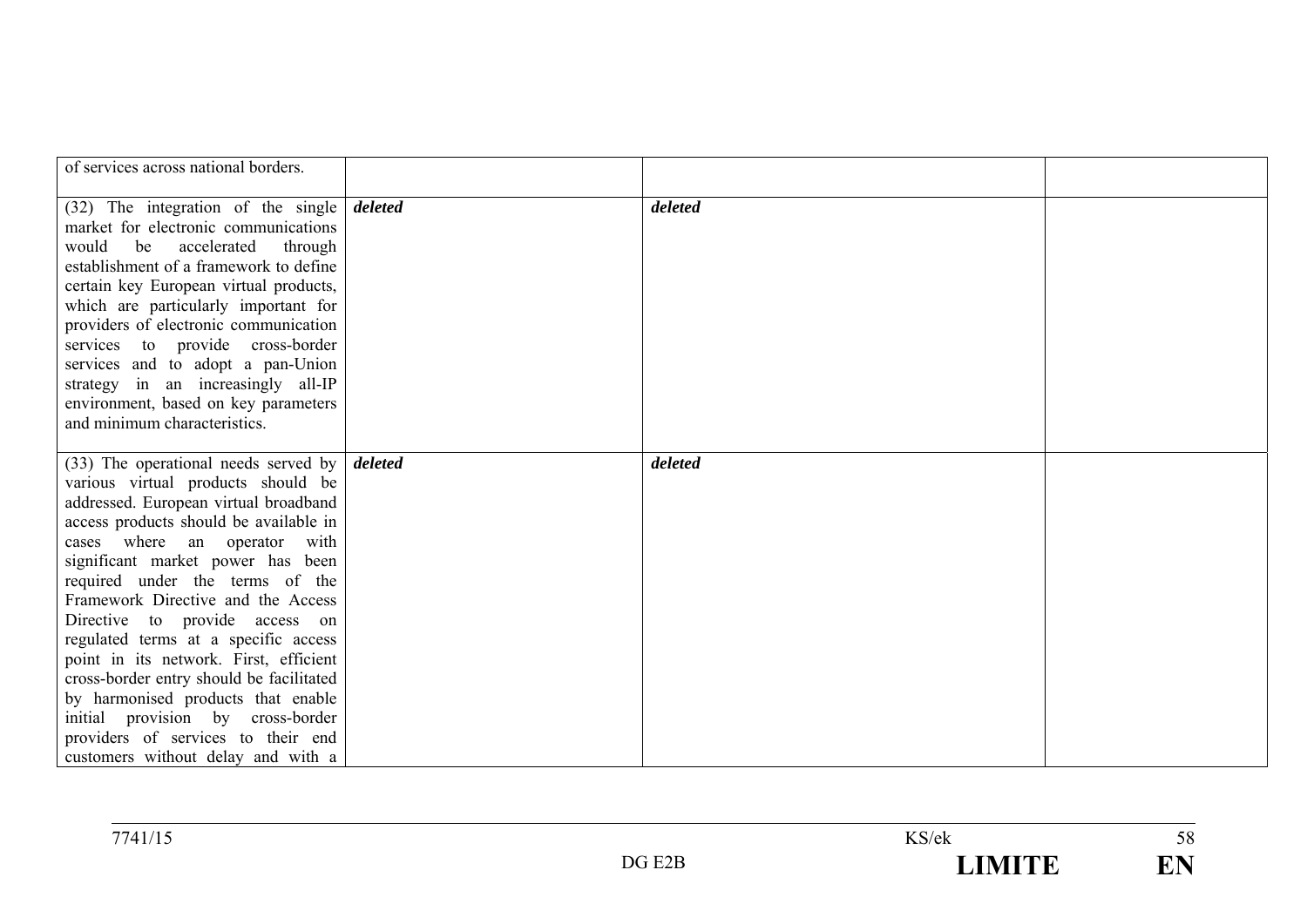| predictable and sufficient quality,<br>including<br>services<br>to<br>business<br>customers with multiple sites in<br>different Member States, where this<br>would be necessary and proportionate<br>pursuant to market analysis. These<br>harmonised products should<br>be<br>available for a sufficient period in<br>order to allow access seekers and<br>providers to plan medium and long<br>term investments. |         |         |  |
|--------------------------------------------------------------------------------------------------------------------------------------------------------------------------------------------------------------------------------------------------------------------------------------------------------------------------------------------------------------------------------------------------------------------|---------|---------|--|
| (34) Secondly, sophisticated virtual<br>access products that require a higher                                                                                                                                                                                                                                                                                                                                      | deleted | deleted |  |
| level of investment by access seekers                                                                                                                                                                                                                                                                                                                                                                              |         |         |  |
| and allow them a greater level of                                                                                                                                                                                                                                                                                                                                                                                  |         |         |  |
| control and differentiation, particularly                                                                                                                                                                                                                                                                                                                                                                          |         |         |  |
| by providing access at a more local                                                                                                                                                                                                                                                                                                                                                                                |         |         |  |
| level, are key to creating the conditions                                                                                                                                                                                                                                                                                                                                                                          |         |         |  |
| for sustainable competition across the                                                                                                                                                                                                                                                                                                                                                                             |         |         |  |
| internal market. Hence, these key                                                                                                                                                                                                                                                                                                                                                                                  |         |         |  |
| wholesale access products to next-                                                                                                                                                                                                                                                                                                                                                                                 |         |         |  |
| generation access (NGA) networks                                                                                                                                                                                                                                                                                                                                                                                   |         |         |  |
| should also be harmonised to facilitate                                                                                                                                                                                                                                                                                                                                                                            |         |         |  |
| cross-border investment. Such virtual                                                                                                                                                                                                                                                                                                                                                                              |         |         |  |
| broadband access products should be                                                                                                                                                                                                                                                                                                                                                                                |         |         |  |
| designed<br>to<br>have<br>equivalent                                                                                                                                                                                                                                                                                                                                                                               |         |         |  |
| functionalities to physical unbundling,                                                                                                                                                                                                                                                                                                                                                                            |         |         |  |
| in order to broaden the range of                                                                                                                                                                                                                                                                                                                                                                                   |         |         |  |
| potential wholesale remedies available                                                                                                                                                                                                                                                                                                                                                                             |         |         |  |
| for EN 22 EN consideration by                                                                                                                                                                                                                                                                                                                                                                                      |         |         |  |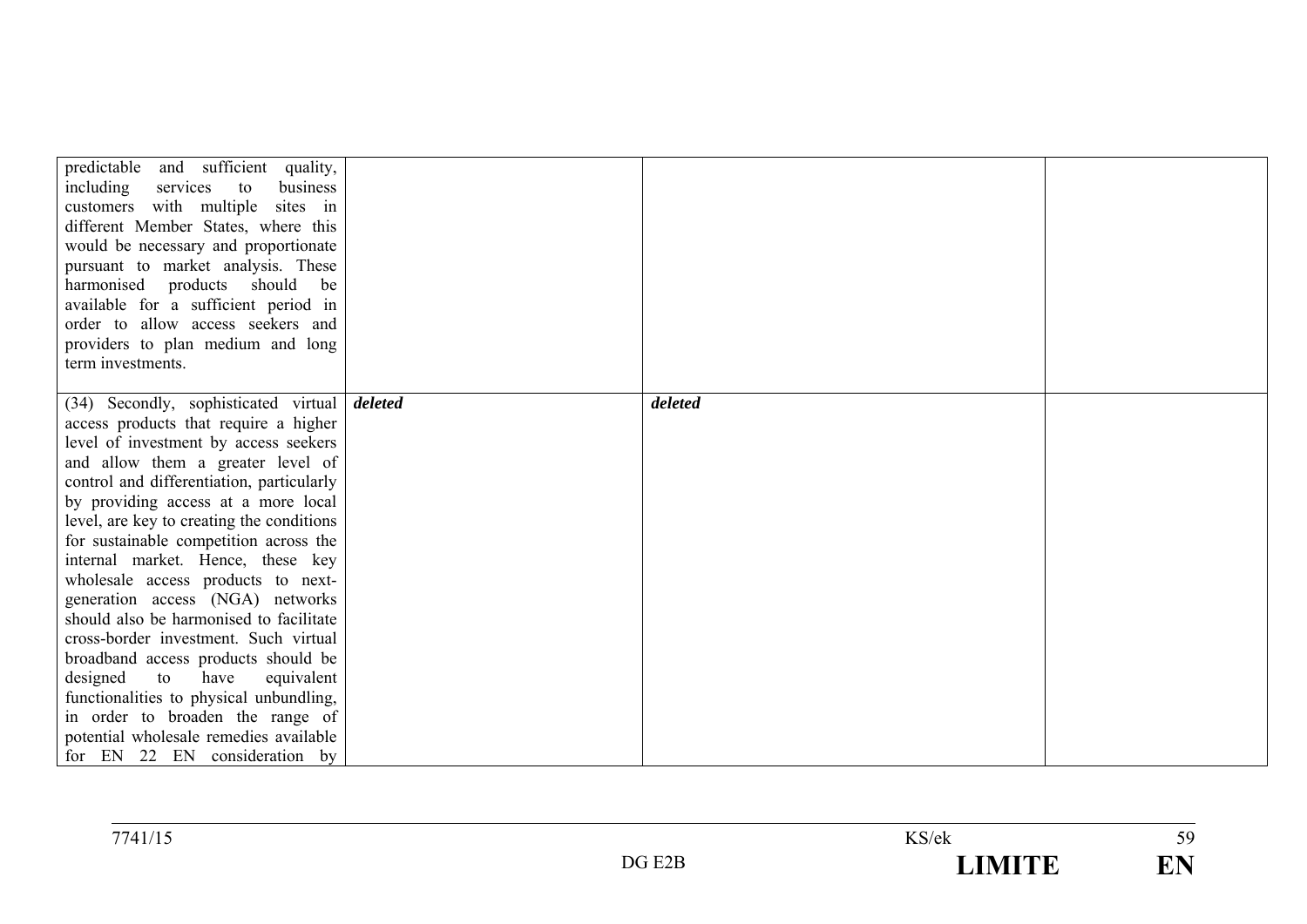| national regulatory authorities under<br>the proportionality assessment pursuant<br>to Directive 2002/19/EC.                                                                                                                                                                                                                   |                                                                                                                                                                                                                                                                                                                                                                                                                              |         |  |
|--------------------------------------------------------------------------------------------------------------------------------------------------------------------------------------------------------------------------------------------------------------------------------------------------------------------------------|------------------------------------------------------------------------------------------------------------------------------------------------------------------------------------------------------------------------------------------------------------------------------------------------------------------------------------------------------------------------------------------------------------------------------|---------|--|
| $(35)$ Thirdly, it is also necessary to<br>harmonise a wholesale access product<br>for terminating segments of leased<br>lines with enhanced interfaces, in order<br>to enable cross-border provision of<br>mission-critical connectivity services<br>for the most demanding business users.                                   | deleted                                                                                                                                                                                                                                                                                                                                                                                                                      | deleted |  |
|                                                                                                                                                                                                                                                                                                                                | $(35a)$ There is a need to harmonise the<br>conditions for high-quality wholesale<br>products used for the supply of<br>business services to enable the<br>provision of seamless services to cross-<br>border and multi-national corporations<br>across the European Union. Such<br>harmonisation could play a significant<br>role in terms of EU business<br>competitiveness<br>with<br>regards to<br>communications costs. |         |  |
| (36) In a context of progressive<br>migration to 'all IP networks', the lack<br>of availability of connectivity products<br>based on the IP protocol for different<br>classes of services with assured service<br>quality that enable communication<br>paths across network domains and<br>across network borders, both within | deleted                                                                                                                                                                                                                                                                                                                                                                                                                      | deleted |  |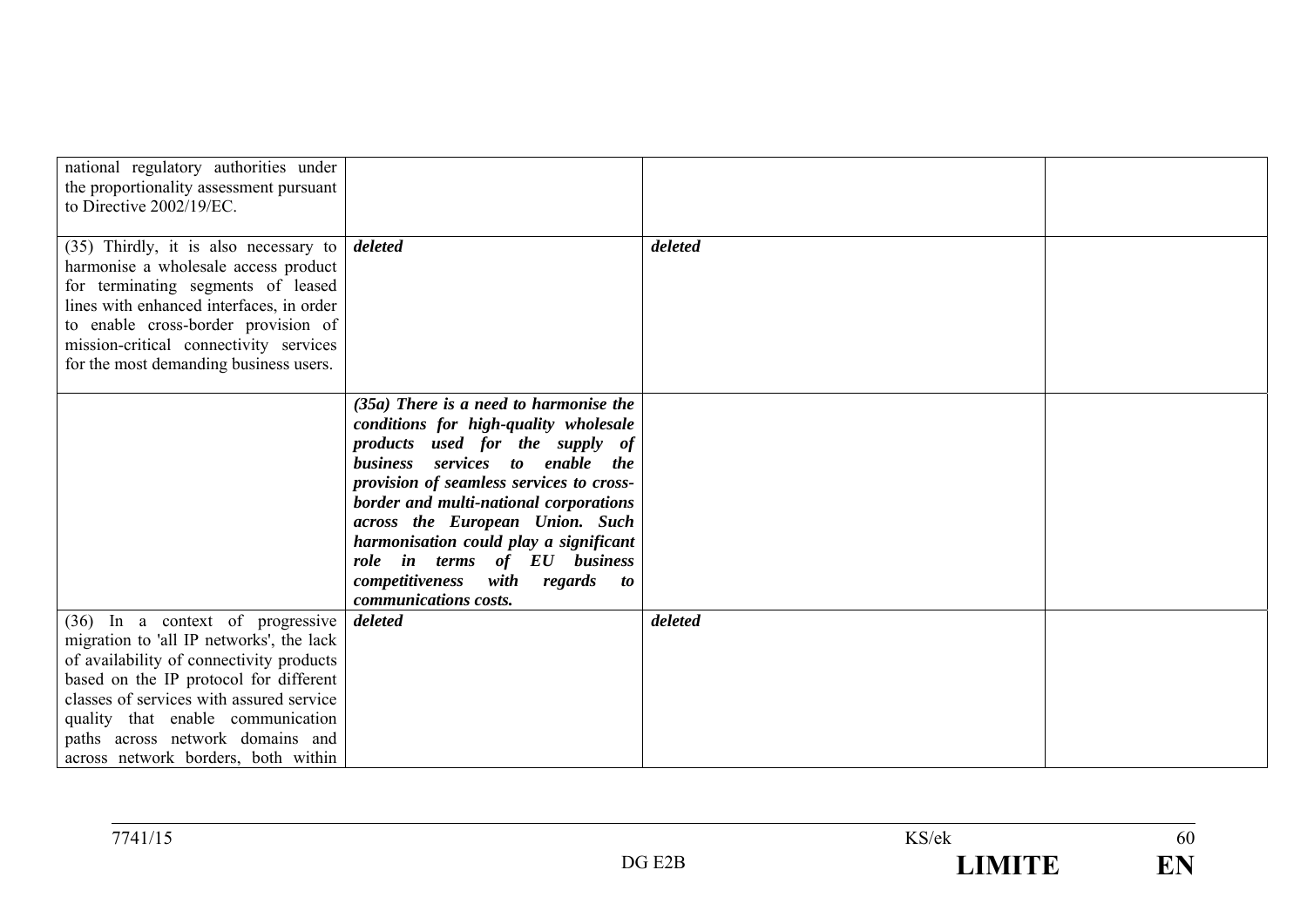| and between Member States, hinders                                                                                                                                                                                                                                                                            |         |  |
|---------------------------------------------------------------------------------------------------------------------------------------------------------------------------------------------------------------------------------------------------------------------------------------------------------------|---------|--|
| the development of applications that                                                                                                                                                                                                                                                                          |         |  |
| rely on access to other networks, thus                                                                                                                                                                                                                                                                        |         |  |
| limiting technological innovation.                                                                                                                                                                                                                                                                            |         |  |
| Moreover, this situation prevents the                                                                                                                                                                                                                                                                         |         |  |
| diffusion on a wider scale of                                                                                                                                                                                                                                                                                 |         |  |
| efficiencies which are associated with                                                                                                                                                                                                                                                                        |         |  |
| the management and provision of                                                                                                                                                                                                                                                                               |         |  |
| IPbased networks and connectivity                                                                                                                                                                                                                                                                             |         |  |
| products with an assured service                                                                                                                                                                                                                                                                              |         |  |
| quality level, in particular enhanced                                                                                                                                                                                                                                                                         |         |  |
| security, reliability and flexibility, cost-                                                                                                                                                                                                                                                                  |         |  |
| effectiveness and faster provisioning,                                                                                                                                                                                                                                                                        |         |  |
| which benefit network operators,                                                                                                                                                                                                                                                                              |         |  |
| service providers and end users. A                                                                                                                                                                                                                                                                            |         |  |
| harmonised approach to the design and                                                                                                                                                                                                                                                                         |         |  |
| availability of these products is                                                                                                                                                                                                                                                                             |         |  |
| therefore necessary, on reasonable                                                                                                                                                                                                                                                                            |         |  |
| terms including, where requested, the                                                                                                                                                                                                                                                                         |         |  |
| possibility of crosssupply by the                                                                                                                                                                                                                                                                             |         |  |
| electronic<br>communications                                                                                                                                                                                                                                                                                  |         |  |
|                                                                                                                                                                                                                                                                                                               |         |  |
|                                                                                                                                                                                                                                                                                                               |         |  |
|                                                                                                                                                                                                                                                                                                               |         |  |
|                                                                                                                                                                                                                                                                                                               |         |  |
|                                                                                                                                                                                                                                                                                                               |         |  |
|                                                                                                                                                                                                                                                                                                               |         |  |
|                                                                                                                                                                                                                                                                                                               |         |  |
|                                                                                                                                                                                                                                                                                                               |         |  |
| having significant market power, while                                                                                                                                                                                                                                                                        |         |  |
| undertakings concerned.<br>$(37)$ The establishment of European deleted<br>virtual broadband access products<br>under this Regulation should be<br>reflected in the assessment by national<br>regulatory authorities of the most<br>appropriate access remedies to the<br>networks of operators designated as | deleted |  |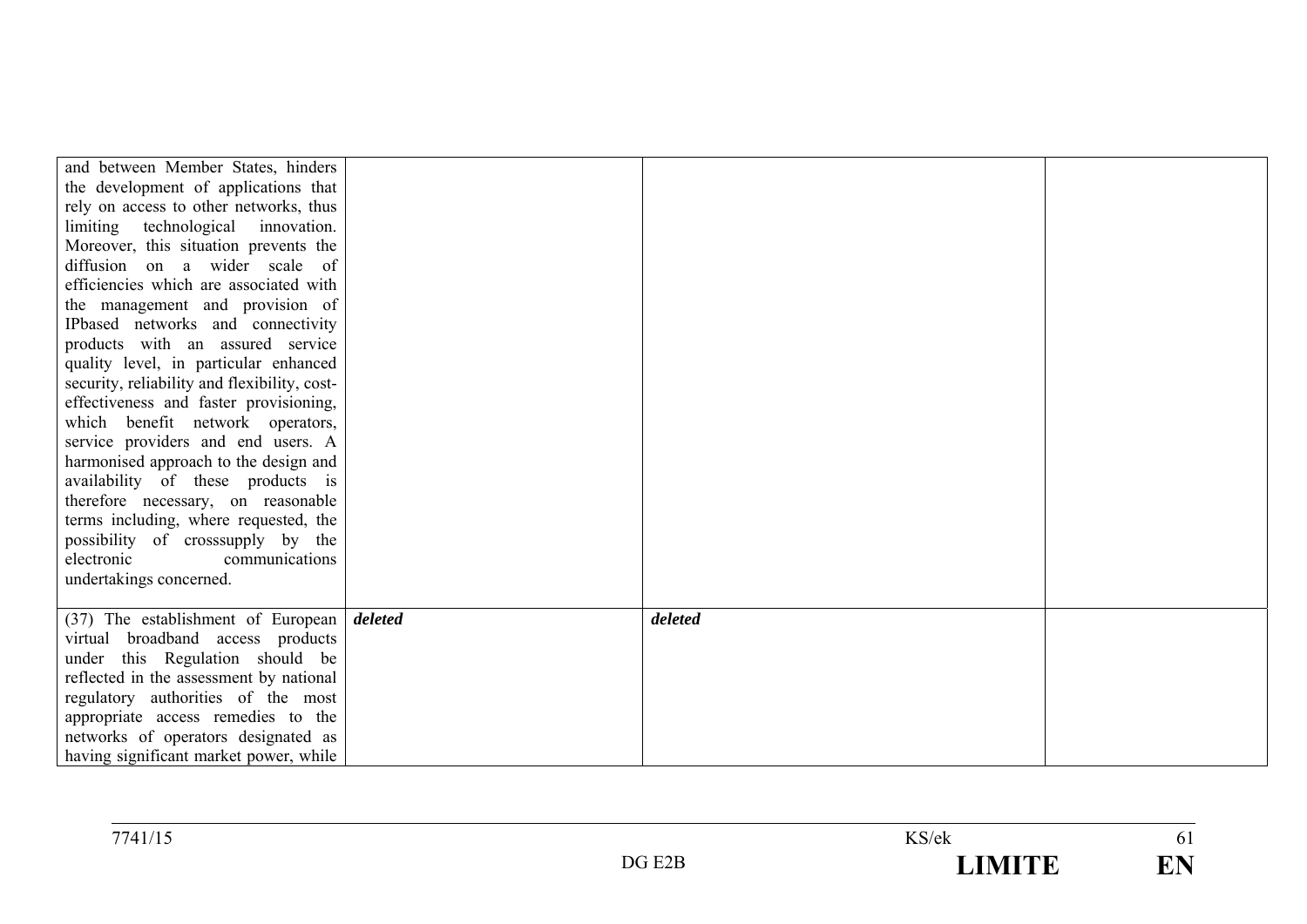| avoiding over-regulation through the          |         |  |
|-----------------------------------------------|---------|--|
| multiplication<br>unnecessary<br>of           |         |  |
| wholesale access products, whether            |         |  |
| imposed pursuant to market analysis or        |         |  |
| provided under other conditions. In           |         |  |
| particular, the introduction of the           |         |  |
| European virtual access products              |         |  |
| should not, in and of itself, lead to an      |         |  |
| increase in the number of regulated           |         |  |
| access products imposed on a given            |         |  |
| operator. Moreover, the need for              |         |  |
| regulatory<br>national<br>authorities,        |         |  |
| following the adoption of this                |         |  |
| Regulation, to assess whether a               |         |  |
| European virtual broadband access             |         |  |
| product should be imposed instead of          |         |  |
| existing wholesale access remedies,           |         |  |
| and to assess the appropriateness of          |         |  |
| imposing a European virtual broadband         |         |  |
| access product in the context of future       |         |  |
| market reviews where they find                |         |  |
| significant market power, should not          |         |  |
| affect their responsibility to identify the   |         |  |
| most appropriate and proportionate            |         |  |
| remedy to address the identified              |         |  |
| competition problem in accordance             |         |  |
| with Article 16 of Directive                  |         |  |
| 2002/21/EC.                                   |         |  |
|                                               |         |  |
| $(38)$ In the interests of regulatory deleted | deleted |  |
| predictability, key elements of evolving      |         |  |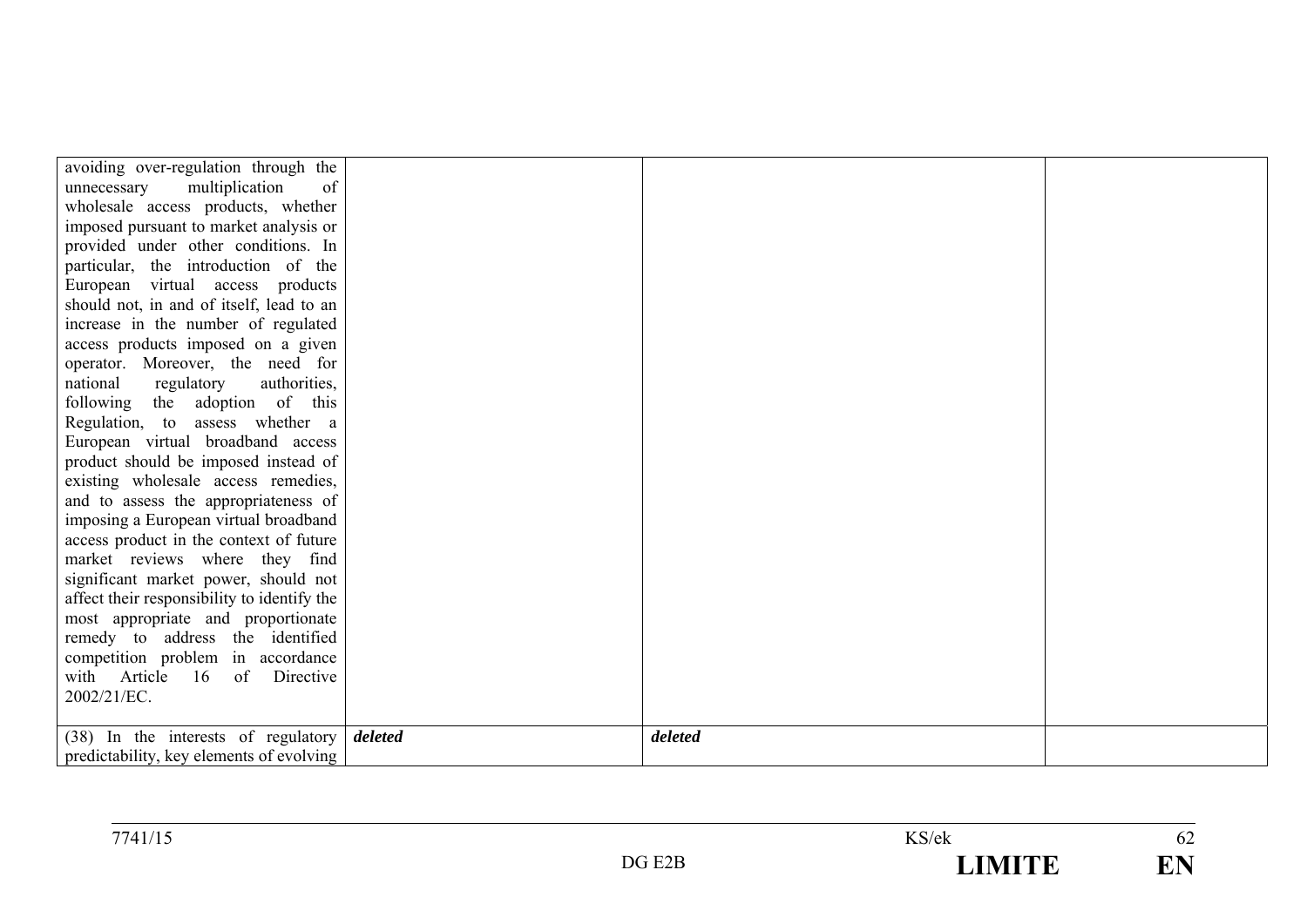| decisional practice under the current     |  |  |
|-------------------------------------------|--|--|
| legal framework which affect the          |  |  |
| conditions under which wholesale          |  |  |
| access products, including European       |  |  |
| virtual broadband access products, are    |  |  |
| made available for NGA networks,          |  |  |
| should also be reflected in the           |  |  |
| legislation. These should include         |  |  |
| provisions reflecting the importance,     |  |  |
| for the analysis of wholesale access      |  |  |
| markets and in particular of whether      |  |  |
| there is a need for price controls on     |  |  |
| such access to NGA networks, of the       |  |  |
| relationship between<br>competitive       |  |  |
| constraints from alternative fixed and    |  |  |
| infrastructures,<br>effective<br>wireless |  |  |
| of<br>nondiscriminatory<br>guarantees     |  |  |
| access, and the existing level of         |  |  |
| competition in terms of price, choice     |  |  |
| and quality at retail level. The latter   |  |  |
| consideration ultimately determines the   |  |  |
| benefits to end users. For example, in    |  |  |
| the conduct of their case-by-case         |  |  |
| assessment pursuant to Article 16 of      |  |  |
| Directive 2002/21/EC and without          |  |  |
| prejudice<br>to the assessment of         |  |  |
| significant market power and the          |  |  |
| application of EU competition rules,      |  |  |
| national regulatory authorities may       |  |  |
| consider that in the presence of two      |  |  |
| fixed NGA networks, EN 23 EN              |  |  |

| 7741/15 |           | KS/ek             | <b>UJ</b>                |  |
|---------|-----------|-------------------|--------------------------|--|
|         | E2B<br>DG | <b>IMITE</b><br>_ | <b>THE</b><br><b>LIA</b> |  |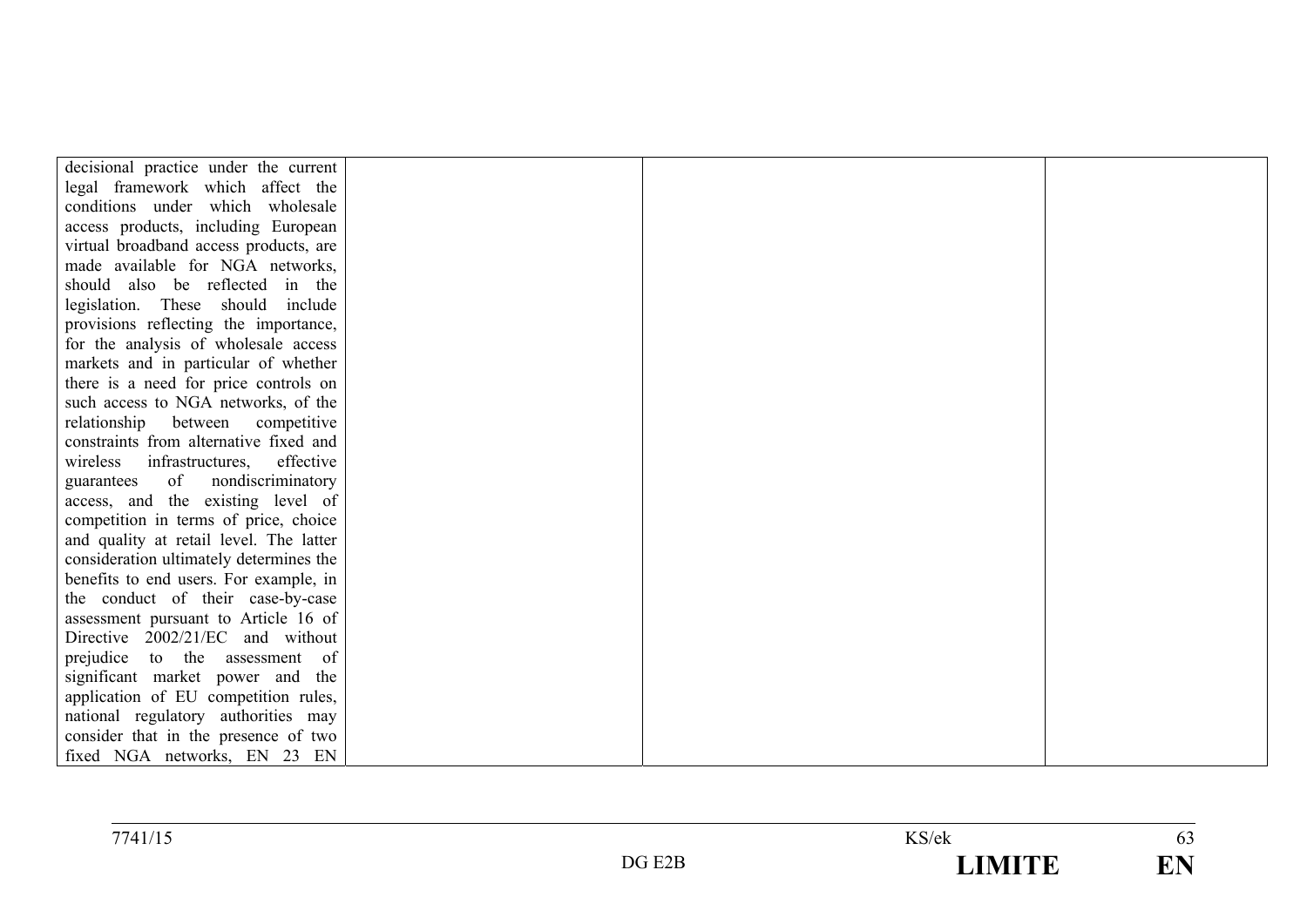| market conditions are competitive<br>enough to be able to drive network<br>upgrades and to evolve towards the<br>provision of ultra-fast services, which<br>is one important parameter of retail<br>competition.                                                                                                                                                                                                                                                                                                                                                                                                                                                                                                                                                                                                                                |             |         |  |
|-------------------------------------------------------------------------------------------------------------------------------------------------------------------------------------------------------------------------------------------------------------------------------------------------------------------------------------------------------------------------------------------------------------------------------------------------------------------------------------------------------------------------------------------------------------------------------------------------------------------------------------------------------------------------------------------------------------------------------------------------------------------------------------------------------------------------------------------------|-------------|---------|--|
|                                                                                                                                                                                                                                                                                                                                                                                                                                                                                                                                                                                                                                                                                                                                                                                                                                                 |             |         |  |
| (39) It is to be expected that intensified<br>competition in a single market will lead<br>to a reduction over time in sector-<br>specific regulation based on market<br>analysis. Indeed, one of the results of<br>completing the Single Market should<br>be a greater tendency towards effective<br>competition on relevant markets, with<br>ex post application of competition law<br>increasingly being seen as sufficient to<br>ensure market functioning. In order to<br>ensure legal clarity and predictability<br>of regulatory approaches<br>across<br>borders, clear and binding criteria<br>should be provided on how to assess<br>whether a given market still justifies<br>the imposition of ex-ante regulatory<br>obligations, by reference to the<br>durability of bottlenecks and the<br>prospects of competition, in particular | [no change] | deleted |  |
| infrastructure-based competition, and<br>the conditions of competition at retail<br>level on parameters such as price,                                                                                                                                                                                                                                                                                                                                                                                                                                                                                                                                                                                                                                                                                                                          |             |         |  |
| choice and quality, which are                                                                                                                                                                                                                                                                                                                                                                                                                                                                                                                                                                                                                                                                                                                                                                                                                   |             |         |  |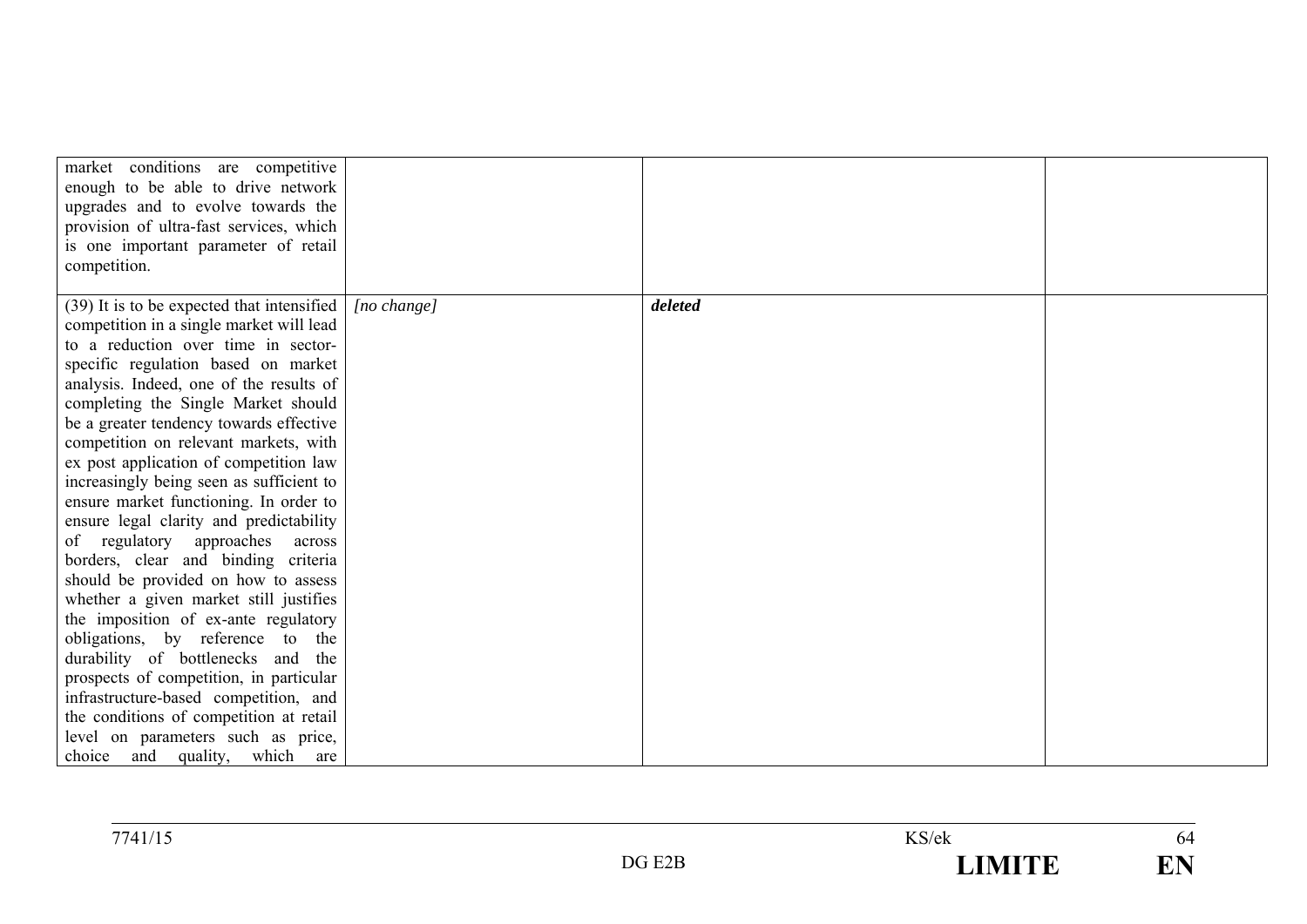| ultimately what is relevant to end users                                         |         |         |  |
|----------------------------------------------------------------------------------|---------|---------|--|
| and to the global competitiveness of                                             |         |         |  |
| the EU economy. This should underpin                                             |         |         |  |
| successive reviews of the list of                                                |         |         |  |
| markets susceptible to ex ante                                                   |         |         |  |
| regulation and help national regulators                                          |         |         |  |
| to focus their efforts where competition                                         |         |         |  |
| is not yet effective and to do so in a                                           |         |         |  |
| convergent manner. The establishment                                             |         |         |  |
| of a true single market for electronic                                           |         |         |  |
| communications may in addition affect                                            |         |         |  |
| the geographical scope of markets, for                                           |         |         |  |
| the purposes of both sectorspecific                                              |         |         |  |
| regulation based on competition                                                  |         |         |  |
| principles and the application of                                                |         |         |  |
| competition law itself.                                                          |         |         |  |
|                                                                                  |         |         |  |
| (40) Disparities in the national                                                 | deleted | deleted |  |
| implementation of sector-specific end-                                           |         |         |  |
| user protection rules create significant                                         |         |         |  |
| barriers to the single digital market, in                                        |         |         |  |
| particular in the form of increased                                              |         |         |  |
| compliance costs for providers of                                                |         |         |  |
| electronic communications to the                                                 |         |         |  |
| publice wishing to offer services across                                         |         |         |  |
| Member<br>States.<br>Moreover,                                                   |         |         |  |
| fragmentation and uncertainty as to the                                          |         |         |  |
| level of protection granted in different                                         |         |         |  |
| Member States undermines end-users'                                              |         |         |  |
| and dissuades them from<br>trust                                                 |         |         |  |
| purchasing electronic communications<br>services abroad. In order to achieve the |         |         |  |

| 7741/15<br>741/15 |                               | $T/T$ $($<br>S/ek | $\upsilon$ |
|-------------------|-------------------------------|-------------------|------------|
|                   | <b>EOE</b><br>DG <sub>l</sub> | $     -$<br>- - - | TIT.       |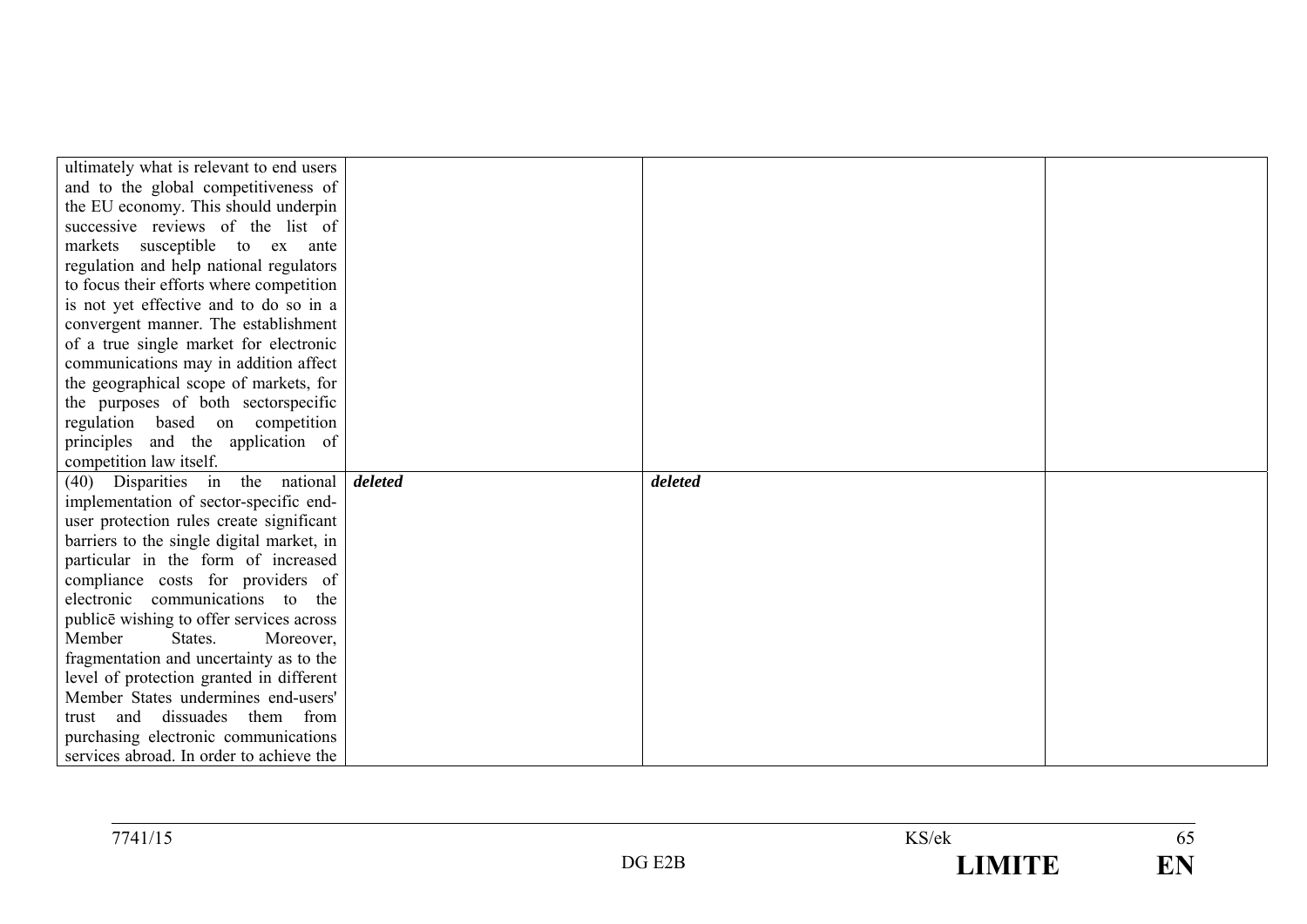| Union's objective to remove barriers to<br>the internal market it is necessary to<br>replace existing, divergent national<br>legal measures with a single and fully<br>harmonised set of sector-specific rules<br>which create a high common level of<br>protection. Such<br>end-user<br>full<br>harmonisation of the legal provisions<br>should not prevent providers of<br>electronic communications to<br>the<br>from offering<br>public<br>end-users<br>contractual arrangements which go<br>beyond that level of protection. |                                                                                                                                                                                                                                             |         |  |
|-----------------------------------------------------------------------------------------------------------------------------------------------------------------------------------------------------------------------------------------------------------------------------------------------------------------------------------------------------------------------------------------------------------------------------------------------------------------------------------------------------------------------------------|---------------------------------------------------------------------------------------------------------------------------------------------------------------------------------------------------------------------------------------------|---------|--|
| (41) As this Regulation harmonises<br>only certain sector-specific rules, it<br>should be without prejudice to the<br>general consumer protection rules, as<br>established by Union acts and national<br>legislation implementing them.                                                                                                                                                                                                                                                                                           | (41) As This Regulation harmonises<br>only certain sector-specific rules, it<br>should be without prejudice to the<br>general consumer protection rules, as<br>established by Union acts law and<br>national legislation implementing them. | deleted |  |
| (42) Where the provisions in Chapters<br>4 and 5 of this Regulation refer to end-<br>users, such provisions should apply not<br>only to consumers but also to other<br>categories of endusers, primarily micro<br>enterprises. At their individual request,<br>end-users other than consumers should<br>be able to agree, by individual contract,<br>to deviate from certain provisions.                                                                                                                                          | deleted                                                                                                                                                                                                                                     | deleted |  |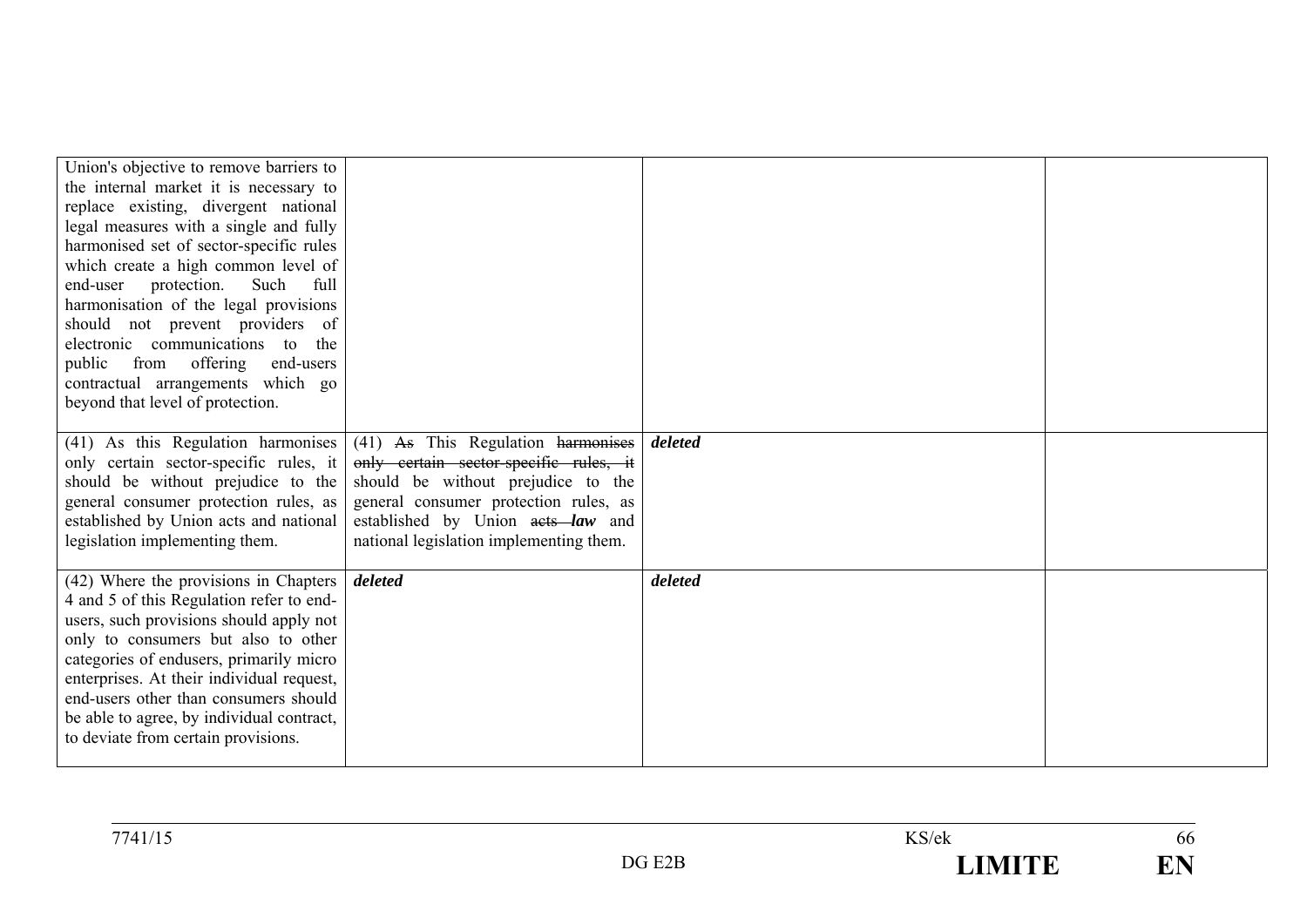| $(43)$ The completion of the single        | $[no \ change]$ | deleted |  |
|--------------------------------------------|-----------------|---------|--|
| market for electronic communications       |                 |         |  |
| also requires the removal of barriers for  |                 |         |  |
| end-users to have access to electronic     |                 |         |  |
| communications services across the         |                 |         |  |
| Union. Public<br>authorities<br>should     |                 |         |  |
| therefore not raise or maintain            |                 |         |  |
| obstacles to the cross-border purchase     |                 |         |  |
| of such services. Providers<br>of          |                 |         |  |
| communications to<br>electronic<br>the     |                 |         |  |
| public should not deny or restrict         |                 |         |  |
| access or discriminate against end-        |                 |         |  |
| users on the basis of their nationality or |                 |         |  |
| <b>State</b><br>of<br>residence.<br>Member |                 |         |  |
| Differentiation should, however, be        |                 |         |  |
| possible on the basis of objectively       |                 |         |  |
| justifiable differences in costs, risks    |                 |         |  |
| and market conditions such as demand       |                 |         |  |
| variations and pricing by competitors.     |                 |         |  |
| (44) Very significant price differences    | deleted         | deleted |  |
| continue to prevail, both for fixed and    |                 |         |  |
| mobile<br>communications,<br>between       |                 |         |  |
| <b>SMS</b><br>voice<br>domestic<br>and     |                 |         |  |
| communications and those terminating       |                 |         |  |
| in another Member State. While there       |                 |         |  |
| are substantial variations between         |                 |         |  |
| tariff<br>countries,<br>operators<br>and   |                 |         |  |
| packages, and between mobile and           |                 |         |  |
| fixed services, this continues to affect   |                 |         |  |
| more vulnerable customer groups and        |                 |         |  |
| seamless<br>barriers to<br>to<br>pose      |                 |         |  |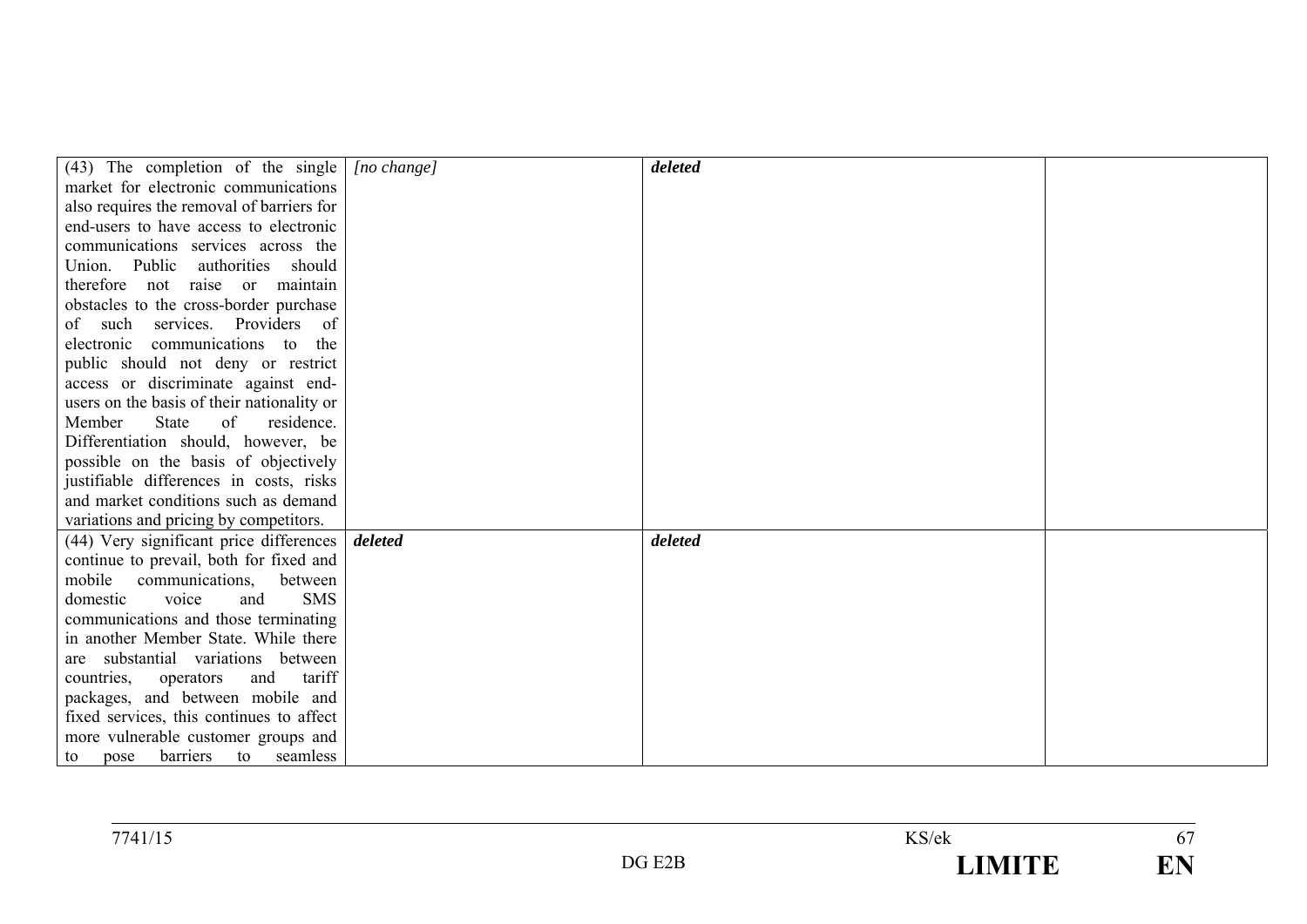| communication within the Union. This       |  |  |
|--------------------------------------------|--|--|
| occurs in spite of a very significant      |  |  |
| reduction, and convergence in absolute     |  |  |
| terms, of termination rates in the         |  |  |
| different Member States, and low           |  |  |
| prices on transit markets. Moreover,       |  |  |
| the transition to an "all-IP" electronic   |  |  |
| communications environment should in       |  |  |
| due course bring additional cost           |  |  |
| reductions. Any significant retail tariff  |  |  |
| differences between domestic fixed         |  |  |
| longdistance communications which          |  |  |
| are communications other than those        |  |  |
| within one local area identified by a      |  |  |
| geographic area code in the national       |  |  |
| fixed<br>numbering<br>plan,<br>and         |  |  |
| communications terminating in another      |  |  |
| Member State, should therefore be          |  |  |
| justified by reference to objective        |  |  |
| criteria. Retail tariffs for international |  |  |
| mobile communications should not           |  |  |
| exceed the euro-voice and euro-SMS         |  |  |
| tariffs for regulated roaming calls and    |  |  |
| SMS messages, respectively, provided       |  |  |
| for in Regulation (EU) No 531/2012         |  |  |
| unless justified by reference to           |  |  |
| objective criteria. Such criteria may      |  |  |
| include<br>additional<br>costs and a       |  |  |
| reasonable related<br>margin. Other        |  |  |
| include<br>objective<br>factors<br>may     |  |  |
| differences in related price elasticity    |  |  |

| 7741/15 |                      | $\mathrm{Y}S/\mathrm{ek}$ | 68 |
|---------|----------------------|---------------------------|----|
|         | $\blacksquare$<br>70 | <b>AITE</b>               | டப |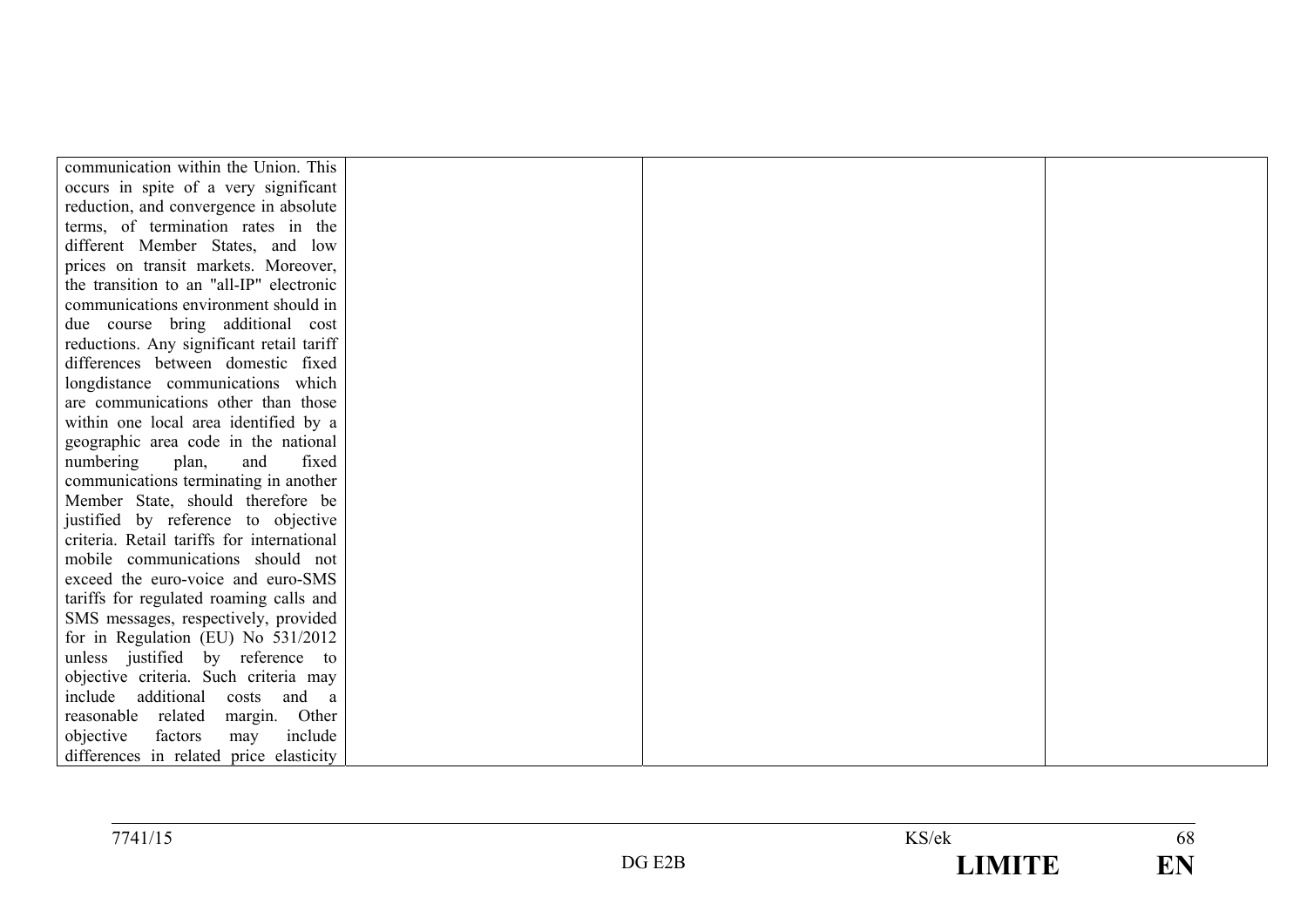| and the easy availability to all end<br>of alternative tariffs from<br>users<br>providers of electronic communications<br>to the public which offer cross-border<br>communications within the Union at<br>little or no extra charge, or of<br>information society services with<br>comparable functionalities, provided<br>that end users are actively informed of<br>such alternatives by their providers.                                                                                                                                                                                                                                                                                                                                       |                                                                                                                                                                                                                                                                                                                                                                                                                                                                                                                                                                                                                                                                                                                                                                                           |                                                                                                                                                                                                                                                                                                                                                                                                                                                                                                                                                                                                                                                                                                                                                                                                                                                                                                                                                                                                                            |  |
|---------------------------------------------------------------------------------------------------------------------------------------------------------------------------------------------------------------------------------------------------------------------------------------------------------------------------------------------------------------------------------------------------------------------------------------------------------------------------------------------------------------------------------------------------------------------------------------------------------------------------------------------------------------------------------------------------------------------------------------------------|-------------------------------------------------------------------------------------------------------------------------------------------------------------------------------------------------------------------------------------------------------------------------------------------------------------------------------------------------------------------------------------------------------------------------------------------------------------------------------------------------------------------------------------------------------------------------------------------------------------------------------------------------------------------------------------------------------------------------------------------------------------------------------------------|----------------------------------------------------------------------------------------------------------------------------------------------------------------------------------------------------------------------------------------------------------------------------------------------------------------------------------------------------------------------------------------------------------------------------------------------------------------------------------------------------------------------------------------------------------------------------------------------------------------------------------------------------------------------------------------------------------------------------------------------------------------------------------------------------------------------------------------------------------------------------------------------------------------------------------------------------------------------------------------------------------------------------|--|
| (45) The internet has developed over<br>the past decades as an open platform<br>for innovation with low access barriers<br>for end-users, content and application<br>providers<br>and<br>internet<br>service<br>providers. The existing regulatory<br>framework aims at promoting the<br>ability of end-users to access and<br>distribute<br>information<br><sub>or</sub><br>run<br>applications and services of<br>their<br>choice. Recently, however, the report<br>of the Body of European Regulators for<br>Electronic Communications (BEREC)<br>traffic<br>management<br>practices<br>on<br>published in May 2012 and a study,<br>commissioned by the Executive<br>Agency for Consumers and Health and<br>published in December 2012, on the | (45) The internet has developed over the<br>past decades as an open platform for<br>innovation with low access barriers for<br>end-users, content and application<br>providers and internet service providers.<br>The principle of 'net neutrality' in the<br>open internet means that traffic should<br>be<br>treated<br><i>equally,</i><br>without<br>discrimination,<br>restriction<br>or<br>interference, independent of the sender,<br>receiver, type, content, device, service<br>or application. As stated by the<br><b>European Parliament resolution of 17</b><br>November 2011 on the open internet<br>and net neutrality in Europe <sup>20</sup> , the<br>internet's open character has been a<br>key driver of competitiveness, economic<br>growth, social development<br>and | $(45)$ (3) The internet has developed over the past<br>decades as an open platform for innovation with low<br>access barriers for end-users, content and application<br>providers and internet service providers. The existing<br>regulatory framework aims at promoting the ability of<br>end-users to access and distribute information or run<br>applications and services of their choice. Recently,<br>However, the report of the Body of European<br>Regulators for Electronic Communications (BEREC)<br>on traffic management practices published in May 2012<br>and a study, commissioned by the Executive Agency<br>for Consumers and Health and published in December<br>2012, on the functioning of the market of internet<br>access and provision from a consumer perspective,<br>showed that a significant number of end-users are<br>affected by traffic management practices which block<br>or slow down specific applications. These tendencies<br>require elear <i>common</i> rules at the Union level to |  |

*26P7\_TA(2011)0511 (OJ C 153 E, 31.5.2013, p. 128).*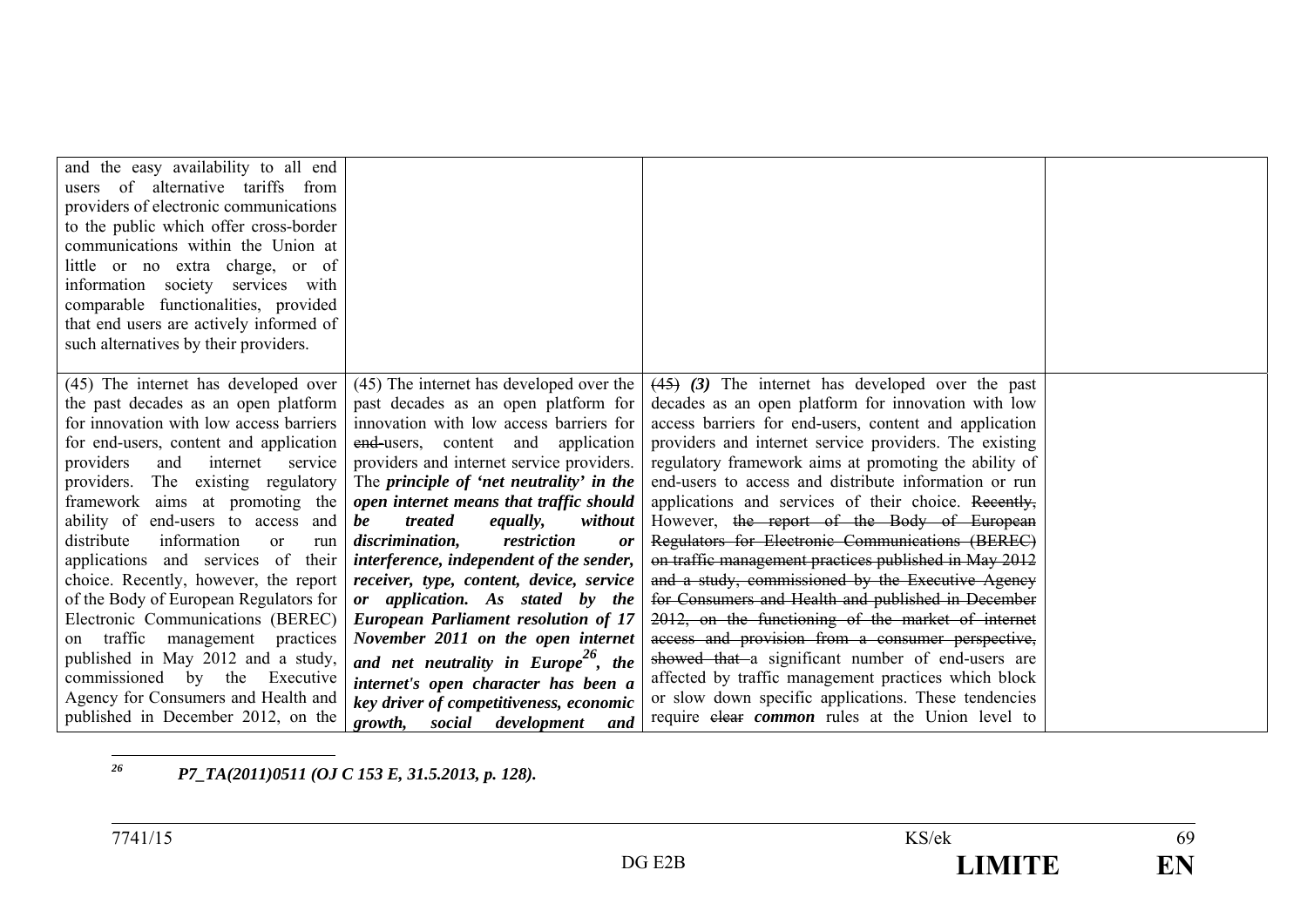|                                         | functioning of the market of internet   <i>innovation - which has led to</i> | maintain the open internet and to avoid fragmentation |  |
|-----------------------------------------|------------------------------------------------------------------------------|-------------------------------------------------------|--|
| access and provision from a consumer    | spectacular levels of development in                                         | of the single market resulting from individual Member |  |
| perspective, showed that a significant  | online applications, content and                                             | States' measures.                                     |  |
| number of end-users are affected by     | services – and thus of growth in the                                         |                                                       |  |
| traffic management practices which      | offer of, and demand for, content and                                        |                                                       |  |
| block or slow down specific             | services, and has made it a vitally                                          |                                                       |  |
| applications. These tendencies require  | important accelerator in the free                                            |                                                       |  |
| clear rules at the Union level to       | circulation of knowledge, ideas and                                          |                                                       |  |
| maintain the open internet and to avoid | information, including in countries                                          |                                                       |  |
| fragmentation of the single market      | where access to independent media is                                         |                                                       |  |
| resulting from individual Member        | <b>The</b> existing regulatory<br>limited.                                   |                                                       |  |
| States' measures.                       | framework aims at promoting the ability                                      |                                                       |  |
|                                         | of users to access and distribute                                            |                                                       |  |
|                                         | information or run applications and                                          |                                                       |  |
|                                         | services of their choice. Recently,                                          |                                                       |  |
|                                         | however, the report of the Body of                                           |                                                       |  |
|                                         | European Regulators for Electronic                                           |                                                       |  |
|                                         | Communications (BEREC) on traffic                                            |                                                       |  |
|                                         | management practices published in May                                        |                                                       |  |
|                                         | 2012 and a study, commissioned by the                                        |                                                       |  |
|                                         | Executive Agency for Consumers and                                           |                                                       |  |
|                                         | Health and published in December 2012,                                       |                                                       |  |
|                                         | on the functioning of the market of                                          |                                                       |  |
|                                         | internet access and provision from a                                         |                                                       |  |
|                                         | consumer perspective, showed that a                                          |                                                       |  |
|                                         | significant number of users are affected                                     |                                                       |  |
|                                         | by traffic management practices which                                        |                                                       |  |
|                                         | slow<br>down<br>block or<br>specific                                         |                                                       |  |
|                                         | applications. These tendencies require                                       |                                                       |  |
|                                         | clear rules at the Union level to maintain                                   |                                                       |  |
|                                         | the open internet and to avoid                                               |                                                       |  |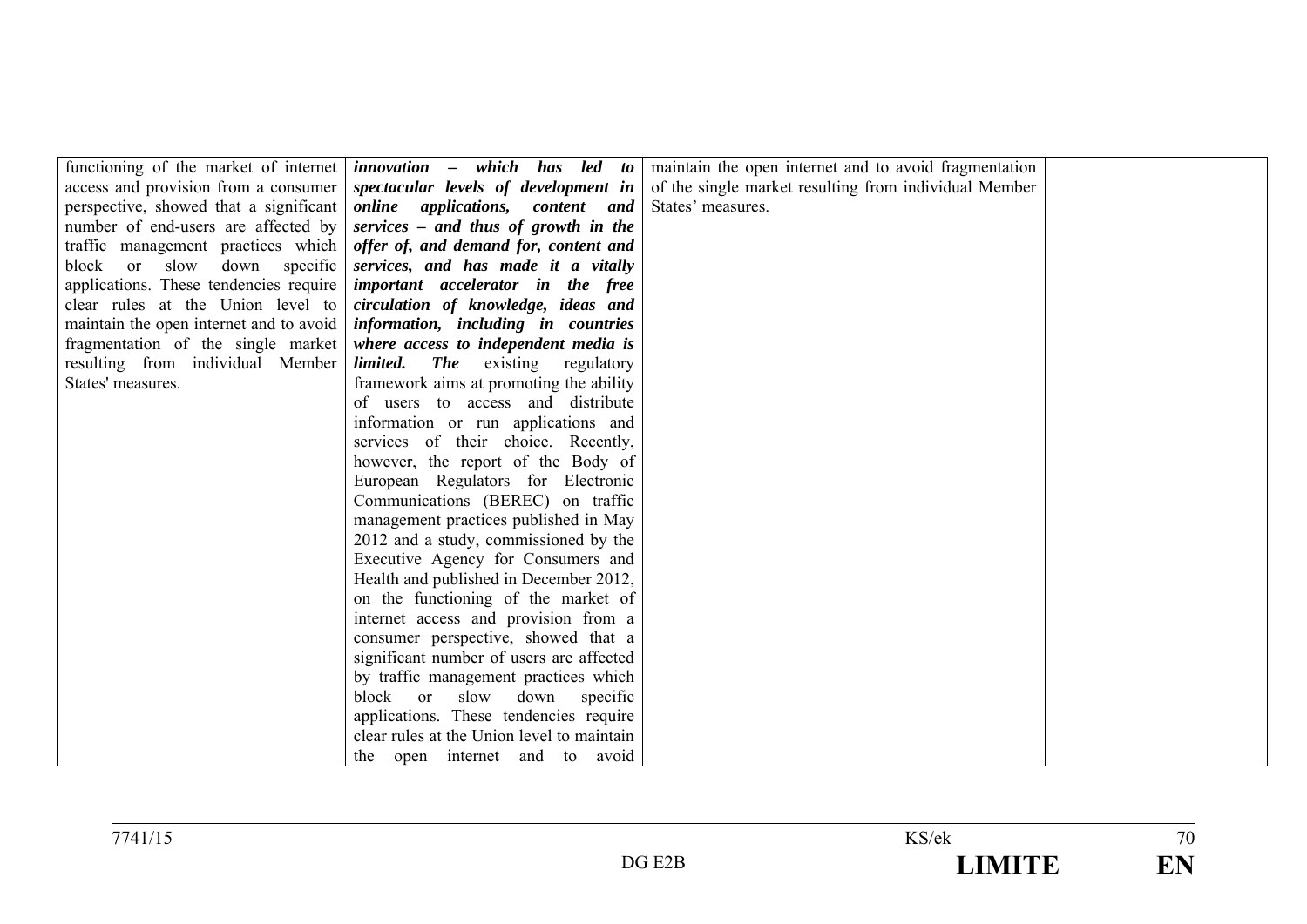| fragmentation of the single market<br>resulting from individual Member<br>States' measures. |                                                                                                                                                                                                                                                                                                                                                                                                                                                                                                                        |  |
|---------------------------------------------------------------------------------------------|------------------------------------------------------------------------------------------------------------------------------------------------------------------------------------------------------------------------------------------------------------------------------------------------------------------------------------------------------------------------------------------------------------------------------------------------------------------------------------------------------------------------|--|
|                                                                                             | (4) End-users should be free to choose between<br>various types of terminal equipment (defined in<br>Directive 2008/63/EC on competition in the markets in<br>telecommunications terminal equipment) to access the<br>internet. Providers of internet access service should<br>not impose restrictions on the use of terminal<br>equipment connecting to the network, in addition to<br><i>those imposed by terminal equipment's manufacturers</i><br>or distributors in compliance with Union law.                    |  |
|                                                                                             | (5) Internet access service is any service that provides<br>connectivity to the internet, irrespective of the network<br>technology and terminal equipment used by end-user.<br>However, for reasons outside the control of internet<br>access service providers, some end points of the<br>internet may not always be accessible, for instance due<br>to measures taken by public authorities. Therefore, a<br>provider is deemed to comply with its obligation<br>related to the offering an internet access service |  |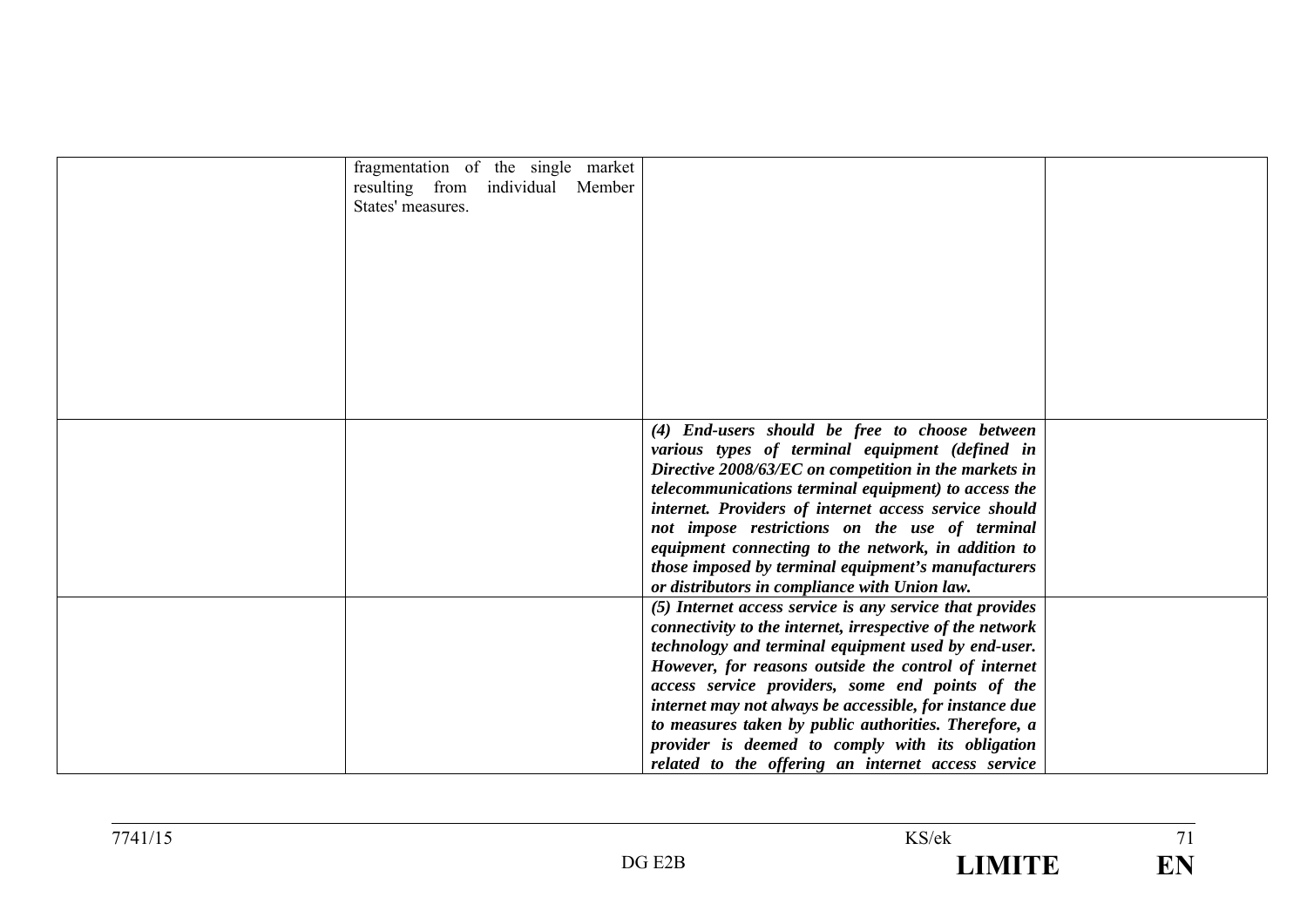|                                            |                                             | within the meaning of this Regulation when that           |  |
|--------------------------------------------|---------------------------------------------|-----------------------------------------------------------|--|
|                                            |                                             | service provides connectivity to substantially all end    |  |
|                                            |                                             | points of the internet.                                   |  |
|                                            |                                             | (6) In order to exercise their right set out in Article   |  |
|                                            |                                             | $3(1)$ , end-users should be free to agree with providers |  |
|                                            |                                             | of internet access services on tariffs with specific data |  |
|                                            |                                             | volumes and speeds or on other technical or               |  |
|                                            |                                             | commercial characteristics of the internet access         |  |
|                                            |                                             | service. Such agreements, as well as commercial           |  |
|                                            |                                             | practices conducted by providers of internet access       |  |
|                                            |                                             | service, should not limit the exercise of the right set   |  |
|                                            |                                             | out in Article $3(1)$ and thus circumvent provisions of   |  |
|                                            |                                             | this Regulation on safeguarding internet access.          |  |
|                                            |                                             | Commercial practices should not, given their scale,       |  |
|                                            |                                             | lead to situations where end-users' choice is             |  |
|                                            |                                             | significantly reduced in practice. Since the right to     |  |
|                                            |                                             | open internet is based on end-user's choice to access     |  |
|                                            |                                             | preferred content and information, such practices         |  |
|                                            |                                             | would therefore result in undermining the essence of      |  |
|                                            |                                             | this right.                                               |  |
| (46) The freedom of end-users to           | $(46)$ The freedom of end-users to access   | deleted                                                   |  |
| access and distribute information and      | and distribute information and lawful       |                                                           |  |
| lawful content, run applications and       | content, run applications and use           |                                                           |  |
| use services of their choice is subject to | services of their choice is subject to the  |                                                           |  |
| the respect of Union and compatible        | respect of Union and compatible             |                                                           |  |
| national law. This Regulation defines      | national law. This Regulation defines the   |                                                           |  |
| the limits for any restrictions to this    | limits for any restrictions to this freedom |                                                           |  |
| freedom by providers of electronic         | providers<br>of<br>electronic<br>by         |                                                           |  |
| communications to the public but is        | communications to the public but is         |                                                           |  |
| without prejudice to other Union           | without prejudice to other Union            |                                                           |  |
| legislation, including copyright rules     | legislation, including copyright rules and  |                                                           |  |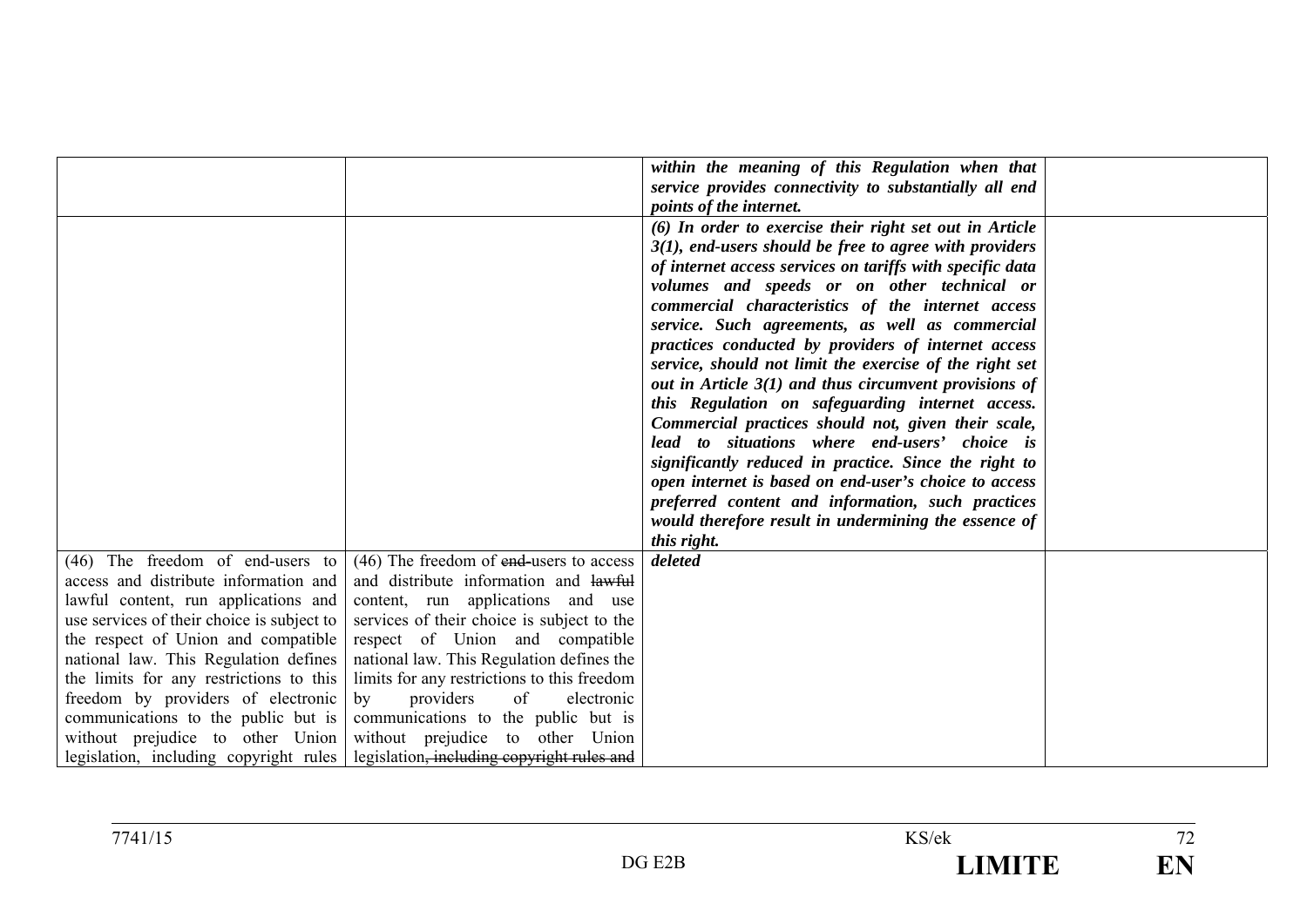| and Directive 2000/31/EC.                | Directive 2000/31/EC                      |         |  |
|------------------------------------------|-------------------------------------------|---------|--|
|                                          |                                           |         |  |
| $(47)$ In an open internet, providers of | $(47)$ In an open internet, providers of  | deleted |  |
| electronic communications to the         | electronic communications to the public   |         |  |
| public should, within contractually      | internet access services should, within   |         |  |
| agreed limits on data volumes and        | contractually agreed limits on data       |         |  |
| speeds for internet Access services, not | volumes and speeds for internet access    |         |  |
| block, slow down, degrade or             | services, not block, slow down, degrade   |         |  |
| discriminate against specific content,   | or discriminate against specific content, |         |  |
| applications or services or specific     | applications or services or specific      |         |  |
| classes thereof except for a limited     | classes thereof except for a limited      |         |  |
| number<br>of<br>traffic<br>reasonable    | number<br>of<br>reasonable<br>traffic     |         |  |
| management measures. Such measures       | management measures. Such measures        |         |  |
| should be transparent, proportionate     | should be <i>technically necessary</i> ,  |         |  |
| and non-discriminatory. Reasonable       | transparent, proportionate and non-       |         |  |
| traffic<br>management<br>encompasses     | Reasonable traffic<br>discriminatory.     |         |  |
| prevention or impediment of serious      | management encompasses prevention or      |         |  |
| crimes, including voluntary actions of   | impediment of serious crimes, including   |         |  |
| providers to prevent access to and       | voluntary actions of providers to prevent |         |  |
| distribution of child pornography.       | access to and distribution of child       |         |  |
| Minimising the effects of network        | pornography. Minimising the effects of    |         |  |
| should be considered<br>congestion       | network congestion should be              |         |  |
| reasonable provided that network         | considered reasonable provided that       |         |  |
| congestion occurs only temporarily or    | network congestion occurs only            |         |  |
| in exceptional circumstances.            | temporarily or in exceptional             |         |  |
|                                          | eireumstances Addressing network          |         |  |
|                                          | congestion should be allowed provided     |         |  |
|                                          | that network congestion occurs only       |         |  |
|                                          | temporarily<br>or in<br>exceptional       |         |  |
|                                          | circumstances. National Regulatory        |         |  |
|                                          | Authorities should be able to require     |         |  |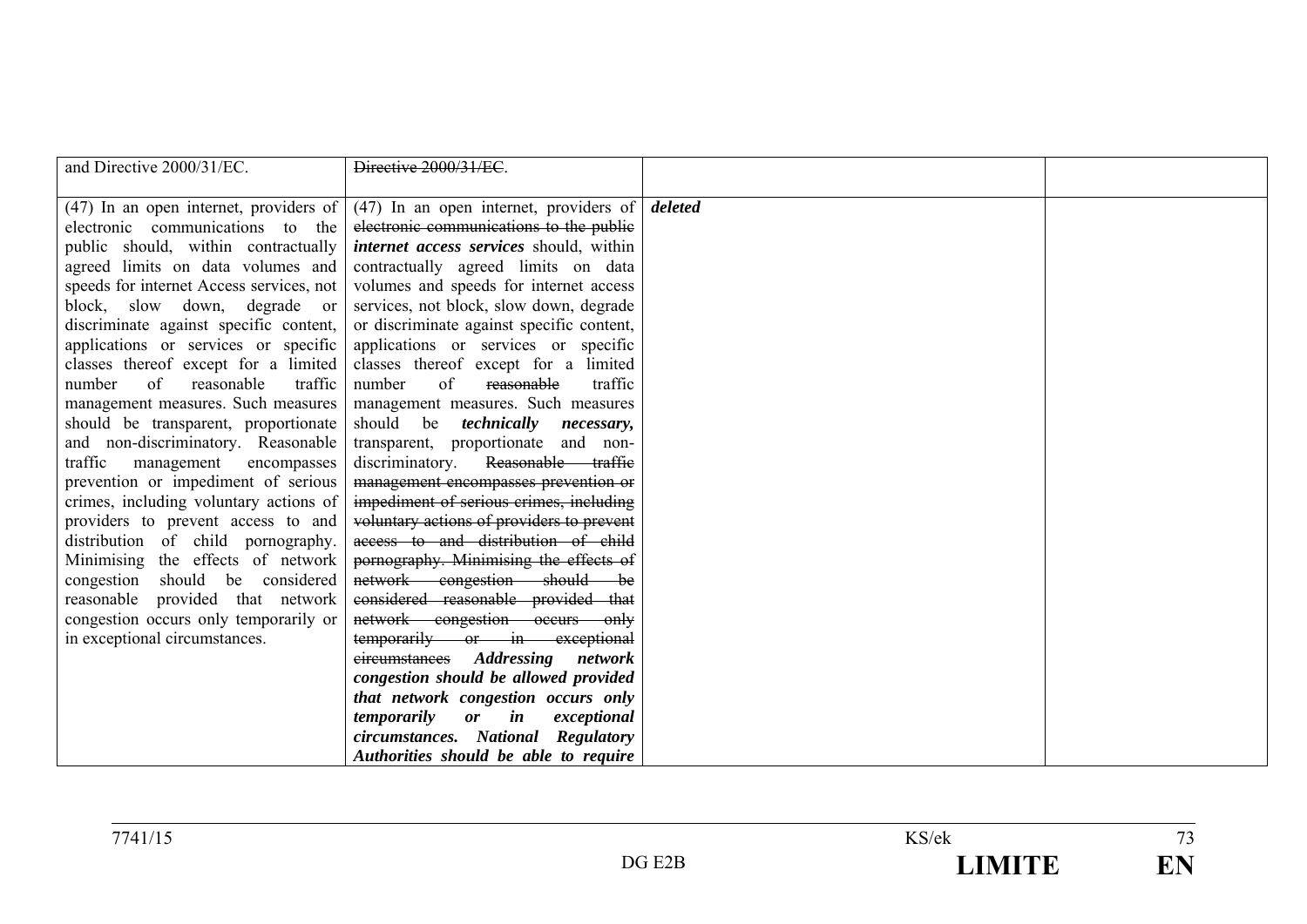|                                          | that a provider demonstrates that equal         |                                                           |  |
|------------------------------------------|-------------------------------------------------|-----------------------------------------------------------|--|
|                                          |                                                 |                                                           |  |
|                                          | treatment of traffic will be substantially      |                                                           |  |
|                                          | less efficient.                                 |                                                           |  |
|                                          | (47a) This Regulation is without                |                                                           |  |
|                                          | prejudice to Directive 2002/58/EC.              |                                                           |  |
| (48) Volume-based tariffs should be      | (48) Volume-based tariffs should be             | deleted                                                   |  |
| compatible<br>with<br>considered<br>the  | considered compatible with the principle        |                                                           |  |
| principle of an open internet as long as | of an open internet as long as they allow       |                                                           |  |
| they allow end-users to choose the       | end-users<br>choose<br>the<br>tariff<br>to      |                                                           |  |
| tariff corresponding to their normal     | corresponding to their normal data              |                                                           |  |
| data consumption based on transparent    | consumption based on <i>clear</i> , transparent |                                                           |  |
| information about the conditions and     | and explicit information about the              |                                                           |  |
| implications of such choice. At the      | conditions and implications of such             |                                                           |  |
| same time, such tariffs should enable    | choice. At the same time, such tariffs          |                                                           |  |
| providers of electronic communications   | should enable providers of electronic           |                                                           |  |
| to the public to better adapt network    | communications to the public internet           |                                                           |  |
| capacities to expected data volumes. It  | access services to better adapt network         |                                                           |  |
| is essential that end-users are fully    | capacities to expected data volumes. It is      |                                                           |  |
| informed before agreeing to any data     | essential that end-users are fully              |                                                           |  |
| volume or speed limitations and the      | informed before agreeing to any data            |                                                           |  |
| tariffs applicable, that they can        | volume or speed limitations and the             |                                                           |  |
| continuously<br>monitor<br>their         | tariffs<br>applicable, that they<br>can         |                                                           |  |
| easily<br>consumption<br>and<br>acquire  | continuously monitor their consumption          |                                                           |  |
| extensions of the<br>available data      | and easily acquire extensions of the            |                                                           |  |
| volumes if desired.                      | available data volumes if desired.              |                                                           |  |
|                                          |                                                 |                                                           |  |
| $(49)$ There is also end-user demand for | $(49)$ There is also end- It should be          | $(49)$ (7) There is also end-user demand for services and |  |
| services and applications requiring an   | <i>possible to meet</i> user demand for         | applications requiring an enhanced level of assured       |  |
| enhanced level of assured service        | services and applications requiring an          | service quality offered by providers of electronic        |  |
| quality offered by providers of          | enhanced level of assured service quality       | communications to the public or by content,               |  |
| electronic communications to<br>the      | offered by providers of electronic              | applications or service providers on the part of content, |  |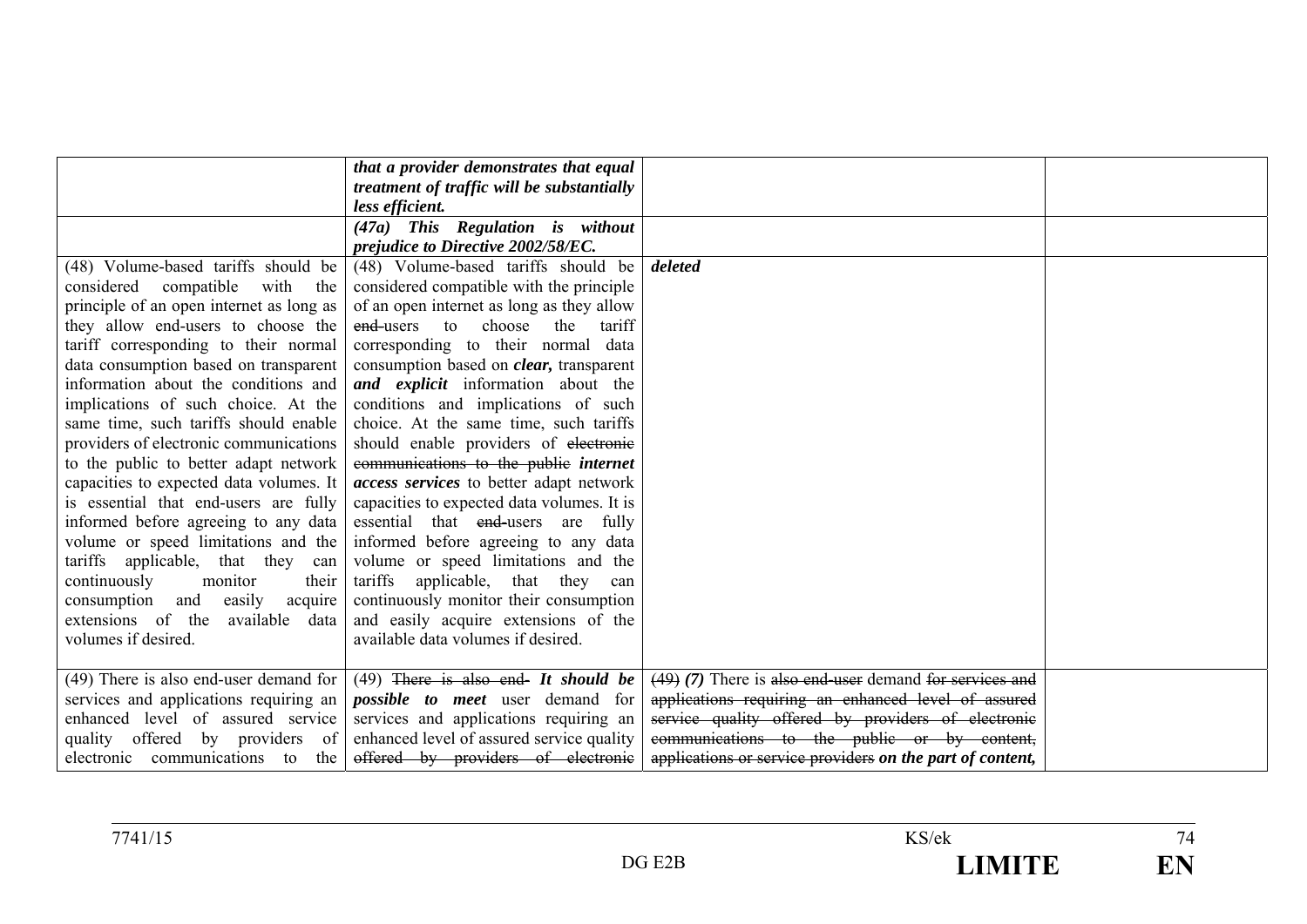| public or by content, applications or    | communications to the public or by          | applications and services providers, as well as on the        |  |
|------------------------------------------|---------------------------------------------|---------------------------------------------------------------|--|
| service providers. Such services may     | content, applications or service            | part of end-users, for the provision of electronic            |  |
| comprise inter alia broadcasting via     | providers. Such services may comprise       | communication services other than internet access             |  |
| Internet Protocol (IP-TV),<br>video-     | inter alia broadcasting via Internet        | services, based on specific quality of service levels.        |  |
| conferencing<br>and certain<br>health    | Protocol (IP-TV), video-conferencing        | Such services may comprise inter alia broadcasting via        |  |
| End-users<br>applications.<br>should     | and certain health applications. End-       | Internet Protocol (IP-TV), video-conferencing and             |  |
| therefore also be free to conclude       | Users should therefore also be free to      | eertain health applications. Agreements in this respect       |  |
| agreements on the provision of           | conclude agreements on the provision of     | could also play an important role in the provision of         |  |
| specialised services with an enhanced    | specialised services with an enhanced       | services with a public interest as well as in the             |  |
| quality of service with either providers | quality of service with either providers    | development of new services such as machine-to-               |  |
| of electronic communications to the      | of internet access services, providers of   | machine communications. At the same time, such                |  |
| public or providers of content,          | electronic communications to the public     | agreements should allow providers of electronic               |  |
| applications or services.                | or providers of content, applications or    | communications to the public to better balance traffic        |  |
|                                          | services. Where such agreements are         | and prevent network congestion. End-users, including          |  |
|                                          | concluded with the provider of internet     | providers of content, applications and services End-          |  |
|                                          | access, that provider should ensure that    | users should therefore also be <i>remain</i> free to conclude |  |
|                                          | the enhanced quality service does not       | with<br>providers<br>of<br>agreements<br>electronic           |  |
|                                          | cause material detriment to the general     | communications to the public, on the provision of             |  |
|                                          | quality of internet access. Furthermore,    | specialised which require specific levels of quality of       |  |
|                                          | traffic management measures should          | service with an enhanced quality of service with either       |  |
|                                          | not be applied in such a way as to          | providers of electronic communications to the public or       |  |
|                                          | discriminate<br><i>between</i><br>competing | providers of content, applications or services. Such          |  |
|                                          | services.                                   | services should not be offered as a replacement for           |  |
|                                          |                                             | internet access services, and their provision should not      |  |
|                                          |                                             | impair in a material manner the availability and              |  |
|                                          |                                             | quality of internet access services for other end-users.      |  |
|                                          |                                             | National regulatory authorities should ensure that            |  |
|                                          |                                             | providers of electronic communications to the public          |  |
|                                          |                                             | comply with this requirement, as set out in Article 4.        |  |
|                                          |                                             | In this respect, national regulatory authorities should       |  |
|                                          |                                             | assess whether the negative impact on the availability        |  |
|                                          |                                             |                                                               |  |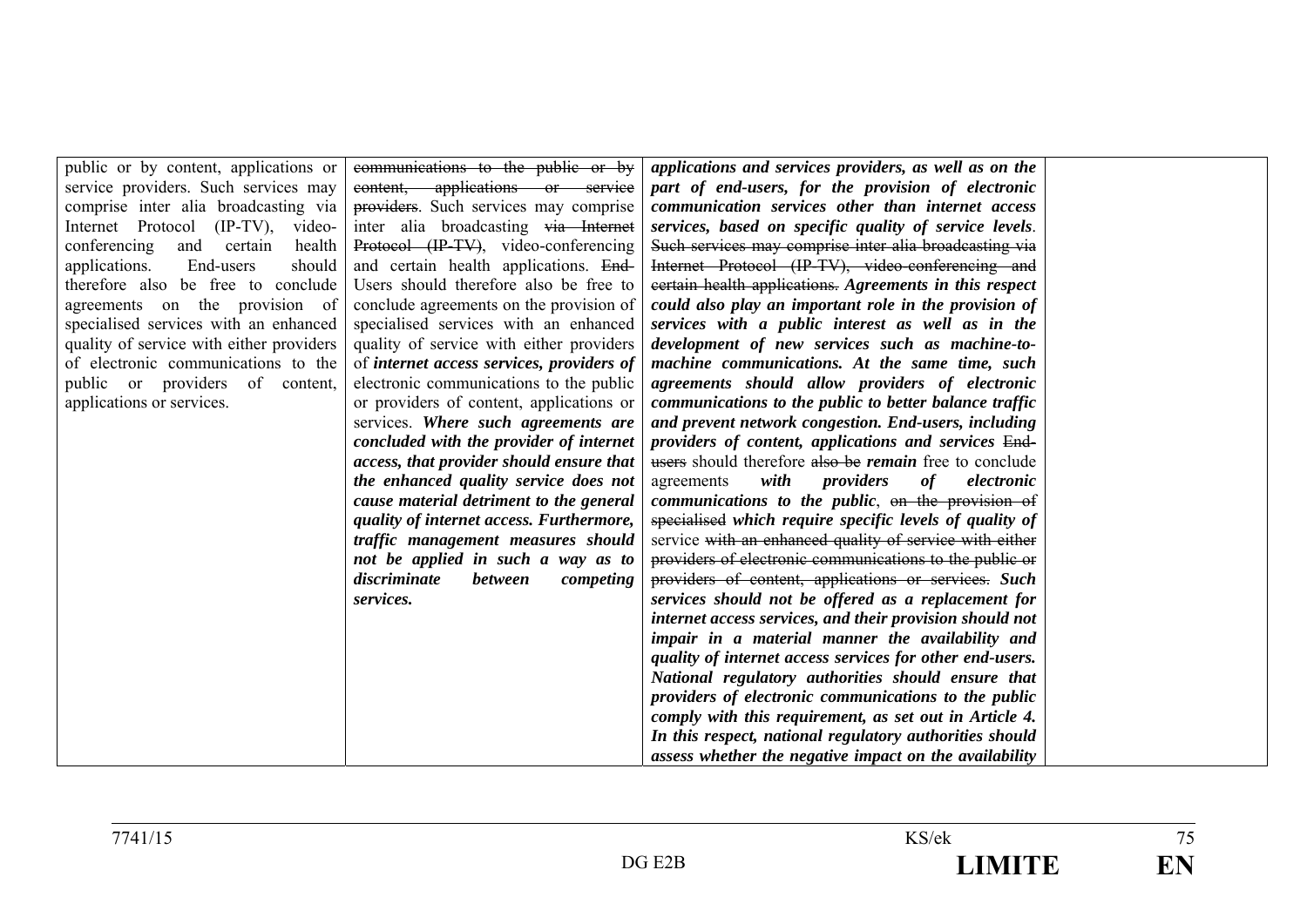| and quality of internet access services is material by     |  |
|------------------------------------------------------------|--|
| analysing, inter alia, quality parameters such as          |  |
| timing and reliability parameters (latency, jitter,        |  |
| packet loss), levels and effects of congestion in the      |  |
| network, actual versus advertised speeds, performance      |  |
| of internet access services compared with services         |  |
| other than internet access services, and quality as        |  |
| perceived by end-users.                                    |  |
| (8) End-users should have rights to access their           |  |
| preferred content and information, to use and provide      |  |
| preferred services and applications, as well as            |  |
| terminal equipment. Reasonable traffic management          |  |
| contributes to an efficient use of network resources       |  |
| and thus also protects the freedom of internet access      |  |
| service providers to conduct a business. Innovation by     |  |
| content service and application providers should be        |  |
| fostered. In order to be considered reasonable, traffic    |  |
| management measures applied by providers of                |  |
| internet access services should be transparent,            |  |
| proportionate, non-discriminatory and should not           |  |
| constitute<br>anti-competitive<br>behaviour.<br><b>The</b> |  |
| requirement for traffic management measures to be          |  |
| non-discriminatory does not preclude providers of          |  |
| internet access services to implement traffic              |  |
| management measures which take into account                |  |
| objectively different quality of service requirements of   |  |
| certain traffic (for example, latency or high              |  |
| bandwidth). Blocking, slowing down, altering,              |  |
| degrading or discriminating against specific content,      |  |
| applications or services should be prohibited, subject     |  |
| to justified and defined exceptions laid down in this      |  |
|                                                            |  |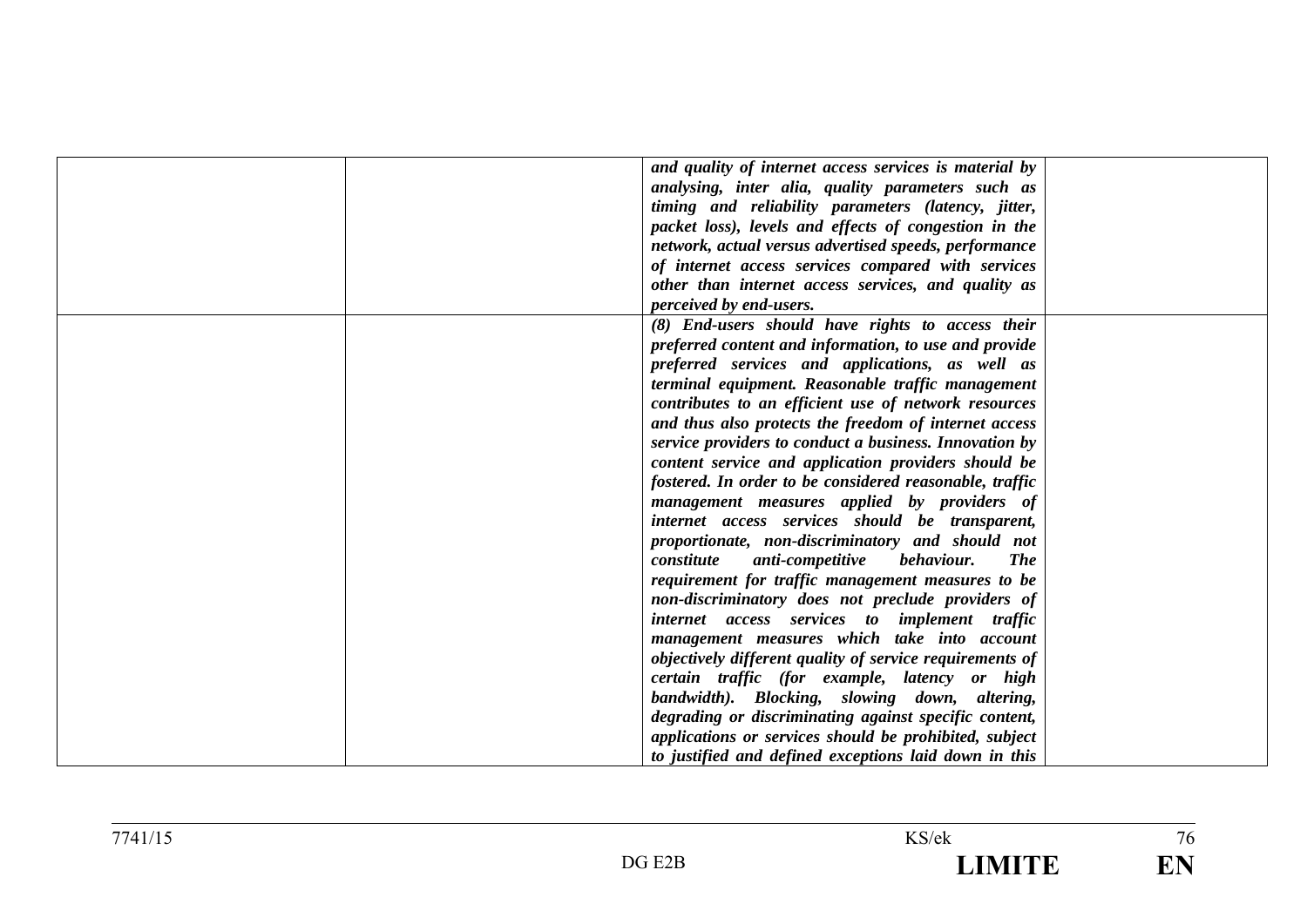| Regulation. Content, services and applications should<br>be protected because of the negative impact of           |
|-------------------------------------------------------------------------------------------------------------------|
| blocking or other restrictive measures on end-user                                                                |
| choice and innovation. Rules against altering content,<br>services or applications refer to a modification of the |
| content of the communication, but do not ban non-                                                                 |
| discriminatory data compression techniques which                                                                  |
| reduce the size of a data file without any modification                                                           |
| of the content. Such compression enables a more                                                                   |
| efficient use of scarce resources and serves the end-                                                             |
| users' interest in reducing data volumes, increasing                                                              |
| speed and enhancing the experience of using the                                                                   |
| content, services or applications in question.                                                                    |
| (9) Providers of internet access service may be subject                                                           |
| to legal obligations requiring, for example, blocking of                                                          |
| specific content, applications. Those legal obligations                                                           |
| should be laid down in Union or national legislation                                                              |
| (for example, Union or national legislation related to                                                            |
| the lawfulness of information, content, applications or                                                           |
| services, or legislation related to public safety), in                                                            |
| compliance with Union law, or they should be                                                                      |
| established in measures implementing or applying                                                                  |
| such legislation, such as national measures of general                                                            |
| application, courts orders, decisions of public                                                                   |
| authorities vested with relevant powers, or other                                                                 |
| measures ensuring compliance with such legislation                                                                |
| (for example, obligations to comply with court orders                                                             |
| or orders by public authorities requiring to block                                                                |
| unlawful content). The requirement to comply with                                                                 |
| Union law relates, among others, to the compliance                                                                |
| with the requirements of the Charter of Fundamental                                                               |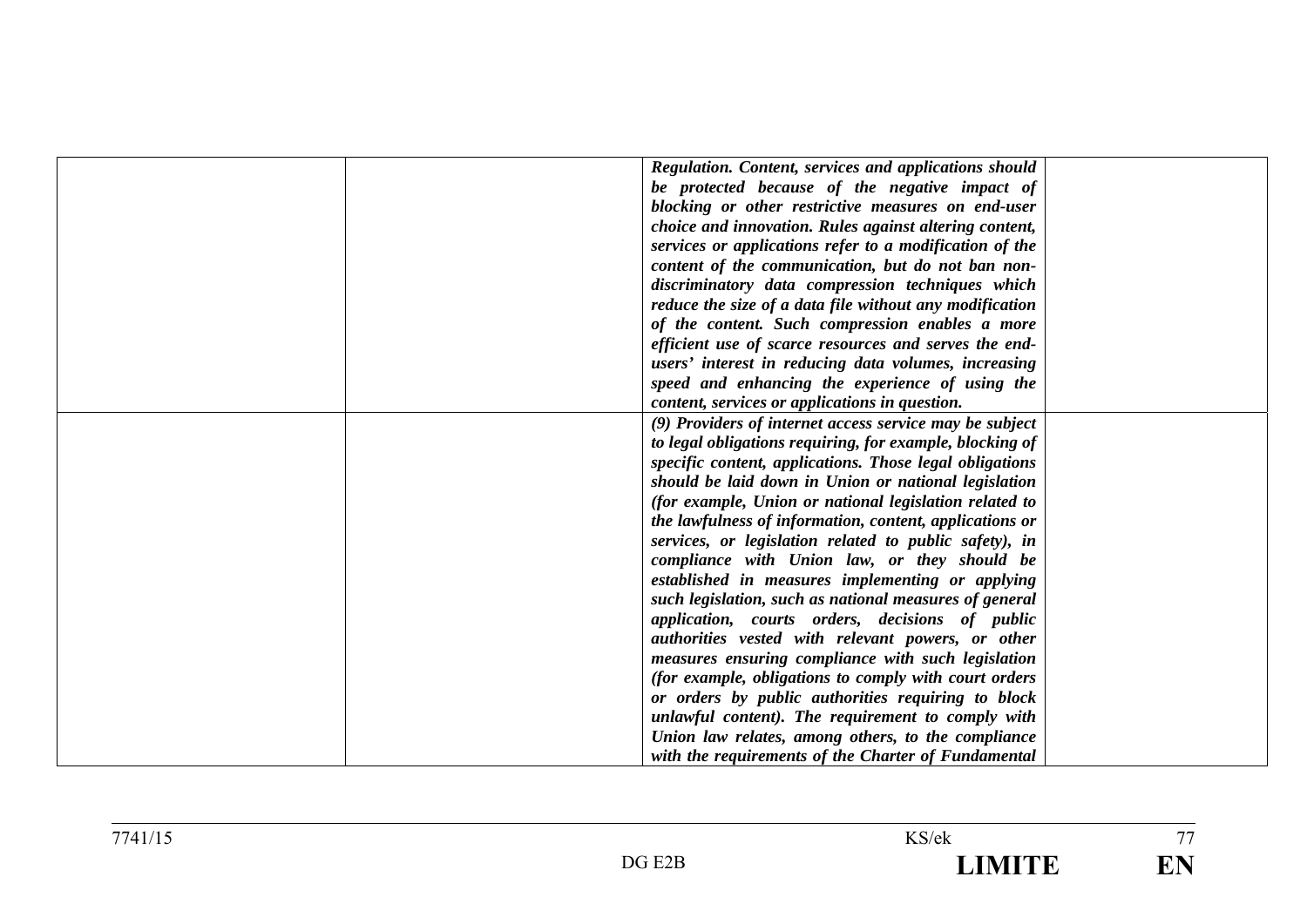| rights of the European Union in relation to limitations   |  |
|-----------------------------------------------------------|--|
| of fundamental rights and freedoms. Reasonable            |  |
| traffic management should also allow actions to           |  |
| protect the integrity of the network, for instance in     |  |
| preventing cyber-attacks through the spread of            |  |
| malicious software or end-users' identity theft through   |  |
| spyware. In the operation of their networks, providers    |  |
| of internet access services should be allowed to          |  |
| implement reasonable traffic management measures          |  |
| to avoid congestion of the network. Exceptionally,        |  |
| more restrictive traffic management measures              |  |
| affecting certain categories of content, applications or  |  |
| services may be necessary for the purpose of              |  |
| preventing network congestion, i.e. situations where      |  |
| congestion is pending. Moreover, minimising the           |  |
| effects of actual network congestion should be            |  |
| considered reasonable provided that network               |  |
| congestion occurs only temporarily or in exceptional      |  |
| circumstances. This includes situations, especially in    |  |
| mobile access networks, where despite operators'          |  |
| efforts to ensure the most efficient use of the resources |  |
| available and thus prevent congestion, demand             |  |
| occasionally exceeds the available capacity of the        |  |
| network, for example in large sport events, public        |  |
| demonstrations and other situations where a large         |  |
| number of users is trying to make use of the network      |  |
| at the same time.                                         |  |
|                                                           |  |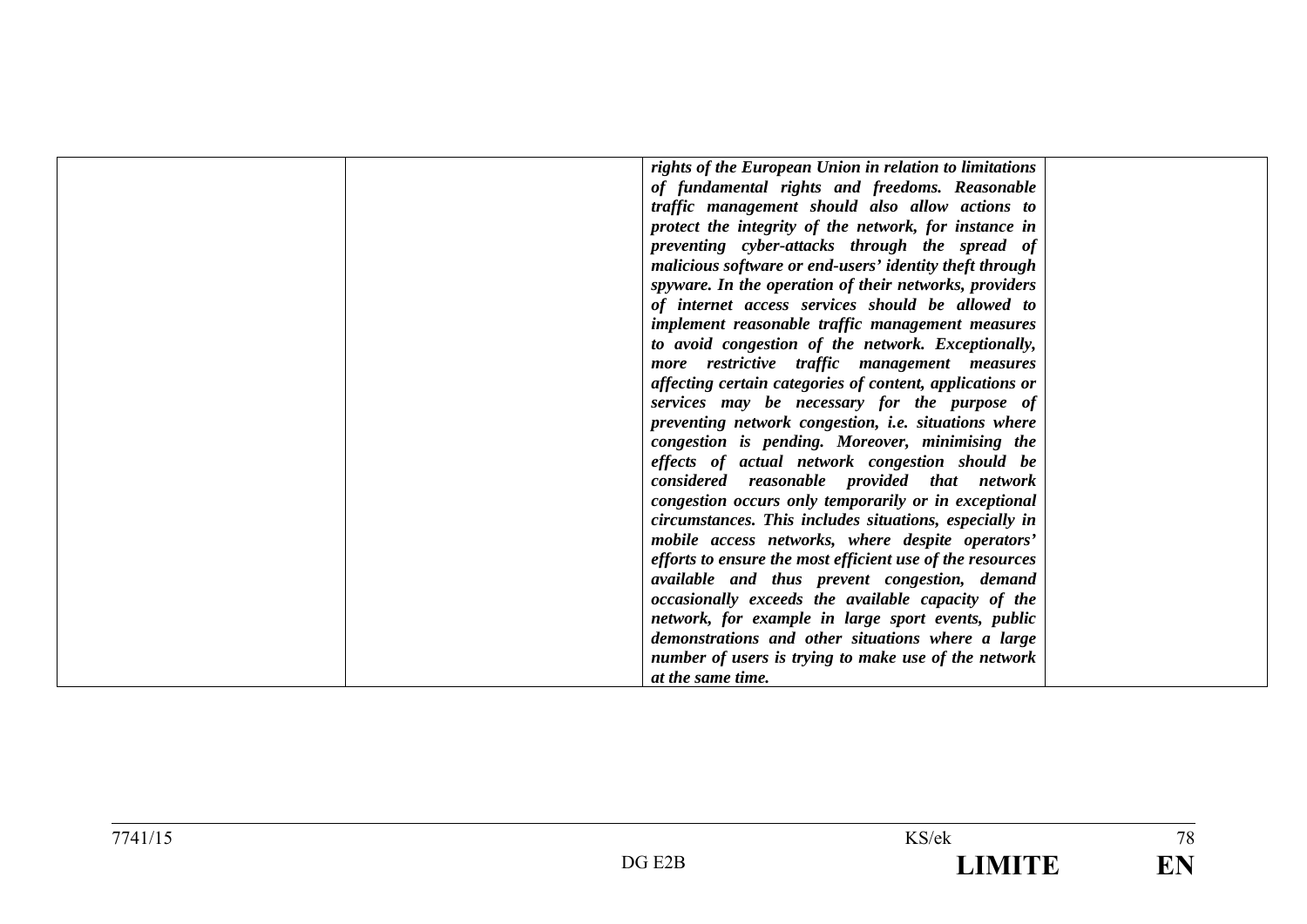|  | $(9a)$ For the purposes of this         |
|--|-----------------------------------------|
|  | Regulation, prior explicit              |
|  | consent should mean any                 |
|  | freely given specific and               |
|  | informed indication of end-             |
|  | user's wishes by which the              |
|  | end-user<br>signifies<br>his            |
|  | unambiguous agreement to                |
|  | allow the provider of internet          |
|  | <i>access services to prevent the</i>   |
|  | transmission of unsolicited             |
|  | communication<br><b>or</b><br>to        |
|  | implement parental control              |
|  | measures. In addition, it is            |
|  | also important to recall that           |
|  | according to Article 20 of the          |
|  | <b>Universal</b><br><b>Service</b>      |
|  | Directive <sup>27</sup> , contracts for |
|  | services<br>providing                   |
|  | connection to a public                  |
|  | communications<br>network               |
|  | and/or publicly<br>available            |
|  | electronic communications               |
|  | services<br>should<br>inform            |
|  | consumers and other end-                |
|  | users so requesting about,              |
|  | inter alia, any conditions              |
|  | which limit access to and/or            |

<sup>27</sup> *Directive 2002/22/EC of the European Parliament and of the Council of 7 March 2002 on universal service and users' rights relating to electronic communications networks and services (Universal Service Directive) (OJ L OJ L 108, 24.4.2002, p. 51).*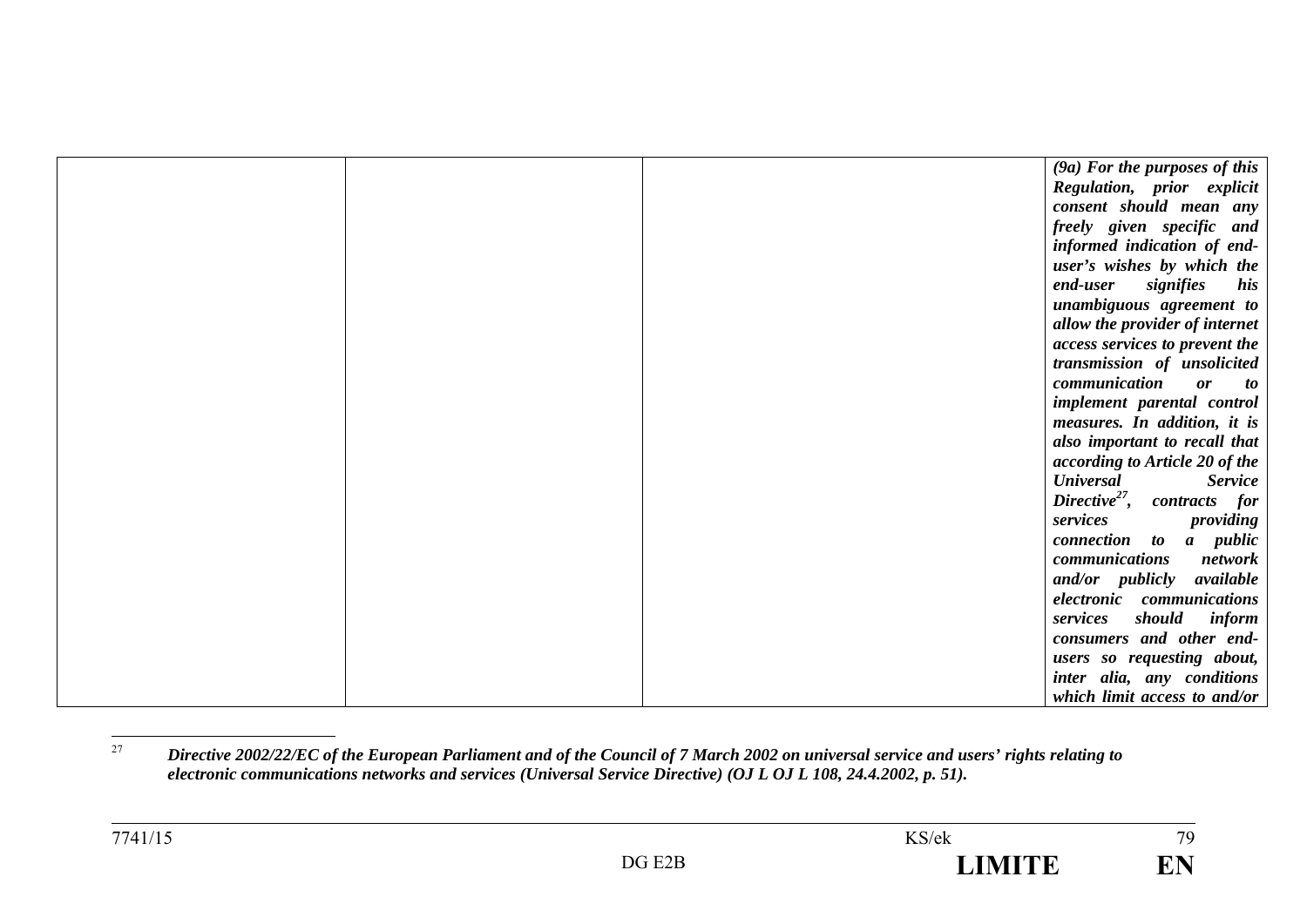|  | services<br>of<br>and<br>use          |
|--|---------------------------------------|
|  | applications. Finally, and for        |
|  | the purposes of giving effect         |
|  | to the provision requiring a          |
|  | prior explicit consent of the         |
|  | end-user<br>for<br>the                |
|  | implementation of parental            |
|  | control measures<br>by the            |
|  | provider<br>of the<br><i>internet</i> |
|  | services,<br>this<br>access           |
|  | <b>Regulation should be applied</b>   |
|  | in accordance with national           |
|  | Therefore,<br>rules.<br>this          |
|  | Regulation does not affect            |
|  | national rules which define,          |
|  | for example, parental rights          |
|  | and obligations. In this              |
|  | respect, and by way of an             |
|  | example, the aim of parental          |
|  | control measures could be to          |
|  | prevent the access of minors          |
|  | to content, applications and          |
|  | services, such as those               |
|  | involving pornography or              |
|  | gratuitous violence, which            |
|  | might<br>seriously<br>impair          |
|  | minors' physical, mental or           |
|  | moral development.                    |

 $\overline{80}$ 

EN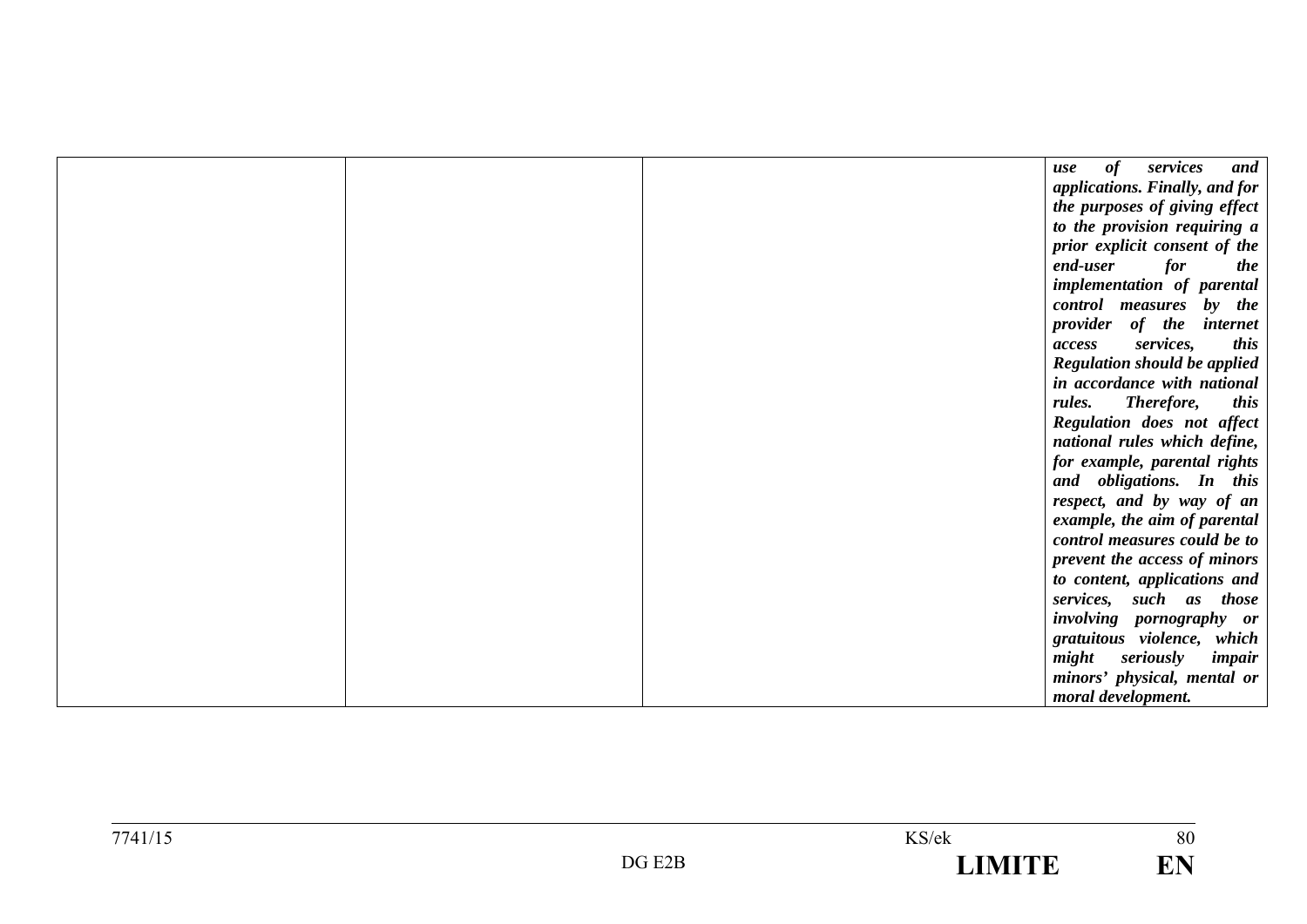|                                             |                                                                          | (10) This Regulation does not seek to regulate the<br>lawfulness of the information, content, application or<br>services, nor the procedures, requirements and<br>safeguards related thereto. These matters remain thus<br>subject to Union legislation or national legislation in<br>compliance with Union law, including measures<br>giving effect to such Union or national legislation (for<br>example, court orders, administrative decisions or<br>other measures implementing $\theta$ , applying or ensuring<br>compliance with such legislation). If those measures<br>prohibit end-users to access unlawful content (such<br>as, for example, child pornography), end-users should<br>abide by those obligations by virtue of and in<br>accordance with that Union or national law. |  |
|---------------------------------------------|--------------------------------------------------------------------------|-----------------------------------------------------------------------------------------------------------------------------------------------------------------------------------------------------------------------------------------------------------------------------------------------------------------------------------------------------------------------------------------------------------------------------------------------------------------------------------------------------------------------------------------------------------------------------------------------------------------------------------------------------------------------------------------------------------------------------------------------------------------------------------------------|--|
| $(50)$ In addition, there is demand on the  | (50) In addition, there is demand on the                                 | deleted                                                                                                                                                                                                                                                                                                                                                                                                                                                                                                                                                                                                                                                                                                                                                                                       |  |
| part of content, applications and           | part of content, applications and services                               |                                                                                                                                                                                                                                                                                                                                                                                                                                                                                                                                                                                                                                                                                                                                                                                               |  |
| services providers, for the provision of    | providers, for the provision of                                          |                                                                                                                                                                                                                                                                                                                                                                                                                                                                                                                                                                                                                                                                                                                                                                                               |  |
| transmission services based on flexible     | transmission services based on flexible                                  |                                                                                                                                                                                                                                                                                                                                                                                                                                                                                                                                                                                                                                                                                                                                                                                               |  |
| quality parameters, including lower         | quality parameters, including lower                                      |                                                                                                                                                                                                                                                                                                                                                                                                                                                                                                                                                                                                                                                                                                                                                                                               |  |
| levels of priority for traffic which is not | levels of priority for traffic which is not                              |                                                                                                                                                                                                                                                                                                                                                                                                                                                                                                                                                                                                                                                                                                                                                                                               |  |
| time-sensitive. The possibility for         | time-sensitive. The possibility for                                      |                                                                                                                                                                                                                                                                                                                                                                                                                                                                                                                                                                                                                                                                                                                                                                                               |  |
| content, applications and service           | applications<br>content,<br>and<br>service                               |                                                                                                                                                                                                                                                                                                                                                                                                                                                                                                                                                                                                                                                                                                                                                                                               |  |
| providers to negotiate such flexible        | providers to negotiate such flexible                                     |                                                                                                                                                                                                                                                                                                                                                                                                                                                                                                                                                                                                                                                                                                                                                                                               |  |
| quality of service levels with providers    | quality of service levels with providers                                 |                                                                                                                                                                                                                                                                                                                                                                                                                                                                                                                                                                                                                                                                                                                                                                                               |  |
| of electronic communications to the         | of electronic communications to the                                      |                                                                                                                                                                                                                                                                                                                                                                                                                                                                                                                                                                                                                                                                                                                                                                                               |  |
| public is necessary for the provision of    | public is <i>may also be</i> necessary for the                           |                                                                                                                                                                                                                                                                                                                                                                                                                                                                                                                                                                                                                                                                                                                                                                                               |  |
| specialised services and is expected to     | provision of specialised services and is                                 |                                                                                                                                                                                                                                                                                                                                                                                                                                                                                                                                                                                                                                                                                                                                                                                               |  |
| play an important role in the               | expected to play an important role in the                                |                                                                                                                                                                                                                                                                                                                                                                                                                                                                                                                                                                                                                                                                                                                                                                                               |  |
| development of new services such as         | development of new certain services                                      |                                                                                                                                                                                                                                                                                                                                                                                                                                                                                                                                                                                                                                                                                                                                                                                               |  |
| machine-to-machine<br>(M2M)                 | such as machine-to-machine (M2M)                                         |                                                                                                                                                                                                                                                                                                                                                                                                                                                                                                                                                                                                                                                                                                                                                                                               |  |
|                                             | communications. At the same time   communications. At the same time such |                                                                                                                                                                                                                                                                                                                                                                                                                                                                                                                                                                                                                                                                                                                                                                                               |  |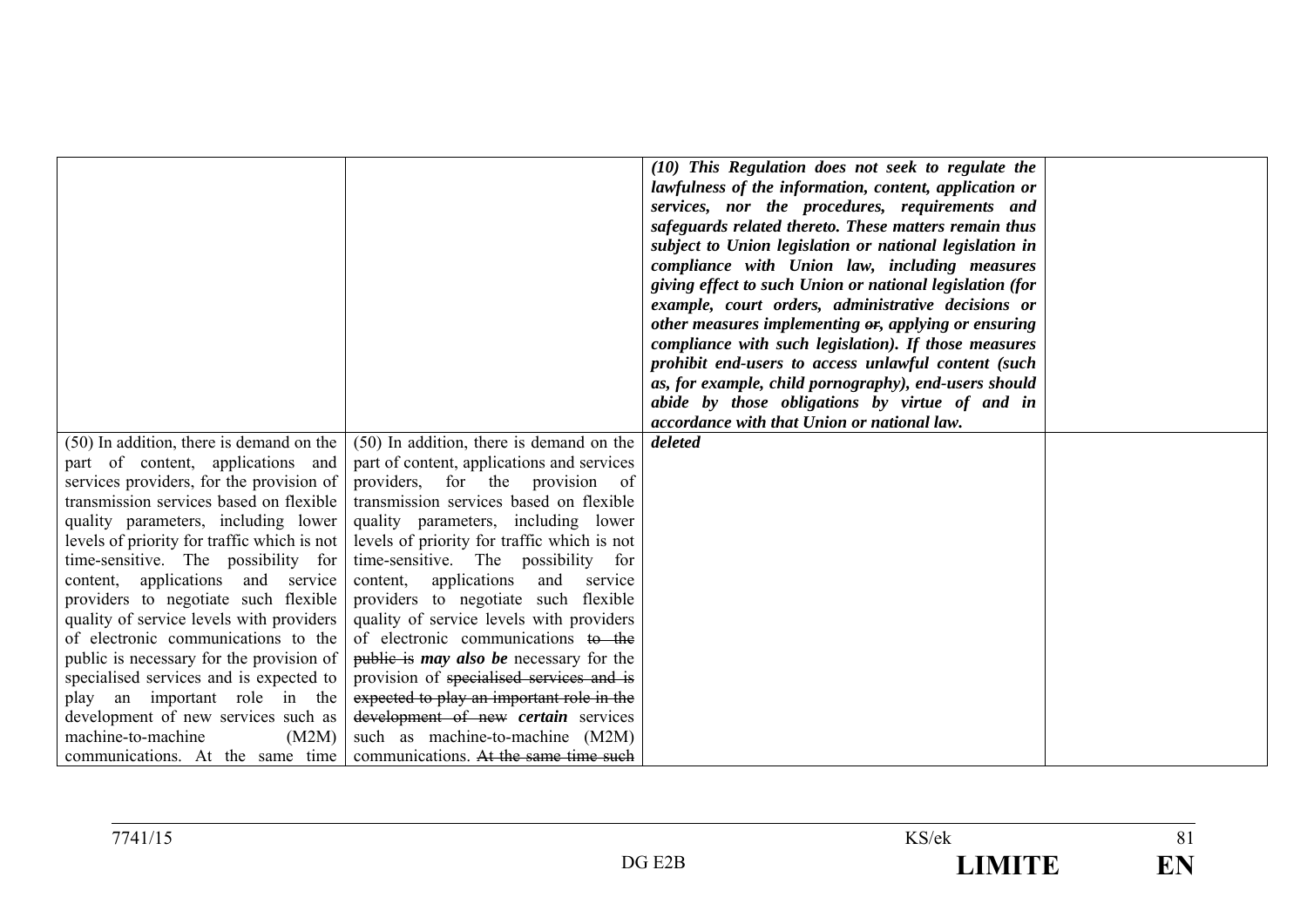| should<br>allow<br>arrangements<br>such<br>providers of electronic communications<br>to the public to better balance traffic<br>and prevent network congestion.<br>Providers of content, applications and<br>services and providers of electronic<br>communications to the public should<br>therefore be<br>free<br>to conclude<br>specialised services agreements on<br>defined levels of quality of service as<br>long as such agreements do not<br>substantially impair the general quality<br>of internet access services.                                                                                                                                                                           | arrangements should allow providers of<br>electronic communications to the public<br>to better balance traffic and prevent<br>network congestion.<br>Providers of<br>content, applications and services and<br>providers of electronic communications<br>to the public should therefore <i>continue</i><br>to be free to conclude specialised<br>services agreements on defined levels of<br>quality of service as long as such<br>agreements do not substantially impair<br>the general quality of internet access<br>services.                                                                                                                                                                                                    |                                                                                                                                                                                                                                                                                                                                                                                                                                                                                                                                                                                                                                                                                                                                                                                                                                                                                                                                                                                                            |  |
|----------------------------------------------------------------------------------------------------------------------------------------------------------------------------------------------------------------------------------------------------------------------------------------------------------------------------------------------------------------------------------------------------------------------------------------------------------------------------------------------------------------------------------------------------------------------------------------------------------------------------------------------------------------------------------------------------------|-------------------------------------------------------------------------------------------------------------------------------------------------------------------------------------------------------------------------------------------------------------------------------------------------------------------------------------------------------------------------------------------------------------------------------------------------------------------------------------------------------------------------------------------------------------------------------------------------------------------------------------------------------------------------------------------------------------------------------------|------------------------------------------------------------------------------------------------------------------------------------------------------------------------------------------------------------------------------------------------------------------------------------------------------------------------------------------------------------------------------------------------------------------------------------------------------------------------------------------------------------------------------------------------------------------------------------------------------------------------------------------------------------------------------------------------------------------------------------------------------------------------------------------------------------------------------------------------------------------------------------------------------------------------------------------------------------------------------------------------------------|--|
| (51) National regulatory authorities<br>play an essential role in ensuring that<br>end-users are effectively able to<br>exercise this freedom to avail of open<br>internet access. To this end national<br>regulatory authorities should have<br>monitoring and reporting obligations,<br>and ensure compliance of providers of<br>electronic communications to the<br>public and the availability of non-<br>discriminatory internet access services<br>of high quality which are not impaired<br>by specialised services. In their<br>assessment of a possible general<br>impairment of internet access services,<br>national regulatory authorities should<br>take account of quality parameters such | (51) National regulatory authorities play<br>an essential role in ensuring that end-<br>users are effectively able to exercise this<br>freedom to avail of open internet access.<br>To this end national regulatory<br>authorities should have monitoring and<br>reporting obligations,<br>and ensure<br>compliance of providers of <i>internet</i><br>access services, other providers of<br>electronic communications to the public<br>and other service providers and the<br>availability<br>of non-discriminatory<br>internet access services of high quality<br>which are not impaired by specialised<br>services. In their assessment of a<br>possible general impairment of internet<br>access services, national regulatory | $(51)$ $(11)$ National regulatory authorities play an<br>essential role in ensuring that end-users are effectively<br>able to exercise the right to avail of open internet<br>access. To this end, national regulatory authorities<br>should have monitoring and reporting obligations, and<br>should ensure compliance of providers of electronic<br>communications to the public and the availability with<br>the obligation to ensure sufficient network capacity<br>for the provision of non-discriminatory internet access<br>services of high quality which are <i>should</i> not be<br>impaired by specialised provision of services with a<br>specific level of quality. In their assessment of a<br>possible appreciable negative impact on internet access<br>services for other end-users, national regulatory<br>authorities should take account of quality parameters<br>such as timing and reliability parameters (latency, jitter,<br>packet loss), levels and effects of congestion in the |  |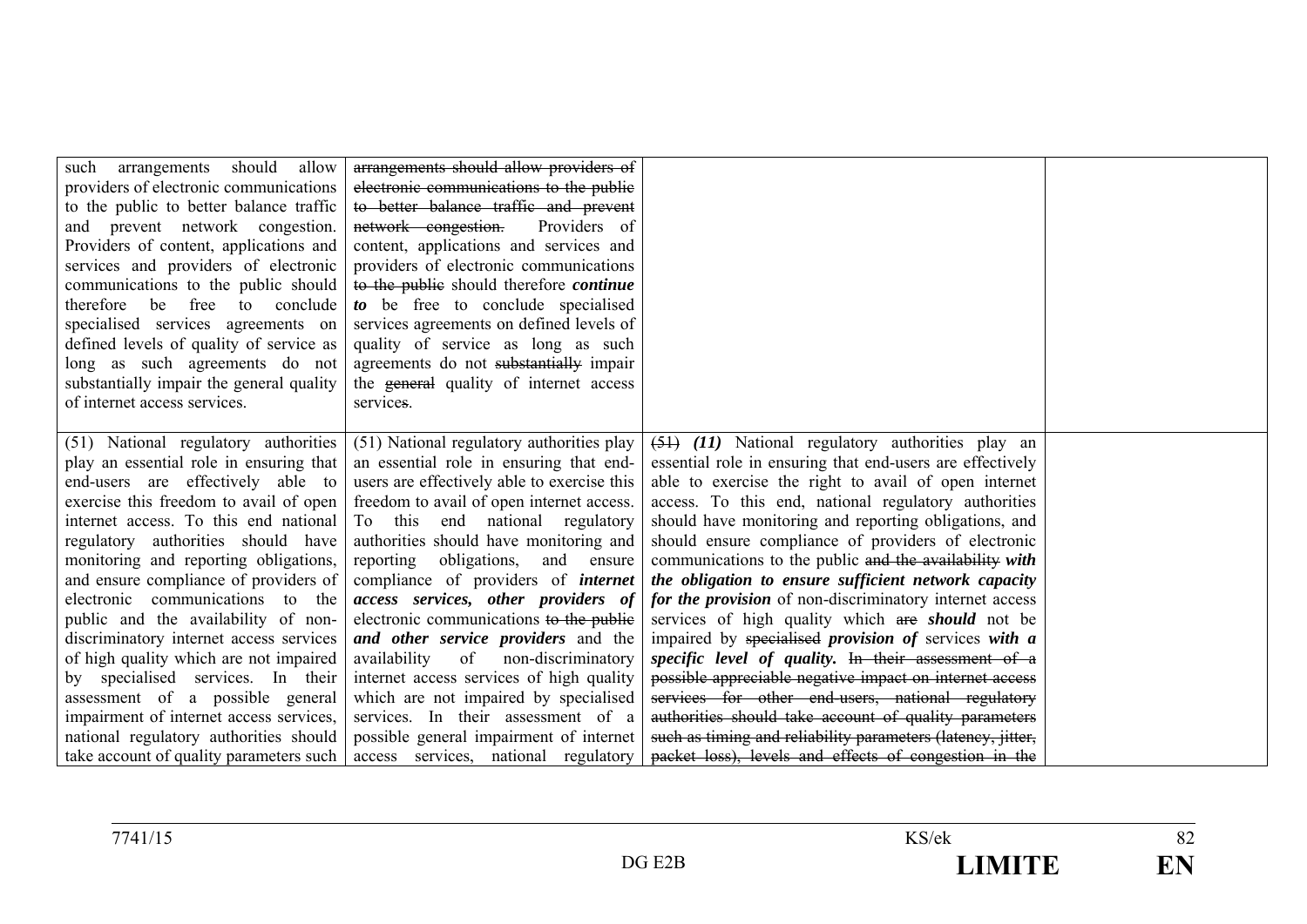| as timing and reliability parameters       | authorities should take account of            | network, actual versus advertised speeds, performance    |  |
|--------------------------------------------|-----------------------------------------------|----------------------------------------------------------|--|
| (latency, jitter, packet loss), levels and | quality parameters such as timing and         | of internet access services compared with services with  |  |
| effects of congestion in the network,      | reliability parameters (latency, jitter,      | a specific level of quality, and quality as perceived by |  |
| actual versus advertised speeds,           | packet loss), levels and effects of           | end-users. National regulatory authorities should be     |  |
| performance of internet access services    | congestion in the network, actual versus      | empowered enforce compliance with Article 3, and         |  |
| compared with specialised services,        | advertised speeds, performance of             | should have powers to impose minimum quality of          |  |
| and quality as perceived by end-users.     | internet access services compared with        | service requirements on all or individual providers of   |  |
| National regulatory authorities should     | specialised enhanced quality services,        | electronic communications to the public if this is       |  |
| be empowered to impose minimum             | and quality as perceived by end-users.        | necessary to prevent general impairment/degradation of   |  |
| quality of service requirements on all     | National regulatory authorities should        | the quality of service of internet access services for   |  |
| or individual providers of electronic      | establish<br>complaint<br>procedures          | other end-users. In doing so, national regulatory        |  |
| communications to the public if this is    | providing effective, simple and readily       | authorities should take utmost account of relevant       |  |
| necessary<br>to<br>prevent<br>general      | available redress mechanisms for end          | <i>guidance from BEREC.</i>                              |  |
| impairment/degradation of the quality      | <i>users</i> and be empowered to impose       |                                                          |  |
| of service of internet access services.    | quality<br>of<br>minimum<br>service           |                                                          |  |
|                                            | requirements on all or individual             |                                                          |  |
|                                            | providers of <i>internet</i> access services, |                                                          |  |
|                                            | providers<br><i>other</i><br>of<br>electronic |                                                          |  |
|                                            | communications to the public and other        |                                                          |  |
|                                            | service providers if this is necessary to     |                                                          |  |
|                                            | prevent general-impairment/degradation        |                                                          |  |
|                                            | of the quality of service of internet         |                                                          |  |
|                                            | access services.                              |                                                          |  |
| (52) The measures to ensure better         | (52) The measures to ensure better            | deleted                                                  |  |
| transparency and comparability of          | transparency and comparability of             |                                                          |  |
| prices, tariffs, terms and conditions,     | prices, tariffs, terms and conditions, and    |                                                          |  |
| and quality of service parameters          | quality of service parameters including       |                                                          |  |
| including those specific to the            | those specific to the provision of internet   |                                                          |  |
| provision of internet access services,     | access services, should increase the          |                                                          |  |
| should increase the ability of end-users   | ability of end-users to optimise their        |                                                          |  |
| to optimise their selection of providers   | selection of providers and thus benefit       |                                                          |  |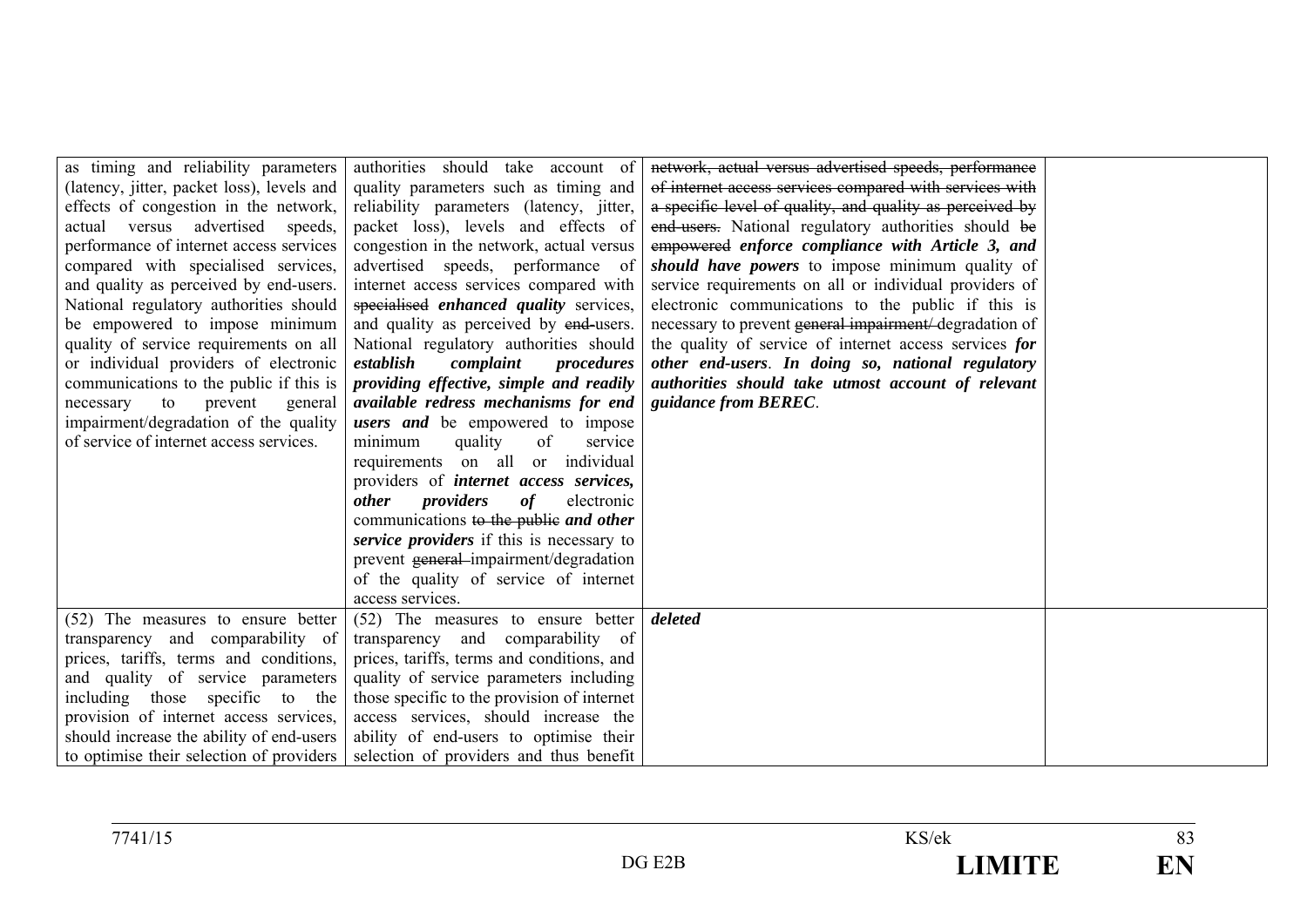| benefit<br>fully<br>from $\vert$<br>and<br>thus         | fully from competition. Any voluntary       |         |  |
|---------------------------------------------------------|---------------------------------------------|---------|--|
| competition.                                            | certification scheme for interactive        |         |  |
|                                                         | comparison websites, guides or              |         |  |
|                                                         | similar tools should be independent         |         |  |
|                                                         | from any provider of electronic             |         |  |
|                                                         | communications, use plain and clear         |         |  |
|                                                         | language, use complete and up-to-date       |         |  |
|                                                         | information,<br>have<br>transparent         |         |  |
|                                                         | reliable<br>methodology,<br>be<br>and       |         |  |
|                                                         | accessibility according to<br>Web           |         |  |
|                                                         | <b>Content Accessibility Guidelines 2.0</b> |         |  |
|                                                         | and have an effective complaints            |         |  |
|                                                         | handling procedure                          |         |  |
| (53) End-users should be adequately                     | deleted                                     | deleted |  |
| informed of the price and the type of                   |                                             |         |  |
| service offered before they purchase a                  |                                             |         |  |
| service. This information should also                   |                                             |         |  |
| be provided immediately prior to                        |                                             |         |  |
| connection of the call when a call to a                 |                                             |         |  |
| specific number or service is subject to                |                                             |         |  |
| particular pricing conditions, such as                  |                                             |         |  |
| calls to premium rate services which                    |                                             |         |  |
| are often subject to a special rate.                    |                                             |         |  |
| Where such an obligation<br>$\overline{\phantom{a}}$ is |                                             |         |  |
| disproportionate in view of the duration                |                                             |         |  |
| and cost of the tariff information for                  |                                             |         |  |
| the service provider compared to the                    |                                             |         |  |
| average call duration and the cost risk                 |                                             |         |  |
| to which the end-user is exposed,                       |                                             |         |  |
| national regulatory authorities may                     |                                             |         |  |
| grant a derogation. End-users should                    |                                             |         |  |

| 7741/15 |                      | KS/ek        | 04                   |
|---------|----------------------|--------------|----------------------|
|         | <b>DAT</b><br>$DG$ ! | ------<br>-- | TI R<br>- 13<br>L'IN |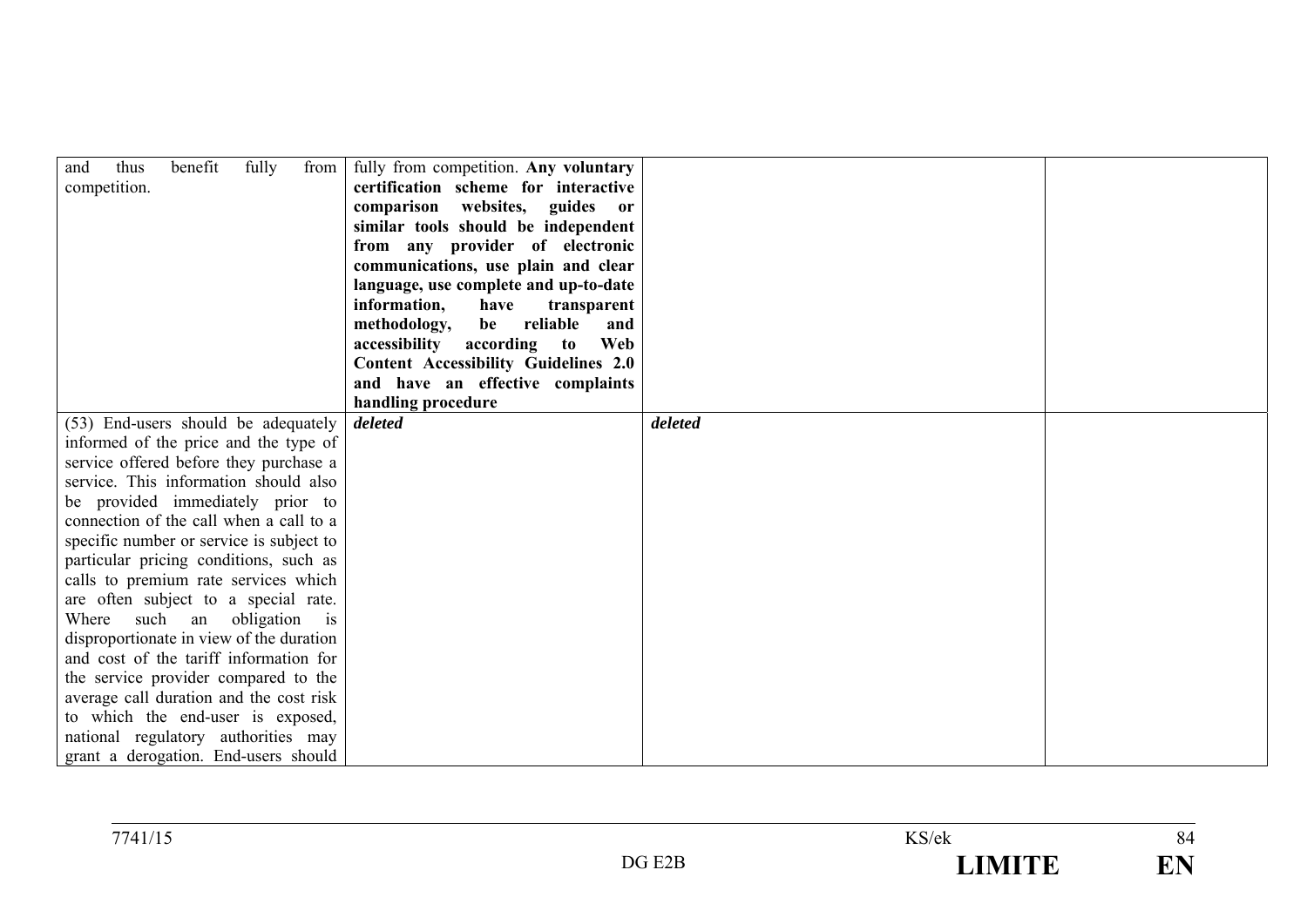| also be informed if a free-phone<br>number is subject to additional charges.                                                                                                                                                                                                                                                                                                                                                                                                                                                                                                                                                                                                               |                                                                                                                                                                                                                                                                                                                                                                                                                                                                                                                                                                                                                                                                                                                                                                                                                                                                                                                                                                                                                             |         |  |
|--------------------------------------------------------------------------------------------------------------------------------------------------------------------------------------------------------------------------------------------------------------------------------------------------------------------------------------------------------------------------------------------------------------------------------------------------------------------------------------------------------------------------------------------------------------------------------------------------------------------------------------------------------------------------------------------|-----------------------------------------------------------------------------------------------------------------------------------------------------------------------------------------------------------------------------------------------------------------------------------------------------------------------------------------------------------------------------------------------------------------------------------------------------------------------------------------------------------------------------------------------------------------------------------------------------------------------------------------------------------------------------------------------------------------------------------------------------------------------------------------------------------------------------------------------------------------------------------------------------------------------------------------------------------------------------------------------------------------------------|---------|--|
| Providers<br>of<br>electronic<br>(54)<br>communications to the public should<br>inform end-users adequately inter alia<br>on their services and tariffs, quality of<br>service<br>parameters,<br>access<br>to<br>emergency services and any limitation,<br>and the choice of services and products<br>designed for disabled consumers. This<br>information should be provided in a<br>clear and transparent manner and be<br>specific to the Member States where<br>the services are provided, and in the<br>event of any change, be updated.<br>Providers should be exempted from<br>such information requirements as<br>regards those offers<br>which<br>are<br>individually negotiated. | Providers<br>of<br>electronic<br>(54)<br>communications to the public should<br>inform end-users adequately inter alia on<br>their services and tariffs, quality of<br>service parameters, access to emergency<br>services and any limitation, and the<br>choice of services and products designed<br>for disabled consumers. In the case of<br>tariff plans with a predefined volume of<br>communications,<br>providers<br>0f<br>electronic communications to<br><i>the</i><br><i>public should also inform on the ability</i><br>of consumers and other end-users so<br>requesting to roll-over any unused<br>volume of the previous billing period<br>into the current billing period. This<br>information should be provided in a<br>clear and transparent manner and be<br>specific to the Member States where the<br>services are provided, and in the event of<br>any change, be updated. Providers<br>should be exempted<br>from such<br>information requirements as regards<br>those offers which are individually | deleted |  |
|                                                                                                                                                                                                                                                                                                                                                                                                                                                                                                                                                                                                                                                                                            | negotiated.                                                                                                                                                                                                                                                                                                                                                                                                                                                                                                                                                                                                                                                                                                                                                                                                                                                                                                                                                                                                                 |         |  |
| Availability<br>of comparable<br>(55)<br>information on products and services is<br>paramount to the ability of end-users to                                                                                                                                                                                                                                                                                                                                                                                                                                                                                                                                                               | [no change]                                                                                                                                                                                                                                                                                                                                                                                                                                                                                                                                                                                                                                                                                                                                                                                                                                                                                                                                                                                                                 | deleted |  |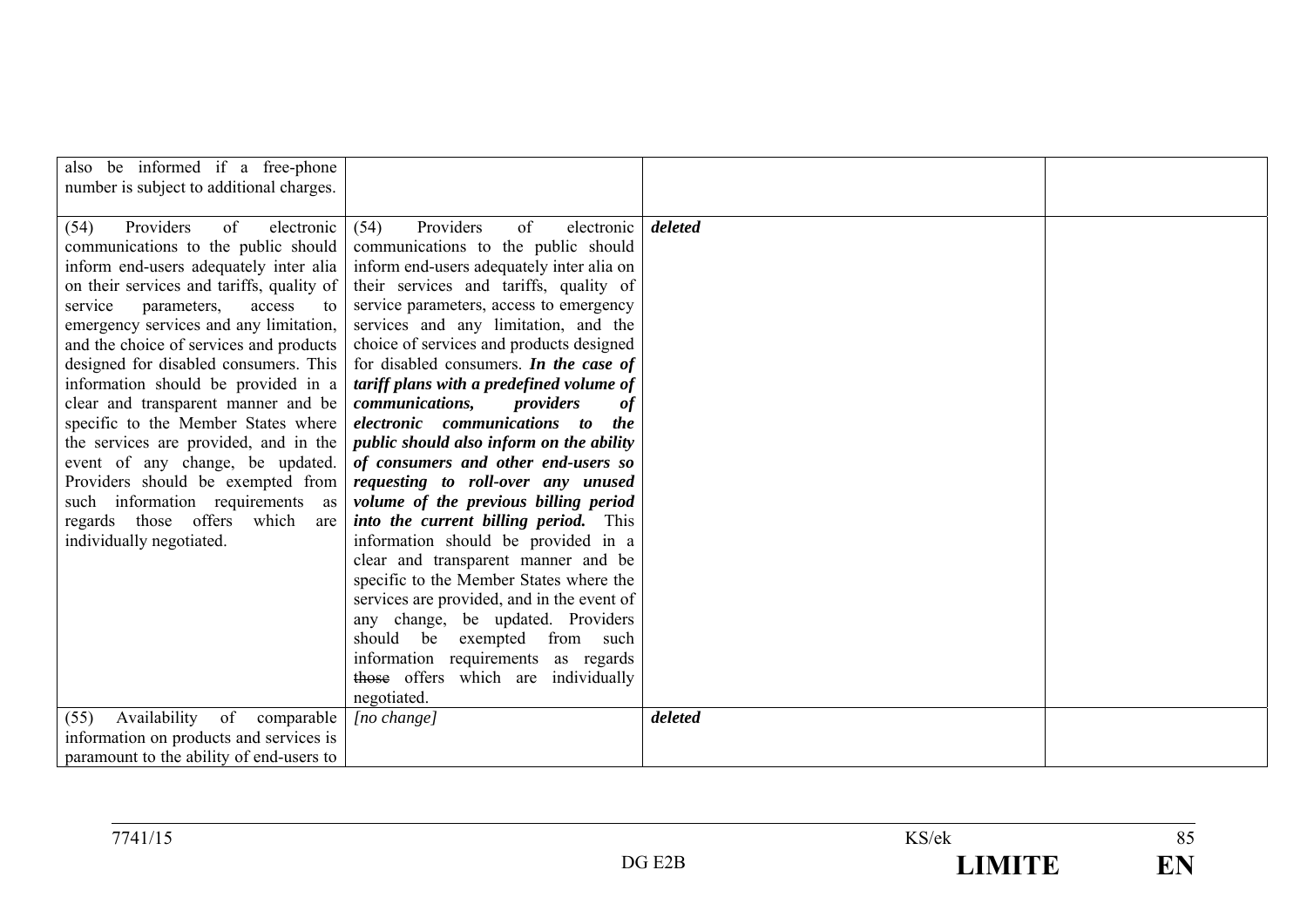| make an independent evaluation of               |                                                                            |         |  |
|-------------------------------------------------|----------------------------------------------------------------------------|---------|--|
| Experience<br>shows<br>offers.<br>that          |                                                                            |         |  |
| availability of reliable and comparable         |                                                                            |         |  |
| information<br>increases<br>end-user            |                                                                            |         |  |
| confidence in the use of services and           |                                                                            |         |  |
| enhances the willingness to exercise            |                                                                            |         |  |
| their choice.                                   |                                                                            |         |  |
| (56) Contracts are an important means           | (56) Contracts are an important means of                                   | deleted |  |
| of giving end-users a high level of             | giving end-users a high level of                                           |         |  |
| transparency of information and legal           | transparency of information and legal                                      |         |  |
| certainty. Providers of electronic              | certainty. Providers of<br>electronic                                      |         |  |
| communications to the publice should            | communications to the public should                                        |         |  |
| end-users<br>clear<br>give<br>and               | give end-users clear and comprehensible                                    |         |  |
|                                                 | comprehensible information on all information on all essential elements of |         |  |
| essential elements of the contract              | the contract before the user is bound by                                   |         |  |
| before the end-user is bound by the             | the contract. The information should be                                    |         |  |
| contract. The information should be             | mandatory and not be altered except by                                     |         |  |
| mandatory and not be altered except by          | subsequent agreement of the end-user                                       |         |  |
| subsequent agreement of the end-user            | and the provider. The Commission and                                       |         |  |
| and the provider. The Commission and            | several national regulatory authorities                                    |         |  |
| several national regulatory authorities         | recently<br>found<br>considerable                                          |         |  |
| found<br>considerable<br>recently               | discrepancies between the advertised                                       |         |  |
| discrepancies between the advertised            | speed of internet access services and the                                  |         |  |
| speed of internet access services and           | speed actually available to end-users.                                     |         |  |
| the speed actually available to end-            | Providers of electronic communications                                     |         |  |
| Providers<br>$\alpha$ f<br>electronic<br>users. | to the public should therefore inform                                      |         |  |
| communications to the public should             | end-users, prior to the conclusion of the                                  |         |  |
| therefore inform end-users, prior to the        | contract, of the speed and other quality                                   |         |  |
| conclusion of the contract, of the speed        | of service parameters which they can                                       |         |  |
| and other quality of service parameters         | realistically deliver at the end-user's                                    |         |  |
| which they can realistically deliver at         | main location. For fixed and mobile                                        |         |  |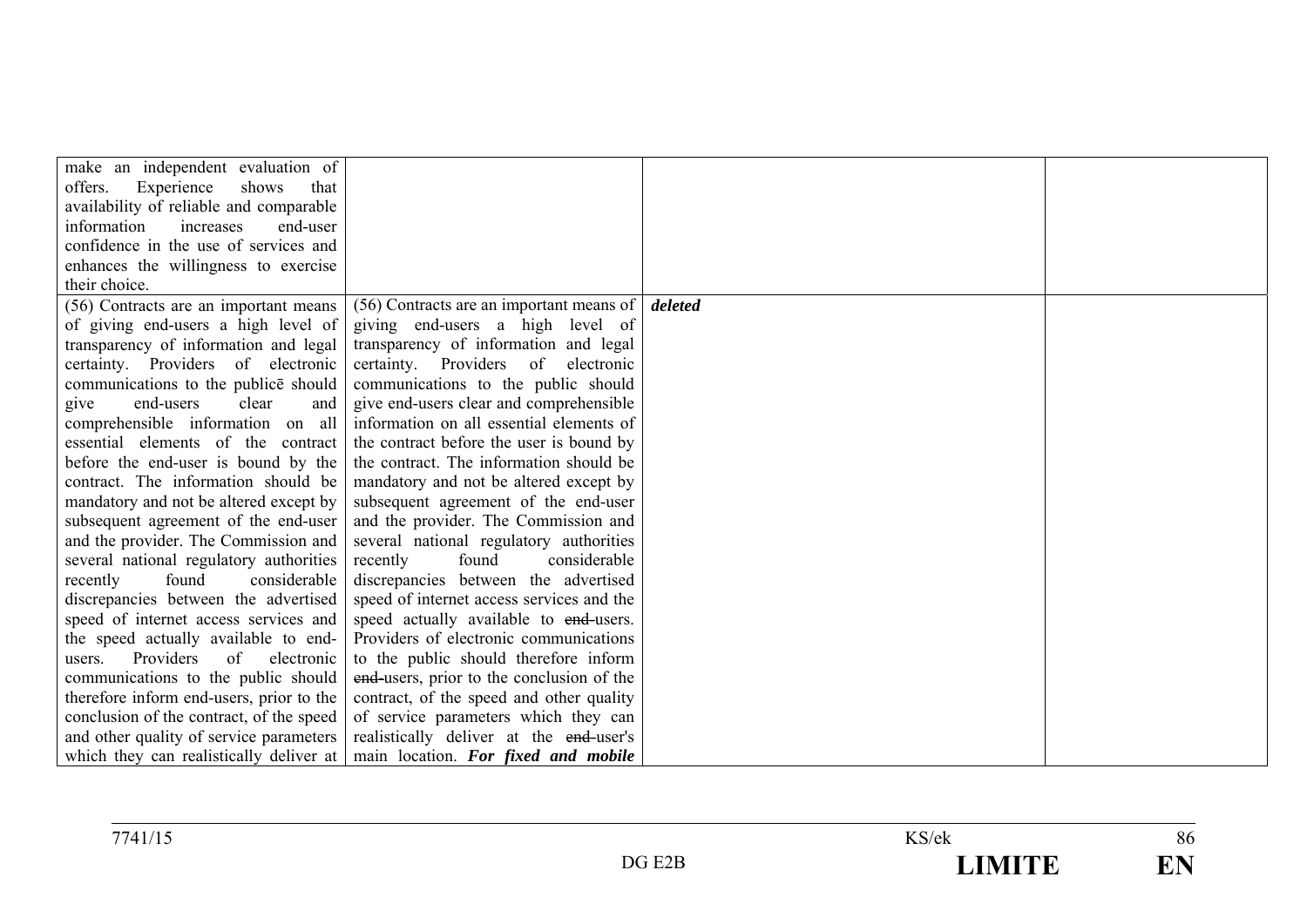| the end-user's main location.             | data links, normally available speed is                                   |         |  |
|-------------------------------------------|---------------------------------------------------------------------------|---------|--|
|                                           |                                                                           |         |  |
|                                           | the speed of a communications service                                     |         |  |
|                                           | that a consumer could expect to receive                                   |         |  |
|                                           | most of the time when accessing the                                       |         |  |
|                                           | service, regardless of the time of day.                                   |         |  |
|                                           | Normally available speed should be                                        |         |  |
|                                           | derived from estimated speed ranges,                                      |         |  |
|                                           | speed averages, peak-hour speed and                                       |         |  |
|                                           | minimal speed. The methodology                                            |         |  |
|                                           | should be established in BEREC                                            |         |  |
|                                           | guidelines and regularly reviewed and                                     |         |  |
|                                           | updated to reflect technology and                                         |         |  |
|                                           | <i>infrastructure</i> evolution.<br><b>Member</b>                         |         |  |
|                                           | States should ensure that providers                                       |         |  |
|                                           | enable end-users to have access to                                        |         |  |
|                                           | comparable information on the                                             |         |  |
|                                           | coverage of the mobile networks,                                          |         |  |
|                                           | including different technologies in                                       |         |  |
|                                           | their Member State, prior to the                                          |         |  |
|                                           | conclusion of the contract, to enable                                     |         |  |
|                                           | those end-users to make informed                                          |         |  |
|                                           | purchasing decisions.                                                     |         |  |
| With<br>(57)<br>terminal<br>respect<br>to | (57) With respect to terminal equipment,                                  | deleted |  |
| equipment, contracts should specify       | contracts should specify any restrictions                                 |         |  |
| any restrictions imposed by the           | imposed by the provider on the use of                                     |         |  |
| provider on the use of the equipment,     | the equipment, for example by way of                                      |         |  |
| for example by way of 'SIM-locking'       | 'SIM-locking' mobile devices, and any                                     |         |  |
| mobile devices, and any charges due on    | charges due on termination of the                                         |         |  |
| termination of the contract prior to the  | contract prior to the agreed expiry date.                                 |         |  |
| agreed expiry date. No charges should     | No charges should be due after expiry of                                  |         |  |
|                                           | be due after expiry of the agreed the agreed contract duration. Contracts |         |  |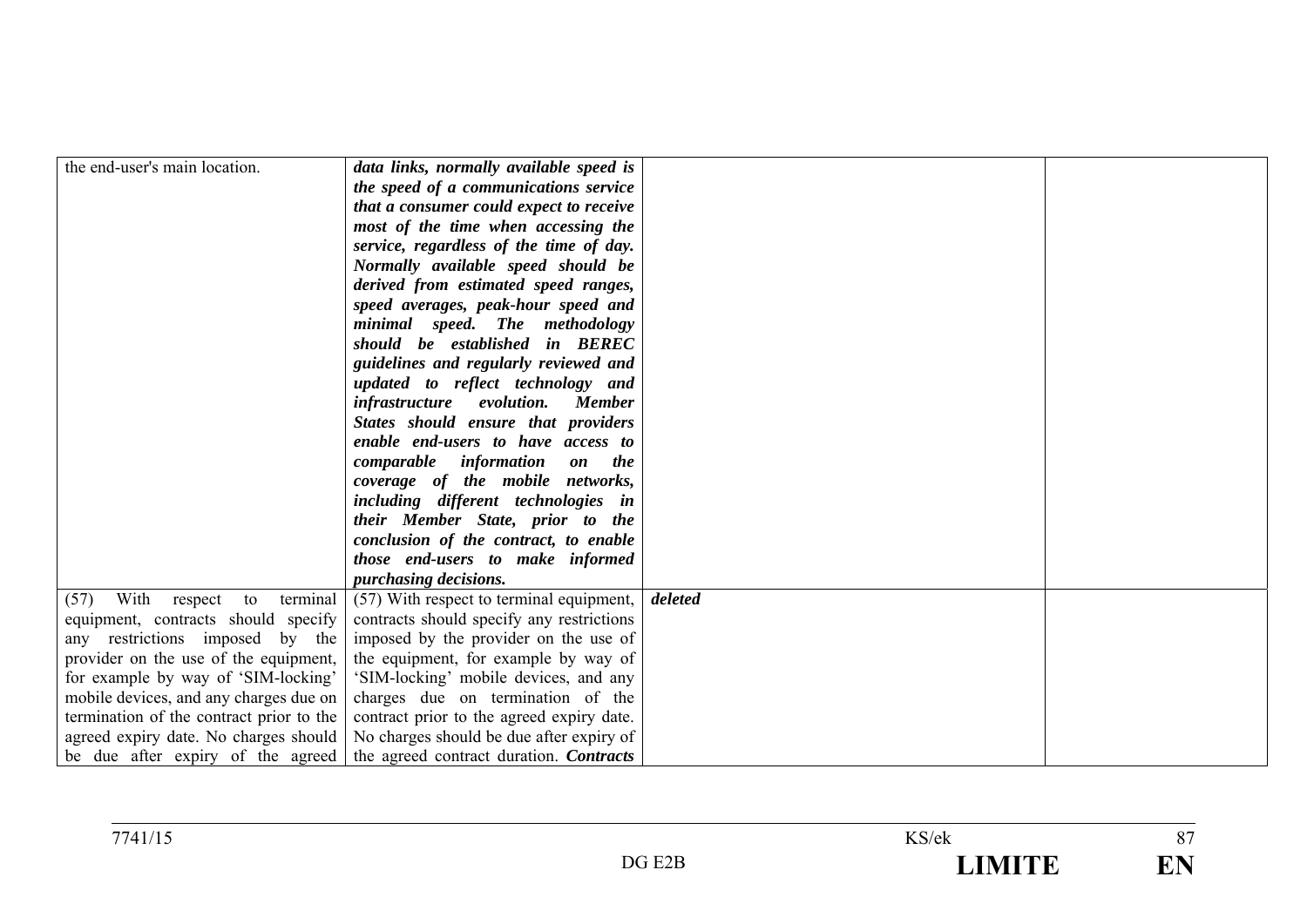| contract duration.<br>(58) In order to avoid bill shocks, end-<br>users should be able to define<br>maximum financial limits for the<br>charges related to their usage of calls<br>and internet access services. This<br>facility should be available free of<br>charge, with an appropriate notification<br>that can be consulted<br>again<br>subsequently, when the limit is being<br>approached. Upon reaching the<br>maximum limit, end-users should no<br>longer receive or be charged for those<br>services unless they specifically<br>request the continued provision as<br>agreed with the provider. | should also specify the types of after-<br>sales services, maintenance services<br>customer support<br>services<br>and<br>provided. Whenever possible, that<br>information should also include<br>technical information, provided on<br>demand, concerning the proper<br>functioning of the end-user's chosen<br>terminal equipment. Provided that no<br>technical incompatibility has been<br>identified, that information should be<br>provided free of charge.<br>(58) In order to avoid bill shocks, for all<br><i>post-paid services</i> , end-users should be<br>able to <del>define</del> set a predefined<br>maximum financial limit for the charges<br>related to their usage of calls and<br>internet access services. This facility<br>should be available free of charge, with<br><i>include</i> an appropriate notification that<br>can be consulted again subsequently,<br>when the limit is being approached.<br>Upon reaching the maximum limit, end-<br>users should no longer receive or be<br>charged for those services unless they<br>specifically request the continued<br>provision as agreed with the provider. | deleted |  |
|---------------------------------------------------------------------------------------------------------------------------------------------------------------------------------------------------------------------------------------------------------------------------------------------------------------------------------------------------------------------------------------------------------------------------------------------------------------------------------------------------------------------------------------------------------------------------------------------------------------|-----------------------------------------------------------------------------------------------------------------------------------------------------------------------------------------------------------------------------------------------------------------------------------------------------------------------------------------------------------------------------------------------------------------------------------------------------------------------------------------------------------------------------------------------------------------------------------------------------------------------------------------------------------------------------------------------------------------------------------------------------------------------------------------------------------------------------------------------------------------------------------------------------------------------------------------------------------------------------------------------------------------------------------------------------------------------------------------------------------------------------------------|---------|--|
|                                                                                                                                                                                                                                                                                                                                                                                                                                                                                                                                                                                                               | (58a) The processing of personal data<br>referred to in Regulation of the<br>European Parliament and of the                                                                                                                                                                                                                                                                                                                                                                                                                                                                                                                                                                                                                                                                                                                                                                                                                                                                                                                                                                                                                             |         |  |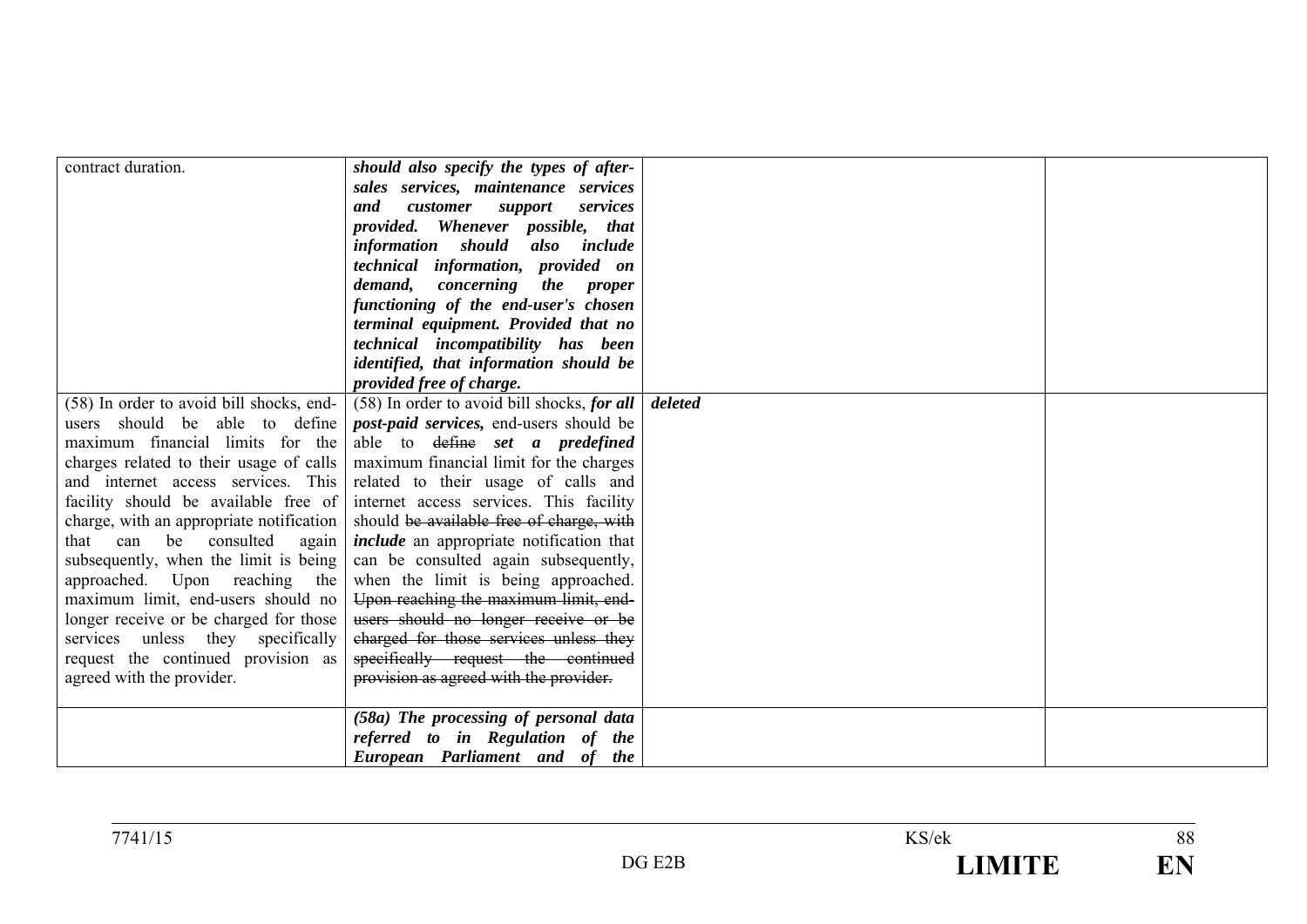|                                      | Council<br>laying<br>down<br>measures                   |         |  |
|--------------------------------------|---------------------------------------------------------|---------|--|
|                                      | concerning the European Single                          |         |  |
|                                      | Market for electronic communications                    |         |  |
|                                      | and to achieve a Connected Continent                    |         |  |
|                                      | should comply with Directive 95/46 of                   |         |  |
|                                      | the European Parliament and of the                      |         |  |
|                                      | $Count^{28}$ , which governs<br><i>the</i>              |         |  |
|                                      | processing of personal data carried out                 |         |  |
|                                      | in the Member States pursuant to this                   |         |  |
|                                      | Regulation and under the supervision                    |         |  |
|                                      | of the Member States' competent                         |         |  |
|                                      | <i>authorities</i> , <i>in particular</i><br><i>the</i> |         |  |
|                                      | <i>independent public</i><br><i>authorities</i>         |         |  |
|                                      | designated by the Member States, and                    |         |  |
|                                      | with Directive 2002/58/EC.                              |         |  |
|                                      |                                                         |         |  |
|                                      | (58b) The processing of personal data                   |         |  |
|                                      | referred to in Regulation of the                        |         |  |
|                                      | European Parliament and of the                          |         |  |
|                                      | Council laying down measures                            |         |  |
|                                      | concerning the European Single                          |         |  |
|                                      | Market for electronic communications                    |         |  |
|                                      | and to achieve a Connected Continent                    |         |  |
|                                      | should comply with Regulation (EC)                      |         |  |
|                                      | No 45/2001 of the European                              |         |  |
|                                      | Parliament and of the Council <sup>29</sup> .           |         |  |
| (59) Experience from Member States   | deleted                                                 | deleted |  |
| and from a recent study commissioned |                                                         |         |  |

**<sup>28</sup>** *Directive 95/46/EC of the European Parliament and of the Council of 24 October 1995 on the protection of individuals with regard to the processing of personal data and on the free movement of such data (OJ L 281, 23.11.1995, p. 31).* **29** *OJ L 8, 12.1.2001 p. 1.*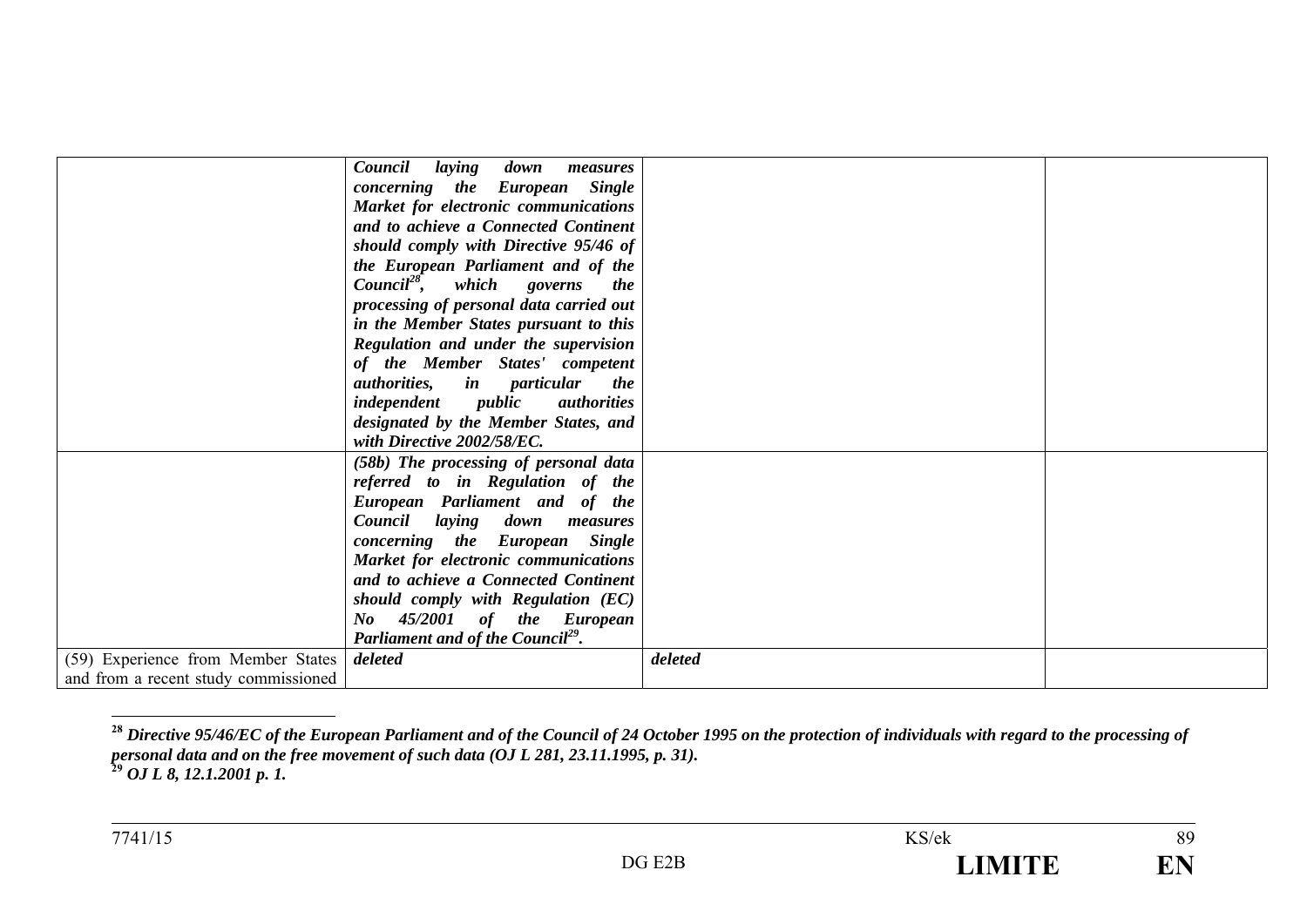| Executive Agency<br>the<br>for<br>by                                              |             |  |
|-----------------------------------------------------------------------------------|-------------|--|
| Consumers and Health has shown that                                               |             |  |
| long contract periods and automatic or                                            |             |  |
| tacit extensions of contracts constitute                                          |             |  |
| significant obstacles to changing a                                               |             |  |
| provider. It is thus desirable that end-                                          |             |  |
| users should be able to terminate,                                                |             |  |
| without incurring any costs, a contract                                           |             |  |
| six months after its conclusion. In such                                          |             |  |
| a case, endusers may be requested to                                              |             |  |
| compensate their providers for the                                                |             |  |
| residual value of subsidised terminal                                             |             |  |
| equipment or for the pro rata temporis                                            |             |  |
| value of any other promotions.                                                    |             |  |
| Contracts which have been tacitly                                                 |             |  |
| extended<br>should be subject to                                                  |             |  |
| termination with a one-month notice                                               |             |  |
| period.                                                                           |             |  |
|                                                                                   |             |  |
| $(60)$ Any significant changes to the                                             | [no change] |  |
| contractual conditions imposed by                                                 |             |  |
| providers of electronic communications                                            |             |  |
| services to the public to the detriment                                           |             |  |
| of the end-user, for example in relation                                          |             |  |
| to charges, tariffs, data volume                                                  |             |  |
| limitations, data speeds, coverage, or<br>the processing of personal data, should |             |  |
| be considered as giving rise to the right                                         |             |  |
| of the end-user to terminate the                                                  |             |  |
| contract without incurring any costs.                                             |             |  |
|                                                                                   |             |  |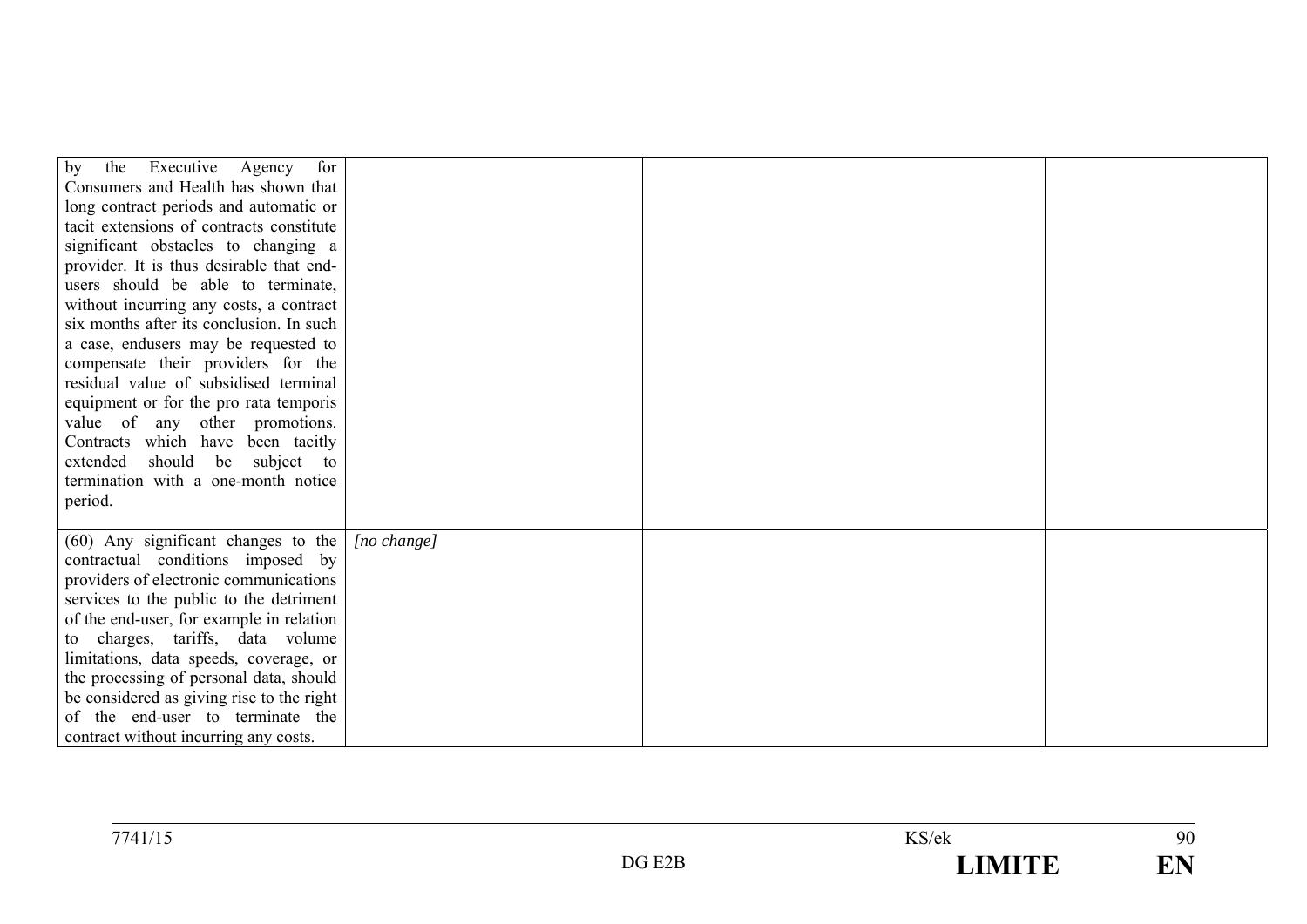| (61) Bundles comprising electronic                                           | [no change] | deleted |  |
|------------------------------------------------------------------------------|-------------|---------|--|
| communications and other services                                            |             |         |  |
| such as linear broadcasting have                                             |             |         |  |
| become increasingly widespread and                                           |             |         |  |
| an important element of<br>are                                               |             |         |  |
| competition.<br>Where<br>divergent                                           |             |         |  |
| contractual<br>rules<br>on<br>contract                                       |             |         |  |
| termination and switching apply to the                                       |             |         |  |
| different services composing such                                            |             |         |  |
| bundles, end-users are effectively                                           |             |         |  |
| from<br>switching<br>prevented<br>to                                         |             |         |  |
| competitive offers for the entire bundle                                     |             |         |  |
| or parts of it. The provisions of this                                       |             |         |  |
| Regulation<br>regarding<br>contract                                          |             |         |  |
| termination and switching should,                                            |             |         |  |
| therefore, apply to all elements of such                                     |             |         |  |
| a bundle.                                                                    |             |         |  |
| $(62)$ In order to take full advantage of                                    | [no change] | deleted |  |
| the competitive environment, end-users                                       |             |         |  |
| should be able to make informed                                              |             |         |  |
| choices and switch providers when it is                                      |             |         |  |
| in their interests. Endusers should                                          |             |         |  |
| therefore be able to switch without                                          |             |         |  |
| being hindered by legal, technical or                                        |             |         |  |
| obstacles, including<br>procedural                                           |             |         |  |
| contractual conditions and charges.                                          |             |         |  |
| Number portability is a key facilitator                                      |             |         |  |
| of consumer choice and effective                                             |             |         |  |
| competition. It should be implemented                                        |             |         |  |
|                                                                              |             |         |  |
| within a minimum delay so that the<br>number is effectively activated within |             |         |  |

| 7741/1 |     | KS/ek |                      |
|--------|-----|-------|----------------------|
|        | --- |       | ПЪ<br>ш<br><b>LT</b> |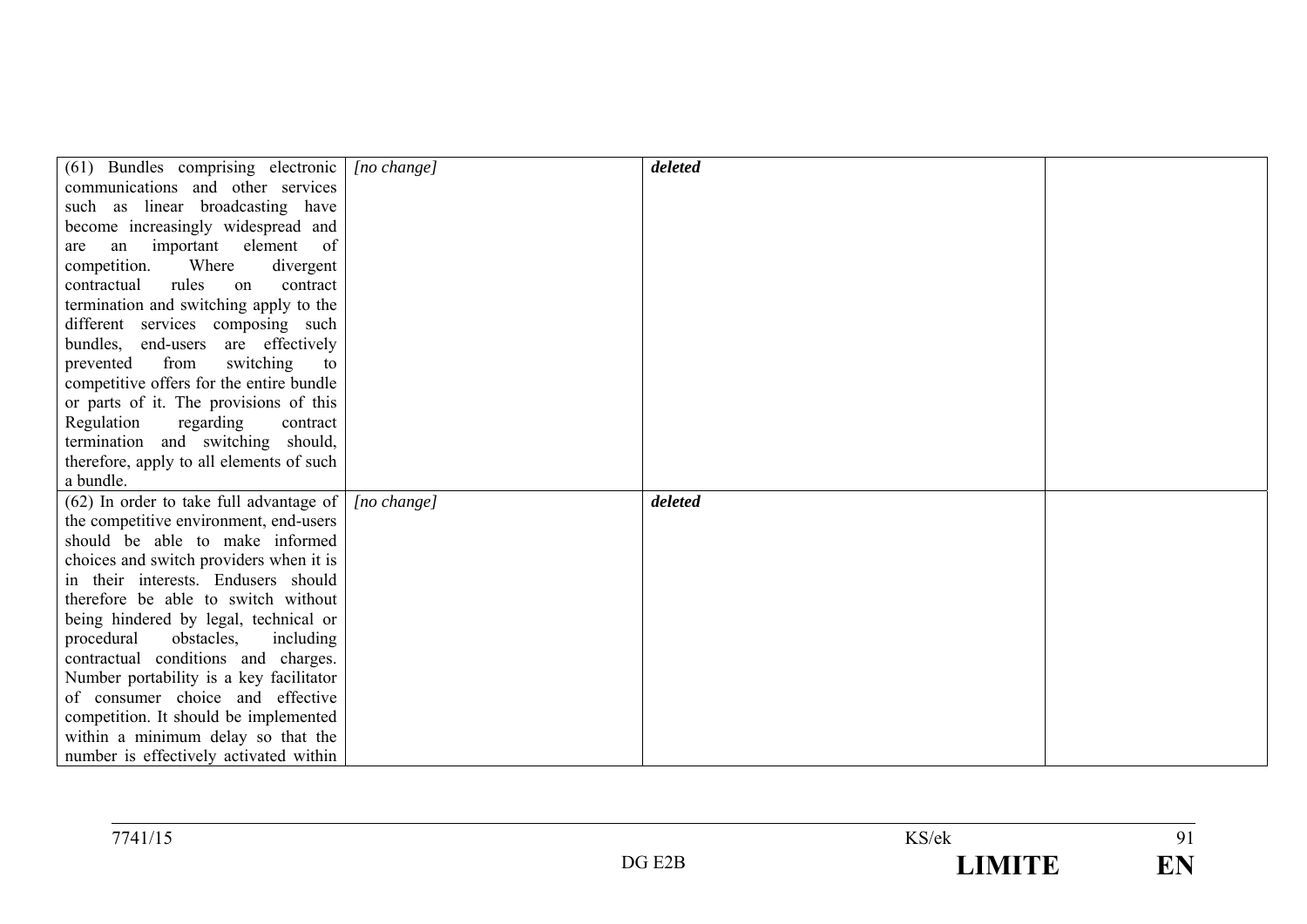| one working day of concluding an         |                                               |         |  |
|------------------------------------------|-----------------------------------------------|---------|--|
| agreement to port a number. Settlement   |                                               |         |  |
| of outstanding bills should not be a     |                                               |         |  |
| condition for execution of a porting     |                                               |         |  |
| request.                                 |                                               |         |  |
| $(63)$ In order to support the provision | (63) In order to support the provision of     | deleted |  |
| of one-stop-shops and to facilitate a    | one-stop-shops and to facilitate a            |         |  |
| seamless switching experience for end-   | seamless switching experience for end-        |         |  |
| users, the switching process should be   | users, the switching process should be        |         |  |
| led by the receiving provider of         | led by the receiving provider of              |         |  |
| electronic communications to the         | electronic communications to the public       |         |  |
| public. The transferring provider of     | <b>BEREC</b> should be empowered to lay       |         |  |
| electronic communications to the         | down guidelines setting out the               |         |  |
| public should not delay or hamper the    | respective responsibilities<br>of<br>the      |         |  |
| switching<br>Automated<br>process.       | receiving and transferring provider in        |         |  |
| processes should be used as widely as    | the switching and porting process,            |         |  |
| possible and a high level of protection  | ensuring inter alia that the transferring     |         |  |
| of personal data should be ensured.      | provider of electronic communications         |         |  |
| Availability of transparent, accurate    | to the public should <i>does</i> not delay or |         |  |
| and timely information on switching      | hamper<br>the<br>switching<br>process,        |         |  |
| should<br>increase<br>end-users'<br>the  | Automated processes should be used as         |         |  |
| confidence in switching and make them    | widely that the process is automated as       |         |  |
| more willing to engage actively in the   | much as possible and that a high level        |         |  |
| competitive process.                     | of protection of personal data should be      |         |  |
|                                          | is ensured. Those guidelines should           |         |  |
|                                          | also address the question of how to           |         |  |
|                                          | ensure continuity in the experience of        |         |  |
|                                          | including<br>end-users,<br>through            |         |  |
|                                          | identifiers, such as email addresses,         |         |  |
|                                          | through, for instance, the opportunity        |         |  |
|                                          | to opt for an email forwarding facility.      |         |  |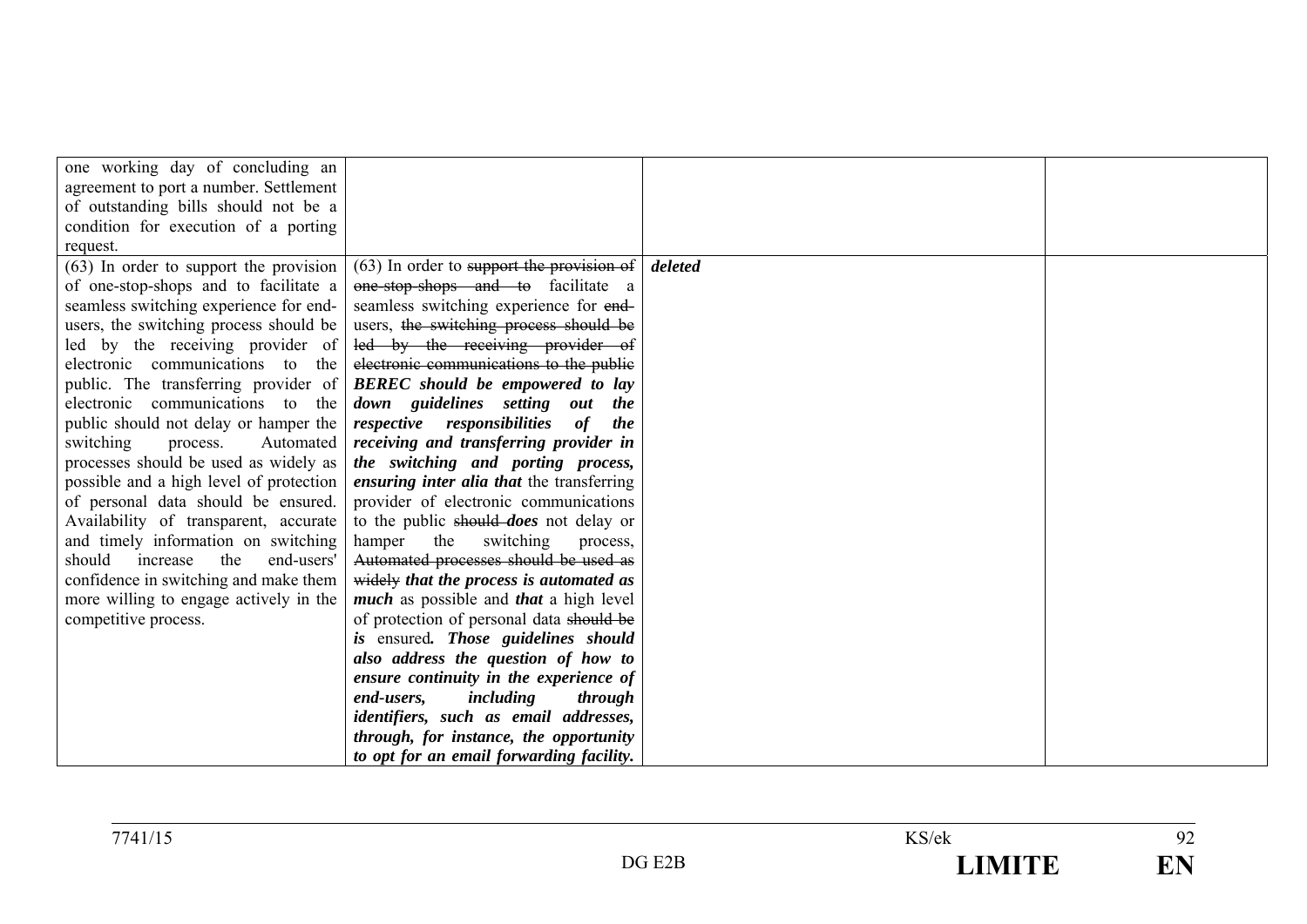|                                                                                                                                                                                                                                                                                                                                                                                                                                                                       | Availability of transparent, accurate and<br>timely information on switching should<br>increase the end-users' confidence in<br>switching and make them more willing<br>to engage actively in the competitive<br>process. |         |  |
|-----------------------------------------------------------------------------------------------------------------------------------------------------------------------------------------------------------------------------------------------------------------------------------------------------------------------------------------------------------------------------------------------------------------------------------------------------------------------|---------------------------------------------------------------------------------------------------------------------------------------------------------------------------------------------------------------------------|---------|--|
| with<br>transferring<br>Contracts<br>(64)<br>providers of electronic communications<br>to the public should be cancelled<br>automatically after switching without<br>any additional steps being required<br>from end-users. In the case of pre-paid<br>services any credit balance which has<br>not been spent should be refunded to<br>the switching consumer.                                                                                                       | deleted                                                                                                                                                                                                                   | deleted |  |
| (65) End-users need to experience<br>continuity when changing important<br>identifiers such as email addresses. To<br>this end, and to ensure that email<br>communications are not lost, end-users<br>should be given the opportunity to opt,<br>free of charge, for an email forwarding<br>facility offered by the transferring<br>internet access service provider in<br>cases where the end-user has an email<br>address provided by the transferring<br>provider. | deleted                                                                                                                                                                                                                   | deleted |  |
| Competent national authorities<br>(66)<br>may prescribe the global processes of                                                                                                                                                                                                                                                                                                                                                                                       | [no change]                                                                                                                                                                                                               | deleted |  |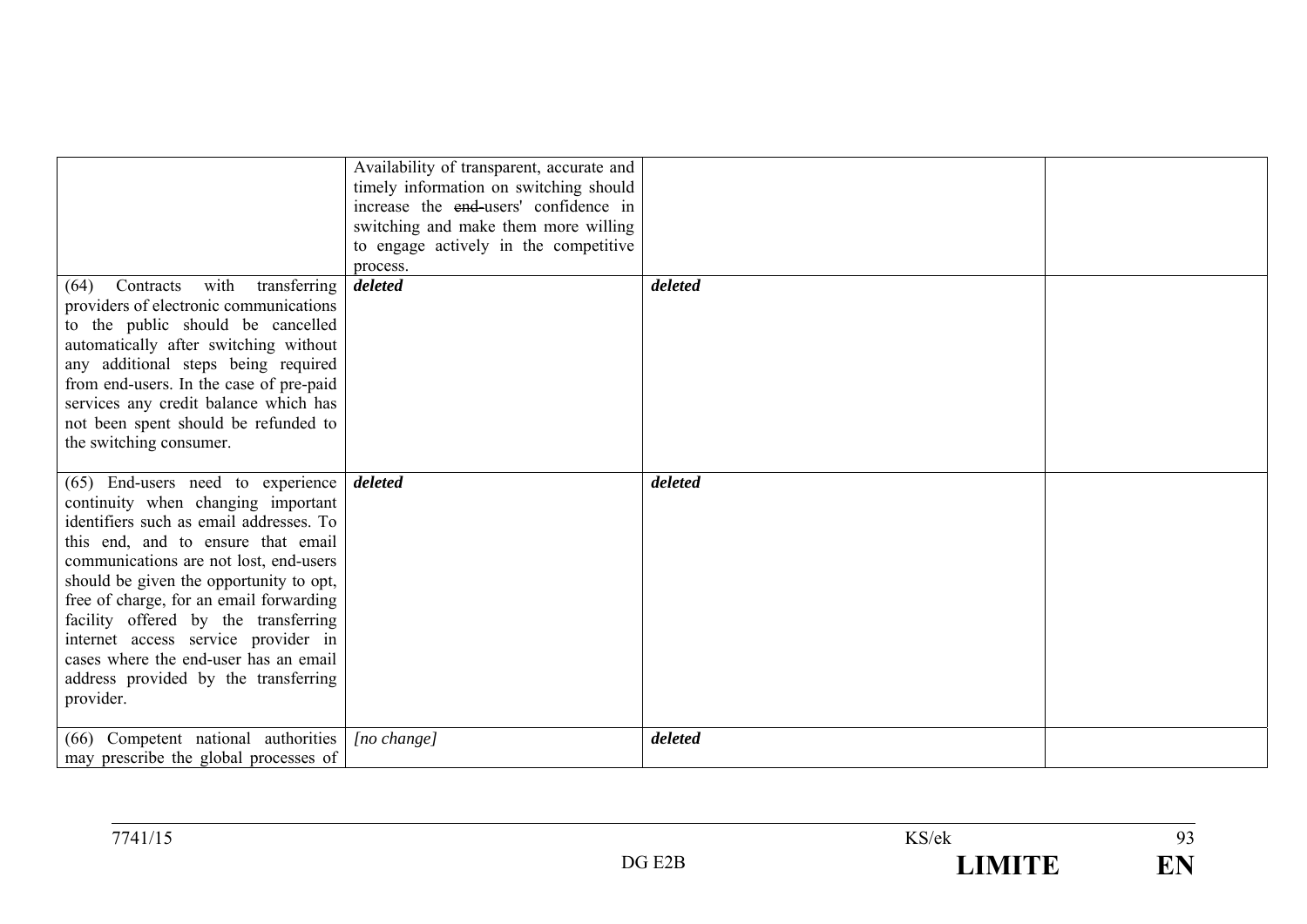| porting numbers and switching, taking             |             |         |  |
|---------------------------------------------------|-------------|---------|--|
| technological<br>into<br>account                  |             |         |  |
| development and the need to ensure a              |             |         |  |
| swift, efficient and consumer-friendly            |             |         |  |
| switching process. Competent national             |             |         |  |
| authorities should be able to impose              |             |         |  |
| proportionate measures to protect end-            |             |         |  |
| adequately throughout the<br>users                |             |         |  |
| switching<br>including<br>process                 |             |         |  |
| appropriate sanctions that are necessary          |             |         |  |
| to minimise risks of abuse or delays              |             |         |  |
| and of end-users being switched to                |             |         |  |
| another provider without their consent.           |             |         |  |
| They should also be able to set an                |             |         |  |
| automatic compensation mechanism                  |             |         |  |
| for end-users in such instances.                  |             |         |  |
| (67) National regulatory authorities              | [no change] | deleted |  |
| should be able to take effective action           |             |         |  |
| to monitor and secure compliance with             |             |         |  |
| the provisions of this Regulation,                |             |         |  |
| including the power to impose effective           |             |         |  |
| financial or administrative penalties in          |             |         |  |
| the event of any breach thereof.                  |             |         |  |
| (68) In order to take account of market   deleted |             | deleted |  |
| and technical developments, the power             |             |         |  |
| to adopt acts in accordance with Article          |             |         |  |
| 290 of the Treaty on the Functioning of           |             |         |  |
| the European Union should be                      |             |         |  |
| delegated to the Commission in respect            |             |         |  |
| of adapting the Annexes. It is of                 |             |         |  |
| particular importance<br>that<br>the              |             |         |  |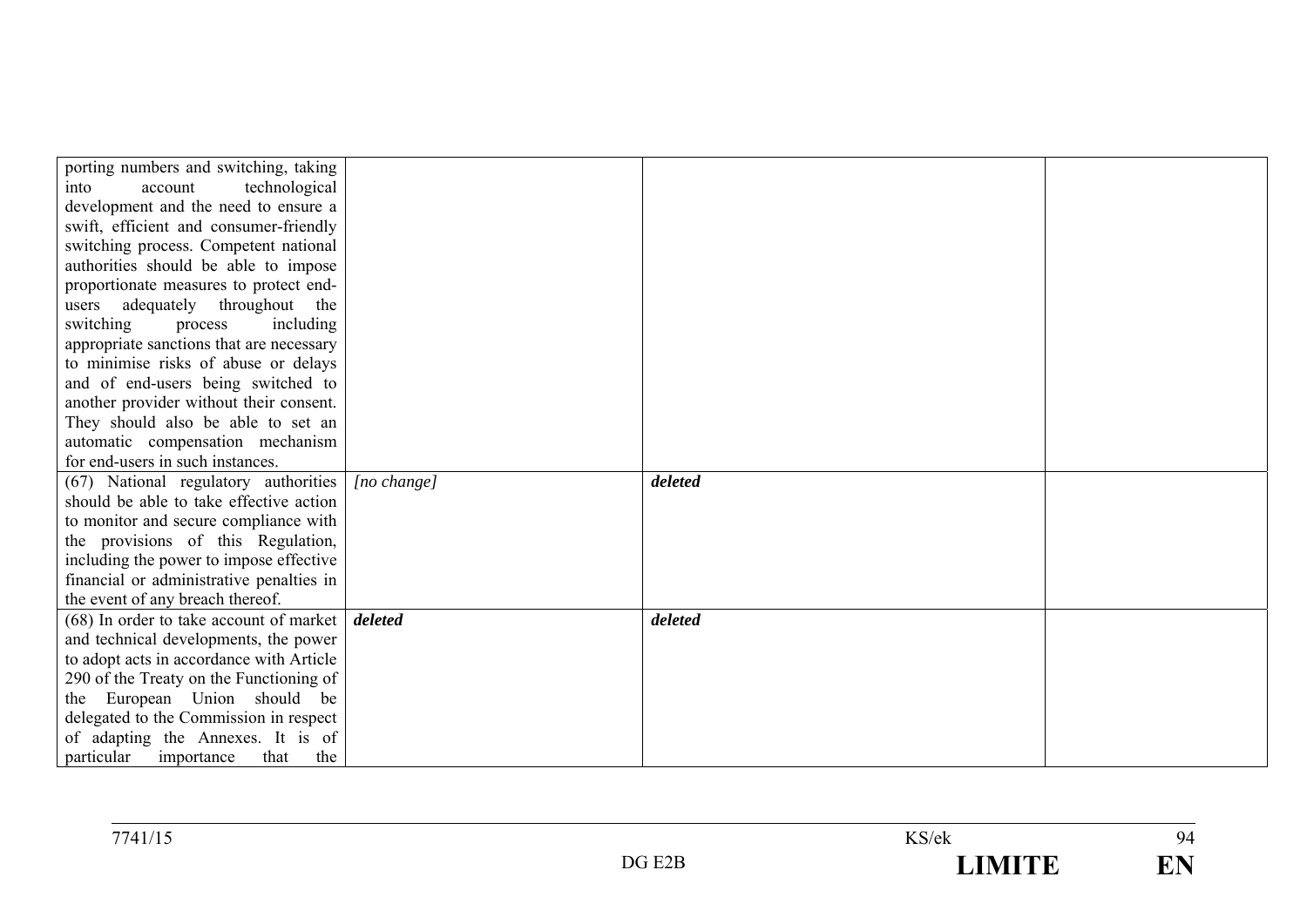| Commission carry out appropriate<br>consultations during its preparatory<br>work, including at expert level. The<br>Commission, when preparing and<br>drawing-up delegated acts, should<br>ensure a simultaneous, timely and<br>appropriate transmission of relevant<br>documents to the European Parliament<br>and to the Council.                                                                                                                                                                     |                                                                                                                                                                                                                                                                                                                                                                                                                                                                                                                      |         |  |
|---------------------------------------------------------------------------------------------------------------------------------------------------------------------------------------------------------------------------------------------------------------------------------------------------------------------------------------------------------------------------------------------------------------------------------------------------------------------------------------------------------|----------------------------------------------------------------------------------------------------------------------------------------------------------------------------------------------------------------------------------------------------------------------------------------------------------------------------------------------------------------------------------------------------------------------------------------------------------------------------------------------------------------------|---------|--|
|                                                                                                                                                                                                                                                                                                                                                                                                                                                                                                         |                                                                                                                                                                                                                                                                                                                                                                                                                                                                                                                      |         |  |
| $(69)$ In order to ensure uniform<br>conditions for the implementation of<br>this Regulation, implementing powers<br>should<br>conferred<br>be<br>the<br>on<br>Commission as regards the decision<br>requiring Member States to adapt their<br>plans for compliance with a common<br>timetable for granting rights of use and<br>allowing actual use.                                                                                                                                                   | $[no \space change]$                                                                                                                                                                                                                                                                                                                                                                                                                                                                                                 | deleted |  |
| (70) The implementing powers relating<br>to the harmonisation and coordination<br>of authorisation of radio spectrum,<br>characteristics of small-area wireless<br>access points, coordination between<br>Member States regarding allocation of<br>radio spectrum, more detailed technical<br>and methodological rules concerning<br>European virtual access products and<br>the safeguarding of internet access and<br>of reasonable traffic management and<br>quality of service, should be exercised | (70) The implementing powers relating<br>to the harmonisation and coordination of<br>authorisation of radio spectrum,<br>characteristics of small-area wireless<br>access points <del>, coordination between</del><br>Member States regarding allocation of<br>radio spectrum, more detailed technical<br>and methodological rules concerning<br>European virtual access products and the<br>safeguarding of internet access and of<br>reasonable traffic management and<br>quality of service and fair use criteria | deleted |  |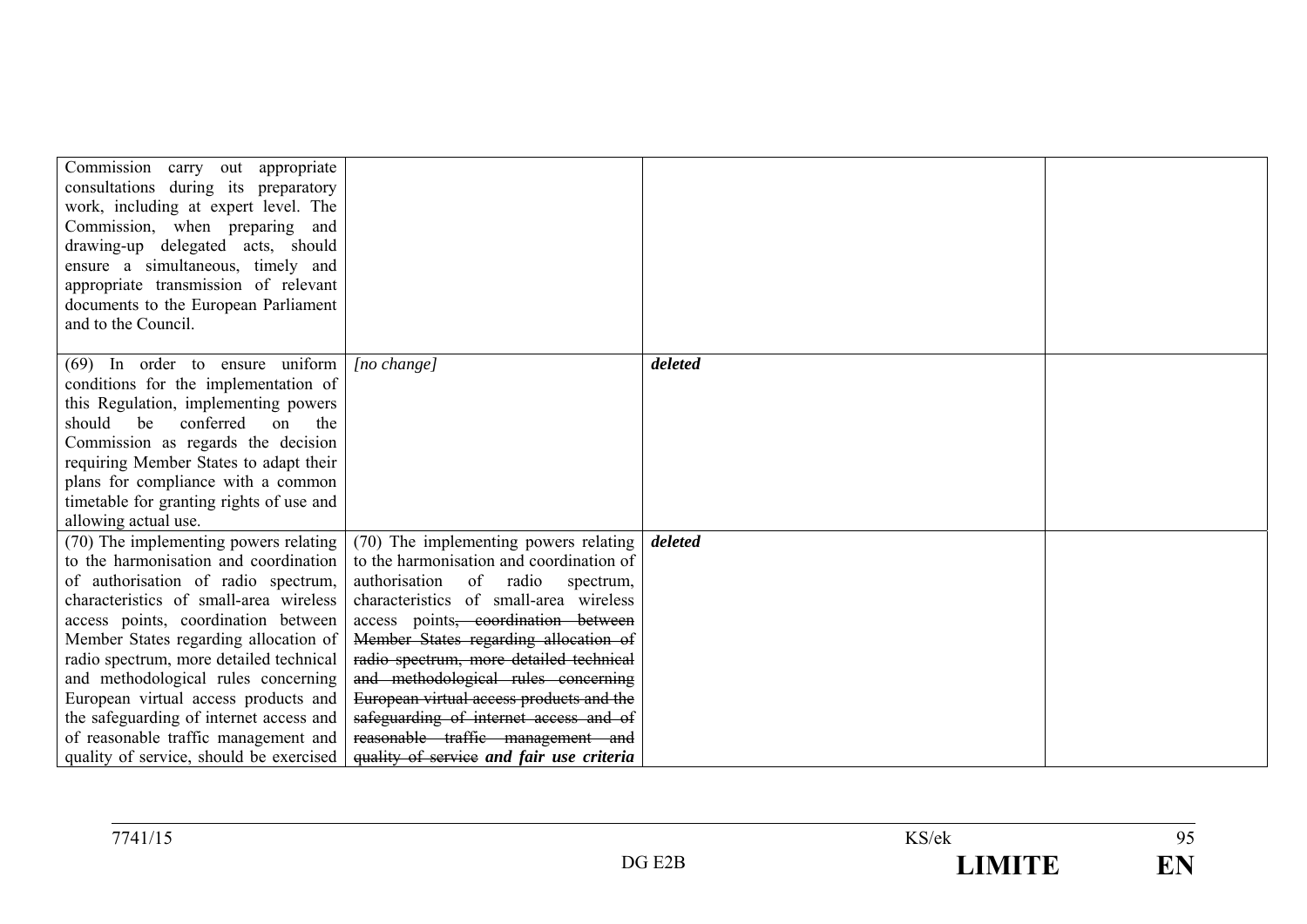| in accordance with Regulation (EU)            | should be exercised in accordance with        |         |  |
|-----------------------------------------------|-----------------------------------------------|---------|--|
| No182/2011<br>of<br>the<br>European           | Regulation (EU) No182/2011 of the             |         |  |
| Parliament and of the Council <sup>14</sup> . | European Parliament and of the                |         |  |
|                                               | Counci $l^{30}$ .                             |         |  |
| (71) In order to ensure consistency           | (71) In order to ensure consistency           | deleted |  |
| between the objective and the measures        | between the objective and the measures        |         |  |
| needed to complete the single market          | needed to complete the single market for      |         |  |
| for electronic communications pursuant        | electronic communications pursuant to         |         |  |
| to this Regulation and some specific          | <i>meet the objectives of this Regulation</i> |         |  |
| existing legislative provisions and to        | and some specific existing legislative        |         |  |
| reflect key elements of evolving              | provisions and to reflect key elements of     |         |  |
| decisional<br>Directive<br>practice,          | evolving decisional practice, Directive       |         |  |
| $2002/21/EC$ ,<br>Directives<br>the           | $2002/21/EC$ , the Directives $2002/20/EC$    |         |  |
| and 2002/22/EC and<br>2002/20/EC              | and 2002/22/EC, Regulations No                |         |  |
| Regulation No 531/2012 should be              | 531/2012 and (EC) No 1211/2009, as            |         |  |
| This includes making<br>amended.              | well as Decision No 243/2012/EU,              |         |  |
| provision for Directive 2002/21/EC            | should be amended. This includes              |         |  |
| and the related Directives to be read in      | making provision for Directive                |         |  |
| conjunction with this Regulation, the         | 2002/21/EC and the related Directives to      |         |  |
| introduction of strengthened powers of        | be read in conjunction with this              |         |  |
| the Commission in order to ensure             | Regulation, the introduction                  |         |  |
| consistency of remedies imposed on            | strengthened powers of the Commission         |         |  |
| European electronic communications            | in order to ensure consistency of             |         |  |
| providers having significant market           | remedies imposed on European                  |         |  |
| power in the context of the European          | electronic communications providers           |         |  |
| consultation mechanism, harmonisation         | having significant market power in the        |         |  |
| of the criteria adopted in assessing the      | context of the European consultation          |         |  |
| definition and competitiveness of             | mechanism harmonisation of the criteria       |         |  |

<sup>&</sup>lt;sup>30</sup> Regulation (EU) No 182/2011 of the European Parliament and of the Council laying down the rules and general principles concerning mechanisms for control by the Member States of the Commission's exercise of implementing powers (OJ L 55, 28.2.2011, p. 13).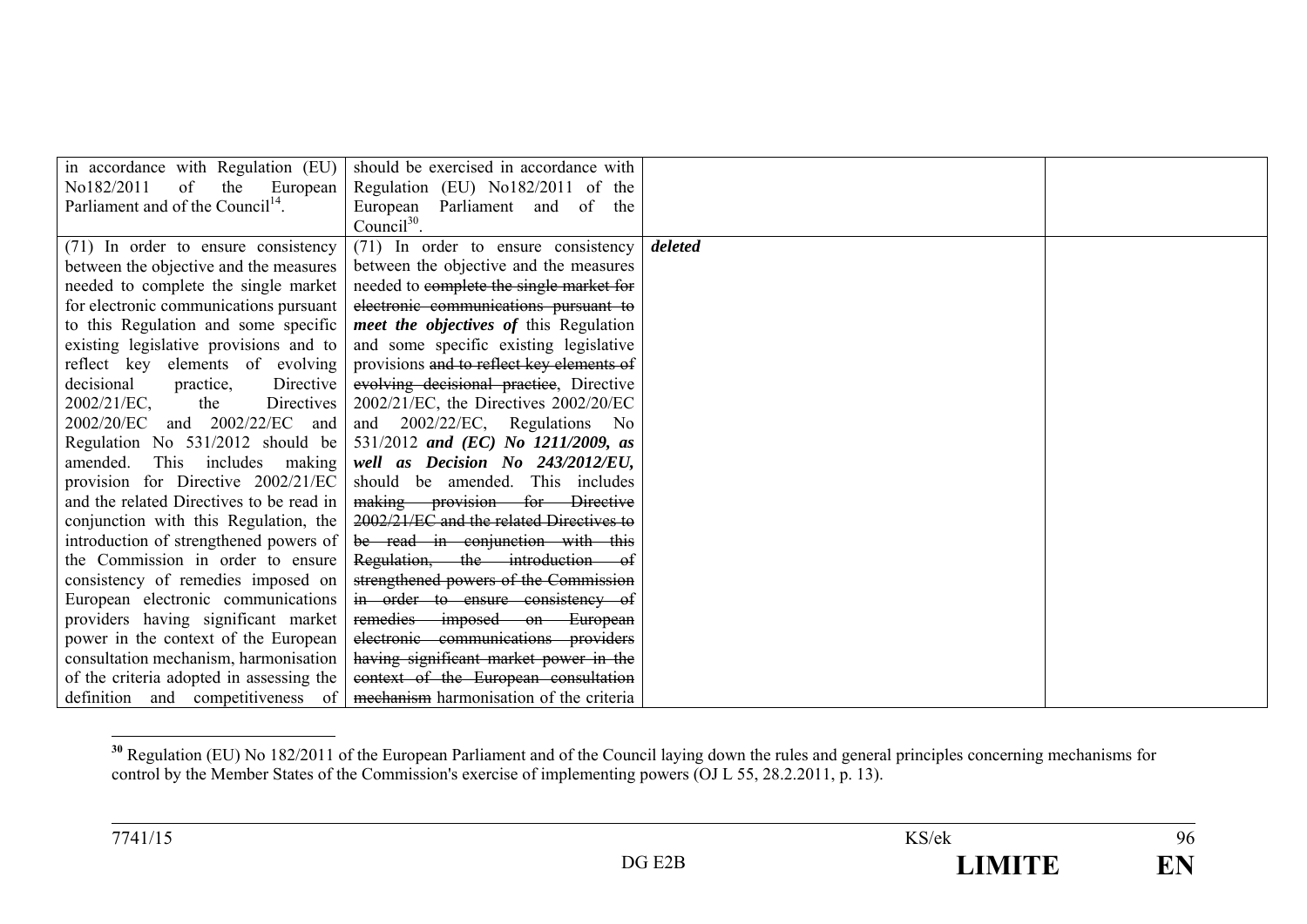| relevant markets, the adaptation of the | adopted in assessing the definition and  |                                                              |  |
|-----------------------------------------|------------------------------------------|--------------------------------------------------------------|--|
| notification system under Directive     | competitiveness of relevant markets, the |                                                              |  |
| $2002/20$ /EC in view of the single EU  | adaptation of the notification system    |                                                              |  |
| authorisation as well as the repeal of  | under Directive 2002/20/EC in view of    |                                                              |  |
| provisions on minimum harmonisation     | the single EU authorisation as well as   |                                                              |  |
| of end-users rights provided in         | the repeal of provisions on minimum      |                                                              |  |
| Directive 2002/22/EC made redundant     | harmonisation of end-users rights        |                                                              |  |
| by the full harmonisation provided in   | provided in Directive 2002/22/EC made    |                                                              |  |
| this Regulation.                        | redundant by the full harmonisation      |                                                              |  |
|                                         | provided in this Regulation.             |                                                              |  |
| (72) The mobile communications          | deleted                                  | $(72)$ (12) The mobile communications market remains         |  |
| market remains fragmented in the        |                                          | fragmented in the Union, with no mobile network              |  |
| Union, with no mobile network           |                                          | covering all Member States. As a consequence, in order       |  |
| covering all Member States. As a        |                                          | to provide mobile communications services to their           |  |
| consequence, in order to provide        |                                          | domestic customers travelling within the Union,              |  |
| mobile communications services to       |                                          | roaming providers have to purchase wholesale roaming         |  |
| their domestic customers travelling     |                                          | services from operators in a visited Member State.           |  |
| within the Union, roaming providers     |                                          | These wholesale charges constitute an important              |  |
| have to purchase wholesale roaming      |                                          | impediment to providing roaming services at price            |  |
| services from operators in a visited    |                                          | levels corresponding to domestic mobile services.            |  |
| Member State. These wholesale           |                                          | Therefore further measures should be adopted to              |  |
| charges constitute an important         |                                          | facilitate lowering these charges. Commercial or             |  |
| impediment to providing roaming         |                                          | technical agreements among roaming providers which           |  |
| services at price levels corresponding  |                                          | allow a virtual extension of their network coverage          |  |
| to domestic mobile services. Therefore  |                                          | across the Union provide a means to internalise              |  |
| further measures should be adopted to   |                                          | wholesale costs. To provide appropriate incentives,          |  |
| facilitate lowering these charges.      |                                          | certain regulatory obligations laid down in Regulation       |  |
| Commercial or technical agreements      |                                          | (EC) No 531/2012 of the European Parliament and the          |  |
| among roaming providers which allow     |                                          | Council <sup>31</sup> should be adapted. In particular, when |  |
| a virtual extension of their network    |                                          | roaming providers, through their own networks or             |  |
| coverage across the Union provide a     |                                          | through bilateral or multilateral roaming agreements         |  |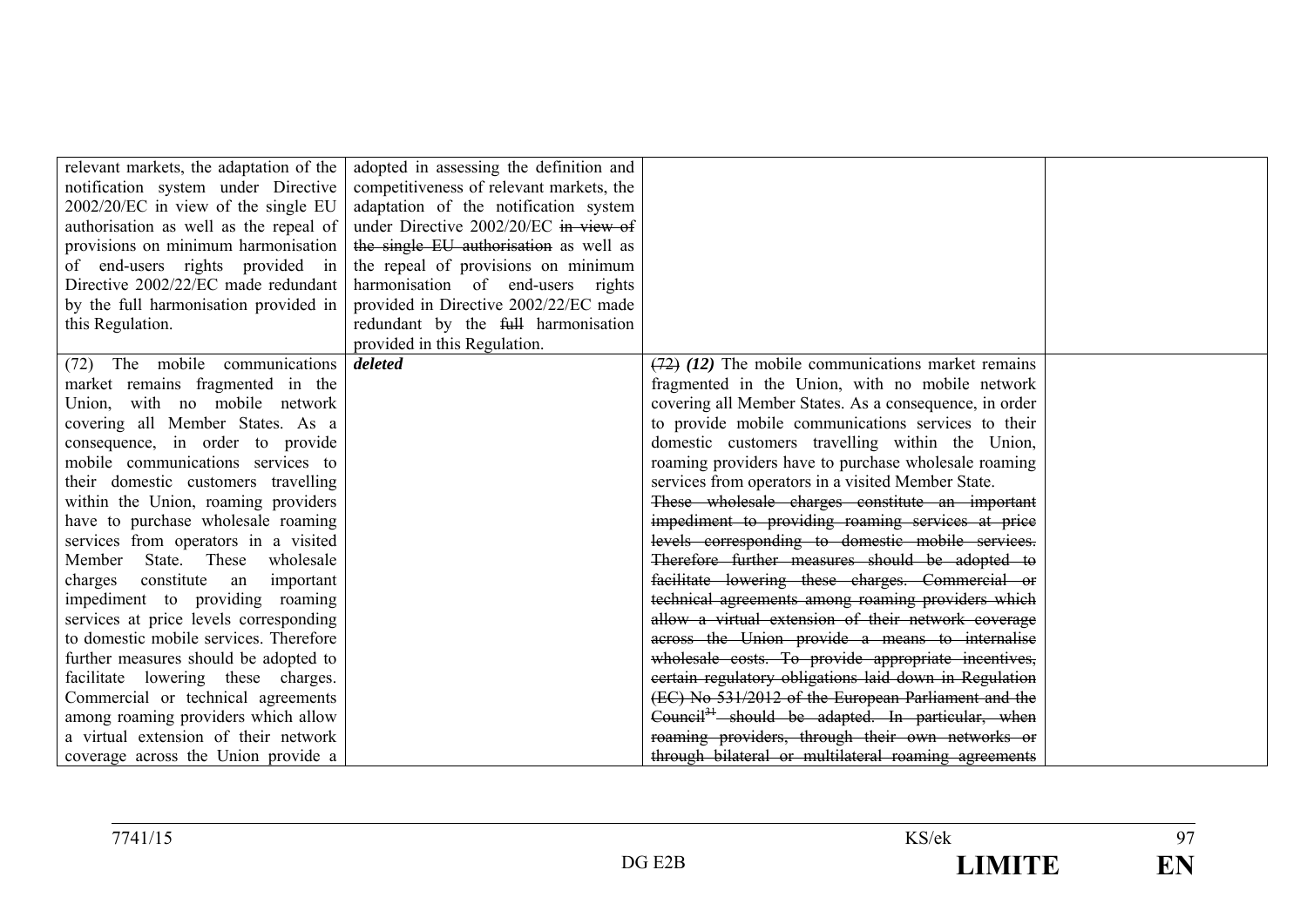| means to internalise wholesale costs.<br>To provide appropriate incentives,<br>certain regulatory obligations laid<br>down in Regulation (EC) No 531/2012<br>of the European Parliament and the<br>Council <sup>31</sup> should be adapted. In<br>particular, when roaming providers,<br>through their own networks or through<br>bilateral or multilateral roaming<br>agreements ensure that all customers in<br>the Union are offered by default<br>roaming tariffs at the level of domestic |         | ensure that all customers in the Union are offered by<br>default roaming tariffs at the level of domestic tariffs,<br>the obligation of domestic providers to enable their<br>customers to access voice, SMS and data<br>roaming services of any alternative roaming provider<br>should not apply to such providers, subject to a<br>transitional period where such access has already been<br>granted. |  |
|------------------------------------------------------------------------------------------------------------------------------------------------------------------------------------------------------------------------------------------------------------------------------------------------------------------------------------------------------------------------------------------------------------------------------------------------------------------------------------------------|---------|---------------------------------------------------------------------------------------------------------------------------------------------------------------------------------------------------------------------------------------------------------------------------------------------------------------------------------------------------------------------------------------------------------|--|
| tariffs, the obligation of domestic<br>providers to enable their customers to<br>access voice, SMS and data roaming<br>services of any alternative roaming<br>provider should not apply to such<br>providers, subject to a transitional<br>period where such access has already<br>been granted.                                                                                                                                                                                               |         |                                                                                                                                                                                                                                                                                                                                                                                                         |  |
| (73) Bilateral or multilateral roaming<br>agreements can allow a<br>mobile<br>operator to treat roaming by its<br>domestic customers on the networks of<br>partners as being to a significant degree<br>equivalent to providing services to such<br>customers on its own networks, with                                                                                                                                                                                                        | deleted |                                                                                                                                                                                                                                                                                                                                                                                                         |  |

<sup>&</sup>lt;sup>31</sup> Regulation (EU) No 531/2012 of the European Parliament and the Council of 13 June 2012 on roaming on public mobile communications networks within the Union (OJ L 172, 30.6.2012, p. 10).

98

EN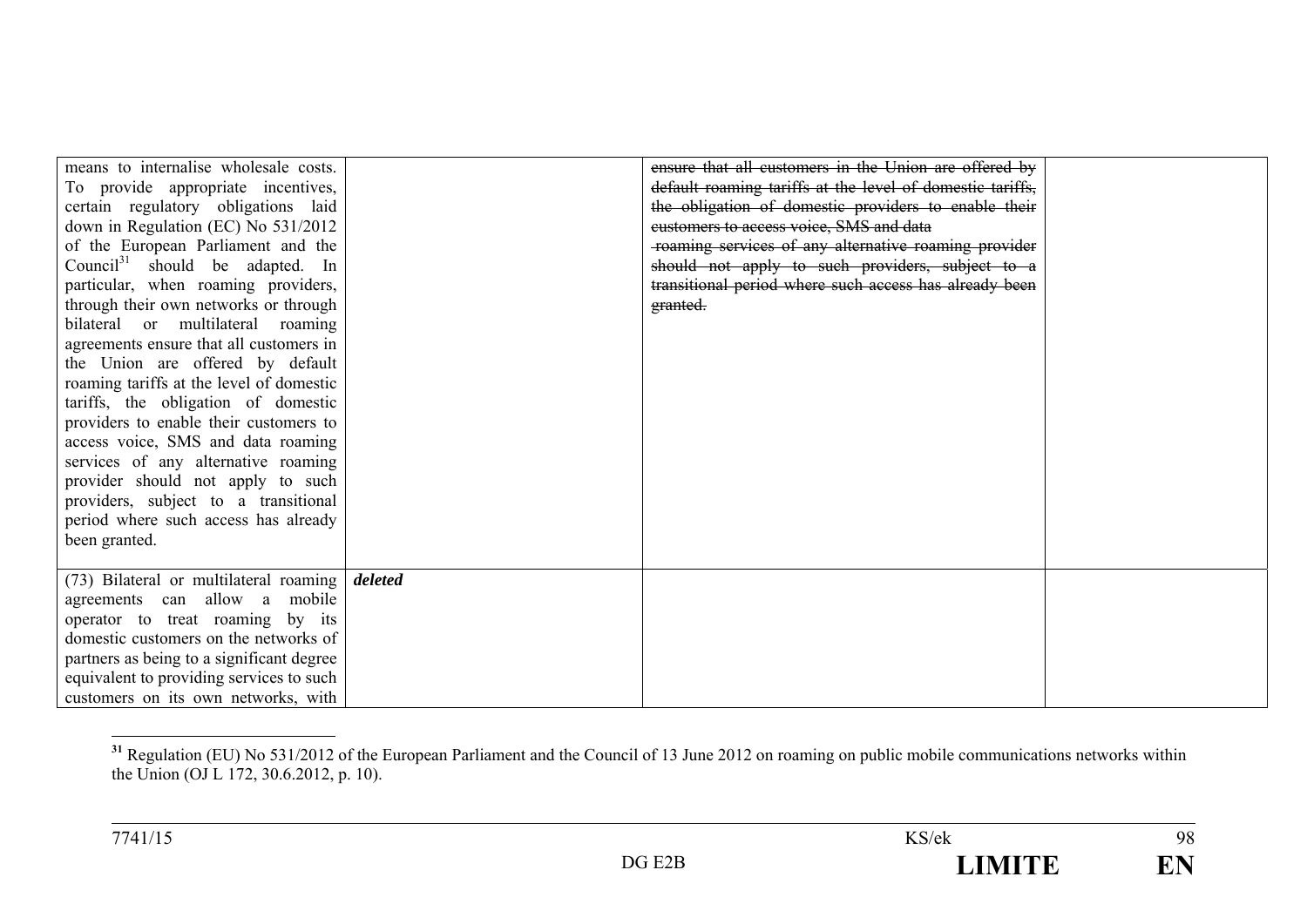| consequential effects on its retail<br>pricing for such virtual on-net coverage<br>across the Union. Such an arrangement<br>at the wholesale level could allow the<br>development of new roaming products<br>and therefore increase choice and<br>competition at retail level.                                                                                                                                                                                                                                                                                                                                                                                                                                                               |         |                                                                                                                                                                                                                                                                                                                                                                                                                                                                                                                                                                                                                                                                                                                                                                                                                                                                                                                                                                                                                   |  |
|----------------------------------------------------------------------------------------------------------------------------------------------------------------------------------------------------------------------------------------------------------------------------------------------------------------------------------------------------------------------------------------------------------------------------------------------------------------------------------------------------------------------------------------------------------------------------------------------------------------------------------------------------------------------------------------------------------------------------------------------|---------|-------------------------------------------------------------------------------------------------------------------------------------------------------------------------------------------------------------------------------------------------------------------------------------------------------------------------------------------------------------------------------------------------------------------------------------------------------------------------------------------------------------------------------------------------------------------------------------------------------------------------------------------------------------------------------------------------------------------------------------------------------------------------------------------------------------------------------------------------------------------------------------------------------------------------------------------------------------------------------------------------------------------|--|
| (74) The Digital Agenda for Europe<br>and Regulation No 531/2012 establish<br>the policy objective that the difference<br>between roaming and domestic tariffs<br>should approach zero. In practical<br>terms, this requires that consumers<br>falling into any of the broad observable<br>categories of domestic consumption,<br>identified by reference to a party's<br>various domestic retail packages,<br>should be in a position to confidently<br>replicate the typical<br>domestic<br>consumption pattern associated with<br>their respective domestic<br>retail<br>packages while periodically travelling<br>within the Union, without additional<br>costs to those incurred in a domestic<br>setting. Such broad categories may be | deleted | The Digital Agenda for Europe and<br>$(74)$ $(13)$<br>Regulation No 531/2012 establishes the policy<br>objective that the difference between roaming and<br>domestic tariffs should approach zero. However, the<br>ultimate aim of eliminating the difference between<br>domestic charges and roaming charges cannot be<br>attained in a sustainable manner with the observed<br>level of wholesale charges. Therefore, a transitional<br>period is needed, allowing roaming providers to adapt<br>to wholesale market conditions while providing their<br>customers with a possibility to satisfy their<br>communications needs. During the period concerned,<br>roaming providers should offer roaming services at<br>levels not exceeding those applicable for domestic<br>services, with a possibility to add a surcharge. The<br>relevant domestic retail price should be equal to the<br>retail per-unit domestic charge. However, in situations<br>where there are no specific domestic retail prices that |  |
| identified from current commercial<br>practice by reference, for example, to<br>the differentiation in domestic retail<br>packages between pre-paid and post-<br>paid customers; GSM-only packages                                                                                                                                                                                                                                                                                                                                                                                                                                                                                                                                           |         | could be used as a basis for a regulated roaming<br>service (for example, in case of domestic unlimited<br>tariff plans, bundles or domestic tariffs which do not<br>include data), the domestic retail price should be<br>deemed to be the same charging mechanism as if the                                                                                                                                                                                                                                                                                                                                                                                                                                                                                                                                                                                                                                                                                                                                     |  |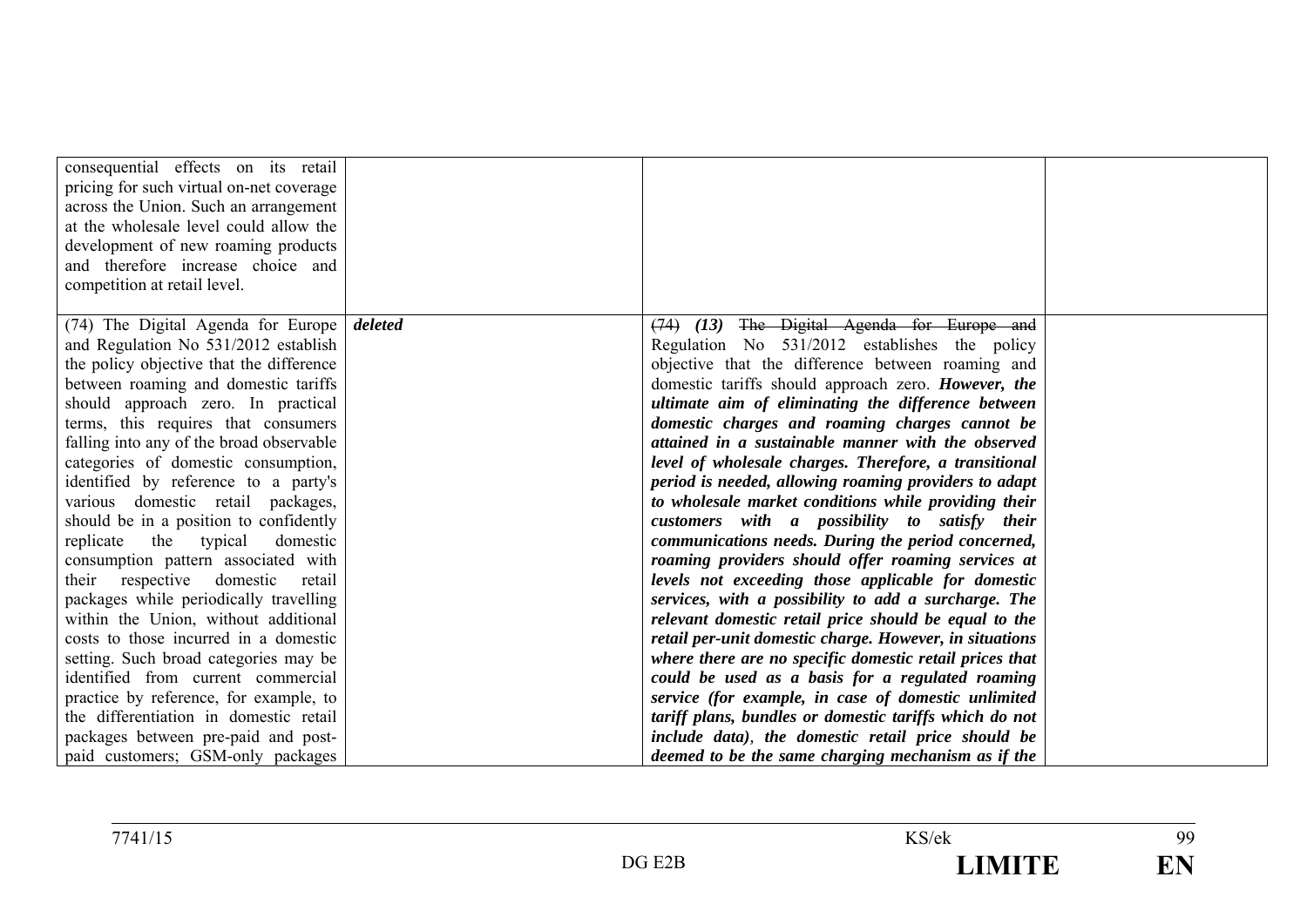| (i.e. voice, SMS); packages adapted for  |
|------------------------------------------|
| different volumes of consumption;        |
| packages for business and consumer       |
| use respectively; retail packages with   |
| prices per unit consumed and those       |
| which provide "buckets" of units (e.g.   |
| voice minutes, megabytes of data) for a  |
| standard fee, irrespective of actual     |
| consumption. The diversity of retail     |
| tariff plans and packages available to   |
| customers in domestic mobile markets     |
| across the Union accommodates            |
| varying user demands associated with a   |
| competitive market. That flexibility in  |
| domestic markets should also be          |
| reflected in the intra-Union roaming     |
| environment, while bearing in mind       |
| that the need of roaming providers for   |
| wholesale inputs from independent        |
| network operators in different Member    |
| States may still justify the imposition  |
| of limits by reference to reasonable use |
| if domestic tariffs are applied to such  |
| roaming consumption.                     |
|                                          |

*customer would be consuming the domestic tariff in his Member State.* In practical terms, this requires that consumers falling into any of the broad observable categories of domestic consumption, identified by reference to a party's various domestic retail packages, should be in a position to confidently replicate the typical domestic consumption pattern associated with their respective domestic retail packages while periodically travelling within the Union, without additional costs to those incurred in a domestic setting. Such broad categories may be identified from current commercial practice by reference, for example, to the differentiation in domestic retail packages between prepaid and post-paid customers; GSM-only packages (i.e. voice, SMS); packages adapted for different volumes of consumption; packages for business and consumer use respectively; retail packages with prices per unit consumed and those which provide "buckets" of units (e.g. voice minutes, megabytes of data) for a standard fee, irrespective of actual consumption. The diversity of retail tariff plans and packages available to customers in domestic mobile markets across the <del>– Union</del> accommodates varying user demands associated with a competitive market. That flexibility in domestic markets should also be reflected in the intra-Union roaming environment, while bearing in mind that the need of roaming providers for wholesale inputs from independent network operators in different Member States may still justify the imposition of limits by reference to reasonable use if domestic tariffs are applied to such roaming consumption.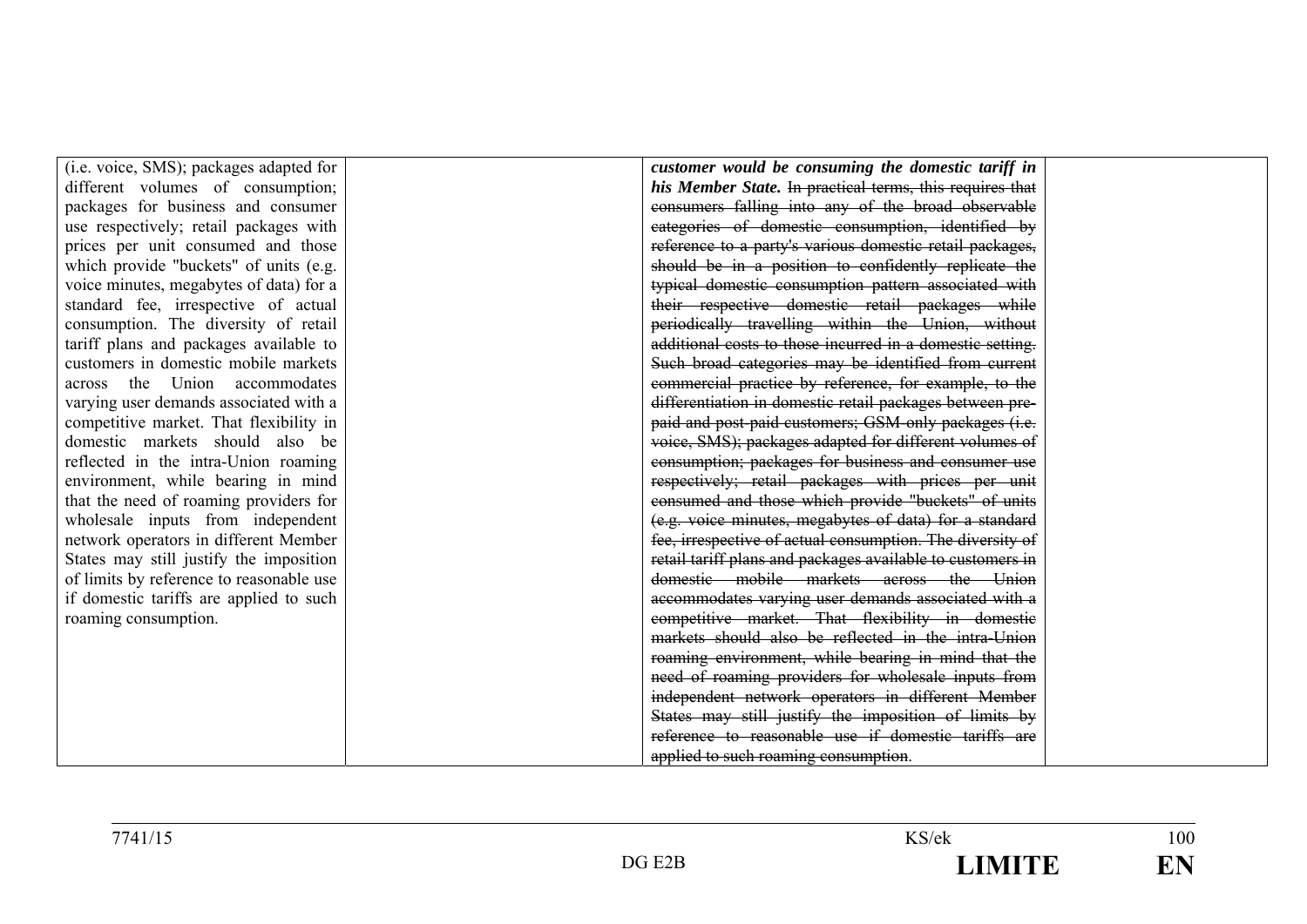| (14) Moreover, with a view to ensuring basic mobile       |
|-----------------------------------------------------------|
| phone usage for consumers when periodically               |
| travelling, the Regulation should determine the           |
| minimum level of a basic roaming allowance. This          |
|                                                           |
| transitory basic roaming allowance should be simple       |
| and transparent, and set at a level which ensures that    |
| consumers' basic communication needs are facilitated      |
| while travelling within the EU, until the necessary       |
| review of underlying wholesale roaming market             |
| conditions has been undertaken. The basic roaming         |
| allowance should mirror the variety of services           |
| included in the tariff plan of the customer, and should   |
| take account of the average travelling and domestic       |
| consumption patterns of all Europeans, it being           |
| understood that such an average pattern will not          |
| reflect the practices of all individual consumers.        |
| $(15)$ With a view to improving competition in the retail |
| roaming market, Regulation (EU) No 531/2012               |
| requires domestic providers to enable their customers     |
| to access regulated voice, SMS and roaming services,      |
| provided as a bundle by any alternative roaming           |
| provider. Given that the retail roaming regime set out    |
| in Articles 6a and 6b of this Regulation is expected to   |
| substantially decrease the retail roaming charges set     |
| out in Articles 8, 10 and 13 of Regulation (EU) No        |
| 531/2012, it would no longer be proportionate to          |
| oblige operators to implement this type of separate       |
| sale of regulated roaming services. Providers which       |
| have already enabled their customers to access            |
| regulated voice, SMS and roaming services, provided       |
| as a bundle by any alternative roaming provider, may      |
|                                                           |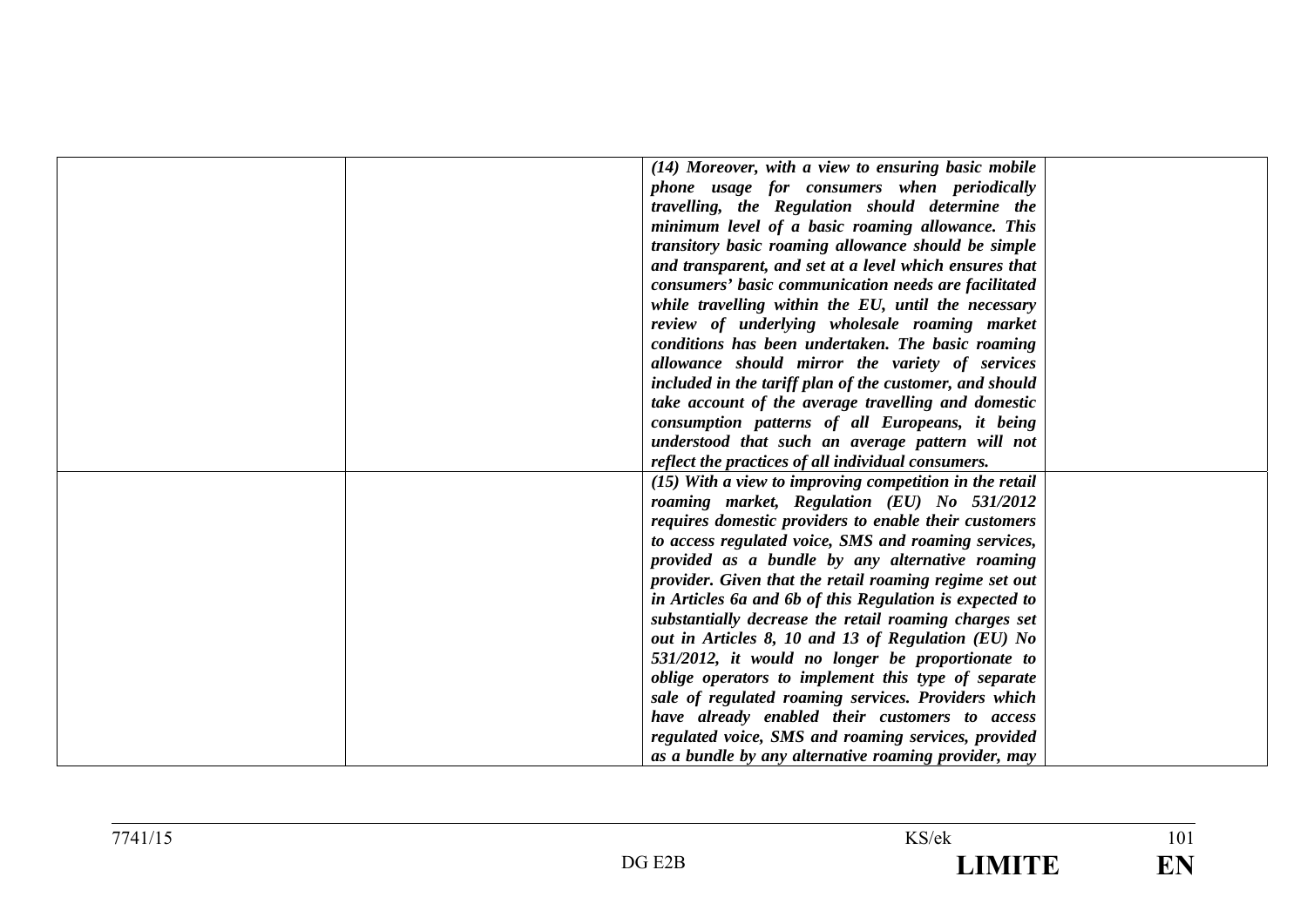| continue to do so. On the other hand, while the basic     |
|-----------------------------------------------------------|
| roaming allowance and the mechanism which limits          |
| the surcharge over the domestic retail price provide      |
| data roaming customers with certain safeguards            |
| against excessive roaming charges, it may not allow       |
| roaming customers to confidently replicate the            |
| domestic consumption patterns for data roaming            |
| services. Given the increasing demand and importance      |
| of data roaming services, roaming customers should        |
|                                                           |
| be provided with alternative ways of accessing data       |
| roaming services when travelling. Therefore, the          |
| obligation on domestic and roaming providers not to       |
| prevent customers from accessing regulated data           |
| roaming services provided directly on a visited           |
| network by an alternative roaming provider as             |
| provided for in Regulation (EU) No 531/2012 should        |
| be maintained.                                            |
| $(16)$ In accordance with the calling party pays          |
| principle mobile customers do not pay for receiving       |
| domestic mobile calls, instead the cost of terminating a  |
| call in the network of the called party is covered in the |
| retail charge of the calling party. The convergence of    |
| mobile termination rates across the Member States         |
| should allow for the implementation of the same           |
| principle for regulated roaming calls. However, since     |
| this is not yet the case, this Regulation allows roaming  |
| providers, after the respective basic roaming             |
| allowance is exceeded, to charge a retail roaming fee     |
| for incoming calls, provided it does not exceed the       |
| average maximum wholesale mobile termination rate         |
| set across the Union. This is considered to be a          |
|                                                           |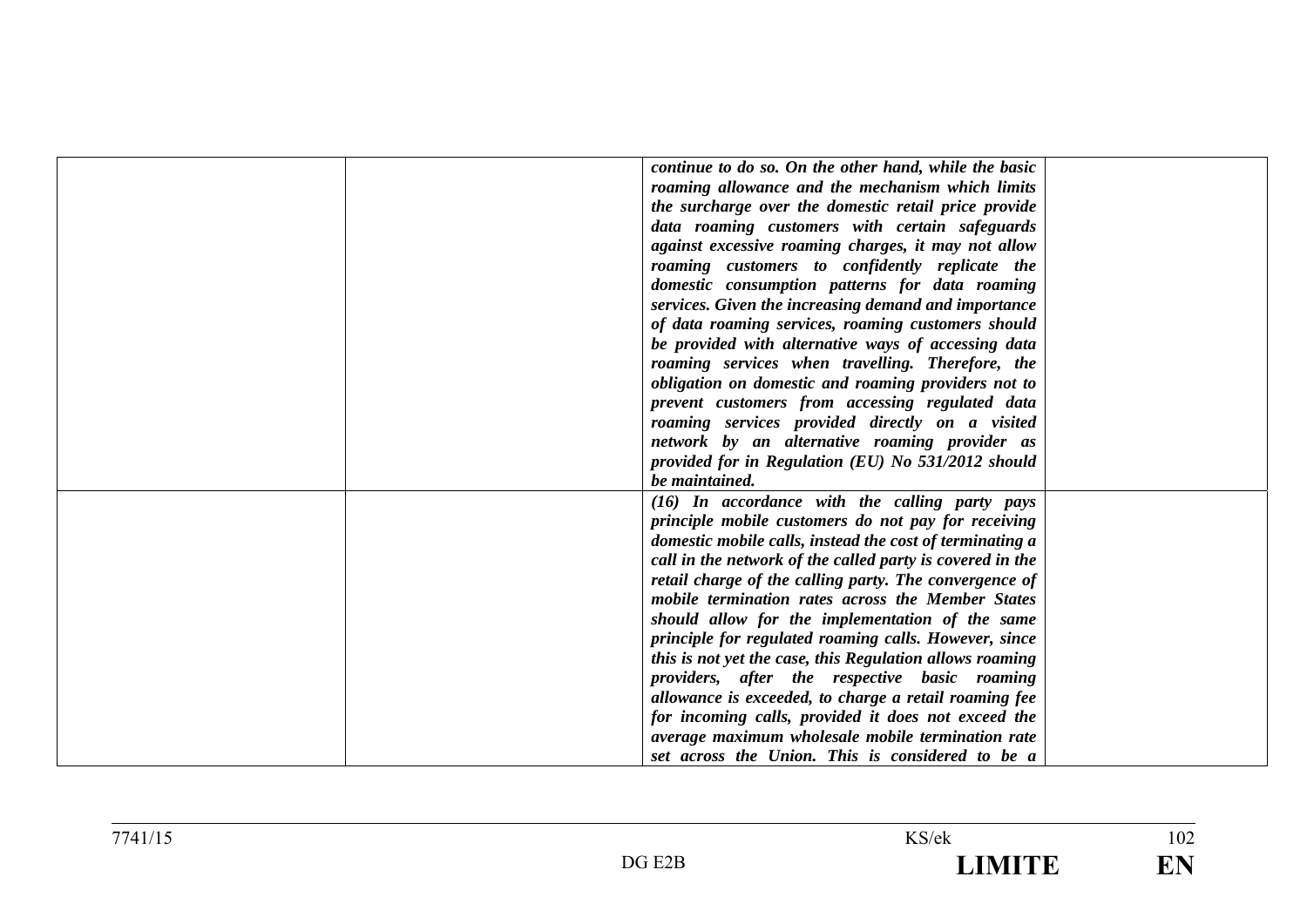|                                         |                                               | transitory regime until the Commission addresses this<br>outstanding issue. In addition, in order to prevent<br>anomalous or abusive usage of regulated roaming<br>calls received, roaming providers may apply<br>appropriate usage policies. These usage policies may<br>include limitations on the volumes of roaming calls<br>received in case those volumes significantly exceed the<br>average volumes of domestic calls received. |  |
|-----------------------------------------|-----------------------------------------------|-----------------------------------------------------------------------------------------------------------------------------------------------------------------------------------------------------------------------------------------------------------------------------------------------------------------------------------------------------------------------------------------------------------------------------------------|--|
| (75) While it is in the first place for | $(75)$ While it is in the first place for     | deleted                                                                                                                                                                                                                                                                                                                                                                                                                                 |  |
| roaming providers to assess themselves  | roaming providers to assess themselves        |                                                                                                                                                                                                                                                                                                                                                                                                                                         |  |
| the reasonable character of the volumes | the reasonable character of the volumes       |                                                                                                                                                                                                                                                                                                                                                                                                                                         |  |
| of roaming voice calls, SMS and data    | of roaming voice calls, SMS and data to       |                                                                                                                                                                                                                                                                                                                                                                                                                                         |  |
| to be covered at domestic rates under   | be covered at domestic rates under their      |                                                                                                                                                                                                                                                                                                                                                                                                                                         |  |
| their various retail packages, national | various retail packages, they may,            |                                                                                                                                                                                                                                                                                                                                                                                                                                         |  |
| regulatory authorities should supervise | notwithstanding the abolition of retail       |                                                                                                                                                                                                                                                                                                                                                                                                                                         |  |
| the application by roaming providers of | roaming charges by 15 December 2015,          |                                                                                                                                                                                                                                                                                                                                                                                                                                         |  |
| such reasonable use limits and ensure   | apply a 'fair use clause' to the              |                                                                                                                                                                                                                                                                                                                                                                                                                                         |  |
| that they are specifically defined by   | <i>consumption of</i><br>regulated<br>retail  |                                                                                                                                                                                                                                                                                                                                                                                                                                         |  |
| detailed quantified<br>reference to     | roaming services provided at the              |                                                                                                                                                                                                                                                                                                                                                                                                                                         |  |
| information in the contracts in terms   | applicable domestic price level, by           |                                                                                                                                                                                                                                                                                                                                                                                                                                         |  |
| which are clear and transparent to      | reference to fair use criteria. These         |                                                                                                                                                                                                                                                                                                                                                                                                                                         |  |
| customers. In so doing, national        | criteria should be applied in such a way      |                                                                                                                                                                                                                                                                                                                                                                                                                                         |  |
| regulatory authorities should take      | that consumers are in a position to           |                                                                                                                                                                                                                                                                                                                                                                                                                                         |  |
| utmost account of relevant guidance     | confidently<br>replicate the<br>typical       |                                                                                                                                                                                                                                                                                                                                                                                                                                         |  |
| from BEREC. In its guidance, BEREC      | domestic<br>consumption<br>pattern            |                                                                                                                                                                                                                                                                                                                                                                                                                                         |  |
| should identify various usage patterns  | with<br>associated<br>their<br>respective     |                                                                                                                                                                                                                                                                                                                                                                                                                                         |  |
| substantiated by the underlying voice,  | domestic<br>retail<br>packages<br>while       |                                                                                                                                                                                                                                                                                                                                                                                                                                         |  |
| data and SMS usage trends at the        | travelling<br>within the<br>periodically      |                                                                                                                                                                                                                                                                                                                                                                                                                                         |  |
| Union level, and the evolution of       | <b>Union.</b> National regulatory authorities |                                                                                                                                                                                                                                                                                                                                                                                                                                         |  |
| expectations as regards in particular   | should supervise the application by           |                                                                                                                                                                                                                                                                                                                                                                                                                                         |  |
| wireless data consumption.              | roaming providers of such reasonable          |                                                                                                                                                                                                                                                                                                                                                                                                                                         |  |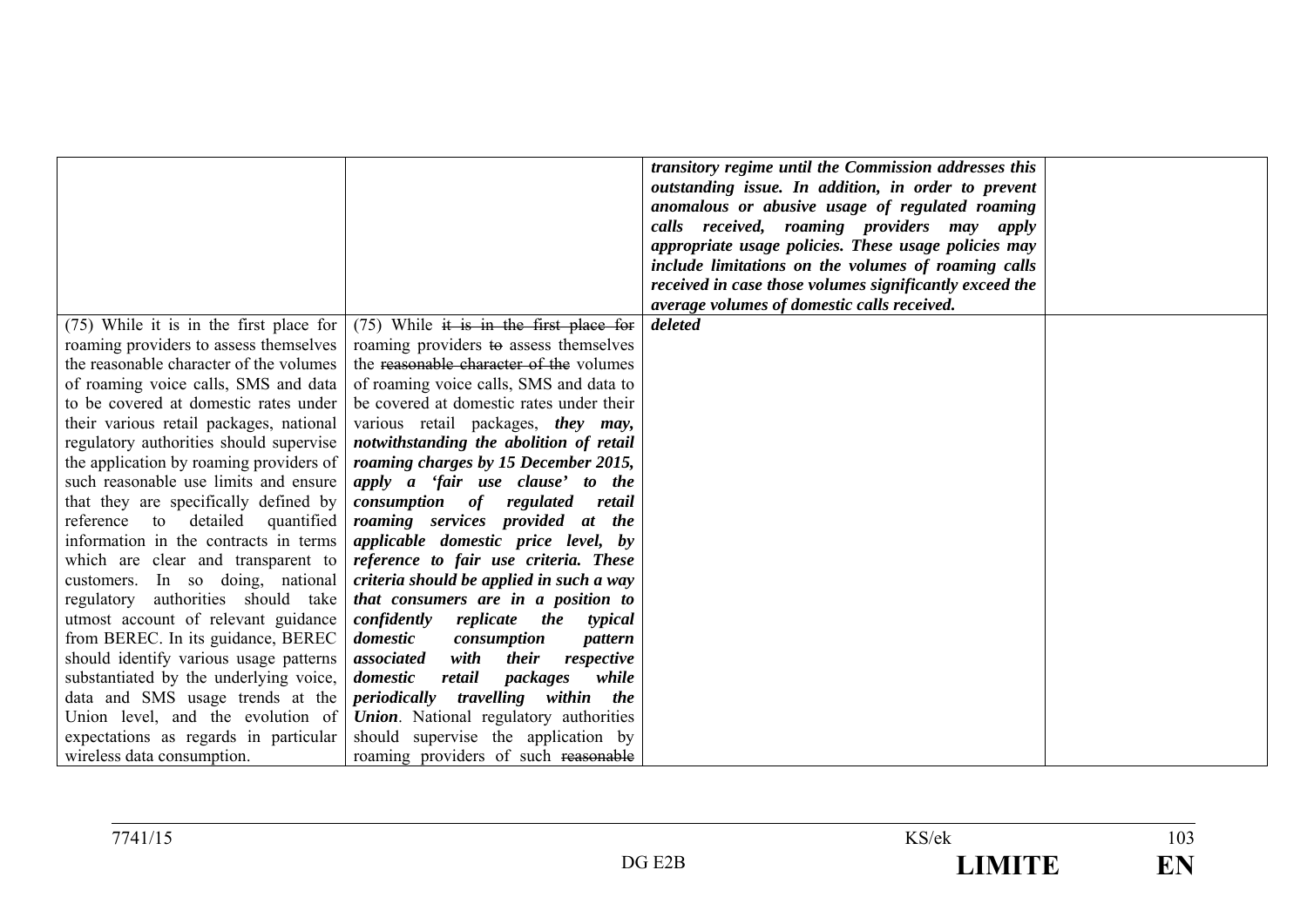|                                         | <i>fair</i> use limits and ensure that they are |         |  |
|-----------------------------------------|-------------------------------------------------|---------|--|
|                                         | specifically defined by reference to            |         |  |
|                                         | detailed quantified information in the          |         |  |
|                                         | contracts in terms which are clear and          |         |  |
|                                         | transparent to customers. In so doing,          |         |  |
|                                         | national regulatory authorities should          |         |  |
|                                         | take utmost account of relevant guidance        |         |  |
|                                         | from BEREC, based on the results of a           |         |  |
|                                         | public consultation, for the application        |         |  |
|                                         | of fair use criteria in retail contracts        |         |  |
|                                         | provided by roaming providers. In its           |         |  |
|                                         | guidance, BEREC should identify                 |         |  |
|                                         | various usage patterns substantiated by         |         |  |
|                                         | the underlying voice, data and SMS              |         |  |
|                                         | usage trends at the Union level, and the        |         |  |
|                                         | evolution of expectations as regards in         |         |  |
|                                         | particular wireless data consumption.           |         |  |
|                                         | The maximum eurotariff price caps               |         |  |
|                                         | should continue to serve as a safeguard         |         |  |
|                                         | limit for charges for consumption in            |         |  |
|                                         | excess of fair use limits until the expiry      |         |  |
|                                         | of the Regulation (EU) No 531/2012.             |         |  |
| In addition,<br>the significant<br>(76) | In addition, the significant<br>(76)            | deleted |  |
| reduction in mobile termination rates   | reduction in mobile termination rates           |         |  |
| throughout the Union in the recent past | throughout the Union in the recent past         |         |  |
| should now allow the elimination of     | should now allow the elimination of             |         |  |
| additional roaming charges<br>for       | additional roaming charges for incoming         |         |  |
| incoming calls.                         | ealls. order to provide clarity and legal       |         |  |
|                                         | certainty, the date of 15 December 2015         |         |  |
|                                         | should be set for the final phasing out         |         |  |
|                                         | of retail roaming surcharges which              |         |  |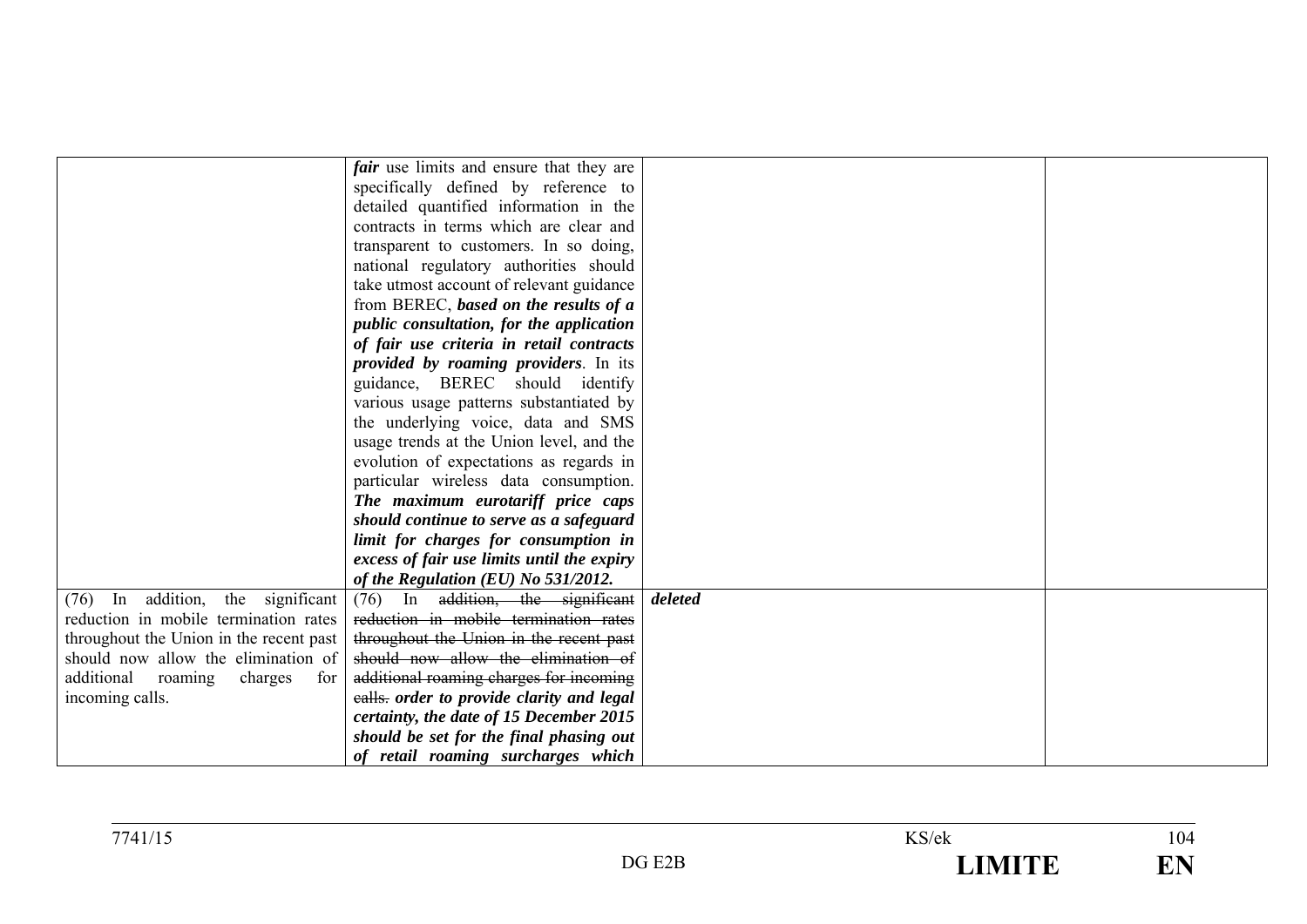|                                                                            | began with Regulation (EC) No<br>717/2007 of the European Parliament<br>and of the Council <sup>32</sup> . In addition, the<br>Commission should by 30 June 2015,<br>in advance of that final abolition of<br>retail surcharges, report on any<br>necessary changes to the wholesale<br>rates or wholesale market mechanisms,<br>taking into account also mobile<br>termination rates (MTR) applicable to<br>roaming throughout the Union. |         |  |
|----------------------------------------------------------------------------|--------------------------------------------------------------------------------------------------------------------------------------------------------------------------------------------------------------------------------------------------------------------------------------------------------------------------------------------------------------------------------------------------------------------------------------------|---------|--|
| (77) In order to provide stability and<br>leadership to BEREC<br>strategic | deleted                                                                                                                                                                                                                                                                                                                                                                                                                                    | deleted |  |
| activities, BEREC Board of Regulators                                      |                                                                                                                                                                                                                                                                                                                                                                                                                                            |         |  |
| should be represented by a full-time                                       |                                                                                                                                                                                                                                                                                                                                                                                                                                            |         |  |
| Chairperson appointed by the Board of                                      |                                                                                                                                                                                                                                                                                                                                                                                                                                            |         |  |
| Regulators, on the basis of merit, skills,                                 |                                                                                                                                                                                                                                                                                                                                                                                                                                            |         |  |
| of<br>knowledge<br>electronic                                              |                                                                                                                                                                                                                                                                                                                                                                                                                                            |         |  |
| communication market participants and                                      |                                                                                                                                                                                                                                                                                                                                                                                                                                            |         |  |
| markets, and of experience relevant to                                     |                                                                                                                                                                                                                                                                                                                                                                                                                                            |         |  |
| supervision and regulation, following                                      |                                                                                                                                                                                                                                                                                                                                                                                                                                            |         |  |
| an open selection procedure organised                                      |                                                                                                                                                                                                                                                                                                                                                                                                                                            |         |  |
| and managed by the Board of                                                |                                                                                                                                                                                                                                                                                                                                                                                                                                            |         |  |
| assisted<br>the<br>Regulators<br>by                                        |                                                                                                                                                                                                                                                                                                                                                                                                                                            |         |  |
| Commission. For the designation of the                                     |                                                                                                                                                                                                                                                                                                                                                                                                                                            |         |  |
| first Chairperson of the Board of                                          |                                                                                                                                                                                                                                                                                                                                                                                                                                            |         |  |
| Regulators, the Commission should,                                         |                                                                                                                                                                                                                                                                                                                                                                                                                                            |         |  |
| inter alia, draw up a shortlist of                                         |                                                                                                                                                                                                                                                                                                                                                                                                                                            |         |  |

*<sup>32</sup> Regulation (EC) No 717/2007 of the European Parliament and of the Council of 27 June 2007 on roaming on public mobile telephone networks within the Community and amending Directive 2002/21/EC (OJ L 171, 29.6.2007, p. 32)*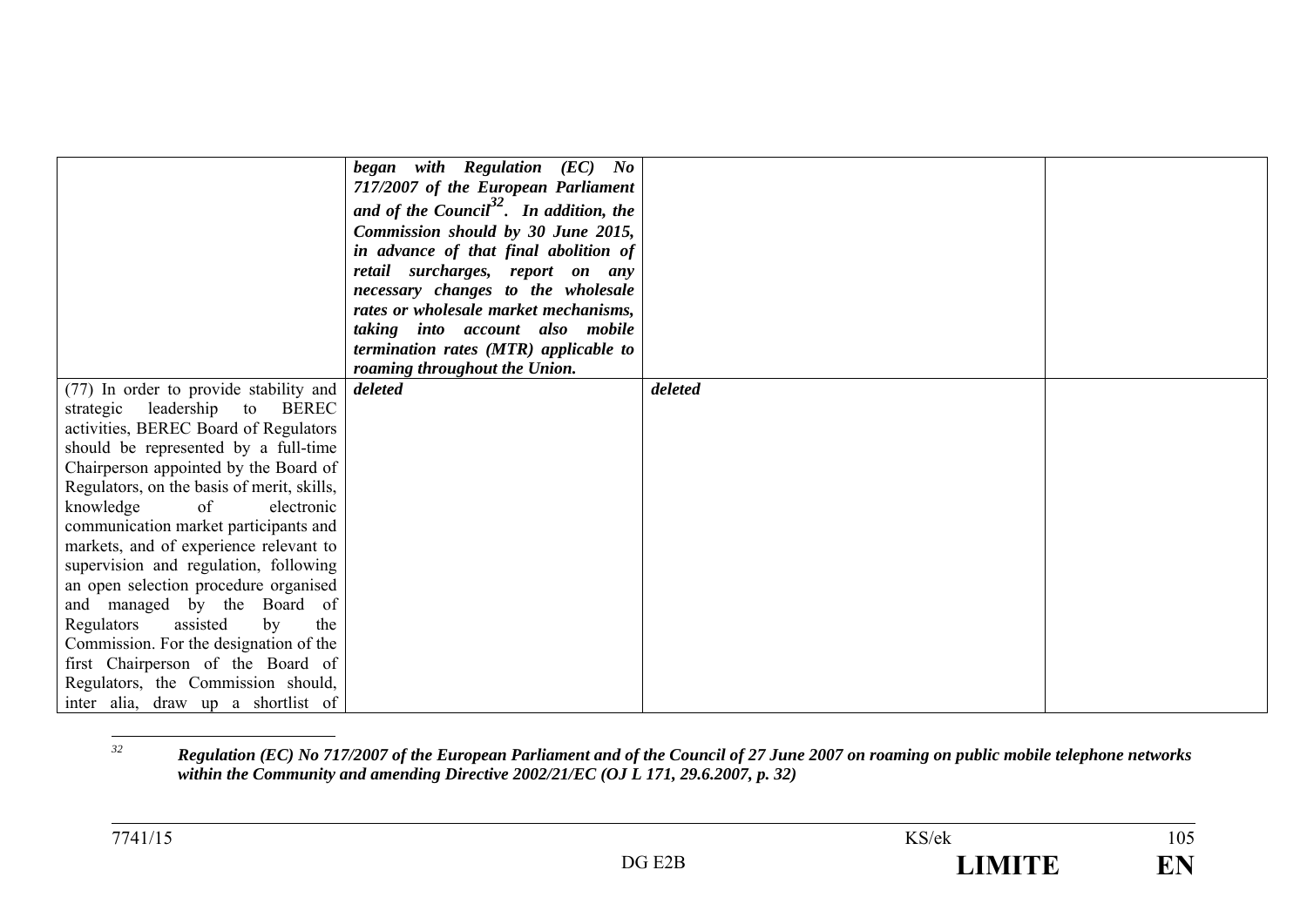| candidates on the basis of merit, skills,<br>of<br>knowledge<br>electronic<br>communication market participants and<br>markets, and of experience relevant to<br>supervision and regulation. For the<br>subsequent<br>designations,<br>the<br>opportunity of having a shortlist drawn<br>up by the Commission should be<br>reviewed in a report to be established<br>pursuant to this Regulation. The Office<br>of BEREC should therefore comprise<br>the Chairperson of the Board of<br>Regulators, a Management Committee<br>and an Administrative Manager. |                                                                                                                                                                                                                                                                        |                                                                                                                                                                                                                                                                                                                                                                                             |  |
|---------------------------------------------------------------------------------------------------------------------------------------------------------------------------------------------------------------------------------------------------------------------------------------------------------------------------------------------------------------------------------------------------------------------------------------------------------------------------------------------------------------------------------------------------------------|------------------------------------------------------------------------------------------------------------------------------------------------------------------------------------------------------------------------------------------------------------------------|---------------------------------------------------------------------------------------------------------------------------------------------------------------------------------------------------------------------------------------------------------------------------------------------------------------------------------------------------------------------------------------------|--|
| $2002/20/EC$ ,<br>(78)<br>Directives<br>2002/21/EC<br>(EU) No $531/2012$ should therefore be<br>amended accordingly.                                                                                                                                                                                                                                                                                                                                                                                                                                          | (78) Directives 2002/20/EC, 2002/21/EC<br>and 2002/22/EC and and 2002/22/EC and Regulations (EC)<br>Regulations (EC) No 1211/2009 and   No 1211/2009 and (EU) No 531/2012,<br>as well as Decision 243/2012/EU,<br>therefore<br>should<br>be<br>amended<br>accordingly. | (78) (17) Directives 2002/20/EC, 2002/21/EC and<br>2002/22/EC and Regulations (EC) No 1211/2009 and<br>(EU)-No 531/2012 should therefore be amended<br>accordingly.                                                                                                                                                                                                                         |  |
|                                                                                                                                                                                                                                                                                                                                                                                                                                                                                                                                                               |                                                                                                                                                                                                                                                                        | (18) This Regulation should constitute a specific<br>measure within the meaning of Article $1(5)$ of<br>Directive 2002/21/EC <sup>33</sup> . Therefore, where providers of<br>Union-wide roaming services make changes to their<br>retail roaming tariffs and to accompanying roaming<br>usage policies in order to comply with the<br>requirements of this Regulation, such changes should |  |

**<sup>33</sup>** *Directive 2002/21/EC of the European Parliament and of the Council of 7 March 2002 on a common regulatory framework for electronic communications networks and services (Framework Directive) (OJ L 108, 24.4.2002, p. 33).*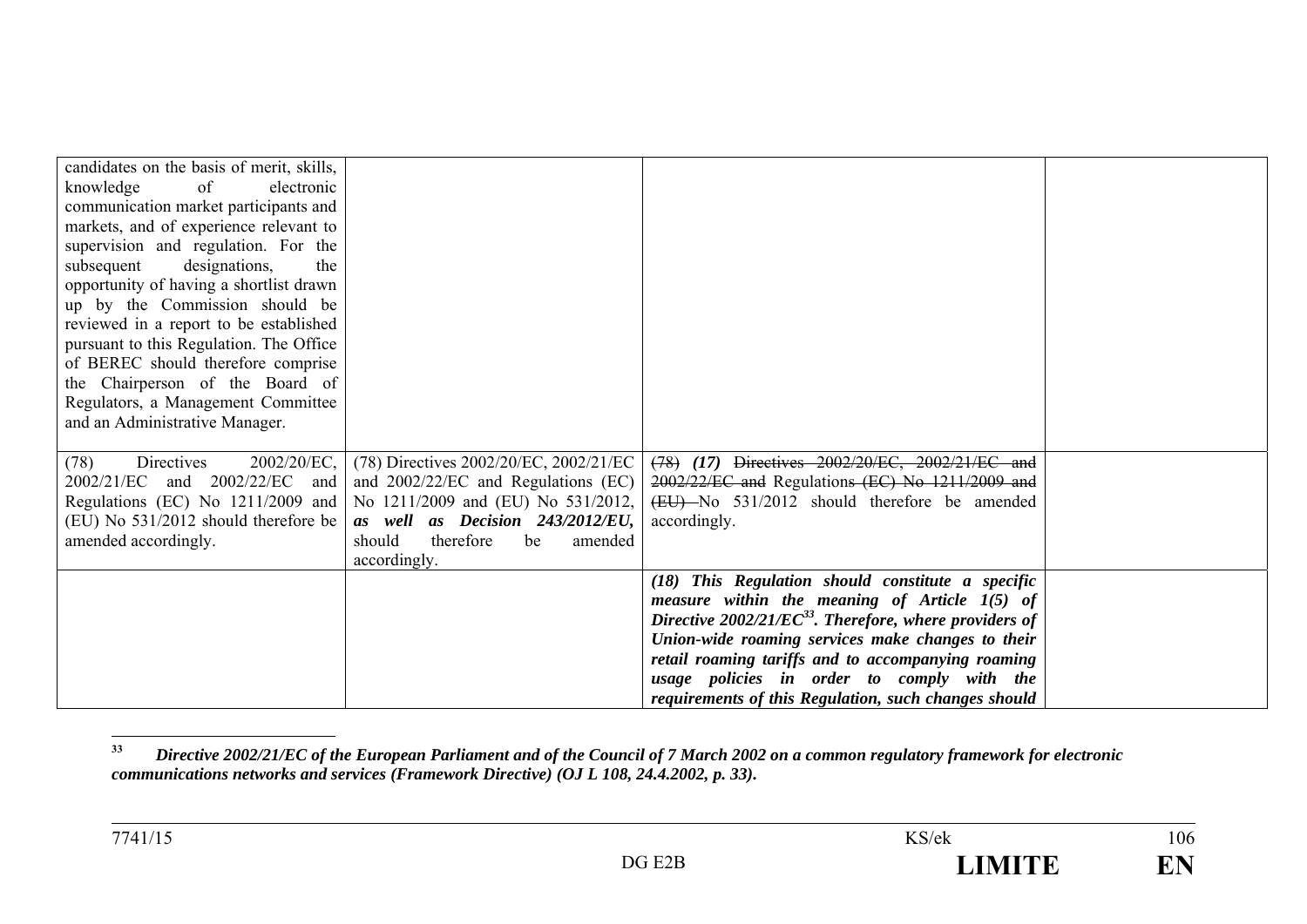| not trigger for mobile customers any right under    |                                                           |
|-----------------------------------------------------|-----------------------------------------------------------|
| national laws transposing the current regulatory    |                                                           |
| framework for electronic communications to withdraw |                                                           |
| from their contracts.                               |                                                           |
|                                                     | (18a) In order to strengthen                              |
|                                                     | the rights of end-users,                                  |
|                                                     | including the rights of                                   |
|                                                     | roaming customers,<br>laid                                |
|                                                     | down in this Regulation, this                             |
|                                                     | Regulation lays down in                                   |
|                                                     | relation to internet access                               |
|                                                     | services and regulated retail                             |
|                                                     | roaming services specific                                 |
|                                                     | information<br>requirements                               |
|                                                     | for contracts and specific                                |
|                                                     | <i>transparency requirements.</i>                         |
|                                                     | also<br>$\mathbf{I}$ t<br>establishes<br>$\boldsymbol{a}$ |
|                                                     | complaint mechanism in                                    |
|                                                     | relation to end-users' right                              |
|                                                     | to access open internet.                                  |
|                                                     | Taking into account that                                  |
|                                                     | roaming customers<br>are                                  |
|                                                     | enabled to control their                                  |
|                                                     | consumption of regulated                                  |
|                                                     | data roaming services by                                  |
|                                                     | Regulation 531/2012, this                                 |
|                                                     | Regulation should ensure                                  |
|                                                     | that roaming customers have                               |
|                                                     | access to a facility which                                |
|                                                     | allows them to control their                              |
|                                                     | consumption of voice calls                                |

 $\frac{107}{107}$ 

EN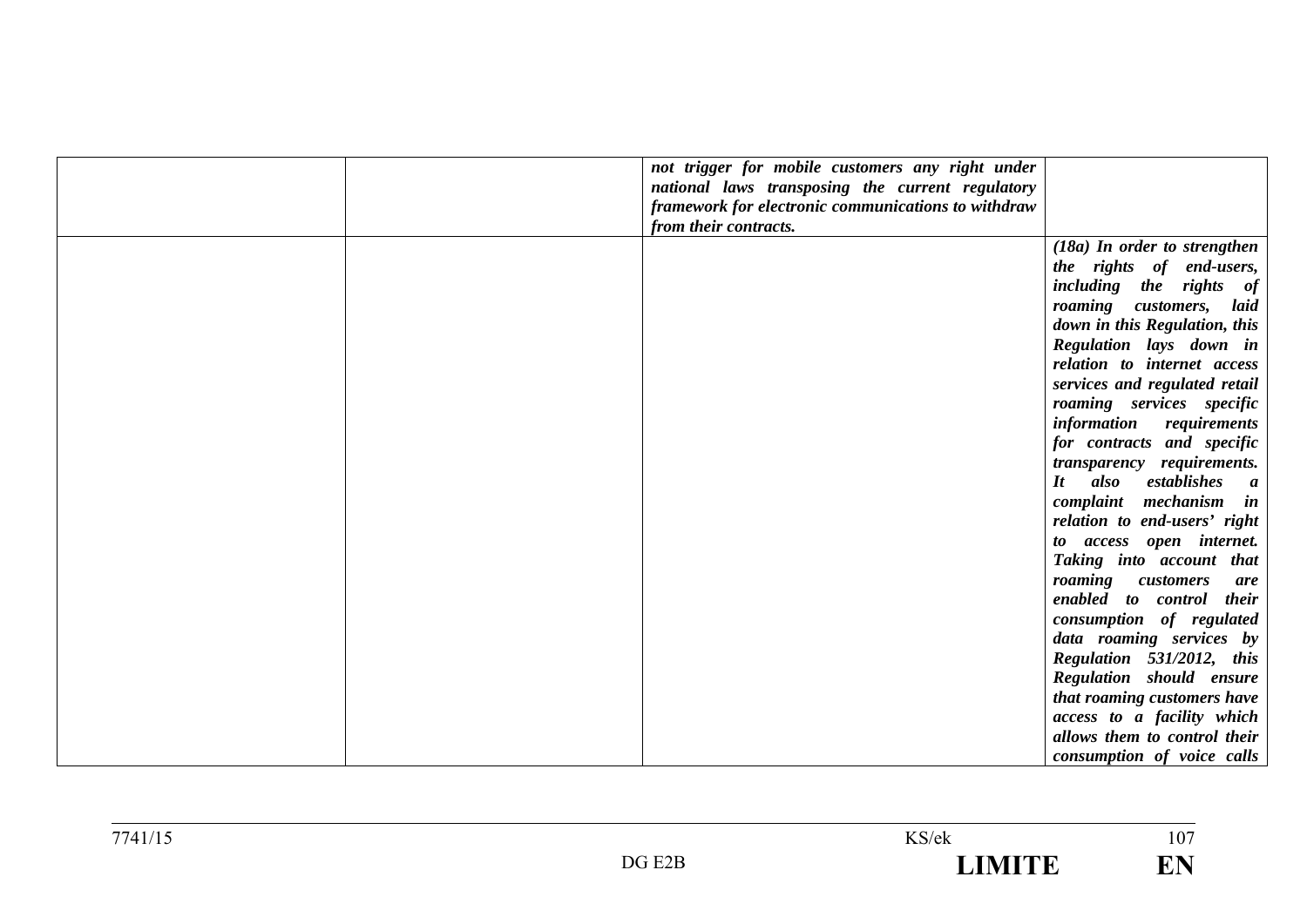|                                                         |                                                                                                                                                                                                                                                                                                                                                                             |         | and SMS messages as well.<br>Finally,<br>since<br>this<br><b>Regulation</b> constitutes<br>$\boldsymbol{a}$<br>specific measure in relation<br>to the Framework Directive<br>and the Specific Directives <sup>34</sup> ,<br>information<br>the<br>and<br><i>transparency requirements</i><br>in relation to internet access<br>service and regulated retail<br>roaming<br>services<br>complement those Directives.<br>Those Directives should be<br>without prejudice to this<br>Regulation. |
|---------------------------------------------------------|-----------------------------------------------------------------------------------------------------------------------------------------------------------------------------------------------------------------------------------------------------------------------------------------------------------------------------------------------------------------------------|---------|----------------------------------------------------------------------------------------------------------------------------------------------------------------------------------------------------------------------------------------------------------------------------------------------------------------------------------------------------------------------------------------------------------------------------------------------------------------------------------------------|
| implementation of the provisions of<br>this Regulation. | (79) The Commission may always seek $(79)$ The Commission may always<br>BEREC's opinion in accordance with <i>should</i> seek BEREC's opinion in<br>Regulation (EC) No 1211/2009, when accordance with Regulation (EC) No<br>it considers it necessary for the 1211/2009, when it considers it<br>necessary for the implementation of the<br>provisions of this Regulation. | deleted |                                                                                                                                                                                                                                                                                                                                                                                                                                                                                              |
|                                                         | (79 a) The regulatory framework for<br>electronic communications should be                                                                                                                                                                                                                                                                                                  |         |                                                                                                                                                                                                                                                                                                                                                                                                                                                                                              |

**<sup>34</sup>** *Directive 2002/20/EC of the European Parliament and of the Council of 7 March 2002 on the authorisation of electronic communications networks and services (Authorisation Directive), Directive 2002/19/EC of the European Parliament and of the Council of 7 March 2002 on access to, and interconnection of, electronic communications networks and associated facilities (Access Directive), Directive 2002/22/EC of the European Parliament and of the Council of 7 March 2002 on universal service and users' rights relating to electronic communications networks and services (Universal Service Directive), and Directive 97/66/EC of the European Parliament and of the Council of 15 December 1997 concerning the processing of personal data and the protection of privacy in the telecommunications sector.*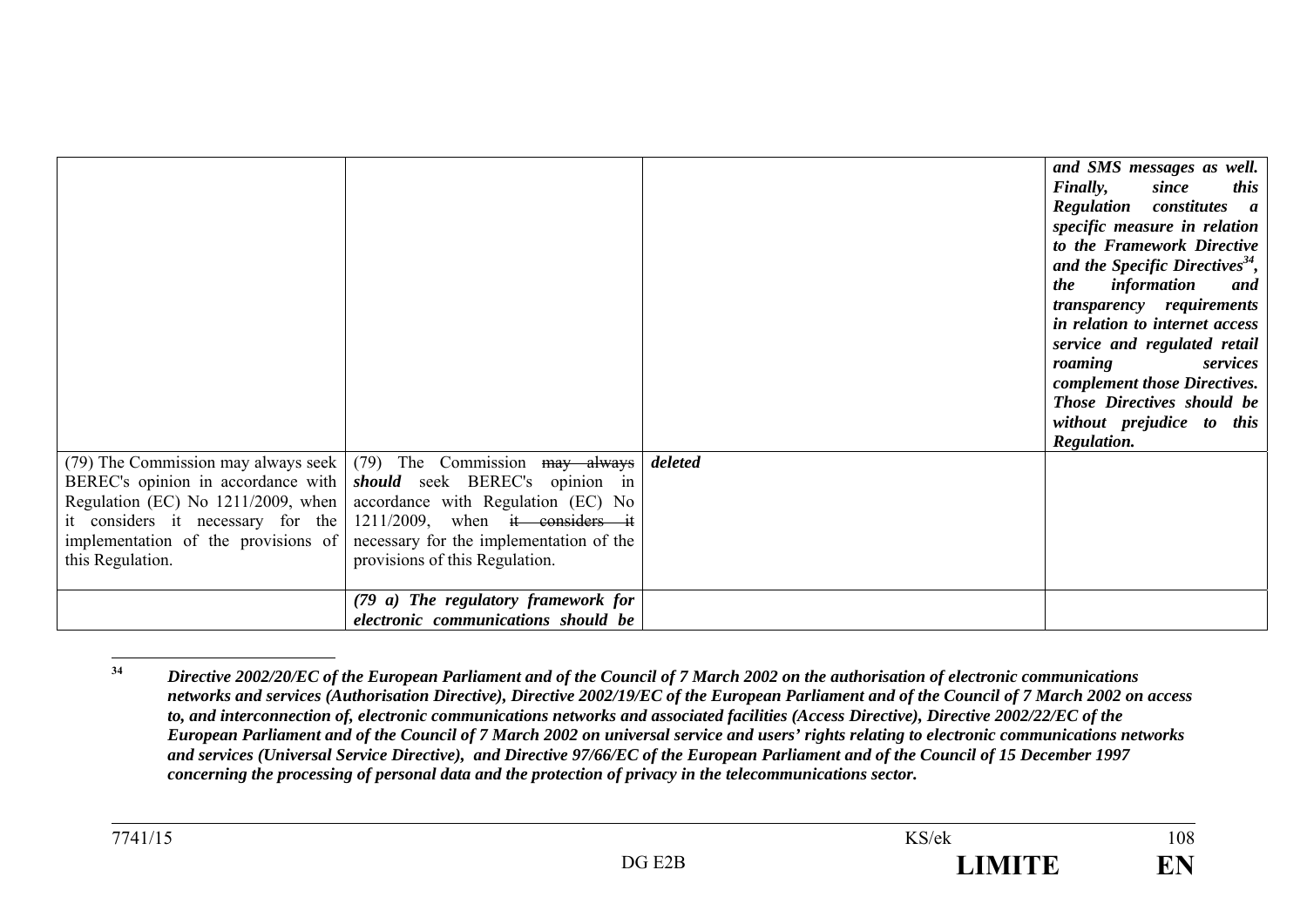| This<br>Regulation<br>(80)<br>respects<br>fundamental rights and observes the<br>rights and principles enshrined in the<br>Charter of Fundamental Rights of the<br>European Union, notably Article 8 (the | reviewed as called for in the European<br>Parliament<br>resolution<br>on<br><b>Implementation</b> report<br><i>the</i><br>on<br>regulatory framework for electronic<br>communications <sup>35</sup> . The review should<br>be based on ex-post assessments of the<br>impact of the framework since 2009, a<br>full consultation and a thorough ex-<br>ante assessment of expected impacts of<br>the proposals emanating from the<br>review. The proposals should be<br>presented in sufficient time to enable<br>the legislator to analyse and debate<br><i>them properly.</i><br>[no change] | $(80)$ (19) This Regulation respects complies with the<br>fundamental rights and observes the rights and<br>principles enshrined in <i>recognised in particular by</i> the<br>Charter of Fundamental Rights of the European Union,<br>notably Article 8 (the protection of personal data), |  |
|-----------------------------------------------------------------------------------------------------------------------------------------------------------------------------------------------------------|-----------------------------------------------------------------------------------------------------------------------------------------------------------------------------------------------------------------------------------------------------------------------------------------------------------------------------------------------------------------------------------------------------------------------------------------------------------------------------------------------------------------------------------------------------------------------------------------------|--------------------------------------------------------------------------------------------------------------------------------------------------------------------------------------------------------------------------------------------------------------------------------------------|--|
| protection of personal data), Article 11<br>(freedom of expression<br>and<br>information), Article 16 (freedom to                                                                                         |                                                                                                                                                                                                                                                                                                                                                                                                                                                                                                                                                                                               | Article 11 (, the freedom of expression and<br>information), Article 16 (the freedom to conduct a<br>business), Article 21 (, non-discrimination and Article                                                                                                                               |  |
| conduct a business), Article 21<br>(nondiscrimination) and Article 38<br>(consumer protection).                                                                                                           |                                                                                                                                                                                                                                                                                                                                                                                                                                                                                                                                                                                               | 38 (consumer protection.                                                                                                                                                                                                                                                                   |  |
| $(81)$ Since the objective of this<br>Regulation, namely to establish the<br>regulatory principles and detailed rules<br>necessary to complete a European                                                 | [no change]                                                                                                                                                                                                                                                                                                                                                                                                                                                                                                                                                                                   | $(81)$ (20) Since the objective of this Regulation, namely<br>to establish the regulatory principles and detailed rules<br>necessary to complete a European single market for<br>electronic communications, common rules necessary                                                         |  |

## **35** *P7\_TA(2013)0454*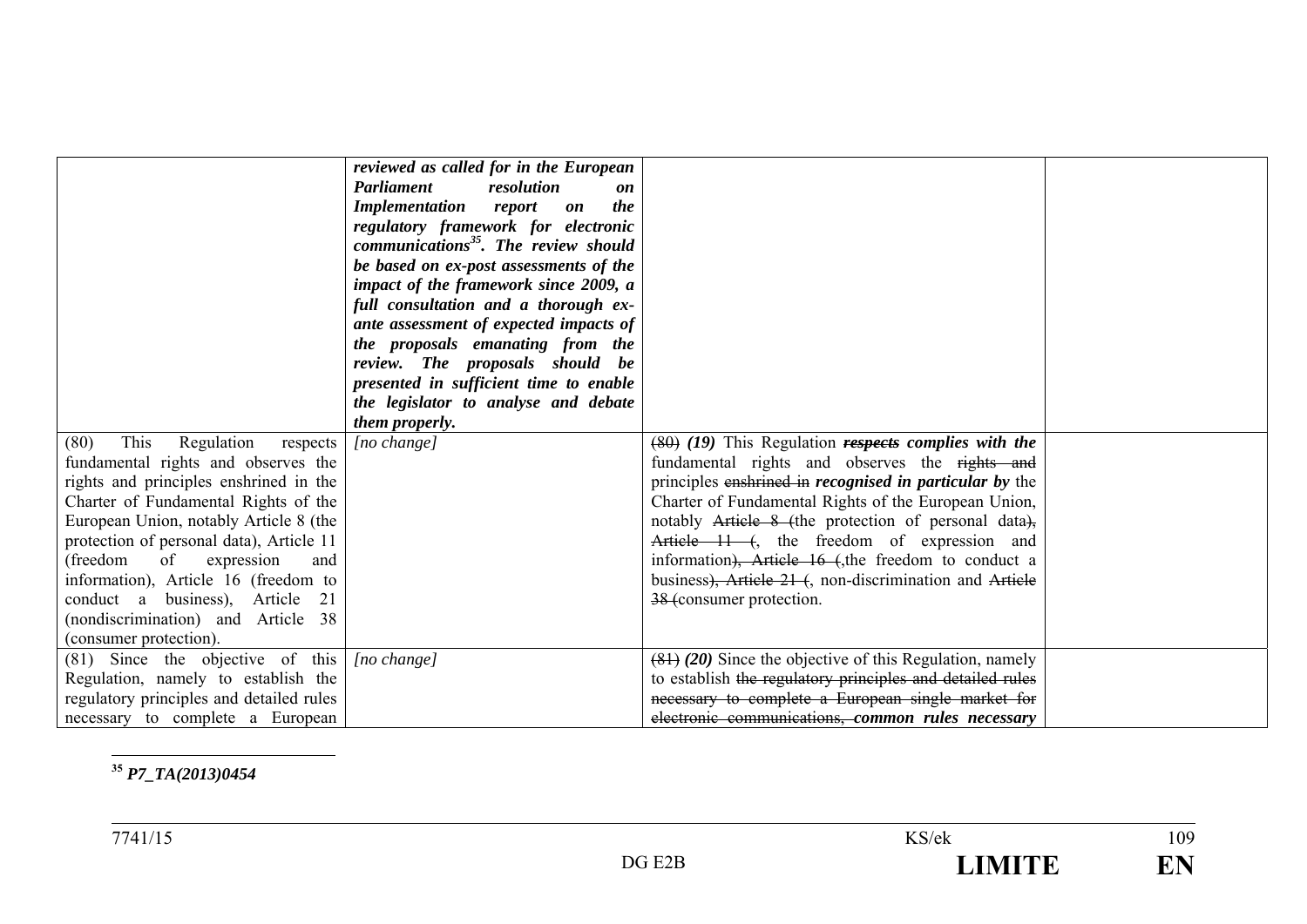| market<br>electronic<br>single<br>for<br>communications, cannot be sufficiently<br>achieved by the Member States and can<br>therefore, by reason of its scale and<br>effects, be better achieved at Union<br>level, the Union may adopt measures in<br>accordance with the principle of<br>subsidiarity as set out in Article 5 of<br>the Treaty on European Union. In<br>accordance with the principle of<br>proportionality, as set out in that<br>Article, this Regulation does not go |                                                                                                                                                                                                                                                                 | for safeguarding open internet and decreasing retail<br>roaming charges, cannot be sufficiently achieved by<br>the Member States and can therefore, by reason of its<br>scale and effects, be better achieved at Union level, the<br>Union may adopt measures in accordance with the<br>principle of subsidiarity as set out in Article 5 of the<br>Treaty on European Union. In accordance with the<br>principle of proportionality, as set out in that Article,<br>this Regulation does not go beyond what is necessary in<br>order to achieve that objective. |  |
|-------------------------------------------------------------------------------------------------------------------------------------------------------------------------------------------------------------------------------------------------------------------------------------------------------------------------------------------------------------------------------------------------------------------------------------------------------------------------------------------|-----------------------------------------------------------------------------------------------------------------------------------------------------------------------------------------------------------------------------------------------------------------|------------------------------------------------------------------------------------------------------------------------------------------------------------------------------------------------------------------------------------------------------------------------------------------------------------------------------------------------------------------------------------------------------------------------------------------------------------------------------------------------------------------------------------------------------------------|--|
| beyond what is necessary in order to<br>achieve that objective.                                                                                                                                                                                                                                                                                                                                                                                                                           |                                                                                                                                                                                                                                                                 |                                                                                                                                                                                                                                                                                                                                                                                                                                                                                                                                                                  |  |
| <b>Chapter I</b><br><b>General provisions</b><br>Article 1 – Objective and scope                                                                                                                                                                                                                                                                                                                                                                                                          | [no changes]                                                                                                                                                                                                                                                    | Chapter I<br>General provisions<br>Article $1 -$ Objective and scope                                                                                                                                                                                                                                                                                                                                                                                                                                                                                             |  |
| 1. This Regulation establishes the<br>regulatory principles and detailed rules<br>necessary to complete a European<br>single<br>market for<br>electronic<br>communications where:                                                                                                                                                                                                                                                                                                         | 1. This Regulation establishes the<br>regulatory principles and detailed rules<br>necessary to complete a European single<br>market for electronic communications<br>where:                                                                                     | This Regulation establishes the regulatory principles<br>and detailed rules necessary to complete a European<br>single market for electronic communications where:<br>common rules on open internet access safeguarding<br>related end-user's rights and ensuring non-<br>discriminatory treatment of traffic in provision of<br>internet access services.                                                                                                                                                                                                       |  |
| providers<br>of<br>electronic<br>(a)<br>communications services and networks<br>have the right, the ability and the<br>incentive to develop, extend and<br>operate their networks and to provide<br>services irrespective of where the                                                                                                                                                                                                                                                    | providers<br>$\theta$<br>(a)<br>electronie<br>communications services and networks<br>have facilitate the practical exercise of<br>the right, the ability and the incentive to<br>develop, extend and of providers of<br>electronic communications services and | deleted                                                                                                                                                                                                                                                                                                                                                                                                                                                                                                                                                          |  |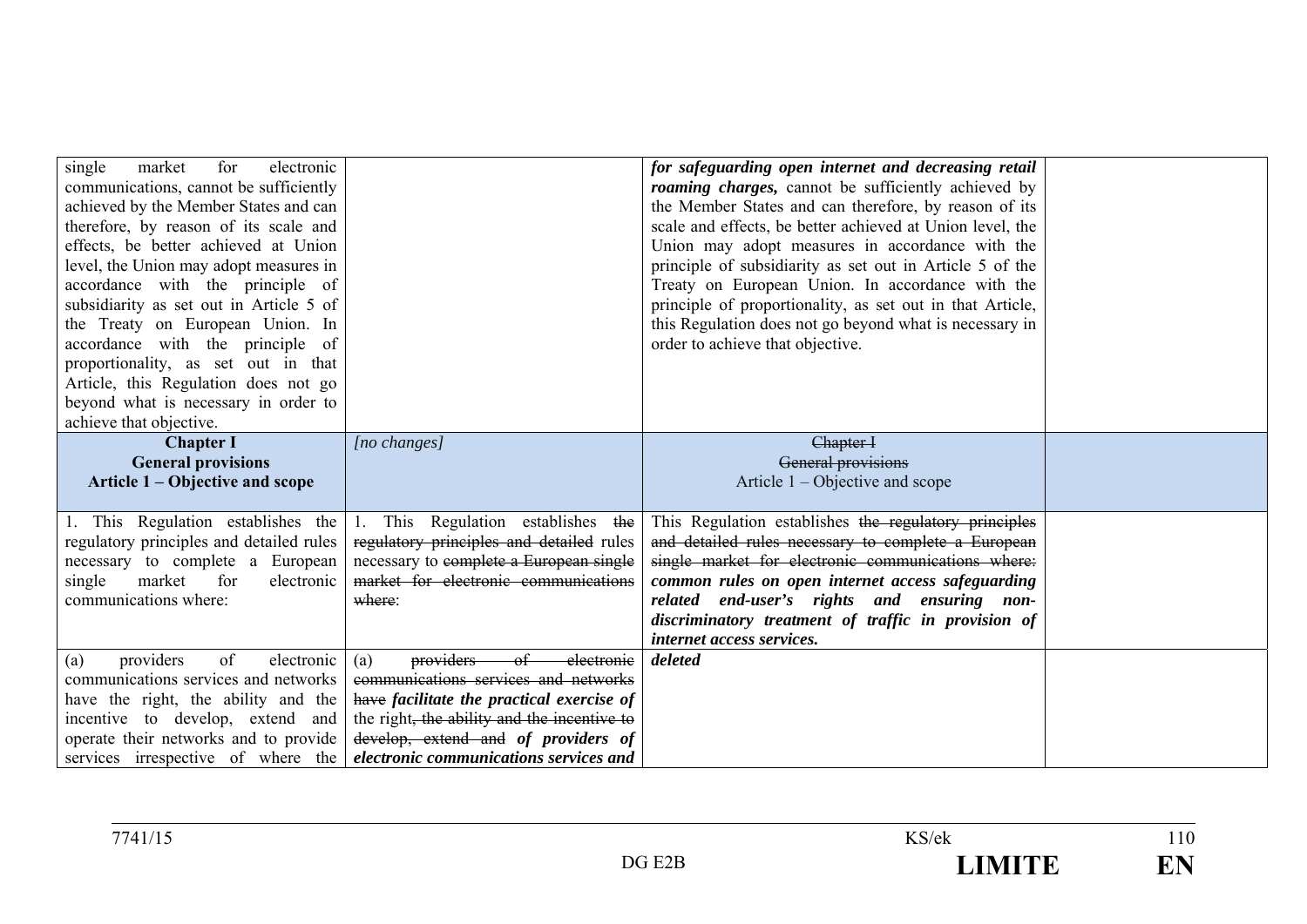| provider is established or its customers | networks to operate their networks and          |                                                         |                                |
|------------------------------------------|-------------------------------------------------|---------------------------------------------------------|--------------------------------|
| are situated in the Union,               | to provide services irrespective of where       |                                                         |                                |
|                                          |                                                 |                                                         |                                |
|                                          | the provider is established or its              |                                                         |                                |
|                                          | customers are situated in the Union             |                                                         |                                |
|                                          | through a harmonised and simplified             |                                                         |                                |
|                                          | notification system based on a                  |                                                         |                                |
|                                          | harmonised template,                            |                                                         |                                |
| (b) citizens and businesses have the     | eitizens and businesses have<br>(b)             | deleted                                                 |                                |
| right and the possibility to access      | <i>facilitate the practical exercise of the</i> |                                                         |                                |
| competitive, secure and reliable         | right and the possibility of citizens and       |                                                         |                                |
| electronic communications services,      | <b>businesses</b> to access competitive, secure |                                                         |                                |
| irrespective of where they are provided  | and reliable electronic communications          |                                                         |                                |
| from in the Union, without being         | services, irrespective of where they are        |                                                         |                                |
| hampered by cross-border restrictions    | provided from in the Union, with                |                                                         |                                |
| or unjustified additional costs.         | common rules to guarantee high                  |                                                         |                                |
|                                          | standards of protection, privacy and            |                                                         |                                |
|                                          | security of their personal data, without        |                                                         |                                |
|                                          | being hampered by cross-border                  |                                                         |                                |
|                                          | restrictions or unjustified additional          |                                                         |                                |
|                                          | costs and penalties,                            |                                                         |                                |
|                                          |                                                 |                                                         |                                |
|                                          | (ba) achieve a more coordinated Union           |                                                         |                                |
|                                          | framework for harmonised radio                  |                                                         |                                |
|                                          | spectrum for wireless broadband                 |                                                         |                                |
|                                          | communications services;                        |                                                         |                                |
|                                          | (bb) to address the phasing out of              |                                                         |                                |
|                                          | unjustified surcharges for roaming              |                                                         |                                |
|                                          | communications within the Union.                |                                                         |                                |
| 2. This Regulation establishes in        | 2. This Regulation establishes in               | 2. This Regulation establishes in particular regulatory | 2. This Regulation establishes |
| particular<br>regulatory<br>principles   | particular regulatory principles pursuant       | principles pursuant to which the Commission, the Body   | in particular regulatory       |
| pursuant to which the Commission, the    | to which the Commission, the Body of            | of European Regulators for Electronic Communications    | principles pursuant to which   |
| Body of European Regulators for          | European Regulators for Electronic              | (BEREC) and the national competent authorities shall    | the Commission, the Body of    |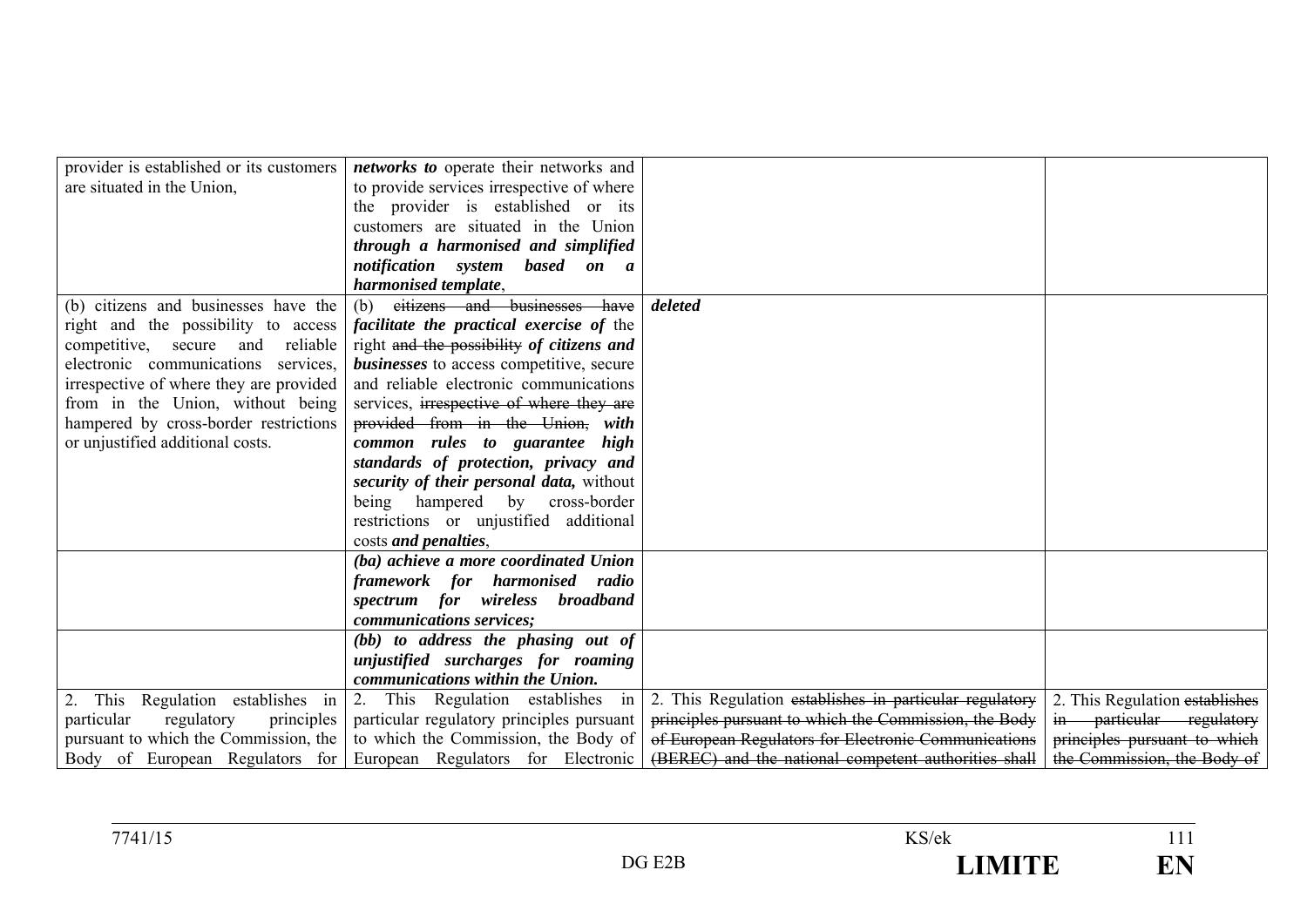| Electronic Communications (BEREC)        | Communications (BEREC)<br>the<br>and                                                   | act, each within its own competences, in conjunction | European Regulators for             |
|------------------------------------------|----------------------------------------------------------------------------------------|------------------------------------------------------|-------------------------------------|
| and the national competent authorities   | national <i>and regional</i><br>competent                                              | with the provisions of Directives 2002/19/EC,        | Electronic Communications           |
| shall act, each within its own           | authorities shall act, each within its own                                             | 2002/20/EC, 2002/21/EC and 2002/22/EC:               | (BEREC) and the national            |
| competences, in conjunction with the     | competences, in conjunction with the                                                   | sets up a new retail pricing mechanism which         | competent authorities shall         |
| provisions of Directives 2002/19/EC,     | provisions of Directives 2002/19/EC,                                                   | decreases retail charges for Union-wide regulated    | act, each within its own            |
| 2002/20/EC,<br>2002/21/EC<br>and         | 2002/20/EC.<br>2002/21/EC<br>and                                                       | roaming services.                                    | competences, in conjunction         |
| 2002/22/EC:                              | 2002/22/EC:                                                                            |                                                      | with the provisions of              |
|                                          |                                                                                        |                                                      | Directives 2002/19/EC.              |
|                                          |                                                                                        |                                                      | 2002/20/EC, 2002/21/EC and          |
|                                          |                                                                                        |                                                      | $2002/22/EC$ : sets up a new        |
|                                          |                                                                                        |                                                      | retail pricing mechanism            |
|                                          |                                                                                        |                                                      | which<br>decreases<br>retail        |
|                                          |                                                                                        |                                                      | for<br><b>Union-wide</b><br>charges |
|                                          |                                                                                        |                                                      | regulated roaming services          |
|                                          |                                                                                        |                                                      | with a view to phasing out          |
|                                          |                                                                                        |                                                      | retail roaming surcharges.          |
| a) to secure simplified, predictable and | deleted                                                                                | deleted                                              |                                     |
| regulatory conditions<br>convergent      |                                                                                        |                                                      |                                     |
| regarding key administrative and         |                                                                                        |                                                      |                                     |
| commercial parameters, including as      |                                                                                        |                                                      |                                     |
| proportionality<br>the<br>regards<br>of  |                                                                                        |                                                      |                                     |
| individual obligations which may be      |                                                                                        |                                                      |                                     |
| imposed pursuant to market analysis;     |                                                                                        |                                                      |                                     |
|                                          |                                                                                        |                                                      |                                     |
| b) to promote sustainable competition    | deleted                                                                                | deleted                                              |                                     |
| within the single market and the global  |                                                                                        |                                                      |                                     |
| competitiveness of the Union, and to     |                                                                                        |                                                      |                                     |
| market<br>reduce<br>sector-specific      |                                                                                        |                                                      |                                     |
| regulation accordingly as and when       |                                                                                        |                                                      |                                     |
| these objectives are achieved;           |                                                                                        |                                                      |                                     |
|                                          | c) to favour investment and innovation $\vert$ (c) to favour investment and innovation | deleted                                              |                                     |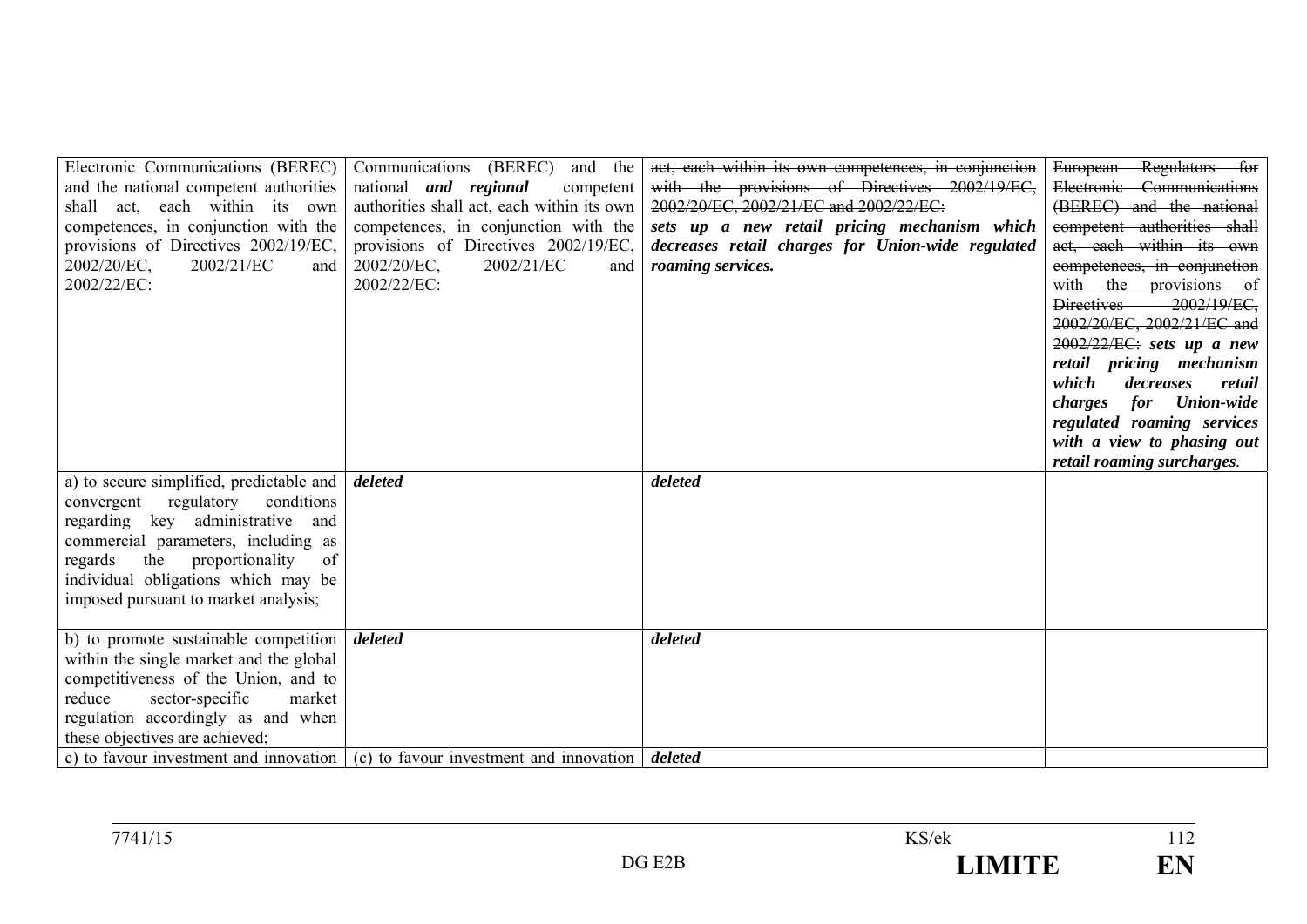| in new and enhanced high-capacity<br>infrastructures which reach throughout  <br>the Union and which can cater for<br>evolving end-user demand;                                                                                                                                                         | in new and enhanced high-capacity<br>infrastructures which and to ensure that<br>they reach throughout the Union and<br>which can cater for evolving end-user<br>demand, wherever end-users may be<br>located in the Union; |         |  |
|---------------------------------------------------------------------------------------------------------------------------------------------------------------------------------------------------------------------------------------------------------------------------------------------------------|-----------------------------------------------------------------------------------------------------------------------------------------------------------------------------------------------------------------------------|---------|--|
| d) to facilitate innovative and high-<br>quality service provision;                                                                                                                                                                                                                                     | deleted                                                                                                                                                                                                                     | deleted |  |
| e) to ensure the availability and highly<br>efficient use of radio spectrum,<br>subject<br>whether<br>to<br>general<br>authorisation or to individual rights of<br>use, for wireless broadband services in<br>support of innovation, investment, jobs<br>and end-user benefits;                         | deleted                                                                                                                                                                                                                     | deleted |  |
| f) to serve the interests of citizens and<br>end-users in connectivity by fostering<br>the investment conditions for an<br>increase in the choice and quality of<br>network access and of service, and by<br>facilitating mobility across the Union<br>and both social<br>and territorial<br>inclusion. | deleted                                                                                                                                                                                                                     | deleted |  |
| 3. In order to ensure implementation of $\vert$ <i>deleted</i><br>the overarching regulatory principles<br>set out in paragraph 2, this Regulation<br>furthermore establishes the necessary<br>detailed rules for:                                                                                      |                                                                                                                                                                                                                             | deleted |  |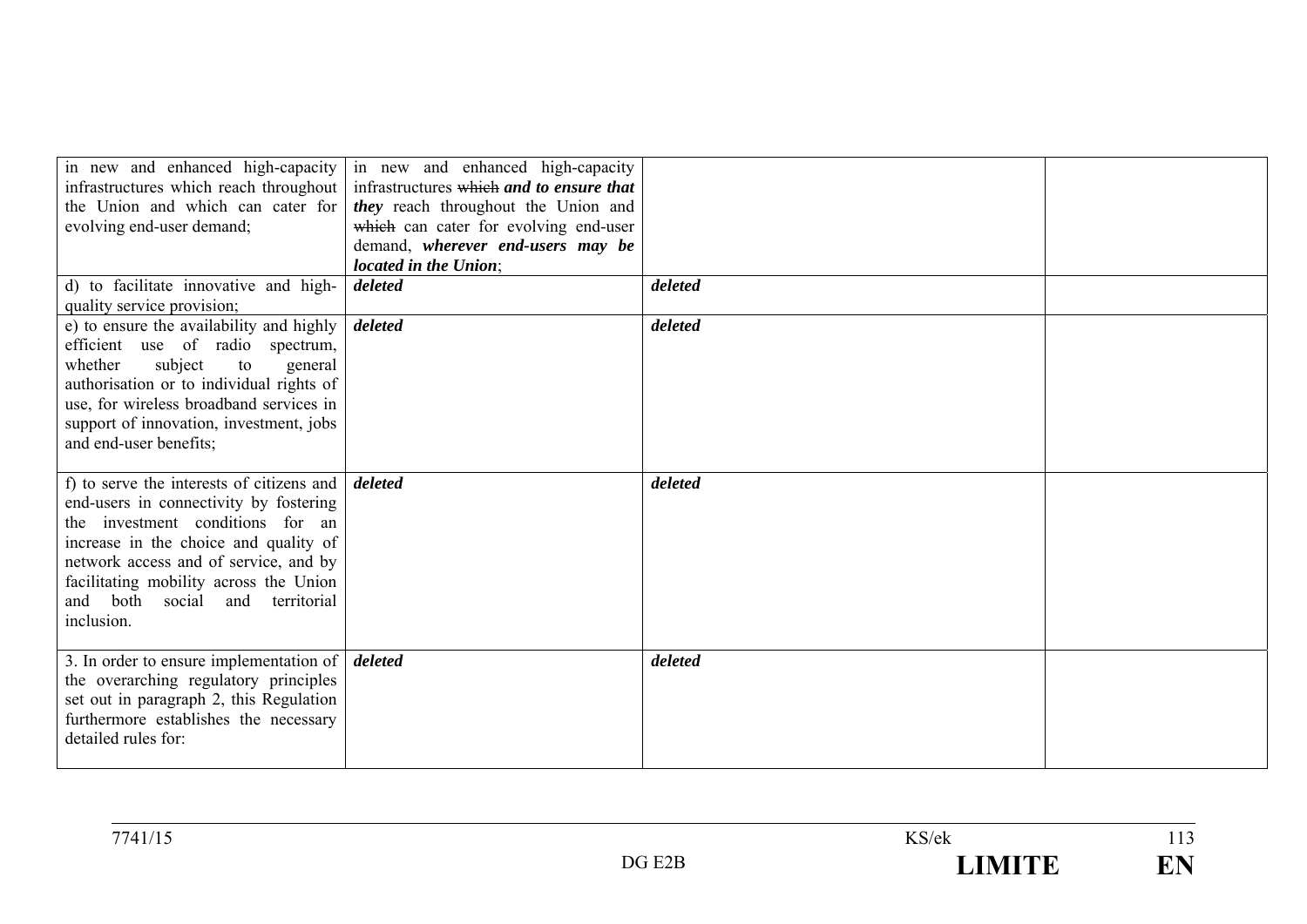| (a) a single EU authorisation for $\frac{d}{delta}$<br>European electronic communications<br>providers;                                                                                                                       |         | deleted |  |
|-------------------------------------------------------------------------------------------------------------------------------------------------------------------------------------------------------------------------------|---------|---------|--|
| (b) further convergence of regulatory<br>conditions as regards the necessity and<br>proportionality of remedies imposed by<br>national regulatory authorities on<br>European electronic communications<br>providers;          | deleted | deleted |  |
| (c) the harmonised provision at Union<br>level of certain wholesale products for<br>broadband under convergent regulatory<br>conditions;                                                                                      | deleted | deleted |  |
| (d) a coordinated European framework  <br>for the assignment of harmonised radio<br>spectrum for wireless broadband<br>communications services, thereby<br>creating a European wireless space;                                | deleted | deleted |  |
| (e) the harmonisation of rules related to<br>rights of end-users and the promotion<br>of effective competition in retail<br>markets, thereby creating a European<br>for<br>electronic<br>space<br>consumer<br>communications; | deleted | deleted |  |
| the phasing out of unjustified <i>deleted</i><br>(f)<br>for<br>intra-Union<br>surcharges                                                                                                                                      |         | deleted |  |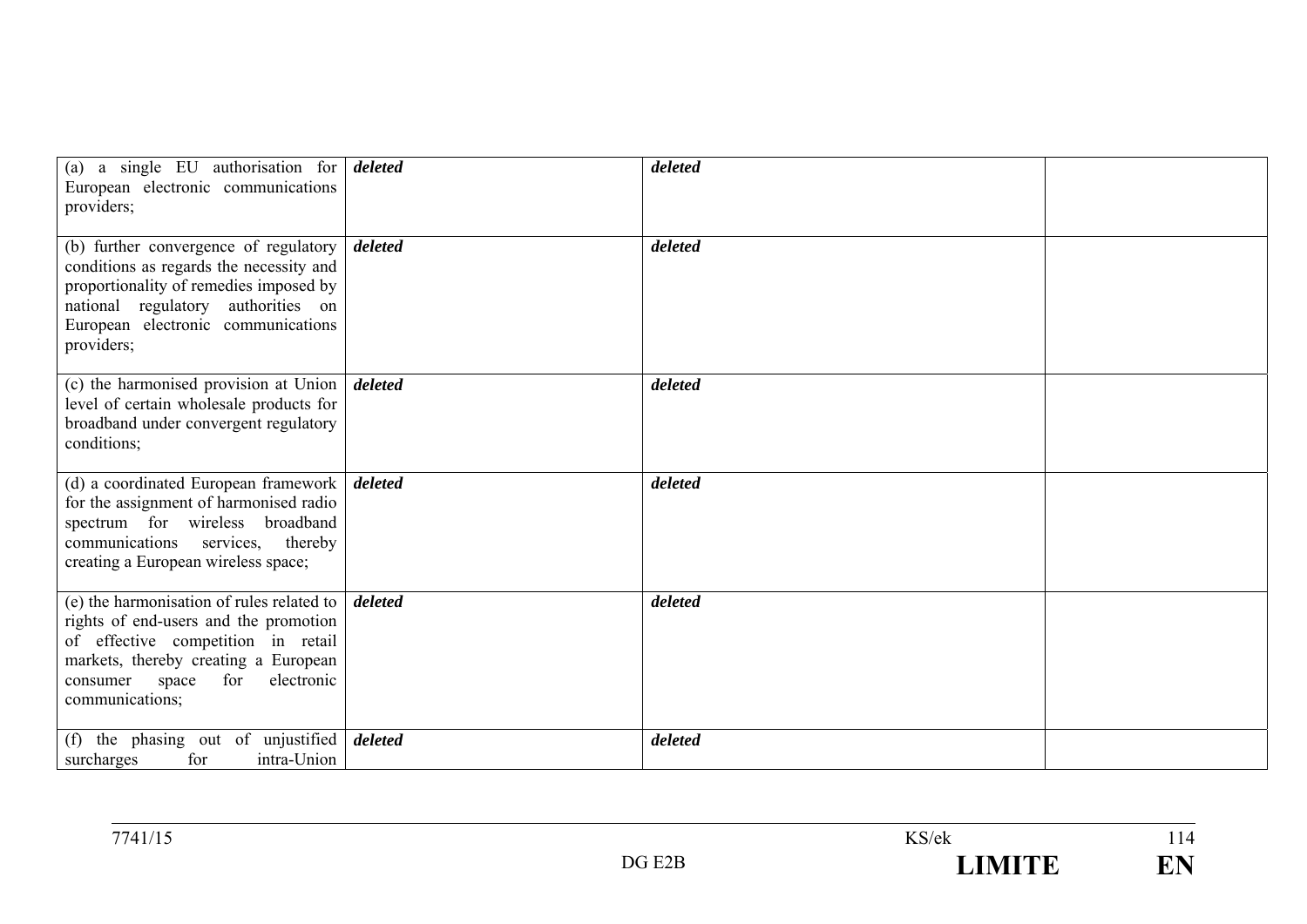| roaming<br>communications<br>and<br>communications within the Union.                                                                                                                                                                                                                                                                                                                                                  |                                                                                                                                                                                                                         |                                                                                                                                                                                                                  |  |
|-----------------------------------------------------------------------------------------------------------------------------------------------------------------------------------------------------------------------------------------------------------------------------------------------------------------------------------------------------------------------------------------------------------------------|-------------------------------------------------------------------------------------------------------------------------------------------------------------------------------------------------------------------------|------------------------------------------------------------------------------------------------------------------------------------------------------------------------------------------------------------------|--|
|                                                                                                                                                                                                                                                                                                                                                                                                                       | 3a. The provisions of this Regulation<br>shall be without prejudice to the Union<br>acquis relating to data protection and<br>Articles 7 and 8 of the Charter of<br><b>Fundamental Rights of the European</b><br>Union. |                                                                                                                                                                                                                  |  |
| <b>Article 2 – Definitions</b>                                                                                                                                                                                                                                                                                                                                                                                        | $[no\ changes]$                                                                                                                                                                                                         | $[no \space change]$                                                                                                                                                                                             |  |
| For the purposes of this Regulation, the<br>definitions set out in Directives<br>2002/19/EC, 2002/20/EC, 2002/21/EC,<br>2002/22/EC and 2002/77/EC shall<br>apply. The following definitions shall<br>also apply:                                                                                                                                                                                                      | [no change]                                                                                                                                                                                                             | For the purposes of this Regulation, the definitions set<br>Directives 2002/19/EC, 2002/20/EC,<br>in<br>out<br>2002/21/EC, 2002/22/EC and 2002/77/EC shall apply.<br>The following definitions shall also apply: |  |
| electronic  <br>$(1)$ "European<br>communications provider" means an<br>undertaking established in the Union<br>providing or intending to provide<br>electronic communications networks or<br>services, whether directly or by means<br>of one or more subsidiaries, directed to<br>more than one Member State and<br>which cannot be considered a<br>subsidiary of another<br>electronic<br>communications provider; | deleted                                                                                                                                                                                                                 | deleted                                                                                                                                                                                                          |  |
| $(2)$ "provider<br>of<br>electronic                                                                                                                                                                                                                                                                                                                                                                                   | [no change]                                                                                                                                                                                                             | [no change]                                                                                                                                                                                                      |  |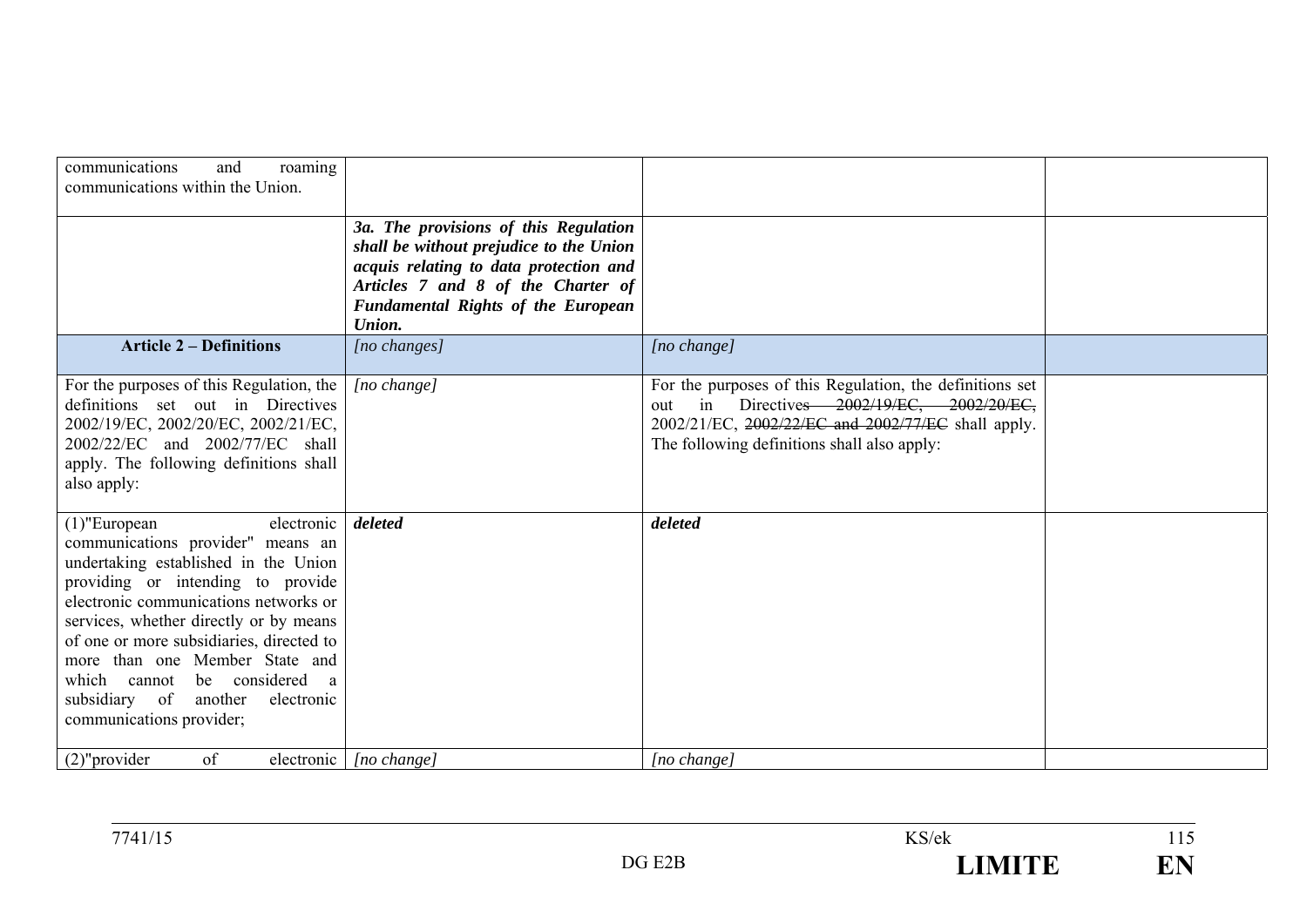| communications to the public" means<br>undertaking providing<br>public<br>an<br>electronic communications networks or<br>available<br>electronic<br>publicly<br>communications services;                                                                       |         |         |  |
|----------------------------------------------------------------------------------------------------------------------------------------------------------------------------------------------------------------------------------------------------------------|---------|---------|--|
| (3) "subsidiary" means an undertaking<br>in which another undertaking directly<br>or indirectly:                                                                                                                                                               | deleted | deleted |  |
| (i) has the power to exercise more than<br>half the voting rights, or                                                                                                                                                                                          | deleted | deleted |  |
| (ii) has the power to appoint more than<br>half the members of the supervisory<br>board, board of management or bodies<br>legally representing the undertaking, or                                                                                             | deleted | deleted |  |
| (iii) has the right to manage the<br>undertaking's affairs;                                                                                                                                                                                                    | deleted | deleted |  |
| $(4)$ "single EU authorisation" means<br>the legal framework applicable to a<br>European electronic communications<br>provider in the whole Union based on<br>the general authorisation in the home<br>Member State and in accordance with<br>this Regulation; | deleted | deleted |  |
| $(5)$ "home Member State" means the<br>Member State where the European                                                                                                                                                                                         | deleted | deleted |  |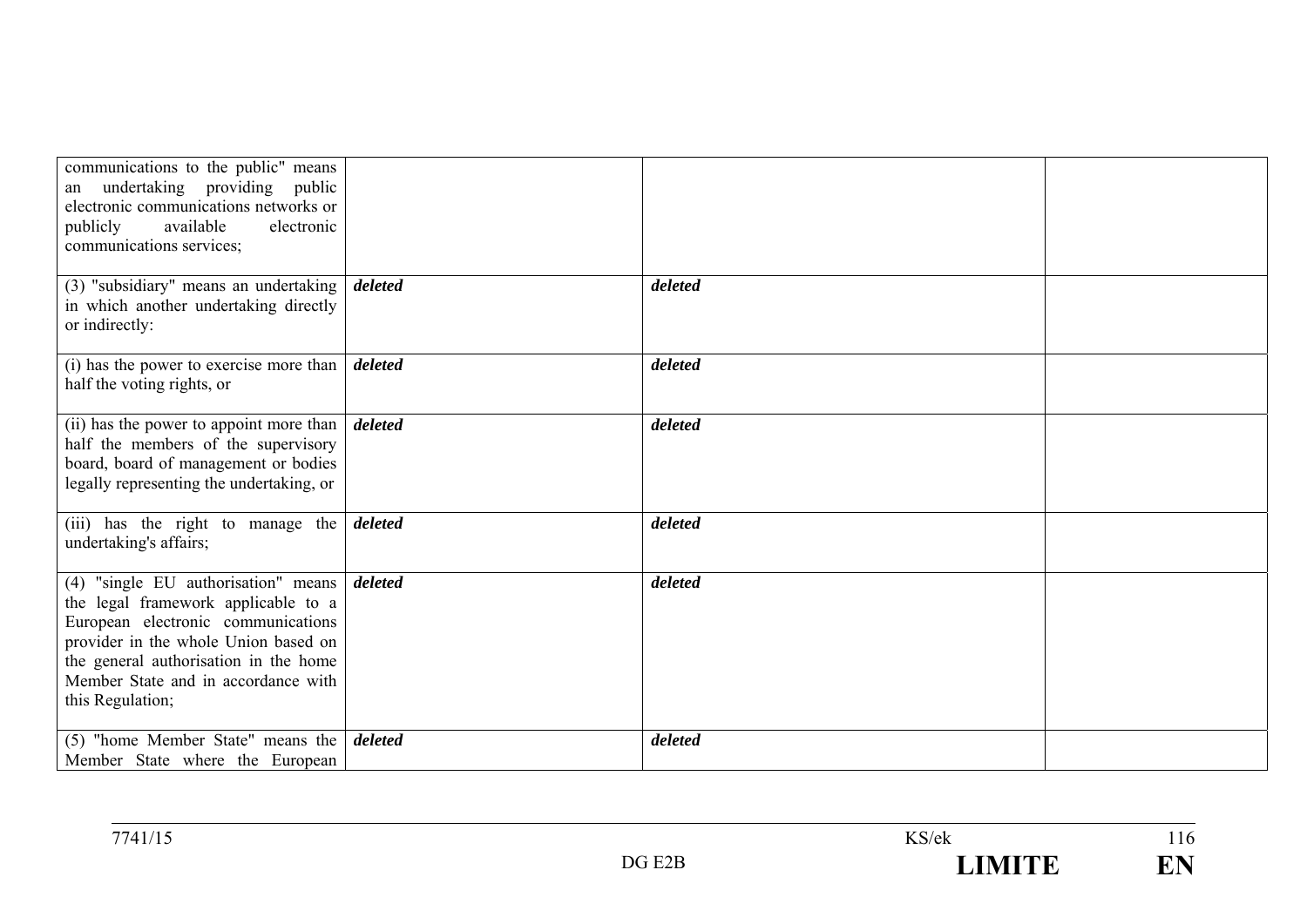| electronic communications provider<br>has its main establishment;                                                                                                                                                                                                                                                               |                                                                                                                                                                                                                                                                                                                                                                                                                                                                                                                       |         |  |
|---------------------------------------------------------------------------------------------------------------------------------------------------------------------------------------------------------------------------------------------------------------------------------------------------------------------------------|-----------------------------------------------------------------------------------------------------------------------------------------------------------------------------------------------------------------------------------------------------------------------------------------------------------------------------------------------------------------------------------------------------------------------------------------------------------------------------------------------------------------------|---------|--|
| $(6)$ "main establishment" means the<br>place of establishment in the Member<br>State where the main decisions are<br>taken as to the investments in and<br>conduct of the provision of electronic<br>communications services or networks<br>in the Union;                                                                      | deleted                                                                                                                                                                                                                                                                                                                                                                                                                                                                                                               | deleted |  |
| (7) "host Member State" means any<br>Member State different from the home<br>Member State where a European<br>electronic communications provider<br>provides electronic communications<br>networks or services;                                                                                                                 | deleted                                                                                                                                                                                                                                                                                                                                                                                                                                                                                                               | deleted |  |
| wireless broadband communications"<br>means radio spectrum for which the<br>conditions of availability and efficient<br>use are harmonised at Union level, in<br>particular pursuant to<br>Decision<br>676/2002/EC of the<br>European<br>Parliament and the Council <sup>36</sup> , and<br>for<br>which<br>electronic<br>serves | (8) "harmonised radio spectrum for $(8)$ 'harmonised radio spectrum for<br>wireless broadband communications'<br>means radio spectrum for which the<br>conditions of availability, and efficient,<br><i>efficiency</i> and <i>primary</i> use are<br>harmonised at Union level, in particular<br>pursuant to accordance with provisions<br>laid down in Directive 2002/21/EC and<br>Decision 676/2002/EC of the European<br>communications services other than   Parliament and the Council <sup>36</sup> , and which | deleted |  |

<sup>&</sup>lt;sup>36</sup> Decision 676/2002/EC of the European Parliament and the Council of 7 March 2002 on a regulatory framework for radio spectrum policy in the European Community (Radio Spectrum Decision) (OJ L 108, 24.4.2002, p. 1).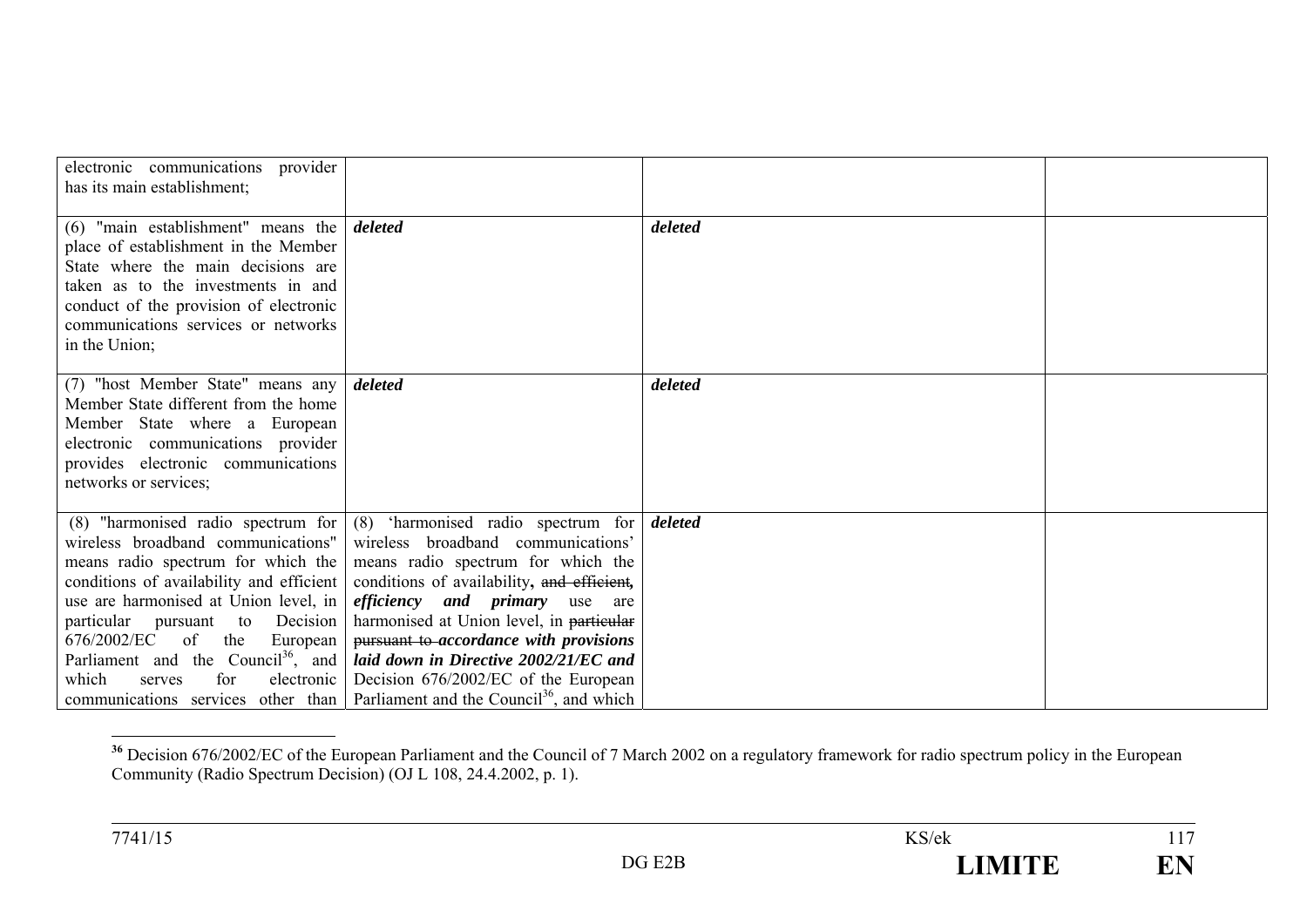| broadcasting;                             | serves for electronic communications     |         |  |
|-------------------------------------------|------------------------------------------|---------|--|
|                                           | services other than broadcasting;        |         |  |
| (9) "small-area wireless access point"    | (9) 'small-area wireless access point'   | deleted |  |
| means a low power wireless network        | means a low power wireless network       |         |  |
| access equipment of small size            | access equipment of small size operating |         |  |
| operating within a small range, which     | within a small range, using licensed     |         |  |
| may or may not be part of a publice       | spectrum or a combination of licensed    |         |  |
| terrestrial mobile communications         | and license-exempt spectrum, which       |         |  |
| network, and be equipped with one or      | may or may not be part of a public       |         |  |
| more low visual impact antennas,          | terrestrial mobile<br>communications     |         |  |
| which allows wireless access by the       | network, and be equipped with one or     |         |  |
| public to electronic communications       | more low visual impact antennas, which   |         |  |
| networks regardless of the underlying     | allows wireless access by the public to  |         |  |
| network topology;                         | electronic communications networks       |         |  |
|                                           | regardless of the underlying network     |         |  |
|                                           | topology;                                |         |  |
| (10) "radio local area network"           | (10), radio local area network" (RLAN)   | deleted |  |
| (RLAN) means a low power wireless         | means a low power wireless access        |         |  |
| access system, operating within a small   | system, operating within a small range,  |         |  |
| range, with a low risk of interference to | with a low risk of interference to other |         |  |
| other such systems deployed in close      | such systems deployed in close           |         |  |
| proximity by other users, using on a      | proximity by other users, using on a     |         |  |
| non-exclusive basis spectrum for which    | non-exclusive license-exempt<br>basis    |         |  |
| the conditions of availability and        | spectrum for which the conditions of     |         |  |
| efficient use for this purpose are        | availability and efficient use for this  |         |  |
| harmonised at Union level;                | purpose are harmonised at Union level;   |         |  |
|                                           |                                          |         |  |
| (11) "virtual broadband access" means     | deleted                                  | deleted |  |
| a type of wholesale access to             |                                          |         |  |
| broadband networks that consists of a     |                                          |         |  |
| virtual access link to the customer       |                                          |         |  |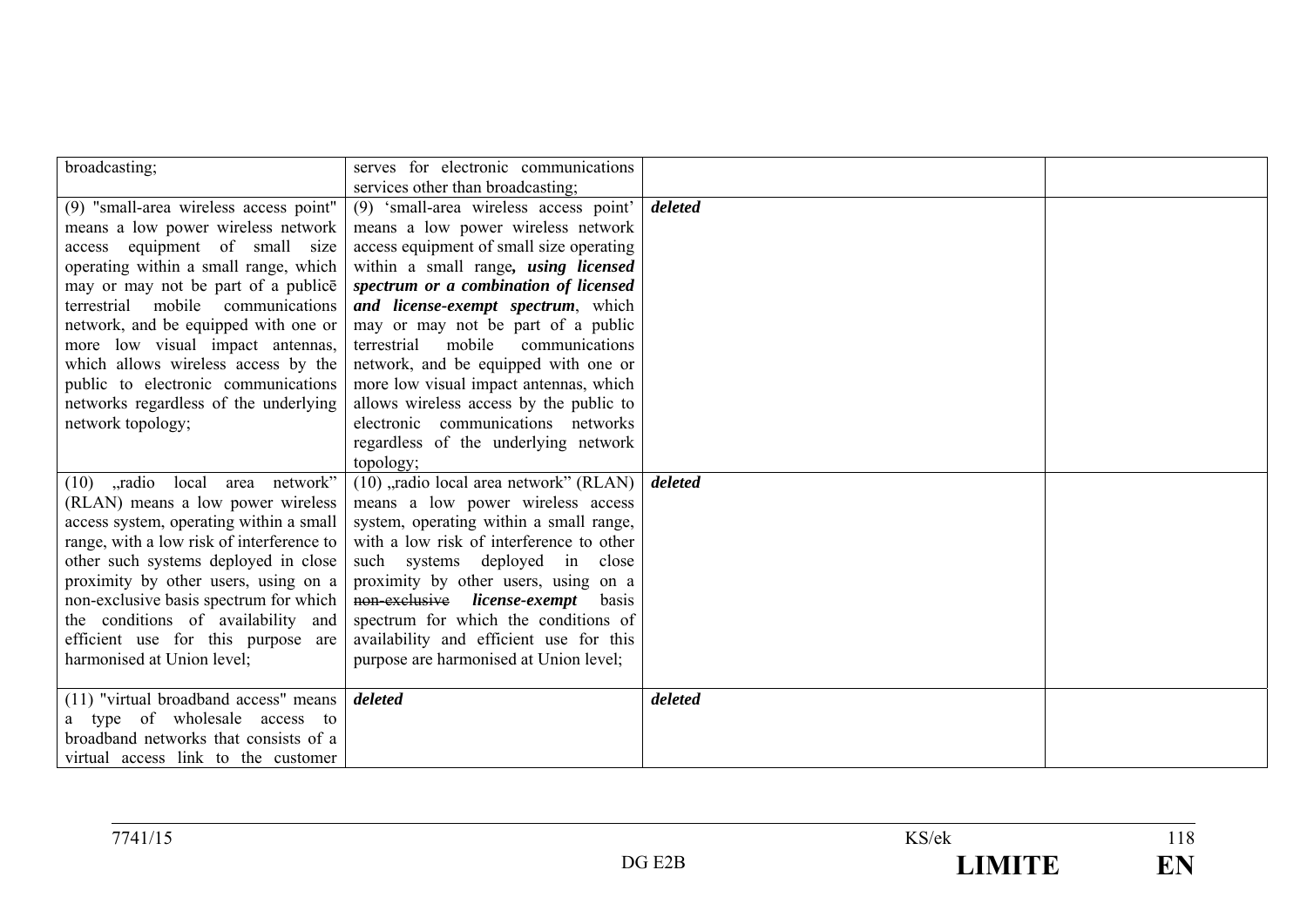| premises over any access network<br>architecture,<br>physical<br>excluding<br>with<br>unbundling,<br>together<br>a<br>transmission service to a defined set of<br>points of handover, and including<br>specific network elements, specific<br>network functionalities and ancillary IT<br>systems;                                                                                                                                                                                                                                                                   |                                                                                                                                                                                                                                                                           |         |  |
|----------------------------------------------------------------------------------------------------------------------------------------------------------------------------------------------------------------------------------------------------------------------------------------------------------------------------------------------------------------------------------------------------------------------------------------------------------------------------------------------------------------------------------------------------------------------|---------------------------------------------------------------------------------------------------------------------------------------------------------------------------------------------------------------------------------------------------------------------------|---------|--|
| $(12)$ "assured service quality $(ASQ)$<br>connectivity product" means a product<br>that is made available at the internet<br>protocol (IP) exchange, which enables<br>customers to set up<br>an IP<br>communication link between a point of<br>interconnection and one or several<br>fixed network termination points, and<br>enables defined levels of end to end<br>network performance for the provision<br>of specific services to end users on the<br>basis of the delivery of a specified<br>guaranteed quality of service, based on<br>specified parameters; | deleted                                                                                                                                                                                                                                                                   | deleted |  |
|                                                                                                                                                                                                                                                                                                                                                                                                                                                                                                                                                                      | $(12 \ a)$ "net neutrality" means the<br>principle according to which all<br>internet traffic is treated equally,<br>without discrimination, restriction or<br>interference, independently of its<br>sender, recipient, type, content, device,<br>service or application; |         |  |

 $\frac{119}{119}$ 

EN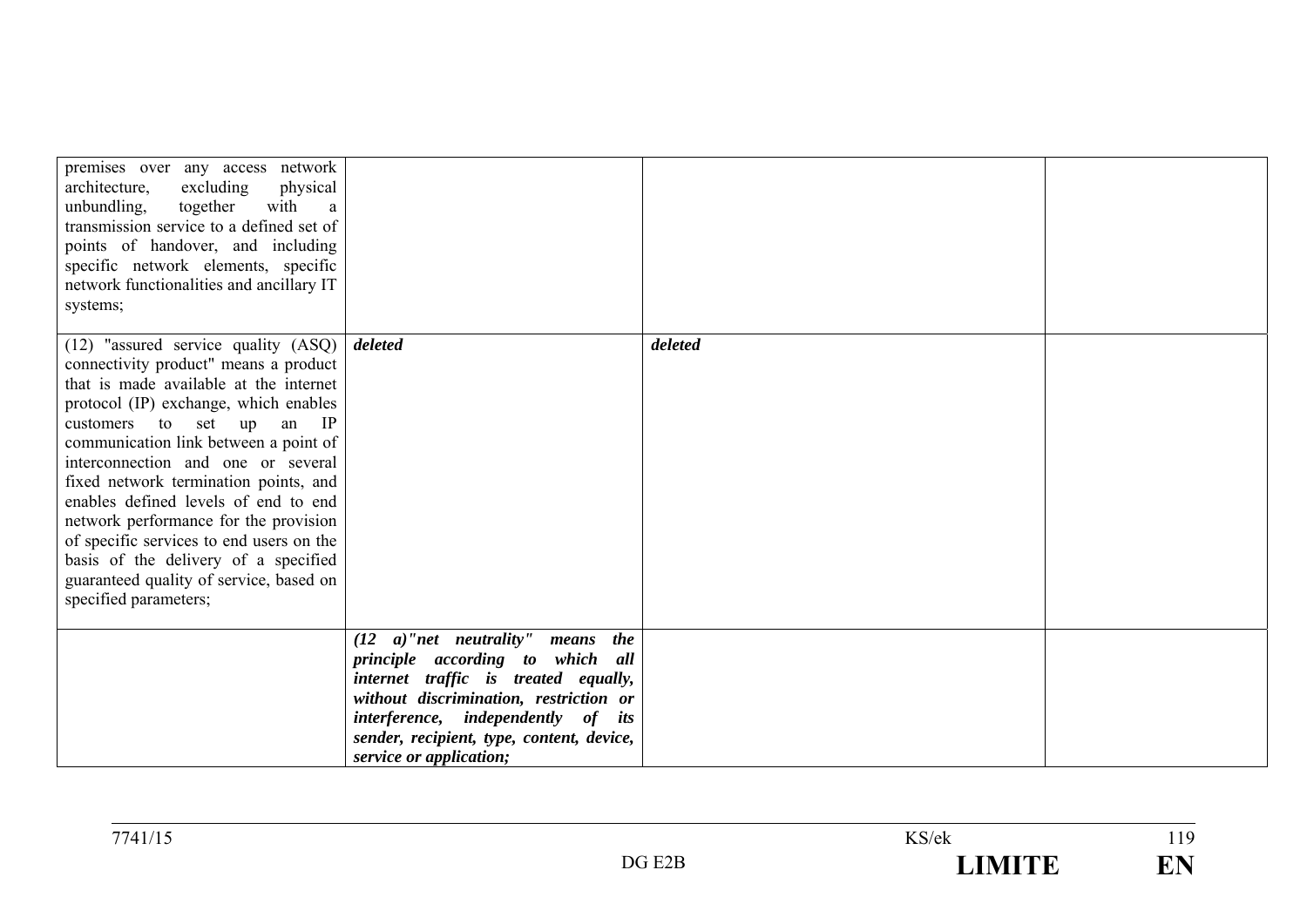| (13) "long-distance communications"       | deleted                                      | deleted                                                          |  |
|-------------------------------------------|----------------------------------------------|------------------------------------------------------------------|--|
| means voice or messages services          |                                              |                                                                  |  |
| terminating outside the local exchange    |                                              |                                                                  |  |
| and regional charging areas as            |                                              |                                                                  |  |
| identified by a geographic area code in   |                                              |                                                                  |  |
| the national numbering plan;              |                                              |                                                                  |  |
|                                           |                                              |                                                                  |  |
| $(14)$ "internet access service" means a  | (14) 'internet access service' means a       | $(14)$ (1) "internet access service" means a publicly            |  |
| publicly<br>available<br>electronic       | available<br>publicly<br>electronic          | available electronic communications service that                 |  |
| communications service that provides      | communications service that provides         | provides connectivity <i>access</i> to the internet, and thereby |  |
| connectivity to the internet, and         | connectivity to the<br>internet <i>in</i>    | connectivity between virtually to substantially all end          |  |
| thereby connectivity between virtually    | accordance with the principle of net         | points connected to of the internet, irrespective of the         |  |
| all end points connected to the internet, | <i>neutrality</i> , and thereby connectivity | network technology and terminal equipment used;                  |  |
| irrespective of the network technology    | between virtually all end points             |                                                                  |  |
| used;                                     | connected to of the internet, irrespective   |                                                                  |  |
|                                           | of the network technology or terminal        |                                                                  |  |
|                                           | <i>equipment</i> used;                       |                                                                  |  |
| (15) "specialised service" means an       | (15) 'specialised service' means an          | deleted                                                          |  |
| electronic communications service or      | electronic communications service or         |                                                                  |  |
| any other service that provides the       | any other service that provides the          |                                                                  |  |
| capability to access specific content,    | capability to access specific content,       |                                                                  |  |
| applications or services,<br>or a         | applications or services, or a               |                                                                  |  |
| combination thereof, and<br>whose         | combination thereof, and whose               |                                                                  |  |
| technical characteristics are controlled  | technical characteristics are controlled     |                                                                  |  |
| from end-to-end or provides the           | from end-to-end or provides the              |                                                                  |  |
| capability to send or receive data to or  | capability to send or receive data to or     |                                                                  |  |
| from a determined number of parties or    | from a determined number of parties or       |                                                                  |  |
| endpoints; and that is not marketed or    | endpoints; optimised for specific            |                                                                  |  |
| widely used as a substitute for internet  | content, applications or services, or a      |                                                                  |  |
| access service;                           | combination thereof, provided over           |                                                                  |  |
|                                           | logically distinct capacity, relying on      |                                                                  |  |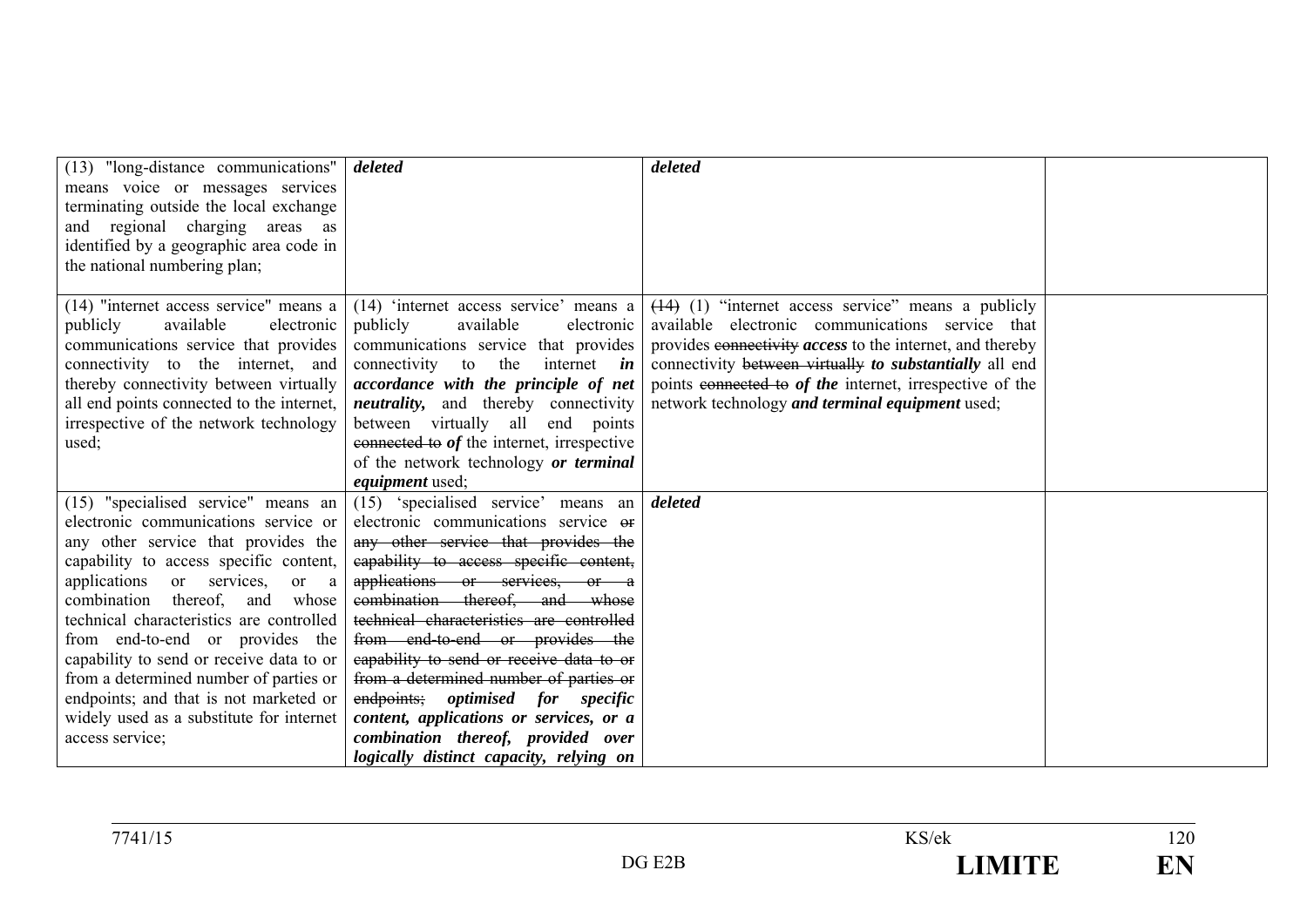|                                                                                                                                                                                                                                                   | strict admission control, offering<br>functionality<br>requiring<br>enhanced<br>quality from end to end and that is not<br>marketed or widely used usable as a<br>substitute for internet access service;                                      |         |  |
|---------------------------------------------------------------------------------------------------------------------------------------------------------------------------------------------------------------------------------------------------|------------------------------------------------------------------------------------------------------------------------------------------------------------------------------------------------------------------------------------------------|---------|--|
| (16) "receiving provider of electronic<br>communications to the public" means<br>provider<br>of<br>electronic<br>the<br>communications to the public to which<br>the telephone number or service is<br>transferred;                               | deleted                                                                                                                                                                                                                                        | deleted |  |
| $(17)$ "transferring provider of electronic  <br>communications to the public" means<br>of<br>electronic<br>provider<br>the<br>communications to the public from<br>which a telephone number or service is<br>transferred.                        | deleted                                                                                                                                                                                                                                        | deleted |  |
| <b>Chapter II</b><br><b>Single EU authorisation</b><br>Article 3 – Freedom to provide<br>electronic communications across the<br><b>Union</b>                                                                                                     | [no changes]                                                                                                                                                                                                                                   | deleted |  |
| electronic<br>$\mathbf{A}$<br>European<br>communications provider has the right<br>to provide electronic communications<br>networks and services in the whole<br>Union and to exercise the rights linked<br>to the provision of such networks and | A European <i>Any</i><br>electronic<br>communications provider has the right<br>to provide electronic communications<br>networks and services in the whole<br>Union and to exercise the rights linked<br>to the provision of such networks and | deleted |  |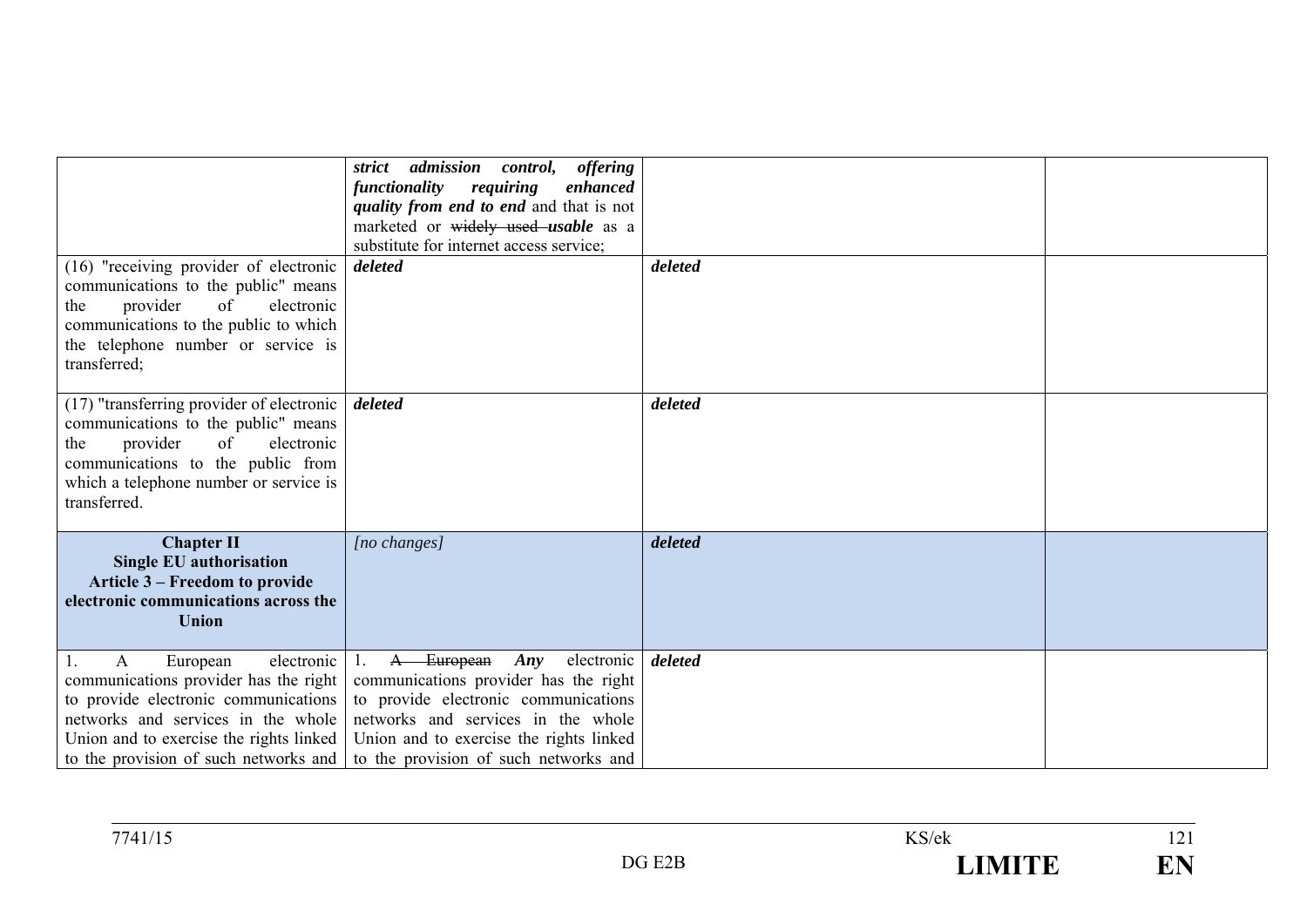| services in each Member State where it              | services in each Member State where it     |         |  |
|-----------------------------------------------------|--------------------------------------------|---------|--|
| operates pursuant to a single EU                    | operates pursuant to a single EU           |         |  |
| authorisation which is subject only to              | authorisation which is subject only to the |         |  |
| the notification requirements provided              | notification requirements provided in      |         |  |
| in Article 4.                                       | Artiele 4.                                 |         |  |
|                                                     |                                            |         |  |
| 2.<br>The<br>electronic<br>European                 | deleted                                    | deleted |  |
| communications provider is subject to               |                                            |         |  |
| the rules and conditions applied in each            |                                            |         |  |
| Member State concerned in compliance                |                                            |         |  |
| with Union law unless otherwise                     |                                            |         |  |
| provided in this Regulation and without             |                                            |         |  |
| prejudice to Regulation (EU) No                     |                                            |         |  |
| 531/2012.                                           |                                            |         |  |
| 3. By way of derogation from Article                | deleted                                    | deleted |  |
| 12 of Directive 2002/20/EC, a                       |                                            |         |  |
| European electronic communications                  |                                            |         |  |
| provider<br>be<br>subject<br>may<br>to              |                                            |         |  |
| administrative charges applicable in the            |                                            |         |  |
| host Member State only if it has an                 |                                            |         |  |
| for<br>annual<br>turnover<br>electronic             |                                            |         |  |
| communications services in that                     |                                            |         |  |
| Member State above 0,5% of the total                |                                            |         |  |
| national electronic communications                  |                                            |         |  |
| turnover. In levying these charges only             |                                            |         |  |
| electronic<br>turnover<br>for<br>the                |                                            |         |  |
| services in the<br>communications                   |                                            |         |  |
| Member State concerned shall be taken               |                                            |         |  |
| into account.                                       |                                            |         |  |
|                                                     |                                            |         |  |
| 4. By way of derogation from Article <i>deleted</i> |                                            | deleted |  |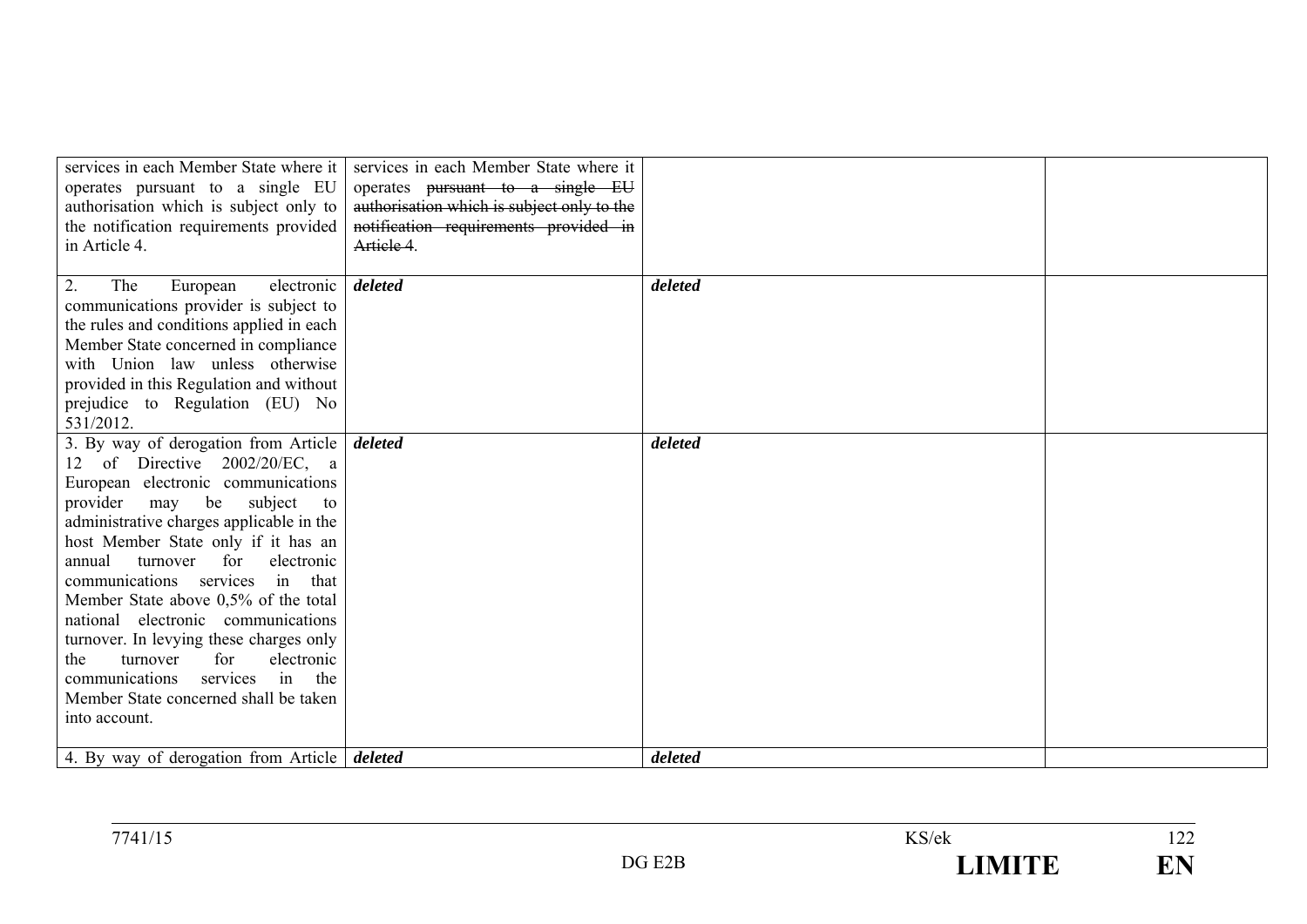| 13(1)(b) of Directive $2002/22/EC$ a                                        |                                                      |         |  |
|-----------------------------------------------------------------------------|------------------------------------------------------|---------|--|
| European electronic communications                                          |                                                      |         |  |
| provider may be subject to the                                              |                                                      |         |  |
| contributions imposed to share the net                                      |                                                      |         |  |
| cost of universal service obligations in                                    |                                                      |         |  |
| the host Member State only if it has an                                     |                                                      |         |  |
| turnover for<br>electronic<br>annual                                        |                                                      |         |  |
| communications services in that                                             |                                                      |         |  |
| Member State above 3% of the total                                          |                                                      |         |  |
| national electronic communications                                          |                                                      |         |  |
| turnover. In levying any such                                               |                                                      |         |  |
| contribution only the turnover in the                                       |                                                      |         |  |
| Member State concerned shall be taken                                       |                                                      |         |  |
| into account.                                                               |                                                      |         |  |
|                                                                             |                                                      |         |  |
| 5.<br>$\mathbf{A}$<br>European                                              | electronic $\vert$ 5. A European National regulatory | deleted |  |
| communications provider shall be                                            | authorities shall be entitled to equal               |         |  |
| entitled to equal treatment by the                                          | treatment<br>electronic<br>treat                     |         |  |
| national regulatory authorities of                                          | communications provider <i>providers</i>             |         |  |
| different Member States in objectively                                      | equally in objectively equivalent                    |         |  |
| equivalent situations.                                                      | <i>comparable</i> situations, of different           |         |  |
|                                                                             | <i>irrespective of their</i> Member States           |         |  |
|                                                                             | State of establishment.                              |         |  |
| 6. In the event of a dispute between                                        | deleted                                              | deleted |  |
| undertakings involving a European                                           |                                                      |         |  |
| electronic communications provider                                          |                                                      |         |  |
| regarding obligations applicable in                                         |                                                      |         |  |
| accordance<br>with<br>Directives                                            |                                                      |         |  |
| 2002/19/EC, 2002/20/EC, 2002/21/EC                                          |                                                      |         |  |
| and 2002/22/EC, this Regulation or<br>Regulation (EU) No 531/2012 in a host |                                                      |         |  |
|                                                                             |                                                      |         |  |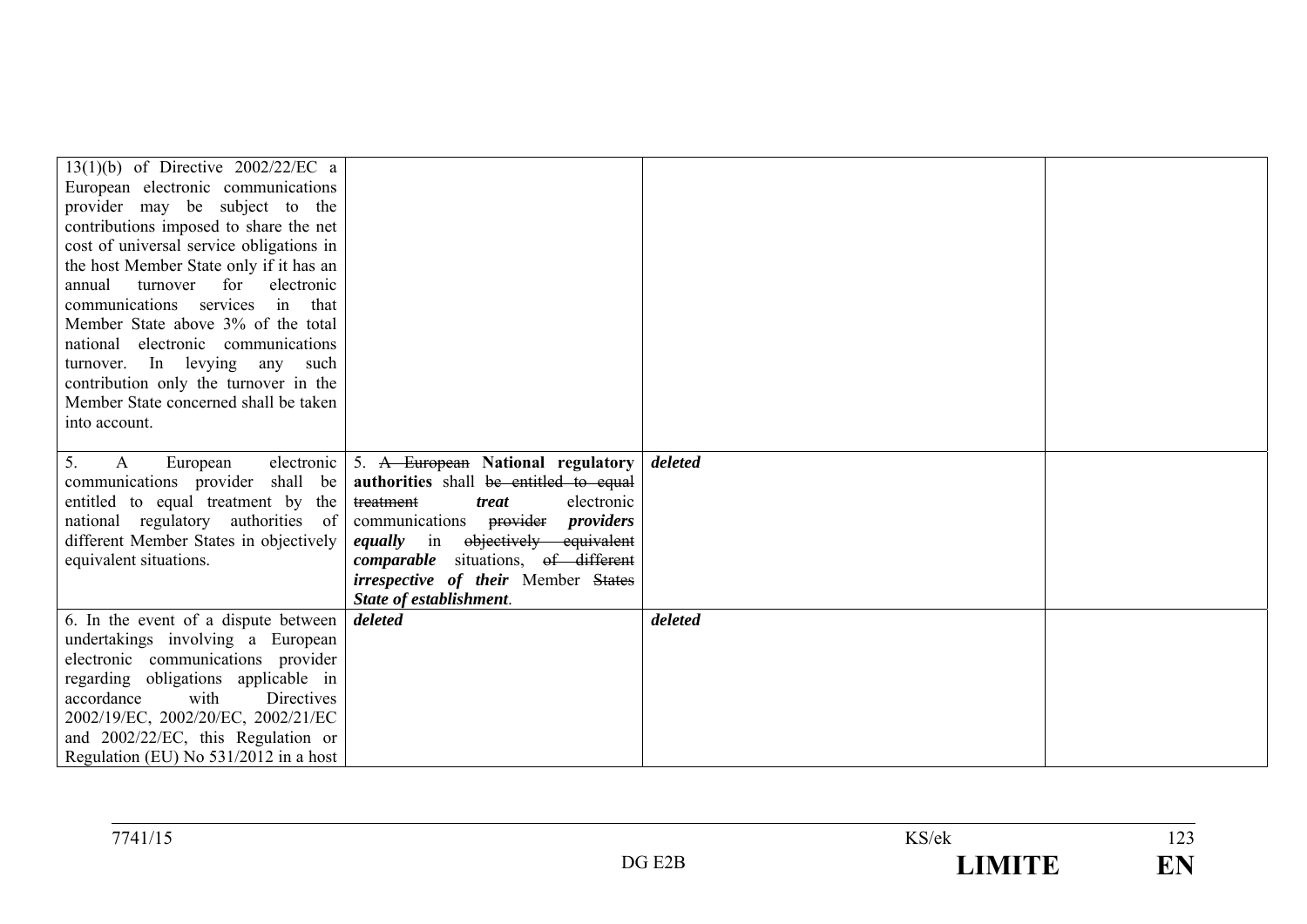| Member State, the European electronic<br>communications provider may consult<br>the national regulatory authority in the<br>home Member State, which may<br>deliver an opinion with a view to<br>ensuring the development of consistent<br>regulatory practices. The national<br>authority in the host<br>regulatory<br>Member State shall take utmost<br>account of the opinion issued by the<br>national regulatory authority of the<br>home Member State when deciding the<br>dispute. |         |         |  |
|-------------------------------------------------------------------------------------------------------------------------------------------------------------------------------------------------------------------------------------------------------------------------------------------------------------------------------------------------------------------------------------------------------------------------------------------------------------------------------------------|---------|---------|--|
| 7. European electronic communications  <br>providers who, at the date of entry into<br>force of this Regulation, have the right<br>to provide electronic communications<br>networks and services in more than one<br>Member State shall submit the<br>notification provided for in Article 4 at<br>the latest by 1 July 2016.                                                                                                                                                             | deleted | deleted |  |
| <b>Article 4 - Notification procedure for</b><br><b>European electronic communications</b><br>providers                                                                                                                                                                                                                                                                                                                                                                                   | deleted | deleted |  |
| electronic  <br>European<br>$\mathbf{A}$<br>1.<br>communications provider shall submit<br>a single notification in accordance with<br>this Regulation to the national                                                                                                                                                                                                                                                                                                                     | deleted | deleted |  |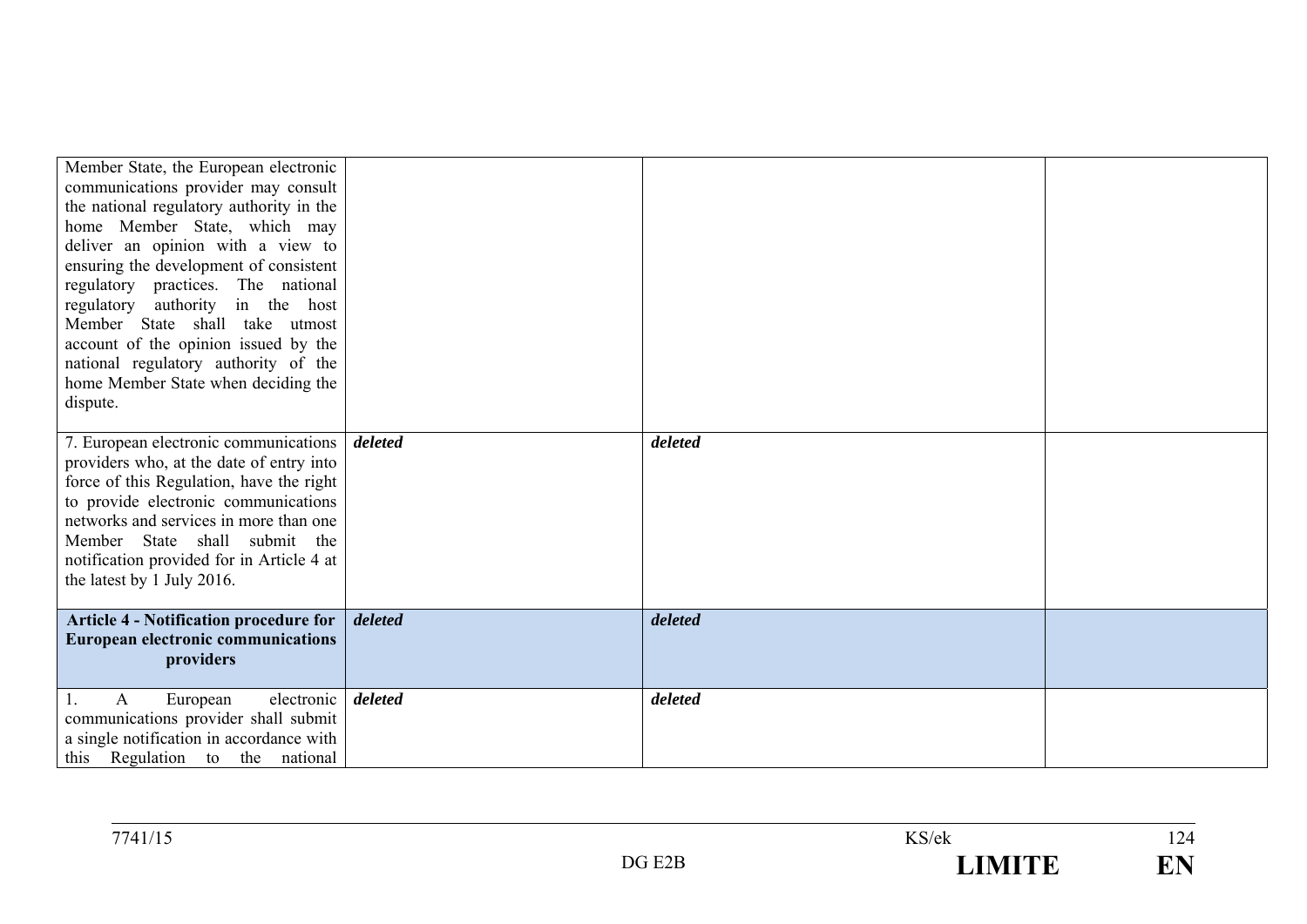| regulatory authority of the home<br>Member State, before beginning<br>activity in at least one Member State.<br>2. The notification shall contain a $\delta$ <i>deleted</i><br>declaration of the provision or the<br>intention to commence the provision of<br>electronic communications networks<br>and services and shall be accompanied<br>by the following information only:                  |         | deleted |  |
|----------------------------------------------------------------------------------------------------------------------------------------------------------------------------------------------------------------------------------------------------------------------------------------------------------------------------------------------------------------------------------------------------|---------|---------|--|
| (a) the name of the provider, his legal<br>status and form, registration number,<br>where the provider is registered in<br>trade or other similar public register,<br>the geographical address of the main<br>establishment, a contact person, a short<br>description of the networks or services<br>provided or intended to be provided,<br>including identification of the home<br>Member State; | deleted | deleted |  |
| (b) the host Member State(s) where the<br>services and the networks are provided<br>or intended to be provided directly or<br>by subsidiaries and, in the latter case,<br>the name, his legal status and EN 35<br>form, geographical<br>address,<br>EN<br>registration number, where the provider<br>is registered in trade or other similar<br>public register in the host Member                 | deleted | deleted |  |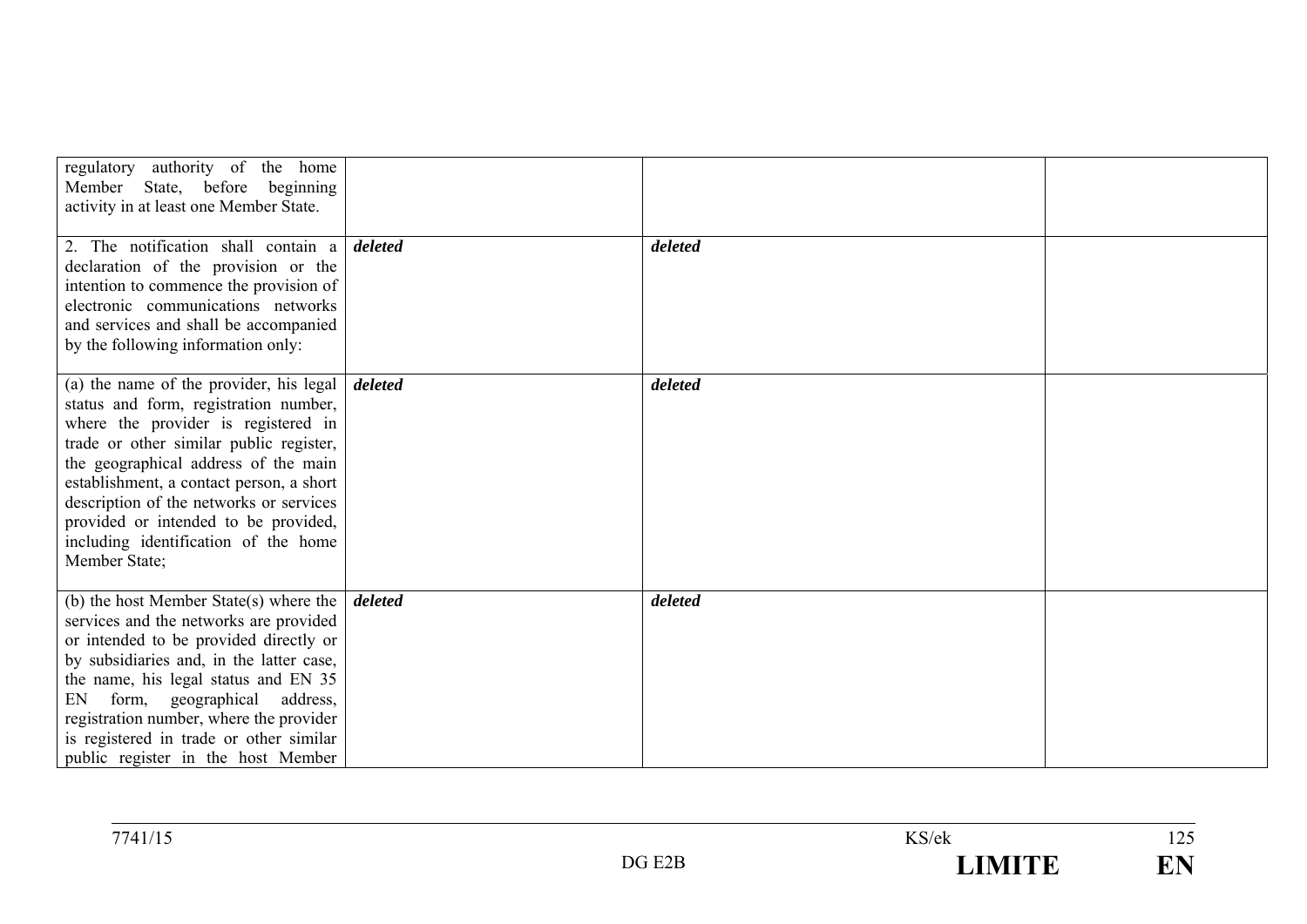| State, and contact point of any<br>and<br>the<br>subsidiary<br>concerned<br>respective operating areas. Where a<br>subsidiary is controlled jointly by two<br>or more electronic communications<br>providers<br>with<br>their<br>main<br>establishments in different Member<br>States the subsidiary shall indicate the<br>relevant home Member State among<br>those of the parent companies for the<br>purpose of this Regulation and shall be<br>notified by the parente company of that<br>home Member State accordingly. The<br>notification shall be submitted in the |         |         |  |
|----------------------------------------------------------------------------------------------------------------------------------------------------------------------------------------------------------------------------------------------------------------------------------------------------------------------------------------------------------------------------------------------------------------------------------------------------------------------------------------------------------------------------------------------------------------------------|---------|---------|--|
| language or languages applicable in the                                                                                                                                                                                                                                                                                                                                                                                                                                                                                                                                    |         |         |  |
| home Member State and in any host                                                                                                                                                                                                                                                                                                                                                                                                                                                                                                                                          |         |         |  |
| Member State.                                                                                                                                                                                                                                                                                                                                                                                                                                                                                                                                                              |         |         |  |
| 3. Any change to the information<br>submitted<br>in<br>accordance<br>with<br>paragraph 2 shall be made available to<br>the national regulatory authority of the<br>home Member State within one month<br>following the change. In the event that<br>the change to be notified concerns the<br>intention to provide electronic<br>communications networks or services<br>in a host Member State that is not<br>covered by a previous notification, the                                                                                                                      | deleted | deleted |  |

| 77/11/15<br>14111 | S/ek           | $\sim$ $\sim$<br>1 ∠ J                     |
|-------------------|----------------|--------------------------------------------|
|                   | - ------<br>-- | - -<br>and the contract of the contract of |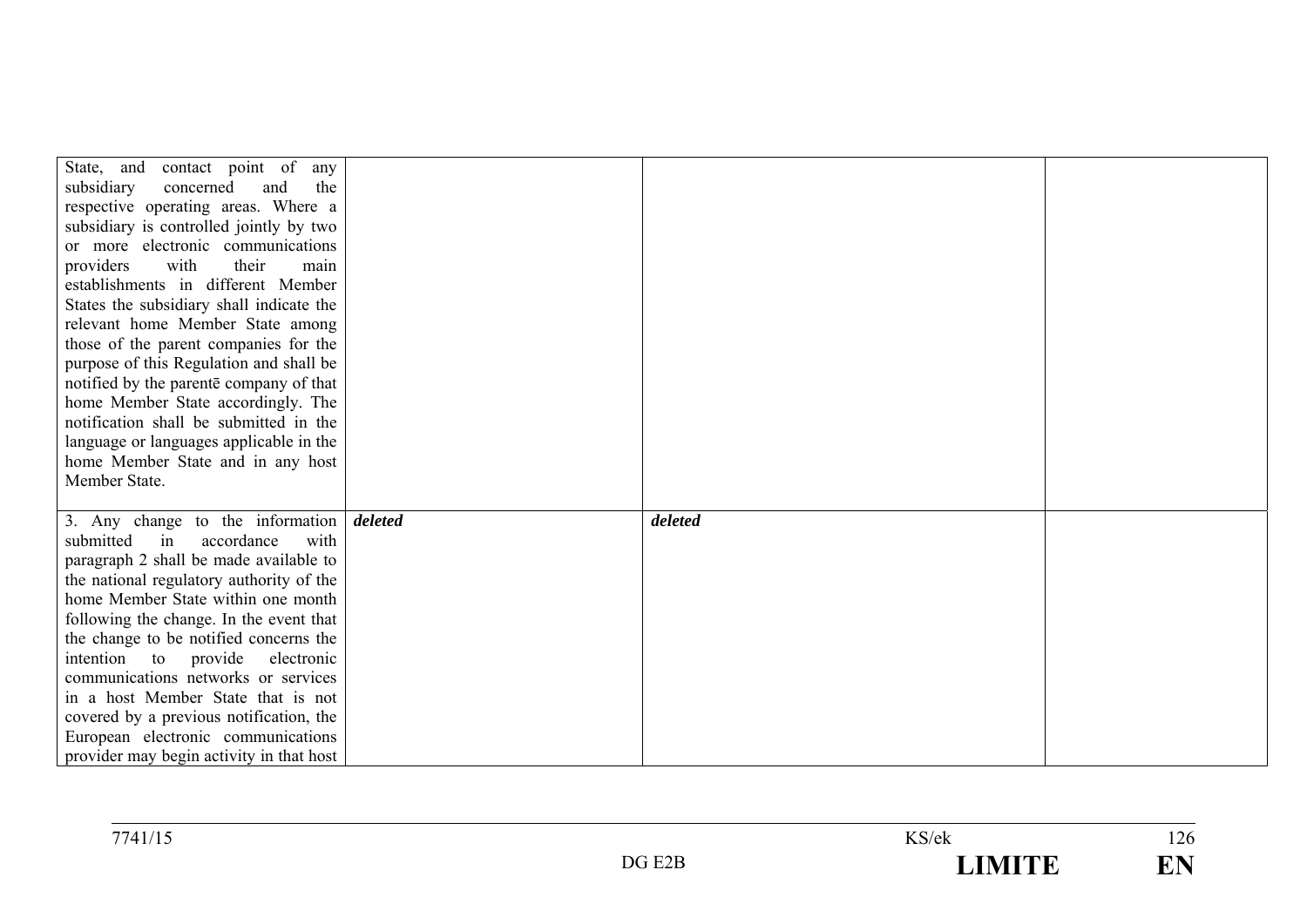| Member State upon notification.                                                                                                                                                                                                                                                                                                                                                                                                                                                                                                                 |         |         |  |
|-------------------------------------------------------------------------------------------------------------------------------------------------------------------------------------------------------------------------------------------------------------------------------------------------------------------------------------------------------------------------------------------------------------------------------------------------------------------------------------------------------------------------------------------------|---------|---------|--|
| 4.<br>Non-compliance<br>with<br>the<br>notification requirement laid down in<br>this Article shall constitute a breach of<br>the common conditions applicable to<br>European<br>electronic<br>the<br>communications provider in the home<br>Member State.                                                                                                                                                                                                                                                                                       | deleted | deleted |  |
| 5. The national regulatory authority of<br>the home Member State shall forward<br>the information received in accordance<br>with paragraph 2 and any change to<br>that information in accordance with<br>paragraph 3 to the national regulatory<br>authorities of the concerned host<br>Member States and to the BEREC<br>Office within one week following<br>reception of such information or any<br>change. The BEREC Office shall<br>maintain a publicly accessible registry<br>of notifications made in accordance<br>with this Regulation. | deleted | deleted |  |
| 6. At the request of a European<br>electronic communications provider,<br>the national regulatory authority of the<br>home Member State shall issue a<br>declaration in accordance with Article<br>9 of Directive 2002/20/EC, specifying                                                                                                                                                                                                                                                                                                        | deleted | deleted |  |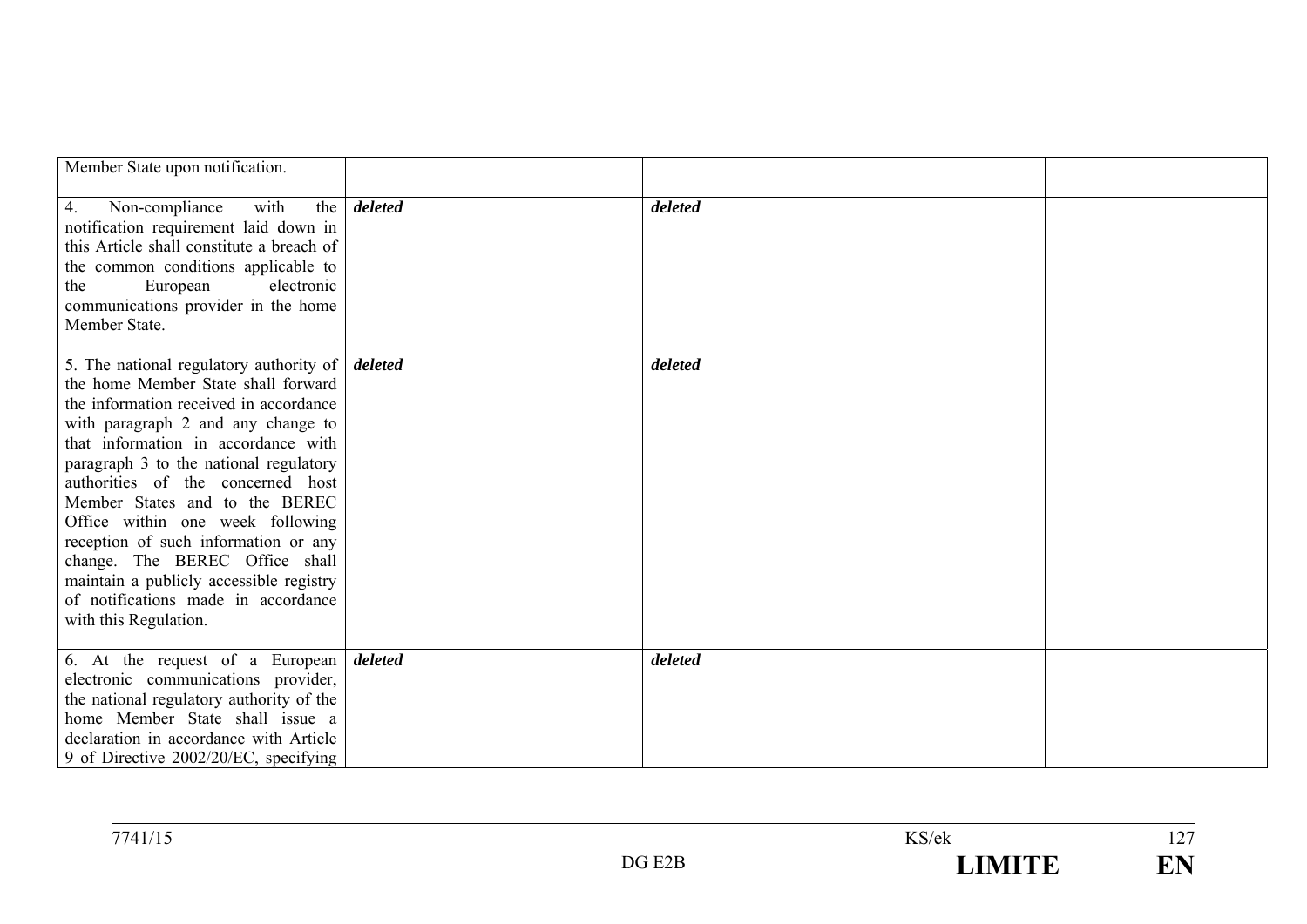| that the undertaking in question is<br>subject to the single EU authorisation.                                                                                                                                                                                                                                                                                                                                                                                                                                                                                                                                                                                                                                                                                                                                                                                                                                                                                                                          |         |         |  |
|---------------------------------------------------------------------------------------------------------------------------------------------------------------------------------------------------------------------------------------------------------------------------------------------------------------------------------------------------------------------------------------------------------------------------------------------------------------------------------------------------------------------------------------------------------------------------------------------------------------------------------------------------------------------------------------------------------------------------------------------------------------------------------------------------------------------------------------------------------------------------------------------------------------------------------------------------------------------------------------------------------|---------|---------|--|
| 7. In the event that one or more<br>national regulatory authorities in<br>different Member States consider that<br>the identification of the home Member<br>State in a notification made in<br>accordance with paragraph 2 or any<br>change to the provided information<br>made available in accordance with<br>paragraph 3 does not correspond or no<br>longer corresponds to the main<br>establishment of the undertaking<br>pursuant to this Regulation, it shall<br>refer the issue to the Commission,<br>substantiating the grounds on which it<br>bases its assessment. A copy of the<br>referral shall be communicated to the<br>BEREC Office for information. The<br>Commission, having given the relevant<br>European electronic communications<br>provider and the national regulatory<br>authority of the disputed home Member<br>State the opportunity to express their<br>views, shall issue a decision<br>determining the home Member State of<br>the undertaking in question pursuant to | deleted | deleted |  |
| this Regulation within three months<br>following the referral of the issue.                                                                                                                                                                                                                                                                                                                                                                                                                                                                                                                                                                                                                                                                                                                                                                                                                                                                                                                             |         |         |  |

| 7741/1 |             | KS/ek                                     | $\cdot$ $\sim$<br>1/20<br>$\sim$ |
|--------|-------------|-------------------------------------------|----------------------------------|
|        | E2D<br>7G . | $\overline{ }$ (in $\overline{ }$<br>- 19 | $\sim$<br>N<br><b>LT</b>         |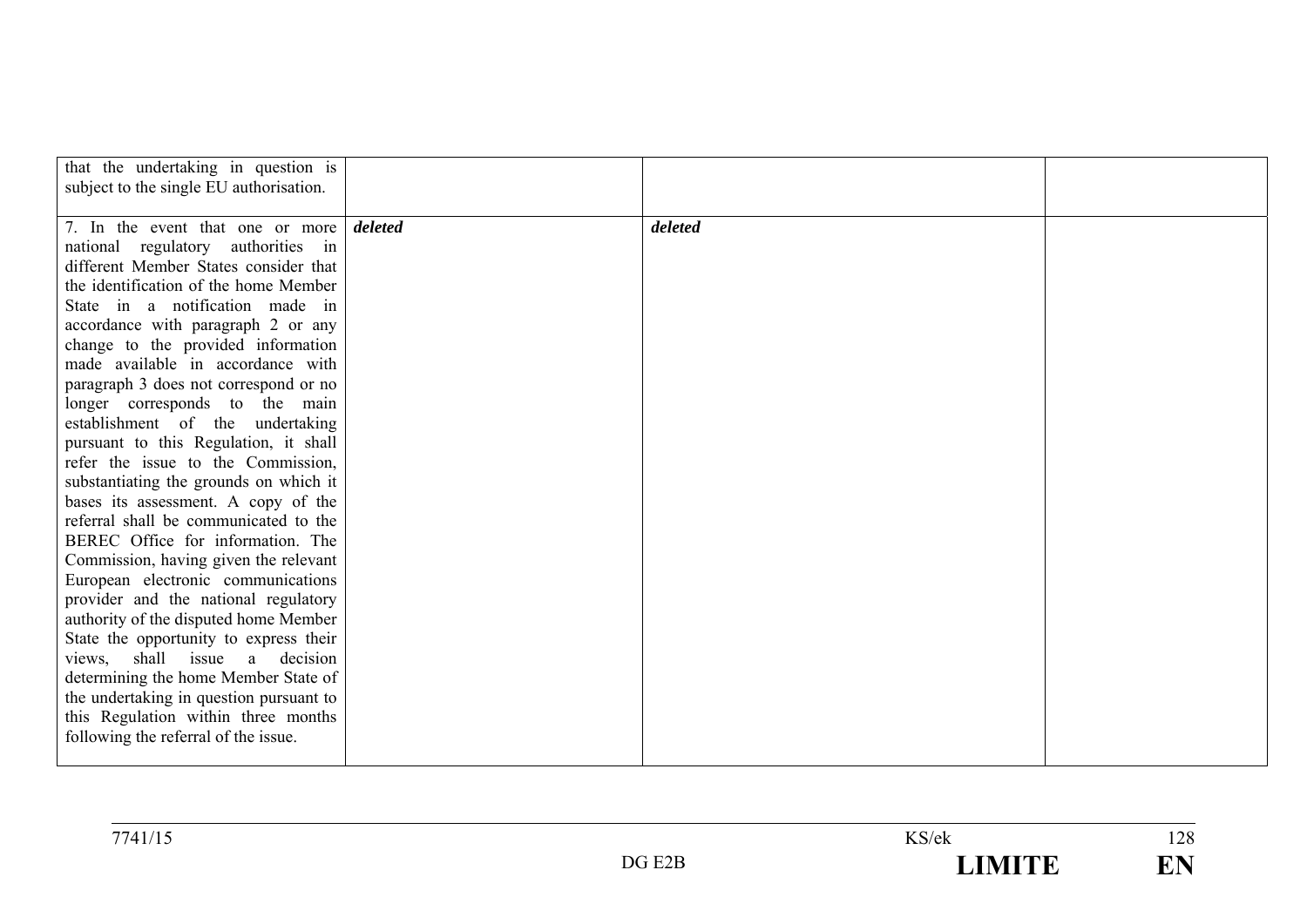| Article 5 – Compliance with the<br>single EU authorisation                                                                                                                                                                                                                                                                                                                                                                                            | deleted | deleted |  |
|-------------------------------------------------------------------------------------------------------------------------------------------------------------------------------------------------------------------------------------------------------------------------------------------------------------------------------------------------------------------------------------------------------------------------------------------------------|---------|---------|--|
| 1. The national regulatory authority of $\vert$ <i>deleted</i><br>each concerned Member State shall<br>monitor and ensure, in accordance with<br>its national legislation implementing<br>the procedures provided for in Article<br>10 of Directive 2002/20/EC, that<br>European electronic communications<br>providers comply with the rules and<br>conditions applicable in its territory in<br>accordance with Article 3.<br><b>EN 36 EN</b>       |         | deleted |  |
| 2. The national regulatory authority of $\vert$ <i>deleted</i><br>a host Member State shall transmit to<br>the national regulatory authority of the<br>home Member State any relevant<br>information concerning individual<br>measures adopted in relation to a<br>European electronic communications<br>provider with a view to ensuring<br>compliance with the rules and<br>conditions applicable in its territory in<br>accordance with Article 3. |         | deleted |  |
| Article 6 – Suspension and<br>withdrawal of the rights to provide<br>electronic communications of<br><b>European electronic communications</b>                                                                                                                                                                                                                                                                                                        | deleted | deleted |  |

| 7711<br>$\sqrt{1}$<br>(41/1) |                             | KS/ek | 170<br>$\frac{1}{2}$     |
|------------------------------|-----------------------------|-------|--------------------------|
|                              | $T^{\bullet}$               |       | $\overline{\phantom{a}}$ |
|                              | DG.                         |       | --                       |
|                              | ،ZE                         | ----  | $\overline{\phantom{a}}$ |
|                              | $\sim$ $\sim$ $\sim$ $\sim$ |       |                          |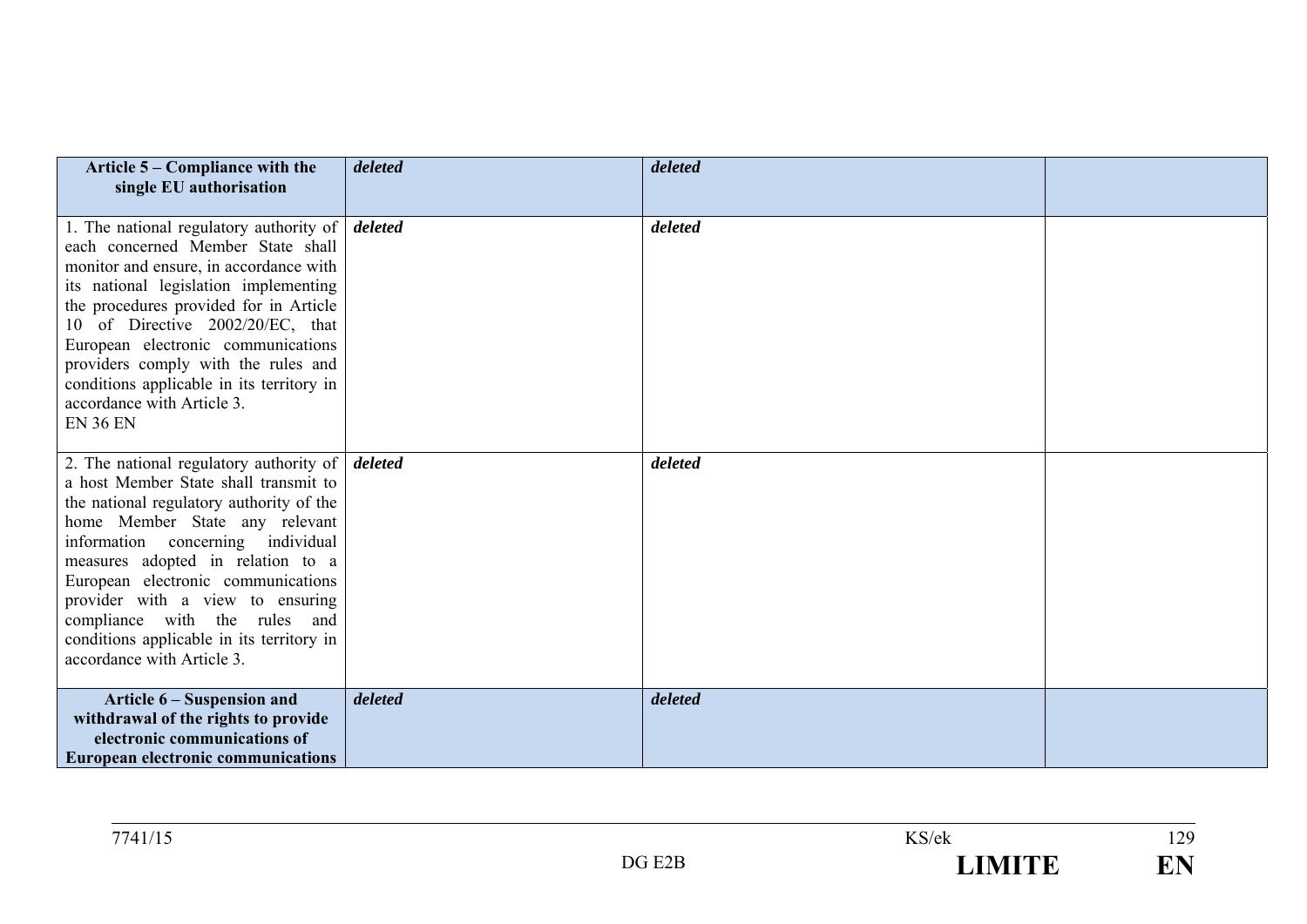| providers                                                                                                                                                                                                                                                                                                                                                                                                                                                                                                                                                                                                         |         |         |  |
|-------------------------------------------------------------------------------------------------------------------------------------------------------------------------------------------------------------------------------------------------------------------------------------------------------------------------------------------------------------------------------------------------------------------------------------------------------------------------------------------------------------------------------------------------------------------------------------------------------------------|---------|---------|--|
|                                                                                                                                                                                                                                                                                                                                                                                                                                                                                                                                                                                                                   |         |         |  |
| 1. Without prejudice to measures<br>concerning suspension or withdrawal<br>of rights of use for spectrum or<br>numbers granted by any concerned<br>Member State and interim measures<br>adopted in accordance with paragraph<br>3, only the national regulatory<br>authority of the home Member State<br>may suspend or withdraw the rights of<br>a European electronic communications<br>provider to provide electronic<br>communications networks and services<br>in the whole Union or part thereof in<br>accordance with national legislation<br>implementing Article<br>10(5)<br>of<br>Directive 2002/20/EC. | deleted | deleted |  |
| 2. In cases of serious or repeated <i>deleted</i><br>breaches of the rules and conditions<br>applicable in a host Member State in<br>accordance with Article 3, where<br>aimed<br>at<br>ensuring<br>measures<br>compliance taken by the national<br>regulatory authority in the host<br>Member State in accordance with<br>Article 5 have failed, it shall inform the<br>national regulatory authority in the<br>home Member State and request that it<br>adopts the measures provided for in                                                                                                                     |         | deleted |  |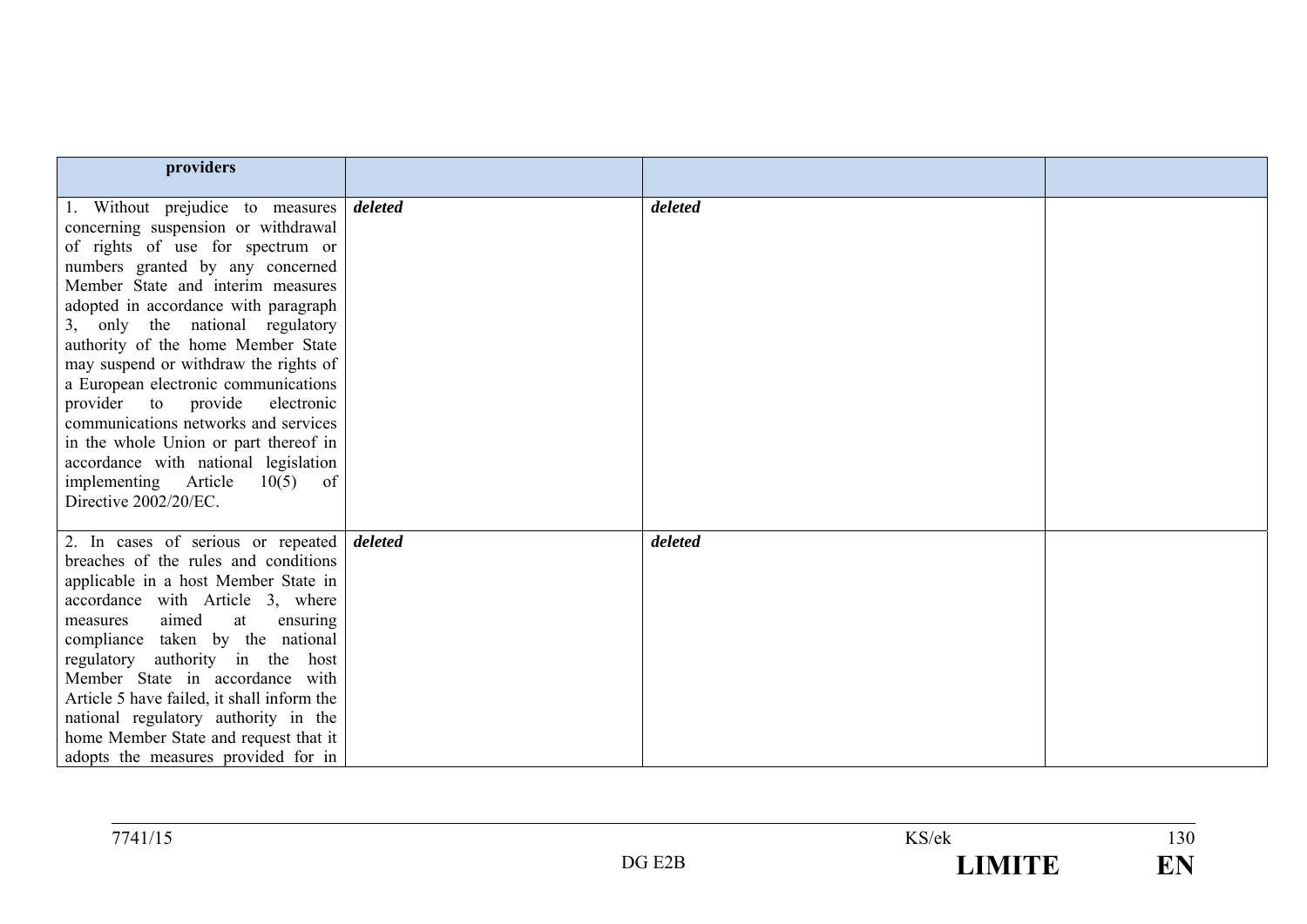| paragraph 1.                              |         |         |  |
|-------------------------------------------|---------|---------|--|
| 3. Until a final decision on a request    | deleted | deleted |  |
| accordance<br>with<br>submitted<br>in     |         |         |  |
| paragraph 2 is adopted by the national    |         |         |  |
| regulatory authority of the home          |         |         |  |
| Member State, the national regulatory     |         |         |  |
| authority of the host Member State        |         |         |  |
| may take urgent interim measures in       |         |         |  |
| accordance with national legislation      |         |         |  |
| implementing Article $10(6)$ of           |         |         |  |
| Directive 2002/20/EC where it has         |         |         |  |
| evidence of a breach of the rules and     |         |         |  |
| conditions applicable in its territory in |         |         |  |
| accordance with Article 3. By way of      |         |         |  |
| derogation from the three months time-    |         |         |  |
| limit provided for in Article $10(6)$ of  |         |         |  |
| Directive 2002/20/EC, such interim        |         |         |  |
| measures may be valid until the           |         |         |  |
| national regulatory authority of the      |         |         |  |
| home Member State adopts a final          |         |         |  |
| decision. The Commission, BEREC           |         |         |  |
| and the national regulatory authorities   |         |         |  |
| of the home Member State and other        |         |         |  |
| host Member States shall be informed      |         |         |  |
| of the interim measure adopted in due     |         |         |  |
| time.                                     |         |         |  |
|                                           |         |         |  |
| 4. Where the national regulatory          | deleted | deleted |  |
| authority of the home Member State        |         |         |  |
| considers taking a decision to suspend    |         |         |  |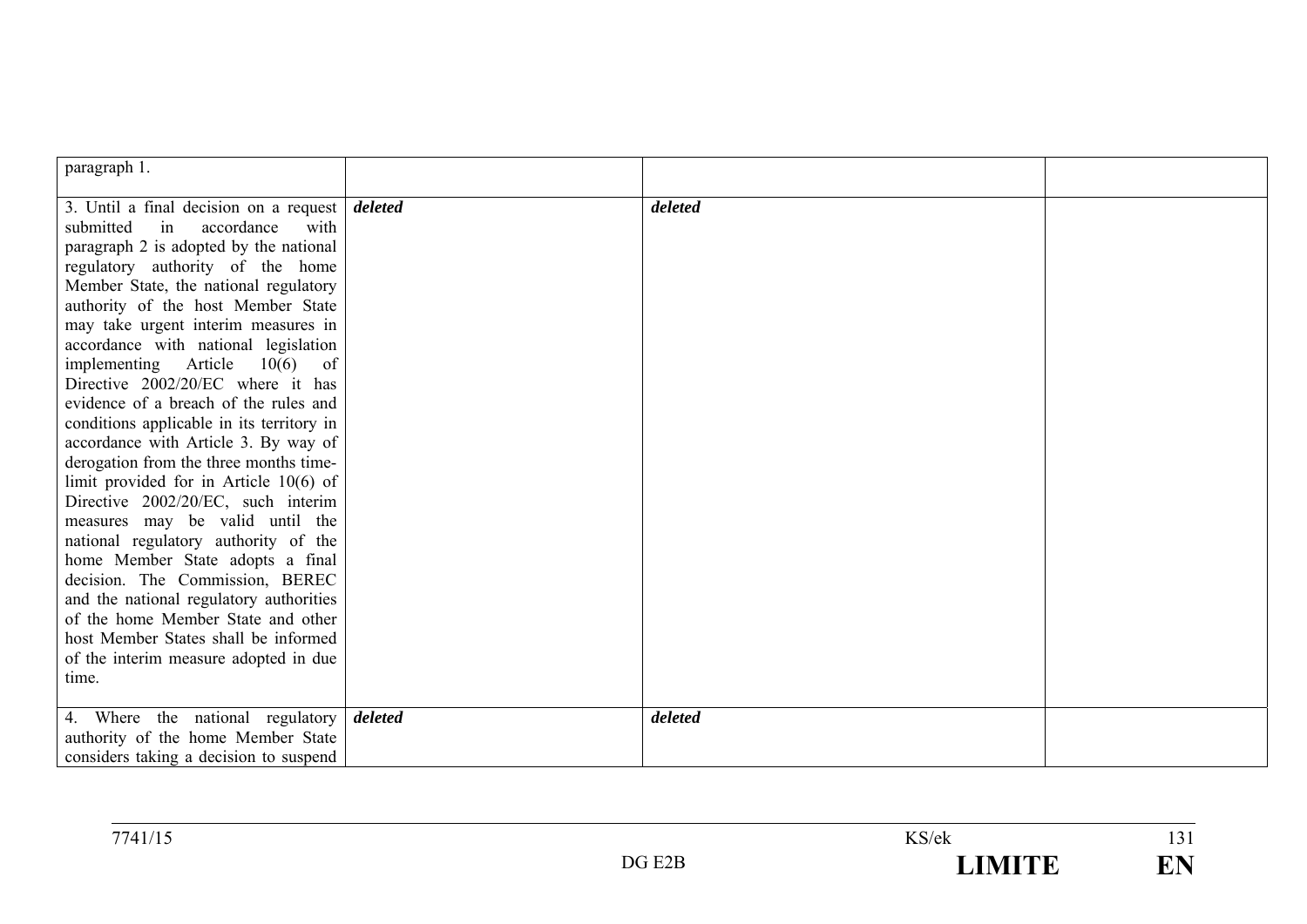| or withdraw rights of a European<br>electronic communications provider in<br>accordance with paragraph 1 either on<br>its own initiative or at the request of<br>the national regulatory authority of a<br>host Member State, it shall notify its<br>intention to the national regulatory<br>authorities of any host Member State<br>affected by such a decision. The<br>national regulatory authority of a host<br>Member State may deliver an opinion<br>within one month. |         | deleted |  |
|------------------------------------------------------------------------------------------------------------------------------------------------------------------------------------------------------------------------------------------------------------------------------------------------------------------------------------------------------------------------------------------------------------------------------------------------------------------------------|---------|---------|--|
| 5. Taking utmost account of any <i>deleted</i><br>opinion of the national regulatory                                                                                                                                                                                                                                                                                                                                                                                         |         |         |  |
| authority of the host Member States<br>concerned, the national regulatory                                                                                                                                                                                                                                                                                                                                                                                                    |         |         |  |
| authority of the home Member State<br>shall adopt a final decision and shall                                                                                                                                                                                                                                                                                                                                                                                                 |         |         |  |
| communicate it to the Commission,                                                                                                                                                                                                                                                                                                                                                                                                                                            |         |         |  |
| BEREC and the national regulatory<br>authorities of the host Member States                                                                                                                                                                                                                                                                                                                                                                                                   |         |         |  |
| affected by such a decision within one                                                                                                                                                                                                                                                                                                                                                                                                                                       |         |         |  |
| week after its adoption.                                                                                                                                                                                                                                                                                                                                                                                                                                                     |         |         |  |
| 6. Where the national regulatory                                                                                                                                                                                                                                                                                                                                                                                                                                             | deleted | deleted |  |
| authority of the home Member State                                                                                                                                                                                                                                                                                                                                                                                                                                           |         |         |  |
| has decided to suspende or withdraw                                                                                                                                                                                                                                                                                                                                                                                                                                          |         |         |  |
| rights of a European electronic<br>provider<br>communications<br>in                                                                                                                                                                                                                                                                                                                                                                                                          |         |         |  |
| accordance with paragraph 1, the                                                                                                                                                                                                                                                                                                                                                                                                                                             |         |         |  |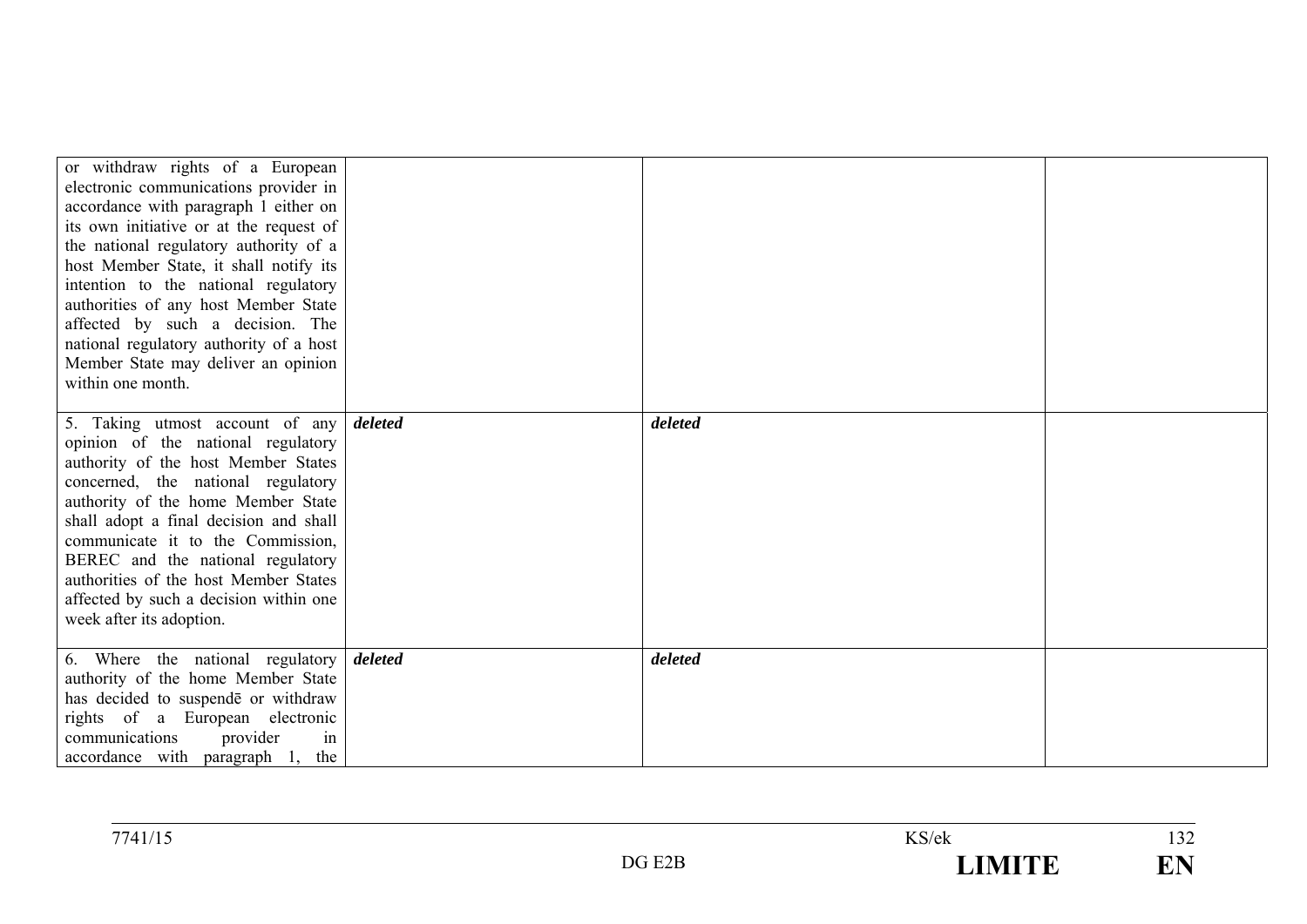| national regulatory authority of any       |              |         |  |
|--------------------------------------------|--------------|---------|--|
| host Member State concerned shall          |              |         |  |
| take appropriate measures to prevent       |              |         |  |
| electronic<br>European<br>the              |              |         |  |
| communications provider from further       |              |         |  |
| providing services or networks             |              |         |  |
| concerned by this decision within its      |              |         |  |
| territory.                                 |              |         |  |
|                                            |              |         |  |
| <b>Article 7 – Coordination of</b>         | deleted      | deleted |  |
| enforcement measures                       |              |         |  |
|                                            |              |         |  |
| 1. When applying Article 6, the            | deleted      | deleted |  |
| national regulatory authority of the       |              |         |  |
| home Member State shall take               |              |         |  |
| supervisory or enforcement measures        |              |         |  |
| related<br>electronic<br>to<br>an          |              |         |  |
| communications service or network          |              |         |  |
| provided in another Member State or        |              |         |  |
| which has caused damage in another         |              |         |  |
| Member State with the same diligence       |              |         |  |
| as if the electronic communications        |              |         |  |
| service or network concerned was           |              |         |  |
| provided in the home Member State.         |              |         |  |
|                                            |              |         |  |
| 2. The Member States shall ensure that     | deleted      | deleted |  |
| within their territories it is possible to |              |         |  |
| serve the legal documents relating to      |              |         |  |
| measures taken in accordance with          |              |         |  |
| Articles 5 and 6.                          |              |         |  |
| <b>Chapter III</b>                         | [no changes] | deleted |  |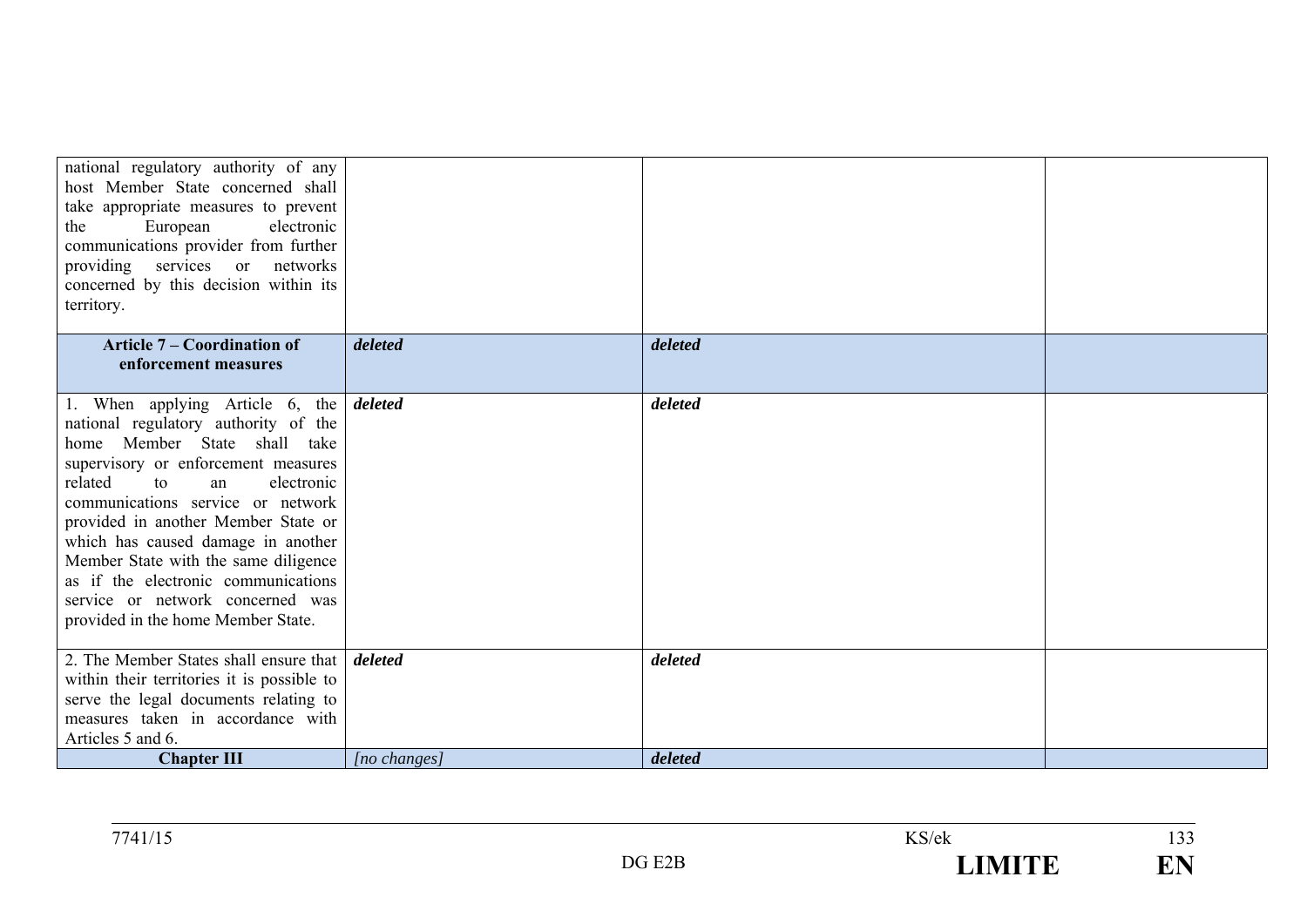| <b>European inputs</b><br><b>Section 1 - Coordination of use of</b><br>radio spectrum within the single<br>market Article 8 – Scope of                                                                                                                                                                                                       |                                                                                                                                                                                                                                                                                                                                                                                                                                               |         |  |
|----------------------------------------------------------------------------------------------------------------------------------------------------------------------------------------------------------------------------------------------------------------------------------------------------------------------------------------------|-----------------------------------------------------------------------------------------------------------------------------------------------------------------------------------------------------------------------------------------------------------------------------------------------------------------------------------------------------------------------------------------------------------------------------------------------|---------|--|
| application and general provisions                                                                                                                                                                                                                                                                                                           |                                                                                                                                                                                                                                                                                                                                                                                                                                               |         |  |
| This section shall apply<br>to<br>harmonised radio spectrum for wireless<br>broadband communications.                                                                                                                                                                                                                                        | 1. This section shall apply to harmonised<br>radio spectrum for wireless broadband<br>communications in accordance with<br>2002/21/EC,<br><b>Directive</b><br><b>Decision</b><br>676/2002/EC<br><b>Decision</b><br>and<br>243/201/EU.                                                                                                                                                                                                         | deleted |  |
| This section shall be without<br>2.<br>prejudice to the right of the Member<br>States to benefit from fees imposed to<br>ensure the optimal use of radio<br>spectrum resources in accordance with<br>Article 13 of Directive 2002/20/EC and<br>to organise and use their radio<br>spectrum for public order, public<br>security and defence. | 2. This section shall<br>without<br>be<br>prejudice to the right of the Member<br>States to benefit from fees imposed to<br>ensure the optimal use of radio spectrum<br>resources in accordance with Article 13<br>of Directive 2002/20/EC and to organise<br>and use their radio spectrum for public<br>order, public security and defence<br>safeguarding general interest objectives<br>such as cultural diversity and media<br>pluralism. | deleted |  |
| 3. In the exercise of powers conferred<br>in this section, the Commission shall<br>take utmost account of any relevant<br>opinion issued by the Radio Spectrum<br>Policy Group (RSPG) established by<br>Commission Decision 2002/622/EC <sup>37</sup> .                                                                                      | 3. In the exercise of powers conferred in<br>this section, the Commission shall take<br>utmost account of any relevant opinion<br>issued by the Radio Spectrum Policy<br>(RSPG)<br>established<br>Group<br>by<br>Commission Decision $2002/622/EC^{37}$                                                                                                                                                                                       | deleted |  |

<sup>&</sup>lt;sup>37</sup> Commission Decision 2002/622/EC of 26 July 2002 establishing a Radio Spectrum Policy Group (OJ L 198, 27.07.2002, p. 49)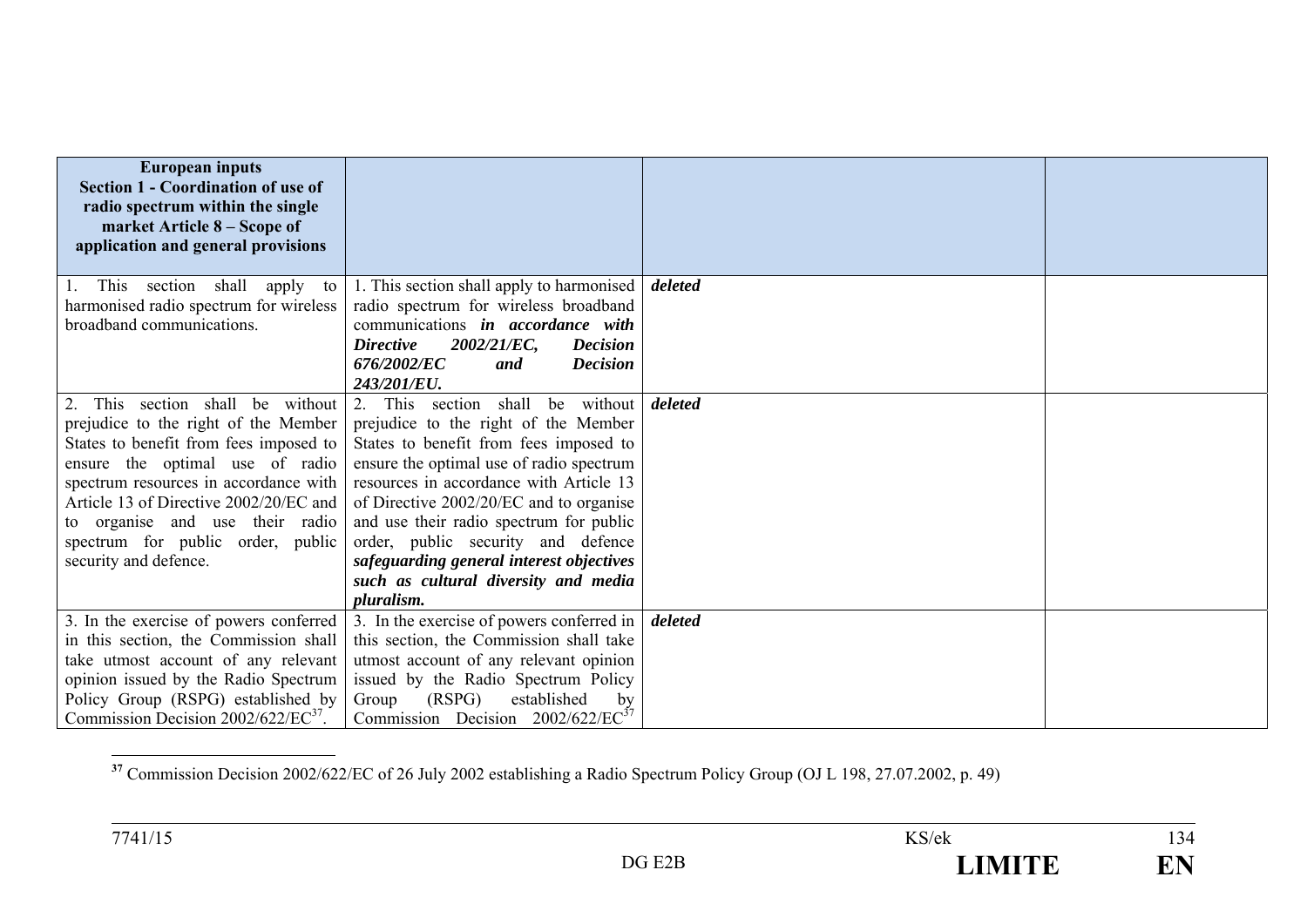| and of any regulatory best practice,<br>report or advice issued by BEREC on<br>matters within its competence.<br>Article 8a                                                                                                                                                                       |  |
|---------------------------------------------------------------------------------------------------------------------------------------------------------------------------------------------------------------------------------------------------------------------------------------------------|--|
| Harmonisation of certain aspects<br>relating to transfer or lease of<br>individual rights to use radio<br>frequencies and their duration                                                                                                                                                          |  |
| 1. Without prejudice to Directive<br>2002/21 or to the application of<br>competition rules to undertakings, the<br>following shall apply with respect to the<br>transfer or lease of rights of use of<br>spectrum, or parts thereof, identified in<br>Article 6(8) of Decision No<br>243/2012/EU: |  |
| (a) Member States shall make current<br>details of all such rights of use publicly<br>available in a standardised electronic<br>format;                                                                                                                                                           |  |
| (b) Member States may not refuse to<br>allow a transfer or lease to an existing<br>holder of such rights of use;                                                                                                                                                                                  |  |
| $(c)$ in cases not covered by point $(b)$ ,<br>Member States may refuse a transfer<br>only where it is found that there is a<br>clear risk that the new holder would be<br>unable to meet the existing conditions<br>for the right of use;                                                        |  |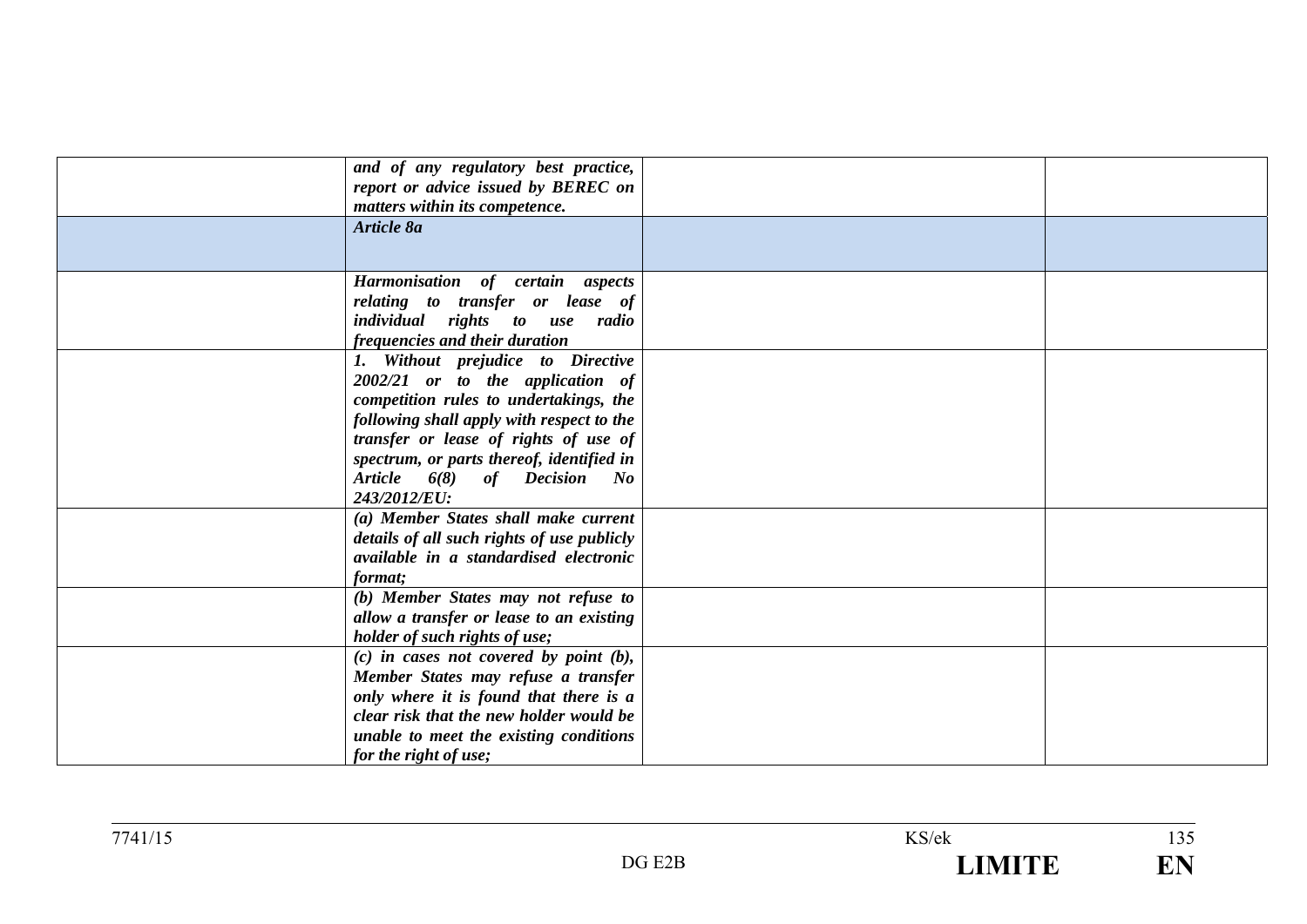| $(d)$ in cases not covered by point $(b)$ ,           |  |
|-------------------------------------------------------|--|
| Member States may not refuse a lease                  |  |
| where the transferor undertakes to                    |  |
| remain liable for meeting the existing                |  |
| conditions for the right of use.                      |  |
| 2. Any administrative charge imposed                  |  |
| on undertakings in connection with                    |  |
| processing an application for the                     |  |
| transfer or lease of spectrum shall, in               |  |
| total, cover only the administrative                  |  |
| costs, including ancillary steps such as              |  |
| the issuance of a new right of use,                   |  |
| incurred in processing the application.               |  |
| Any such charges shall be imposed in                  |  |
| <i>objective</i> ,<br><i>transparent</i><br>and<br>an |  |
| proportionate manner which minimises                  |  |
| additional administrative costs and                   |  |
| attendant charges. Article 12(2) of                   |  |
| Directive 2002/20/EC shall apply to                   |  |
| charges imposed under this paragraph.                 |  |
| 3. All rights of use of spectrum shall be             |  |
| granted with a minimum duration of 25                 |  |
| years, and in any case for a duration                 |  |
| appropriate to incentivise investment                 |  |
| and competition and discourage the                    |  |
| under-use or 'hoarding' of spectrum.                  |  |
| Member States may grant rights of use                 |  |
| of indefinite duration.                               |  |
| 4. Member States may provide for                      |  |
| proportionate and non-discriminatory                  |  |
| withdrawal of rights, including those                 |  |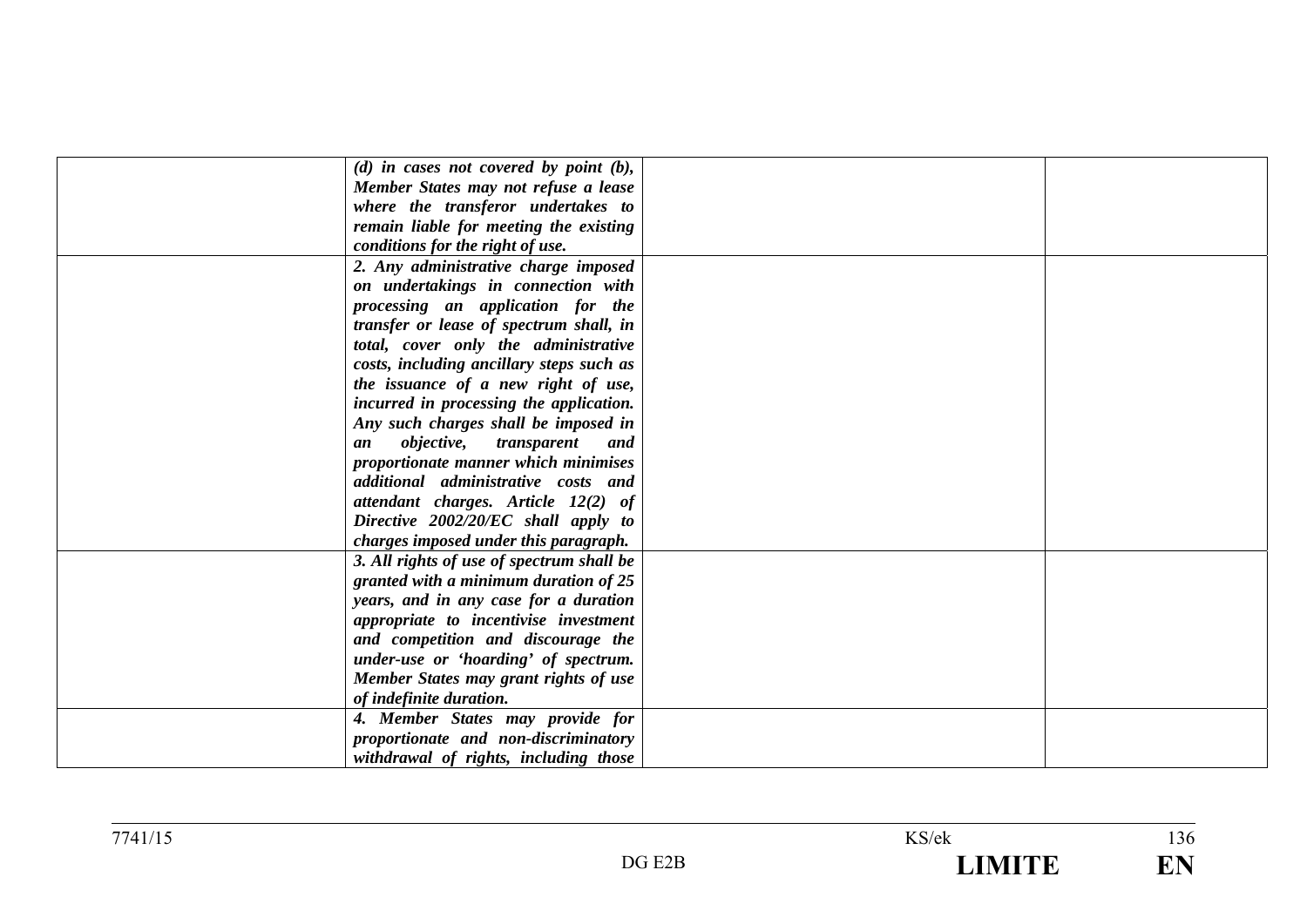|                                                                                                                                                                                                                                       | with a 25 year minimum duration, in<br>order to ensure the efficient use of<br>spectrum including, but not limited to,<br>spectrum management purposes,<br>national security, breach of licence,<br>harmonised change of use of a band<br>and non-payment of fees.<br>5. The duration of all existing rights of<br>use of spectrum is hereby extended to<br>25 years from their date of grant,<br>without prejudice to other conditions |         |  |
|---------------------------------------------------------------------------------------------------------------------------------------------------------------------------------------------------------------------------------------|-----------------------------------------------------------------------------------------------------------------------------------------------------------------------------------------------------------------------------------------------------------------------------------------------------------------------------------------------------------------------------------------------------------------------------------------|---------|--|
|                                                                                                                                                                                                                                       | attached to the right of use and to<br>rights of use of indefinite duration.<br>6. The introduction of minimum 25<br>vear licence duration should not<br>impede the ability of regulators to issue<br>temporary licences and licences for                                                                                                                                                                                               |         |  |
| Article 9 – Radio Spectrum use for<br>wireless broadband<br>communications: regulatory<br>principles                                                                                                                                  | secondary uses in a harmonised band.<br>[no changes]                                                                                                                                                                                                                                                                                                                                                                                    | deleted |  |
| 1. The national competent authorities<br>for radio spectrum shall contribute to<br>the development of a wireless space<br>where investment and competitive<br>conditions for high-speed wireless<br>broadband communications converge | 1. Without prejudice to general interest<br><i>objectives</i> , the national competent<br>authorities for radio spectrum shall<br>contribute to the development of a<br>wireless space where investment and<br>competitive conditions for high-speed<br>and which enables planning and wireless broadband communications<br>provision of integrated multi-territorial converge and which enables planning                               | deleted |  |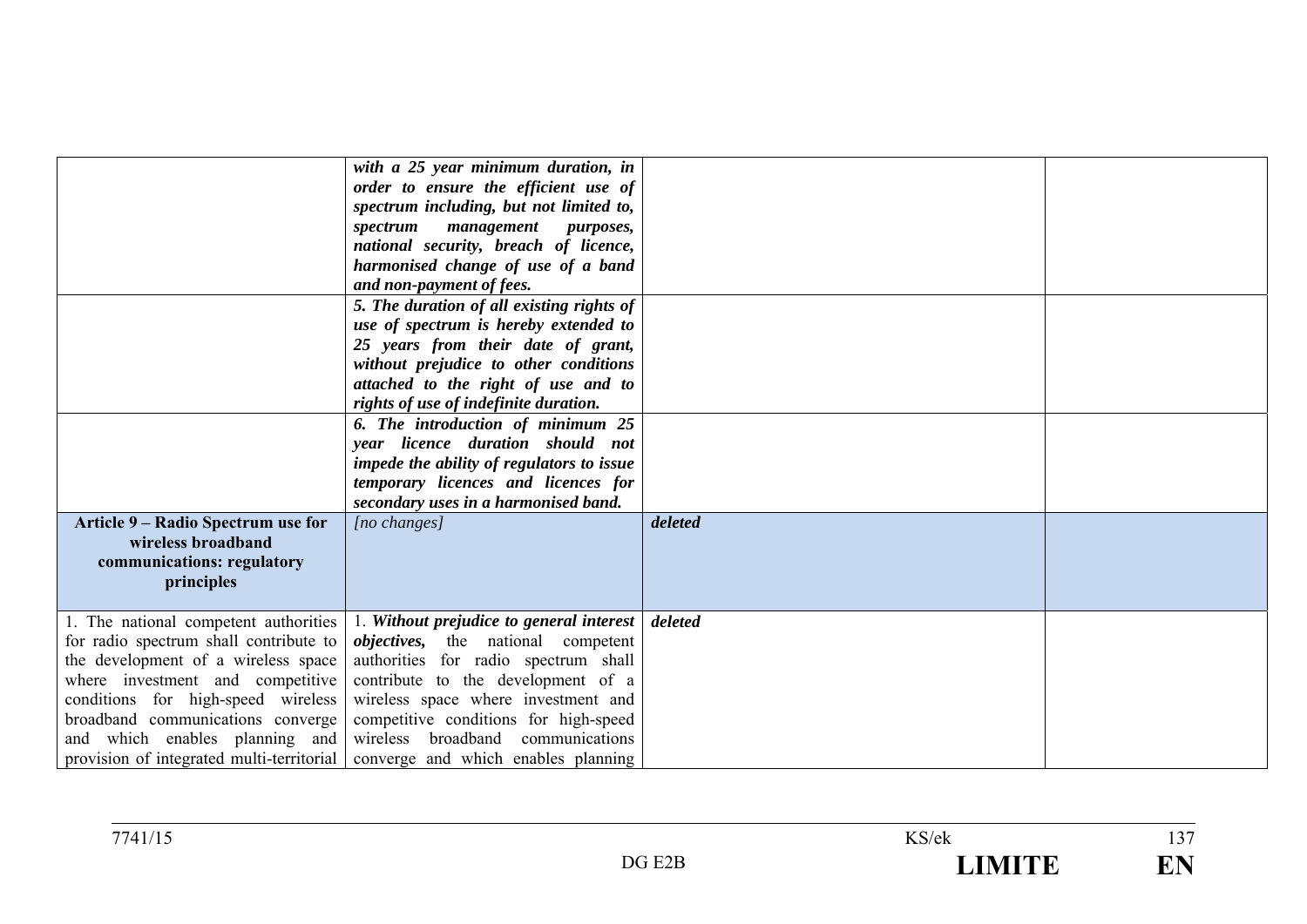| networks and services and economies       | provision<br>of<br>and<br>integrated,                                     |         |  |
|-------------------------------------------|---------------------------------------------------------------------------|---------|--|
| of scale, thereby fostering innovation,   | <i>interoperable, open</i> multi-territorial                              |         |  |
| economic growth and the long-term         | networks and services and economies of                                    |         |  |
| benefit of end users.                     | scale, thereby fostering innovation,                                      |         |  |
|                                           | economic growth and the long-term                                         |         |  |
|                                           | benefit of end users.                                                     |         |  |
| The national competent authorities        | The national competent authorities shall                                  | deleted |  |
| shall refrain from applying procedures    | refrain from applying procedures or                                       |         |  |
| or imposing conditions for the use of     | imposing conditions for the use of radio                                  |         |  |
| radio spectrum which may unduly           | spectrum which may unduly impede                                          |         |  |
| impede<br>European<br>electronic          | European electronic communications                                        |         |  |
| from<br>communications<br>providers       | providers from providing integrated                                       |         |  |
| providing<br>integrated<br>electronic     | electronic communications networks and                                    |         |  |
| communications networks and services      | services in several Member States or                                      |         |  |
| in several Member States or throughout    | throughout the Union. They shall ensure                                   |         |  |
| the Union.                                | that the development of such a wireless                                   |         |  |
|                                           | space does not unduly impede, by                                          |         |  |
|                                           | creating interferences, the operation of                                  |         |  |
|                                           | existing services or applications in the                                  |         |  |
|                                           | concerned spectrum bands as well as in                                    |         |  |
|                                           | adjacent bands.                                                           |         |  |
| 2. The national competent authorities     | 2. The national competent authorities                                     | deleted |  |
| shall<br>apply<br>the<br>least<br>onerous | shall<br>the<br>apply<br>least<br>onerous                                 |         |  |
| authorisation system possible for         | authorisation system possible<br>for                                      |         |  |
| allowing the use of radio spectrum, on    | allowing the use of radio spectrum, on                                    |         |  |
| the basis of objective, transparent,      | the basis of objective, transparent, non-                                 |         |  |
| nondiscriminatory and proportionate       | discriminatory<br>and<br>proportionate                                    |         |  |
| criteria, in such a way as to maximise    | criteria, in such a way as to maximise                                    |         |  |
| flexibility and efficiency in radio       | flexibility<br>efficiency in radio<br>and                                 |         |  |
| and<br>to<br>spectrum<br>promote<br>use   | and<br>spectrum<br>to<br>use<br>promote                                   |         |  |
|                                           | comparable conditions throughout the comparable conditions throughout the |         |  |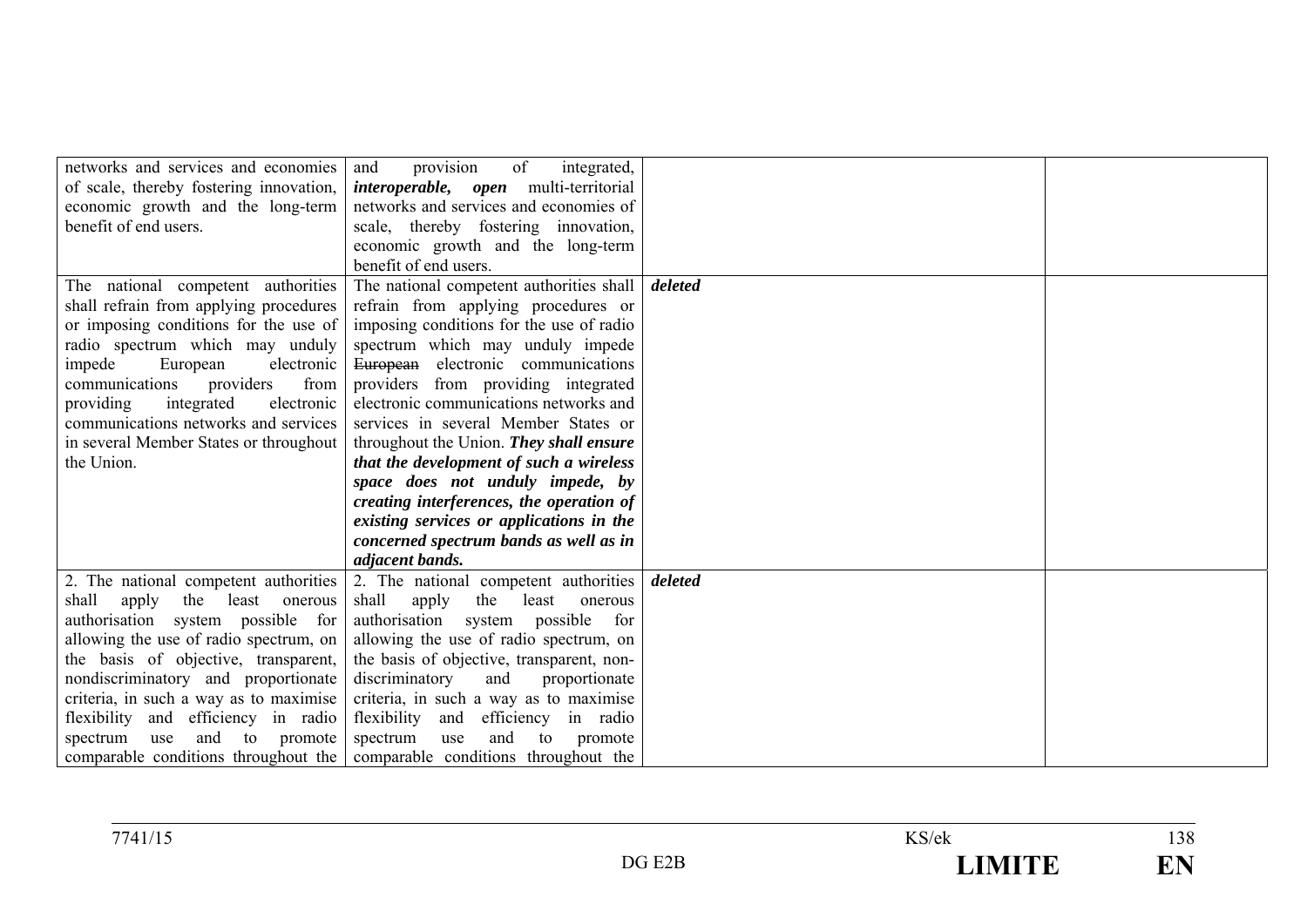| Union for integrated multi-territorial<br>operations<br>investments<br>and<br>by<br>European electronic communications<br>providers.                                                                                                                                                            | Union for integrated multi-territorial<br>investments and operations by European<br>electronic communications providers.                                                                                                                                                                                                                                                                                                                                                                                                                                                                                                                                                                                                                                                                                           |         |  |
|-------------------------------------------------------------------------------------------------------------------------------------------------------------------------------------------------------------------------------------------------------------------------------------------------|--------------------------------------------------------------------------------------------------------------------------------------------------------------------------------------------------------------------------------------------------------------------------------------------------------------------------------------------------------------------------------------------------------------------------------------------------------------------------------------------------------------------------------------------------------------------------------------------------------------------------------------------------------------------------------------------------------------------------------------------------------------------------------------------------------------------|---------|--|
| conditions and procedures for the use<br>of radio spectrum, national competent<br>authorities shall have regard in<br>particular to equal treatment between<br>existing and potential operators and<br>European<br>electronic<br>between<br>communications providers and other<br>undertakings. | 3. When establishing authorisation 3. When establishing authorisation<br>conditions and procedures for the use of<br>radio spectrum, national competent<br>authorities shall have regard in particular<br>to equal objective, transparent and non-<br>discriminatory<br>treatment<br>between<br>existing and potential operators, and as<br>well as to collective, shared and<br>unlicensed use of spectrum. National<br>competent authorities shall also ensure<br>the coexistence between-existing and<br>potential operators and between<br>European electronic communications<br>providers and other undertakings<br>existing and new radio spectrum users.<br>To this end, they shall conduct a<br>comprehensive impact assessment as<br>well as consultations, which both shall<br>involve all stakeholders. | deleted |  |
| 4. Without prejudice to paragraph 5.                                                                                                                                                                                                                                                            | 4. Without prejudice to paragraph 5, the                                                                                                                                                                                                                                                                                                                                                                                                                                                                                                                                                                                                                                                                                                                                                                           | deleted |  |
| the national competent authorities shall                                                                                                                                                                                                                                                        | national competent authorities shall take                                                                                                                                                                                                                                                                                                                                                                                                                                                                                                                                                                                                                                                                                                                                                                          |         |  |
| take into account and, where necessary.                                                                                                                                                                                                                                                         | into account and, where necessary, shall                                                                                                                                                                                                                                                                                                                                                                                                                                                                                                                                                                                                                                                                                                                                                                           |         |  |
| shall reconcile the following regulatory                                                                                                                                                                                                                                                        | reconcile the following regulatory                                                                                                                                                                                                                                                                                                                                                                                                                                                                                                                                                                                                                                                                                                                                                                                 |         |  |
| principles<br>when<br>establishing<br>conditions                                                                                                                                                                                                                                                | principles<br>when<br>establishing                                                                                                                                                                                                                                                                                                                                                                                                                                                                                                                                                                                                                                                                                                                                                                                 |         |  |
| authorisation<br>and                                                                                                                                                                                                                                                                            | authorisation conditions and procedures                                                                                                                                                                                                                                                                                                                                                                                                                                                                                                                                                                                                                                                                                                                                                                            |         |  |
| procedures for rights of use for radio                                                                                                                                                                                                                                                          | for rights of use for radio spectrum:                                                                                                                                                                                                                                                                                                                                                                                                                                                                                                                                                                                                                                                                                                                                                                              |         |  |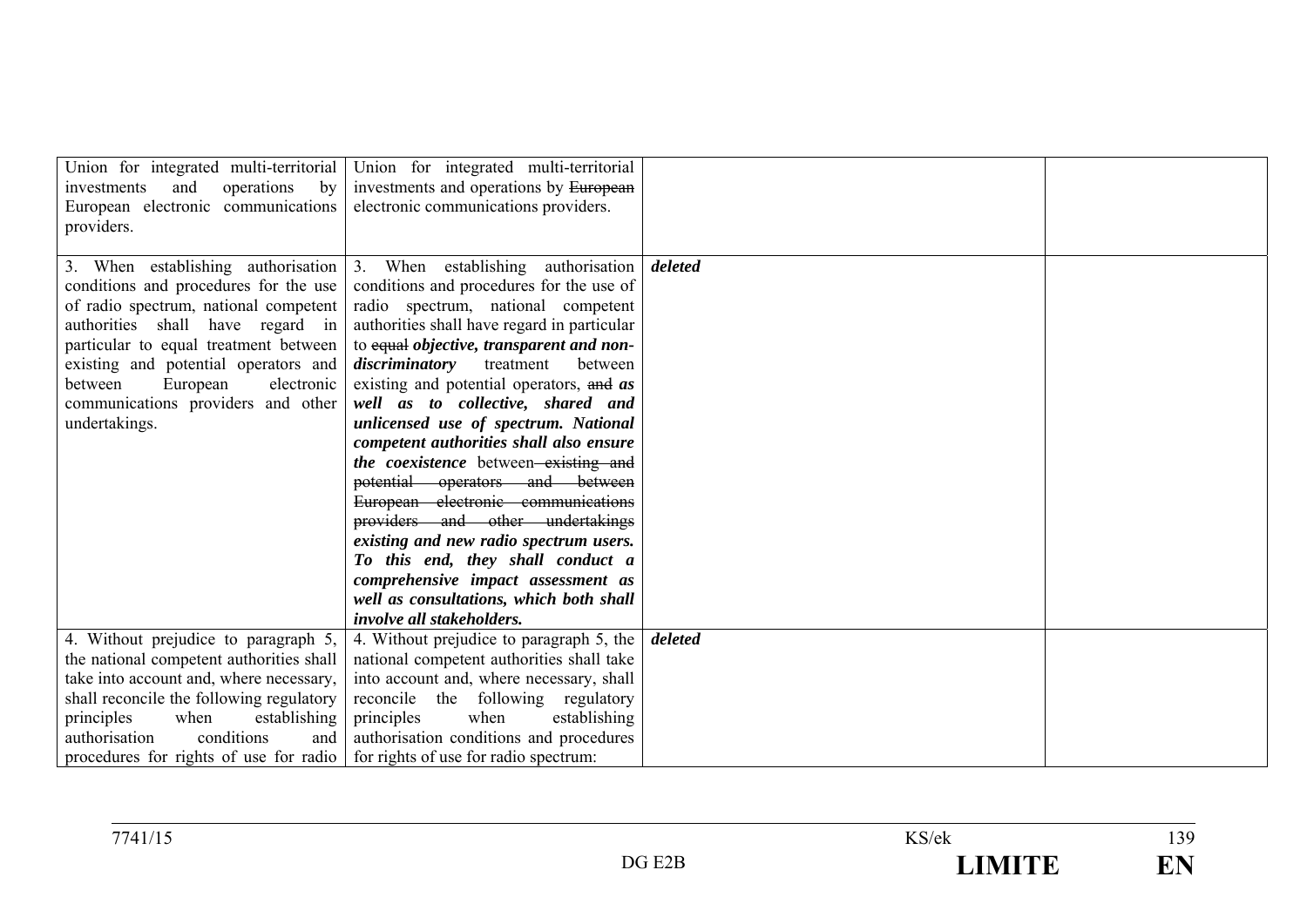| spectrum:                                                                                                                                                                                                                                                                                          |                                                                                                                                                                                                                                                                                                            |         |  |
|----------------------------------------------------------------------------------------------------------------------------------------------------------------------------------------------------------------------------------------------------------------------------------------------------|------------------------------------------------------------------------------------------------------------------------------------------------------------------------------------------------------------------------------------------------------------------------------------------------------------|---------|--|
| a) maximisation of end user interest,<br>including end users' interest in both<br>efficient long-term investment and<br>innovation in wireless networks and<br>services and in effective competition;                                                                                              | a) maximisation of end user interest,<br>including end users' interest in both<br>efficient long-term investment and<br>innovation in wireless networks and<br>services and in effective competition;                                                                                                      | deleted |  |
| of<br>effective<br>management<br>radio<br>spectrum;                                                                                                                                                                                                                                                | b) ensuring the most efficient use and $\vert$ b) ensuring the most efficient use and<br>effective management of radio spectrum<br>as well as availabity of unlicensed<br>spectrum;                                                                                                                        | deleted |  |
| c) ensuring predictable and comparable<br>conditions to enable the planning of<br>network investments and services on a<br>multi-territorial<br>basis<br>and<br>the<br>achievement of scale economies;                                                                                             | c) ensuring predictable and comparable<br>conditions to enable the planning of<br>long-term network investments and<br>services on a multi-territorial basis and<br>the achievement of scale economies;                                                                                                    | deleted |  |
| and  <br>the<br>ensuring<br>necessity<br>d)<br>the conditions<br>proportionality of<br>imposed, including through<br>an<br>objective assessment of whether it is<br>justified<br>impose<br>additional<br>to<br>conditions which could be in favour of<br>or to the detriment of certain operators; | d)<br>and<br>the<br>necessity<br>ensuring<br>of<br>the<br>conditions<br>proportionality<br>imposed, including through an objective<br>and transparent assessment of whether<br>it is justified to impose additional<br>conditions which could be in favour of<br>or to the detriment of certain operators; | deleted |  |
| e) ensuring wide territorial coverage of<br>high-speed<br>wireless<br>broadband<br>networks and a high<br>level of<br>penetration and consumption of related<br>services.                                                                                                                          | e) ensuring wide territorial coverage of<br>high-speed wireless broadband networks<br>and a high level of penetration and<br>consumption of related services at the<br>same time taking account of the public<br>interest and the social, cultural and                                                     | deleted |  |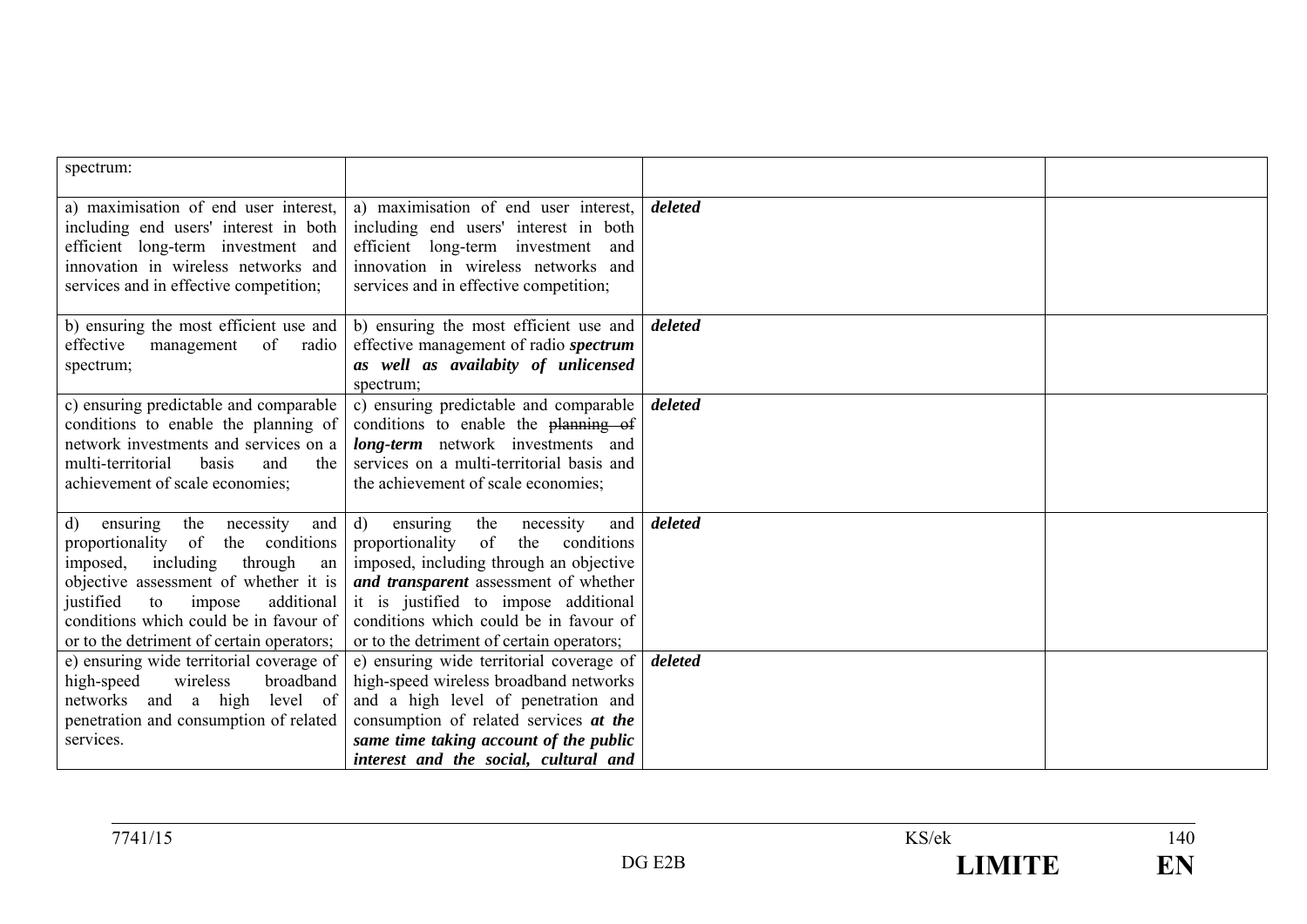|                                                                                   | economic value of spectrum as a whole.                                    |         |  |
|-----------------------------------------------------------------------------------|---------------------------------------------------------------------------|---------|--|
|                                                                                   | ea) ensuring that any change in policy                                    |         |  |
|                                                                                   | with regard to the efficient use of                                       |         |  |
|                                                                                   | spectrum takes account of its impact on                                   |         |  |
|                                                                                   | the public interest in terms of harmful                                   |         |  |
| 5. When considering whether to                                                    | interference and costs.                                                   | deleted |  |
| impose any of the specific conditions                                             | [no changes]                                                              |         |  |
| in respect of rights of use of radio                                              |                                                                           |         |  |
| spectrum referred to in Article 10,                                               |                                                                           |         |  |
| national competent authorities shall                                              |                                                                           |         |  |
| have particular regard to the criteria                                            |                                                                           |         |  |
| laid down in that Article.                                                        |                                                                           |         |  |
|                                                                                   |                                                                           |         |  |
|                                                                                   | National competent authorities<br>5a.                                     |         |  |
|                                                                                   | shall ensure that information is<br>available on authorisation conditions |         |  |
|                                                                                   | and procedures for the use of radio                                       |         |  |
|                                                                                   | spectrum, and allow stakeholders to                                       |         |  |
|                                                                                   | present their views during the process.                                   |         |  |
| Article 10 – Relevant criteria to be                                              | [no changes]                                                              | deleted |  |
| taken in account for use of radio                                                 |                                                                           |         |  |
| spectrum                                                                          |                                                                           |         |  |
|                                                                                   |                                                                           |         |  |
| 1. When determining the amount and                                                | $[no\ changes]$                                                           | deleted |  |
| type of radio spectrum to be assigned<br>in a given procedure for granting rights |                                                                           |         |  |
| of use for radio spectrum, the national                                           |                                                                           |         |  |
| competent authorities shall have regard                                           |                                                                           |         |  |
| to the following:                                                                 |                                                                           |         |  |
|                                                                                   |                                                                           |         |  |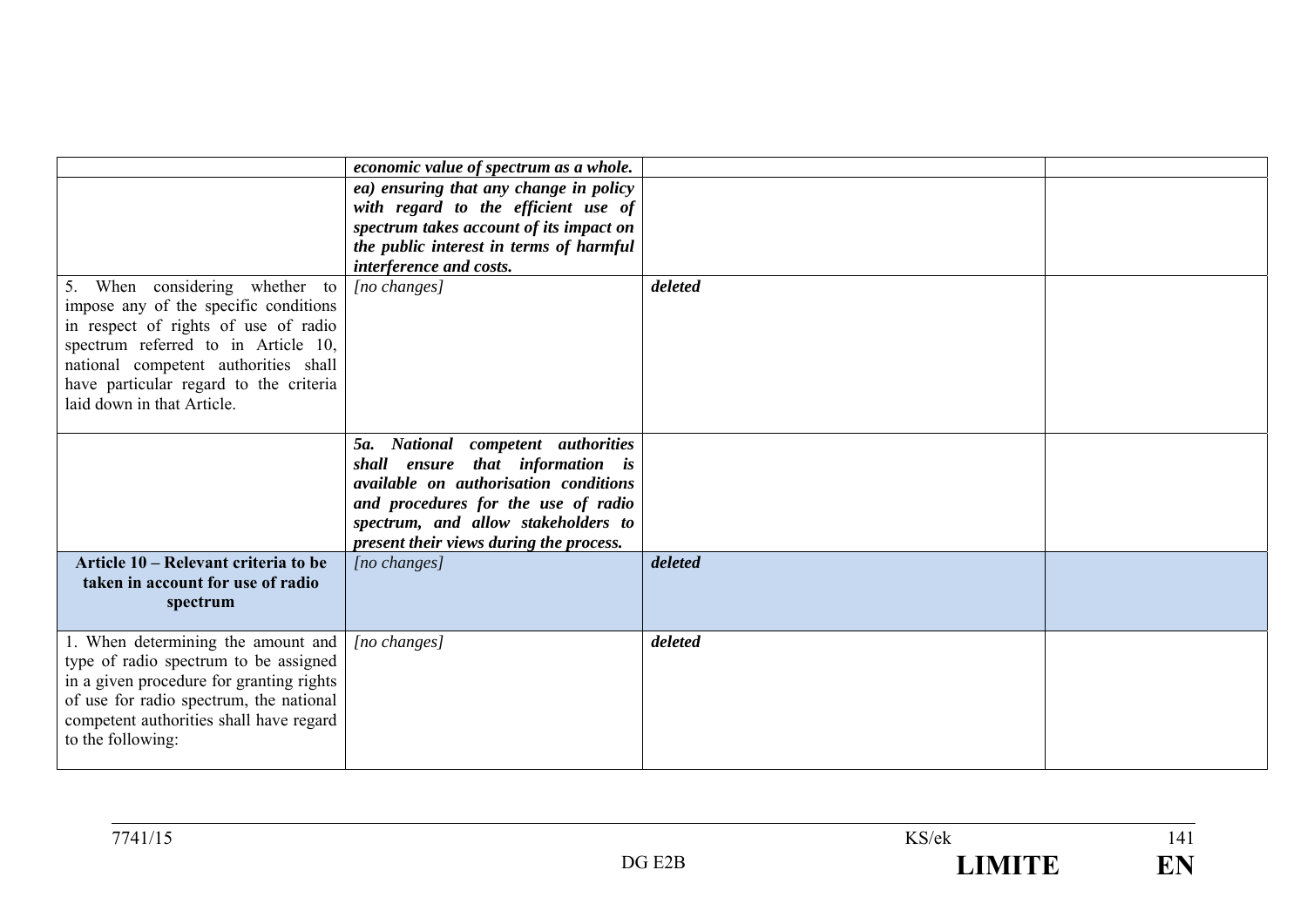| different available radio spectrum<br>bands,                                                                                                                                                                                                                              | (a) the technical characteristics of $\vert$ (a) the technical characteristics and the<br>current and planned use of different<br>available radio spectrum bands,                                                        | deleted            |  |
|---------------------------------------------------------------------------------------------------------------------------------------------------------------------------------------------------------------------------------------------------------------------------|--------------------------------------------------------------------------------------------------------------------------------------------------------------------------------------------------------------------------|--------------------|--|
| (b) the possible combination in a single $\vert$<br>procedure of complementary bands;<br>and                                                                                                                                                                              | $[no\ changes]$                                                                                                                                                                                                          | deleted            |  |
| (c) the relevance of coherent portfolios<br>of radio spectrum rights of use in<br>different Member States to the<br>provision of networks or services to the<br>entire Union market or a significant<br>part thereof.                                                     | $[no\, changes]$                                                                                                                                                                                                         | deleted            |  |
| 2. When determining whether to<br>specify any minimum or maximum<br>amount of radio spectrum, which<br>would be defined in respect of a right<br>of use in a given band or in a<br>combination of complementary bands,<br>national competent authorities shall<br>ensure: | $[no\ changes]$                                                                                                                                                                                                          | deleted            |  |
| (a) the most efficient use of the radio<br>spectrum in accordance with Article<br>$9(4)(b)$ , taking into account the<br>characteristics of the band or bands<br>concerned;<br>(b) efficient network investment in $ $ [no changes]                                       | (a) the most efficient use of the radio<br>spectrum in accordance with Article<br>$9(4)(b)$ , taking into<br>account the<br>characteristics and the current and<br><i>planned</i> use of the band or bands<br>concerned; | deleted<br>deleted |  |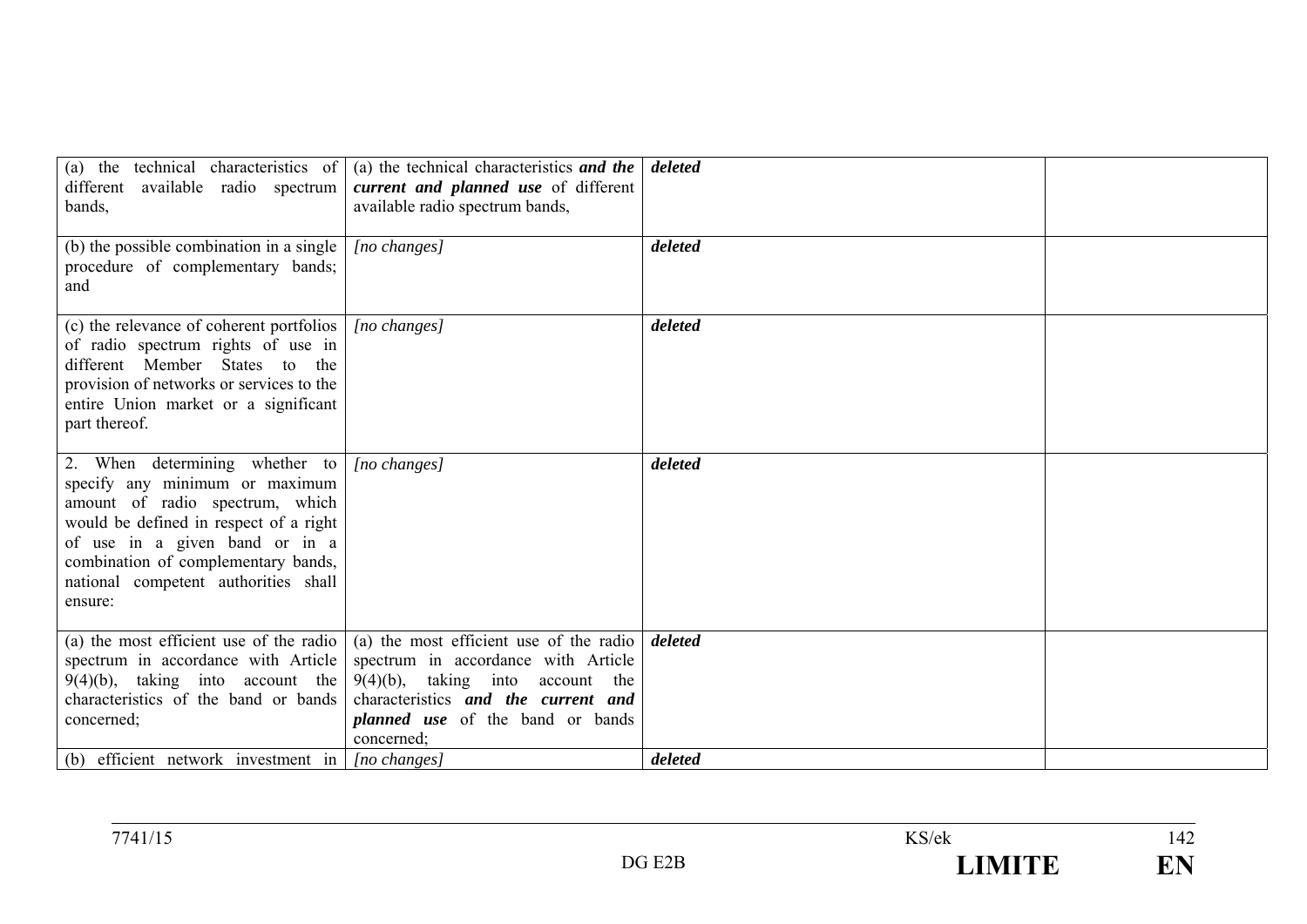| accordance with Article $9(4)(a)$ . This<br>paragraph shall be without prejudice to<br>the application of paragraph 5 as<br>regards conditions defining maximum<br>amounts of radio spectrum.                                                                      |                                                                                                                                                                                                                                                                                             |         |  |
|--------------------------------------------------------------------------------------------------------------------------------------------------------------------------------------------------------------------------------------------------------------------|---------------------------------------------------------------------------------------------------------------------------------------------------------------------------------------------------------------------------------------------------------------------------------------------|---------|--|
| 3. National competent authorities shall<br>ensure that the fees for rights of use for<br>radio spectrum, if any:                                                                                                                                                   | National competent authorities shall<br>ensure that the fees for rights of use for<br>radio spectrum <i>of all types</i> , if any:                                                                                                                                                          | deleted |  |
| (a) appropriately reflect the social and<br>economic value of the radio spectrum,<br>including beneficial externalities;                                                                                                                                           | (a) appropriately reflect the social,<br><i>cultural</i> and economic value of the radio<br>including<br>beneficial<br>spectrum,<br>externalities:                                                                                                                                          | deleted |  |
| (b) avoid under-utilisation and foster<br>investment in the capacity, coverage<br>and quality of networks and services;                                                                                                                                            | (b) avoid under-utilisation and foster<br>investment in capacity, coverage and<br>quality of networks and services;                                                                                                                                                                         | deleted |  |
| (c) avoid discrimination and ensure<br>of opportunity<br>between  <br>equality<br>operators, including between existing<br>and potential operators;                                                                                                                | (c) avoid discrimination and ensure<br>equality<br>of opportunity<br>between<br>operators, including between existing<br>and potential operators;                                                                                                                                           | deleted |  |
| (d) achieve an optimal distribution<br>between immediate and, if any,<br>periodic payments, having regard in<br>particular to the need to incentivise<br>rapid network roll-out and radio<br>spectrum utilisation in accordance with<br>Article $9(4)(b)$ and (e). | (d) achieve an optimal distribution<br>between immediate and, if any, upfront<br>and, preferably, periodic payments,<br>having regard in particular to the need to<br>incentivise rapid network roll-out and<br>radio spectrum utilisation in accordance<br>with Article $9(4)(b)$ and (e); | deleted |  |
|                                                                                                                                                                                                                                                                    | (da) are paid not more than one year                                                                                                                                                                                                                                                        |         |  |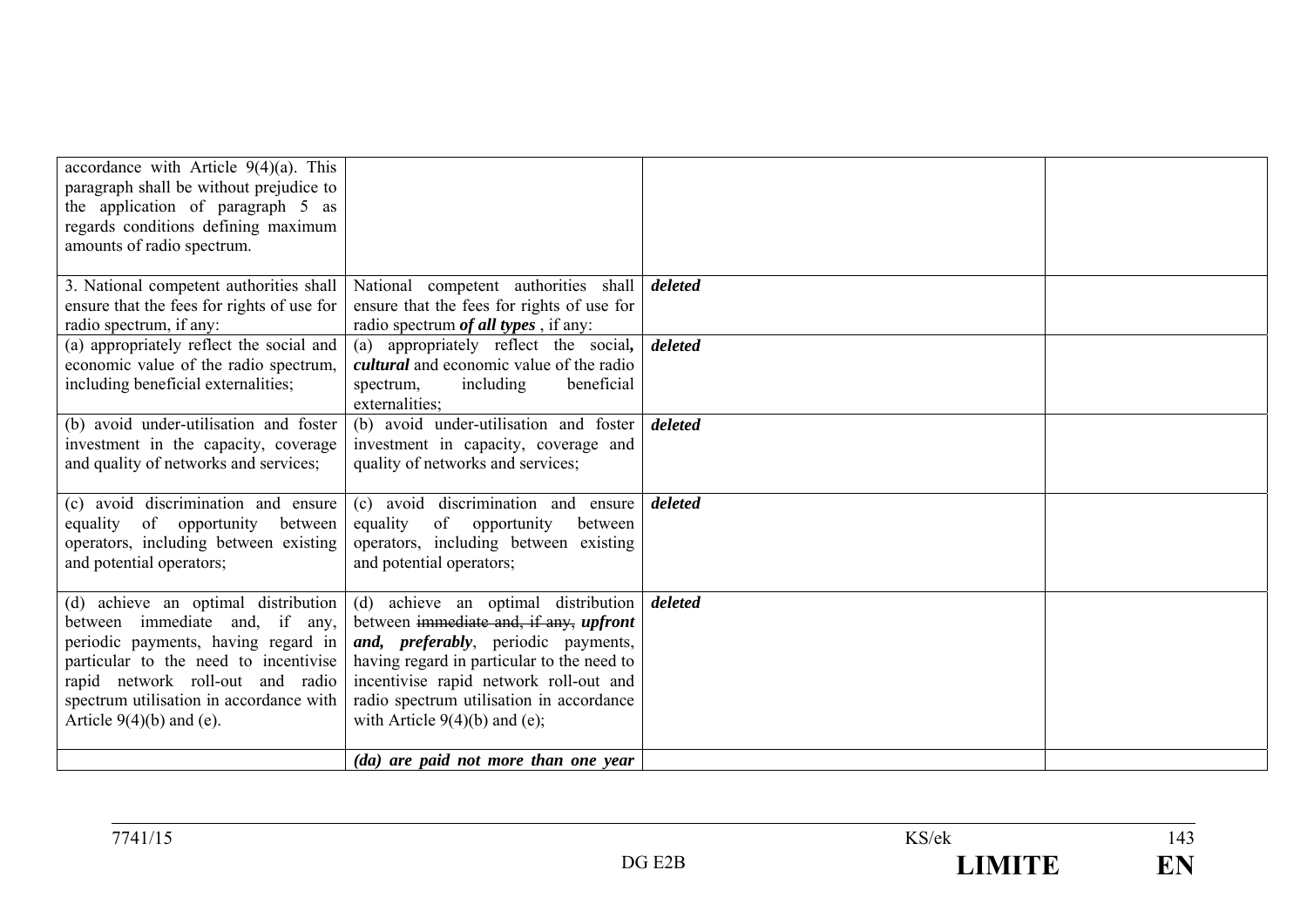|                                                                                                                                                                                                                                                                                                                                                                                                                | before operators can start using the<br>radio spectrum.<br>technical<br><b>The</b><br>and<br>regulatory<br>conditions attached to the rights of use                                                                                         |         |  |
|----------------------------------------------------------------------------------------------------------------------------------------------------------------------------------------------------------------------------------------------------------------------------------------------------------------------------------------------------------------------------------------------------------------|---------------------------------------------------------------------------------------------------------------------------------------------------------------------------------------------------------------------------------------------|---------|--|
|                                                                                                                                                                                                                                                                                                                                                                                                                | for radio spectrum shall be defined and<br>available to the operators and<br>stakeholders prior the start of the<br>auction process.                                                                                                        |         |  |
| This paragraph shall be without<br>prejudice to the application of<br>paragraph 5 as regards any conditions<br>resulting in differentiated fees between<br>operators which are laid down with a<br>effective<br>promoting<br>view<br>to<br>competition.                                                                                                                                                        | This paragraph shall be without<br>prejudice to the application of paragraph<br>5 as regards any conditions resulting in<br>differentiated fees between operators<br>which are laid down with a view to<br>promoting effective competition. | deleted |  |
| 4. National competent authorities may<br>impose obligations to reach minimum<br>territorial coverage only when they are<br>and proportionate,<br>necessary<br>in<br>accordance with Article $9(4)(d)$ , to<br>achieve specific objectives of general<br>interest determined at national level.<br>When imposing such obligations, the<br>national competent authorities shall<br>have regard to the following: | [no change]                                                                                                                                                                                                                                 | deleted |  |
| (a) any pre-existing coverage of the<br>national territory by the relevant<br>services, or by other<br>electronic<br>communications services;                                                                                                                                                                                                                                                                  | $[no \space change]$                                                                                                                                                                                                                        | deleted |  |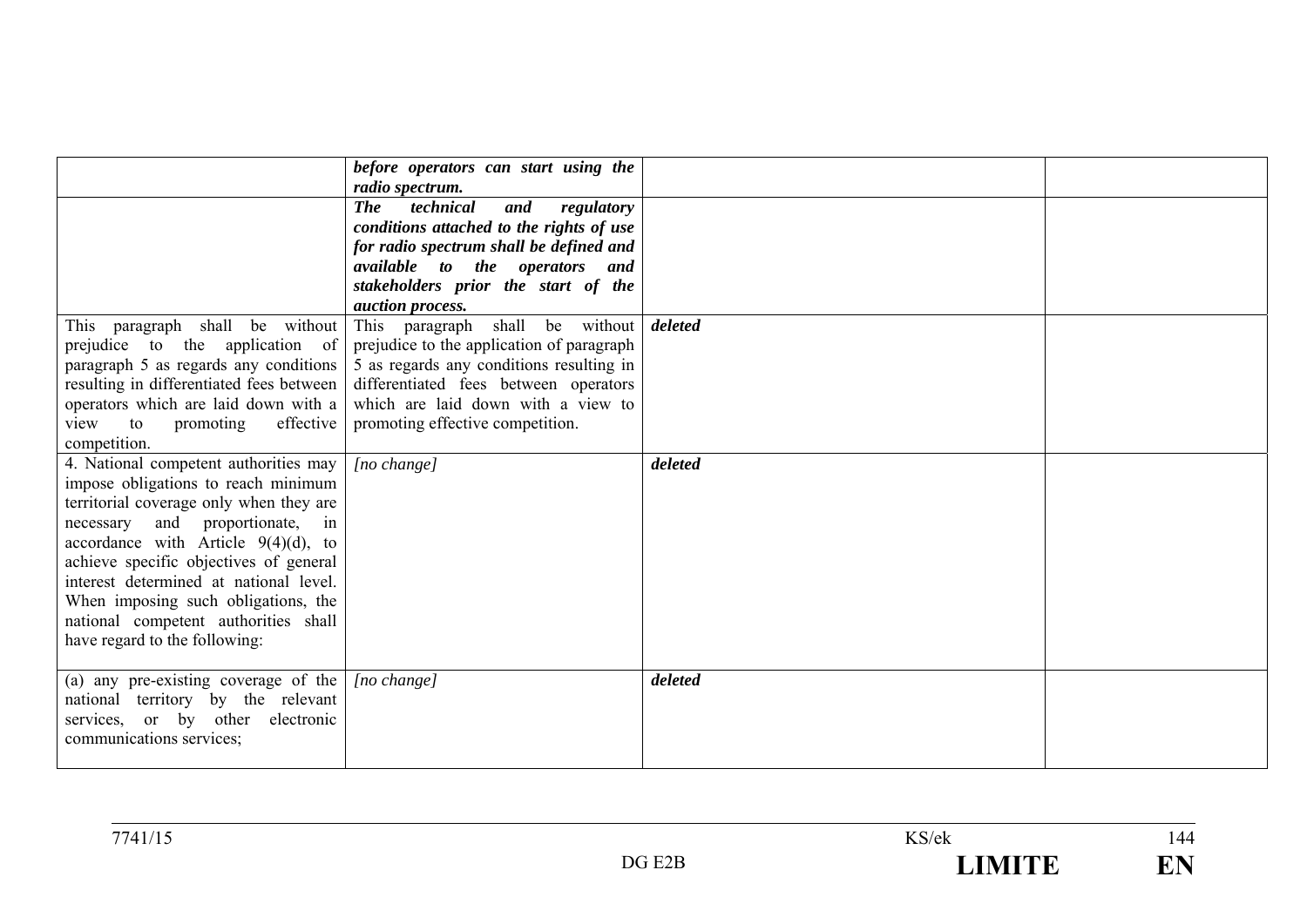| (b) the minimisation of the number of $\int$ [no change]<br>operators potentially subject to such<br>obligations;                                                                                                                                                                                                                                                                                                     |                      | deleted |  |
|-----------------------------------------------------------------------------------------------------------------------------------------------------------------------------------------------------------------------------------------------------------------------------------------------------------------------------------------------------------------------------------------------------------------------|----------------------|---------|--|
| (c) the possibility of burden sharing<br>reciprocity among<br>various<br>and<br>operators, including providers of other<br>electronic communications services;                                                                                                                                                                                                                                                        | [no change]          | deleted |  |
| (d) the investments required to achieve<br>such coverage and the need to reflect<br>these in the applicable fees;                                                                                                                                                                                                                                                                                                     | $[no \space change]$ | deleted |  |
| (e) the technical suitability of the<br>relevant bands for efficient provision of<br>wide territorial coverage.                                                                                                                                                                                                                                                                                                       | [no change]          | deleted |  |
| 5. When determining whether to<br>impose any of the measures to promote<br>effective competition provided for in<br>Article 5(2) of Decision No<br>243/2012/EC of<br>the European<br>Parliament and the Council, 29 national<br>competent authorities shall base their<br>decision on an objective, prospective<br>assessment of the following, taking<br>into account market conditions and<br>available benchmarks: | $[no \space change]$ | deleted |  |
| effective<br>whether<br>not<br><sub>or</sub><br>(a)<br>competition is likely to be maintained                                                                                                                                                                                                                                                                                                                         | $[no \space change]$ | deleted |  |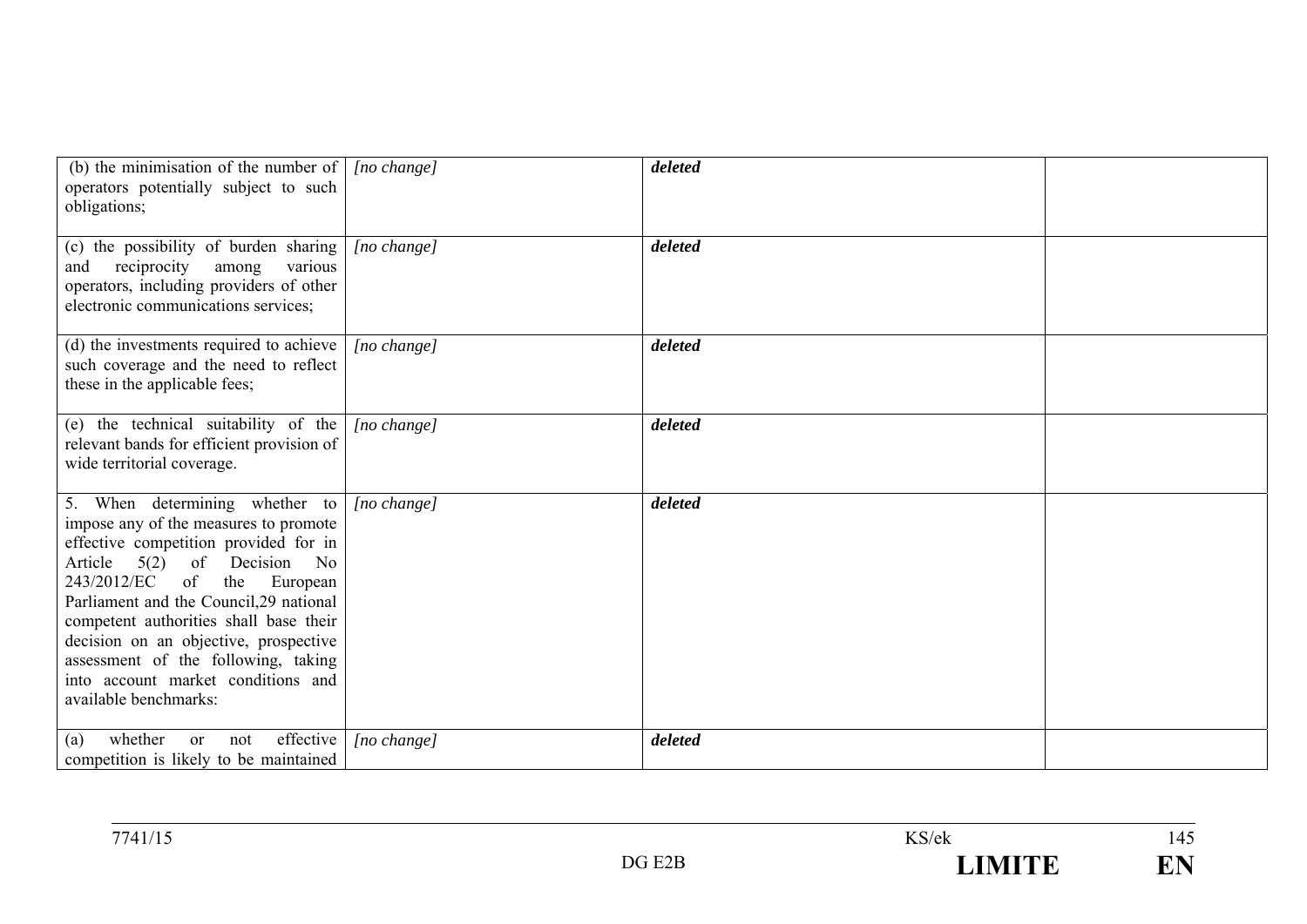| or achieved in the absence of such<br>measures, and                                                                                                                                                                                                                                                                                                                               |                      |         |  |
|-----------------------------------------------------------------------------------------------------------------------------------------------------------------------------------------------------------------------------------------------------------------------------------------------------------------------------------------------------------------------------------|----------------------|---------|--|
| (b) the likely effect of such temporary<br>measures on existing and future<br>investments by market operators.                                                                                                                                                                                                                                                                    | $[no \space change]$ | deleted |  |
| 6. National competent authorities shall<br>determine conditions under which<br>undertakings may transfer or lease part<br>or all of their individual rights to use<br>radio spectrum to other undertakings,<br>including the sharing of such radio<br>spectrum. When determining those<br>conditions, national<br>competent<br>authorities shall have regard to the<br>following: | $[no \space change]$ | deleted |  |
| (a) optimisation of efficient radio<br>spectrum use in accordance with<br>Article $9(4)(b)$ ;                                                                                                                                                                                                                                                                                     | $[no \space change]$ | deleted |  |
| (b) enabling the exploitation<br>$\circ$ of $\vert$<br>beneficial sharing opportunities;                                                                                                                                                                                                                                                                                          | [no change]          | deleted |  |
| (c) reconciliation of the interests of<br>existing and potential right-holders;                                                                                                                                                                                                                                                                                                   | $[no \space change]$ | deleted |  |
| (d) creation of a better-functioning,<br>more liquid market for access to radio<br>spectrum. This paragraph shall be                                                                                                                                                                                                                                                              | [no change]          | deleted |  |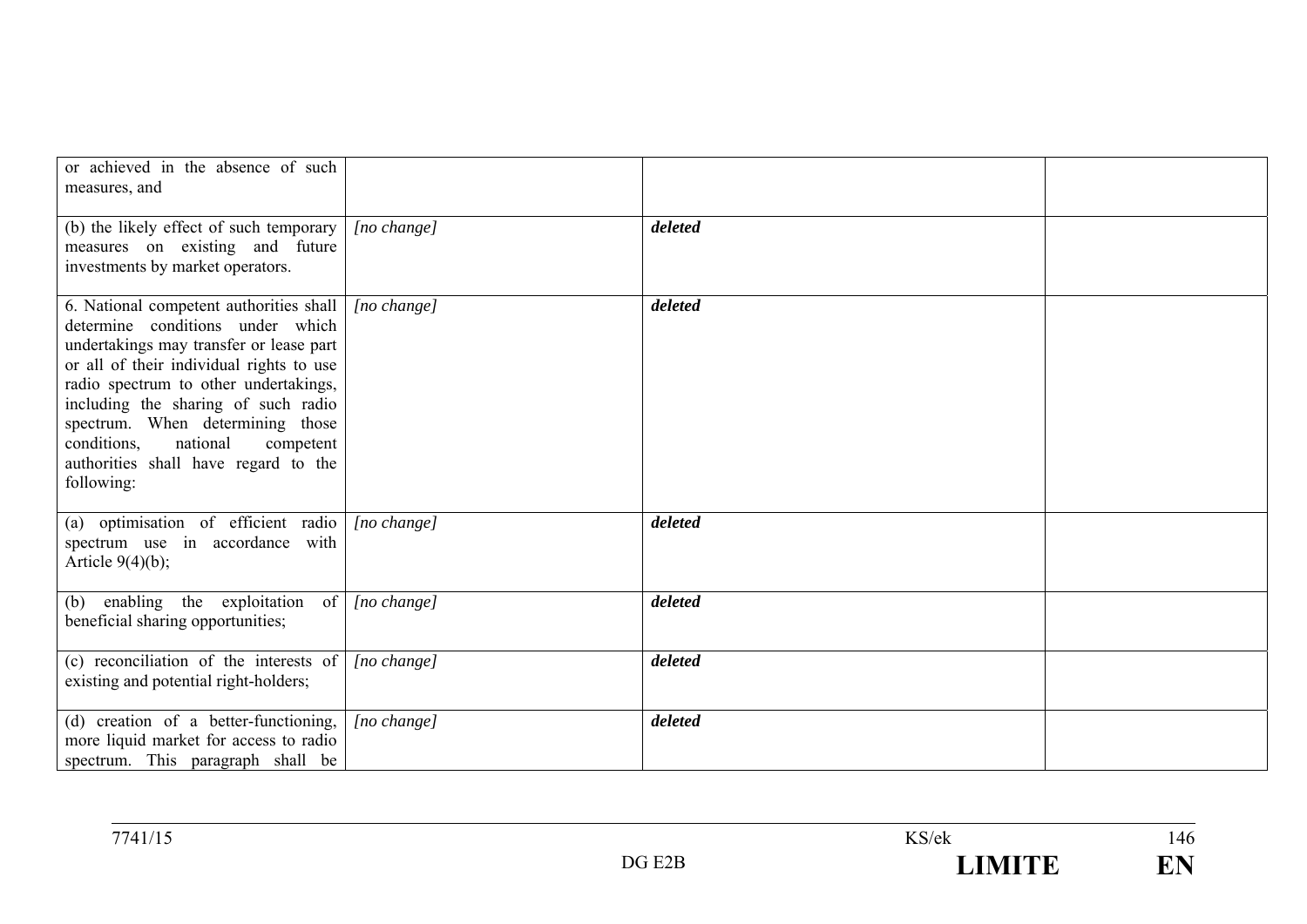| without prejudice to the application of<br>competition rules to undertakings.                                                                                                                                           |                                                                                                                             |         |  |
|-------------------------------------------------------------------------------------------------------------------------------------------------------------------------------------------------------------------------|-----------------------------------------------------------------------------------------------------------------------------|---------|--|
| 7. National competent authorities shall<br>authorise the sharing of passive and<br>active infrastructure and the joint roll-<br>out of infrastructure for wireless<br>broadband communications, taking into<br>account: | $[no \space change]$                                                                                                        | deleted |  |
| (a) the state of infrastructure-based<br>competition and any additional service-<br>based competition;                                                                                                                  | [no change]                                                                                                                 | deleted |  |
| (b) the requirements of efficient radio<br>spectrum use;                                                                                                                                                                | $[no \space change]$                                                                                                        | deleted |  |
| (c) increased choice and a higher<br>quality of service for end users;                                                                                                                                                  | $[no \space change]$                                                                                                        | deleted |  |
| technological innovation. This<br>(d)<br>paragraph shall be without prejudice to<br>the application of competition rules to<br>undertakings.                                                                            | [no change]                                                                                                                 | deleted |  |
| Article 11 - Additional provisions<br>related to conditions for use of radio<br>spectrum                                                                                                                                | [no changes]                                                                                                                | deleted |  |
| 1. Where the technical conditions for<br>the availability and efficient use of<br>harmonised radio spectrum for wireless                                                                                                | 1. Where the technical conditions for the<br>availability<br>and efficient use of<br>harmonised radio spectrum for wireless | deleted |  |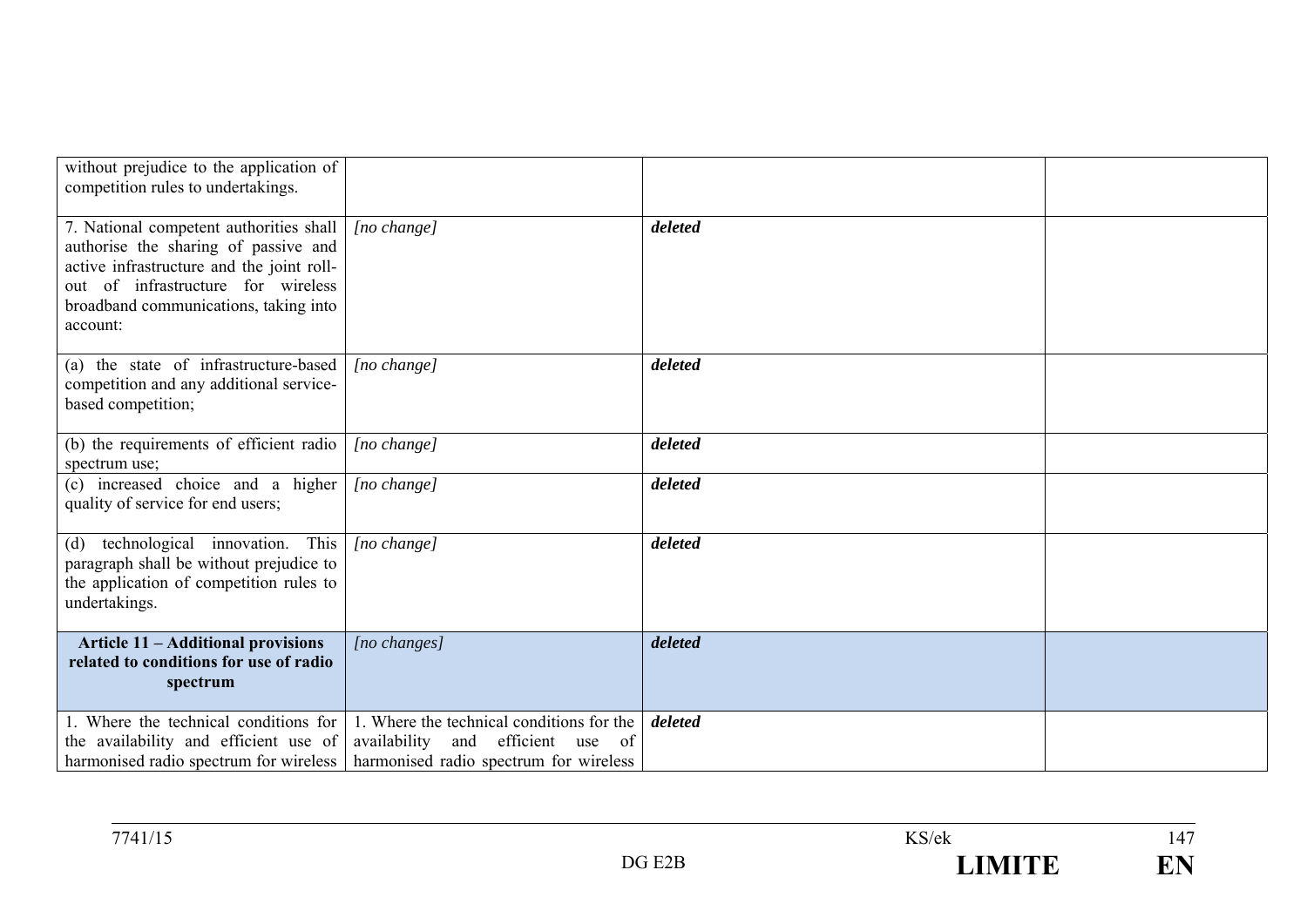| possible to use the relevant radio<br>spectrum under a general authorisation<br>shall avoid imposing any additional<br>condition and shall prevent any<br>alternative use from impeding the<br>effective<br>application<br>of<br>such<br>harmonised regime.                                                                                                                                                                                                                  | broadband communications make it broadband communications make it<br>possible to use the relevant radio<br>spectrum under a general authorisation<br>regime, national competent authorities regime, national competent authorities<br>shall avoid imposing any additional<br>condition and shall prevent<br>any<br>alternative use from impeding the<br>effective application of such harmonised<br>regime. This shall be without prejudice<br>to the provisions of Article $2(8)$ . |         |  |
|------------------------------------------------------------------------------------------------------------------------------------------------------------------------------------------------------------------------------------------------------------------------------------------------------------------------------------------------------------------------------------------------------------------------------------------------------------------------------|--------------------------------------------------------------------------------------------------------------------------------------------------------------------------------------------------------------------------------------------------------------------------------------------------------------------------------------------------------------------------------------------------------------------------------------------------------------------------------------|---------|--|
| 2. National competent authorities shall<br>authorisation<br>conditions<br>establish<br>whereby an individual authorisation or<br>right of use may be revoked or<br>cancelled in case of persistent failure to<br>use the relevant radio spectrum. The<br>revocation or cancellation may be<br>subject to appropriate compensation<br>when the failure to use the radio<br>spectrum is due to grounds beyond the<br>control of the operator, and is<br>objectively justified. | [no change]                                                                                                                                                                                                                                                                                                                                                                                                                                                                          | deleted |  |
| 3. National competent authorities shall<br>consider the need to establish, in<br>conformity with competition rules, and<br>with a view to the timely freeing up or<br>sharing of sufficient harmonised radio<br>spectrum in cost-efficient bands for<br>wireless<br>broadband<br>high-capacity<br>services:                                                                                                                                                                  | [no change]                                                                                                                                                                                                                                                                                                                                                                                                                                                                          | deleted |  |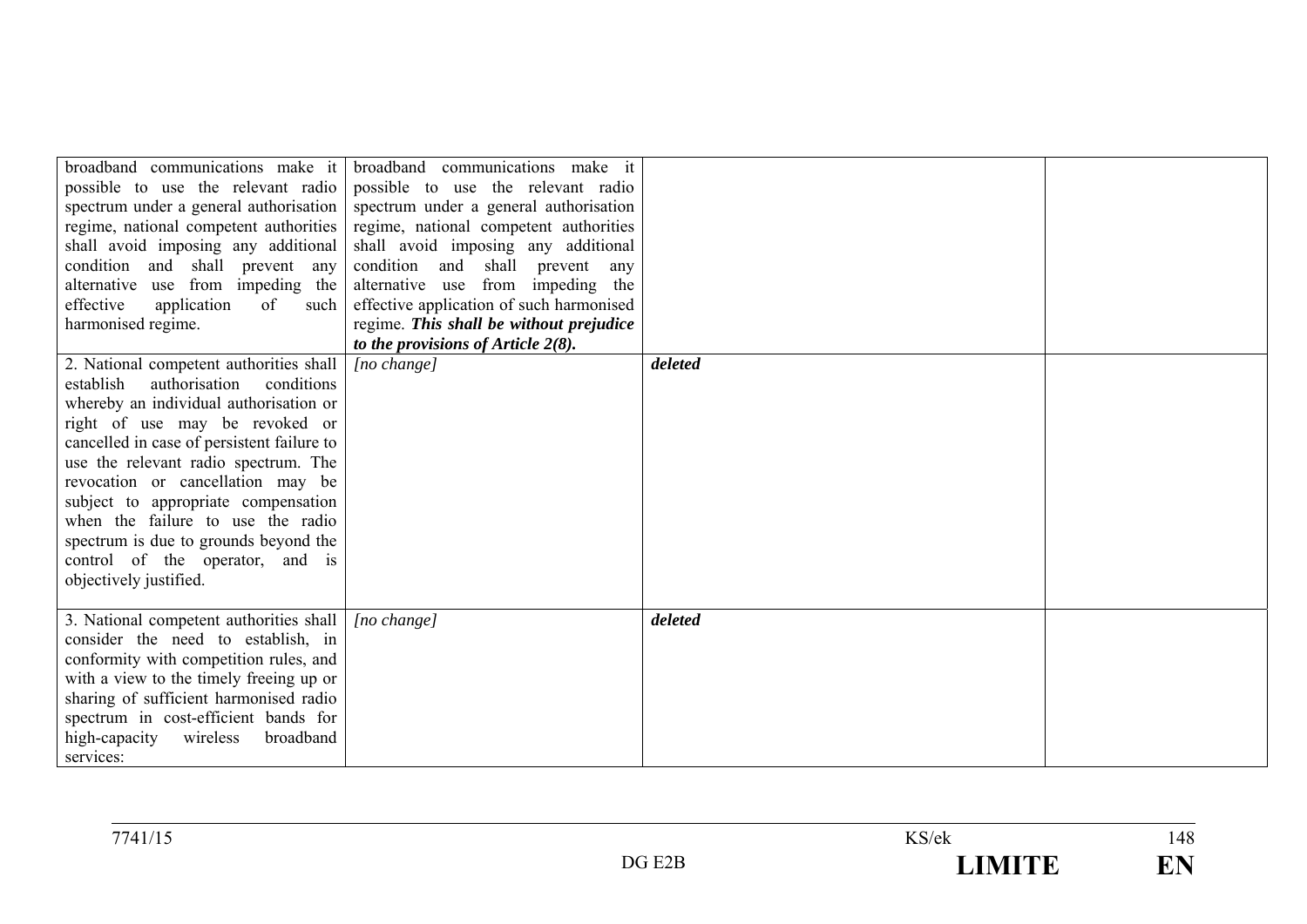| appropriate compensation or<br>(a)<br>incentive payments to existing users or<br>radio spectrum usage right holders,<br>inter alia through incorporation in the<br>bidding system or fixed amount for<br>rights of use; or                                                                                                                                                                                   | $[no \space change]$ | deleted |  |
|--------------------------------------------------------------------------------------------------------------------------------------------------------------------------------------------------------------------------------------------------------------------------------------------------------------------------------------------------------------------------------------------------------------|----------------------|---------|--|
| (b) incentive payments to be paid by<br>existing users or radio spectrum usage<br>right holders.                                                                                                                                                                                                                                                                                                             | [no change]          | deleted |  |
| 4. The national competent authorities<br>shall consider the need to fix<br>appropriate minimum technology<br>performance levels for different bands<br>in accordance with Article $6(3)$ of<br>Decision No 243/2012/EC with a view<br>to improving spectral efficiency and<br>without prejudice to measures adopted<br>under Decision No 676/2002. When<br>fixing those levels, they shall in<br>particular: | [no change]          | deleted |  |
| (a) have regard to the cycles of $[no change]$<br>technology development and of<br>renewal of equipment, in particular<br>terminal equipment; and                                                                                                                                                                                                                                                            |                      | deleted |  |
| (b) apply the principle of technology<br>neutrality to achieve the specified<br>performance level, in accordance with                                                                                                                                                                                                                                                                                        | $[no \space change]$ | deleted |  |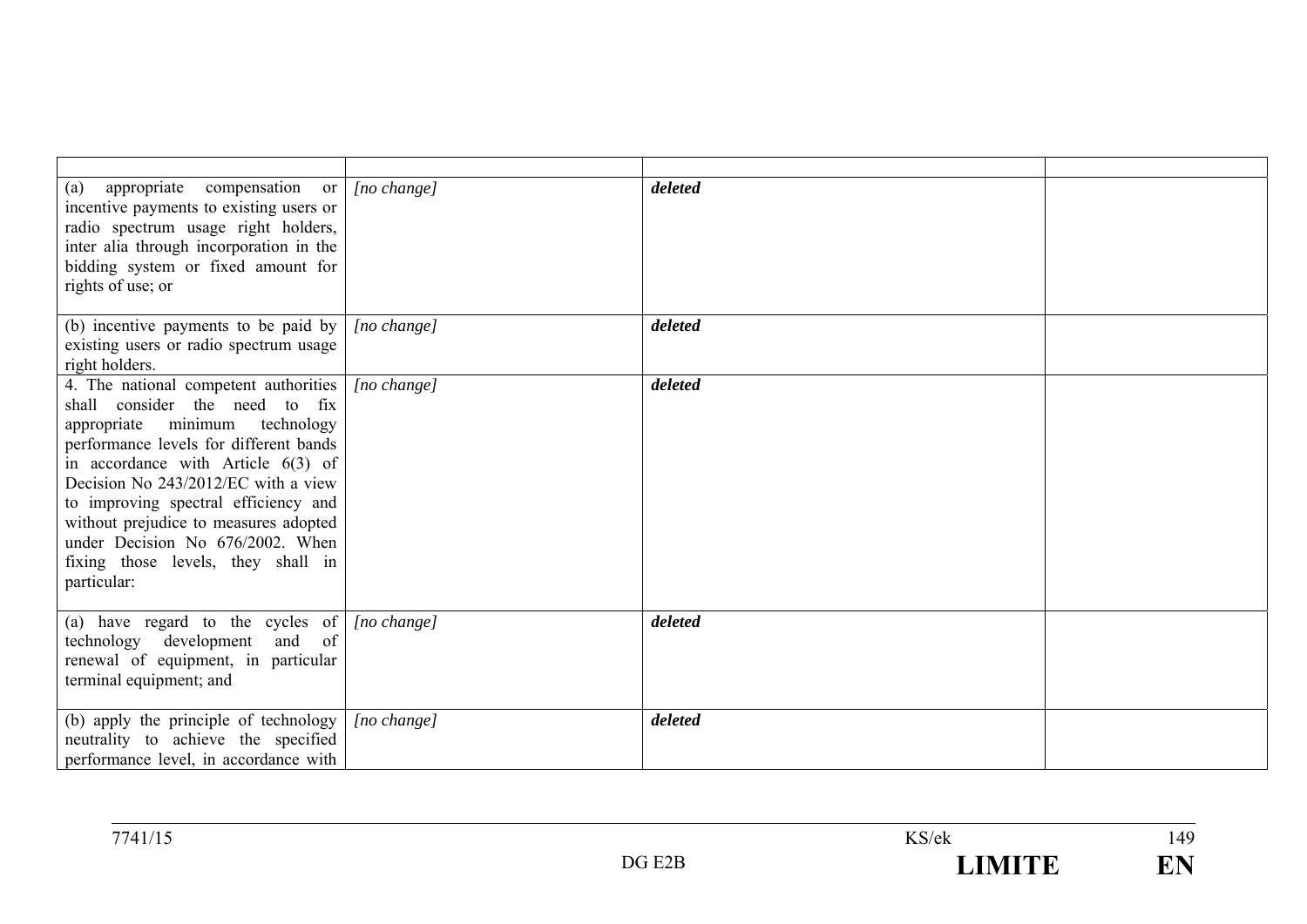| Article 9 of Directive 2002/21/EC.                                                                                                                                                                                                                                                                                                                                                                                                                                                                 |                                                                                                                                                                                                                                                                                                                                                                                                                                                                                                                                        |         |  |
|----------------------------------------------------------------------------------------------------------------------------------------------------------------------------------------------------------------------------------------------------------------------------------------------------------------------------------------------------------------------------------------------------------------------------------------------------------------------------------------------------|----------------------------------------------------------------------------------------------------------------------------------------------------------------------------------------------------------------------------------------------------------------------------------------------------------------------------------------------------------------------------------------------------------------------------------------------------------------------------------------------------------------------------------------|---------|--|
| <b>Article 12 - Harmonisation of certain</b><br>authorisation conditions relative to<br>wireless broadband communications                                                                                                                                                                                                                                                                                                                                                                          | $[no\ changes]$                                                                                                                                                                                                                                                                                                                                                                                                                                                                                                                        | deleted |  |
| 1. National competent authorities shall<br>establish timetables for the granting or<br>reassignment of rights of use, or for the<br>renewal of those rights under the terms<br>of existing rights, which shall apply to<br>radio spectrum harmonised for wireless<br>broadband communications.                                                                                                                                                                                                     | Taking full account of Directive<br>$2002/21/EC$ , in particular Articles 7, 8,<br>8a, 9 and 9a thereof, Decision No<br><i>676/2002/EU</i><br>and Decision<br>$\bm{N}$<br>243/2012/EU, in particular Articles 2,<br>3, 5 and 6 thereof, national competent<br>authorities shall establish timetables for<br>the granting or reassignment of rights of<br>use, or for the renewal of those rights<br>under the terms of existing rights, which<br>shall apply to radio spectrum<br>harmonised for wireless broadband<br>communications. | deleted |  |
| The duration of the rights of use or the<br>dates for subsequent renewal shall be<br>set well in advance of the relevant<br>procedure included in the timetable<br>referred to in the first subparagraph.<br>The timetables, durations and renewal<br>cycles shall take account of the need<br>predictable<br>a<br>investment<br>for<br>environment, the effective possibility<br>to release any relevant new radio<br>bands<br>harmonised<br>for<br>spectrum<br>wireless broadband communications | deleted                                                                                                                                                                                                                                                                                                                                                                                                                                                                                                                                | deleted |  |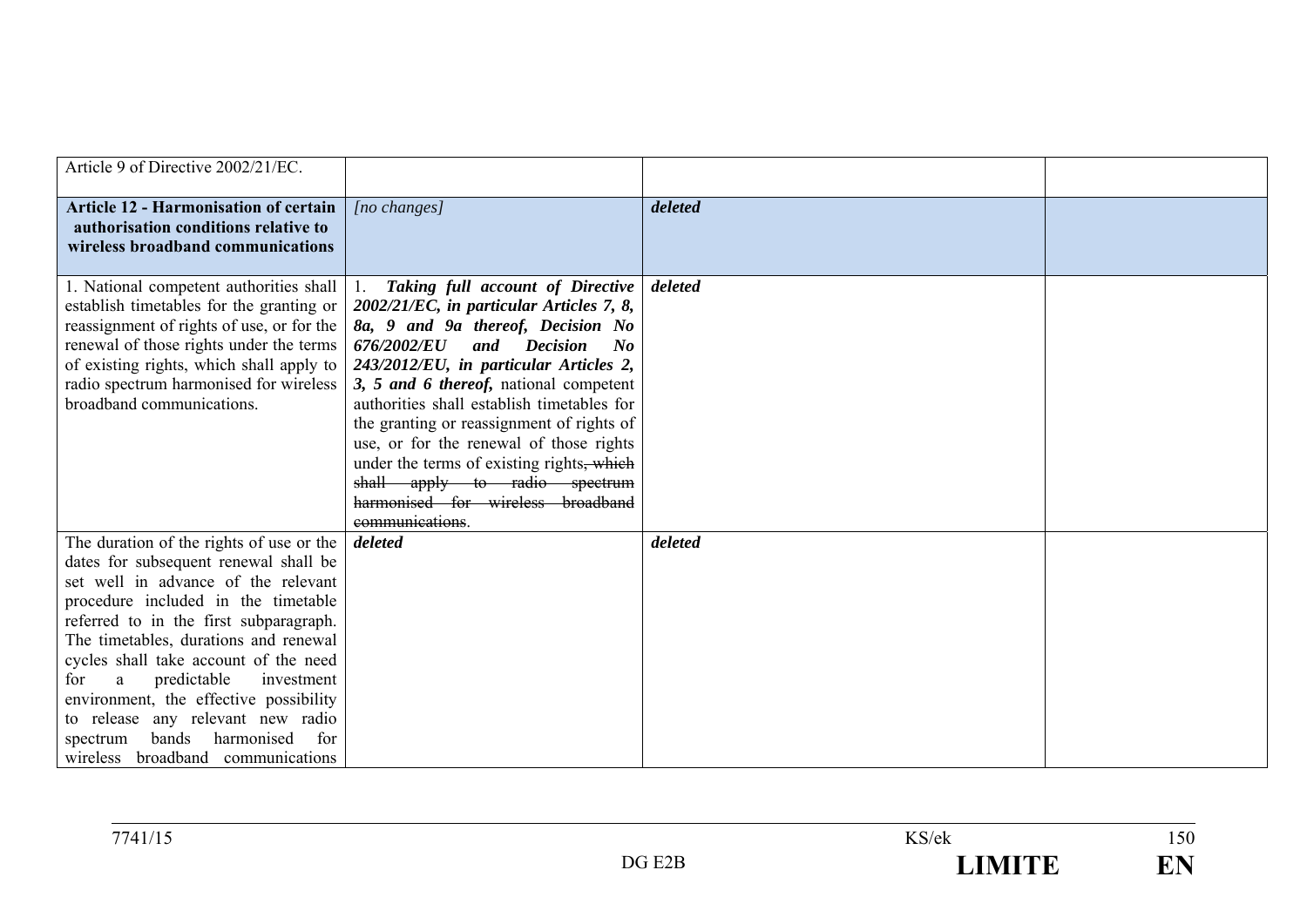| and of the period for amortisation of<br>related investments under competitive<br>conditions.                                                                                                                                                                                                                                                                                                                                                                                              |                                                                                                                                                                                                                                                                                                                                                                                                                                                                                                        |         |  |
|--------------------------------------------------------------------------------------------------------------------------------------------------------------------------------------------------------------------------------------------------------------------------------------------------------------------------------------------------------------------------------------------------------------------------------------------------------------------------------------------|--------------------------------------------------------------------------------------------------------------------------------------------------------------------------------------------------------------------------------------------------------------------------------------------------------------------------------------------------------------------------------------------------------------------------------------------------------------------------------------------------------|---------|--|
| 2. In order to ensure a coherent<br>of paragraph<br>implementation<br>throughout the Union and in particular<br>to enable the synchronised availability<br>of wireless services within the Union,<br>the Commission may, by way of<br>implementing acts:                                                                                                                                                                                                                                   | 2. In order to ensure a coherent<br>implementation<br>of<br>paragraph<br>throughout the Union and in particular to<br>enable the synchronised availability of<br>wireless services within the Union, the<br>Commission may shall, by way of<br>implementing acts to be adopted within<br>one year from the date of entry into<br>force of this Regulation:                                                                                                                                             | deleted |  |
| (a) establish a common timetable for<br>the Union as a whole, or timetables<br>appropriate to the circumstances of<br>different categories of Member States,<br>the date or dates by which individual<br>rights of use for a harmonised band, or<br>a combination of complementary<br>harmonised bands, shall be granted and<br>actual use of the radio spectrum shall<br>be allowed for exclusive or shared<br>provision of wireless<br>broadband<br>communications throughout the Union; | (a) establish a common timetable for the<br>Union as a whole, or timetables<br>appropriate to the circumstances of<br>different categories of Member States,<br>the date or dates by which individual<br>rights of use for a harmonised band, or a<br>combination<br>of<br>complementary<br>harmonised bands, shall be granted and<br>actual use of the radio spectrum shall be<br>allowed for exclusive or shared<br>of<br>provision<br>wireless<br>broadband<br>communications throughout the Union; | deleted |  |
| (b) determine a minimum duration for<br>the rights granted in the harmonised<br>bands;                                                                                                                                                                                                                                                                                                                                                                                                     | (b) determine a minimum duration that<br>is no less than 25 years, for the rights<br>granted in the harmonised bands, and in<br>any case for a duration appropriate to<br>incentivise investment, innovation and<br>competition, and discourage the under-                                                                                                                                                                                                                                             | deleted |  |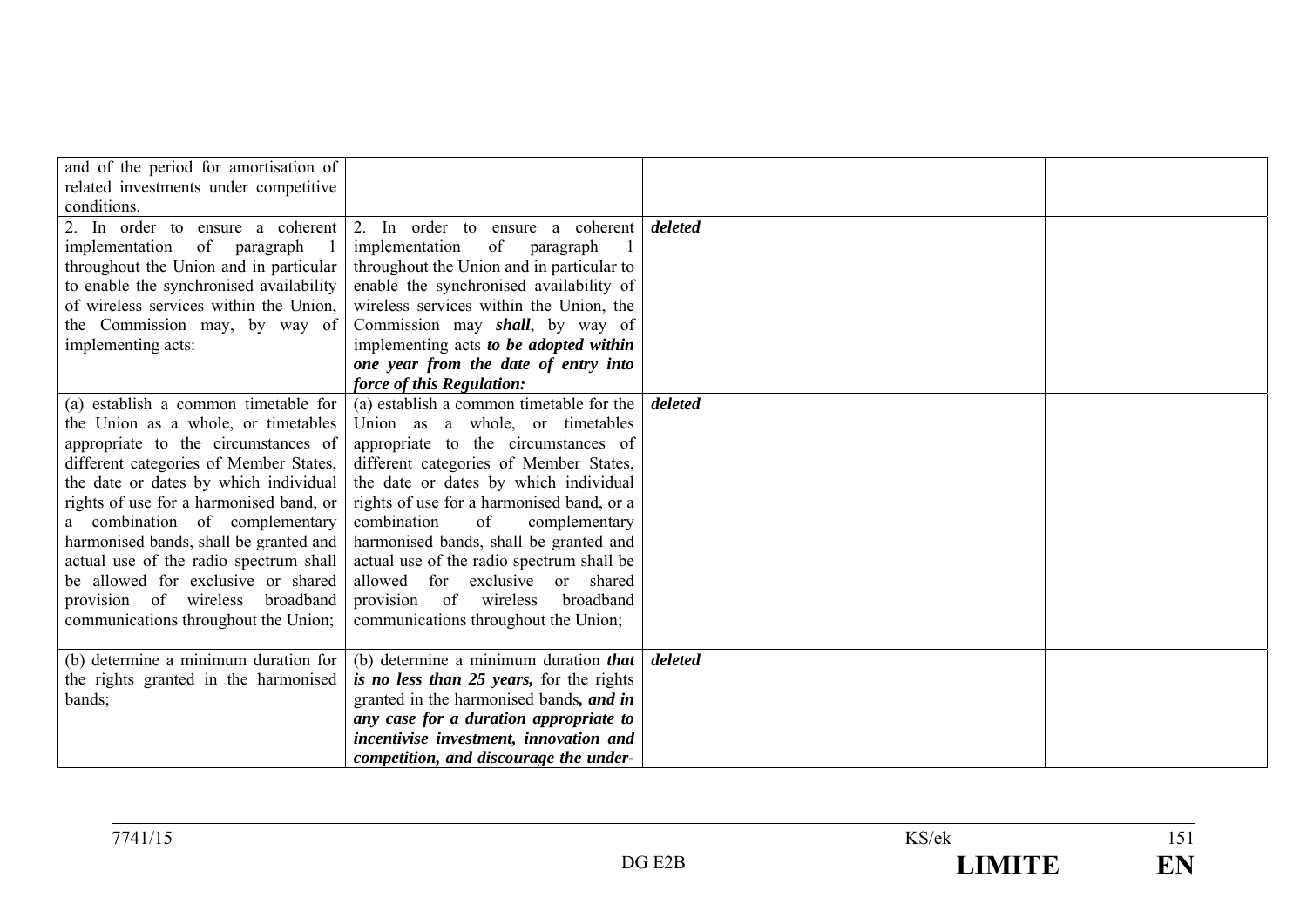|                                            | use or 'hoarding' of spectrum; or            |         |  |
|--------------------------------------------|----------------------------------------------|---------|--|
|                                            | determine that the rights are to be          |         |  |
|                                            | granted for an indefinite duration;          |         |  |
| (c) determine, in the case of rights       | (c) determine, in the case of rights which   | deleted |  |
| which are not indefinite in character, a   | are not indefinite in character, a           |         |  |
| synchronised expiry or renewal date for    | synchronised expiry or renewal date for      |         |  |
| the Union as a whole;                      | the Union as a whole;                        |         |  |
|                                            |                                              |         |  |
| (d) define the date of expiry of any       | (d) define the date $\theta$ expiry of any   | deleted |  |
| existing rights of use of harmonised       | existing rights of use of by which, in       |         |  |
| bands other than for wireless              | <b>bands</b> harmonised bands other than for |         |  |
| broadband communications, or, in the       | wireless broadband communications, or,       |         |  |
| case of rights of indefinite duration, the | in the case of rights of indefinite          |         |  |
| date by which the right of use shall be    | duration, the date by which the right of     |         |  |
| amended, in order to allow the             | use an existing right of use of spectrum     |         |  |
| provision of wireless<br>broadband         | shall be amended, in order to allow the      |         |  |
| communications.                            | provision of wireless<br>broadband           |         |  |
|                                            | communications.                              |         |  |
| Those implementing acts shall be           | Those implementing acts shall<br>be          | deleted |  |
| adopted in accordance with the             | adopted in accordance with the               |         |  |
| examination procedure referred to in       | examination procedure referred to in         |         |  |
| Article $33(2)$ .                          | Article 33(2) as well as without             |         |  |
|                                            | prejudice to the provisions set in article   |         |  |
|                                            | 9 (3) and (4) of Directive 2002/21/EC.       |         |  |
| 3. The Commission may also adopt           | Subject to Article<br>$8a(4)$ ,<br>the       | deleted |  |
| implementing acts harmonising the          | Commission may shall also adopt              |         |  |
| date of expiry or renewal of individual    | implementing acts within one year from       |         |  |
| rights to use radio spectrum for           | the date of entry into force of this         |         |  |
| wireless broadband in harmonised           | Regulation, harmonising the date of          |         |  |
| bands, which already exist at the date     | expiry or renewal of individual rights to    |         |  |
| of adoption of such acts, with a view to   | use radio spectrum for wireless              |         |  |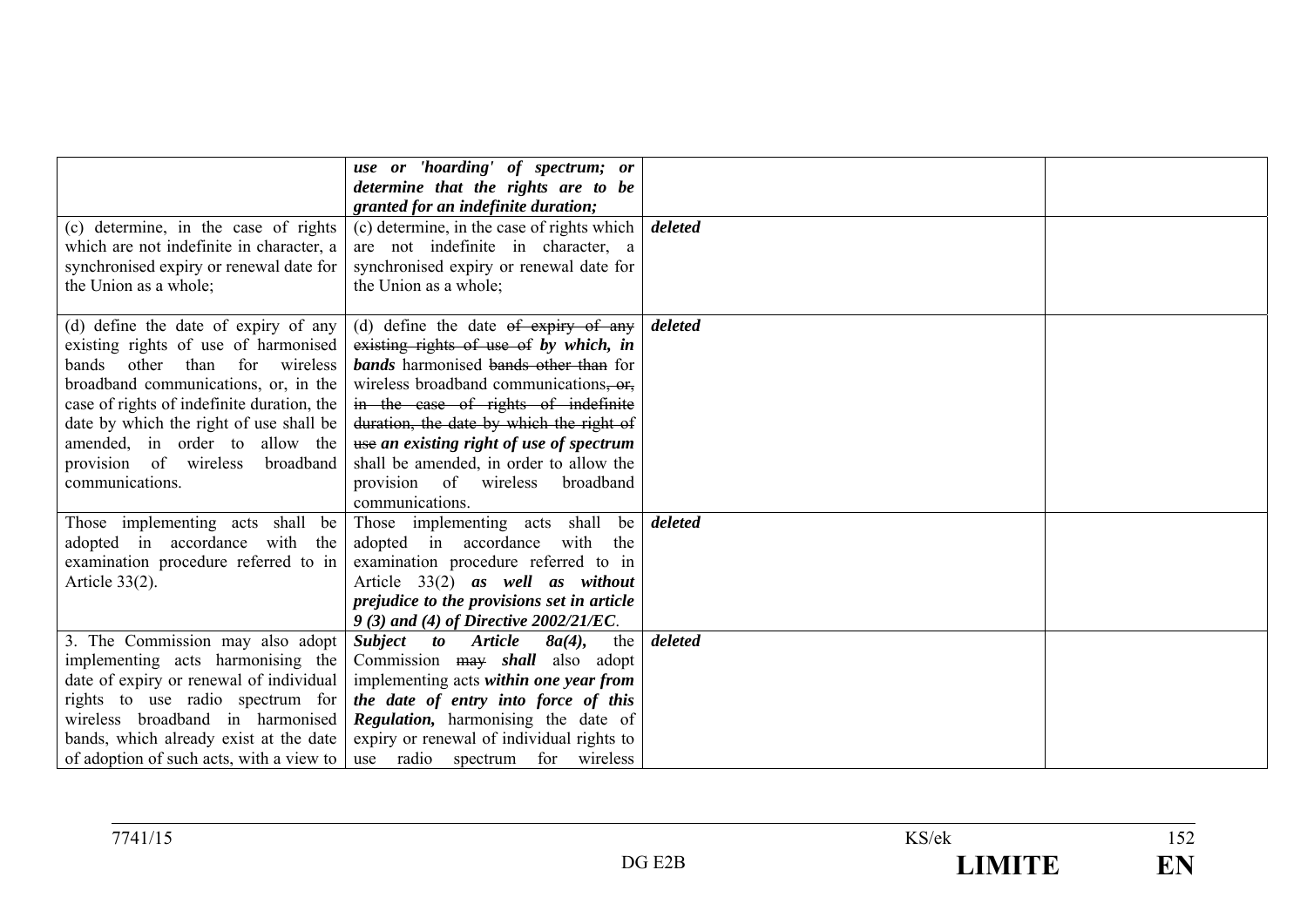| synchronising throughout the Union        | broadband in harmonised bands, which      |         |  |
|-------------------------------------------|-------------------------------------------|---------|--|
| the date for renewal or reassignment of   | already exist at the date of adoption of  |         |  |
| rights of use for such bands, including   | such acts, with a view to synchronising   |         |  |
| possible synchronisation with the date    | throughout the Union the date for         |         |  |
| of renewal or reassignment of other       | renewal or reassignment of rights of use  |         |  |
| bands harmonised by implementing          | for such bands, including possible        |         |  |
| measures adopted in accordance with       | synchronisation with the date of renewal  |         |  |
| paragraph 2 or with this paragraph.       | or reassignment of other<br>bands         |         |  |
| Those implementing acts shall be          | harmonised by implementing measures       |         |  |
| adopted in accordance with the            | adopted in accordance with paragraph 2    |         |  |
| examination procedure referred to in      | or with this paragraph.<br>Those          |         |  |
| Article $33(2)$ .                         | implementing acts shall be adopted in     |         |  |
|                                           | accordance with the examination           |         |  |
|                                           | procedure referred to in Article 33(2).   |         |  |
| Where implementing acts provided for      | Where implementing acts provided for      | deleted |  |
| in this paragraph define a harmonised     | in this paragraph define a harmonised     |         |  |
| date for renewal or reassignment of       | date for renewal or reassignment of       |         |  |
| rights of use of radio spectrum which     | rights of use of radio spectrum which     |         |  |
| falls after the date of expiry or renewal | falls after the date of expiry or renewal |         |  |
| of any existing individual rights of use  | of any existing individual rights of use  |         |  |
| of such radio spectrum in any of the      | of such radio spectrum in any of the      |         |  |
| Member States, the national competent     | Member States, the national competent     |         |  |
| authorities shall extend the existing     | authorities shall extend the existing     |         |  |
| rights until the harmonised date under    | duration of those rights until the        |         |  |
| same previously applicable<br>the         | harmonised date under the same            |         |  |
| substantive authorisation conditions,     | previously applicable substantive         |         |  |
| including any applicable periodic fees.   | authorisation of use shall be extended    |         |  |
|                                           | without prejudice to other conditions     |         |  |
|                                           | including any applicable periodic fees    |         |  |
|                                           | attached to those rights.                 |         |  |
| Where the extension period granted in     | deleted                                   | deleted |  |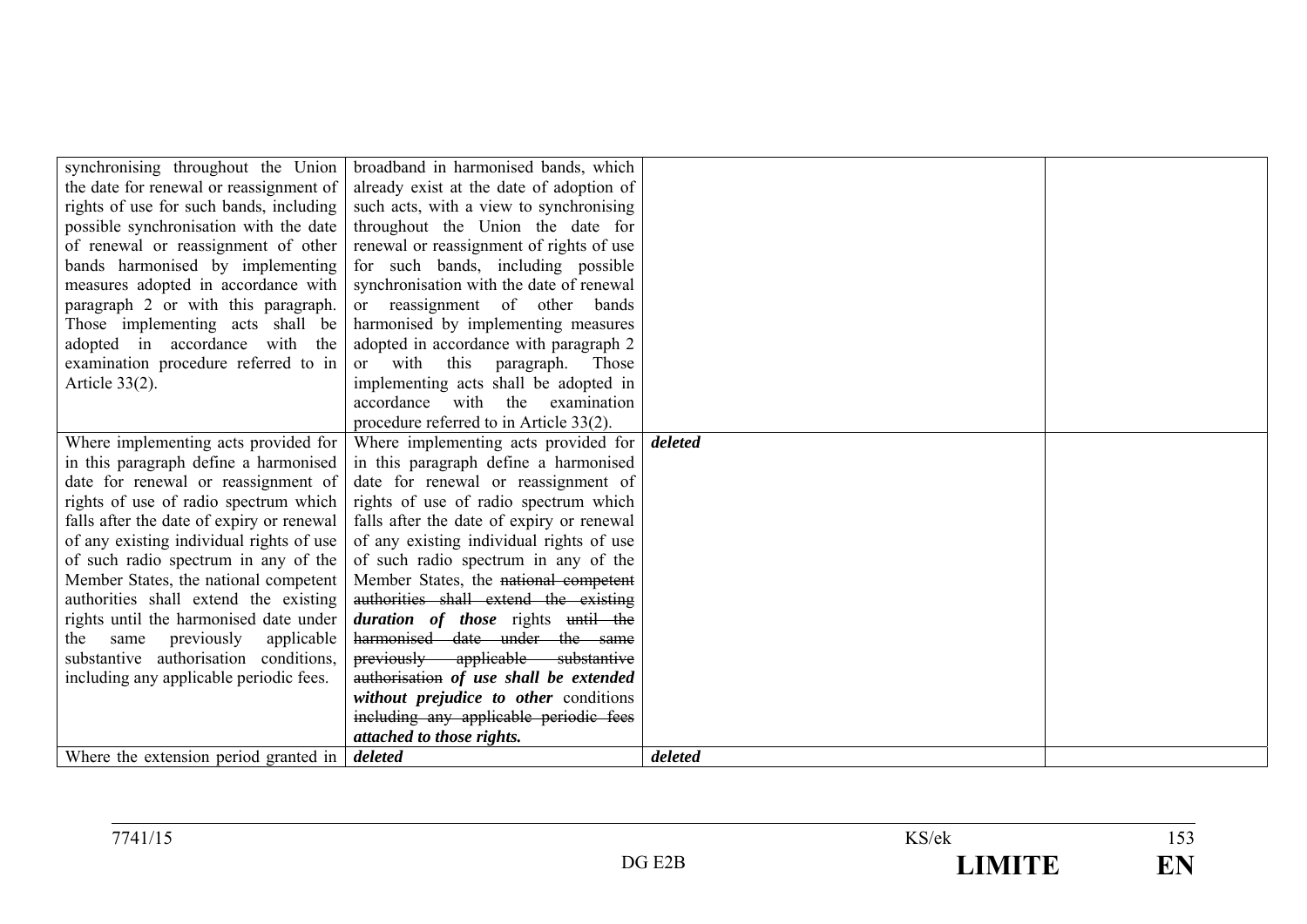| accordance<br>with<br>second<br>the      |                                          |         |  |
|------------------------------------------|------------------------------------------|---------|--|
| significant<br>subparagraph<br>is<br>in  |                                          |         |  |
| comparison with the original duration    |                                          |         |  |
| of the rights of use, national competent |                                          |         |  |
| authorities may subject the extension of |                                          |         |  |
| rights to any adaptations of the         |                                          |         |  |
| previously applicable authorisation      |                                          |         |  |
| conditions which are necessary in the    |                                          |         |  |
| light of the changed circumstances, EN   |                                          |         |  |
| 42 EN including the imposition of        |                                          |         |  |
| additional fees. These additional fees   |                                          |         |  |
| shall be based on an application pro     |                                          |         |  |
| rata temporis of any initial fee for the |                                          |         |  |
| original rights of use which was         |                                          |         |  |
| expressly calculated by reference to the |                                          |         |  |
| originally foreseen duration.            |                                          |         |  |
| The implementing acts provided for in    | The implementing acts provided for in    | deleted |  |
| this paragraph shall not require the     | this paragraph shall not require the     |         |  |
| shortening of the duration of existing   | shortening of the duration of existing   |         |  |
| rights of use in any Member State        | rights of use in any Member State except |         |  |
| except in accordance with Article 14(2)  | in accordance with Article $14(2)$ of    |         |  |
| of Directive 2002/20/EC and shall not    | Directive 2002/20/EC and shall not       |         |  |
| apply to existing rights of indefinite   | apply to existing rights of indefinite   |         |  |
| duration.                                | duration.                                |         |  |
| Where the Commission adopts an           | Where the Commission adopts an           | deleted |  |
| implementing<br>act pursuant<br>to 1     | implementing act pursuant to paragraph   |         |  |
| paragraph 2, it may apply<br>the         | 2, it may apply the provisions of this   |         |  |
| provisions of this paragraph mutatis     | paragraph mutatis mutandis to any rights |         |  |
| mutandis to any rights of use of the     | of use of the harmonised band concerned  |         |  |
| harmonised band<br>concerned<br>for      | for wireless broadband.                  |         |  |
| wireless broadband.                      |                                          |         |  |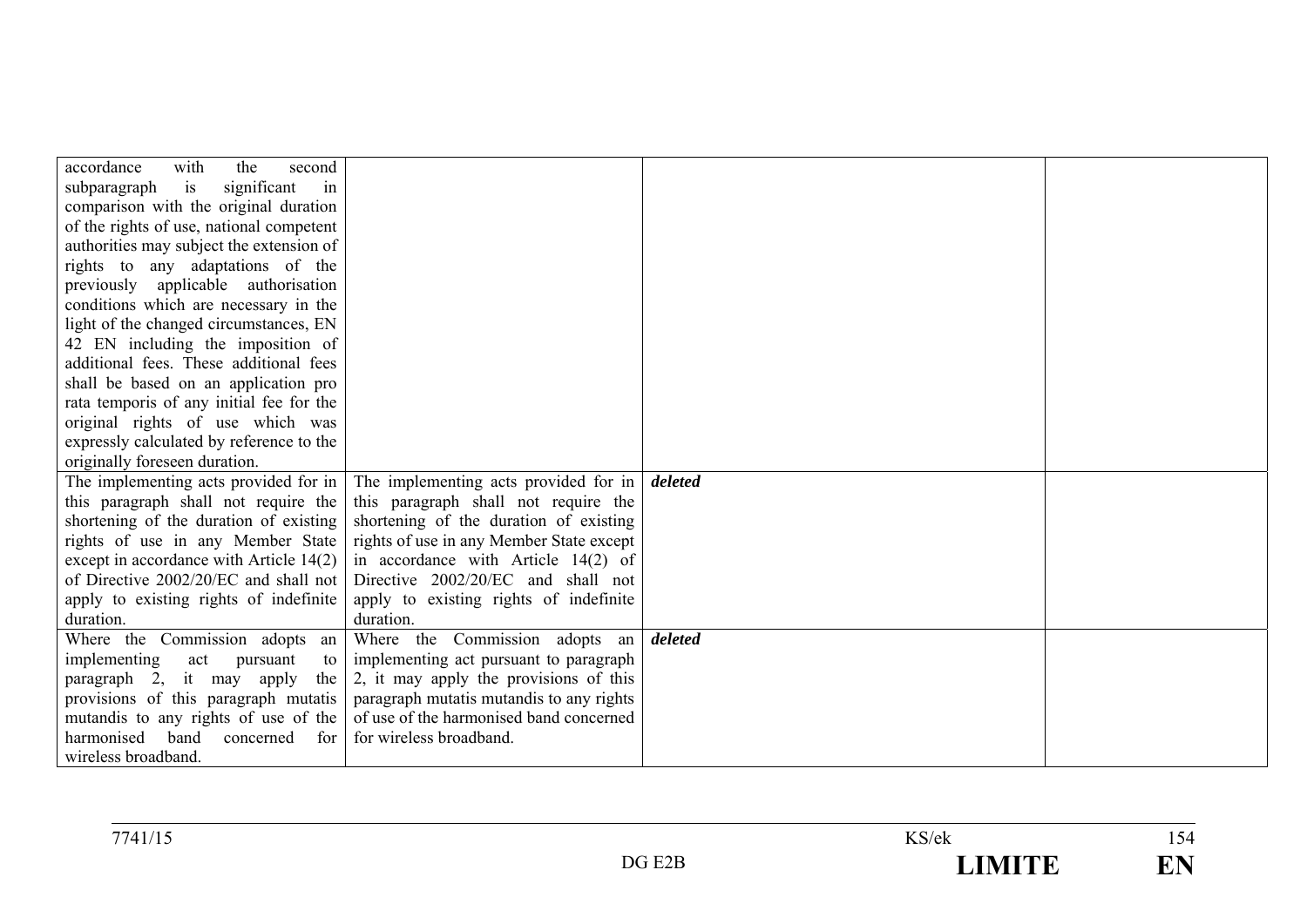| 4. When adopting the implementing<br>acts provided for in paragraphs 2 and 3,<br>the Commission shall have regard to:                                                                                                                                                                 | $[no\ changes]$ | deleted |  |
|---------------------------------------------------------------------------------------------------------------------------------------------------------------------------------------------------------------------------------------------------------------------------------------|-----------------|---------|--|
| (a) the regulatory principles set out in $\vert$<br>Article $9$ ;                                                                                                                                                                                                                     | [no changes]    | deleted |  |
| (b) objective variations across the<br>Union in the needs for additional radio<br>spectrum for wireless broadband<br>provision, while taking into account<br>common radio spectrum needs for<br>integrated networks covering several<br>Member States;                                | $[no\ changes]$ | deleted |  |
| (c) the predictability of operating<br>conditions for existing radio spectrum<br>users;                                                                                                                                                                                               | $[no\ changes]$ | deleted |  |
| (d) the take-up, development and<br>investment cycles of successive<br>generations of wireless broadband<br>technologies;                                                                                                                                                             | $[no\ changes]$ | deleted |  |
| (e) end-user demand for high-capacity<br>wireless broadband communications.<br>In determining timetables for different<br>categories of Member States which<br>have not already granted individual<br>rights of use and allowed actual use of<br>the harmonised band in question, the | $[no\ changes]$ | deleted |  |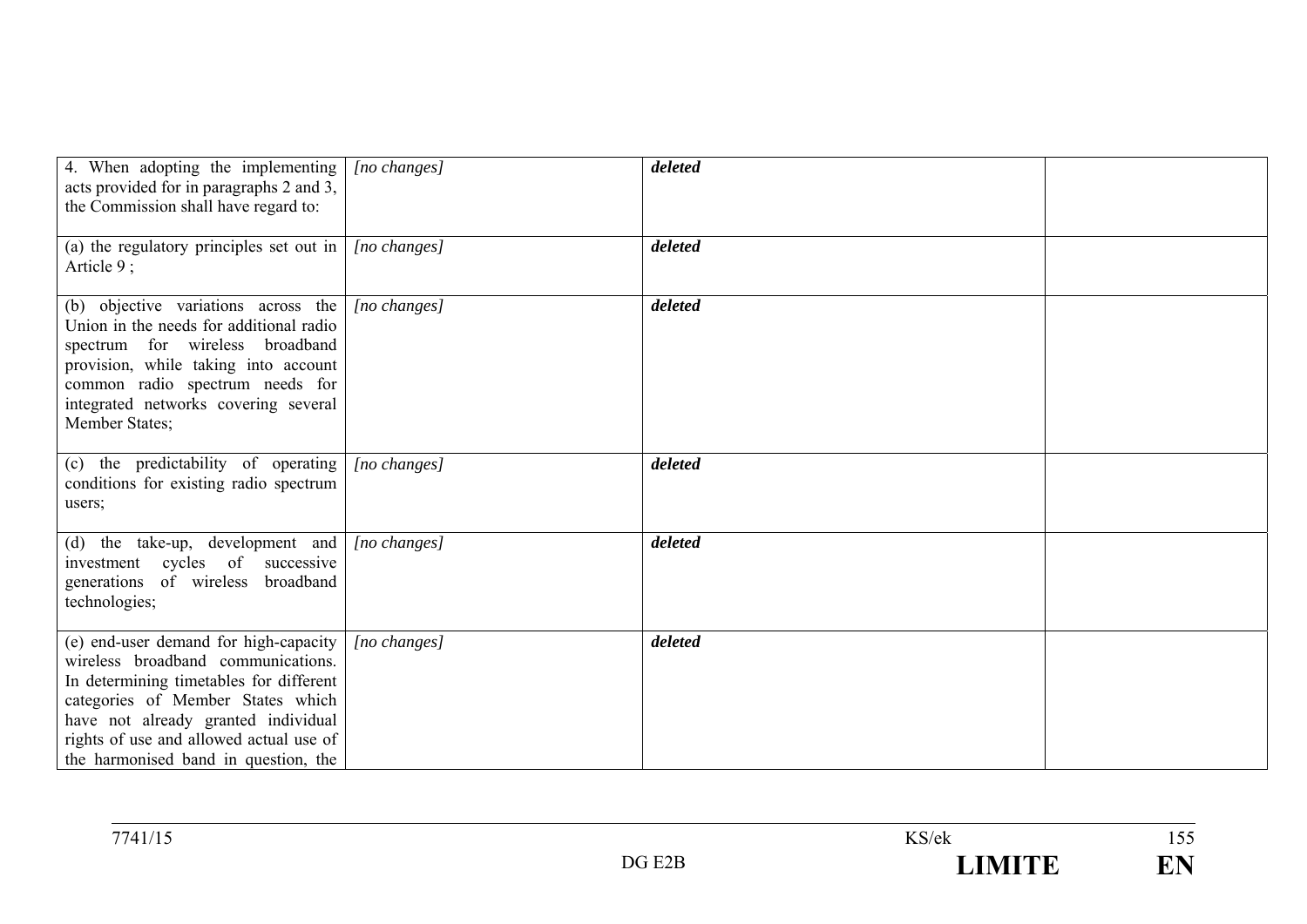| Commission shall have due regard to<br>any submissions made by Member<br>States regarding the way radio<br>spectrum rights have been historically<br>granted, the grounds of restriction<br>provided for in in Article $9(3)$ and $(4)$<br>of Directive $2002/21/EC$ , the possible<br>need to vacate the band in question, the<br>effects on competition or geographical<br>or technical constraints, taking into<br>account the effect on the internal<br>market. The Commission shall ensure<br>that implementation is not unduly<br>deferred and that any variation in<br>timetables between Member States<br>does not result in undue differences in<br>the competitive or regulatory situations |                 |         |  |
|-------------------------------------------------------------------------------------------------------------------------------------------------------------------------------------------------------------------------------------------------------------------------------------------------------------------------------------------------------------------------------------------------------------------------------------------------------------------------------------------------------------------------------------------------------------------------------------------------------------------------------------------------------------------------------------------------------|-----------------|---------|--|
| between Member States.<br>5. Paragraph 2 shall be without<br>prejudice to the right of the Member<br>States to grant rights of use for and to<br>allow actual use of a harmonised band<br>before the adoption of an implementing<br>act in respect of that band, subject to<br>with<br>compliance<br>the<br>second<br>subparagraph of this paragraph, or in<br>advance of the harmonised date<br>established by an implementing act for<br>that band.                                                                                                                                                                                                                                                 | $[no\ changes]$ | deleted |  |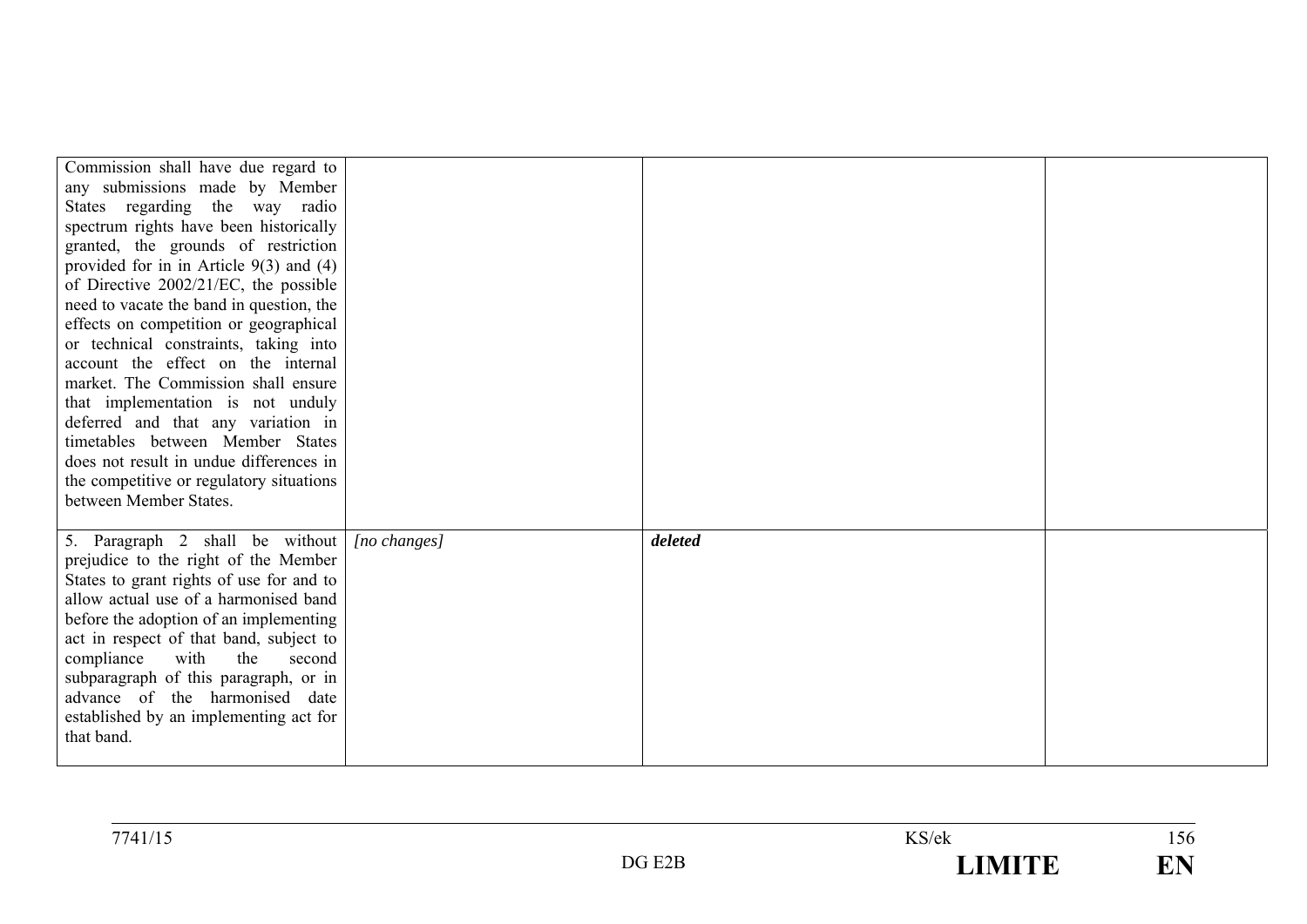| Where national competent authorities     | Where national competent authorities                                          | deleted |  |
|------------------------------------------|-------------------------------------------------------------------------------|---------|--|
| grant rights of use in a harmonised      | grant rights of use in a harmonised band                                      |         |  |
| band before the adoption of an           | before the adoption of an implementing                                        |         |  |
| implementing act in respect of that      | act in respect of that band, they shall                                       |         |  |
| band, they shall define the conditions   | define the conditions of such grant, and                                      |         |  |
| of such grant, and in particular those   | in particular those relative to duration, in                                  |         |  |
| relative to duration, in such a way that | such a way that beneficiaries of the                                          |         |  |
| beneficiaries of the rights of use are   | rights of use are made aware of the                                           |         |  |
| made aware of the possibility that the   | possibility that the Commission would                                         |         |  |
| Commission<br>would<br>adopt             | will adopt implementing acts<br>in                                            |         |  |
| implementing acts in accordance with     | accordance<br>with<br>paragraph                                               |         |  |
| paragraph 2 establishing a minimum       | establishing a minimum duration of such                                       |         |  |
| duration of such rights or a             | rights or a synchronised expiry or                                            |         |  |
| synchronised expiry or renewal cycle     | renewal cycle for the Union as a whole.                                       |         |  |
| for the Union as a whole. This           | This subparagraph shall not apply to the                                      |         |  |
| subparagraph shall not apply to the      | grant of rights of indefinite duration.                                       |         |  |
| grant of rights of indefinite duration.  |                                                                               |         |  |
| 6. For the harmonised bands for which    | For the harmonised bands for which a                                          | deleted |  |
| a common timetable for granting rights   | common timetable for granting rights of                                       |         |  |
| of use and allowing actual use has been  | use and allowing actual use has been                                          |         |  |
| established in an implementing act       | established in an implementing act                                            |         |  |
| adopted in accordance with paragraph     | adopted in accordance with paragraph 2,                                       |         |  |
| 2, national competent authorities shall  | national competent authorities shall                                          |         |  |
| provide timely and sufficiently detailed | provide timely and sufficiently detailed                                      |         |  |
| information to the Commission on their   | information to the Commission on their                                        |         |  |
| plans to ensure compliance. The          | plans to ensure compliance.<br>The                                            |         |  |
| Commission may EN 43 EN adopt            | Commission may shall adopt an                                                 |         |  |
| implementing acts defining the format    | implementing acts <i>act</i> defining the                                     |         |  |
| and procedures for the provision of      | format and procedures for the provision                                       |         |  |
| such information. Those implementing     | of such information within one year                                           |         |  |
|                                          | acts shall be adopted in accordance from the date of entry into force of this |         |  |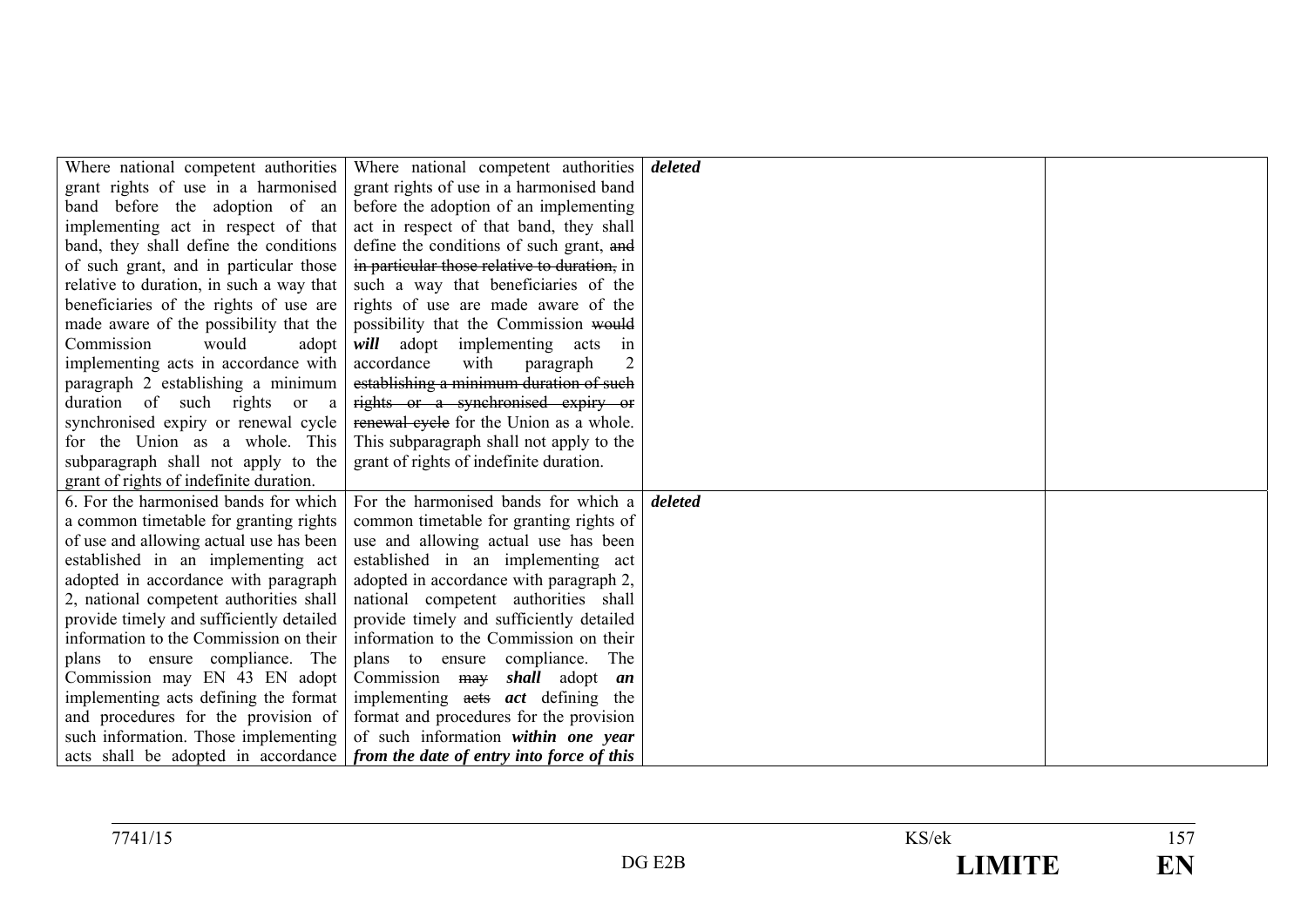| examination<br>with<br>the<br>referred to in Article 33(2).                                                                                                                                                                                                                                                                                                                                                     | procedure <i>Regulation</i> . Those <i>That</i> implementing<br>acts act shall be adopted in accordance<br>with the examination procedure referred<br>to in Article $33(2)$ .                                                                                                                                                                                                                                                                                                                                           |         |  |
|-----------------------------------------------------------------------------------------------------------------------------------------------------------------------------------------------------------------------------------------------------------------------------------------------------------------------------------------------------------------------------------------------------------------|-------------------------------------------------------------------------------------------------------------------------------------------------------------------------------------------------------------------------------------------------------------------------------------------------------------------------------------------------------------------------------------------------------------------------------------------------------------------------------------------------------------------------|---------|--|
| Where the Commission considers,<br>upon reviewing such detailed plans<br>provided by a Member State, that it is<br>unlikely that the Member State in<br>question will be able to comply with<br>the timetable applicable to it, the<br>Commission may adopt a decision by<br>means of implementing act requiring<br>that Member State to adapt its plans in<br>an appropriate way to ensure such<br>compliance. | $[no \space change]$                                                                                                                                                                                                                                                                                                                                                                                                                                                                                                    | deleted |  |
|                                                                                                                                                                                                                                                                                                                                                                                                                 | <b>Article 12a</b><br>Joint authorisation process to grant<br>individual rights of use of radio<br>spectrum                                                                                                                                                                                                                                                                                                                                                                                                             |         |  |
|                                                                                                                                                                                                                                                                                                                                                                                                                 | 1. Two or several Member States may<br>cooperate with each other, and with the<br>Commission,<br><i>in meeting</i><br><i>their</i><br>obligations under Article 6 and 7 of the<br><b>Authorisation Directive with a view to</b><br>establish a joint authorisation process<br>to grant individual rights of use of<br>radio spectrum, in line, where<br>applicable, with any common timetable<br>established in accordance with Article<br>12(2). The joint authorisation process<br>shall meet the following criteria: |         |  |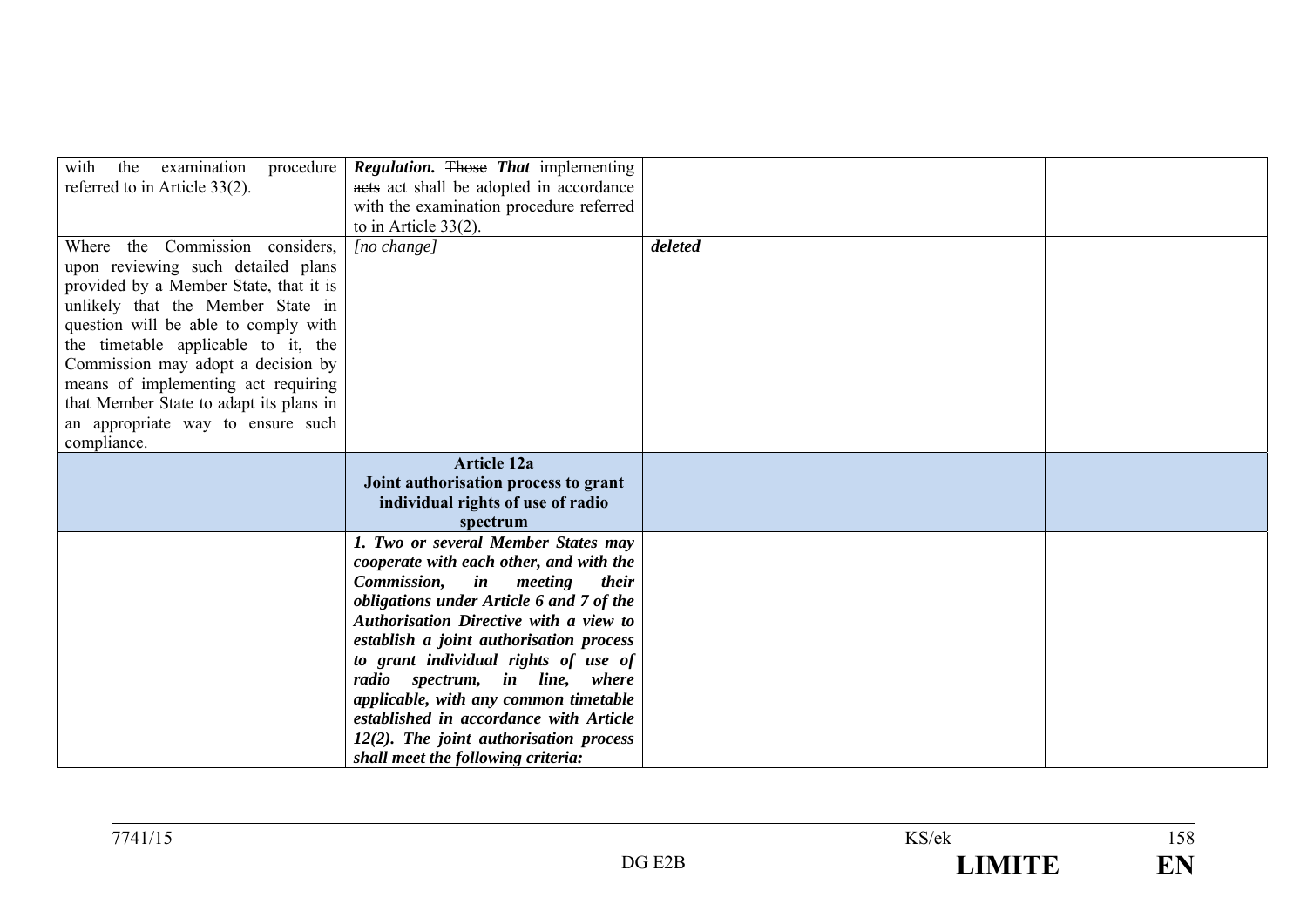|                                     | individual<br>national<br>(a)<br>the        |         |  |
|-------------------------------------|---------------------------------------------|---------|--|
|                                     | <i>authorisation processes</i><br>shall be  |         |  |
|                                     | initiated and implemented by the            |         |  |
|                                     | competent<br>national<br><i>authorities</i> |         |  |
|                                     | <i>according to a common schedule;</i>      |         |  |
|                                     | (b) it shall provide where appropriate      |         |  |
|                                     | for common conditions and procedures        |         |  |
|                                     | for the selection and granting of           |         |  |
|                                     | individual rights among the Member          |         |  |
|                                     | <b>States concerned;</b>                    |         |  |
|                                     | (c) it shall provide where appropriate      |         |  |
|                                     | for common or comparable conditions         |         |  |
|                                     | to be attached to the individual rights of  |         |  |
|                                     | use among the Member States                 |         |  |
|                                     | concerned inter alia allowing operators     |         |  |
|                                     | to be granted consistent spectrum           |         |  |
|                                     | portfolios with regard to the spectrum      |         |  |
|                                     | blocks to be assigned.                      |         |  |
|                                     | 2. Where Member States intend to            |         |  |
|                                     | establish a joint authorisation process,    |         |  |
|                                     | the national competent authorities          |         |  |
|                                     | concerned shall simultaneously make         |         |  |
|                                     | their draft measures accessible to the      |         |  |
|                                     | Commission and the competent                |         |  |
|                                     | authorities. The Commission shall           |         |  |
|                                     | inform the other Member States.             |         |  |
|                                     | 3. A joint authorisation process shall be   |         |  |
|                                     | open at any time to other Member            |         |  |
|                                     | States.                                     |         |  |
| <b>Article 13 – Coordination of</b> | $[no\ changes]$                             | deleted |  |
| authorisation procedures and        |                                             |         |  |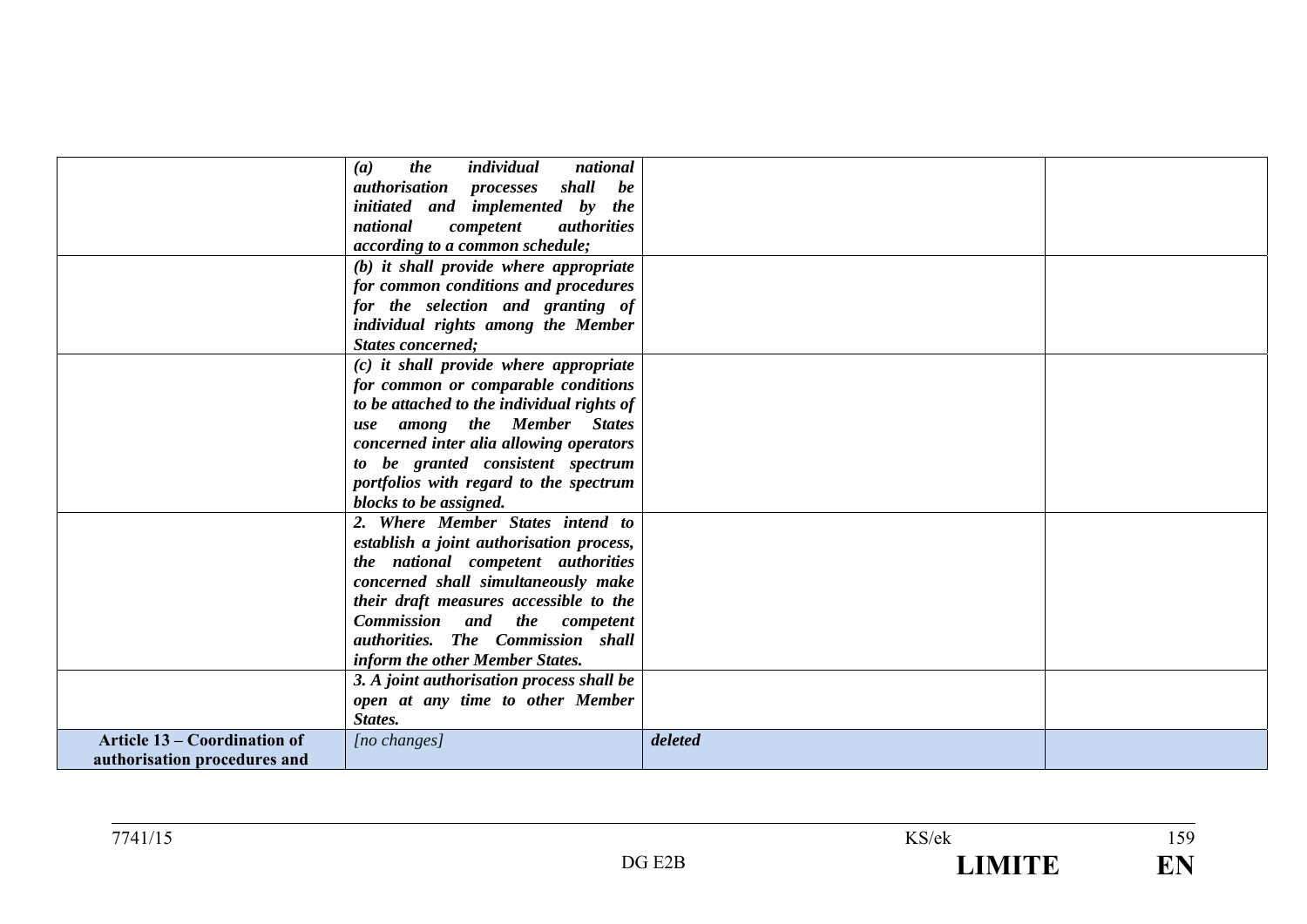| conditions for the use of radio<br>spectrum for wireless broadband in<br>the internal market |             |         |  |
|----------------------------------------------------------------------------------------------|-------------|---------|--|
| 1. Where a national competent                                                                | [no change] | deleted |  |
| authority intends to subject the use of                                                      |             |         |  |
| radio<br>spectrum to a<br>general                                                            |             |         |  |
| authorisation or to grant individual                                                         |             |         |  |
| rights of use of radio spectrum, or to                                                       |             |         |  |
| amend rights and obligations in relation                                                     |             |         |  |
| to the use of radio spectrum in                                                              |             |         |  |
| accordance with Article 14 of Directive                                                      |             |         |  |
| 2002/20/EC, it shall make accessible                                                         |             |         |  |
| its draft measure, together with the<br>reasoning thereof, simultaneously to                 |             |         |  |
| the Commission and the competent                                                             |             |         |  |
| authorities for radio spectrum of the                                                        |             |         |  |
| other Member States, upon completion                                                         |             |         |  |
| of the public consultation referred to in                                                    |             |         |  |
| Article 6 of Directive 2002/21/EC, if                                                        |             |         |  |
| applicable, and in any event only at a                                                       |             |         |  |
| stage in its preparation which allows it                                                     |             |         |  |
| to provide to the Commission and the                                                         |             |         |  |
| competent authorities of the other                                                           |             |         |  |
| Member States sufficient and stable                                                          |             |         |  |
| information on all relevant matters.                                                         |             |         |  |
| The national competent authority shall<br>provide information which shall                    |             |         |  |
| include at least the following matters,                                                      |             |         |  |
| where applicable:                                                                            |             |         |  |
|                                                                                              |             |         |  |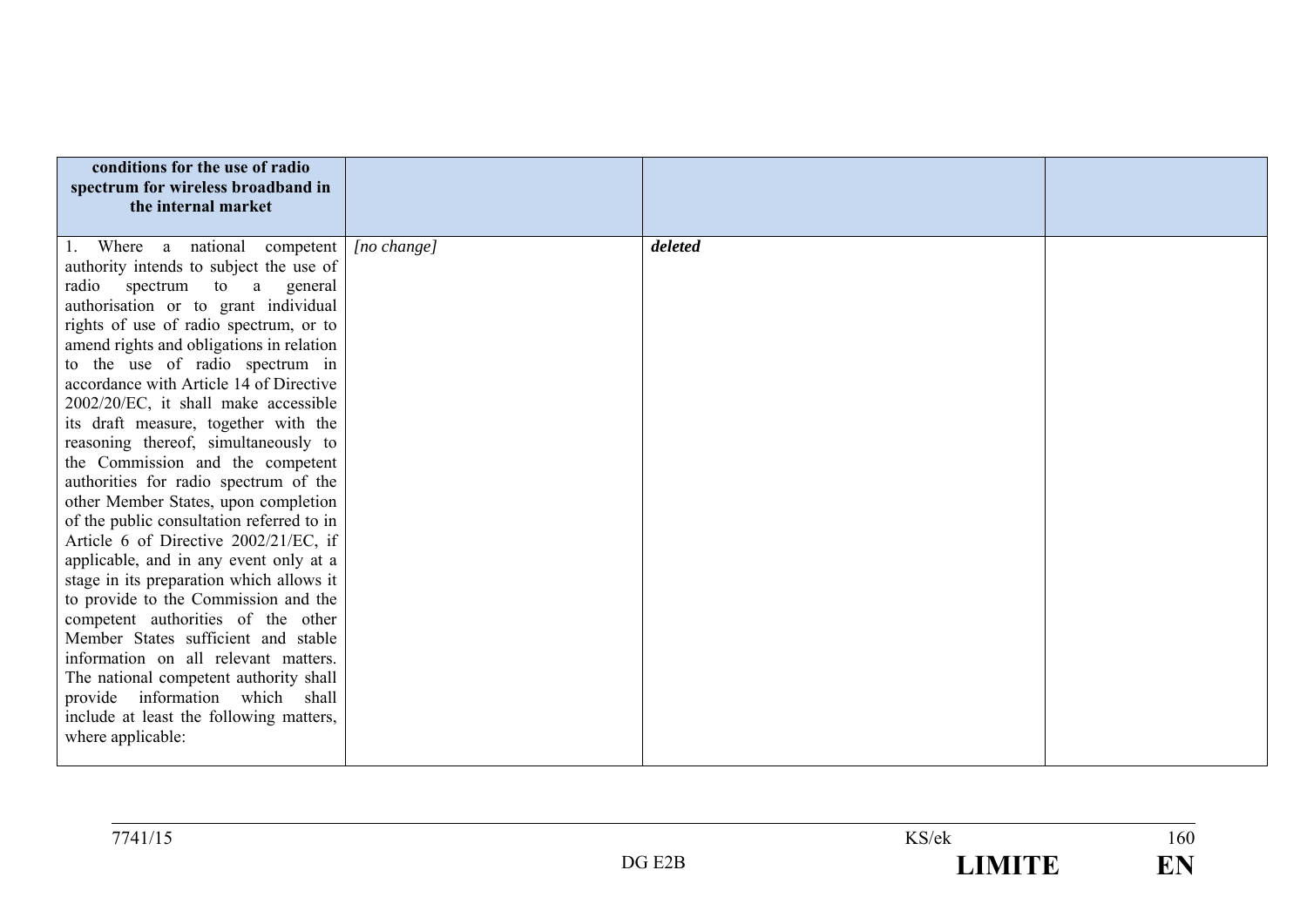| (a) the type of authorisation process;                                                                                          | [no change]                                                                                                                                                                                     | deleted |  |
|---------------------------------------------------------------------------------------------------------------------------------|-------------------------------------------------------------------------------------------------------------------------------------------------------------------------------------------------|---------|--|
| (b) the timing of the authorisation<br>process;                                                                                 | [no change]                                                                                                                                                                                     | deleted |  |
|                                                                                                                                 |                                                                                                                                                                                                 |         |  |
| (c) the duration of the rights of use;                                                                                          | (c) the duration of the rights of use,<br>which shall be no less than 25 years,<br>and in any case appropriate to<br>incentivise investment and competition,<br>and discourage the under-use or | deleted |  |
| (d) the type and amount of radio                                                                                                | 'hoarding' of spectrum;<br>[no change]                                                                                                                                                          | deleted |  |
| spectrum available, as a whole or to<br>any given undertaking;                                                                  |                                                                                                                                                                                                 |         |  |
| (e) the amount and structure of any fees<br>to be paid;                                                                         | $[no \space change]$                                                                                                                                                                            | deleted |  |
| incentives<br>compensation<br>(f)<br><sub>or</sub><br>regarding the vacation or sharing of<br>radio spectrum by existing users; | [no change]                                                                                                                                                                                     | deleted |  |
| (g) coverage obligations;                                                                                                       | [no change]                                                                                                                                                                                     | deleted |  |
| (h) wholesale access, national or<br>regional roaming requirements;                                                             | $[no \space change]$                                                                                                                                                                            | deleted |  |
| (i) the reservation of radio spectrum for<br>certain types of operators, or the<br>exclusion of certain types of operators;     | $[no \space change]$                                                                                                                                                                            | deleted |  |
|                                                                                                                                 | (i) conditions related to the assignment, $($ i) conditions related to the assignment,                                                                                                          | deleted |  |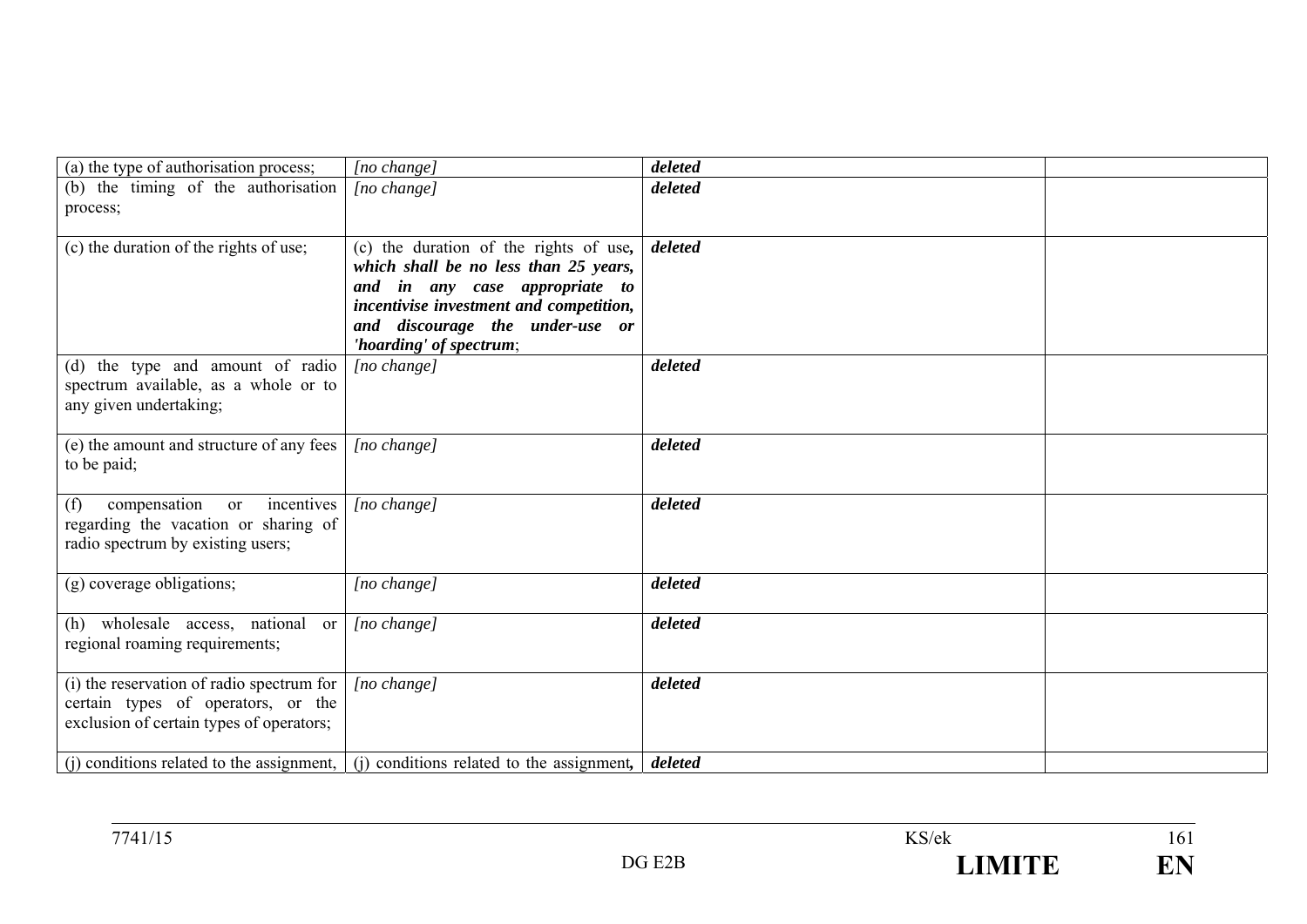| use;                                                                                                                                                                                                                                                                                                                                                         | transfer or accumulation of rights of <i>reassignment</i> , transfer or accumulation<br>of rights of use; |         |  |
|--------------------------------------------------------------------------------------------------------------------------------------------------------------------------------------------------------------------------------------------------------------------------------------------------------------------------------------------------------------|-----------------------------------------------------------------------------------------------------------|---------|--|
| (k) the possibility to use radio spectrum<br>on a shared basis;                                                                                                                                                                                                                                                                                              | [no change]                                                                                               | deleted |  |
| (l) infrastructure sharing;                                                                                                                                                                                                                                                                                                                                  | [no change]                                                                                               | deleted |  |
| (m) minimum technology performance<br>levels;                                                                                                                                                                                                                                                                                                                | $[no \space change]$                                                                                      | deleted |  |
| (n) restrictions applied in accordance<br>with Articles $9(3)$ and $9(4)$ of Directive<br>$2002/21/EC$ ; (o) a revocation or<br>withdrawal of one or several rights of<br>use or an amendment of rights or<br>conditions attached to such rights<br>which cannot be considered as minor<br>within the meaning of Article $14(1)$ of<br>Directive 2002/20/EC. | [no change]                                                                                               | deleted |  |
| 2. National competent authorities and<br>the Commission may make comments<br>to the competent authority concerned<br>within a period of two months. The<br>two-month period shall not be<br>extended. When assessing the draft<br>measure in accordance with this<br>Article, the Commission shall have<br>regard in particular to:                          | [no change]                                                                                               | deleted |  |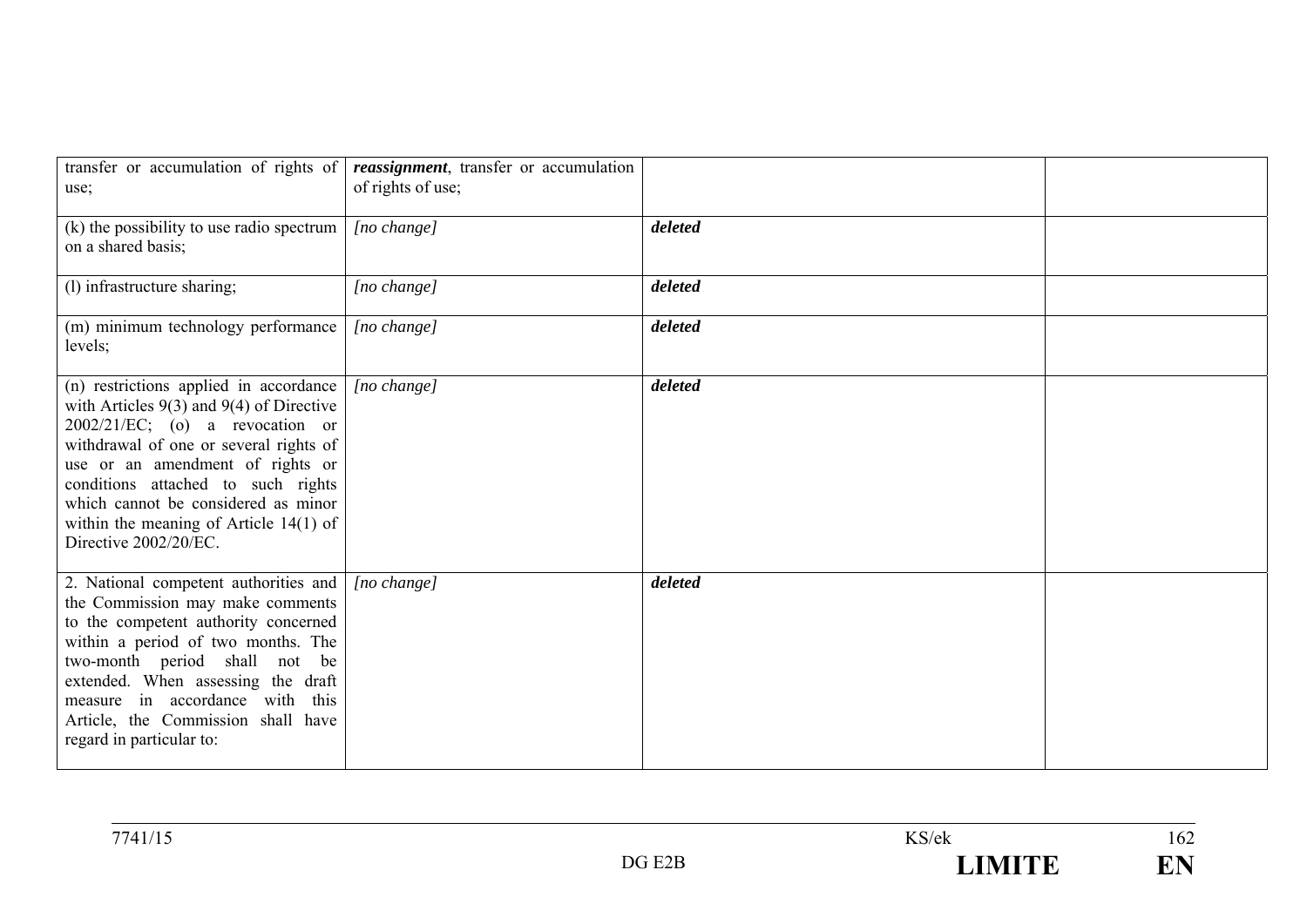| (a) the provisions of Directives<br>2002/20/EC and 2002/21/EC<br>and<br>Decision No. 243/2012/EC;                                                                                                                                                                                                                                                                                                                                                                                                                                                                                                                                            | [no change]                                                                                    | deleted |  |
|----------------------------------------------------------------------------------------------------------------------------------------------------------------------------------------------------------------------------------------------------------------------------------------------------------------------------------------------------------------------------------------------------------------------------------------------------------------------------------------------------------------------------------------------------------------------------------------------------------------------------------------------|------------------------------------------------------------------------------------------------|---------|--|
| (b) the regulatory principles set out in $\vert$<br>Article 9;                                                                                                                                                                                                                                                                                                                                                                                                                                                                                                                                                                               | [no change]                                                                                    | deleted |  |
| (c) the relevant criteria for certain<br>specific conditions set out in Article 10<br>and the additional provisions set out in<br>Article 11;                                                                                                                                                                                                                                                                                                                                                                                                                                                                                                | [no change]                                                                                    | deleted |  |
| (d) any implementing act adopted in<br>accordance with Article 12;                                                                                                                                                                                                                                                                                                                                                                                                                                                                                                                                                                           | (d) $\frac{any}{x}$ implementing $\frac{a}{at}$ acts adopted in<br>accordance with Article 12; | deleted |  |
| (e) coherence with recent, pending or<br>planned procedures in other Member<br>States, and possible effects on trade<br>between Member States. If, within this<br>period, the Commission notifies the<br>competent authority that the draft<br>measure would create a barrier to the<br>internal market or that it has serious<br>doubts as to its compatibility with<br>Union law, the draft measure shall not<br>be adopted for an additional period of<br>two months. The Commission shall<br>also inform the competent authorities<br>of the other Member States of the<br>position it has taken on the draft<br>measure in such a case. | [no change]                                                                                    | deleted |  |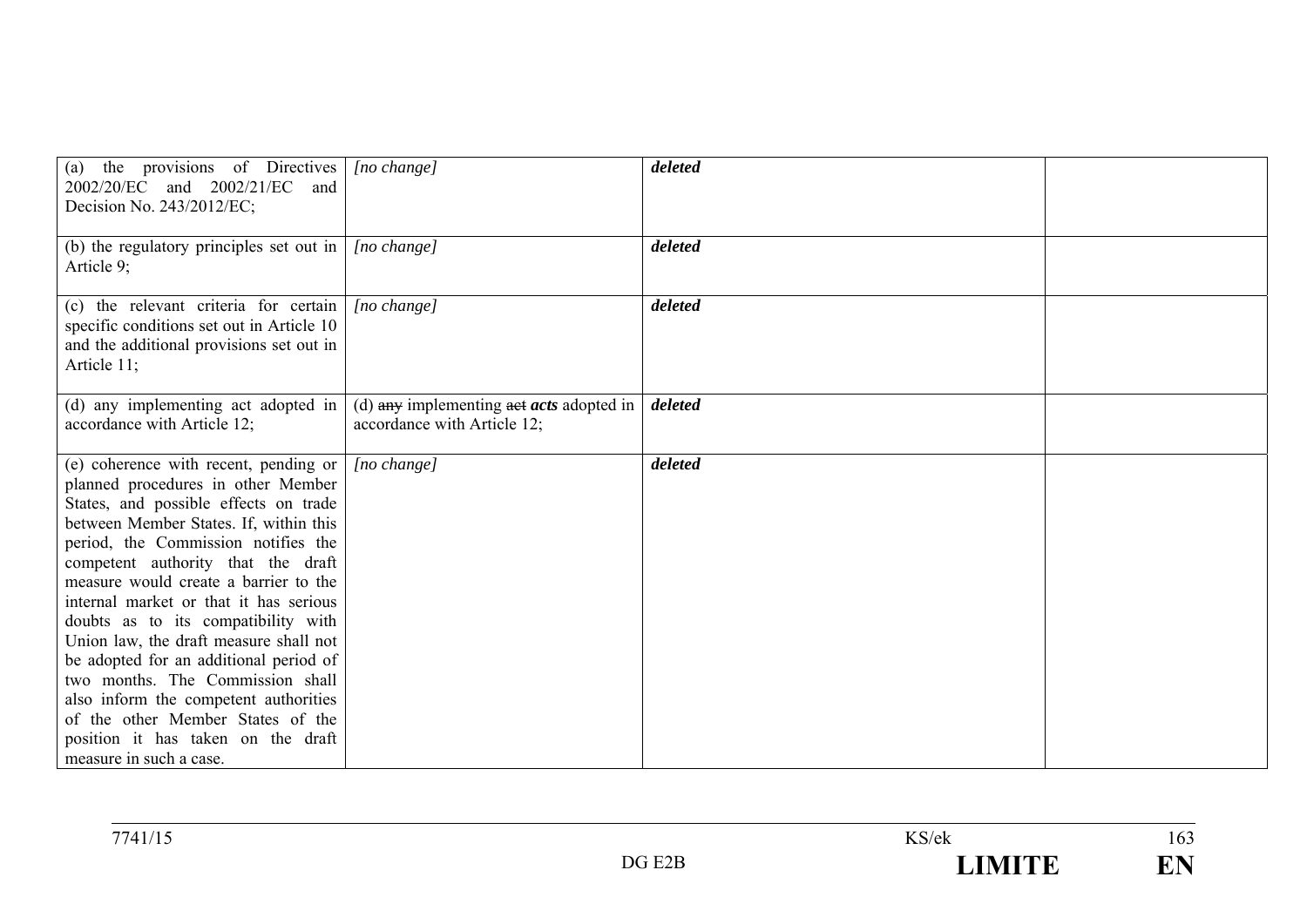| 3. Within the additional two-month<br>period referred to in paragraph 2, the<br>Commission and the competent<br>authority concerned shall cooperate<br>closely to identify the most appropriate<br>and effective measure in the light of the<br>criteria referred to in paragraph 2,<br>whilst taking due account of the views<br>of market participants and the need to<br>ensure the development of consistent<br>regulatory practice. | $[no \space change]$ | deleted |  |
|------------------------------------------------------------------------------------------------------------------------------------------------------------------------------------------------------------------------------------------------------------------------------------------------------------------------------------------------------------------------------------------------------------------------------------------|----------------------|---------|--|
| 4. At any stage during the procedure,<br>the competent authority may amend or<br>withdraw its draft measure taking<br>utmost account of the Commission's<br>notification referred to in paragraph 2.                                                                                                                                                                                                                                     | $[no \space change]$ | deleted |  |
| 5. Within the additional two-month<br>period referred in paragraph 2, the<br>Commission may:                                                                                                                                                                                                                                                                                                                                             | $[no \space change]$ | deleted |  |
| a) present a draft decision to the<br>Communications Committee requiring<br>the competent authority concerned to<br>withdraw the draft measure. The draft<br>decision shall be accompanied by a<br>detailed and objective analysis of why<br>the Commission considers that the draft<br>measure should not be adopted as                                                                                                                 | $[no \space change]$ | deleted |  |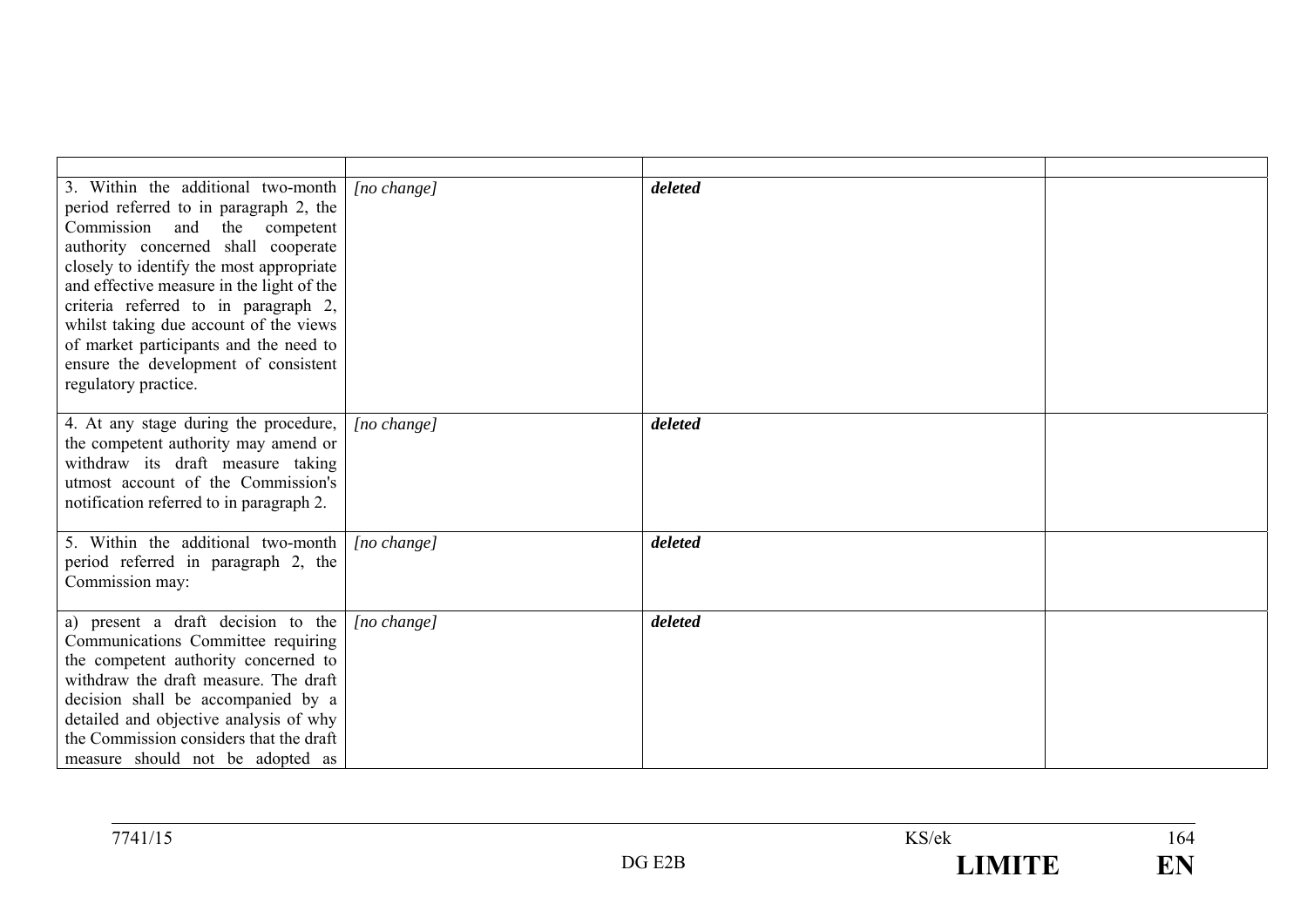| notified, together where necessary with<br>specific proposals for amending the<br>draft measure; or                                                                                                                                                                                                                                                                                                                                                                                                                                                                                                                                                                                                                                                                             |                      |         |  |
|---------------------------------------------------------------------------------------------------------------------------------------------------------------------------------------------------------------------------------------------------------------------------------------------------------------------------------------------------------------------------------------------------------------------------------------------------------------------------------------------------------------------------------------------------------------------------------------------------------------------------------------------------------------------------------------------------------------------------------------------------------------------------------|----------------------|---------|--|
| b) take a decision changing its position<br>in relation to the draft measure<br>concerned.                                                                                                                                                                                                                                                                                                                                                                                                                                                                                                                                                                                                                                                                                      | [no change]          | deleted |  |
| 6. Where the Commission has not<br>presented a draft decision referred to in<br>paragraph $5(a)$ or takes a decision<br>referred to in paragraph $5(b)$ , the<br>competent authority concerned may<br>adopte the draft measure. Where the<br>Commission has presented a draft<br>decision referred to in accordance with<br>paragraph 5(a), the draft measure shall<br>not be adopted by the competent<br>authority for a period not exceeding six<br>months from the notification sent to the<br>competent authority pursuant to<br>paragraph 2. The Commission may<br>decide to change its position in relation<br>to the draft measure concerned at any<br>stage of the procedure, including after<br>the submission of a draft decision to<br>the Communications Committee. | $[no \ change]$      | deleted |  |
| 7. The Commission shall adopt any<br>decision requiring the competent<br>authority to withdraw its draft measure                                                                                                                                                                                                                                                                                                                                                                                                                                                                                                                                                                                                                                                                | $[no \space change]$ | deleted |  |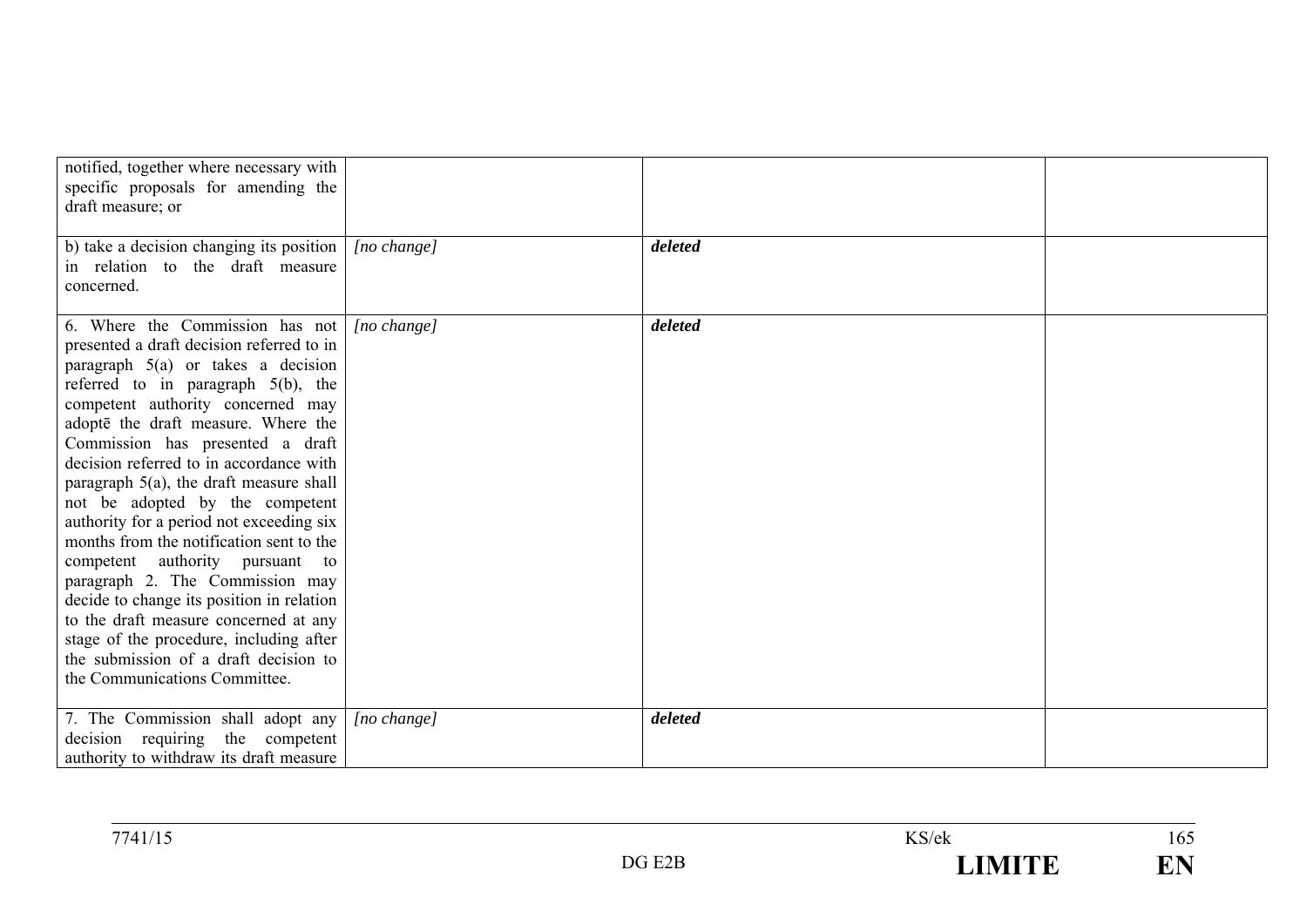| by means of implementing acts. Those<br>implementing act shall be adopted in<br>accordance with the examination<br>procedure referred to in Article 33(2).                                                                                                                                                                                                                                                                                                                                    |                      |         |  |
|-----------------------------------------------------------------------------------------------------------------------------------------------------------------------------------------------------------------------------------------------------------------------------------------------------------------------------------------------------------------------------------------------------------------------------------------------------------------------------------------------|----------------------|---------|--|
| 8. Where the Commission has adopted<br>decision in accordance with<br>a<br>paragraph 7, the competent authority<br>shall amend or withdraw the draft<br>measure within six months of the date<br>of notification of the Commission's<br>decision. When the draft measure is<br>amended, the competent authority shall<br>undertake a public consultation where<br>appropriate, and shall make the<br>amended draft measure accessible to<br>the Commission in accordance with<br>paragraph 1. | $[no \ change]$      | deleted |  |
| 9. The competent authority concerned<br>shall take the utmost account of any<br>comments of competent authorities of<br>the other Member States and the<br>Commission and may, except in cases<br>covered by the third sub-paragraph of<br>paragraph 2, by the second sub-<br>paragraph of paragraph 6 and by<br>paragraph 7, adopt the resulting draft<br>measure and where it does so, shall<br>communicate it to the Commission.                                                           | $[no \space change]$ | deleted |  |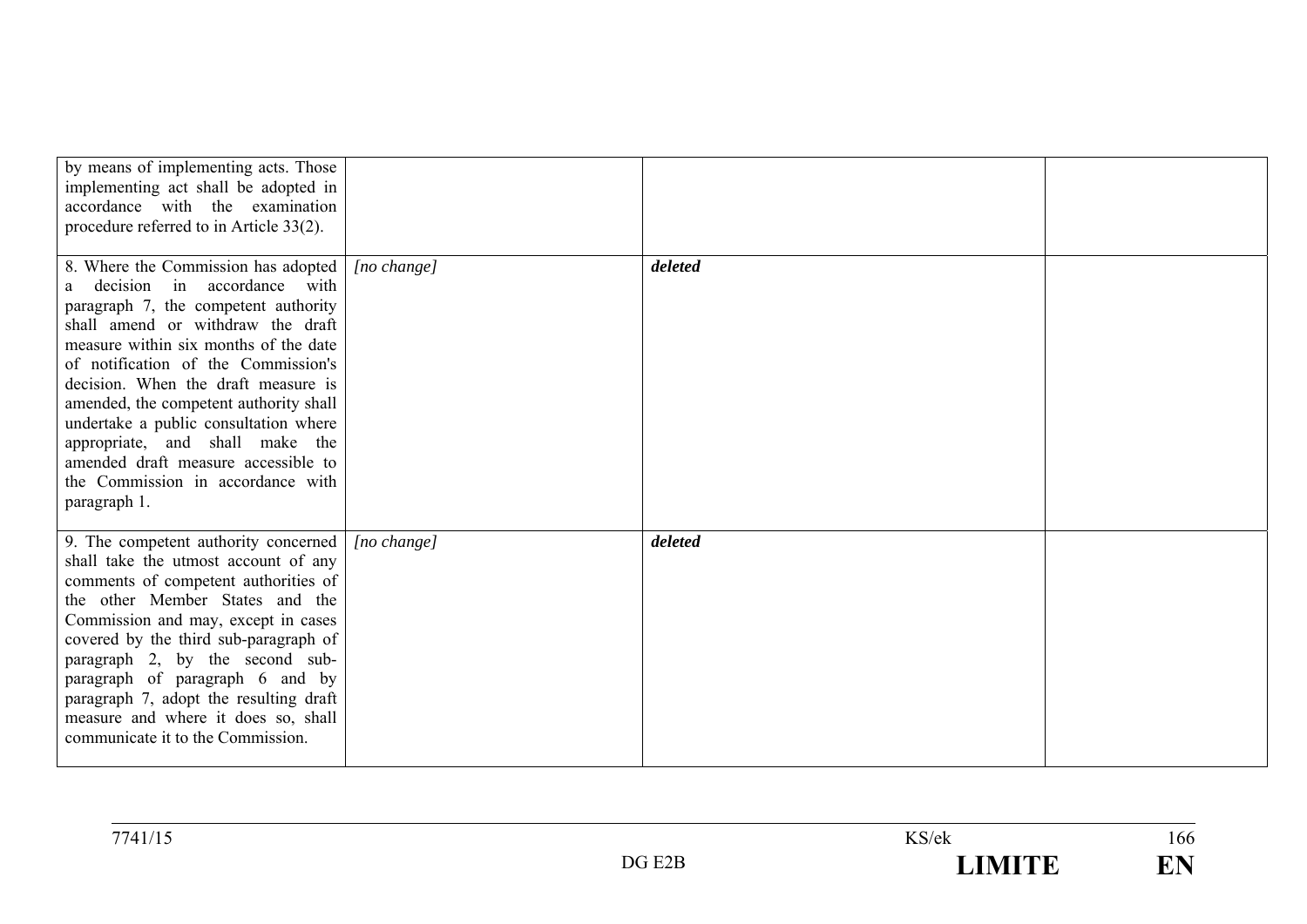| 10. The competent authority shall [ <i>no change</i> ]<br>inform the Commission of the results<br>of the procedure to which its measure<br>relates once that procedure has been<br>concluded.                                                                                                                                                                                                            |                      | deleted |  |
|----------------------------------------------------------------------------------------------------------------------------------------------------------------------------------------------------------------------------------------------------------------------------------------------------------------------------------------------------------------------------------------------------------|----------------------|---------|--|
| Article 14 – Access to radio local<br>area networks                                                                                                                                                                                                                                                                                                                                                      | [no changes]         | deleted |  |
| 1. National competent authorities shall<br>allow the provision of access through<br>radio local area networks to the<br>network of a provider of electronic<br>communications to the public as well<br>as the use of the harmonised radio<br>spectrum for such provision, subject<br>only to general authorisation.                                                                                      | [no change]          | deleted |  |
| 2. National competent authorities shall<br>not prevent providers of electronic<br>communications to the public from<br>allowing access for the public to their<br>networks, through radio local area<br>networks, which may be located at an<br>end user's premises, subject to<br>the<br>compliance<br>with<br>general<br>authorisation conditions and the prior<br>informed agreement of the end user. | [no change]          | deleted |  |
| of<br>3 <sub>1</sub><br>Providers<br>electronic<br>communications to the public shall not                                                                                                                                                                                                                                                                                                                | $[no \space change]$ | deleted |  |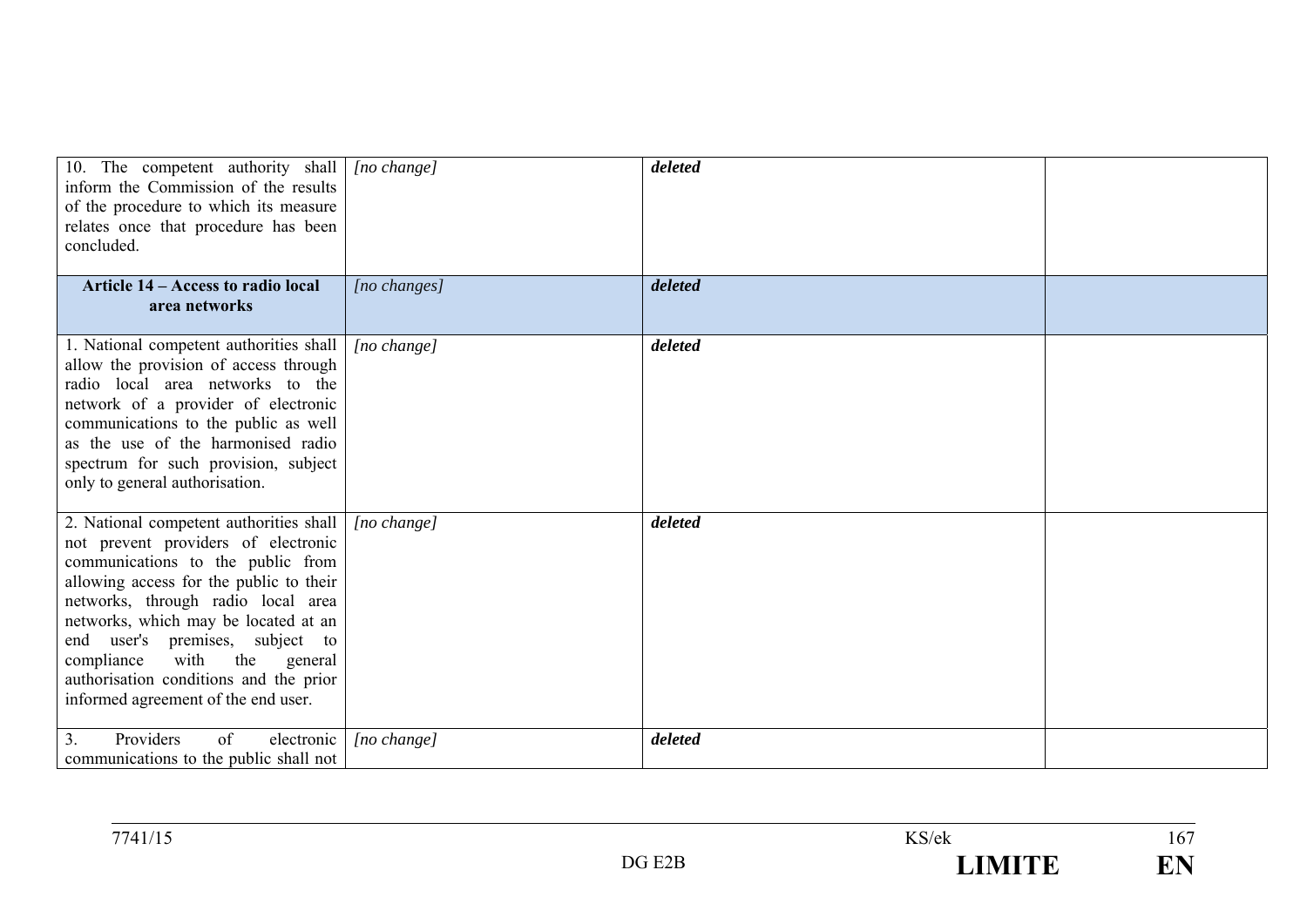| unilaterally restrict:                                                                                                                                                                                                                                                                                                                                        |                      |         |  |
|---------------------------------------------------------------------------------------------------------------------------------------------------------------------------------------------------------------------------------------------------------------------------------------------------------------------------------------------------------------|----------------------|---------|--|
| a) the right of end users to accede to<br>radio local area networks of their<br>choice provided by third parties;                                                                                                                                                                                                                                             | $[no \space change]$ | deleted |  |
| b) the right of end users to allow<br>reciprocally or more generally access<br>to the networks of such providers by<br>other end users through radio local area<br>networks, including on the basis of<br>third-party initiatives which federate<br>and make publicly accessible the radio<br>local area networks of different end<br>users.                  | [no change]          | deleted |  |
| 4. National competent authorities shall<br>not restrict the right of end users to<br>allow reciprocally or more generally<br>access to their radio local area<br>networks by other end users, including<br>on the basis of third-party initiatives<br>which federate and make publicly<br>accessible the radio local area networks<br>of different end users. | $[no \space change]$ | deleted |  |
| 5. National competent authorities shall<br>not restrict the provision of public<br>access to radio local area networks:                                                                                                                                                                                                                                       | [no change]          | deleted |  |
| (a) by public authorities on or in the $\vert$<br>immediate vicinity of premises                                                                                                                                                                                                                                                                              | $[no \space change]$ | deleted |  |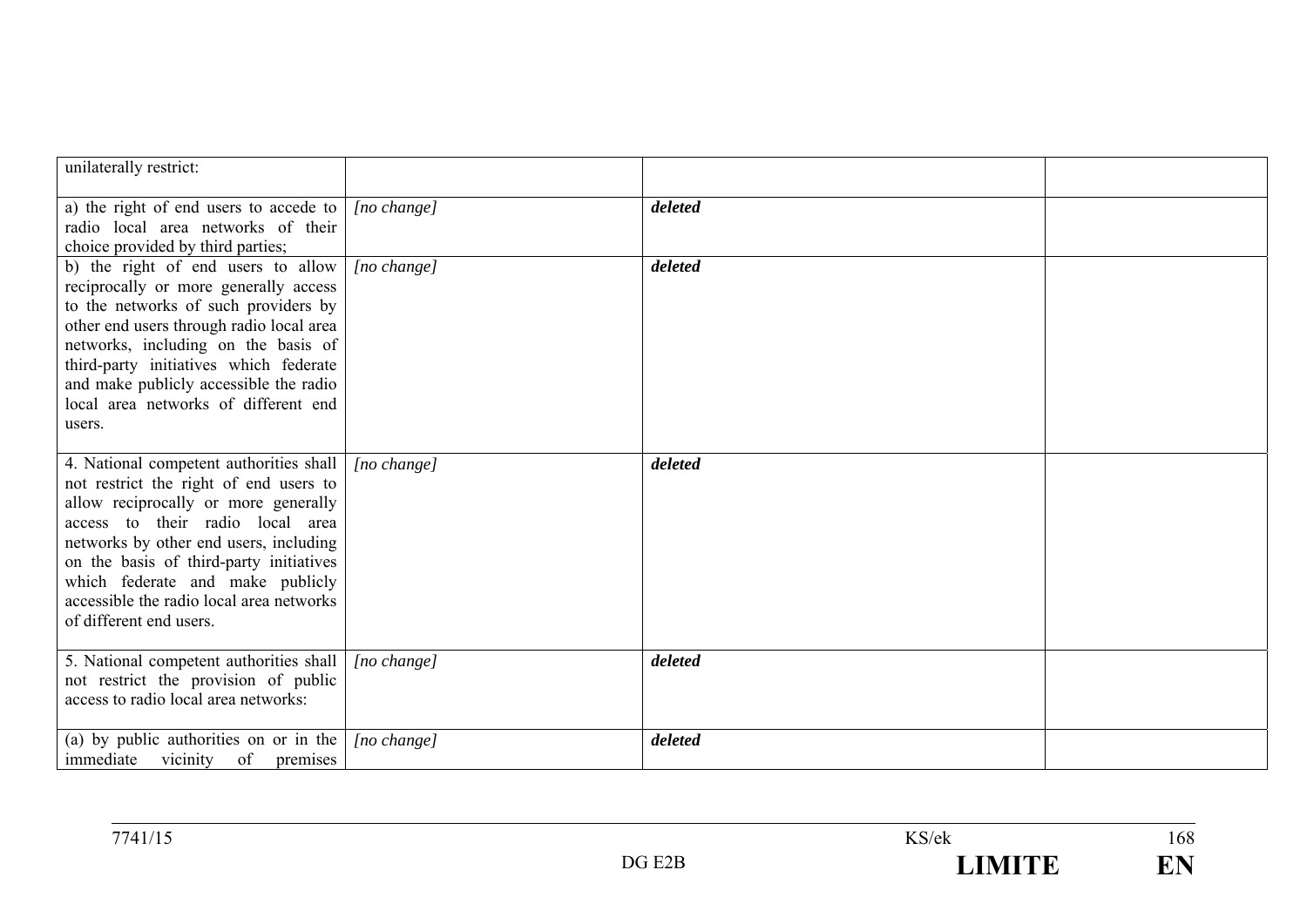| occupied by such publice authorities,<br>when it is ancillary to the public<br>services provided on such premises;                                                                                                                                                                                                                                                                                                                                               |              |         |  |
|------------------------------------------------------------------------------------------------------------------------------------------------------------------------------------------------------------------------------------------------------------------------------------------------------------------------------------------------------------------------------------------------------------------------------------------------------------------|--------------|---------|--|
| (b) by initiatives of non-governmental<br>organisations or public authorities to<br>federate and make reciprocally or more<br>generally accessible the radio local area<br>networks of different end users,<br>including, where applicable, the radio<br>local area networks to which public<br>access is provided in accordance with<br>sub-point (a).                                                                                                          | [no change]  | deleted |  |
| 6. An undertaking, public authority or<br>other end user shall not be deemed to<br>provider of electronic<br>a<br>be<br>communications to the public solely by<br>virtue of the provision of public access<br>to radio local area networks, where<br>such provision is not commercial in<br>character, or is merely ancillary to<br>another commercial activity or public<br>service which is not dependent on the<br>conveyance of signals on such<br>networks. | [no change]  | deleted |  |
| <b>Article 15 – Deployment and</b><br>operation of small-area wireless<br>access points                                                                                                                                                                                                                                                                                                                                                                          | [no changes] | deleted |  |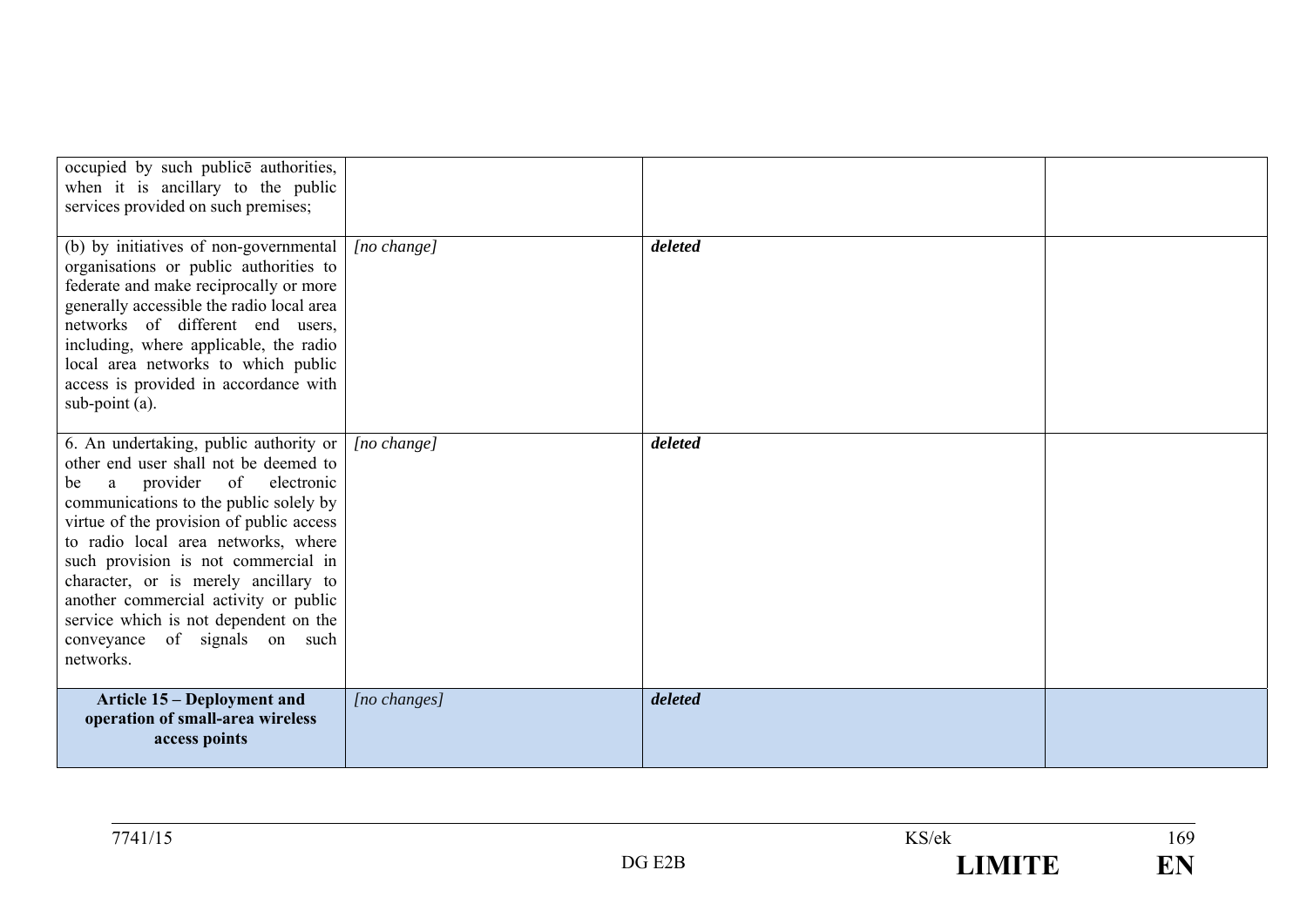| 1. National competent authorities shall           | $[no \ change]$                                                               | deleted |  |
|---------------------------------------------------|-------------------------------------------------------------------------------|---------|--|
| allow the deployment, connection and              |                                                                               |         |  |
| operation of unobtrusive small-area               |                                                                               |         |  |
| wireless access points under the                  |                                                                               |         |  |
| general authorisation regime and shall            |                                                                               |         |  |
| not unduly restrict that deployment,              |                                                                               |         |  |
| connection or operation through                   |                                                                               |         |  |
| individual town planning permits or in            |                                                                               |         |  |
| any other way, whenever such use is in            |                                                                               |         |  |
| compliance<br>with<br>implementing                |                                                                               |         |  |
| adopted<br>measures<br>pursuant<br>to             |                                                                               |         |  |
| paragraph 2. This paragraph is without            |                                                                               |         |  |
| prejudice to the authorisation regime             |                                                                               |         |  |
| for the radio spectrum employed to                |                                                                               |         |  |
| operate small-area wireless access                |                                                                               |         |  |
| points.                                           |                                                                               |         |  |
|                                                   |                                                                               |         |  |
|                                                   | 2. For the purposes of the uniform $\vert$ 2. For the purposes of the uniform | deleted |  |
| of<br>the<br>implementation<br>general            | implementation<br>of<br>the<br>general                                        |         |  |
| for<br>the<br>authorisation<br>regime             | authorisation regime for the deployment,                                      |         |  |
| deployment, connection and operation              | connection and operation of small-area                                        |         |  |
| of small-area wireless access points              | wireless access points pursuant to                                            |         |  |
| pursuant to<br>paragraph<br>the<br>$\mathbf{1}$ . | paragraph 1, the Commission may shall,                                        |         |  |
| Commission may, by means of an                    | by means of an implementing act to be                                         |         |  |
| implementing act, specify technical               | adopted within one year from the date                                         |         |  |
| characteristics<br>for<br>the<br>design,          | of entry into force of this Regulation,                                       |         |  |
| deployment and operation of small-                | specify technical characteristics for the                                     |         |  |
| area wireless access points, compliance           | design, deployment and operation of                                           |         |  |
| with which<br>shall<br>their<br>ensure            | small-area wireless access points,                                            |         |  |
| unobtrusive character when in use in              | compliance with which shall ensure their                                      |         |  |
| different<br>The<br>local<br>contexts.            | unobtrusive character when in use in                                          |         |  |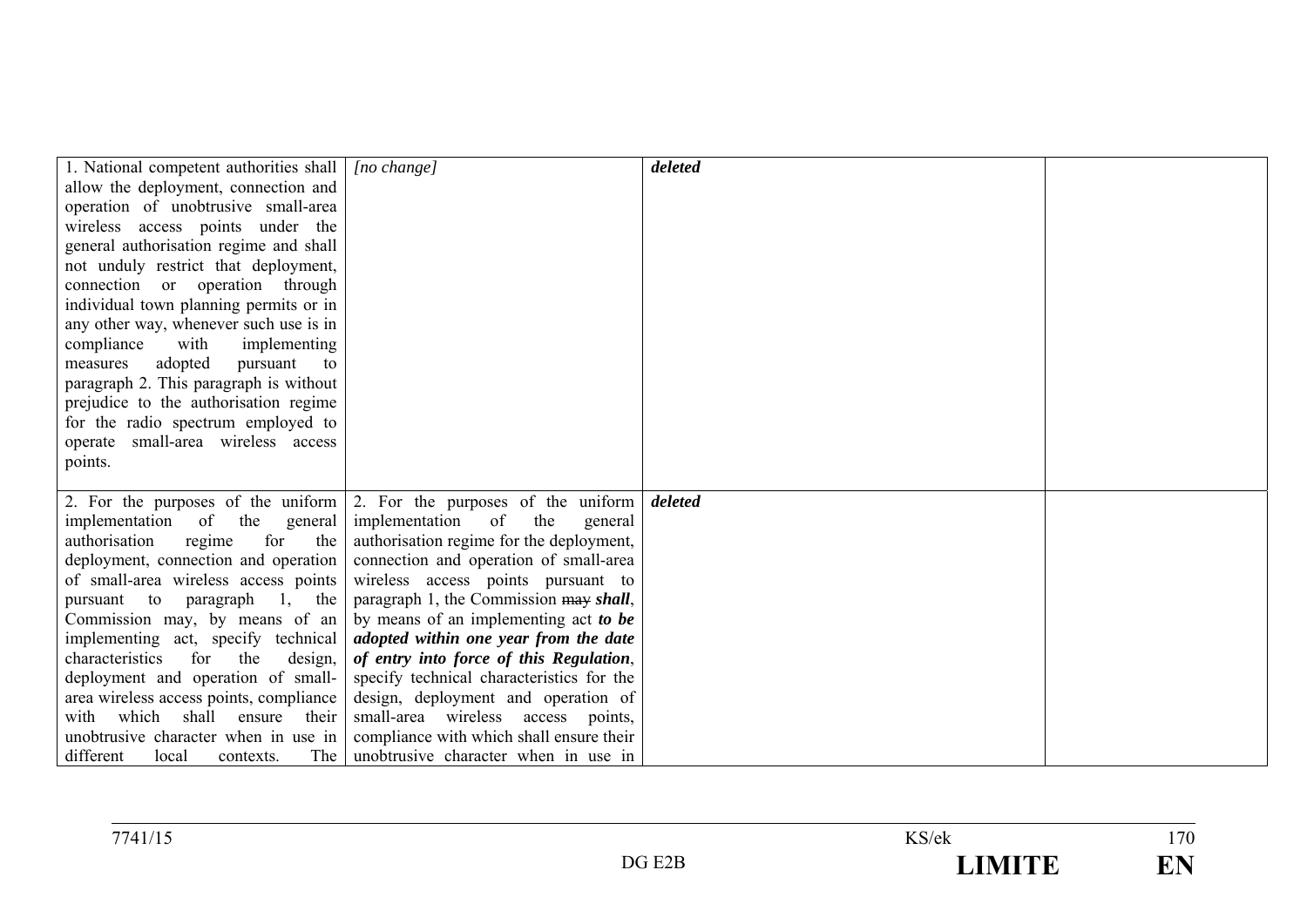| Commission shall specify those            | The<br>different<br>local<br>contexts.            |         |  |
|-------------------------------------------|---------------------------------------------------|---------|--|
| technical characteristics by reference to | Commission<br>shall<br>specify<br>those           |         |  |
| the maximum size, power and               | technical characteristics by reference to         |         |  |
| electromagnetic characteristics, as well  | the maximum size, power and                       |         |  |
| as the visual impact, of the deployed     | electromagnetic characteristics, as well          |         |  |
| small-area wireless access points.        | as the visual impact, of the deployed             |         |  |
| Those technical characteristics for use   | small-area wireless access points. Those          |         |  |
| of smallarea wireless access points       | technical characteristics for use of small-       |         |  |
| shall at a minimum comply with the        | area wireless access points shall at a            |         |  |
| Directive<br>requirements<br>of           | minimum comply with the requirements              |         |  |
| $2013/35/EU^{38}$ and with the thresholds | of Directive $2013/35/EU^{38}$ and with the       |         |  |
| defined in Council Recommendation         | defined<br>thresholds<br>Council<br>$\sin$        |         |  |
| No 1999/519/EC <sup>39</sup> .            | Recommendation No $1999/519/EC^{39}$ .            |         |  |
| The characteristics specified in order    | The <i>technical</i> characteristics specified in | deleted |  |
| for the deployment, connection and        | order for the deployment, connection              |         |  |
| operation of smallarea wireless access    | and operation of small-area wireless              |         |  |
| point to benefit from paragraph 1 shall   | access point to benefit from paragraph 1          |         |  |
| be without prejudice to the essential     | shall be without prejudice to the                 |         |  |
| requirements of Directive 1999/5/EC       | essential requirements of Directive               |         |  |
| of the European Parliament and the        | 1999/5/EC of the European Parliament              |         |  |
| Council relative to the placing on the    | and the Council relative to the placing           |         |  |
| market of such products <sup>40</sup> .   | on the market of such products <sup>40</sup> .    |         |  |
| Article 16 – Radio spectrum               | deleted                                           | deleted |  |

**<sup>38</sup>** Directive 2013/35/EU of the European Parliament and of the Council of 26 June 2013 on the minimum health and safety requirements regarding the exposure of workers to the risks arising from physical agents (electromagnetic fields) (20th individual Directive within the meaning of Article 16(1) of Directive 89/391/EEC) and repealing Directive 2004/40/EC (OJ L 179, 29.6.2013, p. 1).

<sup>&</sup>lt;sup>39</sup> Recommendation 1999/519/EC of the Council of 12 July 1999 on the limitation of exposure of the general public to electromagnetic fields (0 Hz to 300) GHz) (OJ L 1999, 30.7.1999, p. 59).

<sup>&</sup>lt;sup>40</sup> Directive 1999/5/EC of the European Parliament and the Council of 9 March 1999 on radio equipment and telecommunications terminal equipment and the mutual recognition of their conformity (OJ L 91, 7.4.1999, p. 10).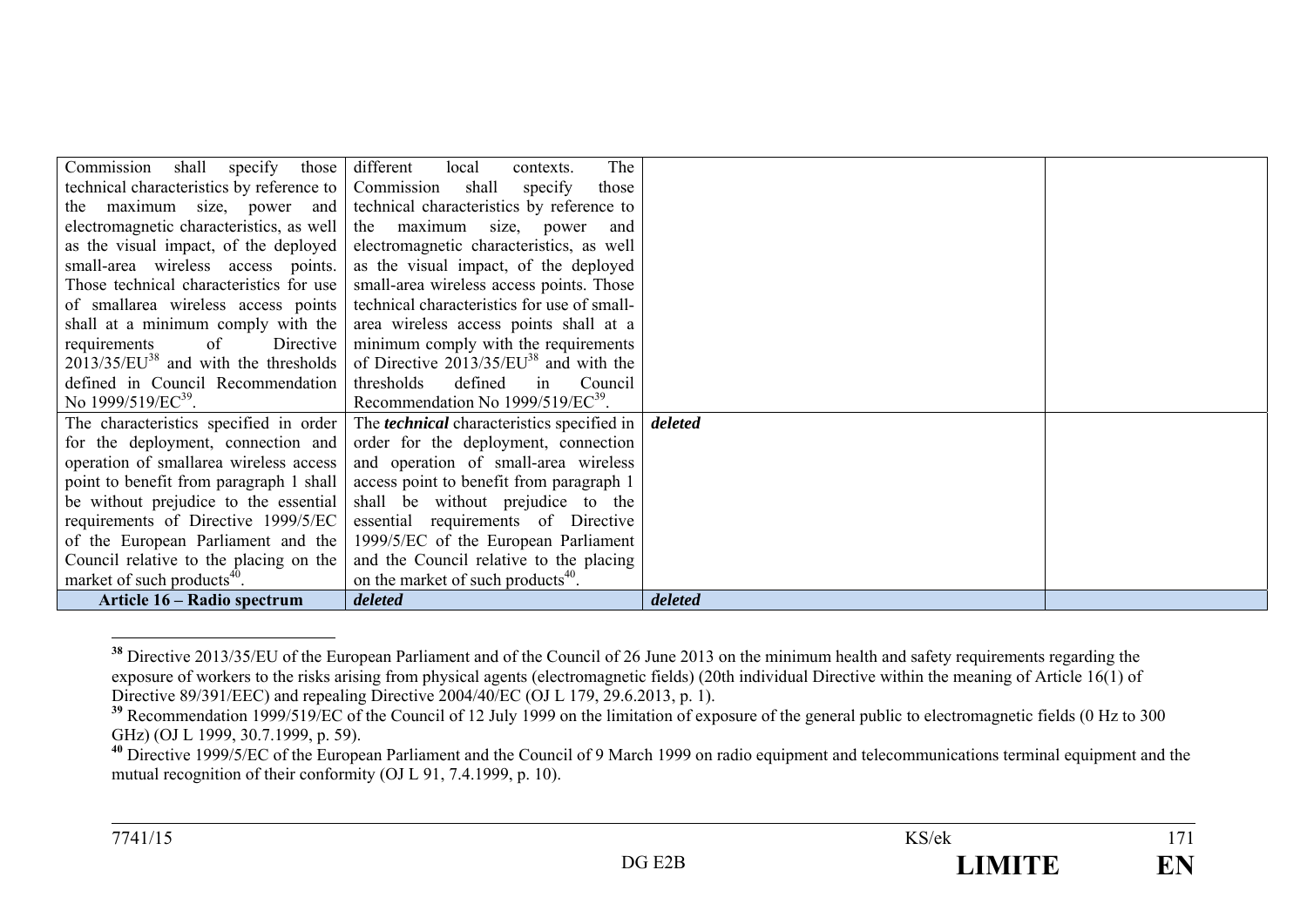| coordination among Member States                                                                                                                                                                                                                                                                                                                                                                                                                                                                                                             |         |         |  |
|----------------------------------------------------------------------------------------------------------------------------------------------------------------------------------------------------------------------------------------------------------------------------------------------------------------------------------------------------------------------------------------------------------------------------------------------------------------------------------------------------------------------------------------------|---------|---------|--|
| Without<br>prejudice<br>to their<br>1.<br>obligations under relevant international<br>agreements including ITU Radio<br>Regulations, the national competent<br>authorities shall ensure that the use of<br>radio spectrum is organised on their<br>territory, and shall in particular take all<br>necessary radio spectrum allocation or<br>assignment measures, in order that no<br>other Member State is impeded from<br>allowing on its territory the use of a<br>specific harmonised<br>in<br>band<br>accordance with Union legislation. | deleted | deleted |  |
| 2. Member States shall cooperate with<br>other in the<br>cross-border<br>each<br>coordination of the use of radio<br>spectrum in order to ensure compliance<br>with paragraph 1 and to ensure that no<br>Member State is denied equitable<br>access to radio spectrum.                                                                                                                                                                                                                                                                       | deleted | deleted |  |
| 3. Any concerned Member State may<br>invite the Radio Spectrum Policy<br>Group to use its good offices to assist it<br>and any other Member State in<br>complying with this Article. The<br>Commission may adopt implementing<br>measures to ensure that coordinated                                                                                                                                                                                                                                                                         | deleted | deleted |  |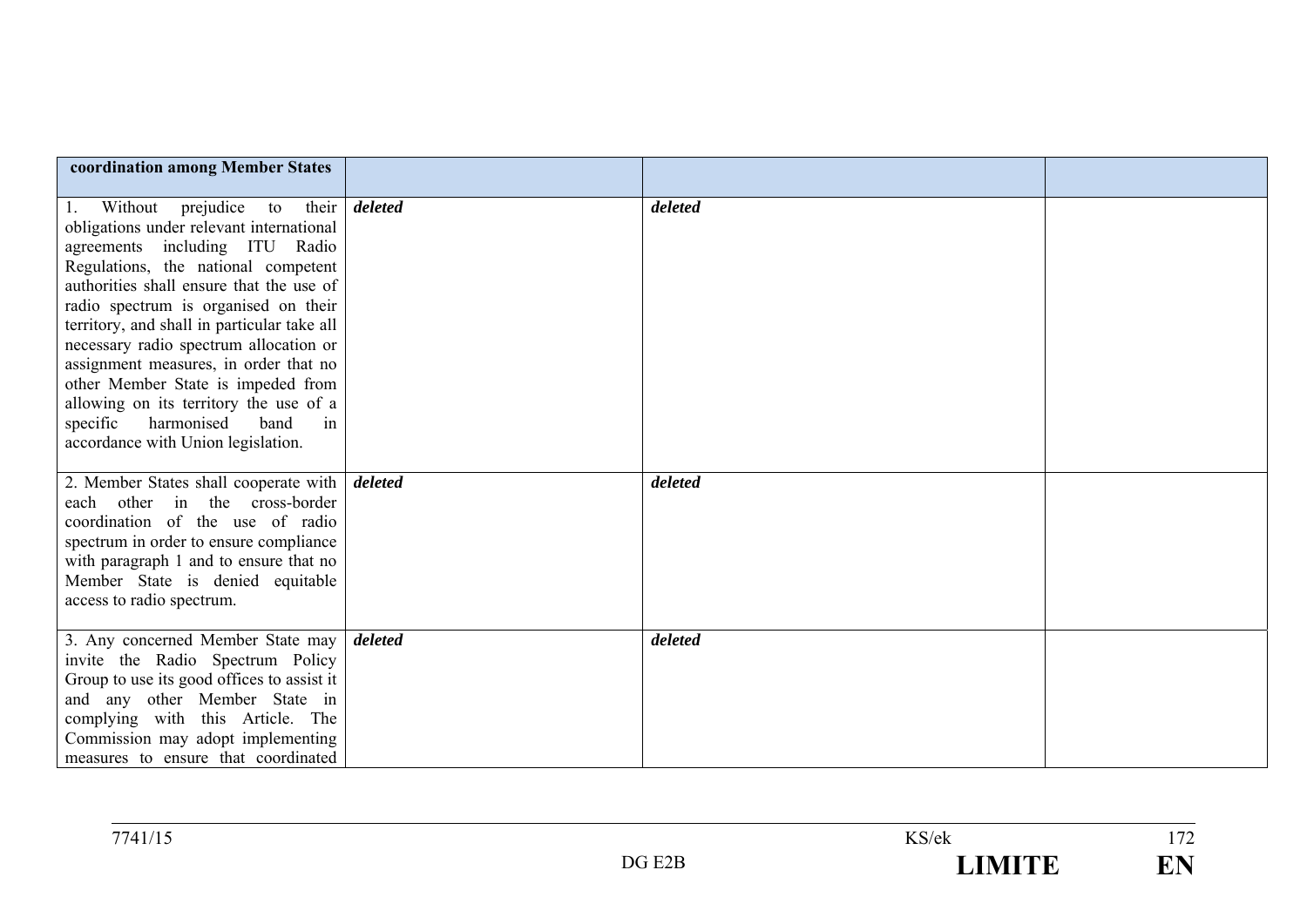| outcomes respect the requirement of<br>equitable access to radio spectrum<br>among the relevant Member States, to<br>resolve any practical inconsistencies<br>between distinct coordinated outcomes<br>between different Member States, or to<br>ensure the enforcement of coordinated<br>solutions under Union law. Those<br>implementing acts shall be adopted in<br>accordance with the examination<br>procedure referred to in Article 33(2). |         |         |  |
|---------------------------------------------------------------------------------------------------------------------------------------------------------------------------------------------------------------------------------------------------------------------------------------------------------------------------------------------------------------------------------------------------------------------------------------------------|---------|---------|--|
| Section 2 – European virtual access<br>products Article 17 – European                                                                                                                                                                                                                                                                                                                                                                             | deleted | deleted |  |
| virtual broadband access producet                                                                                                                                                                                                                                                                                                                                                                                                                 |         |         |  |
| 1. The provision of a virtual broadband<br>access product imposed in accordance<br>with Article 8 and 12 of Directive<br>2002/19/EC shall be considered as the<br>provision of a European virtual<br>broadband access product if it is<br>supplied in accordance with the<br>minimum parameters listed in one of<br>the Offers set out in Annex I and<br>cumulatively meets the following<br>substantive requirements:                            | deleted | deleted |  |
| (a) ability to be offered as a high<br>quality product anywhere in the Union;                                                                                                                                                                                                                                                                                                                                                                     | deleted | deleted |  |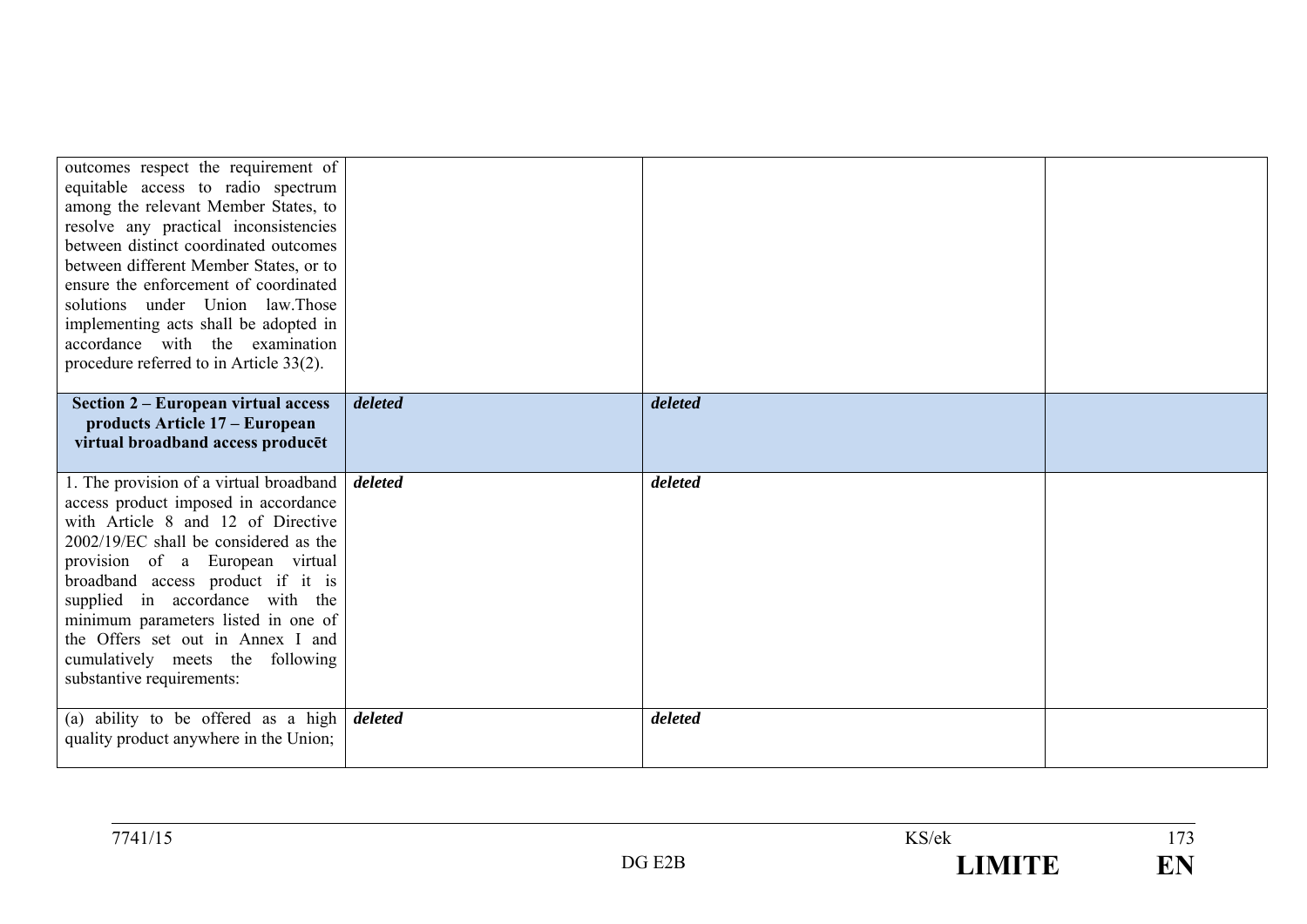| (b) maximum degree of network and <i>deleted</i><br>service interoperability and non-<br>discriminatory network management<br>between operators consistently with<br>network topology;                                                  |                   | deleted |  |
|-----------------------------------------------------------------------------------------------------------------------------------------------------------------------------------------------------------------------------------------|-------------------|---------|--|
| (c) capacity to serve end-users on $\delta$ deleted<br>competitive terms;                                                                                                                                                               |                   | deleted |  |
| (d) cost-effectiveness, taking into<br>account the capacity to be implemented<br>on existing and newly built networks<br>and to co-exist with other access<br>products that may be provided on the<br>same network infrastructure;      | deleted           | deleted |  |
| (e) operational effectiveness,<br>particular in respect of limiting to the<br>implementation<br>possible<br>extent<br>obstacles and deployment costs for<br>virtual broadband access providers and<br>virtual broadband access seekers; | in <i>deleted</i> | deleted |  |
| (f) respect of the rules on protection of $\vert$ <i>deleted</i><br>privacy, personal data, security and<br>integrity of networks and transparency<br>in conformity with Union law.                                                     |                   | deleted |  |
| Commission<br>shall<br>2.<br>be  <br>The<br>empowered to adopt delegated acts in<br>accordance with Article 32 in order to                                                                                                              | deleted           | deleted |  |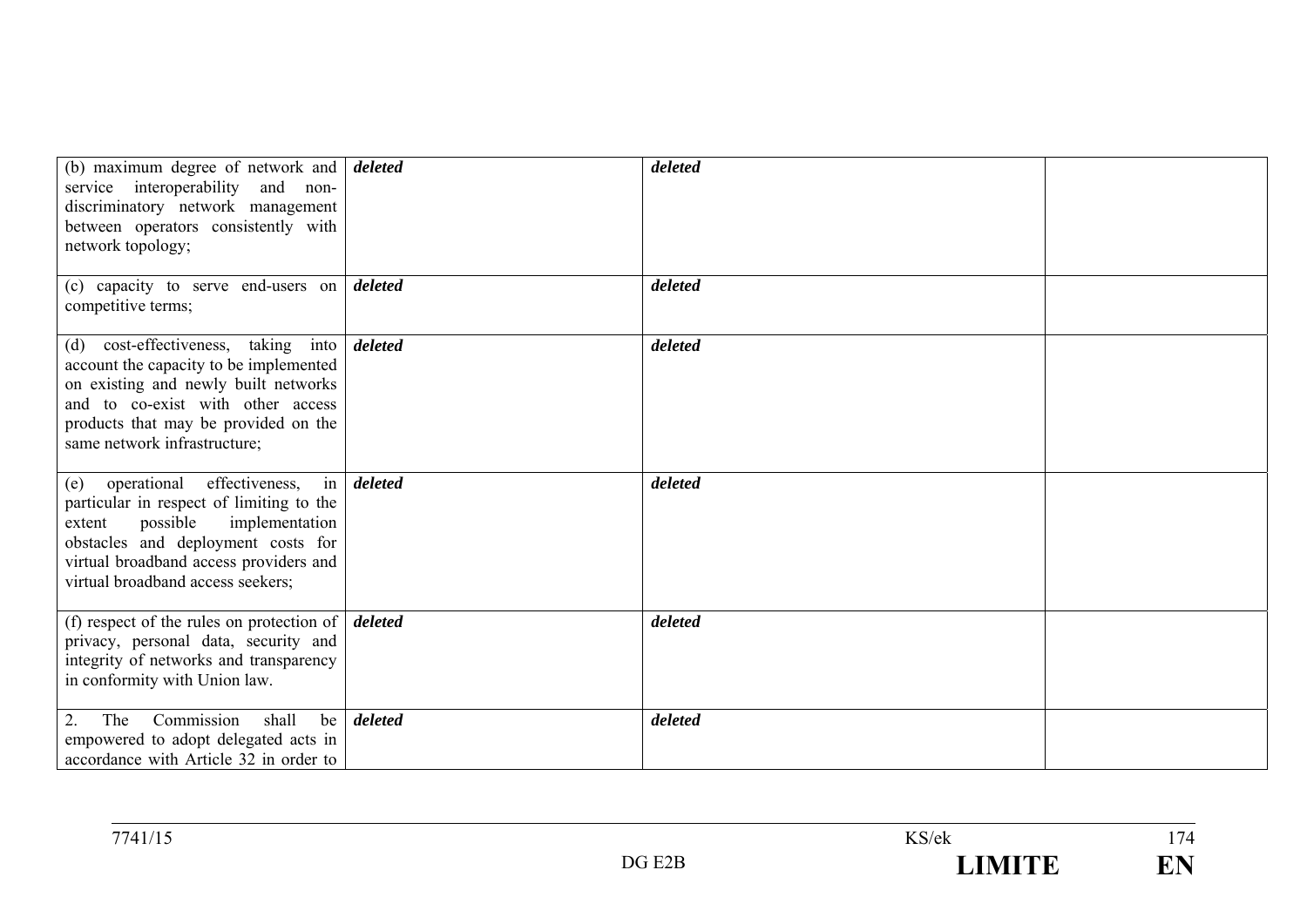| adapt Annex I in light of market and<br>technological developments, so as to<br>continue to meet the substantive<br>requirements listed in paragraph 1. | <b>Article 17a</b>                                                                                                                                                                                                                                                                                                                                                                                                                                                                                                                                                                                                                                    |  |
|---------------------------------------------------------------------------------------------------------------------------------------------------------|-------------------------------------------------------------------------------------------------------------------------------------------------------------------------------------------------------------------------------------------------------------------------------------------------------------------------------------------------------------------------------------------------------------------------------------------------------------------------------------------------------------------------------------------------------------------------------------------------------------------------------------------------------|--|
|                                                                                                                                                         | Wholesale high-quality access<br>products allowing the provision of<br>business communications services                                                                                                                                                                                                                                                                                                                                                                                                                                                                                                                                               |  |
|                                                                                                                                                         | 1. National Regulatory Authorities<br>shall consider the proportionality of<br>imposing on providers of electronic<br>communications services designated in<br>accordance with article 16 of Directive<br>2002/21/EC (Framework Directive) as<br>having significant market power in a<br>relevant market relating to the<br>provision of wholesale high-quality<br>electronic communications services an<br>obligation to publish a wholesale<br>reference offer taking into account the<br>BEREC guidelines referred to in<br>paragraph 2. This consideration should<br>take place within one month after the<br>publication of the BEREC guideline. |  |
|                                                                                                                                                         | 2. By 31 December 2015 BEREC shall,<br>after consulting stakeholders and in<br>cooperation with the Commission lay<br>down guidelines specifying<br><i>the</i><br>elements to be included in the reference                                                                                                                                                                                                                                                                                                                                                                                                                                            |  |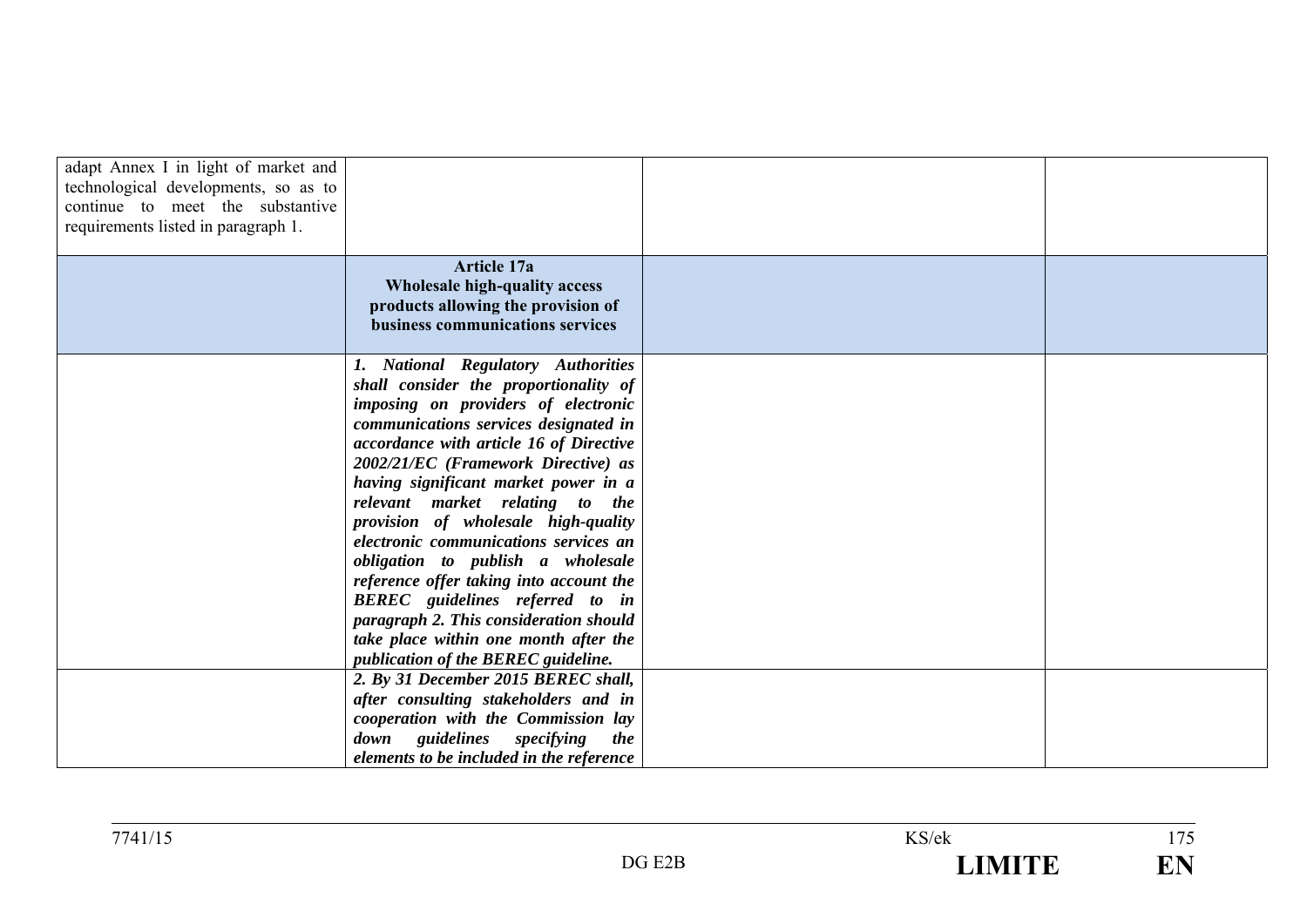| <b>Article 18 – Regulatory conditions</b><br>related to European virtual<br>broadband access producet                                                                                                                                                                                                                                                                                                                                                                                                                                                                                                                     | offer. The guidelines should cover<br>terminating segments of leased lines as<br>a minimum and may cover other<br>business wholesale access products that<br><b>BEREC</b> deems appropriate taking into<br>account retail and wholesale demand<br>as well as regulatory best practices.<br><b>NRAs may require additional elements</b><br>to be included in the reference offer.<br><b>BEREC</b> shall review these guidelines<br>regularly in light of market and<br>technological developments.<br>deleted | deleted |  |
|---------------------------------------------------------------------------------------------------------------------------------------------------------------------------------------------------------------------------------------------------------------------------------------------------------------------------------------------------------------------------------------------------------------------------------------------------------------------------------------------------------------------------------------------------------------------------------------------------------------------------|--------------------------------------------------------------------------------------------------------------------------------------------------------------------------------------------------------------------------------------------------------------------------------------------------------------------------------------------------------------------------------------------------------------------------------------------------------------------------------------------------------------|---------|--|
| 1. A national regulatory authority<br>which has previously imposed on an<br>operator in accordance with Articles 8<br>and 12 of Directive 2002/19/EC any<br>obligation to provide wholesale access<br>to a next-generation network shall<br>assess whether it would be appropriate<br>and proportionate to impose instead an<br>obligation to supply a European virtual<br>broadband access product which<br>least<br>provides<br>equivalent<br>at<br>functionalities to the currently imposed<br>wholesale access products National<br>regulatory authorities referred to in the<br>first subparagraph shall conduct the | deleted                                                                                                                                                                                                                                                                                                                                                                                                                                                                                                      | deleted |  |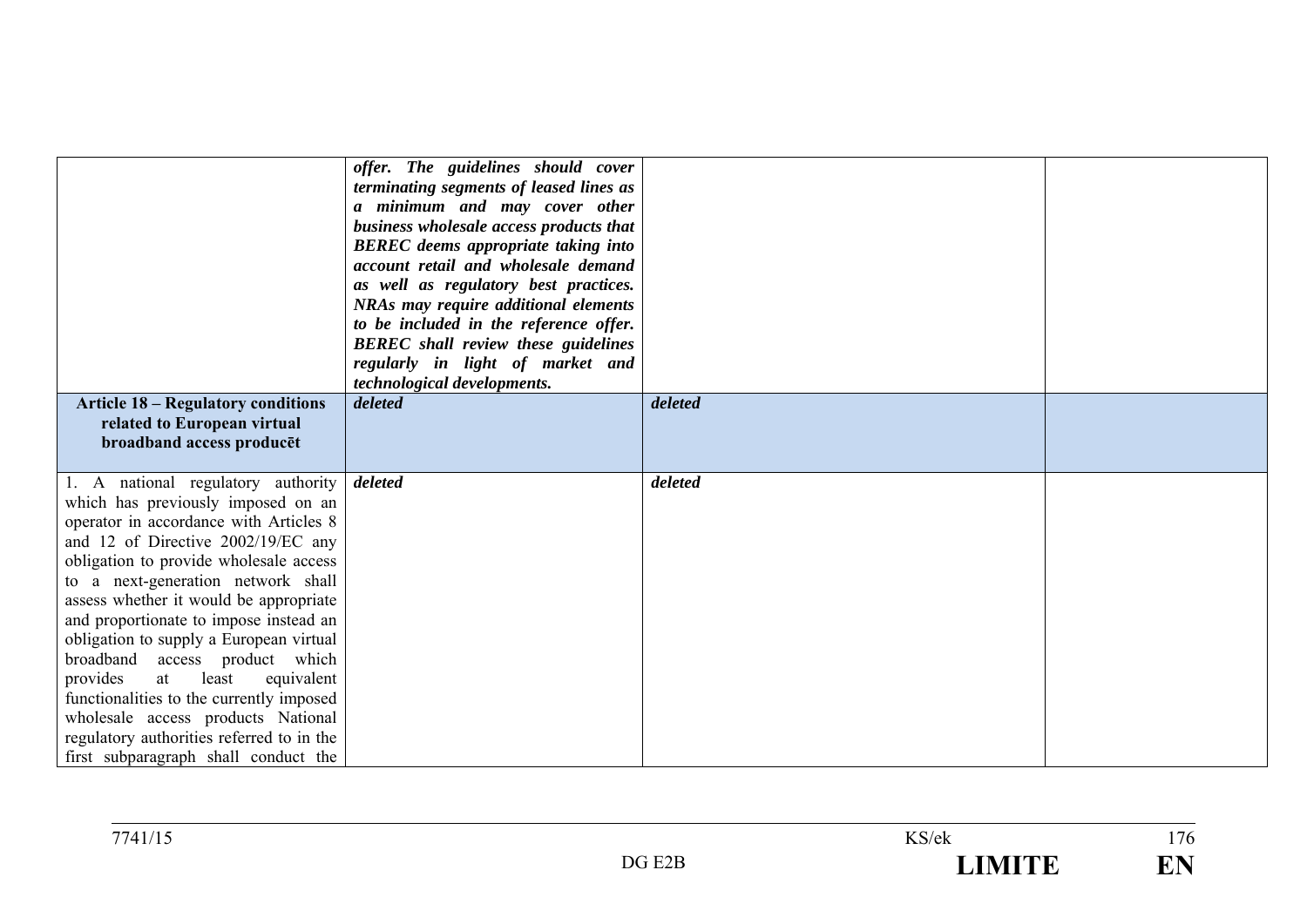| requisite assessment of existing<br>wholesale access remedies as soon as<br>possible after the entry into force of<br>this Regulation, irrespective of the<br>timing of the analysis of relevant<br>markets in accordance with Article<br>$16(6)$ of Directive $2002/21/EC$ . Where<br>a national regulatory authority which<br>has previously imposed an obligation<br>to provide virtual broadband access<br>considers, following its assessment<br>pursuant to the first subparagraph, that<br>a European virtual broadband access<br>product is not appropriate in the<br>specifice circumstances, it shall<br>provide a reasoned explanation in its<br>draft measure in accordance with the<br>procedure set out in Articles 6 and 7 of |         |         |  |
|----------------------------------------------------------------------------------------------------------------------------------------------------------------------------------------------------------------------------------------------------------------------------------------------------------------------------------------------------------------------------------------------------------------------------------------------------------------------------------------------------------------------------------------------------------------------------------------------------------------------------------------------------------------------------------------------------------------------------------------------|---------|---------|--|
| Directive 2002/21/EC.                                                                                                                                                                                                                                                                                                                                                                                                                                                                                                                                                                                                                                                                                                                        |         |         |  |
| 2. Where a national regulatory<br>authority intends to impose on an<br>operator an obligation to provide<br>wholesale access to a next-generation<br>network in accordance with Articles 8<br>and 12 of Directive 2002/19/EC, it<br>shall assess in particular, in addition to<br>the factors set out in Article $12(2)$ of<br>that Directive, the respective merits of<br>imposing                                                                                                                                                                                                                                                                                                                                                          | deleted | deleted |  |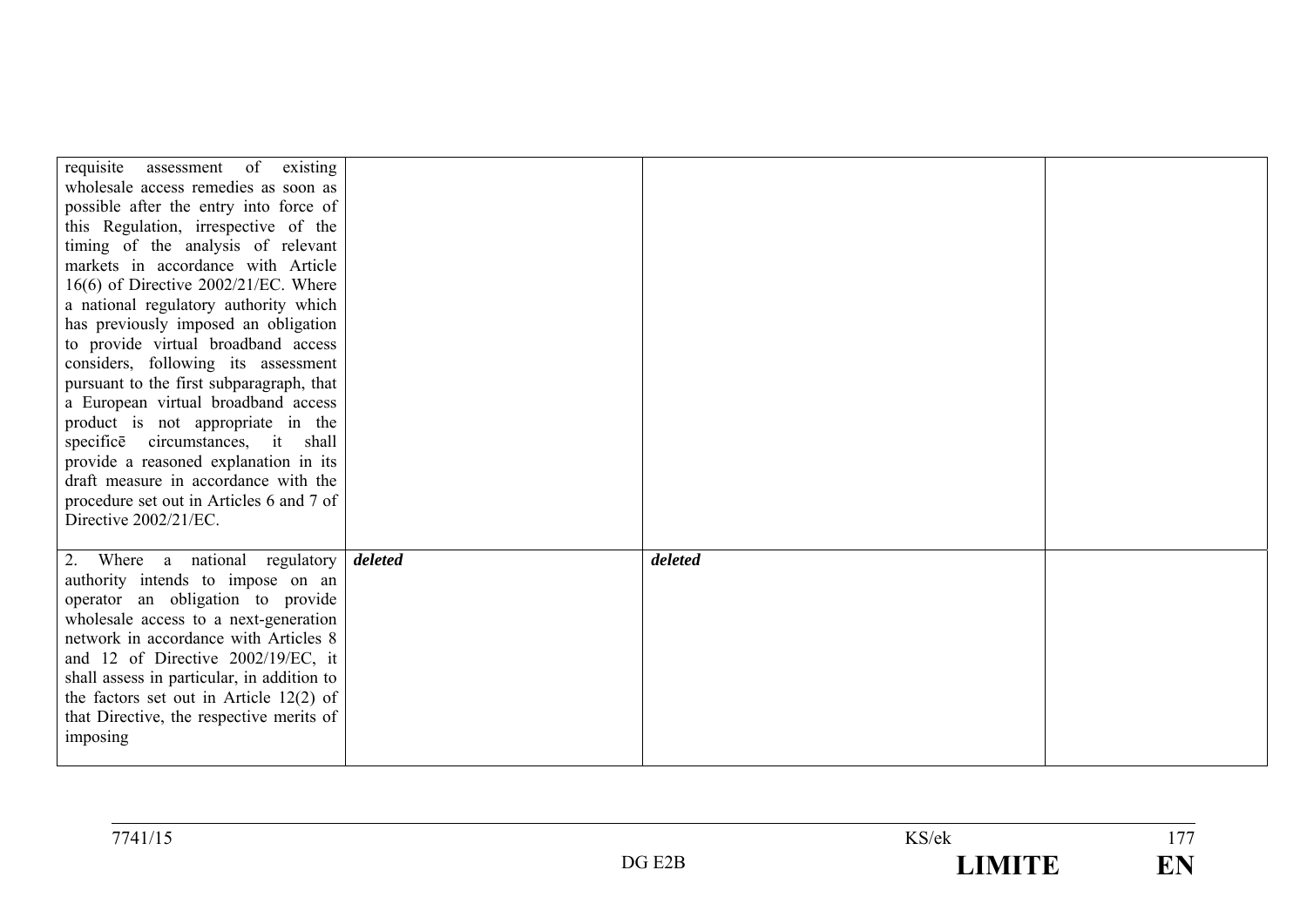| (i) a passive wholesale input, such as $\vert$ <i>deleted</i><br>physical unbundled access to the local<br>loop or the subloop;                                                                                                                                                                                                                                                                                                                                                                                                                                                                                                                                                                                                                     |         | deleted |  |
|-----------------------------------------------------------------------------------------------------------------------------------------------------------------------------------------------------------------------------------------------------------------------------------------------------------------------------------------------------------------------------------------------------------------------------------------------------------------------------------------------------------------------------------------------------------------------------------------------------------------------------------------------------------------------------------------------------------------------------------------------------|---------|---------|--|
| (ii) a non-physical or virtual wholesale  <br>offering<br>equivalent<br>input<br>functionalities, and in particular a<br>European virtual broadband access<br>product that satisfies the substantive<br>requirements and parameters set out in<br>Article $17(1)$ and in Annex I, point 1,<br>of this Regulation.                                                                                                                                                                                                                                                                                                                                                                                                                                   | deleted | deleted |  |
| 3. By way of derogation from Article<br>$12(3)$ of Directive $2002/19$ /EC, where<br>a national regulatory authority intends<br>to impose on an operator an obligation<br>to provide virtual broadband access in<br>accordance with Articles 8 and 12 of<br>that Directive, it shall impose an<br>obligation to supply a European virtual<br>broadband access product which has<br>the most relevant functionalities to<br>meet the regulatory need identified in<br>its assessment. Where a national<br>regulatory authority considers that a<br>European virtual broadband access<br>product would not be appropriate in the<br>specific circumstances, it shall provide<br>a reasoned explanation in its draft<br>measure in accordance with the | deleted | deleted |  |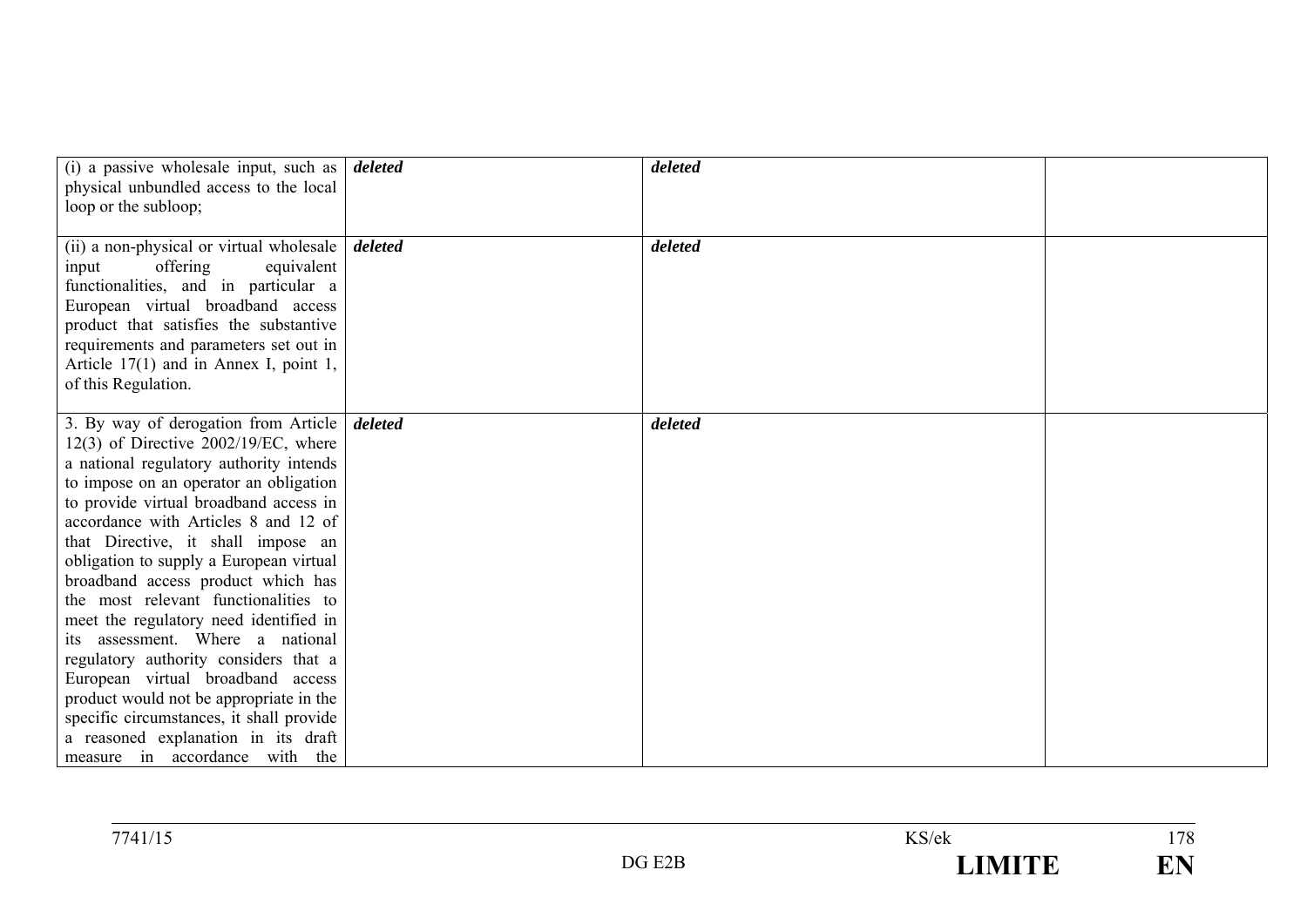| procedure set out in Articles 6 and 7 of<br>Directive 2002/21/EC. |         |         |  |
|-------------------------------------------------------------------|---------|---------|--|
| 4. When assessing pursuant to                                     | deleted | deleted |  |
| paragraphs 1, 2 or 3 whether to impose                            |         |         |  |
| a European virtual broadband access                               |         |         |  |
| product instead of any other possible                             |         |         |  |
| wholesale access product, the national                            |         |         |  |
| regulatory authority shall have regard                            |         |         |  |
| to the interest in convergent regulatory                          |         |         |  |
| conditions throughout the Union for                               |         |         |  |
| wholesale access remedies, the current                            |         |         |  |
| and prospective state of infrastructure-                          |         |         |  |
| based competition and the evolution of                            |         |         |  |
| market conditions towards provision of                            |         |         |  |
| competing next-generation networks,                               |         |         |  |
| to investments made respectively by                               |         |         |  |
| the operator designated as having                                 |         |         |  |
| significant market power and by                                   |         |         |  |
| access-seekers, and to the amortisation                           |         |         |  |
| period for such investments. The                                  |         |         |  |
| national regulatory authority shall set a                         |         |         |  |
| transitional period for replacing an                              |         |         |  |
| existing wholesale access product by a                            |         |         |  |
| European virtual broadband access                                 |         |         |  |
| product if necessary.                                             |         |         |  |
|                                                                   |         |         |  |
| 5. By way of derogation from Article                              | deleted | deleted |  |
| $9(3)$ of Directive 2002/19/EC, where                             |         |         |  |
| an operator has obligations under                                 |         |         |  |
| Articles 8 and 12 of that Directive to                            |         |         |  |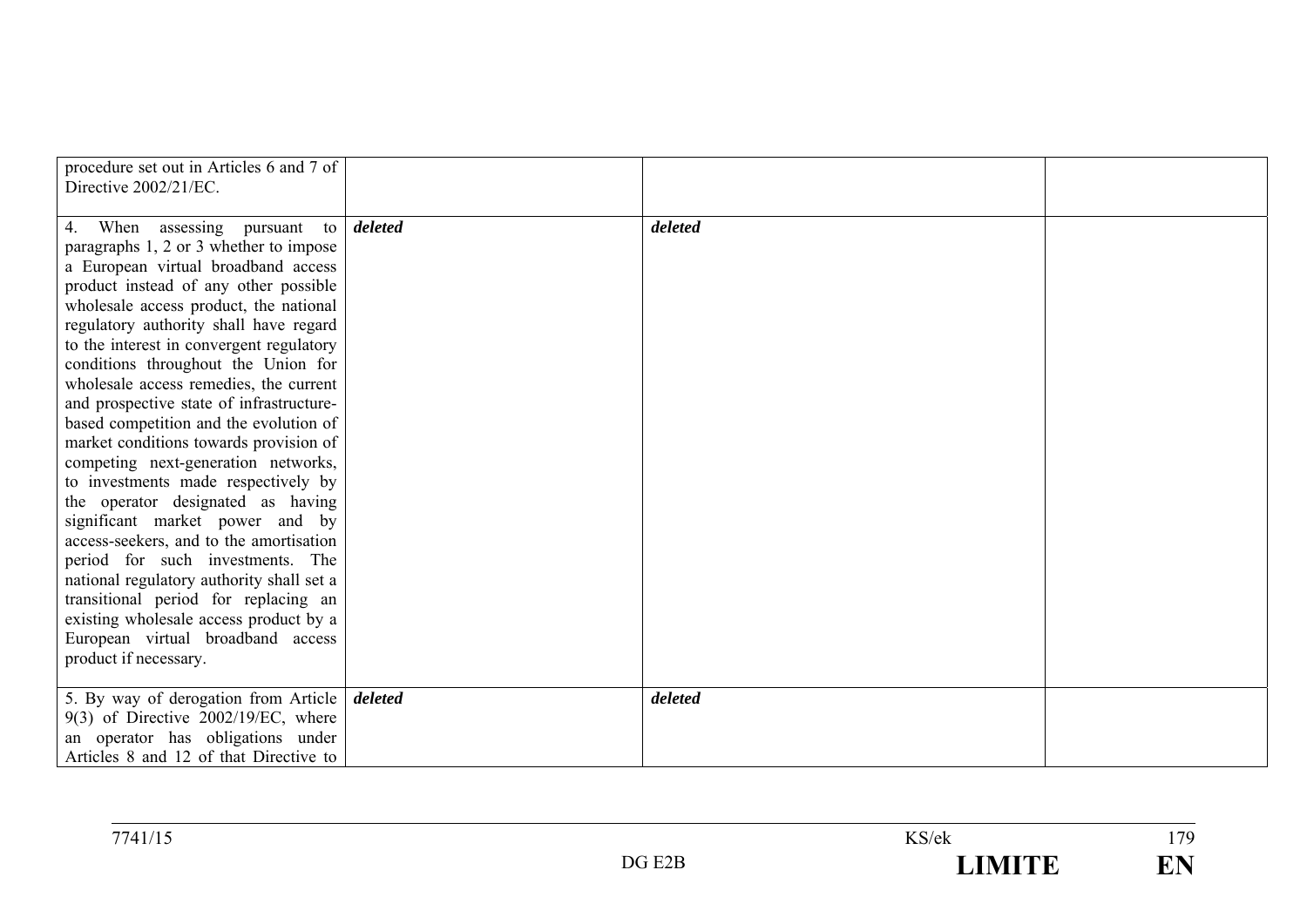| provide a European virtual broadband<br>access product, national regulatory<br>authorities shall ensure the publication<br>of a reference offer containing at least<br>the elements set out in Annex I, point<br>1, point 2 or point 3, as the case may<br>be.                                                                                                                                                                                                                                                                                                                                                                   |         |         |  |
|----------------------------------------------------------------------------------------------------------------------------------------------------------------------------------------------------------------------------------------------------------------------------------------------------------------------------------------------------------------------------------------------------------------------------------------------------------------------------------------------------------------------------------------------------------------------------------------------------------------------------------|---------|---------|--|
| 6. By way of derogation from Article<br>16(3) of Directive 2002/21/EC, a<br>national regulatory authority shall not<br>impose a mandatory period of notice<br>before withdrawing a previously<br>imposed obligation to offer a European<br>virtual broadband access product that<br>satisfies the substantive requirements<br>and parameters set out in Article $17(1)$<br>and in Annex I, point 2 of EN 49 EN<br>this Regulation, if the operator<br>concerned voluntarily commits to make<br>such product available at the request of<br>third parties on fair and reasonable<br>terms for a further period of three<br>years. | deleted | deleted |  |
| 7. Where a national regulatory<br>authority is considering, in the context<br>of<br>an assessment<br>pursuant to<br>paragraphs 2 or 3, whether or not to<br>impose or maintain price controls in<br>accordance with Article 13 of Directive                                                                                                                                                                                                                                                                                                                                                                                      | deleted | deleted |  |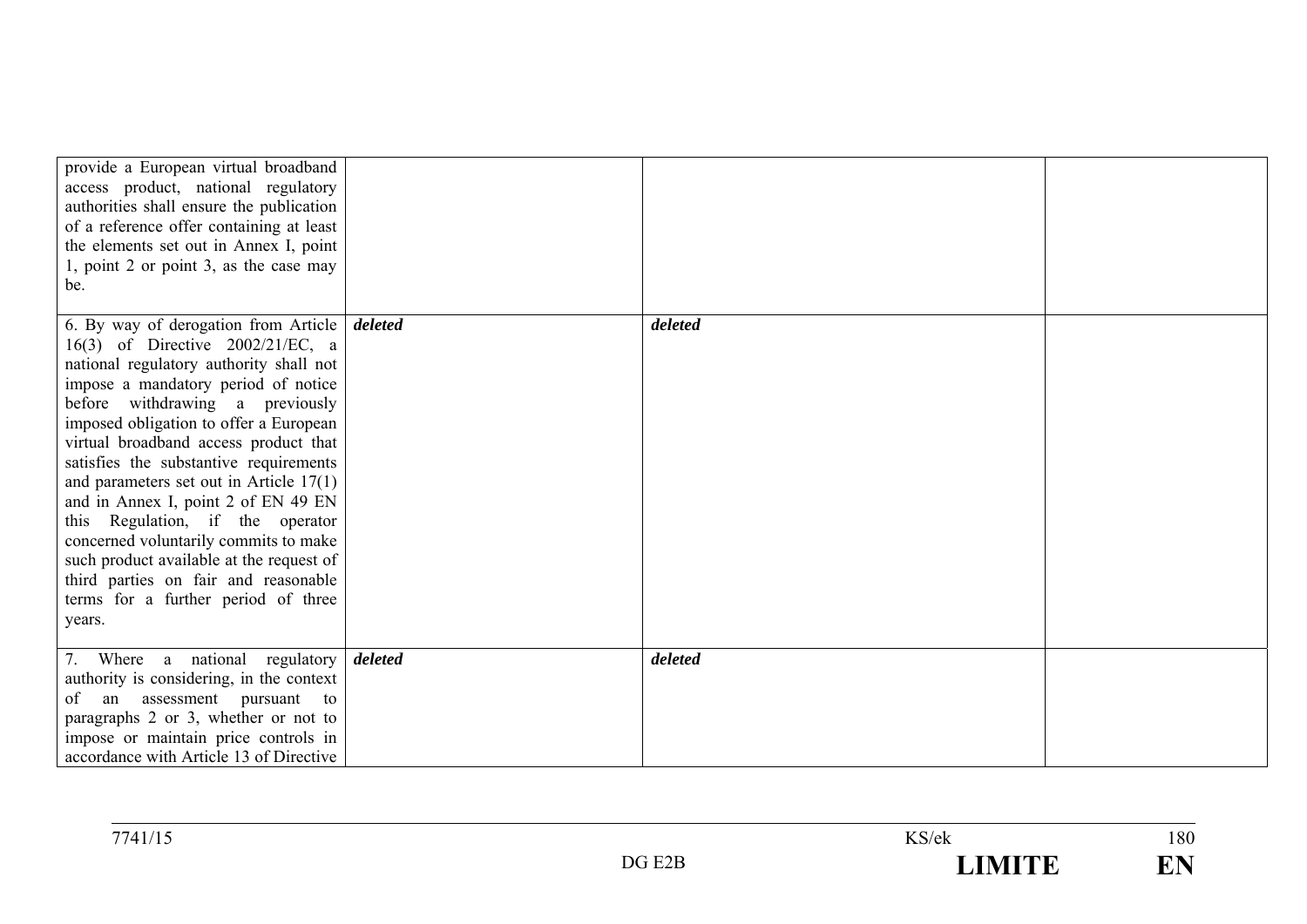| $2002/19/EC$ for wholesale access to                                        |         |         |  |
|-----------------------------------------------------------------------------|---------|---------|--|
| next-generation networks, whether by                                        |         |         |  |
| means of one of the European virtual                                        |         |         |  |
| broadband<br>products<br>access<br><sub>or</sub>                            |         |         |  |
| otherwise, it shall consider the state of                                   |         |         |  |
| competition in respect of the prices,                                       |         |         |  |
| choice and quality of products offered                                      |         |         |  |
| at retail level. It shall have regard to the                                |         |         |  |
| effectiveness of protection against                                         |         |         |  |
| discrimination at wholesale level and to                                    |         |         |  |
| state of infrastructure-based<br>the                                        |         |         |  |
| competition from other fixed line or                                        |         |         |  |
| wireless networks, giving due weight                                        |         |         |  |
| the<br>role<br>of<br>existing<br>to                                         |         |         |  |
| infrastructurebased<br>competition                                          |         |         |  |
| between next-generation networks in                                         |         |         |  |
| driving further improvements in quality                                     |         |         |  |
| for end users, in order to determine                                        |         |         |  |
| whether price controls for wholesale                                        |         |         |  |
| access would not be necessary or                                            |         |         |  |
| proportionate in the specific case.                                         |         |         |  |
|                                                                             |         |         |  |
| Article 19 - Assured service quality                                        | deleted | deleted |  |
| (ASQ) connectivity product                                                  |         |         |  |
|                                                                             | deleted | deleted |  |
| 1. Any operator shall have the right to                                     |         |         |  |
| provide a European ASQ connectivity<br>product as specified in paragraph 4. |         |         |  |
| 2. Any operator shall meet any                                              | deleted | deleted |  |
| reasonable request to provide a                                             |         |         |  |
| European ASQ connectivity product as                                        |         |         |  |
|                                                                             |         |         |  |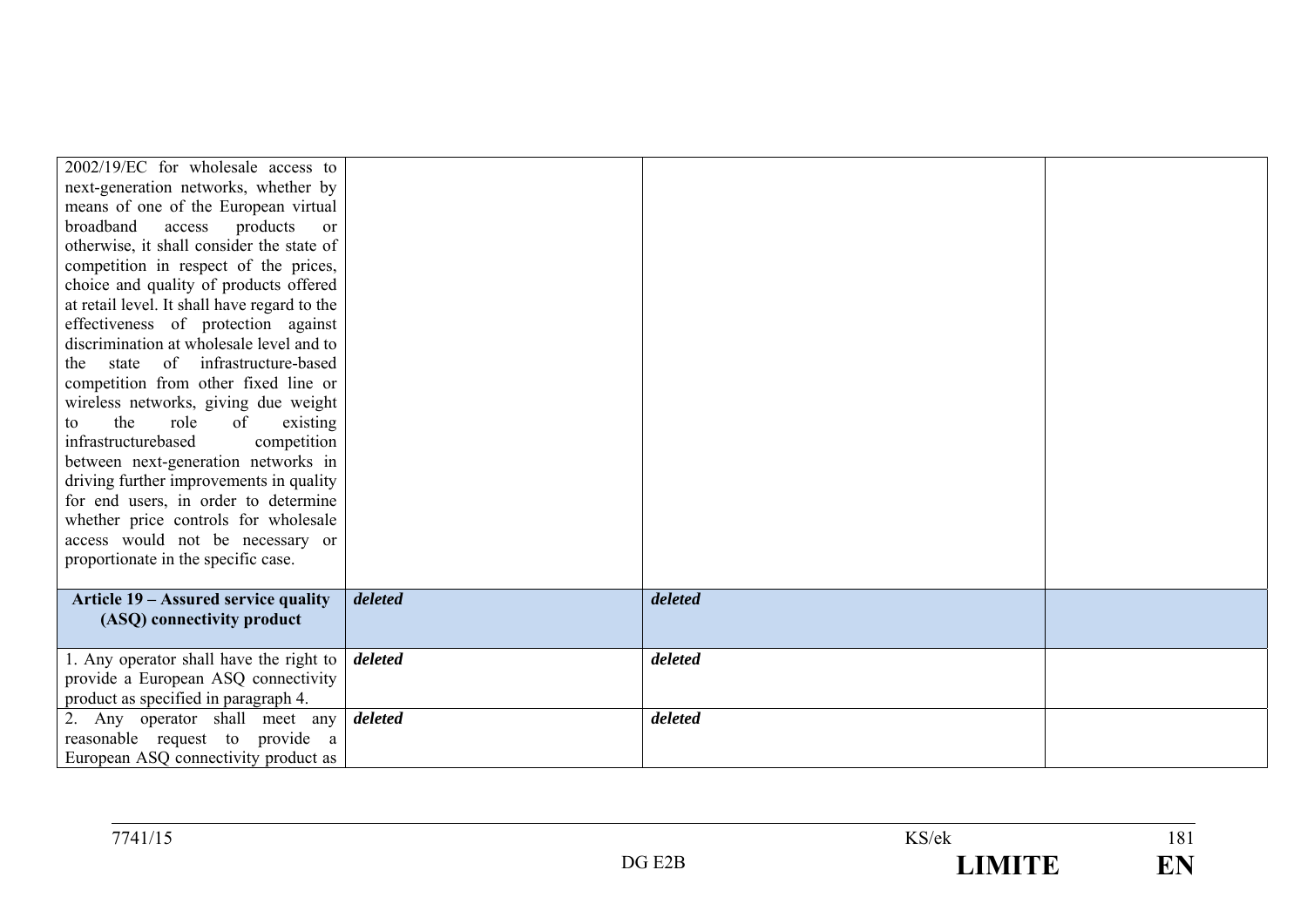| specified in paragraph 4 submitted in                             |         |  |
|-------------------------------------------------------------------|---------|--|
| writing by an authorised provider of                              |         |  |
| electronic communications services.                               |         |  |
| Any refusal to provide a European                                 |         |  |
| ASQ product shall be based on                                     |         |  |
| objective criteria. The operator shall                            |         |  |
| state the reasons for any refusal within                          |         |  |
| one month from the written request. It                            |         |  |
| shall be deemed to be an objective                                |         |  |
| ground of refusal that the party                                  |         |  |
| requesting the supply of a European                               |         |  |
| ASQ connectivity product is unable or                             |         |  |
| unwilling to make available, whether                              |         |  |
| within the Union or in third countries, a                         |         |  |
| European ASQ connectivity product to                              |         |  |
| the requested party on reasonable                                 |         |  |
| terms, if the latter so requests.                                 |         |  |
|                                                                   |         |  |
| 3. Where the request is refused or $\delta$ deleted               | deleted |  |
| agreement on specific terms and                                   |         |  |
| conditions, including price, has not                              |         |  |
| been reached within two months from                               |         |  |
| the written request, either party is                              |         |  |
| entitled to refer the issue to the relevant                       |         |  |
| national regulatory authority pursuant                            |         |  |
| to Article 20 of Directive 2002/21/EC.                            |         |  |
| In such a case, Article $3(6)$ of this                            |         |  |
| Regulation may apply.                                             |         |  |
|                                                                   |         |  |
| 4. The provision of a connectivity $\boldsymbol{delta}$           | deleted |  |
| product shall be considered as the<br>provision of a European ASQ |         |  |

| 7741/15 |        | KS/ek        | 1 ດາ<br>104         |
|---------|--------|--------------|---------------------|
|         | DG E2B | <b>IMITE</b> | $\blacksquare$<br>. |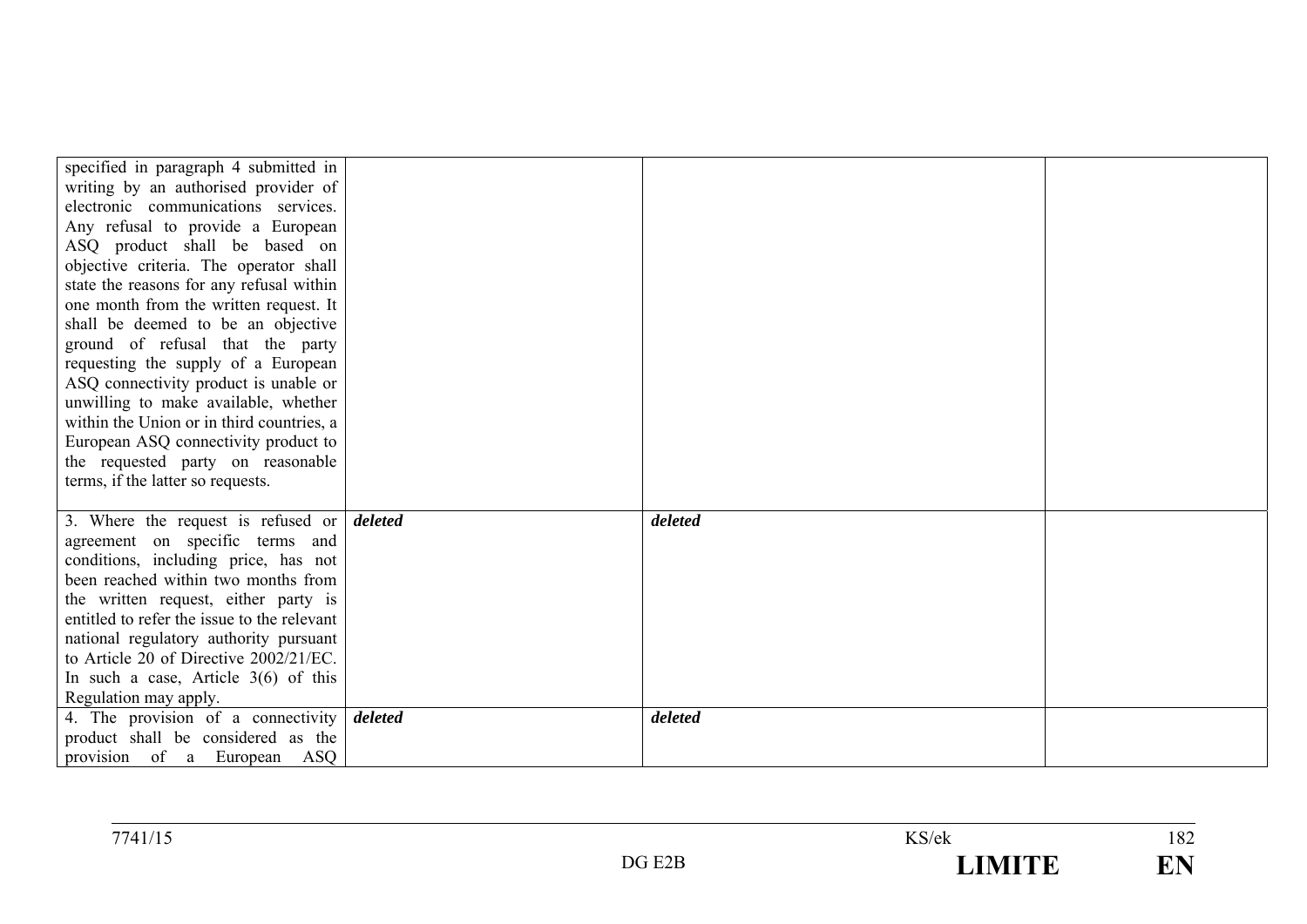| connectivity product if it is supplied in<br>with<br>the<br>minimum<br>accordance<br>parameters listed in Annex II and<br>cumulatively meets the following<br>substantive requirements: |         |         |  |
|-----------------------------------------------------------------------------------------------------------------------------------------------------------------------------------------|---------|---------|--|
| (a) ability to be offered as a high<br>quality product anywhere in the Union;                                                                                                           | deleted | deleted |  |
| (b) enabling service providers to meet<br>the needs of their end-users;                                                                                                                 | deleted | deleted |  |
| (c) cost-effectiveness, taking<br>into<br>account existing solutions that may be<br>provided on the same networks;                                                                      | deleted | deleted |  |
| in<br>operational<br>effectiveness,<br>(d)<br>particular in respect of limiting to the<br>possible<br>implementation<br>extent<br>obstacles and deployment costs for<br>customers; and  | deleted | deleted |  |
| (e) ensuring that the rules on protection<br>of privacy, personal data, security and<br>integrity of networks and transparency<br>in accordance with Union law are<br>respected.        | deleted | deleted |  |
| Commission<br>shall<br>5.<br>The<br>be<br>empowered to adopt delegated acts in<br>accordance with Article 32 in order to<br>adapt Annex II in light of market and                       | deleted | deleted |  |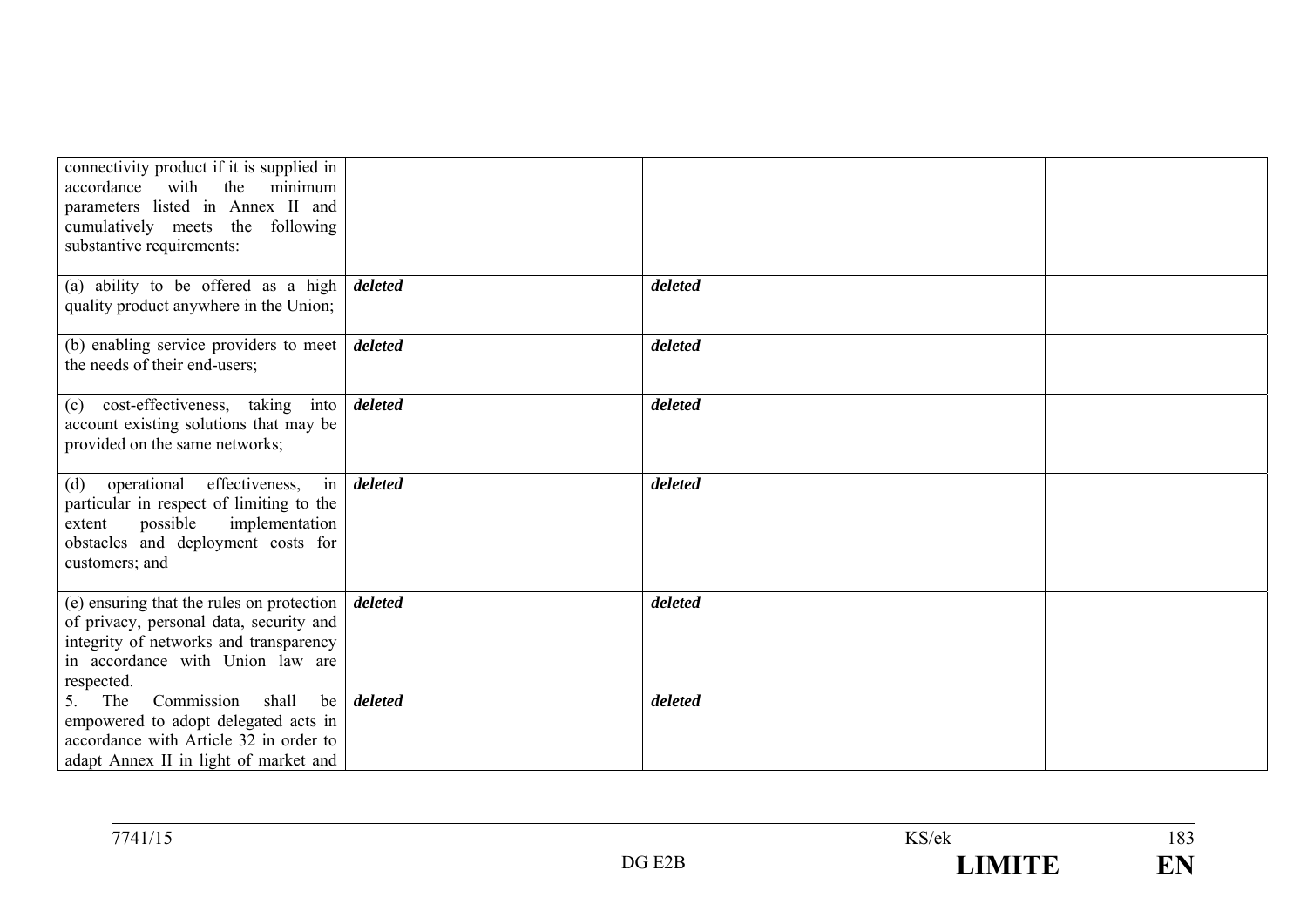| technological developments, so as to<br>continue to meet the substantive<br>requirements listed in paragraph 4.                                                                                                                                                                                                                                                                                                                                                                                                                                                                                                                                                                                                |         |         |  |
|----------------------------------------------------------------------------------------------------------------------------------------------------------------------------------------------------------------------------------------------------------------------------------------------------------------------------------------------------------------------------------------------------------------------------------------------------------------------------------------------------------------------------------------------------------------------------------------------------------------------------------------------------------------------------------------------------------------|---------|---------|--|
| Article 20 - Measures relating to<br><b>European access products</b>                                                                                                                                                                                                                                                                                                                                                                                                                                                                                                                                                                                                                                           | deleted | deleted |  |
| 1. The Commission shall adopt by 1<br>January 2016 implementing acts laying<br>uniform<br>technical<br>down<br>and<br>methodological<br>rules<br>for<br>the<br>implementation of a European virtual<br>broadband access product within the<br>meaning of Article 17 and of Annex I,<br>point 1, in accordance with the criteria<br>and parameters specified therein and in<br>order to ensure the equivalence of the<br>functionality of such a<br>virtual<br>wholesale access product to next-<br>generation networks with that of a<br>physical unbundled access product.<br>Those implementing acts shall be<br>adopted in accordance with the<br>examination procedure referred to in<br>Article $33(2)$ . | deleted | deleted |  |
| Commission<br>2. The<br>adopt<br>may<br>implementing<br>acts<br>laying<br>down<br>uniform technical and methodological<br>rules for the implementation of one or<br>more of the European access products                                                                                                                                                                                                                                                                                                                                                                                                                                                                                                       | deleted | deleted |  |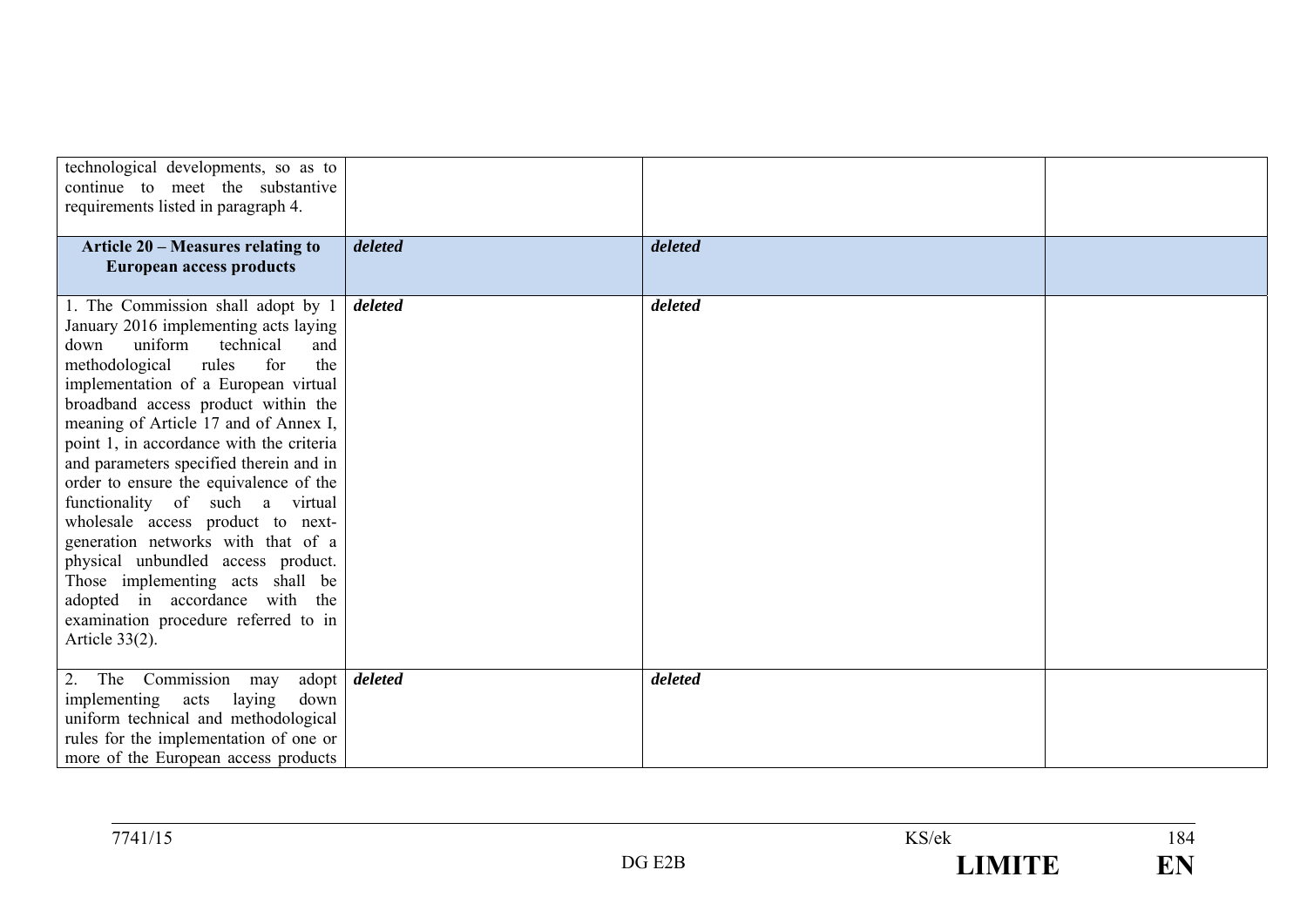| within the meaning of Articles 17 and<br>19 and of Annex I, points 2 and 3, and<br>Annex II, in accordance with the<br>respective criteria and parameters<br>specified therein. Those implementing<br>acts shall be adopted in accordance<br>the examination<br>procedure<br>with<br>referred to in Article 33(2). |                                                                                                                                                  |         |  |
|--------------------------------------------------------------------------------------------------------------------------------------------------------------------------------------------------------------------------------------------------------------------------------------------------------------------|--------------------------------------------------------------------------------------------------------------------------------------------------|---------|--|
| <b>Chapter IV</b><br>Harmonised rights of end-users<br><b>Article 21 – Elimination of</b><br>restrictions and discrimination                                                                                                                                                                                       | Chapter IV<br>Harmonised Users' rights of end-users<br>to open internet access<br>Article 21 – Elimination of restrictions<br>and discrimination | deleted |  |
| 1. The freedom of end-users to use<br>public<br>electronic<br>communications<br>publicly<br>available<br>networks<br><sub>or</sub><br>communications services<br>electronic<br>provided by an undertaking established<br>in another Member State shall not be<br>restricted by public authorities.                 | [no change]                                                                                                                                      | deleted |  |
| 2.<br>Providers<br>of<br>electronic<br>communications to the public shall not<br>apply any discriminatory requirements<br>or conditions of access or use to end-<br>based<br>on the<br>end-user's<br>users<br>nationality or place of residence unless<br>such differences<br>objectively<br>are<br>justified.     | [no change]                                                                                                                                      | deleted |  |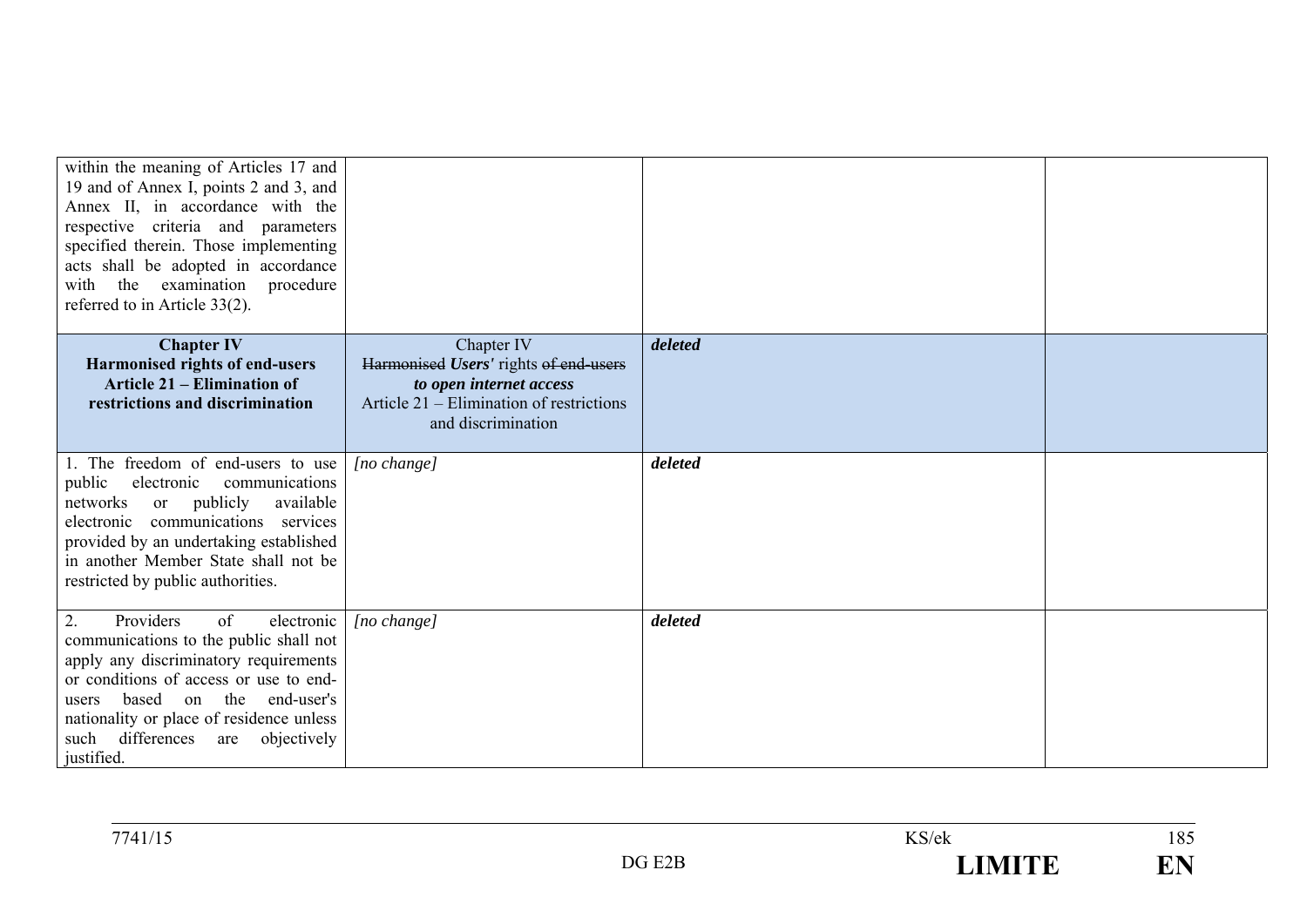| Providers<br>of<br>3.<br>electronic                                              | deleted | deleted |  |
|----------------------------------------------------------------------------------|---------|---------|--|
| communications to the public shall not<br>for<br>intra-Union<br>tariffs<br>apply |         |         |  |
| communications terminating in another                                            |         |         |  |
| Member State which are higher, unless                                            |         |         |  |
| objectively justified:                                                           |         |         |  |
|                                                                                  |         |         |  |
| a) as regards fixed communications,                                              | deleted | deleted |  |
| than tariffs for domestic long-distance<br>communications;                       |         |         |  |
|                                                                                  |         |         |  |
| b) as regards mobile communications,                                             | deleted | deleted |  |
| than the euro-tariffs for regulated voice                                        |         |         |  |
| and SMS roaming communications,                                                  |         |         |  |
| respectively, established in Regulation<br>(EC) No 531/2012.                     |         |         |  |
|                                                                                  |         |         |  |
| Article 22 - Cross-border dispute                                                | deleted | deleted |  |
| resolution                                                                       |         |         |  |
|                                                                                  | deleted | deleted |  |
| 1. The out-of-court procedures set up in<br>accordance with Article 34 (1) of    |         |         |  |
| Directive 2002/22/EC shall also apply                                            |         |         |  |
| to disputes related to contracts between                                         |         |         |  |
| consumers, and other end-users to the                                            |         |         |  |
| that<br>such<br>out-of-court<br>extent                                           |         |         |  |
| procedures are available also for them,<br>of<br>electronic<br>providers<br>and  |         |         |  |
| communications to the public which                                               |         |         |  |
| are established in another Member                                                |         |         |  |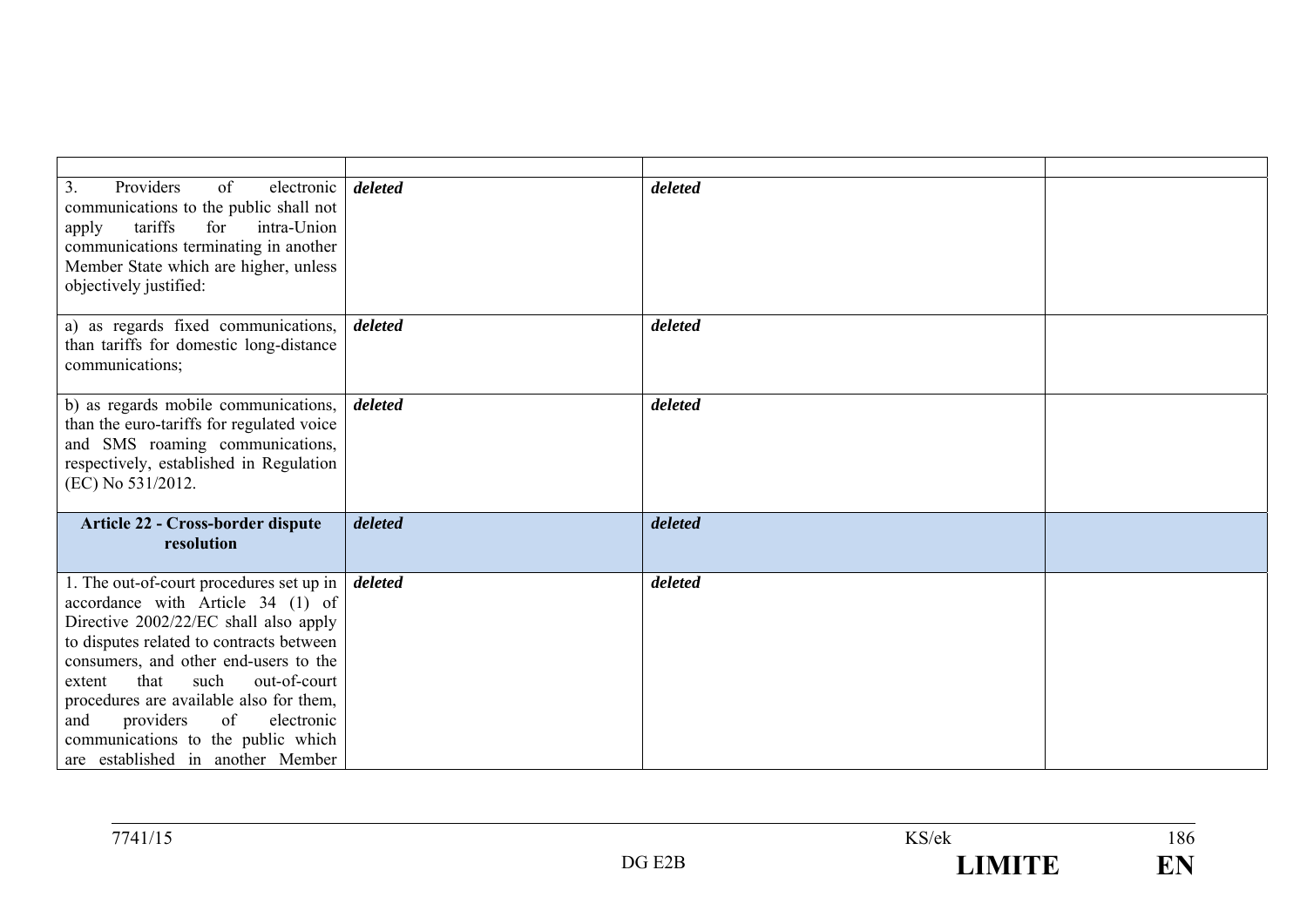| State. For disputes within the scope of<br>Directive $2013/11/EU41$ , the provisions<br>of that Directive shall apply.                                                                                                                                                                                                                                                                                                                                                                          |                                                                                                                                                                                                                                                                                                                                                                                                                                                                                                                                                                                                                                                                                                  |                                                                                                                                                                                                                                                                                                                                                                                                                                                                                                                                                                                                                                                                                                                                                                       |  |
|-------------------------------------------------------------------------------------------------------------------------------------------------------------------------------------------------------------------------------------------------------------------------------------------------------------------------------------------------------------------------------------------------------------------------------------------------------------------------------------------------|--------------------------------------------------------------------------------------------------------------------------------------------------------------------------------------------------------------------------------------------------------------------------------------------------------------------------------------------------------------------------------------------------------------------------------------------------------------------------------------------------------------------------------------------------------------------------------------------------------------------------------------------------------------------------------------------------|-----------------------------------------------------------------------------------------------------------------------------------------------------------------------------------------------------------------------------------------------------------------------------------------------------------------------------------------------------------------------------------------------------------------------------------------------------------------------------------------------------------------------------------------------------------------------------------------------------------------------------------------------------------------------------------------------------------------------------------------------------------------------|--|
| Article 23 - Freedom to provide and<br>avail of open internet access, and<br>reasonable traffic                                                                                                                                                                                                                                                                                                                                                                                                 | Article 23 - Freedom to provide and<br>avail of open internet access, and<br>reasonable traffic management                                                                                                                                                                                                                                                                                                                                                                                                                                                                                                                                                                                       | Article 23 - Freedom to provide and avail of open<br>internet access, and reasonable traffic management<br>Safeguarding of open internet access                                                                                                                                                                                                                                                                                                                                                                                                                                                                                                                                                                                                                       |  |
| management                                                                                                                                                                                                                                                                                                                                                                                                                                                                                      |                                                                                                                                                                                                                                                                                                                                                                                                                                                                                                                                                                                                                                                                                                  |                                                                                                                                                                                                                                                                                                                                                                                                                                                                                                                                                                                                                                                                                                                                                                       |  |
| 1. End-users shall be free to access and<br>distribute information and content, run<br>applications and use services of their<br>choice via their internet access service.<br>End-users shall be free to enter into<br>agreements on data volumes and<br>speeds with providers of internet access<br>services and, in accordance with any<br>such agreements relative<br>to data<br>volumes, to avail of any offers by<br>providers<br>of<br>internet<br>content.<br>applications and services. | 1. End-Users shall be free have the right<br>to access and distribute information and<br>content, run <i>and provide</i> applications<br>and use services and use terminals of<br>their choice via their internet access<br>service, irrespective of the end-user's<br>or provider's location or the location,<br>origin or destination of the service,<br>information or content, via their<br>internet access service. End-users shall<br>be free to enter into agreements on data<br>volumes and speeds with providers of<br>internet access services and, in<br>accordance with any such agreements<br>relative to data volumes, to avail of any<br>offers by providers of internet content, | 1. End-users shall be free <i>have the right</i> to access and<br>distribute information and content, run use and provide<br>applications and use services and use terminal<br><i>equipment</i> of their choice via their internet access<br>service irrespective of the end-user's or provider's<br>location or the location, origin or destination of the<br>service, information or content, via their internet<br>access service in accordance with this Article.<br>End-users shall be free to enter into agreements on data<br>volumes and speeds with providers of internet access<br>services and, in accordance with any such agreements<br>relative to data volumes, to avail of any offers by<br>providers of internet content, applications and services. |  |
|                                                                                                                                                                                                                                                                                                                                                                                                                                                                                                 | applications and services.                                                                                                                                                                                                                                                                                                                                                                                                                                                                                                                                                                                                                                                                       |                                                                                                                                                                                                                                                                                                                                                                                                                                                                                                                                                                                                                                                                                                                                                                       |  |
| 2. End-users shall also be free to agree<br>with either providers of electronic                                                                                                                                                                                                                                                                                                                                                                                                                 | 2. End-users shall also be free to agree<br>with either providers Providers of                                                                                                                                                                                                                                                                                                                                                                                                                                                                                                                                                                                                                   | 2. Providers of internet access services and end-users<br>shall also be free to may agree with either providers of                                                                                                                                                                                                                                                                                                                                                                                                                                                                                                                                                                                                                                                    |  |
| communications to the public or with                                                                                                                                                                                                                                                                                                                                                                                                                                                            | of<br>internet<br>electronic<br>access.                                                                                                                                                                                                                                                                                                                                                                                                                                                                                                                                                                                                                                                          | electronic communications to the public or with                                                                                                                                                                                                                                                                                                                                                                                                                                                                                                                                                                                                                                                                                                                       |  |

<sup>&</sup>lt;sup>41</sup> Directive 2013/11/EU of the European Parliament and of the Council of 21 May 2013 on alternative dispute resolution for consumer disputes and amending Regulation (EC) No 2006/2004 and Directive 2009/22/EC, OJ L 165 of 18 June 2013, p.63.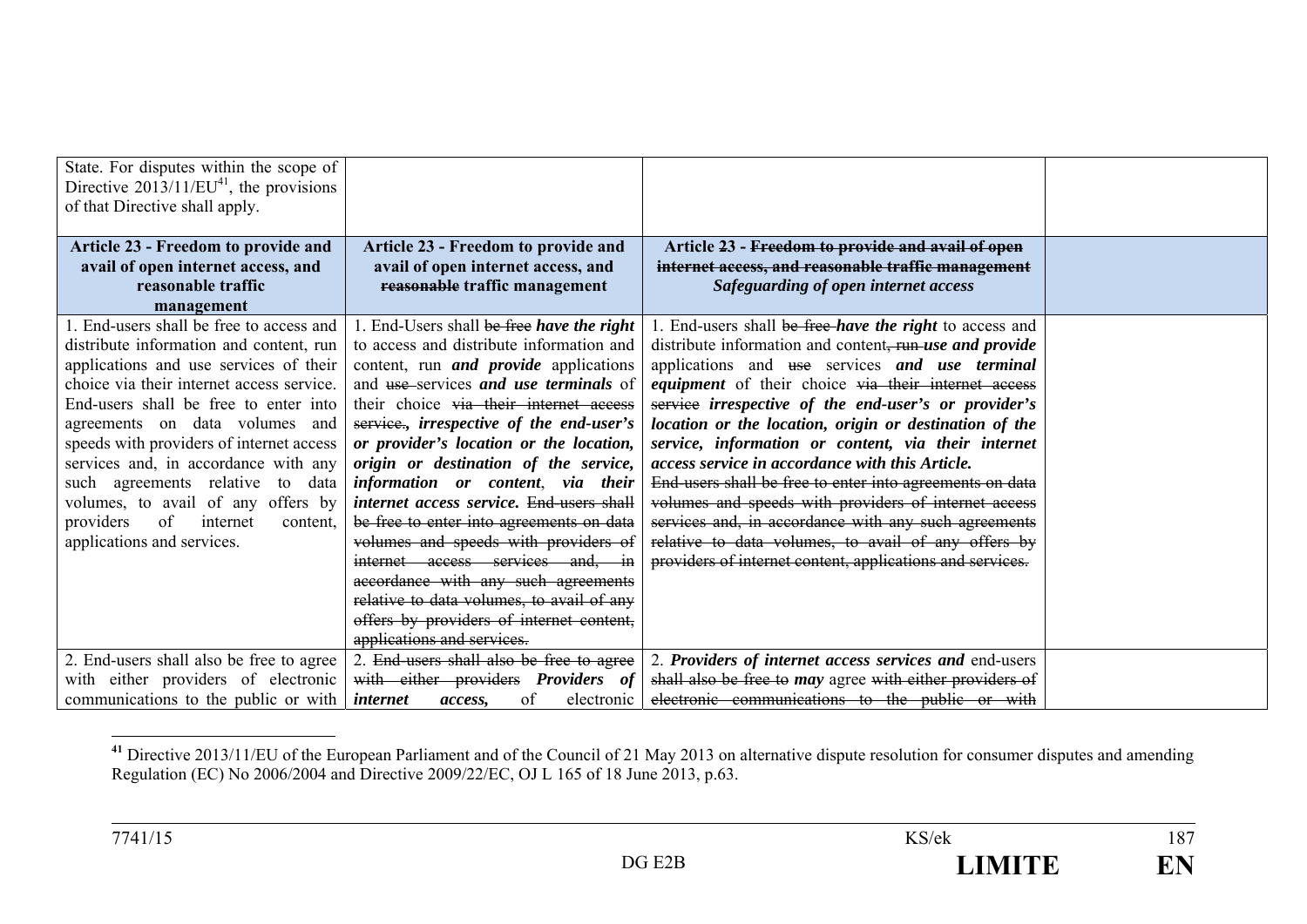| providers of content, applications and    | communications to the public or with              | providers of content, applications and services on the     |  |
|-------------------------------------------|---------------------------------------------------|------------------------------------------------------------|--|
| services on the provision of specialised  | and providers of content, applications            | provision of specialised services with an enhanced         |  |
| services with an enhanced quality of      | and services <i>shall be free to offer</i> on the | quality of service. In order to enable the provision of    |  |
| service. In order to enable the provision | provision of specialised services to end-         | specialised services to end-users, providers of content,   |  |
| of specialised services to end-users,     | users. Such services shall only be                | applications and services and providers of electronic      |  |
| providers of content, applications and    | offered if the network capacity is                | communications to the public shall be free to enter into   |  |
| services and providers of electronic      | sufficient to provide them in addition to         | agreements with each other to transmit the related data    |  |
| communications to the public shall be     | internet access services and they are             | volumes or traffic as specialised services with a defined  |  |
| free to enter into agreements with each   | not to the detriment of the availability          | quality of service or dedicated capacity. The provision    |  |
| other to transmit the related data        | or with an enhanced quality of service            | of specialised services shall not impair in a recurring or |  |
| volumes or traffic as specialised         | internet access services. Providers of            | continuous manner the general quality of internet access   |  |
| services with a defined quality of        | internet access to end-users shall not            | services, on commercial and technical conditions and       |  |
| service or dedicated capacity. The        | discriminate between functionally                 | characteristics of internet access services, such as       |  |
| provision of specialised services shall   | equivalent services and applications. $H_n$       | price, volume and speed. Such agreements, and any          |  |
| not impair in a recurring or continuous   | order to enable the provision of                  | commercial practices conducted by providers of             |  |
| manner the general quality of internet    | specialised services to end-users,                | internet access services, shall not limit the exercise of  |  |
| access services.                          | providers of content, applications and            | the right of end-users set out in paragraph 1.             |  |
|                                           | services and providers of electronic              |                                                            |  |
|                                           | communications to the public shall be             |                                                            |  |
|                                           | free to enter into agreements with each           |                                                            |  |
|                                           | other to transmit the related data                |                                                            |  |
|                                           | volumes or traffic as specialised services        |                                                            |  |
|                                           | with a defined quality of service or              |                                                            |  |
|                                           | dedicated capacity. The provision of              |                                                            |  |
|                                           | specialised services shall not impair in a        |                                                            |  |
|                                           | recurring or continuous manner the                |                                                            |  |
|                                           | general quality of internet access                |                                                            |  |
|                                           | services.                                         |                                                            |  |
|                                           |                                                   |                                                            |  |
| 3. This Article is without prejudice to   | [deleted]                                         | 3. This Article is without prejudice to Union or national  |  |
| Union or national legislation related to  |                                                   | legislation related to the lawfulness of the information,  |  |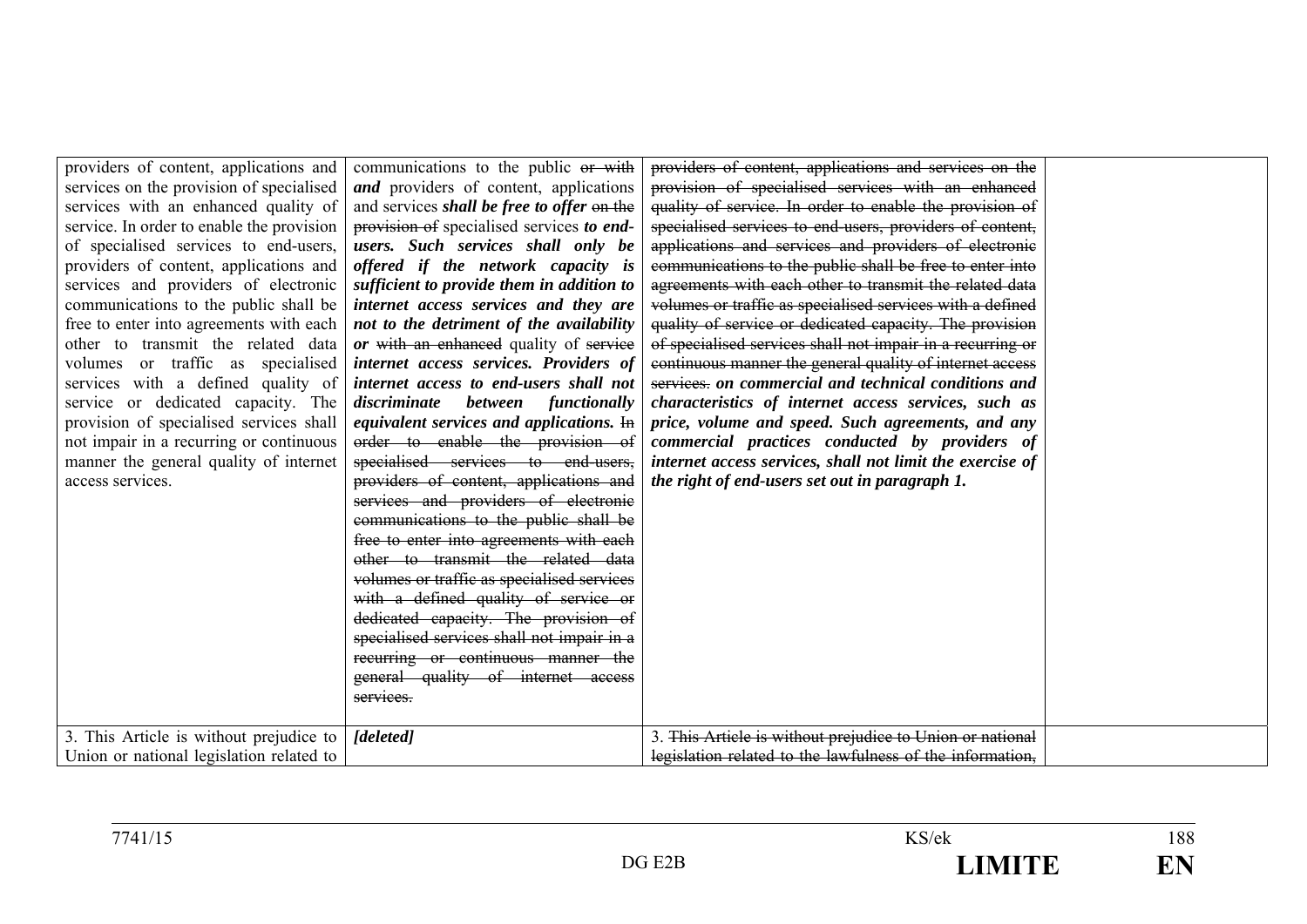| the lawfulness of the information,<br>application or services<br>content,      |                                                                                  | content, application or services transmitted. Providers<br>of electronic communications to the public, including |  |
|--------------------------------------------------------------------------------|----------------------------------------------------------------------------------|------------------------------------------------------------------------------------------------------------------|--|
| transmitted.                                                                   |                                                                                  | providers of internet access services, shall be free to                                                          |  |
|                                                                                |                                                                                  | enter into agreements with end-users, including                                                                  |  |
|                                                                                |                                                                                  | providers of content, applications and services to<br>deliver a service other than internet access services,     |  |
|                                                                                |                                                                                  | which requires a specific level of quality. Providers of                                                         |  |
|                                                                                |                                                                                  | electronic communications to the public, including                                                               |  |
|                                                                                |                                                                                  | providers of internet access services, shall ensure that                                                         |  |
|                                                                                |                                                                                  | sufficient network capacity is available so that the                                                             |  |
|                                                                                |                                                                                  | availability and quality of internet access services for                                                         |  |
|                                                                                |                                                                                  | other end-users are not impaired in a material                                                                   |  |
|                                                                                |                                                                                  | manner.                                                                                                          |  |
| 4. The exercise of the freedoms                                                | 4. The exercise of the freedoms provided                                         | 4. The exercise of the freedoms provided for in<br>paragraphs 1 and 2 shall be facilitated by the provision      |  |
| provided for in paragraphs 1 and 2<br>shall be facilitated by the provision of | for in paragraphs 1 and 2 shall be<br>facilitated by the provision of End-users  | of complete information in accordance with Article                                                               |  |
| complete information in accordance                                             | shall be provided with complete                                                  | $25(1)$ , Article 26 (2), and Article 27 (1) and (2). Subject                                                    |  |
| with Article $25(1)$ , Article 26 (2), and                                     | information in accordance with Article                                           | to this paragraph, providers of internet access services                                                         |  |
| Article $27(1)$ and $(2)$ .                                                    | $25(1)$ , Article 26 (2), and Article 27 (1)                                     | shall equally treat equivalent types of traffic when                                                             |  |
|                                                                                | and $(2)$ -Article 20(2), Article 21(3) and                                      | providing internet access services.                                                                              |  |
|                                                                                | Article 21a of Directive 2002/22/EC,                                             |                                                                                                                  |  |
|                                                                                | including information on any traffic                                             |                                                                                                                  |  |
|                                                                                | management measures applied that                                                 |                                                                                                                  |  |
|                                                                                | might affect access to and distribution<br>of information, content, applications |                                                                                                                  |  |
|                                                                                | and services as specified in paragraphs                                          |                                                                                                                  |  |
|                                                                                | 1 and 2 of this Article.                                                         |                                                                                                                  |  |
|                                                                                |                                                                                  | Providers of internet access services may implement                                                              |  |
|                                                                                |                                                                                  | traffic management measures. Such measures shall be                                                              |  |
|                                                                                |                                                                                  | transparent, non-discriminatory, proportionate and                                                               |  |
|                                                                                |                                                                                  | shall not constitute anti-competitive behaviour. When                                                            |  |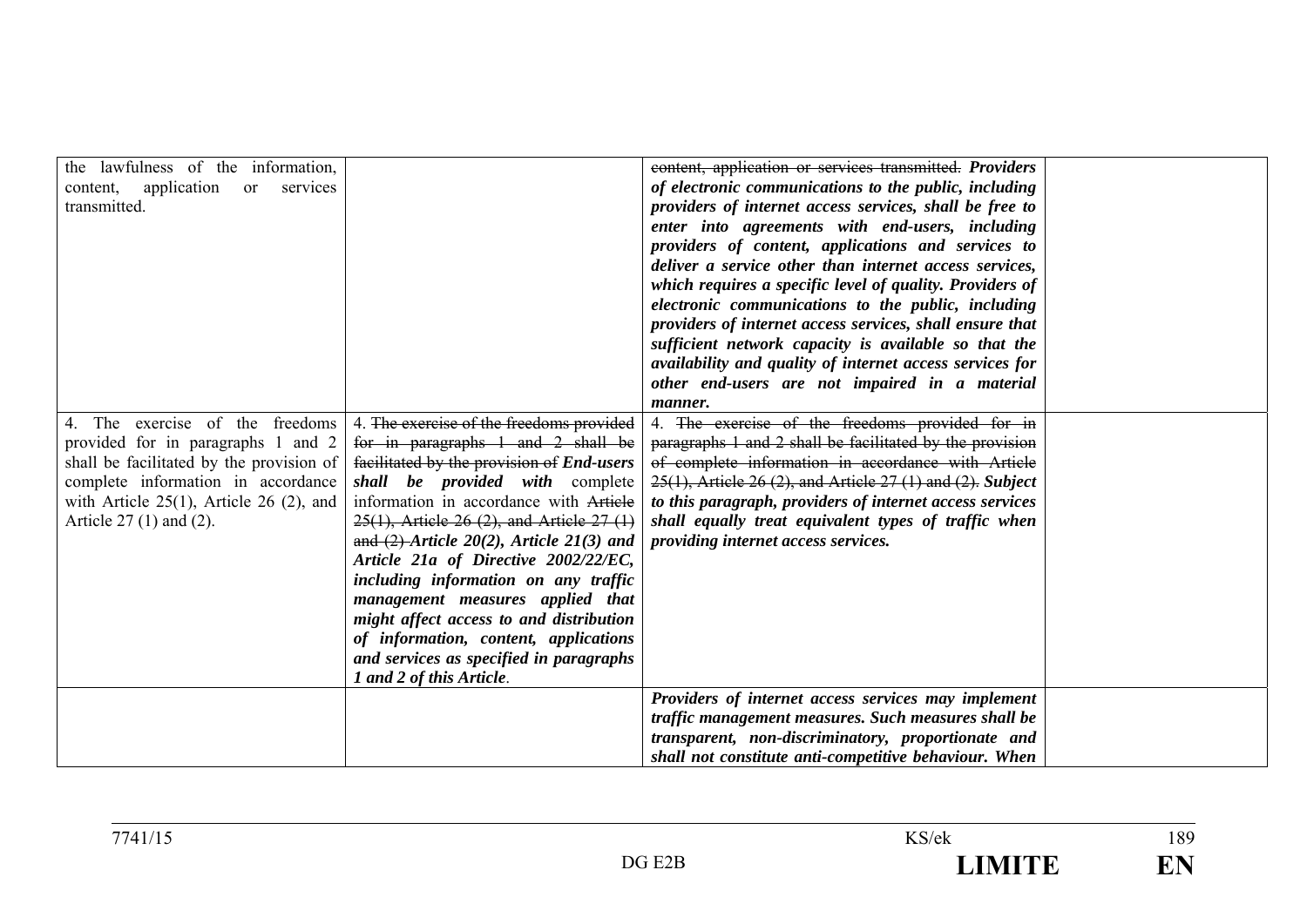| implementing these measures, providers of internet<br>access services shall not block, slow down, alter,<br>degrade or discriminate against specific content,<br>applications or services except as necessary, and only<br>for as long as necessary, to: |                                                                                                                                                                                                                                        |
|----------------------------------------------------------------------------------------------------------------------------------------------------------------------------------------------------------------------------------------------------------|----------------------------------------------------------------------------------------------------------------------------------------------------------------------------------------------------------------------------------------|
| a) comply with legal obligations to which the internet<br>access service provider is subject;                                                                                                                                                            |                                                                                                                                                                                                                                        |
| b) preserve the integrity and security of the network,<br>services provided via this network, and the end-users'<br>terminal equipment;                                                                                                                  |                                                                                                                                                                                                                                        |
| c) prevent pending network congestion and mitigate<br>the effects of exceptional or temporary network<br>congestion, provided that equivalent types of traffic<br>are treated equally;                                                                   |                                                                                                                                                                                                                                        |
| d) comply with an explicit request from the end-user, $ $<br>in order to prevent transmission of unsolicited<br>communication within the meaning of Article 13 of $ $<br>Directive $2002/58/EC^{42}$ or to implement parental<br>control measures.       | d) subject to a prior explicit<br>consent of the end-user,<br>prevent transmission of<br>unsolicited communication<br>within the meaning of<br>Article 13 of Directive<br>$2002/58/EC^{43}$ or implement<br>parental control measures. |

<sup>42</sup> *Directive 2002/58/EC of the European Parliament and of the Council of 12 July 2002 concerning the processing of personal data and the protection of privacy in the electronic communications sector (Directive on privacy and electronic communications) (OJ L 201, 31.07.2002, p. 37).* 

<sup>43</sup> *Directive 2002/58/EC of the European Parliament and of the Council of 12 July 2002 concerning the processing of personal data and the protection of privacy in the electronic communications sector (Directive on privacy and electronic communications) (OJ L 201 , 31.07.2002, p. 37).*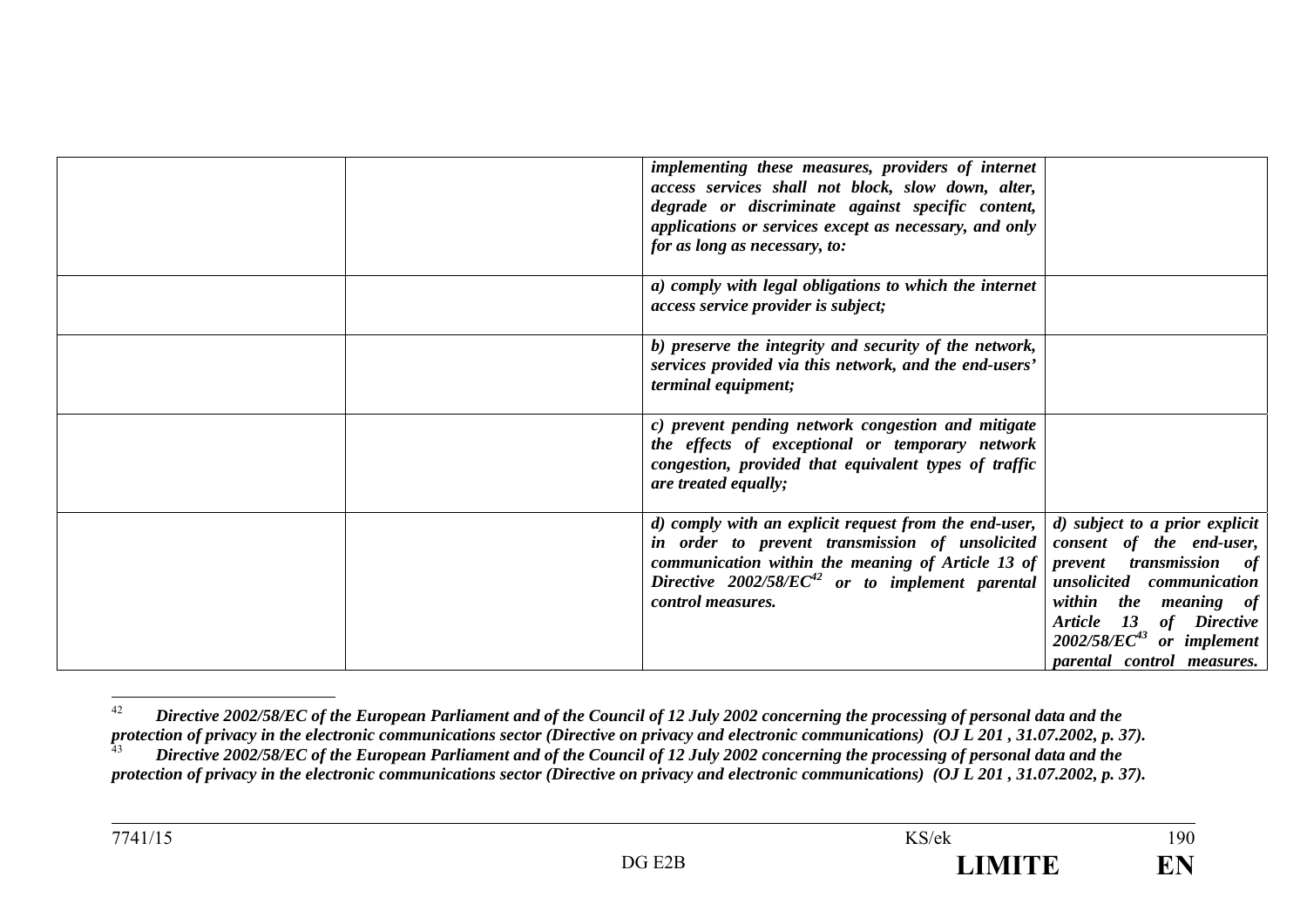|                                                                                                                                                                                                                                                                                                                                                                                                                                                                                                                                                                                                                                    |                                                                                                                                                                                                                                                                                                                                                                                                                                                                                                                                                                                                                                                                                    | The legal obligations referred to in point $(a)$ shall be<br>laid down in Union legislation or national legislation,<br>in compliance with Union law, or in measures giving<br>effect to such Union or national legislation, including<br>orders by courts or public authorities vested with<br>relevant powers.                                                                                                                                                                                                                                                                                                                                                                                                                                                                                                                                                                                                     | The end-user shall be given<br>the possibility to withdraw<br>this consent at any time. |
|------------------------------------------------------------------------------------------------------------------------------------------------------------------------------------------------------------------------------------------------------------------------------------------------------------------------------------------------------------------------------------------------------------------------------------------------------------------------------------------------------------------------------------------------------------------------------------------------------------------------------------|------------------------------------------------------------------------------------------------------------------------------------------------------------------------------------------------------------------------------------------------------------------------------------------------------------------------------------------------------------------------------------------------------------------------------------------------------------------------------------------------------------------------------------------------------------------------------------------------------------------------------------------------------------------------------------|----------------------------------------------------------------------------------------------------------------------------------------------------------------------------------------------------------------------------------------------------------------------------------------------------------------------------------------------------------------------------------------------------------------------------------------------------------------------------------------------------------------------------------------------------------------------------------------------------------------------------------------------------------------------------------------------------------------------------------------------------------------------------------------------------------------------------------------------------------------------------------------------------------------------|-----------------------------------------------------------------------------------------|
| Within<br>limits<br>of<br>5.<br>the<br>any<br>contractually agreed data volumes or<br>speeds for internet access services,<br>providers of internet access services<br>shall not restrict the freedoms provided<br>for in paragraph 1 by blocking, slowing<br>down, degrading or discriminating<br>against specific content, applications or<br>services, or specific classes thereof,<br>except in cases where it is necessary to<br>apply reasonable traffic management<br>Reasonable<br>traffic<br>measures.<br>shall<br>be<br>management<br>measures<br>non-discriminatory,<br>transparent,<br>proportionate and necessary to: | 5. Within the limits of any contractually<br>agreed-Providers of internet access<br>services and end-users may agree to set<br>limits on data volumes or speeds for<br>internet access services, providers of<br>internet access services shall not restrict<br>the freedoms provided for in paragraph 1<br>by blocking, slowing down, altering<br>degrading or discriminating against<br>specific content, applications or services,<br>or specific classes thereof, except in<br>cases where it is necessary to apply<br>traffic management measures. Traffic<br>shall<br>management<br>measures<br>be<br>non-discriminatory.<br>transparent,<br>proportionate and necessary to: | 5. Within the limits of any contractually agreed data<br>volumes or speeds for internet access services,<br>providers of internet access services shall not restrict<br>the freedoms provided for in paragraph 1 by blocking,<br>slowing down, degrading or discriminating against<br>specific content, applications or services, or specific<br>classes thereof, except in cases where it is necessary to<br>apply reasonable traffic management measures.<br>Reasonable traffic management measures shall be<br>transparent, non-discriminatory, proportionate and<br>necessary to: Traffic management measures may only<br>entail processing of personal data that is necessary<br>and proportionate to achieve the objectives of<br>paragraph $4(a-d)$ . Such processing shall be carried<br>out in accordance with Directive 95/46. Traffic<br>management measures shall also comply with<br>Directive 2002/58. |                                                                                         |
| a) implement a legislative provision or<br>a court order, or prevent or impede<br>serious crimes;                                                                                                                                                                                                                                                                                                                                                                                                                                                                                                                                  | a) implement a legislative provision or a<br>court order <del>, or prevent or impede serious</del><br>erimes:                                                                                                                                                                                                                                                                                                                                                                                                                                                                                                                                                                      | deleted                                                                                                                                                                                                                                                                                                                                                                                                                                                                                                                                                                                                                                                                                                                                                                                                                                                                                                              |                                                                                         |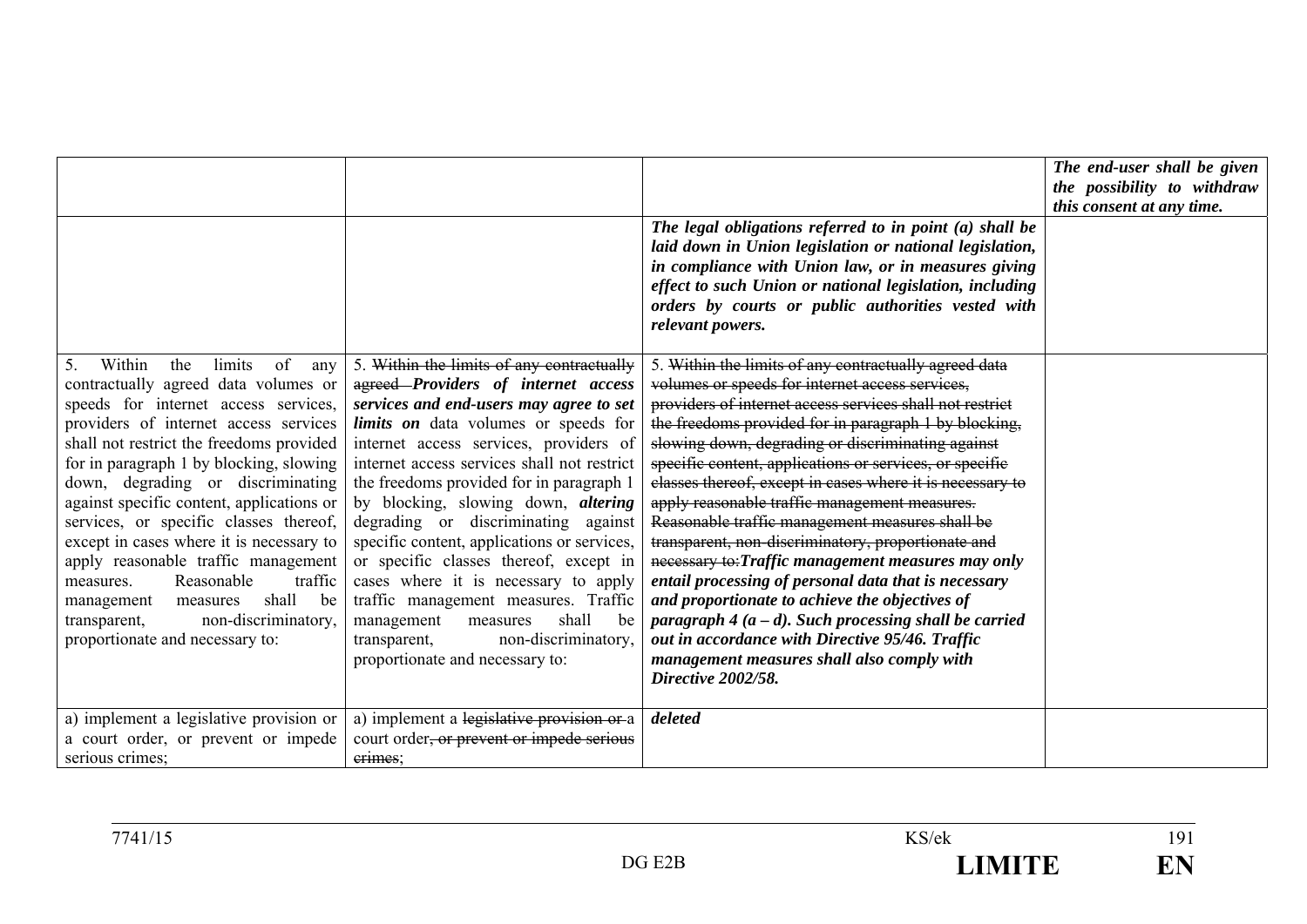| b) preserve the integrity and security of<br>the network, services provided via this<br>network, and the end-users' terminals;                                     | b) preserve the integrity and security of<br>the network, services provided via this<br>network, and the end-users' terminals;                                                                                                                                                                                                                                                                                                                                                                 | deleted |  |
|--------------------------------------------------------------------------------------------------------------------------------------------------------------------|------------------------------------------------------------------------------------------------------------------------------------------------------------------------------------------------------------------------------------------------------------------------------------------------------------------------------------------------------------------------------------------------------------------------------------------------------------------------------------------------|---------|--|
| prevent the transmission<br>$\sigma$ of<br>c)<br>unsolicited communications to end-<br>users who have given their prior<br>consent to such restrictive measures;   | deleted                                                                                                                                                                                                                                                                                                                                                                                                                                                                                        | deleted |  |
| d) minimise the effects of temporary or $\vert$<br>network<br>congestion<br>exceptional<br>provided that equivalent types of traffic<br>are treated equally.       | d) minimise <i>prevent</i> or <i>mitigate</i> the<br>effects of temporary or and exceptional<br>network congestion provided that<br>equivalent types of traffic are treated<br>equally.                                                                                                                                                                                                                                                                                                        | deleted |  |
| Reasonable traffic management shall<br>only entail processing of data that is<br>necessary and proportionate to achieve<br>the purposes set out in this paragraph. | Reasonable<br>Traffic<br>management<br>measures shall not be<br>maintained<br>longer than necessary.<br>Without<br><b>Directive</b><br>prejudice<br>to<br>95/46/EC,<br>traffic<br>management<br>shall only<br>entail such<br>measures<br>processing of personal data that is<br>necessary and proportionate to achieve<br>the purposes set out in this paragraph,<br>and shall also be subject to Directive<br>2002/58/EC, in particular with respect<br>to confidentiality of communications. | deleted |  |
|                                                                                                                                                                    | Providers of internet access services<br>shall put in place appropriate, clear,                                                                                                                                                                                                                                                                                                                                                                                                                |         |  |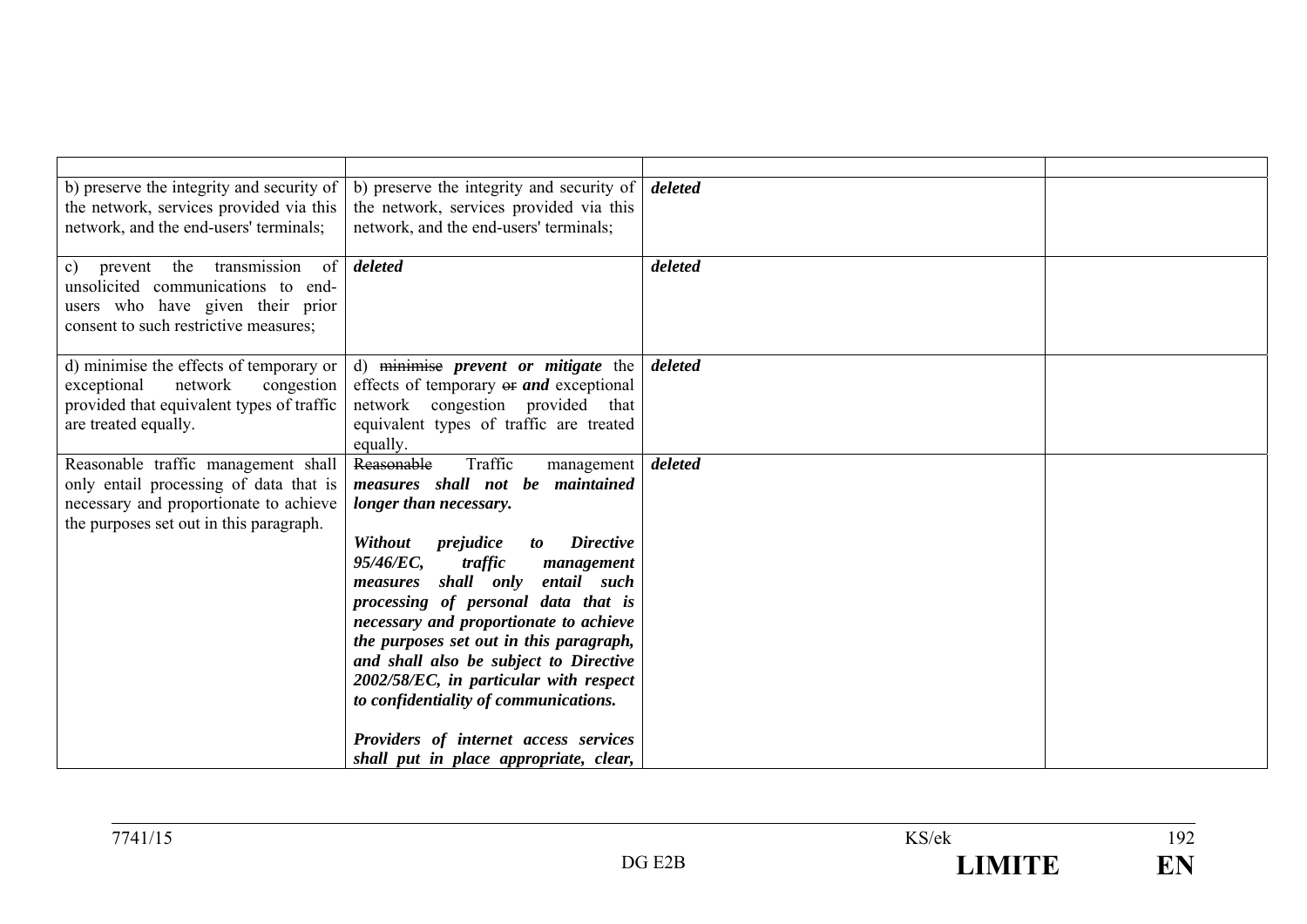|                                               | open and efficient procedures aimed at<br>addressing<br>complaints<br>alleging<br>breaches of this Article.<br>Such procedures shall be without<br>prejudice to the end-users right to refer<br>the matter to the national regulatory<br><i>authority.</i> |                                                                                                                   |  |
|-----------------------------------------------|------------------------------------------------------------------------------------------------------------------------------------------------------------------------------------------------------------------------------------------------------------|-------------------------------------------------------------------------------------------------------------------|--|
|                                               |                                                                                                                                                                                                                                                            | 6. Paragraph 1 is without prejudice to Union law or                                                               |  |
|                                               |                                                                                                                                                                                                                                                            | national law, in compliance with Union law, related to<br>the lawfulness of the information, content, application |  |
|                                               |                                                                                                                                                                                                                                                            | or services.                                                                                                      |  |
| <b>Article 24 - Safeguards for quality of</b> | $[no \; changes]$                                                                                                                                                                                                                                          | Article 24 - Safeguards for quality of service the                                                                |  |
| service                                       |                                                                                                                                                                                                                                                            | <i>availability of internet access services</i>                                                                   |  |
| 1. National regulatory authorities shall      | National regulatory authorities shall                                                                                                                                                                                                                      | 1. National regulatory authorities shall closely monitor                                                          |  |
| closely monitor and ensure<br>the             | closely monitor and ensure the effective                                                                                                                                                                                                                   | and ensure the effective ability of endusers to benefit                                                           |  |
| effective ability of endusers to benefit      | ability of end-users to benefit from the                                                                                                                                                                                                                   | from the freedoms provided for in Article 23 (1) and                                                              |  |
| from the freedoms provided for in             | freedoms provided for in-In exercising                                                                                                                                                                                                                     | $\frac{2}{2}$ , compliance with Article 23 (5) 3, and <i>shall</i>                                                |  |
| Article 23 (1) and (2), compliance with       | their powers under Article 30a with                                                                                                                                                                                                                        | <i>promote</i> the continued availability of non-                                                                 |  |
| Article 23 (5), and the continued             | <i>respect to</i> Article $23(1)$ and $(2)$ ,                                                                                                                                                                                                              | discriminatory internet access services at levels of                                                              |  |
| availability of non-discriminatory            | compliance with Article 23 (5), and,                                                                                                                                                                                                                       | quality that reflects advances in technology and that are                                                         |  |
| internet access services at levels of         | national regulatory authorities shall                                                                                                                                                                                                                      | not impaired by specialised services. They shall, in                                                              |  |
| quality that reflect advances in              | closely monitor compliance with Article                                                                                                                                                                                                                    | cooperation with other competent national authorities,                                                            |  |
| technology and that are not impaired          | $23(5)$ and the continued availability of                                                                                                                                                                                                                  | also monitor the effects of specialised services on                                                               |  |
| by specialised services. They shall, in       | non-discriminatory<br>internet<br>access                                                                                                                                                                                                                   | eultural diversity and innovation. For those purposes                                                             |  |
| cooperation with other competent              | services at levels of quality that reflect                                                                                                                                                                                                                 | national regulatory authorities may impose technical                                                              |  |
| national authorities, also monitor the        | advances in technology and that are not                                                                                                                                                                                                                    | characteristics and minimum quality of service                                                                    |  |
| effects of specialised services on            | impaired by specialised services. They                                                                                                                                                                                                                     | requirements. National regulatory authorities shall                                                               |  |
| cultural diversity and innovation.            | shall, in cooperation with other                                                                                                                                                                                                                           | report <i>publish reports</i> on an annual basis <i>regarding</i>                                                 |  |
| National regulatory authorities shall         | competent national authorities, also                                                                                                                                                                                                                       | their monitoring and findings, and provide those                                                                  |  |
| report on an annual basis to the              | monitor the effects of specialized                                                                                                                                                                                                                         | reports to the Commission and BEREC on their                                                                      |  |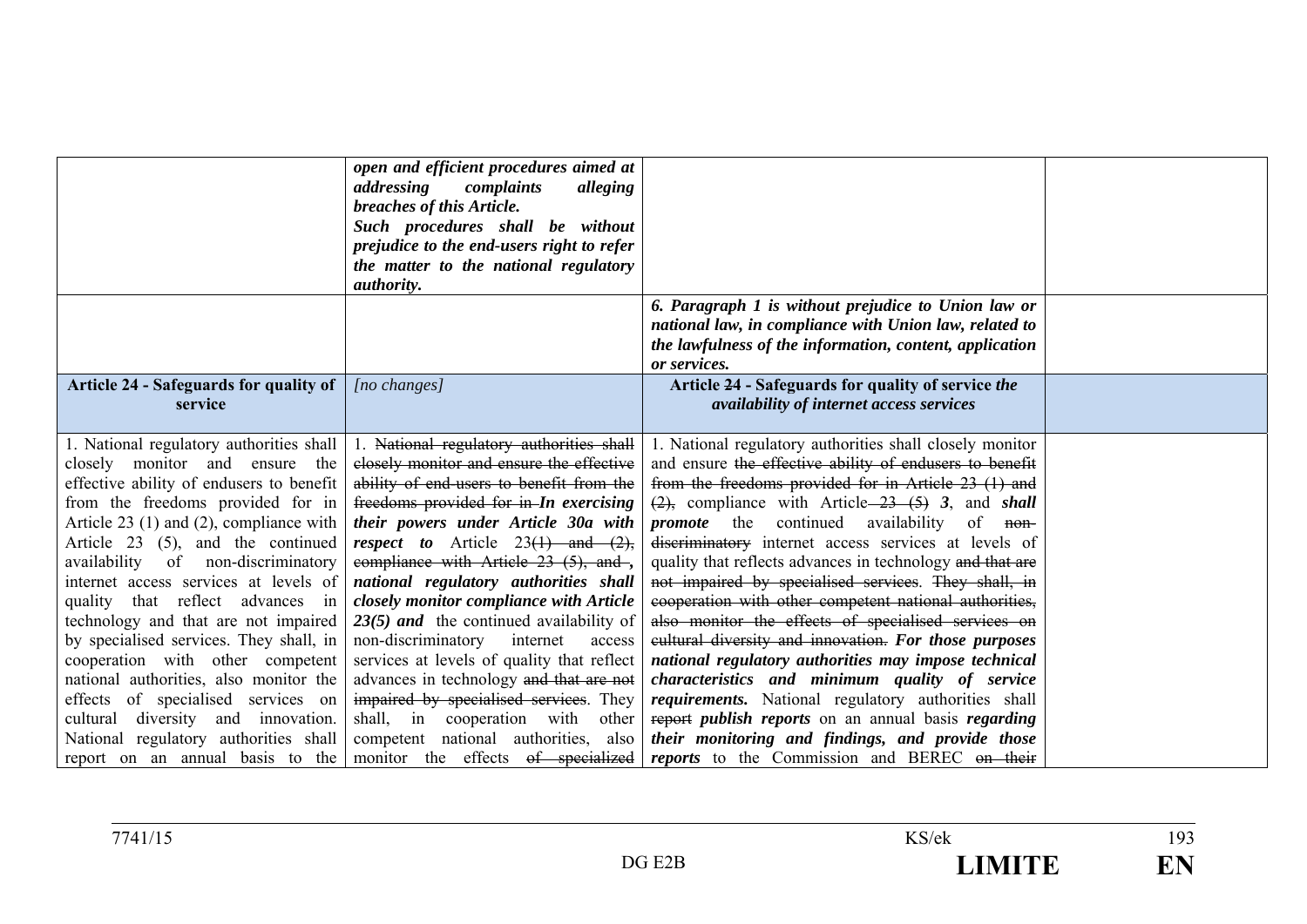| Commission and BEREC on their            | services on<br>cultural diversity and           | monitoring and findings.                                  |                                    |
|------------------------------------------|-------------------------------------------------|-----------------------------------------------------------|------------------------------------|
| monitoring and findings.                 | National<br>regulatory<br>innovation.           |                                                           |                                    |
|                                          | authorities shall report <i>publish reports</i> |                                                           |                                    |
|                                          | on an annual basis <i>regarding their</i>       |                                                           |                                    |
|                                          | monitoring and findings, and provide            |                                                           |                                    |
|                                          | <i>those reports</i> to the Commission and      |                                                           |                                    |
|                                          | BEREC-on their monitoring and                   |                                                           |                                    |
|                                          | findings.                                       |                                                           |                                    |
| 2. In order to prevent the general       | 2. In order to prevent the general              | 2. In order to prevent the general impairment of quality  |                                    |
| impairment of quality of service for     | impairment of quality of service for            | of service for internet access services or to safeguard   |                                    |
| internet access services or to safeguard | internet access services or to safeguard        | the ability of end-users to access and distribute content |                                    |
| the ability of end-users to access and   | the ability of end-users to access and          | or information or to run applications and services of     |                                    |
| distribute content or information or to  | distribute content or information or to         | their choice, national regulatory authorities shall have  |                                    |
| run applications and services of their   | run applications, services and software         | the power to impose minimum quality of service            |                                    |
| choice, national regulatory authorities  | of their choice, national regulatory            | requirements on providers of electronic                   |                                    |
| shall have the power to impose           | authorities shall have the power to             | communications to the public. Providers of electronic     |                                    |
| quality<br>of<br>minimum<br>service      | impose minimum quality of service               | communication services to the public, including           |                                    |
| requirements on providers of electronic  | requirements, and where appropriate,            | providers of internet access services, shall make         |                                    |
| communications to the public.            | other quality of service parameters, as         | available, at the request of the national regulatory      |                                    |
|                                          | defined by the national regulatory              | authority, information about how their network traffic    |                                    |
|                                          | <i>authorities</i> on providers of electronic   | and capacity are managed, as well as justifications for   |                                    |
|                                          | communications to the public.                   | any traffic management measures applied. Article 5 of     |                                    |
|                                          |                                                 | the Framework Directive shall apply, mutatis              |                                    |
|                                          |                                                 | mutandis, in respect of the provision of information      |                                    |
|                                          |                                                 | under this Article.                                       |                                    |
|                                          |                                                 |                                                           | 2a. Providers of internet          |
|                                          |                                                 |                                                           | access services shall ensure       |
|                                          |                                                 |                                                           | that a contract which              |
|                                          |                                                 |                                                           | <i>includes an internet access</i> |
|                                          |                                                 |                                                           | service shall specify the          |
|                                          |                                                 |                                                           | following information:             |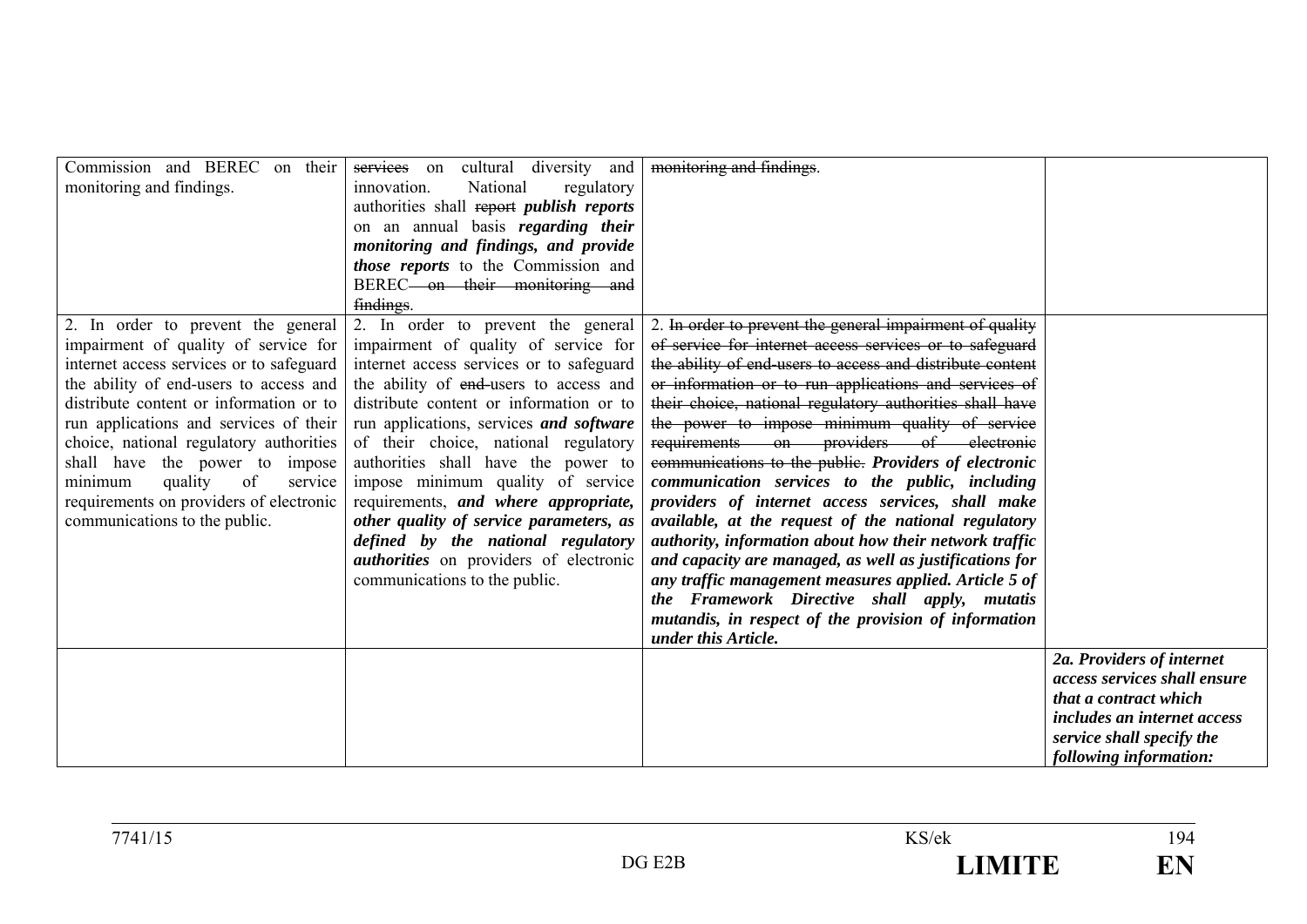|  | (a) information on any         |
|--|--------------------------------|
|  | traffic management             |
|  | measures applied by that       |
|  | provider, and information on   |
|  | how those measures could       |
|  | impact on internet access      |
|  | service quality, and           |
|  | protection of personal data    |
|  | and affect end-users'          |
|  | exercise of the right in       |
|  | Article $3(1)$ .               |
|  | $(b)$ a clear and              |
|  | comprehensible explanation     |
|  | as to how any volume           |
|  | limitation, speed and other    |
|  | quality of service parameters  |
|  | may in practice have an        |
|  | impact on internet access      |
|  | services, in particular the    |
|  | use of content, applications   |
|  | and services.                  |
|  | Providers of internet access   |
|  | services shall publish the     |
|  | information referred to in     |
|  | first subparagraph.            |
|  | 2b. National regulatory        |
|  | authorities shall put in place |
|  | transparent, simple and        |
|  | efficient procedures to        |
|  | address complaints of end-     |
|  | users relating to rights and   |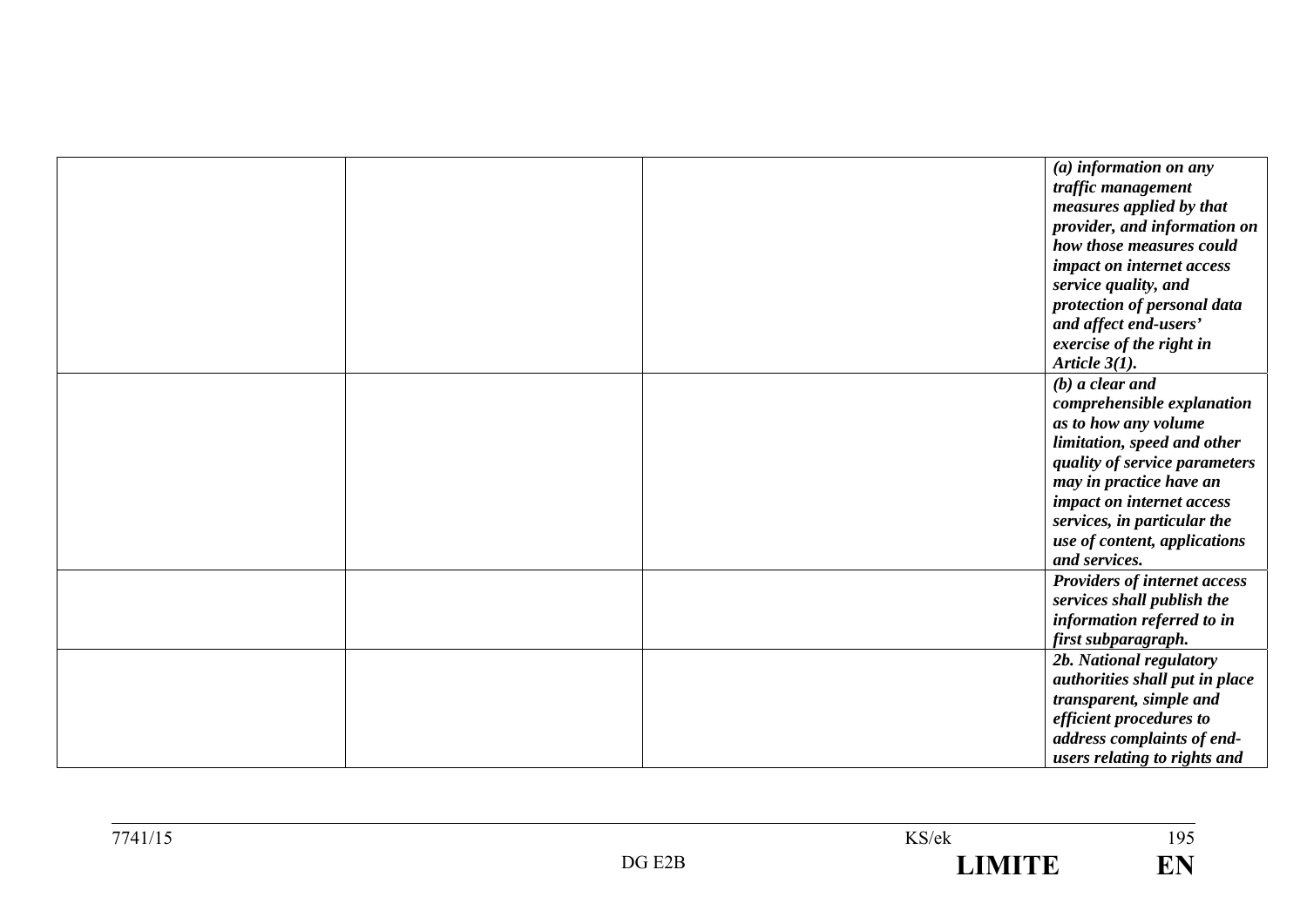|                                                                                                                                                                                                                                                                                                                                                                                                                                                                                                                                                                                       |                                                                                                                                                                                                                                                                                                                                                                                                                                                                                                                                                                        |         | obligations under Article 3.<br><b>National regulatory</b><br>authorities shall respond to<br>these complaints without<br>undue delay.                                                                                                                                                                                                                           |
|---------------------------------------------------------------------------------------------------------------------------------------------------------------------------------------------------------------------------------------------------------------------------------------------------------------------------------------------------------------------------------------------------------------------------------------------------------------------------------------------------------------------------------------------------------------------------------------|------------------------------------------------------------------------------------------------------------------------------------------------------------------------------------------------------------------------------------------------------------------------------------------------------------------------------------------------------------------------------------------------------------------------------------------------------------------------------------------------------------------------------------------------------------------------|---------|------------------------------------------------------------------------------------------------------------------------------------------------------------------------------------------------------------------------------------------------------------------------------------------------------------------------------------------------------------------|
|                                                                                                                                                                                                                                                                                                                                                                                                                                                                                                                                                                                       |                                                                                                                                                                                                                                                                                                                                                                                                                                                                                                                                                                        |         | 2c. Providers of internet<br>access services shall put in<br>place transparent, simple<br>and efficient procedures to<br>address complaints of end-<br>users relating to rights and<br>obligations under Article 3.<br>Such procedures shall be<br>without prejudice to the end-<br>users' right to refer the<br>matter to the national<br>regulatory authority. |
| National regulatory authorities shall, in<br>good time before imposing any such<br>requirements, provide the Commission<br>with a summary of the grounds for<br>action, the envisaged requirements and<br>the proposed course of action. This<br>information shall also be made<br>available to BEREC. The Commission<br>having<br>examined<br>such<br>may,<br>information,<br>make<br>comments<br><sub>or</sub><br>in<br>recommendations<br>thereupon,<br>particular to ensure that the envisaged<br>requirements do not adversely affect<br>the functioning of the internal market. | National regulatory authorities shall, in<br>good time before imposing any such<br>requirements, provide the Commission<br>with a summary of the grounds for<br>action, the envisaged requirements and<br>the proposed course of action. This<br>information shall also be made available<br>to BEREC. The Commission may,<br>having examined such information,<br>make comments or recommendations<br>thereupon, in particular to ensure that<br>the envisaged requirements do not<br>adversely affect the functioning of the<br>The envisaged<br>internal<br>market. | deleted |                                                                                                                                                                                                                                                                                                                                                                  |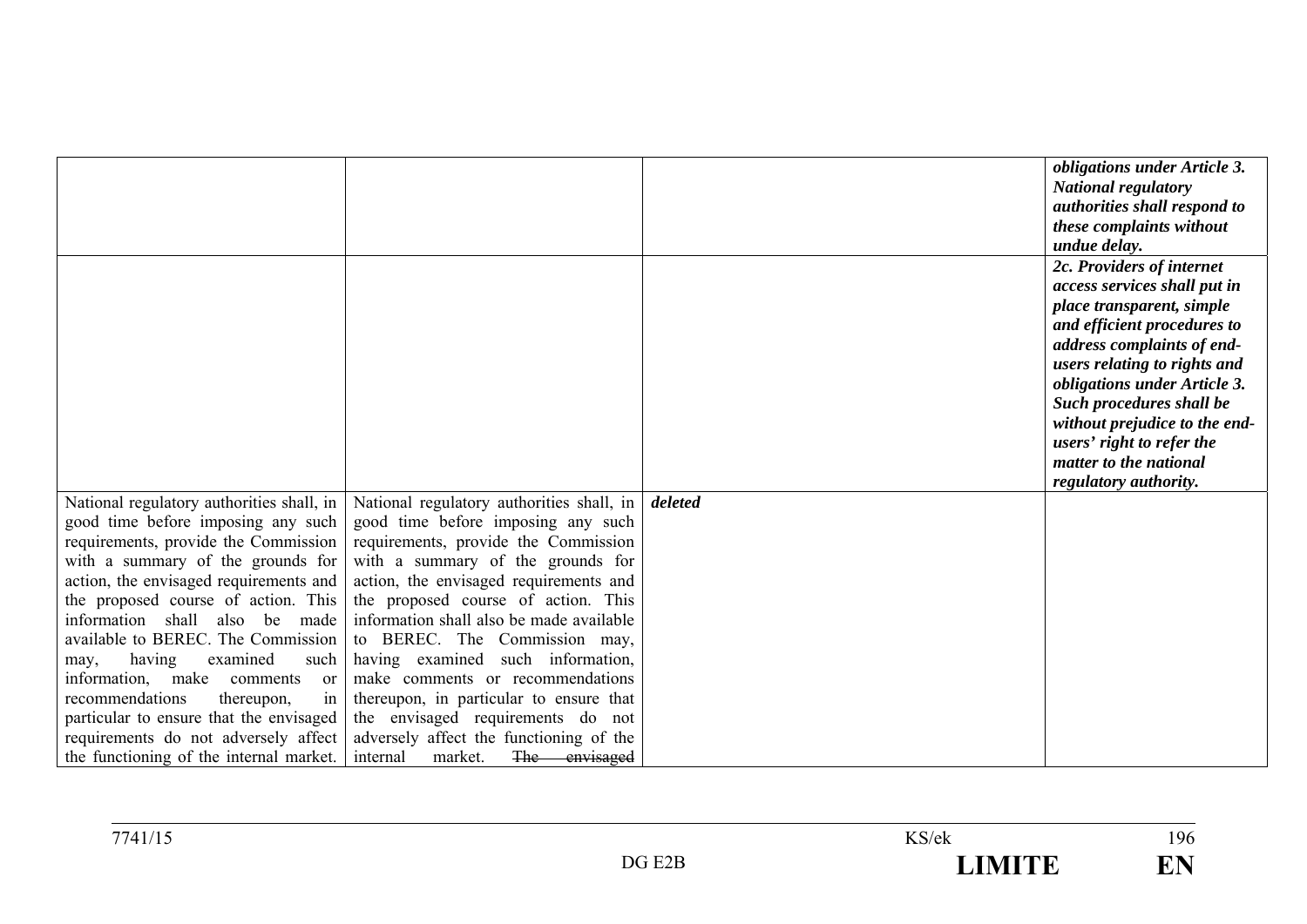| The envisaged requirements shall not     | requirements shall not be adopted during                                        |                                                                                                                 |  |
|------------------------------------------|---------------------------------------------------------------------------------|-----------------------------------------------------------------------------------------------------------------|--|
| be adopted during a period of two        | a period of two months from the receipt                                         |                                                                                                                 |  |
| months from the receipt of complete      | of complete information by the                                                  |                                                                                                                 |  |
| information by the Commission unless     | Commission unless otherwise agreed                                              |                                                                                                                 |  |
| otherwise<br>between<br>agreed<br>the    | between the Commission and the                                                  |                                                                                                                 |  |
| Commission<br>and<br>the<br>national     | national regulatory authority, or the                                           |                                                                                                                 |  |
| authority,<br>regulatory<br>the<br>or    | Commission has informed the national                                            |                                                                                                                 |  |
| Commission has informed the national     | regulatory authority of a shortened                                             |                                                                                                                 |  |
| regulatory authority of a shortened      | examination period, or the Commission                                           |                                                                                                                 |  |
| examination period, or the Commission    | has made comments<br>$-\theta$ f                                                |                                                                                                                 |  |
| made<br>comments<br>has<br>or            | recommendations. National regulatory                                            |                                                                                                                 |  |
| recommendations. National regulatory     | authorities shall take the utmost account                                       |                                                                                                                 |  |
| authorities shall take the utmost        | of the Commission's comments or                                                 |                                                                                                                 |  |
| of<br>Commission's<br>the<br>account     | recommendations<br>and<br>shall                                                 |                                                                                                                 |  |
| comments or recommendations and          | communicate the adopted requirements                                            |                                                                                                                 |  |
| shall communicate<br>the adopted         | to the Commission and BEREC.                                                    |                                                                                                                 |  |
| requirements to the Commission and       |                                                                                 |                                                                                                                 |  |
| BEREC.                                   |                                                                                 |                                                                                                                 |  |
| $3.$ The<br>Commission may<br>adopt      | 3. Within six months of adoption of this                                        | 3. The Commission may adopt implementing acts                                                                   |  |
| implementing acts defining uniform       | regulation, BEREC<br>shall,<br>after                                            | defining uniform conditions for the implementation of                                                           |  |
| conditions for the implementation of     | consulting stakeholders and in close                                            | the obligations of national competent authorities under                                                         |  |
| the obligations of national competent    | <i>cooperation with the Commission may</i>                                      | this Article. Those implementing acts shall be adopted                                                          |  |
| authorities under this Article. Those    | adopt implementing acts, lay down                                               | in accordance with the examination procedure referred                                                           |  |
| implementing acts shall be adopted in    | general guidelines defining uniform                                             | to in Article $33(2)$ . No later than nine months after                                                         |  |
| accordance with the examination          | conditions for the implementation of the                                        | this Regulation enters into force, in order to                                                                  |  |
| procedure referred to in Article 33 (2). | obligations of national competent                                               | contribute to the consistent application of this<br><b>Regulation, BEREC</b><br>shall, after                    |  |
|                                          | authorities under this Article, <i>including</i>                                | consulting                                                                                                      |  |
|                                          | with respect to the application of traffic<br>and for<br>management<br>measures | stakeholders and in close cooperation with the<br>Commission,<br>lay<br>guidelines<br>for<br>down<br><i>the</i> |  |
|                                          | monitoring of compliance.<br>Those                                              | implementation of the obligations of national                                                                   |  |
|                                          | implementing acts shall be adopted in                                           | competent authorities under this Article, including                                                             |  |
|                                          |                                                                                 |                                                                                                                 |  |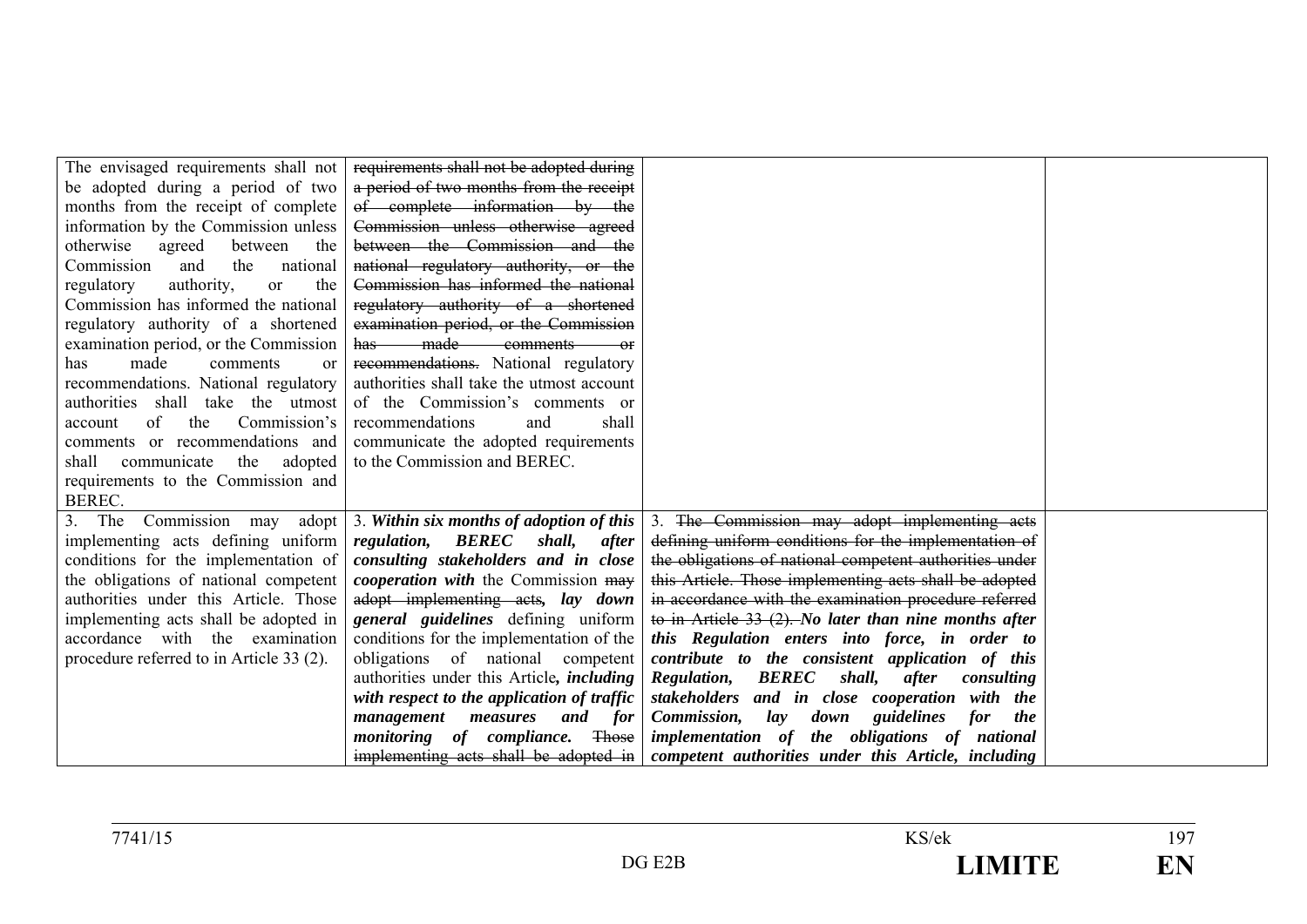|                                                                                                                                                                                                                       | accordance with the examination<br>procedure referred to in Article 33 (2).                                                                                                                                                                                                                                                                                                      | with respect to the application of traffic management<br>measures set out in Article $3(4)$ and for monitoring of<br>compliance. |  |
|-----------------------------------------------------------------------------------------------------------------------------------------------------------------------------------------------------------------------|----------------------------------------------------------------------------------------------------------------------------------------------------------------------------------------------------------------------------------------------------------------------------------------------------------------------------------------------------------------------------------|----------------------------------------------------------------------------------------------------------------------------------|--|
|                                                                                                                                                                                                                       | <b>Article 24a - Review</b>                                                                                                                                                                                                                                                                                                                                                      |                                                                                                                                  |  |
|                                                                                                                                                                                                                       | Commission shall, in close<br><b>The</b><br>cooperation with BEREC, review the<br>functioning of the provisions on<br>specialised services and, after a public<br>consultation, shall report and submit<br>any appropriate proposals to the<br><b>European Parliament and the Council</b><br>by [insert date three years after the date<br>of applicability of this regulation]. |                                                                                                                                  |  |
| <b>Article 25 - Transparency and</b><br>publication of information                                                                                                                                                    | deleted                                                                                                                                                                                                                                                                                                                                                                          | deleted                                                                                                                          |  |
| Providers<br>of<br>electronic<br>1.<br>communications to the public shall,<br>save for offers which are individually<br>negotiated, publish<br>transparent,<br>comparable, adequate and up-to-date<br>information on: | deleted                                                                                                                                                                                                                                                                                                                                                                          | deleted                                                                                                                          |  |
| a) their name, address and contact<br>information;                                                                                                                                                                    | deleted                                                                                                                                                                                                                                                                                                                                                                          | deleted                                                                                                                          |  |
| b) for each tariff plan the services<br>offered and the relevant quality of<br>service parameters, the applicable                                                                                                     | deleted                                                                                                                                                                                                                                                                                                                                                                          | deleted                                                                                                                          |  |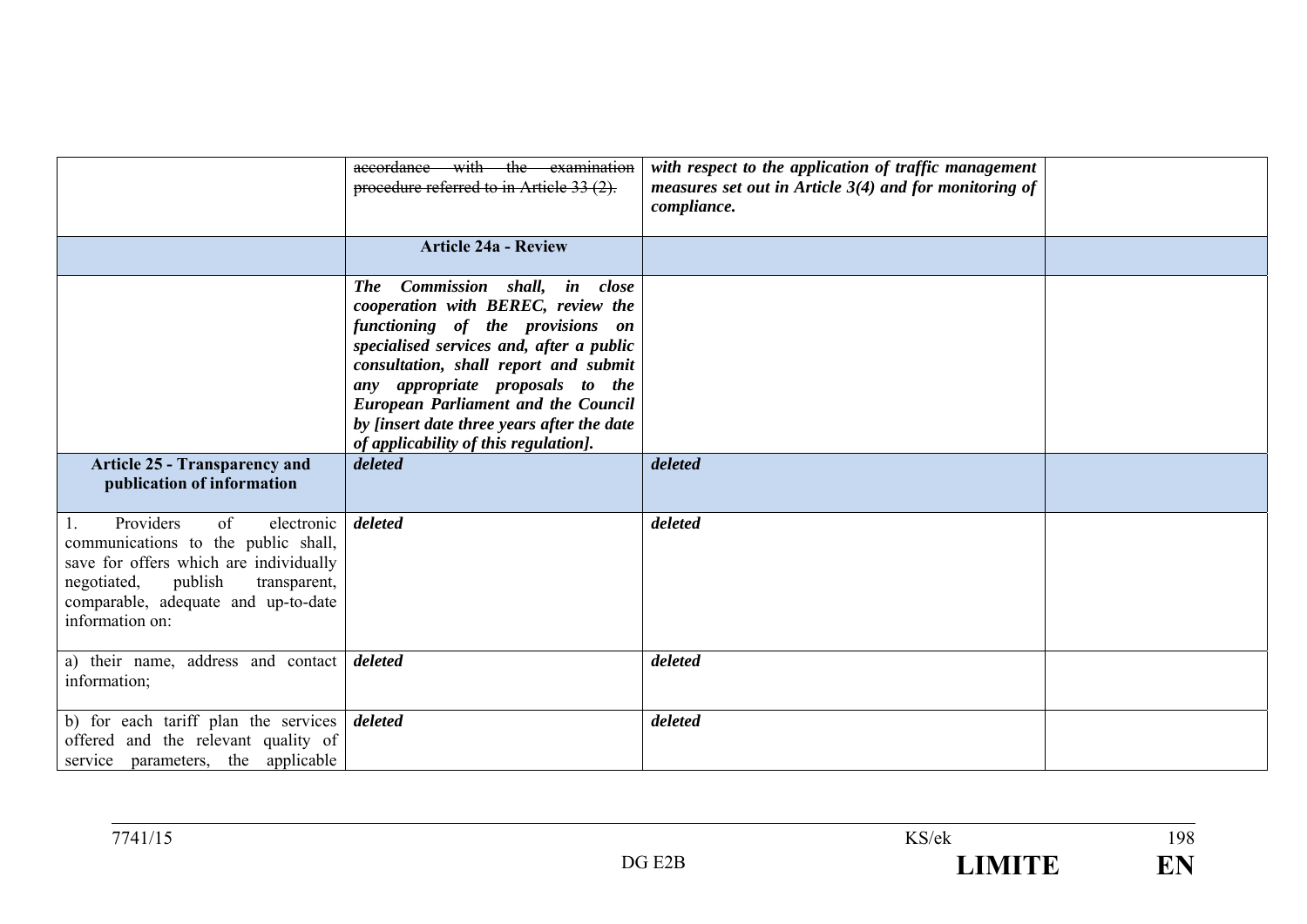| prices (for consumers including taxes)<br>and any applicable charges (access,<br>usage, maintenance and any additional<br>charges), as well as costs with respect<br>to terminal equipment;<br>c) applicable tariffs regarding any<br>number or service subject to particular                                                                                                   | deleted | deleted |  |
|---------------------------------------------------------------------------------------------------------------------------------------------------------------------------------------------------------------------------------------------------------------------------------------------------------------------------------------------------------------------------------|---------|---------|--|
| pricing conditions;                                                                                                                                                                                                                                                                                                                                                             |         |         |  |
| d) the quality of their services, in<br>accordance with implementing acts<br>provided for in paragraph 2;                                                                                                                                                                                                                                                                       | deleted | deleted |  |
| e) internet access services, where<br>offered, specifying the following:                                                                                                                                                                                                                                                                                                        | deleted | deleted |  |
| (i) actually available data speed for<br>download and upload in the end-user's<br>Member State of residence, including<br>at peak-hours; EN 53 EN                                                                                                                                                                                                                               | deleted | deleted |  |
| (ii) the level of applicable data volume<br>limitations, if any; the prices for<br>increasing the available data volume on<br>an ad hoc or lasting basis; the data<br>speed, and its cost, available after full<br>consumption of the applicable data<br>volume, if limited; and the means for<br>end-users to monitor at any moment<br>the current level of their consumption; | deleted | deleted |  |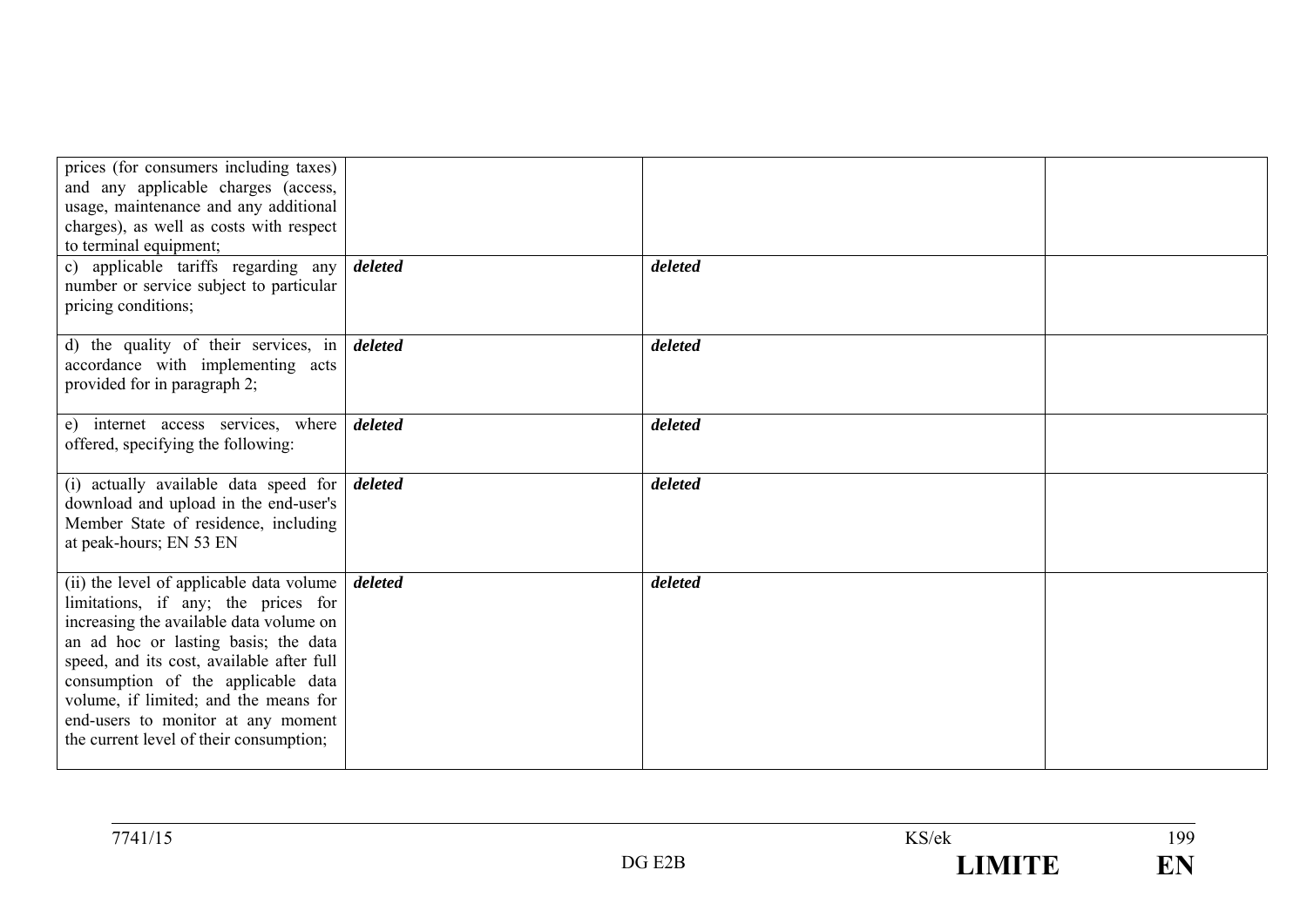| (iii) a clear and comprehensible<br>explanation as to how any data volume<br>limitation, the actually available speed<br>and other quality parameters, and the<br>simultaneous use of specialised<br>services with an enhanced quality of<br>service, may practically impact the use<br>of content, applications and services;                                | deleted | deleted |  |
|---------------------------------------------------------------------------------------------------------------------------------------------------------------------------------------------------------------------------------------------------------------------------------------------------------------------------------------------------------------|---------|---------|--|
| (iv) information on any procedures put<br>in place by the provider to measure and<br>shape traffic so as to avoid congestion<br>of a network, and on how those<br>procedures could affect service quality<br>and the protection of personal data;                                                                                                             | deleted | deleted |  |
| taken<br>f<br>to<br>measures<br>ensure<br>equivalence in access for disabled end-<br>users, including regularly updated<br>information on details of products and<br>services designed for them;                                                                                                                                                              | deleted | deleted |  |
| g) their standard contract terms and<br>conditions, including any minimum<br>contractual period, the conditions for<br>and any charges due on early<br>termination of a contract,<br>the<br>procedures and direct charges related to<br>switching and portability of numbers<br>and other identifiers, and compensation<br>arrangements for delay or abuse of | deleted | deleted |  |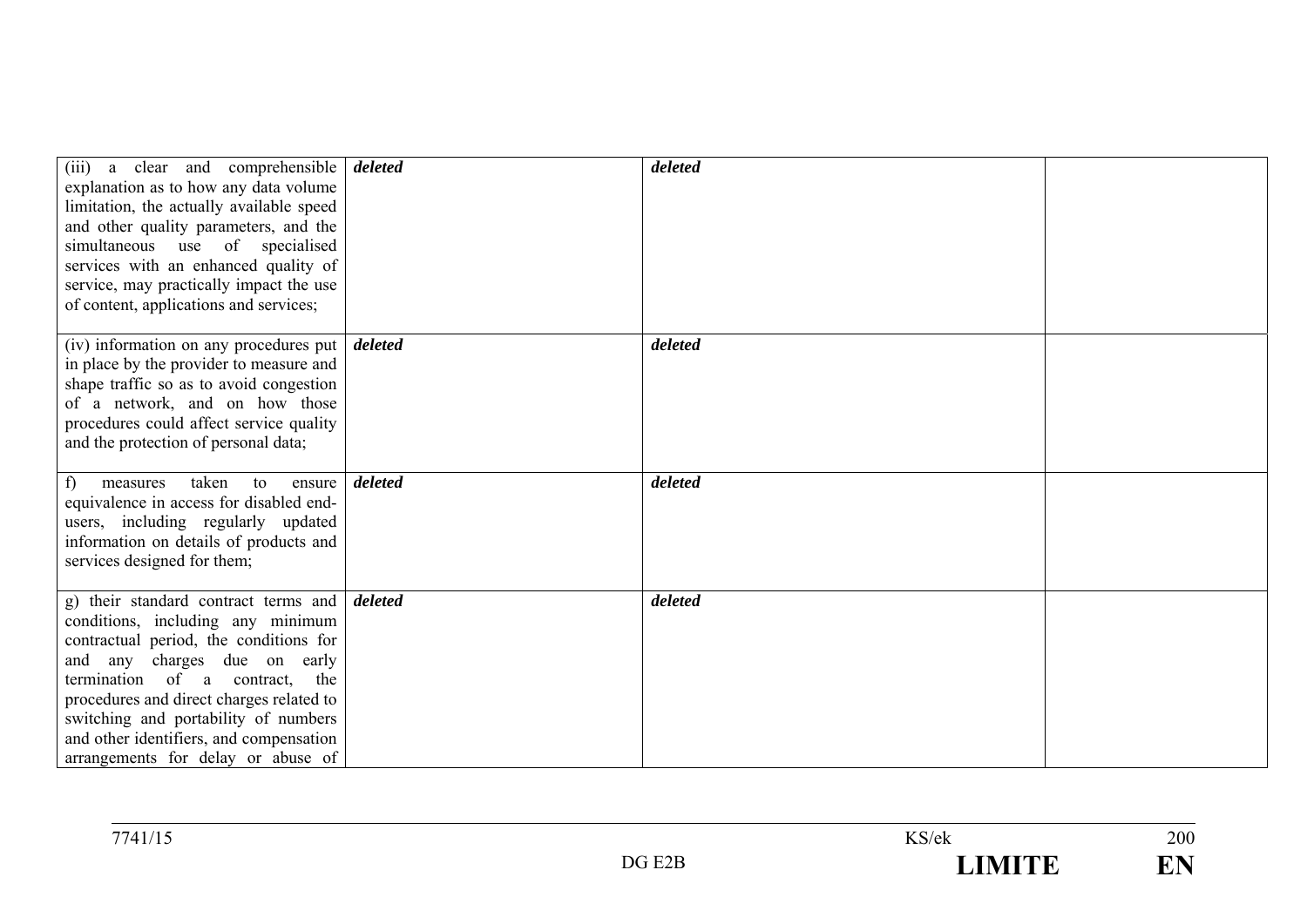| switching;                                                                                                                                                                                                                                                                                                                                                                                                                                                                                                                                                                                                                           |                      |         |  |
|--------------------------------------------------------------------------------------------------------------------------------------------------------------------------------------------------------------------------------------------------------------------------------------------------------------------------------------------------------------------------------------------------------------------------------------------------------------------------------------------------------------------------------------------------------------------------------------------------------------------------------------|----------------------|---------|--|
| h) access to emergency services and <i>deleted</i><br>caller location information for all<br>services offered, any limitations on the<br>provision of emergency services under<br>Article 26 of Directive 2002/22/EC,<br>and any changes thereto;                                                                                                                                                                                                                                                                                                                                                                                    |                      | deleted |  |
| i) rights as regards universal service,<br>including, where appropriate, the<br>facilities and services mentioned in<br>Annex I to Directive 2002/22/EC. The<br>information shall be published in a<br>clear, comprehensive and easily<br>accessible form in the<br>official<br>language(s) of the Member State where<br>the service is offered, and be updated<br>regularly. The information shall, on<br>request, be supplied to the relevant<br>national regulatory authorities in<br>advance of its publication. Any<br>differentiation in the conditions applied<br>to consumers and other end-users shall<br>be made explicit. | deleted              | deleted |  |
| 2. The Commission<br>may<br>implementing acts specifying the<br>methods for measuring the speed of<br>internet access services, the quality of<br>service parameters and the methods for                                                                                                                                                                                                                                                                                                                                                                                                                                             | adopt <i>deleted</i> | deleted |  |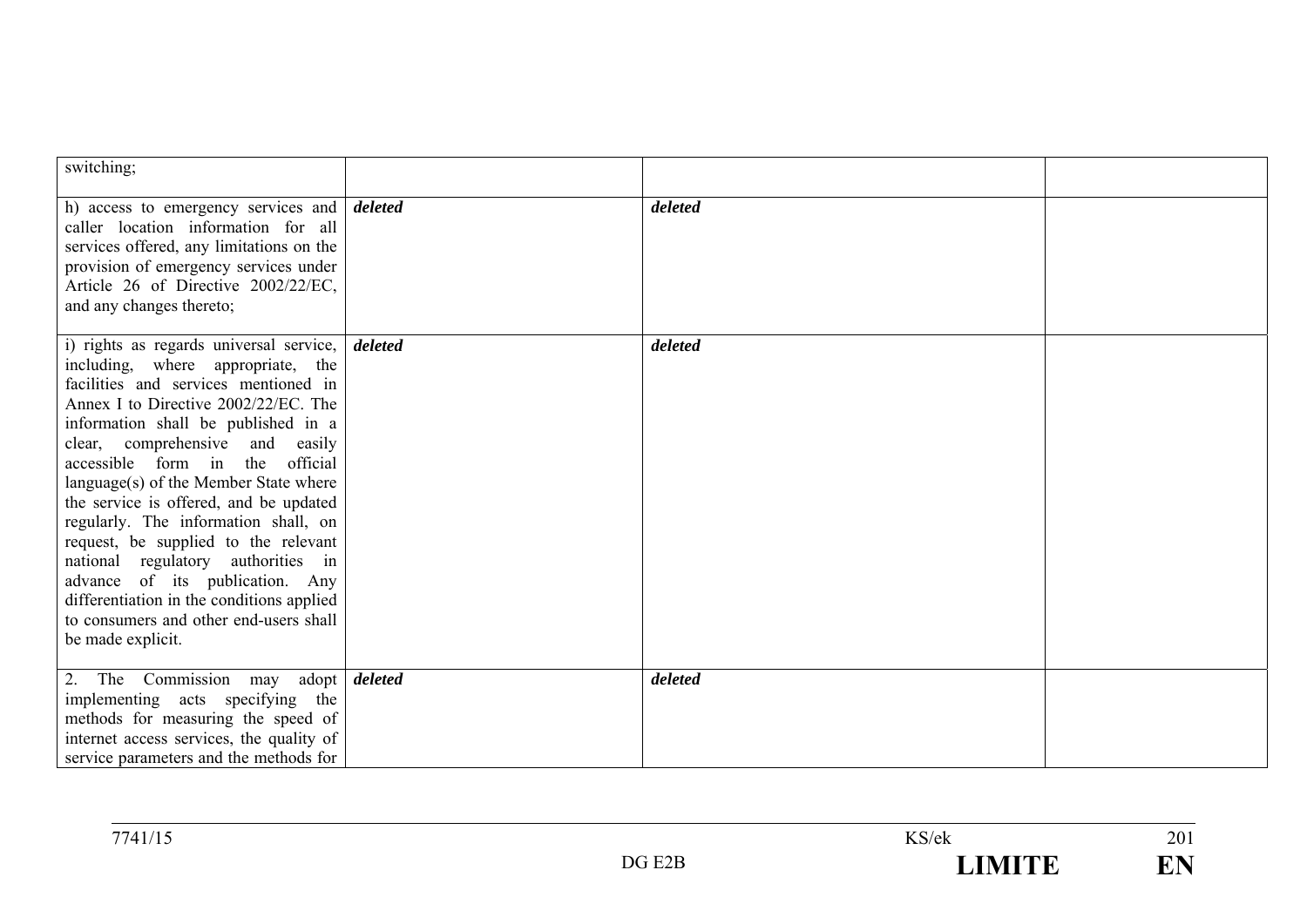| measuring them, and the content, form     |         |         |  |
|-------------------------------------------|---------|---------|--|
| and manner of the information to be       |         |         |  |
| published, including possible quality     |         |         |  |
| mechanisms.<br>certification<br>The       |         |         |  |
| Commission may take into account the      |         |         |  |
| definitions<br>parameters,<br>and         |         |         |  |
| measurement methods set out in Annex      |         |         |  |
| III of the Directive 2002/22/EC. Those    |         |         |  |
| implementing acts shall be adopted in     |         |         |  |
| accordance with the examination           |         |         |  |
| procedure referred to in Article 33(2).   |         |         |  |
|                                           |         |         |  |
| 3. End-users shall have access to         | deleted | deleted |  |
| independent evaluation tools allowing     |         |         |  |
| them to compare the performance of        |         |         |  |
| electronic communications network         |         |         |  |
| access and services and the cost of       |         |         |  |
| alternative usage patterns. To this end   |         |         |  |
| Member States shall establish a           |         |         |  |
| voluntary certification scheme for        |         |         |  |
| interactive websites, guides or similar   |         |         |  |
| tools. Certification shall be granted on  |         |         |  |
| the basis of objective, transparent and   |         |         |  |
| proportionate<br>requirements,<br>in      |         |         |  |
| particular independence from any          |         |         |  |
| provider of electronic communications     |         |         |  |
| to the public, the use of plain language, |         |         |  |
| the provision of complete and up-to-      |         |         |  |
| date information, and the operation of    |         |         |  |
| effective complaints handling<br>an       |         |         |  |
| procedure. Where certified comparison     |         |         |  |

| 7741/15 |                          | KS/ek                | ጎሰ′<br>202          |
|---------|--------------------------|----------------------|---------------------|
|         | E <sub>2</sub> B<br>DG - | <b>TRATTER</b><br>-- | <b>TIRI</b><br>TAT. |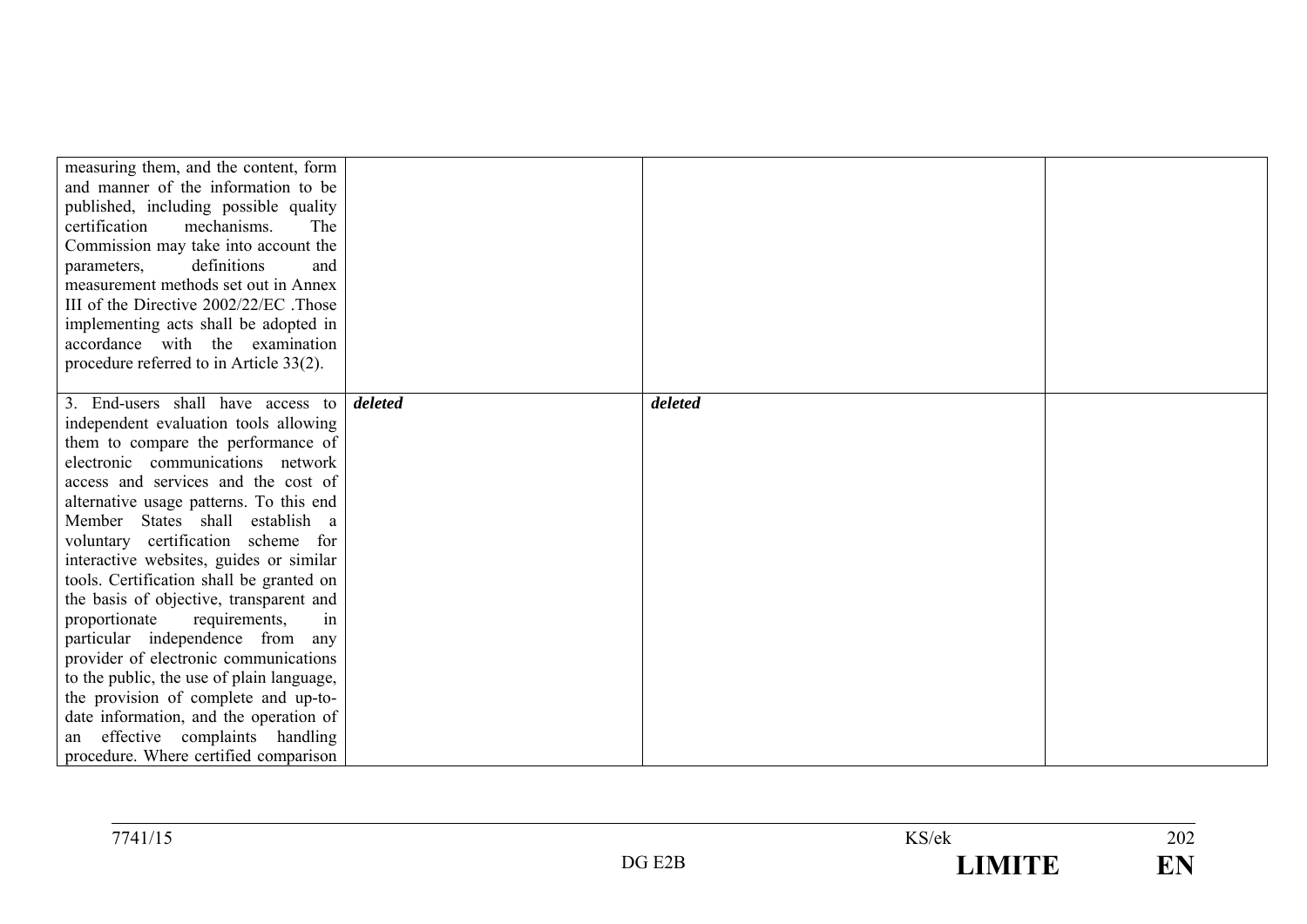| facilities are not available on the<br>market free of charge or at a reasonable<br>price, national regulatory authorities or<br>other competent national authorities<br>shall make such facilities available<br>themselves or through third EN 54 EN<br>parties in compliance with the<br>requirements.<br>The<br>certification<br>information published by providers of<br>electronic communications to the<br>public shall be accessible, free of<br>charge, for the purposes of making<br>available comparison facilities. |         |         |  |
|-------------------------------------------------------------------------------------------------------------------------------------------------------------------------------------------------------------------------------------------------------------------------------------------------------------------------------------------------------------------------------------------------------------------------------------------------------------------------------------------------------------------------------|---------|---------|--|
| 4. Upon request of the relevant public<br>authorities, providers of electronic                                                                                                                                                                                                                                                                                                                                                                                                                                                | deleted | deleted |  |
| communications to the public shall                                                                                                                                                                                                                                                                                                                                                                                                                                                                                            |         |         |  |
| distribute public interest information                                                                                                                                                                                                                                                                                                                                                                                                                                                                                        |         |         |  |
| free of charge to end-users, where                                                                                                                                                                                                                                                                                                                                                                                                                                                                                            |         |         |  |
| appropriate, by the same means as                                                                                                                                                                                                                                                                                                                                                                                                                                                                                             |         |         |  |
| those ordinarily used by them in their<br>communications with end-users. In                                                                                                                                                                                                                                                                                                                                                                                                                                                   |         |         |  |
| such a case, that information shall be                                                                                                                                                                                                                                                                                                                                                                                                                                                                                        |         |         |  |
| provided by the relevant publice                                                                                                                                                                                                                                                                                                                                                                                                                                                                                              |         |         |  |
| authorities to the providers of                                                                                                                                                                                                                                                                                                                                                                                                                                                                                               |         |         |  |
| electronic communications to the                                                                                                                                                                                                                                                                                                                                                                                                                                                                                              |         |         |  |
| public in a standardised format and                                                                                                                                                                                                                                                                                                                                                                                                                                                                                           |         |         |  |
| may, inter alia, cover the following                                                                                                                                                                                                                                                                                                                                                                                                                                                                                          |         |         |  |
| topics:                                                                                                                                                                                                                                                                                                                                                                                                                                                                                                                       |         |         |  |
|                                                                                                                                                                                                                                                                                                                                                                                                                                                                                                                               |         |         |  |
| (a) the most common uses of electronic $\vert$ <i>deleted</i>                                                                                                                                                                                                                                                                                                                                                                                                                                                                 |         | deleted |  |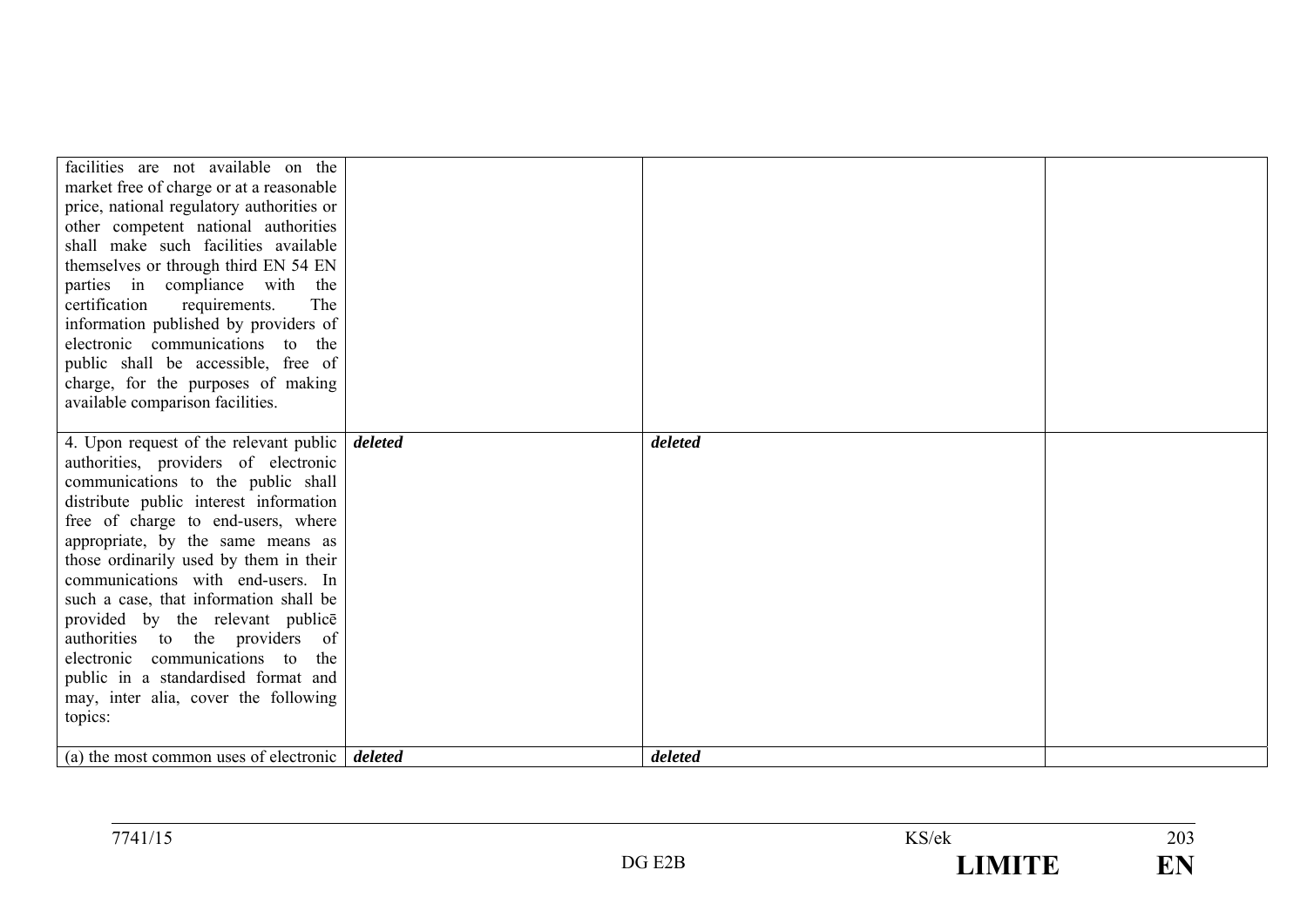| communications services to engage in<br>unlawful activities or to disseminate<br>harmful content, particularly where it<br>may prejudice respect for the rights and<br>freedoms of others, including<br>infringements of data protection rights,<br>copyright and related rights, and their<br>legal consequences; and                                                                                           |         |         |  |
|------------------------------------------------------------------------------------------------------------------------------------------------------------------------------------------------------------------------------------------------------------------------------------------------------------------------------------------------------------------------------------------------------------------|---------|---------|--|
| (b) the means of protection against<br>risks to personal security and unlawful<br>access to personal data when using<br>electronic communications services.                                                                                                                                                                                                                                                      | deleted | deleted |  |
| <b>Article 26 - Information</b><br>requirements for contracts                                                                                                                                                                                                                                                                                                                                                    | deleted | deleted |  |
| 1. Before a contract on the provision of $\vert$ <i>deleted</i><br>connection to a public electronic<br>communications network or publicly<br>available electronic communications<br>services becomes binding providers of<br>electronic communications to the<br>public shall provide consumers, and<br>other end-users unless they have<br>explicitly agreed otherwise, at least the<br>following information: |         | deleted |  |
| (a) the identity, address and contact $\vert$ <i>deleted</i><br>information of the provider and, if<br>different, the address and contact                                                                                                                                                                                                                                                                        |         | deleted |  |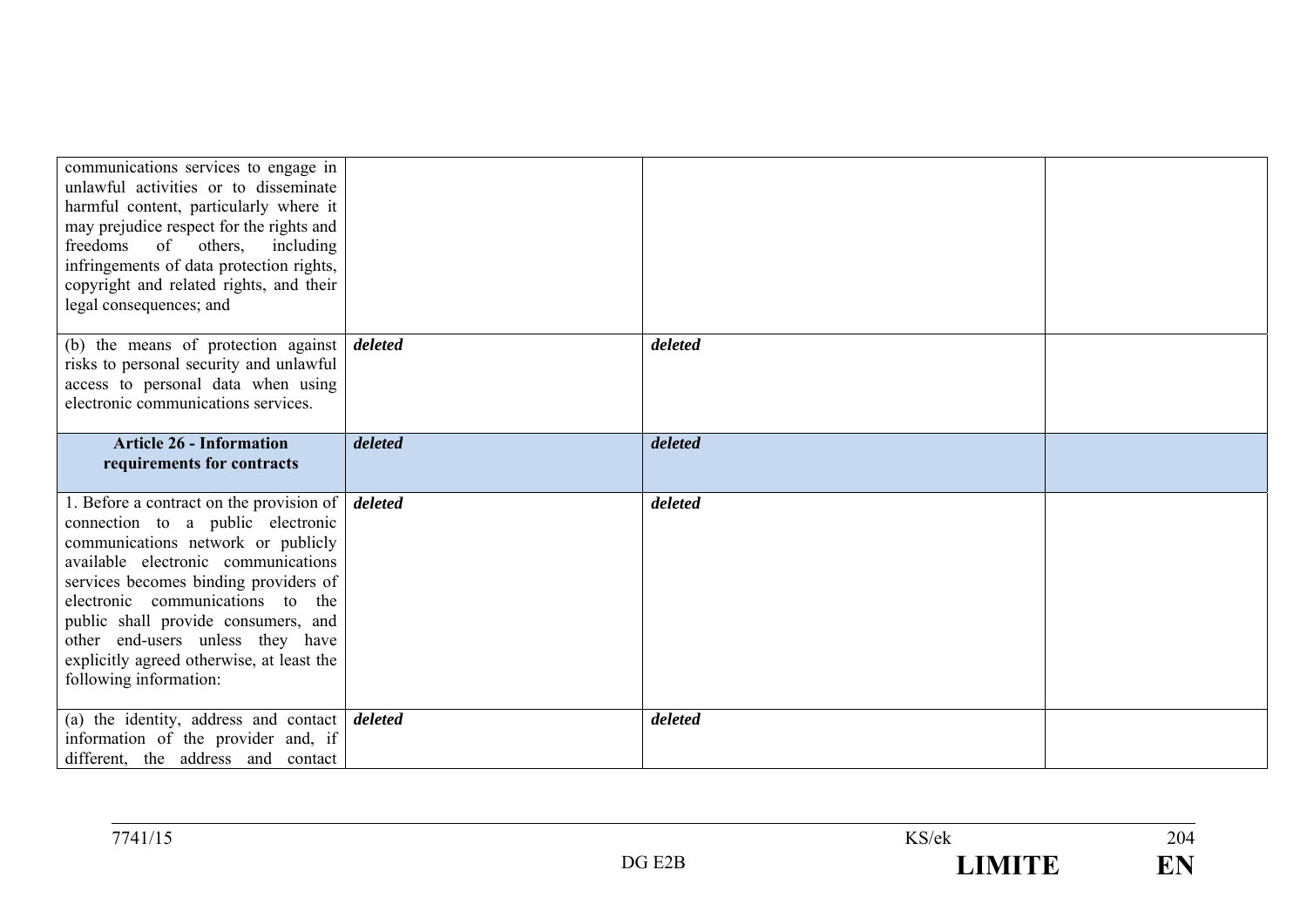| information for any complaints;                                                                                                                                                                                                                                    |         |         |  |
|--------------------------------------------------------------------------------------------------------------------------------------------------------------------------------------------------------------------------------------------------------------------|---------|---------|--|
| (b) the main characteristics of the<br>services provided, including in<br>particular:                                                                                                                                                                              | deleted | deleted |  |
| (i) for each tariff plan the types of $\vert$ deleted<br>services offered, the included volumes<br>of communications and all relevant<br>quality of service parameters, including<br>the time for the initial connection;                                          |         | deleted |  |
| (ii) whether and in which Member deleted<br>States access to emergency services<br>and caller location information is being<br>provided and any limitations on the<br>provision of emergency services in<br>accordance with Article 26 of Directive<br>2002/22/EC; |         | deleted |  |
| (iii) the types of after-sales services,<br>maintenance services and customer<br>support services provided,<br>the<br>conditions and charges for these<br>services, and the means of contacting<br>these services;                                                 | deleted | deleted |  |
| (iv) any restrictions imposed by the $\frac{d}{dt}$<br>provider on the use of terminal<br>supplied,<br>including<br>equipment<br>information on unlocking the terminal                                                                                             |         | deleted |  |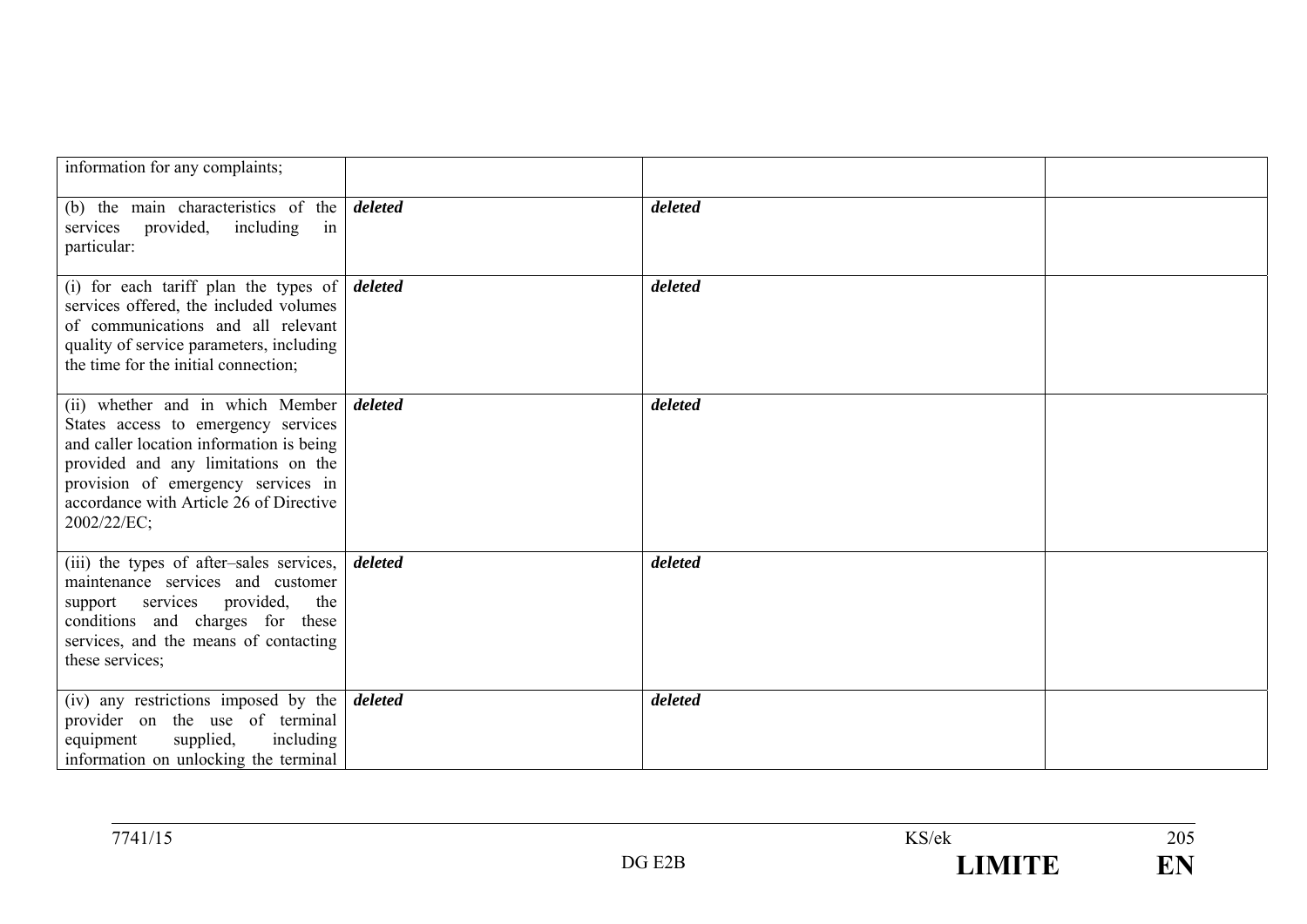| equipment and any charges involved if<br>the contract is terminated before the<br>end of the minimum contract period;<br>(c) details of prices and tariffs (for<br>consumers including taxes and possibly<br>due additional charges) and the means<br>by which up-to-date information on all<br>applicable tariffs and charges are made<br>available; | deleted | deleted |  |
|-------------------------------------------------------------------------------------------------------------------------------------------------------------------------------------------------------------------------------------------------------------------------------------------------------------------------------------------------------|---------|---------|--|
| (d) payment methods offered and any<br>cost differences due to the payment<br>method, and available facilities to<br>safeguard bill transparency<br>and<br>monitor the level of consumption;                                                                                                                                                          | deleted | deleted |  |
| (e) the duration of the contract and the $\vert$<br>conditions for renewal and termination,<br>including:                                                                                                                                                                                                                                             | deleted | deleted |  |
| (i) any minimum usage or duration<br>required to benefit from promotional<br>terms;                                                                                                                                                                                                                                                                   | deleted | deleted |  |
| (ii) any charges related to switching<br>and portability of numbers and other<br>identifiers, including compensation<br>arrangements for delay or abuse of<br>switching;                                                                                                                                                                              | deleted | deleted |  |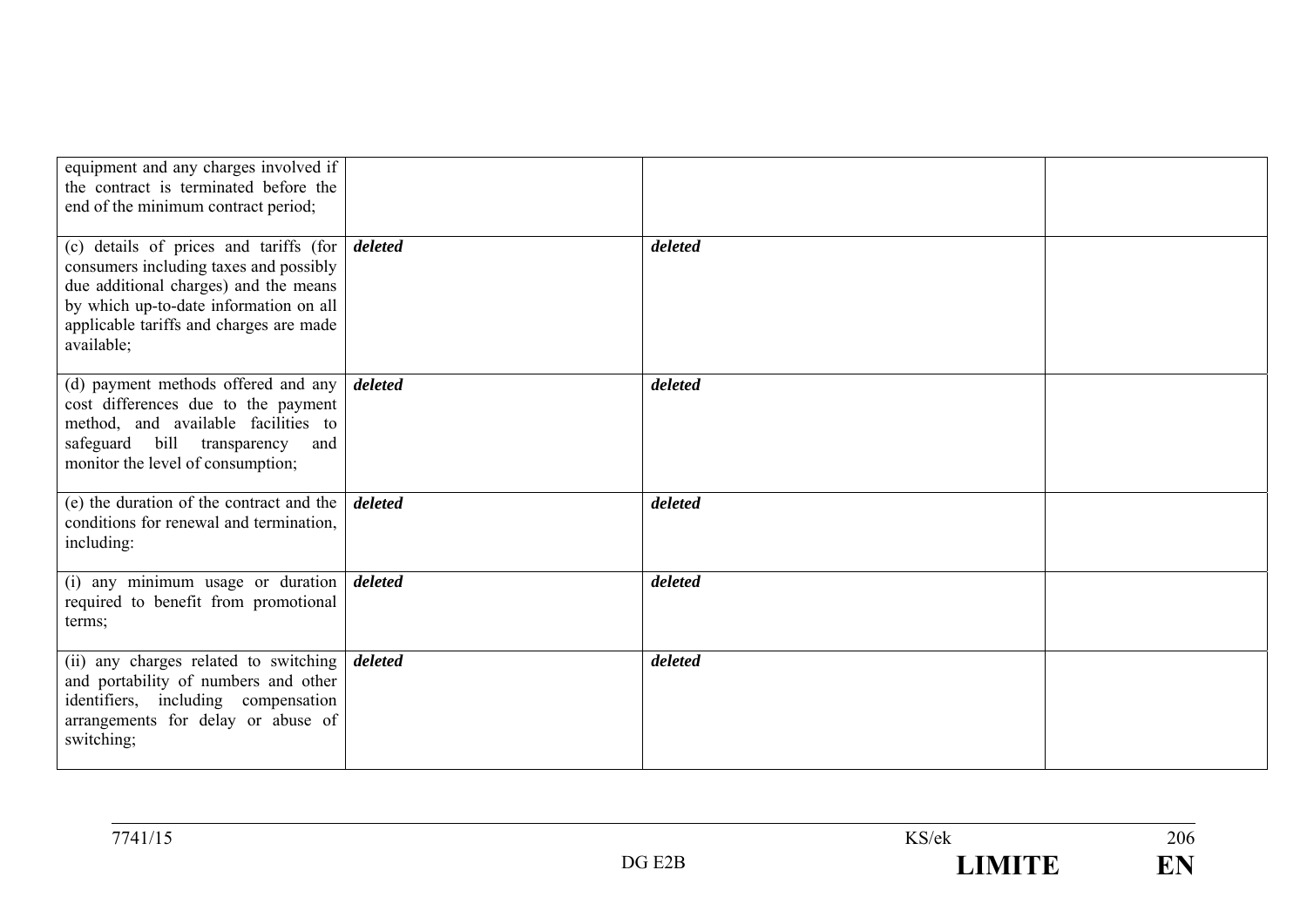| (iii) any charges due on early <i>deleted</i><br>termination of the contract, including<br>any cost recovery with respect to<br>terminal equipment (on the basis of<br>customary depreciation methods) and<br>other promotional advantages (on a pro-<br>rata temporis basis); |         | deleted |  |
|--------------------------------------------------------------------------------------------------------------------------------------------------------------------------------------------------------------------------------------------------------------------------------|---------|---------|--|
| any compensation and refund<br>(f)<br>arrangements, including an explicit<br>reference to statutory rights of the end-<br>user, which apply if contracted service<br>quality levels are not met;                                                                               | deleted | deleted |  |
| (g) where an obligation exists in $\frac{d}{dt}$<br>accordance with Article 25 of Directive<br>2002/22/EC, the end-users' options as<br>to whether or not to include their<br>personal data in a directory, and the<br>data concerned;                                         |         | deleted |  |
| (h) for disabled end-users, details of $\delta$<br>products and services designed for<br>them;                                                                                                                                                                                 |         | deleted |  |
| (i) the means of initiating procedures<br>for the settlement of disputes, including<br>cross-border disputes, in accordance<br>Article 34 of Directive<br>with<br>2002/22/EC and Article 22 of this<br>Regulation;                                                             | deleted | deleted |  |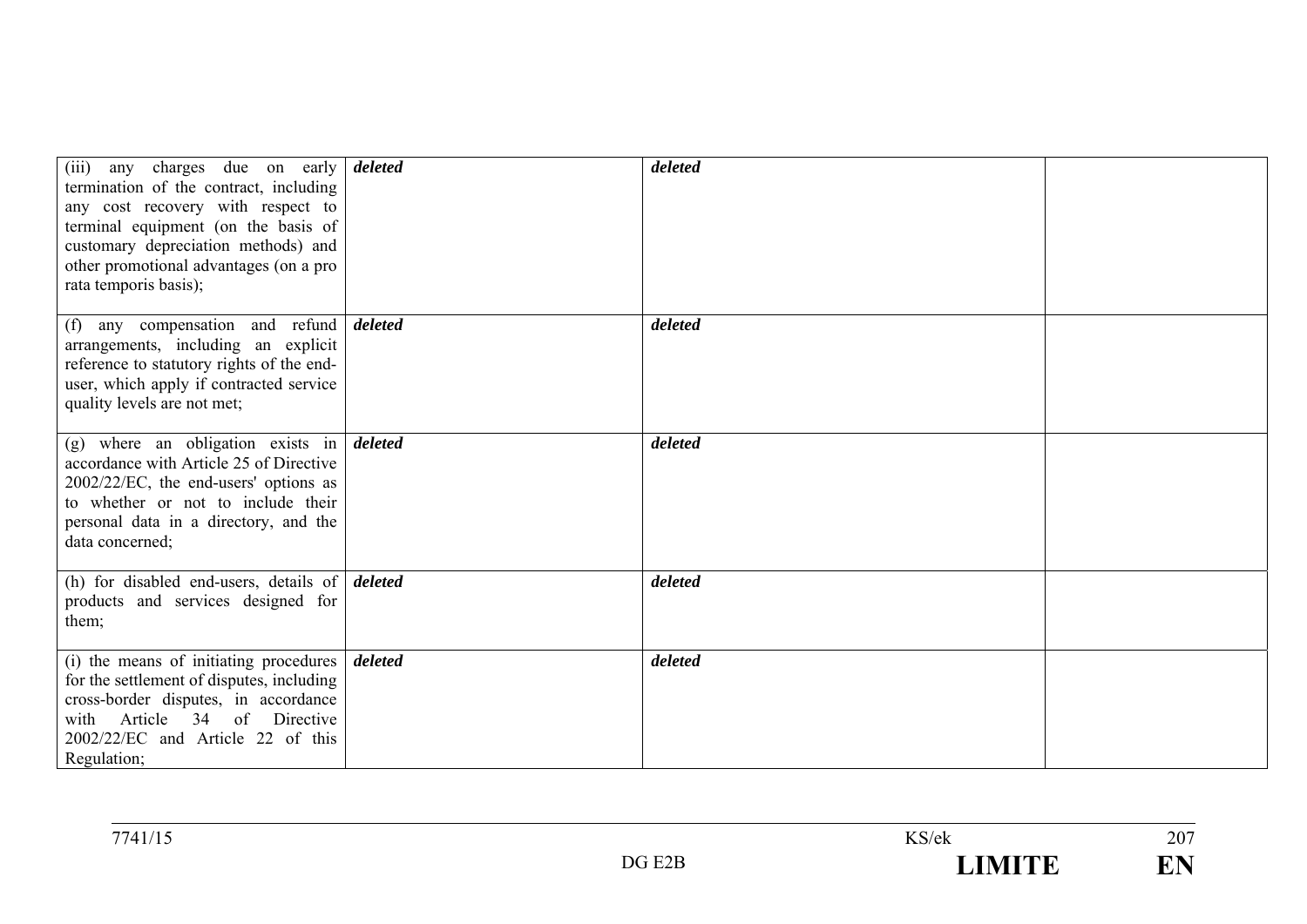| (j) the type of action that might be<br>taken by the provider in reaction to<br>security or integrity incidents or threats<br>and vulnerabilities.                                                                                                                                                                                                                                          | deleted | deleted |  |
|---------------------------------------------------------------------------------------------------------------------------------------------------------------------------------------------------------------------------------------------------------------------------------------------------------------------------------------------------------------------------------------------|---------|---------|--|
| 2. In addition to paragraph 1, providers  <br>of electronic communications to the<br>public shall provide end-users, unless<br>otherwise agreed by an end-user who is<br>not a consumer, at least the following<br>information with respect to their<br>internet access services:                                                                                                           | deleted | deleted |  |
| (a) the level of applicable data volume $\int$ <i>deleted</i><br>limitations, if any; the prices for<br>increasing the available data volume on<br>an ad hoc or lasting basis; the data<br>speed, and its cost, available after full<br>consumption of the applicable data<br>volume, if limited; and how end-users<br>can at any moment monitor the current<br>level of their consumption; |         | deleted |  |
| (b) the actually available data speed for<br>download and upload at the main<br>location of the enduser, including<br>actual speed ranges, speed averages<br>and peak-hour speed, including the<br>potential impact of allowing access to<br>third parties through a radio local area                                                                                                       | deleted | deleted |  |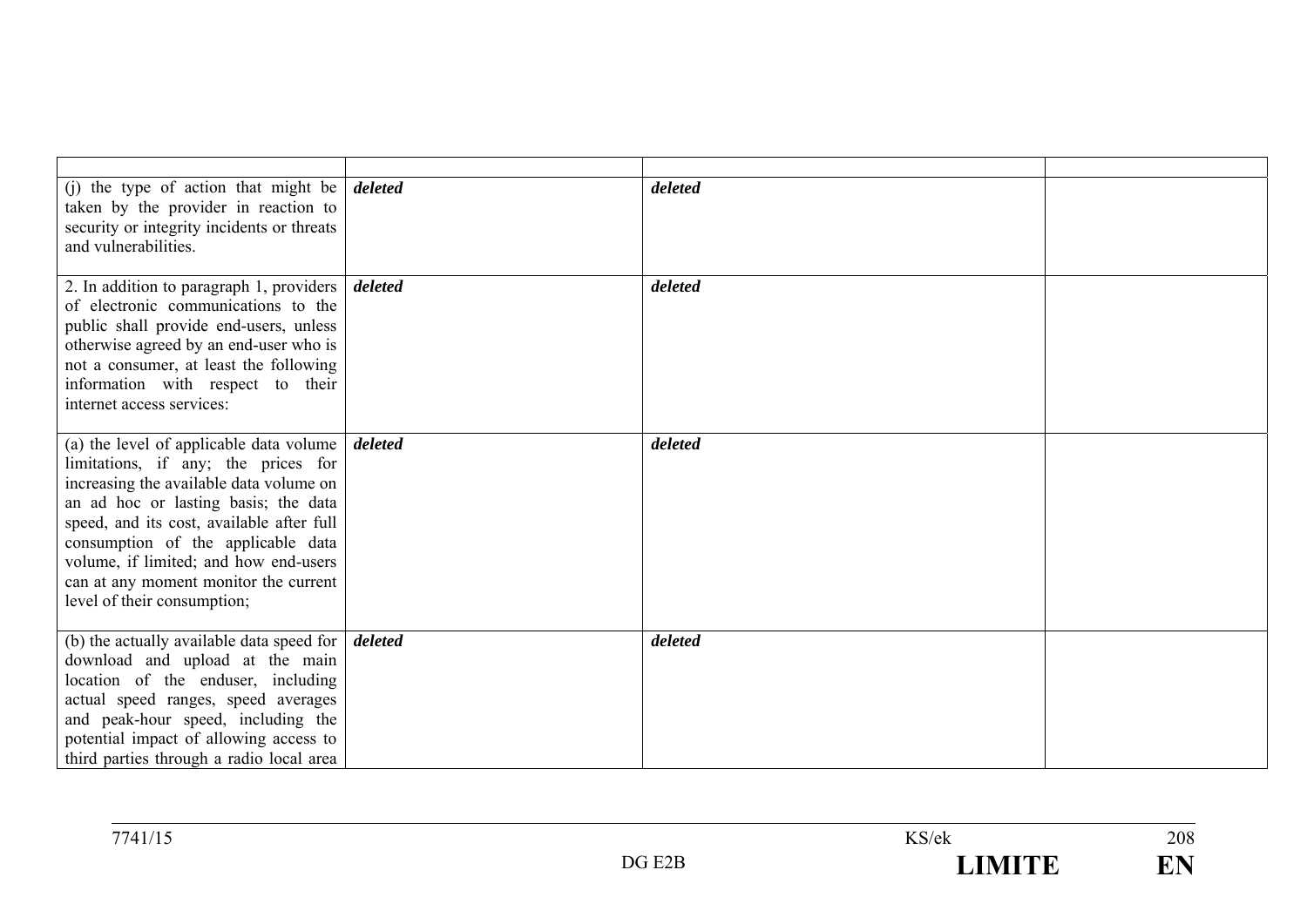| network;                                                                                                                                                                                                                                                                                                                                                                                                               |         |         |  |
|------------------------------------------------------------------------------------------------------------------------------------------------------------------------------------------------------------------------------------------------------------------------------------------------------------------------------------------------------------------------------------------------------------------------|---------|---------|--|
| (c) other quality of service parameters;                                                                                                                                                                                                                                                                                                                                                                               | deleted | deleted |  |
| (d) information on any procedures put<br>in place by the provider to measure and<br>shape traffic so as to avoid congestion<br>of a network, and information on how<br>those procedures could impact on<br>service quality and protection of<br>personal data;                                                                                                                                                         | deleted | deleted |  |
| a clear and comprehensible<br>(e)<br>explanation as to how any volume<br>limitation, the actually available speed<br>and other quality of service parameters,<br>and the simultaneous use of specialised<br>services with an enhanced quality of<br>service, may practically impact the use<br>of content, applications and services.                                                                                  | deleted | deleted |  |
| 3. The information referred to in<br>paragraphs 1 and 2 shall be provided in<br>a clear, comprehensive and easily<br>accessible manner and in an official<br>language of the end-user's Member<br>State of residence, and shall be updated<br>regularly. It shall form an integral part<br>of the contract and shall not be altered<br>unless the contracting parties expressly<br>agree otherwise. The end-user shall | deleted | deleted |  |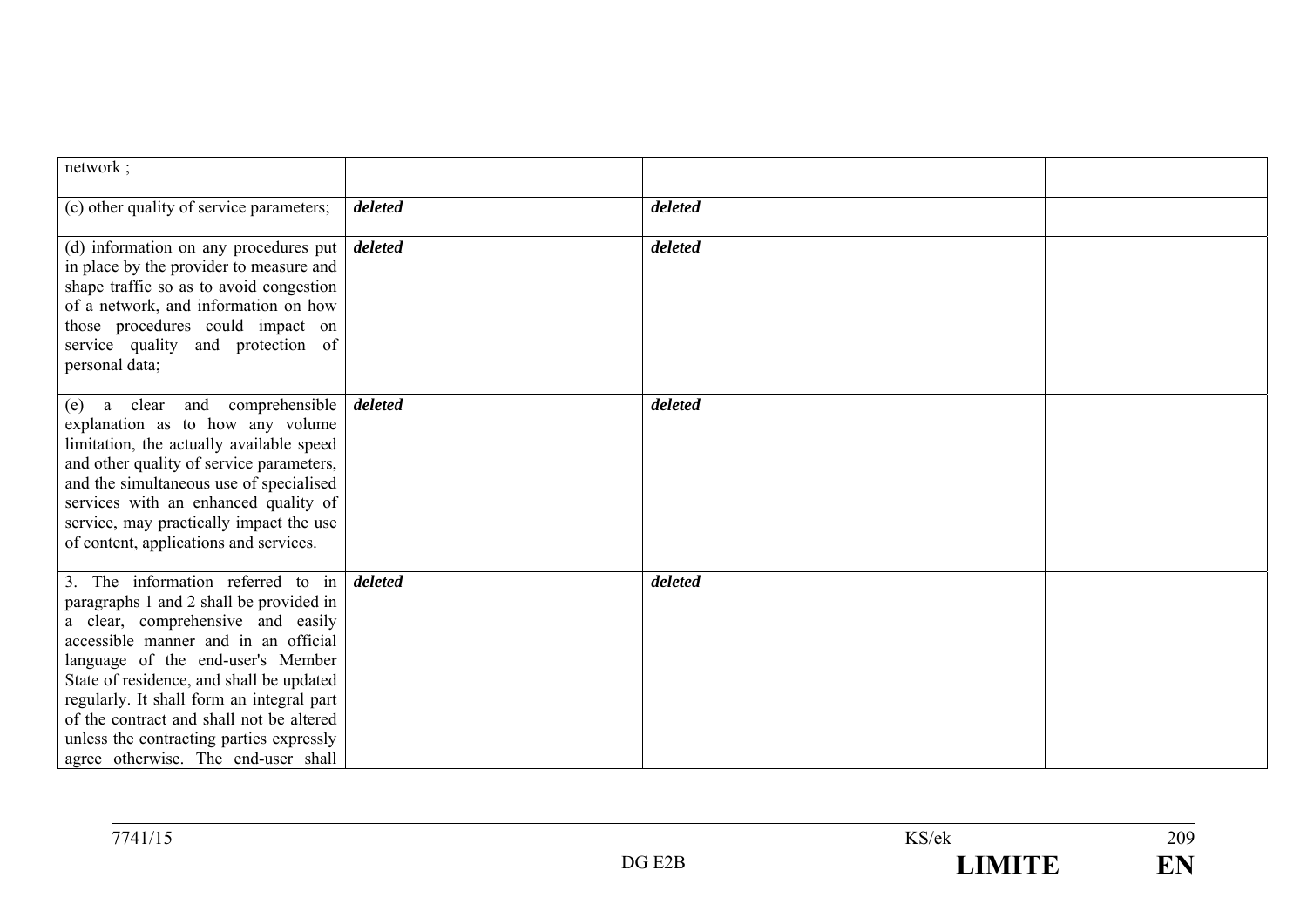| receive a copy of the contract in<br>writing.                                                                                                                                                                                                                                                                                                                                                                                                                                                                       |         |         |  |
|---------------------------------------------------------------------------------------------------------------------------------------------------------------------------------------------------------------------------------------------------------------------------------------------------------------------------------------------------------------------------------------------------------------------------------------------------------------------------------------------------------------------|---------|---------|--|
| 4. The Commission may adopt <i>deleted</i><br>implementing acts specifying the<br>details of the information requirements<br>listed in paragraph 2. Those<br>implementing acts shall be adopted in<br>accordance with the examination<br>procedure referred to in Article $33(2)$ .                                                                                                                                                                                                                                 |         | deleted |  |
| 5. The contract shall also include, upon<br>request by the relevant public<br>authorities, any information provided<br>by these authorities for this purpose on<br>the use of electronic EN 56 EN<br>communications networks and services<br>to engage in unlawful activities or to<br>disseminate harmful content, and on<br>the means of protection against risks to<br>personal security and unlawful<br>processing of personal data, referred to<br>in Article $25(4)$ and relevant to the<br>service provided. | deleted | deleted |  |
| <b>Article 27 – Control of consumption</b>                                                                                                                                                                                                                                                                                                                                                                                                                                                                          | deleted | deleted |  |
| Providers<br>of<br>electronic<br>1.<br>communications to the public shall<br>offer end-users the opportunity to opt,<br>free of charge, for a facility which                                                                                                                                                                                                                                                                                                                                                        | deleted | deleted |  |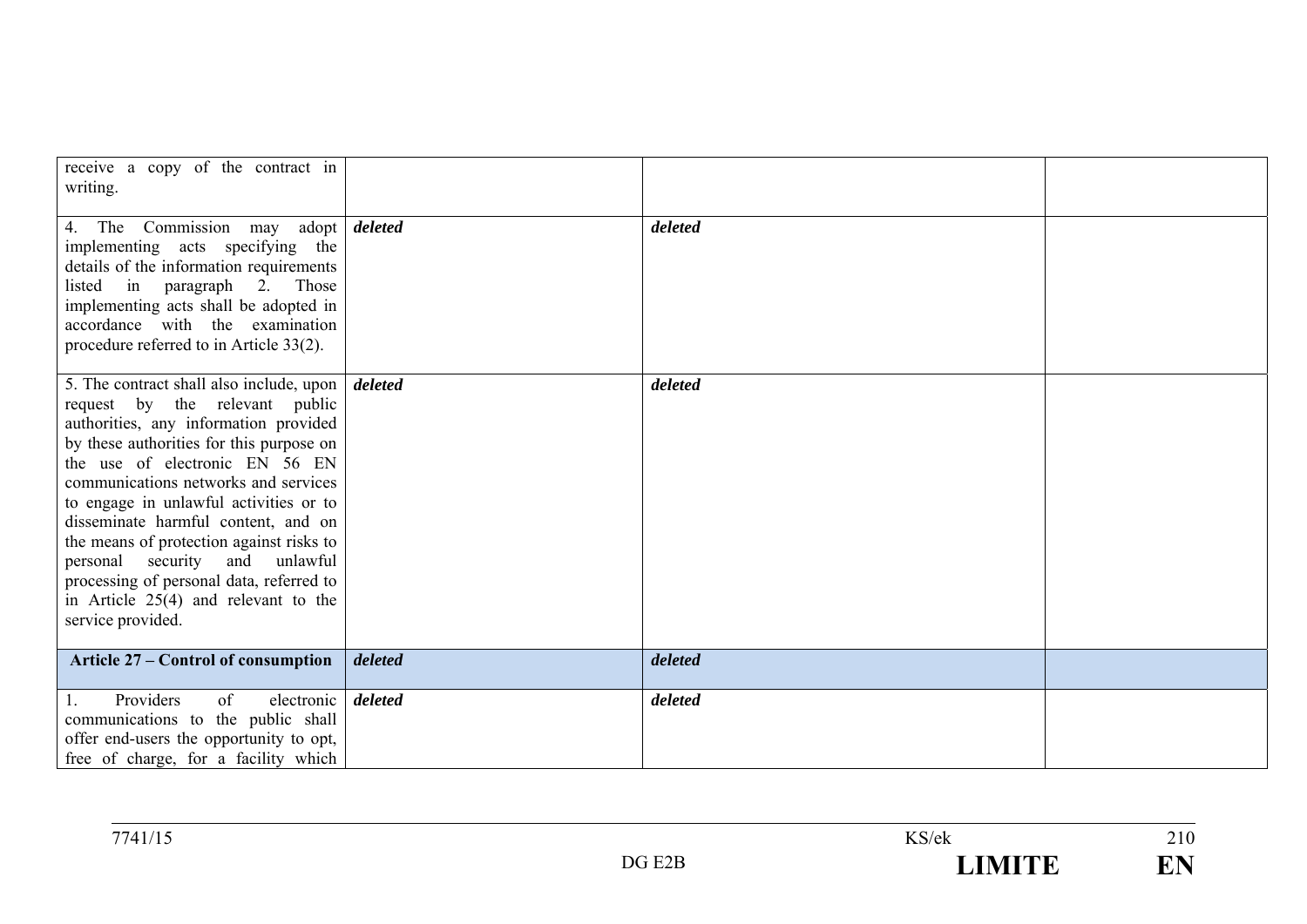| the<br>provides<br>information<br>on      |         |         |  |
|-------------------------------------------|---------|---------|--|
| accumulated consumption of different      |         |         |  |
| electronic communications services        |         |         |  |
| expressed in the currency in which the    |         |         |  |
| end-user is billed. Such a facility shall |         |         |  |
| guarantee that, without the end-user's    |         |         |  |
| consent, the accumulated expenditure      |         |         |  |
| over a specified period of use does not   |         |         |  |
| exceed a specified financial limit set by |         |         |  |
| the end-user.                             |         |         |  |
|                                           |         |         |  |
| electronic<br>Providers<br>of<br>2.       | deleted | deleted |  |
| communications to the public shall        |         |         |  |
| ensure that an appropriate notification   |         |         |  |
| is sent to the end-user when the          |         |         |  |
| consumption of services has reached       |         |         |  |
| 80% of the financial limit set in         |         |         |  |
| accordance with paragraph 1. The          |         |         |  |
| notification shall indicate the procedure |         |         |  |
| to be followed to continue the            |         |         |  |
| provision of those services, including    |         |         |  |
| their cost. The provider shall cease to   |         |         |  |
| provide the specified services and to     |         |         |  |
| charge the end-user for it if the         |         |         |  |
| financial limit would otherwise be        |         |         |  |
| exceeded, unless and until the end-user   |         |         |  |
| requests the continued or renewed         |         |         |  |
| provision of those services. After        |         |         |  |
| having reached the financial limit end-   |         |         |  |
| users shall continue to be able to        |         |         |  |
| receive calls and SMS messages and        |         |         |  |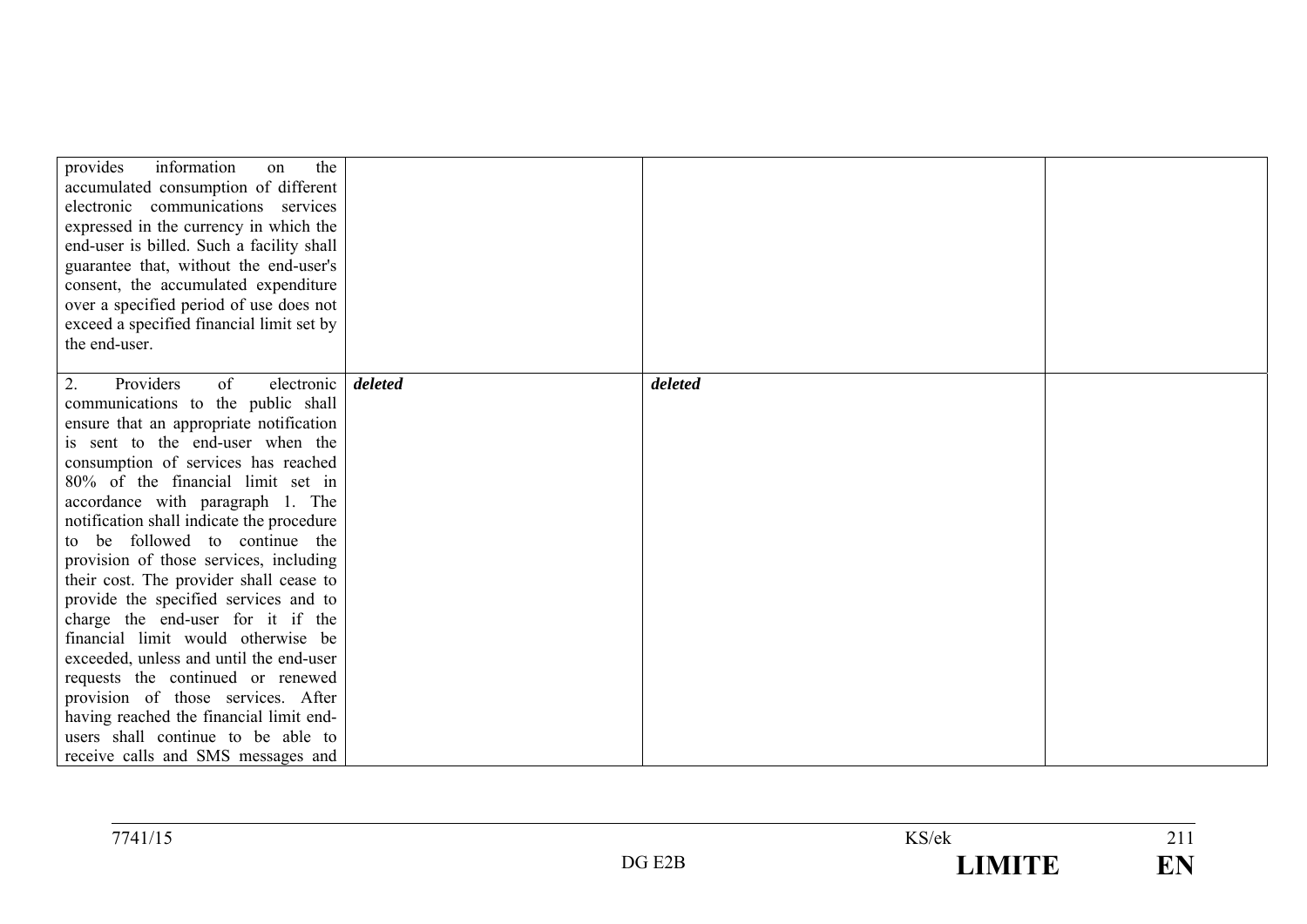| free-phone<br>numbers<br>and<br>access<br>emergency services by dialling the<br>European emergency number 112 free<br>of charge until the end of the agreed<br>billing period.                                                                                                                                                                                                                                                                                                                                                                 |         |         |  |
|------------------------------------------------------------------------------------------------------------------------------------------------------------------------------------------------------------------------------------------------------------------------------------------------------------------------------------------------------------------------------------------------------------------------------------------------------------------------------------------------------------------------------------------------|---------|---------|--|
| Providers<br>electronic<br>3.<br>of<br>communications to the public shall,<br>immediately prior to connecting the<br>call, enable end-users to access easily<br>and without incurring any costs<br>information on applicable tariffs<br>regarding any number or service<br>subject to particular pricing conditions<br>unless the national regulatory authority<br>has granted a prior derogation for<br>reasons of proportionality. Any such<br>information shall be provided in a<br>comparable fashion for all such<br>numbers or services. | deleted | deleted |  |
| Providers<br>electronic<br>4.<br>of<br>communications to the public shall<br>offer end-users the opportunity to opt,<br>free of charge for receiving itemised<br>bills.                                                                                                                                                                                                                                                                                                                                                                        | deleted | deleted |  |
| <b>Article 28 - Contract termination</b>                                                                                                                                                                                                                                                                                                                                                                                                                                                                                                       | deleted | deleted |  |
| concluded<br>Contracts<br>between<br>consumers and providers of electronic                                                                                                                                                                                                                                                                                                                                                                                                                                                                     | deleted | deleted |  |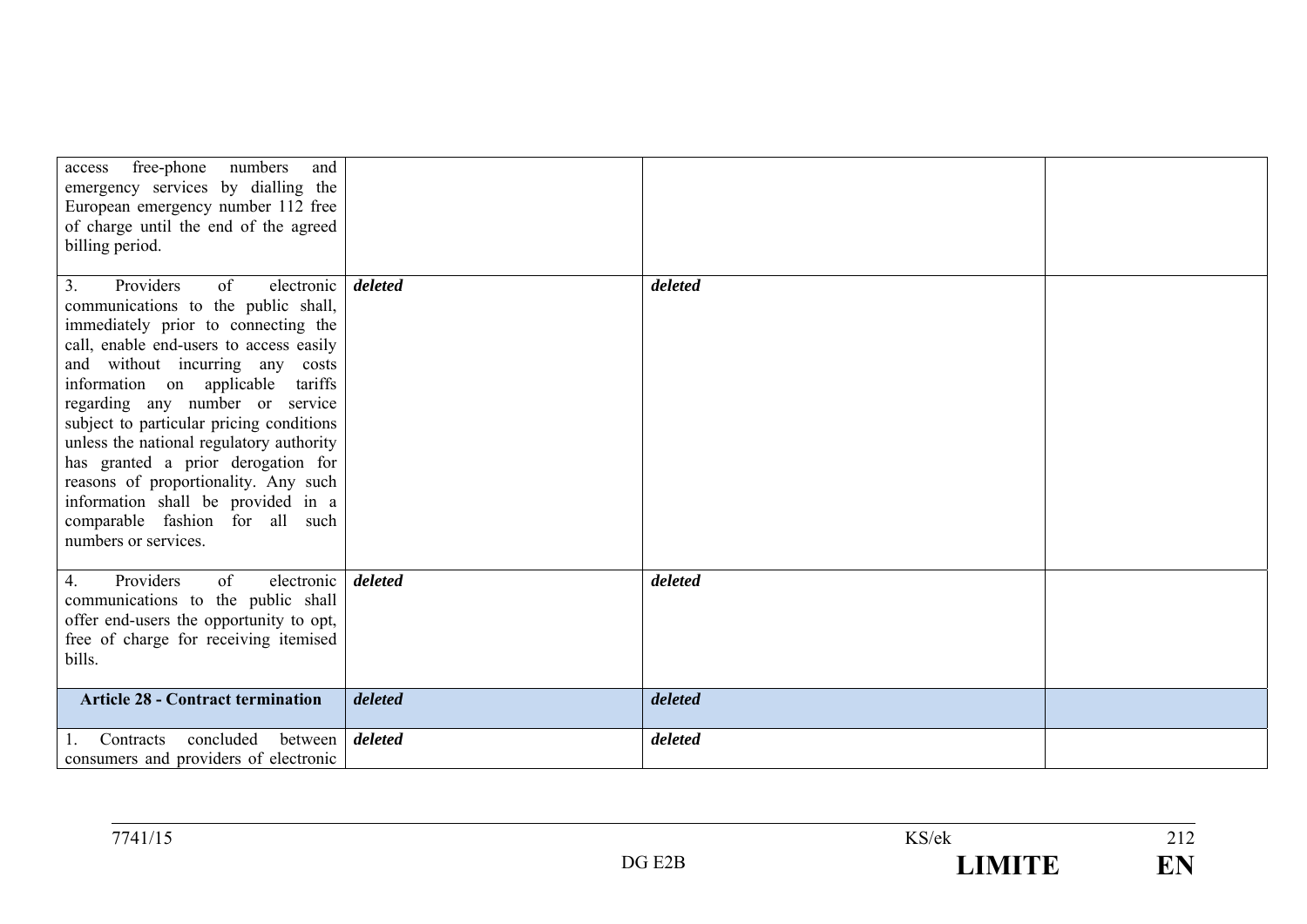| communications to the public shall not<br>provide for a minimum duration that<br>exceeds 24 months. Providers of<br>electronic communications to<br>the<br>public shall offer end-users<br>the<br>possibility to conclude a contract with                                                                                                                                                                                                                                                                                                                                                                                                                                                             |         |         |  |
|-------------------------------------------------------------------------------------------------------------------------------------------------------------------------------------------------------------------------------------------------------------------------------------------------------------------------------------------------------------------------------------------------------------------------------------------------------------------------------------------------------------------------------------------------------------------------------------------------------------------------------------------------------------------------------------------------------|---------|---------|--|
| a maximum duration of 12 months.                                                                                                                                                                                                                                                                                                                                                                                                                                                                                                                                                                                                                                                                      |         |         |  |
| 2. Consumers, and other end-users <i>deleted</i><br>unless they have otherwise agreed,<br>shall have the right to terminate a<br>contract with a one-month notice<br>period, where six months or more have<br>elapsed since conclusion of the<br>contract. No compensation shall be due<br>other than for the residual value of<br>subsidised equipment bundled with the<br>contract at the moment of the contract<br>conclusion and a pro rata temporis<br>reimbursement<br>for<br>other<br>any<br>promotional advantages marked as<br>such at the moment of the contract<br>conclusion. Any restriction on the<br>usage of terminal equipment on other<br>networks shall be lifted, free of charge, |         | deleted |  |
| by the provider at the latest upon<br>payment of such compensation.                                                                                                                                                                                                                                                                                                                                                                                                                                                                                                                                                                                                                                   |         |         |  |
| 3. Where the contracts or national law<br>provide for contract periods to be<br>extended tacitly, the provider of<br>electronic communications to the                                                                                                                                                                                                                                                                                                                                                                                                                                                                                                                                                 | deleted | deleted |  |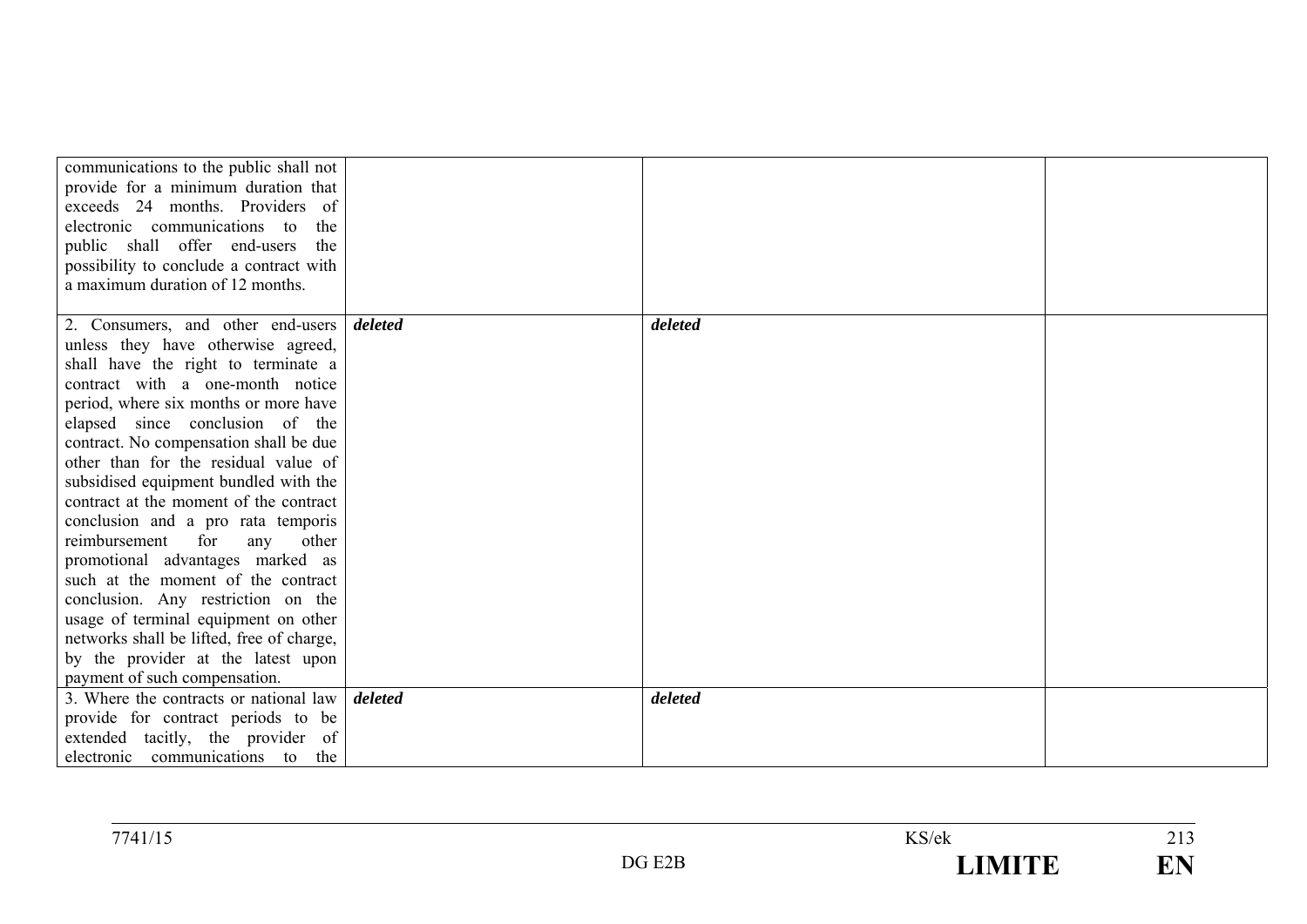| public shall inform the end-user in due<br>time so that the end-user has at least<br>one month to oppose a tacit extension.<br>If the end-user does not EN 57 EN<br>oppose, the contract shall be deemed to<br>be a permanent contract which can be<br>terminated by the end-user at any time<br>with a one-month notice period and<br>without incurring any costs. |         |         |  |
|---------------------------------------------------------------------------------------------------------------------------------------------------------------------------------------------------------------------------------------------------------------------------------------------------------------------------------------------------------------------|---------|---------|--|
| 4. End-users shall have the right to                                                                                                                                                                                                                                                                                                                                | deleted | deleted |  |
| terminate their contract without                                                                                                                                                                                                                                                                                                                                    |         |         |  |
| incurring any costs upon notice of                                                                                                                                                                                                                                                                                                                                  |         |         |  |
| changes in the contractual conditions                                                                                                                                                                                                                                                                                                                               |         |         |  |
| proposed by the provider of electronic                                                                                                                                                                                                                                                                                                                              |         |         |  |
| communications to the public unless                                                                                                                                                                                                                                                                                                                                 |         |         |  |
| the proposed changes are exclusively to<br>the benefit of the end-user. Providers                                                                                                                                                                                                                                                                                   |         |         |  |
| shall give end-users adequate notice,                                                                                                                                                                                                                                                                                                                               |         |         |  |
| not shorter than one month, of any such                                                                                                                                                                                                                                                                                                                             |         |         |  |
| change, and shall inform them at the                                                                                                                                                                                                                                                                                                                                |         |         |  |
| same time of their right to terminate                                                                                                                                                                                                                                                                                                                               |         |         |  |
| their contract without incurring any                                                                                                                                                                                                                                                                                                                                |         |         |  |
| costs if they do not accept the new                                                                                                                                                                                                                                                                                                                                 |         |         |  |
| conditions. Paragraph 2 shall apply                                                                                                                                                                                                                                                                                                                                 |         |         |  |
| mutatis mutandis.                                                                                                                                                                                                                                                                                                                                                   |         |         |  |
| 5. Any significant and non-temporary                                                                                                                                                                                                                                                                                                                                | deleted | deleted |  |
| discrepancy<br>between the<br>actual                                                                                                                                                                                                                                                                                                                                |         |         |  |
| performance regarding speed or other                                                                                                                                                                                                                                                                                                                                |         |         |  |
| quality parameters and the performance                                                                                                                                                                                                                                                                                                                              |         |         |  |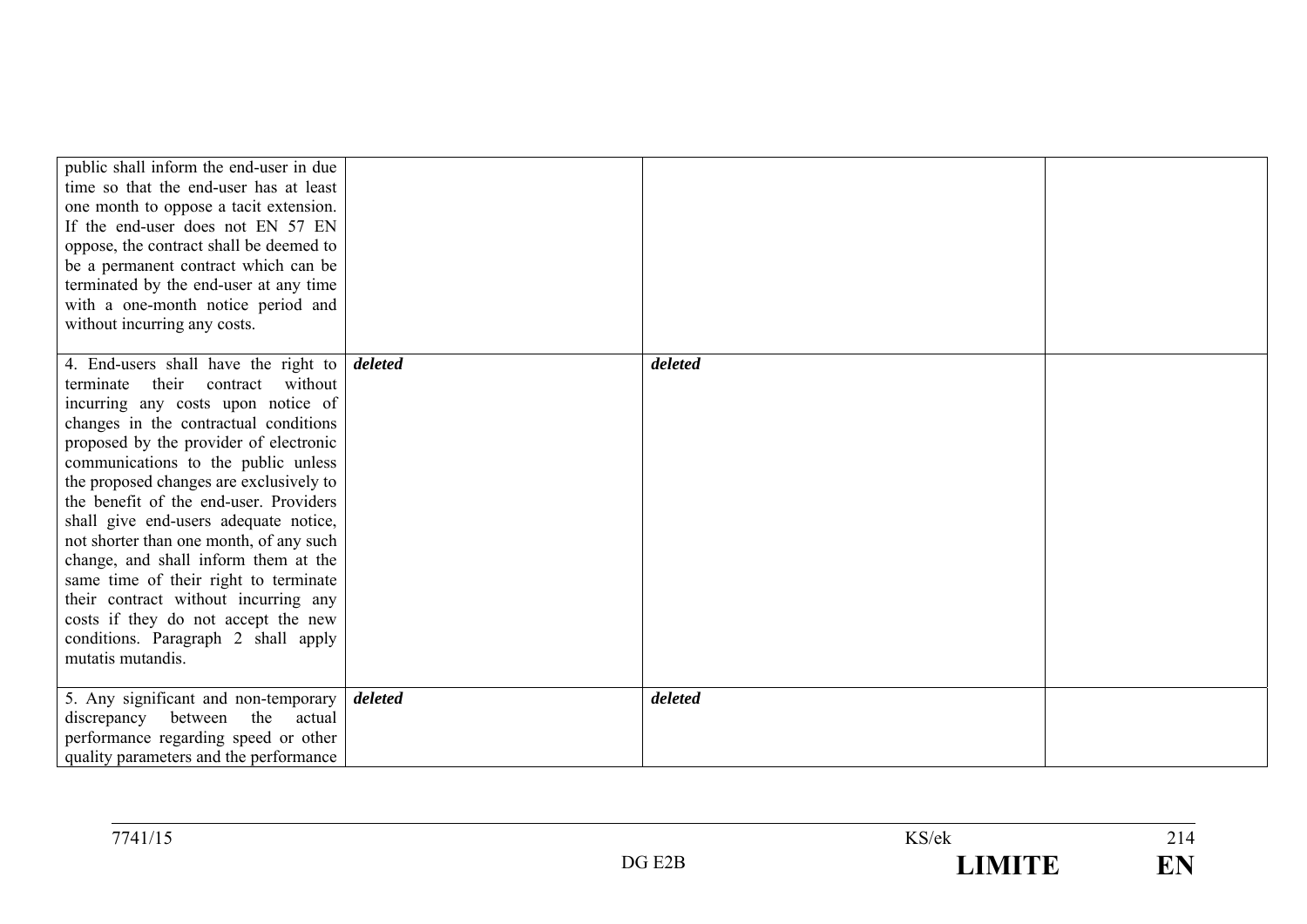| indicated by the provider of electronic<br>communications to the public in<br>accordance with Article 26 shall be<br>nonconformity<br>considered<br>as<br>of<br>performance for the purpose of<br>determining the end-user's remedies in<br>accordance with national law.                                                                                                                                                   |                    |                    |  |
|-----------------------------------------------------------------------------------------------------------------------------------------------------------------------------------------------------------------------------------------------------------------------------------------------------------------------------------------------------------------------------------------------------------------------------|--------------------|--------------------|--|
| 6. A subscription to additional services<br>provided by the same provider of<br>electronic communications to the<br>public shall not re-start the initial<br>contract period unless the price of the<br>additional<br>$s$ ervice $(s)$ significantly<br>exceeds that of the initial services or<br>the additional services are offered at a<br>special promotional price linked to the<br>renewal of the existing contract. | deleted            | deleted            |  |
| 7.<br>Providers<br>electronic<br>of<br>communications to the public shall<br>apply conditions and procedures for<br>contract termination which do not raise<br>obstacles to or disincentives against<br>changing service provider.<br><b>Article 29 - Bundled offers</b>                                                                                                                                                    | deleted<br>deleted | deleted<br>deleted |  |
|                                                                                                                                                                                                                                                                                                                                                                                                                             |                    |                    |  |
| If a bundle of services offered to<br>comprises at least a<br>consumers<br>connection<br>electronic<br>to<br>an                                                                                                                                                                                                                                                                                                             | deleted            | deleted            |  |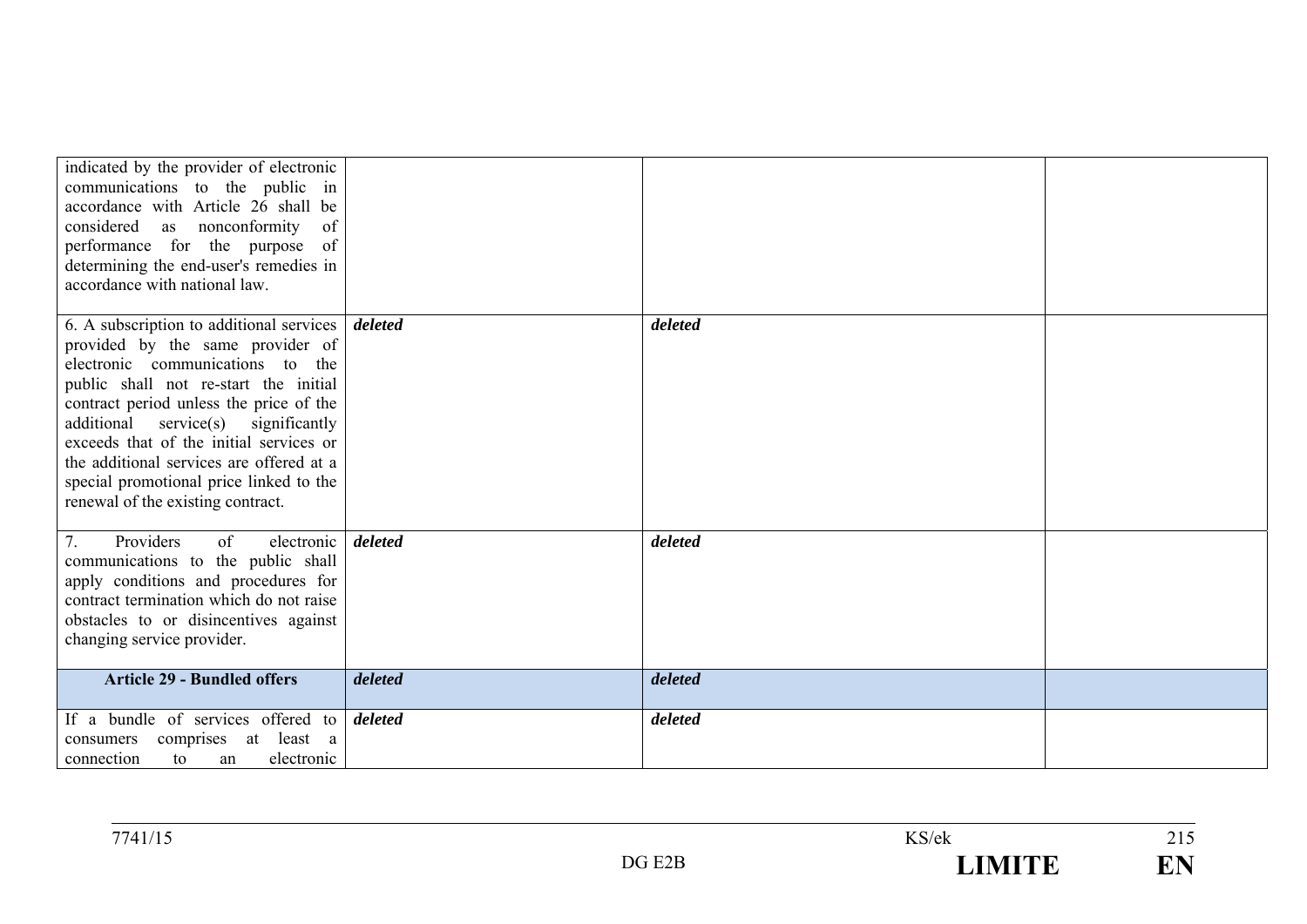| communications<br>network<br><sub>or</sub><br>one<br>electronic communications service,<br>Articles 28 and 30 of this Regulation<br>shall apply to all elements of the<br>bundle. |         |         |  |
|-----------------------------------------------------------------------------------------------------------------------------------------------------------------------------------|---------|---------|--|
| <b>Chapter V</b>                                                                                                                                                                  | deleted | deleted |  |
| <b>Facilitating change of providers</b>                                                                                                                                           |         |         |  |
| <b>Article 30 - Switching and portability</b><br>of numbers                                                                                                                       |         |         |  |
|                                                                                                                                                                                   |         |         |  |
| 1. All end-users with numbers from a                                                                                                                                              | deleted | deleted |  |
| national telephone numbering plan who                                                                                                                                             |         |         |  |
| so request shall have the right to retain                                                                                                                                         |         |         |  |
| their number(s) independently of the                                                                                                                                              |         |         |  |
| provider of electronic communications                                                                                                                                             |         |         |  |
| to the public providing the service in<br>accordance with Part C of Annex I to                                                                                                    |         |         |  |
|                                                                                                                                                                                   |         |         |  |
| Directive 2002/22/EC, provided the<br>is<br>provider<br>electronic<br>an                                                                                                          |         |         |  |
| communications provider in the                                                                                                                                                    |         |         |  |
| Member State to which the national                                                                                                                                                |         |         |  |
| numbering plan relates or is a                                                                                                                                                    |         |         |  |
| European electronic communications                                                                                                                                                |         |         |  |
| provider which has notified to the                                                                                                                                                |         |         |  |
| competent regulatory authority of the                                                                                                                                             |         |         |  |
| home Member State the fact that it                                                                                                                                                |         |         |  |
| provides or intends to provide such                                                                                                                                               |         |         |  |
| services in the Member State to which                                                                                                                                             |         |         |  |
| the national numbering plan relates.                                                                                                                                              |         |         |  |
|                                                                                                                                                                                   |         |         |  |

| 7741/15 |                                       | KS/ek | $\sim$<br>210 |
|---------|---------------------------------------|-------|---------------|
|         | FAP<br>$\mathsf{D}\mathsf{C}$<br>புடப | IMITE | TI T<br>ட்ட   |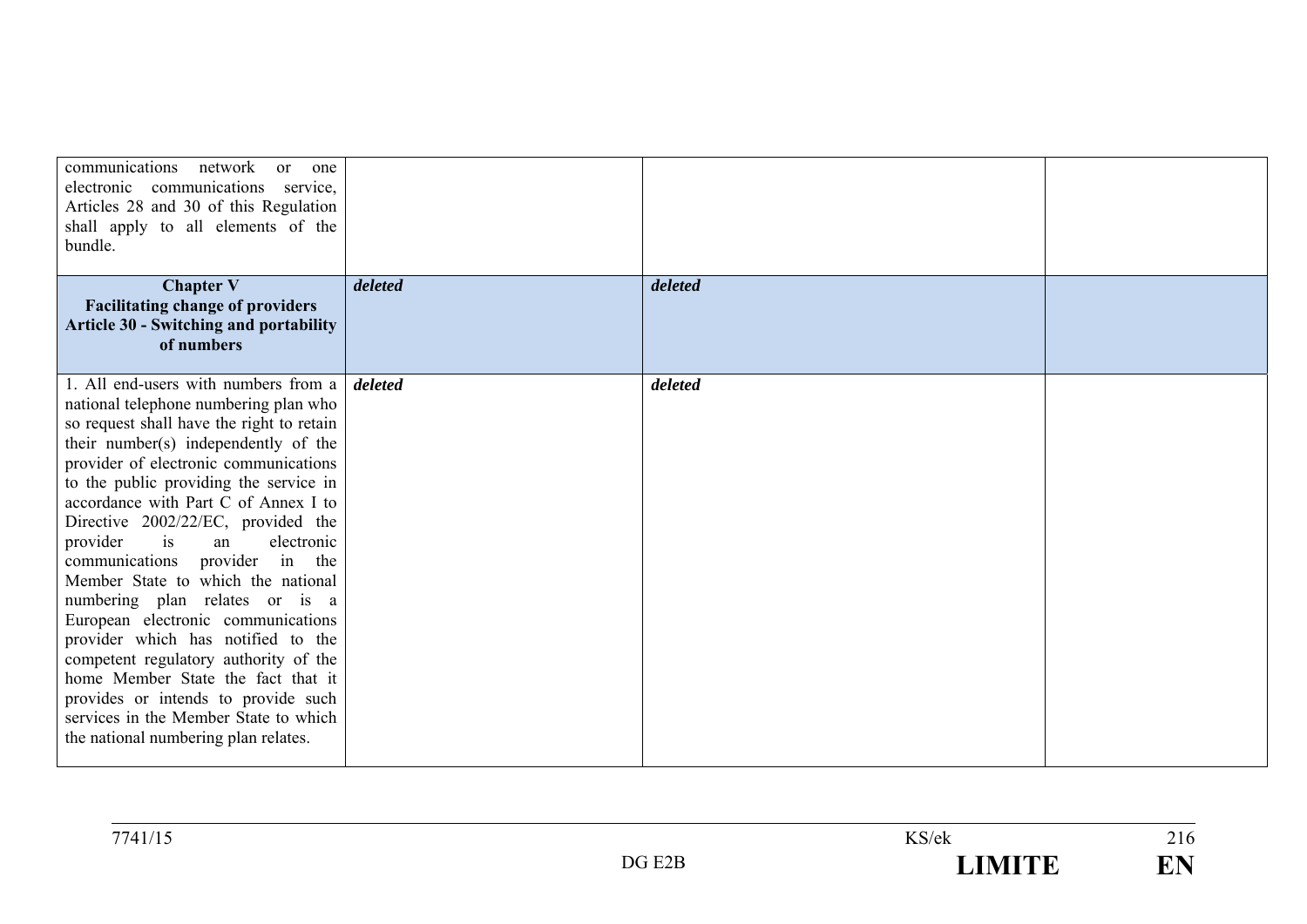| 2. Pricing between providers of <i>deleted</i><br>electronic communications to the<br>public related to the provision of<br>number portability shall be cost-<br>oriented, and direct charges to end-<br>users, if any, shall not act as a<br>disincentive for end-users against<br>changing provider.                                                                                                                          |         | deleted            |  |
|---------------------------------------------------------------------------------------------------------------------------------------------------------------------------------------------------------------------------------------------------------------------------------------------------------------------------------------------------------------------------------------------------------------------------------|---------|--------------------|--|
| 3. Porting of numbers and their<br>activation shall be carried out within<br>the shortest possible time. For end-<br>users who have concluded<br>an<br>agreement to port a number to a new<br>provider that EN 58 EN number shall<br>be activated within one working day<br>from the conclusion of such agreement.<br>Loss of service during the process of<br>porting, if any, shall not exceed one<br>working day.            | deleted | deleted            |  |
| 4. The receiving provider of electronic<br>communications to the public shall lead<br>the switching and porting process. End-<br>shall<br>receive<br>adequate<br>users<br>information on switching before and<br>during the switching process, and also<br>immediately after it is concluded. End-<br>users shall not be switched to another<br>provider against their will.<br>5. The end-users' contracts with <i>deleted</i> | deleted | deleted<br>deleted |  |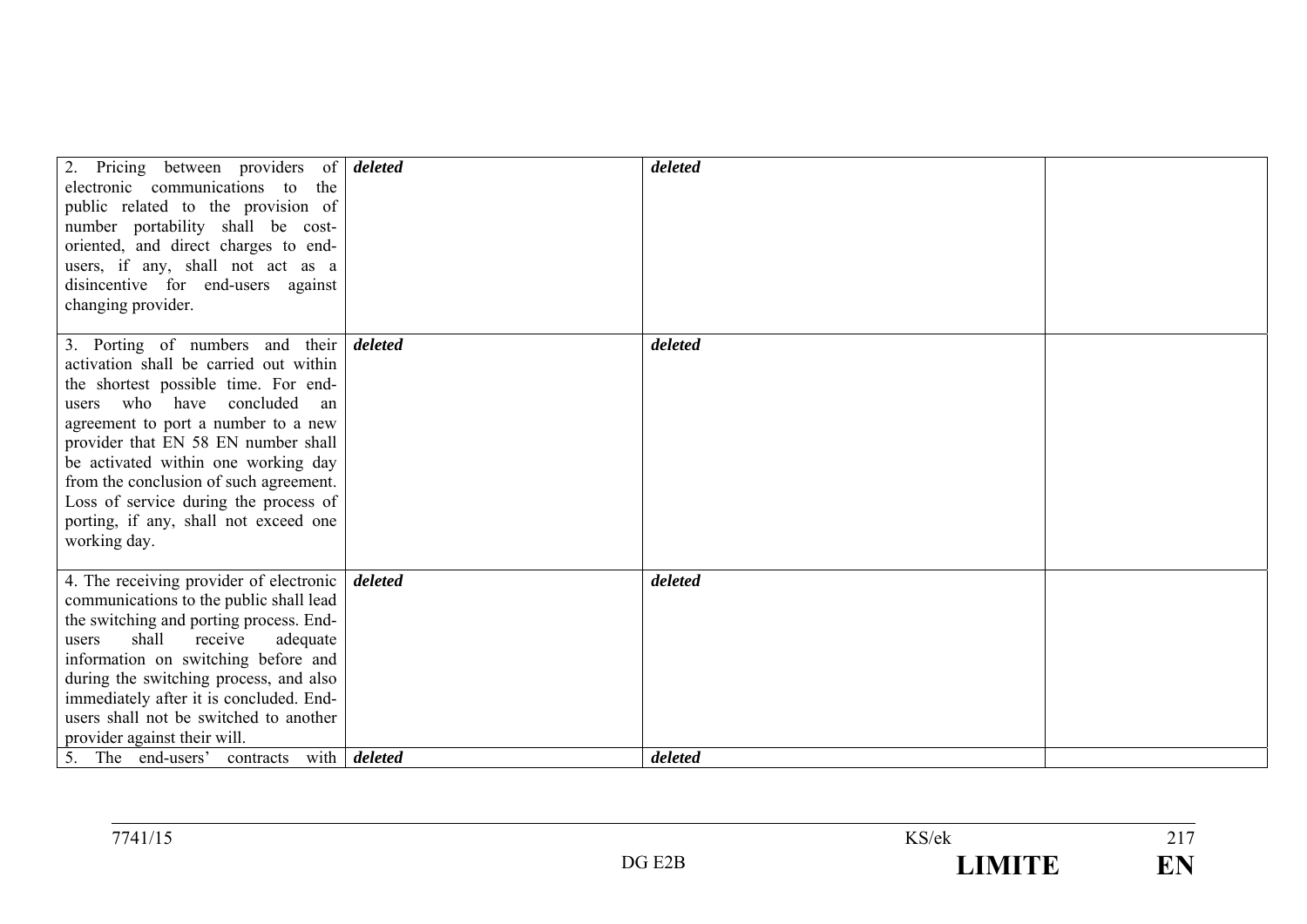| transferring providers of electronic<br>communications to the public shall be<br>terminated<br>automatically<br>after<br>conclusion of the switch. Transferring<br>providers of electronic communications<br>to the public shall refund any<br>remaining credit to the consumers<br>using pre-paid services.                                                                                                                                                                                                                                  |         |         |  |
|-----------------------------------------------------------------------------------------------------------------------------------------------------------------------------------------------------------------------------------------------------------------------------------------------------------------------------------------------------------------------------------------------------------------------------------------------------------------------------------------------------------------------------------------------|---------|---------|--|
| Providers<br>of<br>electronic<br>6.<br>communications to the public which<br>delay or abuse switching, including by<br>not making available information<br>necessary for porting in a timely<br>manner, shall be obliged to compensate<br>end-users who are exposed to such<br>delay or abuse.                                                                                                                                                                                                                                                | deleted | deleted |  |
| 7. In the event that an end-user <i>deleted</i><br>switching to a new provider of internet<br>access services has an email address<br>provided by the transferring provider,<br>the latter shall, upon request by the<br>enduser, forward to any email address<br>indicated by the end-user, free of<br>charge, all email communications<br>addressed to the end-user's previous<br>email address for a period of 12<br>months. This email forwarding service<br>shall include an automatic response<br>message to all email senders alerting |         | deleted |  |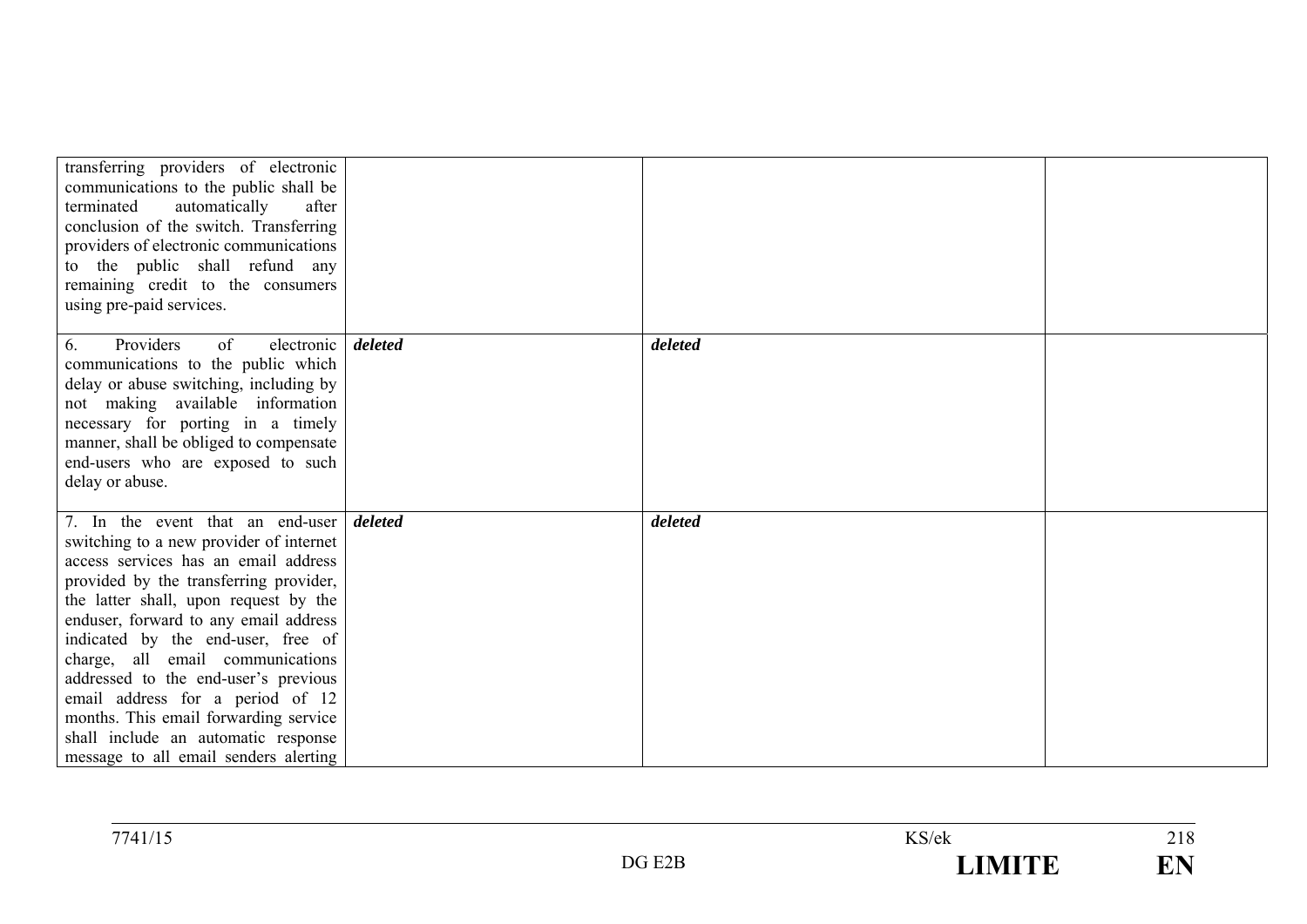| them about the end-user's new email<br>address. The end-user shall have the<br>option of requesting that the new email<br>address should not be disclosed in the<br>automatic<br>response<br>message.<br>Following the initial 12-month period,<br>the transferring provider of electronic<br>communications to the public shall<br>give the end-user an option to extend<br>the period for email forwarding, at a<br>charge if required. The transferring<br>provider of electronic communications<br>to the public shall not allocate the end-<br>users' initial email address to another<br>end-user before a period of two years<br>following contract termination, and in<br>any case during the period for which<br>the email forwarding has been |         |         |  |
|---------------------------------------------------------------------------------------------------------------------------------------------------------------------------------------------------------------------------------------------------------------------------------------------------------------------------------------------------------------------------------------------------------------------------------------------------------------------------------------------------------------------------------------------------------------------------------------------------------------------------------------------------------------------------------------------------------------------------------------------------------|---------|---------|--|
| extended.<br>8. The competent national authorities<br>may establish the global processes of<br>switching and porting, including<br>provision of appropriate sanctions on<br>providers and compensations for<br>endusers. They shall take into account<br>end-user<br>necessary<br>protection<br>throughout the switching process and<br>the need to ensure efficiency of such<br>process.                                                                                                                                                                                                                                                                                                                                                               | deleted | deleted |  |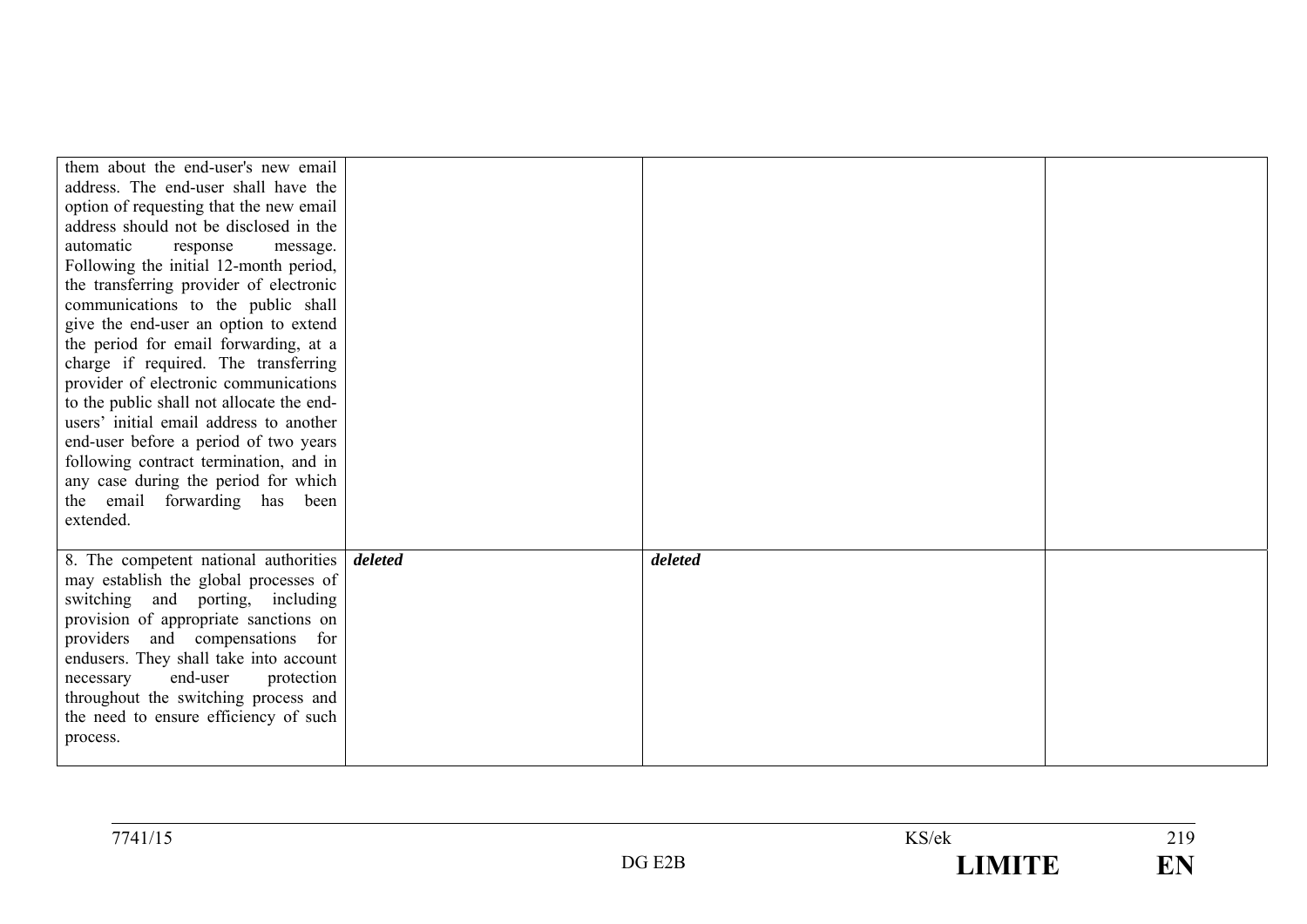|     | Article 30 a                              |  |
|-----|-------------------------------------------|--|
|     | <b>Supervision and enforcement</b>        |  |
|     | 1. National regulatory authorities shall  |  |
|     | have the necessary resources to           |  |
|     | monitor and supervise compliance with     |  |
|     | this Regulation within their territories. |  |
|     | 2. National regulatory authorities shall  |  |
|     | make up-to-date information on the        |  |
|     | application of this Regulation publicly   |  |
|     | available in a manner that enables        |  |
|     | interested parties to have easy access to |  |
| it. |                                           |  |
|     | 3. National regulatory authorities shall  |  |
|     | have the power to require undertakings    |  |
|     | subject to obligations under this         |  |
|     | Regulation to supply all information      |  |
|     | relevant to the implementation and        |  |
|     | enforcement of this Regulation. Those     |  |
|     | undertakings shall provide such           |  |
|     | information promptly on request and in    |  |
|     | accordance with time limits and the       |  |
|     | level of detail required by the national  |  |
|     | regulatory authority.                     |  |
|     | 4. National regulatory authorities may    |  |
|     | intervene on their own initiative in      |  |
|     | order to ensure compliance with this      |  |
|     | Regulation.                               |  |
|     | 5. National regulatory authorities shall  |  |
|     | put in place appropriate, clear, open     |  |
|     | and efficient procedures to address       |  |
|     | complaints alleging breaches of Article   |  |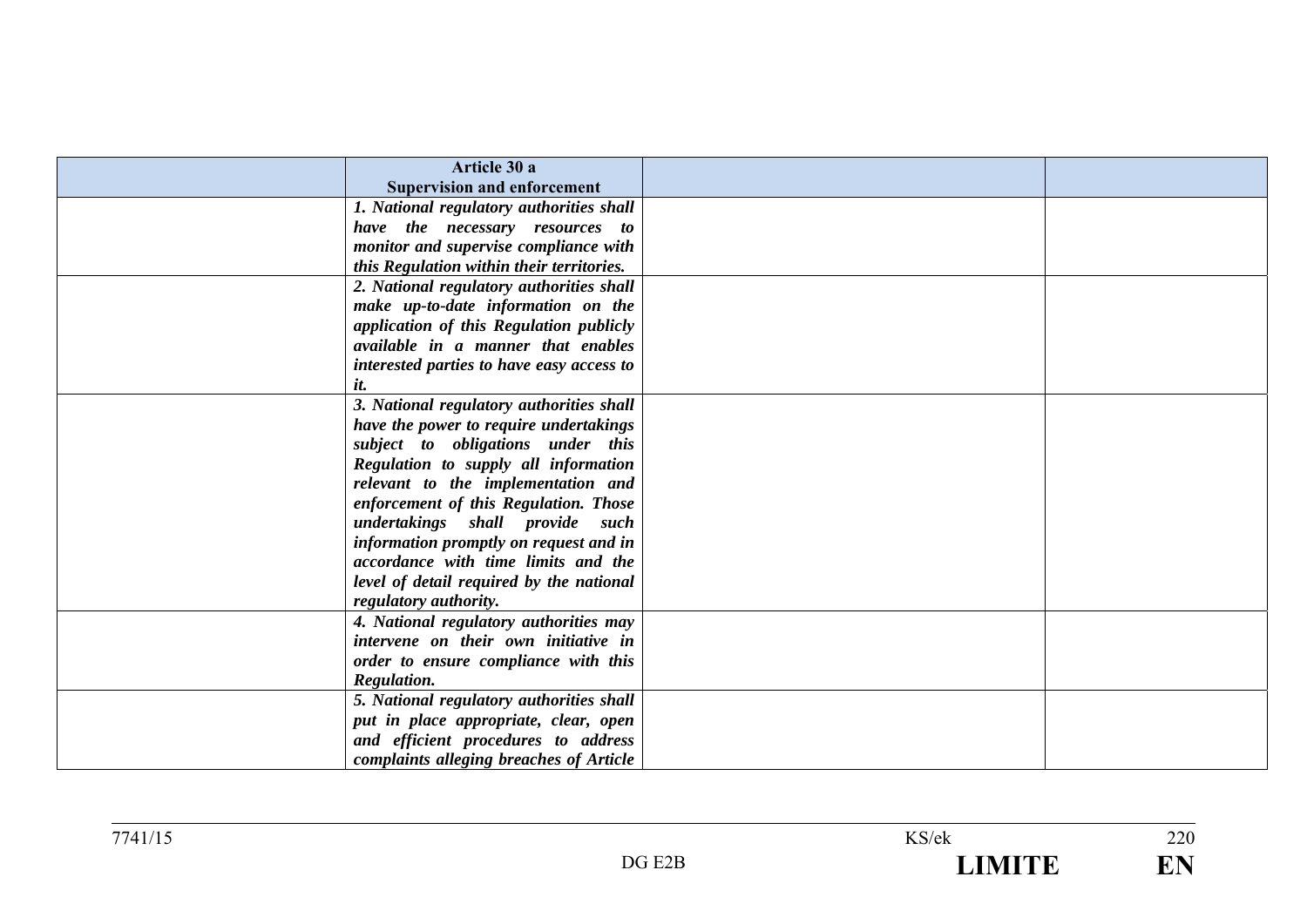| <b>Chapter VI</b><br><b>Organisational and final provisions</b><br><b>Article 31 – Penalties</b>                                                                                                                                                                                                                                                                                                                                                                                               | 23. National regulatory authorities<br>shall respond to complaints without<br>undue delay.<br>Where a national regulatory<br>6.<br>authority finds that a breach of the<br>obligations set out in this Regulation<br>has occurred, it shall require the<br>immediate cessation of such a breach.<br>[no changes] | <b>Chapter VI</b><br><b>Organisational and final provisions</b><br>Article $315$ – Penalties                                                                                                                                                                                                                                                                                                                                                                                                                                 |                                                                                                                                                                                                                                                                                                                                                                                                                                                                                                                                         |
|------------------------------------------------------------------------------------------------------------------------------------------------------------------------------------------------------------------------------------------------------------------------------------------------------------------------------------------------------------------------------------------------------------------------------------------------------------------------------------------------|------------------------------------------------------------------------------------------------------------------------------------------------------------------------------------------------------------------------------------------------------------------------------------------------------------------|------------------------------------------------------------------------------------------------------------------------------------------------------------------------------------------------------------------------------------------------------------------------------------------------------------------------------------------------------------------------------------------------------------------------------------------------------------------------------------------------------------------------------|-----------------------------------------------------------------------------------------------------------------------------------------------------------------------------------------------------------------------------------------------------------------------------------------------------------------------------------------------------------------------------------------------------------------------------------------------------------------------------------------------------------------------------------------|
| Member States shall lay down the rules<br>penalties<br>applicable<br>to<br>on<br>infringements of the provisions of this<br>Regulation and shall take all measures<br>necessary to ensure that they are<br>implemented. The penalties provided<br>for must be effective, proportionate and<br>dissuasive. Member States shall notify<br>those provisions to the Commission by<br>1 July 2016 at the latest and shall<br>notify it without delay of any<br>subsequent amendment affecting them. | $[no \space change]$                                                                                                                                                                                                                                                                                             | Member States shall lay down the rules on penalties<br>applicable to infringements of the provisions of this<br>Regulation in Articles 3 and 4 and shall take all<br>necessary to ensure that they<br>measures<br>are<br>implemented. The penalties provided for must be<br>effective, proportionate and dissuasive. Member States<br>shall notify those provisions to the Commission by $\pm$<br><b>July 30 June</b> 2016 at the latest and shall notify it<br>without delay of any subsequent amendment affecting<br>them. | Member States shall lay<br>down the rules on penalties<br>applicable to infringements of<br>the provisions of this<br>Regulation in Articles 3 and<br>4 and shall take all measures<br>necessary to ensure that they<br>are implemented. The<br>penalties provided for must<br>be effective, proportionate<br>and dissuasive. Member<br>States shall notify those<br>provisions to the Commission<br>by $1$ -July 30 April 2016 at the<br>latest and shall notify it<br>without delay of any<br>subsequent amendment<br>affecting them. |
| With regard to European electronic <i>deleted</i>                                                                                                                                                                                                                                                                                                                                                                                                                                              |                                                                                                                                                                                                                                                                                                                  | deleted                                                                                                                                                                                                                                                                                                                                                                                                                                                                                                                      |                                                                                                                                                                                                                                                                                                                                                                                                                                                                                                                                         |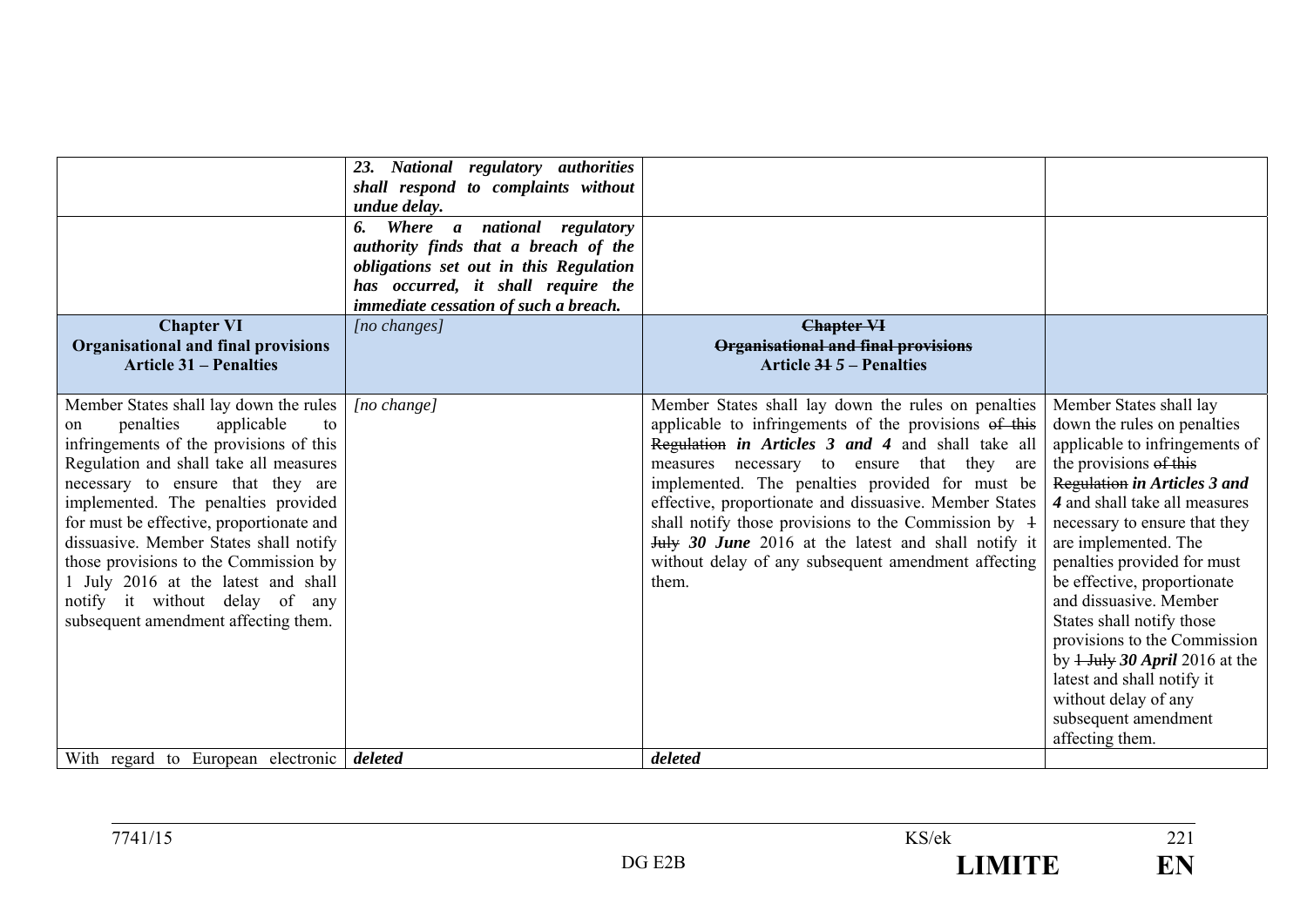| communications providers, penalties<br>shall be imposed in accordance with<br>Chapter II regarding the respective<br>competences of national regulatory<br>authorities in the home and host<br>Member States.                                                                                                                                                                                                                                                         |         |         |  |
|-----------------------------------------------------------------------------------------------------------------------------------------------------------------------------------------------------------------------------------------------------------------------------------------------------------------------------------------------------------------------------------------------------------------------------------------------------------------------|---------|---------|--|
| <b>Article 32 – Delegation of powers</b>                                                                                                                                                                                                                                                                                                                                                                                                                              | deleted | deleted |  |
| 1. The power to adopt delegated acts is<br>conferred on the Commission subject<br>to the conditions laid down in this<br>Article.                                                                                                                                                                                                                                                                                                                                     | deleted | deleted |  |
| 2. The power to adopt delegated acts<br>referred to in Articles $17(2)$ and $19(5)$<br>shall be conferred on the Commission<br>for an indeterminate period of time<br>from the [date entry into force of the<br>Regulation]                                                                                                                                                                                                                                           | deleted | deleted |  |
| 3. The delegation of power referred to<br>in Articles $17(2)$ and $19(5)$ may be<br>revoked at any time by the European<br>Parliament or by the Council. A<br>decision of revocation shall put an end<br>to the delegation of the power specified<br>in that decision. It shall take effect the<br>day following the publication of the<br>decision in the Official Journal of the<br>European Union or at a later date<br>specified therein. It shall not affect the | deleted | deleted |  |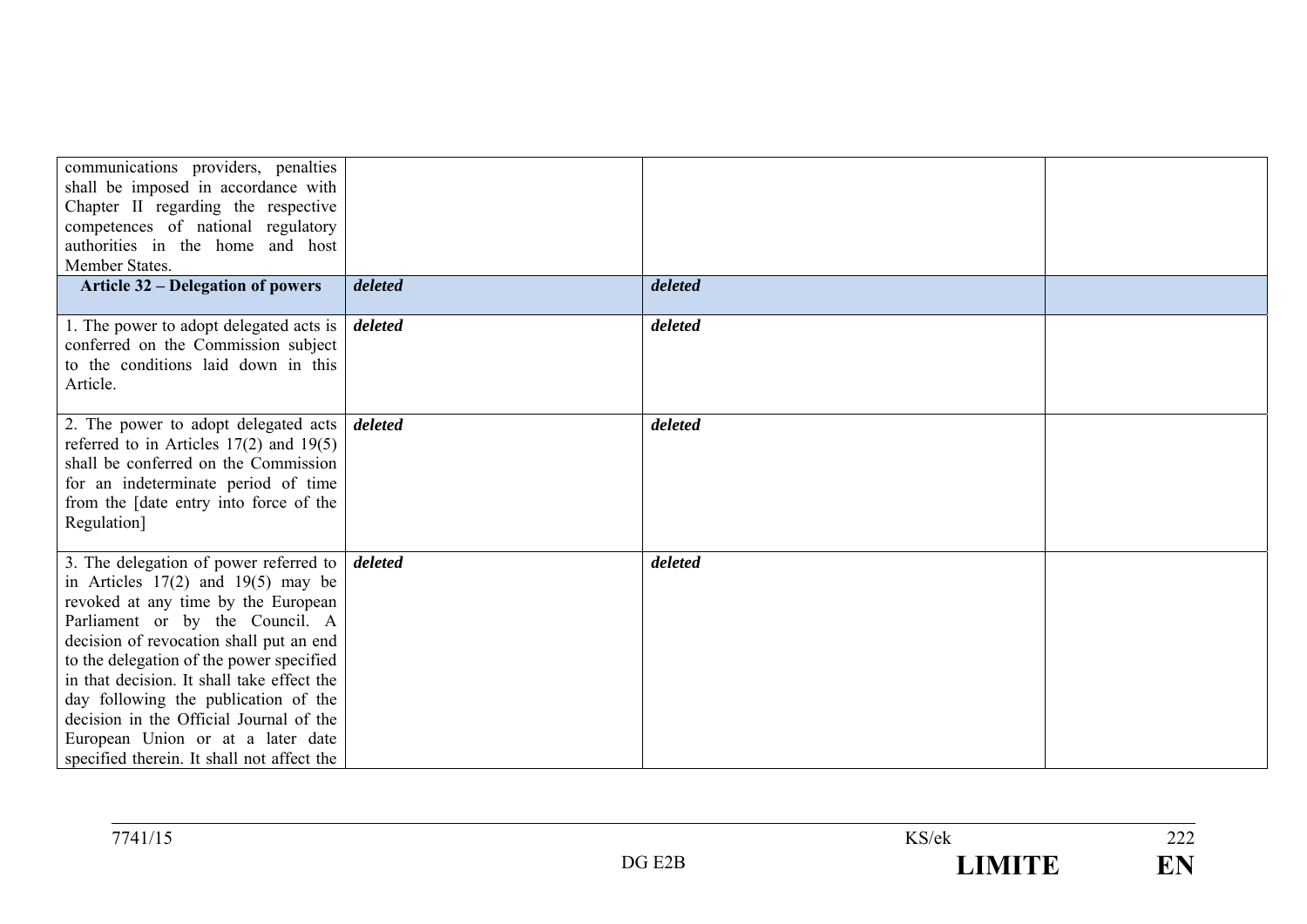| validity of any delegated acts already<br>in force.                                                                                                                                                                                                                                                                                                                                                                                                                                                                                                                                    |                 |         |  |
|----------------------------------------------------------------------------------------------------------------------------------------------------------------------------------------------------------------------------------------------------------------------------------------------------------------------------------------------------------------------------------------------------------------------------------------------------------------------------------------------------------------------------------------------------------------------------------------|-----------------|---------|--|
| 4. As soon as it adopts a delegated act,<br>the Commission shall notify it<br>simultaneously to the European<br>Parliament and to the Council.                                                                                                                                                                                                                                                                                                                                                                                                                                         | deleted         | deleted |  |
| 5. A delegated act adopted pursuant to<br>Articles $17(2)$ and $19(5)$ shall enter into<br>force only if no objection has been<br>expressed either by the European<br>Parliament or the Council within a<br>period of two months of notification of<br>that act to the European Parliament and<br>the Council or if, before the expiry of<br>that period, the European Parliament<br>and the Council have both informed the<br>Commission that they will not object.<br>That period shall be extended by two<br>months at the initiative of the European<br>Parliament or the Council. | deleted         | deleted |  |
| Article 33 – Committee procedure                                                                                                                                                                                                                                                                                                                                                                                                                                                                                                                                                       | $[no\ changes]$ | deleted |  |
| 1. The Commission shall be assisted by<br>Communications<br>Committee<br>the<br>established by Article 22(1) of<br>Directive 2002/21/EC. That committee<br>shall be a committee within the<br>meaning of Regulation (EU) No                                                                                                                                                                                                                                                                                                                                                            | [no change]     | deleted |  |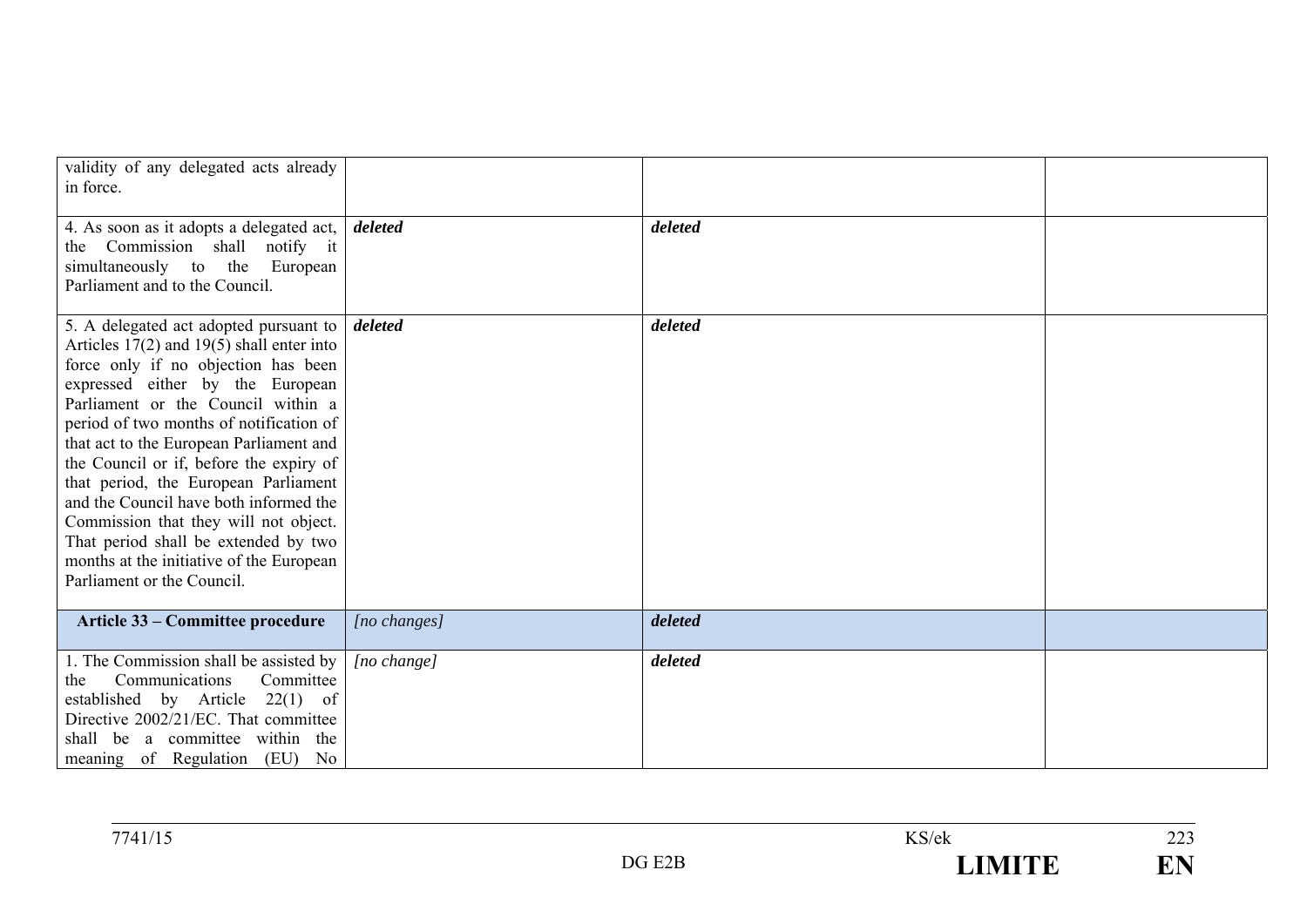| 182/2011.                                                                                                   |                                                                                                                                                                                                                                                                                                                                                                                                                                                                                                                                                                                                                                                                                                                      |         |  |
|-------------------------------------------------------------------------------------------------------------|----------------------------------------------------------------------------------------------------------------------------------------------------------------------------------------------------------------------------------------------------------------------------------------------------------------------------------------------------------------------------------------------------------------------------------------------------------------------------------------------------------------------------------------------------------------------------------------------------------------------------------------------------------------------------------------------------------------------|---------|--|
| 2. Where reference is made to this<br>paragraph, Article 5 of Regulation<br>$(EU)$ No 182/2011 shall apply. | $[no \space change]$                                                                                                                                                                                                                                                                                                                                                                                                                                                                                                                                                                                                                                                                                                 | deleted |  |
| <b>Article 34 – Amendments to</b><br>Directive 2002/20/EC                                                   | $[no\ changes]$                                                                                                                                                                                                                                                                                                                                                                                                                                                                                                                                                                                                                                                                                                      | deleted |  |
| 3(2),<br>Article<br>the<br>second<br><sub>In</sub><br>subparagraph is deleted.                              | (1) In Article 3 $3(2)$ , the second<br>subparagraph is deleted is amended as<br>follows:                                                                                                                                                                                                                                                                                                                                                                                                                                                                                                                                                                                                                            | deleted |  |
|                                                                                                             | a) paragraph 2 is replaced by the<br>following:                                                                                                                                                                                                                                                                                                                                                                                                                                                                                                                                                                                                                                                                      |         |  |
|                                                                                                             | "2. The provision of electronic<br>communications networks or the<br>provision of electronic communications<br>services may, without prejudice to the<br>specific obligations referred to in<br>Article $6(2)$ or rights of use referred to<br>in Article 5, only be subject to a general<br><i>authorisation.</i><br>The <i>undertaking</i><br>concerned may be required Where a<br>Member State deems that a notification<br>requirement is justified, that Member<br>State may require undertakings to<br>submit a notification but to BEREC but<br>it may not be required require them to<br>obtain an explicit decision or any other<br>administrative act by the national<br>regulatory authority or any other | deleted |  |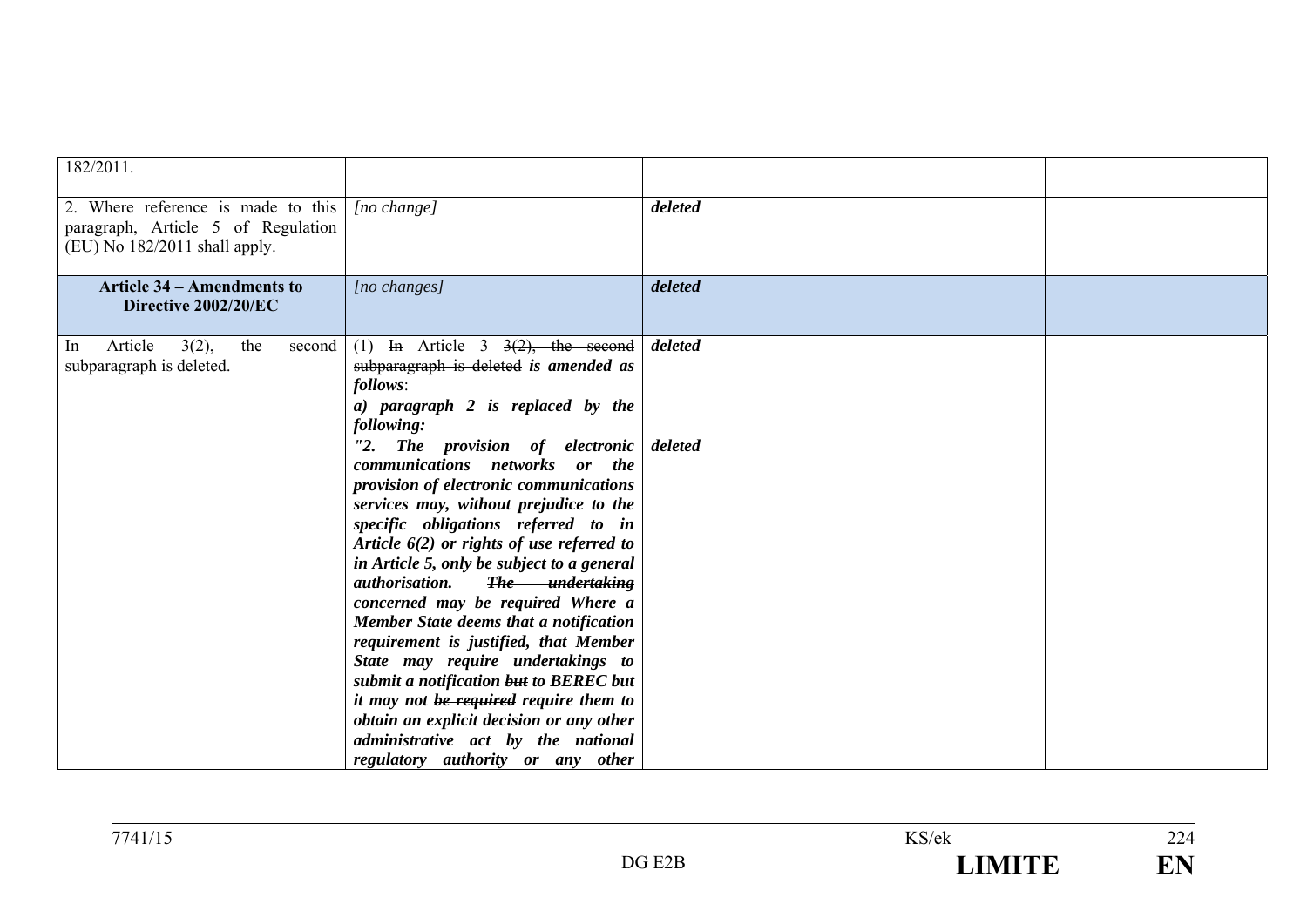| authority before exercising the rights     |  |
|--------------------------------------------|--|
| stemming from the authorisation. Upon      |  |
| notification to BEREC, when required,      |  |
| an undertaking may begin activity,         |  |
| where necessary subject to the             |  |
| provisions on rights of use in Articles 5, |  |
| 6 and 7.'                                  |  |
| $(b)$ paragraph $3$ is replaced by the     |  |
| following:                                 |  |
| '3. A notification referred to in          |  |
| paragraph 2 shall not entail more than     |  |
| a declaration on a harmonised template     |  |
| in the form set out in part D of the       |  |
| Annex by a legal or natural person to      |  |
| <b>BEREC</b> of the intention to commence  |  |
| <i>provision</i> of<br>electronic<br>the   |  |
| communication networks or services         |  |
| and the submission of the minimal          |  |
| information which is required to allow     |  |
| <b>BEREC</b> and the national regulatory   |  |
| authority to keep a register or list of    |  |
| providers of electronic communications     |  |
| networks and services. Member States       |  |
| may not impose any additional or           |  |
| separate notification requirements.'       |  |
| $(c)$ the following paragraph is added:    |  |
| '3a. Member States shall provide the       |  |
| <b>Commission and the other Member</b>     |  |
| States with a reasoned notification        |  |
| within 12 months following the date of     |  |
| application of Regulation EU No            |  |
|                                            |  |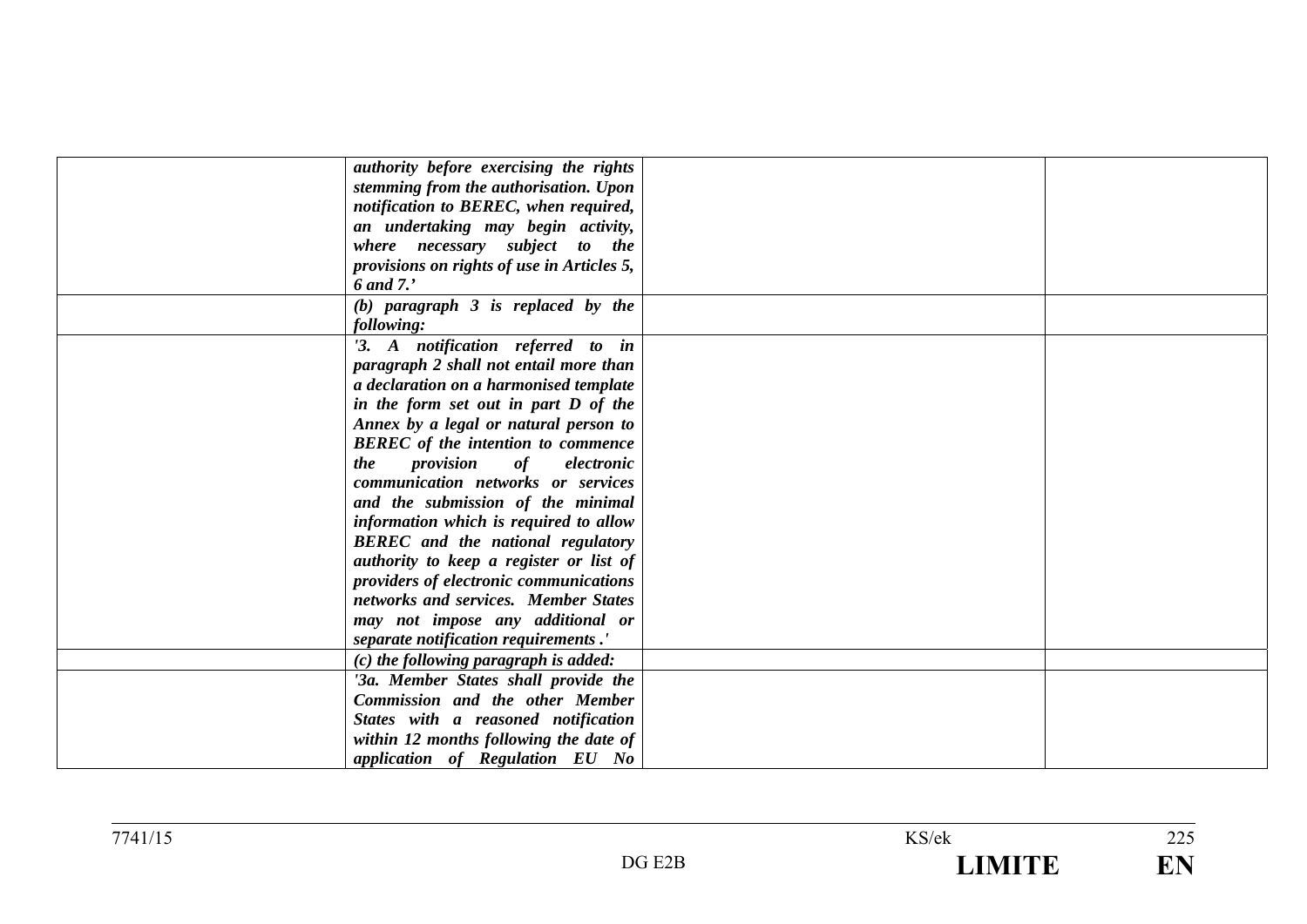| $\left[\ldots/\ldots\right]^{44}$ if they deem that a |  |
|-------------------------------------------------------|--|
| notification requirement is justified.                |  |
| The Commission shall examine the                      |  |
| notification and, where appropriate,                  |  |
| adopt a decision within a period of                   |  |
| three months from the date of the                     |  |
| notification requesting the Member                    |  |
| State in question to abolish the                      |  |
| notification requirement.                             |  |
| $(2)$ In Article 10, the following new                |  |
| paragraph 6a is added :                               |  |
| '6a. A national regulatory authority                  |  |
| shall notify BEREC of any measures                    |  |
| intended to be taken by it under                      |  |
| paragraphs 5 and 6. Within two months                 |  |
| from receipt of a notification, during                |  |
| which period the national regulatory                  |  |
| authority may not adopt a final                       |  |
| measure, BEREC shall adopt a                          |  |
| reasoned opinion if it considers that the             |  |
| draft measure would create a barrier to               |  |
| the single market. BEREC shall                        |  |
| forward any opinion to the national                   |  |
| regulatory authority and the                          |  |
| Commission. The national regulatory                   |  |
| authority shall take the utmost account               |  |
| of any <b>BEREC</b> opinion and shall                 |  |

**<sup>44</sup>** *Regulation (EU) No [XX/2014]of the European Parliament and of the Commission of ... laying down measures concerning the European single market for electronic communications and amending Directives 2002/20/EC, 2002/21/EC and 2002/22/EC and Regulations (EC) No 1211:/2009 and (EU) No 531/2012 (OJ L... , p. ...).'*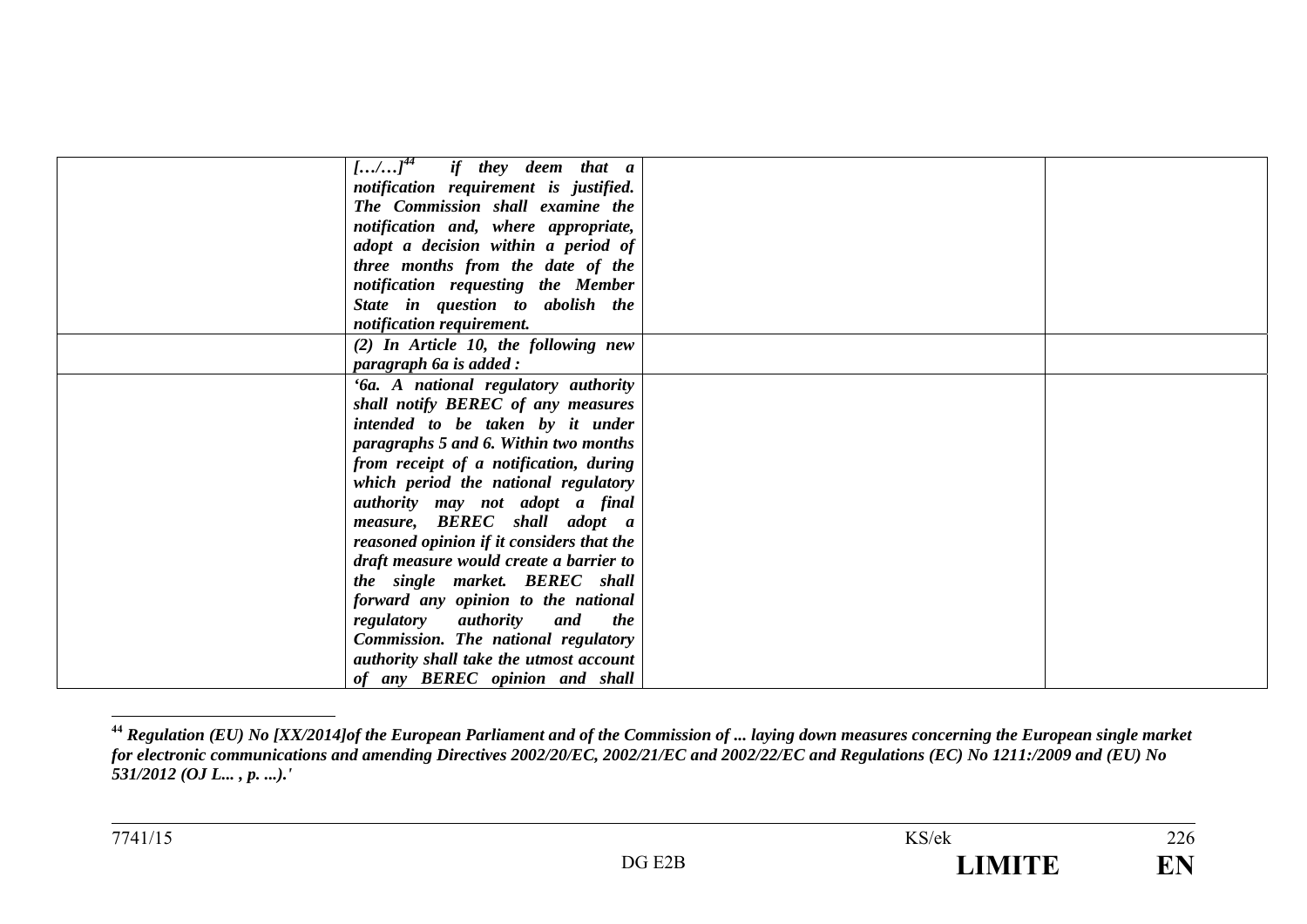| communicate any final measure to                 |  |
|--------------------------------------------------|--|
| <b>BEREC.</b> BEREC shall update its             |  |
| register accordingly.'                           |  |
| $(3)$ In the Annex, the following part D         |  |
| is added:                                        |  |
| 'D. Information required in a                    |  |
| notification pursuant to Article 3               |  |
| notification shall contain a<br>$\boldsymbol{A}$ |  |
| declaration of the intention to                  |  |
| commence the provision of electronic             |  |
| communications networks and services             |  |
| and shall be accompanied by the                  |  |
| following information only:                      |  |
| 1. the name of the provider,                     |  |
| 2. the provider's legal status, form and         |  |
| registration number, where the                   |  |
| provider is registered in a trade or other       |  |
| similar public register,                         |  |
| 3. the geographical address of the               |  |
| provider's main establishment,                   |  |
| 4. a contact person,                             |  |
| 5. a short description of the networks or        |  |
| services intended to be provided,                |  |
| 6. the Member States concerned, and              |  |
| 7. an estimated date for starting the            |  |
| <i>activity</i> .'                               |  |
| <b>Article 34a</b>                               |  |
| <b>Amendments to Decision No</b>                 |  |
| 243/2012/EU                                      |  |
| In Article 6(8) of Decision No                   |  |
| 243/2012/EU,<br>the<br><i>following</i>          |  |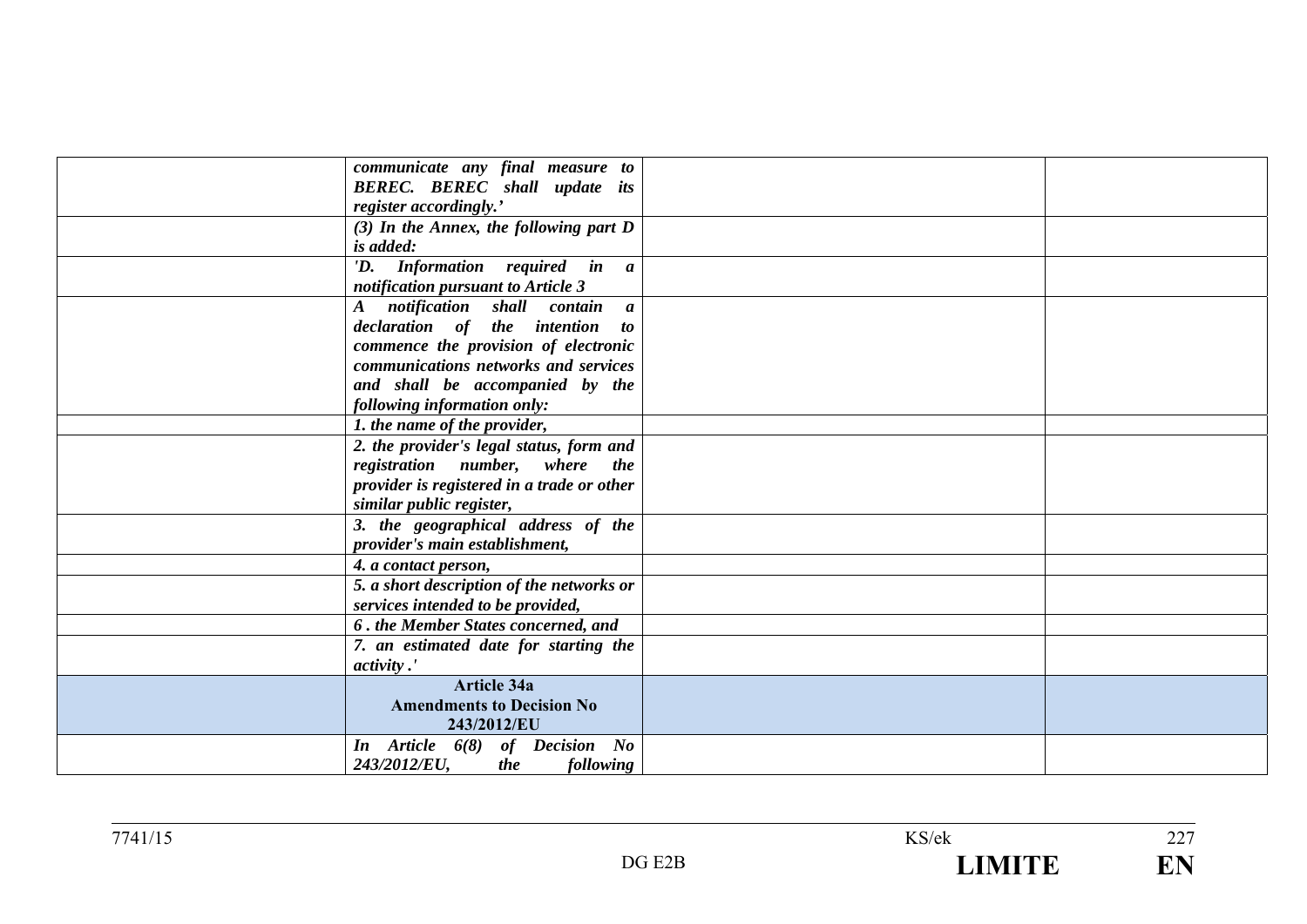|                                                                         | subparagraph is added:                                                   |         |  |
|-------------------------------------------------------------------------|--------------------------------------------------------------------------|---------|--|
|                                                                         | 'Member States shall allow the transfer                                  |         |  |
|                                                                         | leasing of any additional<br><b>or</b>                                   |         |  |
|                                                                         | harmonised bands on the same basis as                                    |         |  |
|                                                                         | those enumerated in the first<br>subparagraph.'                          |         |  |
| <b>Article 35 – Amendments to</b>                                       | $[no \; changes]$                                                        | deleted |  |
| Directive 2002/21/EC                                                    |                                                                          |         |  |
|                                                                         |                                                                          |         |  |
| Directive $2002/21/EC$ is amended as                                    | [no change]                                                              | deleted |  |
| follows:                                                                |                                                                          |         |  |
|                                                                         |                                                                          |         |  |
| (1) In Article 1, the following                                         | deleted                                                                  | deleted |  |
| paragraph 6 is added:                                                   |                                                                          |         |  |
| 'This Directive and the Specific<br>Directives shall be interpreted and |                                                                          |         |  |
| applied in conjunction with<br>the                                      |                                                                          |         |  |
| of<br>Regulation<br>provisions<br>N <sub>0</sub>                        |                                                                          |         |  |
| $[XX/2014]$ .                                                           |                                                                          |         |  |
|                                                                         |                                                                          |         |  |
|                                                                         | $(a)$ In Article 2, point g is amended as                                |         |  |
|                                                                         | follows:                                                                 |         |  |
|                                                                         | 'national regulatory authority' means                                    |         |  |
|                                                                         | the body charged by a Member State                                       |         |  |
|                                                                         | with the regulatory tasks assigned in<br>this Directive and the Specific |         |  |
|                                                                         | Directives;                                                              |         |  |
|                                                                         | (1b) In Article 3, paragraph 3a is                                       |         |  |
|                                                                         | replaced by the following:                                               |         |  |
|                                                                         | '3a. Without prejudice to the provisions                                 |         |  |
|                                                                         | of paragraphs 4 and 5, each national                                     |         |  |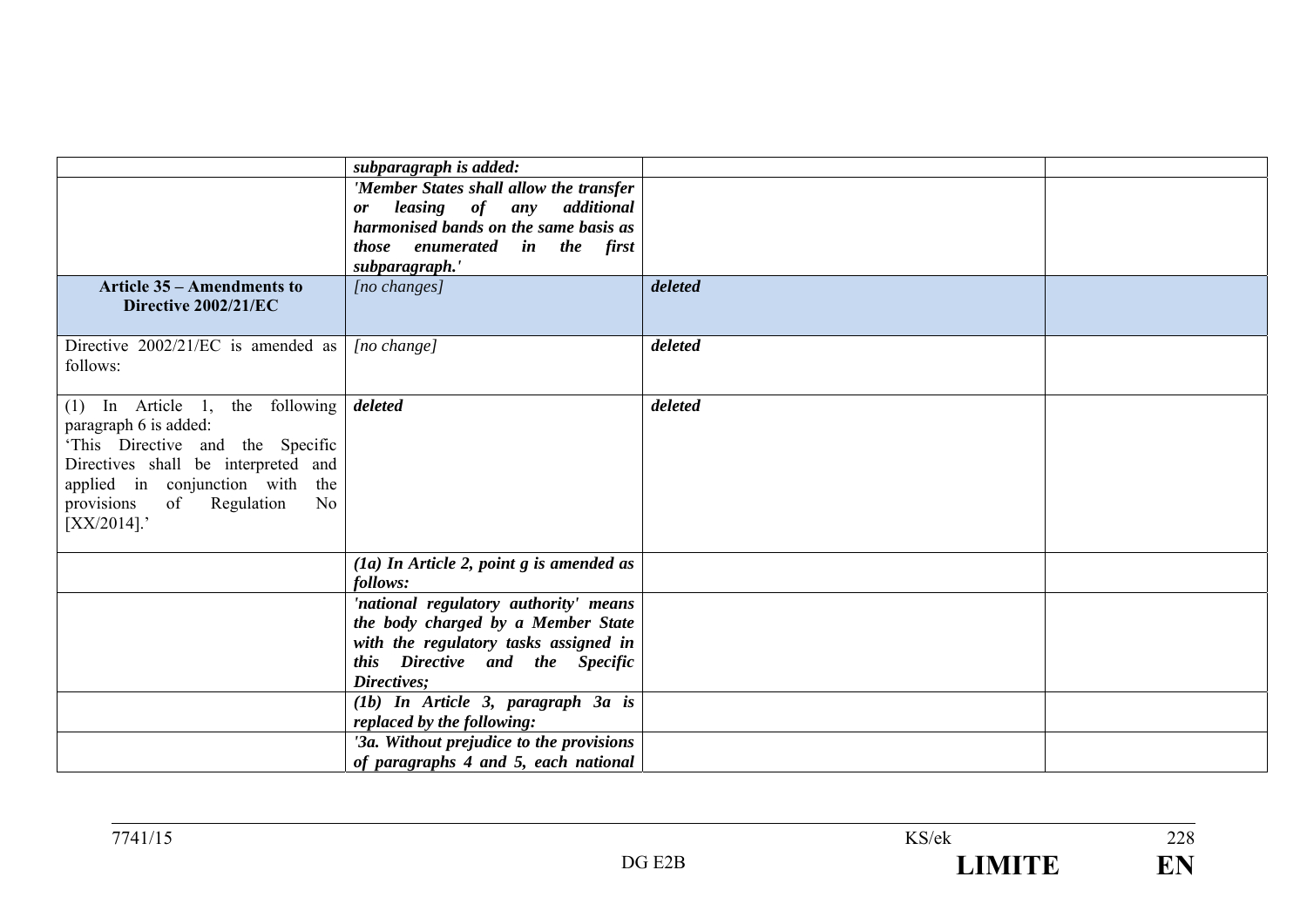| shall<br>regulatory authority<br>be         |  |
|---------------------------------------------|--|
| responsible at least for ex-ante market     |  |
| regulation under Articles 7, 7a, 15 and     |  |
| 16 of this Directive and Articles 9 to 13b  |  |
| $Directive$ 2002/19/EC; for<br>of           |  |
| numbering, naming and addressing,           |  |
| co-location and sharing of network          |  |
| elements and associated facilities and      |  |
| for the resolution of disputes between      |  |
| undertakings in accordance with             |  |
| Articles 10, 12, 20 and 21 of this          |  |
| Directive and for affordability of tariffs, |  |
| quality of service of designated            |  |
| undertakings, costing of universal          |  |
| service obligation, regulatory controls     |  |
| retail services, contracts,<br>on           |  |
| transparency and publication of             |  |
| information, quality of service,            |  |
| ensuring equivalence in access and          |  |
| choice for disabled end-users,              |  |
| emergency services and the single           |  |
| European emergency call number,             |  |
| access to numbers and services,             |  |
| provision of additional facilities and      |  |
| facilitating change of provider under       |  |
| Articles 9, 11, 12, 17, 20, 20a, 21, 21a,   |  |
| 22, 23a, 26, 26a, 28, 29 and 30 of          |  |
| Directive 2002/22/EC, issues related to     |  |
| authorisation under Directive 2002/20,      |  |
| as well as for Directive 2002/58/EC.        |  |
| Each national regulatory authority          |  |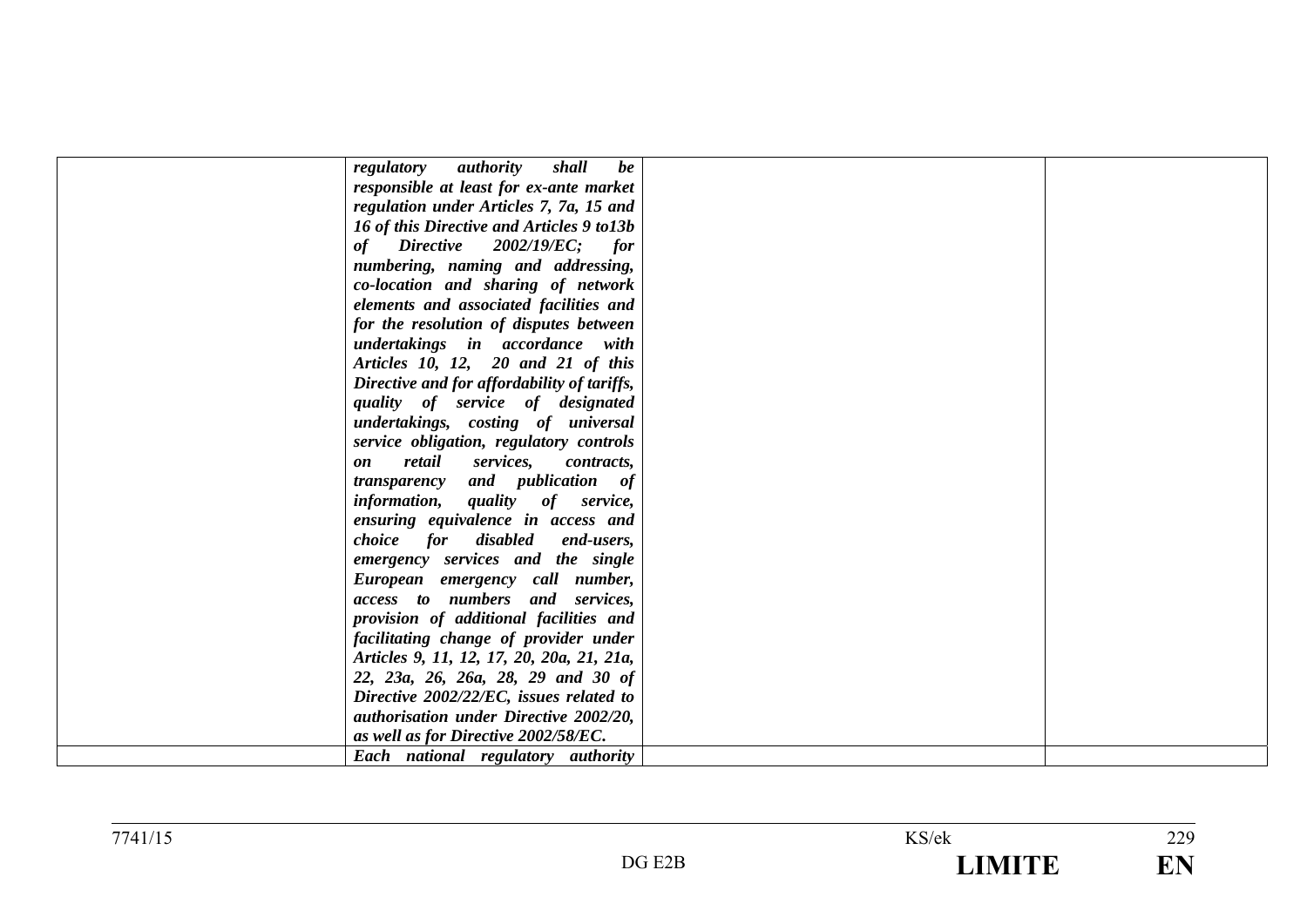| shall act independently and shall not        |  |
|----------------------------------------------|--|
| seek or take instructions from any           |  |
| other body in relation to the exercise of    |  |
| these tasks assigned to them under           |  |
| national law implementing Community          |  |
| law. This shall not prevent supervision      |  |
| accordance<br>with<br>national<br>in         |  |
| constitutional law. Only appeal bodies       |  |
| set up in accordance with Article 4          |  |
| shall have the power to suspend or           |  |
| overturn decisions by the national           |  |
| regulatory authorities. Member States        |  |
| shall ensure that the head of a national     |  |
| regulatory authority, or where               |  |
| applicable, members of the collegiate        |  |
| body fulfilling that function within a       |  |
| national regulatory authority referred       |  |
| to in the first subparagraph or their        |  |
| replacements may be dismissed only if        |  |
| they no longer fulfil the conditions         |  |
| required for the performance of their        |  |
| duties which are laid down in advance        |  |
| in national law. The decision to dismiss     |  |
| the head of the national regulatory          |  |
| <i>authority concerned</i> , <i>or</i> where |  |
| applicable members of the collegiate         |  |
| body fulfilling that function shall be       |  |
| made public at the time of dismissal.        |  |
| The dismissed head of the national           |  |
| regulatory authority, or where               |  |
| applicable, members of the collegiate        |  |
|                                              |  |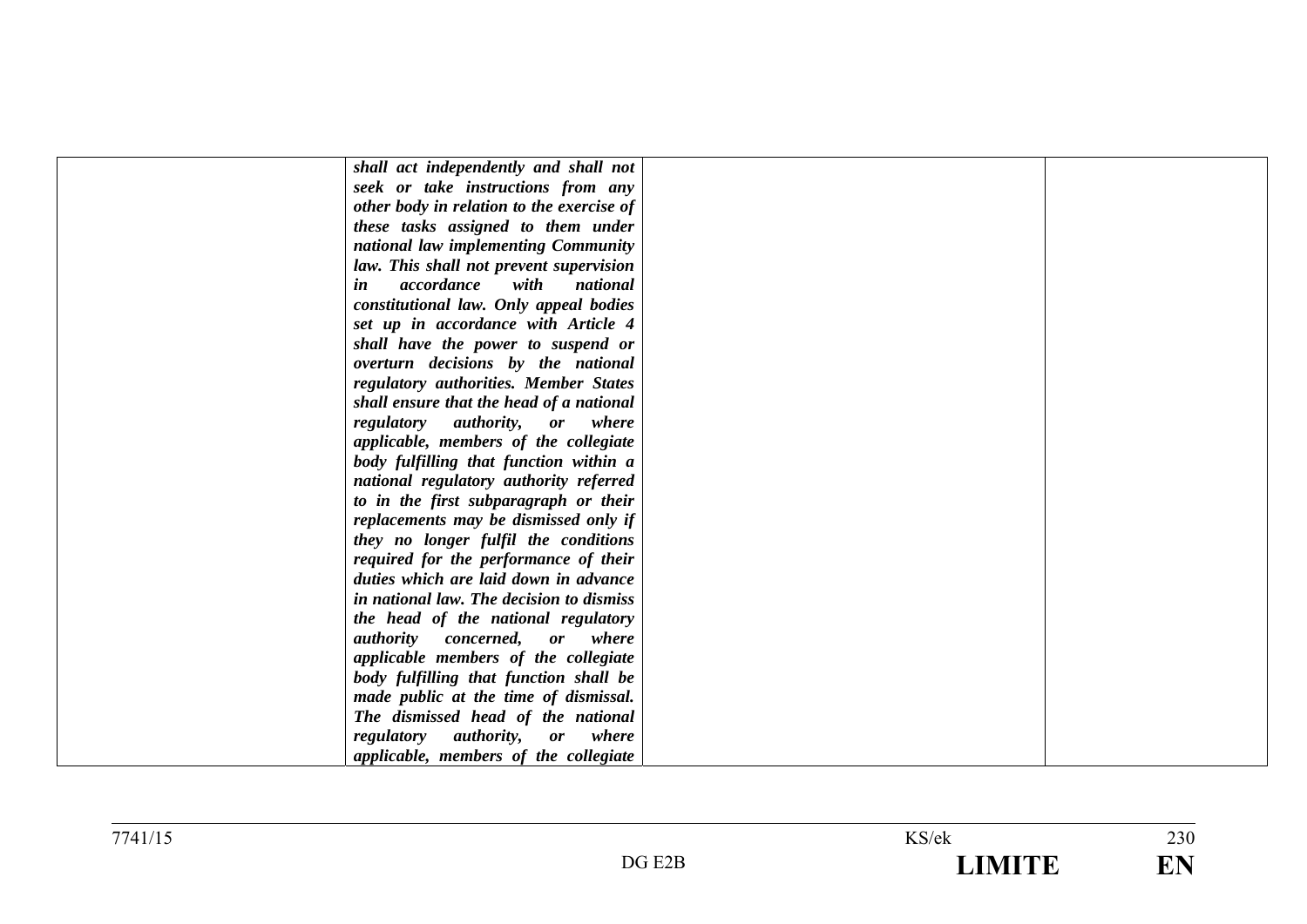|                                          | body fulfilling that function shall                                                        |         |  |
|------------------------------------------|--------------------------------------------------------------------------------------------|---------|--|
|                                          | receive a statement of reasons and shall                                                   |         |  |
|                                          | have the right to request its publication,                                                 |         |  |
|                                          | where this would not otherwise take                                                        |         |  |
|                                          | place, in which case it shall be                                                           |         |  |
|                                          | <i>published.</i>                                                                          |         |  |
| shall<br>Member States<br>that<br>ensure | Member States shall ensure that                                                            | deleted |  |
|                                          | national regulatory authorities referred   <i>national regulatory authorities referred</i> |         |  |
| to in the first subparagraph have        | to in the first subparagraph have                                                          |         |  |
|                                          | separate annual budgets. The budgets separate annual budgets and that the                  |         |  |
| shall be made public. Member States      | budgets are sufficient for<br><i>the</i>                                                   |         |  |
| shall also ensure that national          | performance of their tasks. The budgets                                                    |         |  |
|                                          | regulatory authorities have adequate and audited annual accounts shall be                  |         |  |
| financial and human resources to         | made public by each national                                                               |         |  |
| enable them to actively participate in   | regulatory authority. Each national                                                        |         |  |
|                                          | and contribute to the Body of European   regulatory authority shall be organised           |         |  |
| Regulators<br>for<br>Electronic          | and operated so as to safeguard the                                                        |         |  |
| Communications $(BEREC)^{45}$ .          | objectivity and impartiality of its                                                        |         |  |
|                                          | activities and shall have a number of                                                      |         |  |
|                                          | competent personnel at its disposal for                                                    |         |  |
|                                          | the proper performance of its tasks.                                                       |         |  |
|                                          | Member States shall also ensure that                                                       |         |  |
|                                          | national regulatory authorities have                                                       |         |  |
|                                          | human                                                                                      |         |  |
|                                          | <i>adequate financial</i> and<br>resources to enable them to actively                      |         |  |
|                                          |                                                                                            |         |  |
|                                          | participate in and contribute to the                                                       |         |  |
|                                          | <b>Body of European Regulators for</b>                                                     |         |  |
|                                          | <b>Electronic</b><br><b>Communications</b>                                                 |         |  |

**<sup>45</sup>** Regulation (EC) No 1211/2009 of the European Parliament and of the Council of 25 November 2009 establishing the Body of European Regulators for Electronic Communications (BEREC) and the Office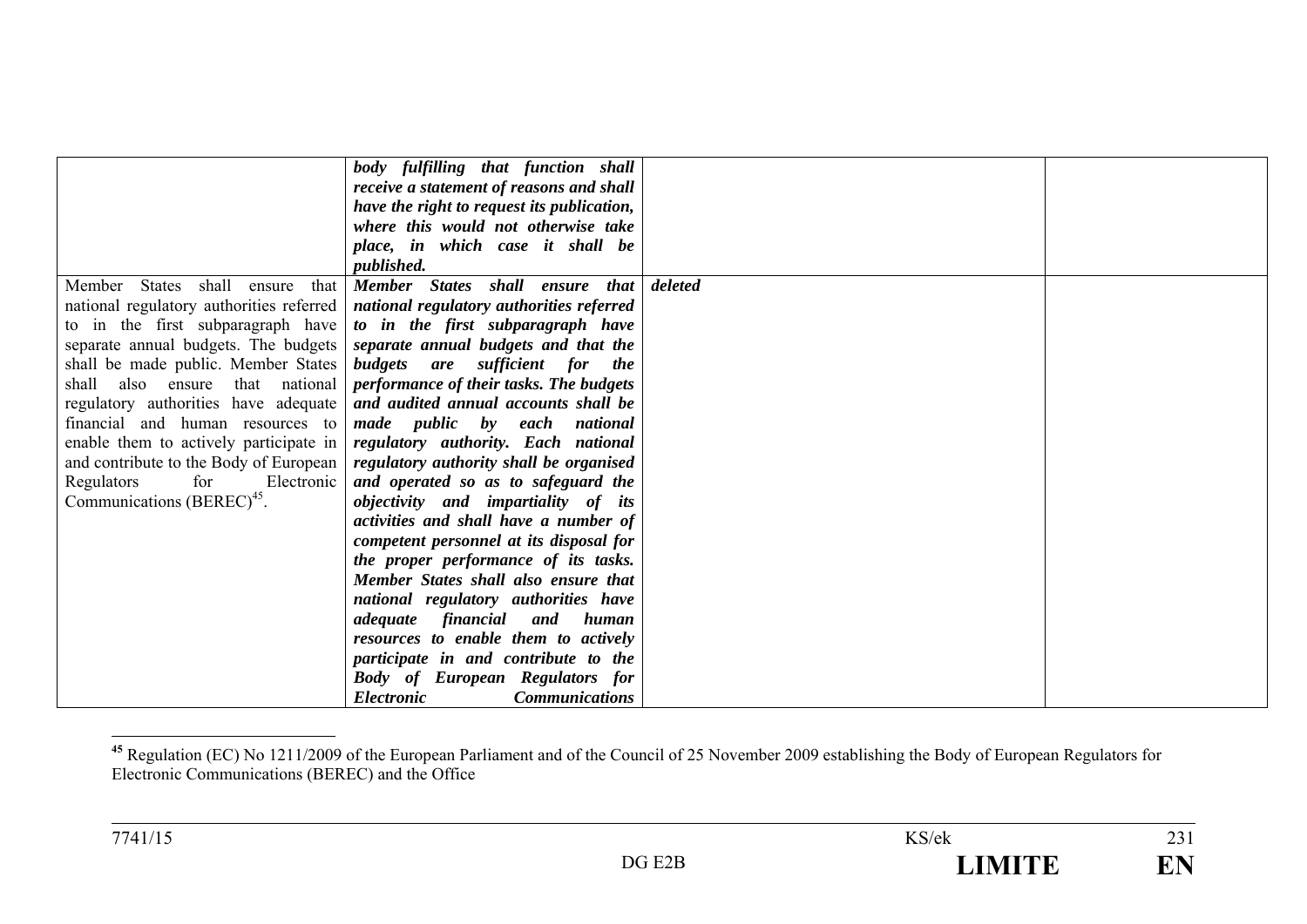|                                             | $(BEREC)^{45}$ . |         |  |
|---------------------------------------------|------------------|---------|--|
| $(2)$ Article 7a is amended as follows: $-$ | deleted          | deleted |  |
| (a) in paragraph $1$ , the first sub-       | deleted          | deleted |  |
| paragraph is replaced by the following:     |                  |         |  |
| '1. Where an intended measure covered       | deleted          | deleted |  |
| by Article $7(3)$ aims at imposing,         |                  |         |  |
| amending or withdrawing an obligation       |                  |         |  |
| on an operator in application of Article    |                  |         |  |
| 16 of this Directive in conjunction with    |                  |         |  |
| Article 5 and Articles 9 to 13 of           |                  |         |  |
| 2002/19/EC<br>Directive<br>(Access)         |                  |         |  |
| Directive), and Article 17 of Directive     |                  |         |  |
| 2002/22/EC<br>(Universal<br>Service         |                  |         |  |
| Directive), the Commission may,             |                  |         |  |
| within the period of one month              |                  |         |  |
| provided for by Article $7(3)$ of this      |                  |         |  |
| Directive, notify the national regulatory   |                  |         |  |
| authority concerned and BEREC of its        |                  |         |  |
| reasons for considering that the draft      |                  |         |  |
| measure would create a barrier to the       |                  |         |  |
| single market or its serious doubts as to   |                  |         |  |
| its EN 60 EN compatibility with Union       |                  |         |  |
| law, taking into account as appropriate     |                  |         |  |
| any Recommendation adopted pursuant         |                  |         |  |
| to Article $19(1)$ of this Directive        |                  |         |  |
| concerning the harmonised application       |                  |         |  |
| of specific provisions of this Directive    |                  |         |  |
| and the Specific Directives. In such a      |                  |         |  |
| case, the draft measure shall not be        |                  |         |  |
| adopted for a further three months          |                  |         |  |
| following<br>Commission's<br>the            |                  |         |  |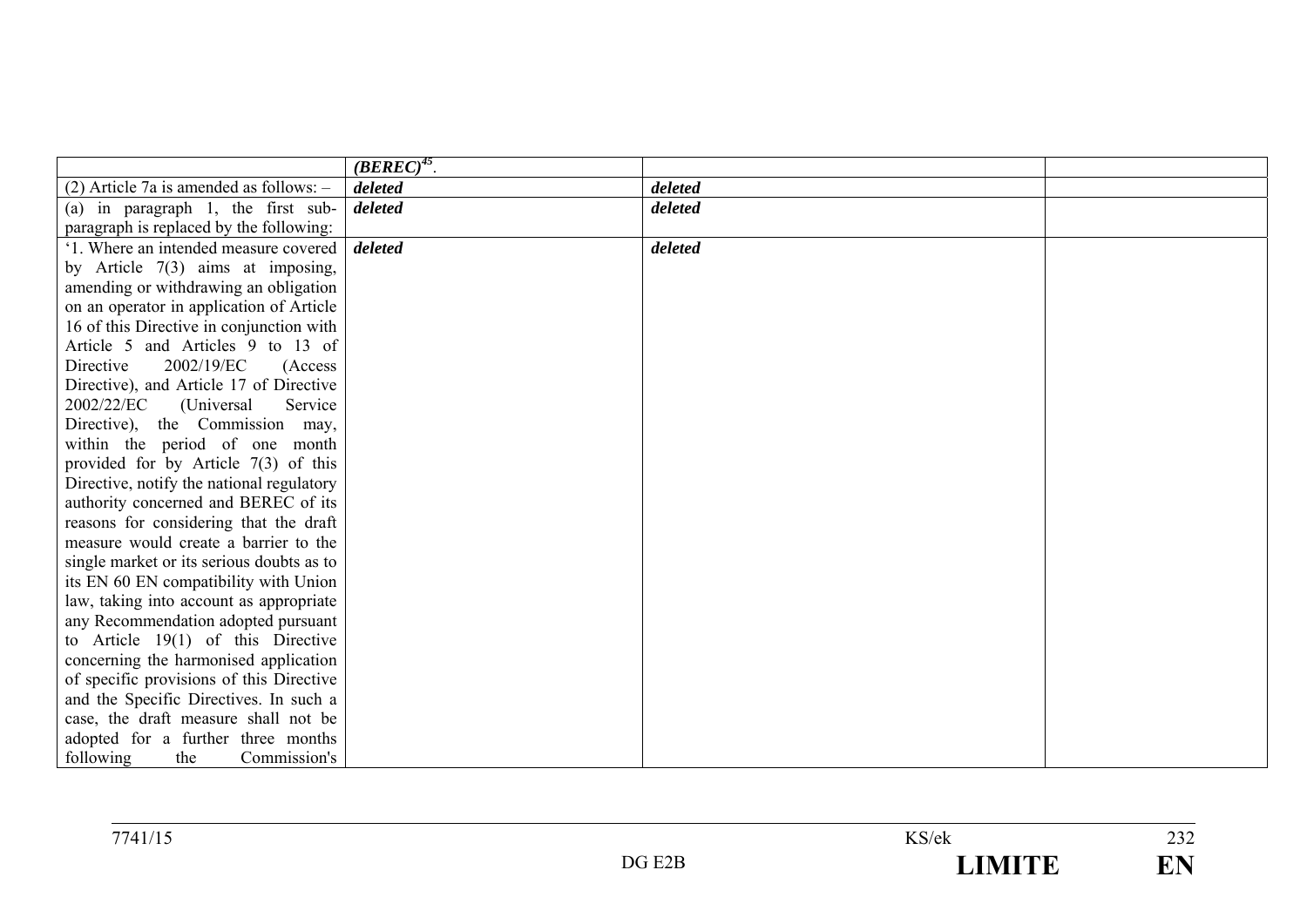| notification.'                                                                                                                                                                                                                                                                                                                                                                                                                                                                                                                                                                                                                                                                                                                                                                                                                                                  |         |         |  |
|-----------------------------------------------------------------------------------------------------------------------------------------------------------------------------------------------------------------------------------------------------------------------------------------------------------------------------------------------------------------------------------------------------------------------------------------------------------------------------------------------------------------------------------------------------------------------------------------------------------------------------------------------------------------------------------------------------------------------------------------------------------------------------------------------------------------------------------------------------------------|---------|---------|--|
| $-$ (b) paragraph 2 is replaced by the<br>following:<br>'2. Within the three-month period<br>referred to in paragraph 1, the<br>Commission, BEREC and the national<br>regulatory authority concerned shall<br>cooperate closely to identify the most<br>appropriate and effective measure in<br>the light of the objectives laid down in<br>Article 8, whilst taking due account of<br>the views of market participants and<br>the need to ensure the development of<br>consistent regulatory practice. When<br>the intended measure aims at imposing,<br>amending or withdrawing an obligation<br>European<br>electronic<br>a<br>on<br>communications provider within the<br>meaning of Regulation [XXX/2014] in<br>a host Member State, the national<br>regulatory authority of the home<br>Member State may also participate in<br>the cooperation process.' | deleted | deleted |  |
| $-$ (c) in paragraph 5 the following point  <br>(aa) is inserted:                                                                                                                                                                                                                                                                                                                                                                                                                                                                                                                                                                                                                                                                                                                                                                                               | deleted | deleted |  |
| '(aa) take a decision requiring the<br>national regulatory authority concerned<br>to withdraw the draft measure, together                                                                                                                                                                                                                                                                                                                                                                                                                                                                                                                                                                                                                                                                                                                                       | deleted | deleted |  |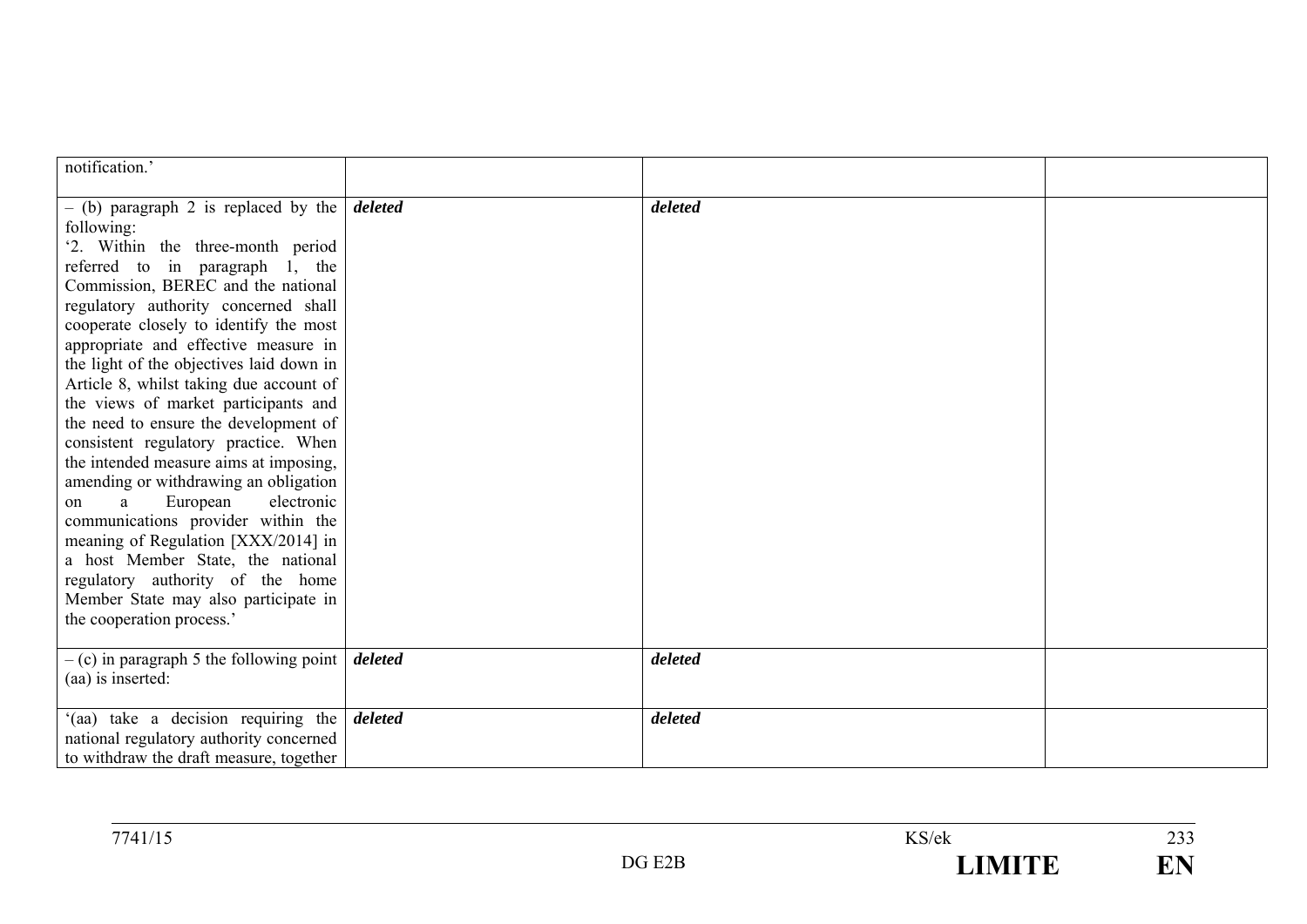| with specific proposals for amending it,<br>when the intended measure aims at<br>imposing, amending or withdrawing an<br>obligation on a European electronic<br>communications provider within the<br>meaning of Regulation [XXX/2014].' |                                                                                                                                                                                                                                                                                                                                                                      |         |  |
|------------------------------------------------------------------------------------------------------------------------------------------------------------------------------------------------------------------------------------------|----------------------------------------------------------------------------------------------------------------------------------------------------------------------------------------------------------------------------------------------------------------------------------------------------------------------------------------------------------------------|---------|--|
| $-$ (d) in paragraph 6 the following sub-<br>paragraph is added:<br>'Article 7(6) shall apply in the cases<br>where the Commission takes a decision<br>in accordance with paragraph 5 point<br>$(aa)$ .                                  | deleted                                                                                                                                                                                                                                                                                                                                                              | deleted |  |
|                                                                                                                                                                                                                                          | $(2a)$ In Article 8(4), point (g) is deleted.                                                                                                                                                                                                                                                                                                                        |         |  |
|                                                                                                                                                                                                                                          | $(2b)$ In Article $9b(3)$ , the first<br>subparagraph is replaced by the<br>following:                                                                                                                                                                                                                                                                               |         |  |
|                                                                                                                                                                                                                                          | '3. The Commission shall adopt<br>appropriate implementing measures to<br>facilitate the transfer or lease of rights<br>to use radio frequencies between<br>undertakings. Those measures shall be<br>adopted by within 12 months following<br>the date of application of Regulation<br>$[/]^{46}$ . Those measures shall not<br>cover frequencies which are used for | deleted |  |

**<sup>46</sup>** *Regulation (EU) No XXX/20XX of the European Parliament and of the Commission of ...... laying down measures concerning the European single market for electronic communications and amending Directives 2002/20/EC, 2002/21/EC and 2002/22/EC and Regulations (EC) No 1211:/2009 and (EU) No 531/2012 (OJ L XXX, XX.XX.20XX, p. X).*

234

EN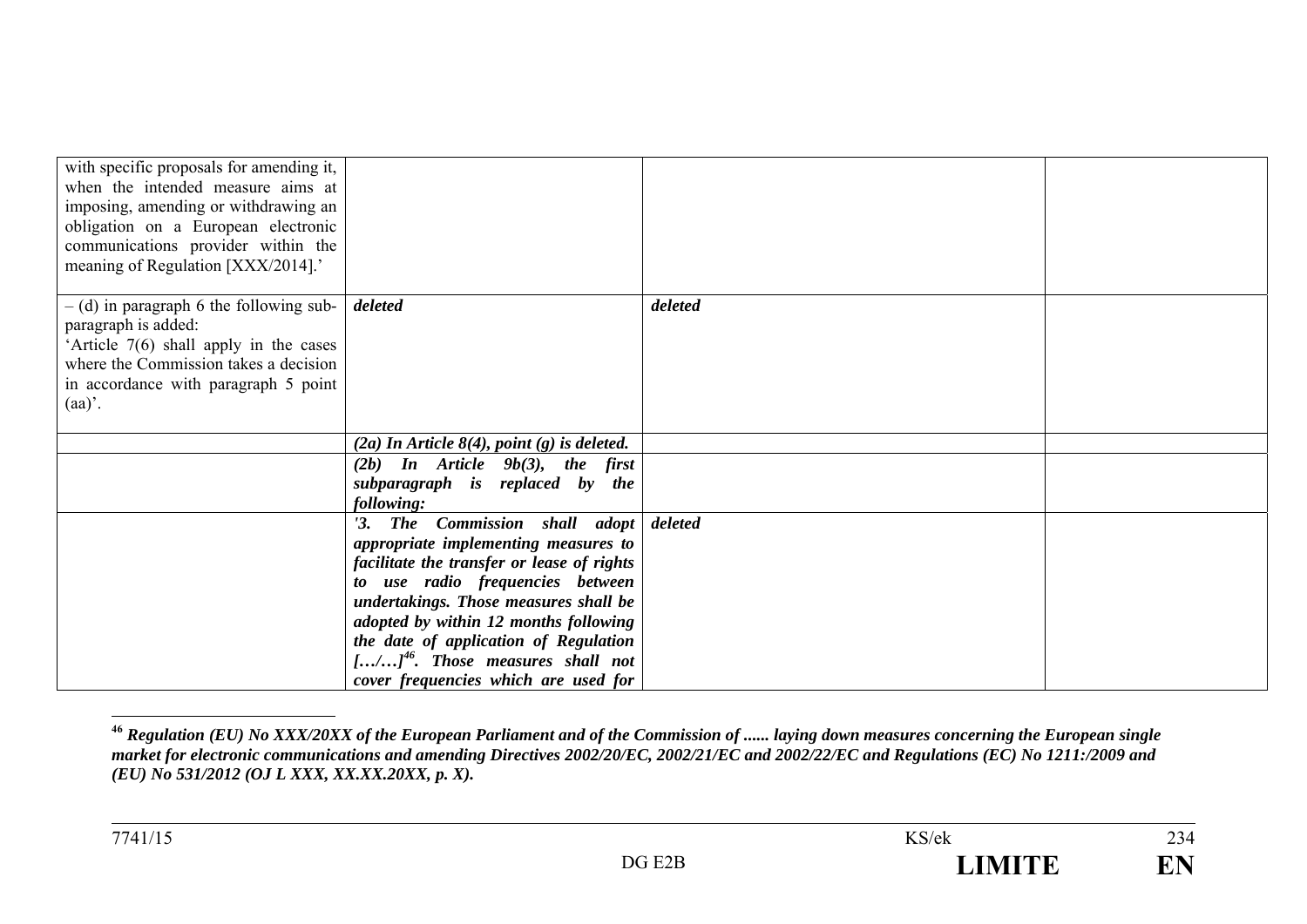|                                          | broadcasting. |         |  |
|------------------------------------------|---------------|---------|--|
| (3) Article 15 is amended as follows:    | [no change]   | deleted |  |
|                                          |               |         |  |
| $-$ (a) the following sub-paragraph is   | [no change]   | deleted |  |
| inserted between the first and second    |               |         |  |
| subparagraphs of paragraph 1:            |               |         |  |
| In assessing whether a given market      |               |         |  |
| has characteristics which may justify    |               |         |  |
| the imposition of ex-ante regulatory     |               |         |  |
| obligations, and therefore has to be     |               |         |  |
| included in the Recommendation, the      |               |         |  |
| Commission shall have regard in          |               |         |  |
| particular to the need for convergent    |               |         |  |
| regulation throughout the Union, to the  |               |         |  |
| need to promote efficient investment     |               |         |  |
| and innovation in the interests of end   |               |         |  |
| users and of the global competitiveness  |               |         |  |
| of the Union economy, and to the         |               |         |  |
| relevance of the market concerned,       |               |         |  |
| alongside other factors such as existing |               |         |  |
| infrastructure-based competition at      |               |         |  |
| retail level, to competition on the      |               |         |  |
| prices, choice and quality of products   |               |         |  |
| offered to end users. The Commission     |               |         |  |
| shall consider all relevant competitive  |               |         |  |
| constraints, irrespective of whether the |               |         |  |
| networks, services or applications       |               |         |  |
| which impose such constraints are        |               |         |  |
| deemed<br>be<br>to<br>electronic         |               |         |  |
| communications networks, electronic      |               |         |  |
| communications services, or other        |               |         |  |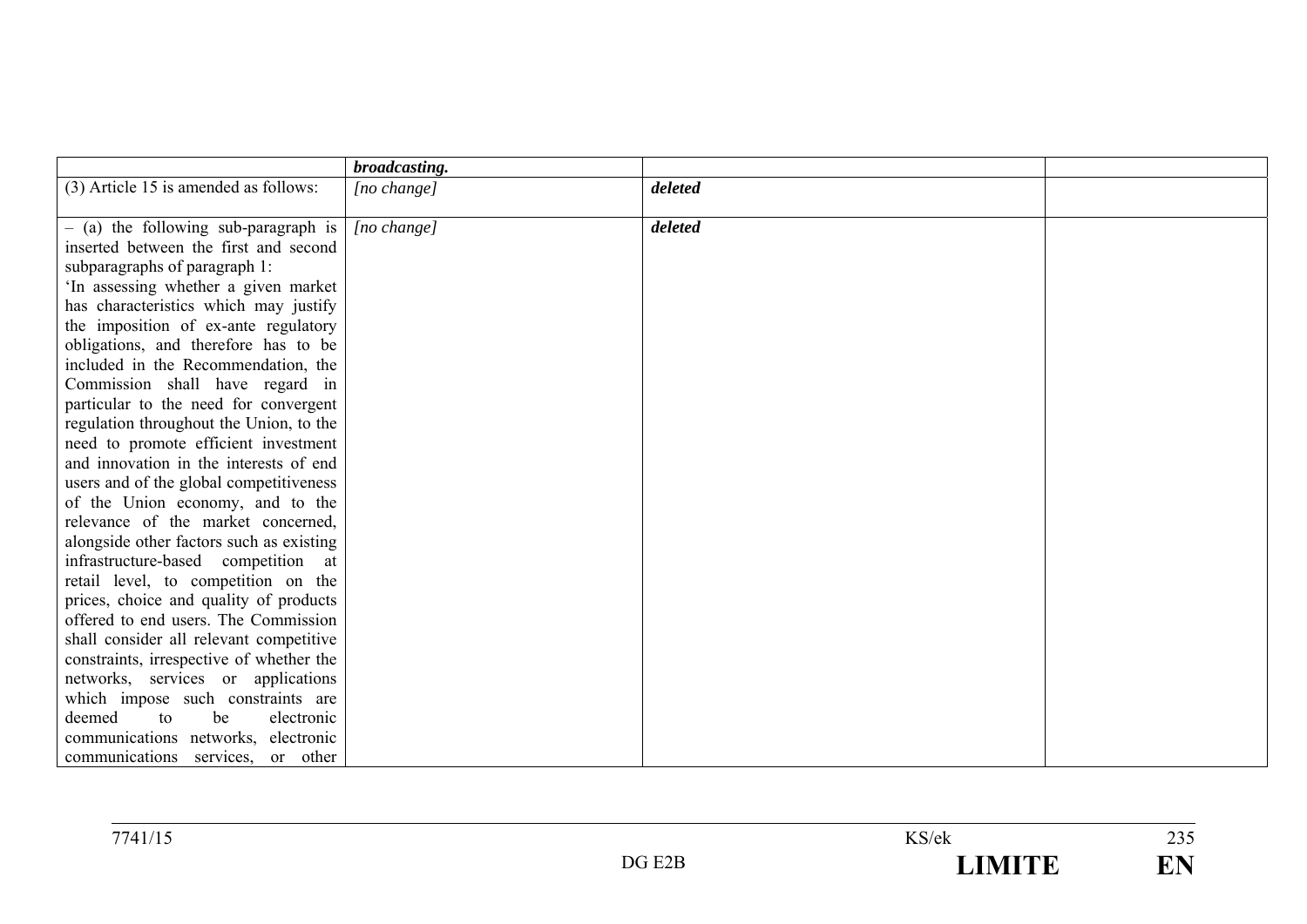| types of service or application which<br>are comparable from the perspective of<br>the end-user, in order to determine<br>whether, as a general matter in the<br>Union or a significant part thereof, the<br>following<br>three<br>criteria<br>are<br>cumulatively met:                                                          |                      |         |  |
|----------------------------------------------------------------------------------------------------------------------------------------------------------------------------------------------------------------------------------------------------------------------------------------------------------------------------------|----------------------|---------|--|
| (a) the presence of high and non-<br>transitory structural, legal or regulatory<br>barriers to entry;                                                                                                                                                                                                                            | [no change]          | deleted |  |
| (b) the market structure does not tend<br>towards effective competition within<br>the relevant time horizon, having<br>regard to the state of infrastructure-<br>based and other competition behind the<br>barriers to entry;                                                                                                    | $[no \space change]$ | deleted |  |
| (c) competition<br>law<br>alone is<br>insufficient to adequately address the<br>identified market failure(s).'                                                                                                                                                                                                                   | $[no \space change]$ | deleted |  |
| $-$ (b) in paragraph 3 the following sub-<br>paragraph is added:<br>In the exercise of its powers pursuant<br>to Article 7, the Commission shall<br>verify whether the three criteria set out<br>in paragraph 1 are cumulatively met<br>when reviewing the compatibility with<br>Union law of a draft measure that<br>concludes: | $[no \space change]$ | deleted |  |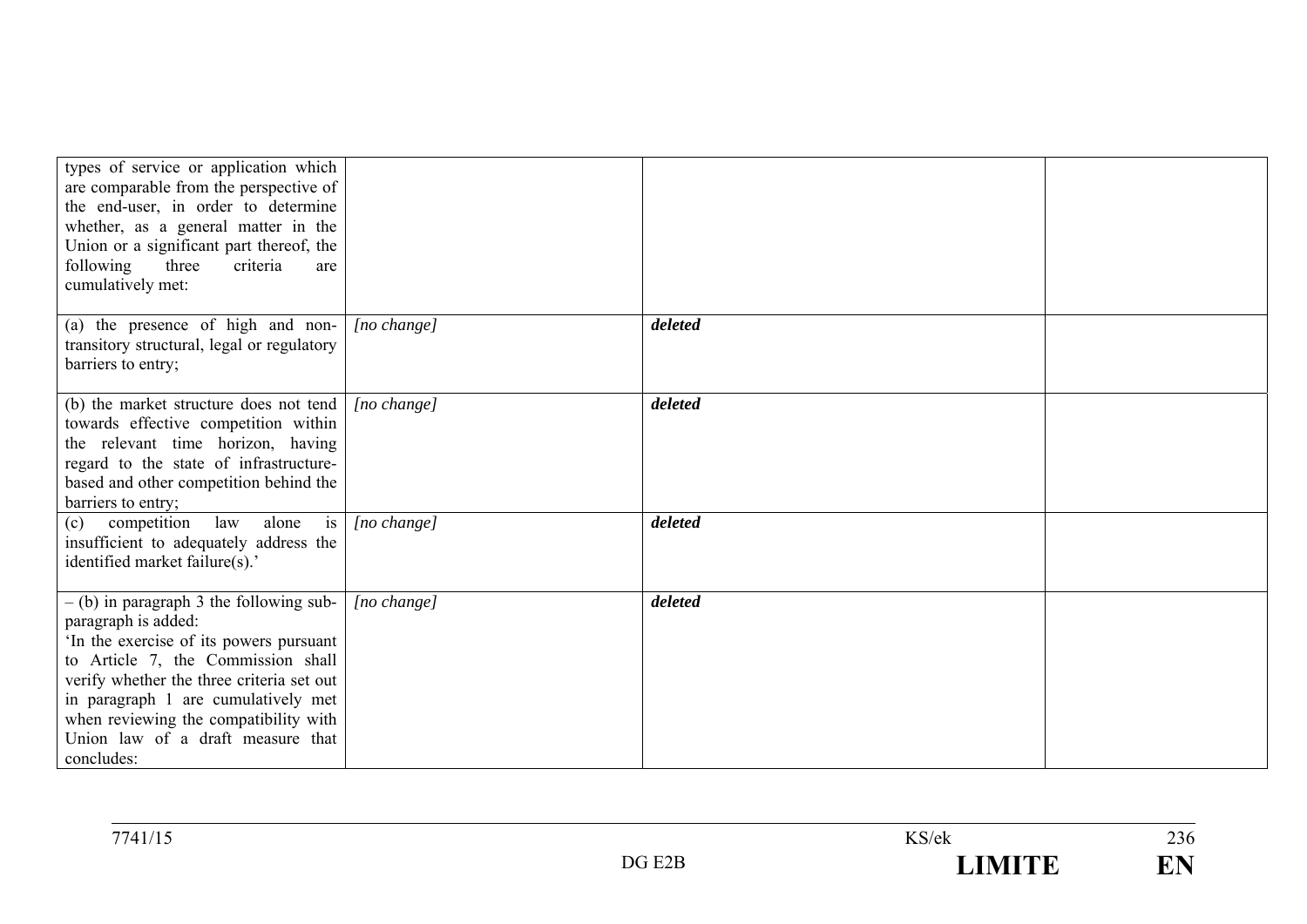| (a) that a given market that is not<br>identified in the Recommendation has<br>characteristics justifying the imposition<br>of regulatory obligations, in the<br>specific national circumstances; or | $[no \space change]$                                                    | deleted |  |
|------------------------------------------------------------------------------------------------------------------------------------------------------------------------------------------------------|-------------------------------------------------------------------------|---------|--|
| b) that a market identified in the<br>Recommendation does not require<br>regulation in the specifice national<br>circumstances.'                                                                     | [no change]                                                             | deleted |  |
| (4) The first paragraph of Article 19 is $\vert$<br>amended as follows:                                                                                                                              | $[no \ change]$                                                         | deleted |  |
| 'Without prejudice to Article 9 of this                                                                                                                                                              | 'Without prejudice to Article 9 of this                                 | deleted |  |
| Directive and Articles 6 and 8 of                                                                                                                                                                    | Directive and Articles 6 and 8 of                                       |         |  |
| Directive 2002/20/EC (Authorisation                                                                                                                                                                  | Directive 2002/20/EC (Authorisation                                     |         |  |
| Directive), where the Commission                                                                                                                                                                     | Directive), where the Commission finds                                  |         |  |
| finds that divergences<br>in the                                                                                                                                                                     | that divergences in the implementation                                  |         |  |
| implementation by the national                                                                                                                                                                       | by the national regulatory authorities of                               |         |  |
| regulatory authorities of the regulatory                                                                                                                                                             | the regulatory tasks specified in this                                  |         |  |
| tasks specified in this Directive, and                                                                                                                                                               | Directive, and the Specific Directives                                  |         |  |
| the Specific Directives and Regulation                                                                                                                                                               | and Regulation No [XX/2014] may                                         |         |  |
| No $[XX/2014]$ may create a barrier to                                                                                                                                                               | create a barrier to the internal market,                                |         |  |
| the internal market, the Commission                                                                                                                                                                  | the Commission may shall, taking the                                    |         |  |
| may, taking the utmost account of the                                                                                                                                                                | utmost account of the opinion of                                        |         |  |
| opinion of BEREC, issue a                                                                                                                                                                            | BEREC, issue a recommendation or a                                      |         |  |
| recommendation or a decision on the                                                                                                                                                                  | decision on the harmonised application                                  |         |  |
| harmonised<br>application of<br>the                                                                                                                                                                  | of the provisions in this Directive, the                                |         |  |
|                                                                                                                                                                                                      | provisions in this Directive, the Specific Directives and Regulation No |         |  |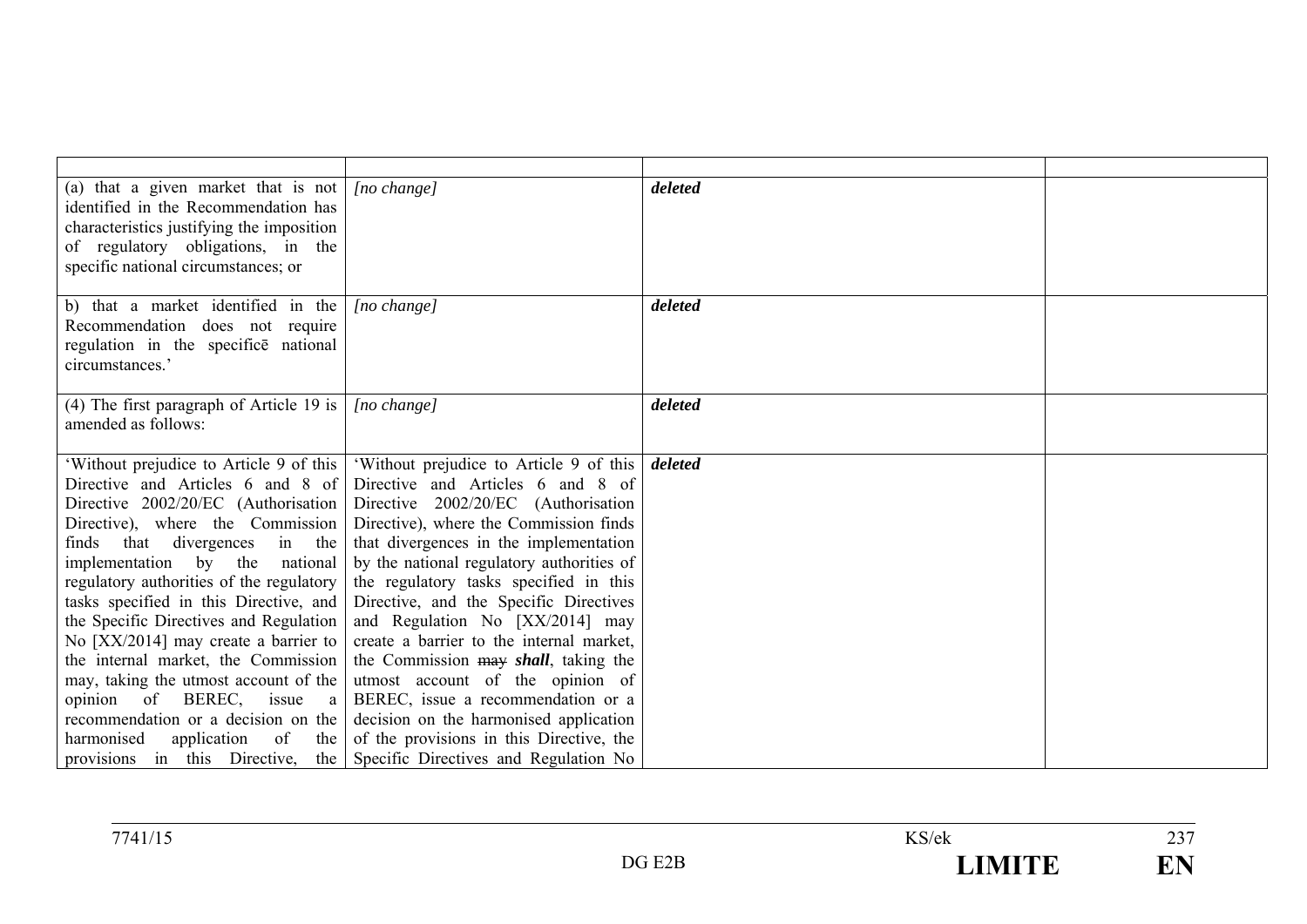| [XX/2014] in order to further the<br>achievement of the objectives set out in<br>Article 8.'<br><b>Article 36 – Amendments to</b><br>Directive 2002/22/EC | Specific Directives and Regulation No $\vert$ [XX/2014] in order to further the<br>achievement of the objectives set out in<br>Article 8.'<br>[no changes]                                                             | deleted |  |
|-----------------------------------------------------------------------------------------------------------------------------------------------------------|------------------------------------------------------------------------------------------------------------------------------------------------------------------------------------------------------------------------|---------|--|
| 1. With effect from 1 July 2016,<br>Directive 2002/22/EC is amended as<br>follows:                                                                        | [no change]                                                                                                                                                                                                            | deleted |  |
| (1) In Article $1(3)$ , the first sentence is<br>deleted.                                                                                                 |                                                                                                                                                                                                                        |         |  |
|                                                                                                                                                           | $(1a)$ In the second subparagraph of<br>Article 2, the following points are<br><i>inserted:</i>                                                                                                                        |         |  |
|                                                                                                                                                           | '(fa) receiving provider of electronic<br>communications to the public' means<br>provider<br>of<br>electronic<br>the<br>communications to the public to which<br>the telephone number or service is<br>transferred.';  |         |  |
|                                                                                                                                                           | (fb) 'transferring provider of electronic<br>communications to the public' means<br>provider<br>of<br>electronic<br>the<br>communications to the public from<br>which a telephone number or service is<br>transferred. |         |  |
|                                                                                                                                                           | (1b) The title of Article 20 is replaced<br>$b\nu$ :<br>for<br><i><b>Information</b></i><br>requirements                                                                                                               |         |  |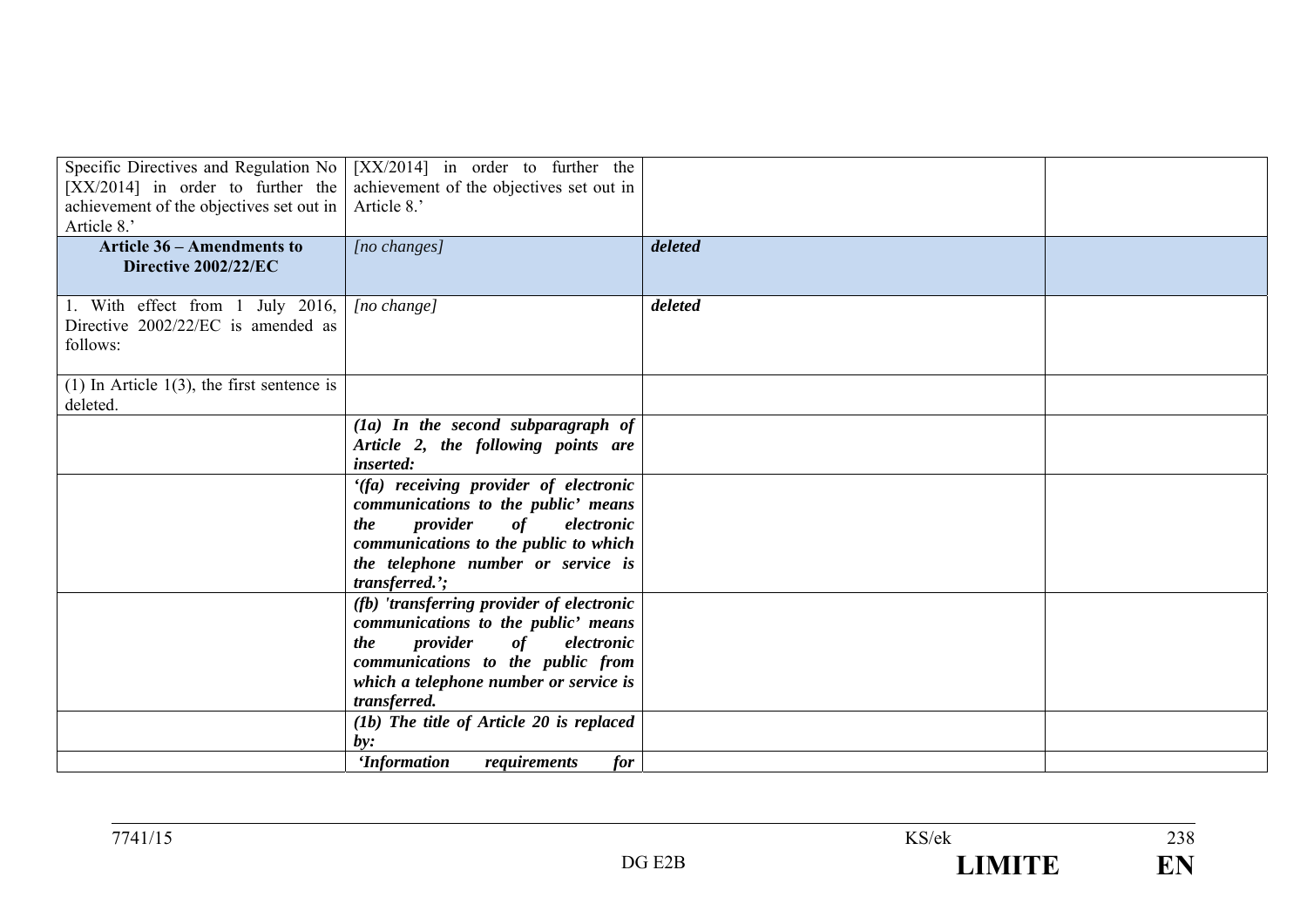| contracts';                               |  |
|-------------------------------------------|--|
| $(1c)$ In Article 20, the following       |  |
| <i>paragraph is inserted:</i>             |  |
| '-1a. Member States shall ensure that     |  |
| the information referred to in            |  |
| paragraphs 1 and 1a is provided prior     |  |
| to contract conclusion in a clear,        |  |
| comprehensive and easily accessible       |  |
| manner and without prejudice to the       |  |
| requirements set out in Directive         |  |
| $2011/83/EU47$ regarding off-premises/    |  |
| distance contracts. The consumer and      |  |
| other end-user so requesting shall have   |  |
| access to a copy of the contract on a     |  |
| durable medium.                           |  |
| Member States may maintain or             |  |
| introduce in their national law           |  |
| language requirements regarding the       |  |
| contractual information, so as to         |  |
| ensure that such information is easily    |  |
| understood by the consumer or other       |  |
| end-user so requesting.                   |  |
| $(1d)$ Article $20(1)$ is replaced by the |  |
| following:                                |  |
| '1. Member States shall ensure that,      |  |
| when subscribing to services providing    |  |
| connection to a public communications     |  |

**<sup>47</sup>** *Directive 2011/83/EU of the European Parliament and of the Council of 25 October 2011 on consumer rights, amending Council Directive 93/13/EEC and Directive 1999/44/EC of the European Parliament and of the Council and repealing Council Directive 85/577/EEC and Directive 97/7/EC of the European Parliament and of the Council (OJ L 304, 22.11.2011, p. 64).*

239

EN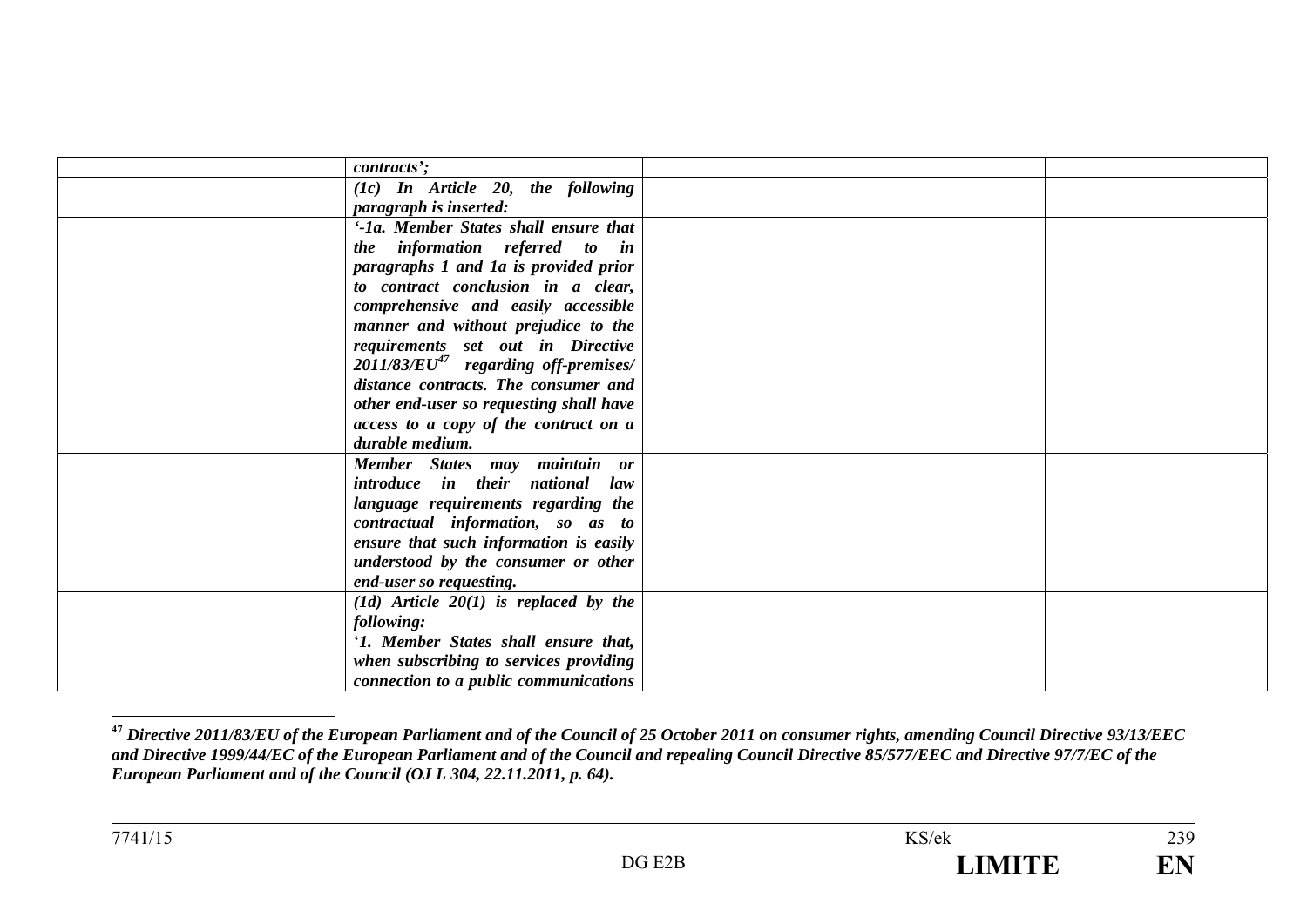| network and/or publicly available                         |  |
|-----------------------------------------------------------|--|
| electronic communications services,                       |  |
| consumers, and other end-users so                         |  |
| requesting, have a right to a contract                    |  |
| with an undertaking or undertakings                       |  |
| providing such connection and/or                          |  |
| services. The contract shall specify at                   |  |
| least the following information:                          |  |
| (a) the identity, address and contact                     |  |
| information of the undertaking and, if                    |  |
| different, the address and contact                        |  |
| information for any complaints;                           |  |
| (b) the main characteristics of the                       |  |
| services provided, including in                           |  |
| particular,                                               |  |
| $(i)$ the specific tariff plan or tariff plans            |  |
| to which the contract applies and, for                    |  |
| each such tariff plan, the types of                       |  |
| services offered, including the volumes                   |  |
| of communications;                                        |  |
| <i>access to information</i><br>(ii)<br>$\boldsymbol{on}$ |  |
| emergency services and caller location                    |  |
| for all relevant services offered, and                    |  |
| any limitations on the provision of                       |  |
| emergency services under Article 26,                      |  |
| (iii) the minimum service quality levels                  |  |
| offered, namely the time for the initial                  |  |
| connection and, where appropriate,                        |  |
| other quality of service parameters, as                   |  |
| defined by the national regulatory                        |  |
| <i>authorities,</i>                                       |  |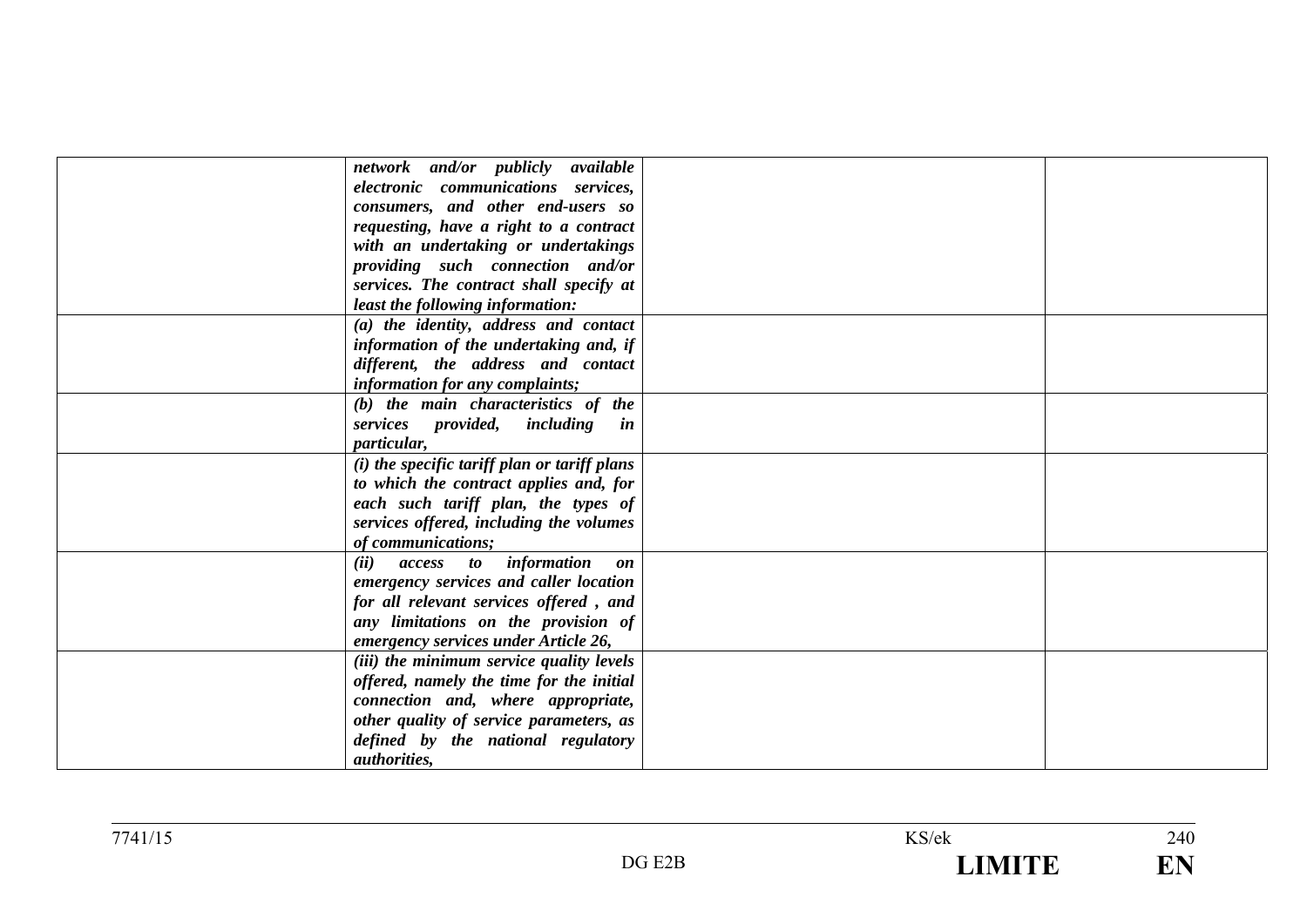| (iv) the types of after-sales services,    |  |
|--------------------------------------------|--|
| maintenance services and customer          |  |
| support services provided, including,      |  |
| where feasible, technical information      |  |
| for the proper functioning of the end-     |  |
| user's chosen terminal equipment, the      |  |
| conditions and charges for those           |  |
| services, and the means of contacting      |  |
| those services,                            |  |
| $(v)$ any restrictions imposed by the      |  |
| provider on the use of terminal            |  |
| supplied,<br>equipment<br>including        |  |
| information on unlocking the terminal      |  |
| equipment and any charges involved if      |  |
| the contract is terminated before the      |  |
| end of the minimum contract period;        |  |
| (vi) any restrictions imposed on the       |  |
| consumption of regulated retail            |  |
| roaming services provided at the           |  |
| applicable domestic price level, by        |  |
| reference to fair use criteria, including  |  |
| detailed information on how such fair      |  |
| use criteria are applied in relation to    |  |
| the main pricing, volume or other          |  |
| parameters of the tariff plan in           |  |
| question;                                  |  |
| (c) where an obligation exists under       |  |
| Article 25, the subscriber's options as to |  |
| whether or not to include his or her       |  |
| personal data in a directory and their     |  |
| ability to verify, correct or withdraw     |  |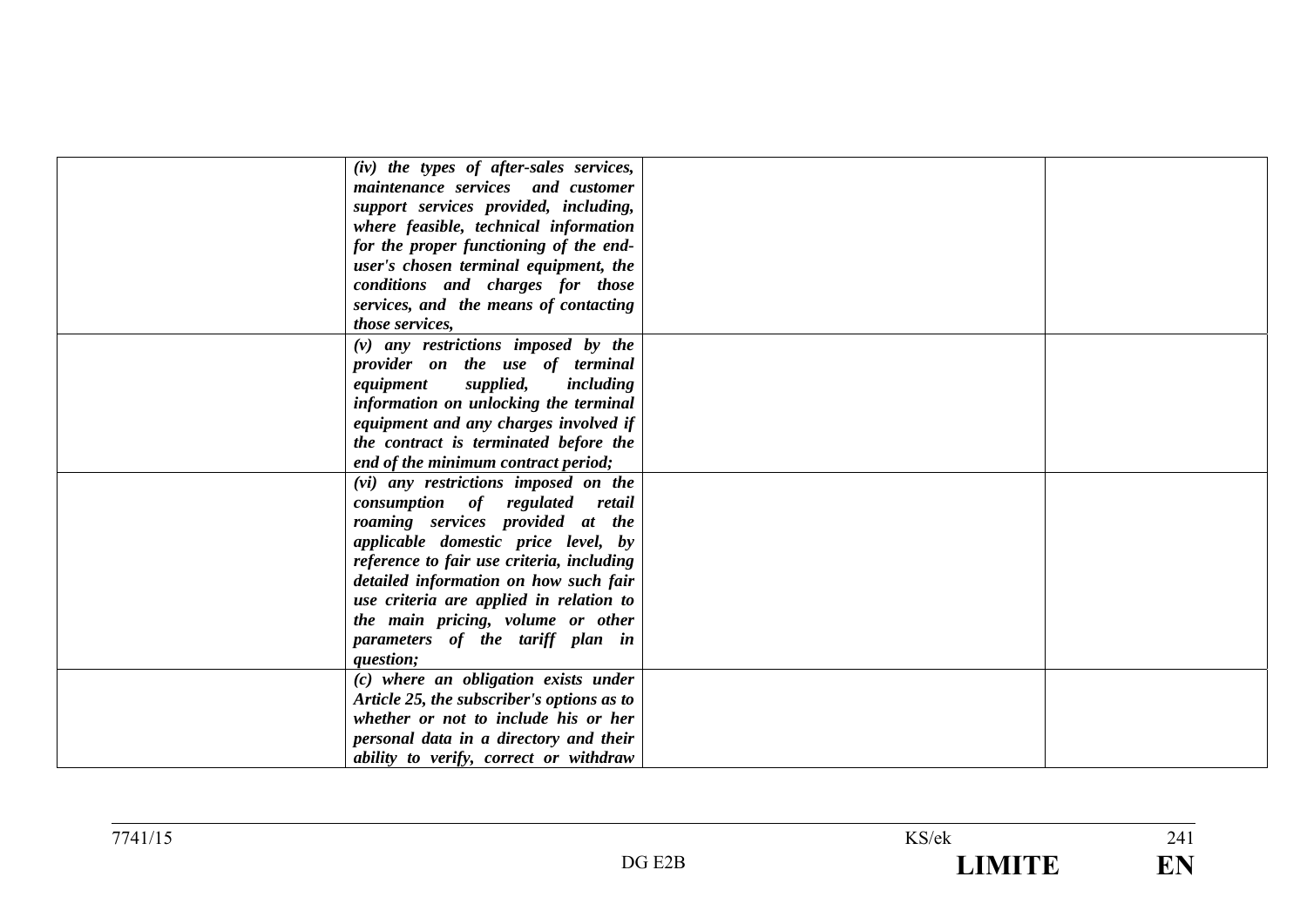| their entry;                                            |  |
|---------------------------------------------------------|--|
| (d) details of prices and tariffs                       |  |
| including taxes and additional charges                  |  |
| that may possibly be levied, and the                    |  |
| means by which up-to-date information                   |  |
| all applicable tariffs<br>and<br>$\mathbf{0}\mathbf{n}$ |  |
| maintenance charges may be obtained;                    |  |
| (da) payment methods offered and any                    |  |
| differences in costs due to the payment                 |  |
| method chosen, and available facilities                 |  |
| to safeguard bill transparency and                      |  |
| monitor the level of consumption;                       |  |
| (e) the duration of the contract and the                |  |
| conditions for renewal and termination                  |  |
| of services and of the contract,                        |  |
| <i>including:</i>                                       |  |
| (i) any minimum usage or duration                       |  |
| required to benefit from promotional                    |  |
| terms,                                                  |  |
| (ii) any charges related to switching                   |  |
| and portability of numbers and other                    |  |
| identifiers, including compensation and                 |  |
| refund arrangements for delay or abuse                  |  |
| of switching;                                           |  |
| (iii) any charges due on early                          |  |
| termination of the contract, including                  |  |
| any cost recovery with respect to                       |  |
| terminal equipment, on the basis of                     |  |
| customary depreciation methods, and                     |  |
| other promotional advantages, on a pro                  |  |
| rata temporis basis,                                    |  |
|                                                         |  |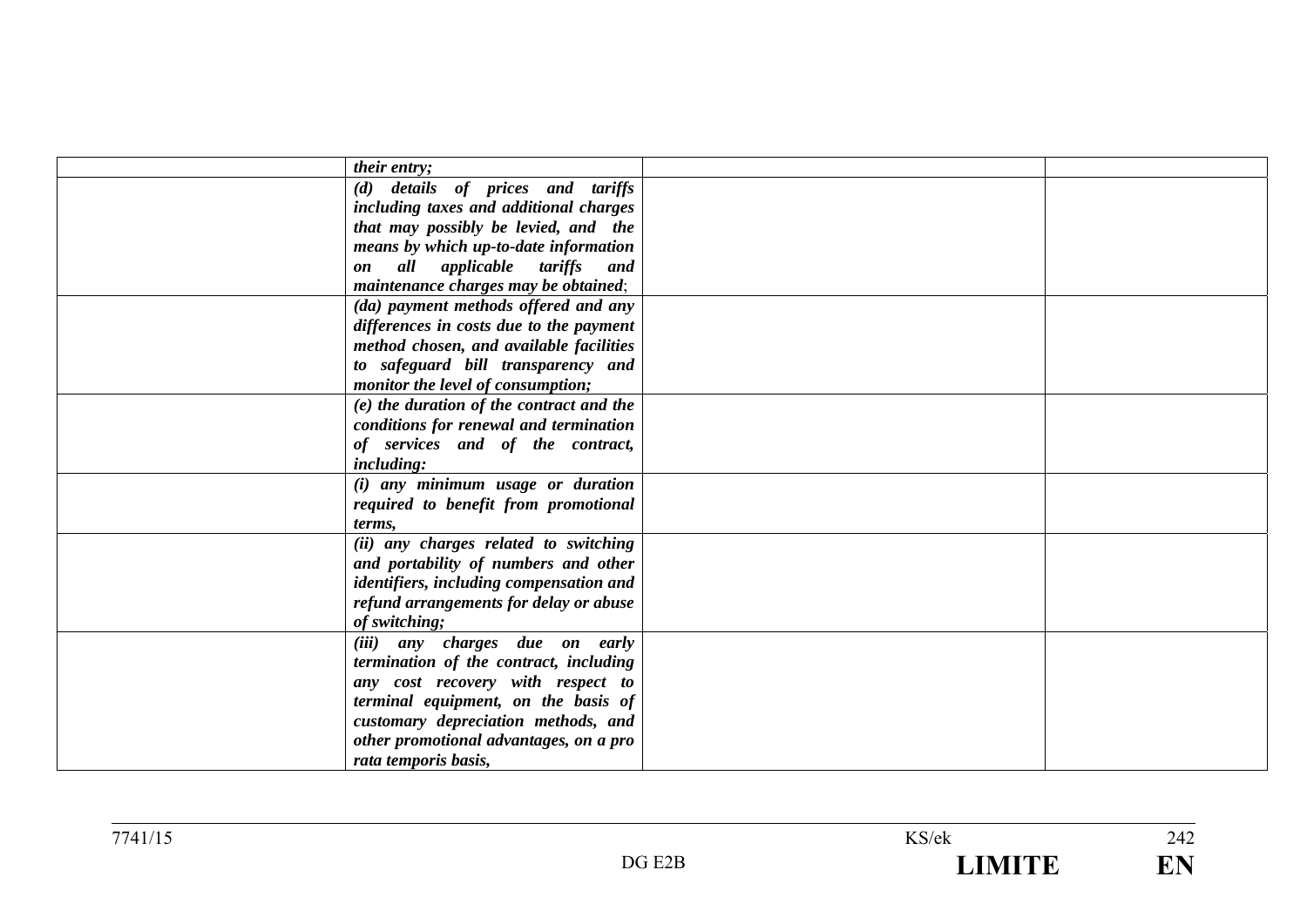| (f) any compensation and the refund<br><i>including,</i><br>where<br>arrangements,<br>applicable, an explicit reference to<br>statutory rights of the consumer which<br>apply if contracted service quality levels<br>are not met;                                                                                                                                                                                                                                                        |  |
|-------------------------------------------------------------------------------------------------------------------------------------------------------------------------------------------------------------------------------------------------------------------------------------------------------------------------------------------------------------------------------------------------------------------------------------------------------------------------------------------|--|
| (g) the means of initiating procedures<br>for the settlement of disputes, including<br>cross-border disputes, in accordance<br>with Article 34:                                                                                                                                                                                                                                                                                                                                           |  |
| (ga) details on how disabled end-users<br>can obtain information on products<br>and services designed for them;                                                                                                                                                                                                                                                                                                                                                                           |  |
| $(h)$ the type of action that might be<br>taken by the undertaking in reaction to<br>security or integrity incidents or threats<br>and vulnerabilities.                                                                                                                                                                                                                                                                                                                                   |  |
| Member States may also require that<br>the contract include any information<br>which may be provided by the relevant<br>public authorities for this purpose on<br>the use of electronic communications<br>networks and services to engage in<br>unlawful activities or to disseminate<br>harmful content, and on the means of<br>protection against risks to personal<br>security, privacy and personal data,<br>referred to in Article $2I(4)$ and relevant<br>to the service provided.' |  |
| $(1e)$ In Article 20, the following<br><i>paragraph is inserted:</i>                                                                                                                                                                                                                                                                                                                                                                                                                      |  |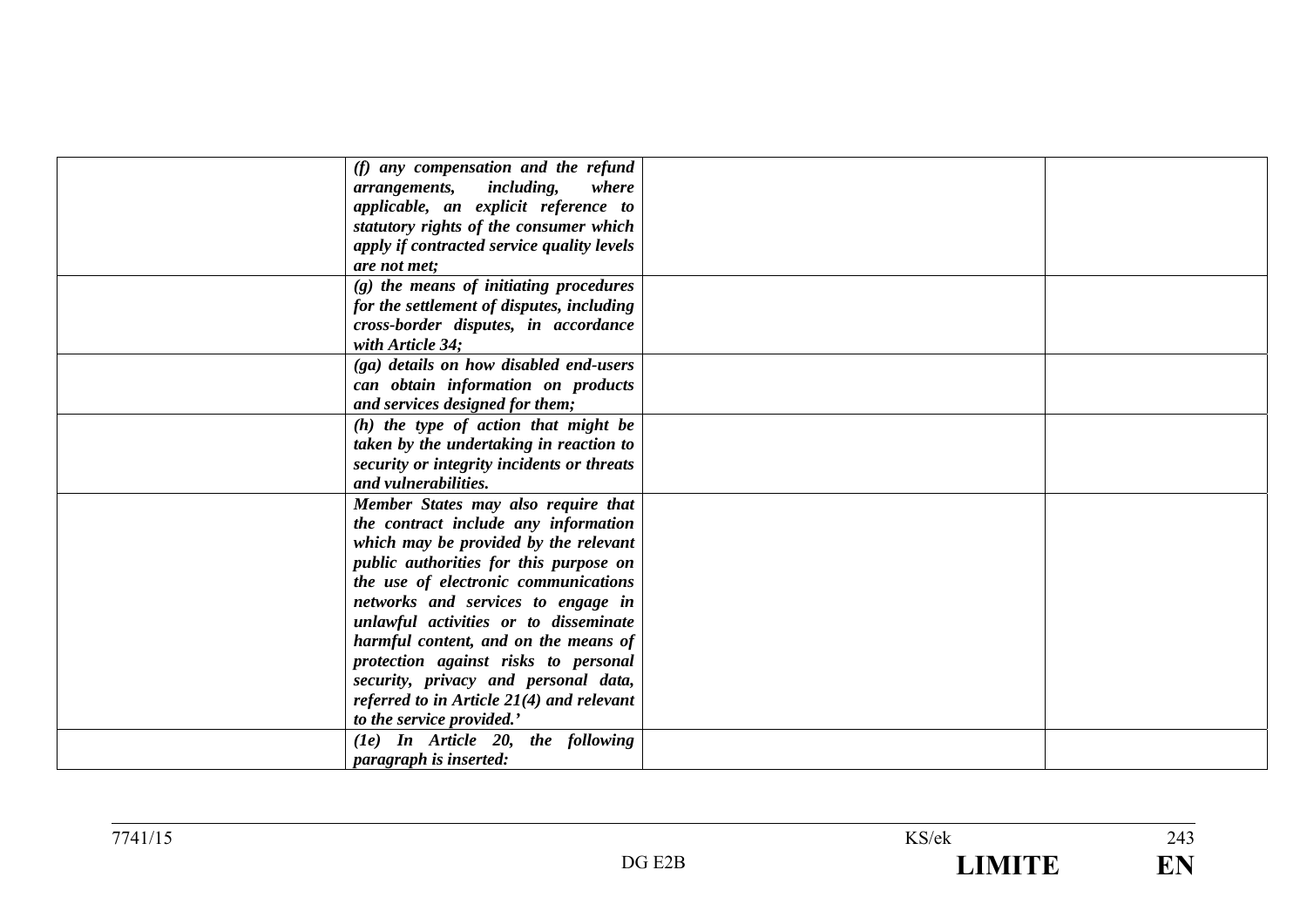| '1a. In addition to the information       |  |
|-------------------------------------------|--|
| referred to in paragraph 1, if the        |  |
| contract includes the provision of        |  |
| internet access services, that contract   |  |
| shall also include the following          |  |
| information:                              |  |
| (a) details of unit data pricing plans,   |  |
|                                           |  |
| pricing plans for bulk data and any       |  |
| applicable thresholds related to the      |  |
| specific tariff plan or tariff plans to   |  |
| which the contract applies. For data      |  |
| volumes above thresholds, unit or bulk    |  |
| pricing on an ad hoc or lasting basis     |  |
| and any data speed limitations that may   |  |
| be applied to the specific tariff plan or |  |
| tariff plans to which the contract        |  |
| <i>applies</i> ;                          |  |
| (b) how end-users can monitor the         |  |
| current level of their consumption,       |  |
| whether and how any voluntary limits      |  |
| can be set;                               |  |
| (c) for fixed data links, the normally    |  |
| available and minimum download and        |  |
| upload speed at the main location of      |  |
| the end-user;                             |  |
| (d) for mobile data links, the estimated  |  |
| and minimum download and upload           |  |
| speed when connected through the          |  |
| provider's wireless network in the end-   |  |
| user's Member State of residence;         |  |
| (e) other quality of service parameters,  |  |
|                                           |  |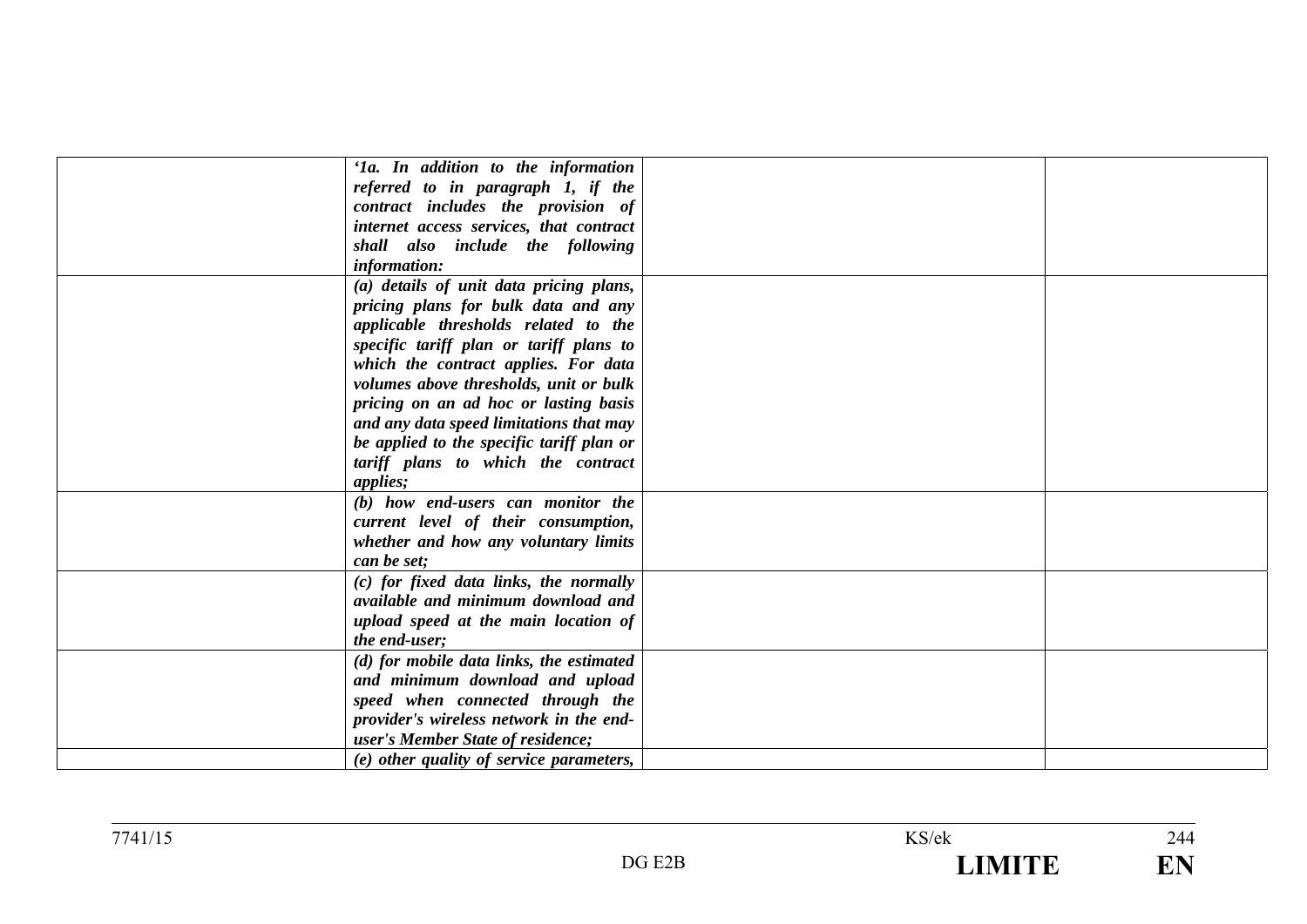| as set out in accordance with Article 24   |  |
|--------------------------------------------|--|
| (2) of Regulation (EU) / <sup>48</sup> ;   |  |
| (f) information on any procedures put      |  |
| in place by the provider to measure and    |  |
| shape traffic including an indication of   |  |
| underlying communication<br><i>the</i>     |  |
| inspection methods used for reasonable     |  |
| traffic management measures and            |  |
| information on how those procedures        |  |
| could impact on service quality, end-      |  |
| users' privacy and the protection of       |  |
| personal data; and                         |  |
| (g) a clear and comprehensible             |  |
| explanation as to how any volume           |  |
|                                            |  |
| limitation, the speed and other quality    |  |
| of service parameters may in practice      |  |
| have an impact on internet access          |  |
| services, in particular the use of         |  |
| content, applications and services.        |  |
| $(1f)$ Article 20 (2) is deleted           |  |
| $(1g)$ In Article 20, the following        |  |
| paragraph is added:                        |  |
| '2a. Member States may maintain or         |  |
| additional<br>introduce<br>contractual     |  |
| information requirements in relation to    |  |
| contracts to which this Article applies.'; |  |
| $(1h)$ In Article 20, the following        |  |
| paragraph is added:                        |  |
| '2b. BEREC shall issue guidelines for      |  |
|                                            |  |

**48** *OL: Please insert the number of this Regulation.*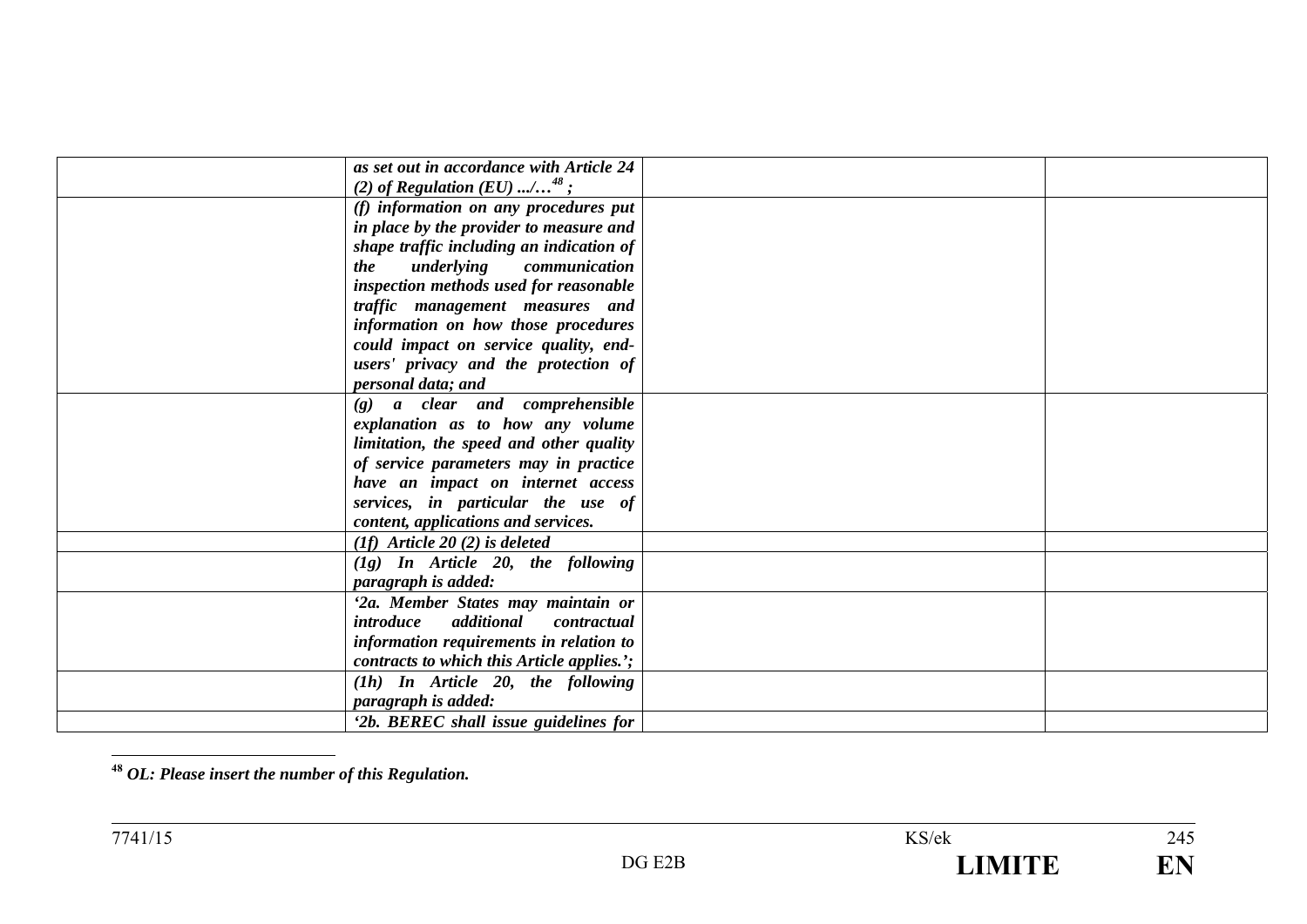| establishment<br><i>the</i><br>of<br>standard |  |
|-----------------------------------------------|--|
| contractual information<br>templates          |  |
| containing the information required           |  |
| under paragraphs 1 and 1a of this             |  |
| Article.                                      |  |
| National regulatory authorities may           |  |
| specify additional requirements on the        |  |
| content, form and manner of the               |  |
| contractual information to be                 |  |
| published, including in particular data       |  |
| delivery speeds, taking utmost account        |  |
| of the BEREC guidelines for the               |  |
| methods of measuring the speed and            |  |
| for the content, form and manner of           |  |
| the information to be published, as set       |  |
| out in Article $21(3a)$ .';                   |  |
| (1i) The following Article is inserted:       |  |
| 'Article 20a                                  |  |
| <b>Contract duration and termination</b>      |  |
| 1. Member States shall ensure that the        |  |
| maximum duration of contracts                 |  |
| concluded between consumers and               |  |
| providers of electronic communications        |  |
| to the public is 24 months. Providers of      |  |
| electronic communications to the              |  |
| public shall offer end-users the              |  |
| possibility of 12 month contracts.            |  |
| 2. The consumer shall have the right to       |  |
| withdraw from a distance or off               |  |
| premises contract within 14 days after        |  |
| its conclusion in accordance with             |  |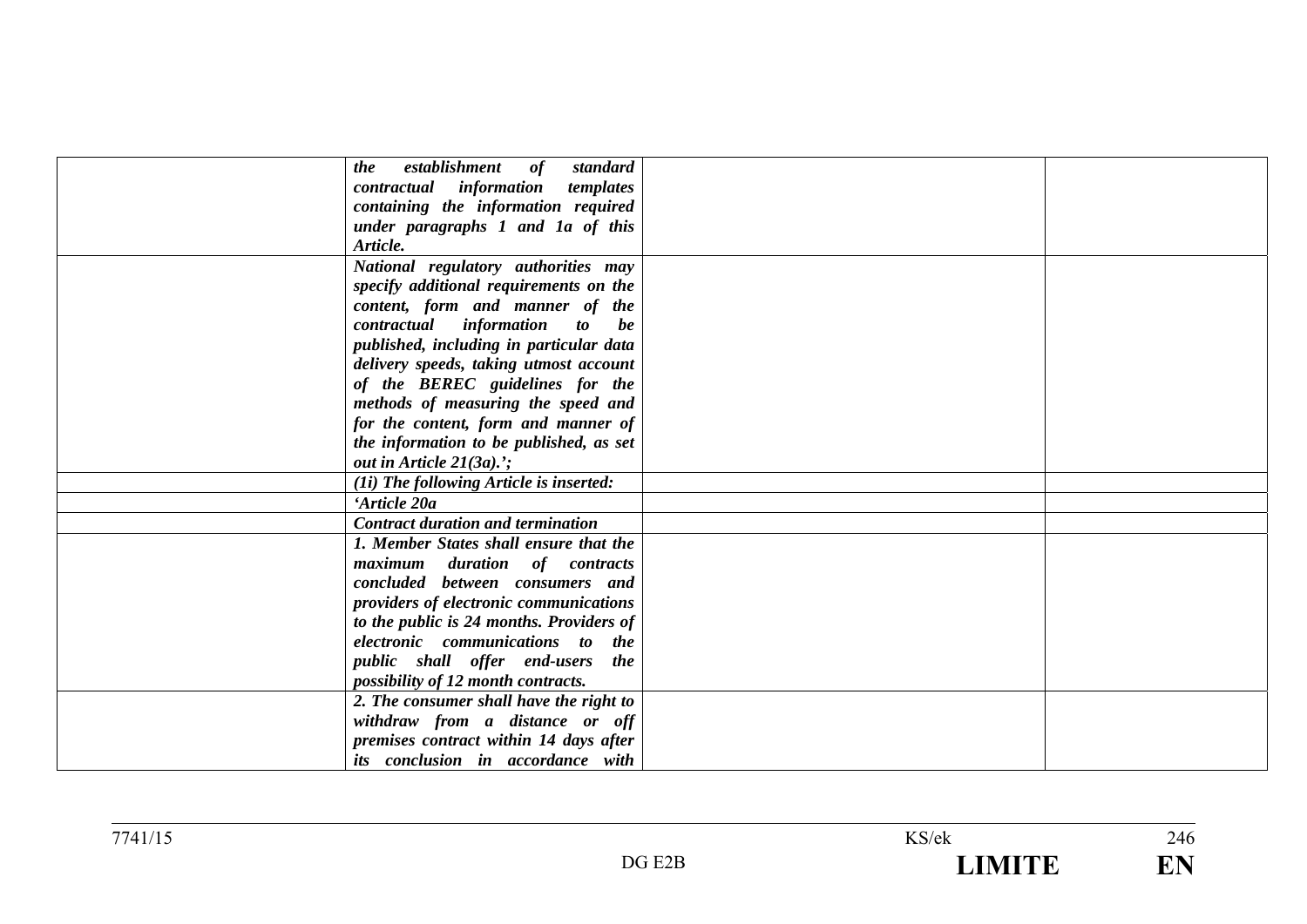| Directive 2011/83/EU.                    |  |
|------------------------------------------|--|
| 3. Where a contract or national law      |  |
| provides for contract periods with a     |  |
| fixed term (as opposed to a minimum      |  |
| term) to be automatically rolled over,   |  |
| provider<br>of<br>electronic<br>the      |  |
| communications to the public shall       |  |
| inform the consumer in due time          |  |
| thereof so that the consumer has at      |  |
| least one month to oppose such           |  |
| automatic roll-over. If the consumer     |  |
| does not oppose such automatic roll-     |  |
| over, the contract shall be deemed to be |  |
| a permanent rolling contract which can   |  |
| be terminated by the consumer, at any    |  |
| time with a one-month notice period      |  |
| and without incurring any costs except   |  |
| the cost of providing service during the |  |
| notice period.                           |  |
| 4. Member States shall ensure that       |  |
| consumers have the right to terminate    |  |
| their contract without incurring any     |  |
| costs upon receiving notice of changes   |  |
| in the contractual conditions proposed   |  |
| the provider of electronic<br>by         |  |
| communications to the public unless      |  |
| the proposed changes are exclusively to  |  |
| the benefit of the end-user. Providers   |  |
| shall give consumers adequate notice,    |  |
| not less than one month, of any such     |  |
| change, and shall inform them at the     |  |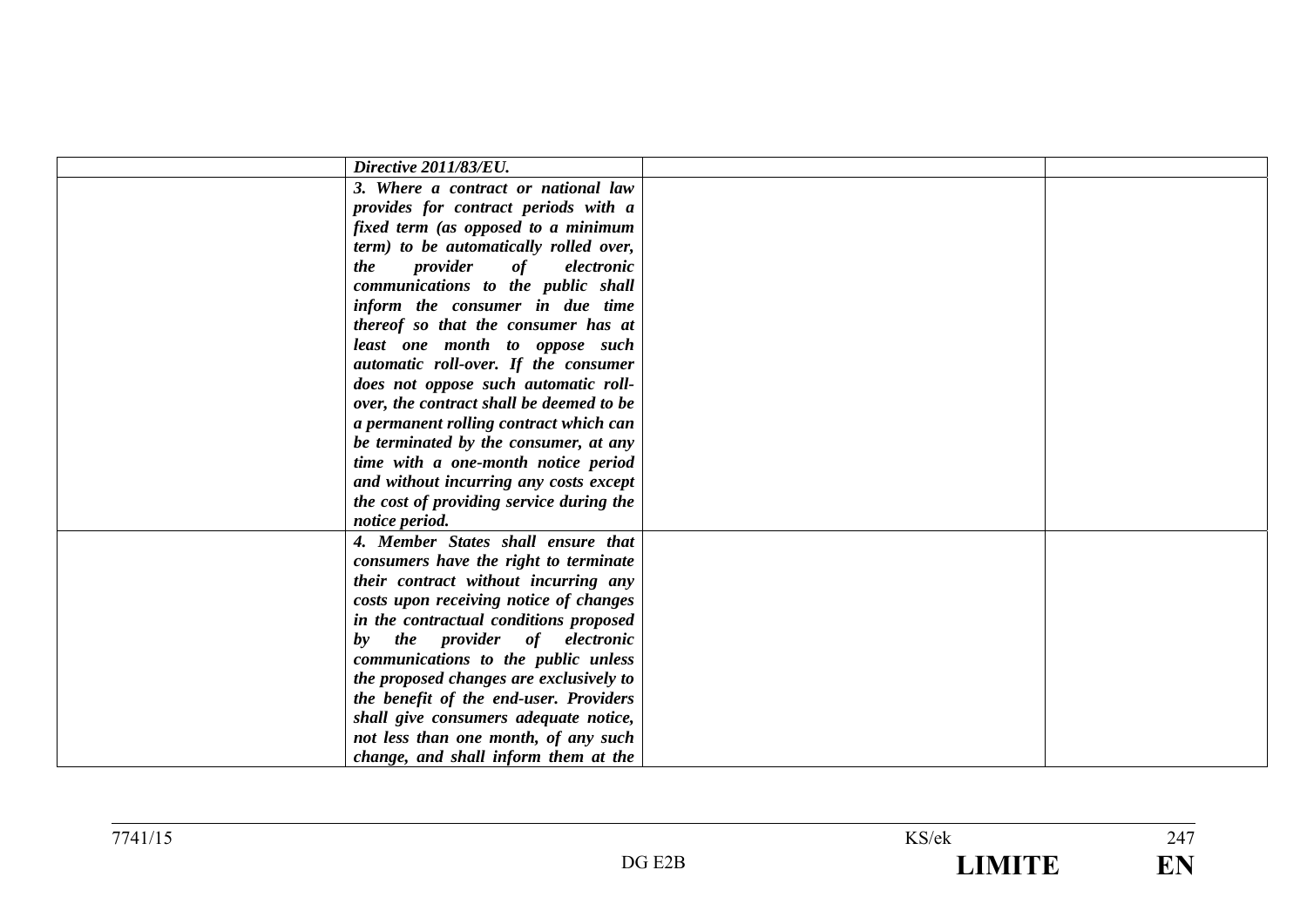| same time of their right to terminate             |  |
|---------------------------------------------------|--|
| their contract without incurring any              |  |
| costs if they do not accept the new               |  |
| contractual conditions. Paragraph 2               |  |
| shall apply mutatis mutandis.                     |  |
| Any significant<br>discrepancy,<br>5.             |  |
| continuous or regularly recurring,                |  |
| between the actual performance                    |  |
| regarding speed or other quality of               |  |
| service<br><i>parameters</i><br>and<br><i>the</i> |  |
| performance indicated by the provider             |  |
| of electronic communications to the               |  |
| public in accordance with Article 20              |  |
| shall be deemed to constitute non-                |  |
| conformity of performance for the                 |  |
| purposes of determining the remedies              |  |
| <i>available</i> to the consumer in               |  |
| accordance with national law.                     |  |
| 6. Member States shall ensure that a              |  |
| subscription to additional services               |  |
| provided by the same provider of                  |  |
| electronic communications to the                  |  |
| public shall not re-start the initial             |  |
| contract period unless the additional             |  |
| services are offered at a special                 |  |
| promotional price available only on the           |  |
| condition that the existing contract              |  |
| period is re-started.                             |  |
| 7. Member States shall ensure that                |  |
| providers of electronic communications            |  |
| to the public apply conditions and                |  |
|                                                   |  |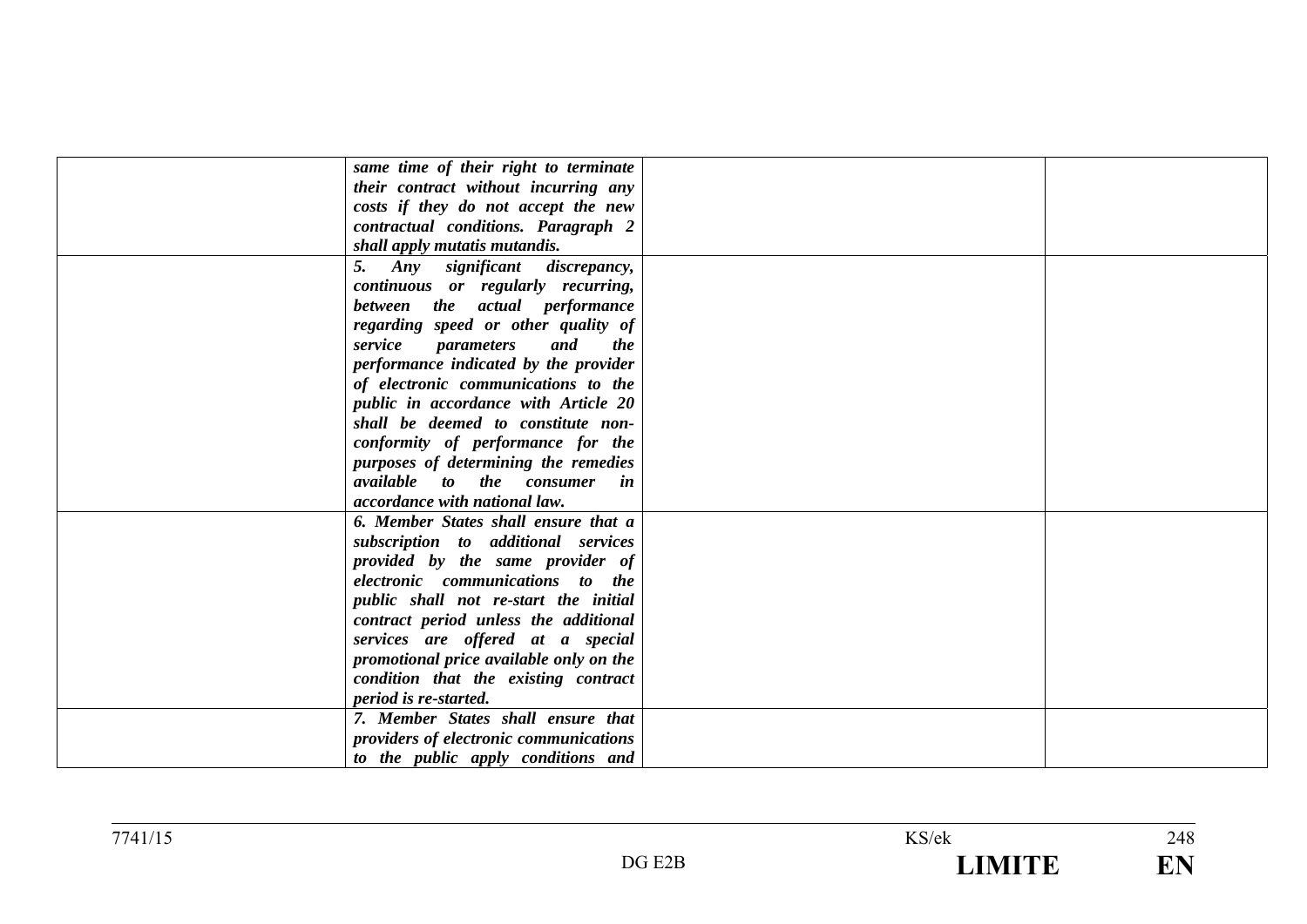| procedures for contract termination                 |  |
|-----------------------------------------------------|--|
| which do not raise obstacles to or                  |  |
| disincentives against changing service              |  |
| <i>providers.</i>                                   |  |
| 8. If a bundle of services offered to               |  |
| consumers comprises at least a                      |  |
| connection<br>electronic<br>$\boldsymbol{to}$<br>an |  |
| <i>communications</i><br>network<br>or<br>an        |  |
| electronic communications service, the              |  |
| provisions of this Article shall apply to           |  |
| all elements of the bundle.                         |  |
|                                                     |  |
| 9. Member States may maintain or                    |  |
| introduce additional requirements to                |  |
| ensure a higher level of consumer                   |  |
| protection in relation to contracts to              |  |
| which this Article applies.';                       |  |
| $(Ij)$ Article 21 is replaced by the                |  |
| following:                                          |  |
| 'Article 21                                         |  |
| '1. Member States shall ensure that                 |  |
| national regulatory authorities are able            |  |
| to oblige undertakings providing public             |  |
| electronic communications networks                  |  |
| and/or publicly available electronic                |  |
| communications services to publish                  |  |
| transparent, comparable, adequate and               |  |
| up-to-date information on applicable                |  |
| prices and tariffs, on any charges due              |  |
| on early termination of a contract and              |  |
| on standard terms and conditions in                 |  |
| respect of access to, and use of, services          |  |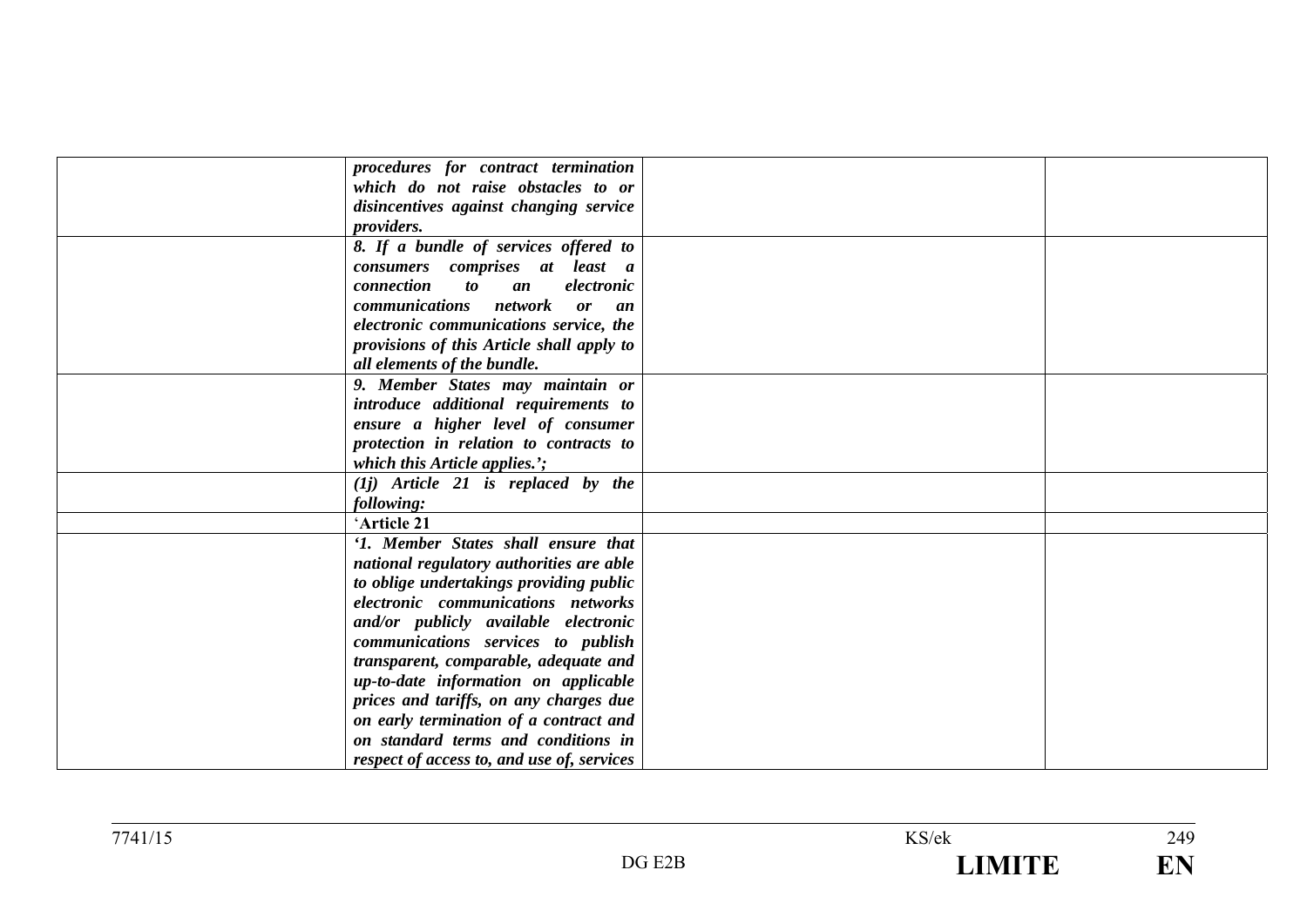| provided by them to end-users in         |  |
|------------------------------------------|--|
| accordance with Annex II. Such           |  |
| information shall be published in a      |  |
| clear, comprehensive and easily          |  |
| accessible form and shall be updated     |  |
| regularly. Any differentiation in the    |  |
| conditions applied to consumers and      |  |
| other end-users so requesting shall be   |  |
| made explicit.                           |  |
| National regulatory authorities may      |  |
| specify additional requirements          |  |
| regarding the form in which such         |  |
| information is to be published, which    |  |
| may in particular include the            |  |
| introduction of language requirements    |  |
| so as to ensure that such information is |  |
| easily understood by consumers and       |  |
| other end-users so requesting. Member    |  |
| States shall ensure that providers of    |  |
| electronic communications to the         |  |
| public are obliged upon request to       |  |
| supply the information, to the relevant  |  |
| national regulatory authorities, in      |  |
| advance of its publication.              |  |
|                                          |  |
| 2. National regulatory authorities shall |  |
| ensure that consumers and other end-     |  |
| users so requesting have access to       |  |
| independent evaluation tools to enable   |  |
| them to compare the performance of       |  |
| electronic communications network        |  |
| access and services and the cost of      |  |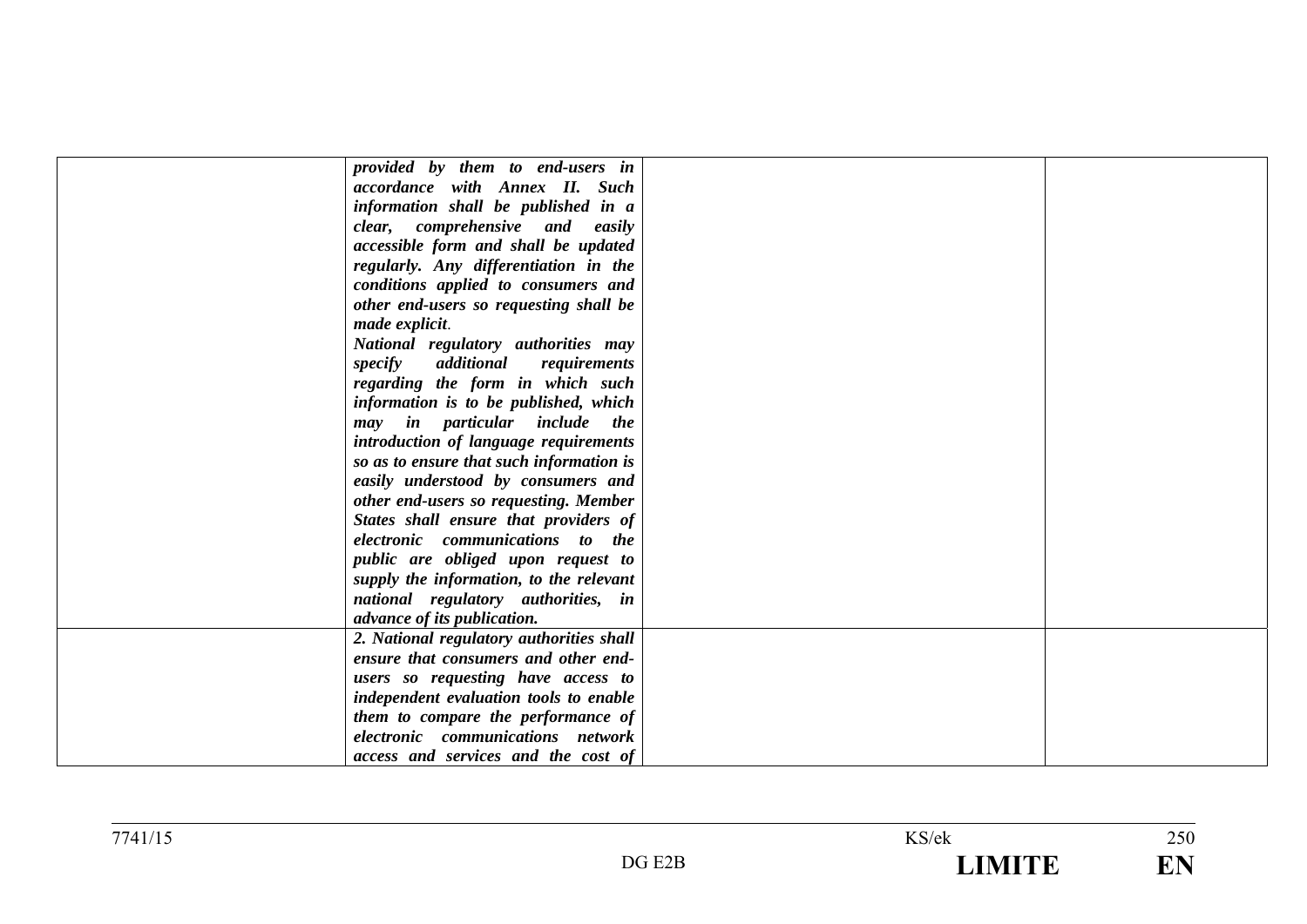| alternative usage patterns. Where such             |  |
|----------------------------------------------------|--|
| facilities are not available on the                |  |
| market free of charge or at a                      |  |
| reasonable price, Member States shall              |  |
| ensure that national regulatory                    |  |
| authorities are able to make such                  |  |
| guides or techniques available                     |  |
| themselves or through third party                  |  |
| procurement. Third parties shall have a            |  |
| right to use, free of charge, the                  |  |
| information published by undertakings              |  |
| providing electronic communications                |  |
| networks and/or publicly available                 |  |
| electronic communications services for             |  |
| the purposes of selling or making                  |  |
| available such independent evaluation              |  |
| tools.                                             |  |
| 2a. Member States shall ensure that                |  |
| national regulatory authorities, under             |  |
| guidance from BEREC and following                  |  |
| consultation with relevant stakeholders,           |  |
| establish a voluntary certification                |  |
| scheme for interactive comparison                  |  |
| websites, guides or similar tools, based           |  |
| <i>objective</i> , <i>transparent</i><br>and<br>on |  |
| proportionate requirements, including              |  |
| in particular independence from any                |  |
| provider of electronic communications              |  |
| to the public.                                     |  |
| 3. Member States shall ensure that                 |  |
|                                                    |  |
| national regulatory authorities are able           |  |

| $7741/1$ . |          | KS/ek | $\sim$ $\sim$<br>$\sim$ $\sim$ $\sim$ |
|------------|----------|-------|---------------------------------------|
|            | $\Gamma$ |       | <b>TIME</b><br>≖                      |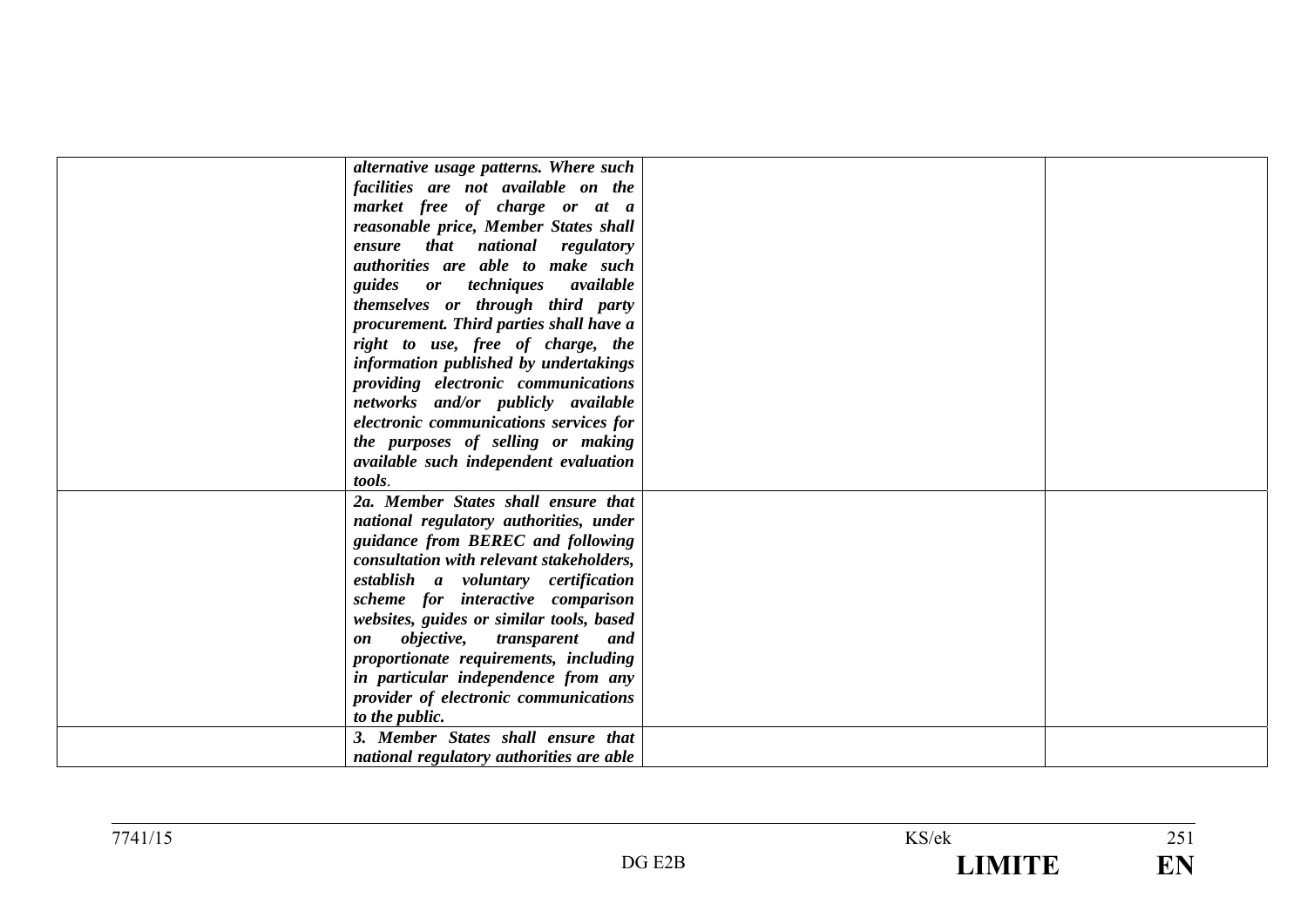| to oblige undertakings providing public   |  |
|-------------------------------------------|--|
| electronic communications networks        |  |
| and/or publicly available electronic      |  |
| communications services to inter alia:    |  |
| (a) provide end-users with applicable     |  |
| tariff information regarding any          |  |
| number or service subject to particular   |  |
| pricing conditions; with respect to       |  |
| individual categories of services,        |  |
| national regulatory authorities may       |  |
| require such information to be provided   |  |
| immediately prior to connecting the       |  |
| call;                                     |  |
| (b) provide end-users with information    |  |
| on access to emergency services and       |  |
| caller location for all relevant services |  |
| offered, and any limitations on the       |  |
| provision of emergency services under     |  |
| Article 26, and to ensure that any        |  |
| changes are notified without delay;       |  |
| (da) provide information on internet      |  |
| access services, where offered,           |  |
| specifying the following:                 |  |
| (i) for fixed data links, the normally    |  |
| available and minimum download and        |  |
| upload speed in the end-user's Member     |  |
| State of residence; for mobile data       |  |
| links, the estimated and minimum          |  |
| download and upload speed when            |  |
| connected through the provider's          |  |
| wireless network in the end-user's        |  |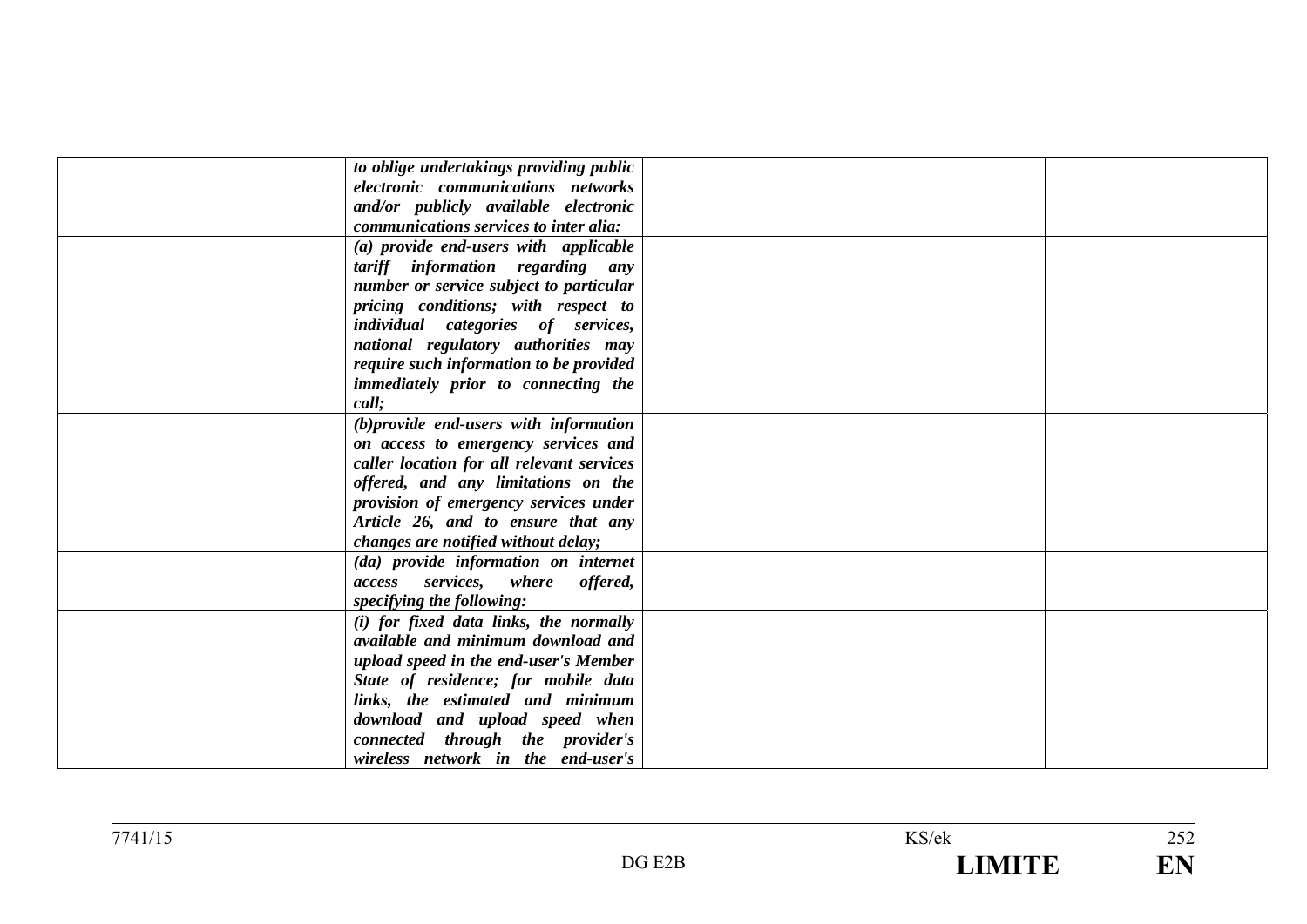| <b>Member State of residence;</b>                 |  |
|---------------------------------------------------|--|
| (ii) details of unit data pricing plans,          |  |
| pricing plans for bulk data and any               |  |
| applicable thresholds. For data                   |  |
| volumes above thresholds: unit or bulk            |  |
| pricing on an ad hoc or lasting basis             |  |
| and any data speed limitations that may           |  |
| be applied;                                       |  |
| (iii) how end-users can monitor the               |  |
| current level of their consumption,               |  |
| whether and how any voluntary                     |  |
| limitations can be set;                           |  |
| (iv) a clear and comprehensible                   |  |
| explanation as to how any data volume             |  |
| limitation, the speed and other quality           |  |
| of service parameters may in practice             |  |
| have an impact on the use of internet             |  |
| access services, in particular the use of         |  |
| content, applications and services;               |  |
| $(v)$ information on any procedures put           |  |
| in place by the provider to measure and           |  |
| shape traffic as defined in Article $23(5)$       |  |
| of Regulation $(EU)$ / <sup>49</sup> including an |  |
| indication of the underlying                      |  |
| communication inspection methods                  |  |
| for<br>reasonable<br>traffic<br>used              |  |
| and<br>management<br>measures                     |  |
| information on how those procedures               |  |
| could impact on service quality, end-             |  |

**49** *OJ: Please insert the number of this Regulation.*

 $\frac{1}{253}$ EN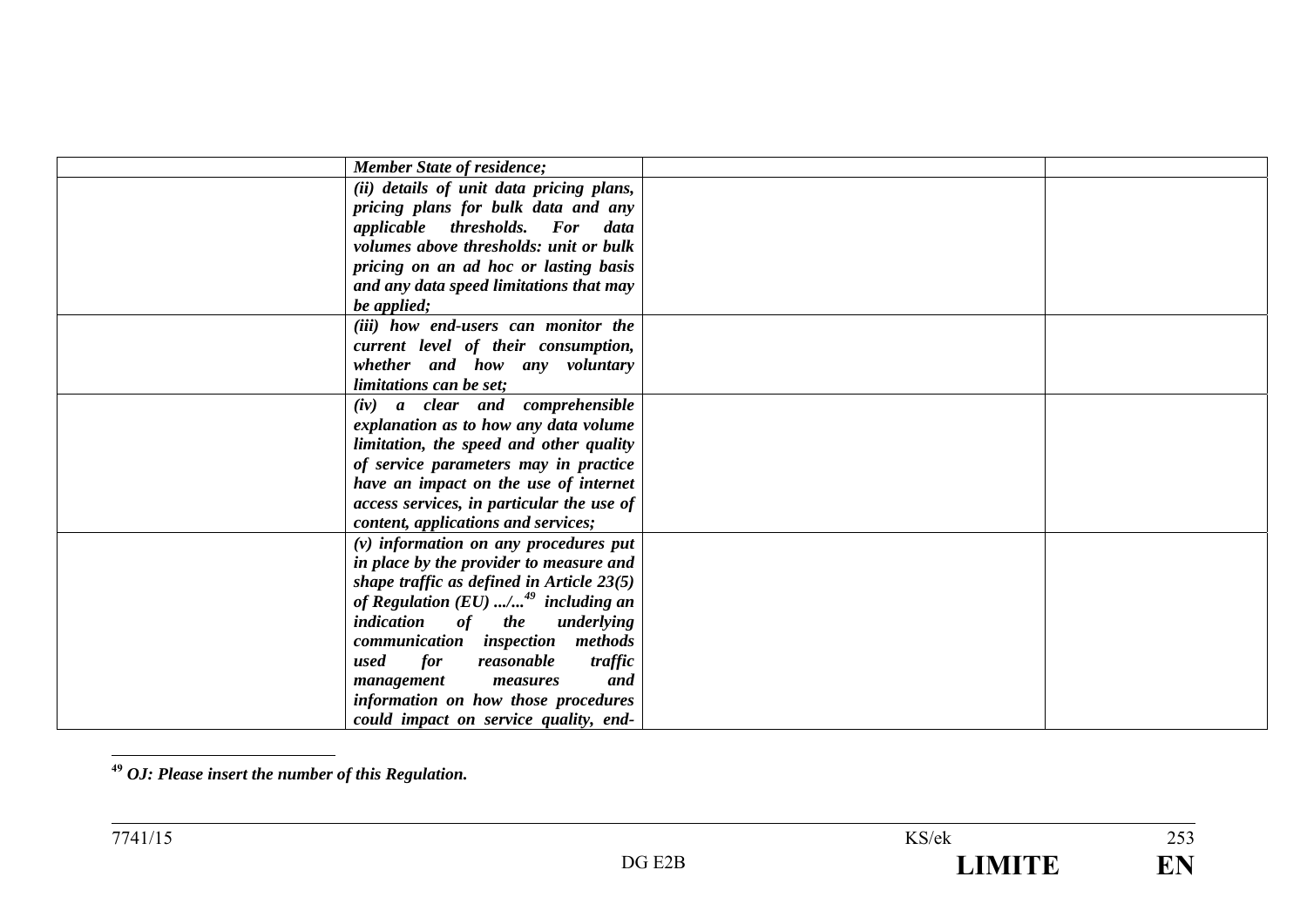| users' privacy and the protection of                |  |
|-----------------------------------------------------|--|
| <i>personal data;</i>                               |  |
| (e) inform consumers, and other end-                |  |
| users where applicable, of their right to           |  |
| determine whether or not to include                 |  |
| their personal data in a directory, and             |  |
| of the types of data concerned, in                  |  |
| accordance with Article 12 of Directive             |  |
| 2002/58/EC; and                                     |  |
| disabled<br>inform<br>regularly<br>(f)              |  |
| consumers, and other end-users, where               |  |
| applicable, of details of products and              |  |
| services designed for them and the                  |  |
| measures taken to ensure equivalence                |  |
| of access;                                          |  |
|                                                     |  |
| $\boldsymbol{H}$<br>national<br>deemed appropriate, |  |
| regulatory authorities may promote                  |  |
| self- or co-regulatory measures prior to            |  |
| imposing any obligation. Member                     |  |
| <b>States</b>                                       |  |
| specify additional<br>may                           |  |
| requirements on the content, form and               |  |
| manner of the information to be                     |  |
| published, taking utmost account of the             |  |
| BEREC guidelines referred to in                     |  |
| paragraph 3a of this Article.                       |  |
| 3a. By <sup>50</sup> , BEREC, after consulting      |  |
| stakeholders and in close cooperation               |  |
| with the Commission, shall lay down                 |  |

**<sup>50</sup>** *OJ: Please insert the date of application of this Regulation.*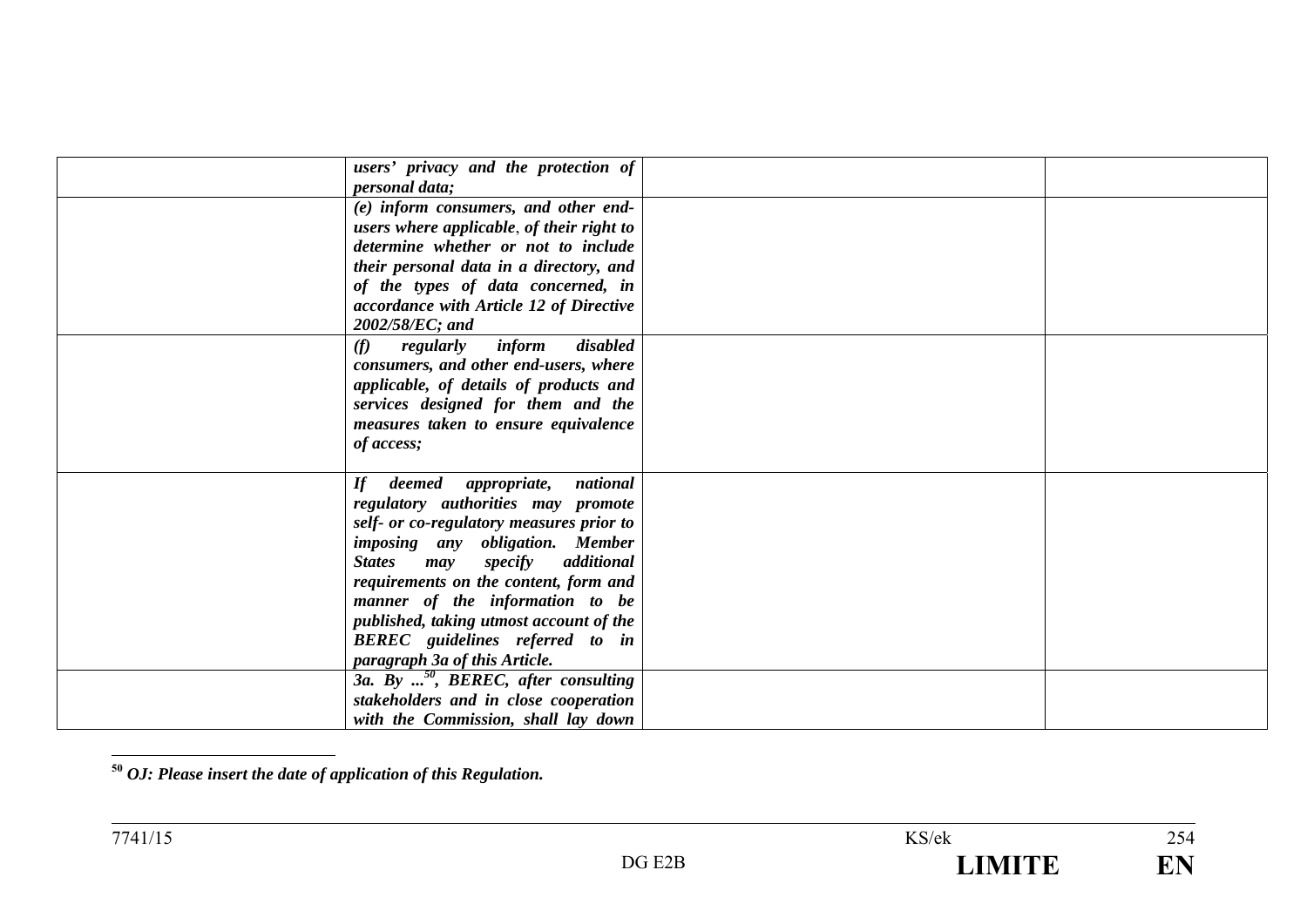| general guidelines for the methods of         |  |
|-----------------------------------------------|--|
| measuring the speed, the quality of           |  |
| service parameters to be measured             |  |
| (inter alia average versus advertised         |  |
| speeds; quality as perceived by users),       |  |
| and the methods for measuring them            |  |
| over time, as well as the content, form       |  |
| and manner of the information to be           |  |
| published, including possible quality         |  |
| certification mechanisms, in order to         |  |
| ensure that end-users, including              |  |
| disabled end-users, have access to            |  |
| comprehensive, comparable, reliable           |  |
| and user-friendly information. Where          |  |
| appropriate, the parameters, definitions      |  |
| and measurement methods set out in            |  |
| Annex III may be used.                        |  |
| 4. Member States may require that the         |  |
| undertakings referred to in paragraph         |  |
| 3 distribute public interest information      |  |
| free of charge to end-users, where            |  |
| appropriate, by the same means as             |  |
| those ordinarily used by them in their        |  |
| communications with end-users. In             |  |
|                                               |  |
| such a case, that information shall be        |  |
| provided by the relevant public               |  |
| <i>authorities</i> to the providers of        |  |
| communications to<br>electronic<br><i>the</i> |  |
| public in a standardised format and           |  |
| inter alia, cover the following<br>may,       |  |
| <i>topics:</i>                                |  |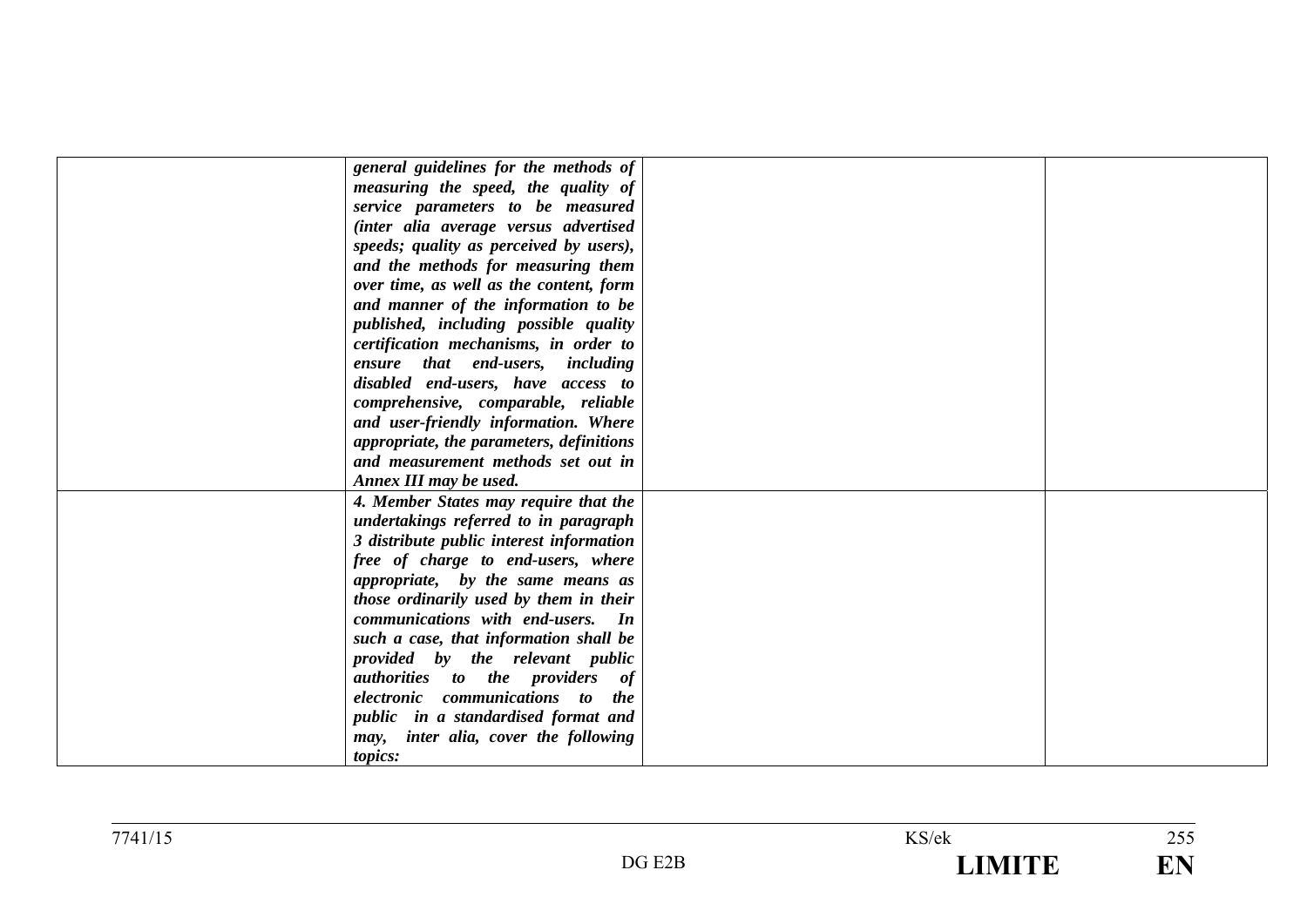| (a) the most common uses of electronic       |  |
|----------------------------------------------|--|
| communications services to engage in         |  |
| unlawful activities or to disseminate        |  |
| harmful content, particularly where it       |  |
| may prejudice respect for the rights and     |  |
| freedoms of others, including                |  |
| infringements of data protection rights,     |  |
| copyright and related rights, and their      |  |
| legal consequences; and                      |  |
| (b) the means of protection against          |  |
| risks to personal security, privacy and      |  |
| personal data when using electronic          |  |
| communications services."                    |  |
| (1k) The following Article is inserted:      |  |
| 'Article 21a                                 |  |
| <b>Control of consumption</b>                |  |
| 1. Member States shall ensure that           |  |
| providers of electronic communications       |  |
| offer consumers and end-users the            |  |
| facility to monitor and control their        |  |
| usage of electronic communications           |  |
| services billed on time or volume            |  |
| consumption. This facility<br>must           |  |
| <i>include:</i>                              |  |
| (a) for pre-paid and post-paid services,     |  |
| access to timely information on their        |  |
| service consumption free of charge;          |  |
| $(b)$ for post-paid services, the ability to |  |
| set free of charge a predefined              |  |
| financial cap on their usage, to request     |  |
| notification when a predefined               |  |
|                                              |  |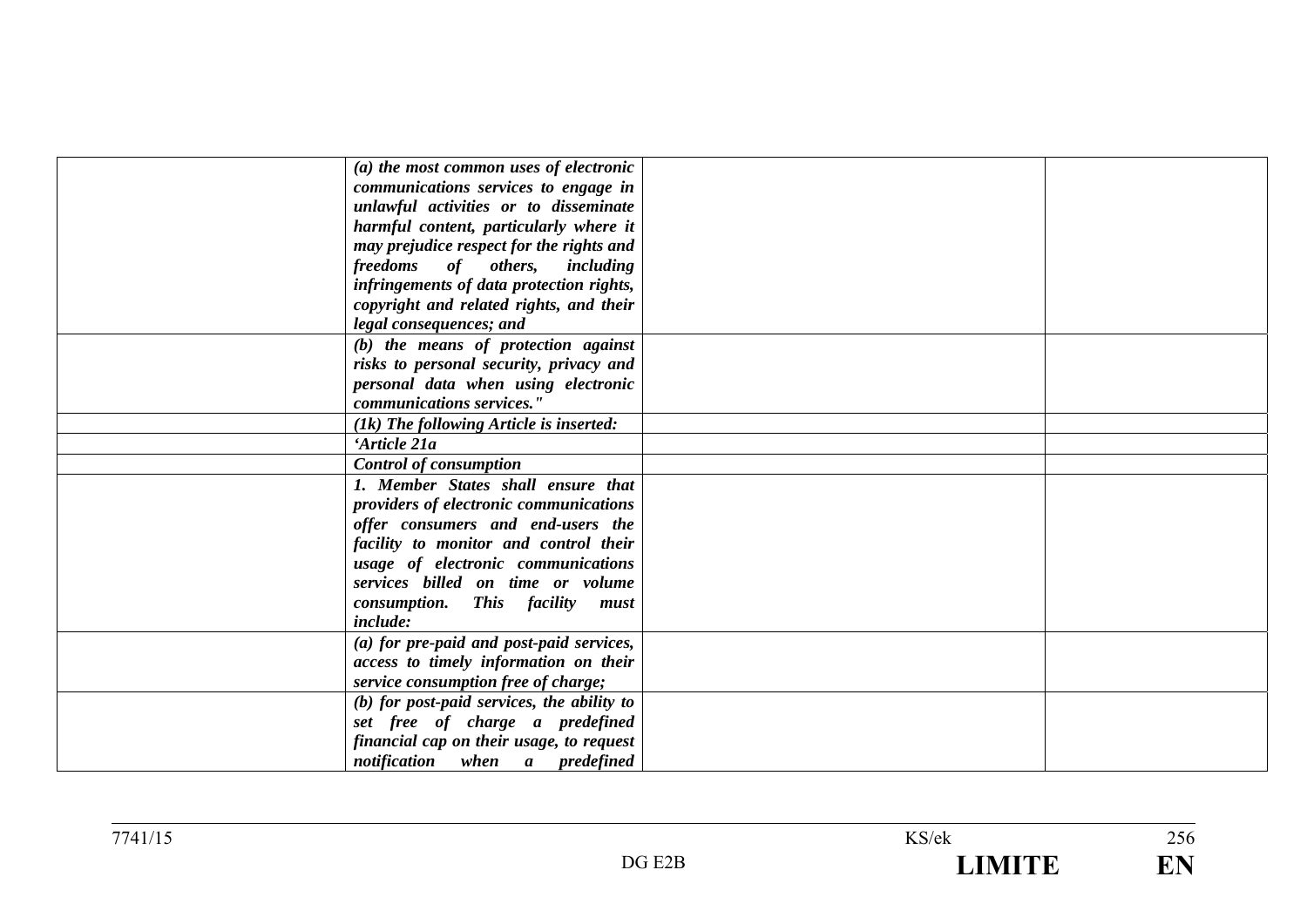| has been reached, the procedure to be<br>followed to continue usage if the cap is<br>exceeded, and the applicable pricing<br>plans;<br>$(c)$ itemised bills on a durable medium.<br>2. BEREC shall lay down guidelines<br>for the implementation of paragraph 1.<br>After having reached the financial limit<br>end-users shall continue to be able to<br>receive calls and SMS messages and<br><i>access free-phone numbers</i><br>and<br>emergency services by dialling the<br>European emergency call number '112'<br>free of charge until the end of the<br>agreed billing period.'<br>$(2)$ Articles 20, 21, 22 and 30 are Article<br>(2) Articles 20, 21, 22 and 30 are<br>deleted<br>deleted.<br>22 is deleted.<br>$(2a)$ Article 26 is replaced by the<br>following:<br>'1. Member States shall ensure that all<br>end-users of the service referred to in<br>paragraph 2, including users of public<br>pay telephones are able to call the<br>emergency services free of charge and<br>without having to use any means of<br>payment, by using the single European<br>emergency call number '112' and any<br>national emergency call number<br>specified by Member States. |                                          |  |
|-------------------------------------------------------------------------------------------------------------------------------------------------------------------------------------------------------------------------------------------------------------------------------------------------------------------------------------------------------------------------------------------------------------------------------------------------------------------------------------------------------------------------------------------------------------------------------------------------------------------------------------------------------------------------------------------------------------------------------------------------------------------------------------------------------------------------------------------------------------------------------------------------------------------------------------------------------------------------------------------------------------------------------------------------------------------------------------------------------------------------------------------------------------------------------------|------------------------------------------|--|
|                                                                                                                                                                                                                                                                                                                                                                                                                                                                                                                                                                                                                                                                                                                                                                                                                                                                                                                                                                                                                                                                                                                                                                                     | proportion of the cap and the cap itself |  |
|                                                                                                                                                                                                                                                                                                                                                                                                                                                                                                                                                                                                                                                                                                                                                                                                                                                                                                                                                                                                                                                                                                                                                                                     |                                          |  |
|                                                                                                                                                                                                                                                                                                                                                                                                                                                                                                                                                                                                                                                                                                                                                                                                                                                                                                                                                                                                                                                                                                                                                                                     |                                          |  |
|                                                                                                                                                                                                                                                                                                                                                                                                                                                                                                                                                                                                                                                                                                                                                                                                                                                                                                                                                                                                                                                                                                                                                                                     |                                          |  |
|                                                                                                                                                                                                                                                                                                                                                                                                                                                                                                                                                                                                                                                                                                                                                                                                                                                                                                                                                                                                                                                                                                                                                                                     |                                          |  |
|                                                                                                                                                                                                                                                                                                                                                                                                                                                                                                                                                                                                                                                                                                                                                                                                                                                                                                                                                                                                                                                                                                                                                                                     |                                          |  |
|                                                                                                                                                                                                                                                                                                                                                                                                                                                                                                                                                                                                                                                                                                                                                                                                                                                                                                                                                                                                                                                                                                                                                                                     |                                          |  |
|                                                                                                                                                                                                                                                                                                                                                                                                                                                                                                                                                                                                                                                                                                                                                                                                                                                                                                                                                                                                                                                                                                                                                                                     |                                          |  |
|                                                                                                                                                                                                                                                                                                                                                                                                                                                                                                                                                                                                                                                                                                                                                                                                                                                                                                                                                                                                                                                                                                                                                                                     |                                          |  |
|                                                                                                                                                                                                                                                                                                                                                                                                                                                                                                                                                                                                                                                                                                                                                                                                                                                                                                                                                                                                                                                                                                                                                                                     |                                          |  |
|                                                                                                                                                                                                                                                                                                                                                                                                                                                                                                                                                                                                                                                                                                                                                                                                                                                                                                                                                                                                                                                                                                                                                                                     |                                          |  |
|                                                                                                                                                                                                                                                                                                                                                                                                                                                                                                                                                                                                                                                                                                                                                                                                                                                                                                                                                                                                                                                                                                                                                                                     |                                          |  |
|                                                                                                                                                                                                                                                                                                                                                                                                                                                                                                                                                                                                                                                                                                                                                                                                                                                                                                                                                                                                                                                                                                                                                                                     |                                          |  |
|                                                                                                                                                                                                                                                                                                                                                                                                                                                                                                                                                                                                                                                                                                                                                                                                                                                                                                                                                                                                                                                                                                                                                                                     |                                          |  |
|                                                                                                                                                                                                                                                                                                                                                                                                                                                                                                                                                                                                                                                                                                                                                                                                                                                                                                                                                                                                                                                                                                                                                                                     |                                          |  |
|                                                                                                                                                                                                                                                                                                                                                                                                                                                                                                                                                                                                                                                                                                                                                                                                                                                                                                                                                                                                                                                                                                                                                                                     |                                          |  |
|                                                                                                                                                                                                                                                                                                                                                                                                                                                                                                                                                                                                                                                                                                                                                                                                                                                                                                                                                                                                                                                                                                                                                                                     |                                          |  |
|                                                                                                                                                                                                                                                                                                                                                                                                                                                                                                                                                                                                                                                                                                                                                                                                                                                                                                                                                                                                                                                                                                                                                                                     |                                          |  |
|                                                                                                                                                                                                                                                                                                                                                                                                                                                                                                                                                                                                                                                                                                                                                                                                                                                                                                                                                                                                                                                                                                                                                                                     |                                          |  |
|                                                                                                                                                                                                                                                                                                                                                                                                                                                                                                                                                                                                                                                                                                                                                                                                                                                                                                                                                                                                                                                                                                                                                                                     |                                          |  |
|                                                                                                                                                                                                                                                                                                                                                                                                                                                                                                                                                                                                                                                                                                                                                                                                                                                                                                                                                                                                                                                                                                                                                                                     |                                          |  |
|                                                                                                                                                                                                                                                                                                                                                                                                                                                                                                                                                                                                                                                                                                                                                                                                                                                                                                                                                                                                                                                                                                                                                                                     |                                          |  |
|                                                                                                                                                                                                                                                                                                                                                                                                                                                                                                                                                                                                                                                                                                                                                                                                                                                                                                                                                                                                                                                                                                                                                                                     |                                          |  |
|                                                                                                                                                                                                                                                                                                                                                                                                                                                                                                                                                                                                                                                                                                                                                                                                                                                                                                                                                                                                                                                                                                                                                                                     |                                          |  |
|                                                                                                                                                                                                                                                                                                                                                                                                                                                                                                                                                                                                                                                                                                                                                                                                                                                                                                                                                                                                                                                                                                                                                                                     |                                          |  |
|                                                                                                                                                                                                                                                                                                                                                                                                                                                                                                                                                                                                                                                                                                                                                                                                                                                                                                                                                                                                                                                                                                                                                                                     |                                          |  |
|                                                                                                                                                                                                                                                                                                                                                                                                                                                                                                                                                                                                                                                                                                                                                                                                                                                                                                                                                                                                                                                                                                                                                                                     |                                          |  |
|                                                                                                                                                                                                                                                                                                                                                                                                                                                                                                                                                                                                                                                                                                                                                                                                                                                                                                                                                                                                                                                                                                                                                                                     |                                          |  |
|                                                                                                                                                                                                                                                                                                                                                                                                                                                                                                                                                                                                                                                                                                                                                                                                                                                                                                                                                                                                                                                                                                                                                                                     |                                          |  |
|                                                                                                                                                                                                                                                                                                                                                                                                                                                                                                                                                                                                                                                                                                                                                                                                                                                                                                                                                                                                                                                                                                                                                                                     |                                          |  |
|                                                                                                                                                                                                                                                                                                                                                                                                                                                                                                                                                                                                                                                                                                                                                                                                                                                                                                                                                                                                                                                                                                                                                                                     |                                          |  |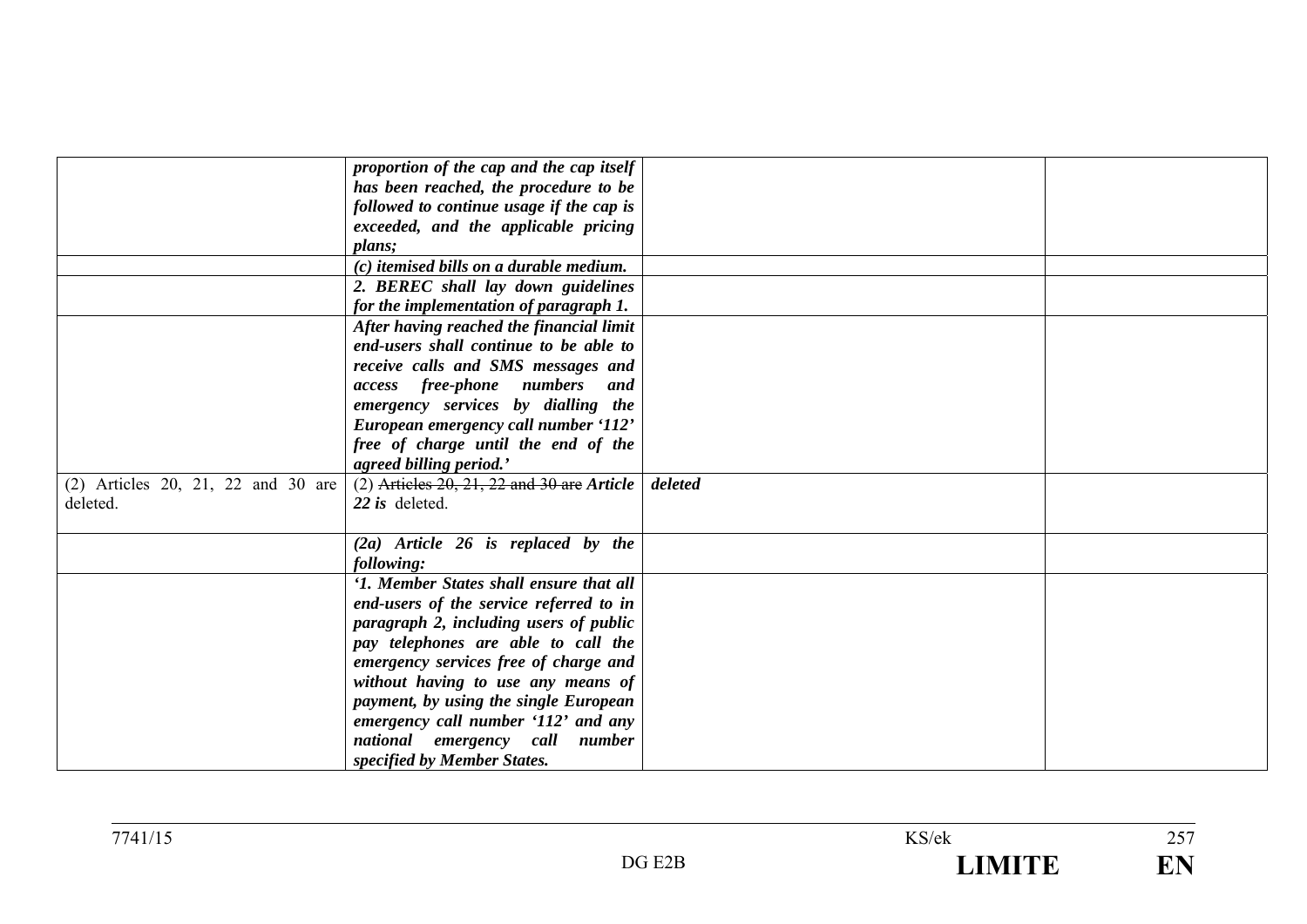| 1a. Member States shall ensure that all       |  |
|-----------------------------------------------|--|
| of<br>private<br>electronic<br>users          |  |
| communication networks are able to            |  |
| call the emergency services, or, where        |  |
| applicable, the internal emergency            |  |
| services, free of charge, by using the        |  |
| single European emergency call                |  |
| number '112' and any national                 |  |
| emergency call number specified by the        |  |
| <b>Member States.</b>                         |  |
| 2. Member States, in consultation with        |  |
| national<br>regulatory<br><i>authorities,</i> |  |
| emergency services and providers, shall       |  |
| ensure that undertakings providing            |  |
| with<br>electronic<br>an<br>end-users         |  |
| communications service for originating        |  |
| national calls to a number or numbers         |  |
| in a national telephone numbering plan        |  |
| provide access to emergency services.         |  |
| 3. Member States shall ensure that calls      |  |
| to the single European emergency call         |  |
| '112' are appropriately<br>number             |  |
| answered and handled in the manner            |  |
| best suited to the national organisation      |  |
| of emergency systems. Such calls shall        |  |
| be answered and handled at least as           |  |
| expeditiously and effectively as calls to     |  |
| the national emergency number or              |  |
| numbers, where these continue to be in        |  |
| use.                                          |  |
|                                               |  |
|                                               |  |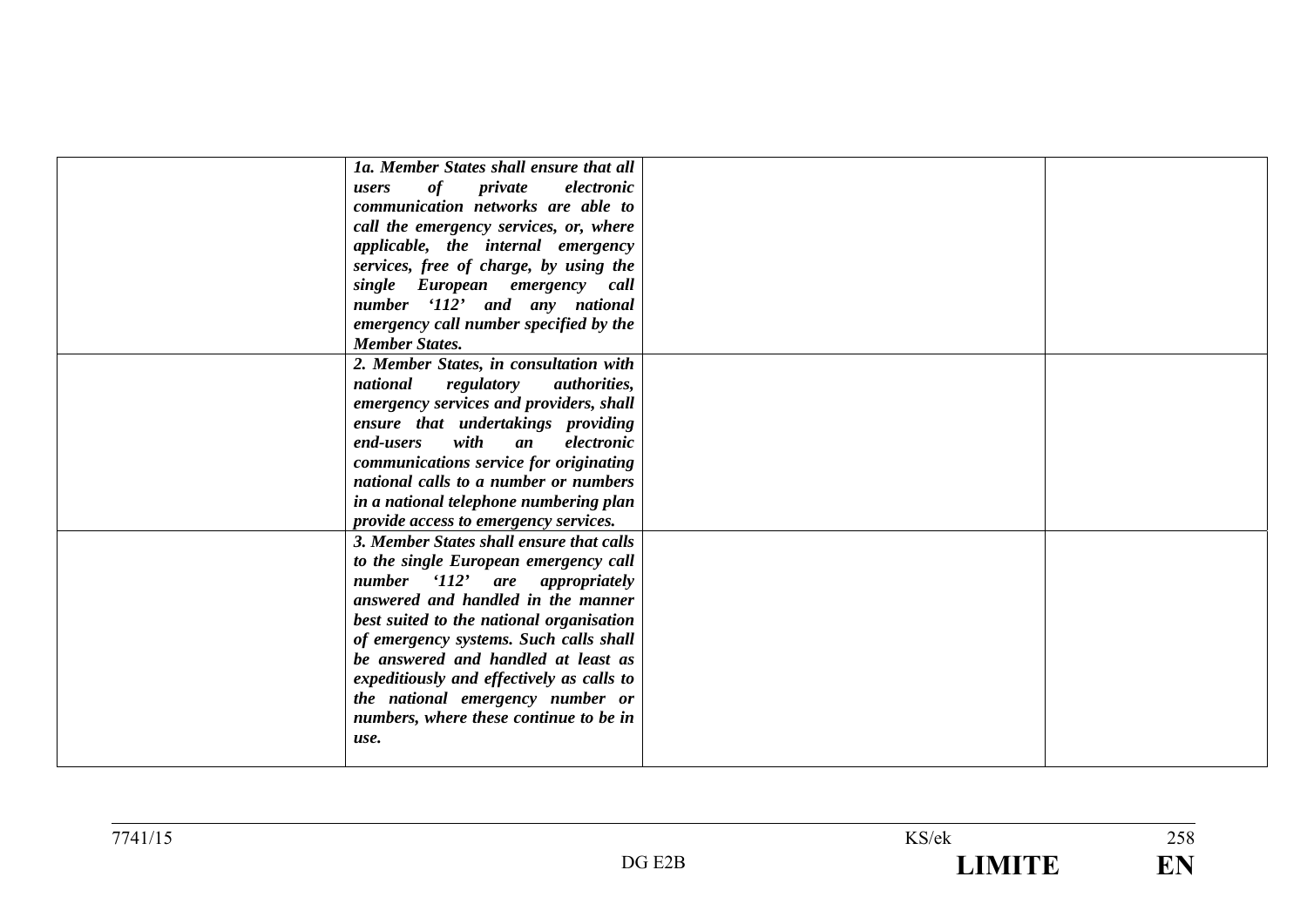| The Commission, in consultation with<br>the relevant competent authorities,<br>shall adopt a recommendation on<br>performance indicators for Member<br><b>States. The Commission shall submit to</b><br>the European Parliament and the<br>Council a report on the effectiveness of<br>the implementation of the European<br>emergency call number '112' and on<br>the functioning of the performance<br>indicators by the 31 December 2015<br>and every two years thereafter.                                                                                                                                                                                                  |  |
|---------------------------------------------------------------------------------------------------------------------------------------------------------------------------------------------------------------------------------------------------------------------------------------------------------------------------------------------------------------------------------------------------------------------------------------------------------------------------------------------------------------------------------------------------------------------------------------------------------------------------------------------------------------------------------|--|
| 4. Member States shall ensure that<br>access for disabled end-users to<br>emergency services is equivalent to that<br>enjoyed by other end-users. Measures<br>taken to ensure that disabled end-users<br>are able to access emergency services<br>whilst travelling in other Member<br>States shall be based to the greatest<br>extent possible on European standards<br>specifications published<br>in<br><b>or</b><br>accordance with the provisions of<br>Article 17 of Directive 2002/21/EC<br>(Framework Directive), and they shall<br>not prevent Member States from<br>adopting additional requirements in<br>order to pursue the objectives set out in<br>this Article. |  |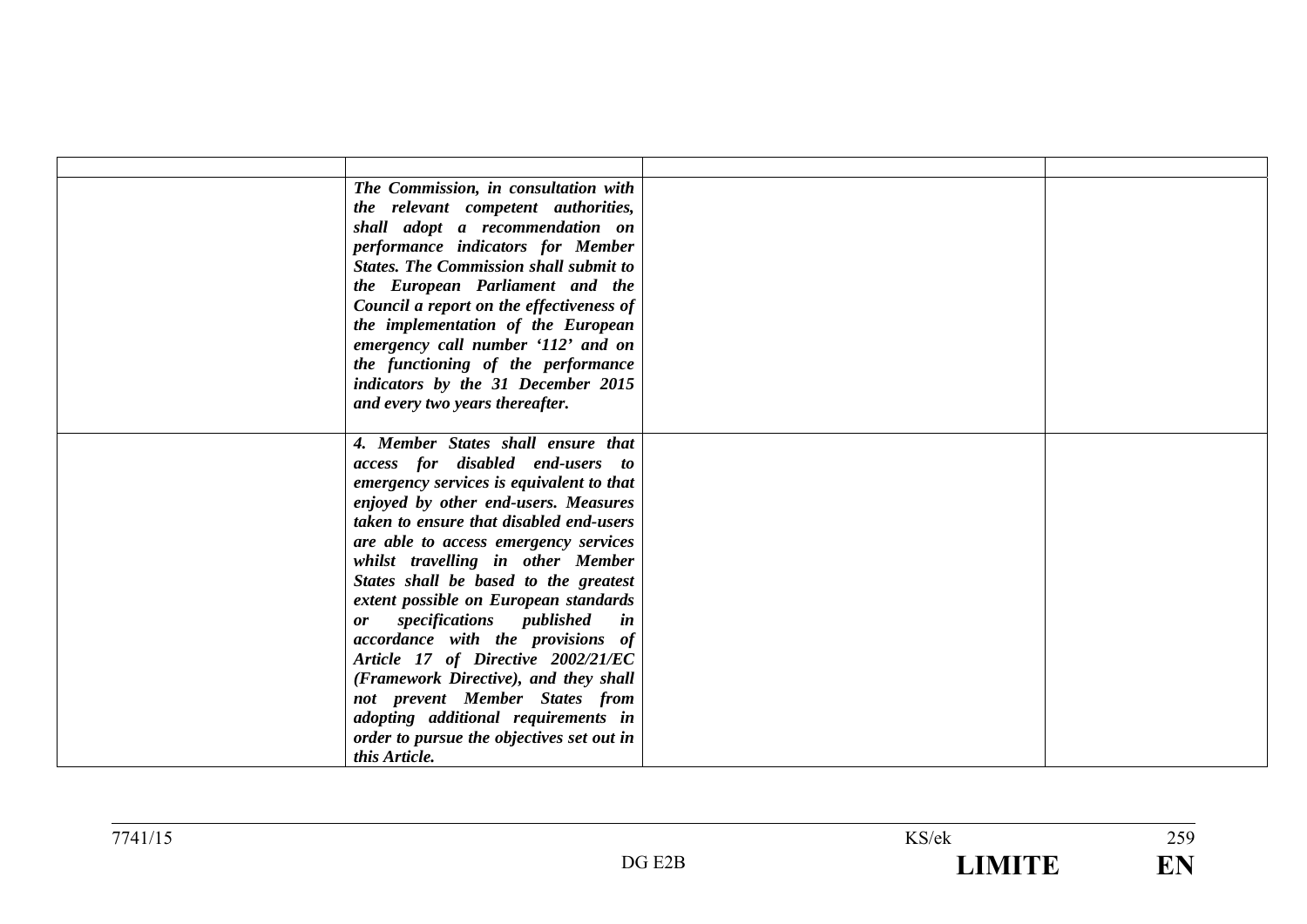| 5. Member States shall ensure that             |  |
|------------------------------------------------|--|
| undertakings concerned make caller             |  |
| location information available free of         |  |
| charge to the authority handling               |  |
| emergency calls as soon as the call            |  |
| reaches that authority. This shall apply       |  |
| to all calls to the single European            |  |
| emergency call number '112'. Member            |  |
| States may extend this obligation to           |  |
| cover calls to national emergency              |  |
| numbers. The Commission shall ensure           |  |
| that competent regulatory authorities          |  |
| shall lay down criteria for the accuracy       |  |
| and reliability of the location                |  |
| information provided in accordance             |  |
| with paragraph 7 and taking utmost             |  |
| account of the BEREC guidelines.               |  |
|                                                |  |
| By (6 months after the DATE OF                 |  |
| <b>APPLICATION DEADLINE) BEREC,</b>            |  |
| after consulting relevant stakeholders         |  |
| and in close cooperation with the              |  |
| Commission, shall lay down guidelines          |  |
| for the criteria for the accuracy and          |  |
| reliability of the caller location             |  |
| information provided to emergency              |  |
| services. Those guidelines shall take          |  |
| into account the feasibility of using a        |  |
| mobile terminal equipped with a GNSS           |  |
| devices of mobile terminals in order to        |  |
| <i>improve the accuracy and reliability of</i> |  |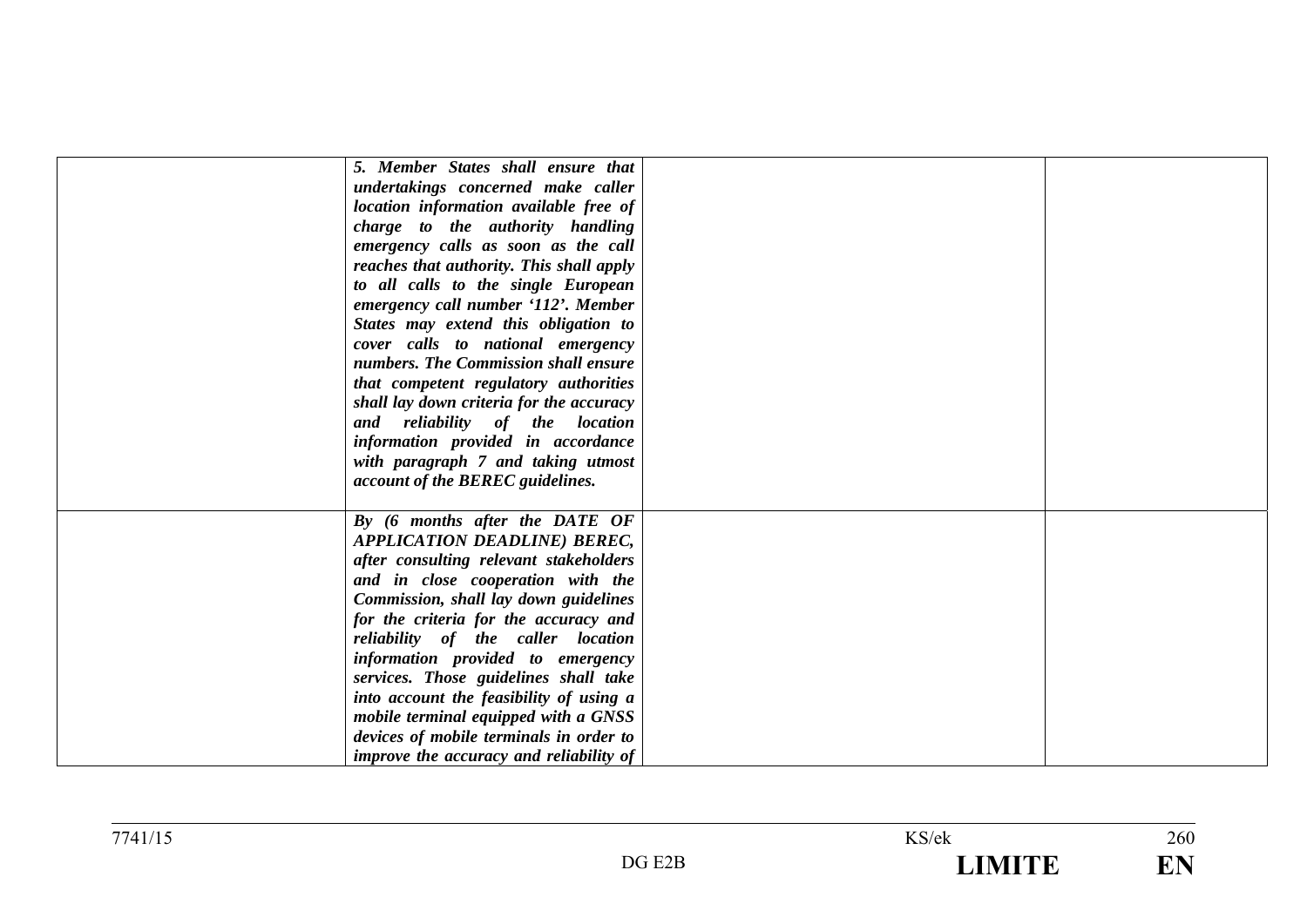| the caller location information of a<br>$112$ ' call.                                                                                                                                                                                                                                                                                                                                                                                                                                                                                                                          |  |
|--------------------------------------------------------------------------------------------------------------------------------------------------------------------------------------------------------------------------------------------------------------------------------------------------------------------------------------------------------------------------------------------------------------------------------------------------------------------------------------------------------------------------------------------------------------------------------|--|
| 6. Member States and the Commission<br>shall ensure that citizens<br>are<br><i>adequately informed about</i><br><i>the</i><br>existence and use of the single<br>European emergency call number<br>'112', in particular through initiatives<br>specifically targeting persons travelling<br>between Member<br>States.<br><b>The</b><br><b>Commission</b> shall support<br>and                                                                                                                                                                                                  |  |
| complement Member States' action.<br>7. In order to ensure the effective<br>access to '112' services in the Member<br>States, the Commission, having<br>consulted BEREC, shall be empowered<br>to adopt delegated acts in accordance<br>with Article 37a concerning caller<br>location criteria and key performance<br>indicators on access to '112'. However,<br>these measures shall be adopted<br>without prejudice to, and shall have no<br><i>impact</i> on, the organisation of<br>emergency services, which remains of<br>the exclusive competence of Member<br>States. |  |
| 7a. The Commission shall maintain a<br>database of E.164 numbers of<br><b>European emergency services to ensure</b>                                                                                                                                                                                                                                                                                                                                                                                                                                                            |  |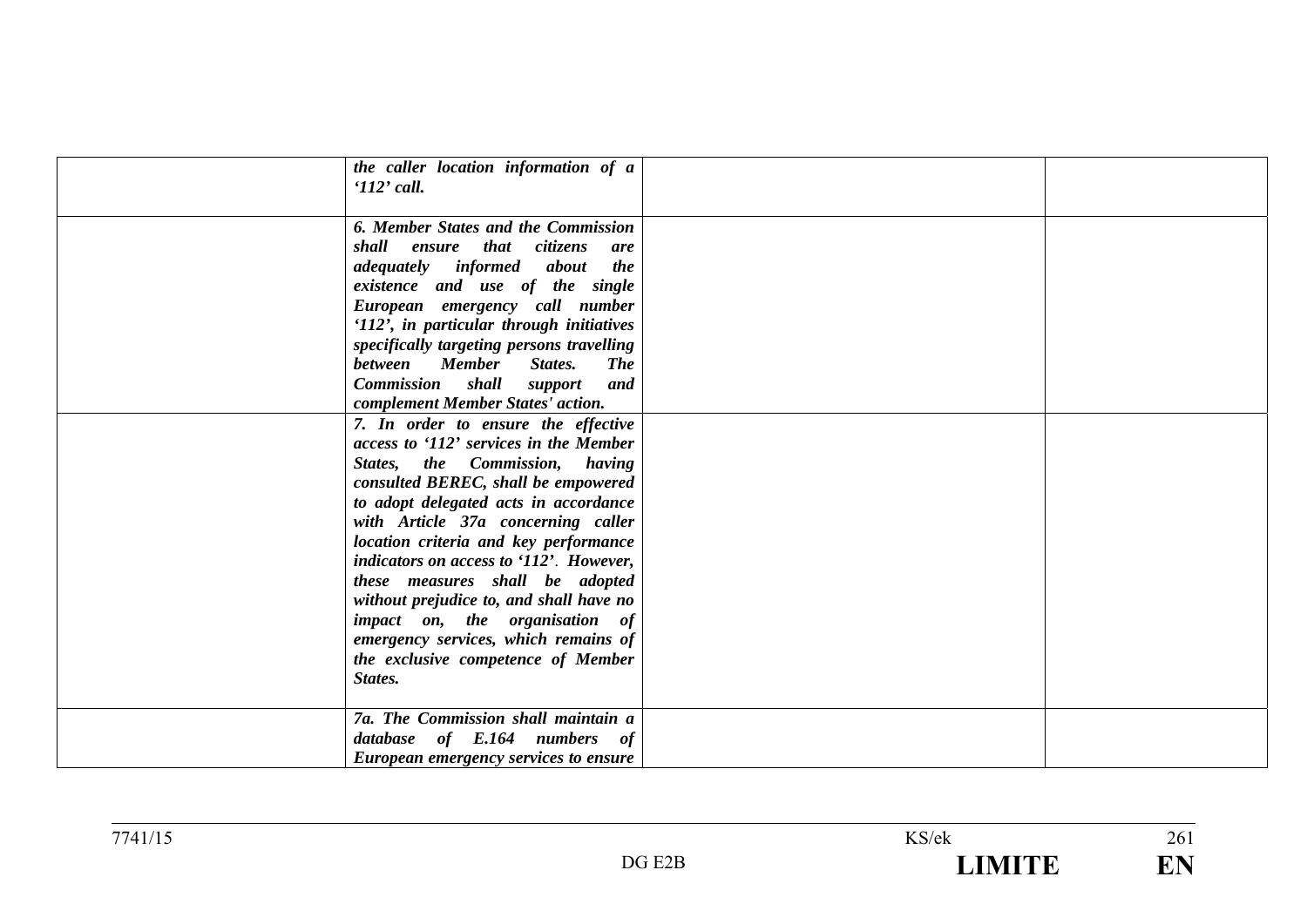| that they are able to contact each other |  |
|------------------------------------------|--|
| from one Member State to another.';      |  |
| (2b) The following Article is inserted:  |  |
| 'Article 26 a                            |  |
| Reverse EU '112' communication           |  |
| system                                   |  |
| No later than [1 year after the          |  |
| transposition deadline] the Commission   |  |
| shall submit a report to the European    |  |
| Parliament and the Council on the        |  |
| feasibility for setting up a Reverse EU  |  |
| '112' communication system using         |  |
| existing electronic communication        |  |
| networks, that covers the whole Union,   |  |
| is universal, multilingual, accessible,  |  |
| straightforward and effective in order   |  |
| to alert the public in the event of an   |  |
| imminent or developing disaster or       |  |
| major state of emergency.                |  |
| The Commission shall consult BEREC       |  |
| and civil defence services, and examine  |  |
| the standards and specifications         |  |
| necessary for the setting up of the      |  |
| system referred to in paragraph 1.       |  |
| While preparing that report the          |  |
| Commission shall take into account       |  |
| existing national and regional '112'     |  |
| systems and shall comply with the        |  |
| Union law on the protection of private   |  |
| data. Where appropriate, that report     |  |
| shall be accompanied by a legislative    |  |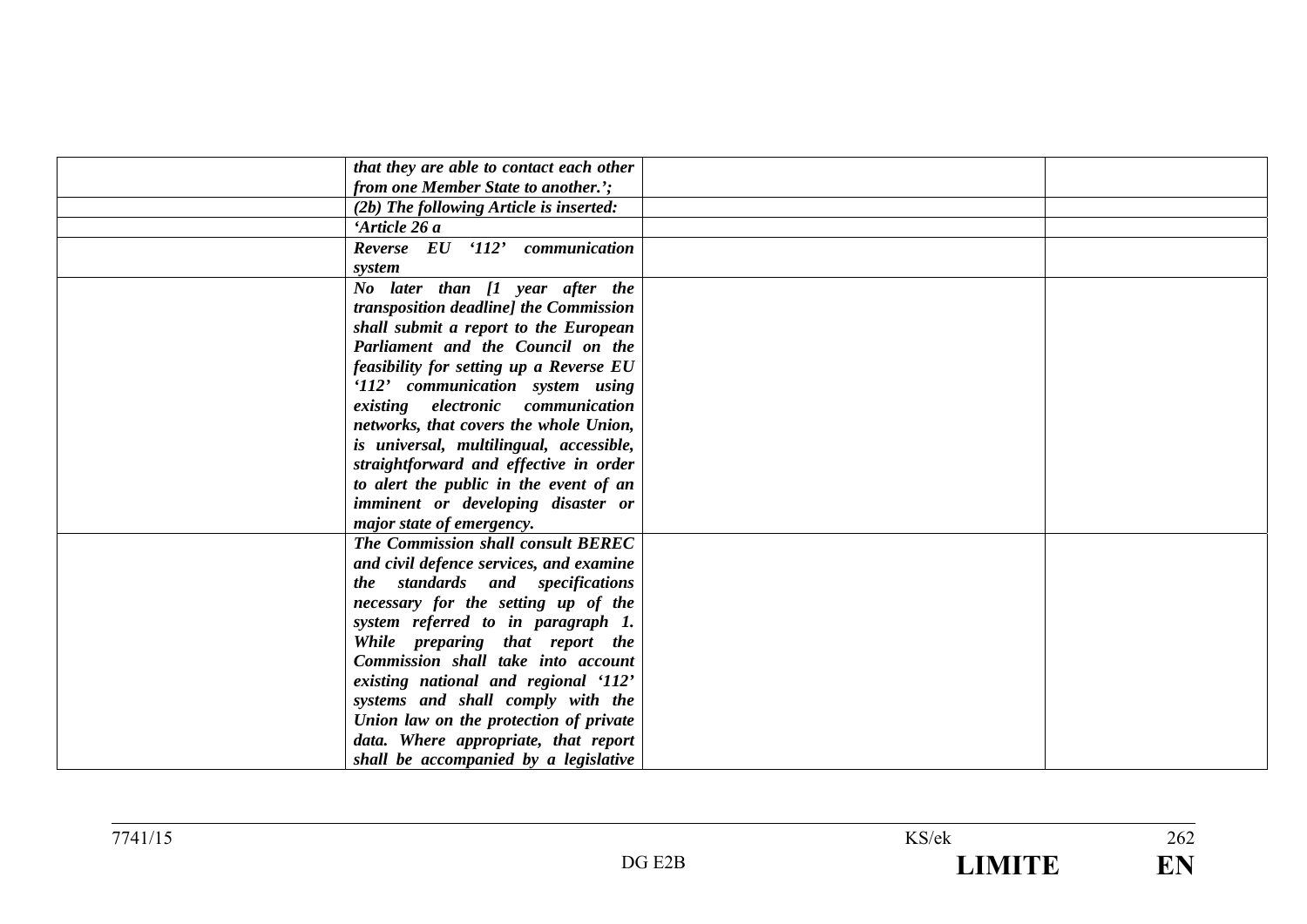| proposal.';                                |  |
|--------------------------------------------|--|
| $(2c)$ Article 30 is replaced by the       |  |
| following:                                 |  |
| '1. Member States shall ensure that all    |  |
| subscribers with numbers from the          |  |
| national telephone numbering plan          |  |
| who so request can retain their            |  |
| $number(s)$ independently of<br><i>the</i> |  |
| provider of electronic communications      |  |
| to the public providing the service in     |  |
| accordance with the provisions of Part     |  |
| $C$ of Annex I.'                           |  |
| 2. National regulatory authorities shall   |  |
| ensure that pricing between operators      |  |
| and/or service providers related to the    |  |
| provision of number portability is cost-   |  |
| oriented, and that direct charges to       |  |
| subscribers, if any, do not act as a       |  |
| disincentive for subscribers against       |  |
| changing service provider.                 |  |
| 3. National regulatory authorities shall   |  |
| not impose retail tariffs for the porting  |  |
| of numbers in a manner that would          |  |
| distort competition, such as by setting    |  |
| specific or common retail tariffs.         |  |
| 4. Porting of numbers and their            |  |
| subsequent activation shall be carried     |  |
| out within the shortest possible time      |  |
| For end-users who have concluded an        |  |
| agreement to port a number to a new        |  |
| provider that number shall be activated    |  |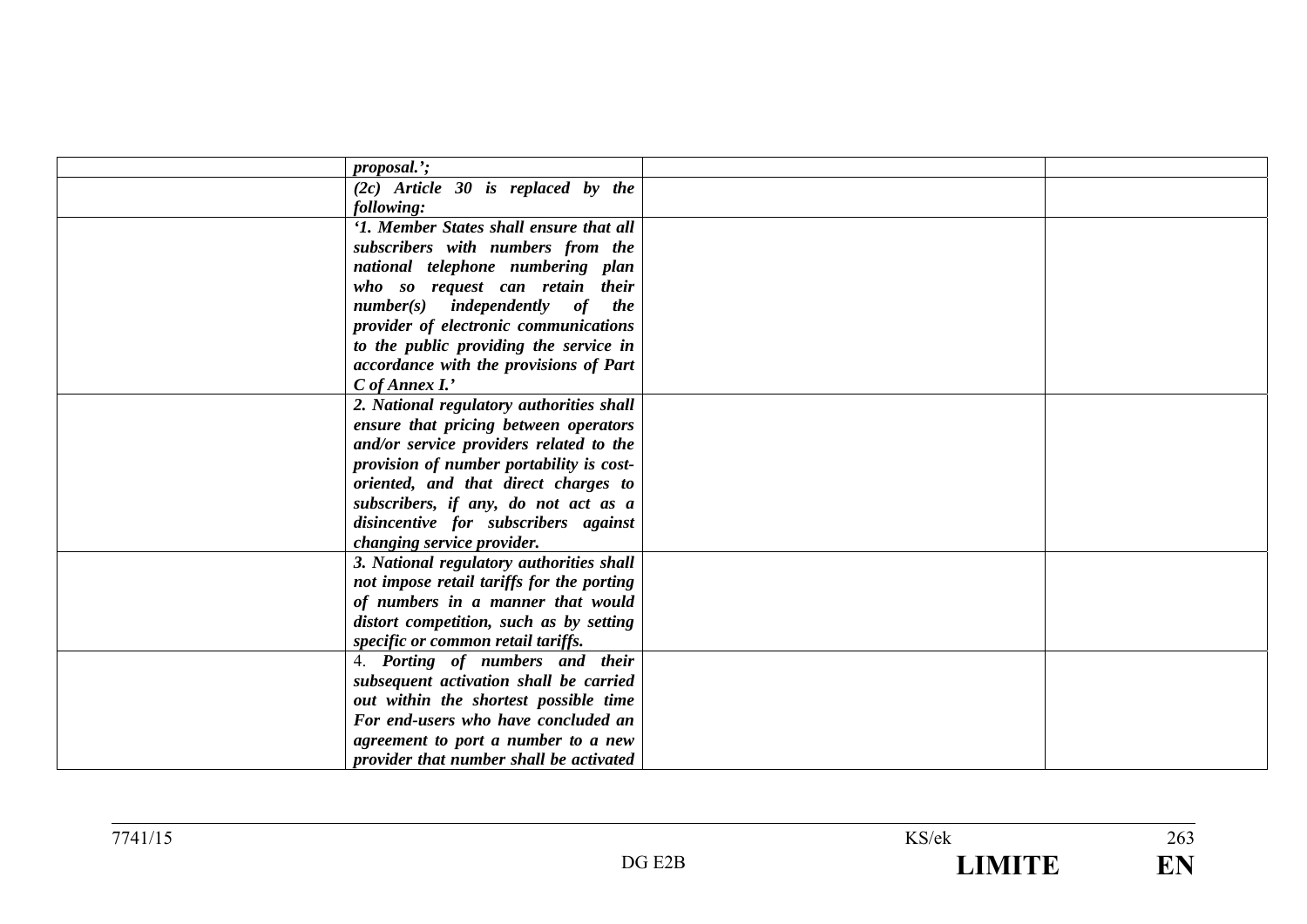| within one working day.                  |  |
|------------------------------------------|--|
| Without prejudice to the first           |  |
| subparagraph, competent national         |  |
| authorities may establish the global     |  |
| process of switching and porting of      |  |
| numbers taking into account the          |  |
| <b>BEREC</b> guidelines referred to in   |  |
| paragraph 4b. They shall take into       |  |
| account necessary end-user protection    |  |
| throughout the switching process, the    |  |
| need to ensure the efficiency of such a  |  |
| process for the end-user, the need to    |  |
| maintain continuity of service to the    |  |
| end-user and the need to ensure that     |  |
| switching processes are not harmful to   |  |
| competition. In any event, loss of       |  |
| service during the process of porting    |  |
| shall not exceed one working day. End-   |  |
| users shall not be switched to another   |  |
| provider against their will.             |  |
| Member States shall ensure that          |  |
| appropriate sanctions on undertakings    |  |
| are provided for, including an           |  |
| obligation to compensate subscribers in  |  |
| case of delay in porting, of not making  |  |
| available information necessary for      |  |
| porting in a timely manner, or abuse of  |  |
| porting by them or on their behalf.      |  |
| 4a. The receiving provider of electronic |  |
| communications to the public shall lead  |  |
| the switching and porting process. End-  |  |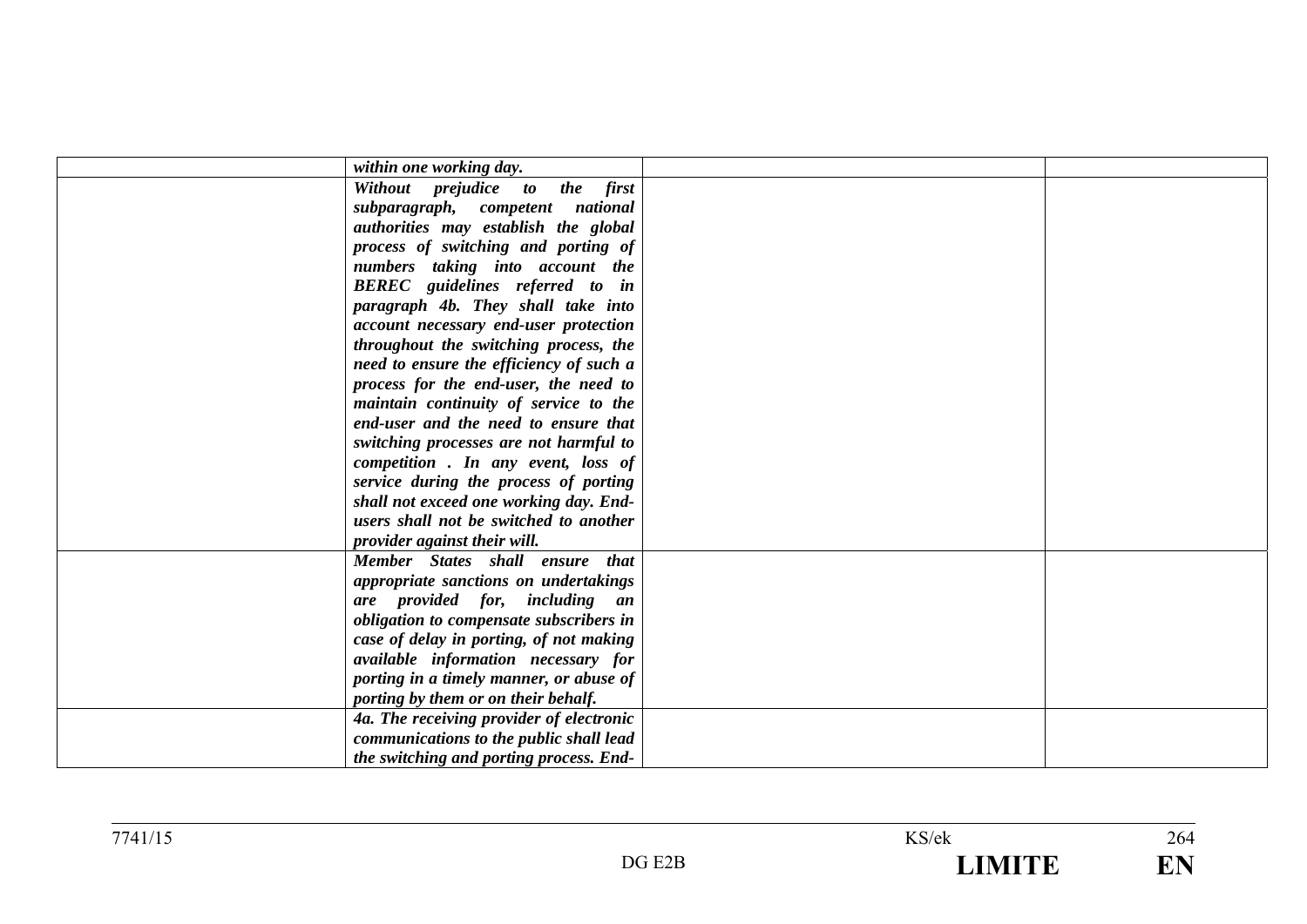| shall<br>receive<br>adequate<br>users               |  |
|-----------------------------------------------------|--|
| information on switching before and                 |  |
| during the switching process, and also              |  |
| <i>immediately after it is concluded.</i>           |  |
| 4b. BEREC shall lay down guidelines                 |  |
| on all the modalities and procedures of             |  |
| the switching and porting process, in               |  |
| particular the respective responsibilities          |  |
| of the receiving and transferring                   |  |
| provider in the process of switching                |  |
| and porting, information to be provided             |  |
| to consumers during that process,                   |  |
| timely termination of an existing                   |  |
| contract the refund of any pre-                     |  |
| and effective e-mail<br>payments                    |  |
| forwarding services.                                |  |
| 4c. If a bundle of services offered to              |  |
| consumers comprises at least a                      |  |
| connection<br>electronic<br>$\boldsymbol{to}$<br>an |  |
| <i>communications network</i><br>or<br>an           |  |
| electronic communications service, the              |  |
| provisions of this Article shall apply to           |  |
| all elements of the bundle.';                       |  |
| (2d) In Article 34 the following                    |  |
| paragraph is added:                                 |  |
| '1a. The out-of-court procedures set up             |  |
| in accordance with paragraph 1 shall                |  |
| also apply to disputes related to                   |  |
| contracts between consumers, and                    |  |
| other end-users to the extent that such             |  |
| out-of-court procedures are available               |  |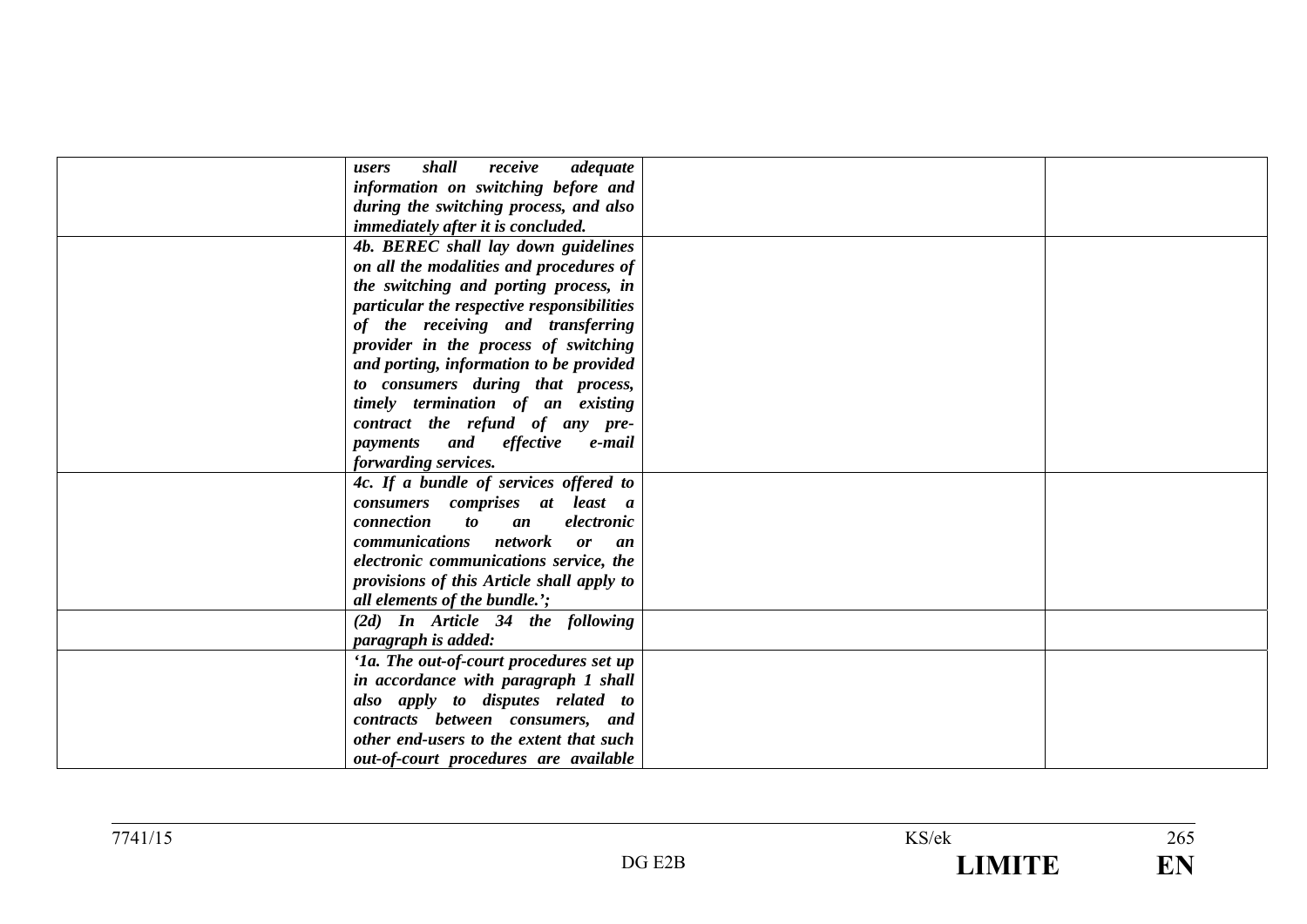| also for them, and providers of                            |  |
|------------------------------------------------------------|--|
| electronic communications to the                           |  |
| public which are established in another                    |  |
| Member State. In the case of disputes                      |  |
| falling within the scope of Directive                      |  |
| $2013/11/EU^{51}$ , the provisions of that                 |  |
| Directive shall apply.                                     |  |
| (2e) The following Article 37a is                          |  |
| <i>inserted:</i>                                           |  |
| 'Article 37a                                               |  |
| <b>Exercise of the delegation</b>                          |  |
| 1. The power to adopt delegated acts is                    |  |
| conferred on the Commission subject to                     |  |
| the conditions laid down in this Article.                  |  |
| 2. The power to adopt delegated acts                       |  |
| referred to in Article 26 shall be                         |  |
| conferred on the Commission for an                         |  |
| indeterminate period of time from $\ldots$ <sup>52</sup> . |  |
| 3. The delegation of power referred to                     |  |
| in Article 26 may be revoked at any                        |  |
| time by the European Parliament or by                      |  |
| the Council. A decision to revoke shall                    |  |
| put an end to the delegation of the                        |  |
| power specified in that decision. It shall                 |  |
| take effect the day following the                          |  |
| publication of the decision in the                         |  |
| Official Journal of the European                           |  |

**<sup>51</sup>** *Directive 2013/11/EU of the European Parliament and of the Council of 21 May 2013 on alternative dispute resolution for consumer disputes and amending Regulation (EC) No 2006/2004 and Directive 2009/22/EC (OJ L 165, 18 6 2013, p.63).* **52** *OJ: Please insert the date of entry into force of this Regulation*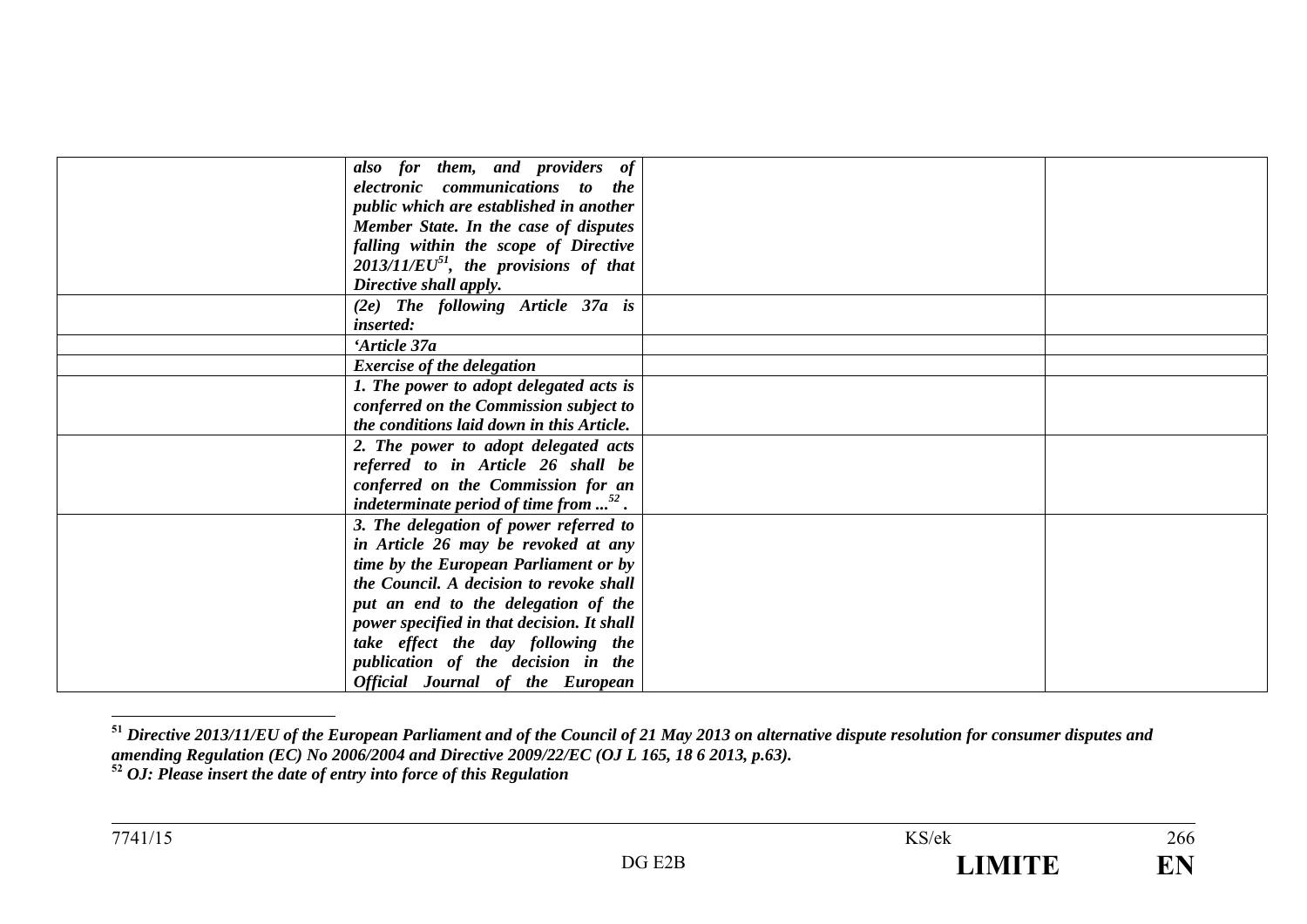| Union or at a later date specified              |  |
|-------------------------------------------------|--|
| therein. It shall not affect the validity of    |  |
| any delegated acts already in force.            |  |
| 4. As soon as it adopts a delegated act,        |  |
| the Commission shall notify it                  |  |
| simultaneously to the European                  |  |
| <b>Parliament and to the Council.</b>           |  |
| $(2f)$ In Annex II, point 1 is replaced by      |  |
| the following:                                  |  |
| '1. Name $(s)$ , address $(es)$ and contact     |  |
| information of undertaking $(s)$                |  |
| <i>i.e. names and head office addresses of</i>  |  |
| undertakings<br>providing<br>public             |  |
| <i>communications networks</i><br>and/or        |  |
| <i>publicly available telephone services.</i> ; |  |
| $(2g)$ In Annex II, point 2.2 is replaced       |  |
| by the following:                               |  |
| '2.2. For each tariff plan, the services        |  |
| provided and the relevant quality of            |  |
| service parameters, the applicable tariff       |  |
| plan(s) and, for each such tariff plan,         |  |
| the types of services offered, including        |  |
| the volumes of communications, and              |  |
| any applicable charges (access, usage,          |  |
| maintenance and any additional                  |  |
| charges), as well as costs with respect         |  |
| to terminal equipment.';                        |  |
| $(2h)$ In Annex II, the following point is      |  |
| inserted:                                       |  |
| '2.2.a. Additional information on               |  |
| internet access services, where offered,        |  |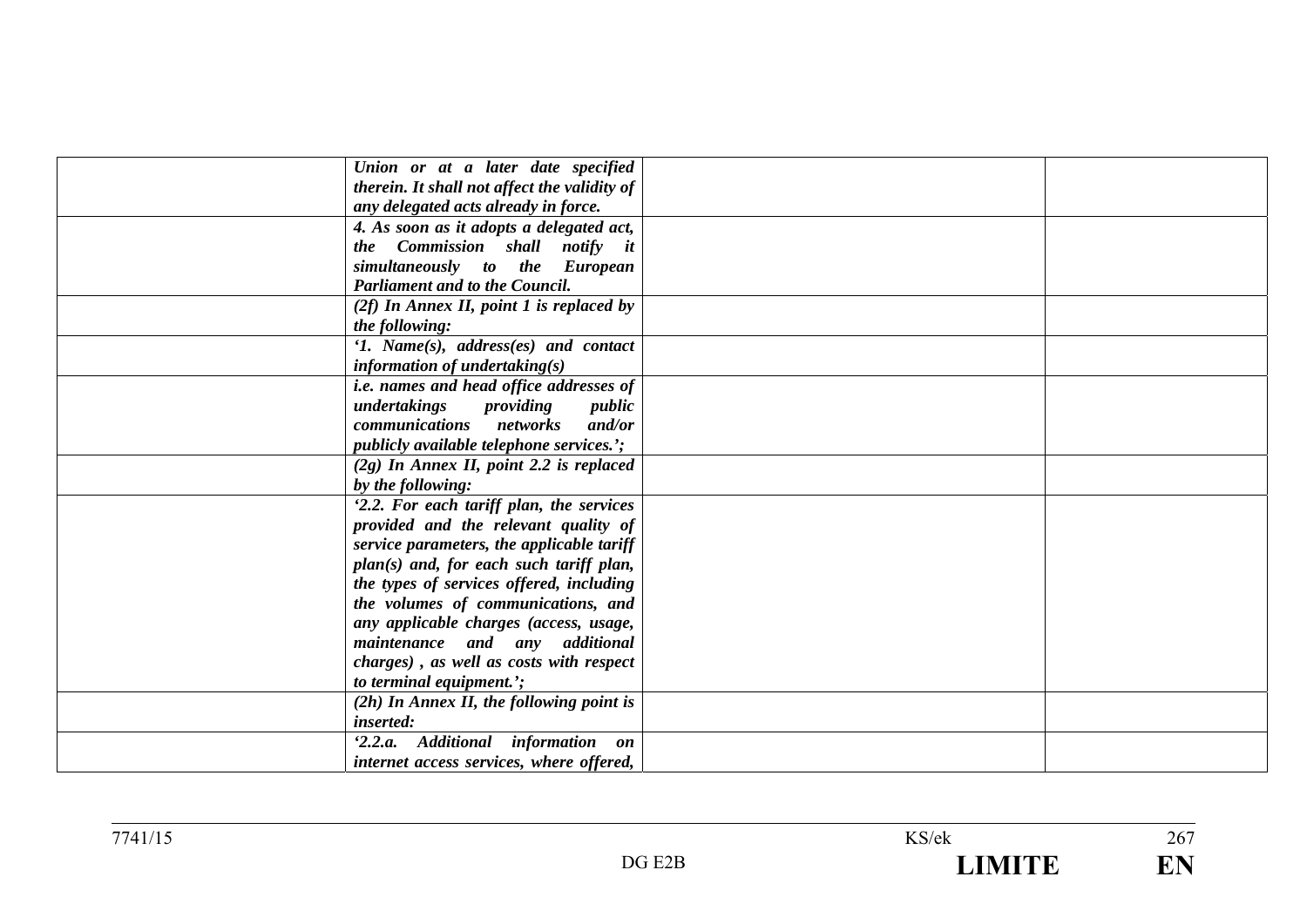| 2. Member States shall maintain in<br>force until 1 July 2016 all measures<br>transposing the provisions referred to<br>in paragraph 1. | including in particular details on data<br>pricing, download and upload data<br>speeds and any applicable speed<br>limitations, on possibilities to monitor<br>consumption levels, on any applicable<br>traffic management procedures and<br>their impact on service quality, on end-<br>user privacy and on the protection of<br><i>personal data.</i> ':<br>(2i) In Annex II, Point 2.5 is replaced<br>by the following:<br>'2.5. Standard contract terms and<br>conditions, including any minimum<br>contractual period, the conditions for<br>and any charges due on early<br>termination of the contract, the<br>procedures and direct charges related<br>to the switching and portability of<br>numbers and other identifiers, if<br>and<br>compensation<br>relevant,<br>arrangements for delay or abuse of<br>switching.'<br>[no changes] | deleted                                                      |  |
|-----------------------------------------------------------------------------------------------------------------------------------------|--------------------------------------------------------------------------------------------------------------------------------------------------------------------------------------------------------------------------------------------------------------------------------------------------------------------------------------------------------------------------------------------------------------------------------------------------------------------------------------------------------------------------------------------------------------------------------------------------------------------------------------------------------------------------------------------------------------------------------------------------------------------------------------------------------------------------------------------------|--------------------------------------------------------------|--|
| <b>Article 37 – Amendments to</b><br><b>Regulation (EU) No 531/2012</b>                                                                 | [no changes]                                                                                                                                                                                                                                                                                                                                                                                                                                                                                                                                                                                                                                                                                                                                                                                                                                     | Article $376$ – Amendments to Regulation (EU) No<br>531/2012 |  |
| Regulation (EU) No 531/2012 is [ <i>[no changes]</i>                                                                                    |                                                                                                                                                                                                                                                                                                                                                                                                                                                                                                                                                                                                                                                                                                                                                                                                                                                  | $[no \; changes]$                                            |  |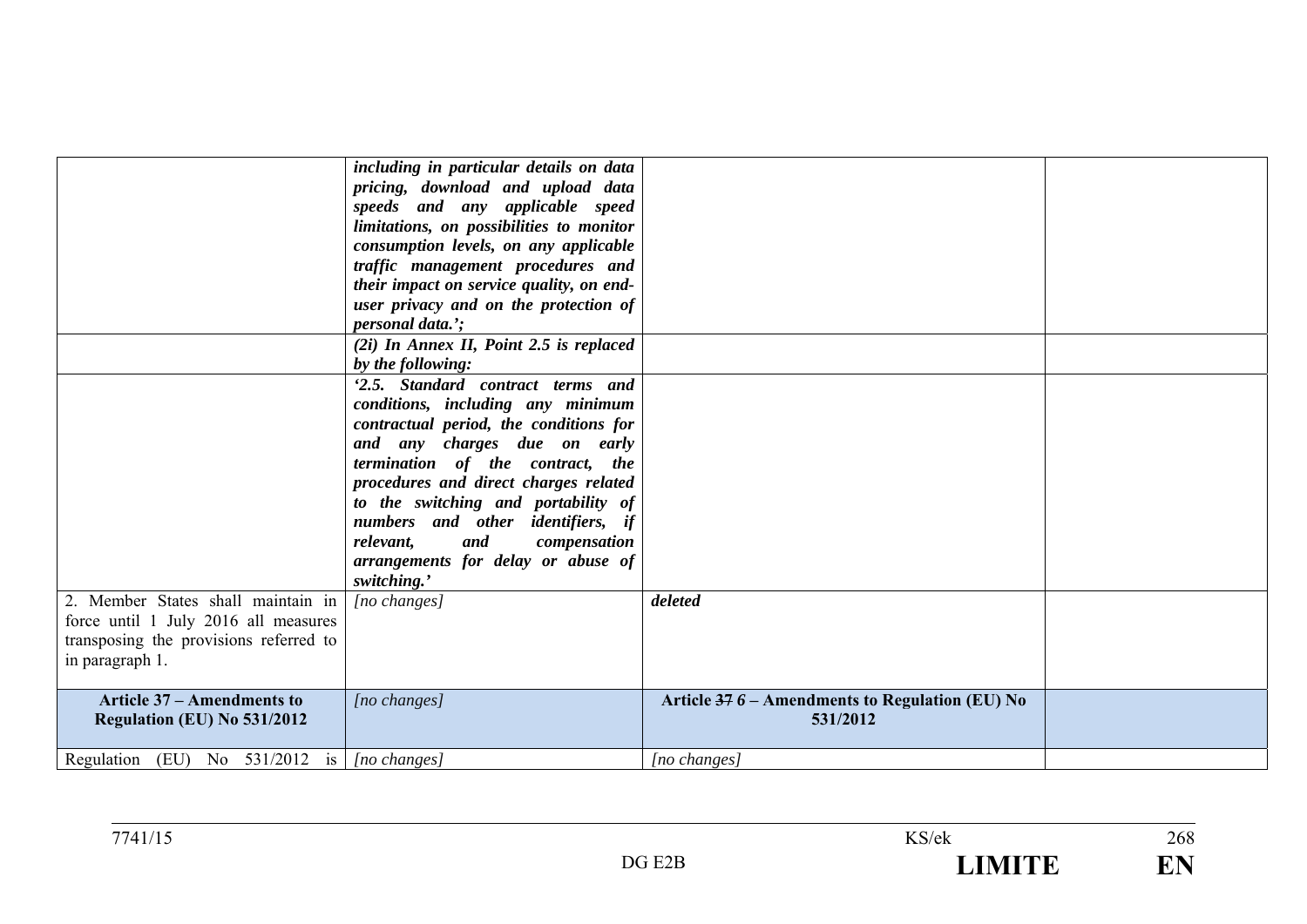| amended as follows:                                                                                                                                                                                                                                                                               |         |                                                                                                                                                                                                                                                                                                                                                                                                                                                                                                                                    |  |
|---------------------------------------------------------------------------------------------------------------------------------------------------------------------------------------------------------------------------------------------------------------------------------------------------|---------|------------------------------------------------------------------------------------------------------------------------------------------------------------------------------------------------------------------------------------------------------------------------------------------------------------------------------------------------------------------------------------------------------------------------------------------------------------------------------------------------------------------------------------|--|
|                                                                                                                                                                                                                                                                                                   |         |                                                                                                                                                                                                                                                                                                                                                                                                                                                                                                                                    |  |
| (1) In Article 1(1), the following third $\vert$<br>subparagraph is inserted:<br>'This Regulation shall apply to<br>roaming services provided in the Union<br>to end users whose domestic provider<br>provider<br>of electronic<br>a<br>1S<br>communications to the public in a<br>Member State.' | deleted | In Article $1(1)$ , the following third subparagraph is<br>inserted:<br>(3) This Regulation shall apply to roaming services<br>provided in the Union to end users whose domestic<br>provider is a provider of electronic communications to<br>the public in a Member State.' paragraph 7 is deleted.                                                                                                                                                                                                                               |  |
| (2) In Article 2 (2), the following point $\vert$<br>$(r)$ is inserted:                                                                                                                                                                                                                           | deleted | (4) In Article 2 $(2)$ the following point $(r)$ is inserted:<br>paragraph 2 is amended as follows:                                                                                                                                                                                                                                                                                                                                                                                                                                |  |
|                                                                                                                                                                                                                                                                                                   |         | $a)$ points (i), (l) and (n) are deleted;                                                                                                                                                                                                                                                                                                                                                                                                                                                                                          |  |
|                                                                                                                                                                                                                                                                                                   |         | b) the following points are added:                                                                                                                                                                                                                                                                                                                                                                                                                                                                                                 |  |
|                                                                                                                                                                                                                                                                                                   |         | "domestic retail price"<br>(r)<br>means roaming<br>provider's retail per unit domestic charge applicable to<br>calls made and SMS sent (both originated and<br>terminated on different public communications<br>networks within the same Member State), and to data<br>consumed by a customer. In case there is no specific<br>domestic retail price per unit, the domestic retail price<br>shall be deemed to be the same charging mechanism<br>as if the customer would be consuming the domestic<br>tariff in his Member State; |  |
|                                                                                                                                                                                                                                                                                                   |         | (s)"basic roaming allowance" means a certain<br>number of minutes of regulated roaming voice calls<br>made and received, a certain number of regulated<br>roaming SMS sent and a certain amount of megabytes<br>of regulated data roaming services, which the roaming                                                                                                                                                                                                                                                              |  |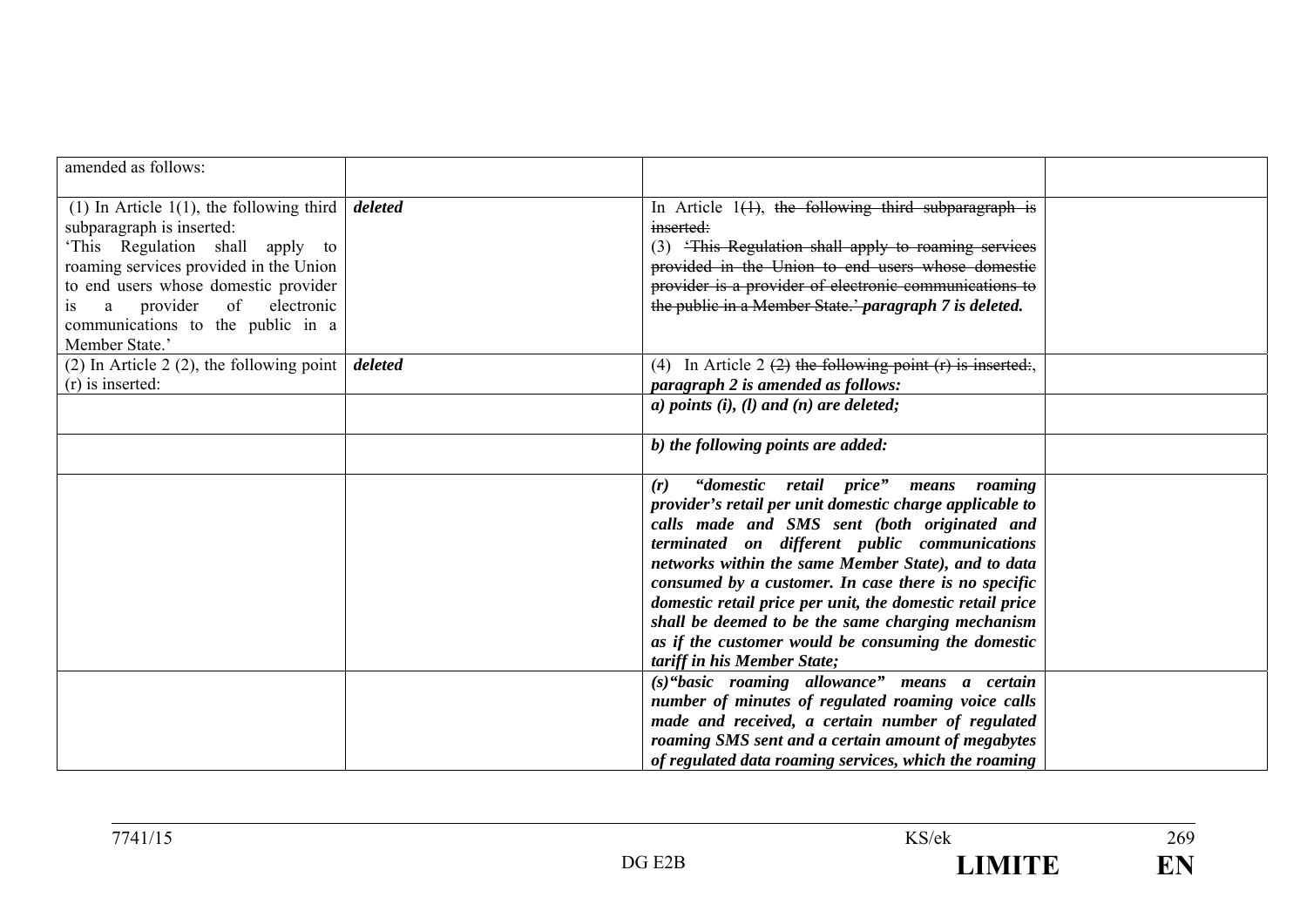|                                                                                                                                                                                                                                                                                                                                                                                                                     |         | provider must offer to its roaming customers for a<br>certain number of not necessarily consecutive days per<br>calendar year at a price which shall not exceed the<br>respective domestic retail price;                               |  |
|---------------------------------------------------------------------------------------------------------------------------------------------------------------------------------------------------------------------------------------------------------------------------------------------------------------------------------------------------------------------------------------------------------------------|---------|----------------------------------------------------------------------------------------------------------------------------------------------------------------------------------------------------------------------------------------|--|
|                                                                                                                                                                                                                                                                                                                                                                                                                     |         | (t)"separate sale of regulated retail data roaming<br>services" means the provision of regulated data<br>roaming services provided to roaming customers<br>directly on a visited network by an alternative roaming<br><i>provider.</i> |  |
| '(r) "bilateral or multilateral roaming<br>agreement" means one or more<br>commercial or technical agreements<br>among roaming providers that allow<br>the virtual extension of the home<br>network coverage and the sustainable<br>provision by each roaming provider of<br>regulated retail roaming services at the<br>same price level as their respective<br>domestic<br>mobile<br>communications<br>services.' | deleted | deleted                                                                                                                                                                                                                                |  |
| In Article 4, the following<br>(3)<br>paragraph 7 is added:<br>'7. This Article shall not apply to<br>roaming providers that provide<br>regulated retail roaming services in<br>accordance with Article 4a.'                                                                                                                                                                                                        | deleted | (3) In Article 4, the following paragraph $7$ is added is<br>amended as follows:<br>'7. This Article shall not apply to roaming providers that<br>provide regulated retail roaming services in accordance<br>with Article 4a.'         |  |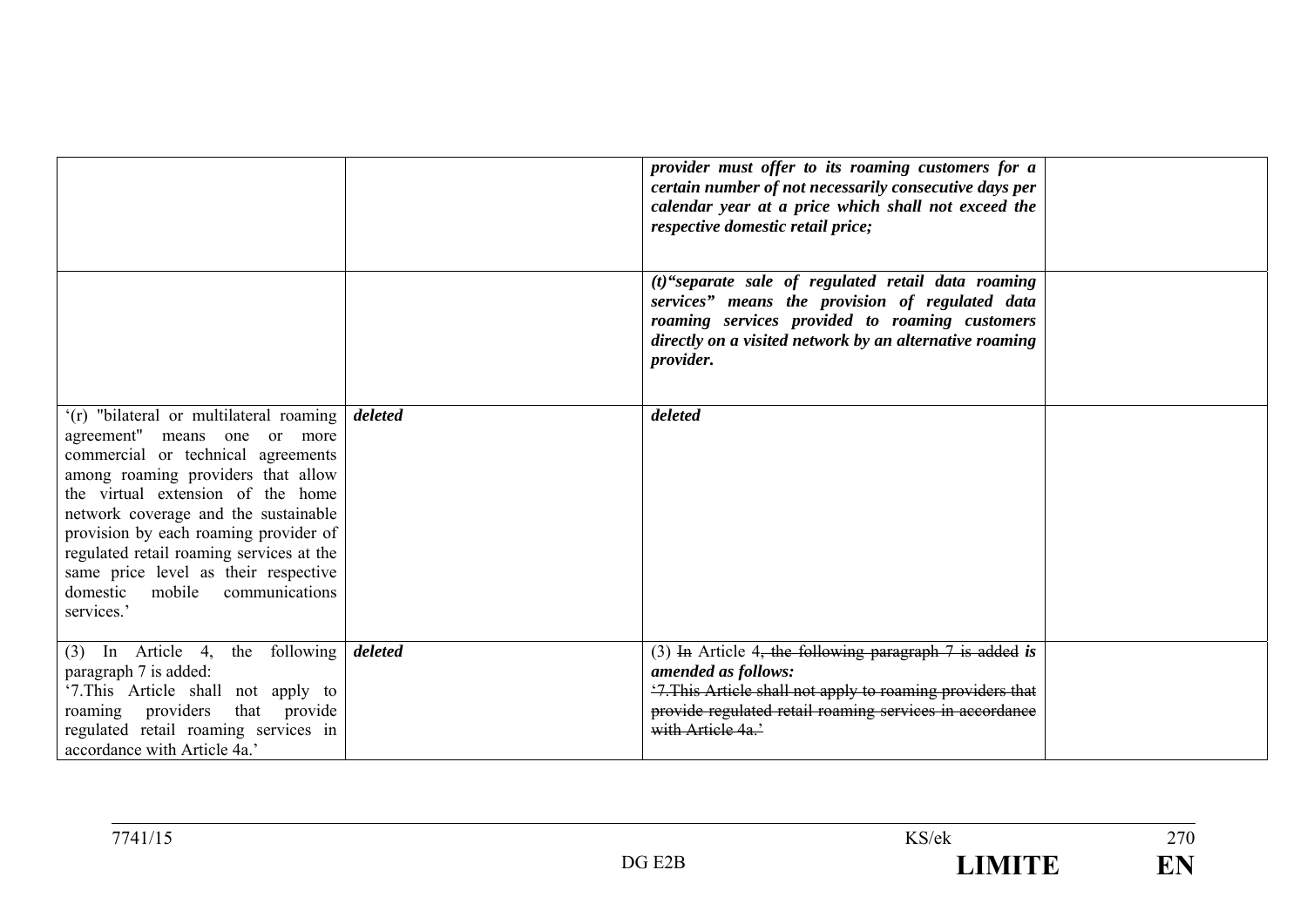|                                                    |         | (a) the title of Article 4 is replaced by the following:                                                                                                                                                                                                                                                                                                                                                                                                                                                                                                                                                                                                                                                        |  |
|----------------------------------------------------|---------|-----------------------------------------------------------------------------------------------------------------------------------------------------------------------------------------------------------------------------------------------------------------------------------------------------------------------------------------------------------------------------------------------------------------------------------------------------------------------------------------------------------------------------------------------------------------------------------------------------------------------------------------------------------------------------------------------------------------|--|
|                                                    |         | Separate sale of regulated retail data roaming<br>services.                                                                                                                                                                                                                                                                                                                                                                                                                                                                                                                                                                                                                                                     |  |
|                                                    |         | $(b)$ paragraph 1, the first subparagraph is deleted;                                                                                                                                                                                                                                                                                                                                                                                                                                                                                                                                                                                                                                                           |  |
|                                                    |         | (c) paragraphs 4 and 5 are deleted.                                                                                                                                                                                                                                                                                                                                                                                                                                                                                                                                                                                                                                                                             |  |
| following Article 4a is<br>The<br>(4)<br>inserted: | deleted | (4) The following Article $4a\ 5$ is inserted amended as<br>follows:                                                                                                                                                                                                                                                                                                                                                                                                                                                                                                                                                                                                                                            |  |
|                                                    |         | (a) the title of Article 5 is replaced by the following:                                                                                                                                                                                                                                                                                                                                                                                                                                                                                                                                                                                                                                                        |  |
|                                                    |         | Implementation of separate sale of regulated retail<br>data roaming services.                                                                                                                                                                                                                                                                                                                                                                                                                                                                                                                                                                                                                                   |  |
|                                                    |         | $(b)$ paragraph 1 is replaced by the following:                                                                                                                                                                                                                                                                                                                                                                                                                                                                                                                                                                                                                                                                 |  |
|                                                    |         | Domestic providers shall implement the obligation<br>related to separate sale of regulated retail data<br>roaming services provided for in Article 4 so that<br>roaming customers can use separate regulated data<br>roaming services. Domestic providers shall meet all<br>reasonable requests for access to facilities and related<br>support services relevant for the separate sale of<br>regulated retail data roaming services. Access to those<br>facilities and support services that are necessary for<br>the separate sale of regulated data roaming services,<br>including user authentication services, shall be free of<br>charge and shall not entail any direct charges to<br>roaming customers. |  |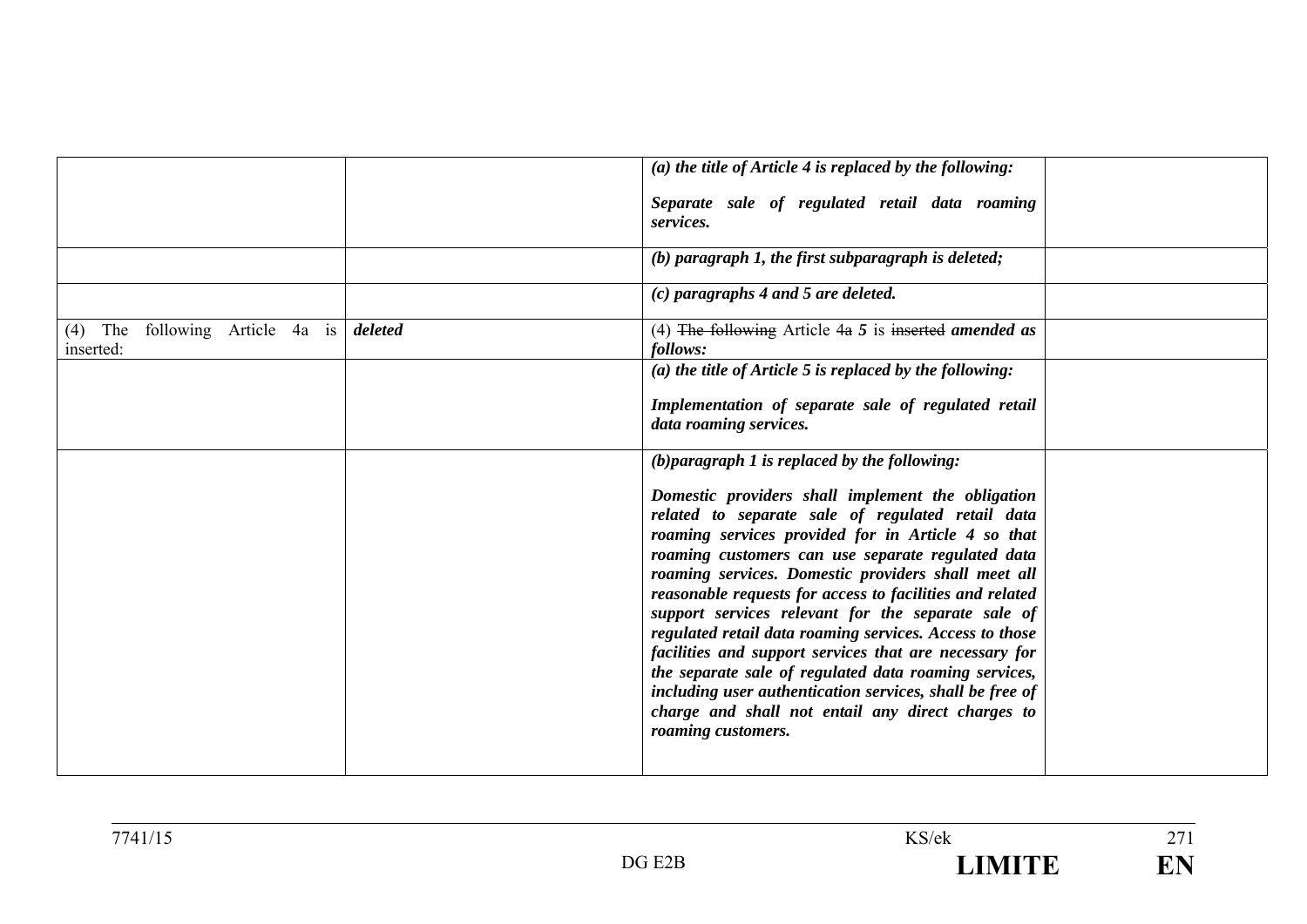|                                                                                                                                                                                                                                                                                                                                                                                           |         | $(c)$ paragraph 2 is replaced by the following:<br>In order to ensure consistent and simultaneous<br>implementation across the Union of the separate sale<br>of regulated retail data roaming services, the<br>Commission shall, by means of implementing acts and<br>after having consulted BEREC, adopt detailed rules<br>on a technical solution for the implementation of the<br>separate sale of regulated retail data roaming services.<br>Those implementing acts shall be adopted in<br>accordance with the examination procedure referred<br>to in Article $6(2)$ .<br>$(d)$ in paragraph 3, the introduction is amended as<br>follows:<br>The technical solution to implement the separate sale<br>of regulated retail data roaming services shall meet<br>the following criteria: |  |
|-------------------------------------------------------------------------------------------------------------------------------------------------------------------------------------------------------------------------------------------------------------------------------------------------------------------------------------------------------------------------------------------|---------|----------------------------------------------------------------------------------------------------------------------------------------------------------------------------------------------------------------------------------------------------------------------------------------------------------------------------------------------------------------------------------------------------------------------------------------------------------------------------------------------------------------------------------------------------------------------------------------------------------------------------------------------------------------------------------------------------------------------------------------------------------------------------------------------|--|
| 'Article 4a                                                                                                                                                                                                                                                                                                                                                                               | deleted | deleted                                                                                                                                                                                                                                                                                                                                                                                                                                                                                                                                                                                                                                                                                                                                                                                      |  |
| 1. This Article shall apply to roaming<br>providers which:<br>(a) apply, by default and in all their<br>respective retail packages that include<br>regulated roaming services, the<br>applicable domestic service rate to both<br>domestic services and regulated<br>roaming services throughout the Union,<br>as if the regulated roaming services<br>were consumed on the home network; | deleted | deleted                                                                                                                                                                                                                                                                                                                                                                                                                                                                                                                                                                                                                                                                                                                                                                                      |  |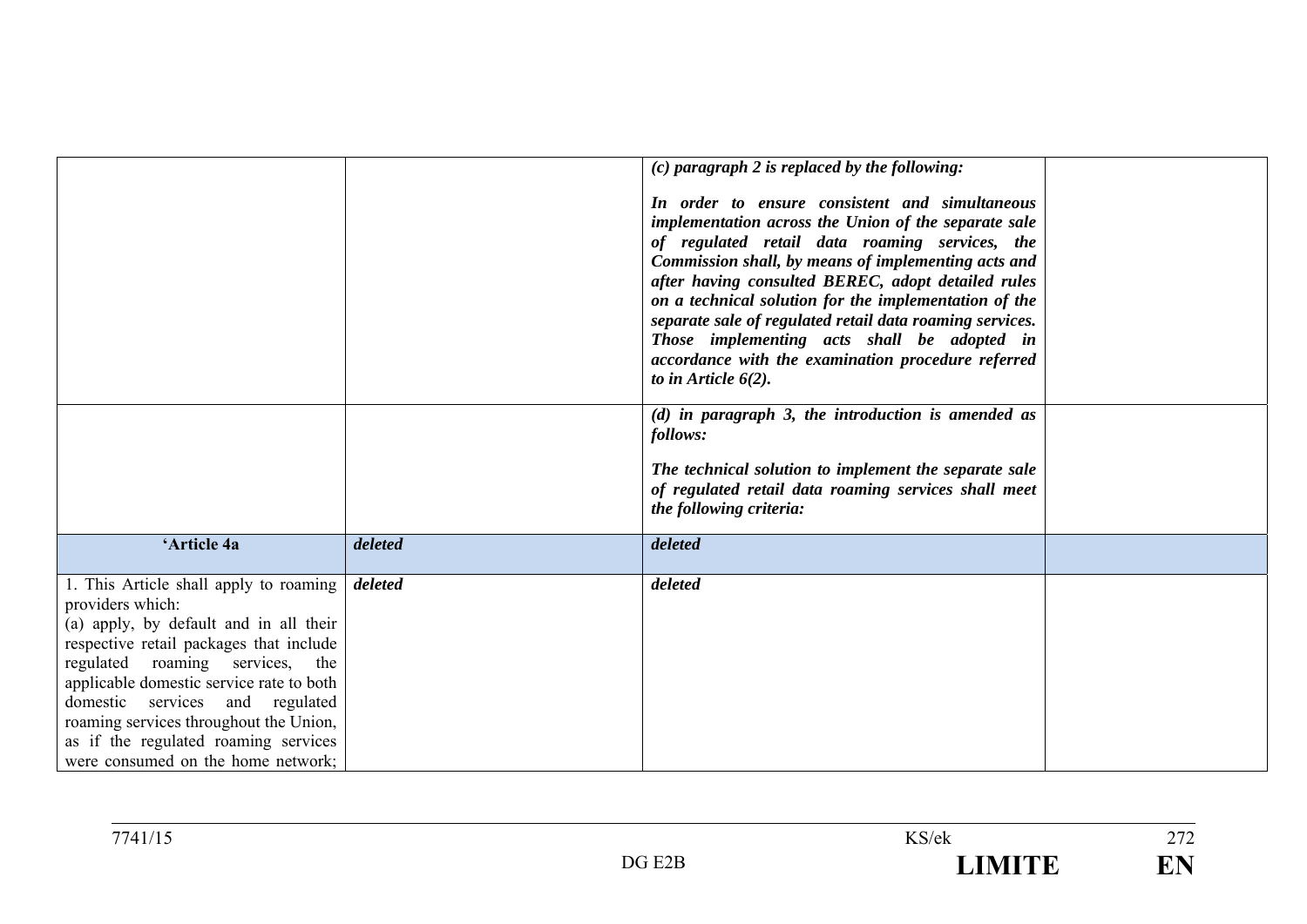| and                                                          |         |         |  |
|--------------------------------------------------------------|---------|---------|--|
|                                                              |         |         |  |
| (b) ensure, whether through their own $\vert$ <i>deleted</i> |         | deleted |  |
| networks or by virtue of bilateral or                        |         |         |  |
| multilateral roaming agreements with                         |         |         |  |
| other roaming providers, that the                            |         |         |  |
| provisions of point (a) are complied                         |         |         |  |
| with by at least one roaming provider                        |         |         |  |
| in all Member States.                                        |         |         |  |
| 2. Paragraphs 1, 6 and 7 shall not                           | deleted | deleted |  |
| preclude the limitation by a roaming                         |         |         |  |
| provider of consumption of regulated                         |         |         |  |
| retail roaming services at the applicable                    |         |         |  |
| domestic service rate by reference to a                      |         |         |  |
| reasonable<br>use<br>criterion.<br>Any                       |         |         |  |
| reasonable use criterion shall be                            |         |         |  |
| applied in such a way that consumers                         |         |         |  |
| availing of the roaming provider's                           |         |         |  |
| various domestic retail packages are in                      |         |         |  |
| a position to confidently replicate the                      |         |         |  |
| typical domestic consumption pattern                         |         |         |  |
| with their respective<br>associated                          |         |         |  |
| domestic<br>packages while<br>retail                         |         |         |  |
| periodically travelling within the                           |         |         |  |
| Union. A roaming provider availing of                        |         |         |  |
| this possibility shall publish, in                           |         |         |  |
| accordance with Article $25(1)(b)$ of                        |         |         |  |
| Regulation XXX/2014, and include in                          |         |         |  |
| its contracts, in accordance with Article                    |         |         |  |
| $26(1)(b)$ and (c) of that Regulation,                       |         |         |  |
| detailed quantified information on how                       |         |         |  |

| 7741/15 |                        | KS/ek                                                                                                                                                                                                                                                 | $\sim$<br>ر رے                  |
|---------|------------------------|-------------------------------------------------------------------------------------------------------------------------------------------------------------------------------------------------------------------------------------------------------|---------------------------------|
|         | E <sub>2</sub> B<br>DG | <b><i><u>ALLEY PARTIES AND LESS AND RESIDENCE AND RESIDENCE And the series of the series of the series are the series and the series are the series of the series of the series of the series of the series of the series of the ser</u></i></b><br>_ | $\blacksquare$<br>N<br>н<br>┻┹┻ |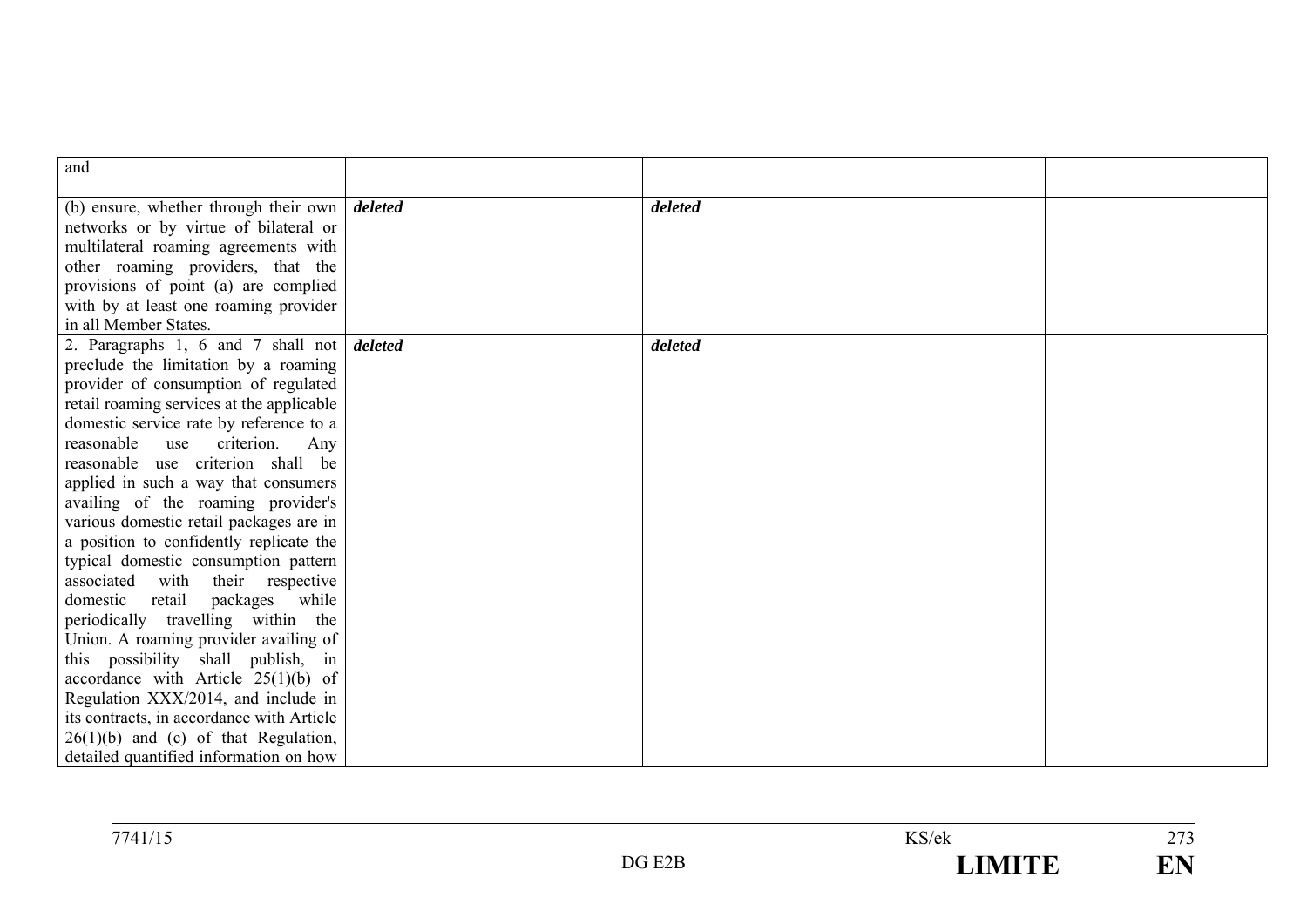| the reasonable use criterion is applied,  |  |  |
|-------------------------------------------|--|--|
| by reference to the main pricing,         |  |  |
| volume or other parameters of the retail  |  |  |
| package in question. By 31 December       |  |  |
| 2014, BEREC shall, after consulting       |  |  |
| stakeholders and in close cooperation     |  |  |
| with the Commission, lay down             |  |  |
| general guidelines for the application    |  |  |
| of reasonable use criteria in the retail  |  |  |
| provided by roaming<br>contracts          |  |  |
| providers availing of this Article.       |  |  |
| BEREC shall develop such guidelines       |  |  |
| by reference to the overall objective set |  |  |
| out in the first subparagraph, and shall  |  |  |
| have regard in particular to the          |  |  |
| evolution of pricing and consumption      |  |  |
| patterns in the Member States, to the     |  |  |
| degree of convergence of domestic         |  |  |
| price levels across the Union, to any     |  |  |
| observable effect of roaming at           |  |  |
| domestic service rates on the evolution   |  |  |
| of such rates, and to the evolution of    |  |  |
| wholesale<br>for<br>roaming<br>rates      |  |  |
| unbalanced traffic between roaming        |  |  |
| providers. The competent national         |  |  |
| regulatory authority shall monitor and    |  |  |
| supervise the application of reasonable   |  |  |
| use criteria, taking utmost account of    |  |  |
| the BEREC general guidelines once         |  |  |
| they are adopted, and shall ensure that   |  |  |
| unreasonable terms are not applied.       |  |  |

| 7741/15 |                         | KS/ek<br>$\cdots$ | $\sim$ $\sim$<br>2/4 |
|---------|-------------------------|-------------------|----------------------|
|         | $\mathcal{D}G$ .<br>E2R | <b>TRATITIE</b>   | <b>TA</b><br>--      |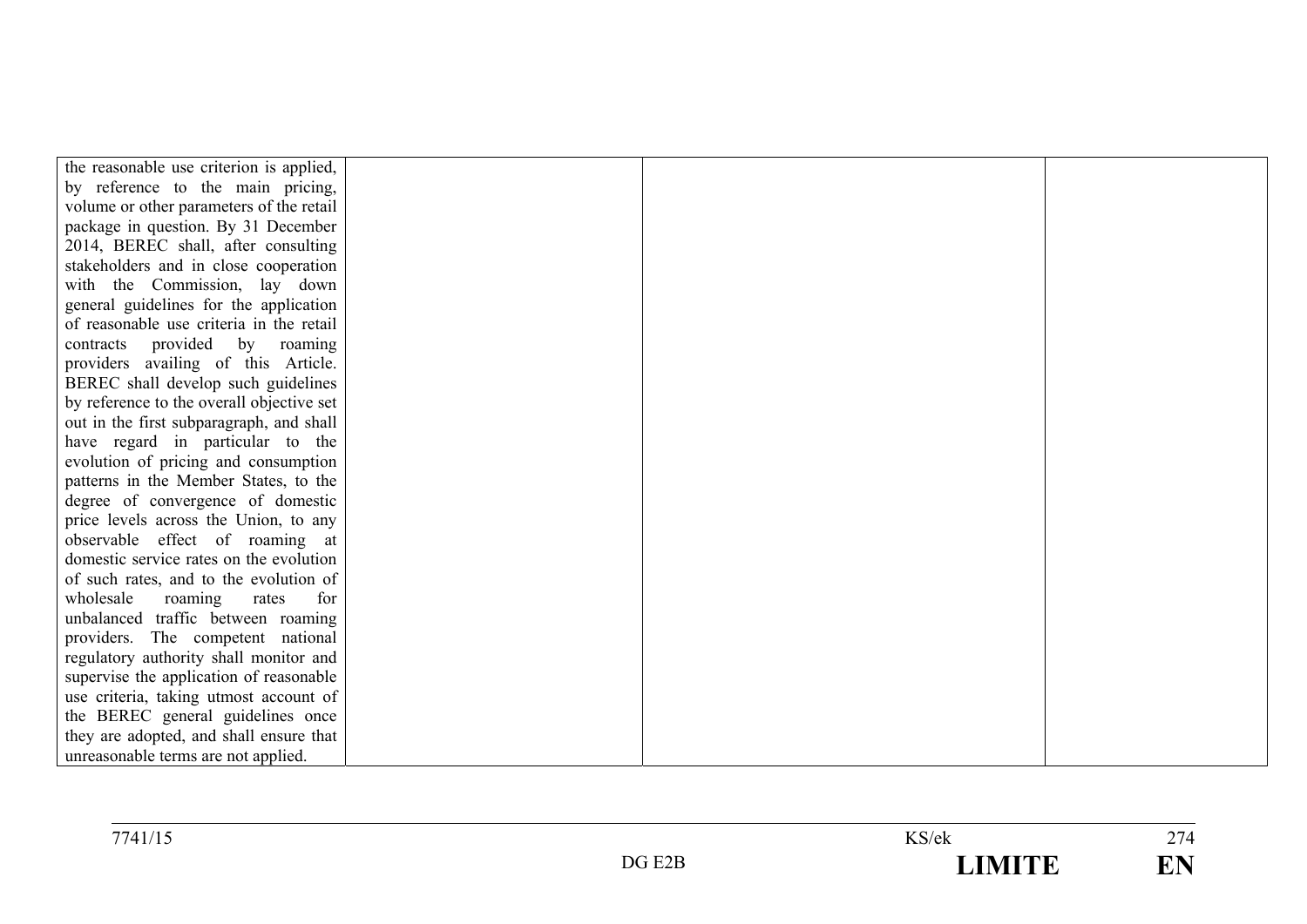| 3. Individual end-users served by a       | deleted | deleted |  |
|-------------------------------------------|---------|---------|--|
| roaming provider availing of this         |         |         |  |
| Article may, upon their own request,      |         |         |  |
| make a deliberate and explicit choice to  |         |         |  |
| renounce the benefit of the application   |         |         |  |
| to regulated roaming services of the      |         |         |  |
| applicable domestic service rate under    |         |         |  |
| a given retail package in return for      |         |         |  |
| other advantages offered by that          |         |         |  |
| provider. The roaming provider shall      |         |         |  |
| remind those end users of the nature of   |         |         |  |
| the roaming advantages which would        |         |         |  |
| thereby be lost. National regulatory      |         |         |  |
| authorities shall monitor in particular   |         |         |  |
| whether roaming providers availing of     |         |         |  |
| this Article engage in business           |         |         |  |
| practices which would amount to           |         |         |  |
| circumvention of the default regime.      |         |         |  |
|                                           |         |         |  |
| 4. Regulated retail roaming charges       | deleted | deleted |  |
| laid down in Articles 8, 10 and 13 shall  |         |         |  |
| not apply to roaming services offered     |         |         |  |
|                                           |         |         |  |
| by a roaming provider availing of this    |         |         |  |
| Article to the extent that these are      |         |         |  |
| charged at the level of the applicable    |         |         |  |
| domestic service rate. Where a roaming    |         |         |  |
| provider availing of this Article applies |         |         |  |
| charges which are different from the      |         |         |  |
| applicable domestic service rate for      |         |         |  |
| consumption of regulated roaming          |         |         |  |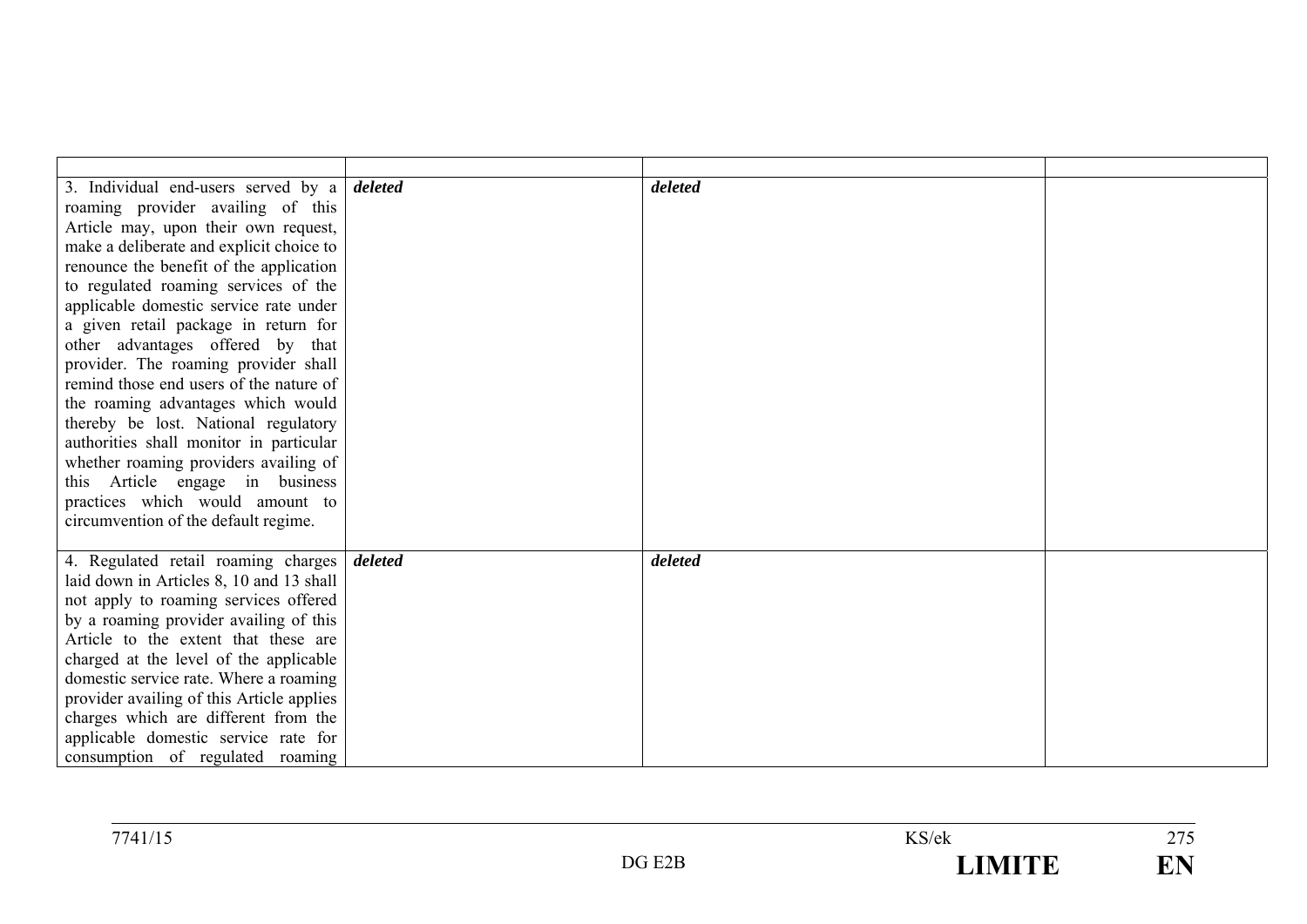| services going beyond reasonable use<br>of such services in accordance with<br>paragraph 2, or where an individual<br>end user explicitly renounces the<br>benefit of domestic service rates for<br>regulated EN 63 EN roaming services<br>in accordance with paragraph 3, the<br>charges for those regulated roaming<br>services shall not exceed the retail<br>roaming charges laid down in Articles<br>8, 10 and 13.                                                                                 |         |  |
|---------------------------------------------------------------------------------------------------------------------------------------------------------------------------------------------------------------------------------------------------------------------------------------------------------------------------------------------------------------------------------------------------------------------------------------------------------------------------------------------------------|---------|--|
| 5. A roaming provider wishing to avail $\vert$ <i>deleted</i><br>of this Article shall notify its own<br>declaration and any bilateral or<br>multilateral agreements by virtue of<br>which it fulfills the conditions of<br>paragraph 1, and any changes thereto,<br>to the BEREC Office. The notifying<br>roaming provider shall include in its<br>notification proof of agreement to such<br>notification by any contractual partners<br>to notified bilateral or multilateral<br>roaming agreements. | deleted |  |
| 6. In the period from 1 July 2014 until $\delta$ deleted<br>30 June 2016, this Article shall apply<br>to roaming providers which do not<br>fulfill the conditions set out in<br>paragraph 1, when they respect the<br>following conditions:                                                                                                                                                                                                                                                             | deleted |  |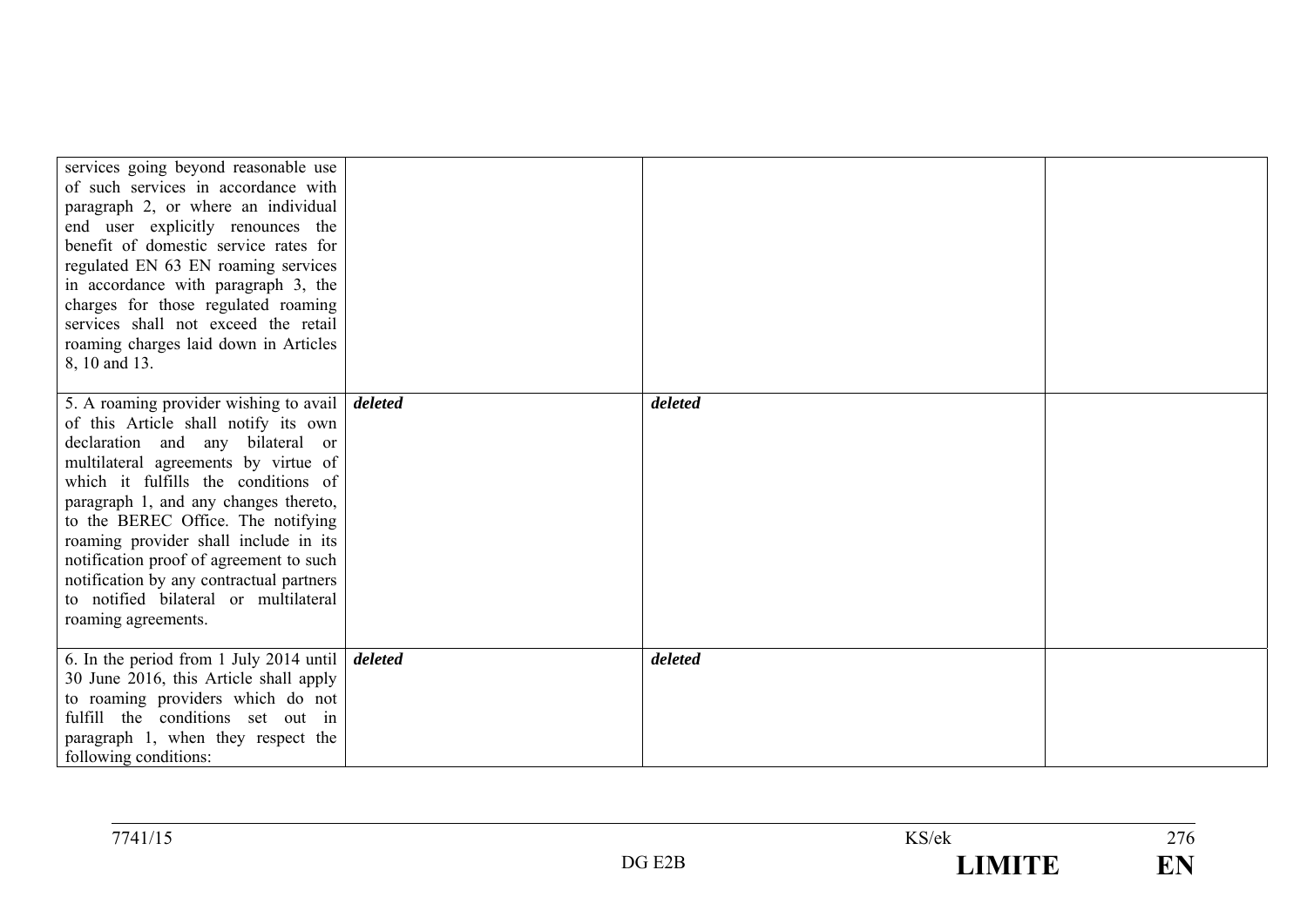| (a) the roaming provider notifies its $\delta$ <i>deleted</i><br>own declarataion and any relevant<br>bilateral or multilateral roaming<br>agreements to the BEREC Office in<br>accordance with paragraph 5, making<br>specific reference to this paragraph;                                                                                                                                                                                                                                                                            |         | deleted |  |
|-----------------------------------------------------------------------------------------------------------------------------------------------------------------------------------------------------------------------------------------------------------------------------------------------------------------------------------------------------------------------------------------------------------------------------------------------------------------------------------------------------------------------------------------|---------|---------|--|
| (b) the roaming provider ensures,<br>whether through its own networks or<br>by virtue of bilateral or multilateral<br>roaming agreements with other<br>roaming providers, that the conditions<br>of points $(c)$ , $(d)$ and $(e)$ are complied<br>with in at least 17 Member States<br>representing 70% of the population of<br>the Union;                                                                                                                                                                                             | deleted | deleted |  |
| (c) the roaming provider and any<br>contractual partners within the meaning<br>of point (b) each undertakes to make<br>available and actively offer, at the<br>latest as from 1 July 2014, or as from<br>the date of notification, whichever is<br>the later, at least one retail package<br>with a tariff option according to which<br>the applicable domestic service rate<br>applies to both domestic services and<br>regulated roaming services throughout<br>the Union, as if those regulated<br>roaming services were consumed on | deleted | deleted |  |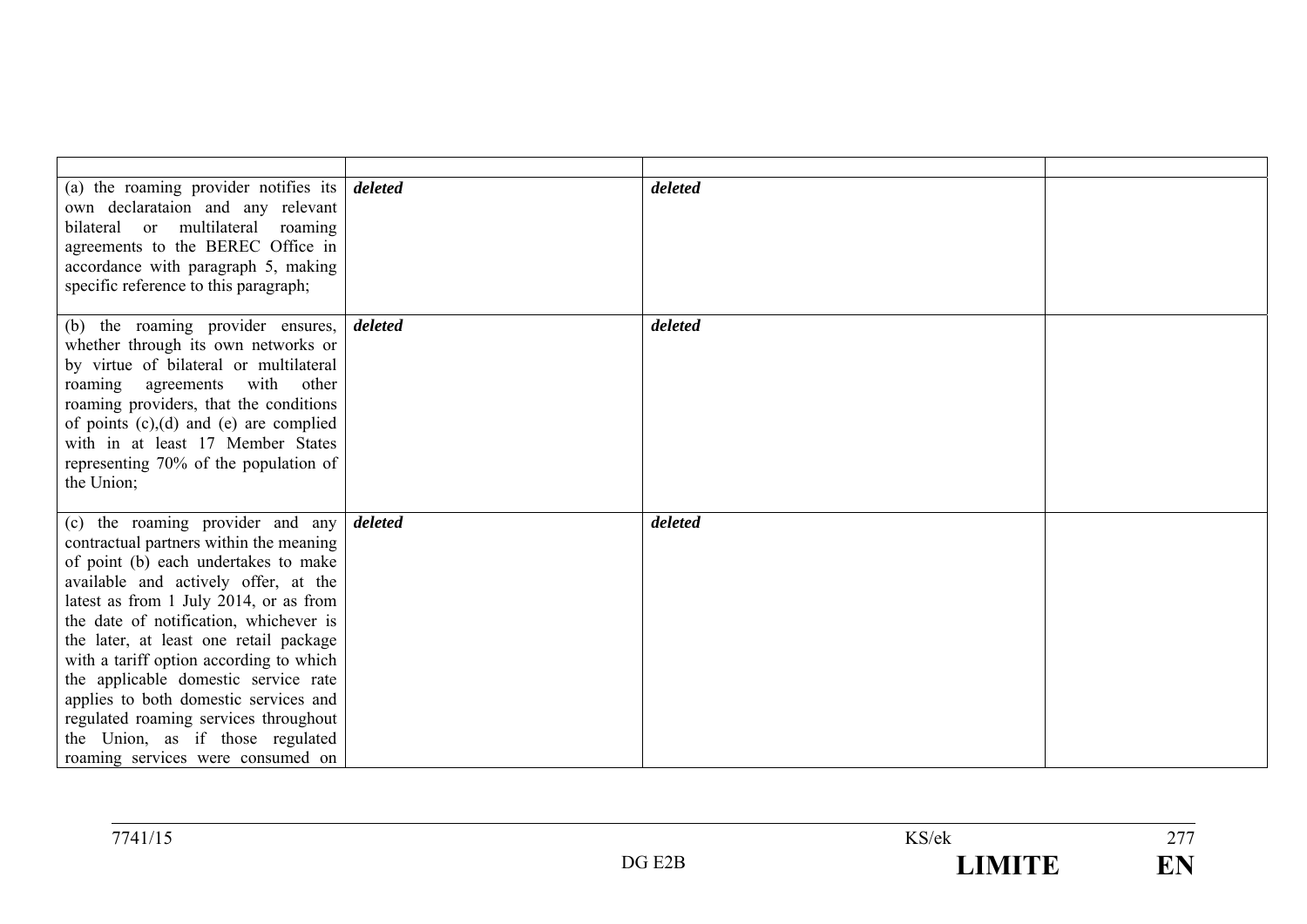| the home network;                                                                                                                                                                                                                                                                                                                                                                                                                                                                                                                                                                                                                                                                                                                                          |         |         |  |
|------------------------------------------------------------------------------------------------------------------------------------------------------------------------------------------------------------------------------------------------------------------------------------------------------------------------------------------------------------------------------------------------------------------------------------------------------------------------------------------------------------------------------------------------------------------------------------------------------------------------------------------------------------------------------------------------------------------------------------------------------------|---------|---------|--|
| (d) the roaming provider and any<br>contractual partners within the meaning<br>of point (b) each undertakes to make<br>available and actively offer, at the<br>latest as from 1 July 2015, or as from<br>the date of notification, whichever is<br>the later, such tariff options in retail<br>packages which, on 1 January of that<br>year, were used by at least 50% of their<br>respective customer base;                                                                                                                                                                                                                                                                                                                                               | deleted | deleted |  |
| (e) the roaming provider and any<br>contractual partners within the meaning<br>of point (b) each undertakes to comply,<br>at the latest as from 1 July 2016, with<br>paragraph $1(b)$ in all of their respective<br>retail packages. The roaming provider<br>availing of this Article and any<br>contractual partners within the meaning<br>of point (b) may, as an alternative to<br>the undertaking referred to in point (d),<br>undertake, as from 1 July 2015, or as<br>from the date of notification,<br>whichever is the later, that any roaming<br>surcharges applied in addition to the<br>applicable domestic service rate in its<br>various retail packages are, in<br>aggregate, no more than 50% of those<br>applicable in those packages on 1 | deleted | deleted |  |

| 771115<br>741/15 |                                                 | $\mathrm{Y}S/\mathrm{e}\mathrm{k}$ | $\sim$ $\sim$<br>$\sim$ $\prime$ $\circ$ |
|------------------|-------------------------------------------------|------------------------------------|------------------------------------------|
|                  | $\sqrt{P\Delta T}$<br>DG .<br><br>∸∸<br>$- - -$ |                                    | $\blacksquare$<br>┻┹┻                    |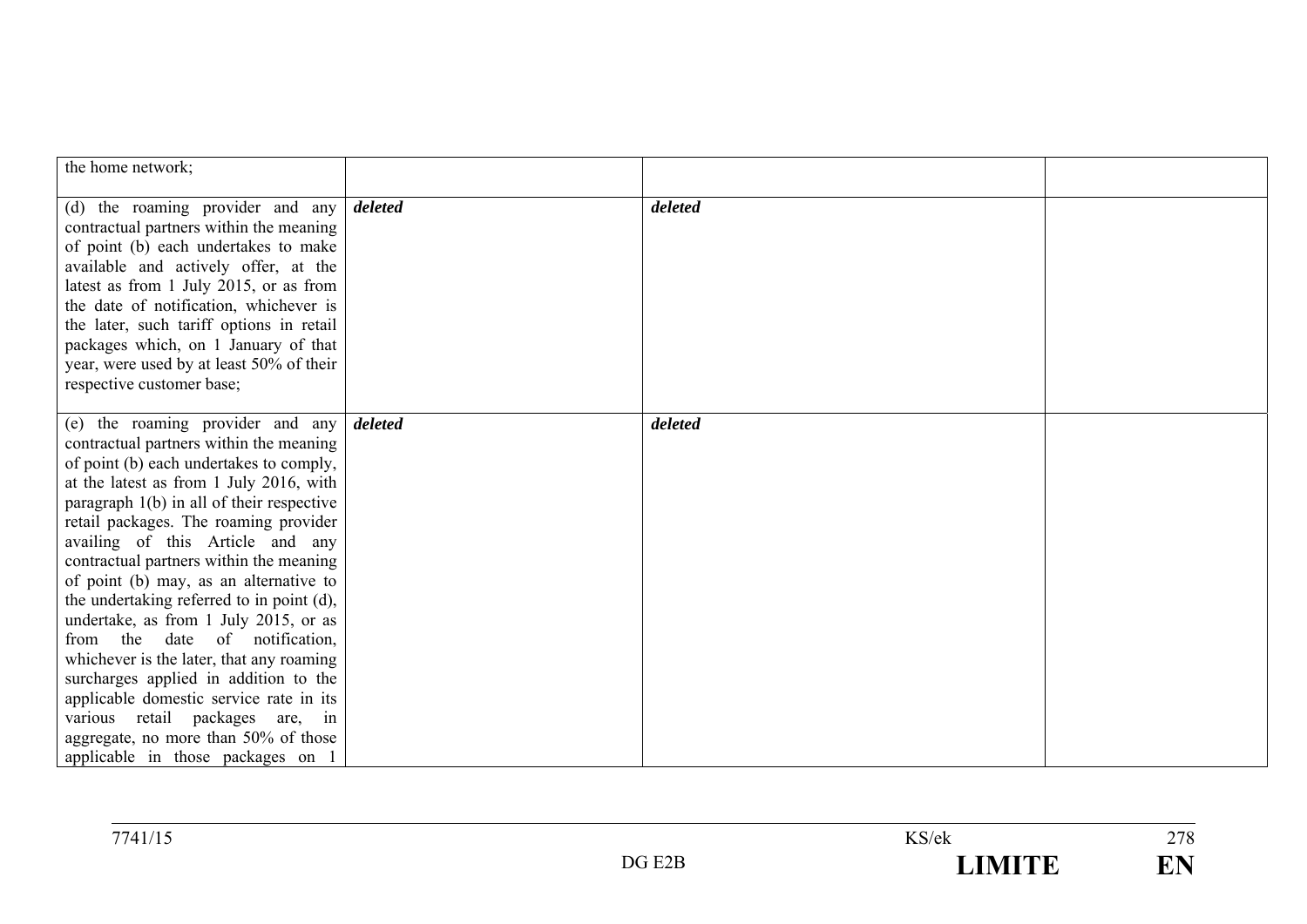| January 2015, irrespective of whether                  |         |         |  |
|--------------------------------------------------------|---------|---------|--|
| such surcharges are calculated on the                  |         |         |  |
| basis of units such as voice minutes or                |         |         |  |
| megabytes, of periods such as days or                  |         |         |  |
| weeks of roaming, or by any other                      |         |         |  |
| combination thereof.<br>$\alpha$<br>means              |         |         |  |
| Roaming providers invoking this point                  |         |         |  |
| shall demonstrate compliance with the                  |         |         |  |
| requirement of a 50% reduction to the                  |         |         |  |
| national regulatory authority and shall                |         |         |  |
| supply all necessary supporting                        |         |         |  |
| evidence requested of them. Where the                  |         |         |  |
| roaming provider availing of this                      |         |         |  |
| Article notifies its own declaration and               |         |         |  |
| any relevant bilateral or multilateral                 |         |         |  |
| roaming agreements to the BEREC                        |         |         |  |
| Office pursuant to point (a) of the first              |         |         |  |
| subparagraph and thereby falls under                   |         |         |  |
| this paragraph, the notifying roaming                  |         |         |  |
| provider and any contractual partners                  |         |         |  |
| within the meaning of point (b) shall                  |         |         |  |
| each be bound to comply with their                     |         |         |  |
| respective undertakings in accordance                  |         |         |  |
| with points $(c)$ , $(d)$ and                          |         |         |  |
|                                                        |         |         |  |
| (e) of the first subparagraph, including               | deleted | deleted |  |
| any alternative undertaking to that                    |         |         |  |
| provided for in point                                  |         |         |  |
| (d) of that subparagraph, until at least 1             | deleted | deleted |  |
| July 2018.                                             |         |         |  |
| 7. In the period from 1 July 2014 until <i>deleted</i> |         | deleted |  |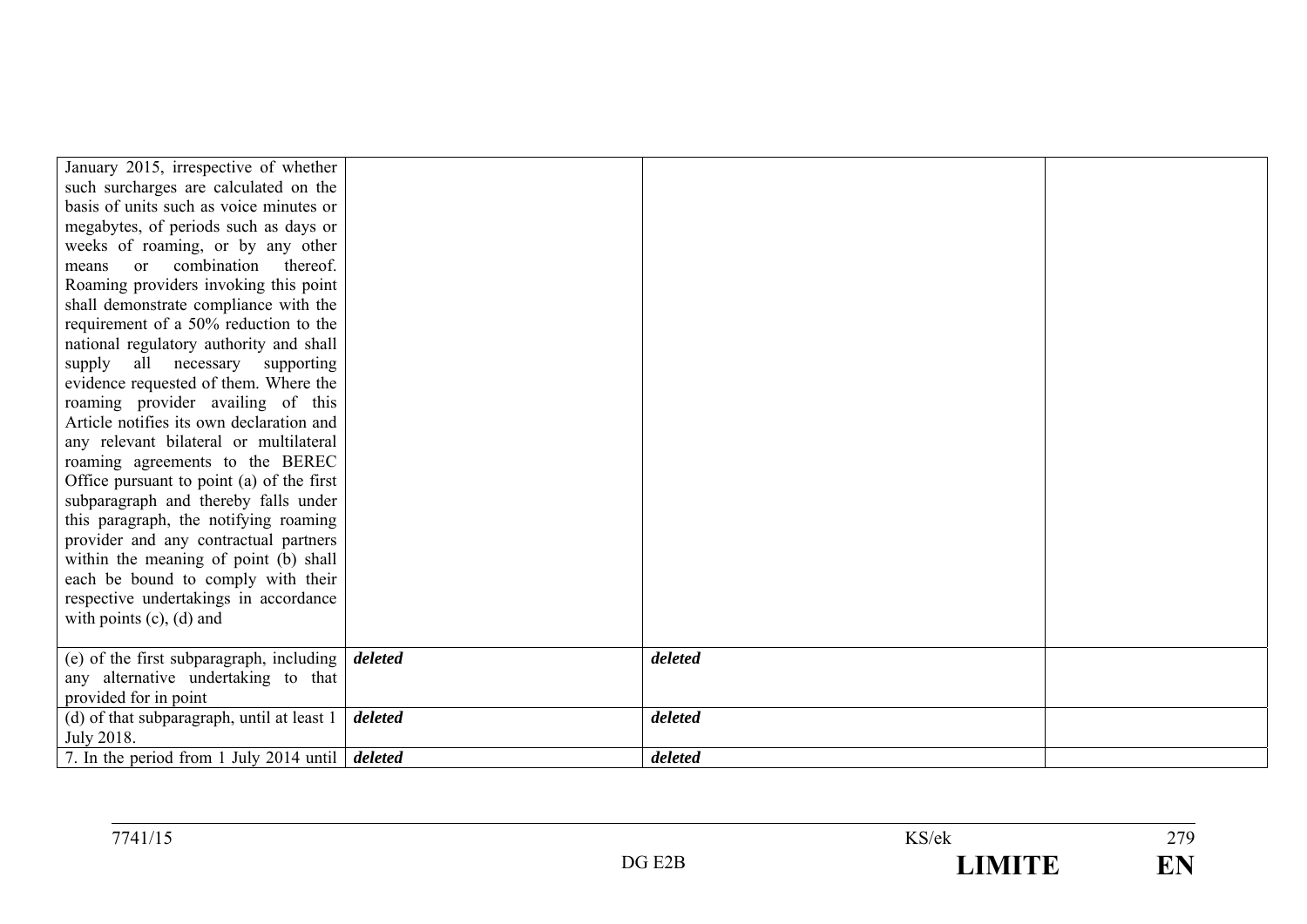| 30 June 2016, this Article shall apply<br>to roaming providers which do not<br>fulfill the conditions set out in<br>paragraph 1, when they respect the<br>following conditions:                                                                                                                                                                                                                                                        |         |         |  |
|----------------------------------------------------------------------------------------------------------------------------------------------------------------------------------------------------------------------------------------------------------------------------------------------------------------------------------------------------------------------------------------------------------------------------------------|---------|---------|--|
| (a) the roaming provider notifies its<br>own declarataion and any relevant<br>bilateral or multilateral roaming<br>agreements to the BEREC Office in<br>accordance with paragraph 5, making<br>specific reference to this paragraph;                                                                                                                                                                                                   | deleted | deleted |  |
| (b) the roaming provider ensures,<br>whether through its own networks or<br>by virtue of bilateral or multilateral<br>roaming agreements with other<br>roaming providers, that the conditions<br>of paragraph $1(a)$ are complied with in<br>at least 10 Member States representing<br>30% of the population of the Union, at<br>the latest as from 1 July 2014, or as<br>from the<br>date of notification,<br>whichever is the later; | deleted | deleted |  |
| (c) the roaming provider ensures,<br>whether through its own networks or<br>by virtue of bilateral or multilateral<br>roaming agreements<br>with other<br>roaming providers, that the conditions<br>of paragraph $1(a)$ are complied with in                                                                                                                                                                                           | deleted | deleted |  |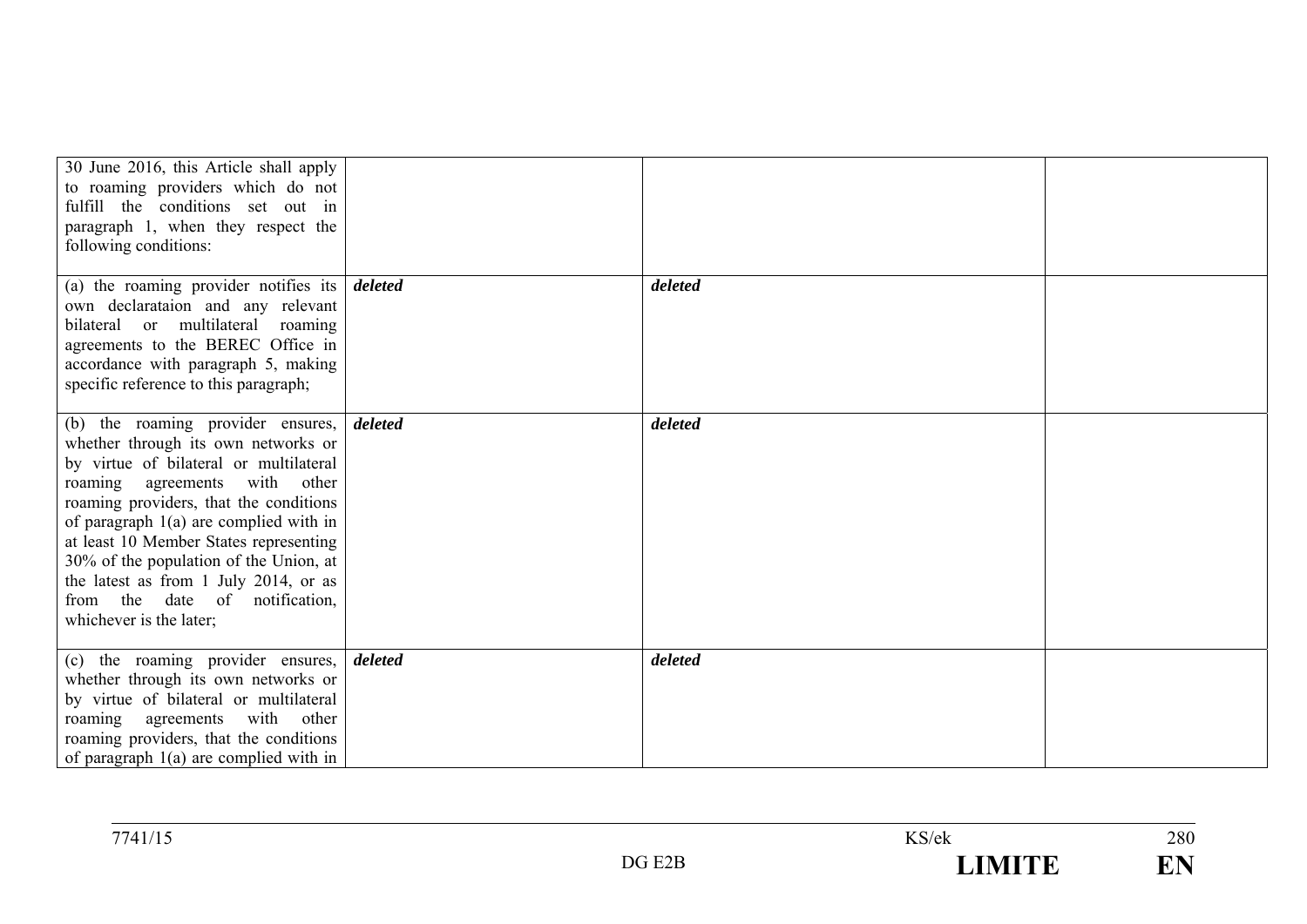| at least 14 Member States representing<br>50% of the population of the Union, at<br>the latest as from 1 July 2015, or as |         |         |  |
|---------------------------------------------------------------------------------------------------------------------------|---------|---------|--|
| from the date of notification,                                                                                            |         |         |  |
| whichever is the later;                                                                                                   |         |         |  |
|                                                                                                                           | deleted | deleted |  |
| (d) the roaming provider ensures,                                                                                         |         |         |  |
| whether through its own networks or                                                                                       |         |         |  |
| by virtue of bilateral or multilateral                                                                                    |         |         |  |
| roaming agreements with other                                                                                             |         |         |  |
| roaming providers, that the conditions                                                                                    |         |         |  |
| of paragraph $1(a)$ are complied with in                                                                                  |         |         |  |
| at least 17 Member States representing                                                                                    |         |         |  |
| 70% of the population of the Union, at                                                                                    |         |         |  |
| the latest as from 1 July 2016. Where a                                                                                   |         |         |  |
| roaming provider availing of this                                                                                         |         |         |  |
| Article notifies its own declaration and                                                                                  |         |         |  |
| any relevant bilateral or multilateral                                                                                    |         |         |  |
| roaming agreements to the BEREC                                                                                           |         |         |  |
| Office pursuant to point (a) of the first                                                                                 |         |         |  |
| subparagraph and thereby falls under                                                                                      |         |         |  |
| this paragraph, the notifying roaming                                                                                     |         |         |  |
| provider and any contractual partners                                                                                     |         |         |  |
| within the meaning of point (b) shall                                                                                     |         |         |  |
| each be bound to comply with their                                                                                        |         |         |  |
| respective undertakings to comply with                                                                                    |         |         |  |
| the conditions of paragraph 1(a), until                                                                                   |         |         |  |
| at least 1 July 2018.                                                                                                     |         |         |  |
|                                                                                                                           |         |         |  |
| 8. Roaming providers shall negotiate in   deleted                                                                         |         | deleted |  |
| good faith the arrangements towards                                                                                       |         |         |  |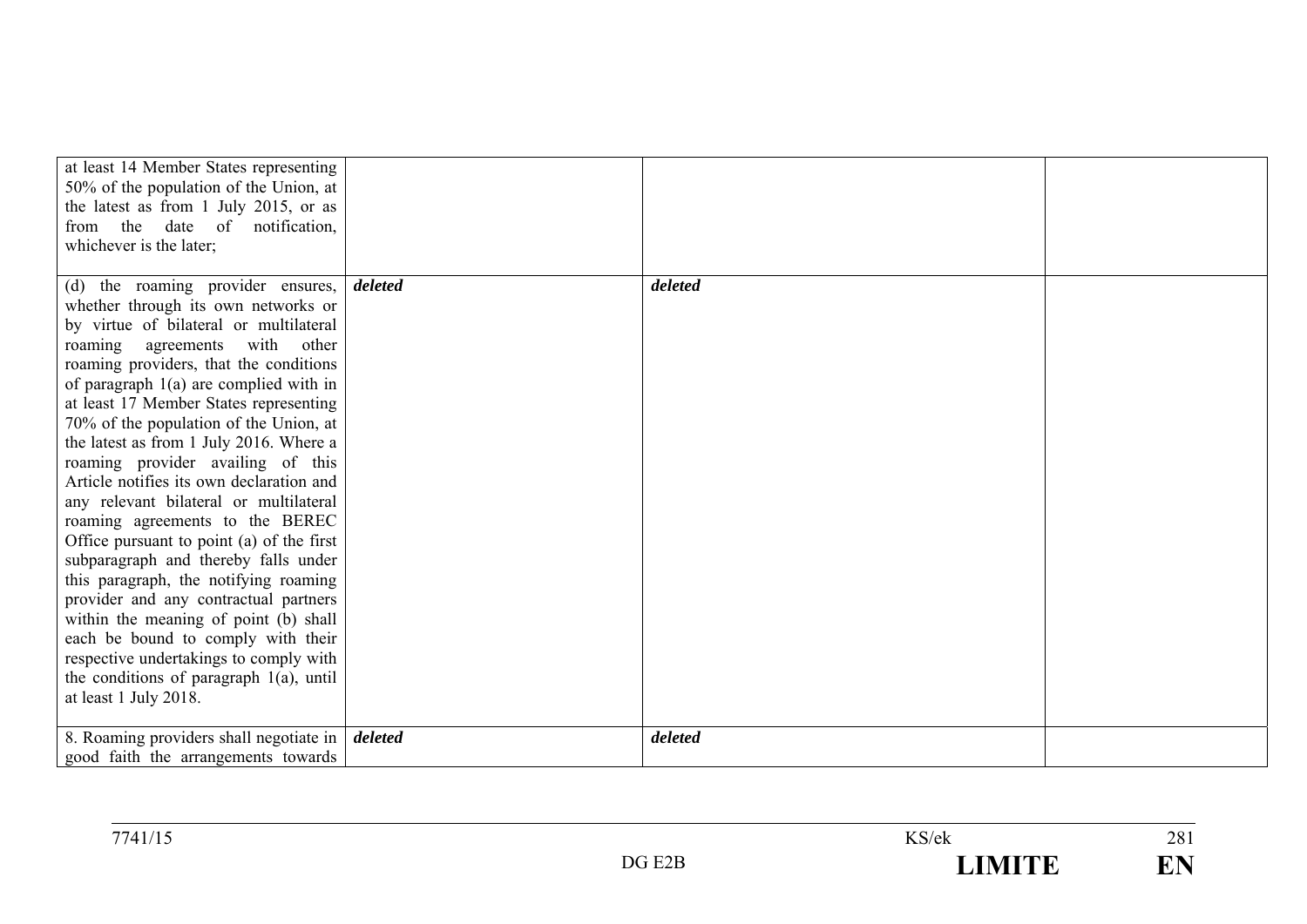| establishing bilateral or multilateral<br>roaming agreements, on fair and<br>reasonable terms having regard to the<br>objective that such agreements with<br>other roaming providers should allow<br>the virtual extension of the home<br>network coverage and the sustainable<br>provision by each of the roaming<br>providers availing of this Article of<br>regulated retail roaming services at the<br>same price level as their respective<br>domestic<br>mobile communications<br>services. |         |         |  |
|---------------------------------------------------------------------------------------------------------------------------------------------------------------------------------------------------------------------------------------------------------------------------------------------------------------------------------------------------------------------------------------------------------------------------------------------------------------------------------------------------|---------|---------|--|
| 9. By way of exception to paragraph 1,                                                                                                                                                                                                                                                                                                                                                                                                                                                            | deleted | deleted |  |
| after 1 July 2016, this Article shall                                                                                                                                                                                                                                                                                                                                                                                                                                                             |         |         |  |
| apply to roaming providers availing of                                                                                                                                                                                                                                                                                                                                                                                                                                                            |         |         |  |
| this Article when those roaming                                                                                                                                                                                                                                                                                                                                                                                                                                                                   |         |         |  |
| providers demonstrate that they have                                                                                                                                                                                                                                                                                                                                                                                                                                                              |         |         |  |
| sought in good faith to establish or                                                                                                                                                                                                                                                                                                                                                                                                                                                              |         |         |  |
| extend a bilateral or multilateral                                                                                                                                                                                                                                                                                                                                                                                                                                                                |         |         |  |
| roaming agreements on the basis of fair                                                                                                                                                                                                                                                                                                                                                                                                                                                           |         |         |  |
| and reasonable terms in all Member                                                                                                                                                                                                                                                                                                                                                                                                                                                                |         |         |  |
| States where they do not yet fulfill the                                                                                                                                                                                                                                                                                                                                                                                                                                                          |         |         |  |
| requirements of 1 and have been                                                                                                                                                                                                                                                                                                                                                                                                                                                                   |         |         |  |
| unable to secure any bilateral or                                                                                                                                                                                                                                                                                                                                                                                                                                                                 |         |         |  |
| multilateral roaming agreement with a                                                                                                                                                                                                                                                                                                                                                                                                                                                             |         |         |  |
| roaming provider in one or more                                                                                                                                                                                                                                                                                                                                                                                                                                                                   |         |         |  |
| Member States, provided they comply                                                                                                                                                                                                                                                                                                                                                                                                                                                               |         |         |  |
| with the minimum coverage referred to                                                                                                                                                                                                                                                                                                                                                                                                                                                             |         |         |  |
| in paragraph 6(b) and with all other                                                                                                                                                                                                                                                                                                                                                                                                                                                              |         |         |  |

| 7741/15<br>41/13 |                             | KS/ek | 282                   |
|------------------|-----------------------------|-------|-----------------------|
|                  | $\Gamma$<br>$\mathrm{DG}$ . |       | $\blacksquare$<br>┻┹┻ |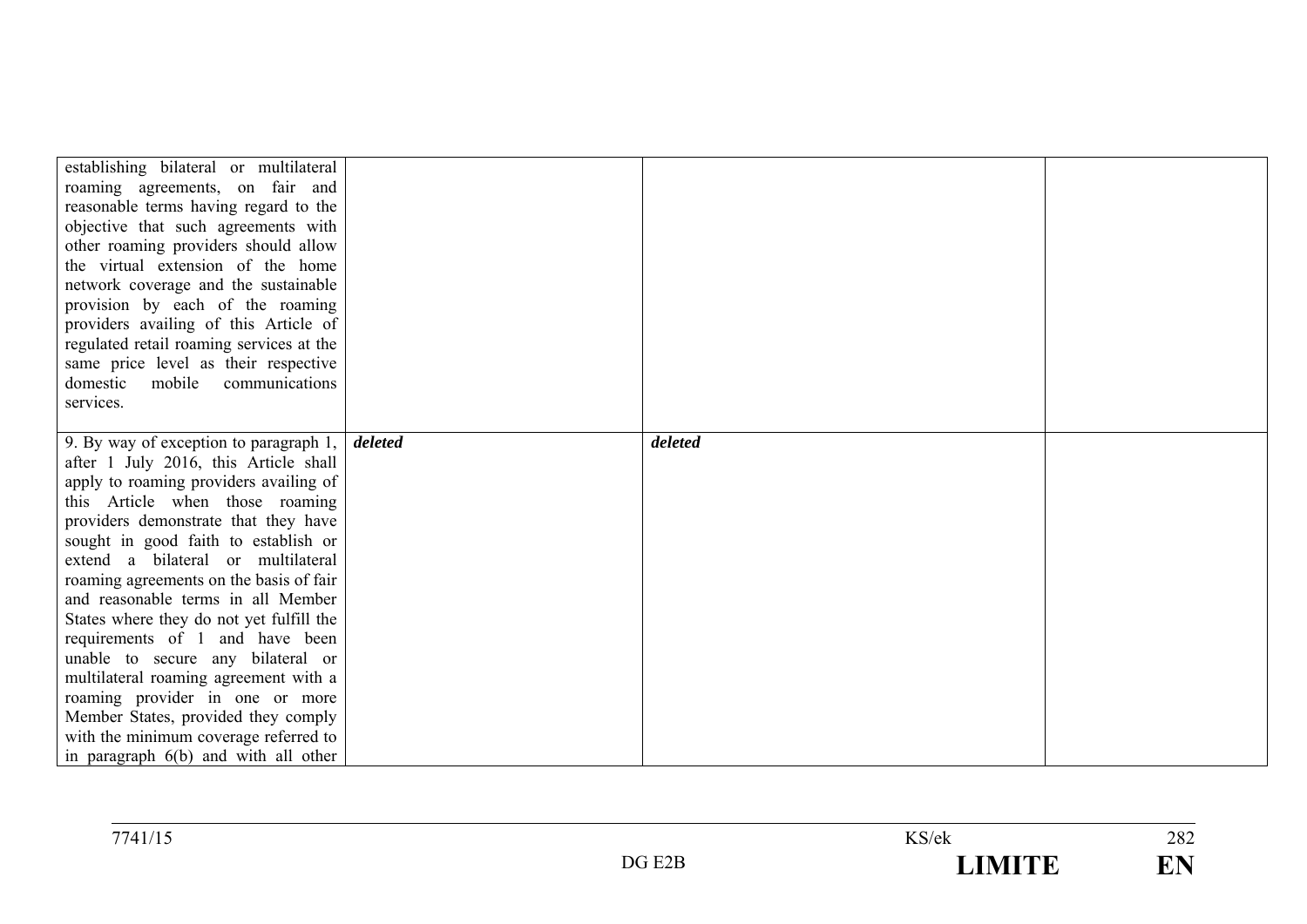| relevant provisions of this Article. In<br>those cases, roaming providers availing<br>of this Article shall continue to seek to<br>establish reasonable<br>for<br>terms<br>conclusion of a roaming agreement<br>with a roaming provider from any<br>unrepresented Member State.                                                                                                                                                                                                                                       |                                            |         |  |
|-----------------------------------------------------------------------------------------------------------------------------------------------------------------------------------------------------------------------------------------------------------------------------------------------------------------------------------------------------------------------------------------------------------------------------------------------------------------------------------------------------------------------|--------------------------------------------|---------|--|
| 10. Where an alternative roaming<br>provider has already been granted<br>access to a domestic provider's<br>customers pursuant to Article $4(1)$ and<br>has already made the necessary<br>investments to serve those customers.<br>Article $4(7)$ shall not apply to such a<br>domestic provider during a transitional<br>period of three years. The transitional<br>period is without prejudice to the need<br>to respect any longer contractual period<br>agreed with the alternative roaming<br>provider. EN 65 EN | deleted                                    | deleted |  |
| 11. This Article is without prejudice to $\vert$<br>the application of Union competition<br>rules to bilateral and multilateral<br>roaming agreements.                                                                                                                                                                                                                                                                                                                                                                | deleted                                    | deleted |  |
|                                                                                                                                                                                                                                                                                                                                                                                                                                                                                                                       | (4a) The following articles are inserted:  |         |  |
|                                                                                                                                                                                                                                                                                                                                                                                                                                                                                                                       | 'Article 6a                                |         |  |
|                                                                                                                                                                                                                                                                                                                                                                                                                                                                                                                       | <b>Abolition of retail roaming charges</b> |         |  |
|                                                                                                                                                                                                                                                                                                                                                                                                                                                                                                                       | With effect from 15 December 2015,         |         |  |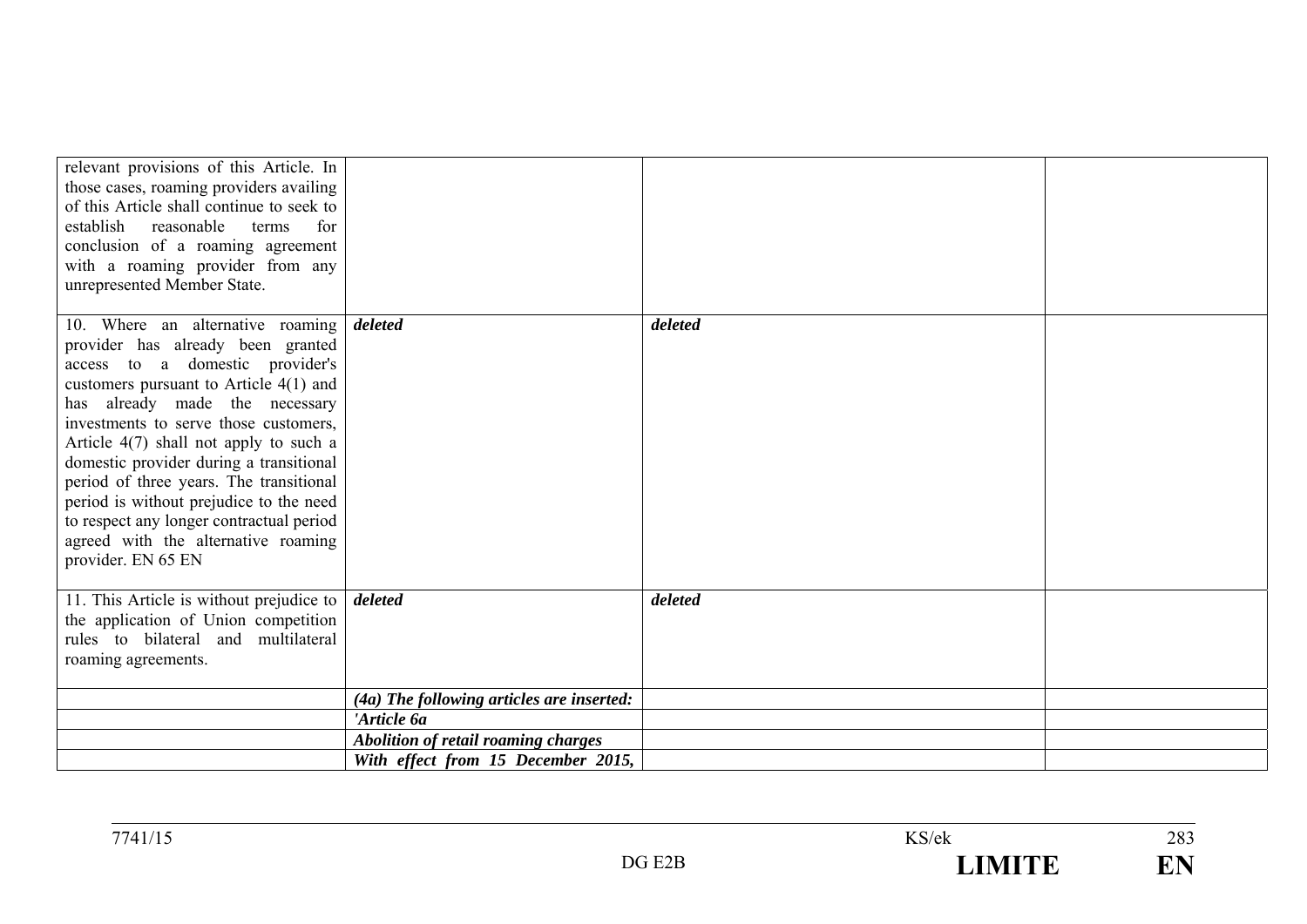| roaming providers shall not levy any       |  |
|--------------------------------------------|--|
| surcharge in comparison to the charges     |  |
| for mobile communications services at      |  |
| domestic level on roaming customers in     |  |
| any Member States for any regulated        |  |
| roaming call made or received, for any     |  |
| regulated roaming SMS/MMS message          |  |
| sent and for any regulated data            |  |
| roaming services used, nor any general     |  |
| charge to enable the terminal              |  |
| equipment or service to be used abroad.    |  |
| Article 6b                                 |  |
| Fair usage                                 |  |
| 1. By way of derogation from article 6a,   |  |
| and to prevent anomalous or abusive        |  |
| usage of retail roaming services,          |  |
| roaming providers may apply a 'fair        |  |
| use clause' to the consumption of          |  |
| regulated retail roaming services          |  |
| provided at the applicable domestic        |  |
| price level, by reference to fair use      |  |
| criteria. These criteria shall be applied  |  |
| in such a way that consumers are in a      |  |
| position to confidently replicate the      |  |
| typical domestic consumption pattern       |  |
| associated with their respective           |  |
| retail packages while<br>domestic          |  |
| periodically travelling within the         |  |
| Union.                                     |  |
| 2. In accordance with Article 20 of        |  |
| <b>Directive</b><br>2002/22/EC,<br>roaming |  |
|                                            |  |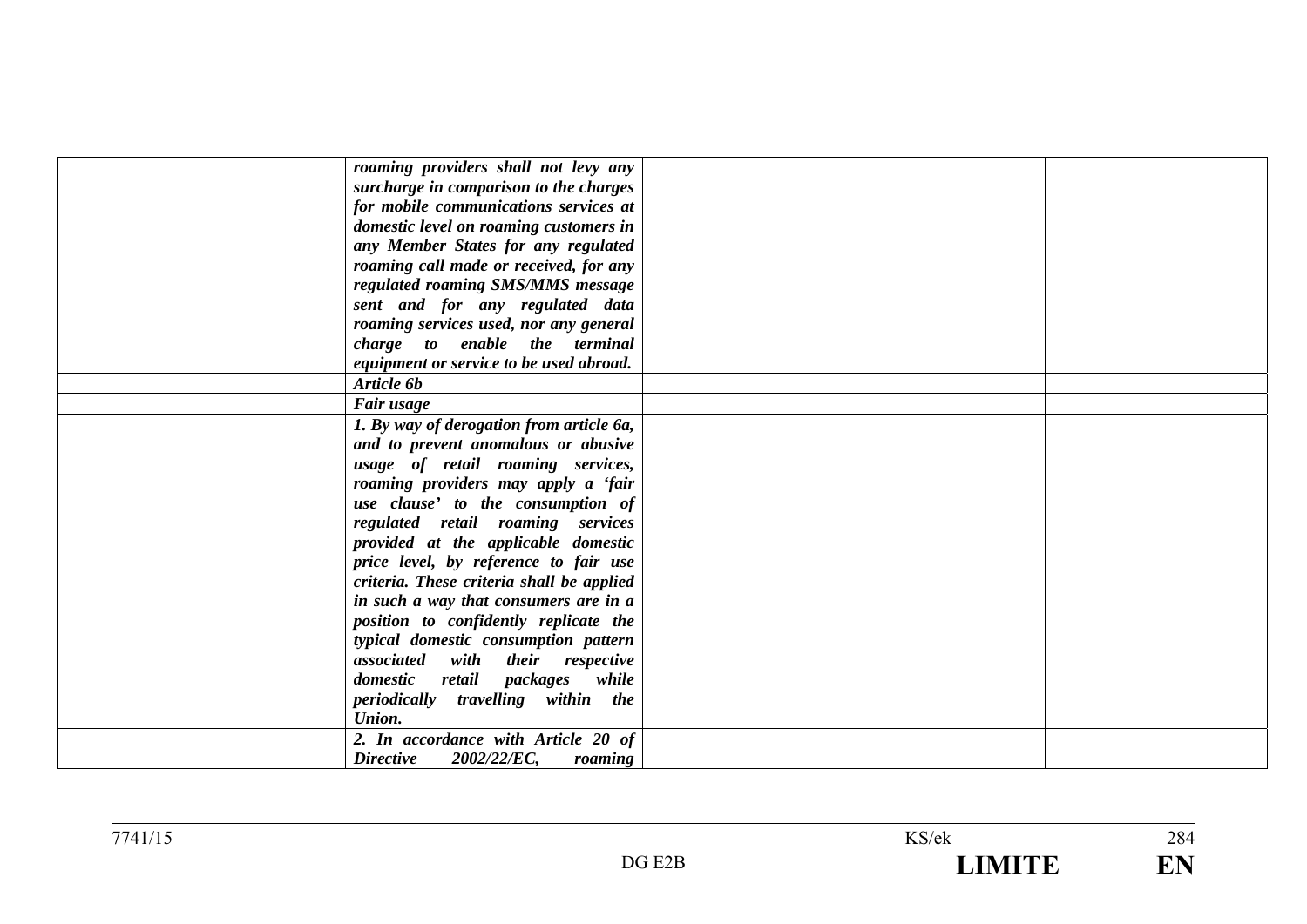| providers shall publish and include in     |  |
|--------------------------------------------|--|
| their contracts detailed quantified        |  |
| information on how any fair use            |  |
| criteria are applied, by reference to the  |  |
| main pricing, volume or other              |  |
| parameters of the retail package in        |  |
| question.                                  |  |
| 3. By 31 December 2014, BEREC shall,       |  |
| after consulting stakeholders and in       |  |
| close cooperation with the Commission,     |  |
| lay down general guidelines for the        |  |
| application of fair use criteria in retail |  |
| contracts provided by roaming              |  |
| providers. BEREC shall have regard in      |  |
| particular to the evolution of pricing     |  |
| and consumption patterns in the            |  |
| Member States, to the degree of            |  |
| convergence of domestic price levels       |  |
| across the Union, to any observable        |  |
| effect of roaming at domestic service      |  |
| rates on the evolution of such rates,      |  |
| and to the evolution of effective          |  |
| roaming<br>wholesale<br>rates<br>for       |  |
| unbalanced traffic between roaming         |  |
| providers. In addition, BEREC's            |  |
| guidelines may also have regard to         |  |
| relevant objective variations between      |  |
| Member States or between roaming           |  |
| providers in respect of factors such as    |  |
| domestic price levels, typical volumes     |  |
| included in retail packages or the         |  |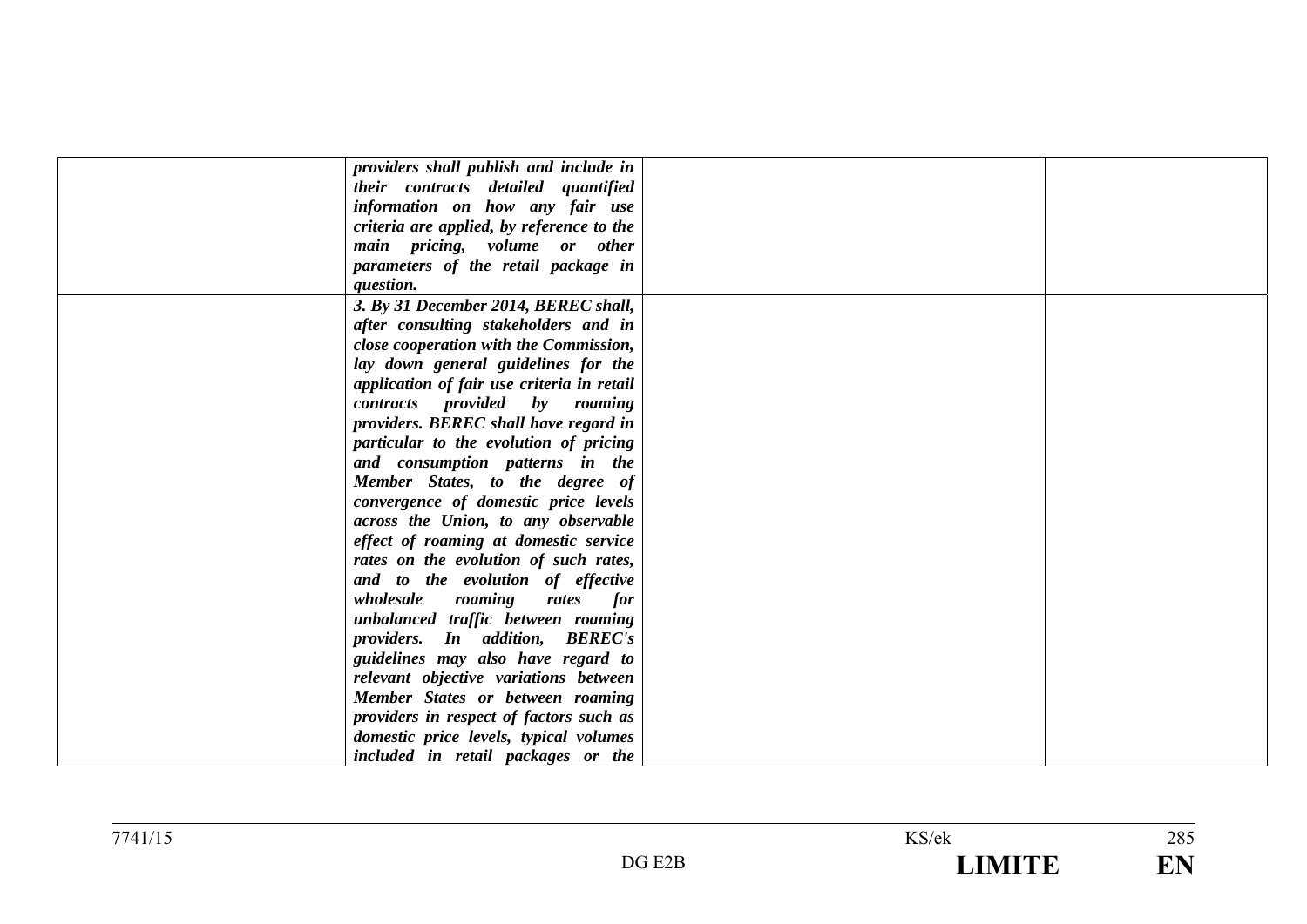|                                  | average period during which customers      |                                                           |  |
|----------------------------------|--------------------------------------------|-----------------------------------------------------------|--|
|                                  | travel within the Union.                   |                                                           |  |
|                                  | 4. In order to ensure consistent and       |                                                           |  |
|                                  | simultaneous implementation across         |                                                           |  |
|                                  | the Union of the application of the fair   |                                                           |  |
|                                  | use criteria, the Commission shall, by     |                                                           |  |
|                                  | means of implementing acts and based       |                                                           |  |
|                                  | on the BEREC guidelines referred on        |                                                           |  |
|                                  | paragraph 3, adopt, by 30 June 2015,       |                                                           |  |
|                                  | detailed rules on the application of fair  |                                                           |  |
|                                  | use criteria.                              |                                                           |  |
|                                  | 5. The competent national regulatory       |                                                           |  |
|                                  | authority shall strictly monitor and       |                                                           |  |
|                                  | supervise the application of fair use      |                                                           |  |
|                                  | criteria as defined by the Commission      |                                                           |  |
|                                  | <i>implementing</i> act referred<br>on     |                                                           |  |
|                                  | paragraph 4, taking utmost account of      |                                                           |  |
|                                  | the BEREC general guidelines, of           |                                                           |  |
|                                  | relevant objective factors specific to its |                                                           |  |
|                                  | Member State and of relevant objective     |                                                           |  |
|                                  | variations between roaming providers,      |                                                           |  |
|                                  | and shall ensure that unreasonable         |                                                           |  |
|                                  |                                            |                                                           |  |
|                                  | terms are not applied.                     |                                                           |  |
|                                  | 6. The retail charges for euro tariff      |                                                           |  |
|                                  | services established by articles 8, 10     |                                                           |  |
|                                  | and 13 of this Regulation apply for        |                                                           |  |
|                                  | regulated roaming services in excess of    |                                                           |  |
|                                  | any fair usage limit applied in            |                                                           |  |
|                                  | accordance with article 6b.'               |                                                           |  |
| (5) In Article 8, paragraph 2 is | [no change]                                | (5) In Articles 8, paragraph $2$ is amended 10 and 13 are |  |
| amended as follows:              |                                            | <i>deleted and replaced as follows:</i>                   |  |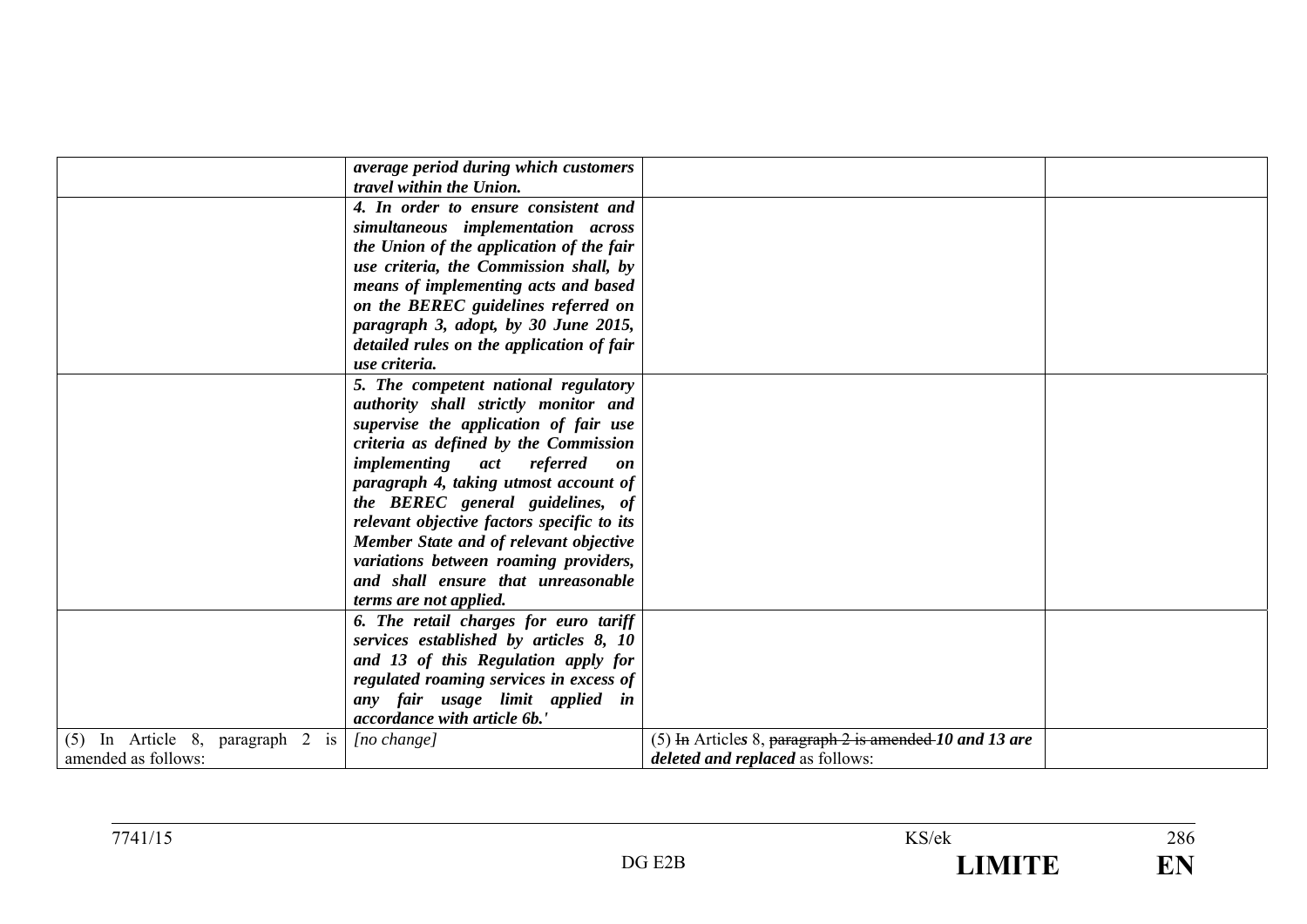| Article 6a                                             |  |
|--------------------------------------------------------|--|
| <b>Retail roaming charges</b>                          |  |
| 1. Roaming providers shall include in all tariff plans |  |
| containing regulated roaming services a basic          |  |
| roaming allowance referred to in Article $6b(1)$ . For |  |
| consumption within the basic allowance, roaming        |  |
| providers may not levy any surcharge in comparison     |  |
| to the domestic retail price for mobile communications |  |
| services on roaming customers in any Member State      |  |
| for any regulated roaming call made or received, for   |  |
| any regulated roaming SMS/MMS message sent and         |  |
| for any regulated data roaming services used, nor any  |  |
| general charge to enable the terminal equipment or     |  |
| service to be used abroad.                             |  |
|                                                        |  |
| 2. Without prejudice to the third subparagraph, if     |  |
| roaming providers apply a surcharge for the            |  |
| consumption of regulated roaming services in excess    |  |
| of the basic roaming allowance, it shall meet the      |  |
| following requirements:                                |  |
|                                                        |  |
| (a)the surcharge applied for regulated roaming calls   |  |
| made, regulated roaming SMS messages sent and          |  |
| regulated data roaming services shall not exceed the   |  |
| maximum wholesale charges provided for in Articles     |  |
| $7(2)$ , $9(1)$ and $12(1)$ , respectively.            |  |
|                                                        |  |
| (b)the surcharge applied for regulated roaming calls   |  |
| received shall not exceed the weighted average of      |  |
| maximum mobile termination rates across the Union      |  |
| set out in accordance with paragraph 3.                |  |
|                                                        |  |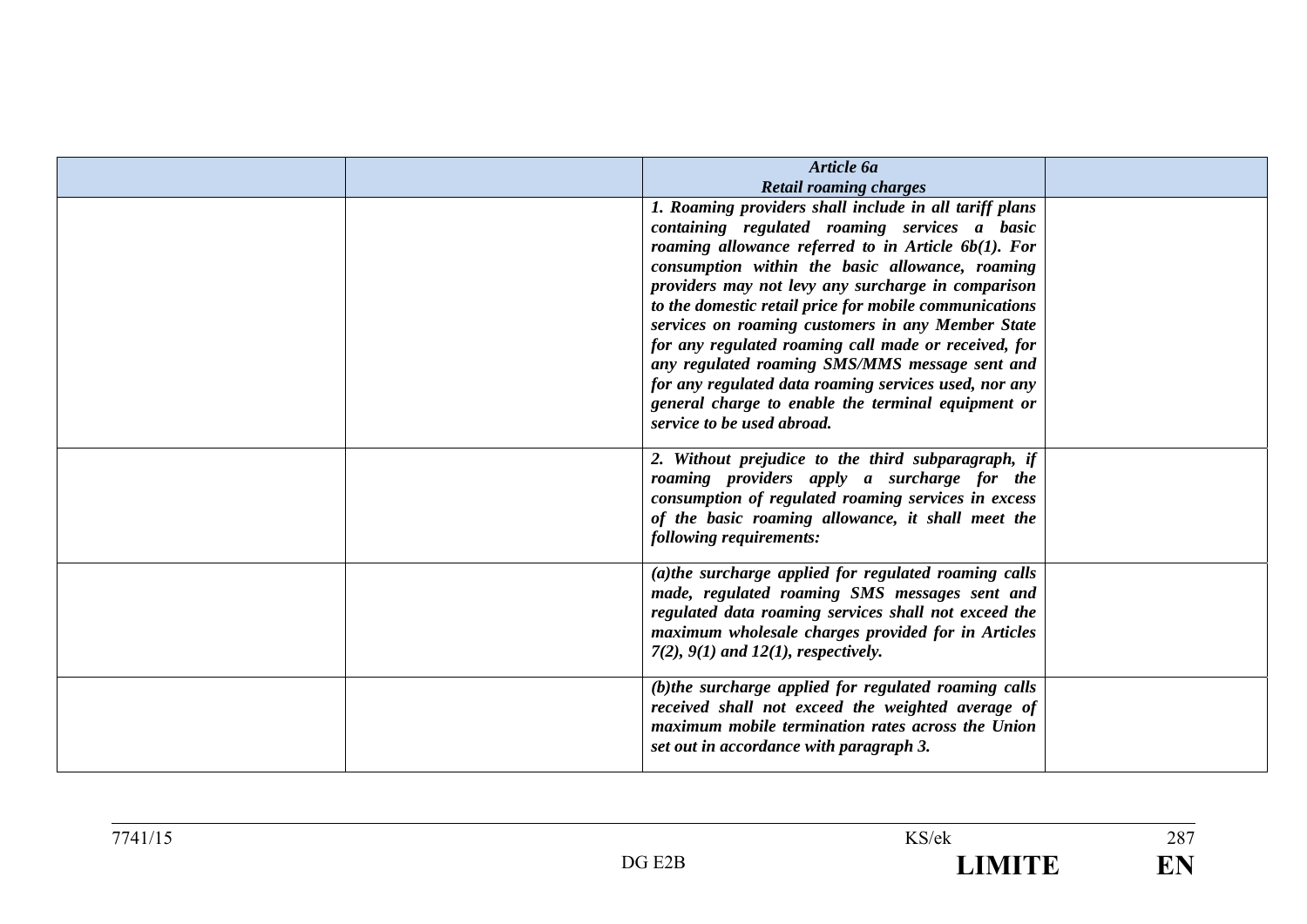|  | Roaming providers may implement usage policies<br>necessary to prevent anomalous or abusive usage of<br>calls received.                                                                                                                                                                                                                                                                                                                                                                                                                                                                                    |  |
|--|------------------------------------------------------------------------------------------------------------------------------------------------------------------------------------------------------------------------------------------------------------------------------------------------------------------------------------------------------------------------------------------------------------------------------------------------------------------------------------------------------------------------------------------------------------------------------------------------------------|--|
|  | Roaming providers shall not apply any surcharge to a<br>regulated roaming SMS message received or to a<br>roaming voicemail message received. This shall be<br>without prejudice to other applicable charges such as<br>those for listening to such messages.                                                                                                                                                                                                                                                                                                                                              |  |
|  | Roaming providers shall charge roaming calls made<br>and received on a per second basis. Roaming<br>providers may apply an initial minimum charging<br>period not exceeding 30 seconds to calls made.<br>Roaming providers shall charge its customers for the<br>provision of regulated data roaming services on a per-<br>kilobyte basis, except for Multimedia Messaging<br>Service (MMS) messages which may be charged on a<br>per-unit basis.                                                                                                                                                          |  |
|  | This paragraph shall not preclude offers which<br>provide roaming customers, for a per diem or any<br>other fixed periodic charge, a certain volume<br>allowance consistent with ordinary domestic usage<br>and typical travel periods provided that the amount of<br>the consumption of the full amount of the volume<br>included in the offer leads to a unit price per regulated<br>roaming calls made, calls received, SMS messages<br>sent and data roaming services which does not exceed<br>the respective domestic retail price and the maximum<br>surcharge as set out in the first subparagraph. |  |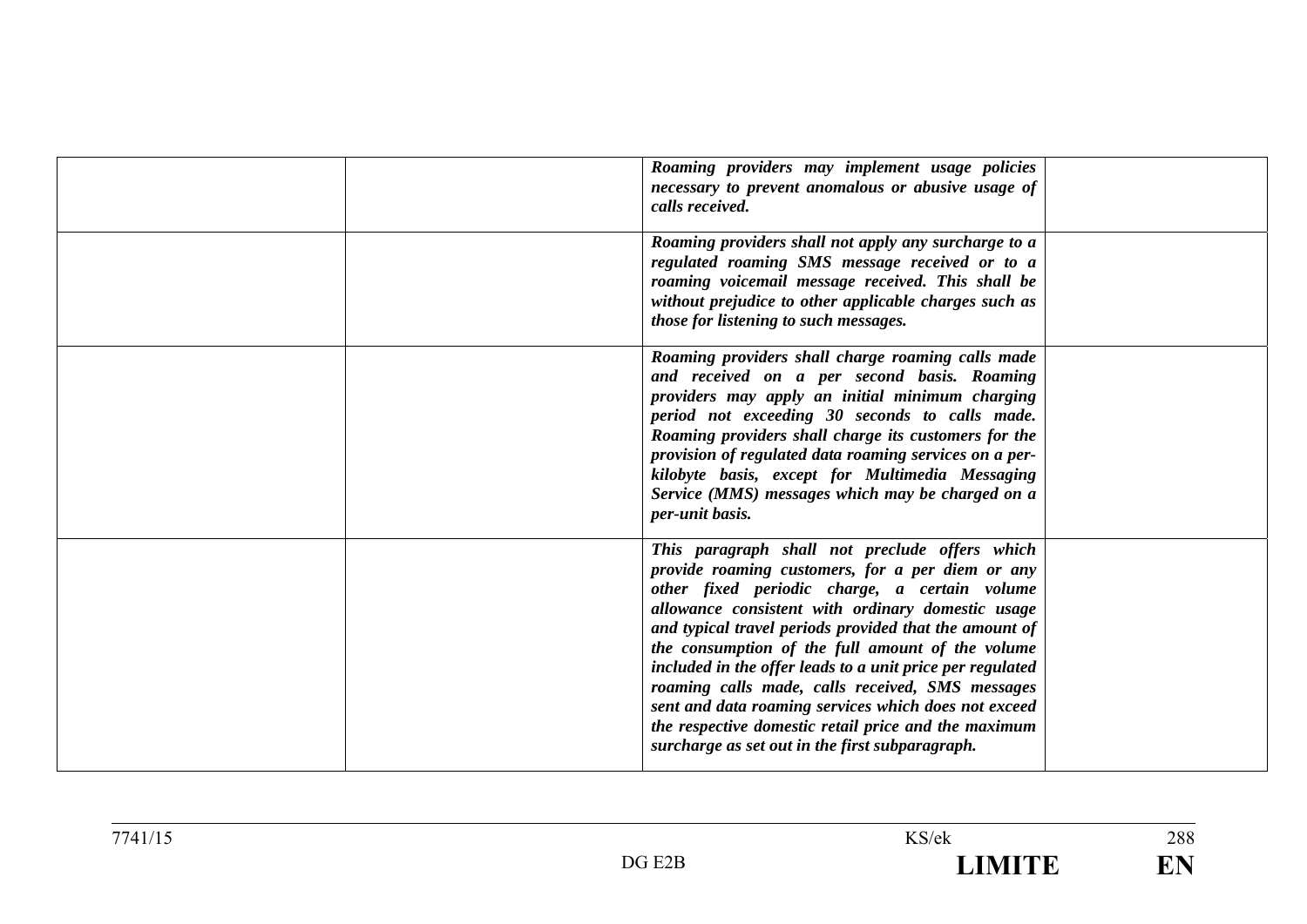| 3. By 1 January 2016, BEREC shall set out the<br>weighted average of maximum mobile termination<br>rates referred to in point (b) of paragraph 2 on the<br>basis of (i) the maximum level of mobile termination<br>rates imposed in the market for wholesale voice call<br>termination on individual mobile networks by the<br>national regulatory authorities in accordance with<br>Articles 7 and 16 of the Framework Directive and<br>Article 13 of Directive 2002/19/EC, and (ii) total<br>number of subscribers in Member States. At the<br>request from BEREC, national regulatory authorities<br>shall communicate to BEREC the information<br>referred to in (ii). BEREC shall review the average of<br>maximum mobile termination rates set out in |  |
|-------------------------------------------------------------------------------------------------------------------------------------------------------------------------------------------------------------------------------------------------------------------------------------------------------------------------------------------------------------------------------------------------------------------------------------------------------------------------------------------------------------------------------------------------------------------------------------------------------------------------------------------------------------------------------------------------------------------------------------------------------------|--|
| accordance with this Article every year from the date                                                                                                                                                                                                                                                                                                                                                                                                                                                                                                                                                                                                                                                                                                       |  |
| of application of this Regulation.                                                                                                                                                                                                                                                                                                                                                                                                                                                                                                                                                                                                                                                                                                                          |  |
| Decisions taken by the Board of Regulators of<br><b>BEREC</b> for the purposes of this paragraph may be<br>subject of proceedings before the Court of Justice of<br>the European Union.                                                                                                                                                                                                                                                                                                                                                                                                                                                                                                                                                                     |  |
| 4. Roaming providers may offer and roaming<br>customers may deliberately choose a roaming tariff<br>other than the one set out in paragraphs 1 and 2, by<br>virtue of which roaming customers benefit from a<br>different tariff for regulated roaming service than they<br>would have been accorded in the absence of such a<br>choice. The roaming provider shall remind those<br>roaming customers of the nature of the roaming<br>advantages which would thereby be lost.                                                                                                                                                                                                                                                                               |  |
| Without prejudice to the previous subparagraph,                                                                                                                                                                                                                                                                                                                                                                                                                                                                                                                                                                                                                                                                                                             |  |

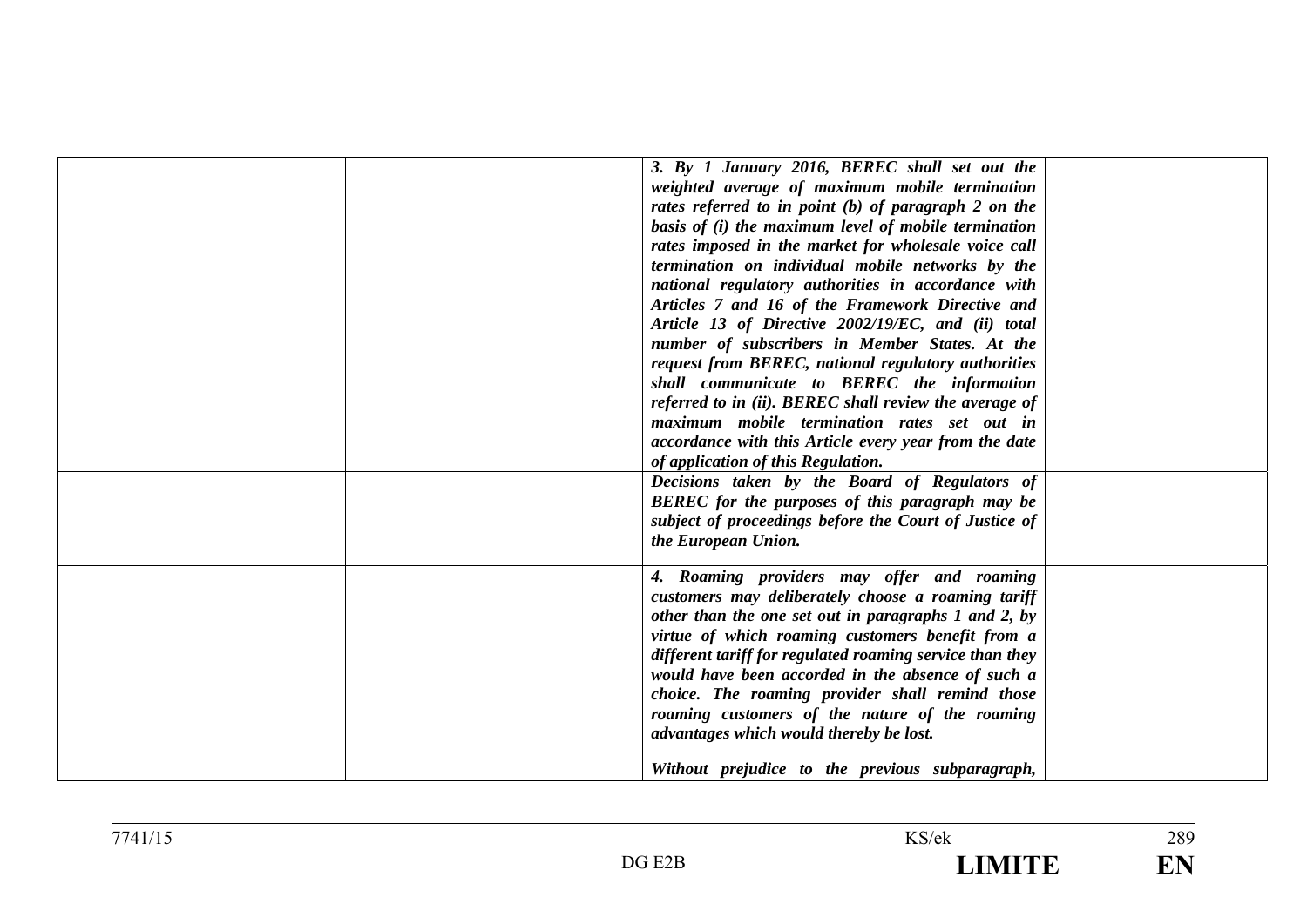| roaming providers shall apply the tariff set out in     |                                 |
|---------------------------------------------------------|---------------------------------|
| paragraphs 1 and 2 to all existing and new roaming      |                                 |
| customers automatically.                                |                                 |
| When roaming customers deliberately choose to           |                                 |
| switch from or back to the tariff set out in paragraphs |                                 |
| 1 and 2, any switch shall be made within one working    |                                 |
| day of receipt of the request and shall be free of      |                                 |
| charge. Roaming providers may delay a switch until      |                                 |
| the previous roaming tariff has been effective for a    |                                 |
| minimum specified period not exceeding two months.      |                                 |
|                                                         | 5. Roaming providers shall      |
|                                                         | ensure that a contract which    |
|                                                         | includes<br>type of<br>any      |
|                                                         | regulated retail roaming        |
|                                                         | service shall specify the       |
|                                                         | main characteristics of that    |
|                                                         | regulated retail roaming        |
|                                                         | service provided, including     |
|                                                         | <i>in particular:</i>           |
|                                                         | (a) the specific tariff plan or |
|                                                         | tariff plans and, for each      |
|                                                         | such tariff plan, the types of  |
|                                                         | services offered, including     |
|                                                         | volumes<br>the<br>of            |
|                                                         | communications;                 |
|                                                         | (b)<br>restrictions,<br>any     |
|                                                         | including the basic roaming     |
|                                                         | allowance, imposed on the       |
|                                                         | consumption of regulated        |
|                                                         | retail<br>roaming<br>services   |
|                                                         | provided at the applicable      |

 $\frac{1}{290}$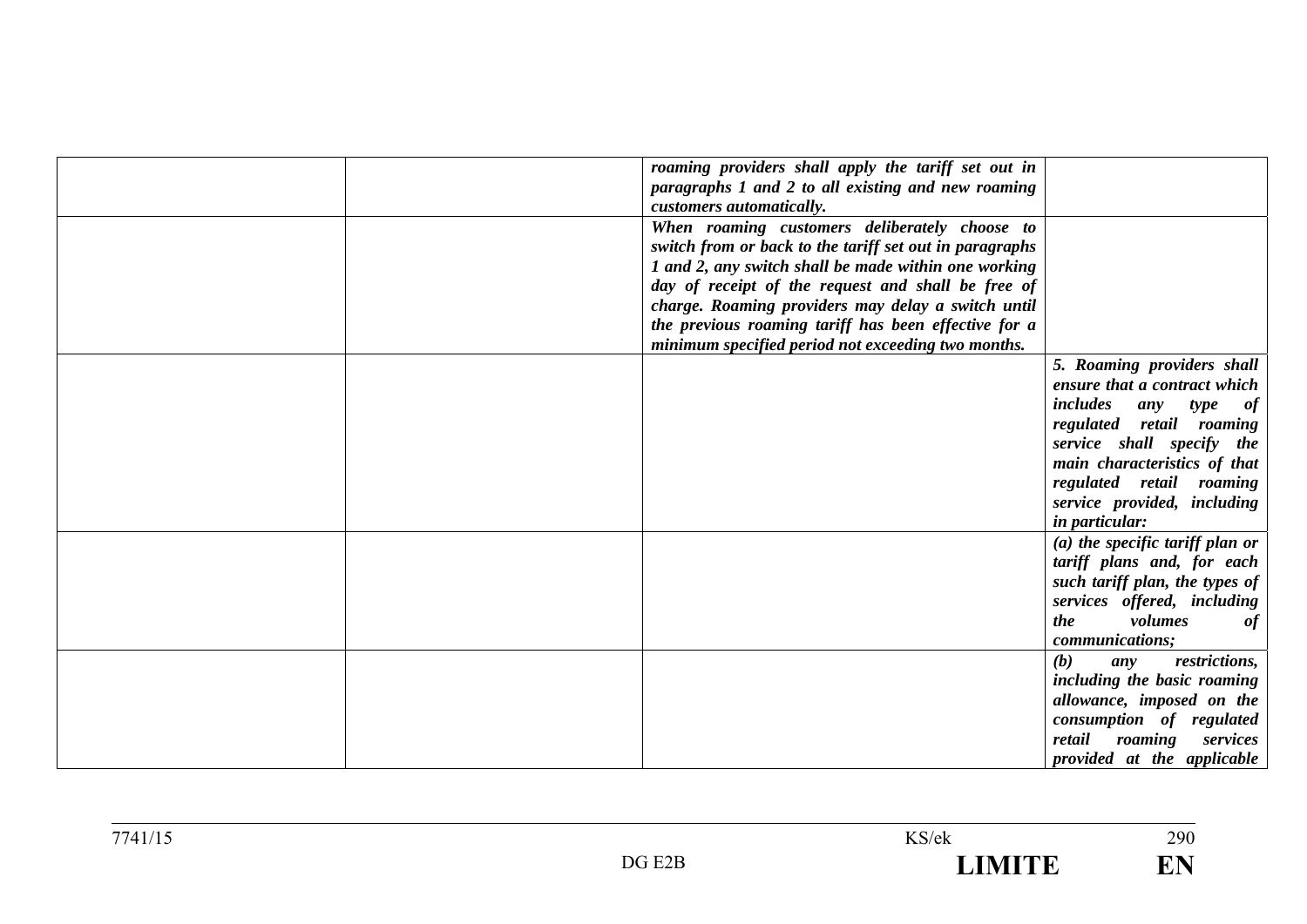|  |                                                                | domestic price level. The                                |
|--|----------------------------------------------------------------|----------------------------------------------------------|
|  |                                                                | information on the<br><b>basic</b>                       |
|  |                                                                | roaming allowance<br>shall                               |
|  |                                                                | include the volume of the                                |
|  |                                                                | allowance<br>and<br>the                                  |
|  |                                                                | availability in the number of                            |
|  |                                                                | days, and the charges which                              |
|  |                                                                | apply in excess of the basic                             |
|  |                                                                | roaming allowance within                                 |
|  |                                                                | the EU (in the currency of                               |
|  |                                                                | the home bill provided by the                            |
|  |                                                                | customer's<br>domestic                                   |
|  |                                                                | provider).                                               |
|  |                                                                | Roaming providers shall                                  |
|  |                                                                | publish<br>information<br>the                            |
|  |                                                                | referred<br>$\boldsymbol{to}$<br>$\mathbf{i}$ n<br>first |
|  |                                                                | subparagraph.                                            |
|  | Article 6b                                                     |                                                          |
|  | <b>Basic roaming allowance</b>                                 |                                                          |
|  | 1. The basic roaming allowance shall be available at $ 1.$ The | basic<br>roaming                                         |
|  | minimum for [a] days per calendar year and shall               | allowance shall be available                             |
|  | allow a minimum daily consumption of [b] minutes of            | at minimum for 7 days per                                |
|  | regulated roaming voice calls made, [b] minutes of             | calendar year and shall                                  |
|  | regulated roaming voice calls received, [c] regulated          | allow a minimum<br>daily                                 |
|  | roaming SMS messages sent and [d] megabytes of                 | consumption of 5 minutes of                              |
|  | regulated data roaming services.                               | regulated roaming voice                                  |
|  |                                                                | calls made, 5 minutes of                                 |
|  |                                                                | regulated roaming<br>voice                               |
|  |                                                                | calls received, 5 regulated                              |
|  |                                                                | roaming SMS messages sent                                |
|  |                                                                | 10 megabytes<br>and<br>of                                |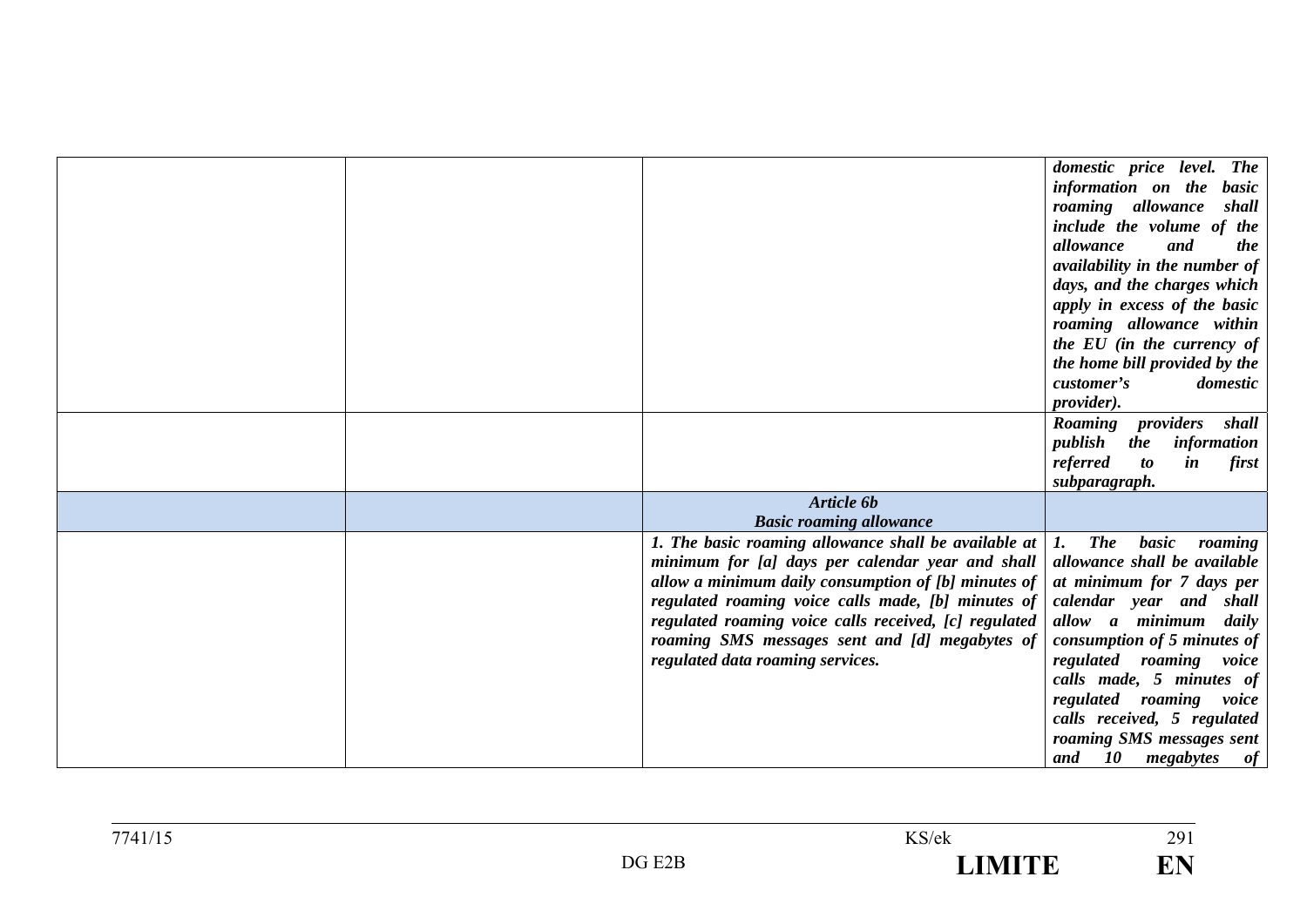|                                                                                                                                                                                                                                                                                                                                                                                                                                                                                                                                                                                                                                                                                                                                                                                                                      |                                                                                                                                                                                                                                                                                                                                                                                                                                                                                                                                                                                                                                                                                                                                                                                                                                                                                                                                           |                                                                                                                                                                                                                  | regulated<br>services. | data | roaming |
|----------------------------------------------------------------------------------------------------------------------------------------------------------------------------------------------------------------------------------------------------------------------------------------------------------------------------------------------------------------------------------------------------------------------------------------------------------------------------------------------------------------------------------------------------------------------------------------------------------------------------------------------------------------------------------------------------------------------------------------------------------------------------------------------------------------------|-------------------------------------------------------------------------------------------------------------------------------------------------------------------------------------------------------------------------------------------------------------------------------------------------------------------------------------------------------------------------------------------------------------------------------------------------------------------------------------------------------------------------------------------------------------------------------------------------------------------------------------------------------------------------------------------------------------------------------------------------------------------------------------------------------------------------------------------------------------------------------------------------------------------------------------------|------------------------------------------------------------------------------------------------------------------------------------------------------------------------------------------------------------------|------------------------|------|---------|
|                                                                                                                                                                                                                                                                                                                                                                                                                                                                                                                                                                                                                                                                                                                                                                                                                      |                                                                                                                                                                                                                                                                                                                                                                                                                                                                                                                                                                                                                                                                                                                                                                                                                                                                                                                                           | 2. Roaming providers shall publish and include in<br>their contracts detailed quantified information on how<br>the basic roaming allowance is applied, by reference<br>to its main pricing or volume parameters. |                        |      |         |
| first<br>$(a)$ the<br>subparagraph<br>is<br>replaced by the following:                                                                                                                                                                                                                                                                                                                                                                                                                                                                                                                                                                                                                                                                                                                                               | (a) the first subparagraph is replaced by<br>the following                                                                                                                                                                                                                                                                                                                                                                                                                                                                                                                                                                                                                                                                                                                                                                                                                                                                                | deleted                                                                                                                                                                                                          |                        |      |         |
| '2. With effect from 1 July 2013, the<br>retail charge (excluding VAT) for a<br>euro-voice tariff which a roaming<br>provider may levy on its roaming<br>customer for the provision of a<br>regulated roaming call may vary for<br>any roaming call but shall not exceed<br>EUR 0,24 per minute for any call made<br>or EUR $0.07$ per minute for any call<br>received. The maximum retail charge<br>for calls made shall decrease to EUR<br>0,19 on 1 July 2014. As of 1 July 2014,<br>roaming providers shall not levy any<br>charge on their roaming customers for<br>calls received, without prejudice to<br>measures taken to prevent anomalous<br>or fraudulent usage. Without prejudice<br>to Article 19 those maximum retail<br>charges for the euro-voice tariff shall<br>remain valid until 30 June 2017.' | '2. With effect from 1 July 2013 2012,<br>the retail charge (excluding VAT) for a<br>euro-voice tariff which a roaming<br>provider may levy on its roaming<br>customer for the provision of a regulated<br>roaming call may vary for any roaming<br>call but shall not exceed EUR $0.24$ 0.29<br>per minute for any call made or EUR<br>$0.07$ 0.08 per minute for any call<br>received. The maximum retail charge for<br>calls made shall decrease to EUR $0.19$<br>$0,24$ on 1 July 20132014. As of and to<br>EUR $0,19$ on 1 July 2014, roaming<br>providers and the maximum retail<br>charge for calls received shall not levy<br>any charge on their roaming customers<br>for calls received, without prejudice to<br>measures taken to prevent anomalous or<br>fraudulent usage. Without prejudice to<br>Article 19 those maximum retail charges<br>for the euro-voice tariff shall remain<br>valid until 30 June 2017. decrease to | deleted                                                                                                                                                                                                          |                        |      |         |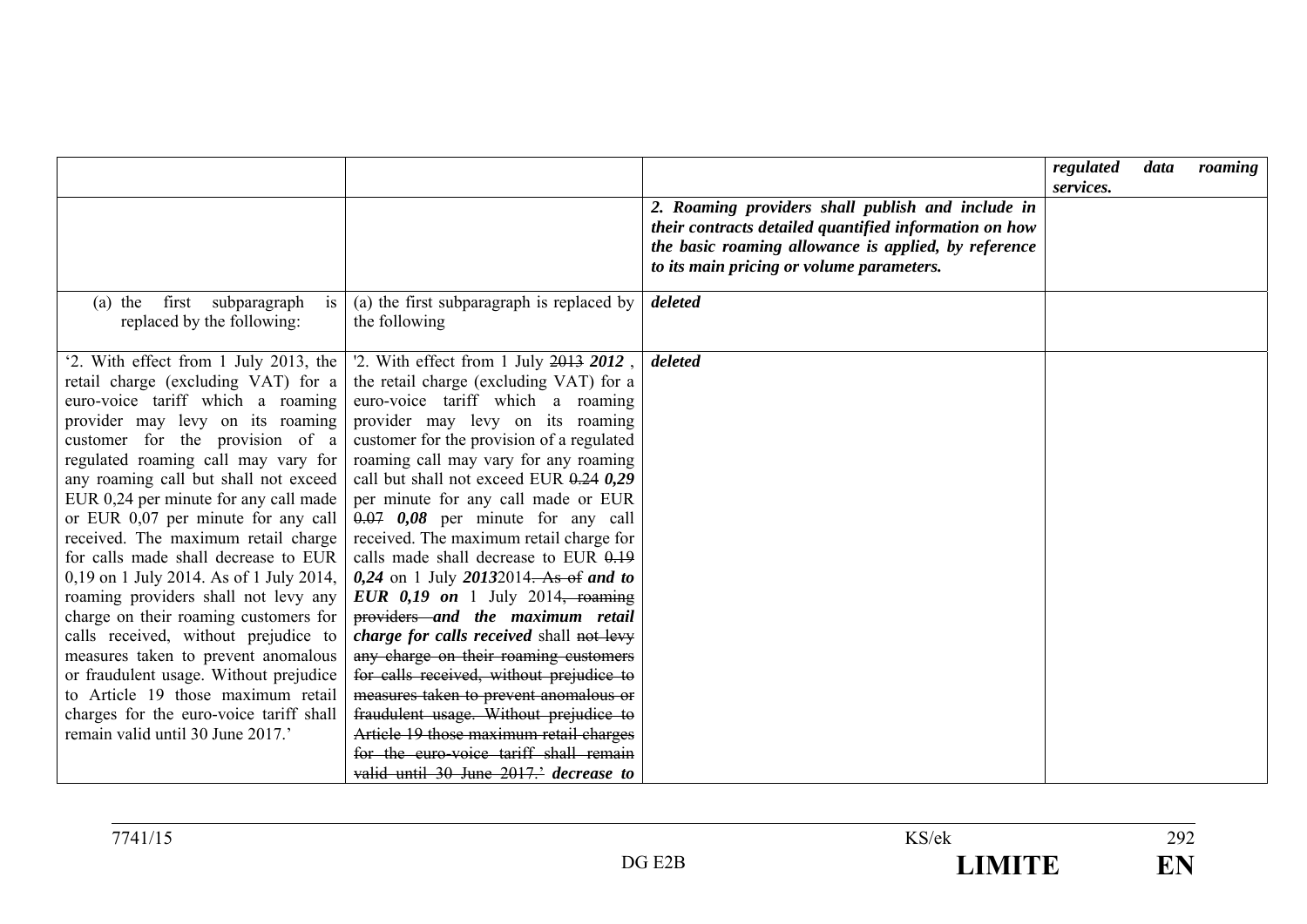|                                                                                                                                                                                                                                                     | EUR $0.07$ on 1 July 2013 and to EUR<br>$0,05$ on 1 July 2014. The maximum<br>charges applicable as of 1 July 2014<br>shall expire 16 December 2015 save for<br>regulated roaming calls in excess of<br>any fair use limit applied in accordance<br>with Article 6b.'                                                                                                                                                                                                                                                                                  |         |  |
|-----------------------------------------------------------------------------------------------------------------------------------------------------------------------------------------------------------------------------------------------------|--------------------------------------------------------------------------------------------------------------------------------------------------------------------------------------------------------------------------------------------------------------------------------------------------------------------------------------------------------------------------------------------------------------------------------------------------------------------------------------------------------------------------------------------------------|---------|--|
| (b) the third subparagraph is replaced<br>by the following:<br>'Every roaming provider shall charge<br>its roaming customers for the provision<br>of any regulated roaming call to which<br>a euro-voice tariff applies on a per-<br>second basis.' | deleted                                                                                                                                                                                                                                                                                                                                                                                                                                                                                                                                                | deleted |  |
|                                                                                                                                                                                                                                                     | $(5a)$ In Article 10, paragraph 2 is<br>replaced by the following:                                                                                                                                                                                                                                                                                                                                                                                                                                                                                     |         |  |
|                                                                                                                                                                                                                                                     | '2. With effect from 1 July 2012, the<br>retail charge (excluding VAT) for a<br>euro-SMS tariff which a roaming<br>provider may levy on its roaming<br>customer for a regulated roaming SMS<br>message sent by that roaming customer<br>may vary for any regulated roaming<br>SMS message but shall not exceed<br>EUR 0,09. That maximum charge shall<br>decrease to EUR 0,08 on 1 July 2013<br>and to EUR 0,06 on 1 July 2014. The<br>maximum charges applicable as of 1<br>July 2014 shall expire 16 December<br>2015 save for regulated roaming SMS |         |  |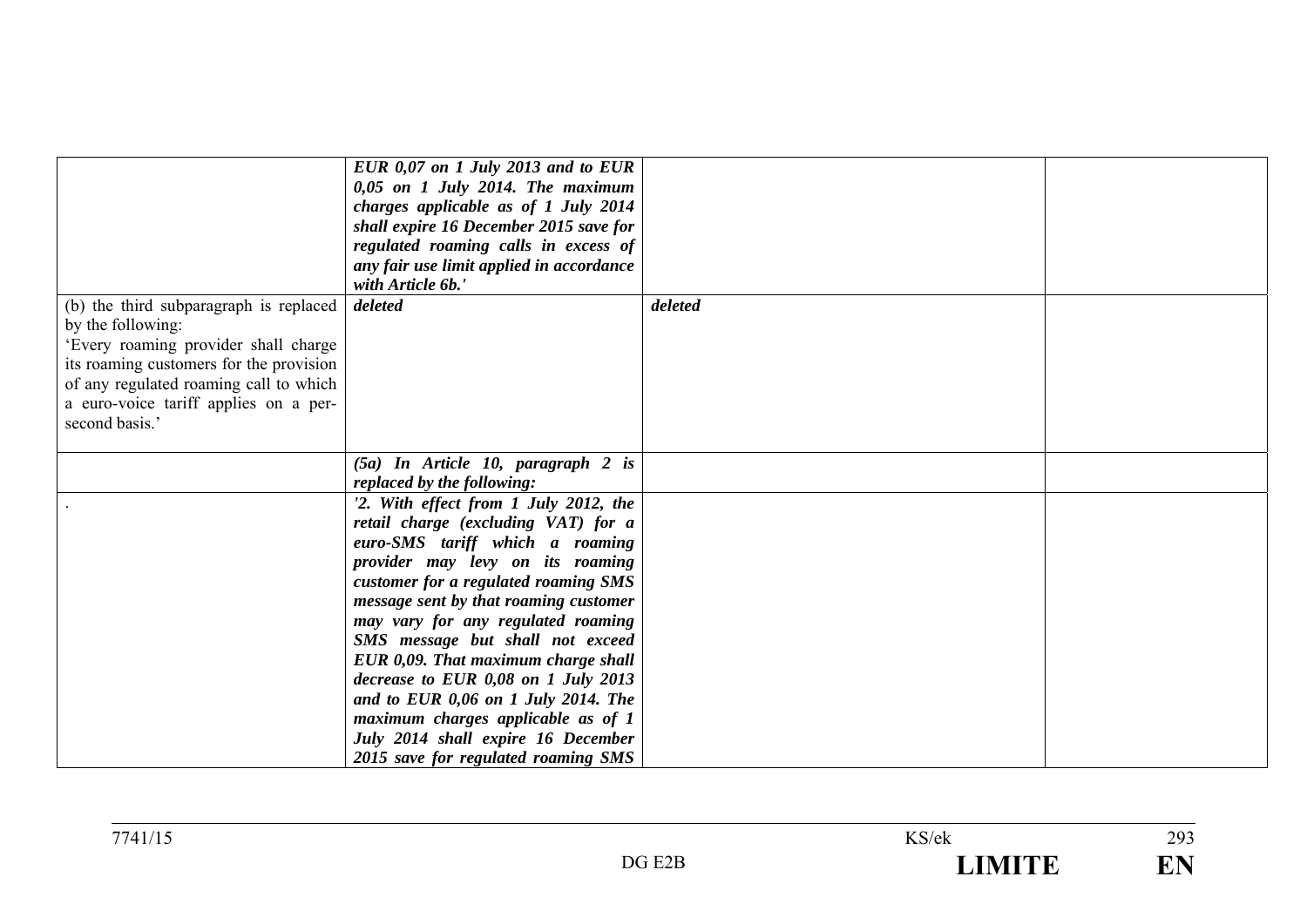|                                             | messages in excess of any fair use limit   |                                                       |  |
|---------------------------------------------|--------------------------------------------|-------------------------------------------------------|--|
|                                             | applied in accordance with Article 6b.'    |                                                       |  |
|                                             | (5b) In Article 13, paragraph 2, the first |                                                       |  |
|                                             | subparagraph is replaced by the            |                                                       |  |
|                                             | following:                                 |                                                       |  |
|                                             | '2. With effect from 1 July 2012, the      |                                                       |  |
|                                             | retail charge (excluding VAT) of a         |                                                       |  |
|                                             | euro-data tariff which a roaming           |                                                       |  |
|                                             | provider may levy on its roaming           |                                                       |  |
|                                             | customer for the provision of a            |                                                       |  |
|                                             | regulated data roaming service shall       |                                                       |  |
|                                             | not exceed EUR 0,70 per megabyte           |                                                       |  |
|                                             | used. The maximum retail charge for        |                                                       |  |
|                                             | data used shall decrease to EUR 0,45       |                                                       |  |
|                                             | per megabyte used on 1 July 2013 and       |                                                       |  |
|                                             | to EUR 0,20 per megabyte used on 1         |                                                       |  |
|                                             | July 2014. The maximum charges             |                                                       |  |
|                                             | applicable as of 1 July 2014 shall         |                                                       |  |
|                                             | expire 16 December 2015 save for           |                                                       |  |
|                                             | regulated data roaming services in         |                                                       |  |
|                                             | excess of any fair use limit applied in    |                                                       |  |
|                                             | accordance with Article 6b.                |                                                       |  |
| $(6)$ In Article 14, the following          | deleted                                    | (6) In Article 14, the following paragraphs $1a + is$ |  |
| paragraph 1a is inserted:                   |                                            | inserted and 3 are replaced as follows:               |  |
|                                             |                                            |                                                       |  |
| '1a. When the consumption of <i>deleted</i> |                                            | deleted                                               |  |
| regulated retail roaming services at the    |                                            |                                                       |  |
| applicable domestic service rate is         |                                            |                                                       |  |
| limited by reference to a reasonable use    |                                            |                                                       |  |
| criterion in accordance with Article        |                                            |                                                       |  |
| $4a(2)$ , roaming providers shall alert     |                                            |                                                       |  |
|                                             |                                            |                                                       |  |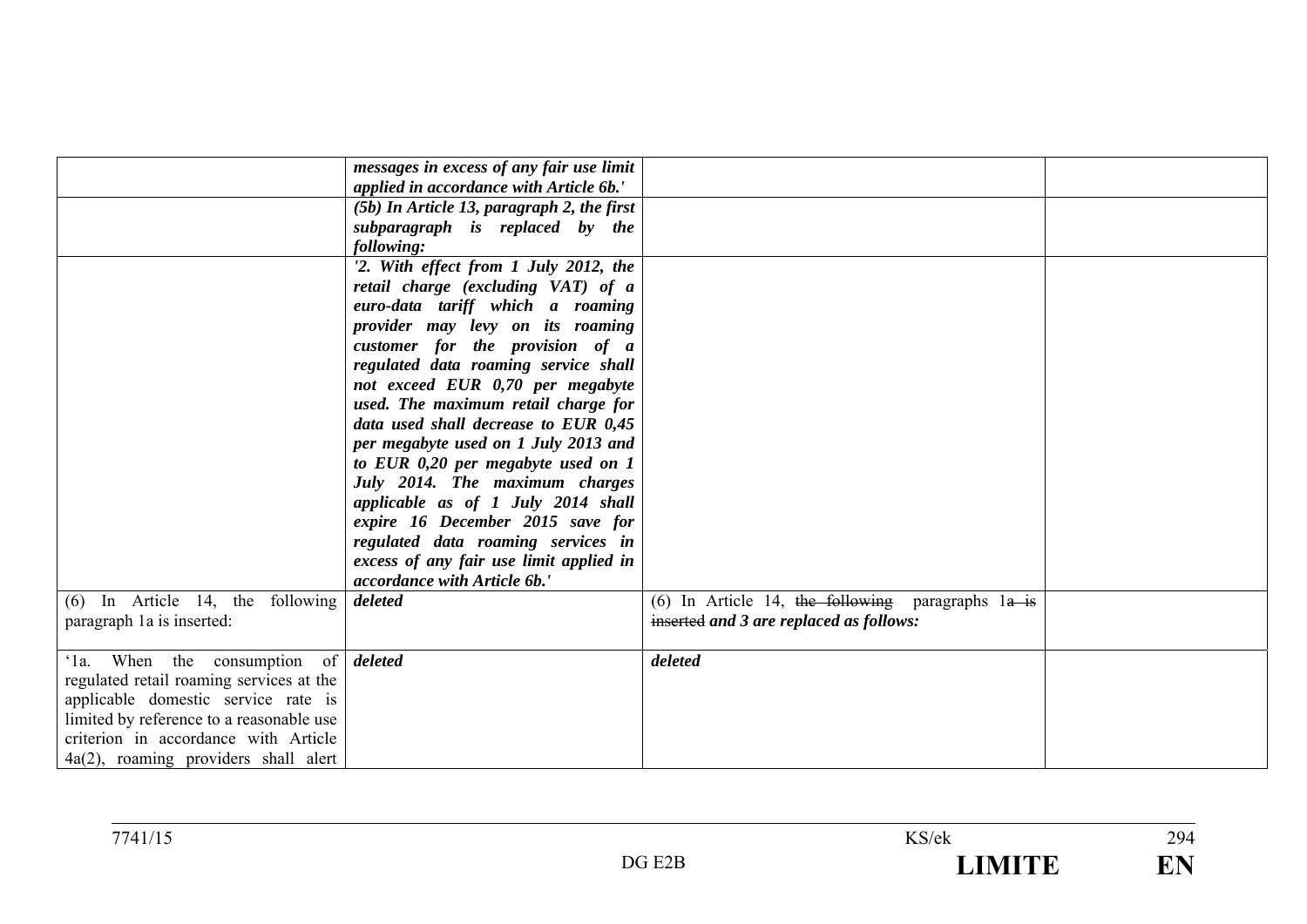| when<br>the<br>roaming<br>customers<br>consumption of roaming calls and SMS<br>messages has reached the reasonable<br>use limit and at the same time shall<br>provide roaming customers with basic<br>personalised pricing information on the<br>roaming charges applicable to making<br>a voice call or sending an SMS<br>message outside the domestic service<br>rate or package in accordance with the<br>second, fourth and fifth sub-paragraphs<br>of paragraph 1 of this Article.' |                                                                                                                                                                                                                                                                                                                                                                                                                                                                                                                                                                                                                             |                                                                                                                                                                                                                                                                                                                                                                                                                                                                                                                                                                                                                                                                                                                                         |  |
|------------------------------------------------------------------------------------------------------------------------------------------------------------------------------------------------------------------------------------------------------------------------------------------------------------------------------------------------------------------------------------------------------------------------------------------------------------------------------------------|-----------------------------------------------------------------------------------------------------------------------------------------------------------------------------------------------------------------------------------------------------------------------------------------------------------------------------------------------------------------------------------------------------------------------------------------------------------------------------------------------------------------------------------------------------------------------------------------------------------------------------|-----------------------------------------------------------------------------------------------------------------------------------------------------------------------------------------------------------------------------------------------------------------------------------------------------------------------------------------------------------------------------------------------------------------------------------------------------------------------------------------------------------------------------------------------------------------------------------------------------------------------------------------------------------------------------------------------------------------------------------------|--|
|                                                                                                                                                                                                                                                                                                                                                                                                                                                                                          | (6a) Article 14 is deleted and replaced<br>by the following with effect from 15<br>December 2015.                                                                                                                                                                                                                                                                                                                                                                                                                                                                                                                           |                                                                                                                                                                                                                                                                                                                                                                                                                                                                                                                                                                                                                                                                                                                                         |  |
|                                                                                                                                                                                                                                                                                                                                                                                                                                                                                          | '1. To alert roaming customers to the<br>fact that they will be subject to roaming<br>charges when making or receiving a<br>call or when sending an SMS message,<br>each roaming provider shall, except<br>when the customer has notified the<br>roaming provider that he does not<br>require this service, provide the<br>customer, automatically by means of a<br>Message Service, without undue delay<br>and free of charge, when he enters a<br>Member State other than that of his<br>domestic<br><i>provider,</i><br>with<br>basic<br>personalised pricing information on the<br>roaming charges (including VAT) that | 1. To alert roaming customers to the fact that they will<br>may be subject to roaming charges when making or<br>receiving a call or when sending an SMS message,<br>each roaming provider shall, except when the<br>customer has notified the roaming provider that he<br>does not require this service, provide the customer,<br>automatically by means of a Message Service, without<br>undue delay and free of charge, when he enters a<br>Member State other than that of his domestic provider,<br>with basic personalised pricing information on the<br>roaming charges (including VAT) that apply to the<br>making and receiving of calls and to the sending of<br>SMS messages by that customer in the visited Member<br>State. |  |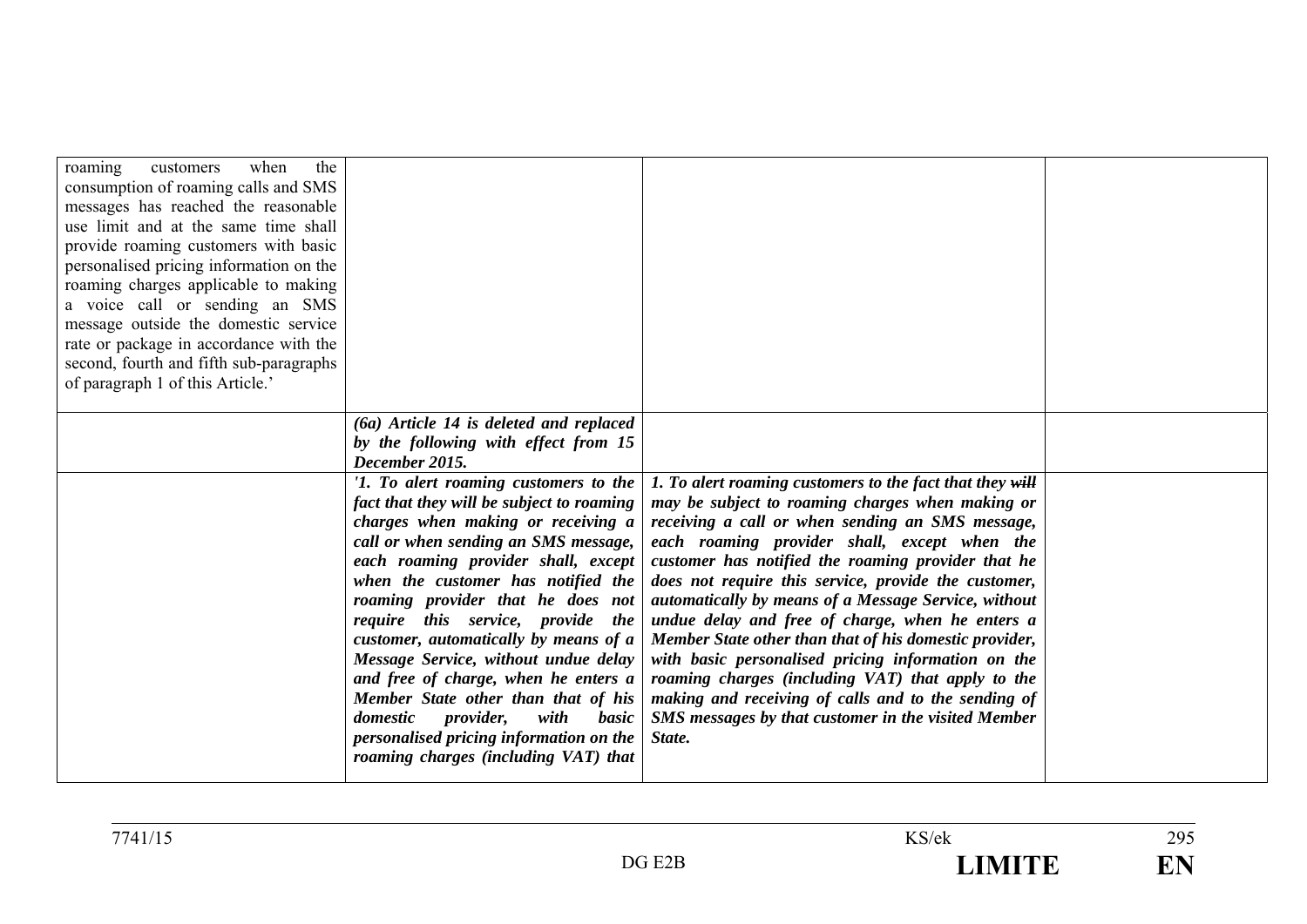| apply to the making and receiving of                                                                                                                                                                                                                                           |                                                                                                                                                                                                                                                                                                                                                                                        |  |
|--------------------------------------------------------------------------------------------------------------------------------------------------------------------------------------------------------------------------------------------------------------------------------|----------------------------------------------------------------------------------------------------------------------------------------------------------------------------------------------------------------------------------------------------------------------------------------------------------------------------------------------------------------------------------------|--|
| calls and to the sending of SMS                                                                                                                                                                                                                                                |                                                                                                                                                                                                                                                                                                                                                                                        |  |
| messages by that customer in the visited                                                                                                                                                                                                                                       |                                                                                                                                                                                                                                                                                                                                                                                        |  |
| <b>Member State.</b>                                                                                                                                                                                                                                                           |                                                                                                                                                                                                                                                                                                                                                                                        |  |
| basic<br><i>personalised pricing</i><br>That<br>information<br>shall<br>include<br><i>the</i><br>maximum charges (in the currency of<br>the home bill provided by the<br>customer's domestic provider) to which<br>the customer may be subject under his<br>tariff scheme for: | That basic personalised information shall include<br>information on the basic roaming allowance (volume<br>and availability in number of days) and on the charges<br>which apply in excess of the basic roaming allowance<br>within the EU (in the currency of the home bill<br>provided by the customer's domestic provider) to<br>which the customer may be subject under his tariff |  |
|                                                                                                                                                                                                                                                                                | scheme for:                                                                                                                                                                                                                                                                                                                                                                            |  |
| (a) making regulated roaming calls<br>within the visited Member State and<br>back to the Member State of his<br>domestic provider, as well as for<br>regulated roaming calls received; and                                                                                     | (a) making regulated roaming calls within the visited<br>Member State and back to the Member State of his<br>domestic provider, as well as for regulated roaming<br>calls received; and                                                                                                                                                                                                |  |
| (b) sending regulated roaming SMS<br>messages while in the visited Member<br>State.                                                                                                                                                                                            | (b) sending regulated roaming SMS messages while in<br>the visited Member State.                                                                                                                                                                                                                                                                                                       |  |
| It shall also include the free-of-charge<br>number referred to in paragraph 2 for<br>obtaining more detailed information<br>and information on the possibility of<br><i>accessing</i> emergency services by<br>dialling the European emergency<br>number 112 free of charge.   |                                                                                                                                                                                                                                                                                                                                                                                        |  |
| On the occasion of each message, a<br>customer shall have the opportunity to                                                                                                                                                                                                   |                                                                                                                                                                                                                                                                                                                                                                                        |  |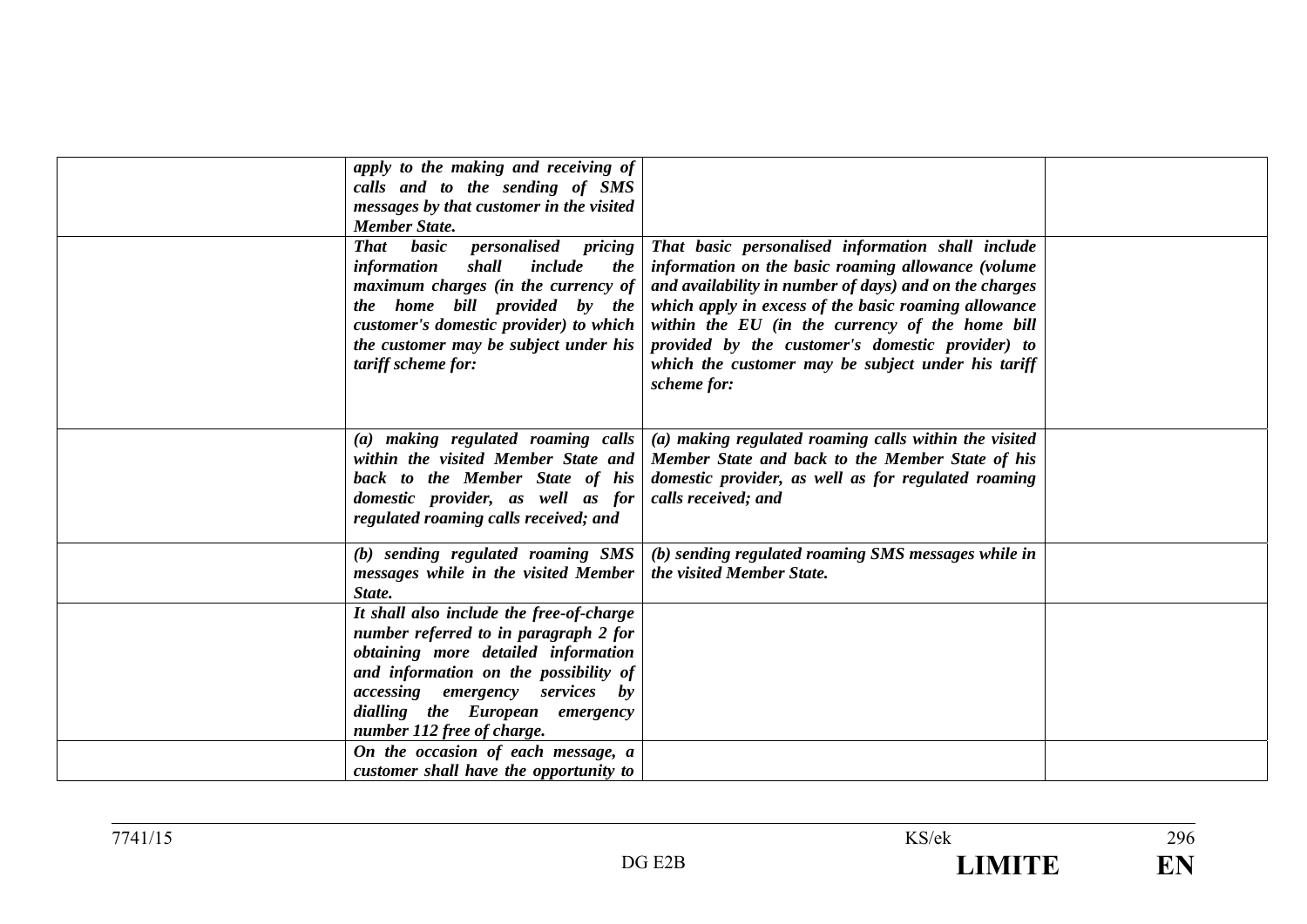| give notice to the roaming provider,<br>free of charge and in an easy manner,<br>that he does not require the automatic<br>Message Service. A customer who has<br>given notice that he does not require<br>the automatic Message Service shall<br>have the right at any time and free of<br>charge to require the roaming provider<br>to provide the service again.                          |                                                                                                                                                                                                                                                                                         |  |
|----------------------------------------------------------------------------------------------------------------------------------------------------------------------------------------------------------------------------------------------------------------------------------------------------------------------------------------------------------------------------------------------|-----------------------------------------------------------------------------------------------------------------------------------------------------------------------------------------------------------------------------------------------------------------------------------------|--|
| Roaming providers shall provide blind<br>or partially-sighted customers with the<br>basic personalised pricing information<br>referred to in the first subparagraph<br>automatically, by voice call, free of<br>charge, if they so request.                                                                                                                                                  |                                                                                                                                                                                                                                                                                         |  |
|                                                                                                                                                                                                                                                                                                                                                                                              | The first, second, fourth and fifth subparagraphs, with<br>exception of the reference to the basic roaming<br>allowance therein, shall also apply to voice and SMS<br>roaming services used by roaming customers<br>travelling outside the Union and provided by a<br>roaming provider. |  |
| In addition to paragraph 1,<br>customers shall have the right to<br>request and receive, free of charge, and<br>irrespective of their location within the<br>Union, more detailed personalised<br>pricing information on the roaming<br>charges that apply in the visited<br>network to voice calls and SMS, and<br>information on the transparency<br>measures applicable by virtue of this |                                                                                                                                                                                                                                                                                         |  |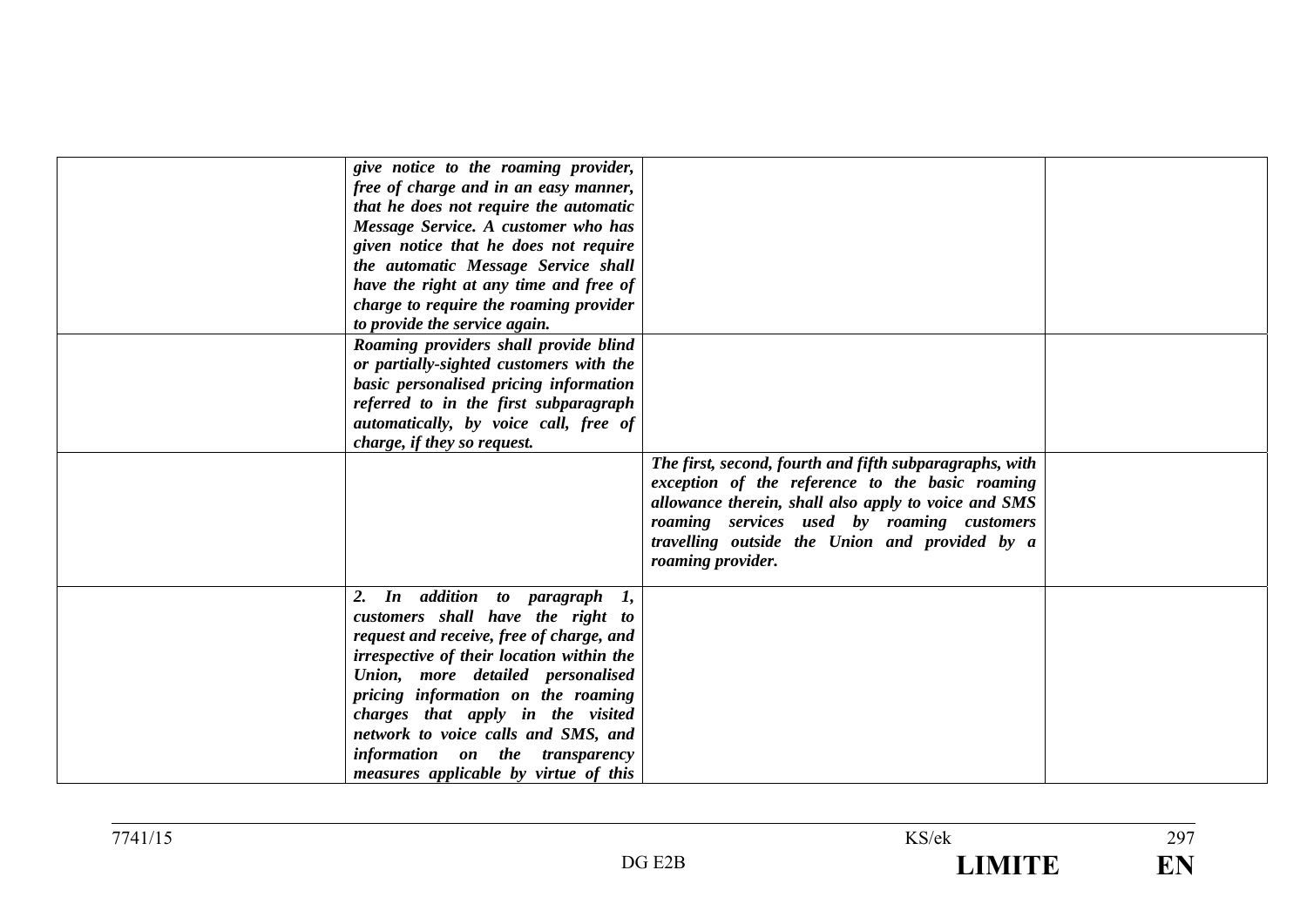| Regulation, by means of a mobile voice<br>call or by SMS. Such a request shall be<br>to a free-of-charge number designated<br>for this purpose by the roaming<br>provider. Obligations provided for in<br>paragraph 1 shall not apply to devices<br>which<br>$\boldsymbol{d}\boldsymbol{o}$<br><b>SMS</b><br><i>not</i><br>support |                                                                                                                                                                                                                                                                                                                 |                                                                                                                                                                                                                                        |
|------------------------------------------------------------------------------------------------------------------------------------------------------------------------------------------------------------------------------------------------------------------------------------------------------------------------------------|-----------------------------------------------------------------------------------------------------------------------------------------------------------------------------------------------------------------------------------------------------------------------------------------------------------------|----------------------------------------------------------------------------------------------------------------------------------------------------------------------------------------------------------------------------------------|
| functionality.                                                                                                                                                                                                                                                                                                                     |                                                                                                                                                                                                                                                                                                                 |                                                                                                                                                                                                                                        |
|                                                                                                                                                                                                                                                                                                                                    | 3. Roaming providers shall provide all users with full<br>information on applicable roaming charges, when<br>subscriptions are taken out. They shall also provide<br>their roaming customers with updates on applicable<br>roaming charges without undue delay each time there<br>is a change in these charges. |                                                                                                                                                                                                                                        |
|                                                                                                                                                                                                                                                                                                                                    | They shall send a reminder at reasonable intervals<br>thereafter to all customers who have opted for another<br>tariff.                                                                                                                                                                                         |                                                                                                                                                                                                                                        |
|                                                                                                                                                                                                                                                                                                                                    |                                                                                                                                                                                                                                                                                                                 | $(6a)$ In Article 14,<br>paragraphs 5 and 6 are<br>added:                                                                                                                                                                              |
|                                                                                                                                                                                                                                                                                                                                    |                                                                                                                                                                                                                                                                                                                 | 5. Roaming providers shall<br>offer end-users the facility to<br>monitor and control their<br>usage of regulated roaming<br>calls and roaming SMS<br>messages billed on time or<br>volume consumption. This<br>facility shall include: |
|                                                                                                                                                                                                                                                                                                                                    |                                                                                                                                                                                                                                                                                                                 | $(a)$ for pre-paid and post-<br>paid services, access to<br>timely post-processed                                                                                                                                                      |

298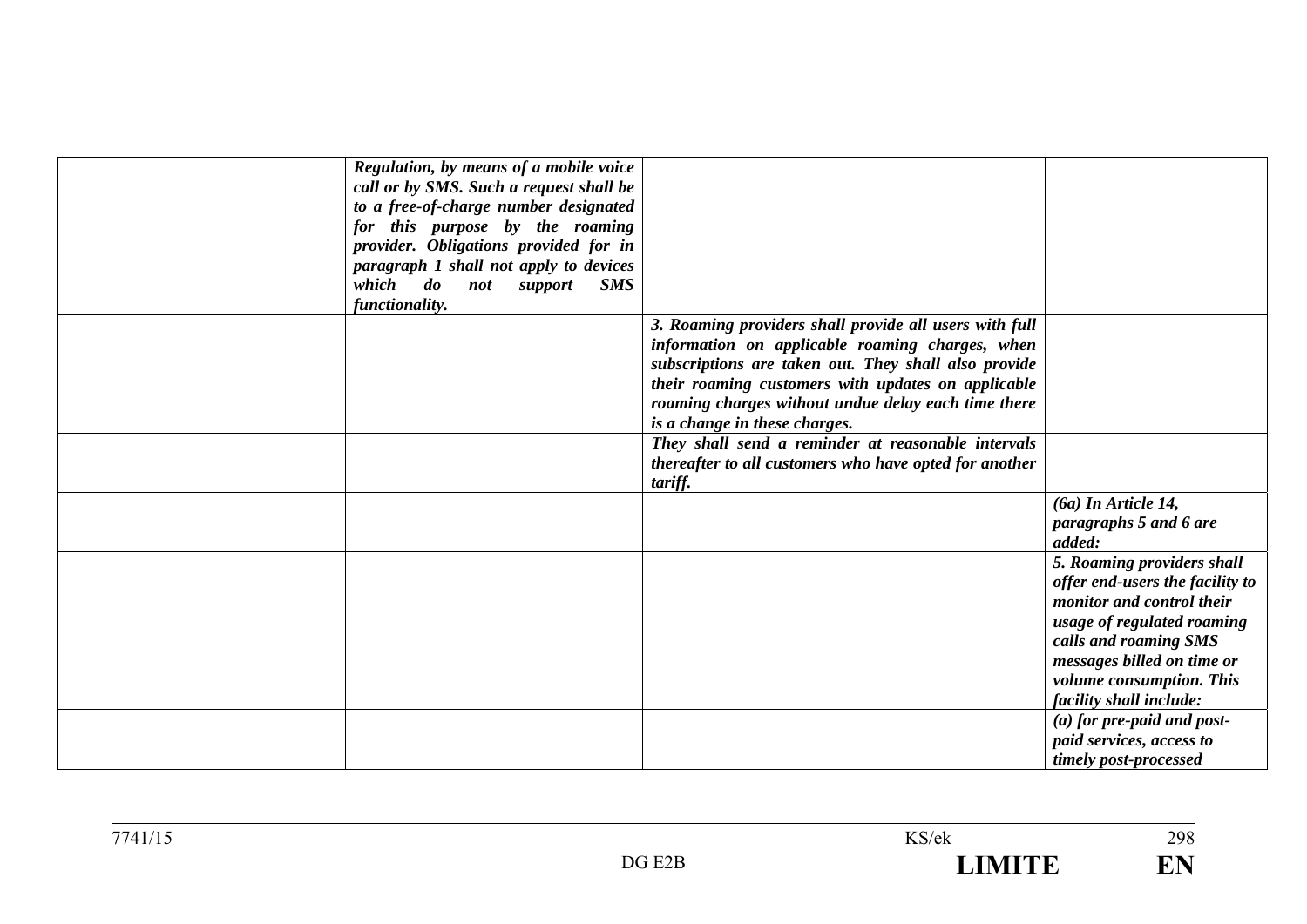|                                                | information on their service      |
|------------------------------------------------|-----------------------------------|
|                                                | consumption free of charge;       |
|                                                | $(b)$ for post-paid services, the |
|                                                | ability to set free of charge a   |
|                                                | predefined financial limit on     |
|                                                | their usage, to request           |
|                                                | notification when a               |
|                                                | predefined proportion of the      |
|                                                | cap and the cap itself has        |
|                                                | been reached, the procedure       |
|                                                | to be followed to continue        |
|                                                | usage if the cap is exceeded,     |
|                                                | and the applicable tariff         |
|                                                | plans;                            |
|                                                | $(c)$ itemised bills on a         |
|                                                | durable medium.                   |
|                                                | 6. No later than nine months      |
|                                                | after this Regulation enters      |
|                                                | into force, in order to           |
|                                                | contribute to a consistent        |
|                                                | application of paragraph 5,       |
|                                                | <b>BEREC</b> shall lay down       |
|                                                | guidelines on the facility        |
|                                                | allowing end-users to             |
|                                                | monitor and control their         |
|                                                | usage of regulated roaming        |
|                                                | calls and SMS messages.           |
| Roaming providers<br>shall<br>make<br>4.       |                                   |
| available<br>information<br>their<br><i>to</i> |                                   |
| customers on how to avoid inadvertent          |                                   |
| roaming in border regions. Roaming             |                                   |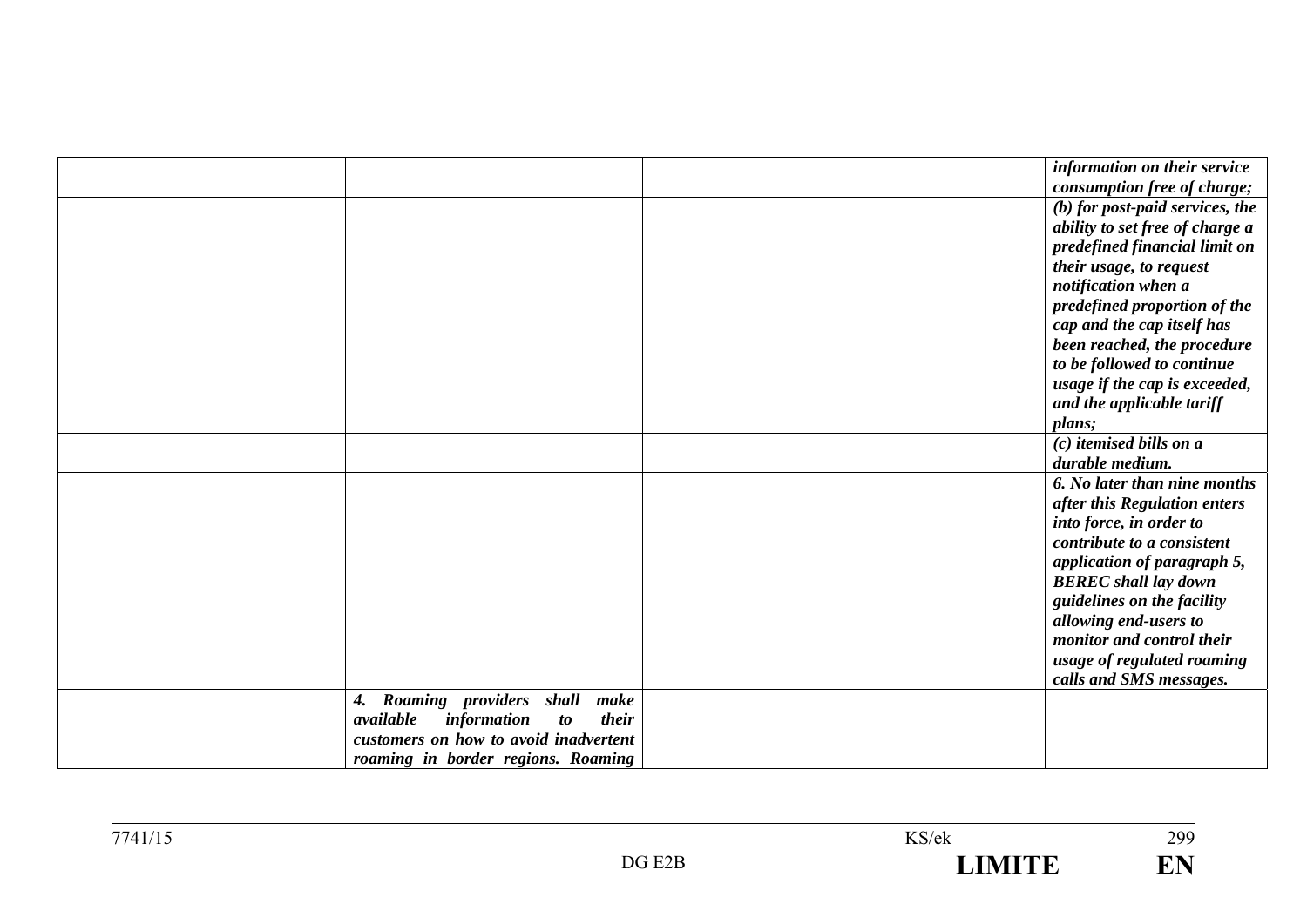|                                                                                                                                                                                                                                                                    | providers shall take reasonable steps to<br>protect their customers from paying<br>roaming charges for inadvertently<br>accessed roaming services while<br>situated in their home Member State.<br>4a. The present article shall also apply<br>roaming calls and roaming<br>to<br><b>SMS/MMS</b> messages used by roaming<br>customers travelling outside the Union<br>and provided by a roaming provider. |                                                                                                  |  |
|--------------------------------------------------------------------------------------------------------------------------------------------------------------------------------------------------------------------------------------------------------------------|------------------------------------------------------------------------------------------------------------------------------------------------------------------------------------------------------------------------------------------------------------------------------------------------------------------------------------------------------------------------------------------------------------|--------------------------------------------------------------------------------------------------|--|
|                                                                                                                                                                                                                                                                    | With effect from 15 December 2015,<br>this article shall also apply in cases<br>where the consumption of roaming<br>calls and roaming SMS/MMS messages<br>at the applicable domestic service rate<br>is limited by reference to a fair use<br>criterion in accordance with Article 6b<br>and when the consumption has reached<br>the fair use limit.                                                       |                                                                                                  |  |
| (7) In Article 15, the following<br>paragraph 2a is inserted:                                                                                                                                                                                                      | deleted                                                                                                                                                                                                                                                                                                                                                                                                    | $(7)$ In Article 15, the following paragraphs $2a$ is inserted<br>and 6 are replaced as follows: |  |
| When the consumption of <i>deleted</i><br>$2a$ .<br>regulated retail roaming services at the<br>applicable domestic service rate is<br>limited by reference to a reasonable use<br>criterion in accordance with Article<br>$4a(2)$ , roaming providers shall alert |                                                                                                                                                                                                                                                                                                                                                                                                            | deleted                                                                                          |  |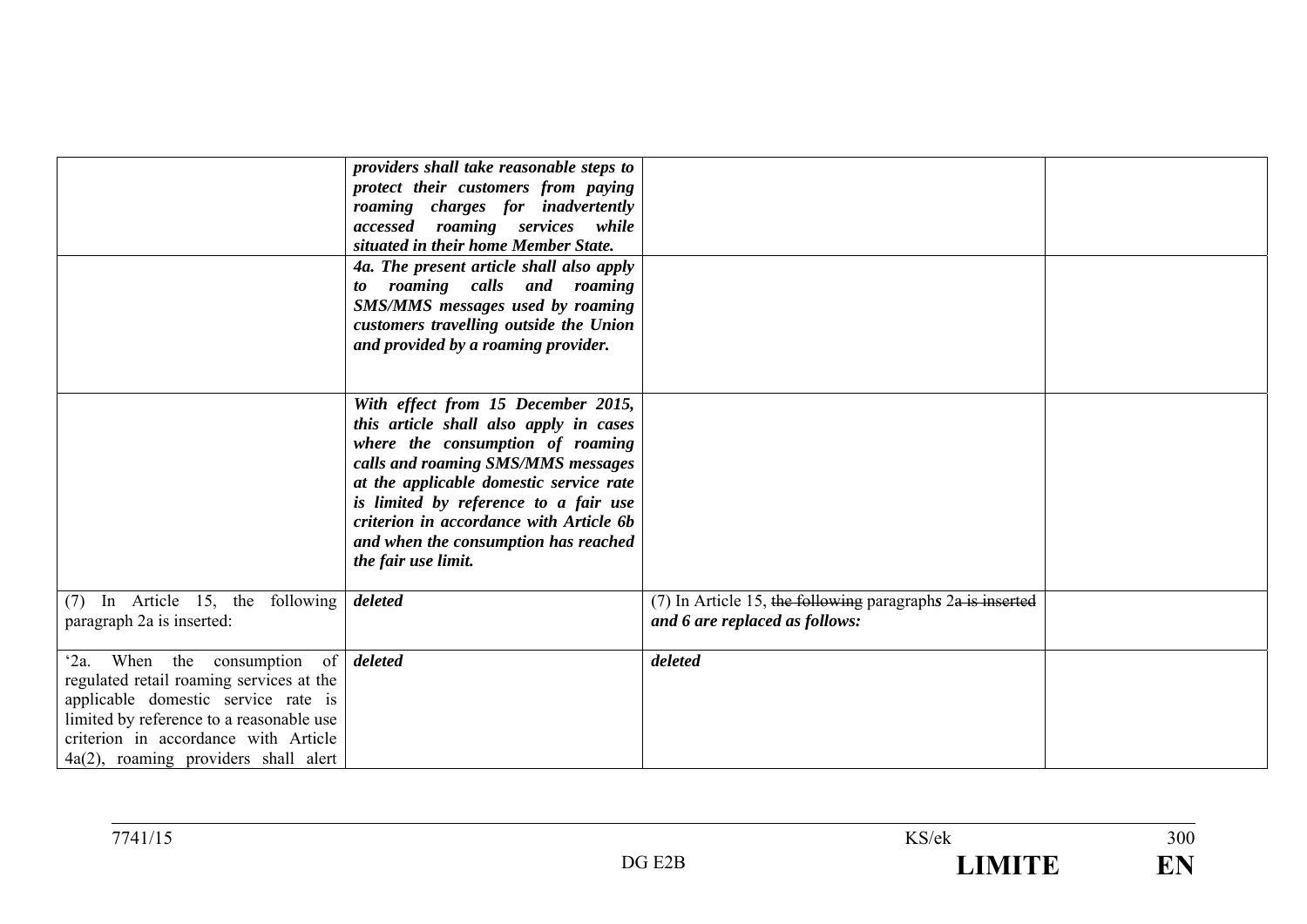| the<br>when<br>customers<br>roaming      |                                           |  |
|------------------------------------------|-------------------------------------------|--|
| consumption of data roaming services     |                                           |  |
| has reached the reasonable use limit     |                                           |  |
| and at the same time shall provide       |                                           |  |
| roaming customers with basic             |                                           |  |
| personalised pricing information on the  |                                           |  |
| roaming charges applicable to data       |                                           |  |
| roaming outside the domestic service     |                                           |  |
| rate or package in accordance with       |                                           |  |
| paragraph 2 of this Article. Paragraph 3 |                                           |  |
| of this Article shall apply to data      |                                           |  |
| roaming services consumed outside the    |                                           |  |
| applicable domestic service rates or     |                                           |  |
| packages referred to in Article 4a(2).'  |                                           |  |
|                                          |                                           |  |
|                                          | $(7a)$ Article 15 is deleted and replaced |  |
|                                          | by the following with effect from 15      |  |
|                                          | December 2015:                            |  |
|                                          | <b>Transparency</b><br>and<br>safeguard   |  |
|                                          | mechanisms for retail data roaming        |  |
|                                          | services                                  |  |
|                                          | 1. Roaming providers shall ensure that    |  |
|                                          | their roaming customers, both before      |  |
|                                          | and after the conclusion of a contract,   |  |
|                                          | are kept adequately informed of the       |  |
|                                          | charges which apply to their use of       |  |
|                                          | regulated data roaming services, in       |  |
|                                          | which facilitate customers'<br>ways       |  |
|                                          | understanding of the financial            |  |
|                                          | consequences of such use and permit       |  |
|                                          | them to monitor and control their         |  |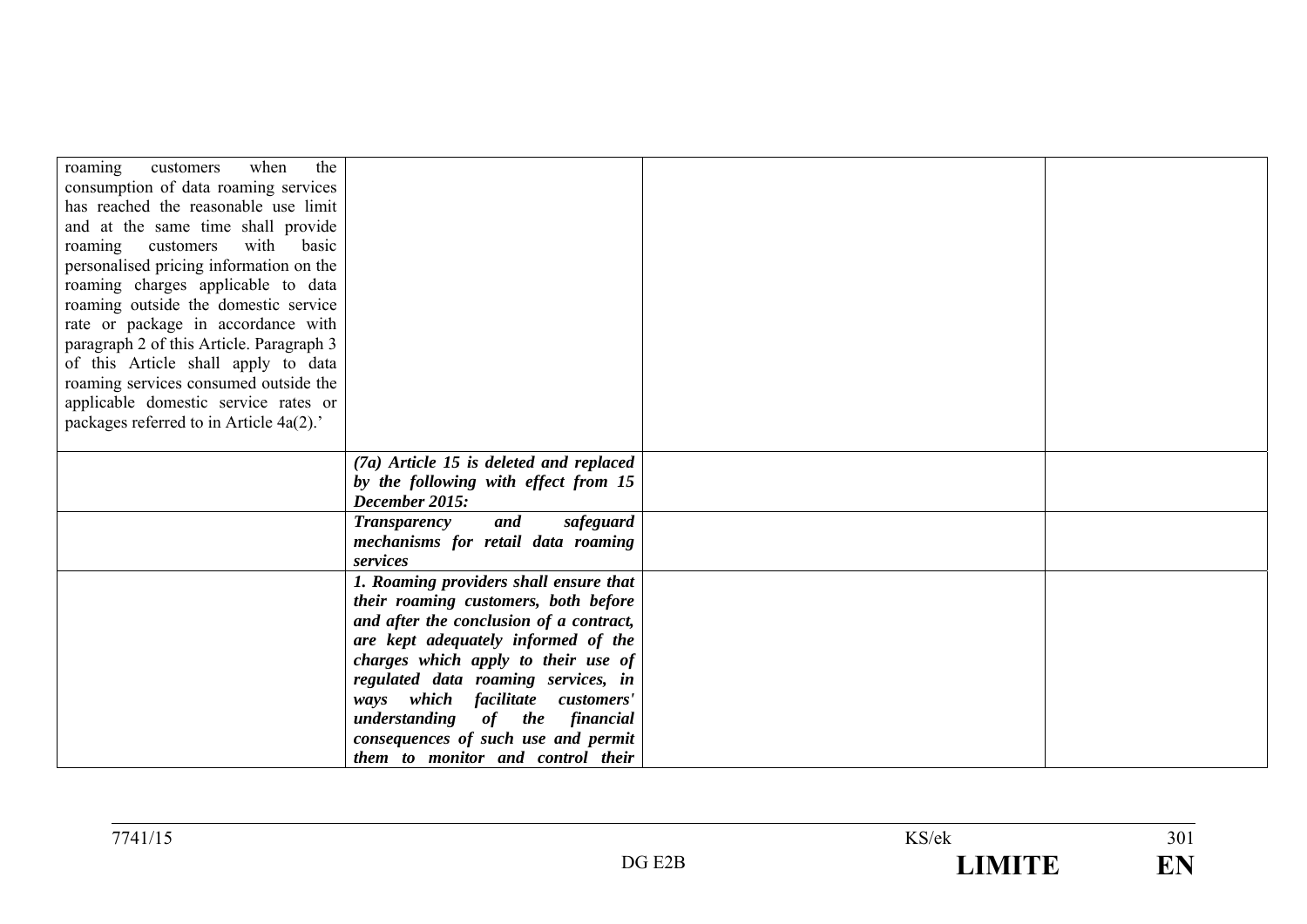| expenditure on regulated data roaming                   |                                                       |  |
|---------------------------------------------------------|-------------------------------------------------------|--|
| services in accordance with paragraphs                  |                                                       |  |
| 2 and 3.                                                |                                                       |  |
| Where appropriate, roaming providers                    |                                                       |  |
| shall inform their customers, before the                |                                                       |  |
| conclusion of a contract and on a                       |                                                       |  |
| regular basis thereafter, of the risk of                |                                                       |  |
| automatic and uncontrolled data                         |                                                       |  |
| roaming connection and download.                        |                                                       |  |
| Furthermore, roaming providers shall                    |                                                       |  |
| notify to their customers, free of charge               |                                                       |  |
| clear<br>and<br>in<br>$\boldsymbol{a}$<br>and<br>easily |                                                       |  |
| understandable manner, how to switch                    |                                                       |  |
| off these automatic data roaming                        |                                                       |  |
| connections in order to<br>avoid                        |                                                       |  |
| uncontrolled consumption of data                        |                                                       |  |
| roaming services.                                       |                                                       |  |
| 2. An automatic message from the                        | 2. An automatic message from the roaming provider     |  |
| roaming provider shall inform the                       | shall inform the roaming customer that the latter is  |  |
| roaming customer that the latter is                     | using regulated data roaming services and provide     |  |
| roaming and provide basic personalised                  | basic personalised information on the basic roaming   |  |
| tariff information on the charges (in                   | allowance (volume and availability in number of days) |  |
| the currency of the home bill provided                  | and on the charges which apply in excess of the basic |  |
| by the customer's domestic provider),                   | roaming allowance (in the currency of the home bill   |  |
| expressed in price per megabyte,                        | provided by the customer's domestic provider),        |  |
| applicable to the provision of regulated                | expressed in price per megabyte, applicable to the    |  |
| data roaming services to that roaming                   | provision of regulated data roaming services to that  |  |
| customer in the Member State                            | roaming customer in the Member State concerned,       |  |
| concerned, except where the customer                    | except where the customer has notified the roaming    |  |
| has notified the roaming provider that                  | provider that he does not require that information.   |  |
| he does not require that information.                   |                                                       |  |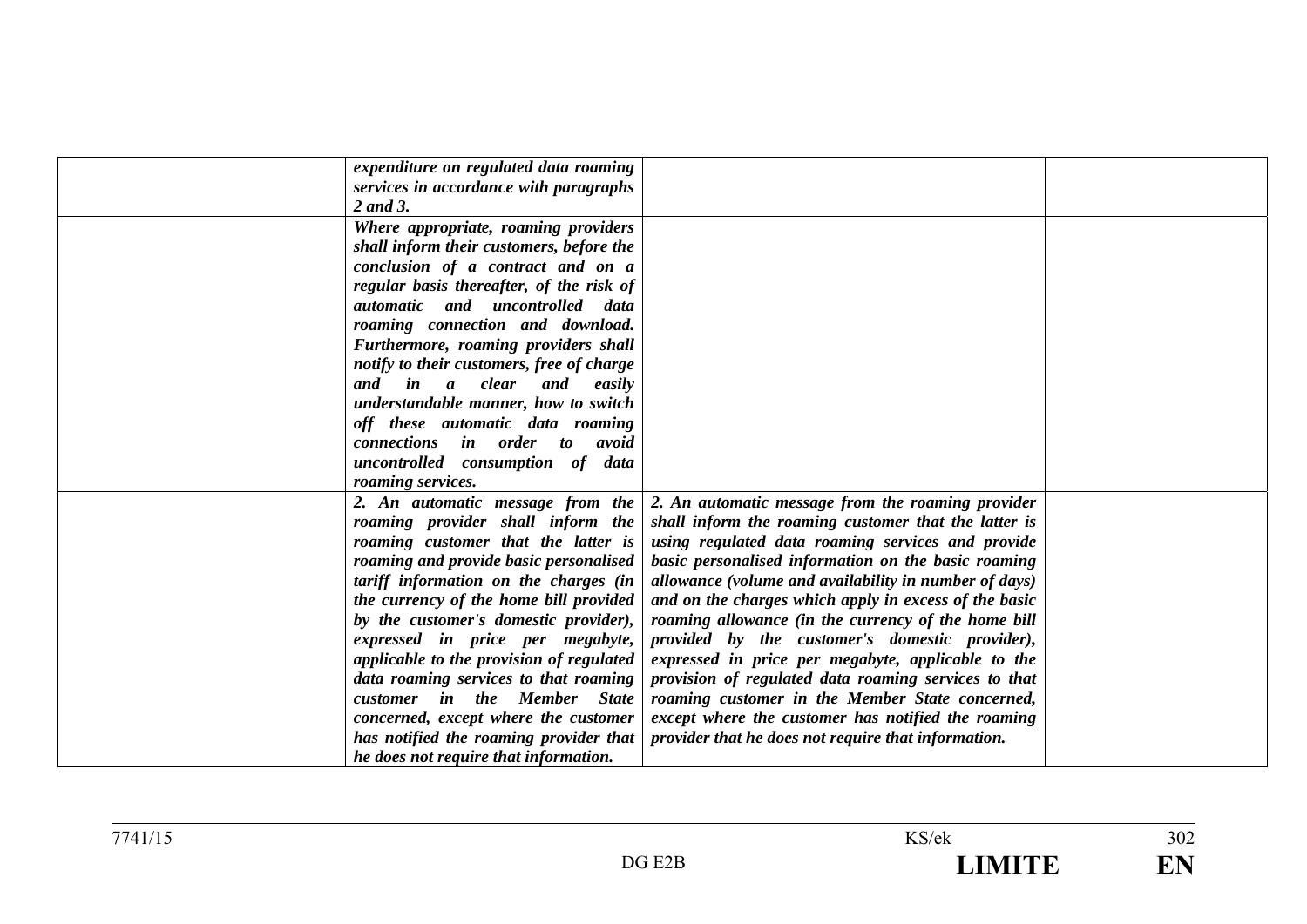| <b>Such</b><br>basic<br>personalised<br>tariff<br>information shall be delivered to the | The basic personalised information shall be delivered<br>to the roaming customer's mobile device, for example |  |
|-----------------------------------------------------------------------------------------|---------------------------------------------------------------------------------------------------------------|--|
| roaming customer's mobile device, for                                                   | by an SMS message, an e-mail or a pop-up window on                                                            |  |
|                                                                                         |                                                                                                               |  |
| example by an SMS message, an e-mail                                                    | the mobile device, every time the roaming customer                                                            |  |
| or a pop-up window on the mobile                                                        | enters a Member State other than that of his domestic                                                         |  |
| device, every time the roaming                                                          | provider and initiates for the first time a data roaming                                                      |  |
| customer enters a Member State other                                                    | service in that particular Member State. It shall be                                                          |  |
| than that of his domestic provider and                                                  | provided free of charge at the moment the roaming                                                             |  |
| initiates for the first time a data                                                     | customer initiates a regulated data roaming service, by                                                       |  |
| roaming service in that particular                                                      | an appropriate means adapted to facilitate its receipt                                                        |  |
| Member State. It shall be provided free                                                 | and easy comprehension.                                                                                       |  |
| of charge at the moment the roaming                                                     |                                                                                                               |  |
| customer initiates a regulated data                                                     |                                                                                                               |  |
| roaming service, by an appropriate                                                      |                                                                                                               |  |
| means adapted to facilitate its receipt                                                 |                                                                                                               |  |
| and easy comprehension.                                                                 |                                                                                                               |  |
| A customer who has notified his                                                         |                                                                                                               |  |
| roaming provider that he does not                                                       |                                                                                                               |  |
| require<br>the<br><i>automatic</i><br>tariff                                            |                                                                                                               |  |
| information shall have the right at any                                                 |                                                                                                               |  |
| time and free of charge to require the                                                  |                                                                                                               |  |
| roaming provider to provide this service                                                |                                                                                                               |  |
| again.                                                                                  |                                                                                                               |  |
|                                                                                         |                                                                                                               |  |
| 3. Each roaming provider shall grant to<br>all their roaming customers the              |                                                                                                               |  |
|                                                                                         |                                                                                                               |  |
| opportunity to opt deliberately and free                                                |                                                                                                               |  |
| of charge for a facility which provides                                                 |                                                                                                               |  |
| information on the accumulated                                                          |                                                                                                               |  |
| consumption expressed in volume or in                                                   |                                                                                                               |  |
| the currency in which the roaming                                                       |                                                                                                               |  |
| customer is billed for regulated data                                                   |                                                                                                               |  |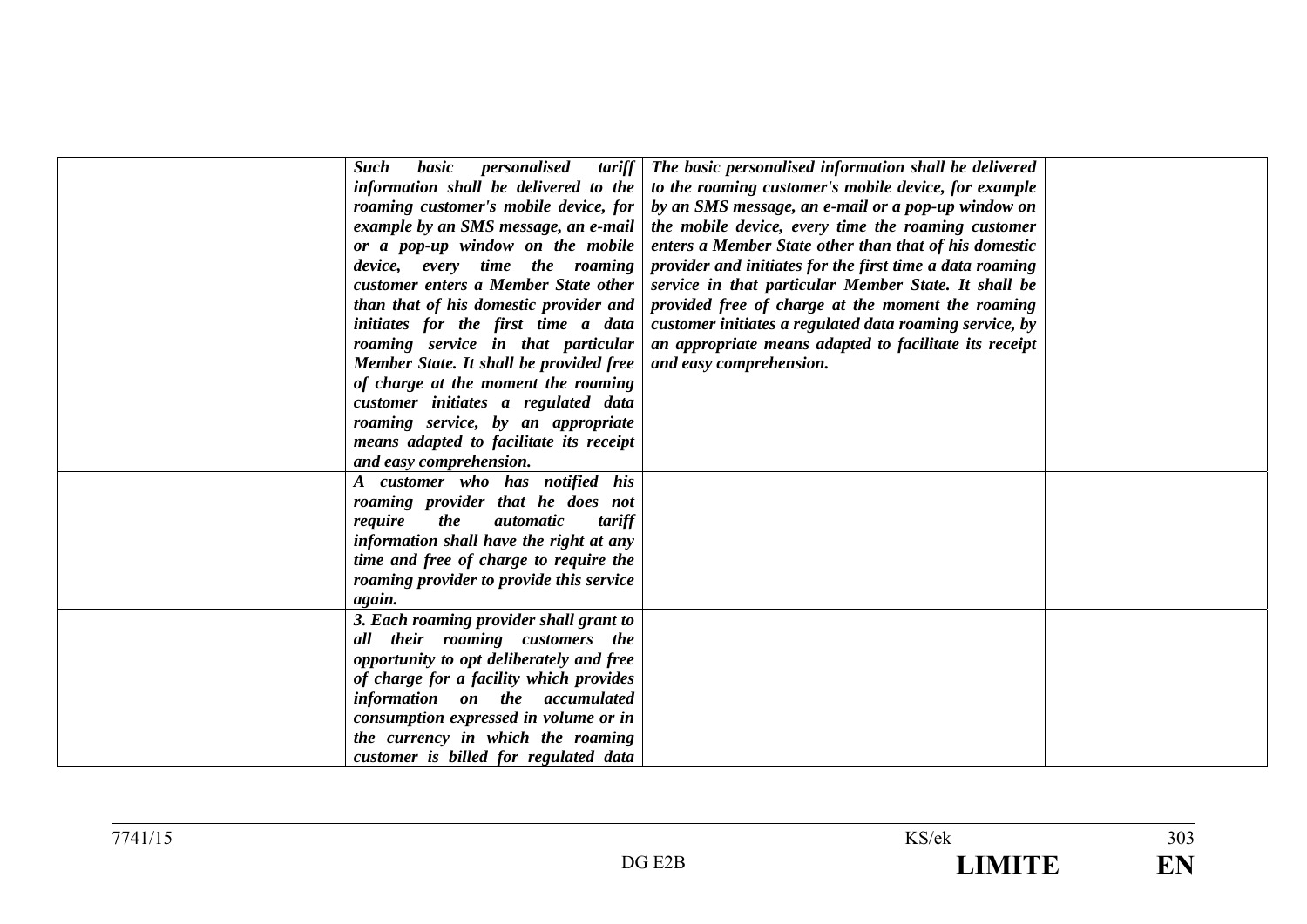| roaming services and which guarantees      |  |
|--------------------------------------------|--|
| that, without the customer's explicit      |  |
| consent, the accumulated expenditure       |  |
| for regulated data roaming services        |  |
| over a specified period of use,            |  |
| excluding MMS billed on a per-unit         |  |
| basis, does not exceed a specified         |  |
| financial limit.                           |  |
| To this end, the roaming provider shall    |  |
| make available one or more maximum         |  |
| financial limits for specified periods of  |  |
| use, provided that the customer is         |  |
| informed in advance of the                 |  |
| corresponding volume amounts. One of       |  |
| those limits (the default financial limit) |  |
| shall be close to, but not exceed, EUR     |  |
|                                            |  |
| 50 of outstanding charges per monthly      |  |
| billing period (excluding VAT).            |  |
| Alternatively, the roaming provider        |  |
| may establish limits expressed in          |  |
| volume, provided that the customer is      |  |
| informed in advance of the                 |  |
| corresponding financial amounts. One       |  |
| of those limits (the default volume        |  |
| limit) shall have a corresponding          |  |
| financial amount not exceeding EUR         |  |
| 50 of outstanding charges per monthly      |  |
| billing period (excluding VAT).            |  |
| In addition, the roaming provider may      |  |
| offer to its roaming customers other       |  |
| limits with different, that is, higher or  |  |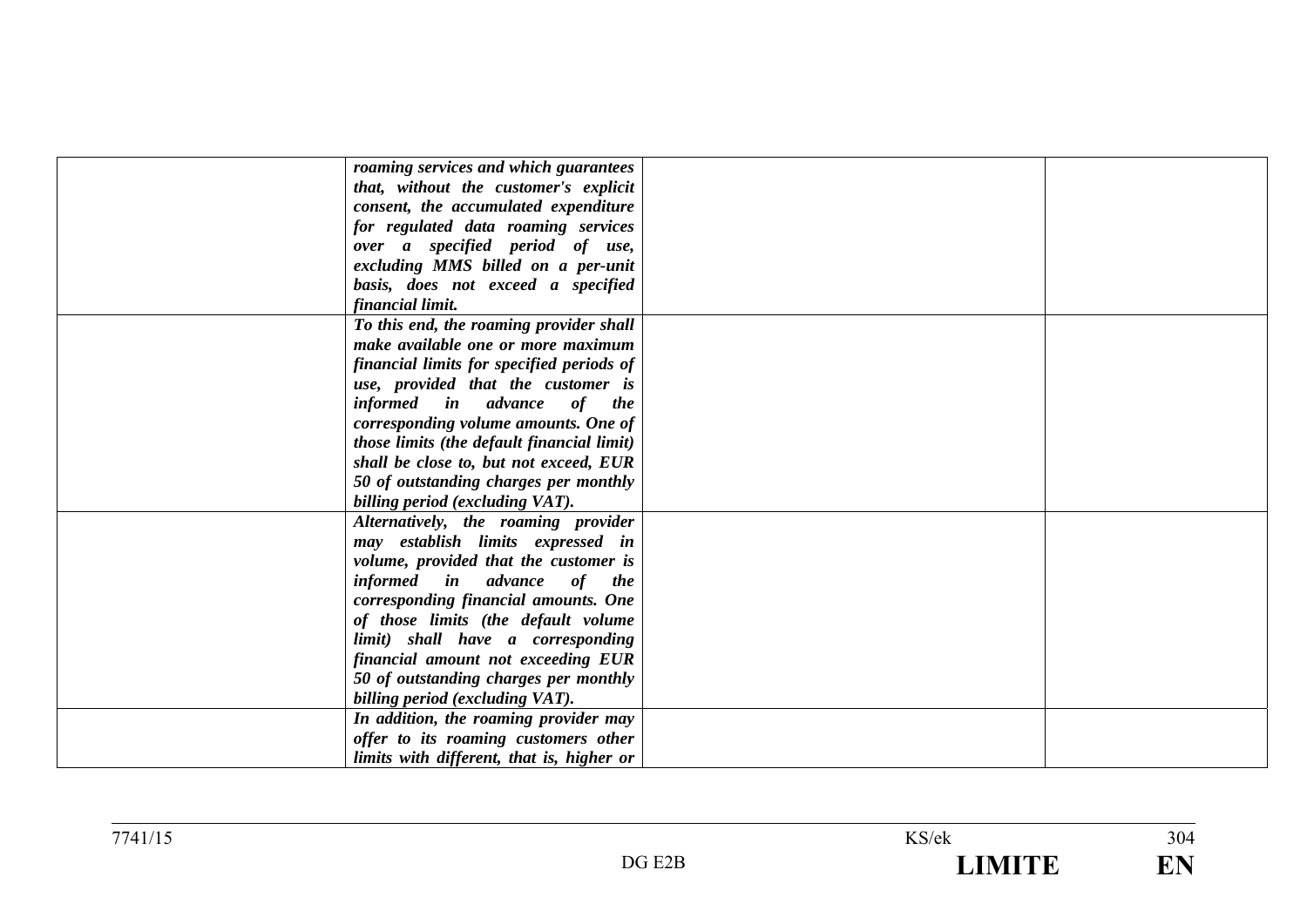| lower, maximum monthly financial          |  |
|-------------------------------------------|--|
| limits.                                   |  |
| The default limits referred to in the     |  |
| second and third subparagraphs shall      |  |
| be applicable to all customers who have   |  |
|                                           |  |
| not opted for another limit.              |  |
| Each roaming provider shall also          |  |
| ensure that an appropriate notification   |  |
| is sent to the roaming customer's         |  |
| mobile device, for example by an SMS      |  |
| message, an e-mail or a pop-up window     |  |
| on the computer, when the data            |  |
| roaming services have reached 80 % of     |  |
| the agreed financial or volume limit.     |  |
| Each customer shall have the right to     |  |
| require the roaming provider to stop      |  |
| sending such notifications and shall      |  |
| have the right, at any time and free of   |  |
| charge, to require the provider to        |  |
| provide the service again.                |  |
| When the financial or volume limit        |  |
| would otherwise be exceeded, a            |  |
| notification shall be sent to the         |  |
| roaming customer's mobile device.         |  |
| That notification shall indicate the      |  |
| procedure to be followed if the           |  |
| customer wishes to continue provision     |  |
| of those services and the cost associated |  |
| with each additional unit to be           |  |
| consumed. If the roaming customer         |  |
| does not respond as prompted in the       |  |
|                                           |  |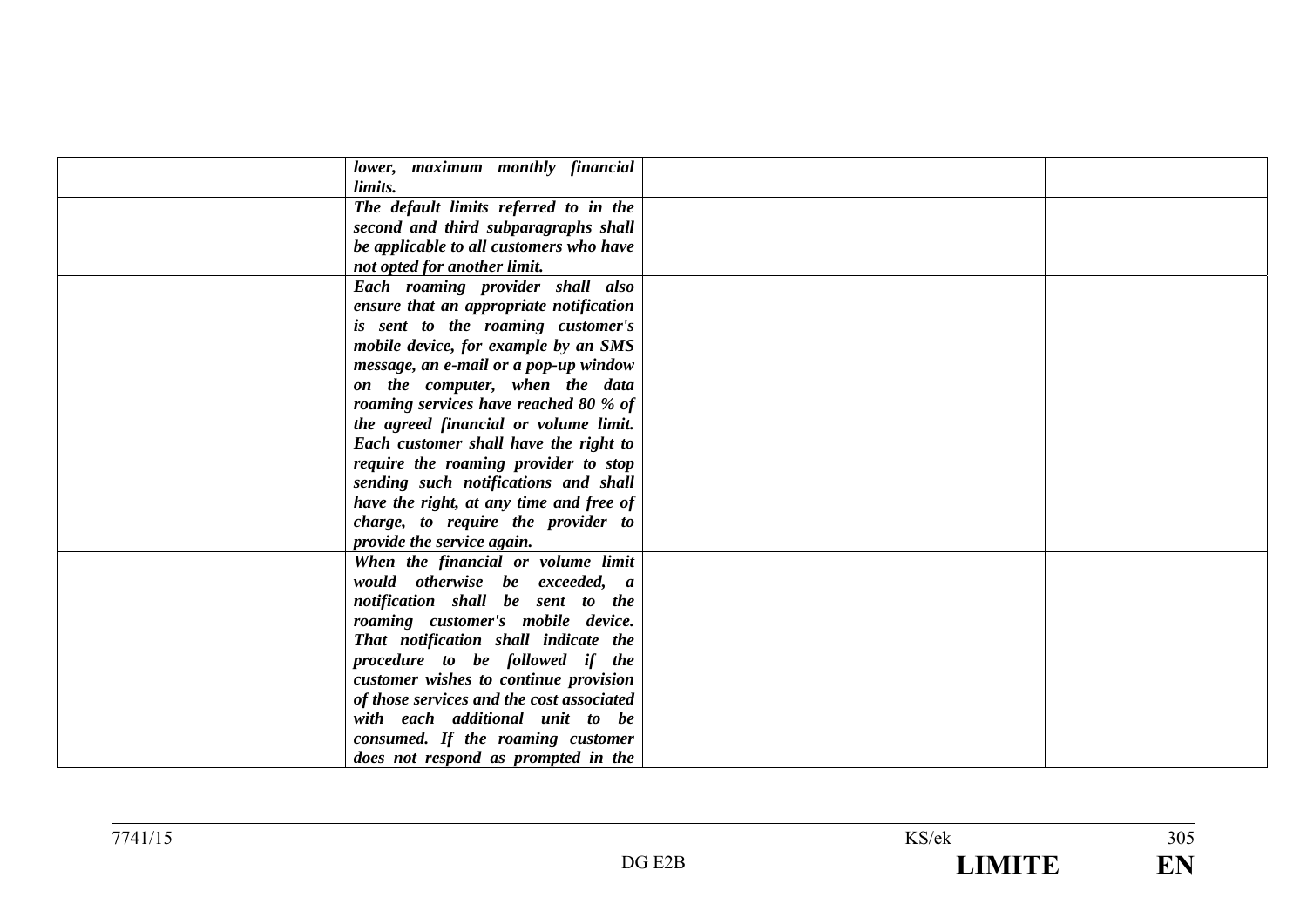| notification received, the roaming            |                                                        |  |
|-----------------------------------------------|--------------------------------------------------------|--|
| provider shall immediately cease to           |                                                        |  |
| provide and to charge the roaming             |                                                        |  |
| customer for regulated data roaming           |                                                        |  |
| services, unless and until the roaming        |                                                        |  |
| customer requests the continued or            |                                                        |  |
| renewed provision of those services.          |                                                        |  |
| Whenever a roaming customer requests          |                                                        |  |
| to opt for or to remove a financial or        |                                                        |  |
| volume limit facility, the change shall       |                                                        |  |
| be made within one working day of             |                                                        |  |
| receipt of the request, shall be free of      |                                                        |  |
| charge, and shall not entail conditions       |                                                        |  |
| or restrictions pertaining to other           |                                                        |  |
| elements of the subscription.                 |                                                        |  |
| 4. Paragraphs 2 and 3 shall not apply         |                                                        |  |
| to machine-to-machine devices that use        |                                                        |  |
| <i>mobile data communication.'</i>            |                                                        |  |
| 5. Roaming providers shall take               |                                                        |  |
| reasonable steps to protect their             |                                                        |  |
| customers from paying roaming                 |                                                        |  |
| charges for inadvertently accessed            |                                                        |  |
| roaming services while situated in their      |                                                        |  |
| home Member State. This shall include         |                                                        |  |
| informing customers on how to avoid           |                                                        |  |
| <i>inadvertent roaming in border regions.</i> |                                                        |  |
| This article shall apply in cases where       | 6. This Article, with the exception of paragraph 5 and |  |
| the consumption of data roaming               | of the reference to the basic roaming allowance in     |  |
| services at the applicable domestic           | paragraph 2, and subject to the second and third       |  |
| service rate is limited by reference to a     | subparagraph of this paragraph, shall also apply to    |  |
| fair use criterion in accordance with         | data roaming services used by roaming customers        |  |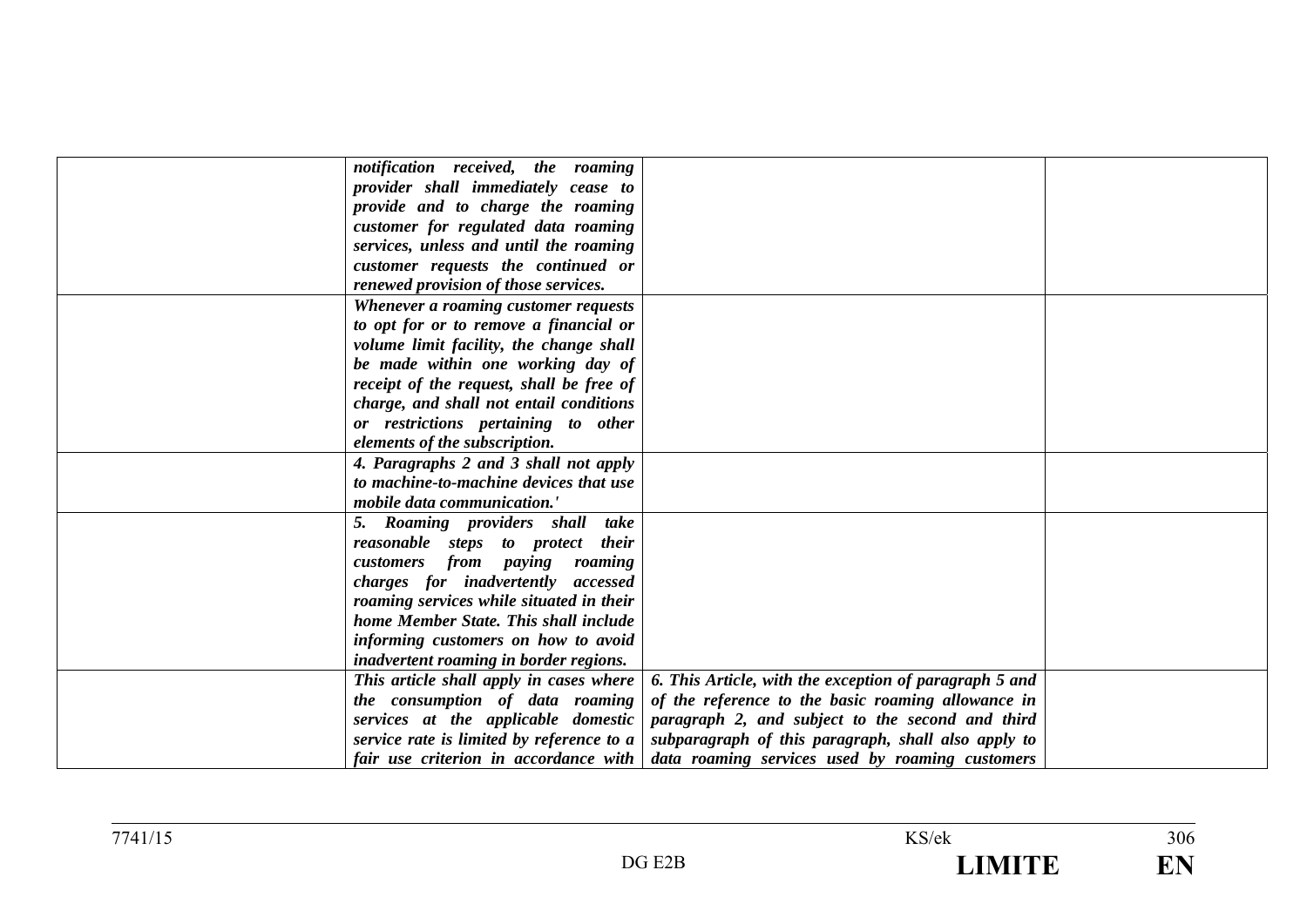| Article 6b and when the consumption                       | travelling outside the Union and provided by a        |  |
|-----------------------------------------------------------|-------------------------------------------------------|--|
| has reached the fair use limit.                           | roaming provider.                                     |  |
| It shall also apply to data roaming                       |                                                       |  |
| services used by roaming customers                        |                                                       |  |
| travelling outside the Union and                          |                                                       |  |
| provided by a roaming provider.                           |                                                       |  |
|                                                           |                                                       |  |
| Where the customer opts for the facility                  |                                                       |  |
| referred to in the first subparagraph of                  |                                                       |  |
| paragraph 3, the requirements provided                    |                                                       |  |
| in paragraph 3 shall not apply if the                     |                                                       |  |
| visited network operator in the visited                   |                                                       |  |
|                                                           |                                                       |  |
| country outside the Union does not                        |                                                       |  |
| allow the roaming provider to monitor                     |                                                       |  |
| its customers' usage on a real- time                      |                                                       |  |
| basis.                                                    |                                                       |  |
|                                                           |                                                       |  |
| In such a case the customer shall be                      |                                                       |  |
| notified by an SMS message when                           |                                                       |  |
| entering such a country, without undue                    |                                                       |  |
| delay and free of charge, that                            |                                                       |  |
| <i>information</i><br><i>accumulated</i><br>$\mathbf{on}$ |                                                       |  |
| consumption and the guarantee not to                      |                                                       |  |
| exceed a specified financial limit are                    |                                                       |  |
| not available.                                            |                                                       |  |
|                                                           | (8) Article 16 is amended as follows:                 |  |
|                                                           | a) in the first paragraph, the following subparagraph |  |
|                                                           | is added:                                             |  |
|                                                           |                                                       |  |
|                                                           | National regulatory authorities shall monitor in      |  |
|                                                           | particular whether roaming providers availing of      |  |
|                                                           |                                                       |  |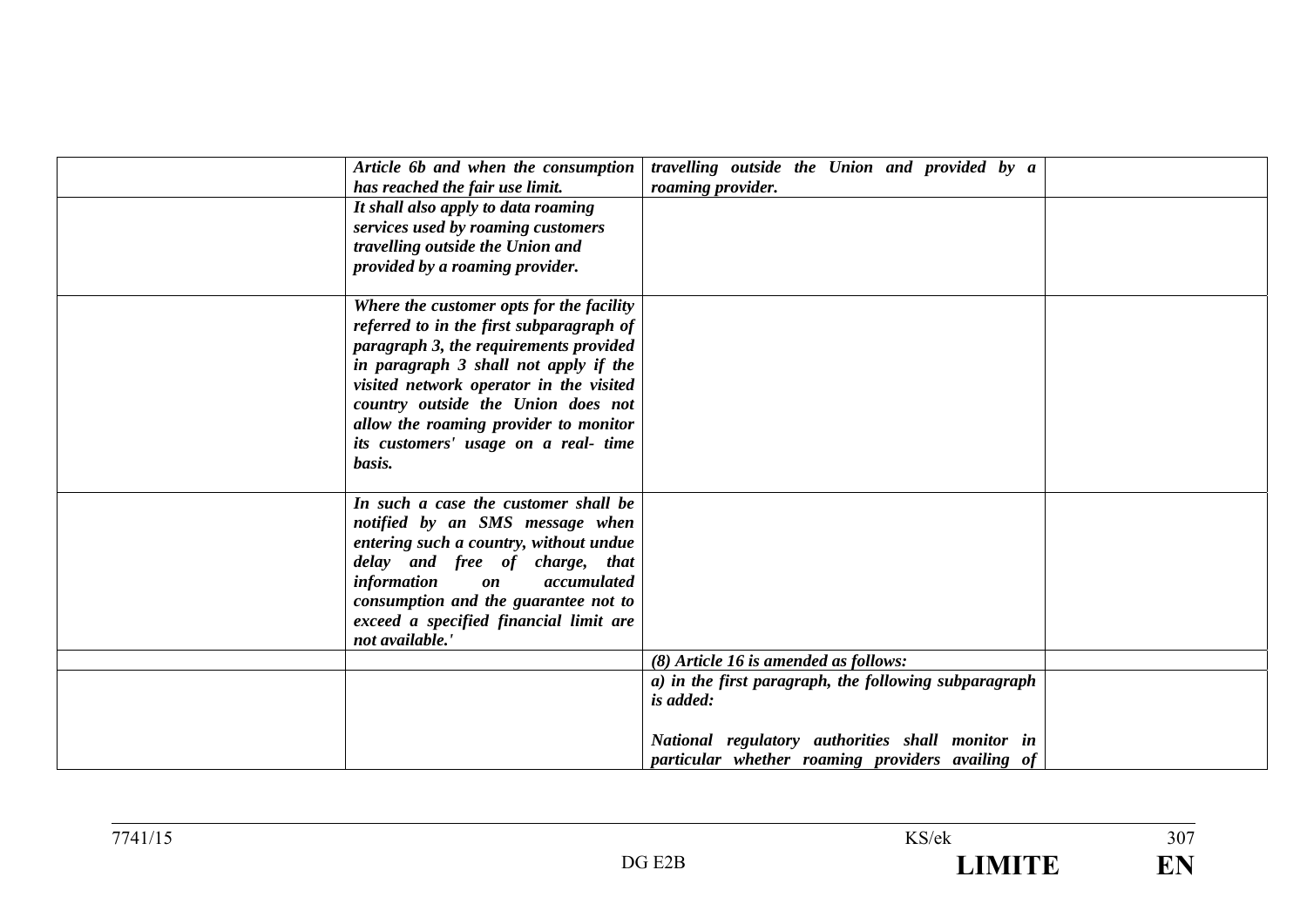|                                       |         | Article 6a(4) engage in business practices which<br>amount to circumvention of Articles 6a and 6b.             |
|---------------------------------------|---------|----------------------------------------------------------------------------------------------------------------|
|                                       |         | b) paragraph $2$ is replaced by the following:                                                                 |
|                                       |         | National regulatory authorities shall make up-to-date<br>information on the application of this Regulation, in |
|                                       |         | particular Articles 6a, 6b, 7, 9, and 12 publicly<br>available in a manner that enables interested parties     |
|                                       |         | to have easy access to it.                                                                                     |
| (8) Article 19 is amended as follows: | deleted | $(8)$ (9) Article 19 is amended as follows replaced by the<br>following:                                       |
|                                       |         | 1. Upon entry into force of this Regulation, the<br>Commission shall initiate a review of the wholesale        |
|                                       |         | roaming market with a view to assessing measures<br>necessary, if any, to ensure phasing out of retail         |
|                                       |         | roaming surcharges. The Commission shall review,                                                               |
|                                       |         | inter alia, the degree of competition in national                                                              |
|                                       |         | wholesale markets, and in particular assess the level<br>of wholesale costs incurred and wholesale charges     |
|                                       |         | applied, and the competitive situation of operators                                                            |
|                                       |         | with limited geographic scope, including the effects of                                                        |
|                                       |         | commercial agreements on competition as well as the<br>ability of operators to take advantage of economies of  |
|                                       |         | scale. The Commission shall also assess the                                                                    |
|                                       |         | competition developments in the retail roaming                                                                 |
|                                       |         | markets. In particular, the review shall take into                                                             |
|                                       |         | account the extent to which roaming providers have<br>supplemented the basic roaming allowance, also in        |
|                                       |         | light of the BEREC assessment referred to paragraph                                                            |
|                                       |         | 5, and the development of the level of the roaming                                                             |
|                                       |         | surcharges.                                                                                                    |

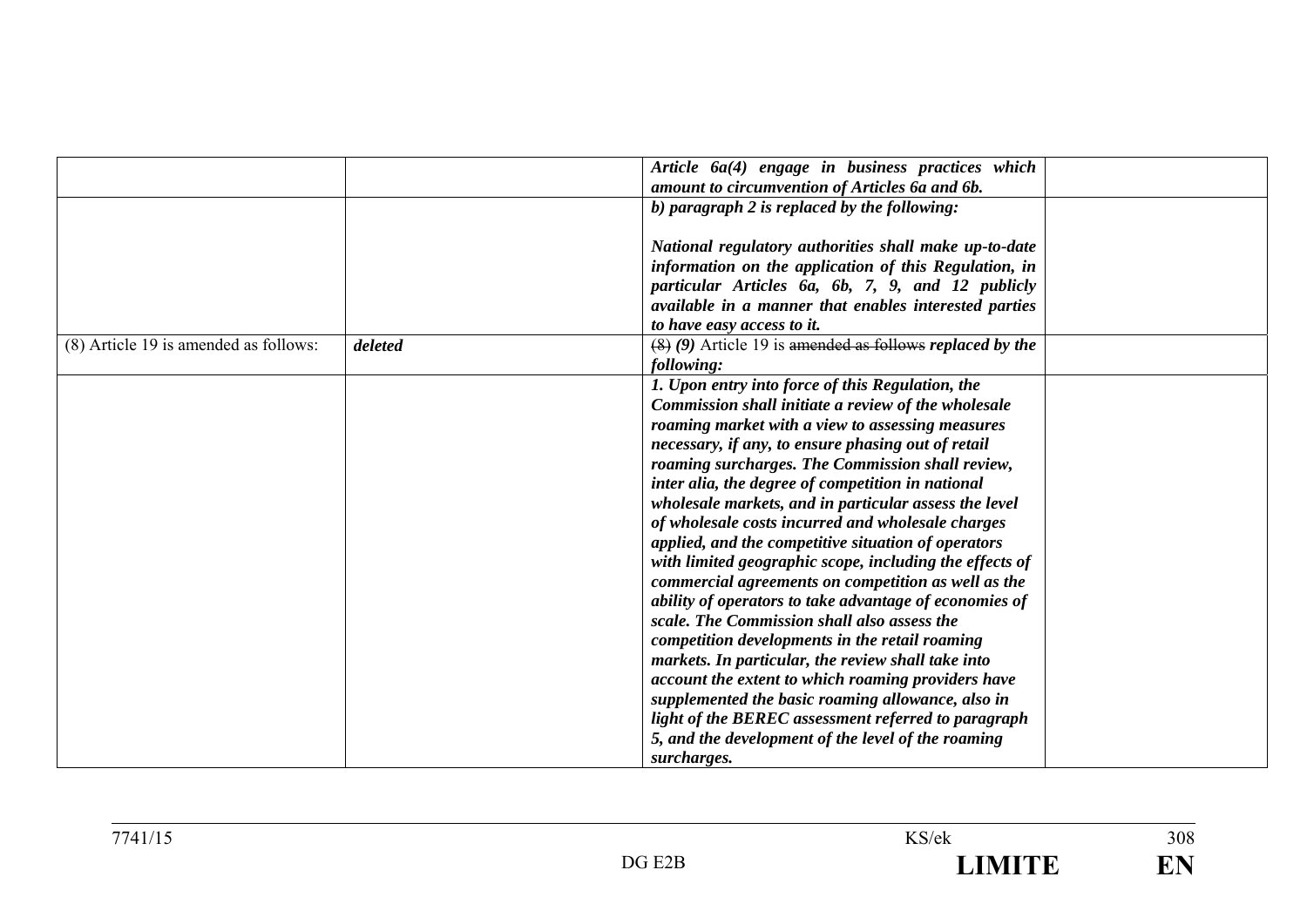| 2. The Commission shall, by 30 June 2018, after a          | 2. The Commission shall, by                   |
|------------------------------------------------------------|-----------------------------------------------|
| public consultation, report to the European                | 31 December 2017, after a                     |
| Parliament and the Council on the findings of the          | public consultation, report to                |
| review referred to in paragraph 1.                         | the European Parliament                       |
|                                                            | and the Council on the                        |
|                                                            | <i>findings</i><br><i>the</i><br>of<br>review |
|                                                            | referred to in paragraph 1.                   |
| 3. If the report referred to in paragraph 2 shows that     |                                               |
| there is no level playing field between roaming            |                                               |
| providers and consequently that there is a need to         |                                               |
| amend wholesale roaming charges or to provide for          |                                               |
| another solution to address the issues identified at       |                                               |
| wholesale level with a view to phase out retail roaming    |                                               |
| surcharges, the Commission shall, after consulting         |                                               |
| BEREC, make appropriate legislative proposals to the       |                                               |
| <b>European Parliament and the Council to address this</b> |                                               |
| situation.                                                 |                                               |
| 4. In addition, the Commission shall submit a report to    |                                               |
| the European Parliament and the Council every two          |                                               |
| years after the report referred to in paragraph 2. Each    |                                               |
| report shall include a summary of the monitoring of        |                                               |
| the provision of roaming services in the Union and an      |                                               |
| assessment of the progress towards achieving the           |                                               |
| objectives of this Regulation.                             |                                               |
| 5. In order to assess the competitive developments in      |                                               |
| the Union-wide roaming markets, BEREC shall                |                                               |
| regularly collect data from national regulatory            |                                               |
| authorities on the development of retail and wholesale     |                                               |
| charges for regulated voice, SMS and data roaming          |                                               |
| services. Those data shall be notified to the              |                                               |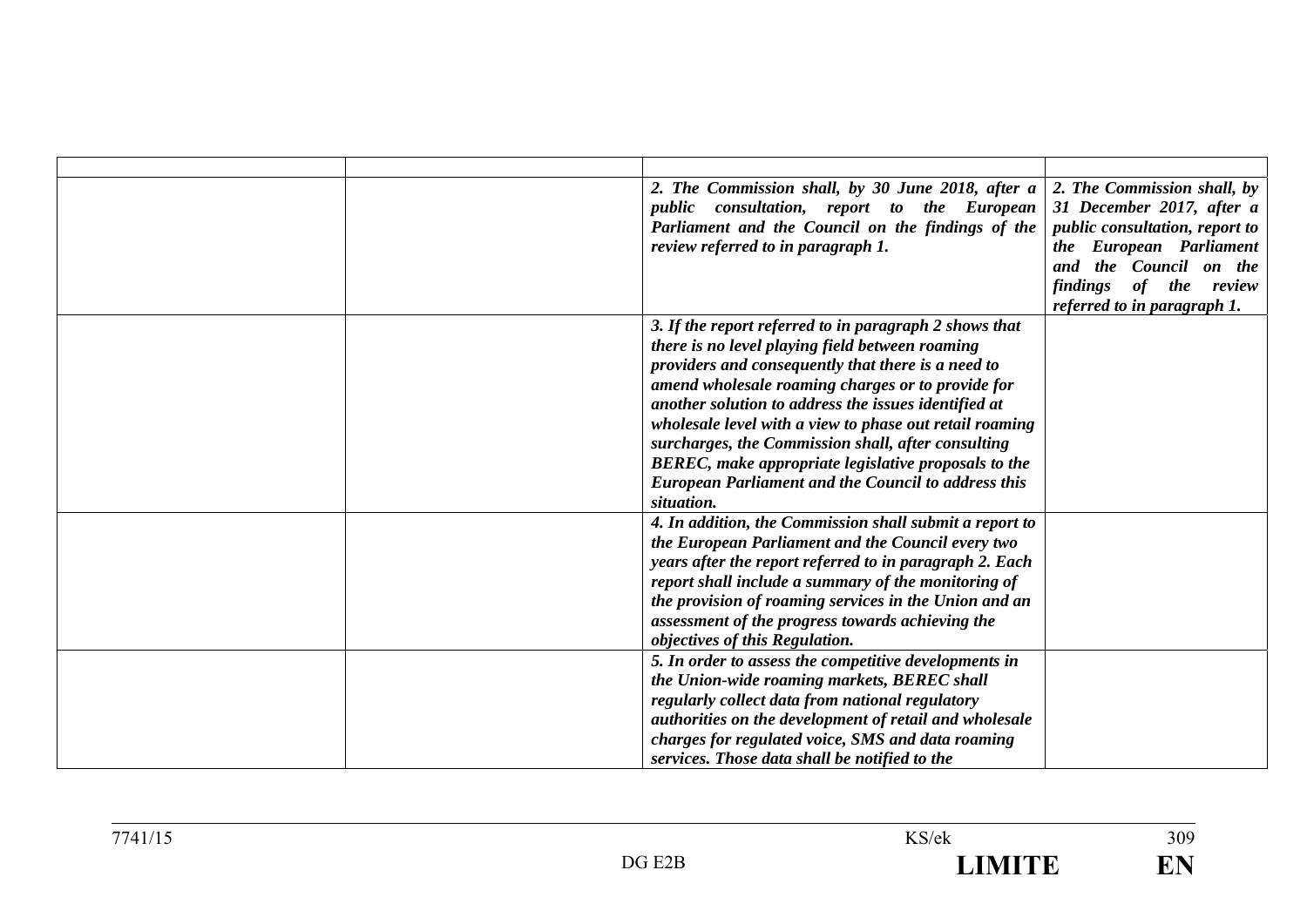|                                                                                                                                                                                                                                                                         |         | Commission at least twice a year. The Commission<br>shall make them public.                                                                                                                                                                                                                                                                                                                                                                                                                                         |  |
|-------------------------------------------------------------------------------------------------------------------------------------------------------------------------------------------------------------------------------------------------------------------------|---------|---------------------------------------------------------------------------------------------------------------------------------------------------------------------------------------------------------------------------------------------------------------------------------------------------------------------------------------------------------------------------------------------------------------------------------------------------------------------------------------------------------------------|--|
|                                                                                                                                                                                                                                                                         |         | On the basis of collected data, BEREC shall also<br>report regularly on the evolution of pricing and<br>consumption patterns in the Member States both for<br>domestic and roaming services and the evolution of<br>actual wholesale roaming rates for unbalanced traffic<br>between roaming providers. BEREC shall annually<br>publish information on market developments and<br>provide their assessment on how these developments<br>might affect the volume and availability of the basic<br>roaming allowance. |  |
|                                                                                                                                                                                                                                                                         |         | <b>BEREC</b> shall also annually collect information from<br>national regulatory authorities on transparency and<br>comparability of different tariffs offered by operators<br>to their customers. The Commission shall make those<br>data and findings public.                                                                                                                                                                                                                                                     |  |
| is amended as<br>(a) Paragraph<br>follows:<br>(b)                                                                                                                                                                                                                       | deleted | deleted                                                                                                                                                                                                                                                                                                                                                                                                                                                                                                             |  |
| (i) the first sentence is replaced by the<br>following:<br>'The Commission shall review the<br>functioning of this regulation and, after<br>a publice consultation, shall report to<br>the European Parliament and the<br>Council by 31December 2016 at the<br>latest.' | deleted | deleted                                                                                                                                                                                                                                                                                                                                                                                                                                                                                                             |  |
| is replaced by the<br>point<br>(g)<br>(ii)<br>following:                                                                                                                                                                                                                | deleted | deleted                                                                                                                                                                                                                                                                                                                                                                                                                                                                                                             |  |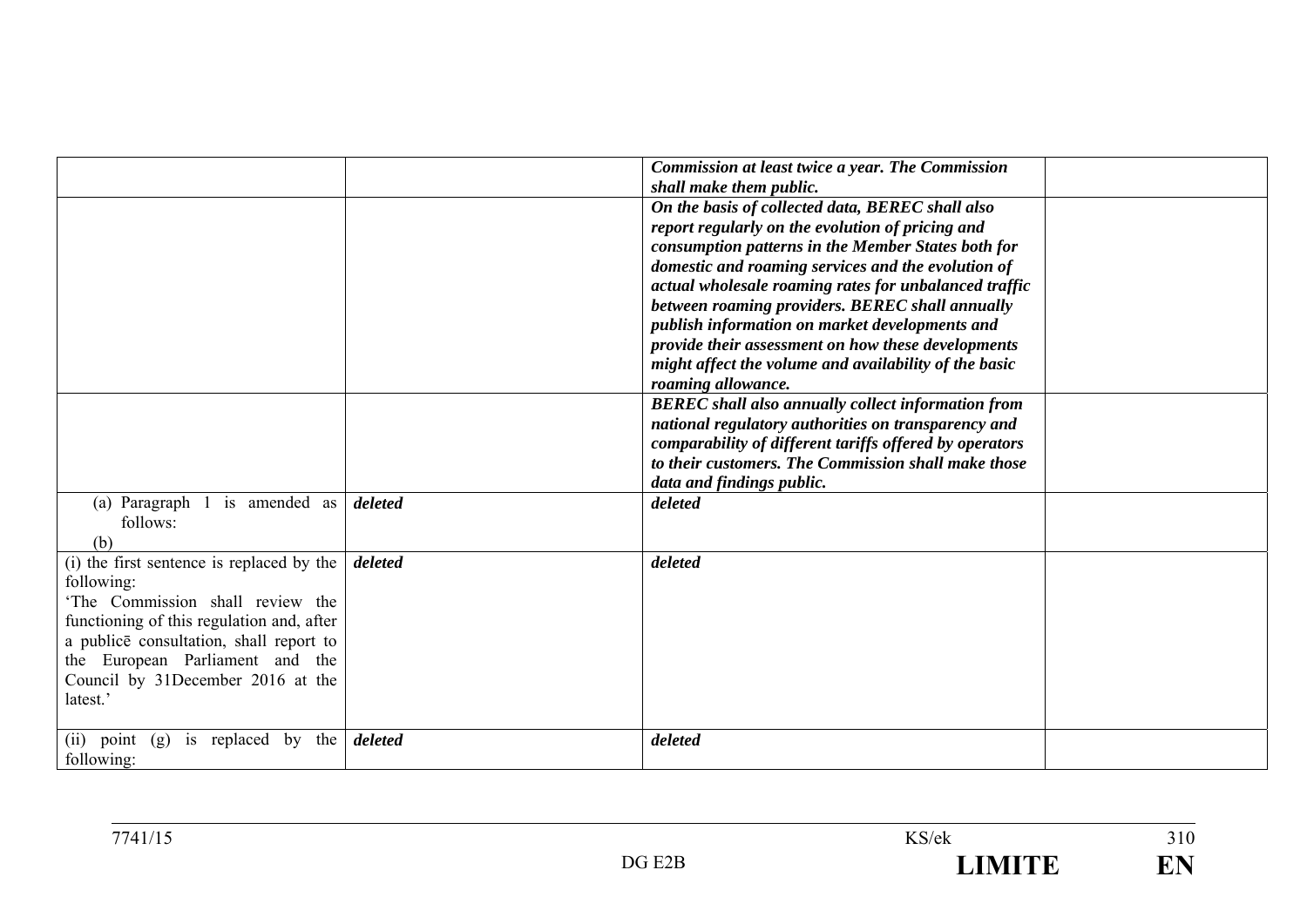| the extent to which the<br>(g)<br>implementation of the structural<br>measures provided for in Articles 3 and<br>4 and of the alternative regime<br>provided for in Article 4a has produced<br>results in EN 66 EN developing<br>competition in the internal market for<br>roaming services to the extent that<br>there is no effective difference between<br>roaming and domestic tariffs;' |         |         |  |
|----------------------------------------------------------------------------------------------------------------------------------------------------------------------------------------------------------------------------------------------------------------------------------------------------------------------------------------------------------------------------------------------|---------|---------|--|
| (iii) the following point (i) is inserted:                                                                                                                                                                                                                                                                                                                                                   | deleted | deleted |  |
| (i) the extent, if any, to which the $\delta$ deleted<br>evolution of domestic retail prices is<br>observably affected by the application<br>by roaming providers of the domestic<br>service rate to both domestic services<br>and regulated roaming services<br>throughout the Union.                                                                                                       |         | deleted |  |
| (b) Paragraph 2 is amended as follows:                                                                                                                                                                                                                                                                                                                                                       | deleted | deleted |  |
| (i) The first sentence is replaced by the $ $<br>following:<br>'If the report shows that tariff options,<br>in which the domestic service rate<br>applies both to domestic and regulated<br>roaming services, are not provided in<br>all retail packages for reasonable use<br>by at least one roaming provider in                                                                           | deleted | deleted |  |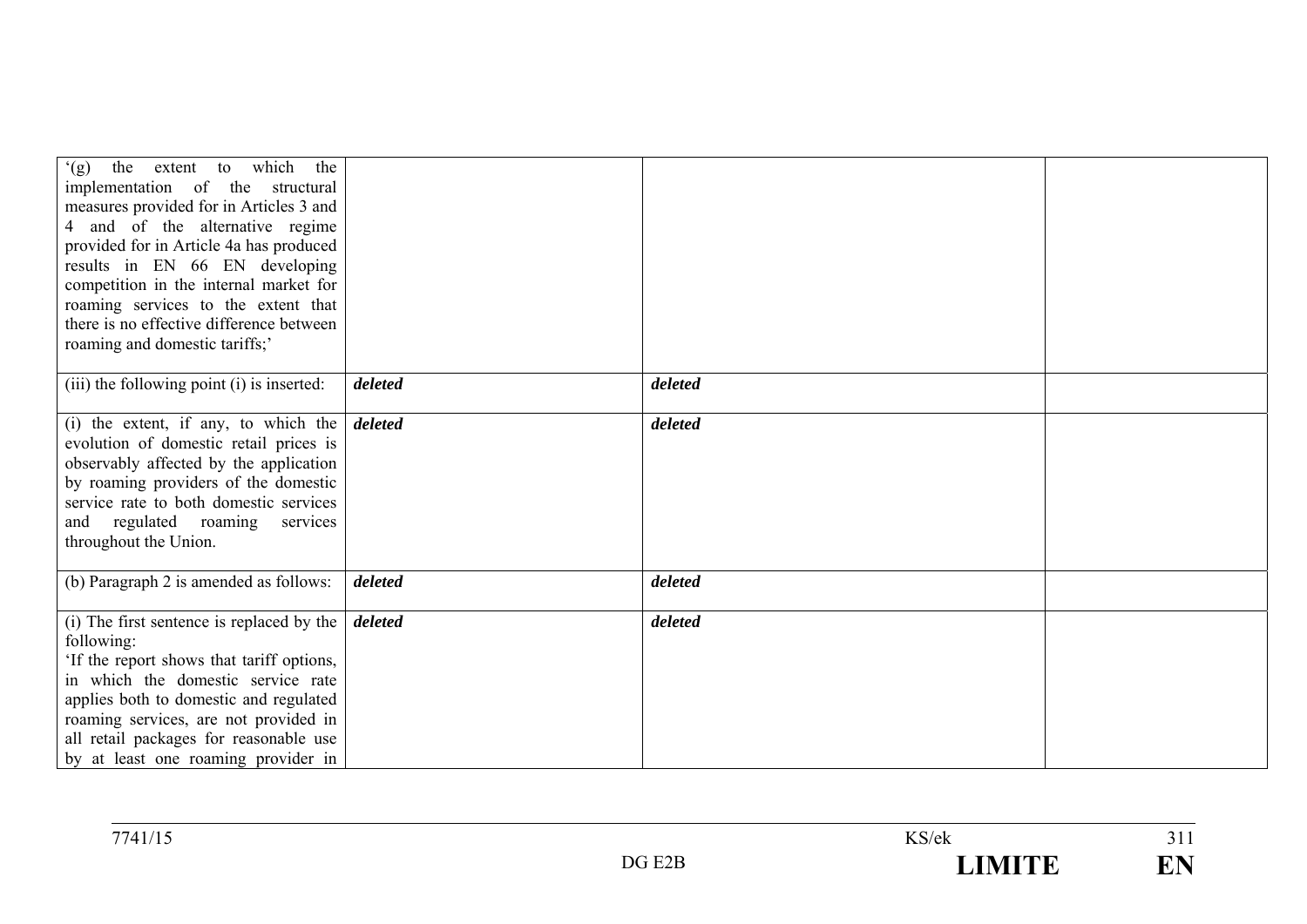| each Member State, or that the offers<br>by alternative roaming providers have<br>not made substantially equivalent retail<br>roaming tariffs easily available to<br>consumers throughout the Union, the<br>Commission shall by the same date<br>make appropriate proposals to the<br>European Parliament and the Council<br>to address the situation and ensure that<br>there is no difference between national<br>and roaming tariffs within the internal<br>market.'                                                            |                                                              |         |  |
|------------------------------------------------------------------------------------------------------------------------------------------------------------------------------------------------------------------------------------------------------------------------------------------------------------------------------------------------------------------------------------------------------------------------------------------------------------------------------------------------------------------------------------|--------------------------------------------------------------|---------|--|
| (ii) Point (d) is replaced by the<br>following:<br>'(d) to change the duration or reduce<br>the level of maximum wholesale<br>charges provided for in Articles 7, 9<br>and 12 with a view to reinforcing the<br>ability of all roaming providers to<br>make available in their respective retail<br>packages for reasonable use tariff<br>options in which the applicable<br>domestic service rate applies to both<br>domestic services and regulated<br>roaming services, as if the latter were<br>consumed on the home network.' | deleted                                                      | deleted |  |
|                                                                                                                                                                                                                                                                                                                                                                                                                                                                                                                                    | (8a) Article 19 is deleted and replaced<br>by the following: |         |  |
|                                                                                                                                                                                                                                                                                                                                                                                                                                                                                                                                    | '1. The Commission shall review the                          |         |  |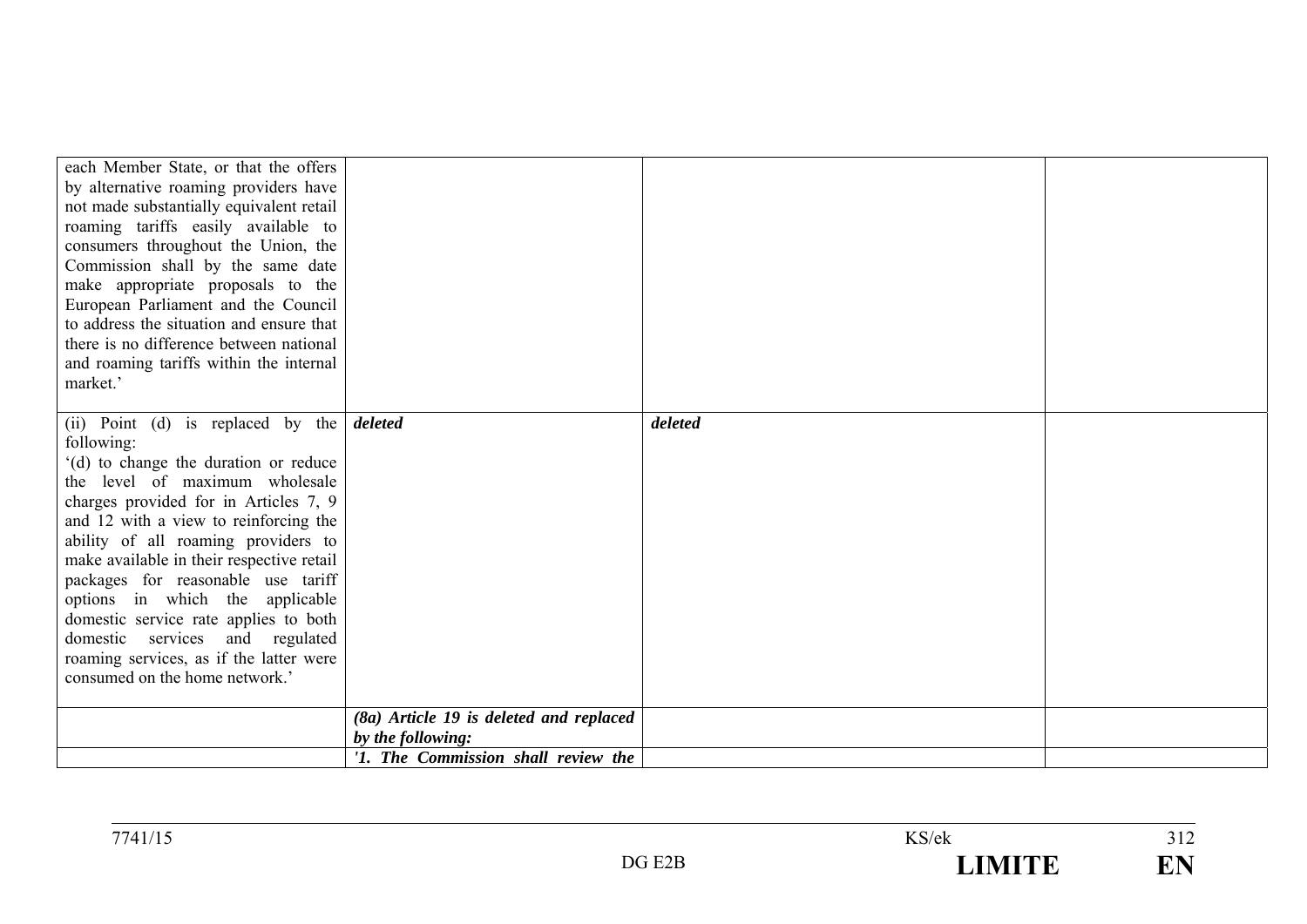| functioning of this Regulation and<br>shall report to the European<br>Parliament and the Council in<br>accordance with paragraphs 2 to 6.<br>2. The Commission shall, by 30 June |
|----------------------------------------------------------------------------------------------------------------------------------------------------------------------------------|
|                                                                                                                                                                                  |
|                                                                                                                                                                                  |
|                                                                                                                                                                                  |
|                                                                                                                                                                                  |
|                                                                                                                                                                                  |
| 2015, after a public consultation, report                                                                                                                                        |
| to the European Parliament and the                                                                                                                                               |
| Council on whether to change the                                                                                                                                                 |
| duration or revise the level of                                                                                                                                                  |
| maximum wholesale charges provided                                                                                                                                               |
| for in Articles 7, 9 and 12 or to provide                                                                                                                                        |
| for other arrangements to address                                                                                                                                                |
| wholesale market problems, including                                                                                                                                             |
| as regards mobile termination rates                                                                                                                                              |
| applicable to roaming. BEREC shall,                                                                                                                                              |
| by 31 December 2014, after a public                                                                                                                                              |
| consultation, lay down guidelines on                                                                                                                                             |
| measures to prevent anomalous or                                                                                                                                                 |
| abusive usage for the purpose of Article                                                                                                                                         |
| <b>6a.</b>                                                                                                                                                                       |
| 3. The Commission shall, by 30 June                                                                                                                                              |
| 2016, after a public consultation, report                                                                                                                                        |
| to the European Parliament and the                                                                                                                                               |
| Council on, inter alia:                                                                                                                                                          |
| (a) the availability and quality of                                                                                                                                              |
| services including those which are an                                                                                                                                            |
| alternative to voice, SMS and data                                                                                                                                               |
| roaming services, in particular in the                                                                                                                                           |
| light of technological developments;                                                                                                                                             |
| (b) the degree of competition in both                                                                                                                                            |
| the retail and wholesale markets, in                                                                                                                                             |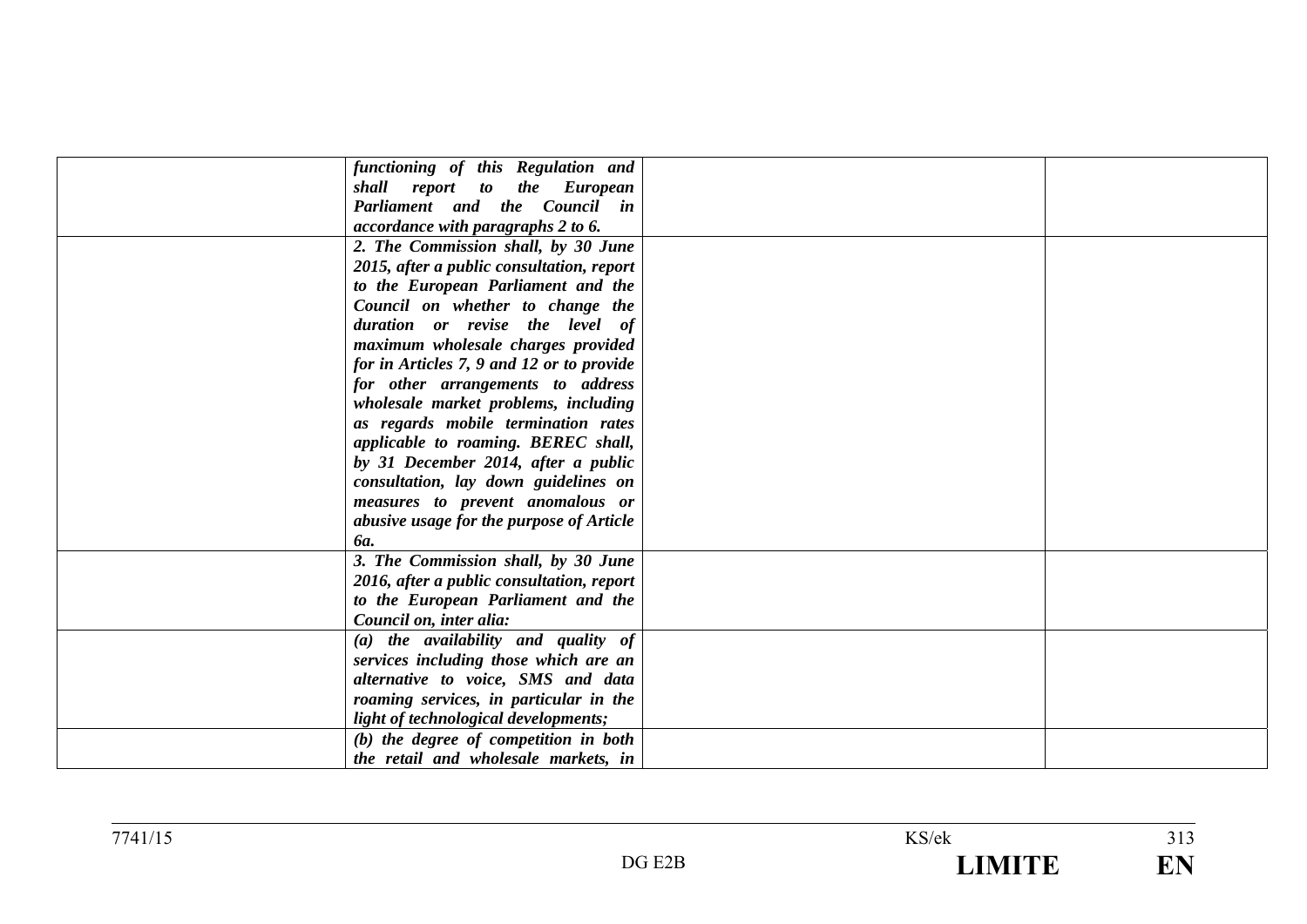|                                                                                  | particular the competitive situation of<br>smaller, independent or newly started<br>operators, including the competition<br>effects of commercial agreements and<br>the degree of interconnection between<br>operators;                                                                                                                                                                                                                                                                                                                          |         |  |
|----------------------------------------------------------------------------------|--------------------------------------------------------------------------------------------------------------------------------------------------------------------------------------------------------------------------------------------------------------------------------------------------------------------------------------------------------------------------------------------------------------------------------------------------------------------------------------------------------------------------------------------------|---------|--|
| difference<br>between<br>roaming<br>and<br>national tariffs has approached zero; | the<br>to which<br><i>the</i><br>(c)<br>extent<br>implementation of the structural<br>measures provided for in Articles 3 and<br>4 has produced results in developing<br>competition in the internal market for<br>roaming service.s                                                                                                                                                                                                                                                                                                             | deleted |  |
|                                                                                  | The Commission shall examine, in<br>particular, whether it is necessary to lay<br>down additional technical and<br>structural measures or to modify the<br>structural measures.                                                                                                                                                                                                                                                                                                                                                                  |         |  |
|                                                                                  | 4. If the report referred to in paragraph<br>2 shows that there is no level playing<br>field between roaming providers and<br>consequently that there is a need to<br>change the duration or lower the level<br>of maximum wholesale charges or to<br>provide for other arrangements to<br>address wholesale market problems,<br>including by a significant reduction of<br>the mobile termination rates applicable<br>to roaming throughout the Union, the<br>Commission shall, after consulting<br><b>BEREC</b> , make appropriate legislative |         |  |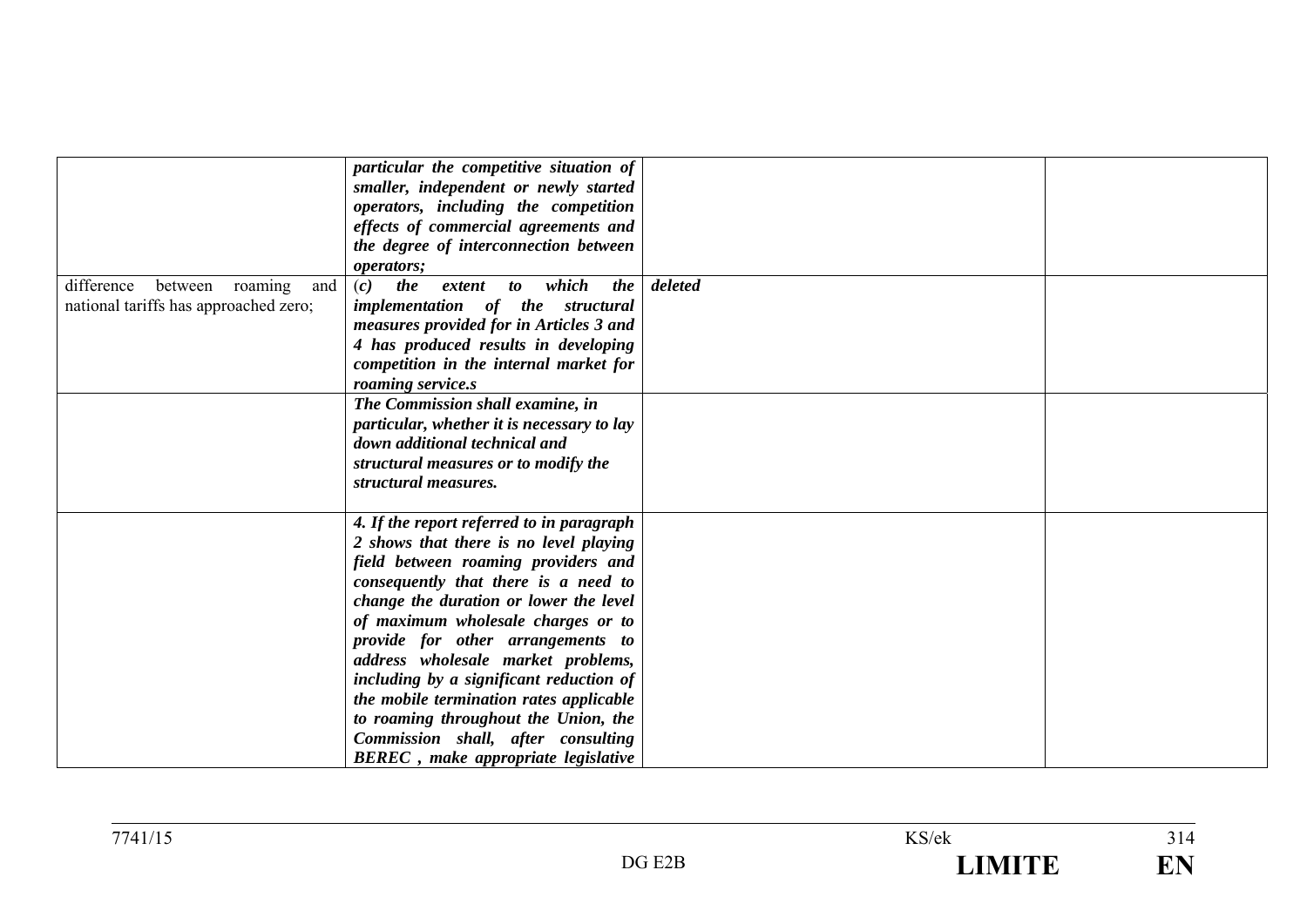| proposals to the European Parliament                                                                                                                                                                            |  |
|-----------------------------------------------------------------------------------------------------------------------------------------------------------------------------------------------------------------|--|
| and the Council to address this                                                                                                                                                                                 |  |
| situation by 30 June 2015.                                                                                                                                                                                      |  |
| If the report referred to in paragraph 3                                                                                                                                                                        |  |
| shows that the structural measures                                                                                                                                                                              |  |
| provided for by this Regulation have                                                                                                                                                                            |  |
| not been sufficient to promote                                                                                                                                                                                  |  |
| competition in the internal market for                                                                                                                                                                          |  |
| roaming services for the benefit of all                                                                                                                                                                         |  |
| European consumers, the Commission                                                                                                                                                                              |  |
| shall make appropriate proposals to the                                                                                                                                                                         |  |
| <b>European Parliament and the Council</b>                                                                                                                                                                      |  |
| to address this situation. With respect to                                                                                                                                                                      |  |
| both reports, proposals for any                                                                                                                                                                                 |  |
| <i>appropriate</i> measures<br>shall<br>be                                                                                                                                                                      |  |
| presented simultaneously with the                                                                                                                                                                               |  |
| reports.                                                                                                                                                                                                        |  |
| 5. In addition, the Commission shall                                                                                                                                                                            |  |
| submit a report to the European                                                                                                                                                                                 |  |
| Parliament and the Council every two                                                                                                                                                                            |  |
| years after the report referred to in                                                                                                                                                                           |  |
| paragraph 3. Each report shall include                                                                                                                                                                          |  |
| a summary of the monitoring of the                                                                                                                                                                              |  |
| provision of roaming services in the                                                                                                                                                                            |  |
|                                                                                                                                                                                                                 |  |
| the                                                                                                                                                                                                             |  |
|                                                                                                                                                                                                                 |  |
|                                                                                                                                                                                                                 |  |
| developments in the Union-wide                                                                                                                                                                                  |  |
|                                                                                                                                                                                                                 |  |
|                                                                                                                                                                                                                 |  |
| Union and an assessment of the<br>progress towards achieving<br>objectives of this Regulation.<br>6. In order to assess the competitive<br>roaming markets, BEREC shall<br>regularly collect data from national |  |

 $\frac{1}{315}$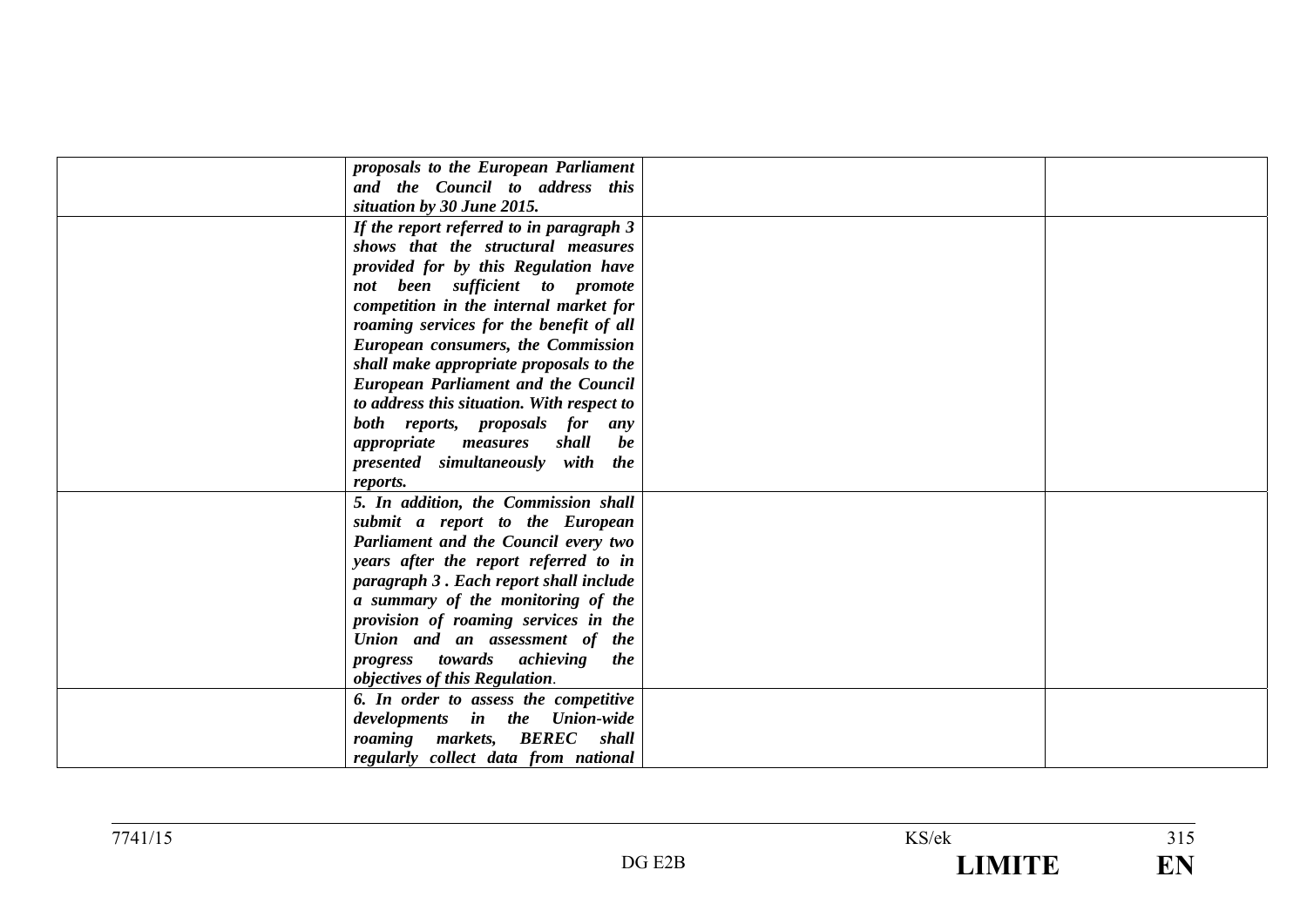| authorities on transparency and<br>comparability of different tariffs                                                                                                                                                                                  | offered by operators to their customers.<br>The Commission shall make those data<br>and findings public.' |         |  |
|--------------------------------------------------------------------------------------------------------------------------------------------------------------------------------------------------------------------------------------------------------|-----------------------------------------------------------------------------------------------------------|---------|--|
| <b>Article 38 – Amendments to</b><br>Regulation (EC) No 1211/2009                                                                                                                                                                                      | $[no \; changes]$                                                                                         | deleted |  |
| Regulation (EC) No 1211/2009 is<br>amended as follows:<br>(1) In Article 1, paragraph 2 is replaced<br>by the following:                                                                                                                               | $[no\ changes]$                                                                                           | deleted |  |
| '2. BEREC shall act within the scope<br>of Directive 2002/21/EC (Framework<br>Directive) and Directives 2002/19/EC,<br>2002/20/EC,<br>2002/22/EC<br>and<br>2002/58/EC (Specific Directives), and<br>of Regulations (EU) No 531/2012 and<br>No XX/2014' | [no changes]<br>(1a) In Article $3(1)$ , the following                                                    | deleted |  |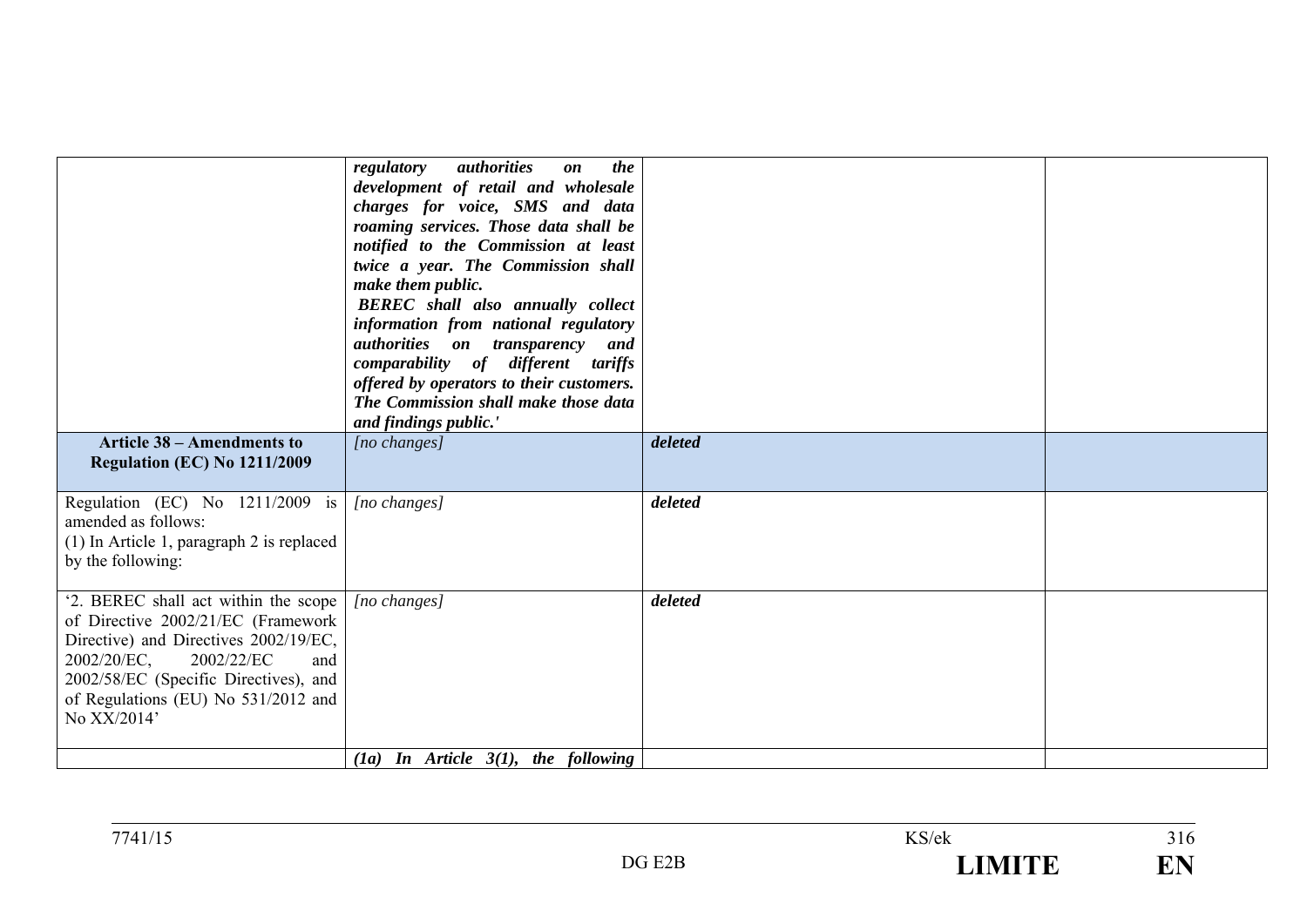|                                              | <i>points (ma) and (mb) are inserted:</i>                                   |         |  |
|----------------------------------------------|-----------------------------------------------------------------------------|---------|--|
|                                              | '(ma) to receive notifications submitted                                    |         |  |
|                                              | pursuant to Article 3 of Directive                                          |         |  |
|                                              | 2002/20/EC, to maintain an inventory                                        |         |  |
|                                              | of those notifications and to inform the                                    |         |  |
|                                              | regulatory<br>national<br>authorities                                       |         |  |
|                                              | concerned about notifications received;                                     |         |  |
|                                              | (mb) to issue opinions on measures                                          |         |  |
|                                              | intended to be adopted by national                                          |         |  |
|                                              | regulatory authorities under Article 10,                                    |         |  |
|                                              | paragraphs 5 and 6, of Directive<br>2002/20/EC.'                            |         |  |
|                                              |                                                                             |         |  |
|                                              | (1b) In Article $3(1)$ , the following point<br>$(na)$ is inserted:         |         |  |
|                                              |                                                                             |         |  |
|                                              | '(na) to support the development of<br>Union policy and law in the field of |         |  |
|                                              | electronic communications, including                                        |         |  |
|                                              | delivering opinions<br>to the<br>by                                         |         |  |
|                                              | Commission with respect to any                                              |         |  |
|                                              | planned initiative'                                                         |         |  |
| (2) In Article 4, paragraphs 4 and 5 are $ $ | deleted                                                                     | deleted |  |
| deleted                                      |                                                                             |         |  |
|                                              |                                                                             |         |  |
| $(3)$ The following Article 4a is            | deleted                                                                     | deleted |  |
| inserted:                                    |                                                                             |         |  |
|                                              |                                                                             |         |  |
| 'Article $4a -$ Appointment and tasks of     | deleted                                                                     | deleted |  |
| the Chairperson                              |                                                                             |         |  |
|                                              |                                                                             |         |  |
| 1. The Board of Regulators shall be deleted  |                                                                             | deleted |  |
| represented by a Chairperson, who            |                                                                             |         |  |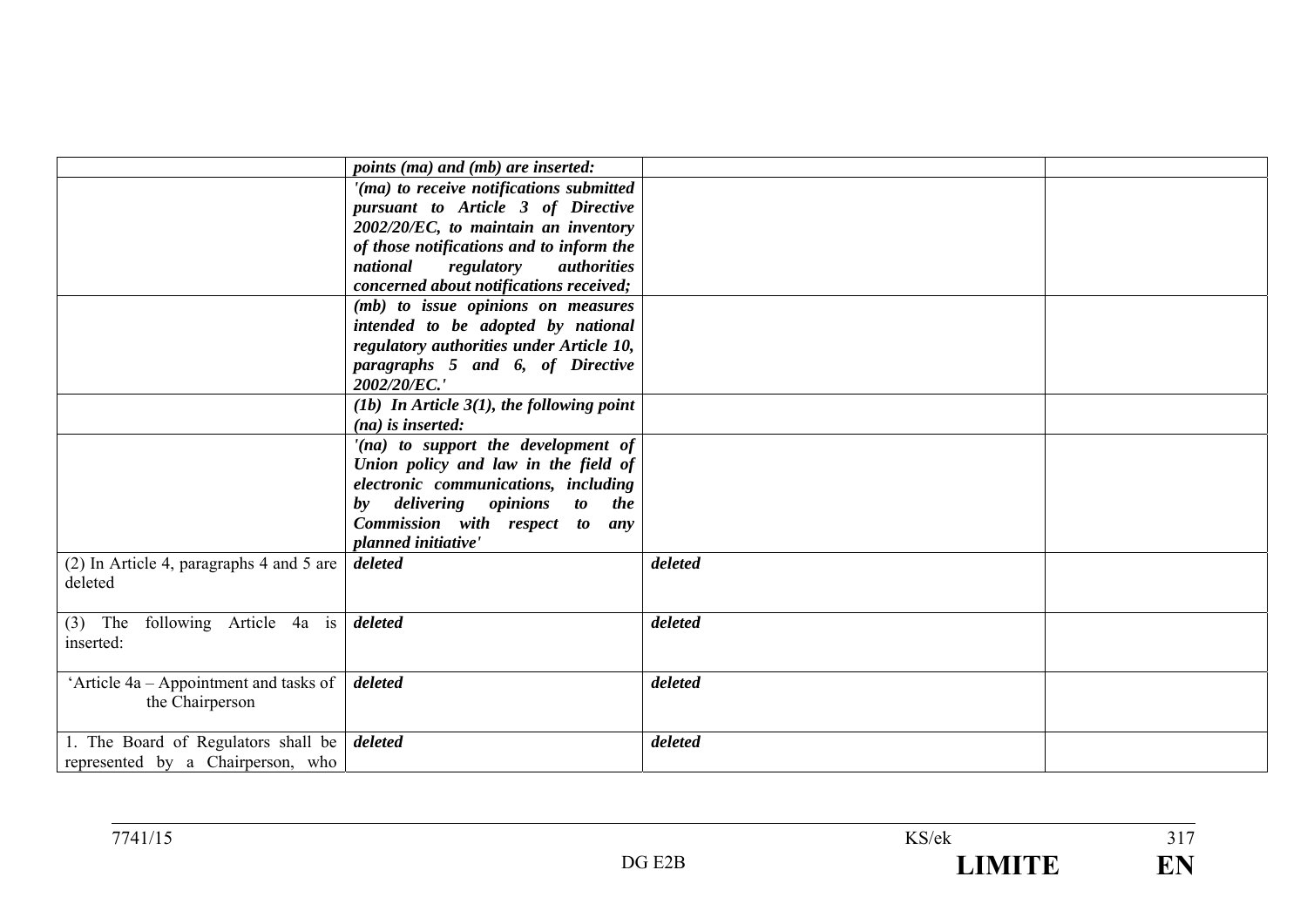| shall be a full-time independent                             |         |  |
|--------------------------------------------------------------|---------|--|
| professional. The Chairperson shall be                       |         |  |
| engaged as a temporary agent of the                          |         |  |
| Office under Article $2(a)$ of the                           |         |  |
| Conditions of Employment of Other                            |         |  |
| servants. The Chairperson shall be                           |         |  |
| responsible for preparing the work of                        |         |  |
| the Board of Regulators and shall chair                      |         |  |
| without the right to vote the meetings                       |         |  |
| of the Board of Regulators and the                           |         |  |
| Management Committee.<br>Without                             |         |  |
| prejudice to the role of the Board of                        |         |  |
| Regulators in relation to the tasks of                       |         |  |
| the Chairperson, the Chairperson shall                       |         |  |
| neither seek nor accept any instruction                      |         |  |
| from any government or NRA, from                             |         |  |
| the Commission, or from any other                            |         |  |
| public or private entity. EN 67 EN                           |         |  |
|                                                              |         |  |
| 2. The Chairperson shall be appointed $\vert$ <i>deleted</i> | deleted |  |
| by the Board of Regulators on the basis                      |         |  |
| merit, skills, knowledge of<br>of                            |         |  |
| communication<br>market<br>electronic                        |         |  |
| participants and markets, and of                             |         |  |
| experience relevant to supervision and                       |         |  |
| regulation, following an open selection                      |         |  |
| procedure. Before appointment, the                           |         |  |
| candidate selected by the Board of                           |         |  |
| Regulators may be invited to make a                          |         |  |
| before<br>the<br>competent<br>statement                      |         |  |
| committee of the European Parliament                         |         |  |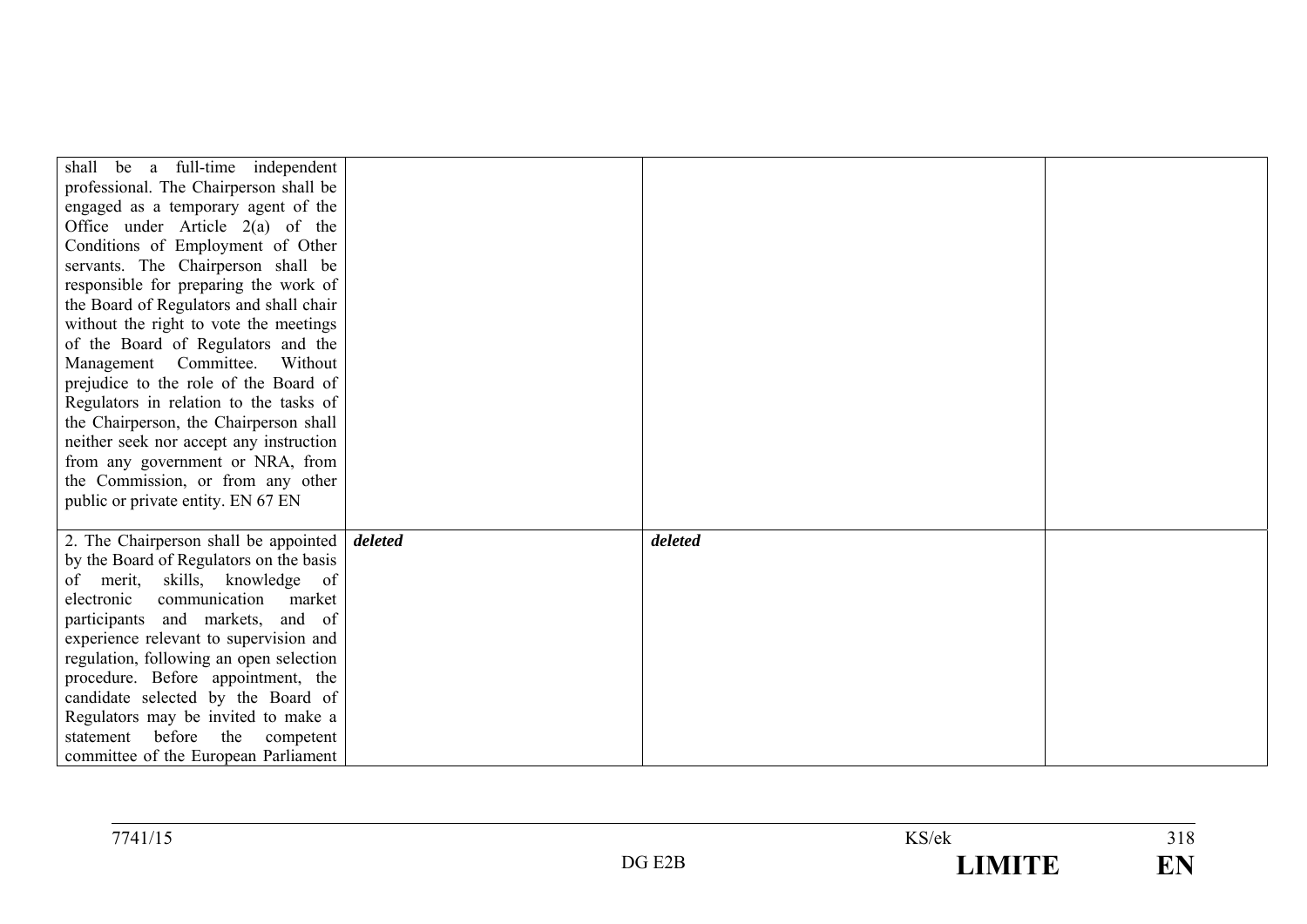| and to answer questions put by its<br>members. The appointment of the<br>Chairperson is effective only after<br>approval of<br>the<br>Management<br>Committee. The Board of Regulators<br>shall also elect, from among its<br>members, a Vice-Chair who shall carry<br>out the functions of the Chairperson in<br>his absence.                        |         |         |  |
|-------------------------------------------------------------------------------------------------------------------------------------------------------------------------------------------------------------------------------------------------------------------------------------------------------------------------------------------------------|---------|---------|--|
|                                                                                                                                                                                                                                                                                                                                                       |         |         |  |
| 3. The Chairperson's term of office<br>shall be 3 years and may be extended<br>once.                                                                                                                                                                                                                                                                  | deleted | deleted |  |
| 4. In the course of the 9 months<br>preceding the end of the 3-year term of<br>office of the Chairperson, the Board of<br>Regulators shall evaluate:                                                                                                                                                                                                  | deleted | deleted |  |
| (a) the results achieved in the first term $\vert$ <i>deleted</i><br>of office and the way they were<br>achieved;                                                                                                                                                                                                                                     |         | deleted |  |
| (b) the Board of Regulators' duties and $\int$ <i>deleted</i><br>requirements in the coming years. The<br>Board of Regulators shall inform the<br>European Parliament if it intends to<br>extend the Chairperson's term of office.<br>Within one month before any such<br>extension, the Chairperson may be<br>invited to make a statement before the |         | deleted |  |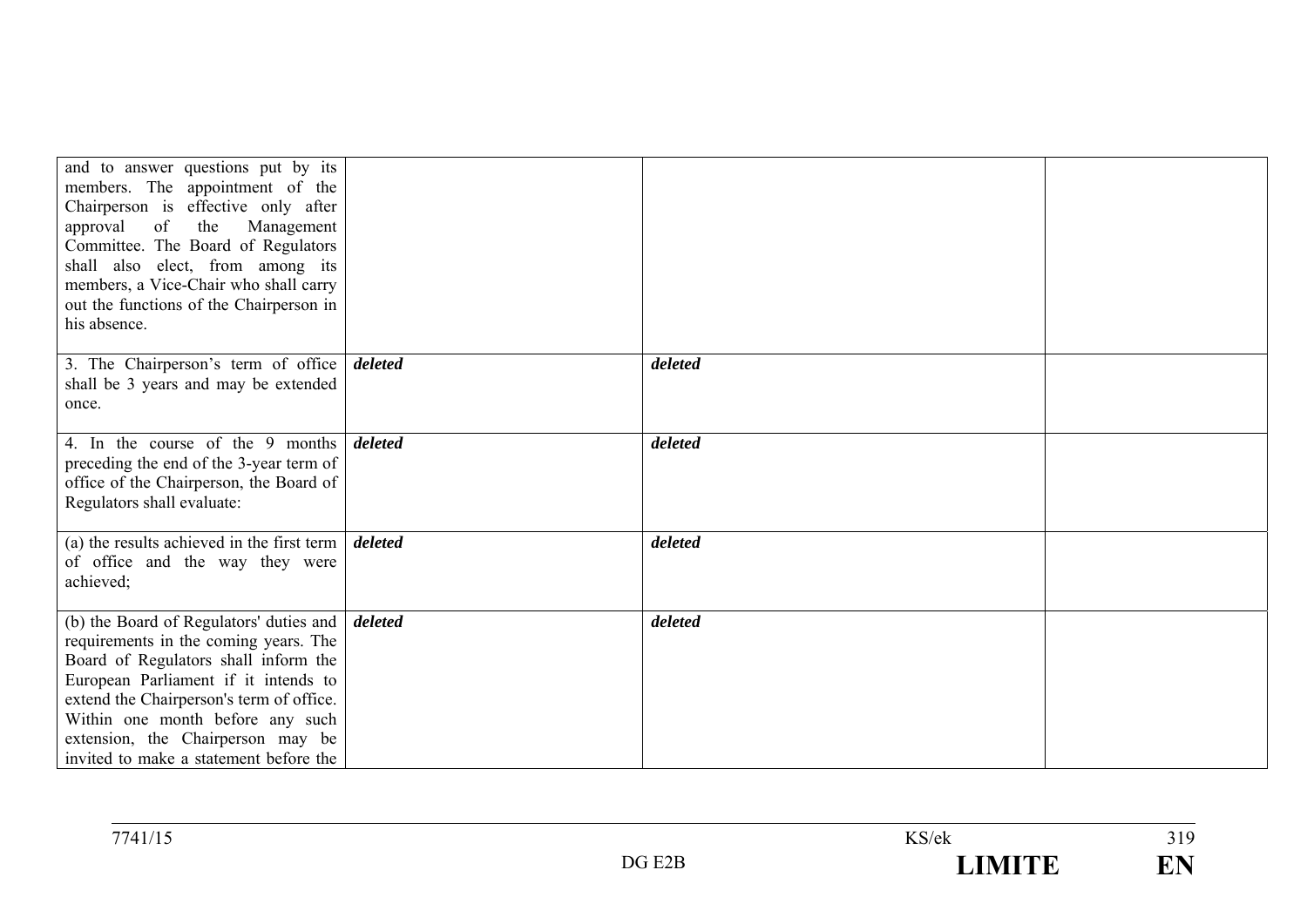| competent committee of the Parliament<br>and answer questions put by its<br>members.                                                                                                                                                                                                                                                                                                                                                                                                         |         |         |  |
|----------------------------------------------------------------------------------------------------------------------------------------------------------------------------------------------------------------------------------------------------------------------------------------------------------------------------------------------------------------------------------------------------------------------------------------------------------------------------------------------|---------|---------|--|
|                                                                                                                                                                                                                                                                                                                                                                                                                                                                                              |         |         |  |
| 5. The Chairperson may be removed deleted<br>from office only upon a decision of the<br>Board of Regulators acting on a<br>proposal from the Commission and<br>after approval of the Management<br>Committee. The Chairperson shall not<br>prevent the Board of Regulators and<br>the Management Committee from<br>discussing matters relating to the<br>Chairperson, in particular the need for<br>his removal, and shall not be involved<br>in deliberations concerning such a<br>matter.' |         | deleted |  |
| (4) Article 6 is amended as follows:                                                                                                                                                                                                                                                                                                                                                                                                                                                         | deleted | deleted |  |
| (a) Paragraph 2, indent 4 is deleted.                                                                                                                                                                                                                                                                                                                                                                                                                                                        | deleted | deleted |  |
| (b) Paragraph 3 is amended as follows:                                                                                                                                                                                                                                                                                                                                                                                                                                                       | deleted | deleted |  |
| '3. The Office shall comprise:                                                                                                                                                                                                                                                                                                                                                                                                                                                               | deleted | deleted |  |
| (a) a Chairperson of the Board of<br>Regulators;                                                                                                                                                                                                                                                                                                                                                                                                                                             | deleted | deleted |  |
| (b) a Management Committee;                                                                                                                                                                                                                                                                                                                                                                                                                                                                  | deleted | deleted |  |

 $\frac{1}{320}$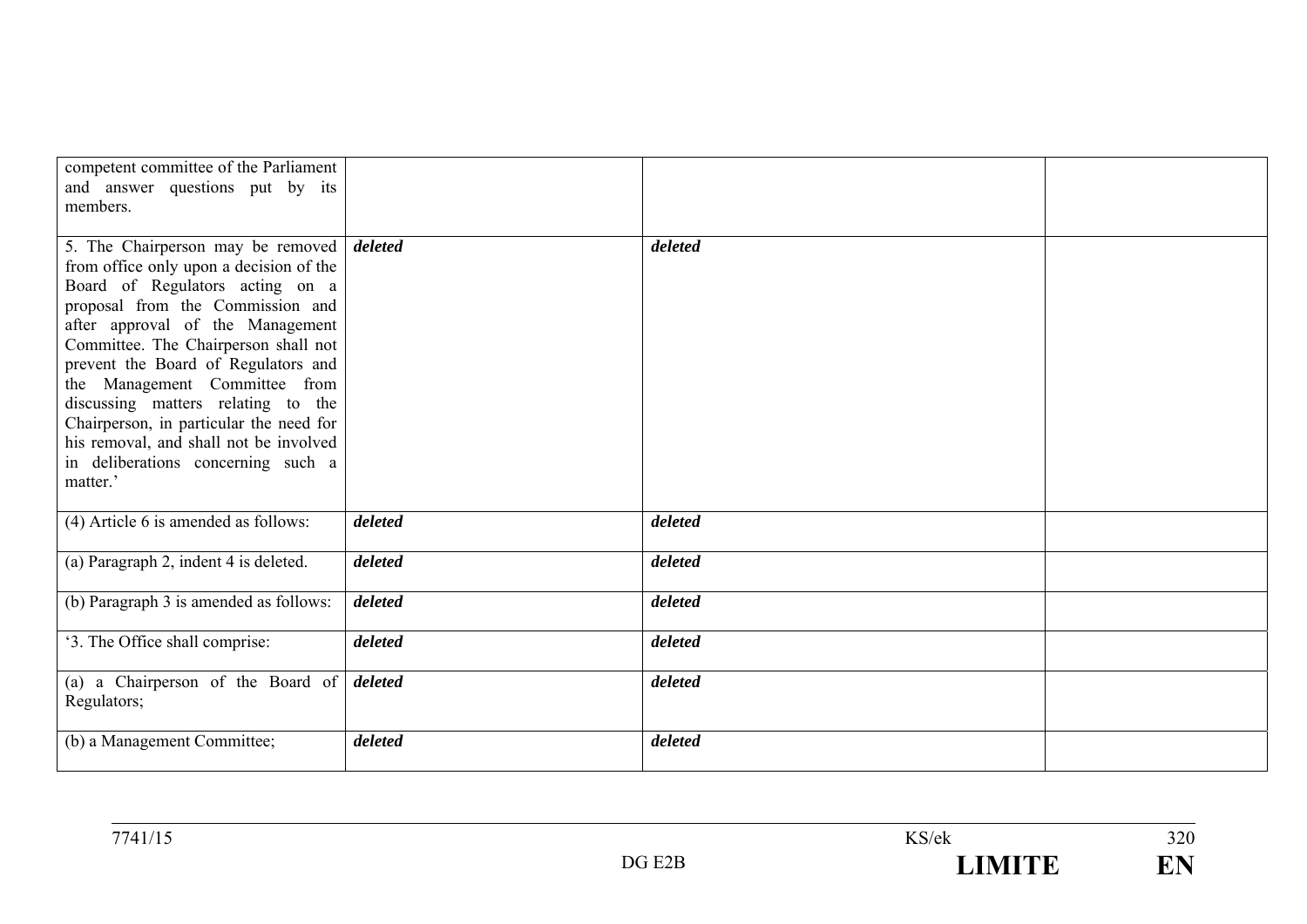| (c) an Administrative Manager.'                                                                                                                                                                                                                                                                                                                                               | deleted | deleted |  |
|-------------------------------------------------------------------------------------------------------------------------------------------------------------------------------------------------------------------------------------------------------------------------------------------------------------------------------------------------------------------------------|---------|---------|--|
| 5) Article 7 is amended as follows:                                                                                                                                                                                                                                                                                                                                           | deleted | deleted |  |
| (a) Paragraph 2 is amended as follows:<br>'2. The Management Committee shall<br>appoint the Administrative Manager<br>and, where relevant, extend his/her<br>term of office or remove him/her from<br>office in accordance with Article 8.<br>Administrative<br>The<br>Manager<br>designated shall not participate in the<br>preparation of, or vote on, such a<br>decision.' | deleted | deleted |  |
| (b) Paragraph 4 is deleted.                                                                                                                                                                                                                                                                                                                                                   | deleted | deleted |  |
| $(6)$ Article 8 paragraphs 2, 3, 4, are<br>deleted and replaced as follows:<br>'2. The Administrative Manager shall<br>be engaged as a temporary agent of the<br>Office under Article $2(a)$ of the<br>Conditions of Employment of Other<br>servants.                                                                                                                         | deleted | deleted |  |
| 3. The Administrative Manager shall<br>be appointed by the Management<br>Committee from a list of candidates<br>proposed by the<br>Commission,<br>following an open and transparent<br>selection procedure. For the purpose of<br>concluding the contract with the                                                                                                            | deleted | deleted |  |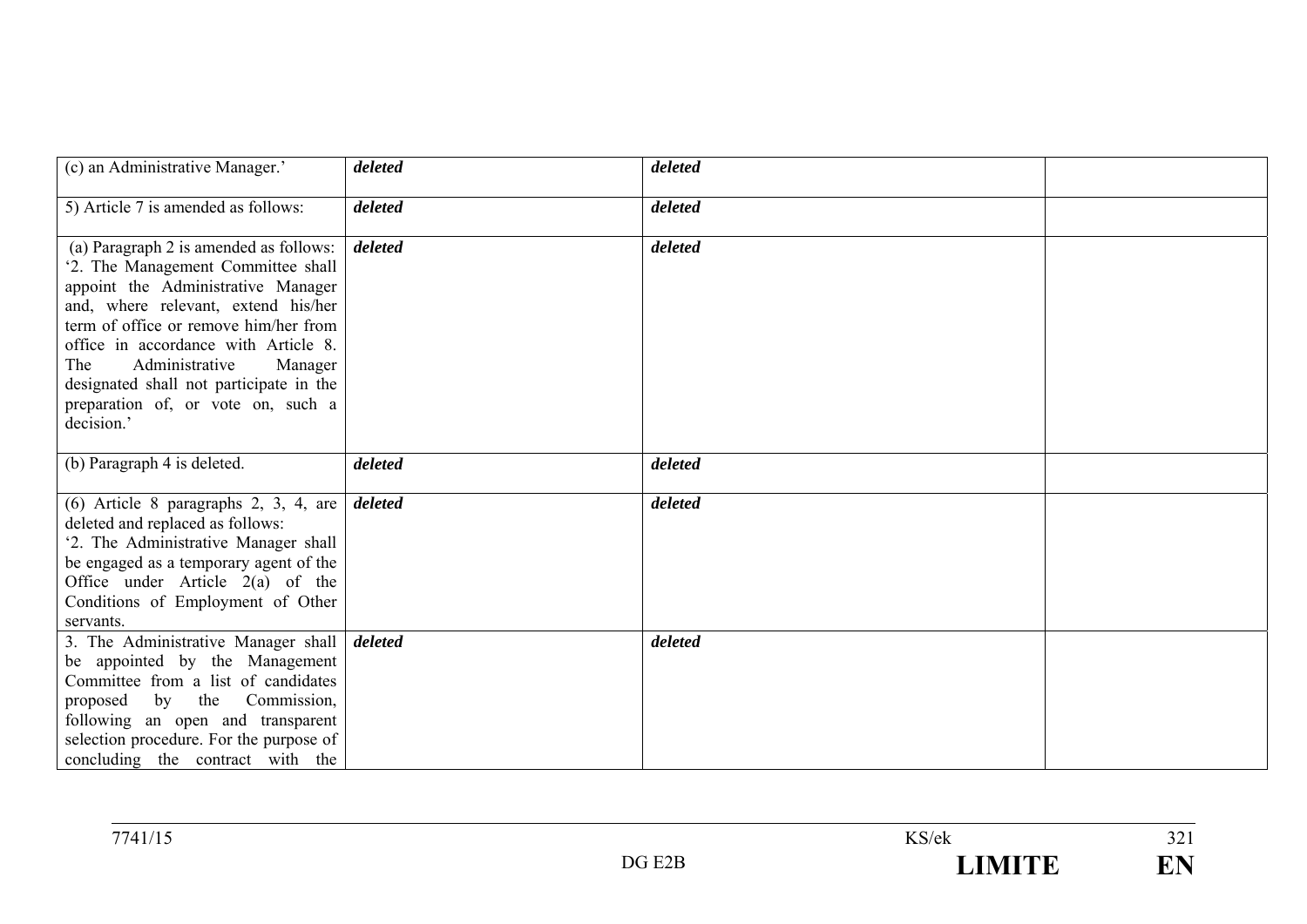| Administrative Manager, the Office<br>shall be represented by the Chairperson<br>of the Management Committee. Before<br>appointment, the candidate selected by<br>the Management Committee may be<br>invited to make a statement before the                                                                 |         |         |  |
|-------------------------------------------------------------------------------------------------------------------------------------------------------------------------------------------------------------------------------------------------------------------------------------------------------------|---------|---------|--|
| competent committee of the European<br>Parliament and to answer questions put<br>by its members.                                                                                                                                                                                                            |         |         |  |
| The term of office of the<br>Administrative Manager shall be five<br>years. By the end of that period, the<br>Commission shall<br>undertake<br>an<br>assessment that takes into account an<br>evaluation of the Administrative<br>Manager's performance and<br>the<br>Office's future tasks and challenges. | deleted | deleted |  |
| 5. The Management Committee, acting<br>on a proposal from the Commission<br>that takes into account the assessment<br>referred to in paragraph 4, may extend<br>the term of office of the Administrative<br>Manager once, for no more than five<br>years.                                                   | deleted | deleted |  |
| 6. The Management Committee shall<br>inform the European Parliament if it<br>intends to extend the Administrative<br>Manager's term of office. Within one                                                                                                                                                   | deleted | deleted |  |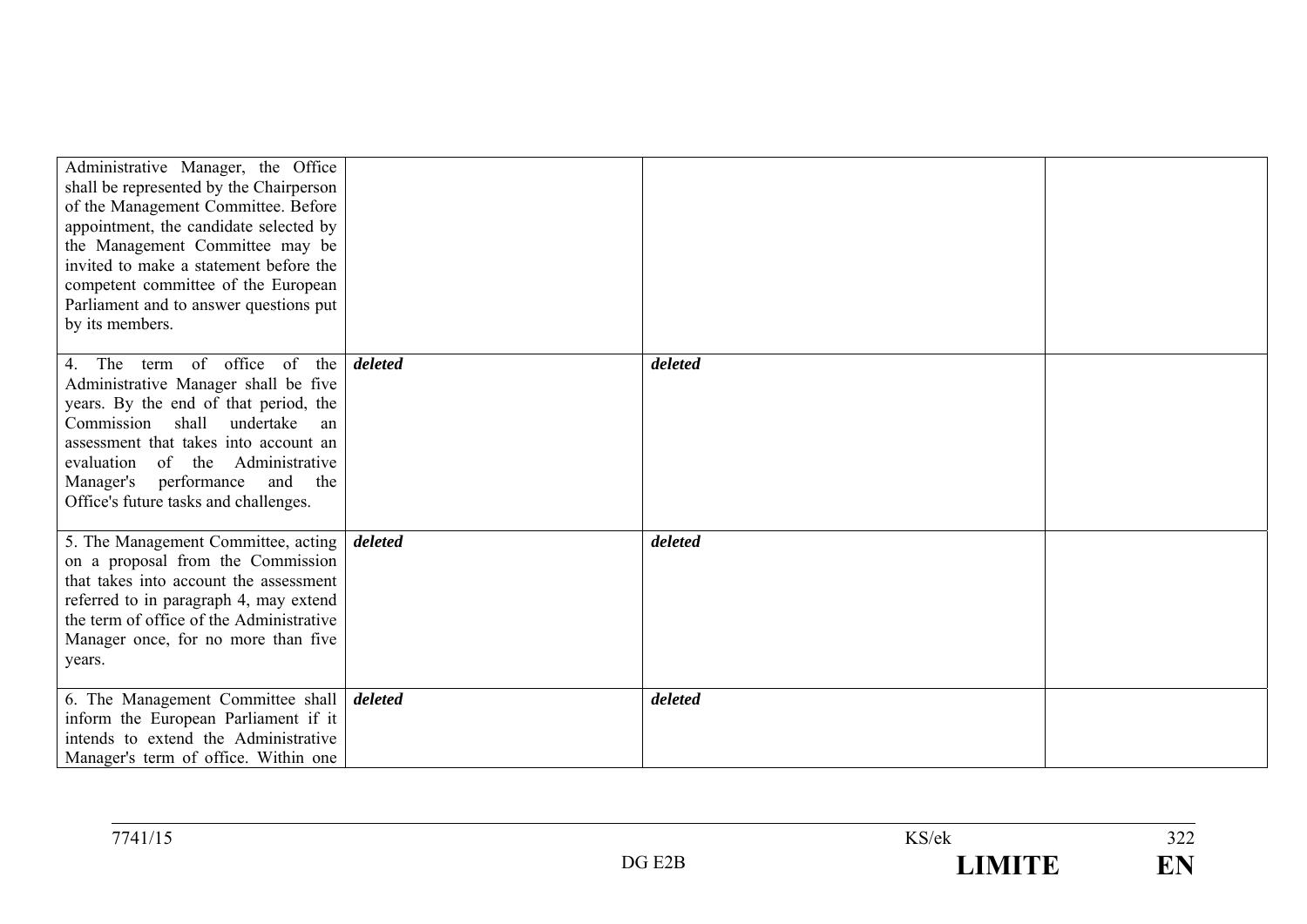| month before any such extension, the<br>Administrative Manager may<br>be<br>invited to make a statement before the<br>competent committee of the Parliament<br>and answer questions put by its<br>members.                                                               |         |         |  |
|--------------------------------------------------------------------------------------------------------------------------------------------------------------------------------------------------------------------------------------------------------------------------|---------|---------|--|
| 7. An Administrative Manager whose<br>term of office has been extended may<br>not participate in another selection<br>procedure for the same post at the end<br>of the overall period.                                                                                   | deleted | deleted |  |
| 8. The Administrative Manager may be<br>removed from office only upon a<br>of<br>decision<br>the<br>Management<br>Committee acting on a proposal from<br>the Commission.                                                                                                 | deleted | deleted |  |
| 9. The Management Committee shall   deleted<br>reach decisions on appointment,<br>extension of the term of office or<br>office<br>from<br>of<br>the<br>removal<br>Administrative Manager on the basis of<br>a two-thirds majority of its members<br>with voting rights.' |         | deleted |  |
| (7) In Article 9, paragraph 2 is<br>amended as follows:                                                                                                                                                                                                                  | deleted | deleted |  |
| 2. The Administrative Manager shall <i>deleted</i>                                                                                                                                                                                                                       |         | deleted |  |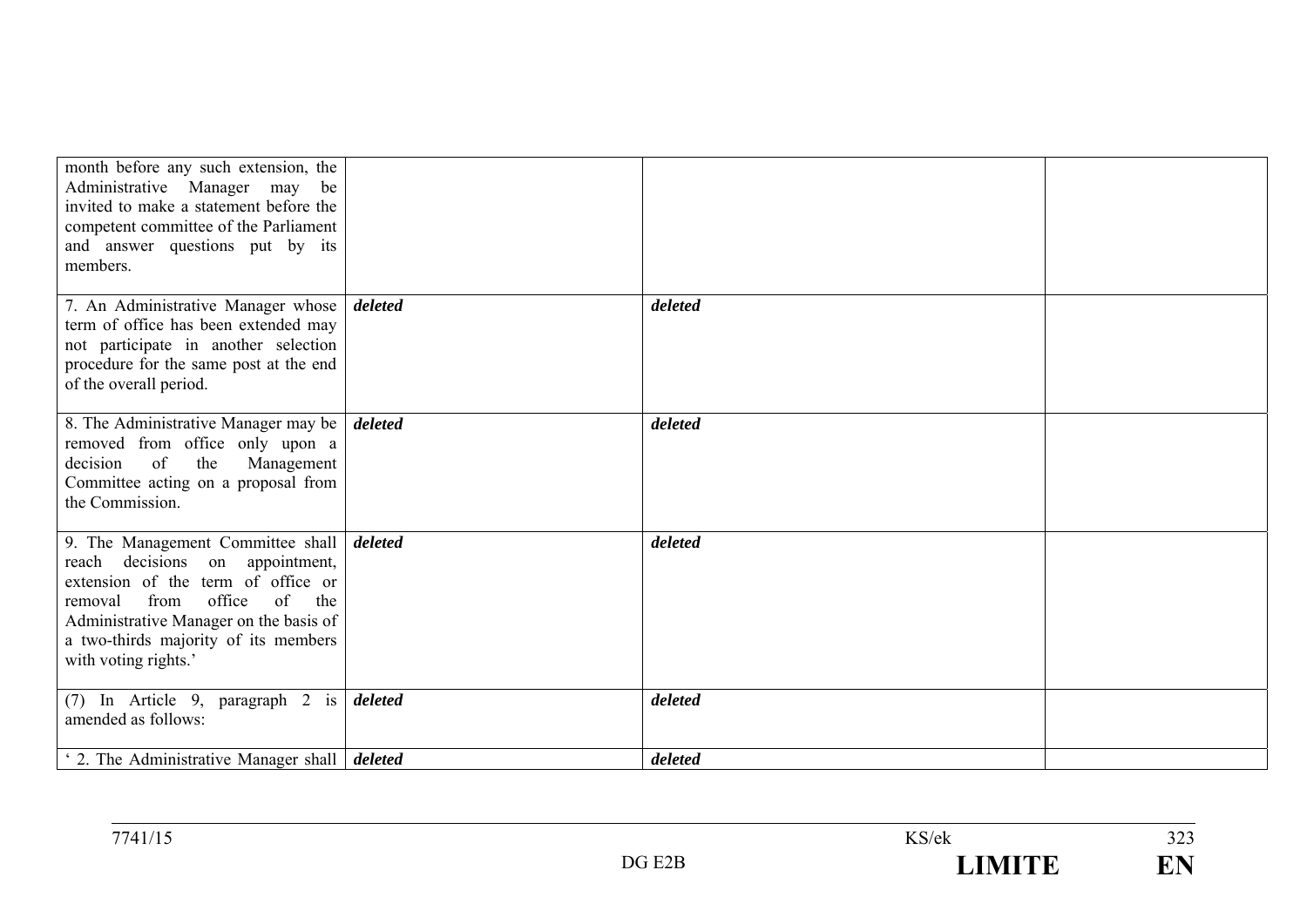| assist the Chairperson of the Board of<br>Regulators with the preparation of the<br>agenda of the Board of Regulators, the<br>Management Committee and<br>the<br>Expert Working Groups.<br>The<br>Administrative<br>Manager<br>shall<br>participate, without having the right to<br>vote, in the work of the Board of<br>Regulators and the Management<br>Committee.'                                                           |         |         |  |
|---------------------------------------------------------------------------------------------------------------------------------------------------------------------------------------------------------------------------------------------------------------------------------------------------------------------------------------------------------------------------------------------------------------------------------|---------|---------|--|
| (8) Article 10 is amended as follows:                                                                                                                                                                                                                                                                                                                                                                                           | deleted | deleted |  |
| '1. The Staff Regulations and the <i>deleted</i><br>Conditions of Employment of Other<br>Servants and the rules adopted by<br>agreement between the institutions of<br>the Union for giving effect to those<br>Staff Regulations and the Conditions of<br>Employment of Other Servants shall<br>apply to the staff of the Office,<br>including the Chairperson of the Board<br>of Regulators and the Administrative<br>Manager. |         | deleted |  |
| 2. The Management Committee shall   deleted<br>adopt appropriate implementing rules<br>for giving effect to the Staff<br>Regulations and the Conditions of<br>Employment of Other Servants in<br>accordance with Article 110 of the                                                                                                                                                                                             |         | deleted |  |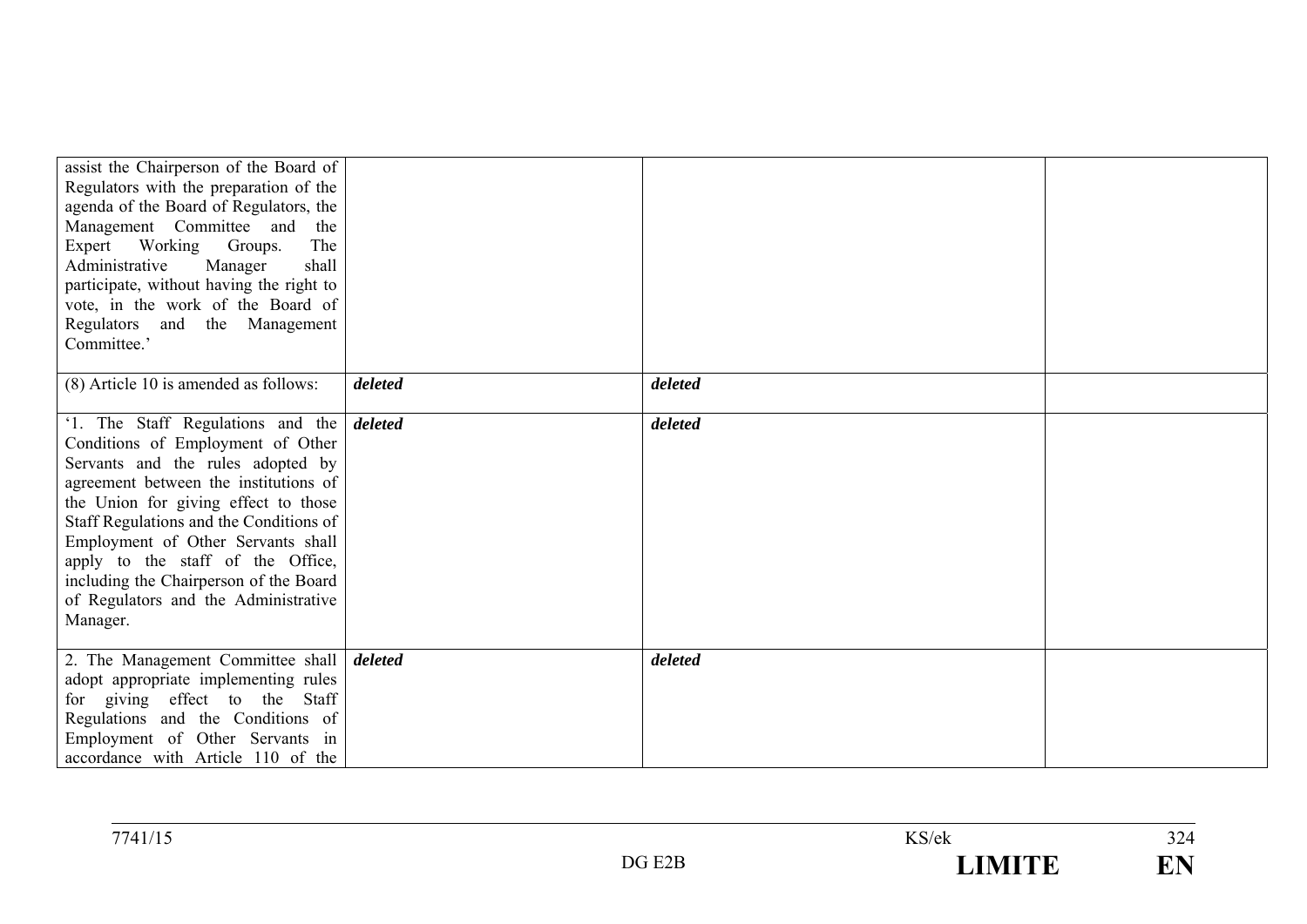| <b>Staff Regulations.</b>                         |         |         |  |
|---------------------------------------------------|---------|---------|--|
| 3. The Management Committee shall                 | deleted | deleted |  |
| in accordance with paragraph 4,                   |         |         |  |
| exercise with respect to the staff of the         |         |         |  |
| Office the powers conferred by the                |         |         |  |
| Staff Regulations on the Appointing               |         |         |  |
| EN 69 EN Authority and by the                     |         |         |  |
| Conditions of Employment of Other                 |         |         |  |
| Servants on the Authority Empowered               |         |         |  |
| to Conclude a Contract of Employment              |         |         |  |
| ("the appointing authority powers").              |         |         |  |
| 4. The Management Committee shall                 | deleted | deleted |  |
| adopt, in accordance with Article 110             |         |         |  |
| of the Staff Regulations, a decision              |         |         |  |
| based on Article 2.(1) of the Staff               |         |         |  |
| Regulations and on Article 6 of the               |         |         |  |
| Conditions of Employment of Other                 |         |         |  |
| delegating<br>Servants,<br>relevant               |         |         |  |
| appointing authority powers to the                |         |         |  |
| Administrative Manager and defining               |         |         |  |
| the conditions under which this                   |         |         |  |
| delegation of powers can be suspended.            |         |         |  |
| The Administrative Manager shall be               |         |         |  |
| authorised to sub-delegate those                  |         |         |  |
| Where<br>exceptional<br>powers.                   |         |         |  |
| circumstances<br>require,<br>the<br><sub>SO</sub> |         |         |  |
| Management Committee may by way                   |         |         |  |
| of a decision temporarily suspend the             |         |         |  |
| delegation of the appointing authority            |         |         |  |

| 7741/15 |            | KS/ek | $\Delta \Delta \tau$<br>ر 2 گ |
|---------|------------|-------|-------------------------------|
|         | E2B<br>DGE |       | F <sub>1</sub>                |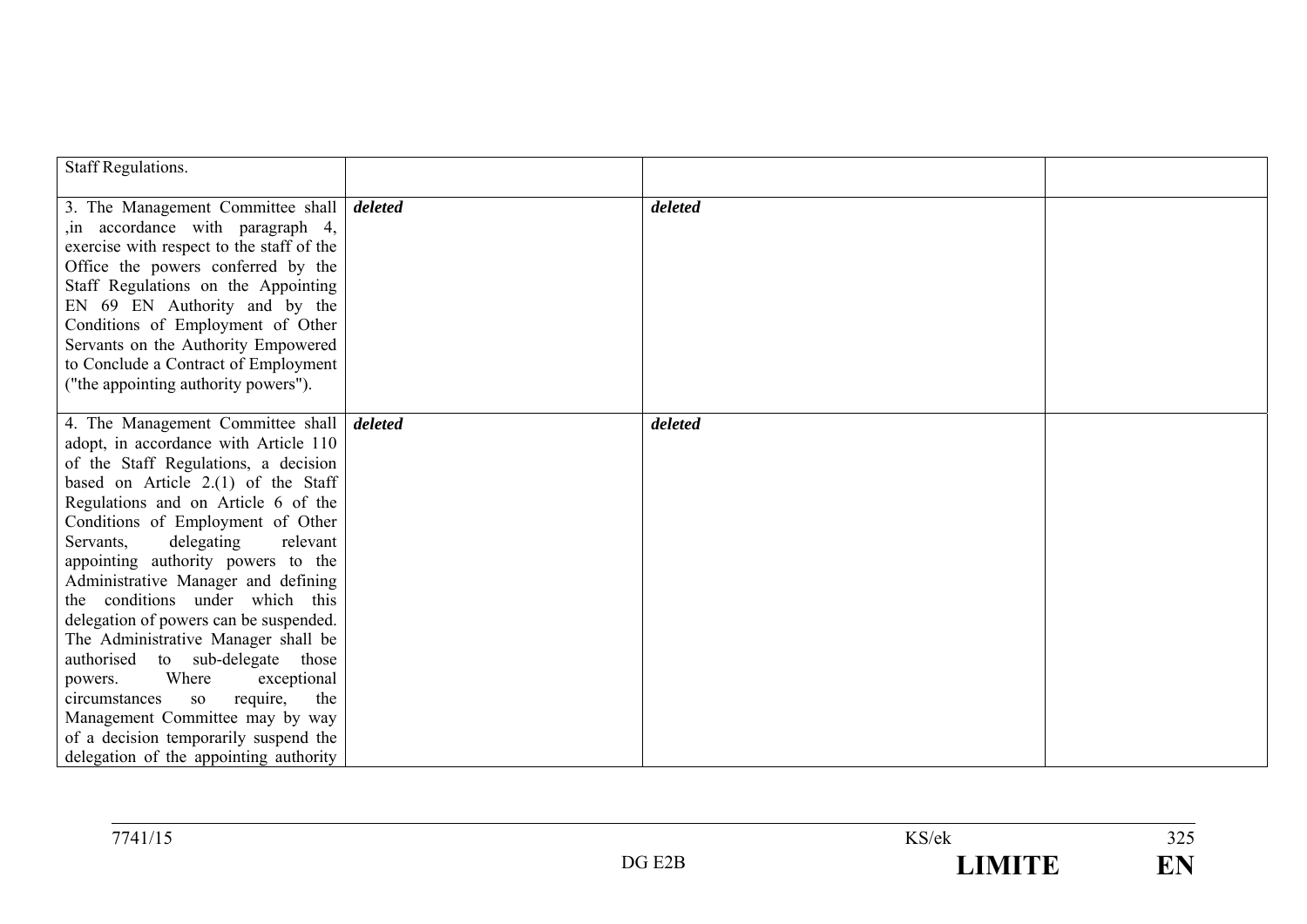| powers to the Administrative Manager<br>and those sub-delegated by the latter<br>and exercise them itself or delegate<br>them to one of its members or to a staff<br>member other than the Administrative                                                                              |                                                                                                                                                                                                                                                                                                        |                                                                                                                                                                                                                                                                                                                                                                                                        |  |
|----------------------------------------------------------------------------------------------------------------------------------------------------------------------------------------------------------------------------------------------------------------------------------------|--------------------------------------------------------------------------------------------------------------------------------------------------------------------------------------------------------------------------------------------------------------------------------------------------------|--------------------------------------------------------------------------------------------------------------------------------------------------------------------------------------------------------------------------------------------------------------------------------------------------------------------------------------------------------------------------------------------------------|--|
| Manager.'                                                                                                                                                                                                                                                                              |                                                                                                                                                                                                                                                                                                        |                                                                                                                                                                                                                                                                                                                                                                                                        |  |
| following Article 10a is<br>The<br>(9)<br>inserted:                                                                                                                                                                                                                                    | deleted                                                                                                                                                                                                                                                                                                | deleted                                                                                                                                                                                                                                                                                                                                                                                                |  |
| 'Article 10a – Seconded national<br>experts and other staff                                                                                                                                                                                                                            | deleted                                                                                                                                                                                                                                                                                                | deleted                                                                                                                                                                                                                                                                                                                                                                                                |  |
| 1. The Office may make use of<br>Seconded national experts or other staff<br>not employed by the Office.                                                                                                                                                                               | deleted                                                                                                                                                                                                                                                                                                | deleted                                                                                                                                                                                                                                                                                                                                                                                                |  |
| 2. The Management Committee shall<br>adopt a decision laying down rules on<br>the secondment of national experts to<br>the Office.'                                                                                                                                                    | deleted                                                                                                                                                                                                                                                                                                | deleted                                                                                                                                                                                                                                                                                                                                                                                                |  |
| <b>Article 39 – Review clause</b>                                                                                                                                                                                                                                                      | $[no\ changes]$                                                                                                                                                                                                                                                                                        | Article 39 7 – Review clause                                                                                                                                                                                                                                                                                                                                                                           |  |
| The Commission shall submit reports<br>on the evaluation and review of this<br>Regulation to the European Parliament<br>and the Council at regular intervals.<br>The first report shall be submitted no<br>later than 1 July 2018. Subsequent<br>reports shall be submitted every four | The Commission shall submit reports on<br>the <i>perform a comprehensive</i> evaluation<br>and review of this Regulation the entire<br>regulatory framework for electronic<br>communications, and shall submit a<br>report with appropriate proposals to the<br>European Parliament and the Council at | The Commission shall submit reports on the evaluation<br>and review articles 3, 4 and 5 of this Regulation and<br>report to the European Parliament and the Council at<br>regular intervals. The first report shall be submitted no<br>later than 1 July 30 June 2018. Subsequent reports shall<br>be submitted every four years thereafter. The<br>Commission shall, if necessary, submit appropriate |  |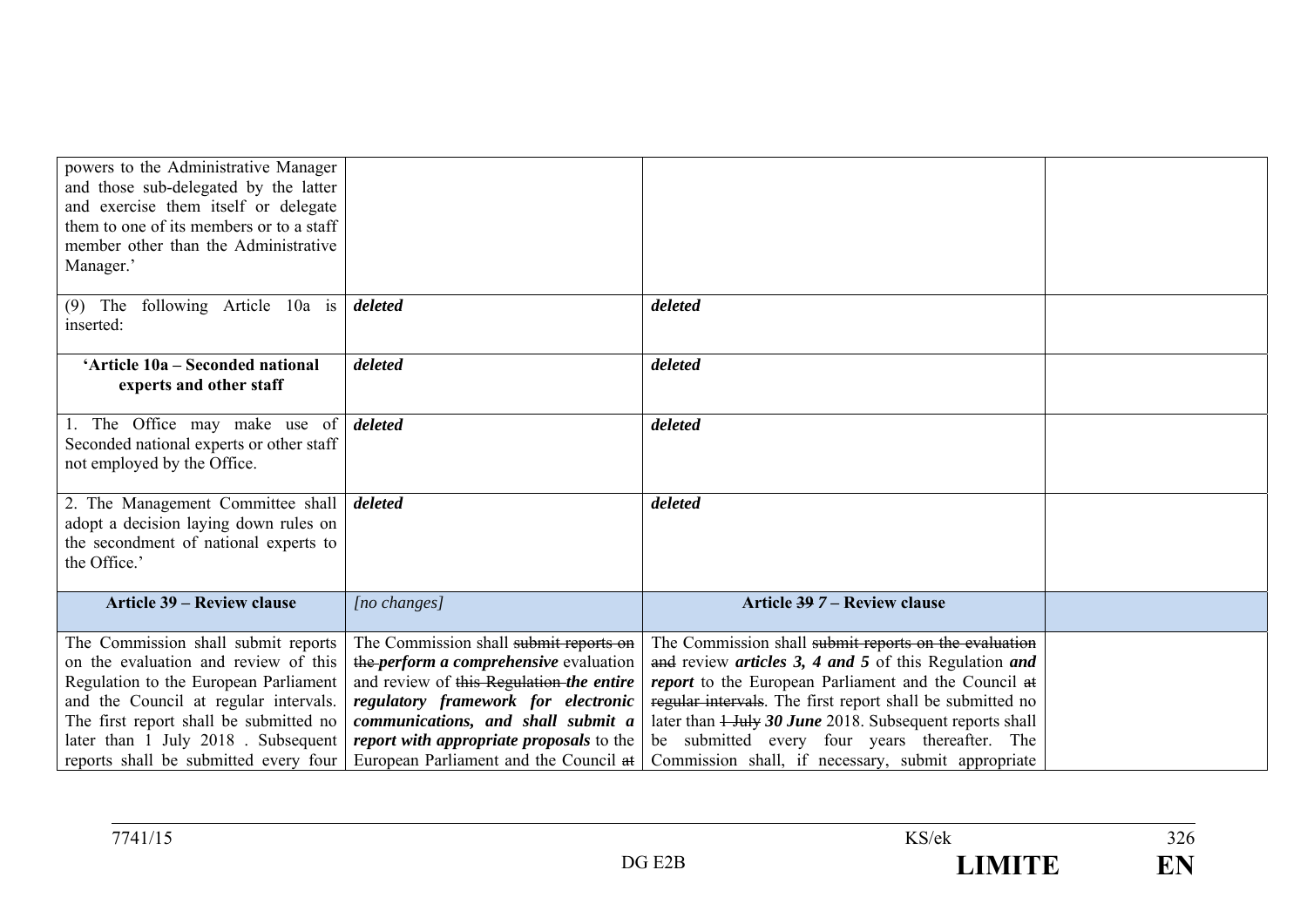| years thereafter. The Commission<br>shall, if necessary, submit appropriate<br>proposals with a view to amending this<br>Regulation, and aligning other legal  | regular intervals by 30 June 2016 in<br>order to allow sufficient time for the<br>legislator to analyse and debate the<br>proposals properly. The first report shall                                                                                      | proposals with a view to amending this Regulation, and<br>aligning other legal instruments, taking account in<br>particular of developments in information technology<br>and of the state of progress in the information society. |  |
|----------------------------------------------------------------------------------------------------------------------------------------------------------------|-----------------------------------------------------------------------------------------------------------------------------------------------------------------------------------------------------------------------------------------------------------|-----------------------------------------------------------------------------------------------------------------------------------------------------------------------------------------------------------------------------------|--|
| instruments, taking account<br>in<br>particular<br>of developments<br>in<br>information technology and of the state<br>of progress in the information society. | be submitted no later than 1 July 2018.<br>Subsequent reports shall be submitted<br>every four years thereafter. The<br>Commission shall, if necessary, submit                                                                                            | The reports shall be made public.                                                                                                                                                                                                 |  |
| The reports shall be made public.                                                                                                                              | appropriate proposals with a view to<br>amending this Regulation, and aligning<br>other legal instruments, taking account<br>in particular of developments in<br>information technology and of the state                                                  |                                                                                                                                                                                                                                   |  |
|                                                                                                                                                                | of progress in the information society.<br>The reports shall be made public.                                                                                                                                                                              |                                                                                                                                                                                                                                   |  |
|                                                                                                                                                                | The review shall be based on a full<br>public consultation as well as on ex-<br>post assessments of the impact of the<br>regulatory framework since 2009 and a<br>thorough ex-ante assessment of the<br>expected impact of the options                    |                                                                                                                                                                                                                                   |  |
|                                                                                                                                                                | emanating from the review.<br>The main goals of the review shall<br>include:                                                                                                                                                                              |                                                                                                                                                                                                                                   |  |
|                                                                                                                                                                | (i) ensuring that substitutable services<br>are subject to the same rules, taking<br>into consideration the definition of<br>electronic communications services in<br>Article $2(c)$ of Directive 2002/21/EC, in<br>order to achieve equivalent, coherent |                                                                                                                                                                                                                                   |  |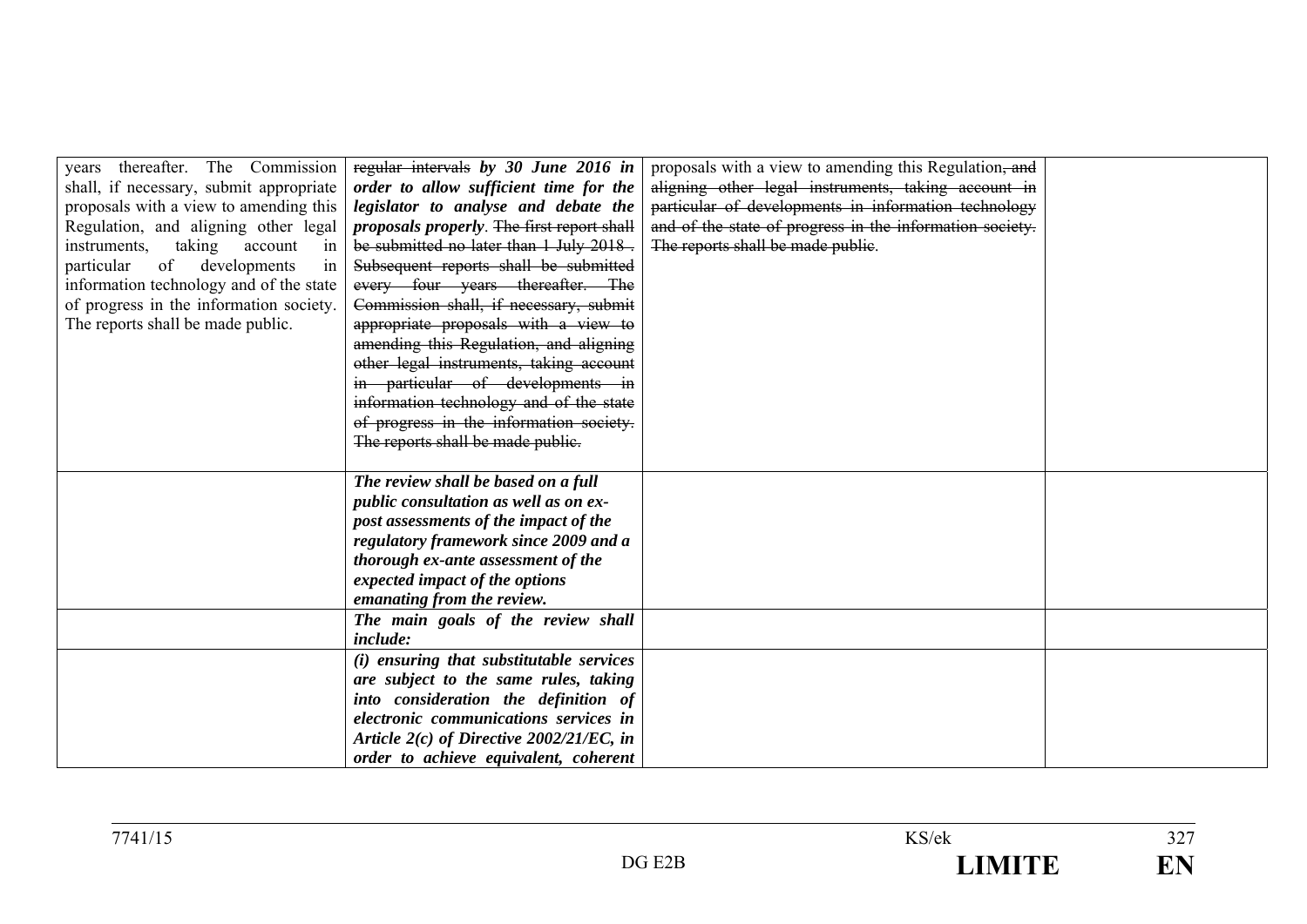| and consistent regulation of electronic    |  |
|--------------------------------------------|--|
| communications services and services       |  |
| substitutable to them, including with      |  |
| respect to access, all aspects of          |  |
| consumer protection, including             |  |
|                                            |  |
| portability, as well as privacy and data   |  |
| <i>protection</i> ;                        |  |
| (ii) ensuring a high degree of consumer    |  |
| protection and more informed               |  |
| consumer choice through increased          |  |
| transparency and access to clear and       |  |
| comprehensive information, including       |  |
| on data delivery speeds and mobile         |  |
| network coverage;                          |  |
| (iii) ensuring that users of digital       |  |
| services are able to control their digital |  |
| life and data by removing obstacles to     |  |
| switching operating systems without        |  |
| losing their applications and data;        |  |
| (iv) further promoting effective and       |  |
| sustainable competition;                   |  |
| $(v)$ providing a stable and sustainable   |  |
| framework for investment;                  |  |
| (vi) ensuring a harmonised, consistent     |  |
| and effective application;                 |  |
| (vii) facilitating the development of      |  |
| pan-European providers and the             |  |
| provision of cross-border business         |  |
| services;                                  |  |
| (viii) ensuring that the regulatory        |  |
| framework is adequate for the digital      |  |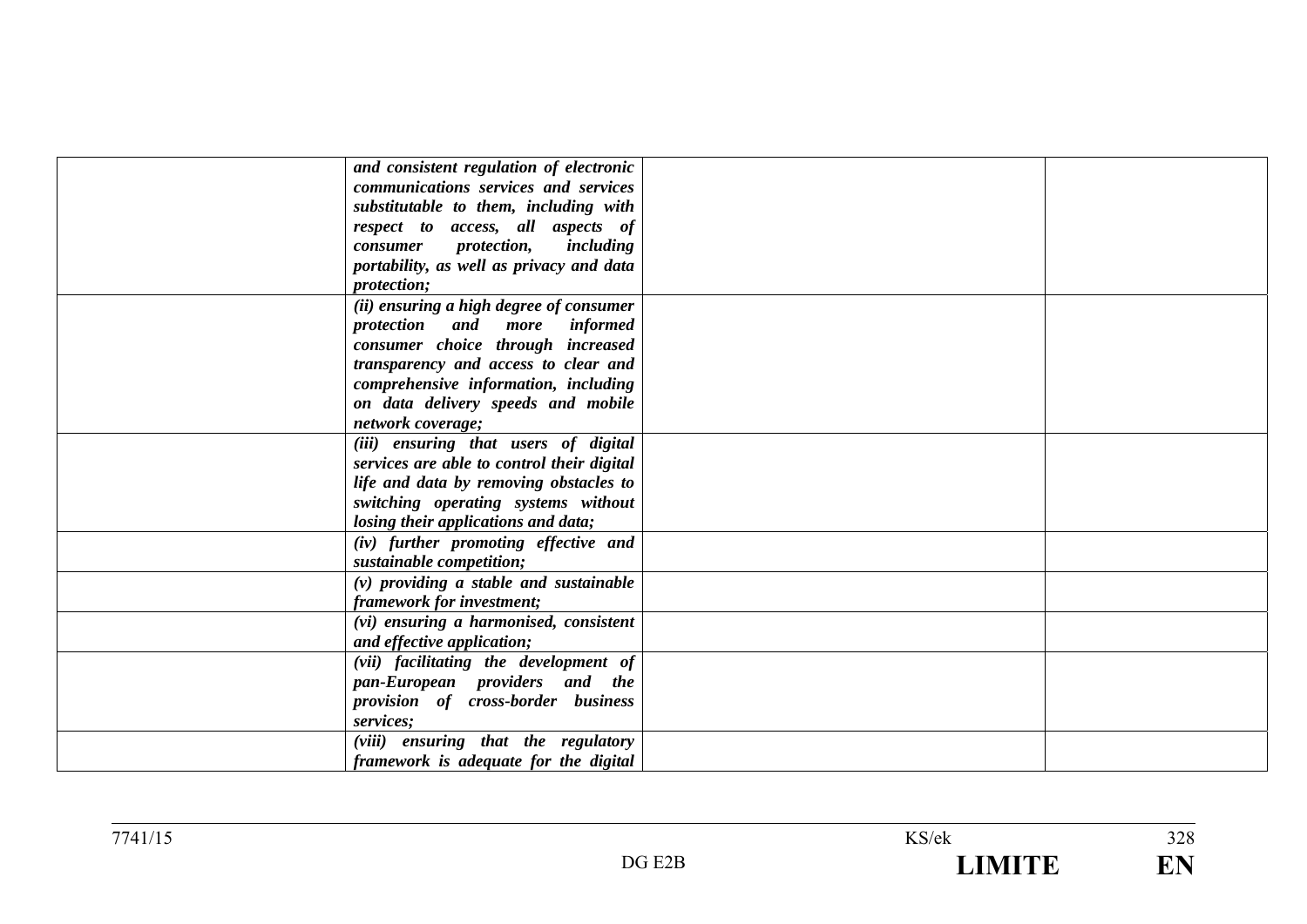| age and delivers an internet ecosystem    |  |
|-------------------------------------------|--|
| that supports the entire economy, and     |  |
| (ix) increasing user confidence in the    |  |
| internal market for electronic            |  |
| communications, including through         |  |
| measures to implement the future          |  |
| regulatory framework for the protection   |  |
| of personal data and measures to          |  |
| increase the security of electronic       |  |
| communications in the internal market.    |  |
| The review shall inter alia include:      |  |
| (i) the universal service obligation,     |  |
| including a review of the need for an     |  |
| additional obligation to offer            |  |
| broadband internet access at a fair       |  |
| <i>price</i> ;                            |  |
| (ii) the competence of national           |  |
| regulatory authorities for all issues,    |  |
| including spectrum, that are addressed    |  |
| by the framework; the powers granted      |  |
| to the national regulatory authorities in |  |
| the Member States and the scope of the    |  |
| requirement of independence of            |  |
| national regulatory authorities;          |  |
| (iii) cooperation between the national    |  |
| regulatory authorities and national       |  |
| competition authorities                   |  |
| (iv) the symmetric obligations relating   |  |
| to network access;                        |  |
| $(v)$ the rules on leverage effects and   |  |
| <i>joint dominance;</i>                   |  |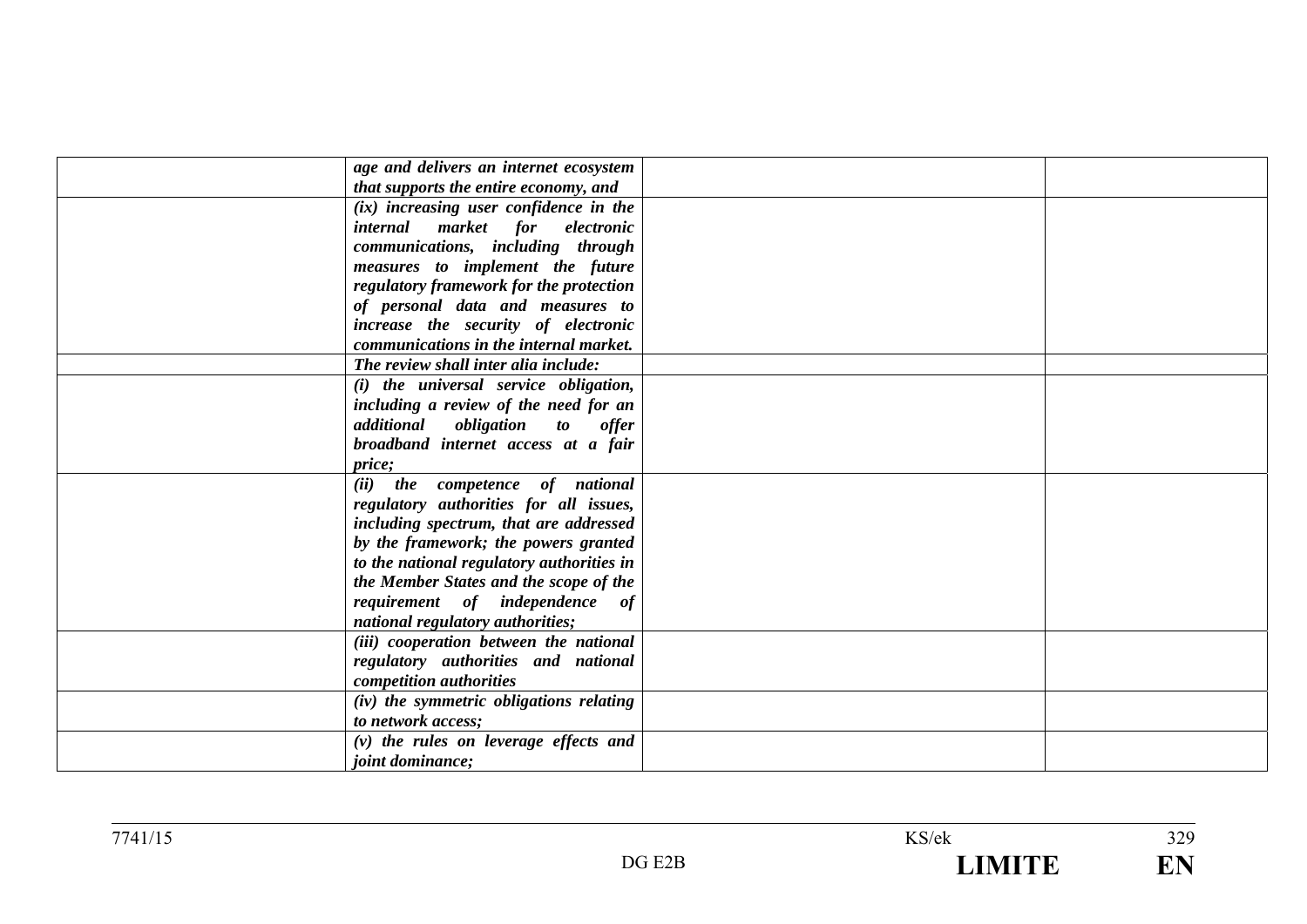| (vi) the market review processes;          |  |
|--------------------------------------------|--|
| (vii) the impact of services that are      |  |
| substitutable<br><i>to</i><br>electronic   |  |
| communications services; including         |  |
| whether clarifications are needed          |  |
| regarding the reach of the regulatory      |  |
| framework's technological neutrality       |  |
| and regarding the dichotomy between        |  |
| services in the ' information society'     |  |
| bracket and those in the 'electronic       |  |
| communications' bracket;                   |  |
| (viii) the necessity of abolishing         |  |
| redundant regulation;                      |  |
| $(ix)$ the lifting of regulation where $a$ |  |
| market analysis has shown the market       |  |
| concerned to be truly competitive and      |  |
| that ways and means exist for extended     |  |
| monitoring;                                |  |
| $(x)$ the experience with<br>non-          |  |
| obligations<br>discrimination<br>and       |  |
| remedies;                                  |  |
| (xi) the effectiveness and functioning of  |  |
| the procedures established in Articles 7   |  |
| and 7a of Directive 2002/21/EC;            |  |
| (xii) initiation of an Article 7/7a        |  |
| procedure in situations where phase II     |  |
| of the procedure is not triggered due to   |  |
| an NRA withdrawal of its draft             |  |
| measure or where an NRA does not           |  |
| propose a remedy to a problem              |  |
| recognised on a certain market;            |  |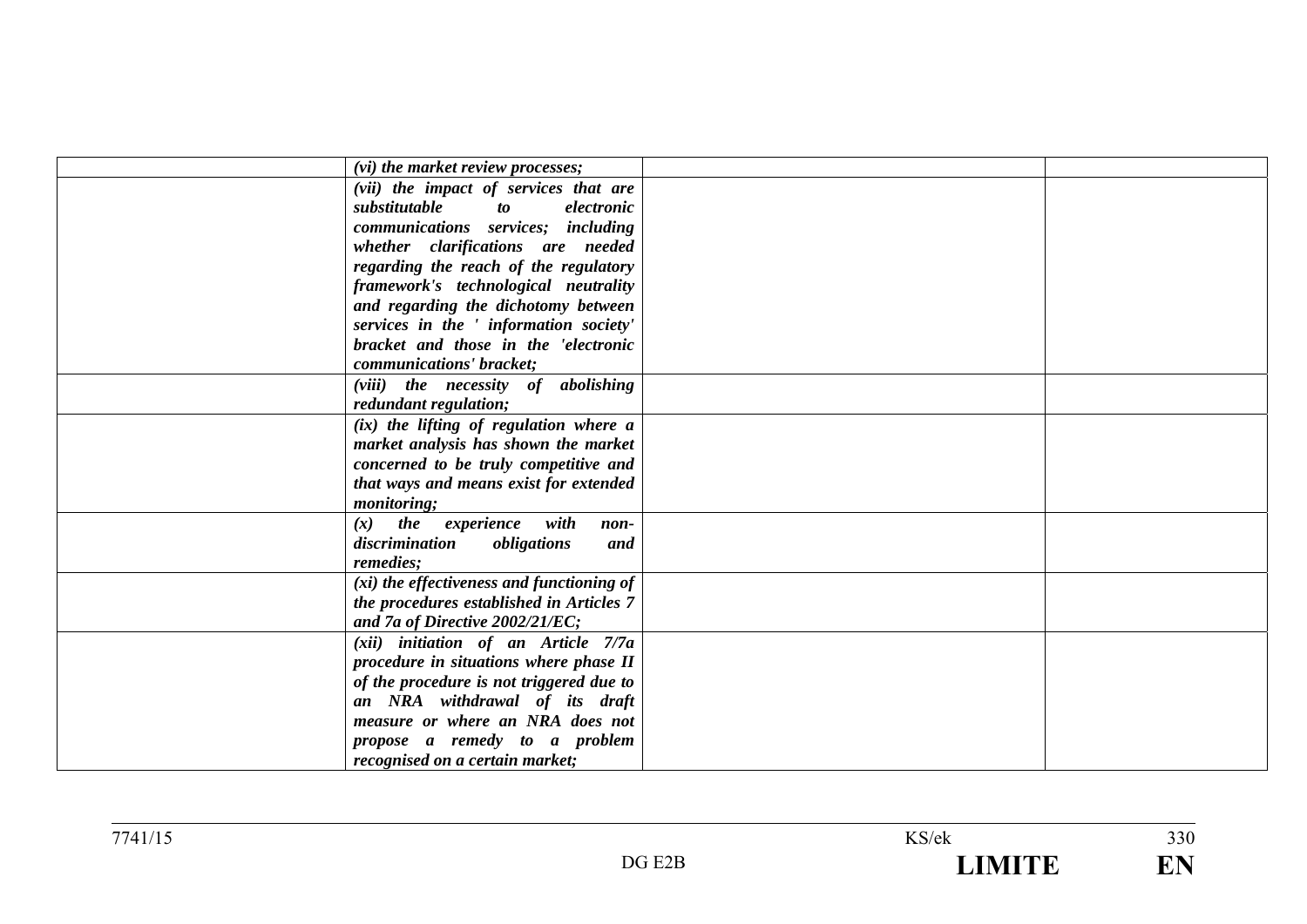| (xiii) the effectiveness and functioning       |  |
|------------------------------------------------|--|
| of the procedure established in Article        |  |
| 19 of Directive 2002/21/EC;                    |  |
| (xiv) transnational services<br>and            |  |
| operators, taking into account the             |  |
| possibility for the Commission to              |  |
| identify transnational markets under           |  |
| Article 15(4) of Directive 2002/21/EC,         |  |
| and with a focus on the competitive            |  |
| provision of communications services           |  |
| to EU businesses and to the effective          |  |
| and consistent application of business         |  |
| grade remedies across the $EU$ ;               |  |
| $(xv)$ identification of transnational         |  |
| markets, initially at least with respect to    |  |
| business services; enabling providers to       |  |
| notify BEREC of their intention to             |  |
| serve such markets, and supervision of         |  |
| providers serving such markets by              |  |
| <b>BEREC:</b>                                  |  |
| scope of <b>BEREC's</b><br><i>the</i><br>(xvi) |  |
| competencies;                                  |  |
| (xvii) a single Union authorisation and        |  |
| the supervisory structure for the              |  |
| framework as a whole;                          |  |
| (xviii) active and passive inputs;             |  |
| $(xix)$ the recommendation on relevant         |  |
| markets;                                       |  |
| $(xx)$ the regulation of equipment,            |  |
| including bundling of equipment and            |  |
| operating systems;                             |  |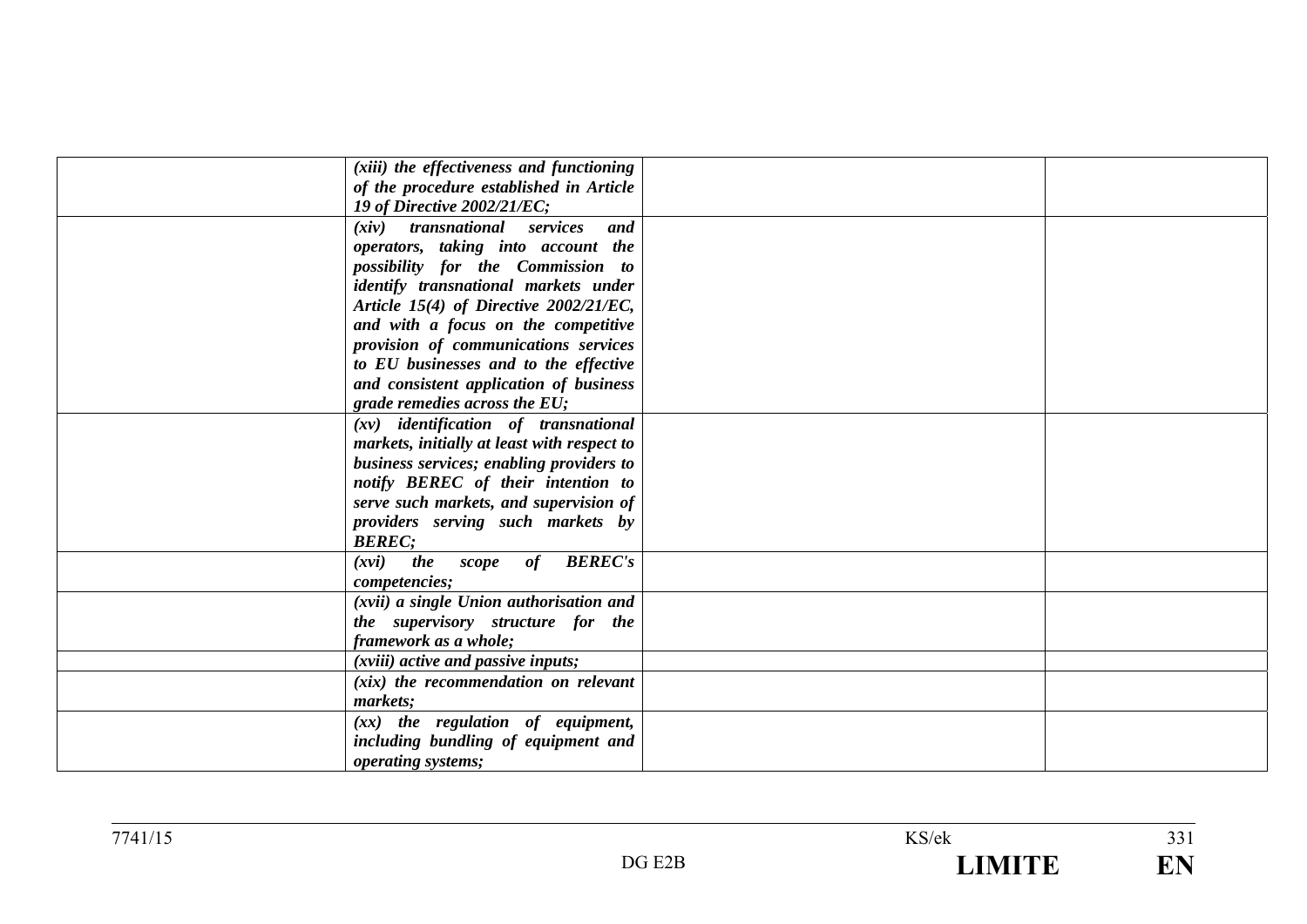| the effectiveness of the<br>(xxi)                       |  |
|---------------------------------------------------------|--|
| implementation of the European                          |  |
| emergency call number '112', including                  |  |
| in particular necessary measures to                     |  |
| improve the accuracy and reliability of                 |  |
| caller location criteria;                               |  |
|                                                         |  |
| (xxii) the feasibility of setting up a                  |  |
| 'reverse EU '112' communication                         |  |
| system';                                                |  |
| (xxiii) the impact of the internet having               |  |
| become a crucial infrastructure for                     |  |
| conducting a wide array of economic                     |  |
| and social activities.                                  |  |
| Article 39a                                             |  |
| <b>Transposition</b>                                    |  |
| 1. Member States shall bring into force                 |  |
| laws,<br>regulations<br>the<br>and                      |  |
| administrative provisions necessary to                  |  |
| comply with Articles 34, 35 and 36 by                   |  |
| 12 months after the date of entry into                  |  |
| force of this Regulation. They shall                    |  |
| forthwith communicate<br>$\boldsymbol{t}$<br><i>the</i> |  |
| Commission the text of those                            |  |
| <i>provisions.</i>                                      |  |
| 2. When Member States adopt those                       |  |
| provisions, they shall contain a                        |  |
| reference to this Regulation or be                      |  |
| accompanied by such reference on the                    |  |
| occasion of their official publication.                 |  |
| Member States shall determine how                       |  |
| such reference is to be made.                           |  |
|                                                         |  |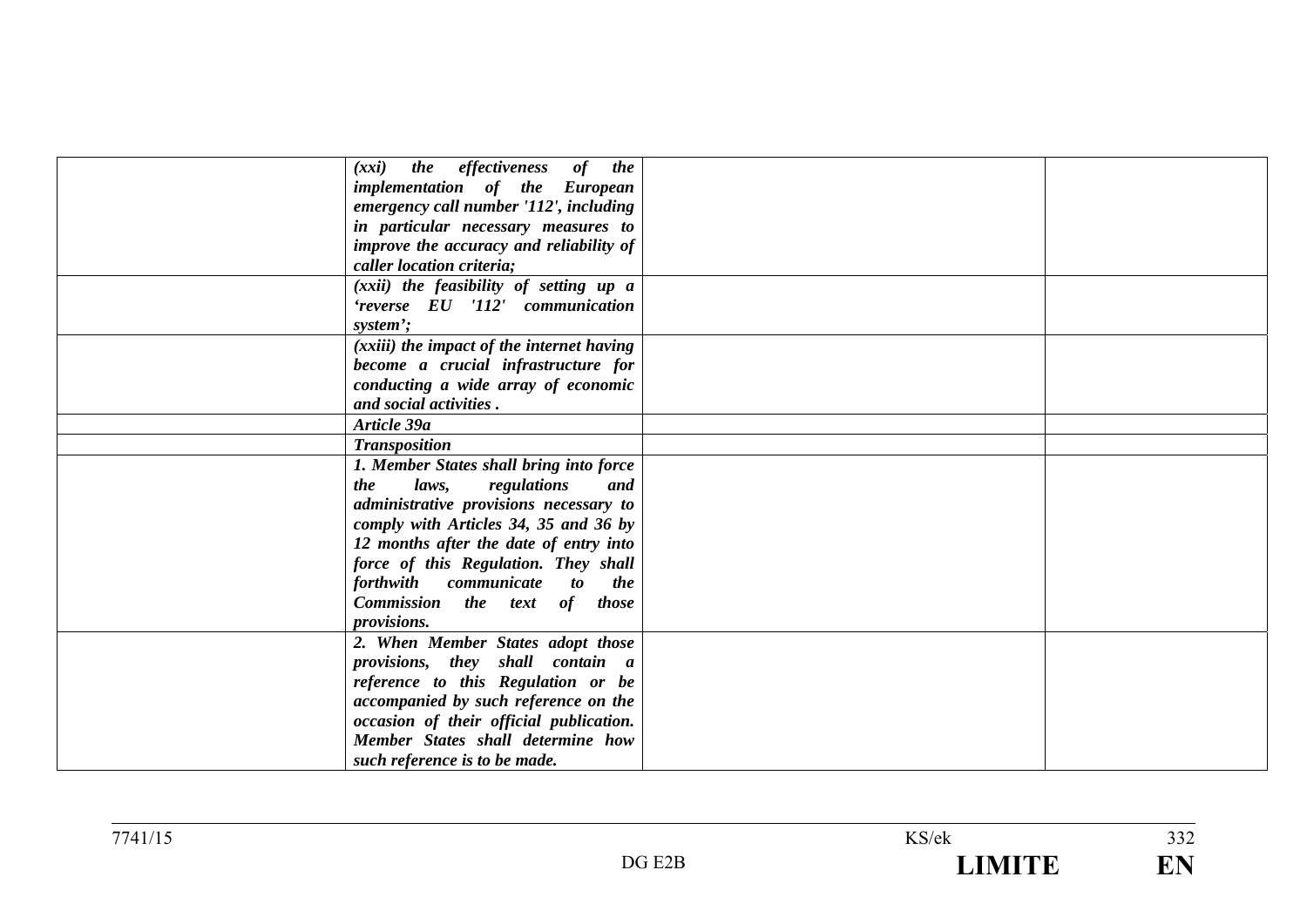|                                                                                                                                                       | 3. Member States shall communicate to<br>the Commission the text of the main<br>provisions of national law which they<br>adopt in the field covered by Articles<br>34, 35 and 36. |                                                                                                                                                                                                                       |                                                                                                                                                                                                                                     |
|-------------------------------------------------------------------------------------------------------------------------------------------------------|-----------------------------------------------------------------------------------------------------------------------------------------------------------------------------------|-----------------------------------------------------------------------------------------------------------------------------------------------------------------------------------------------------------------------|-------------------------------------------------------------------------------------------------------------------------------------------------------------------------------------------------------------------------------------|
| Article 40 – Entry into force                                                                                                                         | [no changes]                                                                                                                                                                      | Article $408 -$ Entry into force                                                                                                                                                                                      |                                                                                                                                                                                                                                     |
| 1. This Regulation shall enter into force<br>the twentieth day following that of its<br>publication in the Official Journal of<br>the European Union. | [no change]                                                                                                                                                                       | [no change]                                                                                                                                                                                                           |                                                                                                                                                                                                                                     |
| 2. It shall apply from 1 July 2014.                                                                                                                   | $[no \space change]$                                                                                                                                                              | 2. It shall apply from $\frac{1 \text{ July } 30 \text{ June } 2014 \text{ 2016}}{2016 \text{ except }}$<br>for the following:                                                                                        | 2. It shall apply from $1$ -July<br>30 April 2014 2016, except<br>for the following:                                                                                                                                                |
| However, Articles 21, 22, 23, 24, 25,<br>26, 27, 28, 29 and 30 shall apply from<br>1 July 2016.                                                       | deleted                                                                                                                                                                           | deleted                                                                                                                                                                                                               |                                                                                                                                                                                                                                     |
|                                                                                                                                                       |                                                                                                                                                                                   | (a) point (c) of Article $6(4)$ which shall apply from the<br>date of entry into force of this Regulation,                                                                                                            |                                                                                                                                                                                                                                     |
|                                                                                                                                                       |                                                                                                                                                                                   | (b) Article $6(5)$ , (6) and (7) shall apply to contracts,<br>which include regulated roaming services and which<br>were concluded before the date of entry into force of<br>this Regulation, from 1 January 2017.    | (b) Article $6(5)$ , $(6)$ and $(7)$<br>shall apply to contracts,<br>which include regulated<br>roaming services and which<br>were concluded before the<br>date of entry into force of<br>this Regulation, from 30<br>October 2016. |
|                                                                                                                                                       |                                                                                                                                                                                   | 3. The provisions of Regulation 1203/2012 related to<br>the technical modality for the implementation of<br>accessing local data roaming services on a visited<br>network shall continue to apply for the purposes of |                                                                                                                                                                                                                                     |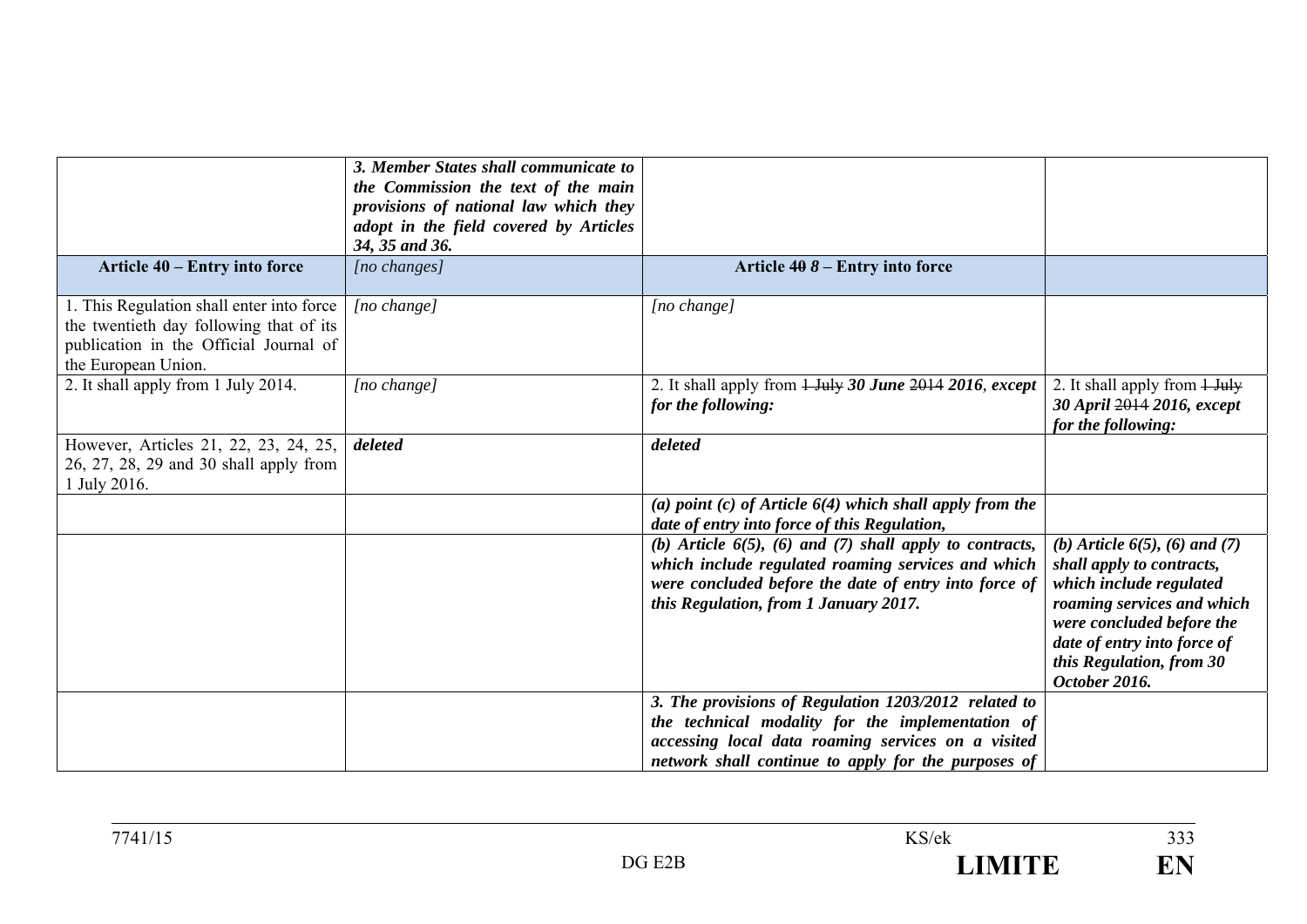|                                                                                                                                                                                                                                                                                                                                                                                                                                                          |                      | separate sale of retail regulated data roaming services<br>until the adoption of the implementing act referred to<br>in point $(c)$ of Article $6(4)$ of this Regulation. |  |
|----------------------------------------------------------------------------------------------------------------------------------------------------------------------------------------------------------------------------------------------------------------------------------------------------------------------------------------------------------------------------------------------------------------------------------------------------------|----------------------|---------------------------------------------------------------------------------------------------------------------------------------------------------------------------|--|
| This Regulation shall be binding in its<br>entirety and directly applicable in all<br>Member States.                                                                                                                                                                                                                                                                                                                                                     | $[no \space change]$ | $[no \ change]$                                                                                                                                                           |  |
| <b>ANNEX I</b><br><b>MINIMUM PARAMETERS FOR</b><br><b>OFFERS OF EUROPEAN</b><br><b>VIRTUAL</b><br><b>BROADBAND ACCESS</b><br><b>PRODUCTS</b>                                                                                                                                                                                                                                                                                                             | deleted              | deleted                                                                                                                                                                   |  |
| <b>OFFER</b> 1 - Fixed network<br>wholesale access product offered over<br>next generation networks at Layer 2 of<br>International<br><b>Standards</b><br>the<br>Organisation seven layer model for<br>communications protocols ('Data Link<br>offers<br>that<br>equivalent<br>Layer'),<br>functionalities to physical unbundling,<br>with handover points at a level that is<br>closer to the customer premises than<br>the national or regional level. | deleted              | deleted                                                                                                                                                                   |  |
| 1.1 Network elements and related<br>information:<br>(a) a description of the network access<br>to be provided, including technical<br>characteristics (which shall include<br>information on network configuration                                                                                                                                                                                                                                       | deleted              | deleted                                                                                                                                                                   |  |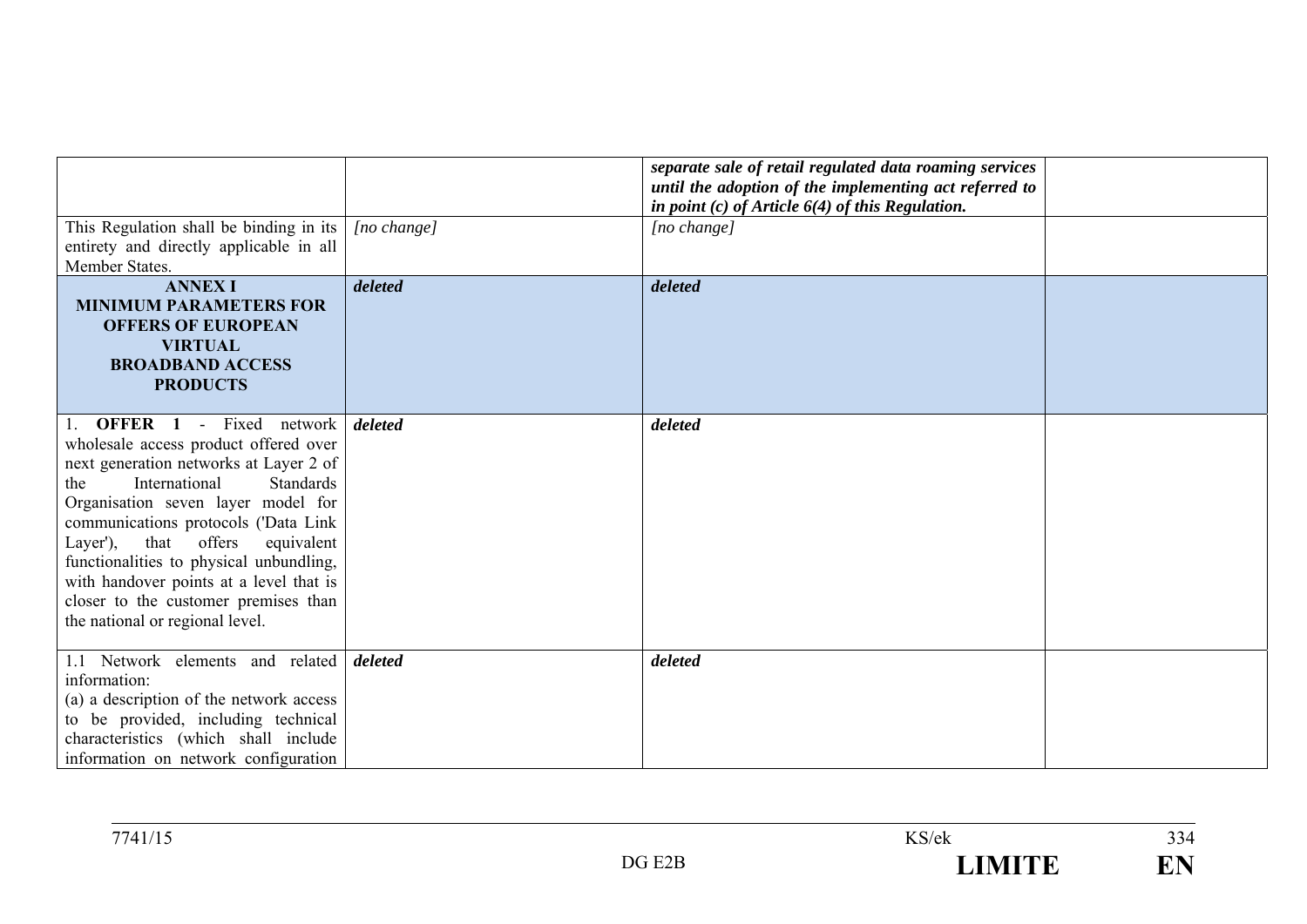| where necessary to make effective use<br>of network access);                                                                   |         |         |  |
|--------------------------------------------------------------------------------------------------------------------------------|---------|---------|--|
| (b) the locations at which network<br>access will be provided;                                                                 | deleted | deleted |  |
| (c) any relevant technical standards for<br>network access, including any usage<br>restrictions and other security issues;     | deleted | deleted |  |
| (d) technical specifications for the<br>interface at handover points and<br>network termination points (customer<br>premises); | deleted | deleted |  |
| (e) specifications of equipment to be<br>used on the network; and                                                              | deleted | deleted |  |
| (f) details of interoperability tests.                                                                                         | deleted | deleted |  |
| 1.2 Network functionalities:                                                                                                   | deleted | deleted |  |
| (a) flexible allocation of VLANs based<br>on common technical specification;                                                   | deleted | deleted |  |
| service-agnostic<br>connectivity,<br>(b)<br>enabling control of download and<br>upload traffic speeds;                         | deleted | deleted |  |
| (c) security enabling;                                                                                                         | deleted | deleted |  |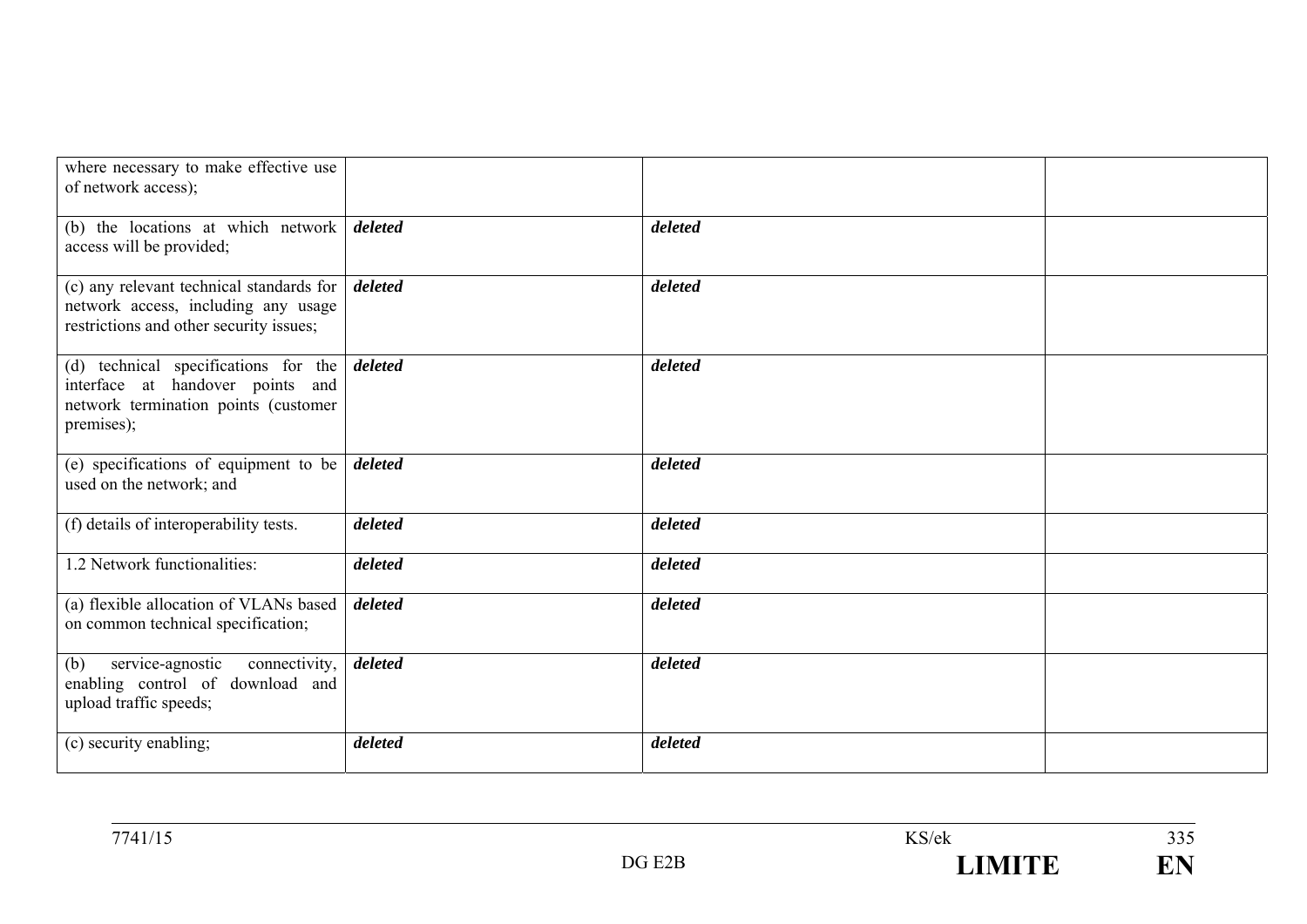| flexible choice of customer<br>(d)<br>premises equipment<br>long as<br>(as<br>technically possible);                                                                   | deleted | deleted |  |
|------------------------------------------------------------------------------------------------------------------------------------------------------------------------|---------|---------|--|
| (e) remote access to the customer<br>premise equipment; and                                                                                                            | deleted | deleted |  |
| (f) multicast functionality, where there<br>is demand and such functionality is<br>technical<br>ensure<br>to<br>necessary<br>replicability of competing retail offers. | deleted | deleted |  |
| 1.3 Operational and business process:                                                                                                                                  | deleted | deleted |  |
| (a) eligibility requirement processes for<br>ordering and provisioning;                                                                                                | deleted | deleted |  |
| (b) billing information;                                                                                                                                               | deleted | deleted |  |
| (c) procedures for migration, moves<br>and ceases; and                                                                                                                 | deleted | deleted |  |
| (d) specific time scales for repair and<br>maintenance.                                                                                                                | deleted | deleted |  |
| 1.4 Ancillary services and IT Systems:                                                                                                                                 | deleted | deleted |  |
| information<br>conditions<br>and<br>(a)<br>concerning the provision of co-location<br>and backhaul;                                                                    | deleted | deleted |  |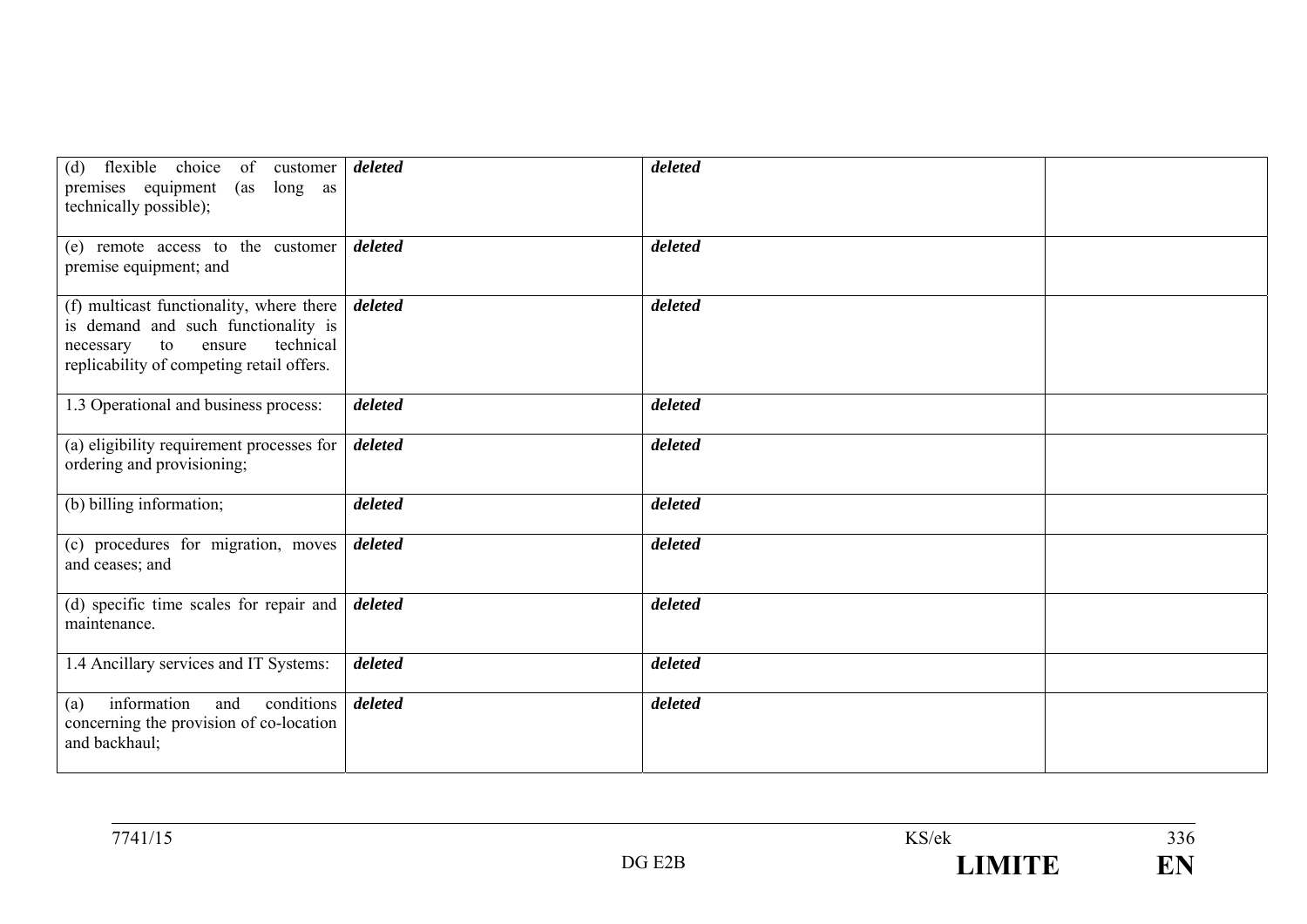| (b) specifications for access to and use<br>of ancillary IT systems for operational<br>support systems, information systems<br>and databases for pre-ordering,<br>provisioning, ordering, maintenance                                                                                                                                                               | deleted | deleted |  |
|---------------------------------------------------------------------------------------------------------------------------------------------------------------------------------------------------------------------------------------------------------------------------------------------------------------------------------------------------------------------|---------|---------|--|
| and repair requests and billing,<br>including their usage restrictions and<br>procedures to access those services.                                                                                                                                                                                                                                                  |         |         |  |
| <b>2. OFFER 2:</b> Fixed network wholesale<br>access product offered at Layer 3 of the<br>International Standards Organisation<br>seven layer model for communications<br>protocols ('Network Layer'), at the IP<br>level bit-stream level with handover<br>points offering a higher degree of<br>resource aggregation such as at<br>national and/or regional level | deleted | deleted |  |
| 2.1 Network elements and related<br>information:                                                                                                                                                                                                                                                                                                                    | deleted | deleted |  |
| (a) the characteristics of the connection<br>link provided at the handover points (in<br>terms of speed, Quality of Service,<br>$etc.$ ;                                                                                                                                                                                                                            | deleted | deleted |  |
| (b) a description of the broadband<br>network connecting the customer<br>premise to the handover points, in<br>terms of backhaul and access network<br>architectures;                                                                                                                                                                                               | deleted | deleted |  |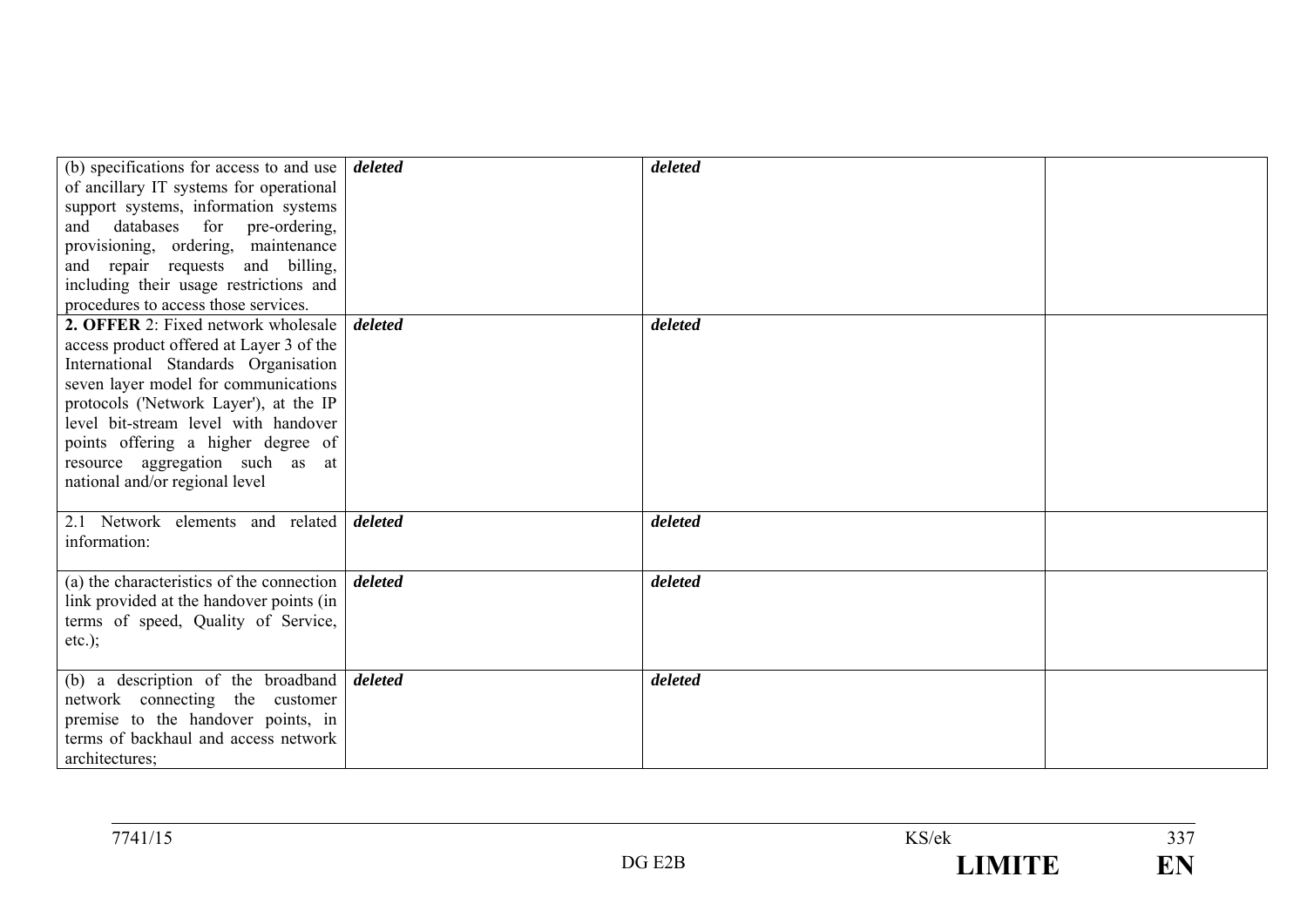| (c) the location of the handover                                                                 | deleted | deleted |  |
|--------------------------------------------------------------------------------------------------|---------|---------|--|
| $point(s)$ ; and                                                                                 |         |         |  |
|                                                                                                  |         |         |  |
| (d) the technical specifications for $\boldsymbol{delta}$                                        |         | deleted |  |
| interfaces at handover points.                                                                   |         |         |  |
|                                                                                                  |         |         |  |
| 2.2 Network functionalities:                                                                     | deleted | deleted |  |
|                                                                                                  |         | deleted |  |
| Ability to support different quality of <i>deleted</i><br>service levels (e.g. $QoS$ 1, 2 and 3) |         |         |  |
| with regard to:                                                                                  |         |         |  |
|                                                                                                  | deleted | deleted |  |
| (i) delay;                                                                                       | deleted | deleted |  |
| $(ii)$ jitter;                                                                                   |         |         |  |
| (iii) packet loss; and                                                                           | deleted | deleted |  |
| (iv) contention ratio.                                                                           | deleted | deleted |  |
| 2.3 Operational and business process:                                                            | deleted | deleted |  |
| (a) eligibility requirement processes for                                                        | deleted | deleted |  |
| ordering and provisioning;                                                                       |         |         |  |
| (b) billing information;                                                                         | deleted | deleted |  |
| (c) procedures for migration, moves                                                              | deleted | deleted |  |
| and ceases; and                                                                                  |         |         |  |
| (d) specific time scales for repair and $\frac{d}{dt}$ deleted                                   |         | deleted |  |
| maintenance.                                                                                     |         |         |  |
| 2.4 Ancillary IT Systems:                                                                        | deleted | deleted |  |
| Specifications for access to and use of                                                          |         |         |  |
| ancillary IT systems for operational                                                             |         |         |  |
| support systems, information systems                                                             |         |         |  |
| and databases for pre-ordering,                                                                  |         |         |  |
| provisioning, ordering, maintenance                                                              |         |         |  |
| and repair requests and billing,                                                                 |         |         |  |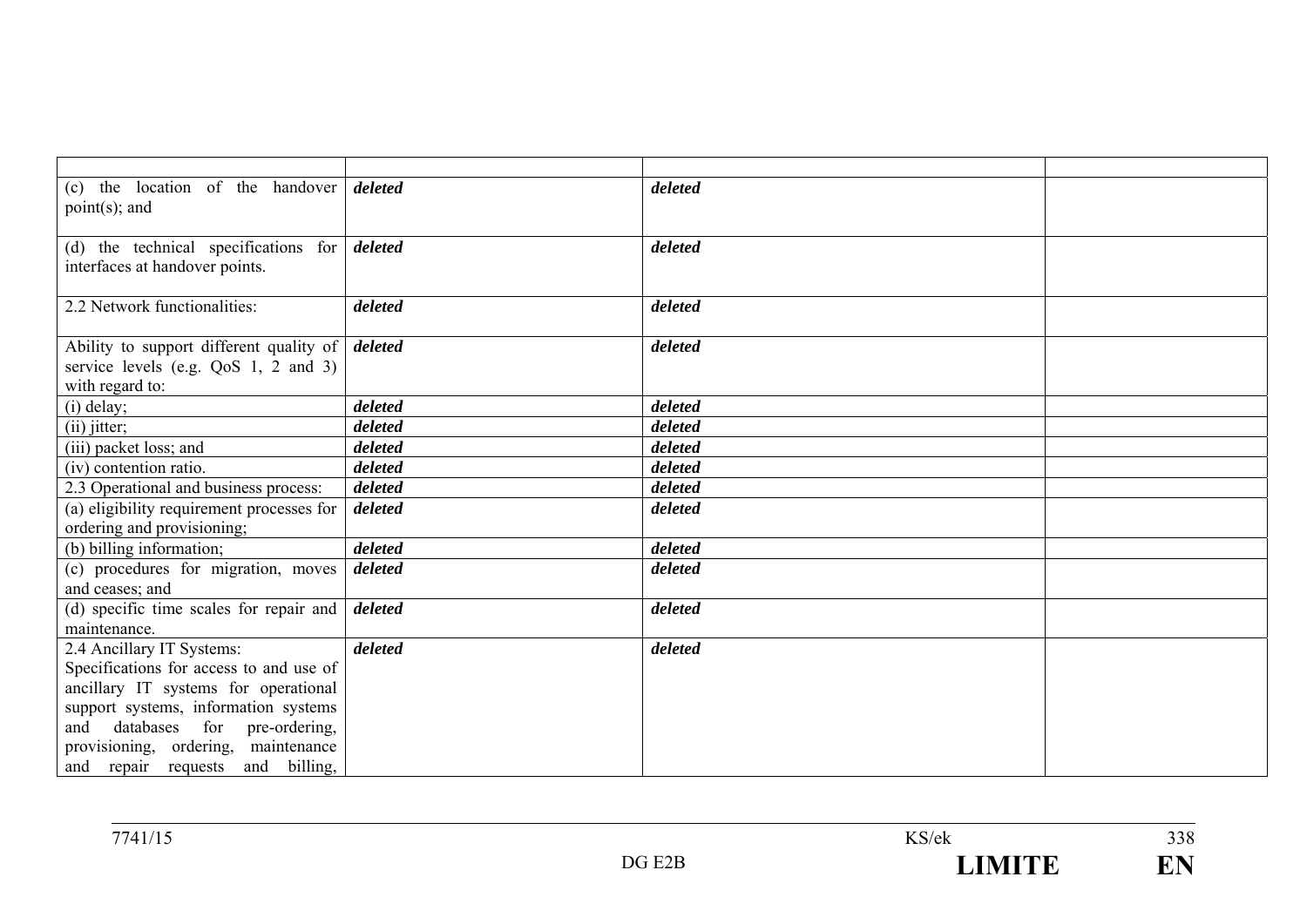| including their usage restrictions and         |         |         |  |
|------------------------------------------------|---------|---------|--|
| procedures to access those services.           |         |         |  |
| 3. OFFER 3: Wholesale terminating              | deleted | deleted |  |
| segments of leased lines with enhanced         |         |         |  |
| interface for the exclusive use of the         |         |         |  |
| access seeker providing permanent              |         |         |  |
| symmetric capacity without restriction         |         |         |  |
| as regards usage and with service level        |         |         |  |
| grade agreements, by means of a point-         |         |         |  |
| to-point connection and with Layer 2           |         |         |  |
| International<br><b>Standards</b><br>the<br>of |         |         |  |
| Organisation (ISO) seven layer model           |         |         |  |
| for communications protocols ('Data            |         |         |  |
| Link Layer') network interfaces.               |         |         |  |
| 3.1 Network elements and related               | deleted | deleted |  |
| information:                                   |         |         |  |
| (a) a description of the network access        | deleted | deleted |  |
| to be provided, including technical            |         |         |  |
| characteristics (which shall include           |         |         |  |
| information on network configuration           |         |         |  |
| where necessary to make effective use          |         |         |  |
| of network access);                            |         |         |  |
| (b) the locations at which network             | deleted | deleted |  |
| access will be provided;                       |         |         |  |
| (c) the different speeds and maximum           | deleted | deleted |  |
| length offered; EN 72 EN                       |         |         |  |
| (d) any relevant technical standards for       | deleted | deleted |  |
| network access (including any usage            |         |         |  |
| restrictions and other security issues);       |         |         |  |
| (e) details of interoperability tests;         | deleted | deleted |  |
| (f) specifications of equipment allowed        | deleted | deleted |  |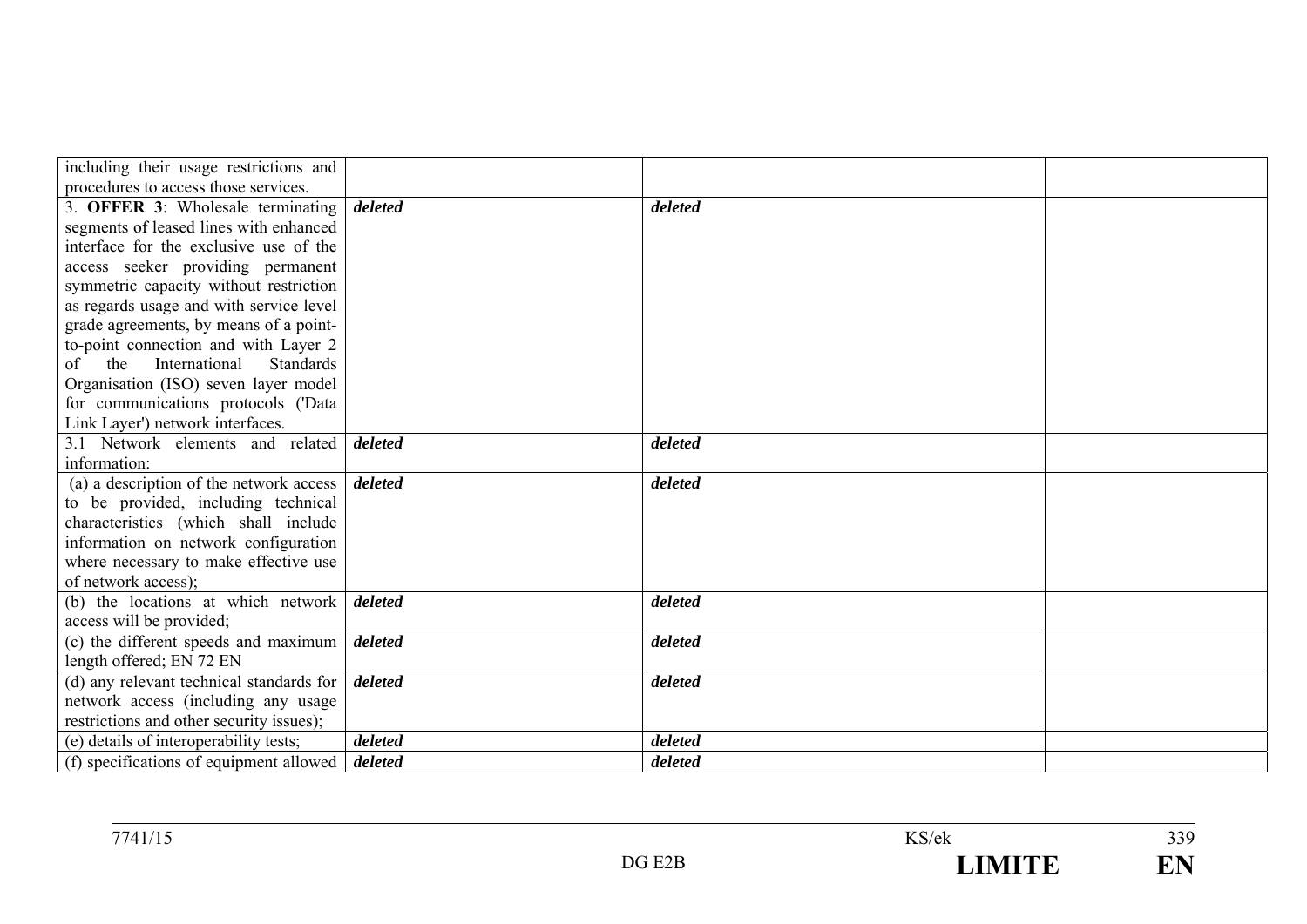| on the network;                                                 |                        |         |  |
|-----------------------------------------------------------------|------------------------|---------|--|
| (g) network-to-network (NNI) interface                          | deleted                | deleted |  |
| available;                                                      |                        |         |  |
| (h) maximum frame size allowed, in $\frac{d}{dt}$               |                        | deleted |  |
| bytes.                                                          |                        |         |  |
| Network<br>3.2<br>and                                           | product <i>deleted</i> | deleted |  |
| functionalities:                                                |                        |         |  |
| (a) uncontended and symmetrical <i>deleted</i>                  |                        | deleted |  |
| dedicated access;                                               |                        |         |  |
| service-agnostic connectivity,<br>(b)                           | deleted                | deleted |  |
| enabling control of traffic speed and                           |                        |         |  |
| symmetry;                                                       |                        |         |  |
| (c) protocol transparency, flexible                             | deleted                | deleted |  |
| allocation of VLANs based on                                    |                        |         |  |
| common technical specification;                                 |                        |         |  |
| (d) Quality of Service parameters                               | deleted                | deleted |  |
| (delay, jitter, packet loss) enabling                           |                        |         |  |
| business-critical performance.                                  |                        |         |  |
| 3.3 Operational and business process:                           | deleted                | deleted |  |
| (a) eligibility requirement processes for                       | deleted                | deleted |  |
| ordering and provisioning;                                      |                        |         |  |
| (b) procedures for migration, moves                             | deleted                | deleted |  |
| and ceases;                                                     |                        |         |  |
| (c) specific time scales for repair and                         | deleted                | deleted |  |
| maintenance;                                                    |                        |         |  |
| (d) changes to IT systems (to the extent $\vert$ <i>deleted</i> |                        | deleted |  |
| that it impacts alternative operators);                         |                        |         |  |
| and                                                             |                        |         |  |
| (e) relevant charges, terms of payment   deleted                |                        | deleted |  |
| and billing procedures.                                         |                        |         |  |
| 3.4 Service level agreements (a) the $\vert$ deleted            |                        | deleted |  |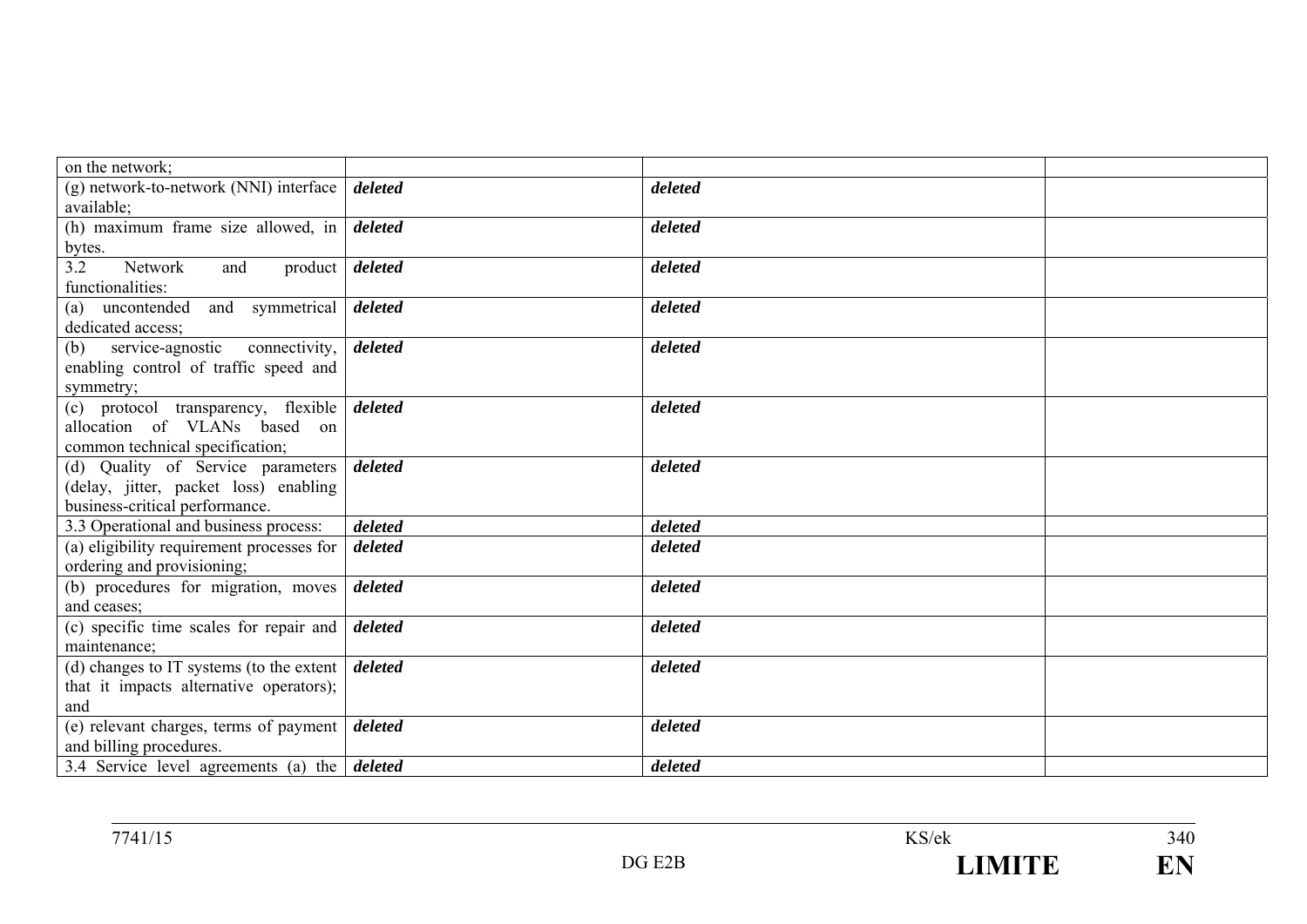| amount of compensation payable by                  |         |         |  |
|----------------------------------------------------|---------|---------|--|
| one party to another for failure to                |         |         |  |
| perform contractual commitments,                   |         |         |  |
| including provisioning and repair time,            |         |         |  |
| as well as the conditions for eligibility          |         |         |  |
| to compensations;                                  |         |         |  |
| (b) a definition and limitation of $\delta$        |         | deleted |  |
| liability and indemnity;                           |         |         |  |
| (c) procedures in the event of $\delta$            |         | deleted |  |
| alterations being proposed to- the                 |         |         |  |
| service offerings, for example, launch             |         |         |  |
| of new services, changes to existing               |         |         |  |
| services or change to prices;                      |         |         |  |
| (d) details of any relevant intellectual   deleted |         | deleted |  |
| property rights;                                   |         |         |  |
| (e) details of duration and renegotiation          | deleted | deleted |  |
| of agreements.                                     |         |         |  |
| 3.5 Ancillary IT systems:                          | deleted | deleted |  |
| specifications for access to and use of            |         |         |  |
| ancillary IT systems for operational               |         |         |  |
| support systems, information systems               |         |         |  |
| and databases for pre-ordering,                    |         |         |  |
| provisioning, ordering, maintenance                |         |         |  |
| and repair requests and billing,                   |         |         |  |
| including their usage restrictions and             |         |         |  |
| procedures to access those services.               |         |         |  |